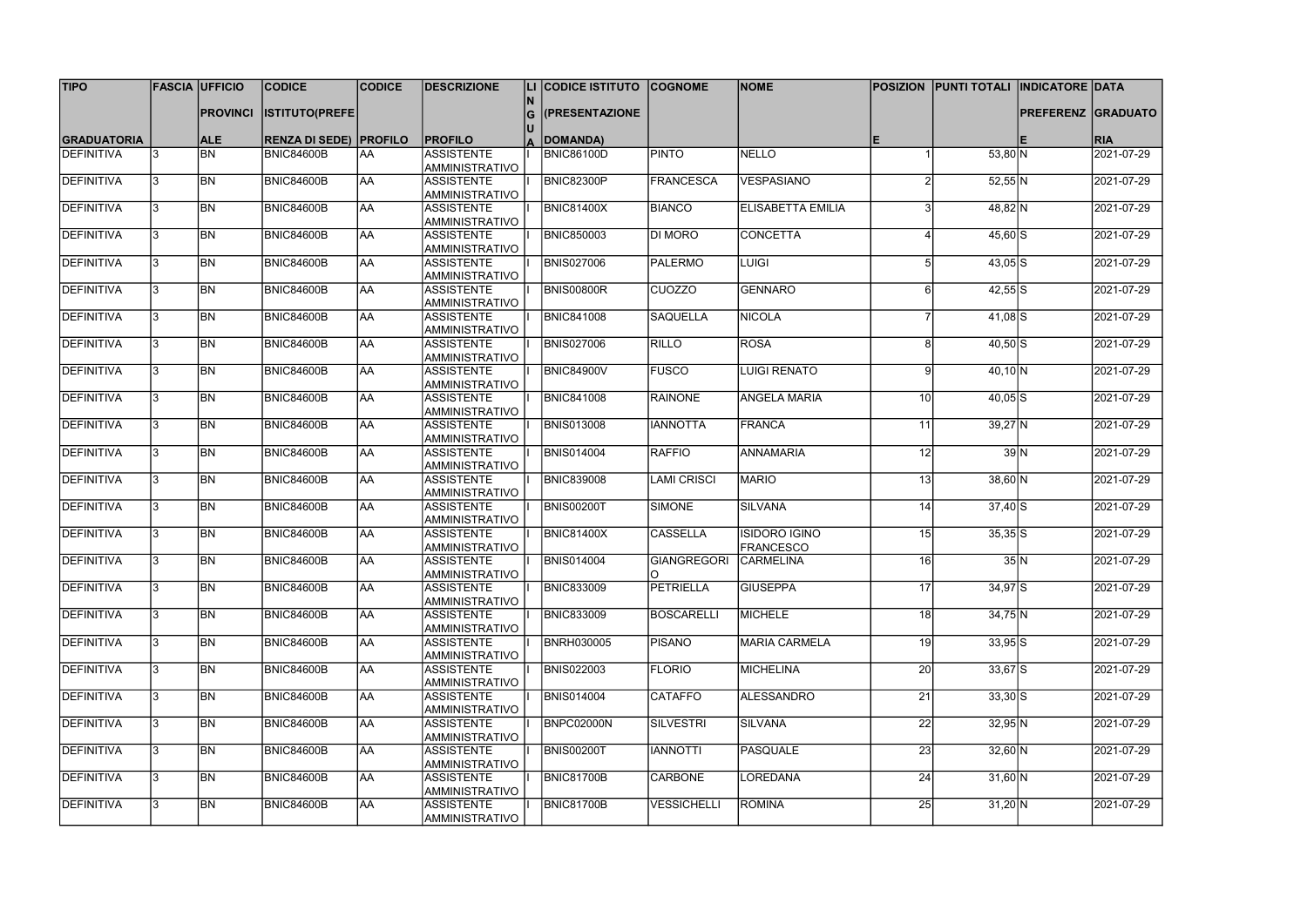| DEFINITIVA        | 13.          | <b>BN</b> | <b>BNIC84600B</b> | laa        | ASSISTENTE<br><b>AMMINISTRATIVO</b>        | <b>BNIS01600Q</b> | D'ALTERIO          | <b>RITA</b>          | 26 | $31,02$ S   |     | 2021-07-29 |
|-------------------|--------------|-----------|-------------------|------------|--------------------------------------------|-------------------|--------------------|----------------------|----|-------------|-----|------------|
| DEFINITIVA        | 3            | <b>BN</b> | <b>BNIC84600B</b> | <b>AA</b>  | <b>ASSISTENTE</b><br>AMMINISTRATIVO        | <b>BNIS01600Q</b> | PACIFICO           | <b>MAURO</b>         | 27 | $30,50$ S   |     | 2021-07-29 |
| DEFINITIVA        | 3            | <b>BN</b> | <b>BNIC84600B</b> | <b>AA</b>  | <b>ASSISTENTE</b><br>AMMINISTRATIVO        | <b>BNIC82900N</b> | <b>LEONE</b>       | <b>SERAFINA</b>      | 28 | 30S         |     | 2021-07-29 |
| DEFINITIVA        |              | <b>BN</b> | <b>BNIC84600B</b> | AA         | <b>ASSISTENTE</b><br>AMMINISTRATIVO        | <b>BNIC84600B</b> | <b>MASTROCINQU</b> | <b>MARIA ROSANNA</b> | 29 | $29,60$ S   |     | 2021-07-29 |
| <b>DEFINITIVA</b> | 3            | <b>BN</b> | BNIC84600B        | <b>AA</b>  | <b>ASSISTENTE</b><br>AMMINISTRATIVO        | <b>BNIS013008</b> | <b>DI BIASE</b>    | <b>NICOLE</b>        | 30 | $29,10$ S   |     | 2021-07-29 |
| <b>DEFINITIVA</b> |              | <b>BN</b> | BNIC84600B        | AA         | <b>ASSISTENTE</b><br><b>AMMINISTRATIVO</b> | <b>BNIC834005</b> | <b>DI CARLO</b>    | <b>DILETTA</b>       | 31 |             | 29S | 2021-07-29 |
| DEFINITIVA        |              | <b>BN</b> | <b>BNIC84600B</b> | AA         | <b>ASSISTENTE</b><br><b>AMMINISTRATIVO</b> | <b>BNIC81000L</b> | <b>CIAMPA</b>      | LAURA                | 32 | $27,10 \ N$ |     | 2021-07-29 |
| DEFINITIVA        |              | <b>BN</b> | <b>BNIC84600B</b> | AA         | <b>ASSISTENTE</b><br>AMMINISTRATIVO        | <b>BNIS01600Q</b> | <b>CECERE</b>      | <b>ALFREDO</b>       | 33 | $26,87$ S   |     | 2021-07-29 |
| DEFINITIVA        |              | <b>BN</b> | BNIC84600B        | AA         | <b>ASSISTENTE</b><br>AMMINISTRATIVO        | <b>BNIC85700T</b> | <b>DE SPIRITO</b>  | <b>MARIANO</b>       | 34 | $26,40$ S   |     | 2021-07-29 |
| DEFINITIVA        |              | <b>BN</b> | <b>BNIC84600B</b> | laa        | <b>ASSISTENTE</b><br>AMMINISTRATIVO        | <b>BNIC84300X</b> | <b>CODUTI</b>      | <b>FILIPPO</b>       | 35 | $26,25$ S   |     | 2021-07-29 |
| DEFINITIVA        | 3            | <b>BN</b> | BNIC84600B        | <b>AA</b>  | <b>ASSISTENTE</b><br>AMMINISTRATIVO        | <b>BNPM02000T</b> | <b>MANCO</b>       | <b>CARMELA</b>       | 36 | $26,20$ S   |     | 2021-07-29 |
| DEFINITIVA        |              | <b>BN</b> | BNIC84600B        | AA         | <b>ASSISTENTE</b><br>AMMINISTRATIVO        | <b>BNIC83700L</b> | <b>ARAGOSA</b>     | <b>TERRY</b>         | 37 | $25,95$ N   |     | 2021-07-29 |
| DEFINITIVA        |              | <b>BN</b> | <b>BNIC84600B</b> | AA         | <b>ASSISTENTE</b><br>AMMINISTRATIVO        | <b>BNIC81400X</b> | CROCCO             | <b>ALBERTO</b>       | 38 | $25,92$ S   |     | 2021-07-29 |
| DEFINITIVA        |              | <b>BN</b> | BNIC84600B        | <b>AA</b>  | <b>ASSISTENTE</b><br>AMMINISTRATIVO        | <b>BNIS013008</b> | <b>AMORE</b>       | FABIO                | 39 | $25,85$ S   |     | 2021-07-29 |
| DEFINITIVA        |              | <b>BN</b> | <b>BNIC84600B</b> | <b>AA</b>  | <b>ASSISTENTE</b><br><b>AMMINISTRATIVO</b> | <b>BNIC81400X</b> | DI MUZIO           | <b>MARINA</b>        | 40 | $25,70$ S   |     | 2021-07-29 |
| DEFINITIVA        |              | <b>BN</b> | BNIC84600B        | <b>AA</b>  | <b>ASSISTENTE</b><br>AMMINISTRATIVO        | <b>BNIC82300P</b> | <b>GALLUCCIO</b>   | <b>BRIGIDA</b>       | 41 | $25,10$ $S$ |     | 2021-07-29 |
| DEFINITIVA        |              | <b>BN</b> | <b>BNIC84600B</b> | AA         | <b>ASSISTENTE</b><br>AMMINISTRATIVO        | <b>BNIS022003</b> | <b>CIVITILLO</b>   | <b>MARISA</b>        | 42 | $24,90$ N   |     | 2021-07-29 |
| <b>DEFINITIVA</b> |              | <b>BN</b> | <b>BNIC84600B</b> | <b>AA</b>  | <b>ASSISTENTE</b><br>AMMINISTRATIVO        | <b>BNIS00400D</b> | PETRONE            | <b>DANIELA</b>       | 43 | $24,70$ N   |     | 2021-07-29 |
| DEFINITIVA        | 13           | BN        | <b>BNIC84600B</b> | <b>JAA</b> | <b>ASSISTENTE</b><br>AMMINISTRATIVO        | <b>BNIS027006</b> | CORBO              | <b>FRANCO</b>        | 44 | $24,14$ $S$ |     | 2021-07-29 |
| <b>DEFINITIVA</b> |              | <b>BN</b> | BNIC84600B        | <b>AA</b>  | ASSISTENTE<br>AMMINISTRATIVO               | <b>BNIS02300V</b> | <b>ZEPPETELLI</b>  | <b>ROSARIA</b>       | 45 | $24,11$ S   |     | 2021-07-29 |
| <b>DEFINITIVA</b> | $\mathbf{3}$ | <b>BN</b> | BNIC84600B        | AA         | ASSISTENTE<br>AMMINISTRATIVO               | <b>BNIS027006</b> | MEOLI              | <b>ANTONELLA</b>     | 46 | $23,70$ S   |     | 2021-07-29 |
| <b>DEFINITIVA</b> |              | <b>BN</b> | BNIC84600B        | AA         | <b>ASSISTENTE</b><br>AMMINISTRATIVO        | <b>BNIC841008</b> | GIAMEI             | <b>ANTONIO</b>       | 47 | $23,70$ S   |     | 2021-07-29 |
| <b>DEFINITIVA</b> |              | BN        | BNIC84600B        | AA         | <b>ASSISTENTE</b><br>AMMINISTRATIVO        | <b>BNIS00200T</b> | FASANO             | <b>ELVIRA</b>        | 48 | $23,70$ S   |     | 2021-07-29 |
| DEFINITIVA        |              | <b>BN</b> | BNIC84600B        | <b>AA</b>  | <b>ASSISTENTE</b><br>AMMINISTRATIVO        | <b>BNIS00200T</b> | <b>ORTALE</b>      | <b>MARIA TERESA</b>  | 49 | $23,15$ N   |     | 2021-07-29 |
| DEFINITIVA        |              | <b>BN</b> | BNIC84600B        | <b>AA</b>  | ASSISTENTE<br>AMMINISTRATIVO               | <b>BNPC02000N</b> | DI BELLO           | <b>MIRIAM</b>        | 50 |             | 23S | 2021-07-29 |
| DEFINITIVA        |              | <b>BN</b> | BNIC84600B        | <b>AA</b>  | ASSISTENTE<br>AMMINISTRATIVO               | <b>BNIC84600B</b> | <b>DE NIGRIS</b>   | <b>ANGELINA</b>      | 51 | $22,80$ S   |     | 2021-07-29 |
| DEFINITIVA        |              | <b>BN</b> | BNIC84600B        | <b>AA</b>  | ASSISTENTE<br>AMMINISTRATIVO               | <b>BNIS013008</b> | GIOVANNIELLO       | <b>VINCENZO</b>      | 52 | $22,72$ N   |     | 2021-07-29 |
| <b>DEFINITIVA</b> |              | <b>BN</b> | BNIC84600B        | <b>AA</b>  | <b>ASSISTENTE</b><br>AMMINISTRATIVO        | <b>BNIC813004</b> | <b>IORILLO</b>     | <b>ROCCO</b>         | 53 | $22,65$ S   |     | 2021-07-29 |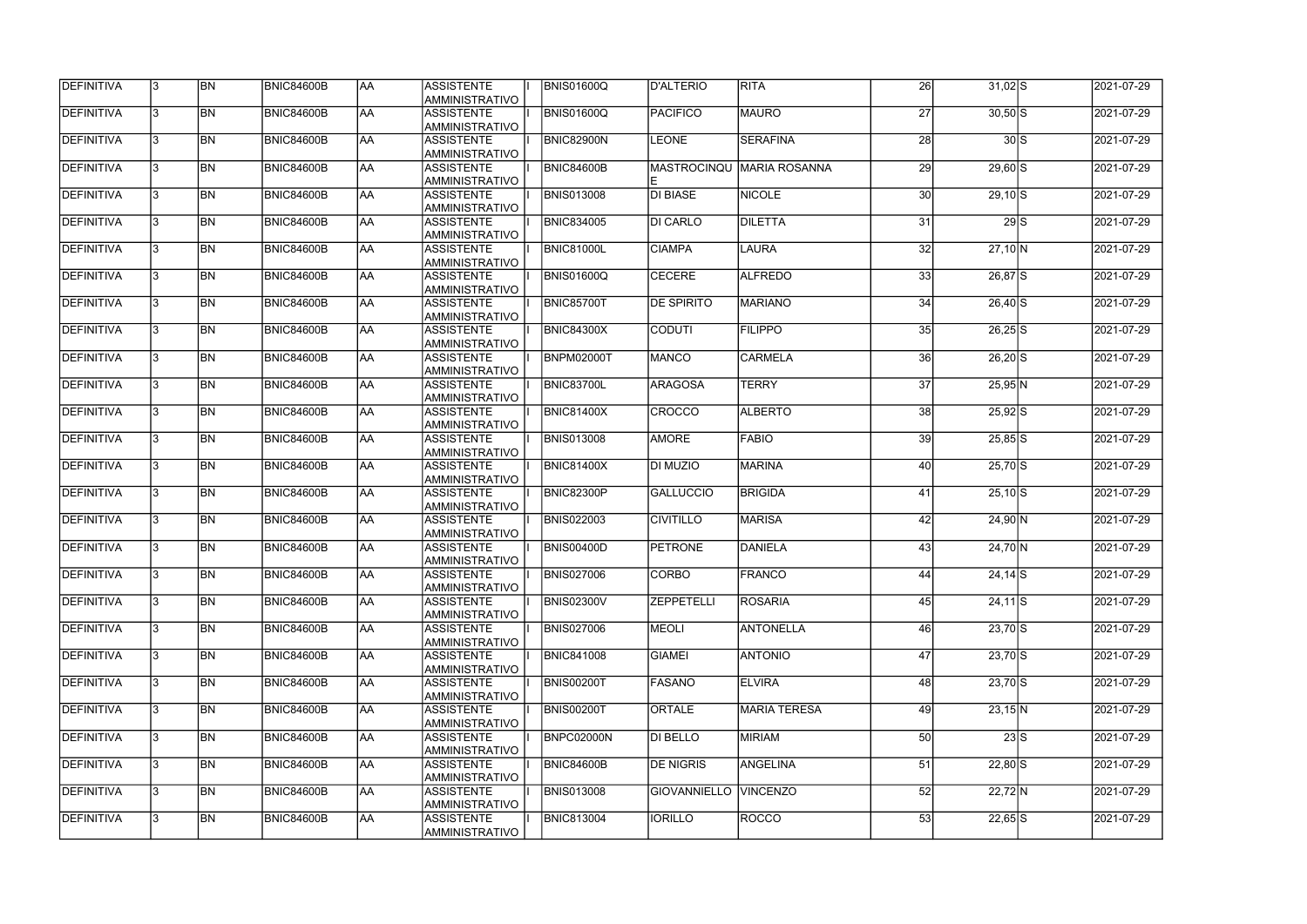| <b>DEFINITIVA</b> | 13. | <b>BN</b> | <b>BNIC84600B</b> | <b>AA</b> | ASSISTENTE<br>AMMINISTRATIVO               | <b>BNIS00200T</b> | FASANO             | <b>VITTORIA</b>                        | 54 | $22,43$ S   | 2021-07-29 |
|-------------------|-----|-----------|-------------------|-----------|--------------------------------------------|-------------------|--------------------|----------------------------------------|----|-------------|------------|
| DEFINITIVA        | l3. | <b>BN</b> | <b>BNIC84600B</b> | laa       | <b>ASSISTENTE</b><br>AMMINISTRATIVO        | <b>BNIC82300P</b> | D'AIELLO           | LUIGI                                  | 55 | $22,30$ S   | 2021-07-29 |
| DEFINITIVA        | 13. | <b>BN</b> | <b>BNIC84600B</b> | laa       | <b>ASSISTENTE</b><br>AMMINISTRATIVO        | <b>BNIS00200T</b> | <b>FUSCALDO</b>    | <b>GIOVANNA</b>                        | 56 | $22,25$ S   | 2021-07-29 |
| DEFINITIVA        | l3. | <b>BN</b> | <b>BNIC84600B</b> | AA        | <b>ASSISTENTE</b><br>AMMINISTRATIVO        | <b>BNIS02300V</b> | <b>DI MUCCIO</b>   | <b>FABIO</b>                           | 57 | $22,20$ N   | 2021-07-29 |
| DEFINITIVA        | l3. | <b>BN</b> | BNIC84600B        | <b>AA</b> | <b>ASSISTENTE</b><br>AMMINISTRATIVO        | <b>BNIS02600A</b> | <b>DE VITO</b>     | <b>MELANIA</b>                         | 58 | $22,10$ S   | 2021-07-29 |
| DEFINITIVA        | l3. | <b>BN</b> | BNIC84600B        | laa       | <b>ASSISTENTE</b><br>AMMINISTRATIVO        | <b>BNPS010006</b> | <b>ZENUNI</b>      | <b>BUKUROSHE</b>                       | 59 | $21,80$ S   | 2021-07-29 |
| <b>DEFINITIVA</b> | 3   | <b>BN</b> | <b>BNIC84600B</b> | laa       | <b>ASSISTENTE</b><br>AMMINISTRATIVO        | <b>BNIS02300V</b> | <b>CIABURRI</b>    | <b>JESSICA</b>                         | 60 | $21,70$ S   | 2021-07-29 |
| DEFINITIVA        |     | <b>BN</b> | <b>BNIC84600B</b> | laa       | <b>ASSISTENTE</b><br><b>AMMINISTRATIVO</b> | <b>BNIS014004</b> | <b>RUSSO</b>       | <b>MARIA GRAZIA</b>                    | 61 | $21,70$ S   | 2021-07-29 |
| DEFINITIVA        |     | <b>BN</b> | <b>BNIC84600B</b> | laa       | <b>ASSISTENTE</b><br>AMMINISTRATIVO        | <b>BNIS013008</b> | <b>BUFFOLINO</b>   | <b>SONIA</b>                           | 62 | $21,50$ S   | 2021-07-29 |
| DEFINITIVA        |     | <b>BN</b> | <b>BNIC84600B</b> | laa       | <b>ASSISTENTE</b><br>AMMINISTRATIVO        | <b>BNIS022003</b> | <b>FAPPIANO</b>    | <b>ELVEZIA</b>                         | 63 | $21,35$ N   | 2021-07-29 |
| DEFINITIVA        | l3. | <b>BN</b> | <b>BNIC84600B</b> | AA        | <b>ASSISTENTE</b><br>AMMINISTRATIVO        | <b>BNIS013008</b> | PASCALE            | <b>ANASTASIA</b>                       | 64 | $21,30$ $S$ | 2021-07-29 |
| DEFINITIVA        | l3. | <b>BN</b> | <b>BNIC84600B</b> | AA        | <b>ASSISTENTE</b><br>AMMINISTRATIVO        | <b>BNIC813004</b> | PASCALE            | <b>CONCETTA</b>                        | 65 | $21,10$ $S$ | 2021-07-29 |
| DEFINITIVA        | 3   | <b>BN</b> | BNIC84600B        | AA        | <b>ASSISTENTE</b><br>AMMINISTRATIVO        | <b>BNIC841008</b> | <b>COSTANTINO</b>  | <b>ANNA RITA</b>                       | 66 | $21,10$ N   | 2021-07-29 |
| DEFINITIVA        |     | <b>BN</b> | <b>BNIC84600B</b> | AA        | <b>ASSISTENTE</b><br>AMMINISTRATIVO        | <b>BNIC827002</b> | <b>CIMMINO</b>     | <b>ANTONIO</b>                         | 67 | $20,95$ S   | 2021-07-29 |
| DEFINITIVA        | 3   | <b>BN</b> | <b>BNIC84600B</b> | laa       | <b>ASSISTENTE</b><br>AMMINISTRATIVO        | <b>BNIS01600Q</b> | <b>ORLACCHIO</b>   | <b>SABRINA</b>                         | 68 | $20,93$ S   | 2021-07-29 |
| DEFINITIVA        | l3. | <b>BN</b> | <b>BNIC84600B</b> | laa       | <b>ASSISTENTE</b><br>AMMINISTRATIVO        | <b>BNIC84500G</b> | PARAGONA           | <b>MICHELE</b>                         | 69 | $20,85$ N   | 2021-07-29 |
| DEFINITIVA        |     | <b>BN</b> | <b>BNIC84600B</b> | laa       | <b>ASSISTENTE</b><br>AMMINISTRATIVO        | <b>BNIS022003</b> | <b>GAGLIARDI</b>   | PASQUALINA                             | 70 | $20,70$ S   | 2021-07-29 |
| DEFINITIVA        |     | <b>BN</b> | <b>BNIC84600B</b> | AA        | <b>ASSISTENTE</b><br>AMMINISTRATIVO        | <b>BNIS02300V</b> | PACELLI            | <b>ANGELA</b>                          | 71 | $20,70$ S   | 2021-07-29 |
| <b>DEFINITIVA</b> | 13  | <b>BN</b> | <b>BNIC84600B</b> | AA        | <b>ASSISTENTE</b><br>AMMINISTRATIVO        | <b>BNPS010006</b> | <b>PREZIOSO</b>    | <b>FRANCESCO</b>                       | 72 | $20,70$ N   | 2021-07-29 |
| DEFINITIVA        | 13. | <b>BN</b> | <b>BNIC84600B</b> | AA        | <b>ASSISTENTE</b><br>AMMINISTRATIVO        | <b>BNIC850003</b> | <b>ORLACCHIO</b>   | <b>ARMANDO</b>                         | 73 | $20,67$ N   | 2021-07-29 |
| DEFINITIVA        | I3. | <b>BN</b> | <b>BNIC84600B</b> | AA        | <b>ASSISTENTE</b><br>AMMINISTRATIVO        | BNIC83700L        | MAZZILLI           | <b>ROBERTA</b>                         | 74 | $20,62$ S   | 2021-07-29 |
| DEFINITIVA        | l3. | <b>BN</b> | <b>BNIC84600B</b> | AA        | <b>ASSISTENTE</b><br>AMMINISTRATIVO        | <b>BNIC84400Q</b> | <b>VECCHIOLLA</b>  | ANGELA                                 | 75 | $20,52$ N   | 2021-07-29 |
| DEFINITIVA        | 3   | <b>BN</b> | <b>BNIC84600B</b> | AA        | <b>ASSISTENTE</b><br>AMMINISTRATIVO        | <b>BNIS01200C</b> | FLORA              | <b>ALFONSO MARIO</b><br><b>MICHELE</b> | 76 | $20,38$ N   | 2021-07-29 |
| DEFINITIVA        | l3. | <b>BN</b> | <b>BNIC84600B</b> | AA        | <b>ASSISTENTE</b><br>AMMINISTRATIVO        | <b>BNIC827002</b> | <b>CAPPELLA</b>    | <b>ANNALAURA</b>                       | 77 | $20,25$ S   | 2021-07-29 |
| DEFINITIVA        |     | <b>BN</b> | <b>BNIC84600B</b> | AA        | <b>ASSISTENTE</b><br>AMMINISTRATIVO        | <b>BNIS02300V</b> | NUZZI              | <b>GABRIELE</b>                        | 78 | 20,25 N     | 2021-07-29 |
| DEFINITIVA        | I3. | <b>BN</b> | <b>BNIC84600B</b> | AA        | <b>ASSISTENTE</b><br>AMMINISTRATIVO        | <b>BNIC82500A</b> | <b>MONACO</b>      | <b>MARIA</b>                           | 79 | $20,23$ S   | 2021-07-29 |
| DEFINITIVA        | 13. | <b>BN</b> | <b>BNIC84600B</b> | AA        | <b>ASSISTENTE</b><br>AMMINISTRATIVO        | <b>BNMM09000E</b> | <b>DELLA MARCA</b> | <b>MARIA</b>                           | 80 | $19,70$ S   | 2021-07-29 |
| DEFINITIVA        |     | <b>BN</b> | <b>BNIC84600B</b> | AA        | <b>ASSISTENTE</b><br>AMMINISTRATIVO        | BNIC82900N        | <b>NERO</b>        | <b>ANNALISA</b>                        | 81 | 19,70 N     | 2021-07-29 |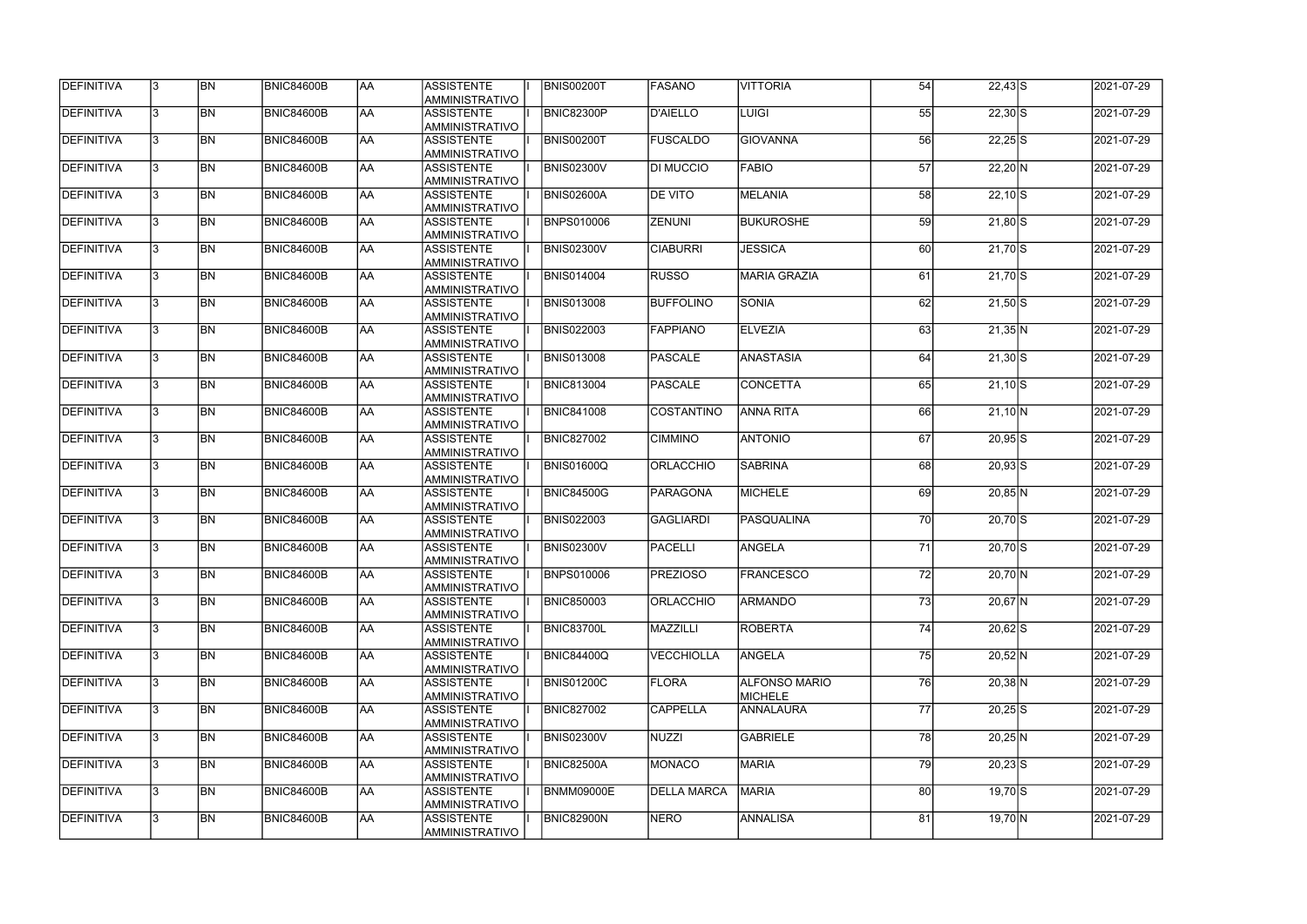| DEFINITIVA        | 13. | <b>BN</b> | <b>BNIC84600B</b> | <b>AA</b> | <b>ASSISTENTE</b><br>AMMINISTRATIVO        | <b>BNIC86100D</b> | <b>DEL SORBO</b>  | <b>GENNARO</b>           | 82  | $19,60$ $S$  |     | 2021-07-29 |
|-------------------|-----|-----------|-------------------|-----------|--------------------------------------------|-------------------|-------------------|--------------------------|-----|--------------|-----|------------|
| DEFINITIVA        | 13. | <b>BN</b> | <b>BNIC84600B</b> | laa       | <b>ASSISTENTE</b><br>AMMINISTRATIVO        | <b>BNIC82900N</b> | <b>CRISPINO</b>   | <b>ROSA</b>              | 83  | 19,60 N      |     | 2021-07-29 |
| DEFINITIVA        | 13. | <b>BN</b> | <b>BNIC84600B</b> | laa       | <b>ASSISTENTE</b><br>AMMINISTRATIVO        | <b>BNIS014004</b> | <b>DE LUCA</b>    | <b>MARGHERITA</b>        | 84  | $19,50$ S    |     | 2021-07-29 |
| DEFINITIVA        | l3. | <b>BN</b> | <b>BNIC84600B</b> | AA        | <b>ASSISTENTE</b><br>AMMINISTRATIVO        | <b>BNIC84600B</b> | <b>LISONE</b>     | <b>MARIA ANGELICA</b>    | 85  | $19,25$ N    |     | 2021-07-29 |
| DEFINITIVA        | l3. | <b>BN</b> | <b>BNIC84600B</b> | <b>AA</b> | <b>ASSISTENTE</b><br>AMMINISTRATIVO        | BNMM09000E        | <b>VALENTINO</b>  | <b>CARMELA</b>           | 86  | $19,15$ $S$  |     | 2021-07-29 |
| DEFINITIVA        | l3. | <b>BN</b> | BNIC84600B        | AA        | <b>ASSISTENTE</b><br>AMMINISTRATIVO        | <b>BNIC84300X</b> | <b>BAGLIVO</b>    | <b>CARMELA MARIA</b>     | 87  |              | 19S | 2021-07-29 |
| <b>DEFINITIVA</b> | 3   | <b>BN</b> | <b>BNIC84600B</b> | laa       | <b>ASSISTENTE</b><br>AMMINISTRATIVO        | BNIC84600B        | <b>GAROFANO</b>   | <b>MARIANGELA</b>        | 88  | $18,93$ S    |     | 2021-07-29 |
| DEFINITIVA        |     | <b>BN</b> | <b>BNIC84600B</b> | laa       | <b>ASSISTENTE</b><br><b>AMMINISTRATIVO</b> | BNPM02000T        | SATERIALE         | <b>ANTONELLO</b>         | 89  | $18,80$ S    |     | 2021-07-29 |
| DEFINITIVA        |     | <b>BN</b> | <b>BNIC84600B</b> | laa       | <b>ASSISTENTE</b><br>AMMINISTRATIVO        | BNIC86000N        | <b>LAMPARELLI</b> | <b>CLAUDIA</b>           | 90  | $18,80$ S    |     | 2021-07-29 |
| DEFINITIVA        |     | <b>BN</b> | <b>BNIC84600B</b> | laa       | <b>ASSISTENTE</b><br>AMMINISTRATIVO        | <b>BNIC81400X</b> | <b>FRANCO</b>     | <b>LUCIA</b>             | 91  | $18,80$ N    |     | 2021-07-29 |
| DEFINITIVA        | l3. | <b>BN</b> | <b>BNIC84600B</b> | AA        | <b>ASSISTENTE</b><br>AMMINISTRATIVO        | <b>BNRH030005</b> | <b>CRISCI</b>     | <b>MARIANNA</b>          | 92  | $18,70$ N    |     | 2021-07-29 |
| DEFINITIVA        | l3. | <b>BN</b> | <b>BNIC84600B</b> | AA        | <b>ASSISTENTE</b><br>AMMINISTRATIVO        | <b>BNTF010008</b> | <b>MARTONE</b>    | <b>GABRIELLA</b>         | 93  | $18,68$ N    |     | 2021-07-29 |
| DEFINITIVA        | 3   | <b>BN</b> | BNIC84600B        | AA        | <b>ASSISTENTE</b><br>AMMINISTRATIVO        | <b>BNIS022003</b> | <b>BALDO</b>      | <b>SILVANA</b>           | 94  | 18,67 S      |     | 2021-07-29 |
| DEFINITIVA        |     | <b>BN</b> | <b>BNIC84600B</b> | AA        | <b>ASSISTENTE</b><br>AMMINISTRATIVO        | <b>BNIC84600B</b> | <b>TOMASIELLO</b> | <b>PAOLA</b>             | 95  | $18,67$ $S$  |     | 2021-07-29 |
| DEFINITIVA        | 3   | <b>BN</b> | <b>BNIC84600B</b> | laa       | <b>ASSISTENTE</b><br>AMMINISTRATIVO        | <b>BNIC819003</b> | <b>CIPOLLETTI</b> | <b>SALVATORE</b>         | 96  | $18,60$ S    |     | 2021-07-29 |
| DEFINITIVA        | l3. | <b>BN</b> | <b>BNIC84600B</b> | laa       | <b>ASSISTENTE</b><br>AMMINISTRATIVO        | <b>BNIC842004</b> | <b>FORTE</b>      | <b>ROSANNA</b>           | 97  | $18,60$ S    |     | 2021-07-29 |
| DEFINITIVA        |     | <b>BN</b> | <b>BNIC84600B</b> | laa       | <b>ASSISTENTE</b><br>AMMINISTRATIVO        | <b>BNIC813004</b> | <b>SANZARI</b>    | <b>ELENA</b>             | 98  | $18,55$ S    |     | 2021-07-29 |
| DEFINITIVA        |     | <b>BN</b> | <b>BNIC84600B</b> | AA        | <b>ASSISTENTE</b><br>AMMINISTRATIVO        | <b>BNIS02300V</b> | <b>MASSARO</b>    | <b>ANTONELLA</b>         | 99  | $18,50$ S    |     | 2021-07-29 |
| <b>DEFINITIVA</b> | 13  | <b>BN</b> | <b>BNIC84600B</b> | AA        | <b>ASSISTENTE</b><br>AMMINISTRATIVO        | <b>BNPS010006</b> | <b>INSOGNA</b>    | <b>NICLA</b>             | 100 | $18,50 \, N$ |     | 2021-07-29 |
| DEFINITIVA        | 13. | <b>BN</b> | <b>BNIC84600B</b> | AA        | <b>ASSISTENTE</b><br>AMMINISTRATIVO        | <b>BNPS010006</b> | <b>TOSCANO</b>    | <b>GIULIANA</b>          | 101 | $18,50$ N    |     | 2021-07-29 |
| DEFINITIVA        | I3. | <b>BN</b> | <b>BNIC84600B</b> | AA        | <b>ASSISTENTE</b><br>AMMINISTRATIVO        | <b>BNIS013008</b> | <b>CIOFFI</b>     | <b>GIUSEPPE</b>          | 102 | $18,45$ S    |     | 2021-07-29 |
| DEFINITIVA        | l3. | <b>BN</b> | <b>BNIC84600B</b> | AA        | <b>ASSISTENTE</b><br>AMMINISTRATIVO        | <b>BNIC84600B</b> | <b>MATURO</b>     | <b>VINCENZINA ANGELA</b> | 103 | $18,40$ S    |     | 2021-07-29 |
| DEFINITIVA        | 3   | <b>BN</b> | <b>BNIC84600B</b> | AA        | <b>ASSISTENTE</b><br>AMMINISTRATIVO        | <b>BNPS010006</b> | <b>MAIO</b>       | <b>VALENTINA</b>         | 104 | $18,30 \, N$ |     | 2021-07-29 |
| DEFINITIVA        | l3. | <b>BN</b> | <b>BNIC84600B</b> | AA        | <b>ASSISTENTE</b><br>AMMINISTRATIVO        | <b>BNIS02300V</b> | <b>PEPE</b>       | <b>ESTER</b>             | 105 | $18,25$ S    |     | 2021-07-29 |
| DEFINITIVA        |     | <b>BN</b> | <b>BNIC84600B</b> | AA        | <b>ASSISTENTE</b><br>AMMINISTRATIVO        | <b>BNPS010006</b> | <b>REVERUZZI</b>  | LUIGI                    | 106 | $18,21$ N    |     | 2021-07-29 |
| DEFINITIVA        | I3. | <b>BN</b> | <b>BNIC84600B</b> | AA        | <b>ASSISTENTE</b><br>AMMINISTRATIVO        | <b>BNTF010008</b> | <b>CARDONE</b>    | <b>MARIAPIA</b>          | 107 | $18,20$ S    |     | 2021-07-29 |
| DEFINITIVA        | 13. | <b>BN</b> | <b>BNIC84600B</b> | AA        | <b>ASSISTENTE</b><br>AMMINISTRATIVO        | <b>BNTF010008</b> | <b>ALBINI</b>     | <b>MIRIAM</b>            | 108 | $18,10$ S    |     | 2021-07-29 |
| DEFINITIVA        |     | <b>BN</b> | <b>BNIC84600B</b> | AA        | <b>ASSISTENTE</b><br>AMMINISTRATIVO        | <b>BNIC86100D</b> | <b>TORRENTE</b>   | <b>MARISA</b>            | 109 | $18,05$ $S$  |     | 2021-07-29 |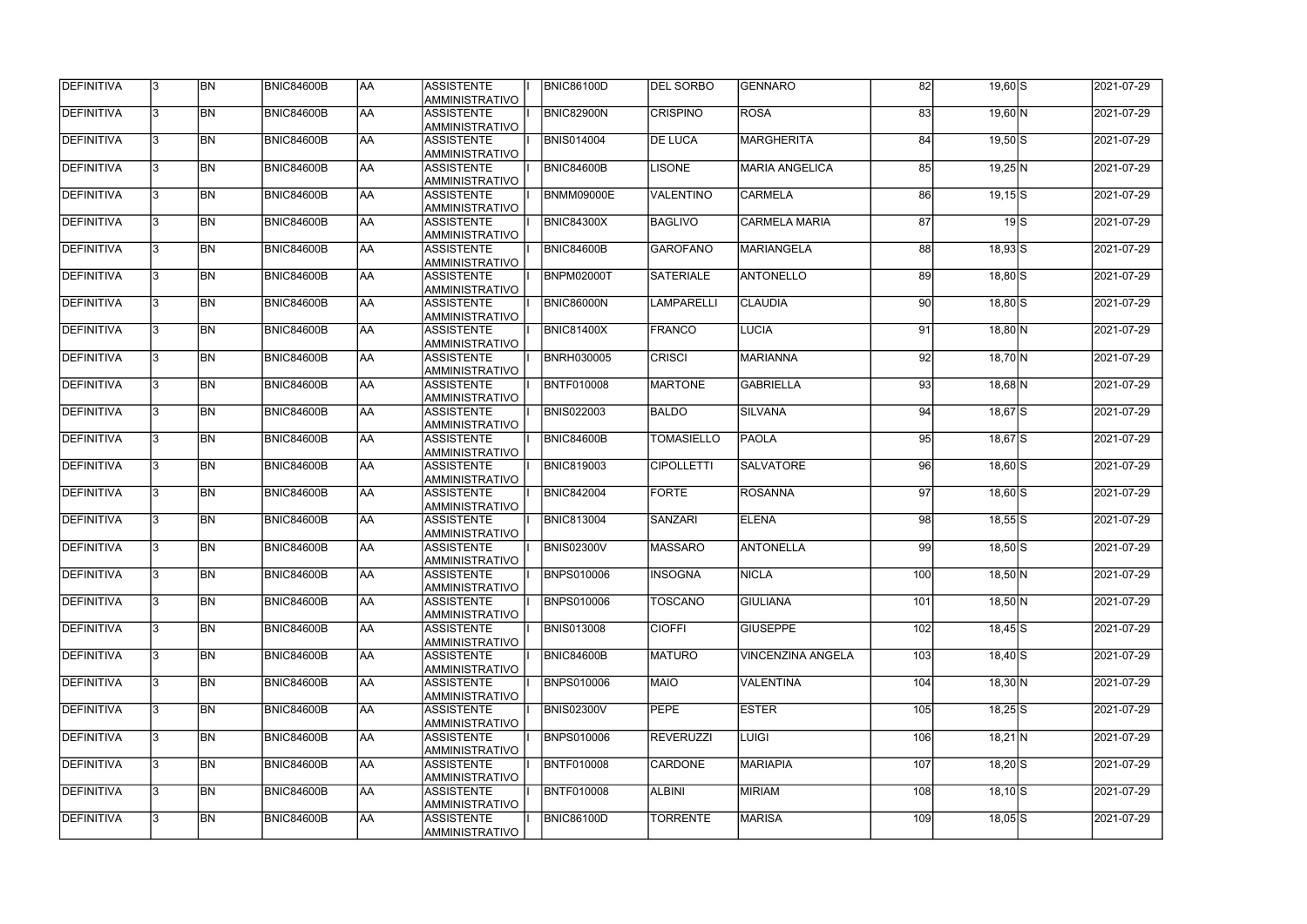| <b>DEFINITIVA</b> |              | <b>BN</b> | <b>BNIC84600B</b> | <b>AA</b> | <b>ASSISTENTE</b><br><b>AMMINISTRATIVO</b> | <b>BNIC850003</b> | <b>CUSANO</b>     | <b>GIANPASQUALE</b>    | 110              |             | 18S | 2021-07-29           |
|-------------------|--------------|-----------|-------------------|-----------|--------------------------------------------|-------------------|-------------------|------------------------|------------------|-------------|-----|----------------------|
| <b>DEFINITIVA</b> | l3.          | <b>BN</b> | <b>BNIC84600B</b> | <b>AA</b> | <b>ASSISTENTE</b><br>AMMINISTRATIVO        | <b>BNIC81700B</b> | <b>MAIONE</b>     | <b>FELICIA CARMELA</b> | 111              | $17,80$ S   |     | 2021-07-29           |
| DEFINITIVA        |              | <b>BN</b> | <b>BNIC84600B</b> | <b>AA</b> | <b>ASSISTENTE</b><br>AMMINISTRATIVO        | <b>BNIS00400D</b> | <b>NARCISO</b>    | <b>GIUSEPPE</b>        | 112              | 17,79 N     |     | 2021-07-29           |
| DEFINITIVA        |              | <b>BN</b> | <b>BNIC84600B</b> | <b>AA</b> | <b>ASSISTENTE</b><br>AMMINISTRATIVO        | <b>BNVC01000A</b> | <b>FRANZA</b>     | <b>ROBERTA</b>         | 113              | 17,65 N     |     | 2021-07-29           |
| DEFINITIVA        |              | <b>BN</b> | BNIC84600B        | AA        | <b>ASSISTENTE</b><br>AMMINISTRATIVO        | <b>BNIS00800R</b> | <b>CIULLO</b>     | <b>GIUSEPPE</b>        | 114              | $17,60$ N   |     | $\sqrt{2021-07}$ -29 |
| <b>DEFINITIVA</b> |              | <b>BN</b> | BNIC84600B        | <b>AA</b> | <b>ASSISTENTE</b><br>AMMINISTRATIVO        | BNTF010008        | CALANDRO          | <b>BARBARA</b>         | 115              | $17,50$ S   |     | 2021-07-29           |
| DEFINITIVA        |              | <b>BN</b> | BNIC84600B        | AA        | <b>ASSISTENTE</b><br><b>AMMINISTRATIVO</b> | <b>BNPC02000N</b> | <b>BARONE</b>     | <b>SONIA</b>           | 116              | $17,50$ S   |     | 2021-07-29           |
| <b>DEFINITIVA</b> |              | <b>BN</b> | BNIC84600B        | <b>AA</b> | <b>ASSISTENTE</b><br>AMMINISTRATIVO        | <b>BNPM02000T</b> | <b>SABATO</b>     | <b>MAURO</b>           | 117              | $17,50$ S   |     | 2021-07-29           |
| DEFINITIVA        |              | <b>BN</b> | <b>BNIC84600B</b> | AA        | <b>ASSISTENTE</b><br>AMMINISTRATIVO        | <b>BNVC01000A</b> | <b>DI SANTO</b>   | <b>PIERPAOLO</b>       | 118              | $17,45$ S   |     | 2021-07-29           |
| DEFINITIVA        |              | <b>BN</b> | <b>BNIC84600B</b> | <b>AA</b> | <b>ASSISTENTE</b><br>AMMINISTRATIVO        | <b>BNIC813004</b> | <b>GIAMATTEI</b>  | <b>TIZIANA</b>         | 119              | 17,43 N     |     | 2021-07-29           |
| DEFINITIVA        |              | <b>BN</b> | BNIC84600B        | <b>AA</b> | <b>ASSISTENTE</b><br>AMMINISTRATIVO        | <b>BNIC82900N</b> | <b>MASSARO</b>    | <b>LOREDANA</b>        | 120              | $17,40$ S   |     | 2021-07-29           |
| DEFINITIVA        |              | <b>BN</b> | BNIC84600B        | <b>AA</b> | <b>ASSISTENTE</b><br>AMMINISTRATIVO        | <b>BNIC81400X</b> | <b>GRANATELLO</b> | ROCCO ANTONIO          | 121              | $17,36$ S   |     | 2021-07-29           |
| DEFINITIVA        |              | <b>BN</b> | BNIC84600B        | <b>AA</b> | <b>ASSISTENTE</b><br>AMMINISTRATIVO        | <b>BNIC82900N</b> | <b>IORILLO</b>    | KATIA                  | 122              | $17,30$ S   |     | 2021-07-29           |
| DEFINITIVA        |              | <b>BN</b> | <b>BNIC84600B</b> | <b>AA</b> | ASSISTENTE<br>AMMINISTRATIVO               | BNTF010008        | <b>IZZO</b>       | <b>ROSSELLA</b>        | 123              | $17,30 \ N$ |     | 2021-07-29           |
| DEFINITIVA        |              | <b>BN</b> | <b>BNIC84600B</b> | <b>AA</b> | <b>ASSISTENTE</b><br><b>AMMINISTRATIVO</b> | BNRH030005        | <b>PREZIOSA</b>   | <b>GIOVANNI</b>        | 124              | $17,20$ S   |     | 2021-07-29           |
| <b>DEFINITIVA</b> |              | <b>BN</b> | <b>BNIC84600B</b> | laa       | <b>ASSISTENTE</b><br>AMMINISTRATIVO        | <b>BNIS01600Q</b> | <b>ZURLO</b>      | <b>NICOLA</b>          | $\overline{125}$ | $17,17$ S   |     | 2021-07-29           |
| DEFINITIVA        |              | <b>BN</b> | <b>BNIC84600B</b> | <b>AA</b> | <b>ASSISTENTE</b><br>AMMINISTRATIVO        | <b>BNIC85700T</b> | ROMOLO            | <b>GENNARO</b>         | 126              | $17,15$ N   |     | 2021-07-29           |
| DEFINITIVA        |              | <b>BN</b> | BNIC84600B        | <b>AA</b> | <b>ASSISTENTE</b><br>AMMINISTRATIVO        | <b>BNIS00200T</b> | <b>DI RENZO</b>   | <b>ROBERTO</b>         | 127              | $17,10$ S   |     | 2021-07-29           |
| DEFINITIVA        |              | BN        | BNIC84600B        | IAA       | ASSISTENTE<br>AMMINISTRATIVO               | <b>BNIC83700L</b> | MASSARO           | MARIO                  | 128              | 17,05 N     |     | 2021-07-29           |
| <b>DEFINITIVA</b> |              | <b>BN</b> | BNIC84600B        | <b>AA</b> | ASSISTENTE<br>AMMINISTRATIVO               | <b>BNIS027006</b> | MANNA             | <b>MICHELE</b>         | 129              | $17,05$ N   |     | 2021-07-29           |
| DEFINITIVA        |              | <b>BN</b> | BNIC84600B        | <b>AA</b> | ASSISTENTE<br>AMMINISTRATIVO               | <b>BNIC86100D</b> | RINALDI           | <b>MARIA ELIZABETH</b> | 130              |             | 17S | 2021-07-29           |
| <b>DEFINITIVA</b> | $\mathbf{3}$ | <b>BN</b> | BNIC84600B        | AA        | <b>ASSISTENTE</b><br>AMMINISTRATIVO        | <b>BNMM09000E</b> | CARDONE           | <b>MANUELA</b>         | 131              |             | 17N | 2021-07-29           |
| DEFINITIVA        | 3            | <b>BN</b> | BNIC84600B        | AA        | <b>ASSISTENTE</b><br>AMMINISTRATIVO        | <b>BNIS00200T</b> | LAVORGNA          | <b>DARIO</b>           | 132              | $16,93$ S   |     | 2021-07-29           |
| DEFINITIVA        |              | <b>BN</b> | BNIC84600B        | <b>AA</b> | <b>ASSISTENTE</b><br>AMMINISTRATIVO        | <b>BNIC85200P</b> | <b>ALDI</b>       | CARLO ALBERTO          | 133              | $16,90$ N   |     | 2021-07-29           |
| DEFINITIVA        |              | <b>BN</b> | BNIC84600B        | <b>AA</b> | <b>ASSISTENTE</b><br>AMMINISTRATIVO        | <b>BNIS00800R</b> | <b>RESCIGNO</b>   | <b>GIUSEPPE</b>        | 134              | $16,83$ S   |     | 2021-07-29           |
| DEFINITIVA        |              | <b>BN</b> | BNIC84600B        | <b>AA</b> | ASSISTENTE<br>AMMINISTRATIVO               | <b>BNIC813004</b> | DALONE            | <b>GIOVANNA</b>        | 135              | $16,82$ S   |     | 2021-07-29           |
| DEFINITIVA        |              | <b>BN</b> | BNIC84600B        | <b>AA</b> | ASSISTENTE<br>AMMINISTRATIVO               | <b>BNIC833009</b> | <b>DE ROSA</b>    | <b>ANTONELLA</b>       | 136              | $16,80$ S   |     | 2021-07-29           |
| <b>DEFINITIVA</b> |              | <b>BN</b> | BNIC84600B        | <b>AA</b> | ASSISTENTE<br>AMMINISTRATIVO               | <b>BNIC82900N</b> | FORZA             | <b>SAMANTHA</b>        | 137              | $16,80$ N   |     | 2021-07-29           |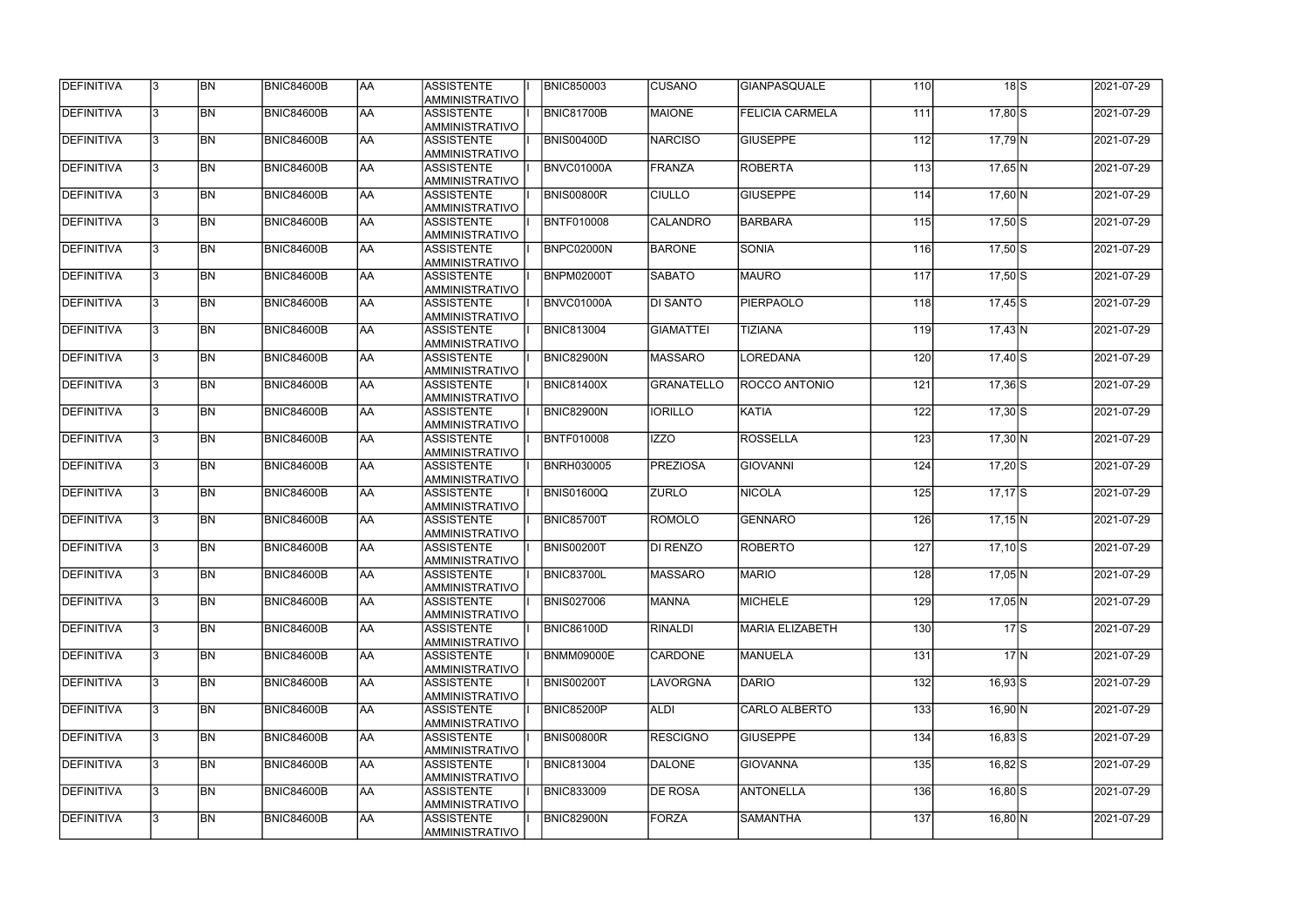| DEFINITIVA        | 13.          | <b>BN</b> | <b>BNIC84600B</b> | <b>AA</b> | <b>ASSISTENTE</b><br>AMMINISTRATIVO        | <b>BNIC82900N</b> | PERNA             | <b>RAFFAELE</b>          | 138 | $16,65$ N   |     | 2021-07-29 |
|-------------------|--------------|-----------|-------------------|-----------|--------------------------------------------|-------------------|-------------------|--------------------------|-----|-------------|-----|------------|
| <b>DEFINITIVA</b> | l3.          | <b>BN</b> | BNIC84600B        | AA        | <b>ASSISTENTE</b><br>AMMINISTRATIVO        | <b>BNIS022003</b> | <b>DE NIGRIS</b>  | BARTOLOMEO               | 139 | $16,60$ S   |     | 2021-07-29 |
| DEFINITIVA        |              | <b>BN</b> | BNIC84600B        | <b>AA</b> | <b>ASSISTENTE</b><br>AMMINISTRATIVO        | <b>BNIC85200P</b> | <b>DE CARLO</b>   | <b>NICOLA</b>            | 140 | $16,60$ S   |     | 2021-07-29 |
| <b>DEFINITIVA</b> | $\mathbf{3}$ | <b>BN</b> | BNIC84600B        | <b>AA</b> | <b>ASSISTENTE</b><br>AMMINISTRATIVO        | <b>BNIC83700L</b> | GRASSO            | <b>MAURIZIO</b>          | 141 | $16,53$ N   |     | 2021-07-29 |
| <b>DEFINITIVA</b> |              | <b>BN</b> | BNIC84600B        | AA        | <b>ASSISTENTE</b><br><b>AMMINISTRATIVO</b> | <b>BNIS022003</b> | GAROFANO          | GUIDO                    | 142 | $16,50$ S   |     | 2021-07-29 |
| DEFINITIVA        |              | <b>BN</b> | BNIC84600B        | AA        | <b>ASSISTENTE</b><br><b>AMMINISTRATIVO</b> | <b>BNVC01000A</b> | <b>PESCATORE</b>  | <b>GIUSEPPINA</b>        | 143 | $16,47$ S   |     | 2021-07-29 |
| DEFINITIVA        |              | <b>BN</b> | <b>BNIC84600B</b> | <b>AA</b> | <b>ASSISTENTE</b><br>AMMINISTRATIVO        | <b>BNIC850003</b> | <b>MATARAZZO</b>  | <b>FRANCESCO</b>         | 144 | $16,45$ N   |     | 2021-07-29 |
| DEFINITIVA        |              | <b>BN</b> | BNIC84600B        | <b>AA</b> | <b>ASSISTENTE</b><br>AMMINISTRATIVO        | <b>BNIC84500G</b> | <b>CIERVO</b>     | <b>GIUSEPPE</b>          | 145 | $16,40$ N   |     | 2021-07-29 |
| DEFINITIVA        |              | <b>BN</b> | BNIC84600B        | <b>AA</b> | <b>ASSISTENTE</b><br>AMMINISTRATIVO        | <b>BNIS022003</b> | <b>FUSCO</b>      | <b>TIZIANA</b>           | 146 | $16,40$ N   |     | 2021-07-29 |
| DEFINITIVA        |              | <b>BN</b> | BNIC84600B        | <b>AA</b> | <b>ASSISTENTE</b><br>AMMINISTRATIVO        | <b>BNIC81400X</b> | <b>PERFETTO</b>   | <b>NADIA</b>             | 147 | $16,35$ N   |     | 2021-07-29 |
| DEFINITIVA        |              | <b>BN</b> | BNIC84600B        | <b>AA</b> | <b>ASSISTENTE</b><br>AMMINISTRATIVO        | <b>BNIC839008</b> | AIELLO            | <b>CLAUDIO</b>           | 148 | $16,30$ $S$ |     | 2021-07-29 |
| DEFINITIVA        |              | <b>BN</b> | BNIC84600B        | <b>AA</b> | <b>ASSISTENTE</b><br>AMMINISTRATIVO        | <b>BNIS022003</b> | <b>SERPICO</b>    | <b>RENATO</b>            | 149 | 16,30 N     |     | 2021-07-29 |
| DEFINITIVA        |              | <b>BN</b> | BNIC84600B        | <b>AA</b> | <b>ASSISTENTE</b><br>AMMINISTRATIVO        | <b>BNIC839008</b> | MONTELLA          | ANGELO                   | 150 | $16,27$ S   |     | 2021-07-29 |
| DEFINITIVA        |              | <b>BN</b> | <b>BNIC84600B</b> | <b>AA</b> | <b>ASSISTENTE</b><br><b>AMMINISTRATIVO</b> | <b>BNIS00200T</b> | <b>GALDIERI</b>   | <b>GIANLUCA RAFFAELE</b> | 151 | $16,20$ N   |     | 2021-07-29 |
| DEFINITIVA        |              | <b>BN</b> | BNIC84600B        | <b>AA</b> | <b>ASSISTENTE</b><br>AMMINISTRATIVO        | <b>BNIC84400Q</b> | <b>PIETROVITO</b> | <b>MICHELE</b>           | 152 | $16,15$ $S$ |     | 2021-07-29 |
| DEFINITIVA        |              | <b>BN</b> | BNIC84600B        | laa       | <b>ASSISTENTE</b><br>AMMINISTRATIVO        | <b>BNIC84600B</b> | <b>PERILLO</b>    | <b>LORENZO</b>           | 153 | $16,15$ $S$ |     | 2021-07-29 |
| DEFINITIVA        | $\mathbf{R}$ | <b>BN</b> | BNIC84600B        | laa       | <b>ASSISTENTE</b><br>AMMINISTRATIVO        | <b>BNIC833009</b> | <b>IALEGGIO</b>   | <b>MICHELA</b>           | 154 | $16,15$ N   |     | 2021-07-29 |
| DEFINITIVA        |              | <b>BN</b> | BNIC84600B        | <b>AA</b> | <b>ASSISTENTE</b><br>AMMINISTRATIVO        | <b>BNIC82900N</b> | <b>OCCHIBOVE</b>  | <b>VINCENZO</b>          | 155 | $16,15$ N   |     | 2021-07-29 |
| <b>DEFINITIVA</b> | 13.          | <b>BN</b> | <b>BNIC84600B</b> | AA        | <b>ASSISTENTE</b><br>AMMINISTRATIVO        | <b>BNIS02300V</b> | <b>IANNUCCI</b>   | PATRIZIA                 | 156 | $16,15$ N   |     | 2021-07-29 |
| <b>DEFINITIVA</b> | $\mathbf{3}$ | <b>BN</b> | BNIC84600B        | AA        | ASSISTENTE<br>AMMINISTRATIVO               | <b>BNIS02300V</b> | GIZZI             | <b>FRANCA IMMACOLATA</b> | 157 | $16,10$ $S$ |     | 2021-07-29 |
| <b>DEFINITIVA</b> | 13.          | <b>BN</b> | BNIC84600B        | AA        | <b>ASSISTENTE</b><br>AMMINISTRATIVO        | <b>BNVC01000A</b> | <b>DE CICCO</b>   | ANDREA                   | 158 | $16,10$ N   |     | 2021-07-29 |
| DEFINITIVA        |              | <b>BN</b> | BNIC84600B        | <b>AA</b> | <b>ASSISTENTE</b><br>AMMINISTRATIVO        | <b>BNIC813004</b> | DI GENNARO        | <b>MICHELINA</b>         | 159 | $16,08$ $S$ |     | 2021-07-29 |
| DEFINITIVA        |              | <b>BN</b> | BNIC84600B        | <b>AA</b> | <b>ASSISTENTE</b><br>AMMINISTRATIVO        | BNPS010006        | <b>ANNESE</b>     | <b>APOLLONIA</b>         | 160 | $16,03$ $S$ |     | 2021-07-29 |
| DEFINITIVA        |              | <b>BN</b> | BNIC84600B        | AA        | <b>ASSISTENTE</b><br>AMMINISTRATIVO        | <b>BNIS01600Q</b> | <b>CICCONE</b>    | <b>CARMELA</b>           | 161 |             | 16S | 2021-07-29 |
| DEFINITIVA        |              | <b>BN</b> | BNIC84600B        | <b>AA</b> | ASSISTENTE<br>AMMINISTRATIVO               | <b>BNIC83800C</b> | <b>LIGNELLI</b>   | <b>ANGELO</b>            | 162 | $15,90$ S   |     | 2021-07-29 |
| DEFINITIVA        |              | <b>BN</b> | BNIC84600B        | <b>AA</b> | ASSISTENTE<br>AMMINISTRATIVO               | <b>BNIS00800R</b> | <b>GRASSO</b>     | <b>NADIA</b>             | 163 | $15,85$ N   |     | 2021-07-29 |
| <b>DEFINITIVA</b> | l3.          | <b>BN</b> | BNIC84600B        | <b>AA</b> | ASSISTENTE<br>AMMINISTRATIVO               | <b>BNIS00300N</b> | ABATE             | <b>MARIA</b>             | 164 | $15,80$ S   |     | 2021-07-29 |
| <b>DEFINITIVA</b> |              | <b>BN</b> | BNIC84600B        | <b>AA</b> | <b>ASSISTENTE</b><br>AMMINISTRATIVO        | <b>BNIS027006</b> | <b>BOTTICELLA</b> | <b>MICHELA</b>           | 165 | $15,80$ S   |     | 2021-07-29 |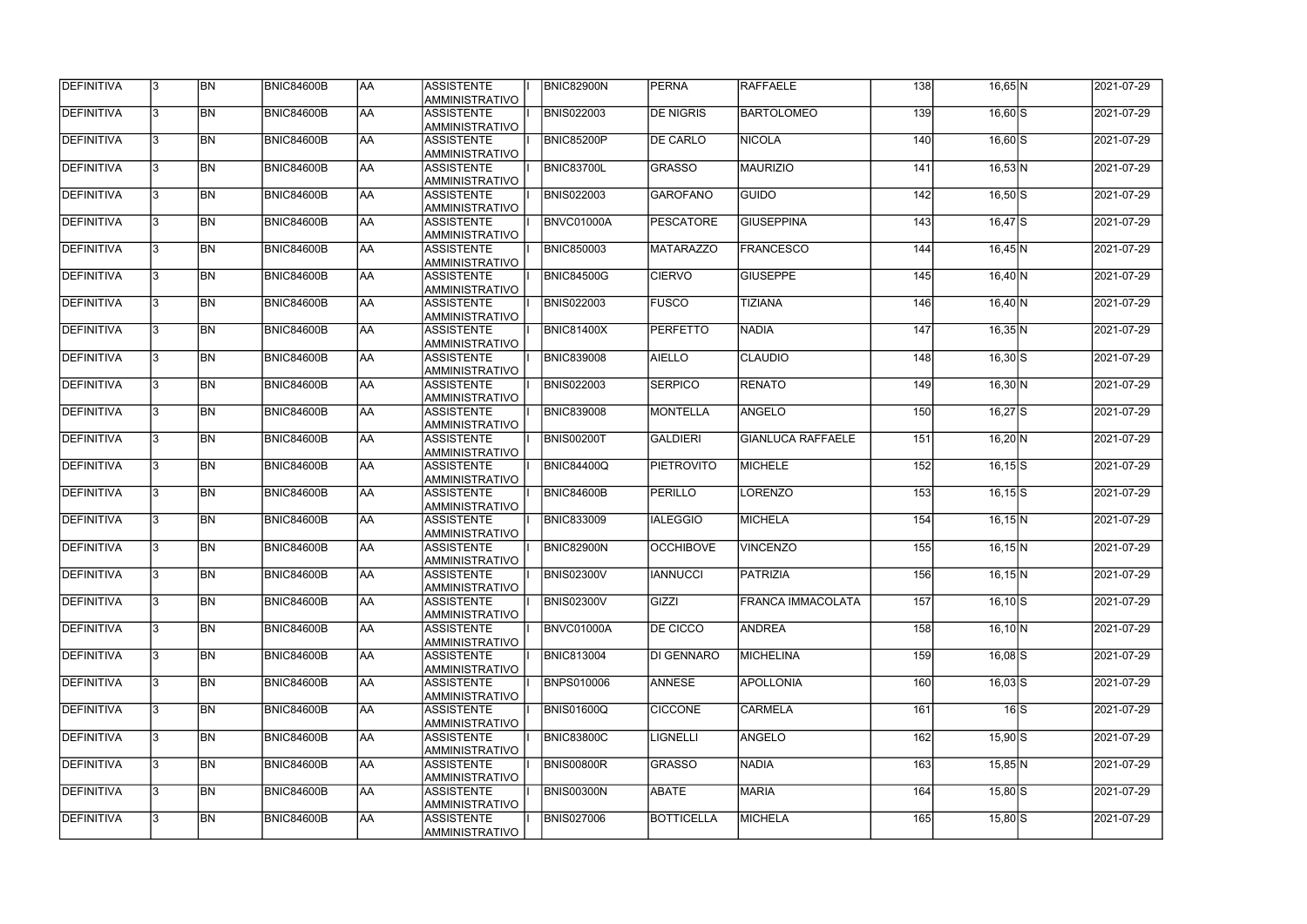| DEFINITIVA        | 13.          | <b>BN</b> | <b>BNIC84600B</b> | <b>AA</b> | <b>ASSISTENTE</b><br>AMMINISTRATIVO        | BNVC01000A        | <b>SALIERNO</b>          | <b>FLORIANA</b>   | 166 | $15,80$ N        | 2021-07-29 |
|-------------------|--------------|-----------|-------------------|-----------|--------------------------------------------|-------------------|--------------------------|-------------------|-----|------------------|------------|
| <b>DEFINITIVA</b> | l3.          | <b>BN</b> | BNIC84600B        | <b>AA</b> | <b>ASSISTENTE</b><br>AMMINISTRATIVO        | <b>BNTF010008</b> | MINICOZZI                | <b>ELEONORA</b>   | 167 | $15,77$ N        | 2021-07-29 |
| DEFINITIVA        |              | <b>BN</b> | BNIC84600B        | <b>AA</b> | <b>ASSISTENTE</b><br>AMMINISTRATIVO        | <b>BNIC839008</b> | PICCOLI                  | <b>FELICIA</b>    | 168 | 15,73 N          | 2021-07-29 |
| <b>DEFINITIVA</b> | $\mathbf{3}$ | <b>BN</b> | BNIC84600B        | <b>AA</b> | <b>ASSISTENTE</b><br>AMMINISTRATIVO        | <b>BNIC841008</b> | ROSSANO                  | <b>LUCIA</b>      | 169 | $15,70$ S        | 2021-07-29 |
| <b>DEFINITIVA</b> |              | <b>BN</b> | BNIC84600B        | AA        | <b>ASSISTENTE</b><br><b>AMMINISTRATIVO</b> | <b>BNIC85700T</b> | LA FRAZIA                | <b>VINCENZO</b>   | 170 | $15,70$ N        | 2021-07-29 |
| DEFINITIVA        |              | <b>BN</b> | BNIC84600B        | AA        | <b>ASSISTENTE</b><br><b>AMMINISTRATIVO</b> | <b>BNIC848003</b> | GIULIANO                 | <b>SABINA</b>     | 171 | $15,70$ N        | 2021-07-29 |
| DEFINITIVA        |              | <b>BN</b> | <b>BNIC84600B</b> | <b>AA</b> | <b>ASSISTENTE</b><br><b>AMMINISTRATIVO</b> | <b>BNIS02300V</b> | MELILLO                  | <b>ANTONIO</b>    | 172 | $15,67$ $S$      | 2021-07-29 |
| DEFINITIVA        |              | <b>BN</b> | BNIC84600B        | <b>AA</b> | <b>ASSISTENTE</b><br>AMMINISTRATIVO        | <b>BNTF010008</b> | BELTRAMONTE TIZIANA      |                   | 173 | $15,60$ S        | 2021-07-29 |
| DEFINITIVA        |              | <b>BN</b> | BNIC84600B        | <b>AA</b> | <b>ASSISTENTE</b><br>AMMINISTRATIVO        | <b>BNIC855006</b> | <b>PARENTE</b>           | <b>STEFANIA</b>   | 174 | $15,60$ S        | 2021-07-29 |
| DEFINITIVA        |              | <b>BN</b> | BNIC84600B        | <b>AA</b> | <b>ASSISTENTE</b><br>AMMINISTRATIVO        | <b>BNIS02300V</b> | <b>DI SANTO</b>          | <b>MIRIAM</b>     | 175 | $15,60$ S        | 2021-07-29 |
| DEFINITIVA        |              | <b>BN</b> | BNIC84600B        | <b>AA</b> | <b>ASSISTENTE</b><br>AMMINISTRATIVO        | <b>BNIS022003</b> | <b>ORSINO</b>            | MARIACARMELA      | 176 | $15,60$ S        | 2021-07-29 |
| DEFINITIVA        |              | <b>BN</b> | BNIC84600B        | <b>AA</b> | <b>ASSISTENTE</b><br>AMMINISTRATIVO        | <b>BNIS014004</b> | <b>MAIONE</b>            | <b>ELENA</b>      | 177 | $15,60$ S        | 2021-07-29 |
| DEFINITIVA        |              | <b>BN</b> | BNIC84600B        | <b>AA</b> | <b>ASSISTENTE</b><br>AMMINISTRATIVO        | <b>BNIC86000N</b> | <b>PROCACCINI</b>        | <b>GRAZIELLA</b>  | 178 | $15,60$ S        | 2021-07-29 |
| DEFINITIVA        |              | <b>BN</b> | <b>BNIC84600B</b> | <b>AA</b> | <b>ASSISTENTE</b><br><b>AMMINISTRATIVO</b> | <b>BNIC84500G</b> | <b>CALANDRO</b>          | <b>MARIANNA</b>   | 179 | $15,60 \text{N}$ | 2021-07-29 |
| DEFINITIVA        |              | <b>BN</b> | BNIC84600B        | <b>AA</b> | <b>ASSISTENTE</b><br><b>AMMINISTRATIVO</b> | <b>BNIC813004</b> | SEBASTIANELLI GIANNA     |                   | 180 | $15,55$ S        | 2021-07-29 |
| DEFINITIVA        |              | <b>BN</b> | BNIC84600B        | laa       | <b>ASSISTENTE</b><br>AMMINISTRATIVO        | <b>BNIC839008</b> | DI LORENZO               | LUCIA             | 181 | $15,53$ S        | 2021-07-29 |
| DEFINITIVA        | $\mathbf{R}$ | <b>BN</b> | BNIC84600B        | laa       | <b>ASSISTENTE</b><br>AMMINISTRATIVO        | <b>BNIS022003</b> | <b>PASCARELLA</b>        | <b>STEFANIA</b>   | 182 | $15,53$ S        | 2021-07-29 |
| DEFINITIVA        |              | <b>BN</b> | <b>BNIC84600B</b> | <b>AA</b> | <b>ASSISTENTE</b><br>AMMINISTRATIVO        | <b>BNIC81000L</b> | VILLANACCI               | <b>FEDERICA</b>   | 183 | $15,50$ S        | 2021-07-29 |
| <b>DEFINITIVA</b> | 13.          | <b>BN</b> | <b>BNIC84600B</b> | AA        | <b>ASSISTENTE</b><br>AMMINISTRATIVO        | <b>BNIS022003</b> | <b>MONDA</b>             | LUCIO             | 184 | $15,50$ S        | 2021-07-29 |
| <b>DEFINITIVA</b> | $\mathbf{3}$ | <b>BN</b> | BNIC84600B        | AA        | <b>ASSISTENTE</b><br>AMMINISTRATIVO        | <b>BNRH030005</b> | MERLO<br><b>FIORILLO</b> | <b>MARILISA</b>   | 185 | $15,50$ S        | 2021-07-29 |
| <b>DEFINITIVA</b> | 13.          | <b>BN</b> | BNIC84600B        | AA        | <b>ASSISTENTE</b><br>AMMINISTRATIVO        | <b>BNIC86100D</b> | D'ANDREA                 | <b>ANTONELLA</b>  | 186 | $15,50$ S        | 2021-07-29 |
| DEFINITIVA        |              | <b>BN</b> | BNIC84600B        | <b>AA</b> | <b>ASSISTENTE</b><br>AMMINISTRATIVO        | <b>BNIS02300V</b> | AUDI                     | <b>MONICA</b>     | 187 | $15,50$ S        | 2021-07-29 |
| DEFINITIVA        |              | <b>BN</b> | BNIC84600B        | <b>AA</b> | <b>ASSISTENTE</b><br>AMMINISTRATIVO        | <b>BNIC84500G</b> | <b>GRAMAZIO</b>          | <b>FILOMENA</b>   | 188 | $15,50$ N        | 2021-07-29 |
| DEFINITIVA        |              | <b>BN</b> | BNIC84600B        | AA        | <b>ASSISTENTE</b><br>AMMINISTRATIVO        | <b>BNIC84900V</b> | <b>SACCOMANDO</b>        | <b>NUNZIATINA</b> | 189 | $15,40$ S        | 2021-07-29 |
| DEFINITIVA        |              | <b>BN</b> | BNIC84600B        | <b>AA</b> | ASSISTENTE<br>AMMINISTRATIVO               | <b>BNIS013008</b> | <b>IANNOTTA</b>          | <b>ELISABETTA</b> | 190 | $15,40$ S        | 2021-07-29 |
| DEFINITIVA        |              | <b>BN</b> | BNIC84600B        | <b>AA</b> | ASSISTENTE<br>AMMINISTRATIVO               | <b>BNIC86000N</b> | <b>CAPOZZA</b>           | <b>ESTER</b>      | 191 | $15,40$ $S$      | 2021-07-29 |
| <b>DEFINITIVA</b> | l3.          | <b>BN</b> | BNIC84600B        | <b>AA</b> | ASSISTENTE<br>AMMINISTRATIVO               | <b>BNIS014004</b> | <b>URCIUOLI</b>          | <b>ANNAMARIA</b>  | 192 | $15,40$ S        | 2021-07-29 |
| <b>DEFINITIVA</b> |              | <b>BN</b> | BNIC84600B        | <b>AA</b> | <b>ASSISTENTE</b><br>AMMINISTRATIVO        | <b>BNIC84600B</b> | <b>ANTINORA</b>          | <b>ASSUNTA</b>    | 193 | $15,40$ $S$      | 2021-07-29 |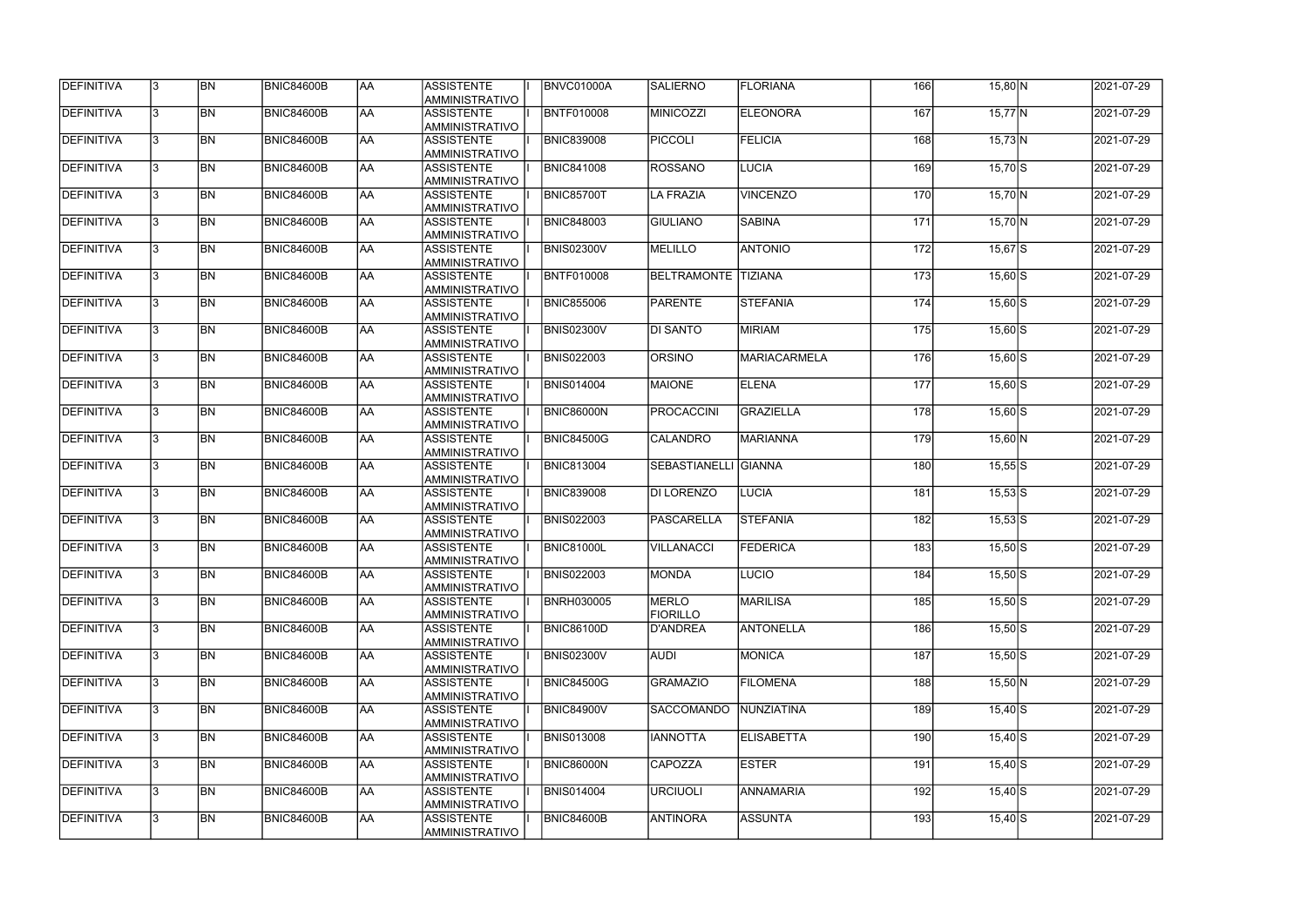| <b>DEFINITIVA</b> | 13. | <b>BN</b> | <b>BNIC84600B</b> | AA        | <b>ASSISTENTE</b><br>AMMINISTRATIVO        | <b>BNIS01600Q</b> | <b>MATURI</b>        | <b>ALESSIA</b>      | 194 | $15,30$ $S$  |             | 2021-07-29 |
|-------------------|-----|-----------|-------------------|-----------|--------------------------------------------|-------------------|----------------------|---------------------|-----|--------------|-------------|------------|
| <b>DEFINITIVA</b> | 13. | <b>BN</b> | BNIC84600B        | laa       | <b>ASSISTENTE</b><br>AMMINISTRATIVO        | BNIC84400Q        | <b>VISCONTI</b>      | <b>DANIELA</b>      | 195 | $15,30 \, N$ |             | 2021-07-29 |
| DEFINITIVA        | l3. | <b>BN</b> | <b>BNIC84600B</b> | AA        | <b>ASSISTENTE</b><br>AMMINISTRATIVO        | BNVC01000A        | <b>BIANCO</b>        | <b>MARIO</b>        | 196 | $15,25$ N    |             | 2021-07-29 |
| <b>DEFINITIVA</b> | l3. | <b>BN</b> | BNIC84600B        | <b>AA</b> | <b>ASSISTENTE</b><br>AMMINISTRATIVO        | <b>BNIC850003</b> | MAZZONE              | <b>GIOVANNA</b>     | 197 | $15,23$ N    |             | 2021-07-29 |
| DEFINITIVA        | l3. | <b>BN</b> | <b>BNIC84600B</b> | laa       | <b>ASSISTENTE</b><br>AMMINISTRATIVO        | <b>BNIC841008</b> | VACCARELLA           | <b>ERIKA</b>        | 198 | $15,20$ S    |             | 2021-07-29 |
| DEFINITIVA        | 3   | <b>BN</b> | <b>BNIC84600B</b> | laa       | <b>ASSISTENTE</b><br>AMMINISTRATIVO        | <b>BNIS022003</b> | <b>GIAMATTEI</b>     | <b>NADIA</b>        | 199 | $15,20$ S    |             | 2021-07-29 |
| DEFINITIVA        |     | <b>BN</b> | <b>BNIC84600B</b> | laa       | <b>ASSISTENTE</b><br><b>AMMINISTRATIVO</b> | <b>BNIC82900N</b> | <b>CALABRESE</b>     | <b>GIULIA</b>       | 200 | $15,20$ S    |             | 2021-07-29 |
| DEFINITIVA        |     | <b>BN</b> | BNIC84600B        | laa       | <b>ASSISTENTE</b><br>AMMINISTRATIVO        | BNIC85200P        | <b>SANTORO</b>       | <b>FABIOLA</b>      | 201 | $15,20$ N    |             | 2021-07-29 |
| DEFINITIVA        |     | <b>BN</b> | <b>BNIC84600B</b> | AA        | <b>ASSISTENTE</b><br>AMMINISTRATIVO        | <b>BNIS01100L</b> | FERRARA              | <b>IGINO</b>        | 202 | $15,20$ N    |             | 2021-07-29 |
| DEFINITIVA        | l3. | <b>BN</b> | <b>BNIC84600B</b> | laa       | <b>ASSISTENTE</b><br>AMMINISTRATIVO        | <b>BNIS01600Q</b> | <b>SEBASTIANELLI</b> | <b>DOMENICO</b>     | 203 | $15,20$ N    |             | 2021-07-29 |
| DEFINITIVA        | l3. | <b>BN</b> | <b>BNIC84600B</b> | AA        | <b>ASSISTENTE</b><br>AMMINISTRATIVO        | <b>BNTF010008</b> | <b>OCONE</b>         | ANTONELLA           | 204 | $15,20$ N    |             | 2021-07-29 |
| <b>DEFINITIVA</b> | 3   | <b>BN</b> | BNIC84600B        | <b>AA</b> | <b>ASSISTENTE</b><br>AMMINISTRATIVO        | <b>BNIS013008</b> | <b>IANNUCCI</b>      | <b>FILOMENA</b>     | 205 | $15,15$ N    |             | 2021-07-29 |
| DEFINITIVA        | 3   | <b>BN</b> | <b>BNIC84600B</b> | AA        | <b>ASSISTENTE</b><br>AMMINISTRATIVO        | <b>BNIC85200P</b> | <b>GRIMALDI</b>      | <b>ADELINA</b>      | 206 | $15,12$ S    |             | 2021-07-29 |
| DEFINITIVA        | 3   | <b>BN</b> | <b>BNIC84600B</b> | laa       | <b>ASSISTENTE</b><br>AMMINISTRATIVO        | <b>BNIC86000N</b> | <b>CHIARIZIO</b>     | <b>ORESTA</b>       | 207 | $15,10$ S    |             | 2021-07-29 |
| DEFINITIVA        |     | <b>BN</b> | <b>BNIC84600B</b> | laa       | <b>ASSISTENTE</b><br><b>AMMINISTRATIVO</b> | <b>BNIS00200T</b> | <b>RICCITELLI</b>    | <b>ANTONELLA</b>    | 208 | $15,10 \, N$ |             | 2021-07-29 |
| DEFINITIVA        |     | <b>BN</b> | <b>BNIC84600B</b> | laa       | <b>ASSISTENTE</b><br>AMMINISTRATIVO        | <b>BNIS00200T</b> | PACELLI              | LORENA              | 209 | $15,10 \, N$ |             | 2021-07-29 |
| DEFINITIVA        | l3. | <b>BN</b> | <b>BNIC84600B</b> | laa       | <b>ASSISTENTE</b><br>AMMINISTRATIVO        | <b>BNIC82900N</b> | <b>MORELLI</b>       | <b>MICHELA</b>      | 210 | $15,07$ $S$  |             | 2021-07-29 |
| DEFINITIVA        | 3   | <b>BN</b> | <b>BNIC84600B</b> | AA        | <b>ASSISTENTE</b><br>AMMINISTRATIVO        | <b>BNIS027006</b> | <b>CINELLI</b>       | <b>ELENA SABINA</b> | 211 | $15,02$ S    |             | 2021-07-29 |
| DEFINITIVA        | 13  | <b>BN</b> | <b>BNIC84600B</b> | <b>AA</b> | <b>ASSISTENTE</b><br>AMMINISTRATIVO        | <b>BNPS010006</b> | <b>ZOTTI</b>         | ANNAMARIA           | 212 |              | $15\vert N$ | 2021-07-29 |
| <b>DEFINITIVA</b> | l3. | <b>BN</b> | <b>BNIC84600B</b> | AA        | <b>ASSISTENTE</b><br>AMMINISTRATIVO        | <b>BNIS013008</b> | <b>PETILLO</b>       | <b>ANTONIO</b>      | 213 |              | 15N         | 2021-07-29 |
| DEFINITIVA        | 13. | <b>BN</b> | <b>BNIC84600B</b> | AA        | <b>ASSISTENTE</b><br>AMMINISTRATIVO        | <b>BNIC86000N</b> | <b>CATTANEO</b>      | <b>LUCA</b>         | 214 | $14,93$ S    |             | 2021-07-29 |
| DEFINITIVA        | 3   | <b>BN</b> | <b>BNIC84600B</b> | laa       | <b>ASSISTENTE</b><br>AMMINISTRATIVO        | <b>BNIS02300V</b> | DI BIASE             | <b>IOLANDA</b>      | 215 | $14,92$ N    |             | 2021-07-29 |
| DEFINITIVA        |     | <b>BN</b> | <b>BNIC84600B</b> | AA        | <b>ASSISTENTE</b><br>AMMINISTRATIVO        | <b>BNRH030005</b> | <b>CIOTTA</b>        | <b>ROMINA</b>       | 216 | $14,90$ S    |             | 2021-07-29 |
| DEFINITIVA        |     | <b>BN</b> | <b>BNIC84600B</b> | AA        | <b>ASSISTENTE</b><br>AMMINISTRATIVO        | <b>BNPM02000T</b> | <b>GRASSO</b>        | <b>NOEMI</b>        | 217 | $14,90 \ N$  |             | 2021-07-29 |
| DEFINITIVA        | l3. | <b>BN</b> | BNIC84600B        | laa       | <b>ASSISTENTE</b><br>AMMINISTRATIVO        | BNPM02000T        | <b>RUSSO</b>         | <b>ANGELA</b>       | 218 | $14,90 \ N$  |             | 2021-07-29 |
| DEFINITIVA        | I3. | <b>BN</b> | <b>BNIC84600B</b> | AA        | <b>ASSISTENTE</b><br>AMMINISTRATIVO        | <b>BNIS02600A</b> | <b>LEPORE</b>        | <b>GILDA</b>        | 219 | 14,87 S      |             | 2021-07-29 |
| DEFINITIVA        | 13. | <b>BN</b> | <b>BNIC84600B</b> | AA        | <b>ASSISTENTE</b><br>AMMINISTRATIVO        | <b>BNIC84300X</b> | <b>SALVATORE</b>     | <b>ROBERTA</b>      | 220 | $14,86$ S    |             | 2021-07-29 |
| DEFINITIVA        |     | <b>BN</b> | <b>BNIC84600B</b> | AA        | <b>ASSISTENTE</b><br>AMMINISTRATIVO        | BNPM02000T        | <b>MONTIBELLO</b>    | <b>VITTORIA</b>     | 221 | $14,82$ S    |             | 2021-07-29 |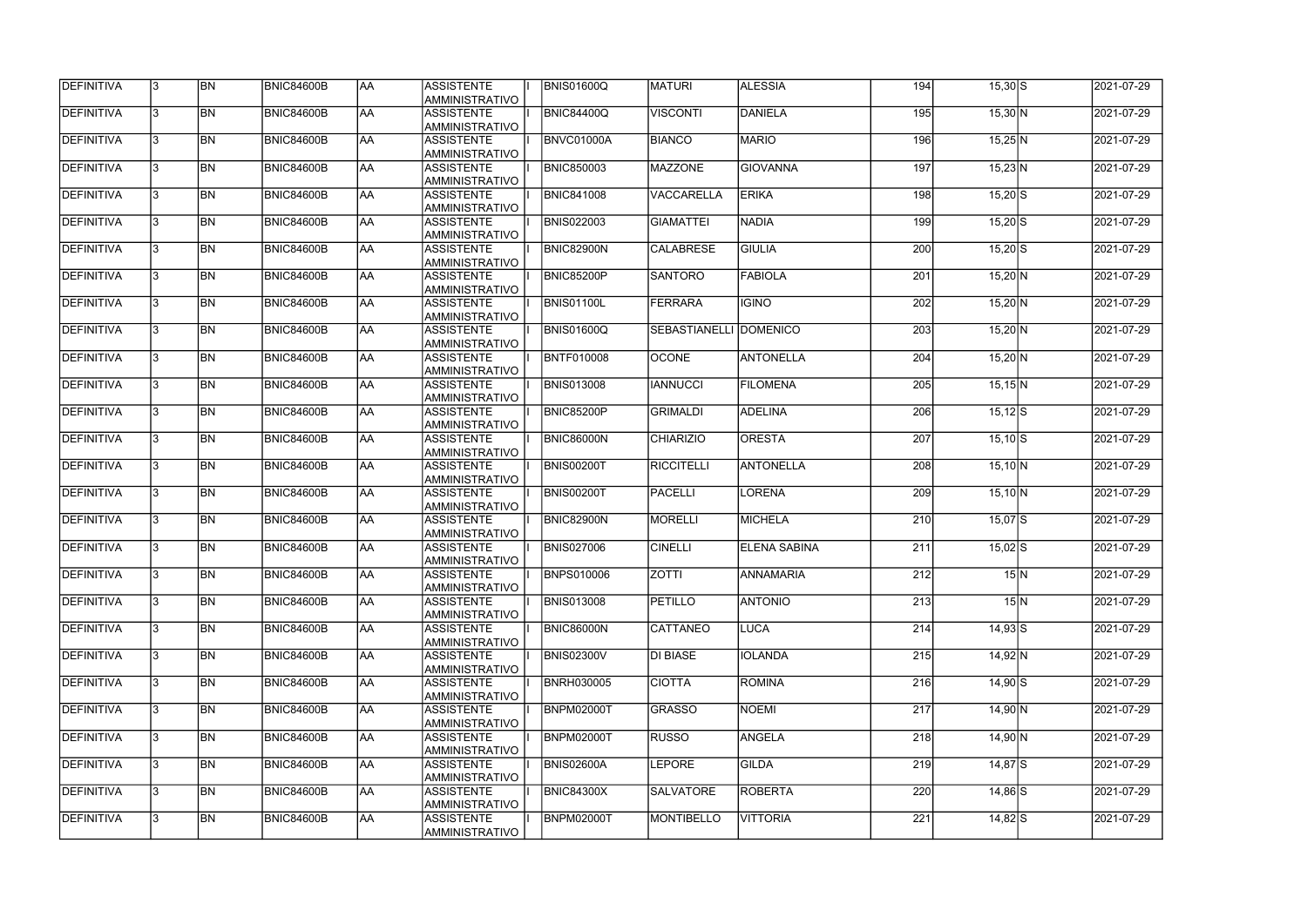| DEFINITIVA        | 13.          | <b>BN</b> | <b>BNIC84600B</b> | laa        | ASSISTENTE<br><b>AMMINISTRATIVO</b>        | <b>BNIS00800R</b> | <b>ABATE</b>                | <b>CATERINA</b>     | 222              | $14,80$ S    | 2021-07-29 |
|-------------------|--------------|-----------|-------------------|------------|--------------------------------------------|-------------------|-----------------------------|---------------------|------------------|--------------|------------|
| DEFINITIVA        | 3            | <b>BN</b> | <b>BNIC84600B</b> | <b>AA</b>  | <b>ASSISTENTE</b><br>AMMINISTRATIVO        | <b>BNIS022003</b> | <b>PARENTE</b>              | <b>MARIATERESA</b>  | 223              | 14,80 S      | 2021-07-29 |
| DEFINITIVA        | 3            | <b>BN</b> | <b>BNIC84600B</b> | <b>AA</b>  | <b>ASSISTENTE</b><br>AMMINISTRATIVO        | <b>BNIS013008</b> | <b>CASORIA</b>              | <b>ANNALISA</b>     | 224              | $14,80$ S    | 2021-07-29 |
| DEFINITIVA        |              | <b>BN</b> | <b>BNIC84600B</b> | AA         | <b>ASSISTENTE</b><br>AMMINISTRATIVO        | <b>BNIC839008</b> | ROMANELLA                   | <b>ILARIA</b>       | 225              | $14,80$ S    | 2021-07-29 |
| <b>DEFINITIVA</b> | 3            | <b>BN</b> | BNIC84600B        | <b>AA</b>  | <b>ASSISTENTE</b><br>AMMINISTRATIVO        | <b>BNIS00800R</b> | <b>DE LUCIA</b>             | <b>GIOVANNI</b>     | 226              | $14,80$ S    | 2021-07-29 |
| DEFINITIVA        |              | <b>BN</b> | BNIC84600B        | AA         | <b>ASSISTENTE</b><br>AMMINISTRATIVO        | <b>BNIS00200T</b> | <b>PRATA</b>                | <b>ADRIANA</b>      | 227              | $14,77$ S    | 2021-07-29 |
| DEFINITIVA        |              | <b>BN</b> | <b>BNIC84600B</b> | <b>AA</b>  | <b>ASSISTENTE</b><br><b>AMMINISTRATIVO</b> | <b>BNIC842004</b> | <b>D'IGLIO</b>              | ALESSANDRA          | 228              | $14,75$ N    | 2021-07-29 |
| DEFINITIVA        |              | <b>BN</b> | <b>BNIC84600B</b> | AA         | <b>ASSISTENTE</b><br>AMMINISTRATIVO        | <b>BNIC82900N</b> | CUCCIOLILLO                 | <b>ENRICO</b>       | 229              | $14,75$ N    | 2021-07-29 |
| DEFINITIVA        |              | <b>BN</b> | BNIC84600B        | AA         | <b>ASSISTENTE</b><br>AMMINISTRATIVO        | <b>BNIS00200T</b> | <b>IANNICOLA</b>            | <b>NICOLA</b>       | 230              | $14,70$ S    | 2021-07-29 |
| DEFINITIVA        |              | <b>BN</b> | <b>BNIC84600B</b> | laa        | <b>ASSISTENTE</b><br>AMMINISTRATIVO        | <b>BNIC82900N</b> | <b>PARENTE</b>              | <b>SIMONA</b>       | 231              | 14,70 S      | 2021-07-29 |
| DEFINITIVA        | 3            | <b>BN</b> | <b>BNIC84600B</b> | <b>AA</b>  | <b>ASSISTENTE</b><br>AMMINISTRATIVO        | <b>BNIC86100D</b> | <b>GISONDI</b>              | <b>MARIAMICHELA</b> | 232              | 14,70 N      | 2021-07-29 |
| DEFINITIVA        |              | <b>BN</b> | BNIC84600B        | AA         | <b>ASSISTENTE</b><br>AMMINISTRATIVO        | <b>BNIC82900N</b> | <b>ROSSI</b>                | <b>NICOLA</b>       | 233              | 14,70 N      | 2021-07-29 |
| DEFINITIVA        |              | <b>BN</b> | <b>BNIC84600B</b> | <b>AA</b>  | <b>ASSISTENTE</b><br>AMMINISTRATIVO        | <b>BNIS01600Q</b> | DI LEONE                    | <b>MICHELE</b>      | 234              | $14,62$ S    | 2021-07-29 |
| DEFINITIVA        |              | <b>BN</b> | BNIC84600B        | <b>AA</b>  | <b>ASSISTENTE</b><br>AMMINISTRATIVO        | <b>BNIS00400D</b> | <b>LAMBRÈ</b>               | <b>LETIZIA</b>      | 235              | $14,60 \, N$ | 2021-07-29 |
| DEFINITIVA        |              | <b>BN</b> | <b>BNIC84600B</b> | <b>AA</b>  | <b>ASSISTENTE</b><br><b>AMMINISTRATIVO</b> | <b>BNIC84400Q</b> | <b>LOMBARDI</b>             | ANGELA              | 236              | $14,55$ N    | 2021-07-29 |
| DEFINITIVA        |              | <b>BN</b> | BNIC84600B        | <b>AA</b>  | <b>ASSISTENTE</b><br>AMMINISTRATIVO        | <b>BNIC84500G</b> | VORRASI                     | <b>DONATA</b>       | 237              | $14,50 \, N$ | 2021-07-29 |
| DEFINITIVA        |              | <b>BN</b> | <b>BNIC84600B</b> | AA         | <b>ASSISTENTE</b><br>AMMINISTRATIVO        | <b>BNIS014004</b> | ROMANO                      | <b>CHIARA</b>       | 238              | $14,43$ S    | 2021-07-29 |
| DEFINITIVA        |              | <b>BN</b> | <b>BNIC84600B</b> | <b>AA</b>  | <b>ASSISTENTE</b><br>AMMINISTRATIVO        | BNVC01000A        | <b>CASTIELLO</b>            | <b>ANTONELLA</b>    | 239              | 14,43 N      | 2021-07-29 |
| DEFINITIVA        | 13           | BN        | <b>BNIC84600B</b> | <b>JAA</b> | <b>ASSISTENTE</b><br>AMMINISTRATIVO        | <b>BNIC83700L</b> | <b>IANNOTTI</b>             | <b>DIEGO</b>        | 240              | $14,40$ S    | 2021-07-29 |
| <b>DEFINITIVA</b> |              | <b>BN</b> | BNIC84600B        | <b>AA</b>  | ASSISTENTE<br>AMMINISTRATIVO               | <b>BNIC804009</b> | <b>PENNUCCI</b><br>MOLINARO | <b>EMILIA</b>       | $\overline{241}$ | $14,40$ S    | 2021-07-29 |
| <b>DEFINITIVA</b> | $\mathbf{3}$ | <b>BN</b> | BNIC84600B        | AA         | ASSISTENTE<br>AMMINISTRATIVO               | <b>BNPM02000T</b> | <b>COLETTA</b>              | <b>CARMELA</b>      | 242              | $14,40$ S    | 2021-07-29 |
| <b>DEFINITIVA</b> |              | <b>BN</b> | BNIC84600B        | <b>AA</b>  | <b>ASSISTENTE</b><br>AMMINISTRATIVO        | <b>BNIS013008</b> | <b>GRAZIOSI</b>             | <b>MARIA</b>        | 243              | $14,40$ S    | 2021-07-29 |
| <b>DEFINITIVA</b> |              | BN        | BNIC84600B        | <b>AA</b>  | <b>ASSISTENTE</b><br>AMMINISTRATIVO        | <b>BNIC842004</b> | PONTICELLI                  | <b>DANIELE</b>      | 244              | $14,40$ S    | 2021-07-29 |
| DEFINITIVA        |              | <b>BN</b> | BNIC84600B        | <b>AA</b>  | <b>ASSISTENTE</b><br>AMMINISTRATIVO        | <b>BNIC82900N</b> | <b>SALVATORE</b>            | <b>CLARA</b>        | 245              | $14,40$ S    | 2021-07-29 |
| DEFINITIVA        |              | <b>BN</b> | BNIC84600B        | <b>AA</b>  | ASSISTENTE<br>AMMINISTRATIVO               | <b>BNIC83700L</b> | <b>GUERRA</b>               | <b>ANGELICA</b>     | 246              | $14,40$ S    | 2021-07-29 |
| DEFINITIVA        |              | <b>BN</b> | BNIC84600B        | <b>AA</b>  | ASSISTENTE<br>AMMINISTRATIVO               | <b>BNIS027006</b> | PUZELLA                     | <b>GIUSEPPE</b>     | 247              | $14,40 \ N$  | 2021-07-29 |
| DEFINITIVA        |              | <b>BN</b> | BNIC84600B        | <b>AA</b>  | ASSISTENTE<br>AMMINISTRATIVO               | <b>BNIC82900N</b> | PANCARI                     | <b>JESSICA</b>      | 248              | $14,40 \ N$  | 2021-07-29 |
| <b>DEFINITIVA</b> |              | <b>BN</b> | BNIC84600B        | <b>AA</b>  | <b>ASSISTENTE</b><br>AMMINISTRATIVO        | <b>BNIC86000N</b> | <b>MANDATO</b>              | <b>GIUSEPPINA</b>   | 249              | $14,35$ S    | 2021-07-29 |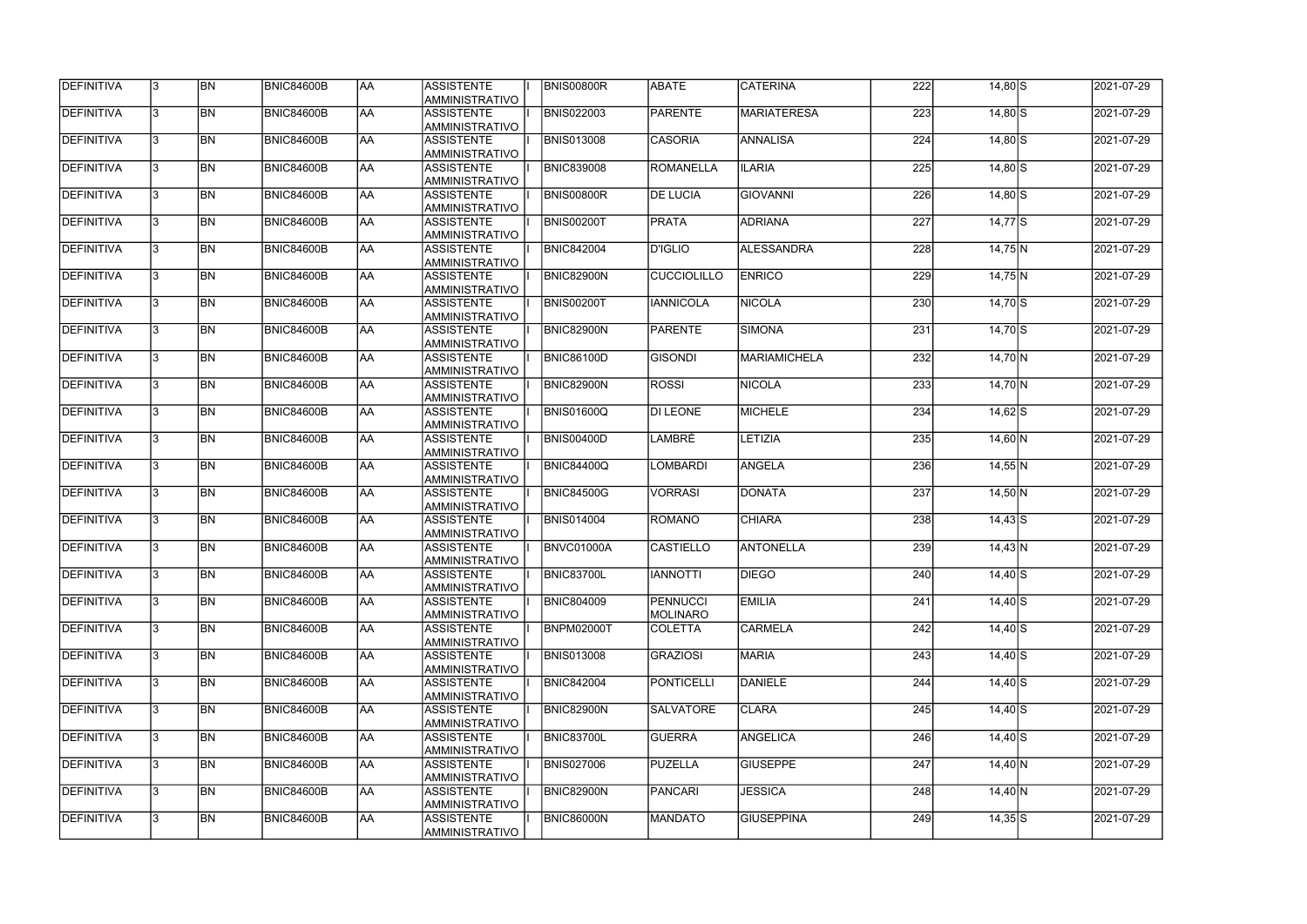| <b>DEFINITIVA</b> | 13. | <b>BN</b> | <b>BNIC84600B</b> | AA        | <b>ASSISTENTE</b><br>AMMINISTRATIVO        | <b>BNPM02000T</b> | D'AGOSTINO       | <b>RITA</b>                         | 250 | $14,30$ S       |                                 | 2021-07-29 |
|-------------------|-----|-----------|-------------------|-----------|--------------------------------------------|-------------------|------------------|-------------------------------------|-----|-----------------|---------------------------------|------------|
| <b>DEFINITIVA</b> | 13. | <b>BN</b> | BNIC84600B        | laa       | <b>ASSISTENTE</b><br>AMMINISTRATIVO        | <b>BNIC86000N</b> | CAVALCANTI       | <b>MICHELE</b>                      | 251 | $14,30$ S       |                                 | 2021-07-29 |
| DEFINITIVA        | l3. | <b>BN</b> | <b>BNIC84600B</b> | AA        | <b>ASSISTENTE</b><br>AMMINISTRATIVO        | <b>BNIS013008</b> | <b>IZZO</b>      | <b>LUCIA</b>                        | 252 | 14,30 N         |                                 | 2021-07-29 |
| <b>DEFINITIVA</b> | l3. | <b>BN</b> | BNIC84600B        | <b>AA</b> | <b>ASSISTENTE</b><br>AMMINISTRATIVO        | <b>BNIS022003</b> | PARLAPIANO       | <b>IOLANDA</b>                      | 253 | $14,30$ N       |                                 | 2021-07-29 |
| DEFINITIVA        | l3. | <b>BN</b> | <b>BNIC84600B</b> | laa       | <b>ASSISTENTE</b><br>AMMINISTRATIVO        | BNIC85200P        | <b>NICOLELLA</b> | <b>MARILINA</b>                     | 254 | $14,30$ N       |                                 | 2021-07-29 |
| DEFINITIVA        | l3  | <b>BN</b> | <b>BNIC84600B</b> | laa       | <b>ASSISTENTE</b><br>AMMINISTRATIVO        | BNIC82900N        | <b>DE NUNZIO</b> | <b>CARMELA</b>                      | 255 | $14,25$ N       |                                 | 2021-07-29 |
| DEFINITIVA        |     | <b>BN</b> | <b>BNIC84600B</b> | laa       | <b>ASSISTENTE</b><br><b>AMMINISTRATIVO</b> | <b>BNIS00200T</b> | <b>DE NIGRIS</b> | <b>ANNALISA</b>                     | 256 | $14,20$ S       |                                 | 2021-07-29 |
| DEFINITIVA        |     | <b>BN</b> | BNIC84600B        | laa       | <b>ASSISTENTE</b><br>AMMINISTRATIVO        | <b>BNIC804009</b> | <b>DI COSMO</b>  | <b>ANGELA</b>                       | 257 | $14,20$ S       |                                 | 2021-07-29 |
| DEFINITIVA        | 13. | <b>BN</b> | <b>BNIC84600B</b> | AA        | <b>ASSISTENTE</b><br>AMMINISTRATIVO        | <b>BNIS027006</b> | <b>LANDO</b>     | <b>GABRIELLA</b>                    | 258 | $14,20$ S       |                                 | 2021-07-29 |
| DEFINITIVA        | l3. | <b>BN</b> | <b>BNIC84600B</b> | laa       | <b>ASSISTENTE</b><br>AMMINISTRATIVO        | <b>BNIC86100D</b> | BENNANI          | <b>MARTINA</b>                      | 259 | $14,20 \, N$    |                                 | 2021-07-29 |
| DEFINITIVA        | l3. | <b>BN</b> | <b>BNIC84600B</b> | AA        | <b>ASSISTENTE</b><br>AMMINISTRATIVO        | <b>BNIC86100D</b> | <b>FIORE</b>     | <b>MARIA</b>                        | 260 | $14,20$ N       |                                 | 2021-07-29 |
| <b>DEFINITIVA</b> | 3   | <b>BN</b> | <b>BNIC84600B</b> | <b>AA</b> | <b>ASSISTENTE</b><br>AMMINISTRATIVO        | <b>BNIS027006</b> | <b>FESTA</b>     | <b>ELDA</b>                         | 261 | $14,20$ N       |                                 | 2021-07-29 |
| DEFINITIVA        | 3   | <b>BN</b> | <b>BNIC84600B</b> | AA        | <b>ASSISTENTE</b><br>AMMINISTRATIVO        | <b>BNIC85200P</b> | <b>AMANTEA</b>   | <b>TERESA</b>                       | 262 | $14,18$ $S$     |                                 | 2021-07-29 |
| DEFINITIVA        | 3   | <b>BN</b> | <b>BNIC84600B</b> | laa       | <b>ASSISTENTE</b><br>AMMINISTRATIVO        | <b>BNIS02300V</b> | <b>VIRELLI</b>   | <b>FABIO</b>                        | 263 | $14,13$ S       |                                 | 2021-07-29 |
| DEFINITIVA        |     | <b>BN</b> | <b>BNIC84600B</b> | laa       | <b>ASSISTENTE</b><br><b>AMMINISTRATIVO</b> | <b>BNIC85700T</b> | <b>MUSTO</b>     | <b>CLAUDIA</b>                      | 264 | $14,13$ N       |                                 | 2021-07-29 |
| DEFINITIVA        | 3   | <b>BN</b> | <b>BNIC84600B</b> | laa       | <b>ASSISTENTE</b><br>AMMINISTRATIVO        | <b>BNIS027006</b> | <b>MARRA</b>     | <b>GIULIANA</b>                     | 265 | $14,10$ S       |                                 | 2021-07-29 |
| DEFINITIVA        | l3. | <b>BN</b> | <b>BNIC84600B</b> | laa       | <b>ASSISTENTE</b><br>AMMINISTRATIVO        | <b>BNIC82900N</b> | <b>COLELLA</b>   | <b>OLGA</b>                         | 266 | $14,10$ S       |                                 | 2021-07-29 |
| DEFINITIVA        | 3   | <b>BN</b> | <b>BNIC84600B</b> | AA        | <b>ASSISTENTE</b><br>AMMINISTRATIVO        | <b>BNIC82900N</b> | <b>FAZZONE</b>   | <b>RAFFAELE</b>                     | 267 | $14,10$ S       |                                 | 2021-07-29 |
| DEFINITIVA        | 13  | <b>BN</b> | <b>BNIC84600B</b> | <b>AA</b> | <b>ASSISTENTE</b><br>AMMINISTRATIVO        | <b>BNTF010008</b> | <b>NOCERINO</b>  | <b>ELISA</b>                        | 268 | $14,10$ S       |                                 | 2021-07-29 |
| <b>DEFINITIVA</b> | l3. | <b>BN</b> | <b>BNIC84600B</b> | AA        | <b>ASSISTENTE</b><br>AMMINISTRATIVO        | <b>BNIC86100D</b> | MARLETTA         | <b>FRANCESCO</b><br><b>CLEMENTE</b> | 269 | $14,10$ S       |                                 | 2021-07-29 |
| DEFINITIVA        | 13. | <b>BN</b> | <b>BNIC84600B</b> | AA        | <b>ASSISTENTE</b><br>AMMINISTRATIVO        | <b>BNIC82900N</b> | MONGILLO         | MANUELA                             | 270 | $14,10$ S       |                                 | 2021-07-29 |
| DEFINITIVA        | 3   | <b>BN</b> | <b>BNIC84600B</b> | laa       | <b>ASSISTENTE</b><br>AMMINISTRATIVO        | <b>BNIC81400X</b> | <b>TAMBARO</b>   | <b>ROSSELLA</b>                     | 271 | $14,10 \, N$    |                                 | 2021-07-29 |
| DEFINITIVA        |     | <b>BN</b> | <b>BNIC84600B</b> | AA        | <b>ASSISTENTE</b><br>AMMINISTRATIVO        | <b>BNIC81400X</b> | <b>GRASSO</b>    | <b>ANTONIO</b>                      | 272 | $14,10 \vert N$ |                                 | 2021-07-29 |
| DEFINITIVA        |     | <b>BN</b> | <b>BNIC84600B</b> | AA        | <b>ASSISTENTE</b><br>AMMINISTRATIVO        | BNIS01600Q        | <b>VERGINE</b>   | <b>PATRIZIA</b>                     | 273 | 14,07 S         |                                 | 2021-07-29 |
| DEFINITIVA        | l3. | <b>BN</b> | BNIC84600B        | laa       | <b>ASSISTENTE</b><br>AMMINISTRATIVO        | <b>BNPS010006</b> | RAFFIO           | <b>ETTORE</b>                       | 274 | $14,02$ S       |                                 | 2021-07-29 |
| DEFINITIVA        | I3. | <b>BN</b> | <b>BNIC84600B</b> | AA        | <b>ASSISTENTE</b><br>AMMINISTRATIVO        | BNIS00800R        | <b>FRANCO</b>    | <b>IMMACOLATA</b>                   | 275 |                 | $14$ S                          | 2021-07-29 |
| DEFINITIVA        | 13. | <b>BN</b> | <b>BNIC84600B</b> | AA        | <b>ASSISTENTE</b><br>AMMINISTRATIVO        | <b>BNIC82300P</b> | PARLAPIANO       | <b>ANTONELLA</b>                    | 276 |                 | $14$ $\text{S}$                 | 2021-07-29 |
| DEFINITIVA        |     | <b>BN</b> | <b>BNIC84600B</b> | AA        | <b>ASSISTENTE</b><br>AMMINISTRATIVO        | <b>BNIC804009</b> | LONGO            | <b>TERESA</b>                       | 277 |                 | $14$ $\overline{\phantom{1}}$ S | 2021-07-29 |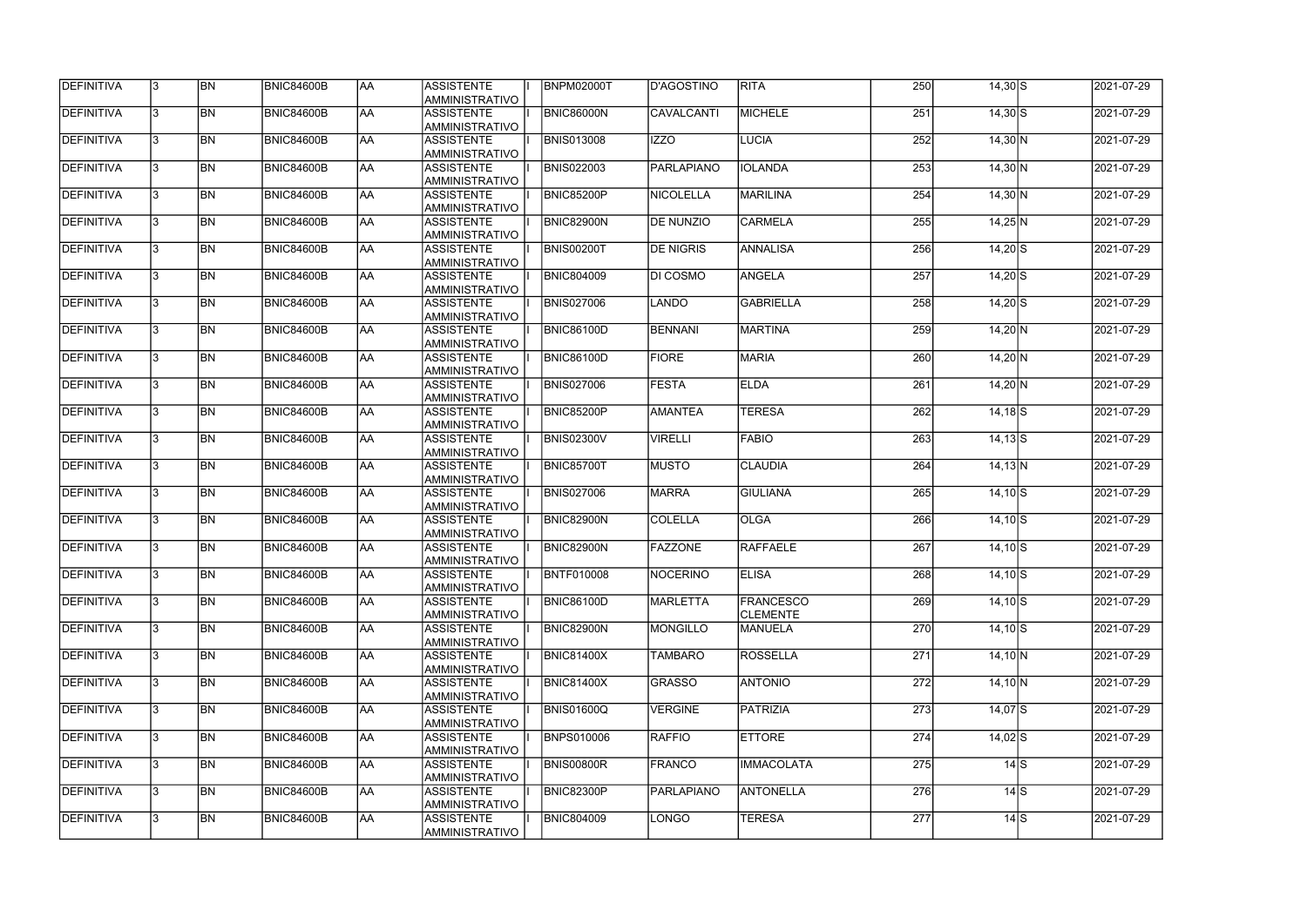| DEFINITIVA        | 13. | <b>BN</b>      | <b>BNIC84600B</b> | <b>AA</b> | ASSISTENTE<br>AMMINISTRATIVO               | <b>BNIC82900N</b> | <b>MARINI RICCI</b> | <b>NATASCIA</b>         | 278              | $\overline{14}$ S | 2021-07-29 |
|-------------------|-----|----------------|-------------------|-----------|--------------------------------------------|-------------------|---------------------|-------------------------|------------------|-------------------|------------|
| DEFINITIVA        | 13. | <b>BN</b>      | <b>BNIC84600B</b> | laa       | <b>ASSISTENTE</b><br>AMMINISTRATIVO        | <b>BNIC82900N</b> | <b>MASTROIANNI</b>  | <b>LOREDANA</b>         | 279              | 14 N              | 2021-07-29 |
| DEFINITIVA        | 13. | <b>BN</b>      | <b>BNIC84600B</b> | laa       | <b>ASSISTENTE</b><br>AMMINISTRATIVO        | <b>BNIC833009</b> | <b>POZZUTO</b>      | <b>ENZA</b>             | 280              | $14$ $N$          | 2021-07-29 |
| DEFINITIVA        | l3. | <b>BN</b>      | <b>BNIC84600B</b> | AA        | <b>ASSISTENTE</b><br>AMMINISTRATIVO        | <b>BNIC84500G</b> | <b>SHTYLLA</b>      | <b>FLORINDA</b>         | $\overline{281}$ | $14$ N            | 2021-07-29 |
| DEFINITIVA        | l3. | <b>BN</b>      | <b>BNIC84600B</b> | <b>AA</b> | <b>ASSISTENTE</b><br>AMMINISTRATIVO        | <b>BNIC81700B</b> | <b>CENTRELLA</b>    | <b>GIUSEPPE</b>         | 282              | $13,95$ N         | 2021-07-29 |
| DEFINITIVA        | l3. | <b>BN</b>      | BNIC84600B        | laa       | <b>ASSISTENTE</b><br>AMMINISTRATIVO        | <b>BNRH030005</b> | <b>IANNACE</b>      | <b>ANTONIO</b>          | 283              | $13,93$ S         | 2021-07-29 |
| <b>DEFINITIVA</b> | 3   | <b>BN</b>      | <b>BNIC84600B</b> | laa       | <b>ASSISTENTE</b><br>AMMINISTRATIVO        | BNIS00800R        | <b>BUTTINO</b>      | <b>ANTONELLO</b>        | 284              | $13,90$ S         | 2021-07-29 |
| DEFINITIVA        |     | <b>BN</b>      | <b>BNIC84600B</b> | laa       | <b>ASSISTENTE</b><br><b>AMMINISTRATIVO</b> | <b>BNIC813004</b> | LABAGNARA           | <b>GENNY</b>            | 285              | $13,90$ S         | 2021-07-29 |
| DEFINITIVA        |     | <b>BN</b>      | <b>BNIC84600B</b> | laa       | <b>ASSISTENTE</b><br>AMMINISTRATIVO        | BNIC86000N        | <b>IANNANTUONO</b>  | <b>FABIANA</b>          | 286              | $13,90$ S         | 2021-07-29 |
| DEFINITIVA        |     | <b>BN</b>      | <b>BNIC84600B</b> | laa       | <b>ASSISTENTE</b><br>AMMINISTRATIVO        | <b>BNIS014004</b> | <b>CASANOVA</b>     | <b>CIRO</b>             | 287              | $13,90$ S         | 2021-07-29 |
| DEFINITIVA        | l3. | <b>BN</b>      | <b>BNIC84600B</b> | AA        | <b>ASSISTENTE</b><br>AMMINISTRATIVO        | <b>BNIC84600B</b> | FARINA              | <b>LUCIA</b>            | 288              | $13,90$ S         | 2021-07-29 |
| DEFINITIVA        | l3. | <b>BN</b>      | <b>BNIC84600B</b> | AA        | <b>ASSISTENTE</b><br>AMMINISTRATIVO        | BNIS00200T        | <b>MAGLIONE</b>     | <b>MAFALDA</b>          | 289              | $13,90$ S         | 2021-07-29 |
| DEFINITIVA        | 3   | <b>BN</b>      | BNIC84600B        | AA        | <b>ASSISTENTE</b><br>AMMINISTRATIVO        | <b>BNIC82900N</b> | NUZZO               | <b>ANNA</b>             | 290              | $13,90$ S         | 2021-07-29 |
| DEFINITIVA        |     | <b>BN</b>      | <b>BNIC84600B</b> | AA        | <b>ASSISTENTE</b><br>AMMINISTRATIVO        | <b>BNPS010006</b> | <b>COPPOLA</b>      | <b>ENZO</b>             | 291              | $13,90$ N         | 2021-07-29 |
| DEFINITIVA        | 3   | <b>BN</b>      | <b>BNIC84600B</b> | laa       | <b>ASSISTENTE</b><br>AMMINISTRATIVO        | <b>BNIS01600Q</b> | <b>APISA</b>        | LUIGI                   | 292              | $13,90$ N         | 2021-07-29 |
| DEFINITIVA        | l3. | <b>BN</b>      | <b>BNIC84600B</b> | laa       | <b>ASSISTENTE</b><br>AMMINISTRATIVO        | <b>BNTF010008</b> | DI LORENZO          | <b>LUPO</b>             | 293              | $13,83$ S         | 2021-07-29 |
| DEFINITIVA        |     | <b>BN</b>      | <b>BNIC84600B</b> | laa       | <b>ASSISTENTE</b><br>AMMINISTRATIVO        | BNIC84600B        | <b>FALATO</b>       | LUISA                   | 294              | $13,80$ S         | 2021-07-29 |
| DEFINITIVA        |     | <b>BN</b>      | <b>BNIC84600B</b> | AA        | <b>ASSISTENTE</b><br>AMMINISTRATIVO        | BNIC84600B        | <b>BUONO</b>        | <b>ERNESTO</b>          | 295              | $13,80$ S         | 2021-07-29 |
| <b>DEFINITIVA</b> | 13  | <b>BN</b>      | <b>BNIC84600B</b> | AA        | <b>ASSISTENTE</b><br>AMMINISTRATIVO        | <b>BNIC81700B</b> | <b>OFFREDO</b>      | <b>ANTONIETTA</b>       | 296              | $13,80$ S         | 2021-07-29 |
| DEFINITIVA        | 13. | <b>BN</b>      | <b>BNIC84600B</b> | AA        | <b>ASSISTENTE</b><br>AMMINISTRATIVO        | <b>BNIS027006</b> | SILVESTRI           | <b>SIMONA</b>           | 297              | $13,80$ S         | 2021-07-29 |
| DEFINITIVA        | I3. | <b>BN</b>      | <b>BNIC84600B</b> | AA        | <b>ASSISTENTE</b><br><b>AMMINISTRATIVO</b> | <b>BNIC850003</b> | <b>VIGLIONE</b>     | <b>TERESA</b>           | 298              | $13,80$ S         | 2021-07-29 |
| DEFINITIVA        | l3. | <b>BN</b>      | <b>BNIC84600B</b> | AA        | <b>ASSISTENTE</b><br>AMMINISTRATIVO        | <b>BNIC84400Q</b> | PUNZO               | <b>GIORGIA</b>          | 299              | $13,80$ S         | 2021-07-29 |
| DEFINITIVA        | 3   | <b>BN</b>      | <b>BNIC84600B</b> | AA        | <b>ASSISTENTE</b><br>AMMINISTRATIVO        | <b>BNIC85200P</b> | <b>MASTROIANNI</b>  | <b>MARIATERESA</b>      | 300              | $13,80$ S         | 2021-07-29 |
| DEFINITIVA        | l3. | <b>BN</b>      | <b>BNIC84600B</b> | AA        | <b>ASSISTENTE</b><br>AMMINISTRATIVO        | BNIS01600Q        | MICHELE             | <b>CLAUDIO</b>          | 301              | $13,80$ N         | 2021-07-29 |
| DEFINITIVA        |     | <b>BN</b>      | <b>BNIC84600B</b> | AA        | <b>ASSISTENTE</b><br>AMMINISTRATIVO        | <b>BNIC84300X</b> | LO CONTE            | <b>TORINA</b>           | 302              | $13,80$ N         | 2021-07-29 |
| DEFINITIVA        | I3. | <b>BN</b>      | BNIC84600B        | AA        | <b>ASSISTENTE</b><br>AMMINISTRATIVO        | BNIC82300P        | <b>BATTISTA</b>     | <b>MARIAROSARIA</b>     | 303              | $13,77$ S         | 2021-07-29 |
| DEFINITIVA        | 13. | <b>BN</b>      | <b>BNIC84600B</b> | AA        | <b>ASSISTENTE</b><br>AMMINISTRATIVO        | <b>BNPS010006</b> | <b>PAGLIA</b>       | <b>ANNA MARIA LUISA</b> | 304              | $13,77$ N         | 2021-07-29 |
| DEFINITIVA        |     | BN <sub></sub> | <b>BNIC84600B</b> | AA        | <b>ASSISTENTE</b><br>AMMINISTRATIVO        | <b>BNIS00200T</b> | <b>CROCCO</b>       | DAVIDE                  | 305              | $13,77$ N         | 2021-07-29 |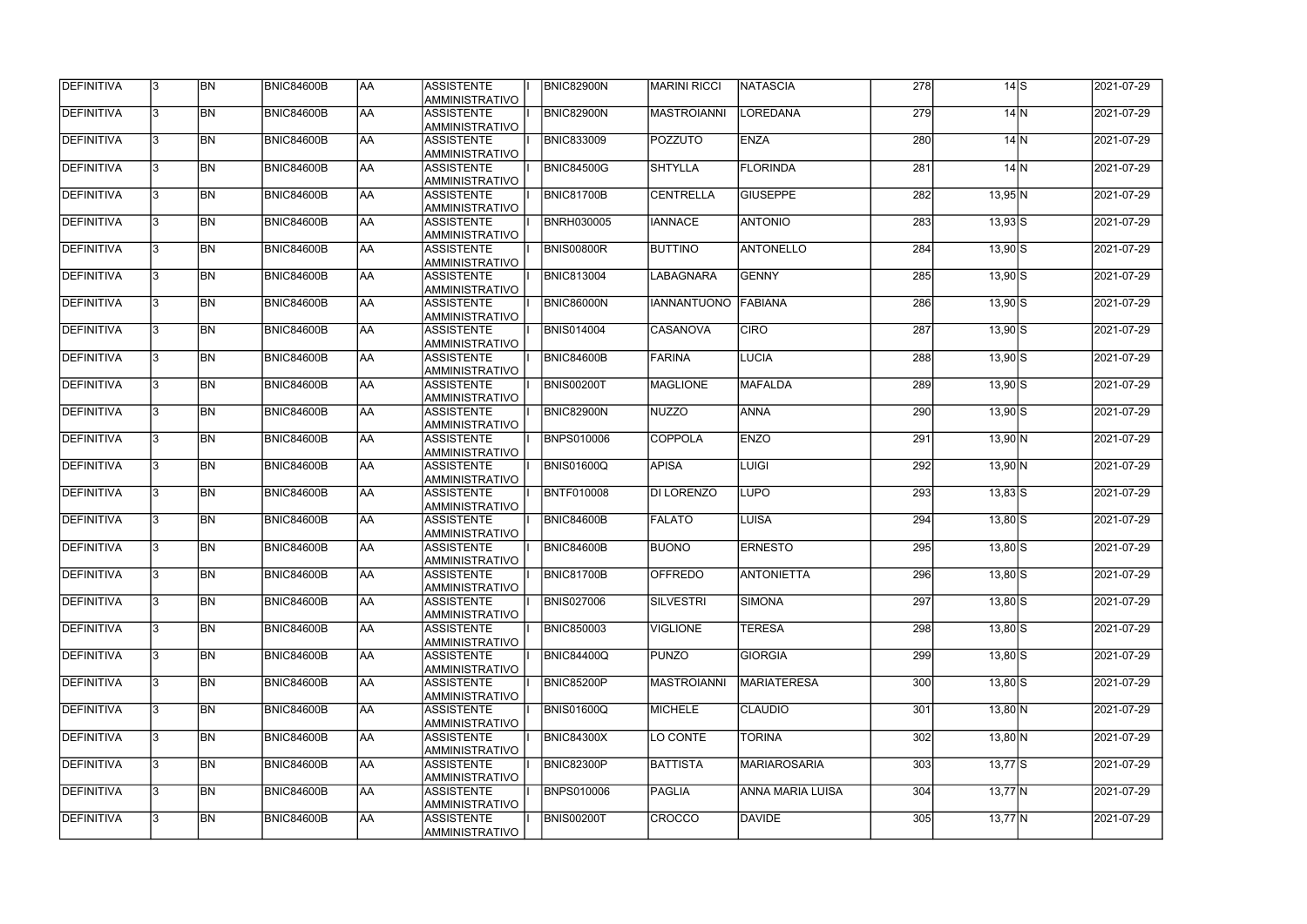| DEFINITIVA        | 13.          | <b>BN</b> | <b>BNIC84600B</b> | laa        | ASSISTENTE<br><b>AMMINISTRATIVO</b>        | <b>BNTF010008</b> | LOMBARDI          | <b>MARILENA</b>          | 306 | $13,75$ S    | 2021-07-29 |
|-------------------|--------------|-----------|-------------------|------------|--------------------------------------------|-------------------|-------------------|--------------------------|-----|--------------|------------|
| DEFINITIVA        | 3            | <b>BN</b> | <b>BNIC84600B</b> | <b>AA</b>  | <b>ASSISTENTE</b><br>AMMINISTRATIVO        | <b>BNIS02600A</b> | <b>GRASSO</b>     | <b>FABIO</b>             | 307 | $13,73$ $S$  | 2021-07-29 |
| DEFINITIVA        | 3            | <b>BN</b> | <b>BNIC84600B</b> | <b>AA</b>  | <b>ASSISTENTE</b><br>AMMINISTRATIVO        | <b>BNIC84900V</b> | <b>PROCACCINI</b> | <b>LUCIA</b>             | 308 | $13,72$ S    | 2021-07-29 |
| DEFINITIVA        |              | <b>BN</b> | <b>BNIC84600B</b> | AA         | <b>ASSISTENTE</b><br>AMMINISTRATIVO        | <b>BNIC84500G</b> | MANSERRA          | <b>MARIAELENA</b>        | 309 | $13,70$ S    | 2021-07-29 |
| <b>DEFINITIVA</b> | 3            | <b>BN</b> | BNIC84600B        | <b>AA</b>  | <b>ASSISTENTE</b><br>AMMINISTRATIVO        | <b>BNIC862009</b> | <b>SPINA</b>      | <b>GENNARO</b>           | 310 | $13,70$ S    | 2021-07-29 |
| <b>DEFINITIVA</b> |              | <b>BN</b> | BNIC84600B        | AA         | <b>ASSISTENTE</b><br>AMMINISTRATIVO        | <b>BNIC84900V</b> | <b>CIARAMELLA</b> | <b>DEBORA</b>            | 311 | $13,70$ N    | 2021-07-29 |
| DEFINITIVA        |              | <b>BN</b> | <b>BNIC84600B</b> | <b>AA</b>  | <b>ASSISTENTE</b><br><b>AMMINISTRATIVO</b> | <b>BNIS027006</b> | <b>DI PALMA</b>   | <b>MARIANNA</b>          | 312 | $13,70$ N    | 2021-07-29 |
| DEFINITIVA        |              | <b>BN</b> | <b>BNIC84600B</b> | AA         | <b>ASSISTENTE</b><br>AMMINISTRATIVO        | <b>BNIC84600B</b> | CATANZARITI       | <b>ELENA</b>             | 313 | $13,70$ N    | 2021-07-29 |
| DEFINITIVA        |              | <b>BN</b> | BNIC84600B        | AA         | <b>ASSISTENTE</b><br>AMMINISTRATIVO        | <b>BNIC85200P</b> | <b>ESPOSITO</b>   | <b>ANGELINA</b>          | 314 | $13,70$ N    | 2021-07-29 |
| DEFINITIVA        |              | <b>BN</b> | <b>BNIC84600B</b> | laa        | <b>ASSISTENTE</b><br>AMMINISTRATIVO        | <b>BNIC84300X</b> | <b>RUSSO</b>      | <b>GIUSEPPINA</b>        | 315 | $13,70\,N$   | 2021-07-29 |
| <b>DEFINITIVA</b> | 3            | <b>BN</b> | <b>BNIC84600B</b> | <b>AA</b>  | <b>ASSISTENTE</b><br>AMMINISTRATIVO        | <b>BNIS00800R</b> | <b>BOVE</b>       | <b>ALESSANDRA</b>        | 316 | $13,70$ N    | 2021-07-29 |
| DEFINITIVA        |              | <b>BN</b> | BNIC84600B        | AA         | <b>ASSISTENTE</b><br>AMMINISTRATIVO        | <b>BNIC82300P</b> | SILVESTRI         | <b>ANTONIETTA</b>        | 317 | $13,65$ S    | 2021-07-29 |
| DEFINITIVA        |              | <b>BN</b> | <b>BNIC84600B</b> | AA         | <b>ASSISTENTE</b><br>AMMINISTRATIVO        | BNTF010008        | LIMATA            | <b>GIANLUCA</b>          | 318 | $13,65$ S    | 2021-07-29 |
| DEFINITIVA        |              | <b>BN</b> | BNIC84600B        | <b>AA</b>  | <b>ASSISTENTE</b><br>AMMINISTRATIVO        | <b>BNIS027006</b> | <b>LOMBARDI</b>   | <b>EMANUELA</b>          | 319 | $13,65$ S    | 2021-07-29 |
| DEFINITIVA        |              | <b>BN</b> | <b>BNIC84600B</b> | <b>AA</b>  | <b>ASSISTENTE</b><br><b>AMMINISTRATIVO</b> | <b>BNIC81400X</b> | <b>DI PAOLA</b>   | <b>LUIGI</b>             | 320 | $13,60$ $S$  | 2021-07-29 |
| DEFINITIVA        |              | <b>BN</b> | <b>BNIC84600B</b> | <b>AA</b>  | <b>ASSISTENTE</b><br>AMMINISTRATIVO        | <b>BNIC81400X</b> | <b>BELLO</b>      | <b>ILIANA GIOVANNA</b>   | 321 | $13,60$ $S$  | 2021-07-29 |
| DEFINITIVA        |              | <b>BN</b> | <b>BNIC84600B</b> | AA         | <b>ASSISTENTE</b><br>AMMINISTRATIVO        | <b>BNIS022003</b> | <b>CIARLEGLIO</b> | PASQUALINA               | 322 | $13,60$ S    | 2021-07-29 |
| DEFINITIVA        |              | <b>BN</b> | <b>BNIC84600B</b> | <b>AA</b>  | <b>ASSISTENTE</b><br>AMMINISTRATIVO        | <b>BNIS00200T</b> | <b>SANTORO</b>    | <b>RAFFAELLA</b>         | 323 | $13,60$ S    | 2021-07-29 |
| DEFINITIVA        | 13           | BN        | <b>BNIC84600B</b> | <b>JAA</b> | <b>ASSISTENTE</b><br>AMMINISTRATIVO        | <b>BNIC85700T</b> |                   | MANGANIELLO MARIACARMELA | 324 | $13,60$ S    | 2021-07-29 |
| <b>DEFINITIVA</b> |              | <b>BN</b> | BNIC84600B        | <b>AA</b>  | <b>ASSISTENTE</b><br>AMMINISTRATIVO        | <b>BNIC804009</b> | <b>GALASSO</b>    | <b>ROSA MARIA</b>        | 325 | $13,60$ S    | 2021-07-29 |
| <b>DEFINITIVA</b> | $\mathbf{3}$ | <b>BN</b> | BNIC84600B        | AA         | <b>ASSISTENTE</b><br>AMMINISTRATIVO        | BNRH030005        | <b>SANTINI</b>    | <b>VALENTINA</b>         | 326 | $13,60$ S    | 2021-07-29 |
| <b>DEFINITIVA</b> |              | <b>BN</b> | BNIC84600B        | <b>AA</b>  | <b>ASSISTENTE</b><br>AMMINISTRATIVO        | <b>BNIC86000N</b> | <b>CAPOZZI</b>    | <b>MARIA</b>             | 327 | $13,60$ S    | 2021-07-29 |
| <b>DEFINITIVA</b> |              | BN        | BNIC84600B        | AA         | <b>ASSISTENTE</b><br>AMMINISTRATIVO        | <b>BNIS022003</b> | FRANCO            | <b>CARMEN</b>            | 328 | $13,60$ S    | 2021-07-29 |
| DEFINITIVA        |              | <b>BN</b> | BNIC84600B        | <b>AA</b>  | <b>ASSISTENTE</b><br>AMMINISTRATIVO        | <b>BNIS014004</b> | MAIONE            | <b>RAFFAELE</b>          | 329 | $13,60$ S    | 2021-07-29 |
| DEFINITIVA        |              | <b>BN</b> | BNIC84600B        | <b>AA</b>  | ASSISTENTE<br>AMMINISTRATIVO               | <b>BNIS00200T</b> | <b>MARINO</b>     | <b>ANNA</b>              | 330 | $13,60 \, N$ | 2021-07-29 |
| DEFINITIVA        |              | <b>BN</b> | BNIC84600B        | <b>AA</b>  | ASSISTENTE<br>AMMINISTRATIVO               | <b>BNIC81700B</b> | <b>CIARCIA</b>    | <b>VALENTINA</b>         | 331 | $13,60 \, N$ | 2021-07-29 |
| DEFINITIVA        |              | <b>BN</b> | BNIC84600B        | <b>AA</b>  | ASSISTENTE<br>AMMINISTRATIVO               | <b>BNPC02000N</b> | FERRI             | <b>VERONICA</b>          | 332 | $13,60 \, N$ | 2021-07-29 |
| <b>DEFINITIVA</b> |              | <b>BN</b> | BNIC84600B        | <b>AA</b>  | <b>ASSISTENTE</b><br>AMMINISTRATIVO        | <b>BNIC819003</b> | DI MELLA          | ANGELO                   | 333 | $13,60$ N    | 2021-07-29 |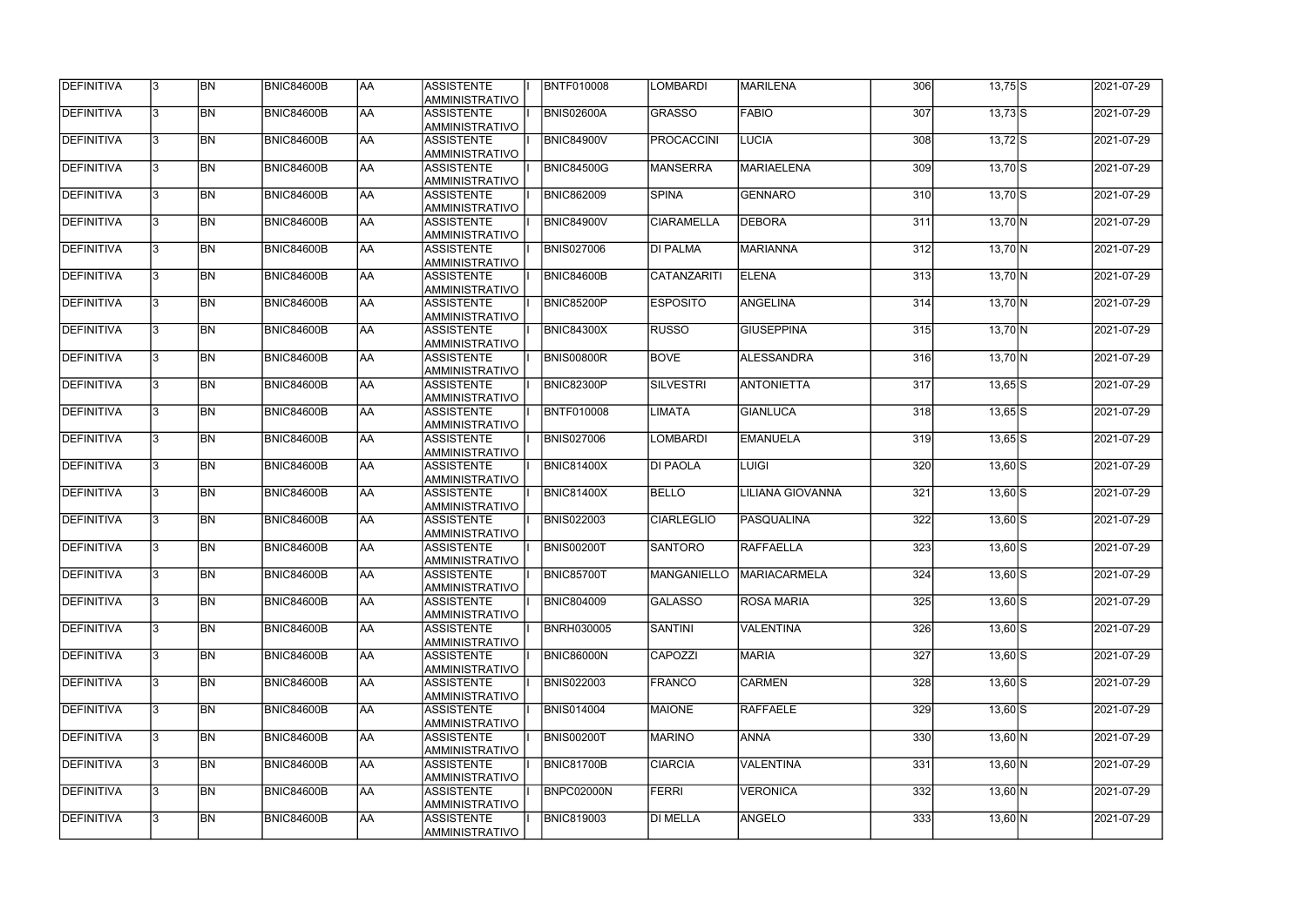| DEFINITIVA        | 13.          | <b>BN</b> | <b>BNIC84600B</b> | <b>AA</b> | <b>ASSISTENTE</b><br>AMMINISTRATIVO        | <b>BNIS014004</b> | <b>IZZO</b>      | ANGELO                   | 334 | $13,60$ N    | 2021-07-29 |
|-------------------|--------------|-----------|-------------------|-----------|--------------------------------------------|-------------------|------------------|--------------------------|-----|--------------|------------|
| <b>DEFINITIVA</b> | l3.          | <b>BN</b> | BNIC84600B        | AA        | <b>ASSISTENTE</b><br>AMMINISTRATIVO        | <b>BNIC82900N</b> | <b>DI SANTI</b>  | <b>PASQUALINA</b>        | 335 | $13,57$ S    | 2021-07-29 |
| DEFINITIVA        |              | <b>BN</b> | <b>BNIC84600B</b> | <b>AA</b> | <b>ASSISTENTE</b><br>AMMINISTRATIVO        | <b>BNIC85200P</b> | ROMANO           | <b>MARIA LUIGI</b>       | 336 | $13,57$ N    | 2021-07-29 |
| <b>DEFINITIVA</b> | $\mathbf{3}$ | <b>BN</b> | BNIC84600B        | <b>AA</b> | <b>ASSISTENTE</b><br>AMMINISTRATIVO        | <b>BNIC804009</b> | <b>CORBO</b>     | <b>OLGA</b>              | 337 | $13,55$ N    | 2021-07-29 |
| <b>DEFINITIVA</b> |              | <b>BN</b> | BNIC84600B        | AA        | <b>ASSISTENTE</b><br><b>AMMINISTRATIVO</b> | <b>BNIS01600Q</b> | <b>ORSATTI</b>   | <b>PIETRO</b>            | 338 | $13,55$ N    | 2021-07-29 |
| DEFINITIVA        |              | <b>BN</b> | BNIC84600B        | AA        | <b>ASSISTENTE</b><br><b>AMMINISTRATIVO</b> | <b>BNIC84300X</b> | <b>PISANO</b>    | <b>DOMENICA</b>          | 339 | $13,53$ S    | 2021-07-29 |
| DEFINITIVA        |              | <b>BN</b> | <b>BNIC84600B</b> | <b>AA</b> | <b>ASSISTENTE</b><br><b>AMMINISTRATIVO</b> | <b>BNIC833009</b> | VESSECCHIA       | ADRIANA                  | 340 | $13,50$ S    | 2021-07-29 |
| DEFINITIVA        |              | <b>BN</b> | BNIC84600B        | <b>AA</b> | <b>ASSISTENTE</b><br>AMMINISTRATIVO        | <b>BNIS01600Q</b> | <b>CONTE</b>     | <b>ROBERTA</b>           | 341 | $13,50$ S    | 2021-07-29 |
| DEFINITIVA        |              | <b>BN</b> | <b>BNIC84600B</b> | <b>AA</b> | <b>ASSISTENTE</b><br>AMMINISTRATIVO        | <b>BNIC86100D</b> | MELILLO          | <b>ANTONELLA</b>         | 342 | $13,50$ S    | 2021-07-29 |
| DEFINITIVA        |              | <b>BN</b> | BNIC84600B        | <b>AA</b> | <b>ASSISTENTE</b><br>AMMINISTRATIVO        | BNTF010008        | <b>COLLARILE</b> | <b>ANTONIO</b>           | 343 | $13,50$ S    | 2021-07-29 |
| DEFINITIVA        |              | <b>BN</b> | <b>BNIC84600B</b> | <b>AA</b> | <b>ASSISTENTE</b><br>AMMINISTRATIVO        | <b>BNIC827002</b> | <b>CINICOLA</b>  | ANTONELLA                | 344 | $13,50$ S    | 2021-07-29 |
| DEFINITIVA        |              | <b>BN</b> | BNIC84600B        | <b>AA</b> | <b>ASSISTENTE</b><br>AMMINISTRATIVO        | <b>BNIS00200T</b> | NERO             | <b>GIUSEPPE</b>          | 345 | $13,50$ S    | 2021-07-29 |
| DEFINITIVA        |              | <b>BN</b> | <b>BNIC84600B</b> | <b>AA</b> | <b>ASSISTENTE</b><br>AMMINISTRATIVO        | <b>BNIS00300N</b> | <b>MAURO</b>     | STEFANIA                 | 346 | $13,50$ N    | 2021-07-29 |
| DEFINITIVA        |              | <b>BN</b> | <b>BNIC84600B</b> | <b>AA</b> | <b>ASSISTENTE</b><br><b>AMMINISTRATIVO</b> | <b>BNPS010006</b> | RAFFIO           | <b>ANTONIO</b>           | 347 | $13,50$ N    | 2021-07-29 |
| DEFINITIVA        |              | <b>BN</b> | <b>BNIC84600B</b> | <b>AA</b> | <b>ASSISTENTE</b><br><b>AMMINISTRATIVO</b> | <b>BNPM02000T</b> | <b>BUONO</b>     | <b>MARIA ANTONIETTA</b>  | 348 | $13,50$ N    | 2021-07-29 |
| DEFINITIVA        |              | <b>BN</b> | BNIC84600B        | laa       | <b>ASSISTENTE</b><br>AMMINISTRATIVO        | BNTF010008        | ROCCO            | <b>MICHELE</b>           | 349 | $13,50$ N    | 2021-07-29 |
| DEFINITIVA        | 3            | <b>BN</b> | BNIC84600B        | laa       | <b>ASSISTENTE</b><br>AMMINISTRATIVO        | <b>BNIS00200T</b> | <b>SAVASTANO</b> | <b>CONSIGLIA SUSANNA</b> | 350 | $13,50$ N    | 2021-07-29 |
| DEFINITIVA        |              | <b>BN</b> | BNIC84600B        | <b>AA</b> | <b>ASSISTENTE</b><br>AMMINISTRATIVO        | <b>BNIC82900N</b> | <b>RUGGIERI</b>  | ANGELA                   | 351 | $13,50$ N    | 2021-07-29 |
| <b>DEFINITIVA</b> | 13.          | <b>BN</b> | <b>BNIC84600B</b> | AA        | <b>ASSISTENTE</b><br>AMMINISTRATIVO        | <b>BNPS010006</b> | LABAGNARA        | <b>ANNALISA</b>          | 352 | $13,50$ N    | 2021-07-29 |
| <b>DEFINITIVA</b> | $\mathbf{3}$ | <b>BN</b> | BNIC84600B        | <b>AA</b> | ASSISTENTE<br>AMMINISTRATIVO               | <b>BNIC804009</b> | <b>VETERE</b>    | <b>MICHELE</b>           | 353 | $13,48$ N    | 2021-07-29 |
| <b>DEFINITIVA</b> | 13.          | <b>BN</b> | BNIC84600B        | AA        | <b>ASSISTENTE</b><br>AMMINISTRATIVO        | <b>BNIS027006</b> | <b>ZOTTI</b>     | <b>ASSUNTA</b>           | 354 | $13,43$ S    | 2021-07-29 |
| DEFINITIVA        |              | <b>BN</b> | BNIC84600B        | <b>AA</b> | <b>ASSISTENTE</b><br>AMMINISTRATIVO        | <b>BNIC84300X</b> | <b>SANTORO</b>   | <b>MARIKA</b>            | 355 | 13,43 N      | 2021-07-29 |
| DEFINITIVA        |              | <b>BN</b> | BNIC84600B        | <b>AA</b> | <b>ASSISTENTE</b><br>AMMINISTRATIVO        | <b>BNIS022003</b> | SANTAGATA        | <b>FRANCESCA</b>         | 356 | $13,42$ $S$  | 2021-07-29 |
| DEFINITIVA        |              | <b>BN</b> | BNIC84600B        | <b>AA</b> | <b>ASSISTENTE</b><br>AMMINISTRATIVO        | <b>BNIS01600Q</b> | <b>MATERAZZO</b> | LUIGI                    | 357 | $13,40$ S    | 2021-07-29 |
| DEFINITIVA        |              | <b>BN</b> | BNIC84600B        | <b>AA</b> | ASSISTENTE<br>AMMINISTRATIVO               | <b>BNIC81400X</b> | DI BIASE         | <b>ANTONIO ALESSIO</b>   | 358 | $13,40$ S    | 2021-07-29 |
| DEFINITIVA        |              | <b>BN</b> | BNIC84600B        | <b>AA</b> | ASSISTENTE<br>AMMINISTRATIVO               | <b>BNIC804009</b> | <b>VETRONE</b>   | <b>MARIA</b>             | 359 | $13,40$ S    | 2021-07-29 |
| <b>DEFINITIVA</b> | l3.          | <b>BN</b> | BNIC84600B        | <b>AA</b> | ASSISTENTE<br>AMMINISTRATIVO               | <b>BNIS022003</b> | <b>SALOMONE</b>  | <b>ALFREDO</b>           | 360 | $13,40$ $S$  | 2021-07-29 |
| <b>DEFINITIVA</b> |              | <b>BN</b> | BNIC84600B        | <b>AA</b> | <b>ASSISTENTE</b><br>AMMINISTRATIVO        | <b>BNIS022003</b> | <b>FOSCHINI</b>  | <b>IVANO</b>             | 361 | $13,40 \, N$ | 2021-07-29 |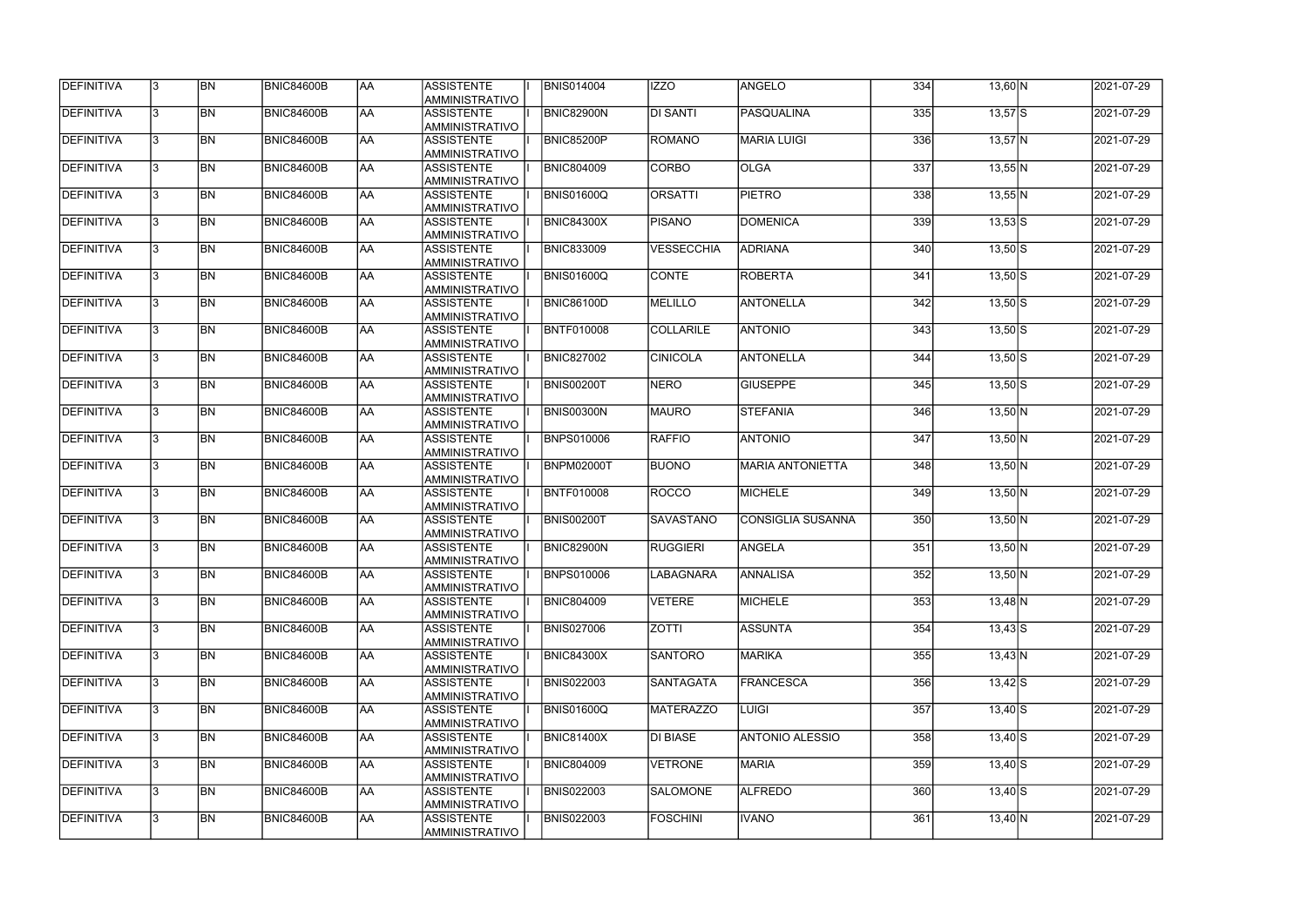| DEFINITIVA         | 13.          | <b>BN</b> | <b>BNIC84600B</b> | <b>AA</b> | <b>ASSISTENTE</b><br>AMMINISTRATIVO        | <b>BNIC86100D</b> | <b>MIGNONE</b>                  | <b>LUCA</b>         | 362 | $13,40$ N        | 2021-07-29 |
|--------------------|--------------|-----------|-------------------|-----------|--------------------------------------------|-------------------|---------------------------------|---------------------|-----|------------------|------------|
| <b>DEFINITIVA</b>  | l3.          | <b>BN</b> | BNIC84600B        | <b>AA</b> | <b>ASSISTENTE</b><br>AMMINISTRATIVO        | <b>BNIC84500G</b> | <b>PASTORE</b>                  | <b>MARIA GRAZIA</b> | 363 | $13,40$ N        | 2021-07-29 |
| DEFINITIVA         |              | <b>BN</b> | <b>BNIC84600B</b> | <b>AA</b> | <b>ASSISTENTE</b><br>AMMINISTRATIVO        | <b>BNIS014004</b> | <b>DELLI VENERI</b>             | <b>MICHELA</b>      | 364 | $13,35$ N        | 2021-07-29 |
| <b>DEFINITIVA</b>  | $\mathbf{3}$ | <b>BN</b> | BNIC84600B        | <b>AA</b> | <b>ASSISTENTE</b><br>AMMINISTRATIVO        | <b>BNIC85400A</b> | BERNARDO                        | <b>FILOMENA</b>     | 365 | $13,33$ N        | 2021-07-29 |
| <b>DEFINITIVA</b>  |              | <b>BN</b> | BNIC84600B        | AA        | <b>ASSISTENTE</b><br><b>AMMINISTRATIVO</b> | <b>BNIC81400X</b> | <b>IAMARTINO</b>                | ANTONELLA           | 366 | $13,30$ S        | 2021-07-29 |
| DEFINITIVA         |              | <b>BN</b> | BNIC84600B        | AA        | <b>ASSISTENTE</b><br><b>AMMINISTRATIVO</b> | <b>BNIS013008</b> | PALERMO                         | <b>ITALIA</b>       | 367 | $13,30$ S        | 2021-07-29 |
| DEFINITIVA         |              | <b>BN</b> | <b>BNIC84600B</b> | <b>AA</b> | <b>ASSISTENTE</b><br><b>AMMINISTRATIVO</b> | <b>BNIC85700T</b> | <b>BRAVI</b>                    | <b>SERENA</b>       | 368 | $13,30$ S        | 2021-07-29 |
| DEFINITIVA         |              | <b>BN</b> | BNIC84600B        | <b>AA</b> | <b>ASSISTENTE</b><br>AMMINISTRATIVO        | <b>BNIC84600B</b> | <b>TUMINO</b>                   | <b>GRAZIELLA</b>    | 369 | $13,30$ N        | 2021-07-29 |
| DEFINITIVA         |              | <b>BN</b> | <b>BNIC84600B</b> | <b>AA</b> | <b>ASSISTENTE</b><br>AMMINISTRATIVO        | <b>BNIC804009</b> | <b>PENNUCCI</b><br>MOLINARO     | <b>GILDA</b>        | 370 | $13,30 \, N$     | 2021-07-29 |
| DEFINITIVA         |              | <b>BN</b> | BNIC84600B        | <b>AA</b> | <b>ASSISTENTE</b><br>AMMINISTRATIVO        | <b>BNIC84500G</b> | <b>PREZIUSO</b>                 | <b>LUANA</b>        | 371 | $13,30$ N        | 2021-07-29 |
| DEFINITIVA         |              | <b>BN</b> | BNIC84600B        | <b>AA</b> | <b>ASSISTENTE</b><br>AMMINISTRATIVO        | <b>BNIC84900V</b> | <b>IDE SIMONE</b>               | <b>ANTONIO</b>      | 372 | $13,30$ N        | 2021-07-29 |
| <b>IDEFINITIVA</b> |              | <b>BN</b> | BNIC84600B        | <b>AA</b> | <b>ASSISTENTE</b><br>AMMINISTRATIVO        | <b>BNIS027006</b> | <b>IDE</b><br><b>CRISTOFARO</b> | <b>SARA</b>         | 373 | $13,30 \ N$      | 2021-07-29 |
| DEFINITIVA         |              | <b>BN</b> | BNIC84600B        | <b>AA</b> | <b>ASSISTENTE</b><br>AMMINISTRATIVO        | BNTF010008        | D'AGOSTINO                      | <b>MADDALENA</b>    | 374 | $13,30 \text{N}$ | 2021-07-29 |
| DEFINITIVA         |              | <b>BN</b> | <b>BNIC84600B</b> | <b>AA</b> | <b>ASSISTENTE</b><br><b>AMMINISTRATIVO</b> | <b>BNIC813004</b> | <b>GAROFANO</b>                 | <b>ANNAMARIA</b>    | 375 | $13,30$ N        | 2021-07-29 |
| DEFINITIVA         |              | <b>BN</b> | BNIC84600B        | <b>AA</b> | <b>ASSISTENTE</b><br>AMMINISTRATIVO        | <b>BNVC01000A</b> | <b>ZICA</b>                     | <b>MARIANNA</b>     | 376 | $13,27$ S        | 2021-07-29 |
| DEFINITIVA         |              | <b>BN</b> | BNIC84600B        | laa       | <b>ASSISTENTE</b><br>AMMINISTRATIVO        | <b>BNIS027006</b> | <b>SALIERNO</b>                 | <b>SABRINA</b>      | 377 | $13,27$ S        | 2021-07-29 |
| DEFINITIVA         | 3            | <b>BN</b> | BNIC84600B        | laa       | <b>ASSISTENTE</b><br>AMMINISTRATIVO        | <b>BNIC812008</b> | <b>RUBANO</b>                   | <b>LUIGI</b>        | 378 | $13,27$ S        | 2021-07-29 |
| DEFINITIVA         |              | <b>BN</b> | BNIC84600B        | <b>AA</b> | <b>ASSISTENTE</b><br>AMMINISTRATIVO        | <b>BNIC839008</b> | <b>LUPETTI</b>                  | <b>ANTONIA</b>      | 379 | $13,25$ N        | 2021-07-29 |
| DEFINITIVA         | 13.          | <b>BN</b> | <b>BNIC84600B</b> | AA        | <b>ASSISTENTE</b><br>AMMINISTRATIVO        | <b>BNIC84400Q</b> | IANNANTUONO ROSANNA             |                     | 380 | $13,20$ S        | 2021-07-29 |
| <b>DEFINITIVA</b>  | $\mathbf{3}$ | <b>BN</b> | BNIC84600B        | <b>AA</b> | ASSISTENTE<br>AMMINISTRATIVO               | <b>BNIS014004</b> | <b>CUTILLO</b>                  | DANIELA             | 381 | $13,20$ S        | 2021-07-29 |
| <b>DEFINITIVA</b>  | 13.          | <b>BN</b> | BNIC84600B        | AA        | <b>ASSISTENTE</b><br>AMMINISTRATIVO        | <b>BNIS02300V</b> | PIAZZA                          | <b>SARA</b>         | 382 | $13,20$ N        | 2021-07-29 |
| DEFINITIVA         |              | <b>BN</b> | BNIC84600B        | <b>AA</b> | <b>ASSISTENTE</b><br>AMMINISTRATIVO        | <b>BNIC83700L</b> | <b>IZZO</b>                     | <b>MAURIZIO</b>     | 383 | $13,20 \text{N}$ | 2021-07-29 |
| DEFINITIVA         |              | <b>BN</b> | BNIC84600B        | <b>AA</b> | <b>ASSISTENTE</b><br>AMMINISTRATIVO        | <b>BNIC85400A</b> | FERRARA                         | <b>CONCETTA</b>     | 384 | $13,20 \, N$     | 2021-07-29 |
| DEFINITIVA         |              | <b>BN</b> | BNIC84600B        | <b>AA</b> | <b>ASSISTENTE</b><br>AMMINISTRATIVO        | <b>BNPC02000N</b> | <b>COPPOLA</b>                  | <b>MARIA</b>        | 385 | $13,20 \, N$     | 2021-07-29 |
| DEFINITIVA         |              | <b>BN</b> | BNIC84600B        | <b>AA</b> | ASSISTENTE<br>AMMINISTRATIVO               | <b>BNIS02300V</b> | PALMIERI                        | <b>ANNA MARIA</b>   | 386 | $13,17$ N        | 2021-07-29 |
| DEFINITIVA         |              | <b>BN</b> | BNIC84600B        | <b>AA</b> | ASSISTENTE<br>AMMINISTRATIVO               | <b>BNIS022003</b> | <b>MATURO</b>                   | ANGELINA            | 387 | $13,15$ N        | 2021-07-29 |
| <b>DEFINITIVA</b>  | l3.          | <b>BN</b> | BNIC84600B        | <b>AA</b> | ASSISTENTE<br>AMMINISTRATIVO               | <b>BNIC84400Q</b> | <b>IANNELLI</b>                 | <b>MARINA</b>       | 388 | $13,10$ S        | 2021-07-29 |
| <b>DEFINITIVA</b>  |              | <b>BN</b> | BNIC84600B        | <b>AA</b> | <b>ASSISTENTE</b><br>AMMINISTRATIVO        | <b>BNIC813004</b> | <b>RINALDI</b>                  | FRANCO ANTONIO      | 389 | $13,10$ S        | 2021-07-29 |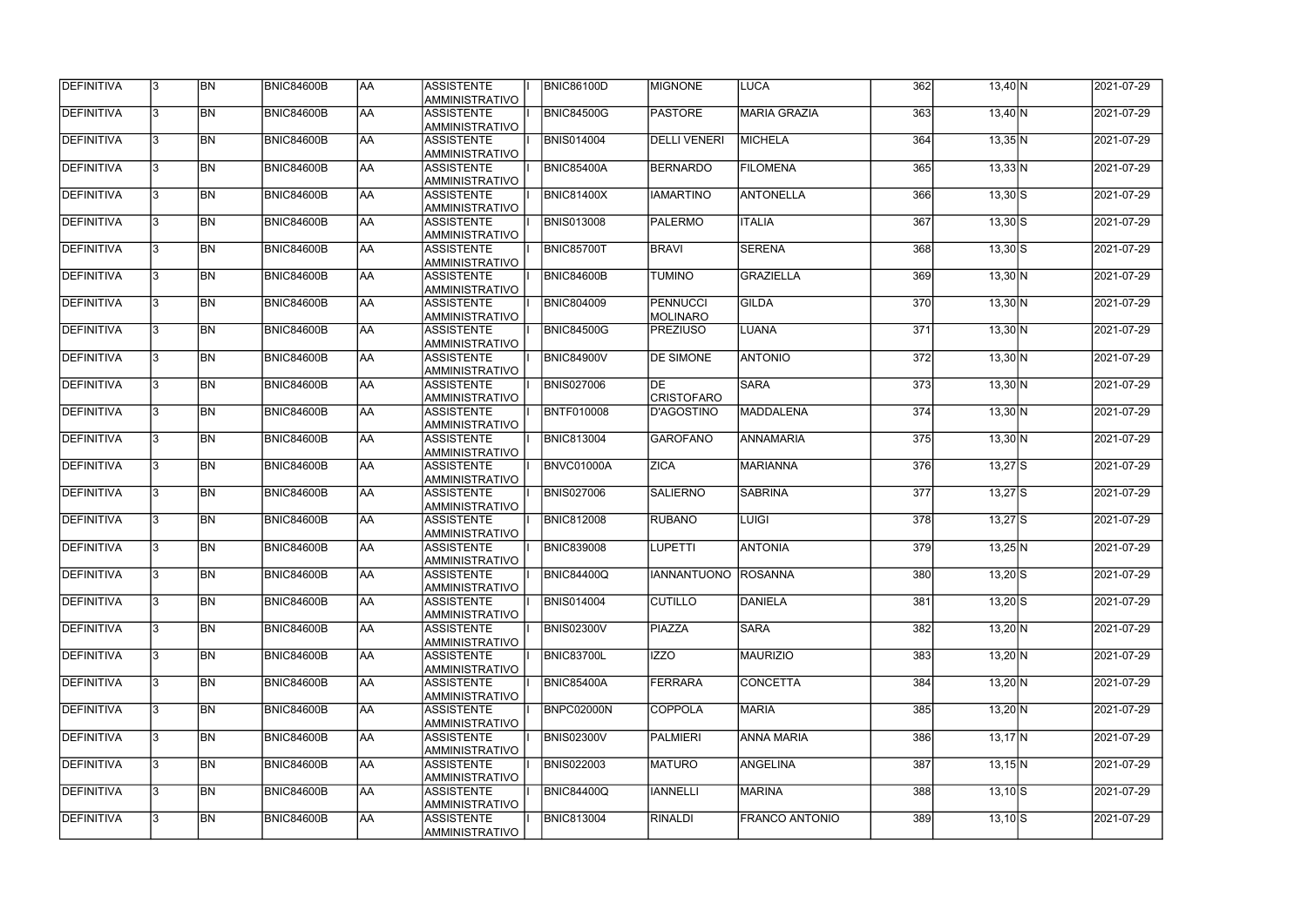| <b>DEFINITIVA</b> | 13. | <b>BN</b> | <b>BNIC84600B</b> | AA        | <b>ASSISTENTE</b><br>AMMINISTRATIVO        | <b>BNIS022003</b> | <b>GIORDANO</b>   | <b>ASSUNTA</b>           | 390 | $13,10$ S       |                   | 2021-07-29 |
|-------------------|-----|-----------|-------------------|-----------|--------------------------------------------|-------------------|-------------------|--------------------------|-----|-----------------|-------------------|------------|
| <b>DEFINITIVA</b> | 13. | <b>BN</b> | <b>BNIC84600B</b> | laa       | <b>ASSISTENTE</b><br>AMMINISTRATIVO        | <b>BNIC839008</b> | <b>DI CAPRIO</b>  | <b>ALFONSO</b>           | 391 | $13,10$ S       |                   | 2021-07-29 |
| DEFINITIVA        | l3. | <b>BN</b> | <b>BNIC84600B</b> | AA        | <b>ASSISTENTE</b><br>AMMINISTRATIVO        | <b>BNIS00800R</b> | PUCILLO           | <b>MICHELE</b>           | 392 | $13,10$ S       |                   | 2021-07-29 |
| <b>DEFINITIVA</b> | l3. | <b>BN</b> | BNIC84600B        | <b>AA</b> | <b>ASSISTENTE</b><br>AMMINISTRATIVO        | BNIC83700L        | <b>NDOJA</b>      | <b>EVIS</b>              | 393 | $13,10$ S       |                   | 2021-07-29 |
| DEFINITIVA        | l3. | <b>BN</b> | <b>BNIC84600B</b> | laa       | <b>ASSISTENTE</b><br>AMMINISTRATIVO        | BNIC82900N        | PACELLI           | <b>SIMONA</b>            | 394 | $13,10$ S       |                   | 2021-07-29 |
| DEFINITIVA        | 3   | <b>BN</b> | <b>BNIC84600B</b> | laa       | <b>ASSISTENTE</b><br>AMMINISTRATIVO        | <b>BNIS01100L</b> | <b>INGORDIGIA</b> | <b>RAFFAELE</b>          | 395 | $13,10$ N       |                   | 2021-07-29 |
| DEFINITIVA        |     | <b>BN</b> | <b>BNIC84600B</b> | laa       | <b>ASSISTENTE</b><br><b>AMMINISTRATIVO</b> | <b>BNIC84900V</b> | SCARINZI          | <b>MARIA</b>             | 396 | $13,10\ N$      |                   | 2021-07-29 |
| DEFINITIVA        |     | <b>BN</b> | <b>BNIC84600B</b> | laa       | <b>ASSISTENTE</b><br>AMMINISTRATIVO        | BNIC85700T        | <b>DI PALO</b>    | <b>FRANCESCA</b>         | 397 | $13,10$ N       |                   | 2021-07-29 |
| DEFINITIVA        |     | <b>BN</b> | <b>BNIC84600B</b> | AA        | <b>ASSISTENTE</b><br>AMMINISTRATIVO        | <b>BNIS01600Q</b> | <b>DE BLASIO</b>  | <b>VERONICA</b>          | 398 | $13,10$ N       |                   | 2021-07-29 |
| DEFINITIVA        | l3. | <b>BN</b> | <b>BNIC84600B</b> | laa       | <b>ASSISTENTE</b><br>AMMINISTRATIVO        | <b>BNIC84500G</b> | <b>DE ROSA</b>    | <b>FILOMENA</b>          | 399 | $13,10\,N$      |                   | 2021-07-29 |
| DEFINITIVA        | l3. | <b>BN</b> | <b>BNIC84600B</b> | AA        | <b>ASSISTENTE</b><br>AMMINISTRATIVO        | BNIS00200T        | DI LORENZO        | <b>MARINA</b>            | 400 | $13,10\,N$      |                   | 2021-07-29 |
| DEFINITIVA        | 3   | <b>BN</b> | <b>BNIC84600B</b> | <b>AA</b> | <b>ASSISTENTE</b><br>AMMINISTRATIVO        | <b>BNIS014004</b> | <b>PAGLIUSO</b>   | <b>RAFFAELLA</b>         | 401 | $13,10\,N$      |                   | 2021-07-29 |
| DEFINITIVA        | 3   | <b>BN</b> | <b>BNIC84600B</b> | AA        | <b>ASSISTENTE</b><br>AMMINISTRATIVO        | <b>BNIS00200T</b> | <b>NAVARRA</b>    | <b>ANNALISA</b>          | 402 | $13,10$ N       |                   | 2021-07-29 |
| DEFINITIVA        | 3   | <b>BN</b> | <b>BNIC84600B</b> | AA        | <b>ASSISTENTE</b><br>AMMINISTRATIVO        | <b>BNIC84300X</b> | <b>ORSINO</b>     | <b>CLAUDIA</b>           | 403 | $13,10 \ N$     |                   | 2021-07-29 |
| DEFINITIVA        |     | <b>BN</b> | <b>BNIC84600B</b> | laa       | <b>ASSISTENTE</b><br><b>AMMINISTRATIVO</b> | <b>BNIC841008</b> | <b>REFRUGA</b>    | <b>SILVANA</b>           | 404 | $13,10\,N$      |                   | 2021-07-29 |
| DEFINITIVA        | 3   | <b>BN</b> | <b>BNIC84600B</b> | laa       | <b>ASSISTENTE</b><br>AMMINISTRATIVO        | <b>BNIC86000N</b> | PENNUCCI          | <b>ELVIRA</b>            | 405 | $13,05$ $S$     |                   | 2021-07-29 |
| DEFINITIVA        | l3. | <b>BN</b> | <b>BNIC84600B</b> | laa       | <b>ASSISTENTE</b><br>AMMINISTRATIVO        | <b>BNIC813004</b> | <b>LINFANTE</b>   | ALBERTO                  | 406 | $13,01$ N       |                   | 2021-07-29 |
| DEFINITIVA        | 3   | <b>BN</b> | <b>BNIC84600B</b> | AA        | <b>ASSISTENTE</b><br>AMMINISTRATIVO        | <b>BNIS00200T</b> | DI CERBO          | ALESSANDRA               | 407 | 13 <sub>S</sub> |                   | 2021-07-29 |
| DEFINITIVA        | 13  | <b>BN</b> | <b>BNIC84600B</b> | <b>AA</b> | <b>ASSISTENTE</b><br>AMMINISTRATIVO        | <b>BNIS01200C</b> | <b>FISCARELLI</b> | <b>MELISSA</b>           | 408 |                 | $13\text{S}$      | 2021-07-29 |
| <b>DEFINITIVA</b> | l3. | <b>BN</b> | <b>BNIC84600B</b> | AA        | <b>ASSISTENTE</b><br>AMMINISTRATIVO        | <b>BNIC819003</b> | FINELLA           | <b>LISA</b>              | 409 |                 | $13\overline{S}$  | 2021-07-29 |
| DEFINITIVA        | 13. | <b>BN</b> | <b>BNIC84600B</b> | laa       | <b>ASSISTENTE</b><br>AMMINISTRATIVO        | <b>BNIS00300N</b> | <b>CAPORASO</b>   | <b>GIULIETTA</b>         | 410 |                 | $\overline{13}$ S | 2021-07-29 |
| DEFINITIVA        | 3   | <b>BN</b> | <b>BNIC84600B</b> | laa       | <b>ASSISTENTE</b><br>AMMINISTRATIVO        | <b>BNIC848003</b> | <b>VELLA</b>      | <b>GIUSEPPINA</b>        | 411 |                 | 13S               | 2021-07-29 |
| DEFINITIVA        |     | <b>BN</b> | <b>BNIC84600B</b> | AA        | <b>ASSISTENTE</b><br>AMMINISTRATIVO        | <b>BNIC855006</b> | <b>CAVUOTO</b>    | <b>BRUNELLA</b>          | 412 |                 | 13S               | 2021-07-29 |
| DEFINITIVA        |     | <b>BN</b> | <b>BNIC84600B</b> | AA        | <b>ASSISTENTE</b><br>AMMINISTRATIVO        | BNIS00800R        | <b>PASTORE</b>    | LUCIA                    | 413 |                 | $13\overline{S}$  | 2021-07-29 |
| DEFINITIVA        | l3. | <b>BN</b> | BNIC84600B        | laa       | <b>ASSISTENTE</b><br>AMMINISTRATIVO        | <b>BNIC84300X</b> | <b>RUGGIERO</b>   | <b>CATERINA</b>          | 414 |                 | $13\overline{S}$  | 2021-07-29 |
| DEFINITIVA        | I3. | <b>BN</b> | <b>BNIC84600B</b> | laa       | <b>ASSISTENTE</b><br>AMMINISTRATIVO        | <b>BNIC84300X</b> | AMENDOLA          | <b>GIULIA IMMACOLATA</b> | 415 |                 | $13\vert N$       | 2021-07-29 |
| DEFINITIVA        | 13. | <b>BN</b> | <b>BNIC84600B</b> | AA        | <b>ASSISTENTE</b><br>AMMINISTRATIVO        | <b>BNIS01600Q</b> | <b>DE BLASIO</b>  | <b>ANTONELLA</b>         | 416 |                 | $13\vert N$       | 2021-07-29 |
| DEFINITIVA        |     | <b>BN</b> | <b>BNIC84600B</b> | AA        | <b>ASSISTENTE</b><br>AMMINISTRATIVO        | <b>BNIC841008</b> | <b>IACOBELLI</b>  | <b>GRAZIA</b>            | 417 |                 | $13\vert N$       | 2021-07-29 |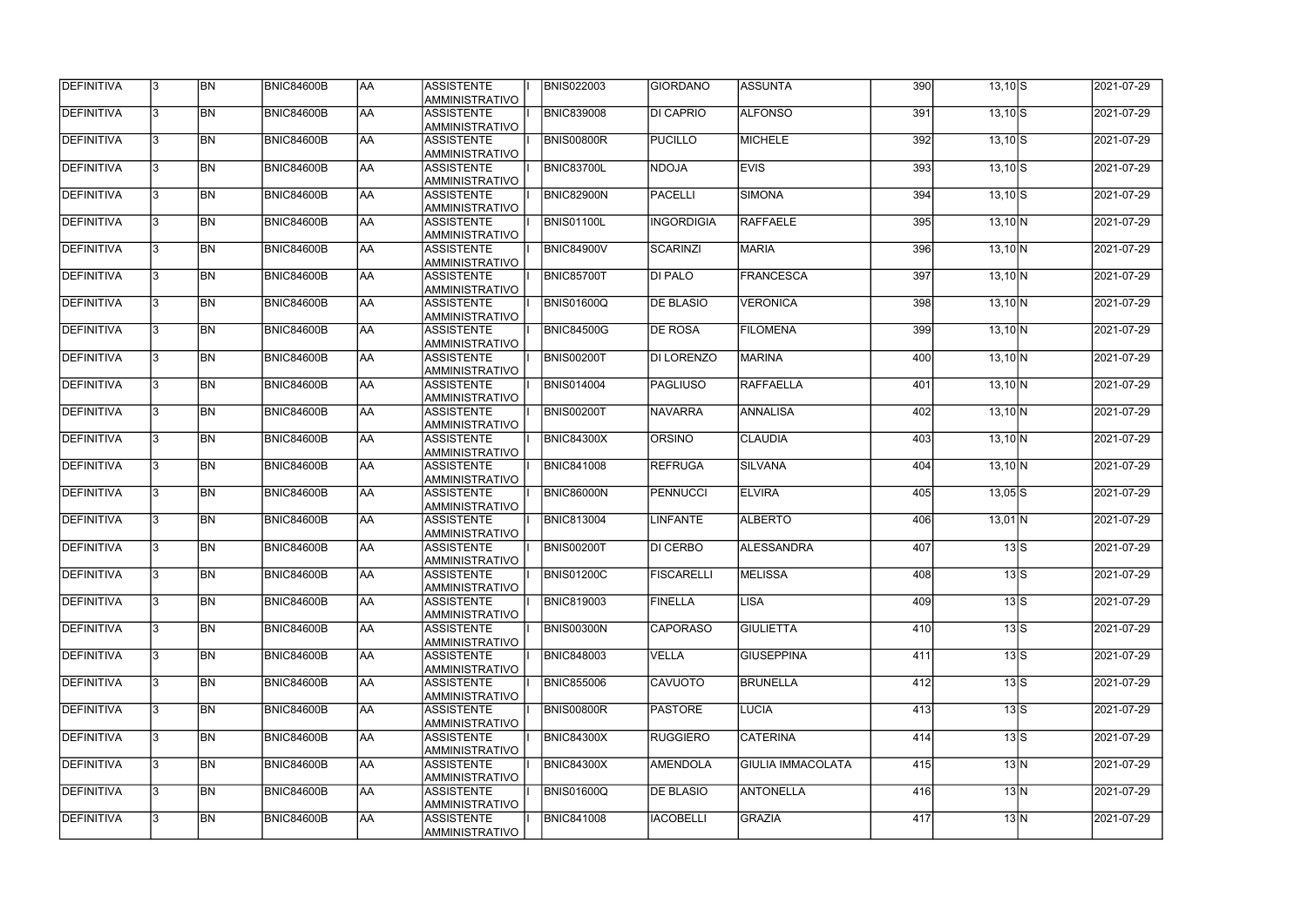| <b>DEFINITIVA</b> | 13.          | <b>BN</b> | <b>BNIC84600B</b> | <b>AA</b>  | <b>ASSISTENTE</b><br><b>AMMINISTRATIVO</b> | <b>BNIC841008</b> | <b>RICCIO</b>     | <b>SABRINA</b>      | 418 | 13 <sub>N</sub>           |                           | 2021-07-29 |
|-------------------|--------------|-----------|-------------------|------------|--------------------------------------------|-------------------|-------------------|---------------------|-----|---------------------------|---------------------------|------------|
| <b>DEFINITIVA</b> | 3            | <b>BN</b> | <b>BNIC84600B</b> | AA         | ASSISTENTE<br>AMMINISTRATIVO               | <b>BNIS013008</b> | <b>IANNOTTA</b>   | <b>MARIAGRAZIA</b>  | 419 | $13\overline{\mathrm{N}}$ |                           | 2021-07-29 |
| DEFINITIVA        | 3            | <b>BN</b> | <b>BNIC84600B</b> | AA         | ASSISTENTE<br>AMMINISTRATIVO               | <b>BNIC84400Q</b> | <b>PARENTE</b>    | <b>IOLE</b>         | 420 | 13 <sub>N</sub>           |                           | 2021-07-29 |
| DEFINITIVA        |              | <b>BN</b> | <b>BNIC84600B</b> | <b>AA</b>  | <b>ASSISTENTE</b><br>AMMINISTRATIVO        | <b>BNIS013008</b> | MAURIELLO         | <b>SONIA</b>        | 421 | $13\overline{\mathrm{N}}$ |                           | 2021-07-29 |
| DEFINITIVA        |              | <b>BN</b> | <b>BNIC84600B</b> | <b>AA</b>  | ASSISTENTE<br>AMMINISTRATIVO               | <b>BNIC804009</b> | <b>DEL PRETE</b>  | <b>GIUSEPPE</b>     | 422 |                           | $13\overline{\mathrm{N}}$ | 2021-07-29 |
| <b>DEFINITIVA</b> |              | <b>BN</b> | BNIC84600B        | AA         | <b>ASSISTENTE</b><br><b>AMMINISTRATIVO</b> | BNPM02000T        | <b>NICASTRO</b>   | <b>DANIELA</b>      | 423 |                           | $13\overline{\text{N}}$   | 2021-07-29 |
| <b>DEFINITIVA</b> |              | <b>BN</b> | BNIC84600B        | AA         | <b>ASSISTENTE</b><br><b>AMMINISTRATIVO</b> | BNIC84600B        | <b>DI LONARDO</b> | <b>PAMELA</b>       | 424 | $13\overline{\mathrm{N}}$ |                           | 2021-07-29 |
| DEFINITIVA        |              | <b>BN</b> | <b>BNIC84600B</b> | AA         | <b>ASSISTENTE</b><br><b>AMMINISTRATIVO</b> | <b>BNIC86100D</b> | <b>MAMMARO</b>    | <b>DANIELA</b>      | 425 | $13\text{N}$              |                           | 2021-07-29 |
| DEFINITIVA        |              | <b>BN</b> | BNIC84600B        | AA         | <b>ASSISTENTE</b><br>AMMINISTRATIVO        | <b>BNIC826006</b> | <b>FISCARELLI</b> | <b>TEOFILO</b>      | 426 | $13\overline{\text{N}}$   |                           | 2021-07-29 |
| <b>DEFINITIVA</b> |              | <b>BN</b> | <b>BNIC84600B</b> | AA         | <b>ASSISTENTE</b><br>AMMINISTRATIVO        | <b>BNIC841008</b> | <b>SALOMONE</b>   | <b>MASSIMO</b>      | 427 | $12,95$ N                 |                           | 2021-07-29 |
| DEFINITIVA        |              | <b>BN</b> | <b>BNIC84600B</b> | AA         | ASSISTENTE<br>AMMINISTRATIVO               | <b>BNIC85200P</b> | <b>STABILE</b>    | <b>SARA</b>         | 428 | $12,90$ S                 |                           | 2021-07-29 |
| <b>DEFINITIVA</b> |              | <b>BN</b> | <b>BNIC84600B</b> | AA         | <b>ASSISTENTE</b><br>AMMINISTRATIVO        | <b>BNIS02300V</b> | <b>CIVITILLO</b>  | <b>MARIKA</b>       | 429 | $12,90$ S                 |                           | 2021-07-29 |
| DEFINITIVA        |              | <b>BN</b> | <b>BNIC84600B</b> | AA         | ASSISTENTE<br>AMMINISTRATIVO               | <b>BNIC804009</b> | <b>PERUGINI</b>   | <b>ANGELO</b>       | 430 | $12,90$ S                 |                           | 2021-07-29 |
| <b>DEFINITIVA</b> |              | <b>BN</b> | <b>BNIC84600B</b> | AA         | ASSISTENTE<br><b>AMMINISTRATIVO</b>        | <b>BNIC82900N</b> | <b>GAETANO</b>    | <b>CLARA</b>        | 431 | $12,90$ S                 |                           | 2021-07-29 |
| <b>DEFINITIVA</b> |              | <b>BN</b> | <b>BNIC84600B</b> | AA         | ASSISTENTE<br><b>AMMINISTRATIVO</b>        | <b>BNIC826006</b> | <b>CLEMENTE</b>   | <b>NICOLA</b>       | 432 | $12,90$ S                 |                           | 2021-07-29 |
| <b>DEFINITIVA</b> |              | <b>BN</b> | <b>BNIC84600B</b> | AA         | <b>ASSISTENTE</b><br><b>AMMINISTRATIVO</b> | <b>BNRH030005</b> | <b>CALABRESE</b>  | <b>NICOLA</b>       | 433 | $12,90$ S                 |                           | 2021-07-29 |
| DEFINITIVA        |              | <b>BN</b> | <b>BNIC84600B</b> | AA         | <b>ASSISTENTE</b><br>AMMINISTRATIVO        | <b>BNIC84300X</b> | <b>PIGNONE</b>    | <b>GIUSEPPE</b>     | 434 | $12,90$ S                 |                           | 2021-07-29 |
| DEFINITIVA        |              | <b>BN</b> | <b>BNIC84600B</b> | AA         | <b>ASSISTENTE</b><br>AMMINISTRATIVO        | <b>BNIC82900N</b> | <b>CUCCARO</b>    | <b>VINCENZO</b>     | 435 | $12,90 \, N$              |                           | 2021-07-29 |
| <b>DEFINITIVA</b> | 13           | BN        | <b>BNIC84600B</b> | <b>JAA</b> | <b>ASSISTENTE</b><br><b>AMMINISTRATIVO</b> | BNIC84600B        | <b>DI LIBERO</b>  | <b>CARMELA</b>      | 436 | $12,90 \, N$              |                           | 2021-07-29 |
| DEFINITIVA        | l3.          | <b>BN</b> | <b>BNIC84600B</b> | AA         | ASSISTENTE<br>AMMINISTRATIVO               | BNIC85700T        | <b>NARDONE</b>    | <b>ANGELO</b>       | 437 | $12,90 \, N$              |                           | 2021-07-29 |
| DEFINITIVA        | 3            | BN        | <b>BNIC84600B</b> | AA         | ASSISTENTE<br>AMMINISTRATIVO               | BNIC84900V        | <b>CIVITILLO</b>  | <b>ANNA</b>         | 438 | $12,90 \, N$              |                           | 2021-07-29 |
| <b>DEFINITIVA</b> | $\mathbf{3}$ | <b>BN</b> | <b>BNIC84600B</b> | AA         | <b>ASSISTENTE</b><br>AMMINISTRATIVO        | <b>BNIC84600B</b> | MAURIELLO         | <b>MARIANNINA</b>   | 439 | $12,85$ S                 |                           | 2021-07-29 |
| DEFINITIVA        |              | <b>BN</b> | <b>BNIC84600B</b> | AA         | <b>ASSISTENTE</b><br><b>AMMINISTRATIVO</b> | <b>BNIC84300X</b> | <b>TRAMONTANO</b> | <b>VALERIO</b>      | 440 | $12,85$ S                 |                           | 2021-07-29 |
| DEFINITIVA        |              | <b>BN</b> | <b>BNIC84600B</b> | AA         | <b>ASSISTENTE</b><br>AMMINISTRATIVO        | <b>BNIC84900V</b> | <b>PETRUCCI</b>   | MARIA ALESSANDRA    | 441 | $12,85$ S                 |                           | 2021-07-29 |
| DEFINITIVA        |              | <b>BN</b> | <b>BNIC84600B</b> | AA         | <b>ASSISTENTE</b><br>AMMINISTRATIVO        | BNIC84600B        | <b>FEDERICO</b>   | <b>SILVIA LUISA</b> | 442 | $12,85$ N                 |                           | 2021-07-29 |
| DEFINITIVA        |              | <b>BN</b> | BNIC84600B        | AA         | ASSISTENTE<br>AMMINISTRATIVO               | <b>BNIC841008</b> | <b>ORSINO</b>     | <b>LUCIANO</b>      | 443 | $12,83$ N                 |                           | 2021-07-29 |
| DEFINITIVA        | Β.           | <b>BN</b> | <b>BNIC84600B</b> | AA         | ASSISTENTE<br>AMMINISTRATIVO               | BNPC02000N        | <b>MEOLI</b>      | <b>MANUELA</b>      | 444 | $12,80$ S                 |                           | 2021-07-29 |
| DEFINITIVA        |              | BN        | <b>BNIC84600B</b> | AA         | ASSISTENTE<br>AMMINISTRATIVO               | <b>BNIC81000L</b> | <b>PUCILLO</b>    | <b>DANILO</b>       | 445 | $12,80$ S                 |                           | 2021-07-29 |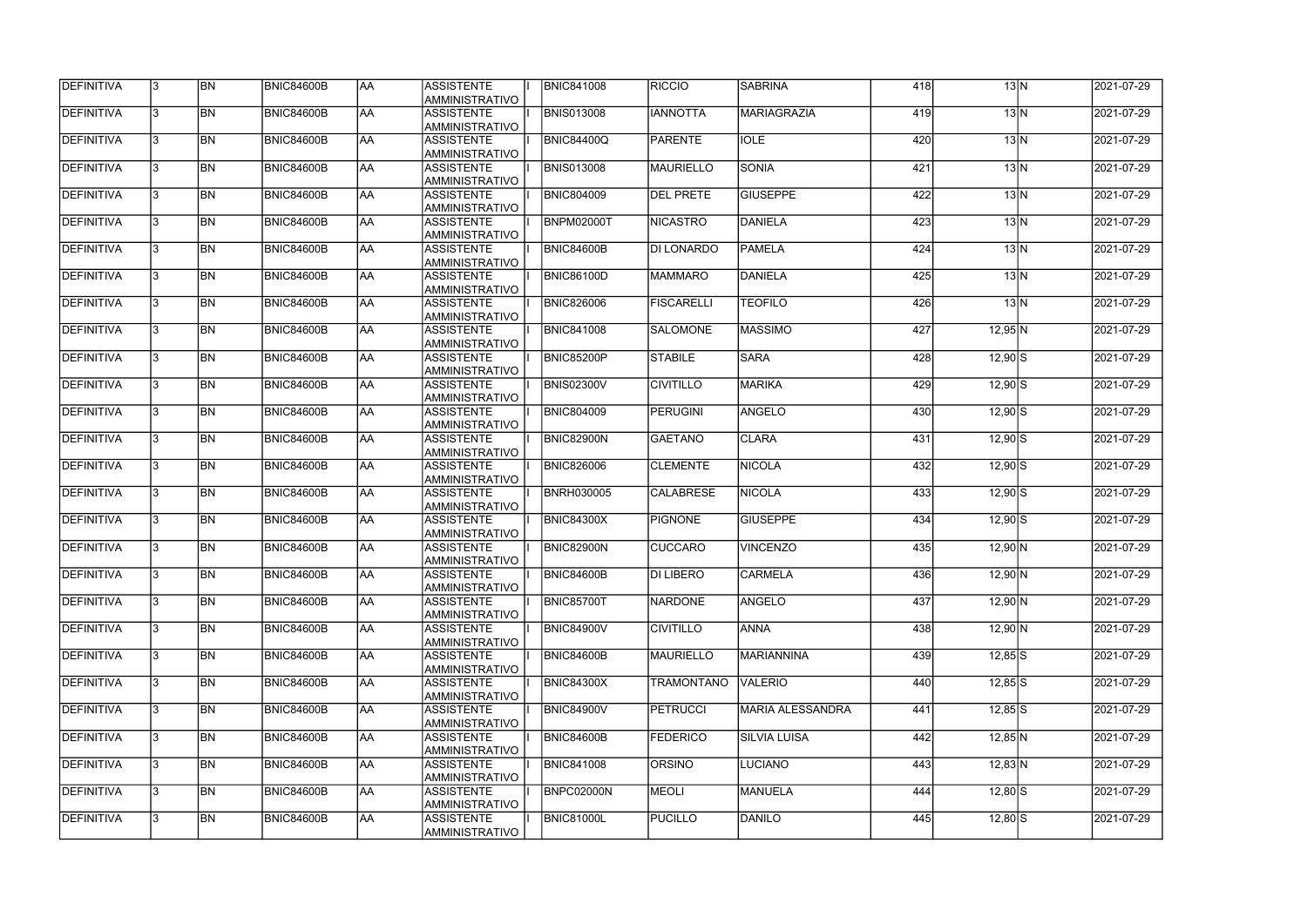| DEFINITIVA        | 13.          | <b>BN</b> | <b>BNIC84600B</b> | laa        | ASSISTENTE<br><b>AMMINISTRATIVO</b>        | <b>BNIC82300P</b> | PONSILLO           | <b>ELENA</b>            | 446 | $12,80$ S    | 2021-07-29 |
|-------------------|--------------|-----------|-------------------|------------|--------------------------------------------|-------------------|--------------------|-------------------------|-----|--------------|------------|
| DEFINITIVA        | 3            | <b>BN</b> | <b>BNIC84600B</b> | <b>AA</b>  | <b>ASSISTENTE</b><br>AMMINISTRATIVO        | <b>BNIC84300X</b> | <b>BUONO</b>       | <b>CARMELA</b>          | 447 | $12,80$ S    | 2021-07-29 |
| DEFINITIVA        | 3            | <b>BN</b> | <b>BNIC84600B</b> | <b>AA</b>  | <b>ASSISTENTE</b><br>AMMINISTRATIVO        | <b>BNIS00200T</b> | <b>SGUEGLIA</b>    | <b>PAOLA</b>            | 448 | $12,80$ S    | 2021-07-29 |
| DEFINITIVA        |              | <b>BN</b> | <b>BNIC84600B</b> | AA         | <b>ASSISTENTE</b><br>AMMINISTRATIVO        | <b>BNIC86000N</b> | <b>STABILE</b>     | <b>DINA MARIA</b>       | 449 | $12,80$ S    | 2021-07-29 |
| <b>DEFINITIVA</b> | 3            | <b>BN</b> | BNIC84600B        | <b>AA</b>  | <b>ASSISTENTE</b><br>AMMINISTRATIVO        | <b>BNIS022003</b> | PASCALE            | <b>FILEMONA</b>         | 450 | $12,80$ N    | 2021-07-29 |
| <b>DEFINITIVA</b> |              | <b>BN</b> | BNIC84600B        | AA         | <b>ASSISTENTE</b><br>AMMINISTRATIVO        | <b>BNIS00200T</b> | <b>RUGGIERI</b>    | ADDOLORATA              | 451 | $12,80 \, N$ | 2021-07-29 |
| DEFINITIVA        |              | <b>BN</b> | <b>BNIC84600B</b> | <b>AA</b>  | <b>ASSISTENTE</b><br><b>AMMINISTRATIVO</b> | <b>BNIC862009</b> | <b>BASILICATA</b>  | <b>BENEDETTA</b>        | 452 | $12,80$ N    | 2021-07-29 |
| DEFINITIVA        |              | <b>BN</b> | <b>BNIC84600B</b> | AA         | <b>ASSISTENTE</b><br>AMMINISTRATIVO        | <b>BNIC841008</b> | ABITABILE          | ALFONSO                 | 453 | $12,80$ N    | 2021-07-29 |
| DEFINITIVA        |              | <b>BN</b> | BNIC84600B        | <b>AA</b>  | <b>ASSISTENTE</b><br>AMMINISTRATIVO        | <b>BNPS010006</b> | VARRICCHIO         | <b>ELVIRA PIA</b>       | 454 | $12,80 \ N$  | 2021-07-29 |
| DEFINITIVA        |              | <b>BN</b> | <b>BNIC84600B</b> | AA         | <b>ASSISTENTE</b><br>AMMINISTRATIVO        | <b>BNIC85400A</b> | <b>DI MANTO</b>    | <b>SILVIA</b>           | 455 | $12,80 \ N$  | 2021-07-29 |
| DEFINITIVA        | 3            | <b>BN</b> | <b>BNIC84600B</b> | <b>AA</b>  | <b>ASSISTENTE</b><br>AMMINISTRATIVO        | <b>BNIC84300X</b> | <b>PALUMBO</b>     | <b>LAURA</b>            | 456 | $12,80$ N    | 2021-07-29 |
| DEFINITIVA        |              | <b>BN</b> | BNIC84600B        | AA         | <b>ASSISTENTE</b><br>AMMINISTRATIVO        | <b>BNIC86000N</b> | PESCARU            | <b>CORNELIA DANIELA</b> | 457 | $12,80$ N    | 2021-07-29 |
| DEFINITIVA        |              | <b>BN</b> | <b>BNIC84600B</b> | <b>AA</b>  | <b>ASSISTENTE</b><br>AMMINISTRATIVO        | <b>BNIC81700B</b> | <b>FARAONIO</b>    | <b>TIZIANA</b>          | 458 | $12,77$ S    | 2021-07-29 |
| DEFINITIVA        |              | <b>BN</b> | BNIC84600B        | <b>AA</b>  | <b>ASSISTENTE</b><br>AMMINISTRATIVO        | <b>BNIC855006</b> | <b>CIVITILLO</b>   | <b>FRANCESCA</b>        | 459 | $12,75$ S    | 2021-07-29 |
| DEFINITIVA        |              | <b>BN</b> | <b>BNIC84600B</b> | <b>AA</b>  | <b>ASSISTENTE</b><br><b>AMMINISTRATIVO</b> | <b>BNIC82900N</b> | MALGIERI           | <b>FRANCESCA</b>        | 460 | $12,75$ N    | 2021-07-29 |
| DEFINITIVA        |              | <b>BN</b> | BNIC84600B        | <b>AA</b>  | <b>ASSISTENTE</b><br><b>AMMINISTRATIVO</b> | <b>BNIC848003</b> | <b>VESSICHELLI</b> | GIUSI                   | 461 | $12,75$ N    | 2021-07-29 |
| DEFINITIVA        |              | <b>BN</b> | <b>BNIC84600B</b> | AA         | <b>ASSISTENTE</b><br>AMMINISTRATIVO        | <b>BNIS00200T</b> | <b>VITELLI</b>     | <b>GIOVANNA</b>         | 462 | $12,73$ S    | 2021-07-29 |
| DEFINITIVA        |              | <b>BN</b> | <b>BNIC84600B</b> | <b>AA</b>  | <b>ASSISTENTE</b><br>AMMINISTRATIVO        | <b>BNPM02000T</b> | <b>GISO</b>        | <b>CARMEN</b>           | 463 | $12,70$ S    | 2021-07-29 |
| DEFINITIVA        | 13           | BN        | <b>BNIC84600B</b> | <b>JAA</b> | <b>ASSISTENTE</b><br>AMMINISTRATIVO        | <b>BNPC02000N</b> | <b>MASSARELLI</b>  | <b>FRANCESCO</b>        | 464 | $12,70$ S    | 2021-07-29 |
| <b>DEFINITIVA</b> |              | <b>BN</b> | BNIC84600B        | <b>AA</b>  | ASSISTENTE<br>AMMINISTRATIVO               | <b>BNIC81400X</b> | <b>DI DONATO</b>   | <b>MARIA ROSSELLA</b>   | 465 | $12,70$ S    | 2021-07-29 |
| <b>DEFINITIVA</b> | $\mathbf{3}$ | <b>BN</b> | BNIC84600B        | AA         | ASSISTENTE<br>AMMINISTRATIVO               | <b>BNIS00400D</b> | <b>IANIRO</b>      | <b>ELEONORA</b>         | 466 | $12,70$ S    | 2021-07-29 |
| <b>DEFINITIVA</b> |              | <b>BN</b> | BNIC84600B        | <b>AA</b>  | <b>ASSISTENTE</b><br>AMMINISTRATIVO        | <b>BNIC841008</b> | <b>CUSANI</b>      | <b>GENNARO</b>          | 467 | $12,70$ S    | 2021-07-29 |
| <b>DEFINITIVA</b> |              | BN        | BNIC84600B        | AA         | <b>ASSISTENTE</b><br>AMMINISTRATIVO        | <b>BNIC84400Q</b> | PANNILLO           | PASQUALE                | 468 | $12,70$ S    | 2021-07-29 |
| DEFINITIVA        |              | <b>BN</b> | BNIC84600B        | <b>AA</b>  | <b>ASSISTENTE</b><br>AMMINISTRATIVO        | <b>BNPM02000T</b> | <b>PROCACCINI</b>  | PAOLA                   | 469 | $12,70 \, N$ | 2021-07-29 |
| DEFINITIVA        |              | <b>BN</b> | BNIC84600B        | <b>AA</b>  | ASSISTENTE<br>AMMINISTRATIVO               | <b>BNIC84300X</b> | BERNARDO           | <b>GIUSEPPE</b>         | 470 | $12,70 \, N$ | 2021-07-29 |
| DEFINITIVA        |              | <b>BN</b> | BNIC84600B        | <b>AA</b>  | ASSISTENTE<br>AMMINISTRATIVO               | <b>BNIC84300X</b> | <b>VOTINO</b>      | <b>LORENZO</b>          | 471 | $12,70$ N    | 2021-07-29 |
| DEFINITIVA        |              | <b>BN</b> | BNIC84600B        | <b>AA</b>  | ASSISTENTE<br>AMMINISTRATIVO               | <b>BNIC862009</b> | <b>VALENTINO</b>   | <b>GIUSY</b>            | 472 | $12,70 \, N$ | 2021-07-29 |
| <b>DEFINITIVA</b> |              | <b>BN</b> | BNIC84600B        | <b>AA</b>  | <b>ASSISTENTE</b><br>AMMINISTRATIVO        | BNTF010008        | CAPITANIO          | <b>SILVIA</b>           | 473 | $12,70$ N    | 2021-07-29 |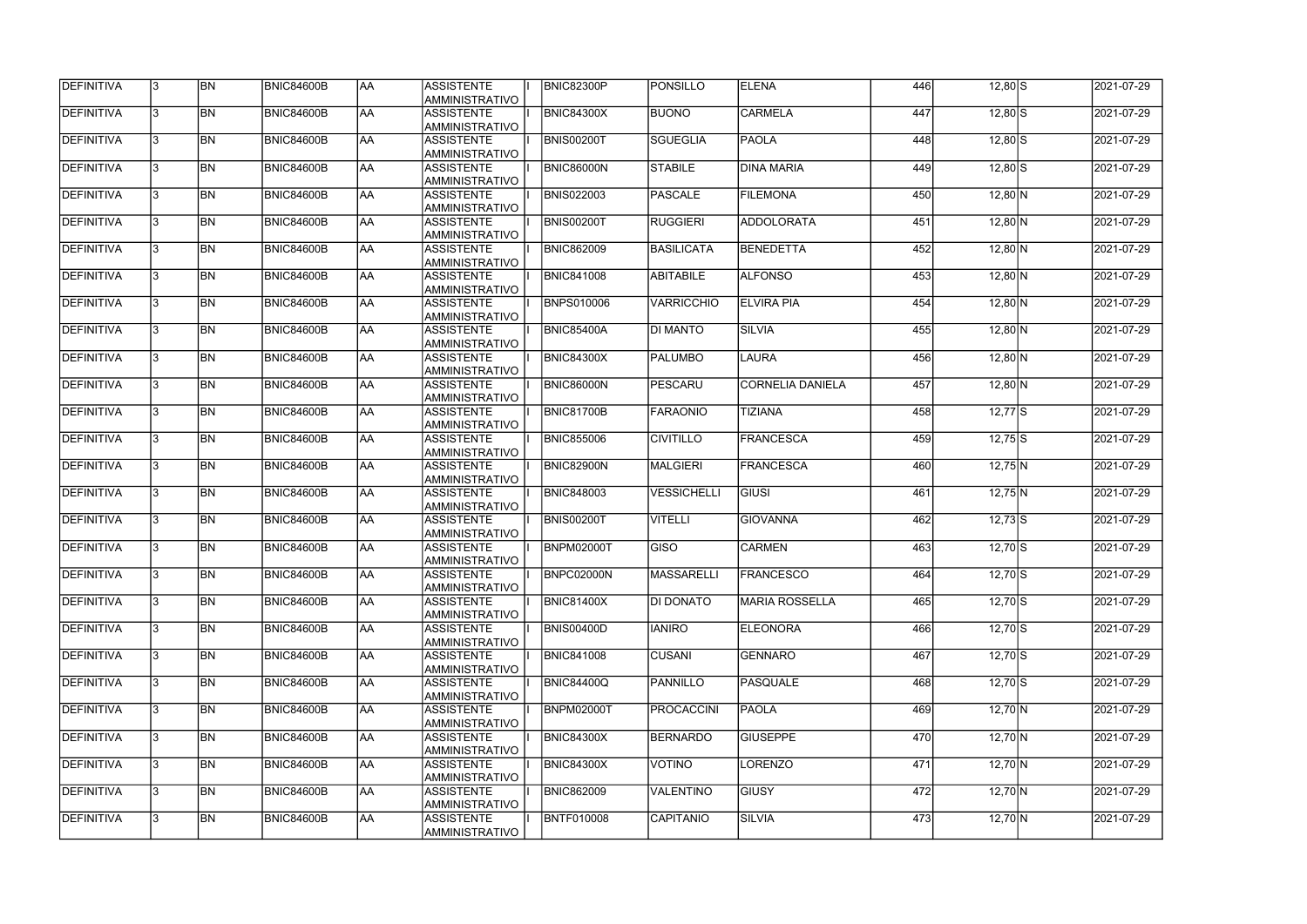| DEFINITIVA        | 13. | <b>BN</b> | <b>BNIC84600B</b> | <b>AA</b> | <b>ASSISTENTE</b><br>AMMINISTRATIVO        | <b>BNIC84600B</b> | MASTANTUONO MARIA        |                                    | 474 | $12,70$ N    | 2021-07-29 |
|-------------------|-----|-----------|-------------------|-----------|--------------------------------------------|-------------------|--------------------------|------------------------------------|-----|--------------|------------|
| <b>DEFINITIVA</b> | l3. | <b>BN</b> | <b>BNIC84600B</b> | AA        | <b>ASSISTENTE</b><br>AMMINISTRATIVO        | <b>BNIC839008</b> | <b>CESARE</b>            | <b>PATRIZIA</b>                    | 475 | $12,70$ N    | 2021-07-29 |
| DEFINITIVA        |     | <b>BN</b> | <b>BNIC84600B</b> | <b>AA</b> | <b>ASSISTENTE</b><br>AMMINISTRATIVO        | <b>BNIC850003</b> | SANTILLO                 | <b>DEBORA</b>                      | 476 | $12,70$ N    | 2021-07-29 |
| <b>DEFINITIVA</b> |     | <b>BN</b> | BNIC84600B        | <b>AA</b> | <b>ASSISTENTE</b><br>AMMINISTRATIVO        | <b>BNIS00200T</b> | GAROFANO                 | <b>FABIANO</b>                     | 477 | $12,70$ N    | 2021-07-29 |
| <b>DEFINITIVA</b> |     | <b>BN</b> | BNIC84600B        | AA        | <b>ASSISTENTE</b><br>AMMINISTRATIVO        | <b>BNIC833009</b> | <b>ZEOLLA</b>            | <b>TERESA</b>                      | 478 | $12,70$ N    | 2021-07-29 |
| DEFINITIVA        |     | <b>BN</b> | BNIC84600B        | AA        | <b>ASSISTENTE</b><br><b>AMMINISTRATIVO</b> | <b>BNIS022003</b> | <b>SANTAGATA</b>         | <b>TIZIANA</b>                     | 479 | $12,67$ S    | 2021-07-29 |
| DEFINITIVA        |     | <b>BN</b> | <b>BNIC84600B</b> | <b>AA</b> | <b>ASSISTENTE</b><br><b>AMMINISTRATIVO</b> | <b>BNIC82900N</b> | ROMANO                   | <b>CINZIA</b>                      | 480 | $12,67$ $S$  | 2021-07-29 |
| DEFINITIVA        |     | <b>BN</b> | BNIC84600B        | AA        | <b>ASSISTENTE</b><br>AMMINISTRATIVO        | <b>BNIC84600B</b> | <b>CIARLEGLIO</b>        | <b>DOMENICO</b>                    | 481 | $12,67$ N    | 2021-07-29 |
| DEFINITIVA        |     | <b>BN</b> | <b>BNIC84600B</b> | <b>AA</b> | <b>ASSISTENTE</b><br>AMMINISTRATIVO        | <b>BNIC82900N</b> | COLANGELO                | <b>ROSARIA</b>                     | 482 | $12,66$ N    | 2021-07-29 |
| DEFINITIVA        |     | <b>BN</b> | BNIC84600B        | <b>AA</b> | <b>ASSISTENTE</b><br>AMMINISTRATIVO        | BNRH030005        | D'AVANZO                 | <b>EMILIA</b>                      | 483 | $12,65$ S    | 2021-07-29 |
| DEFINITIVA        |     | <b>BN</b> | BNIC84600B        | <b>AA</b> | <b>ASSISTENTE</b><br>AMMINISTRATIVO        | <b>BNIC82900N</b> | <b>STELLATO</b>          | <b>MARTA</b>                       | 484 | $12,65$ N    | 2021-07-29 |
| DEFINITIVA        |     | <b>BN</b> | BNIC84600B        | <b>AA</b> | <b>ASSISTENTE</b><br>AMMINISTRATIVO        | <b>BNIS01600Q</b> | <b>MAURO</b>             | <b>LUIGI</b>                       | 485 | $12,63$ S    | 2021-07-29 |
| DEFINITIVA        |     | <b>BN</b> | BNIC84600B        | <b>AA</b> | <b>ASSISTENTE</b><br>AMMINISTRATIVO        | <b>BNIC82300P</b> | <b>ZARRELLA</b>          | <b>BIANCA</b>                      | 486 | $12,60$ S    | 2021-07-29 |
| <b>DEFINITIVA</b> |     | <b>BN</b> | <b>BNIC84600B</b> | <b>AA</b> | <b>ASSISTENTE</b><br><b>AMMINISTRATIVO</b> | <b>BNIC81400X</b> | <b>CONTE</b>             | <b>MARIAROSA</b>                   | 487 | $12,60$ S    | 2021-07-29 |
| DEFINITIVA        |     | <b>BN</b> | BNIC84600B        | <b>AA</b> | <b>ASSISTENTE</b><br><b>AMMINISTRATIVO</b> | <b>BNIC813004</b> | IULIANI                  | <b>BARBARA</b>                     | 488 | $12,60$ S    | 2021-07-29 |
| DEFINITIVA        |     | <b>BN</b> | BNIC84600B        | laa       | <b>ASSISTENTE</b><br>AMMINISTRATIVO        | <b>BNIC81400X</b> | SIMONE                   | <b>MARIA ASSUNTA</b>               | 489 | $12,60$ S    | 2021-07-29 |
| DEFINITIVA        | 3   | <b>BN</b> | BNIC84600B        | laa       | <b>ASSISTENTE</b><br>AMMINISTRATIVO        | <b>BNIS013008</b> | <b>IANNOTTA</b>          | <b>RAMONA</b>                      | 490 | $12,60$ S    | 2021-07-29 |
| DEFINITIVA        |     | <b>BN</b> | BNIC84600B        | <b>AA</b> | <b>ASSISTENTE</b><br>AMMINISTRATIVO        | <b>BNIS01600Q</b> | <b>TUTICHIANO</b>        | <b>MARIA</b>                       | 491 | $12,60$ S    | 2021-07-29 |
| <b>DEFINITIVA</b> | 13. | <b>BN</b> | <b>BNIC84600B</b> | AA        | <b>ASSISTENTE</b><br>AMMINISTRATIVO        | <b>BNIC86000N</b> | <b>DE LUCA</b>           | <b>VALENTINA</b>                   | 492 | $12,60$ S    | 2021-07-29 |
| <b>DEFINITIVA</b> |     | <b>BN</b> | BNIC84600B        | <b>AA</b> | ASSISTENTE<br>AMMINISTRATIVO               | <b>BNIS00200T</b> | <b>CIARLEGLIO</b>        | <b>CLOTILDE</b>                    | 493 | $12,60$ S    | 2021-07-29 |
| <b>DEFINITIVA</b> | 13. | <b>BN</b> | BNIC84600B        | AA        | <b>ASSISTENTE</b><br>AMMINISTRATIVO        | <b>BNIS022003</b> | <b>GAROFANO</b>          | <b>MALVINA</b>                     | 494 | $12,60$ S    | 2021-07-29 |
| DEFINITIVA        |     | <b>BN</b> | BNIC84600B        | <b>AA</b> | <b>ASSISTENTE</b><br>AMMINISTRATIVO        | <b>BNIS022003</b> | <b>TESTA</b>             | <b>SORAYA</b>                      | 495 | $12,60$ S    | 2021-07-29 |
| DEFINITIVA        |     | <b>BN</b> | BNIC84600B        | <b>AA</b> | <b>ASSISTENTE</b><br>AMMINISTRATIVO        | <b>BNIC86000N</b> | PASCARELLA               | <b>ALFONSO</b>                     | 496 | $12,60$ S    | 2021-07-29 |
| DEFINITIVA        |     | <b>BN</b> | BNIC84600B        | <b>AA</b> | <b>ASSISTENTE</b><br>AMMINISTRATIVO        | <b>BNIS013008</b> | <b>LEONETTI</b>          | <b>MARGHERITA</b>                  | 497 | $12,60$ S    | 2021-07-29 |
| DEFINITIVA        |     | <b>BN</b> | BNIC84600B        | <b>AA</b> | ASSISTENTE<br>AMMINISTRATIVO               | <b>BNRH030005</b> | <b>DEL PRETE</b>         | <b>SALVATORE</b>                   | 498 | $12,60 \, N$ | 2021-07-29 |
| DEFINITIVA        |     | <b>BN</b> | BNIC84600B        | <b>AA</b> | ASSISTENTE<br>AMMINISTRATIVO               | <b>BNIC84900V</b> |                          | <b>GUGLIELMUCCI MARCO GIUSEPPE</b> | 499 | $12,60 \, N$ | 2021-07-29 |
| <b>DEFINITIVA</b> |     | <b>BN</b> | BNIC84600B        | <b>AA</b> | ASSISTENTE<br>AMMINISTRATIVO               | BNTF010008        | <b>MOROSINI</b>          | <b>ELEONORA</b>                    | 500 | $12,60 \, N$ | 2021-07-29 |
| <b>DEFINITIVA</b> |     | <b>BN</b> | BNIC84600B        | <b>AA</b> | <b>ASSISTENTE</b><br>AMMINISTRATIVO        | <b>BNIC813004</b> | MASTROMARIN CLARA<br>IO. |                                    | 501 | $12,60 \, N$ | 2021-07-29 |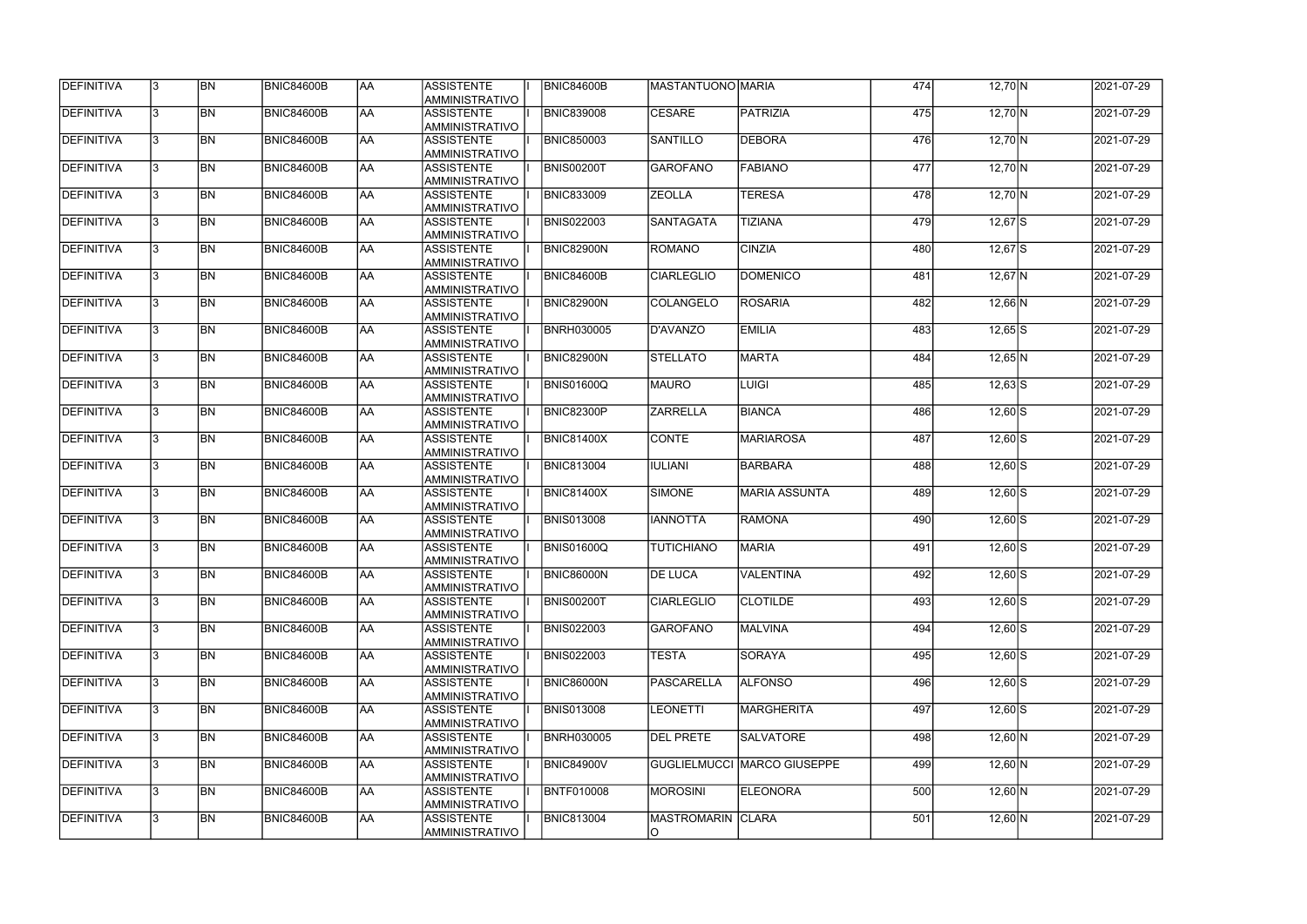| DEFINITIVA        | 13.          | <b>BN</b> | <b>BNIC84600B</b> | <b>AA</b> | <b>ASSISTENTE</b><br>AMMINISTRATIVO        | <b>BNPM02000T</b> | <b>MAIO</b>               | <b>ROBERTA</b>         | 502 | $12,60 \, N$ | 2021-07-29 |
|-------------------|--------------|-----------|-------------------|-----------|--------------------------------------------|-------------------|---------------------------|------------------------|-----|--------------|------------|
| <b>DEFINITIVA</b> | l3.          | <b>BN</b> | BNIC84600B        | <b>AA</b> | <b>ASSISTENTE</b><br>AMMINISTRATIVO        | <b>BNIC834005</b> | <b>MATURO</b>             | <b>MICHELA</b>         | 503 | $12,60$ N    | 2021-07-29 |
| DEFINITIVA        |              | <b>BN</b> | BNIC84600B        | <b>AA</b> | <b>ASSISTENTE</b><br>AMMINISTRATIVO        | <b>BNIC82900N</b> | DI PIETRO                 | <b>MARTINA</b>         | 504 | $12,60 \, N$ | 2021-07-29 |
| <b>DEFINITIVA</b> | $\mathbf{3}$ | <b>BN</b> | BNIC84600B        | <b>AA</b> | <b>ASSISTENTE</b><br>AMMINISTRATIVO        | <b>BNIC848003</b> | <b>SALIERNO</b>           | <b>MARCO</b>           | 505 | $12,60$ N    | 2021-07-29 |
| <b>DEFINITIVA</b> |              | <b>BN</b> | BNIC84600B        | AA        | <b>ASSISTENTE</b><br><b>AMMINISTRATIVO</b> | <b>BNIC81700B</b> | <b>ESPOSITO</b>           | <b>MARIA FRANCESCA</b> | 506 | $12,60$ N    | 2021-07-29 |
| DEFINITIVA        |              | <b>BN</b> | BNIC84600B        | AA        | <b>ASSISTENTE</b><br><b>AMMINISTRATIVO</b> | <b>BNIC842004</b> | <b>DELLA PERUTA MARIA</b> |                        | 507 | $12,60 \, N$ | 2021-07-29 |
| DEFINITIVA        |              | <b>BN</b> | <b>BNIC84600B</b> | <b>AA</b> | <b>ASSISTENTE</b><br><b>AMMINISTRATIVO</b> | <b>BNIS00200T</b> | PERRETTI                  | <b>CARMELA</b>         | 508 | $12,60$ N    | 2021-07-29 |
| DEFINITIVA        |              | <b>BN</b> | BNIC84600B        | <b>AA</b> | <b>ASSISTENTE</b><br>AMMINISTRATIVO        | <b>BNIC839008</b> | <b>AMBROSIO</b>           | PASQUALE               | 509 | $12,60 \, N$ | 2021-07-29 |
| DEFINITIVA        |              | <b>BN</b> | BNIC84600B        | <b>AA</b> | <b>ASSISTENTE</b><br>AMMINISTRATIVO        | <b>BNIC85200P</b> | <b>IANNOTTA</b>           | <b>MARIA</b>           | 510 | $12,60 \, N$ | 2021-07-29 |
| DEFINITIVA        |              | <b>BN</b> | BNIC84600B        | <b>AA</b> | <b>ASSISTENTE</b><br>AMMINISTRATIVO        | <b>BNIC819003</b> | ARABIA                    | <b>SIMONE</b>          | 511 | $12,60 \, N$ | 2021-07-29 |
| DEFINITIVA        |              | <b>BN</b> | BNIC84600B        | <b>AA</b> | <b>ASSISTENTE</b><br>AMMINISTRATIVO        | <b>BNIC84500G</b> | <b>MASTROVITO</b>         | ANGELA                 | 512 | $12,60 \, N$ | 2021-07-29 |
| DEFINITIVA        |              | <b>BN</b> | BNIC84600B        | <b>AA</b> | <b>ASSISTENTE</b><br>AMMINISTRATIVO        | <b>BNIS027006</b> | MAZZONE                   | <b>CARMEN</b>          | 513 | $12,60 \, N$ | 2021-07-29 |
| DEFINITIVA        |              | <b>BN</b> | BNIC84600B        | <b>AA</b> | <b>ASSISTENTE</b><br>AMMINISTRATIVO        | <b>BNIC833009</b> | D'AGOSTINO                | <b>LUCA</b>            | 514 | $12,60 \, N$ | 2021-07-29 |
| DEFINITIVA        |              | <b>BN</b> | <b>BNIC84600B</b> | <b>AA</b> | <b>ASSISTENTE</b><br><b>AMMINISTRATIVO</b> | <b>BNIS022003</b> | <b>RUBANO</b>             | <b>GIOVANNA</b>        | 515 | $12,60 \, N$ | 2021-07-29 |
| DEFINITIVA        |              | <b>BN</b> | BNIC84600B        | <b>AA</b> | <b>ASSISTENTE</b><br>AMMINISTRATIVO        | <b>BNIC86000N</b> | PANNELLA                  | VALENTINA              | 516 | $12,60 \, N$ | 2021-07-29 |
| DEFINITIVA        |              | <b>BN</b> | BNIC84600B        | laa       | <b>ASSISTENTE</b><br>AMMINISTRATIVO        | <b>BNIC86100D</b> | <b>TISO</b>               | <b>AUTILIA</b>         | 517 | $12,60 \, N$ | 2021-07-29 |
| DEFINITIVA        | 3            | <b>BN</b> | BNIC84600B        | laa       | <b>ASSISTENTE</b><br>AMMINISTRATIVO        | BNTF010008        | PALMIERI                  | <b>ANNACHIARA</b>      | 518 | $12,55$ S    | 2021-07-29 |
| DEFINITIVA        |              | <b>BN</b> | BNIC84600B        | <b>AA</b> | <b>ASSISTENTE</b><br>AMMINISTRATIVO        | <b>BNIS00300N</b> | <b>FORGIONE</b>           | <b>CARMINE</b>         | 519 | $12,55$ N    | 2021-07-29 |
| <b>DEFINITIVA</b> | 13.          | <b>BN</b> | <b>BNIC84600B</b> | AA        | <b>ASSISTENTE</b><br>AMMINISTRATIVO        | <b>BNIS00200T</b> | <b>INSOGNA</b>            | <b>PAOLA</b>           | 520 | $12,53$ S    | 2021-07-29 |
| <b>DEFINITIVA</b> | $\mathbf{3}$ | <b>BN</b> | BNIC84600B        | <b>AA</b> | <b>ASSISTENTE</b><br>AMMINISTRATIVO        | <b>BNIS022003</b> | DELLA VECCHIA ROSINA      |                        | 521 | $12,53$ S    | 2021-07-29 |
| <b>DEFINITIVA</b> | 13.          | <b>BN</b> | BNIC84600B        | AA        | <b>ASSISTENTE</b><br>AMMINISTRATIVO        | <b>BNIS014004</b> | <b>BUONAROBBA</b>         | <b>LUIGI</b>           | 522 | $12,53$ S    | 2021-07-29 |
| DEFINITIVA        |              | <b>BN</b> | BNIC84600B        | <b>AA</b> | <b>ASSISTENTE</b><br>AMMINISTRATIVO        | <b>BNPS010006</b> | <b>LEPORE</b>             | <b>TIZIANA</b>         | 523 | $12,50$ S    | 2021-07-29 |
| DEFINITIVA        |              | <b>BN</b> | BNIC84600B        | <b>AA</b> | <b>ASSISTENTE</b><br>AMMINISTRATIVO        | <b>BNIS01200C</b> | <b>MARTINO</b>            | <b>MARIALUIGIA</b>     | 524 | $12,50$ S    | 2021-07-29 |
| DEFINITIVA        |              | <b>BN</b> | BNIC84600B        | <b>AA</b> | <b>ASSISTENTE</b><br>AMMINISTRATIVO        | <b>BNIS01600Q</b> | <b>PASTORE</b>            | <b>MARIA TERESA</b>    | 525 | $12,50$ S    | 2021-07-29 |
| DEFINITIVA        |              | <b>BN</b> | BNIC84600B        | <b>AA</b> | ASSISTENTE<br>AMMINISTRATIVO               | <b>BNIC86100D</b> | <b>CIOFFI</b>             | <b>GIOVANNI</b>        | 526 | $12,50$ S    | 2021-07-29 |
| DEFINITIVA        |              | <b>BN</b> | BNIC84600B        | <b>AA</b> | ASSISTENTE<br>AMMINISTRATIVO               | <b>BNIS00200T</b> | <b>PISCITELLI</b>         | <b>CARMELINA</b>       | 527 | $12,50$ S    | 2021-07-29 |
| <b>DEFINITIVA</b> | l3.          | <b>BN</b> | BNIC84600B        | <b>AA</b> | ASSISTENTE<br>AMMINISTRATIVO               | <b>BNIC813004</b> | <b>IAVECCHIA</b>          | <b>MARIAVITTORIA</b>   | 528 | $12,50$ S    | 2021-07-29 |
| <b>DEFINITIVA</b> |              | <b>BN</b> | BNIC84600B        | <b>AA</b> | <b>ASSISTENTE</b><br>AMMINISTRATIVO        | <b>BNIC83700L</b> | GRANATA                   | LINDA                  | 529 | $12,50$ S    | 2021-07-29 |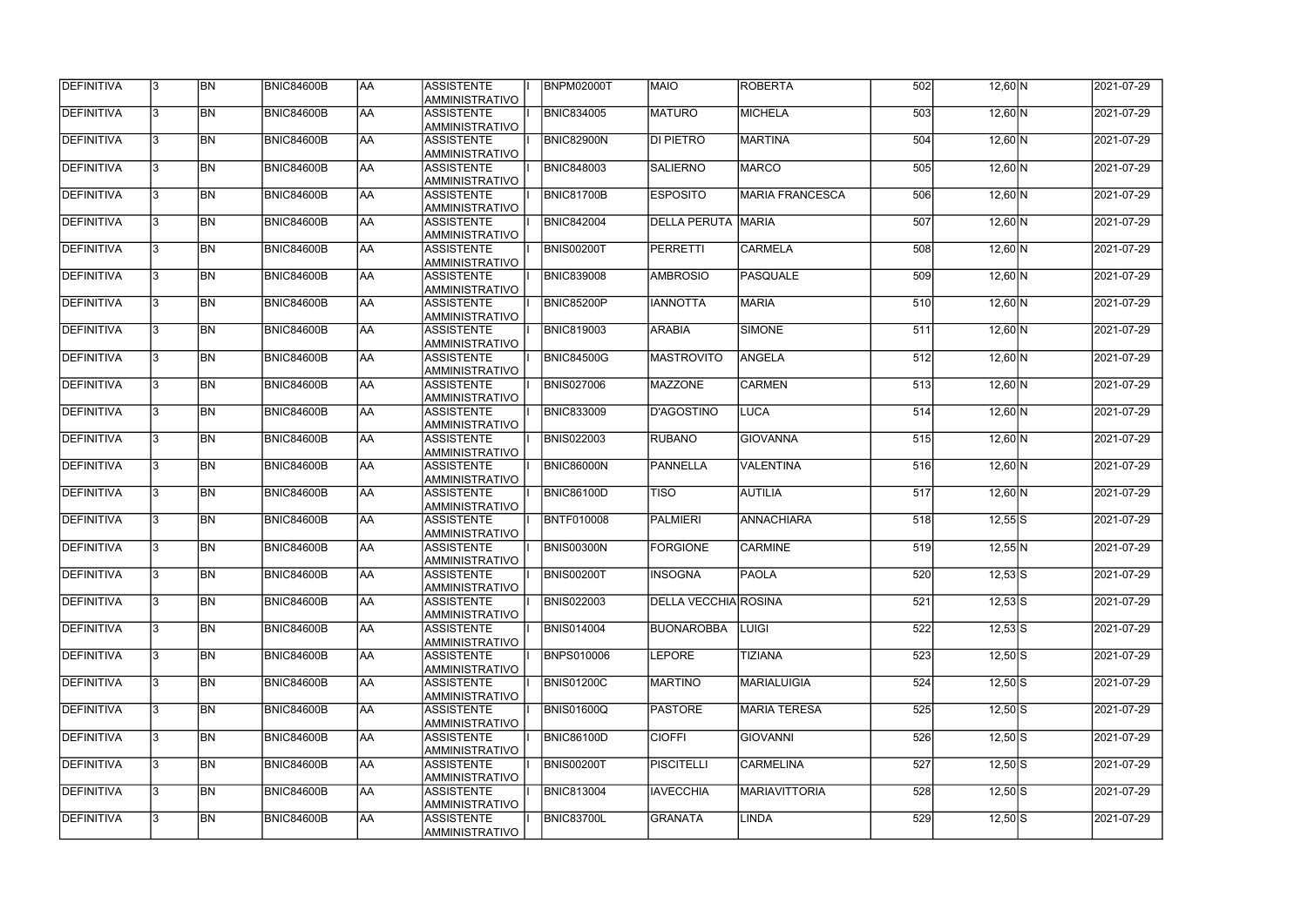| DEFINITIVA        | 13. | <b>BN</b> | <b>BNIC84600B</b> | AA         | <b>ASSISTENTE</b><br>AMMINISTRATIVO        | <b>BNIC82900N</b> | <b>MATTEI</b>       | <b>MARIA</b>        | 530 | $12,50$ S        | 2021-07-29 |
|-------------------|-----|-----------|-------------------|------------|--------------------------------------------|-------------------|---------------------|---------------------|-----|------------------|------------|
| DEFINITIVA        | 13. | <b>BN</b> | <b>BNIC84600B</b> | laa        | <b>ASSISTENTE</b><br>AMMINISTRATIVO        | <b>BNIS014004</b> | <b>ZAMPELLI</b>     | <b>CATERINA</b>     | 531 | $12,50$ S        | 2021-07-29 |
| DEFINITIVA        | 13. | <b>BN</b> | <b>BNIC84600B</b> | AA         | <b>ASSISTENTE</b><br>AMMINISTRATIVO        | BNIC85200P        | <b>TAGLIAFIERRO</b> | <b>MARGHERITA</b>   | 532 | $12,50$ S        | 2021-07-29 |
| DEFINITIVA        | l3. | <b>BN</b> | <b>BNIC84600B</b> | laa        | <b>ASSISTENTE</b><br>AMMINISTRATIVO        | BNIC85700T        | <b>LA FRAZIA</b>    | <b>VALENTINA</b>    | 533 | $12,50$ S        | 2021-07-29 |
| DEFINITIVA        | 13. | <b>BN</b> | <b>BNIC84600B</b> | laa        | <b>ASSISTENTE</b><br>AMMINISTRATIVO        | <b>BNIC826006</b> | <b>CASAMASSA</b>    | <b>DONATELLA</b>    | 534 | $12,50$ S        | 2021-07-29 |
| DEFINITIVA        | 3   | <b>BN</b> | <b>BNIC84600B</b> | laa        | <b>ASSISTENTE</b><br>AMMINISTRATIVO        | <b>BNIS02600A</b> | ROMANO              | <b>LUIGI</b>        | 535 | $12,50$ S        | 2021-07-29 |
| DEFINITIVA        |     | <b>BN</b> | <b>BNIC84600B</b> | laa        | <b>ASSISTENTE</b><br><b>AMMINISTRATIVO</b> | <b>BNIC84900V</b> | <b>ANGELONE</b>     | <b>FLORIANA</b>     | 536 | $12,50 \, N$     | 2021-07-29 |
| DEFINITIVA        |     | <b>BN</b> | <b>BNIC84600B</b> | laa        | <b>ASSISTENTE</b><br>AMMINISTRATIVO        | <b>BNPS010006</b> | MAZZARELLI          | <b>GREGORY</b>      | 537 | $12,50 \, N$     | 2021-07-29 |
| DEFINITIVA        |     | <b>BN</b> | <b>BNIC84600B</b> | laa        | <b>ASSISTENTE</b><br>AMMINISTRATIVO        | <b>BNPS010006</b> | <b>COMPARE</b>      | <b>ARIANNA</b>      | 538 | $12,50 \, N$     | 2021-07-29 |
| DEFINITIVA        | l3. | <b>BN</b> | <b>BNIC84600B</b> | laa        | <b>ASSISTENTE</b><br>AMMINISTRATIVO        | <b>BNIS014004</b> | <b>DI BIASE</b>     | <b>CONCETTA</b>     | 539 | $12,50 \, N$     | 2021-07-29 |
| DEFINITIVA        | 13. | <b>BN</b> | <b>BNIC84600B</b> | AA         | <b>ASSISTENTE</b><br>AMMINISTRATIVO        | <b>BNIC81400X</b> | <b>CIVITILLO</b>    | <b>MARIA GRAZIA</b> | 540 | $12,50$ N        | 2021-07-29 |
| DEFINITIVA        | 3   | <b>BN</b> | <b>BNIC84600B</b> | <b>AA</b>  | <b>ASSISTENTE</b><br>AMMINISTRATIVO        | BNPM02000T        | <b>CORSANO</b>      | <b>CARMELA</b>      | 541 | $12,50$ N        | 2021-07-29 |
| DEFINITIVA        | l3. | <b>BN</b> | <b>BNIC84600B</b> | laa        | <b>ASSISTENTE</b><br>AMMINISTRATIVO        | <b>BNIC819003</b> | <b>LOMBARDI</b>     | <b>ADELE</b>        | 542 | $12,50 \text{N}$ | 2021-07-29 |
| DEFINITIVA        | 3   | <b>BN</b> | <b>BNIC84600B</b> | AA         | <b>ASSISTENTE</b><br>AMMINISTRATIVO        | <b>BNIC84500G</b> | BORRECA             | <b>GIUSEPPINA</b>   | 543 | $12,50$ N        | 2021-07-29 |
| DEFINITIVA        |     | <b>BN</b> | <b>BNIC84600B</b> | AA         | <b>ASSISTENTE</b><br><b>AMMINISTRATIVO</b> | <b>BNIC82900N</b> | <b>DI VICO</b>      | <b>FABIOLA</b>      | 544 | $12,50 \, N$     | 2021-07-29 |
| DEFINITIVA        |     | <b>BN</b> | <b>BNIC84600B</b> | AA         | <b>ASSISTENTE</b><br>AMMINISTRATIVO        | <b>BNIC855006</b> | <b>FALCO</b>        | <b>VALERIA</b>      | 545 | $12,50 \, N$     | 2021-07-29 |
| DEFINITIVA        | 3   | <b>BN</b> | <b>BNIC84600B</b> | AA         | <b>ASSISTENTE</b><br>AMMINISTRATIVO        | <b>BNIS00200T</b> | <b>VENTURA</b>      | <b>FRANCESCO</b>    | 546 | $12,50 \, N$     | 2021-07-29 |
| DEFINITIVA        |     | <b>BN</b> | <b>BNIC84600B</b> | AA         | <b>ASSISTENTE</b><br>AMMINISTRATIVO        | <b>BNIC826006</b> | <b>ESPOSITO</b>     | LIDIA               | 547 | $12,50 \text{N}$ | 2021-07-29 |
| DEFINITIVA        | 13. | BN        | <b>BNIC84600B</b> | <b>JAA</b> | <b>ASSISTENTE</b><br><b>AMMINISTRATIVO</b> | <b>BNIS02300V</b> | <b>ESERCITO</b>     | <b>BIAGIO</b>       | 548 | $12,50 \, N$     | 2021-07-29 |
| <b>DEFINITIVA</b> | l3. | <b>BN</b> | <b>BNIC84600B</b> | <b>AA</b>  | <b>ASSISTENTE</b><br>AMMINISTRATIVO        | <b>BNIC82900N</b> | <b>ROBBIO</b>       | <b>PIETRO</b>       | 549 | $12,50$ N        | 2021-07-29 |
| DEFINITIVA        | l3. | <b>BN</b> | <b>BNIC84600B</b> | <b>AA</b>  | <b>ASSISTENTE</b><br>AMMINISTRATIVO        | <b>BNIC812008</b> | <b>MARTINO</b>      | <b>DOMENICO</b>     | 550 | $12,50$ N        | 2021-07-29 |
| DEFINITIVA        | 3   | <b>BN</b> | <b>BNIC84600B</b> | AA         | <b>ASSISTENTE</b><br>AMMINISTRATIVO        | <b>BNIC84900V</b> | <b>ZOTTI</b>        | <b>ANTONIETTA</b>   | 551 | $12,50 \, N$     | 2021-07-29 |
| DEFINITIVA        | 3   | <b>BN</b> | <b>BNIC84600B</b> | AA         | <b>ASSISTENTE</b><br>AMMINISTRATIVO        | <b>BNIS02600A</b> | <b>AFFINITO</b>     | <b>GIUSEPPE</b>     | 552 | $12,50 \, N$     | 2021-07-29 |
| DEFINITIVA        |     | <b>BN</b> | <b>BNIC84600B</b> | AA         | <b>ASSISTENTE</b><br>AMMINISTRATIVO        | BNIC85200P        | <b>CLEMENTE</b>     | <b>FILIPPO</b>      | 553 | $12,50\,N$       | 2021-07-29 |
| DEFINITIVA        |     | <b>BN</b> | <b>BNIC84600B</b> | AA         | <b>ASSISTENTE</b><br>AMMINISTRATIVO        | <b>BNIS01600Q</b> | SANZARI             | <b>ELENA</b>        | 554 | $12,50 \, N$     | 2021-07-29 |
| DEFINITIVA        | I3. | <b>BN</b> | BNIC84600B        | AA         | <b>ASSISTENTE</b><br>AMMINISTRATIVO        | <b>BNIC84400Q</b> | <b>TARTAGLIONE</b>  | <b>MICHELE</b>      | 555 | $12,50 \, N$     | 2021-07-29 |
| DEFINITIVA        | 13. | <b>BN</b> | <b>BNIC84600B</b> | laa        | <b>ASSISTENTE</b><br>AMMINISTRATIVO        | <b>BNIC84400Q</b> | <b>GRASSO</b>       | <b>VIRGINIA</b>     | 556 | $12,50 \, N$     | 2021-07-29 |
| DEFINITIVA        |     | <b>BN</b> | <b>BNIC84600B</b> | AA         | <b>ASSISTENTE</b><br>AMMINISTRATIVO        | <b>BNTF010008</b> | DI LORENZO          | IDA                 | 557 | $12,50\,N$       | 2021-07-29 |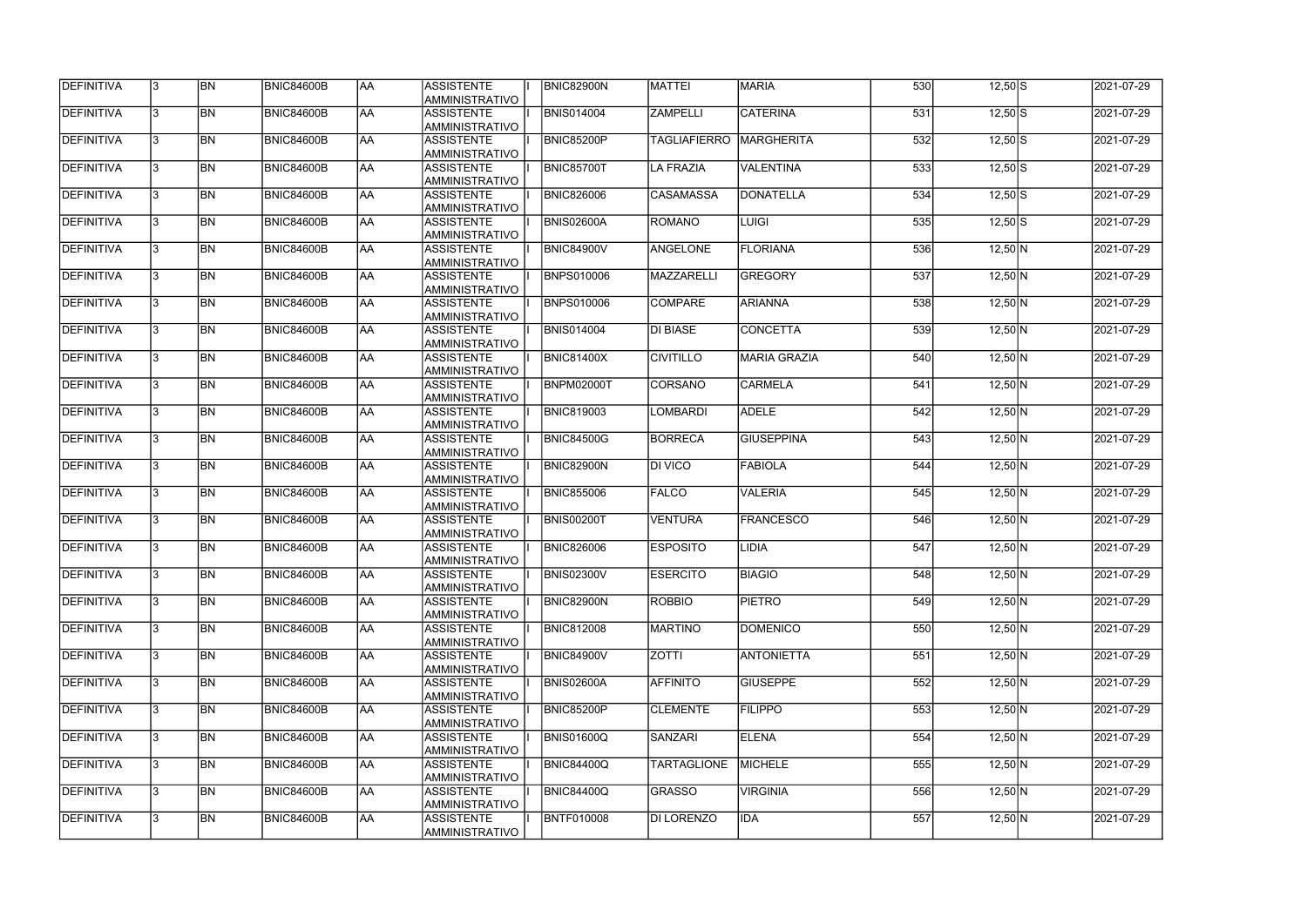| DEFINITIVA         | 13.          | <b>BN</b> | <b>BNIC84600B</b> | AA        | <b>ASSISTENTE</b><br>AMMINISTRATIVO        | <b>BNIS013008</b> | <b>COSCIA</b>      | <b>CARMEN</b>           | 558 | $12,50 \, N$ | 2021-07-29 |
|--------------------|--------------|-----------|-------------------|-----------|--------------------------------------------|-------------------|--------------------|-------------------------|-----|--------------|------------|
| <b>DEFINITIVA</b>  | l3.          | <b>BN</b> | BNIC84600B        | <b>AA</b> | <b>ASSISTENTE</b><br>AMMINISTRATIVO        | <b>BNIS01600Q</b> | GALLO              | <b>ODORISIO</b>         | 559 | $12,50$ N    | 2021-07-29 |
| DEFINITIVA         |              | <b>BN</b> | <b>BNIC84600B</b> | <b>AA</b> | <b>ASSISTENTE</b><br>AMMINISTRATIVO        | <b>BNIS013008</b> | <b>DELLA RATTA</b> | ANGELO                  | 560 | $12,50$ N    | 2021-07-29 |
| <b>DEFINITIVA</b>  | $\mathbf{3}$ | <b>BN</b> | BNIC84600B        | <b>AA</b> | <b>ASSISTENTE</b><br>AMMINISTRATIVO        | <b>BNIC85700T</b> | SOLOMITA           | <b>ANNA</b>             | 561 | $12,50$ N    | 2021-07-29 |
| <b>DEFINITIVA</b>  |              | <b>BN</b> | BNIC84600B        | AA        | <b>ASSISTENTE</b><br><b>AMMINISTRATIVO</b> | <b>BNIC841008</b> | <b>VOLPE</b>       | <b>ANGELA</b>           | 562 | $12,50$ N    | 2021-07-29 |
| DEFINITIVA         |              | <b>BN</b> | BNIC84600B        | laa       | <b>ASSISTENTE</b><br><b>AMMINISTRATIVO</b> | <b>BNIC841008</b> | <b>GAROFANO</b>    | <b>ANNA MARINA</b>      | 563 | $12,45$ N    | 2021-07-29 |
| DEFINITIVA         |              | <b>BN</b> | <b>BNIC84600B</b> | <b>AA</b> | <b>ASSISTENTE</b><br><b>AMMINISTRATIVO</b> | <b>BNIS027006</b> | <b>REA</b>         | <b>MARISA</b>           | 564 | $12,43$ $S$  | 2021-07-29 |
| DEFINITIVA         |              | <b>BN</b> | BNIC84600B        | <b>AA</b> | <b>ASSISTENTE</b><br>AMMINISTRATIVO        | <b>BNIC84900V</b> | <b>CUTILLO</b>     | <b>MARIA GIUSEPPINA</b> | 565 | $12,43$ S    | 2021-07-29 |
| DEFINITIVA         |              | <b>BN</b> | <b>BNIC84600B</b> | <b>AA</b> | <b>ASSISTENTE</b><br>AMMINISTRATIVO        | <b>BNIC819003</b> | <b>CICCONE</b>     | <b>ANNA</b>             | 566 | $12,43$ $S$  | 2021-07-29 |
| DEFINITIVA         |              | <b>BN</b> | BNIC84600B        | <b>AA</b> | <b>ASSISTENTE</b><br>AMMINISTRATIVO        | <b>BNIS014004</b> | <b>VECCHIONE</b>   | <b>ANTONELLA</b>        | 567 | $12,40$ $S$  | 2021-07-29 |
| DEFINITIVA         |              | <b>BN</b> | <b>BNIC84600B</b> | <b>AA</b> | <b>ASSISTENTE</b><br>AMMINISTRATIVO        | <b>BNIS00200T</b> | <b>FALLUTO</b>     | <b>TANIA</b>            | 568 | $12,40$ $S$  | 2021-07-29 |
| <b>IDEFINITIVA</b> |              | <b>BN</b> | BNIC84600B        | <b>AA</b> | <b>ASSISTENTE</b><br>AMMINISTRATIVO        | <b>BNIC833009</b> | <b>STELLATO</b>    | <b>ANNA</b>             | 569 | $12,40$ S    | 2021-07-29 |
| DEFINITIVA         |              | <b>BN</b> | <b>BNIC84600B</b> | <b>AA</b> | <b>ASSISTENTE</b><br>AMMINISTRATIVO        | <b>BNPM02000T</b> | D'ANIELLO          | <b>MARIAGRAZIA</b>      | 570 | $12,40$ S    | 2021-07-29 |
| DEFINITIVA         |              | <b>BN</b> | <b>BNIC84600B</b> | <b>AA</b> | <b>ASSISTENTE</b><br><b>AMMINISTRATIVO</b> | <b>BNIS022003</b> | <b>DEL VECCHIO</b> | <b>LORENZO</b>          | 571 | $12,40$ S    | 2021-07-29 |
| DEFINITIVA         |              | <b>BN</b> | <b>BNIC84600B</b> | <b>AA</b> | <b>ASSISTENTE</b><br><b>AMMINISTRATIVO</b> | <b>BNPC02000N</b> | PICARIELLO         | <b>ANGELICA</b>         | 572 | $12,40$ N    | 2021-07-29 |
| DEFINITIVA         |              | <b>BN</b> | BNIC84600B        | laa       | <b>ASSISTENTE</b><br>AMMINISTRATIVO        | <b>BNIC84300X</b> | MEGLIOLA           | <b>MARINA ANTONIA</b>   | 573 | $12,40$ N    | 2021-07-29 |
| DEFINITIVA         | $\mathbf{R}$ | <b>BN</b> | BNIC84600B        | laa       | <b>ASSISTENTE</b><br>AMMINISTRATIVO        | <b>BNIS014004</b> | MORELLI            | <b>FRANCESCA</b>        | 574 | $12,40$ N    | 2021-07-29 |
| DEFINITIVA         |              | <b>BN</b> | <b>BNIC84600B</b> | <b>AA</b> | <b>ASSISTENTE</b><br>AMMINISTRATIVO        | <b>BNIC82300P</b> | <b>CARDONE</b>     | <b>VALERIA</b>          | 575 | $12,40$ N    | 2021-07-29 |
| DEFINITIVA         | 13.          | <b>BN</b> | <b>BNIC84600B</b> | AA        | <b>ASSISTENTE</b><br>AMMINISTRATIVO        | <b>BNIC84500G</b> | <b>SENATORE</b>    | <b>SILVIA</b>           | 576 | $12,40$ N    | 2021-07-29 |
| <b>DEFINITIVA</b>  | $\mathbf{3}$ | <b>BN</b> | BNIC84600B        | <b>AA</b> | ASSISTENTE<br>AMMINISTRATIVO               | <b>BNIS014004</b> | VIOLA              | <b>SARA</b>             | 577 | $12,40 \, N$ | 2021-07-29 |
| <b>DEFINITIVA</b>  | 13.          | <b>BN</b> | BNIC84600B        | AA        | <b>ASSISTENTE</b><br>AMMINISTRATIVO        | <b>BNIS00200T</b> | <b>ROSSI</b>       | <b>ANTONIETTA</b>       | 578 | $12,40$ N    | 2021-07-29 |
| DEFINITIVA         |              | <b>BN</b> | BNIC84600B        | <b>AA</b> | <b>ASSISTENTE</b><br>AMMINISTRATIVO        | <b>BNIS014004</b> | <b>ZARRO</b>       | <b>MICHELA</b>          | 579 | $12,40$ N    | 2021-07-29 |
| DEFINITIVA         |              | <b>BN</b> | BNIC84600B        | <b>AA</b> | ASSISTENTE<br>AMMINISTRATIVO               | <b>BNIC82300P</b> | <b>ROTONDI</b>     | <b>MARCO</b>            | 580 | $12,40$ N    | 2021-07-29 |
| DEFINITIVA         |              | <b>BN</b> | BNIC84600B        | AA        | <b>ASSISTENTE</b><br>AMMINISTRATIVO        | <b>BNIC819003</b> | <b>TOSCANO</b>     | <b>ANNARITA</b>         | 581 | $12,35$ S    | 2021-07-29 |
| DEFINITIVA         |              | <b>BN</b> | BNIC84600B        | <b>AA</b> | ASSISTENTE<br>AMMINISTRATIVO               | <b>BNIS013008</b> | <b>CINELLI</b>     | <b>ALFONSO</b>          | 582 | $12,35$ S    | 2021-07-29 |
| DEFINITIVA         |              | <b>BN</b> | BNIC84600B        | <b>AA</b> | ASSISTENTE<br>AMMINISTRATIVO               | <b>BNIS00200T</b> | PACELLI            | <b>LUCA</b>             | 583 | $12,35$ N    | 2021-07-29 |
| <b>DEFINITIVA</b>  | l3.          | <b>BN</b> | BNIC84600B        | <b>AA</b> | ASSISTENTE<br>AMMINISTRATIVO               | <b>BNIC82900N</b> | <b>GUARNIERI</b>   | <b>MILENA</b>           | 584 | $12,33$ N    | 2021-07-29 |
| <b>DEFINITIVA</b>  |              | <b>BN</b> | BNIC84600B        | <b>AA</b> | <b>ASSISTENTE</b><br>AMMINISTRATIVO        | BNTF010008        | FRANDINA           | <b>ANTONELLO</b>        | 585 | $12,33$ N    | 2021-07-29 |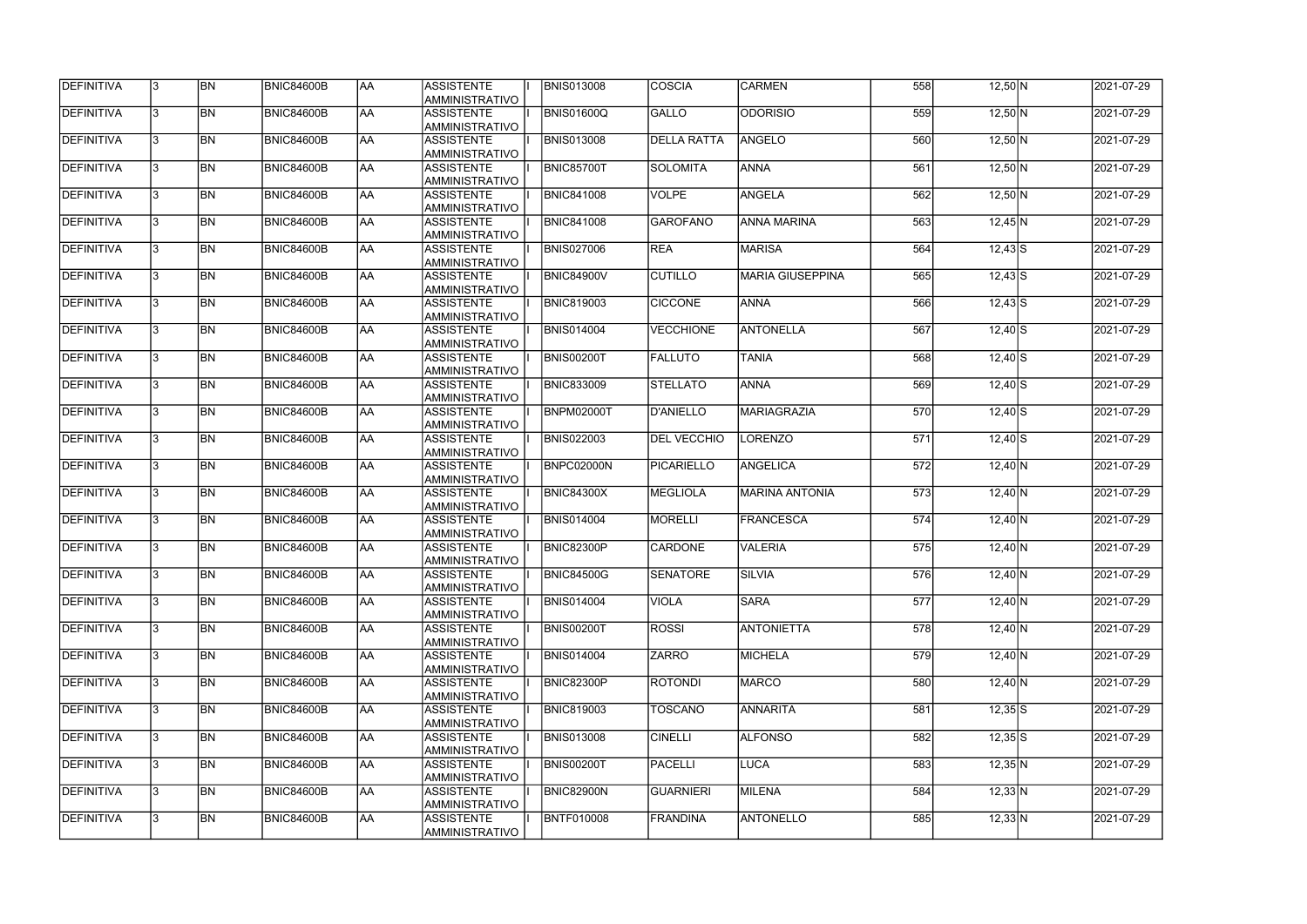| DEFINITIVA        | 13. | <b>BN</b> | <b>BNIC84600B</b> | AA         | <b>ASSISTENTE</b><br>AMMINISTRATIVO        | <b>BNIC81400X</b> | <b>MATURO</b>     | <b>MARIA MANUELA</b>       | 586 | $12,32$ S        | 2021-07-29 |
|-------------------|-----|-----------|-------------------|------------|--------------------------------------------|-------------------|-------------------|----------------------------|-----|------------------|------------|
| DEFINITIVA        | 13. | <b>BN</b> | <b>BNIC84600B</b> | laa        | <b>ASSISTENTE</b><br>AMMINISTRATIVO        | <b>BNPS010006</b> | MONACO            | <b>PAMELA</b>              | 587 | $12,32$ $S$      | 2021-07-29 |
| DEFINITIVA        | 13. | <b>BN</b> | <b>BNIC84600B</b> | AA         | <b>ASSISTENTE</b><br>AMMINISTRATIVO        | <b>BNIC82900N</b> | PACELLI           | <b>MARIA GRAZIA</b>        | 588 | $12,30$ S        | 2021-07-29 |
| DEFINITIVA        | l3. | <b>BN</b> | <b>BNIC84600B</b> | laa        | <b>ASSISTENTE</b><br>AMMINISTRATIVO        | <b>BNIC813004</b> | <b>MASOTTA</b>    | <b>ROSSELLA</b>            | 589 | $12,30$ S        | 2021-07-29 |
| DEFINITIVA        | 13. | <b>BN</b> | BNIC84600B        | laa        | <b>ASSISTENTE</b><br>AMMINISTRATIVO        | <b>BNIS01600Q</b> | <b>TRAVI</b>      | <b>CLAUDIA</b>             | 590 | $12,30$ S        | 2021-07-29 |
| DEFINITIVA        | 3   | <b>BN</b> | <b>BNIC84600B</b> | laa        | <b>ASSISTENTE</b><br>AMMINISTRATIVO        | <b>BNIS022003</b> | <b>DI DONATO</b>  | <b>CONCETTINA</b>          | 591 | $12,30$ S        | 2021-07-29 |
| DEFINITIVA        |     | <b>BN</b> | <b>BNIC84600B</b> | laa        | <b>ASSISTENTE</b><br><b>AMMINISTRATIVO</b> | <b>BNIC82900N</b> | <b>IZZO</b>       | <b>TOMMASINA</b>           | 592 | $12,30$ S        | 2021-07-29 |
| DEFINITIVA        |     | <b>BN</b> | <b>BNIC84600B</b> | laa        | <b>ASSISTENTE</b><br>AMMINISTRATIVO        | <b>BNIC842004</b> | MATTEI            | <b>FILOMENA</b>            | 593 | $12,30$ S        | 2021-07-29 |
| DEFINITIVA        |     | <b>BN</b> | <b>BNIC84600B</b> | laa        | <b>ASSISTENTE</b><br>AMMINISTRATIVO        | <b>BNIS02300V</b> | <b>ORSO</b>       | <b>ELVIRA</b>              | 594 | $12,30$ S        | 2021-07-29 |
| DEFINITIVA        | l3. | <b>BN</b> | <b>BNIC84600B</b> | laa        | <b>ASSISTENTE</b><br>AMMINISTRATIVO        | <b>BNIC86100D</b> | <b>LEONETTI</b>   | <b>MARIA CONCETTA RITA</b> | 595 | $12,30$ S        | 2021-07-29 |
| DEFINITIVA        | l3. | <b>BN</b> | <b>BNIC84600B</b> | AA         | <b>ASSISTENTE</b><br>AMMINISTRATIVO        | <b>BNIC86100D</b> | PACELLI           | <b>SERGIO</b>              | 596 | $12,30$ S        | 2021-07-29 |
| DEFINITIVA        | 3   | <b>BN</b> | <b>BNIC84600B</b> | <b>AA</b>  | <b>ASSISTENTE</b><br>AMMINISTRATIVO        | <b>BNIC804009</b> | <b>TERLIZZO</b>   | <b>TANYA</b>               | 597 | $12,30$ N        | 2021-07-29 |
| DEFINITIVA        | l3. | <b>BN</b> | <b>BNIC84600B</b> | AA         | <b>ASSISTENTE</b><br>AMMINISTRATIVO        | <b>BNPS010006</b> | <b>CAPORASO</b>   | <b>GIULIA</b>              | 598 | $12,30 \text{N}$ | 2021-07-29 |
| DEFINITIVA        | 3   | <b>BN</b> | <b>BNIC84600B</b> | AA         | <b>ASSISTENTE</b><br>AMMINISTRATIVO        | <b>BNIS022003</b> | <b>DI MEOLA</b>   | <b>FRANCESCO PIO</b>       | 599 | $12,30$ N        | 2021-07-29 |
| DEFINITIVA        |     | <b>BN</b> | <b>BNIC84600B</b> | AA         | <b>ASSISTENTE</b><br><b>AMMINISTRATIVO</b> | <b>BNIC84600B</b> | DI LONARDO        | <b>ANGELA</b>              | 600 | $12,30 \text{N}$ | 2021-07-29 |
| DEFINITIVA        |     | <b>BN</b> | <b>BNIC84600B</b> | AA         | <b>ASSISTENTE</b><br>AMMINISTRATIVO        | <b>BNIS00200T</b> | MADDALONI         | <b>ADELE</b>               | 601 | $12,30 \, N$     | 2021-07-29 |
| DEFINITIVA        | 3   | <b>BN</b> | <b>BNIC84600B</b> | AA         | <b>ASSISTENTE</b><br>AMMINISTRATIVO        | <b>BNIC804009</b> | <b>CALABRESE</b>  | <b>ERMINIA</b>             | 602 | $12,30 \, N$     | 2021-07-29 |
| DEFINITIVA        |     | <b>BN</b> | <b>BNIC84600B</b> | AA         | <b>ASSISTENTE</b><br>AMMINISTRATIVO        | <b>BNIC834005</b> | DI CERBO          | <b>PAOLO</b>               | 603 | $12,30 \, N$     | 2021-07-29 |
| DEFINITIVA        | 13  | BN        | <b>BNIC84600B</b> | <b>JAA</b> | <b>ASSISTENTE</b><br>AMMINISTRATIVO        | <b>BNIS014004</b> | MEMOLI            | <b>MARA</b>                | 604 | $12,30 \ N$      | 2021-07-29 |
| <b>DEFINITIVA</b> | l3. | <b>BN</b> | <b>BNIC84600B</b> | <b>AA</b>  | <b>ASSISTENTE</b><br>AMMINISTRATIVO        | <b>BNPM02000T</b> | <b>MARMORALE</b>  | <b>ANGELA</b>              | 605 | $12,30 \, N$     | 2021-07-29 |
| DEFINITIVA        | l3. | <b>BN</b> | <b>BNIC84600B</b> | <b>AA</b>  | <b>ASSISTENTE</b><br>AMMINISTRATIVO        | <b>BNIC84500G</b> | <b>STRAZZULLO</b> | <b>FERNANDO</b>            | 606 | $12,30$ N        | 2021-07-29 |
| DEFINITIVA        | 3   | <b>BN</b> | <b>BNIC84600B</b> | AA         | <b>ASSISTENTE</b><br>AMMINISTRATIVO        | BNIC86000N        | MAZZARELLA        | <b>GIOVANNI</b>            | 607 | $12,30 \, N$     | 2021-07-29 |
| <b>DEFINITIVA</b> | 3   | <b>BN</b> | <b>BNIC84600B</b> | AA         | <b>ASSISTENTE</b><br>AMMINISTRATIVO        | <b>BNIC813004</b> | <b>COLELLA</b>    | <b>GIOVANNI</b>            | 608 | $12,28$ S        | 2021-07-29 |
| DEFINITIVA        |     | <b>BN</b> | <b>BNIC84600B</b> | AA         | <b>ASSISTENTE</b><br>AMMINISTRATIVO        | <b>BNPS010006</b> | <b>SENA</b>       | <b>GIUSEPPINA</b>          | 609 | $12,27$ $S$      | 2021-07-29 |
| DEFINITIVA        |     | <b>BN</b> | <b>BNIC84600B</b> | AA         | <b>ASSISTENTE</b><br>AMMINISTRATIVO        | <b>BNIS00200T</b> | <b>VITELLI</b>    | <b>ALBA EMILIA</b>         | 610 | $12,27$ $S$      | 2021-07-29 |
| DEFINITIVA        | I3. | <b>BN</b> | <b>BNIC84600B</b> | AA         | <b>ASSISTENTE</b><br>AMMINISTRATIVO        | <b>BNTF010008</b> | <b>MOTTOLA</b>    | <b>CARMINE DIEGO</b>       | 611 | $12,27$ N        | 2021-07-29 |
| DEFINITIVA        | 13. | <b>BN</b> | <b>BNIC84600B</b> | laa        | <b>ASSISTENTE</b><br>AMMINISTRATIVO        | <b>BNIC819003</b> | <b>COLANGELO</b>  | <b>GIANLUCA</b>            | 612 | $12,26$ S        | 2021-07-29 |
| DEFINITIVA        |     | <b>BN</b> | <b>BNIC84600B</b> | <b>AA</b>  | <b>ASSISTENTE</b><br>AMMINISTRATIVO        | <b>BNIC84300X</b> | <b>VELLONE</b>    | <b>EGIDIO</b>              | 613 | $12,25$ S        | 2021-07-29 |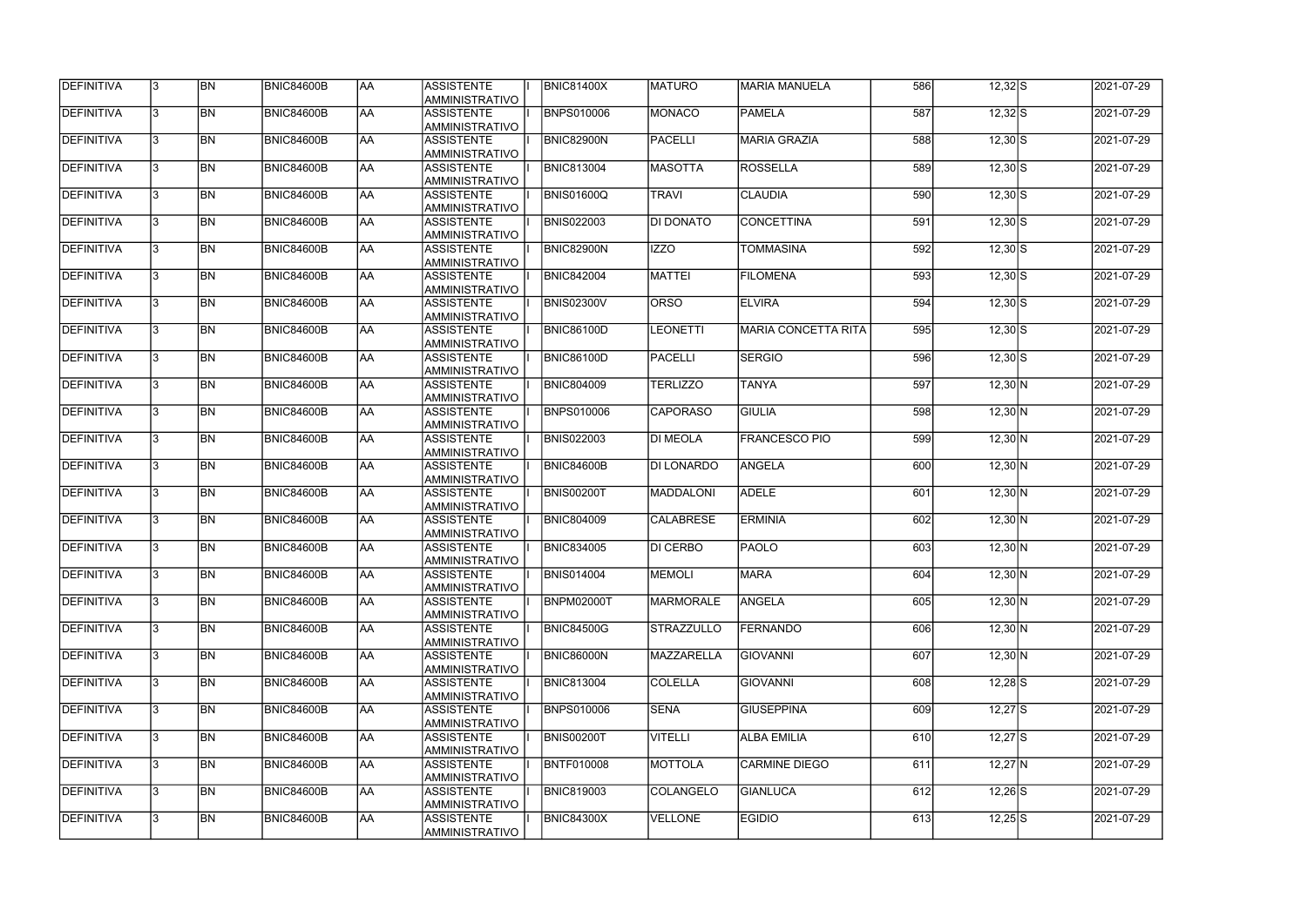| DEFINITIVA        | 13.          | <b>BN</b> | <b>BNIC84600B</b> | <b>AA</b> | <b>ASSISTENTE</b><br>AMMINISTRATIVO        | <b>BNIS00200T</b> | SANTONASTAS   LUIGI |                                       | 614 | $12,25$ N        | 2021-07-29 |
|-------------------|--------------|-----------|-------------------|-----------|--------------------------------------------|-------------------|---------------------|---------------------------------------|-----|------------------|------------|
| <b>DEFINITIVA</b> | l3.          | <b>BN</b> | <b>BNIC84600B</b> | AA        | <b>ASSISTENTE</b><br>AMMINISTRATIVO        | <b>BNIC842004</b> | <b>PENNA</b>        | <b>FILOMENA</b>                       | 615 | $12,25$ N        | 2021-07-29 |
| DEFINITIVA        |              | <b>BN</b> | <b>BNIC84600B</b> | <b>AA</b> | <b>ASSISTENTE</b><br>AMMINISTRATIVO        | <b>BNIC82900N</b> | BAGNOLI             | <b>COLOMBA</b>                        | 616 | $12,20$ S        | 2021-07-29 |
| <b>DEFINITIVA</b> |              | <b>BN</b> | BNIC84600B        | <b>AA</b> | <b>ASSISTENTE</b><br>AMMINISTRATIVO        | <b>BNTF010008</b> | <b>CUSANO</b>       | <b>ANTONIETTA</b><br><b>MICHELINA</b> | 617 | $12,20$ S        | 2021-07-29 |
| <b>DEFINITIVA</b> |              | <b>BN</b> | BNIC84600B        | AA        | <b>ASSISTENTE</b><br><b>AMMINISTRATIVO</b> | <b>BNIC826006</b> | <b>ZACCARI</b>      | <b>ALFONSINA</b>                      | 618 | $12,20$ S        | 2021-07-29 |
| DEFINITIVA        |              | <b>BN</b> | BNIC84600B        | laa       | <b>ASSISTENTE</b><br><b>AMMINISTRATIVO</b> | <b>BNIC86100D</b> | <b>CIPULLO</b>      | <b>LUIGI</b>                          | 619 | $12,20$ S        | 2021-07-29 |
| DEFINITIVA        |              | <b>BN</b> | <b>BNIC84600B</b> | <b>AA</b> | <b>ASSISTENTE</b><br><b>AMMINISTRATIVO</b> | <b>BNIC82900N</b> | MEGLIO              | <b>CRISTINA</b>                       | 620 | $12,20$ S        | 2021-07-29 |
| DEFINITIVA        |              | <b>BN</b> | BNIC84600B        | <b>AA</b> | <b>ASSISTENTE</b><br>AMMINISTRATIVO        | <b>BNIC82900N</b> | <b>TERMINIELLO</b>  | <b>MARIA GRAZIA</b>                   | 621 | $12,20$ S        | 2021-07-29 |
| DEFINITIVA        |              | <b>BN</b> | <b>BNIC84600B</b> | <b>AA</b> | <b>ASSISTENTE</b><br>AMMINISTRATIVO        | <b>BNIC841008</b> | <b>CORSINI</b>      | <b>EMILIA</b>                         | 622 | $12,20$ S        | 2021-07-29 |
| DEFINITIVA        |              | <b>BN</b> | BNIC84600B        | <b>AA</b> | <b>ASSISTENTE</b><br>AMMINISTRATIVO        | <b>BNIC84600B</b> | PETRILLO            | <b>MARIA CONCETTA</b>                 | 623 | $12,20 \, N$     | 2021-07-29 |
| DEFINITIVA        |              | <b>BN</b> | <b>BNIC84600B</b> | <b>AA</b> | <b>ASSISTENTE</b><br>AMMINISTRATIVO        | <b>BNIS02300V</b> | <b>DE SANTIS</b>    | <b>RAFFAELE</b>                       | 624 | $12,20$ N        | 2021-07-29 |
| DEFINITIVA        |              | <b>BN</b> | BNIC84600B        | <b>AA</b> | <b>ASSISTENTE</b><br>AMMINISTRATIVO        | <b>BNIC84400Q</b> | SIMEONE             | <b>MARIAROSA</b>                      | 625 | $12,20$ N        | 2021-07-29 |
| DEFINITIVA        |              | <b>BN</b> | <b>BNIC84600B</b> | <b>AA</b> | <b>ASSISTENTE</b><br>AMMINISTRATIVO        | <b>BNIC84500G</b> | <b>DE LUCA</b>      | <b>MARIKA</b>                         | 626 | $12,20 \text{N}$ | 2021-07-29 |
| <b>DEFINITIVA</b> |              | <b>BN</b> | <b>BNIC84600B</b> | <b>AA</b> | <b>ASSISTENTE</b><br><b>AMMINISTRATIVO</b> | <b>BNIC850003</b> | SCARINZI            | <b>ANTONELLA</b>                      | 627 | $12,20 \, N$     | 2021-07-29 |
| DEFINITIVA        |              | <b>BN</b> | BNIC84600B        | <b>AA</b> | <b>ASSISTENTE</b><br><b>AMMINISTRATIVO</b> | <b>BNIC84900V</b> | ANGELONE            | <b>FRANCESCA</b>                      | 628 | $12,20 \, N$     | 2021-07-29 |
| DEFINITIVA        |              | <b>BN</b> | BNIC84600B        | laa       | <b>ASSISTENTE</b><br>AMMINISTRATIVO        | <b>BNIC82900N</b> | <b>BERTOLINO</b>    | <b>ALESSIA</b>                        | 629 | $12,20 \, N$     | 2021-07-29 |
| DEFINITIVA        | 3            | <b>BN</b> | BNIC84600B        | laa       | <b>ASSISTENTE</b><br>AMMINISTRATIVO        | <b>BNIC84400Q</b> | PERNA               | <b>ADDOLORATA</b>                     | 630 | $12,20 \, N$     | 2021-07-29 |
| DEFINITIVA        |              | <b>BN</b> | BNIC84600B        | <b>AA</b> | <b>ASSISTENTE</b><br>AMMINISTRATIVO        | <b>BNIC841008</b> | <b>EREDITARIO</b>   | <b>GIOVANNI</b>                       | 631 | $12,20 \text{N}$ | 2021-07-29 |
| DEFINITIVA        | 13.          | <b>BN</b> | <b>BNIC84600B</b> | AA        | <b>ASSISTENTE</b><br>AMMINISTRATIVO        | <b>BNIS02300V</b> | NUZZI               | RAFFAELE                              | 632 | $12,20 \, N$     | 2021-07-29 |
| <b>DEFINITIVA</b> | $\mathbf{3}$ | <b>BN</b> | BNIC84600B        | <b>AA</b> | ASSISTENTE<br>AMMINISTRATIVO               | <b>BNIC84300X</b> | PETRIELLO           | <b>MARIA TERESA</b>                   | 633 | $12,20$ N        | 2021-07-29 |
| <b>DEFINITIVA</b> | 13.          | <b>BN</b> | BNIC84600B        | AA        | <b>ASSISTENTE</b><br>AMMINISTRATIVO        | <b>BNIC862009</b> | <b>MARCIANO</b>     | <b>PAOLA</b>                          | 634 | $12,20$ N        | 2021-07-29 |
| DEFINITIVA        |              | <b>BN</b> | BNIC84600B        | <b>AA</b> | <b>ASSISTENTE</b><br>AMMINISTRATIVO        | <b>BNIC804009</b> | D'ANTONIO           | <b>CLAUDIA</b>                        | 635 | $12,17$ S        | 2021-07-29 |
| DEFINITIVA        |              | <b>BN</b> | BNIC84600B        | <b>AA</b> | ASSISTENTE<br>AMMINISTRATIVO               | <b>BNIS027006</b> | <b>PIETROPAOLO</b>  | <b>MICHELA</b>                        | 636 | $12,17$ N        | 2021-07-29 |
| DEFINITIVA        |              | <b>BN</b> | BNIC84600B        | <b>AA</b> | <b>ASSISTENTE</b><br>AMMINISTRATIVO        | <b>BNIC82900N</b> | DI NOLA             | <b>FULVIO</b>                         | 637 | $12,17$ N        | 2021-07-29 |
| DEFINITIVA        |              | <b>BN</b> | BNIC84600B        | <b>AA</b> | ASSISTENTE<br>AMMINISTRATIVO               | <b>BNIC84900V</b> | <b>CULICIGNO</b>    | <b>MARCO</b>                          | 638 | $12,10$ S        | 2021-07-29 |
| DEFINITIVA        |              | <b>BN</b> | BNIC84600B        | <b>AA</b> | ASSISTENTE<br>AMMINISTRATIVO               | <b>BNIC841008</b> | <b>CESARE</b>       | <b>VINCENZO</b>                       | 639 | $12,10$ S        | 2021-07-29 |
| <b>DEFINITIVA</b> | l3.          | <b>BN</b> | BNIC84600B        | <b>AA</b> | ASSISTENTE<br>AMMINISTRATIVO               | <b>BNPM02000T</b> | <b>FASULO</b>       | <b>TERESA</b>                         | 640 | $12,10$ S        | 2021-07-29 |
| <b>DEFINITIVA</b> |              | <b>BN</b> | BNIC84600B        | <b>AA</b> | <b>ASSISTENTE</b><br>AMMINISTRATIVO        | <b>BNIS013008</b> | <b>ZITANO</b>       | <b>SERENA</b>                         | 641 | $12,10$ S        | 2021-07-29 |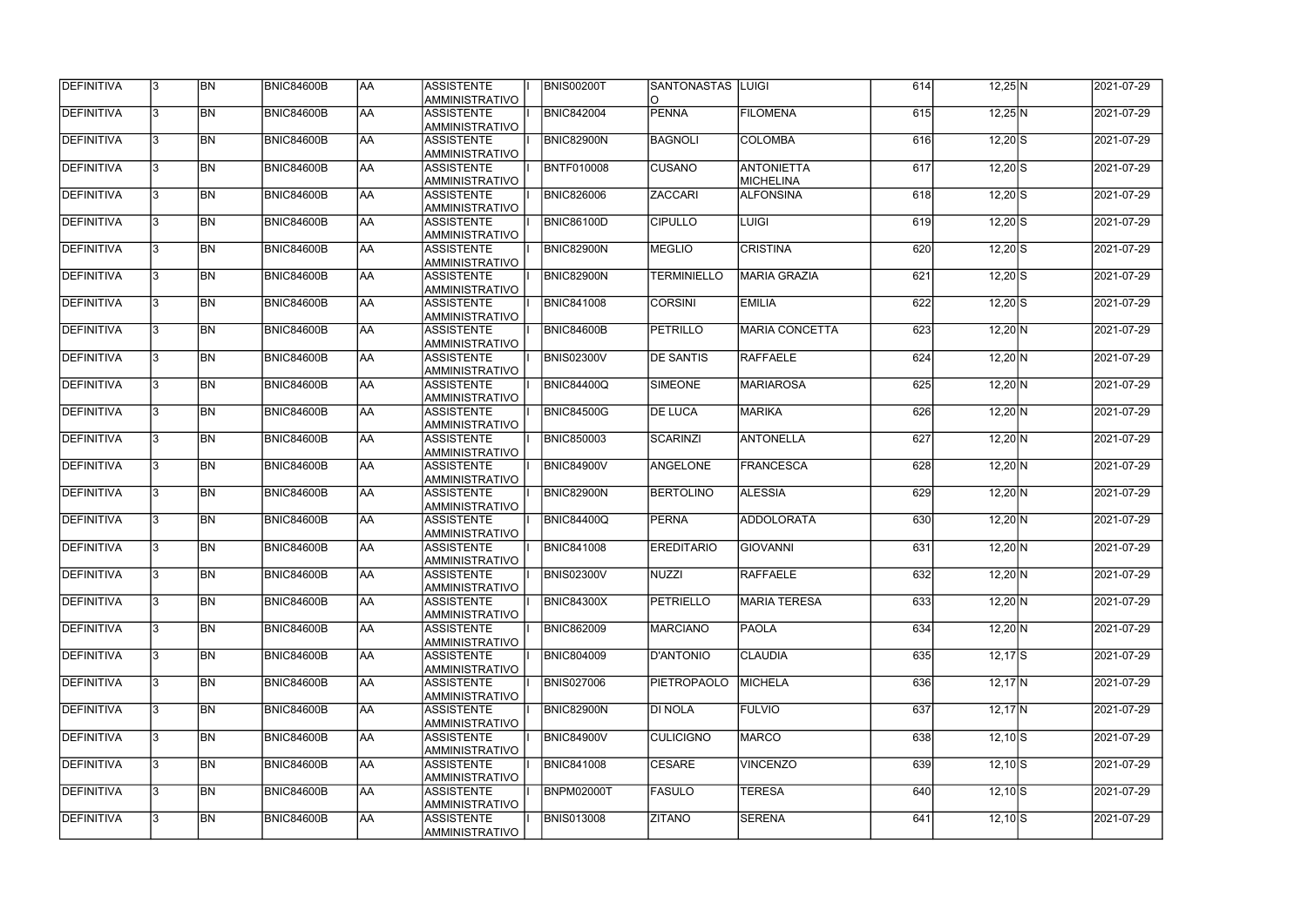| DEFINITIVA         | 13.          | <b>BN</b> | <b>BNIC84600B</b> | <b>AA</b> | <b>ASSISTENTE</b><br>AMMINISTRATIVO        | <b>BNIC84300X</b> | MONTELLA         | <b>ITALO</b>                            | 642 | $12,10$ $S$  |                                      | 2021-07-29 |
|--------------------|--------------|-----------|-------------------|-----------|--------------------------------------------|-------------------|------------------|-----------------------------------------|-----|--------------|--------------------------------------|------------|
| <b>DEFINITIVA</b>  | l3.          | <b>BN</b> | BNIC84600B        | <b>AA</b> | <b>ASSISTENTE</b><br>AMMINISTRATIVO        | <b>BNIC842004</b> | <b>VELARDI</b>   | <b>VALENTINA</b><br><b>MARIAROSARIA</b> | 643 | $12,10$ S    |                                      | 2021-07-29 |
| DEFINITIVA         |              | <b>BN</b> | BNIC84600B        | <b>AA</b> | <b>ASSISTENTE</b><br>AMMINISTRATIVO        | <b>BNPM02000T</b> | CAPOZZI          | <b>PIERPAOLO</b>                        | 644 | $12,10$ $S$  |                                      | 2021-07-29 |
| <b>DEFINITIVA</b>  | $\mathbf{3}$ | <b>BN</b> | BNIC84600B        | <b>AA</b> | <b>ASSISTENTE</b><br>AMMINISTRATIVO        | <b>BNIC84500G</b> | GAUDIELLO        | <b>ALESSIO</b>                          | 645 | $12,10$ N    |                                      | 2021-07-29 |
| <b>DEFINITIVA</b>  |              | <b>BN</b> | BNIC84600B        | AA        | <b>ASSISTENTE</b><br><b>AMMINISTRATIVO</b> | <b>BNIC84600B</b> | <b>GUIDI</b>     | <b>NICOLE</b>                           | 646 | $12,10$ N    |                                      | 2021-07-29 |
| DEFINITIVA         |              | <b>BN</b> | BNIC84600B        | AA        | <b>ASSISTENTE</b><br><b>AMMINISTRATIVO</b> | <b>BNIS00200T</b> | <b>IANNOTTI</b>  | <b>MARIACONSIGLIA</b>                   | 647 | $12,10 \, N$ |                                      | 2021-07-29 |
| DEFINITIVA         |              | <b>BN</b> | <b>BNIC84600B</b> | <b>AA</b> | <b>ASSISTENTE</b><br>AMMINISTRATIVO        | <b>BNIC85700T</b> | PACELLI          | <b>ADA</b>                              | 648 | $12,10 \, N$ |                                      | 2021-07-29 |
| DEFINITIVA         |              | <b>BN</b> | BNIC84600B        | <b>AA</b> | <b>ASSISTENTE</b><br>AMMINISTRATIVO        | <b>BNTF010008</b> | <b>CARLINO</b>   | <b>ANDREA</b>                           | 649 | $12,10 \, N$ |                                      | 2021-07-29 |
| DEFINITIVA         |              | <b>BN</b> | BNIC84600B        | <b>AA</b> | <b>ASSISTENTE</b><br><b>AMMINISTRATIVO</b> | <b>BNIC82900N</b> | <b>DI LELLA</b>  | <b>FRANCESCA</b>                        | 650 | $12,10 \, N$ |                                      | 2021-07-29 |
| DEFINITIVA         |              | <b>BN</b> | BNIC84600B        | <b>AA</b> | <b>ASSISTENTE</b><br>AMMINISTRATIVO        | <b>BNIC812008</b> | PARRELLA         | <b>ELEONORA</b>                         | 651 | $12,10\,N$   |                                      | 2021-07-29 |
| DEFINITIVA         |              | <b>BN</b> | BNIC84600B        | <b>AA</b> | <b>ASSISTENTE</b><br>AMMINISTRATIVO        | <b>BNIC84500G</b> | PALLADINO        | <b>ANTONIO</b>                          | 652 | $12,10 \, N$ |                                      | 2021-07-29 |
| <b>IDEFINITIVA</b> |              | <b>BN</b> | BNIC84600B        | <b>AA</b> | <b>ASSISTENTE</b><br>AMMINISTRATIVO        | <b>BNIS01600Q</b> | PEPE             | <b>ELISABETTA</b>                       | 653 | $12,10 \, N$ |                                      | 2021-07-29 |
| DEFINITIVA         |              | <b>BN</b> | BNIC84600B        | <b>AA</b> | <b>ASSISTENTE</b><br>AMMINISTRATIVO        | <b>BNRH030005</b> | <b>IADAROLA</b>  | <b>KATIA</b>                            | 654 | $12,10 \, N$ |                                      | 2021-07-29 |
| DEFINITIVA         |              | <b>BN</b> | <b>BNIC84600B</b> | <b>AA</b> | <b>ASSISTENTE</b><br><b>AMMINISTRATIVO</b> | <b>BNVC01000A</b> | <b>DI SISTO</b>  | <b>MARIANNA</b>                         | 655 | $12,10 \, N$ |                                      | 2021-07-29 |
| DEFINITIVA         |              | <b>BN</b> | BNIC84600B        | <b>AA</b> | <b>ASSISTENTE</b><br>AMMINISTRATIVO        | <b>BNIC86000N</b> | <b>PINTO</b>     | <b>CONCETTA</b>                         | 656 | $12,10 \, N$ |                                      | 2021-07-29 |
| DEFINITIVA         |              | <b>BN</b> | BNIC84600B        | laa       | <b>ASSISTENTE</b><br>AMMINISTRATIVO        | <b>BNIS013008</b> | <b>GIAQUINTO</b> | <b>ANTONIETTA</b>                       | 657 | $12,03$ $S$  |                                      | 2021-07-29 |
| DEFINITIVA         | $\mathbf{R}$ | <b>BN</b> | BNIC84600B        | laa       | <b>ASSISTENTE</b><br>AMMINISTRATIVO        | <b>BNIC813004</b> | VISCARDI         | <b>LUCIA</b>                            | 658 | $12,03$ $S$  |                                      | 2021-07-29 |
| DEFINITIVA         |              | <b>BN</b> | BNIC84600B        | <b>AA</b> | <b>ASSISTENTE</b><br>AMMINISTRATIVO        | <b>BNIC833009</b> | <b>FRUMIENTO</b> | <b>MARIA GRAZIA</b>                     | 659 | $12,02$ S    |                                      | 2021-07-29 |
| <b>DEFINITIVA</b>  | 13.          | <b>BN</b> | <b>BNIC84600B</b> | AA        | <b>ASSISTENTE</b><br>AMMINISTRATIVO        | <b>BNIC804009</b> | <b>SILVESTRI</b> | <b>LUCIA</b>                            | 660 |              | $12\overline{\smash{\vert S \vert}}$ | 2021-07-29 |
| <b>DEFINITIVA</b>  |              | <b>BN</b> | BNIC84600B        | AA        | <b>ASSISTENTE</b><br>AMMINISTRATIVO        | BNPS010006        | <b>COVINO</b>    | <b>FRANCESCO</b>                        | 661 |              | $\overline{12}$ S                    | 2021-07-29 |
| <b>DEFINITIVA</b>  | l3.          | <b>BN</b> | BNIC84600B        | AA        | <b>ASSISTENTE</b><br>AMMINISTRATIVO        | <b>BNIC84300X</b> | LA MANNA         | <b>MARIO</b>                            | 662 |              | $\overline{12}$ S                    | 2021-07-29 |
| DEFINITIVA         |              | <b>BN</b> | BNIC84600B        | <b>AA</b> | <b>ASSISTENTE</b><br>AMMINISTRATIVO        | <b>BNIC84300X</b> | GAROFANO         | <b>MANUELA</b>                          | 663 |              | $\overline{12}$ S                    | 2021-07-29 |
| DEFINITIVA         |              | <b>BN</b> | BNIC84600B        | <b>AA</b> | ASSISTENTE<br>AMMINISTRATIVO               | <b>BNIC84900V</b> | <b>CIERVO</b>    | <b>VINCENZA</b>                         | 664 |              | $12\overline{\smash{\vert S \vert}}$ | 2021-07-29 |
| DEFINITIVA         |              | <b>BN</b> | BNIC84600B        | AA        | <b>ASSISTENTE</b><br>AMMINISTRATIVO        | <b>BNIC86000N</b> | IZZO             | <b>FRANCESCO</b>                        | 665 |              | $12\overline{\smash{\vert S \vert}}$ | 2021-07-29 |
| DEFINITIVA         |              | <b>BN</b> | BNIC84600B        | <b>AA</b> | ASSISTENTE<br>AMMINISTRATIVO               | <b>BNIC84300X</b> | PORTOGHESE       | <b>ELISA</b>                            | 666 |              | $12\overline{\smash{\vert S \vert}}$ | 2021-07-29 |
| DEFINITIVA         |              | <b>BN</b> | BNIC84600B        | <b>AA</b> | ASSISTENTE<br>AMMINISTRATIVO               | <b>BNIS00200T</b> | NOCERA           | <b>ELENA</b>                            | 667 |              | $12\overline{\smash{\vert S \vert}}$ | 2021-07-29 |
| <b>DEFINITIVA</b>  |              | <b>BN</b> | BNIC84600B        | <b>AA</b> | ASSISTENTE<br>AMMINISTRATIVO               | <b>BNIC84600B</b> | LOMBARDI         | <b>GIOVANNA</b>                         | 668 |              | $12\overline{\smash{\big }S}$        | 2021-07-29 |
| <b>DEFINITIVA</b>  |              | <b>BN</b> | BNIC84600B        | <b>AA</b> | <b>ASSISTENTE</b><br>AMMINISTRATIVO        | <b>BNIC85700T</b> | LUONGO           | <b>MARIA CARMELA</b>                    | 669 |              | $12\overline{\smash{\big }S}$        | 2021-07-29 |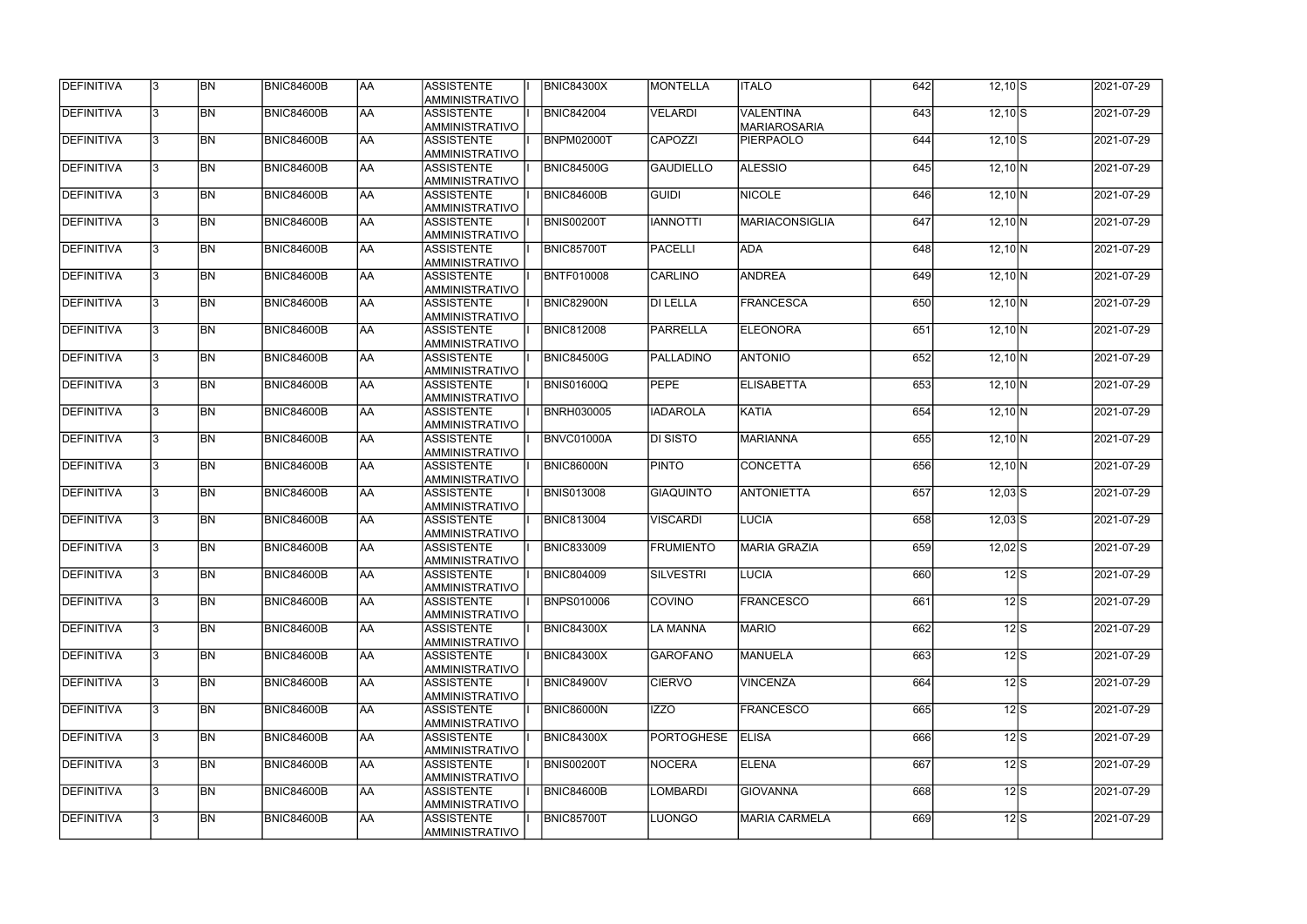| <b>DEFINITIVA</b> | 13.          | <b>BN</b> | <b>BNIC84600B</b> | <b>AA</b>  | <b>ASSISTENTE</b><br><b>AMMINISTRATIVO</b> | <b>BNIC819003</b> | FIORENZA            | <b>CARMELINA</b>     | 670 | $\overline{12}$ S         | 2021-07-29 |
|-------------------|--------------|-----------|-------------------|------------|--------------------------------------------|-------------------|---------------------|----------------------|-----|---------------------------|------------|
| DEFINITIVA        | 3            | <b>BN</b> | <b>BNIC84600B</b> | AA         | ASSISTENTE<br>AMMINISTRATIVO               | <b>BNIC819003</b> | <b>FIORENZA</b>     | <b>ELISA</b>         | 671 | $\overline{12}$ S         | 2021-07-29 |
| <b>DEFINITIVA</b> | 3            | <b>BN</b> | <b>BNIC84600B</b> | AA         | ASSISTENTE<br>AMMINISTRATIVO               | <b>BNIS00200T</b> | <b>TAGLIAFIERRO</b> | <b>GEMMA</b>         | 672 | $12\overline{S}$          | 2021-07-29 |
| DEFINITIVA        |              | <b>BN</b> | <b>BNIC84600B</b> | <b>AA</b>  | <b>ASSISTENTE</b><br>AMMINISTRATIVO        | <b>BNIS022003</b> | <b>COPPOLA</b>      | <b>IMMACOLATA</b>    | 673 | 12S                       | 2021-07-29 |
| DEFINITIVA        |              | <b>BN</b> | <b>BNIC84600B</b> | <b>AA</b>  | ASSISTENTE<br>AMMINISTRATIVO               | <b>BNIC84900V</b> | <b>SPAGNUOLO</b>    | <b>MANUELA</b>       | 674 | 12S                       | 2021-07-29 |
| <b>DEFINITIVA</b> |              | <b>BN</b> | BNIC84600B        | AA         | <b>ASSISTENTE</b><br><b>AMMINISTRATIVO</b> | <b>BNIC84900V</b> | <b>SEVERINI</b>     | <b>GIADA</b>         | 675 | 12S                       | 2021-07-29 |
| <b>DEFINITIVA</b> |              | <b>BN</b> | BNIC84600B        | AA         | <b>ASSISTENTE</b><br><b>AMMINISTRATIVO</b> | BNIC85200P        | <b>MASIELLO</b>     | <b>MARIANNA</b>      | 676 | $12\overline{\mathrm{N}}$ | 2021-07-29 |
| DEFINITIVA        |              | <b>BN</b> | <b>BNIC84600B</b> | AA         | <b>ASSISTENTE</b><br><b>AMMINISTRATIVO</b> | <b>BNIS01600Q</b> | <b>FOSCHINI</b>     | <b>FABIOLA</b>       | 677 | $12\vert N$               | 2021-07-29 |
| DEFINITIVA        |              | <b>BN</b> | BNIC84600B        | AA         | <b>ASSISTENTE</b><br>AMMINISTRATIVO        | <b>BNIC827002</b> | <b>MAINOLFI</b>     | <b>GIANNI NICOLA</b> | 678 | $12\overline{\mathrm{N}}$ | 2021-07-29 |
| <b>DEFINITIVA</b> |              | <b>BN</b> | <b>BNIC84600B</b> | AA         | <b>ASSISTENTE</b><br>AMMINISTRATIVO        | <b>BNIC841008</b> | <b>PROTO</b>        | <b>ROSANNA</b>       | 679 | $12\vert N$               | 2021-07-29 |
| DEFINITIVA        |              | <b>BN</b> | <b>BNIC84600B</b> | AA         | ASSISTENTE<br>AMMINISTRATIVO               | <b>BNIC85400A</b> | NUZZO               | <b>SARA</b>          | 680 | $12\overline{\mathrm{N}}$ | 2021-07-29 |
| <b>DEFINITIVA</b> |              | <b>BN</b> | <b>BNIC84600B</b> | AA         | <b>ASSISTENTE</b><br>AMMINISTRATIVO        | <b>BNIS014004</b> | AURIEMMA            | <b>GIUSEPPE</b>      | 681 | $12\overline{\mathrm{N}}$ | 2021-07-29 |
| DEFINITIVA        |              | <b>BN</b> | <b>BNIC84600B</b> | AA         | ASSISTENTE<br>AMMINISTRATIVO               | <b>BNIS00400D</b> | <b>DI STAZIO</b>    | <b>MONICA</b>        | 682 | $12\overline{\mathrm{N}}$ | 2021-07-29 |
| <b>DEFINITIVA</b> |              | <b>BN</b> | <b>BNIC84600B</b> | AA         | ASSISTENTE<br><b>AMMINISTRATIVO</b>        | <b>BNIC84600B</b> | <b>DI MURAGLIA</b>  | <b>GAIA</b>          | 683 | $12\overline{\mathrm{N}}$ | 2021-07-29 |
| <b>DEFINITIVA</b> |              | <b>BN</b> | <b>BNIC84600B</b> | AA         | ASSISTENTE<br><b>AMMINISTRATIVO</b>        | <b>BNIC848003</b> | <b>VORRASI</b>      | <b>GIORGIA</b>       | 684 | $12\overline{\mathrm{N}}$ | 2021-07-29 |
| <b>DEFINITIVA</b> |              | <b>BN</b> | <b>BNIC84600B</b> | AA         | <b>ASSISTENTE</b><br><b>AMMINISTRATIVO</b> | <b>BNIS022003</b> | <b>IACOBELLI</b>    | <b>GIOVANNA</b>      | 685 | $12\text{N}$              | 2021-07-29 |
| DEFINITIVA        |              | <b>BN</b> | <b>BNIC84600B</b> | AA         | <b>ASSISTENTE</b><br>AMMINISTRATIVO        | <b>BNPS010006</b> | <b>TESTA</b>        | <b>MARCO</b>         | 686 | $12\text{N}$              | 2021-07-29 |
| DEFINITIVA        |              | <b>BN</b> | BNIC84600B        | AA         | <b>ASSISTENTE</b><br>AMMINISTRATIVO        | <b>BNIS014004</b> | MAZZARELLI          | <b>ANTONELLA</b>     | 687 | 12 N                      | 2021-07-29 |
| <b>DEFINITIVA</b> | 13           | BN        | <b>BNIC84600B</b> | <b>JAA</b> | <b>ASSISTENTE</b><br>AMMINISTRATIVO        | <b>BNIC841008</b> | <b>SANZARI</b>      | <b>FIORELLA</b>      | 688 | 12 N                      | 2021-07-29 |
| DEFINITIVA        |              | <b>BN</b> | <b>BNIC84600B</b> | AA         | ASSISTENTE<br>AMMINISTRATIVO               | <b>BNIS014004</b> | <b>PICA</b>         | <b>MARIANNA</b>      | 689 | $12\text{N}$              | 2021-07-29 |
| DEFINITIVA        | $\mathbf{3}$ | BN        | <b>BNIC84600B</b> | AA         | ASSISTENTE<br>AMMINISTRATIVO               | BNIS00200T        | <b>LEONE</b>        | <b>VALENTINA</b>     | 690 | 12N                       | 2021-07-29 |
| <b>DEFINITIVA</b> | 3            | <b>BN</b> | <b>BNIC84600B</b> | AA         | <b>ASSISTENTE</b><br>AMMINISTRATIVO        | BNIC85200P        | <b>SAUCHELLA</b>    | <b>MARTA</b>         | 691 | 12N                       | 2021-07-29 |
| DEFINITIVA        |              | <b>BN</b> | <b>BNIC84600B</b> | AA         | ASSISTENTE<br><b>AMMINISTRATIVO</b>        | <b>BNIC82500A</b> | <b>ZUZOLO</b>       | <b>PIETRO</b>        | 692 | 12N                       | 2021-07-29 |
| DEFINITIVA        |              | <b>BN</b> | <b>BNIC84600B</b> | AA         | <b>ASSISTENTE</b><br>AMMINISTRATIVO        | <b>BNPM02000T</b> | <b>MASUCCIO</b>     | <b>ERICA</b>         | 693 | $12\text{N}$              | 2021-07-29 |
| DEFINITIVA        |              | <b>BN</b> | <b>BNIC84600B</b> | AA         | <b>ASSISTENTE</b><br>AMMINISTRATIVO        | <b>BNIC86100D</b> | <b>IANNOTTA</b>     | <b>MARIA LIBERA</b>  | 694 | $12\overline{\mathrm{N}}$ | 2021-07-29 |
| DEFINITIVA        |              | <b>BN</b> | BNIC84600B        | AA         | ASSISTENTE<br>AMMINISTRATIVO               | BNIC82900N        | <b>BENEVENTO</b>    | ALESSANDRA           | 695 | 12 N                      | 2021-07-29 |
| DEFINITIVA        |              | <b>BN</b> | <b>BNIC84600B</b> | AA         | ASSISTENTE<br>AMMINISTRATIVO               | <b>BNIC84500G</b> | <b>ZOLLO</b>        | <b>ROBERTA</b>       | 696 | $12\text{N}$              | 2021-07-29 |
| DEFINITIVA        |              | BN        | <b>BNIC84600B</b> | AA         | ASSISTENTE<br>AMMINISTRATIVO               | BNIC84600B        | <b>RENZI</b>        | <b>ANGELA</b>        | 697 | $12\text{N}$              | 2021-07-29 |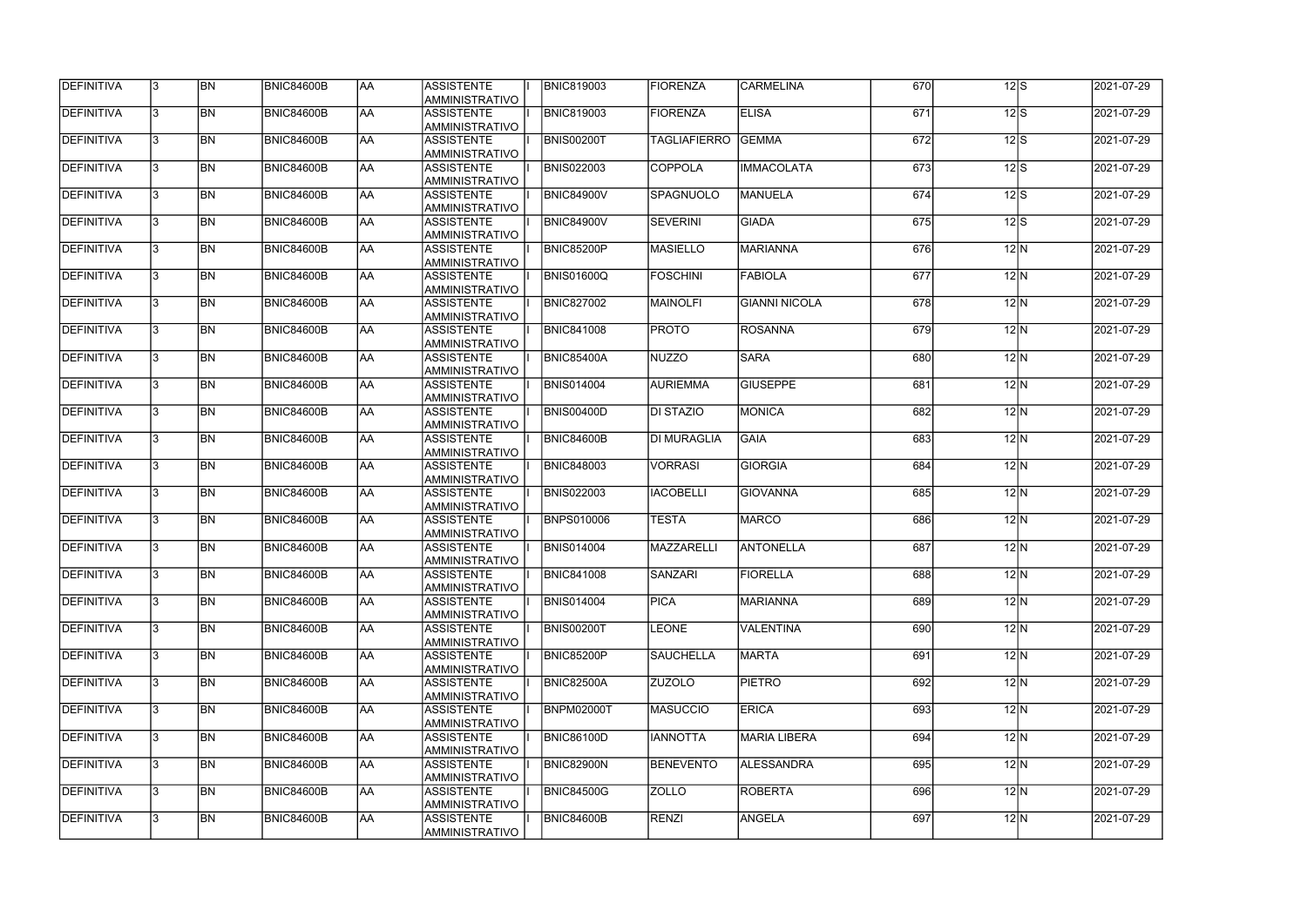| <b>DEFINITIVA</b> | 13. | <b>BN</b> | <b>BNIC84600B</b> | <b>AA</b> | ASSISTENTE<br>AMMINISTRATIVO         | <b>BNIS01100L</b> | <b>DE MARTINI</b> | <b>GIULIA</b>     | 698 | 12N                       | 2021-07-29 |
|-------------------|-----|-----------|-------------------|-----------|--------------------------------------|-------------------|-------------------|-------------------|-----|---------------------------|------------|
| DEFINITIVA        | l3. | <b>BN</b> | <b>BNIC84600B</b> | AA        | <b>ASSISTENTE</b><br>AMMINISTRATIVO  | <b>BNIS00200T</b> | AMORIELLO         | <b>NICOLA</b>     | 699 | 12N                       | 2021-07-29 |
| DEFINITIVA        | 13. | <b>BN</b> | <b>BNIC84600B</b> | AA        | <b>ASSISTENTE</b><br>AMMINISTRATIVO  | <b>BNIC86000N</b> | <b>IACOVIELLO</b> | <b>ILARIA</b>     | 700 | 12N                       | 2021-07-29 |
| DEFINITIVA        | l3. | <b>BN</b> | <b>BNIC84600B</b> | AA        | <b>ASSISTENTE</b><br>AMMINISTRATIVO  | <b>BNPM02000T</b> | <b>CALIFANO</b>   | <b>ROBERTA</b>    | 701 | 12N                       | 2021-07-29 |
| DEFINITIVA        | l3. | <b>BN</b> | <b>BNIC84600B</b> | <b>AA</b> | <b>ASSISTENTE</b><br>AMMINISTRATIVO  | <b>BNIS022003</b> | <b>MANCINELLI</b> | <b>GENNY</b>      | 702 | 12N                       | 2021-07-29 |
| DEFINITIVA        | l3. | <b>BN</b> | <b>BNIC84600B</b> | <b>AA</b> | <b>ASSISTENTE</b><br>AMMINISTRATIVO  | <b>BNIC84300X</b> | <b>PASSATO</b>    | <b>STEFANIA</b>   | 703 | $12\overline{\mathrm{N}}$ | 2021-07-29 |
| <b>DEFINITIVA</b> | 3   | <b>BN</b> | BNIC84600B        | laa       | <b>ASSISTENTE</b><br>AMMINISTRATIVO  | <b>BNIC86100D</b> | <b>NEVOLA</b>     | <b>ILENIA</b>     | 704 | $12\overline{\mathrm{N}}$ | 2021-07-29 |
| DEFINITIVA        |     | <b>BN</b> | <b>BNIC84600B</b> | AA        | <b>ASSISTENTE</b><br>AMMINISTRATIVO  | <b>BNPS010006</b> | <b>OROPALLO</b>   | <b>FRANCESCA</b>  | 705 | $12\vert N$               | 2021-07-29 |
| DEFINITIVA        |     | <b>BN</b> | <b>BNIC84600B</b> | AA        | <b>ASSISTENTE</b><br>AMMINISTRATIVO  | <b>BNIC81000L</b> | <b>IULIANO</b>    | <b>OLGA</b>       | 706 | $12\overline{\mathrm{N}}$ | 2021-07-29 |
| DEFINITIVA        |     | <b>BN</b> | <b>BNIC84600B</b> | laa       | <b>ASSISTENTE</b><br>AMMINISTRATIVO  | BNIC85200P        | <b>ROMANO</b>     | LUCIA             | 707 | 12 N                      | 2021-07-29 |
| DEFINITIVA        | l3. | <b>BN</b> | <b>BNIC84600B</b> | laa       | <b>ASSISTENTE</b><br>Iamministrativo | <b>BNIC855006</b> | <b>TREMATERRA</b> | LUCA              | 708 | $12\overline{\mathrm{N}}$ | 2021-07-29 |
| DEFINITIVA        | l3. | <b>BN</b> | <b>BNIC84600B</b> | AA        | <b>ASSISTENTE</b><br>AMMINISTRATIVO  | <b>BNIS01600Q</b> | SPAGNUOLO         | <b>ANTONIO</b>    | 709 | $12\overline{\mathrm{N}}$ | 2021-07-29 |
| DEFINITIVA        | 3   | <b>BN</b> | BNIC84600B        | AA        | <b>ASSISTENTE</b><br>AMMINISTRATIVO  | <b>BNIS02300V</b> | <b>ONOFRIO</b>    | <b>CLELIA</b>     | 710 | $12\overline{\mathrm{N}}$ | 2021-07-29 |
| DEFINITIVA        |     | <b>BN</b> | <b>BNIC84600B</b> | AA        | <b>ASSISTENTE</b><br>AMMINISTRATIVO  | <b>BNIS013008</b> | <b>FALCO</b>      | <b>ANASTASIA</b>  | 711 | $12\overline{\mathrm{N}}$ | 2021-07-29 |
| DEFINITIVA        | 3   | <b>BN</b> | <b>BNIC84600B</b> | AA        | <b>ASSISTENTE</b><br>AMMINISTRATIVO  | <b>BNIC86100D</b> | <b>CIARLEGLIO</b> | <b>LORENZO</b>    | 712 | $12\overline{\mathrm{N}}$ | 2021-07-29 |
| DEFINITIVA        | l3. | <b>BN</b> | <b>BNIC84600B</b> | AA        | <b>ASSISTENTE</b><br>AMMINISTRATIVO  | <b>BNIS00200T</b> | <b>FAPPIANO</b>   | <b>MARIO</b>      | 713 | $12\text{N}$              | 2021-07-29 |
| <b>DEFINITIVA</b> |     | <b>BN</b> | <b>BNIC84600B</b> | AA        | <b>ASSISTENTE</b><br>AMMINISTRATIVO  | <b>BNIC826006</b> | <b>GOLETTA</b>    | <b>MICHELE</b>    | 714 | $12\text{N}$              | 2021-07-29 |
| DEFINITIVA        |     | <b>BN</b> | <b>BNIC84600B</b> | AA        | <b>ASSISTENTE</b><br>AMMINISTRATIVO  | <b>BNIC84600B</b> | <b>FOSCHINI</b>   | <b>BENIAMINO</b>  | 715 | 12 N                      | 2021-07-29 |
| <b>DEFINITIVA</b> | 13  | <b>BN</b> | <b>BNIC84600B</b> | AA        | ASSISTENTE <br> AMMINISTRATIVO       | <b>BNPM02000T</b> | <b>DE SANTIS</b>  | <b>ENRICA</b>     | 716 | 12 N                      | 2021-07-29 |
| DEFINITIVA        | 13. | <b>BN</b> | <b>BNIC84600B</b> | AA        | ASSISTENTE<br>AMMINISTRATIVO         | <b>BNIC81700B</b> | <b>TRANFAGLIA</b> | <b>ERMANNO</b>    | 717 | $12\text{N}$              | 2021-07-29 |
| DEFINITIVA        | l3. | <b>BN</b> | <b>BNIC84600B</b> | AA        | ASSISTENTE<br>AMMINISTRATIVO         | <b>BNIC826006</b> | <b>DE PALMA</b>   | ROSSELLA          | 718 | 12N                       | 2021-07-29 |
| DEFINITIVA        | l3. | <b>BN</b> | <b>BNIC84600B</b> | <b>AA</b> | <b>ASSISTENTE</b><br>AMMINISTRATIVO  | <b>BNIS00200T</b> | <b>DI PAOLA</b>   | <b>CARMELA</b>    | 719 | $12\overline{\mathrm{N}}$ | 2021-07-29 |
| DEFINITIVA        |     | <b>BN</b> | <b>BNIC84600B</b> | AA        | <b>ASSISTENTE</b><br>AMMINISTRATIVO  | <b>BNMM09000E</b> | <b>FALATO</b>     | SILVIO            | 720 | $12\text{N}$              | 2021-07-29 |
| DEFINITIVA        |     | <b>BN</b> | <b>BNIC84600B</b> | AA        | ASSISTENTE<br>AMMINISTRATIVO         | <b>BNIS027006</b> | <b>ALTIERI</b>    | <b>VINCENZO</b>   | 721 | $12\text{N}$              | 2021-07-29 |
| DEFINITIVA        |     | BN        | <b>BNIC84600B</b> | AA        | <b>ASSISTENTE</b><br>AMMINISTRATIVO  | <b>BNIC85200P</b> | <b>PELOSI</b>     | <b>PASQUALINA</b> | 722 | $12\text{N}$              | 2021-07-29 |
| DEFINITIVA        | l3. | <b>BN</b> | <b>BNIC84600B</b> | AA        | <b>ASSISTENTE</b><br>AMMINISTRATIVO  | <b>BNIC84500G</b> | <b>MARACCI</b>    | <b>GIOVANNA</b>   | 723 | 12 N                      | 2021-07-29 |
| DEFINITIVA        | 13. | <b>BN</b> | <b>BNIC84600B</b> | AA        | <b>ASSISTENTE</b><br>AMMINISTRATIVO  | BNIC83700L        | <b>BULZONI</b>    | <b>NANDO</b>      | 724 | $12\text{N}$              | 2021-07-29 |
| DEFINITIVA        |     | <b>BN</b> | <b>BNIC84600B</b> | AA        | ASSISTENTE<br>AMMINISTRATIVO         | <b>BNIC84600B</b> | <b>CAMARDELLA</b> | <b>DANIELE</b>    | 725 | $12\text{N}$              | 2021-07-29 |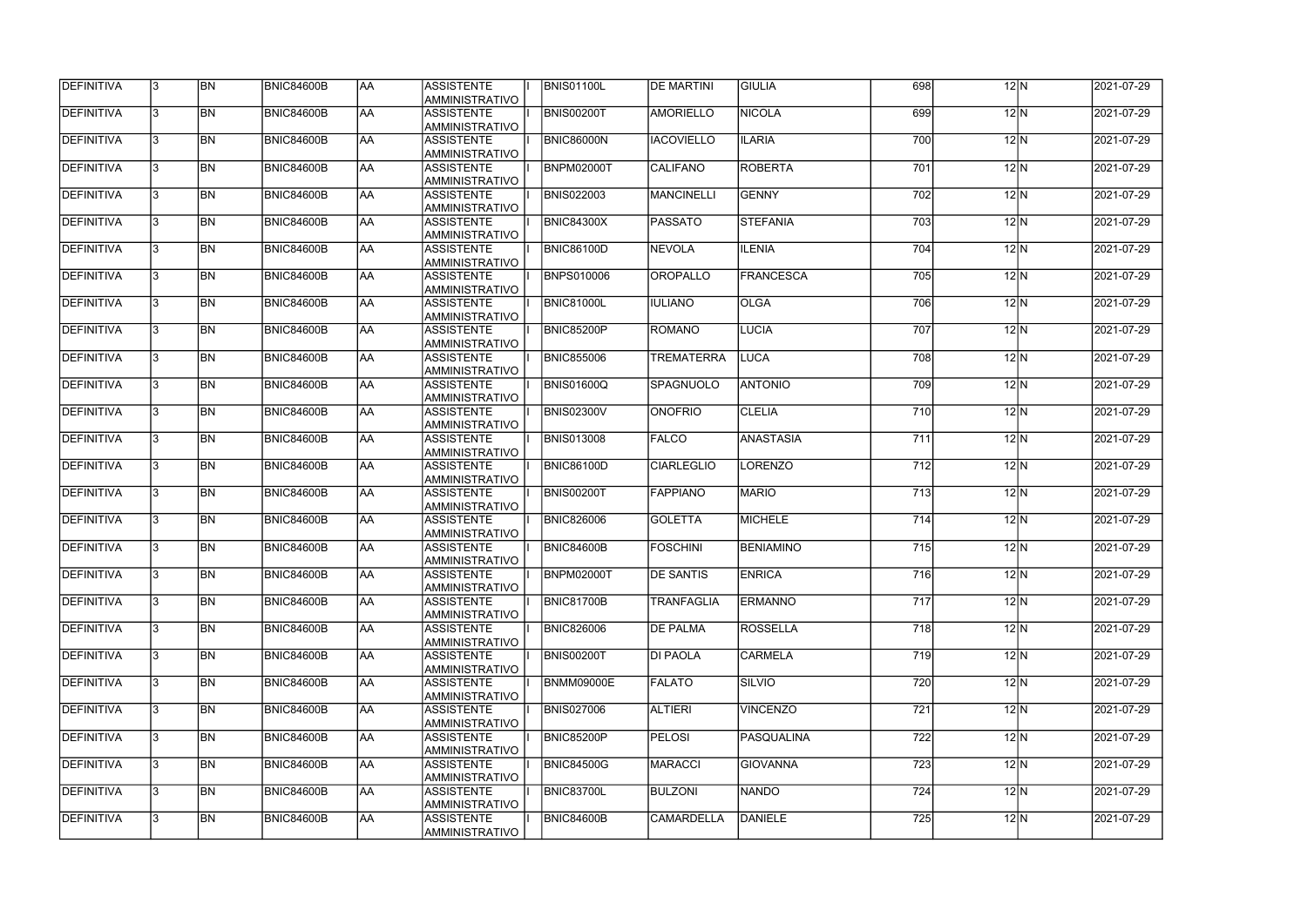| <b>DEFINITIVA</b> |     | <b>BN</b> | <b>BNIC84600B</b> | laa       | IASSISTENTE<br><b>AMMINISTRATIVO</b>       | <b>BNPS010006</b> | MASTROCINQU FILIPPO |                        | 726 | 12N            | 2021-07-29 |
|-------------------|-----|-----------|-------------------|-----------|--------------------------------------------|-------------------|---------------------|------------------------|-----|----------------|------------|
| DEFINITIVA        | 13. | <b>BN</b> | <b>BNIC84600B</b> | laa       | <b>ASSISTENTE</b><br>AMMINISTRATIVO        | <b>BNIC84500G</b> | <b>SERINO</b>       | <b>ANNA</b>            | 727 | $11,98$ N      | 2021-07-29 |
| DEFINITIVA        | I3. | <b>BN</b> | <b>BNIC84600B</b> | laa       | <b>ASSISTENTE</b><br>AMMINISTRATIVO        | <b>BNIS01600Q</b> | <b>MAIO</b>         | <b>PATRIZIA</b>        | 728 | 11,97 S        | 2021-07-29 |
| DEFINITIVA        | l3. | <b>BN</b> | <b>BNIC84600B</b> | AA        | <b>ASSISTENTE</b><br>AMMINISTRATIVO        | <b>BNIS014004</b> | <b>CAPOZZA</b>      | <b>ORAZIO</b>          | 729 | $11,95$ S      | 2021-07-29 |
| DEFINITIVA        | l3. | <b>BN</b> | BNIC84600B        | AA        | <b>ASSISTENTE</b><br>AMMINISTRATIVO        | BNIC82300P        | <b>LIGUORI</b>      | <b>TIZIANA</b>         | 730 | $11,95$ N      | 2021-07-29 |
| <b>DEFINITIVA</b> | l3. | <b>BN</b> | <b>BNIC84600B</b> | AA        | <b>ASSISTENTE</b><br>AMMINISTRATIVO        | <b>BNIC834005</b> | <b>PEDICINI</b>     | <b>MICHELA</b>         | 731 | $11,95$ N      | 2021-07-29 |
| DEFINITIVA        | 3   | <b>BN</b> | <b>BNIC84600B</b> | laa       | <b>ASSISTENTE</b><br>AMMINISTRATIVO        | BNPC02000N        | <b>SIGNORIELLO</b>  | <b>ANTONIO</b>         | 732 | $11,93$ S      | 2021-07-29 |
| <b>DEFINITIVA</b> |     | <b>BN</b> | <b>BNIC84600B</b> | laa       | <b>ASSISTENTE</b><br><b>AMMINISTRATIVO</b> | <b>BNIC86100D</b> | FARINA              | <b>DANIA RAFFAELLA</b> | 733 | $11,93$ S      | 2021-07-29 |
| DEFINITIVA        |     | <b>BN</b> | <b>BNIC84600B</b> | laa       | <b>ASSISTENTE</b><br>AMMINISTRATIVO        | <b>BNIC84300X</b> | <b>DI LONARDO</b>   | <b>GAETANA</b>         | 734 | 11,93 <b>S</b> | 2021-07-29 |
| DEFINITIVA        | l3. | <b>BN</b> | <b>BNIC84600B</b> | laa       | <b>ASSISTENTE</b><br>AMMINISTRATIVO        | <b>BNIC82900N</b> | <b>FERRUCCI</b>     | <b>DOLORES</b>         | 735 | $11,93$ S      | 2021-07-29 |
| DEFINITIVA        | I3. | <b>BN</b> | <b>BNIC84600B</b> | laa       | <b>ASSISTENTE</b><br>AMMINISTRATIVO        | BNIC82300P        | <b>IADANZA</b>      | <b>DANIELA</b>         | 736 | $11,93$ S      | 2021-07-29 |
| DEFINITIVA        | l3  | <b>BN</b> | <b>BNIC84600B</b> | AA        | <b>ASSISTENTE</b><br>AMMINISTRATIVO        | BNIC85700T        | <b>MARICONDA</b>    | <b>ROSA</b>            | 737 | $11,93$ N      | 2021-07-29 |
| DEFINITIVA        | 3   | <b>BN</b> | <b>BNIC84600B</b> | AA        | <b>ASSISTENTE</b><br>AMMINISTRATIVO        | <b>BNIS022003</b> | <b>GUARINO</b>      | <b>DINA</b>            | 738 | $11,93$ N      | 2021-07-29 |
| DEFINITIVA        | 3   | <b>BN</b> | <b>BNIC84600B</b> | AA        | <b>ASSISTENTE</b><br>AMMINISTRATIVO        | <b>BNIC84900V</b> | <b>DAMIANO</b>      | <b>MARILENA</b>        | 739 | $11,90$ S      | 2021-07-29 |
| DEFINITIVA        |     | <b>BN</b> | <b>BNIC84600B</b> | AA        | <b>ASSISTENTE</b><br>AMMINISTRATIVO        | <b>BNRH030005</b> | <b>SAVOIA</b>       | <b>CLAUDIA</b>         | 740 | $11,90$ S      | 2021-07-29 |
| DEFINITIVA        | 3   | <b>BN</b> | <b>BNIC84600B</b> | laa       | <b>ASSISTENTE</b><br>AMMINISTRATIVO        | <b>BNIC84900V</b> | <b>IANNELLI</b>     | <b>MARIA MARTINA</b>   | 741 | $11,90$ S      | 2021-07-29 |
| DEFINITIVA        |     | <b>BN</b> | <b>BNIC84600B</b> | AA        | <b>ASSISTENTE</b><br><b>AMMINISTRATIVO</b> | <b>BNPS010006</b> | <b>GIORGIONE</b>    | <b>ELVIRA</b>          | 742 | $11,90$ S      | 2021-07-29 |
| DEFINITIVA        |     | <b>BN</b> | <b>BNIC84600B</b> | AA        | <b>ASSISTENTE</b><br>AMMINISTRATIVO        | <b>BNIC85400A</b> | <b>CADONE</b>       | <b>GIUSEPPINA</b>      | 743 | $11,90$ S      | 2021-07-29 |
| <b>DEFINITIVA</b> | 13. | BN        | <b>BNIC84600B</b> | AA        | ASSISTENTE<br>AMMINISTRATIVO               | <b>BNIC813004</b> | <b>DI PAOLA</b>     | ANNAMARIA              | 744 | 11,90 S        | 2021-07-29 |
| <b>DEFINITIVA</b> | 13. | <b>BN</b> | BNIC84600B        | laa       | <b>ASSISTENTE</b><br>AMMINISTRATIVO        | <b>BNIS014004</b> | POLITANO            | <b>SOFIA</b>           | 745 | $11,90$ S      | 2021-07-29 |
| DEFINITIVA        | l3. | <b>BN</b> | <b>BNIC84600B</b> | AA        | <b>ASSISTENTE</b><br>AMMINISTRATIVO        | <b>BNIS022003</b> | <b>DE ANGELIS</b>   | <b>FRANCESCA</b>       | 746 | $11,90 \ N$    | 2021-07-29 |
| DEFINITIVA        | l3. | <b>BN</b> | <b>BNIC84600B</b> | <b>AA</b> | <b>ASSISTENTE</b><br>AMMINISTRATIVO        | <b>BNIS014004</b> | <b>ROCCIA</b>       | <b>IDA VANESSA</b>     | 747 | $11,90$ N      | 2021-07-29 |
| DEFINITIVA        | l3. | <b>BN</b> | <b>BNIC84600B</b> | AA        | <b>ASSISTENTE</b><br>AMMINISTRATIVO        | <b>BNIS014004</b> | VERRILLI            | <b>FRANCESCA</b>       | 748 | $11,90$ N      | 2021-07-29 |
| DEFINITIVA        |     | <b>BN</b> | <b>BNIC84600B</b> | AA        | <b>ASSISTENTE</b><br>AMMINISTRATIVO        | <b>BNIC813004</b> | <b>IZZO</b>         | <b>VALENTINA</b>       | 749 | $11,90 \ N$    | 2021-07-29 |
| DEFINITIVA        |     | <b>BN</b> | <b>BNIC84600B</b> | AA        | <b>ASSISTENTE</b><br>AMMINISTRATIVO        | <b>BNPS010006</b> | <b>GIUSTI</b>       | <b>SARA</b>            | 750 | 11,90 N        | 2021-07-29 |
| DEFINITIVA        |     | <b>BN</b> | BNIC84600B        | AA        | <b>ASSISTENTE</b><br>AMMINISTRATIVO        | BNIC84600B        | <b>ZONA</b>         | <b>ELISA</b>           | 751 | 11,90 N        | 2021-07-29 |
| DEFINITIVA        | I3. | <b>BN</b> | <b>BNIC84600B</b> | AA        | <b>ASSISTENTE</b><br>AMMINISTRATIVO        | <b>BNIS01600Q</b> | PENTA               | <b>MARTINA</b>         | 752 | $11,90 \, N$   | 2021-07-29 |
| DEFINITIVA        |     | <b>BN</b> | <b>BNIC84600B</b> | AA        | <b>ASSISTENTE</b><br>AMMINISTRATIVO        | <b>BNIC84400Q</b> | <b>FREDA</b>        | <b>GIUSEPPE</b>        | 753 | 11,88S         | 2021-07-29 |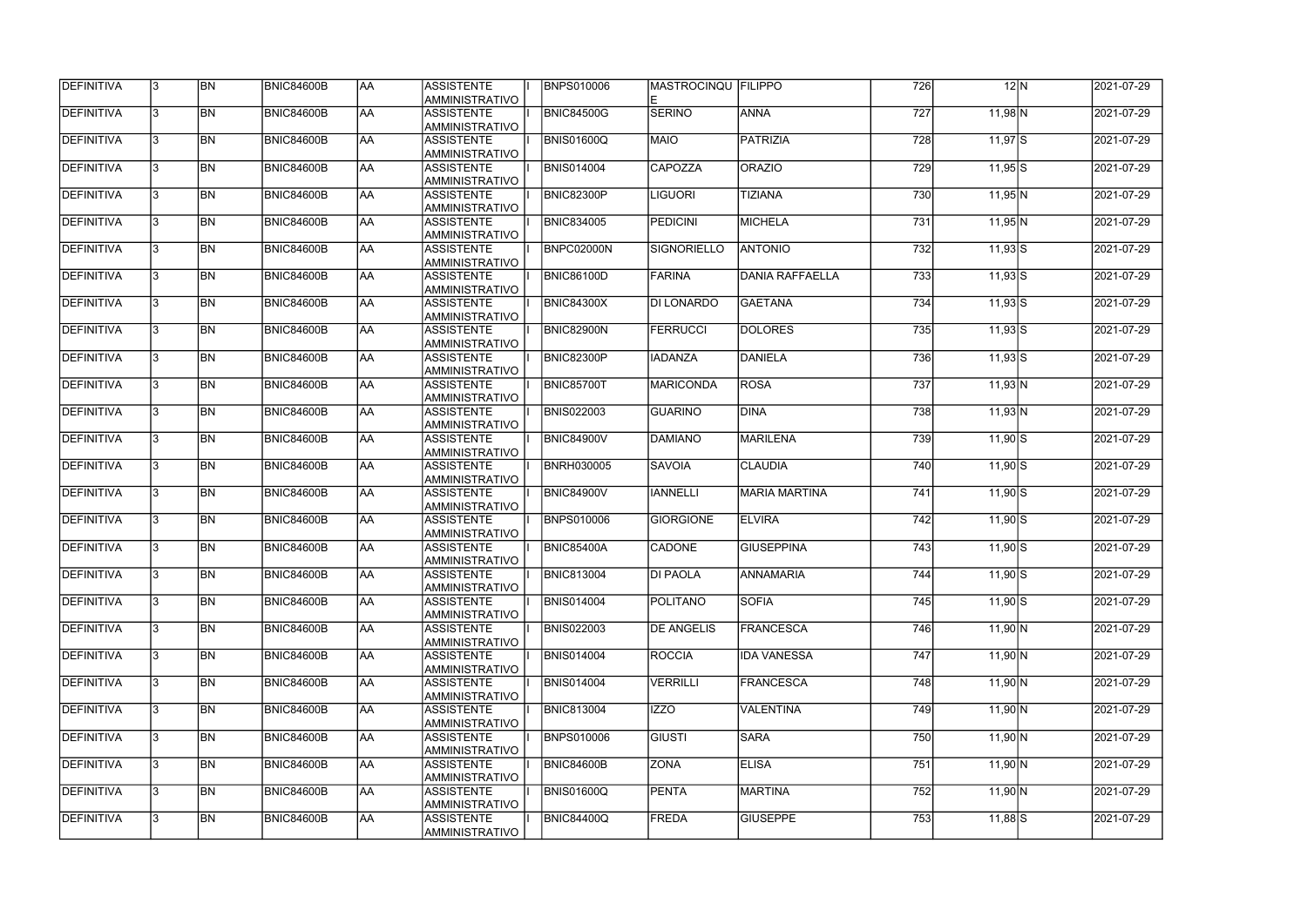| <b>DEFINITIVA</b> |     | <b>BN</b>                | <b>BNIC84600B</b> | laa       | IASSISTENTE<br><b>AMMINISTRATIVO</b>       | <b>BNIC813004</b> | BOSCAINO           | <b>TOMMASO</b>        | 754 | $11,88$ N    | 2021-07-29 |
|-------------------|-----|--------------------------|-------------------|-----------|--------------------------------------------|-------------------|--------------------|-----------------------|-----|--------------|------------|
| DEFINITIVA        | 13. | <b>BN</b>                | <b>BNIC84600B</b> | laa       | <b>ASSISTENTE</b><br>AMMINISTRATIVO        | <b>BNIS02600A</b> | ALLEGRETTO         | <b>MATTIA</b>         | 755 | $11,85$ S    | 2021-07-29 |
| DEFINITIVA        | I3. | <b>BN</b>                | BNIC84600B        | laa       | <b>ASSISTENTE</b><br>AMMINISTRATIVO        | <b>BNIS014004</b> | D'AMORE            | <b>ROBERTA</b>        | 756 | $11,85$ S    | 2021-07-29 |
| DEFINITIVA        | l3. | <b>BN</b>                | <b>BNIC84600B</b> | AA        | <b>ASSISTENTE</b><br>AMMINISTRATIVO        | <b>BNPS010006</b> | <b>MANGANIELLO</b> | <b>ANNALISA</b>       | 757 | $11,85$ S    | 2021-07-29 |
| DEFINITIVA        | l3. | <b>BN</b>                | <b>BNIC84600B</b> | AA        | <b>ASSISTENTE</b><br>AMMINISTRATIVO        | BNVC01000A        | <b>SANTARPIA</b>   | <b>ROBERTA</b>        | 758 | $11,85$ N    | 2021-07-29 |
| <b>DEFINITIVA</b> | l3  | <b>BN</b>                | BNIC84600B        | AA        | <b>ASSISTENTE</b><br>AMMINISTRATIVO        | <b>BNIC86100D</b> | <b>RIGOLASSI</b>   | <b>FRANCESCAPIA</b>   | 759 | $11,85$ N    | 2021-07-29 |
| DEFINITIVA        | 3   | <b>BN</b>                | <b>BNIC84600B</b> | laa       | <b>ASSISTENTE</b><br>AMMINISTRATIVO        | <b>BNIS00300N</b> | <b>VERLEZZA</b>    | <b>DANIELE</b>        | 760 | $11,85$ N    | 2021-07-29 |
| <b>DEFINITIVA</b> | l3  | <b>BN</b>                | <b>BNIC84600B</b> | laa       | <b>ASSISTENTE</b><br><b>AMMINISTRATIVO</b> | <b>BNIC842004</b> | PELLEGRINO         | <b>GIOVANNA</b>       | 761 | $11,83$ N    | 2021-07-29 |
| DEFINITIVA        |     | <b>BN</b>                | <b>BNIC84600B</b> | laa       | <b>ASSISTENTE</b><br>AMMINISTRATIVO        | <b>BNIS022003</b> | <b>SAVOIA</b>      | <b>ANNAMARIA</b>      | 762 | $11,80$ S    | 2021-07-29 |
| DEFINITIVA        | l3. | <b>BN</b>                | <b>BNIC84600B</b> | laa       | <b>ASSISTENTE</b><br>AMMINISTRATIVO        | BNPM02000T        | <b>MATARAZZO</b>   | <b>ENRICO</b>         | 763 | $11,80$ S    | 2021-07-29 |
| DEFINITIVA        | I3. | <b>BN</b>                | BNIC84600B        | laa       | <b>ASSISTENTE</b><br>AMMINISTRATIVO        | <b>BNIS022003</b> | <b>SANTINI</b>     | <b>ALESSIA</b>        | 764 | 11,80 S      | 2021-07-29 |
| DEFINITIVA        | l3  | <b>BN</b>                | <b>BNIC84600B</b> | AA        | <b>ASSISTENTE</b><br>AMMINISTRATIVO        | BNIC82900N        | <b>DE VIZIO</b>    | <b>ERMINIA</b>        | 765 | 11,80 S      | 2021-07-29 |
| DEFINITIVA        | l3. | <b>BN</b>                | <b>BNIC84600B</b> | AA        | <b>ASSISTENTE</b><br>AMMINISTRATIVO        | <b>BNIC813004</b> | <b>CEMBROLA</b>    | <b>ANTONIO</b>        | 766 | $11,80$ N    | 2021-07-29 |
| DEFINITIVA        | 3   | <b>BN</b>                | <b>BNIC84600B</b> | AA        | <b>ASSISTENTE</b><br>AMMINISTRATIVO        | <b>BNIC84300X</b> | <b>AGRILLO</b>     | <b>CARMINE</b>        | 767 | $11,80$ N    | 2021-07-29 |
| DEFINITIVA        |     | <b>BN</b>                | <b>BNIC84600B</b> | laa       | <b>ASSISTENTE</b><br>AMMINISTRATIVO        | <b>BNIS02300V</b> | LUCARIELLO         | <b>GIUSEPPE</b>       | 768 | $11,80$ N    | 2021-07-29 |
| DEFINITIVA        | 3   | <b>BN</b>                | <b>BNIC84600B</b> | laa       | <b>ASSISTENTE</b><br>AMMINISTRATIVO        | <b>BNIC86100D</b> | <b>SACCONE</b>     | <b>ILARIA</b>         | 769 | $11,80$ N    | 2021-07-29 |
| DEFINITIVA        |     | $\overline{\mathsf{BN}}$ | <b>BNIC84600B</b> | AA        | <b>ASSISTENTE</b><br><b>AMMINISTRATIVO</b> | <b>BNIS013008</b> | MADDALONI          | <b>MARIA CONSUELO</b> | 770 | $11,80$ N    | 2021-07-29 |
| DEFINITIVA        |     | <b>BN</b>                | <b>BNIC84600B</b> | AA        | <b>ASSISTENTE</b><br>AMMINISTRATIVO        | BNIC85200P        | <b>GUIDA</b>       | <b>VINCENZA</b>       | 771 | $11,80 \, N$ | 2021-07-29 |
| <b>DEFINITIVA</b> | 13. | BN                       | <b>BNIC84600B</b> | AA        | ASSISTENTE<br>AMMINISTRATIVO               | <b>BNIC82900N</b> | <b>CREDENDINO</b>  | <b>VINCENZA</b>       | 772 | 11,80 N      | 2021-07-29 |
| <b>DEFINITIVA</b> | 13. | <b>BN</b>                | BNIC84600B        | laa       | <b>ASSISTENTE</b><br>AMMINISTRATIVO        | <b>BNIC842004</b> | <b>CIARLEGLIO</b>  | <b>CARMELA</b>        | 773 | 11,80 N      | 2021-07-29 |
| DEFINITIVA        | l3. | <b>BN</b>                | <b>BNIC84600B</b> | AA        | <b>ASSISTENTE</b><br>AMMINISTRATIVO        | <b>BNIC81700B</b> | RANALDO            | <b>MILENA</b>         | 774 | $11,80$ N    | 2021-07-29 |
| DEFINITIVA        | l3. | <b>BN</b>                | <b>BNIC84600B</b> | <b>AA</b> | <b>ASSISTENTE</b><br>AMMINISTRATIVO        | <b>BNIS01600Q</b> | <b>FORGIONE</b>    | <b>MARIACONCETTA</b>  | 775 | $11,80$ N    | 2021-07-29 |
| DEFINITIVA        | l3. | <b>BN</b>                | <b>BNIC84600B</b> | AA        | <b>ASSISTENTE</b><br>AMMINISTRATIVO        | <b>BNIS013008</b> | <b>MASSARO</b>     | <b>ANDREA OSCAR</b>   | 776 | $11,80$ N    | 2021-07-29 |
| DEFINITIVA        |     | <b>BN</b>                | <b>BNIC84600B</b> | AA        | <b>ASSISTENTE</b><br>AMMINISTRATIVO        | <b>BNIS00300N</b> | <b>GUARINO</b>     | <b>RAFFAELE</b>       | 777 | $11,80$ N    | 2021-07-29 |
| DEFINITIVA        |     | <b>BN</b>                | <b>BNIC84600B</b> | AA        | <b>ASSISTENTE</b><br>AMMINISTRATIVO        | <b>BNIC85400A</b> | <b>FALATO</b>      | <b>SONIA</b>          | 778 | 11,80 N      | 2021-07-29 |
| DEFINITIVA        |     | <b>BN</b>                | <b>BNIC84600B</b> | AA        | <b>ASSISTENTE</b><br>AMMINISTRATIVO        | BNIC82900N        | <b>MARTINI</b>     | <b>STEFANIA</b>       | 779 | 11,80 N      | 2021-07-29 |
| DEFINITIVA        | I3. | <b>BN</b>                | <b>BNIC84600B</b> | AA        | <b>ASSISTENTE</b><br>AMMINISTRATIVO        | <b>BNTF010008</b> | <b>BOSCO</b>       | <b>PELLEGRINO</b>     | 780 | $11,80 \, N$ | 2021-07-29 |
| DEFINITIVA        |     | <b>BN</b>                | <b>BNIC84600B</b> | AA        | <b>ASSISTENTE</b><br>AMMINISTRATIVO        | <b>BNIC841008</b> | <b>NAPOLITANO</b>  | <b>MARIA</b>          | 781 | 11,80 N      | 2021-07-29 |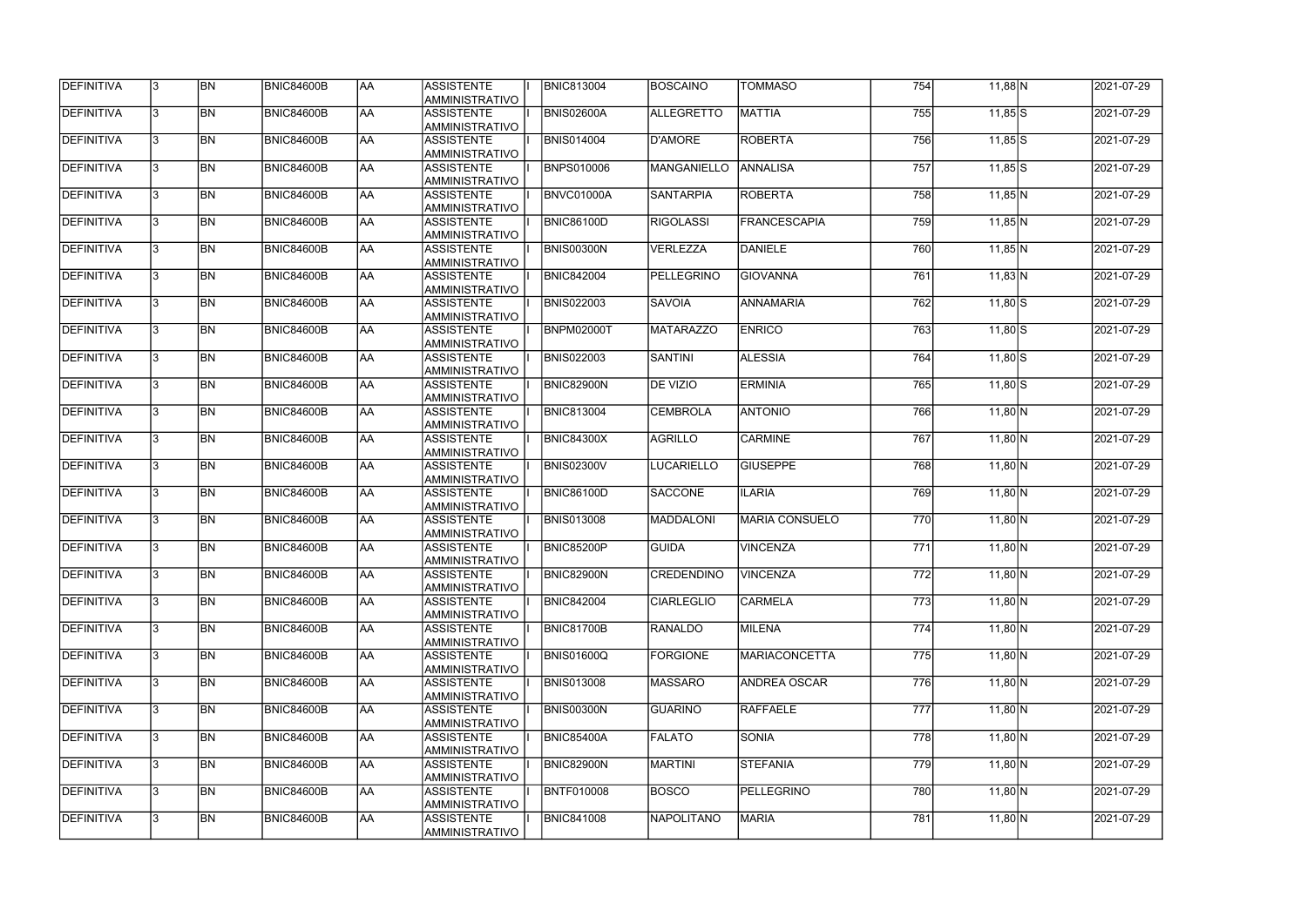| DEFINITIVA        | 13. | <b>BN</b> | <b>BNIC84600B</b> | AA         | ASSISTENTE<br>AMMINISTRATIVO               | <b>BNIS027006</b> | <b>IPETRUCCELLI</b> | <b>CARMELINA</b>    | 782 | $11,80$ N   | 2021-07-29 |
|-------------------|-----|-----------|-------------------|------------|--------------------------------------------|-------------------|---------------------|---------------------|-----|-------------|------------|
| DEFINITIVA        | 13. | <b>BN</b> | <b>BNIC84600B</b> | laa        | <b>ASSISTENTE</b><br>AMMINISTRATIVO        | <b>BNIC84400Q</b> | <b>VIGLIONE</b>     | <b>GIOVANNI</b>     | 783 | 11,80 N     | 2021-07-29 |
| DEFINITIVA        | 13. | <b>BN</b> | <b>BNIC84600B</b> | AA         | <b>ASSISTENTE</b><br>AMMINISTRATIVO        | <b>BNIS00200T</b> | <b>FRONTINO</b>     | <b>ANGELICA</b>     | 784 | $11,80$ N   | 2021-07-29 |
| DEFINITIVA        | l3. | <b>BN</b> | <b>BNIC84600B</b> | laa        | <b>ASSISTENTE</b><br>AMMINISTRATIVO        | <b>BNIS022003</b> | <b>CUSANI</b>       | <b>ERNESTO</b>      | 785 | $11,80$ N   | 2021-07-29 |
| DEFINITIVA        | 13. | <b>BN</b> | BNIC84600B        | laa        | <b>ASSISTENTE</b><br>AMMINISTRATIVO        | <b>BNIS022003</b> | <b>MATTEI</b>       | <b>DENISE</b>       | 786 | $11,80$ N   | 2021-07-29 |
| DEFINITIVA        | 3   | <b>BN</b> | <b>BNIC84600B</b> | laa        | <b>ASSISTENTE</b><br>AMMINISTRATIVO        | <b>BNIS027006</b> | <b>VETERE</b>       | <b>SIMONA</b>       | 787 | $11,80$ N   | 2021-07-29 |
| DEFINITIVA        |     | <b>BN</b> | <b>BNIC84600B</b> | laa        | <b>ASSISTENTE</b><br><b>AMMINISTRATIVO</b> | <b>BNIC85200P</b> | <b>COMMUNARA</b>    | <b>ANGELA</b>       | 788 | $11,77$ S   | 2021-07-29 |
| DEFINITIVA        |     | <b>BN</b> | <b>BNIC84600B</b> | laa        | <b>ASSISTENTE</b><br>AMMINISTRATIVO        | <b>BNIC82900N</b> | <b>MAIORANO</b>     | <b>ESTER</b>        | 789 | $11,77$ N   | 2021-07-29 |
| DEFINITIVA        |     | <b>BN</b> | <b>BNIC84600B</b> | laa        | <b>ASSISTENTE</b><br>AMMINISTRATIVO        | <b>BNIC842004</b> | ROMANELLA           | <b>TERESA</b>       | 790 | $11,75$ S   | 2021-07-29 |
| DEFINITIVA        | l3. | <b>BN</b> | <b>BNIC84600B</b> | laa        | <b>ASSISTENTE</b><br>AMMINISTRATIVO        | <b>BNIS00200T</b> | <b>ALTIERI</b>      | <b>FRANCESCA</b>    | 791 | $11,75$ N   | 2021-07-29 |
| DEFINITIVA        | l3. | <b>BN</b> | <b>BNIC84600B</b> | AA         | <b>ASSISTENTE</b><br>AMMINISTRATIVO        | <b>BNIS013008</b> | <b>CIERVO</b>       | <b>IMMACOLATA</b>   | 792 | $11,73$ S   | 2021-07-29 |
| DEFINITIVA        | 3   | <b>BN</b> | <b>BNIC84600B</b> | <b>AA</b>  | <b>ASSISTENTE</b><br>AMMINISTRATIVO        | BNIC83700L        | ADDESSO             | <b>CARMINE</b>      | 793 | $11,73$ N   | 2021-07-29 |
| DEFINITIVA        | l3. | <b>BN</b> | <b>BNIC84600B</b> | AA         | <b>ASSISTENTE</b><br>AMMINISTRATIVO        | BNIC83700L        | <b>IORIO</b>        | <b>TIZIANA</b>      | 794 | $11,70$ S   | 2021-07-29 |
| DEFINITIVA        | 3   | <b>BN</b> | <b>BNIC84600B</b> | AA         | <b>ASSISTENTE</b><br>AMMINISTRATIVO        | <b>BNIC813004</b> | PULCINO             | <b>LUCA</b>         | 795 | $11,70$ S   | 2021-07-29 |
| DEFINITIVA        |     | <b>BN</b> | <b>BNIC84600B</b> | AA         | <b>ASSISTENTE</b><br><b>AMMINISTRATIVO</b> | <b>BNIC84300X</b> | <b>MARRA</b>        | <b>ARIANNA</b>      | 796 | $11,70$ S   | 2021-07-29 |
| DEFINITIVA        |     | <b>BN</b> | <b>BNIC84600B</b> | AA         | <b>ASSISTENTE</b><br>AMMINISTRATIVO        | <b>BNPS010006</b> | <b>BRUGNETTI</b>    | <b>DONATELLA</b>    | 797 | $11,70$ S   | 2021-07-29 |
| DEFINITIVA        | 3   | <b>BN</b> | <b>BNIC84600B</b> | AA         | <b>ASSISTENTE</b><br>AMMINISTRATIVO        | <b>BNIS014004</b> | PANELLA             | <b>SANDRA</b>       | 798 | $11,70$ S   | 2021-07-29 |
| DEFINITIVA        |     | <b>BN</b> | <b>BNIC84600B</b> | AA         | <b>ASSISTENTE</b><br><b>AMMINISTRATIVO</b> | BNVC01000A        | BELLOPEDE           | <b>ANTONIA</b>      | 799 | $11,70$ S   | 2021-07-29 |
| DEFINITIVA        | 13. | BN        | <b>BNIC84600B</b> | <b>JAA</b> | <b>ASSISTENTE</b><br>AMMINISTRATIVO        | <b>BNIC82900N</b> | <b>SBRIGLIA</b>     | <b>ALDA</b>         | 800 | 11,70 S     | 2021-07-29 |
| <b>DEFINITIVA</b> | l3. | <b>BN</b> | <b>BNIC84600B</b> | <b>AA</b>  | <b>ASSISTENTE</b><br>AMMINISTRATIVO        | <b>BNIC84500G</b> | <b>VERRILLO</b>     | <b>PIERA</b>        | 801 | $11,70$ S   | 2021-07-29 |
| DEFINITIVA        | l3. | <b>BN</b> | <b>BNIC84600B</b> | <b>AA</b>  | <b>ASSISTENTE</b><br>AMMINISTRATIVO        | <b>BNIC86000N</b> | <b>PICA</b>         | <b>JENNY</b>        | 802 | $11,70$ S   | 2021-07-29 |
| DEFINITIVA        | l3. | <b>BN</b> | <b>BNIC84600B</b> | AA         | <b>ASSISTENTE</b><br>AMMINISTRATIVO        | <b>BNIS01600Q</b> | <b>PARENTE</b>      | <b>NICOLE</b>       | 803 | $11,70$ N   | 2021-07-29 |
| DEFINITIVA        | 3   | <b>BN</b> | <b>BNIC84600B</b> | AA         | <b>ASSISTENTE</b><br>AMMINISTRATIVO        | <b>BNIS00200T</b> | GRECO               | <b>ILARIA</b>       | 804 | $11,70$ N   | 2021-07-29 |
| DEFINITIVA        |     | <b>BN</b> | <b>BNIC84600B</b> | AA         | <b>ASSISTENTE</b><br>AMMINISTRATIVO        | <b>BNIS01600Q</b> | <b>MATARAZZO</b>    | <b>MARIA LUIGIA</b> | 805 | 11,70 N     | 2021-07-29 |
| DEFINITIVA        |     | <b>BN</b> | <b>BNIC84600B</b> | AA         | <b>ASSISTENTE</b><br>AMMINISTRATIVO        | BNIC83700L        | <b>TOSCANO</b>      | <b>RITA</b>         | 806 | 11,70 N     | 2021-07-29 |
| DEFINITIVA        | I3. | <b>BN</b> | BNIC84600B        | AA         | <b>ASSISTENTE</b><br>AMMINISTRATIVO        | <b>BNIS01600Q</b> | <b>MARINO</b>       | <b>MARIO SIMONE</b> | 807 | $11,70 \ N$ | 2021-07-29 |
| DEFINITIVA        | 13. | <b>BN</b> | <b>BNIC84600B</b> | laa        | <b>ASSISTENTE</b><br>AMMINISTRATIVO        | <b>BNIC84900V</b> | ROMANO              | DEBORA              | 808 | 11,70 N     | 2021-07-29 |
| DEFINITIVA        |     | <b>BN</b> | <b>BNIC84600B</b> | <b>AA</b>  | <b>ASSISTENTE</b><br>AMMINISTRATIVO        | <b>BNIS013008</b> | <b>VISCUSI</b>      | <b>PAOLA TERESA</b> | 809 | 11,70 N     | 2021-07-29 |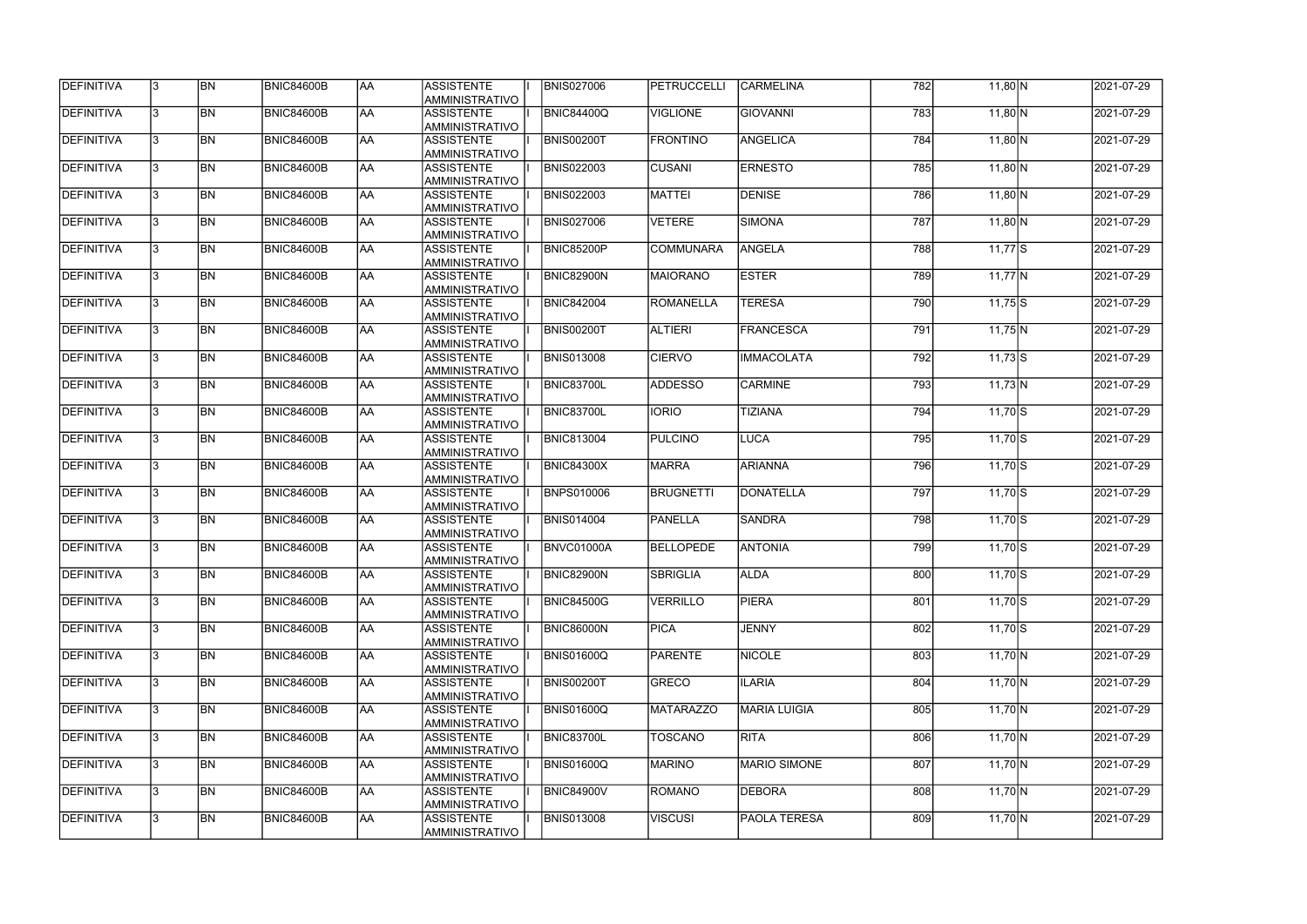| <b>DEFINITIVA</b> | 13. | <b>BN</b> | <b>BNIC84600B</b> | <b>AA</b> | <b>ASSISTENTE</b><br>AMMINISTRATIVO        | <b>BNIC84500G</b> | <b>IANNACE</b>           | <b>ANGELO</b>           | 810 | $11,70$ N   | 2021-07-29 |
|-------------------|-----|-----------|-------------------|-----------|--------------------------------------------|-------------------|--------------------------|-------------------------|-----|-------------|------------|
| DEFINITIVA        | 3   | <b>BN</b> | BNIC84600B        | <b>AA</b> | <b>ASSISTENTE</b><br>AMMINISTRATIVO        | <b>BNIC85200P</b> | BARBIERI                 | PIETRO ALBERTO          | 811 | 11,67 S     | 2021-07-29 |
| <b>DEFINITIVA</b> | 3   | <b>BN</b> | <b>BNIC84600B</b> | <b>AA</b> | <b>ASSISTENTE</b><br>AMMINISTRATIVO        | <b>BNIS022003</b> | <b>LAVORGNA</b>          | <b>MARIA GIUSEPPINA</b> | 812 | $11,67$ S   | 2021-07-29 |
| DEFINITIVA        |     | <b>BN</b> | <b>BNIC84600B</b> | <b>AA</b> | <b>ASSISTENTE</b><br>AMMINISTRATIVO        | <b>BNMM09000E</b> | VESSICHELLI              | <b>ORSOLINA</b>         | 813 | $11,67$ S   | 2021-07-29 |
| DEFINITIVA        |     | <b>BN</b> | BNIC84600B        | <b>AA</b> | <b>ASSISTENTE</b><br>AMMINISTRATIVO        | <b>BNIC84400Q</b> | <b>BIANCHI</b>           | <b>MAURIZIO</b>         | 814 | $11,67$ S   | 2021-07-29 |
| <b>DEFINITIVA</b> |     | <b>BN</b> | BNIC84600B        | AA        | <b>ASSISTENTE</b><br>AMMINISTRATIVO        | <b>BNIC86100D</b> | <b>REALE</b>             | <b>ELEONORA</b>         | 815 | $11,67$ $S$ | 2021-07-29 |
| <b>DEFINITIVA</b> |     | <b>BN</b> | BNIC84600B        | <b>AA</b> | <b>ASSISTENTE</b><br>AMMINISTRATIVO        | <b>BNIC82900N</b> | <b>FOSCHINI</b>          | <b>LISA</b>             | 816 | $11,67$ $S$ | 2021-07-29 |
| DEFINITIVA        |     | <b>BN</b> | <b>BNIC84600B</b> | <b>AA</b> | <b>ASSISTENTE</b><br><b>AMMINISTRATIVO</b> | <b>BNIC84600B</b> | PULCINO                  | MICHELE GRAZIANO        | 817 | $11,67$ $S$ | 2021-07-29 |
| DEFINITIVA        |     | <b>BN</b> | BNIC84600B        | laa       | <b>ASSISTENTE</b><br>AMMINISTRATIVO        | <b>BNIC84600B</b> | IULIANI                  | <b>ALESSANDRA</b>       | 818 | $11,67$ $S$ | 2021-07-29 |
| DEFINITIVA        |     | <b>BN</b> | BNIC84600B        | <b>AA</b> | <b>ASSISTENTE</b><br>IAMMINISTRATIVO       | BNVC01000A        | <b>FIORITO</b>           | <b>PAOLA</b>            | 819 | $11,67$ $S$ | 2021-07-29 |
| DEFINITIVA        |     | <b>BN</b> | BNIC84600B        | <b>AA</b> | <b>ASSISTENTE</b><br>AMMINISTRATIVO        | <b>BNIC819003</b> | <b>RUSSO</b>             | PAOLA                   | 820 | $11,67$ N   | 2021-07-29 |
| DEFINITIVA        |     | <b>BN</b> | BNIC84600B        | <b>AA</b> | <b>ASSISTENTE</b><br>AMMINISTRATIVO        | <b>BNIC84600B</b> | <b>FALATO</b>            | <b>ROSSANA</b>          | 821 | $11,67$ N   | 2021-07-29 |
| DEFINITIVA        |     | <b>BN</b> | BNIC84600B        | <b>AA</b> | <b>ASSISTENTE</b><br>AMMINISTRATIVO        | <b>BNRH030005</b> | DELL'AQUILA              | <b>LUCIA</b>            | 822 | 11,67 N     | 2021-07-29 |
| DEFINITIVA        |     | <b>BN</b> | BNIC84600B        | AA        | <b>ASSISTENTE</b><br>AMMINISTRATIVO        | BNRH030005        | <b>SIMEONE</b>           | <b>ANGELINA</b>         | 823 | $11,66$ N   | 2021-07-29 |
| DEFINITIVA        |     | <b>BN</b> | <b>BNIC84600B</b> | <b>AA</b> | <b>ASSISTENTE</b><br>AMMINISTRATIVO        | <b>BNIC848003</b> | <b>IORIO</b>             | <b>ANGELO</b>           | 824 | $11,65$ S   | 2021-07-29 |
| DEFINITIVA        |     | <b>BN</b> | BNIC84600B        | <b>AA</b> | <b>ASSISTENTE</b><br>AMMINISTRATIVO        | <b>BNIC82900N</b> | <b>MONTANARO</b>         | <b>MARIATIZIANA</b>     | 825 | $11,65$ S   | 2021-07-29 |
| DEFINITIVA        |     | <b>BN</b> | BNIC84600B        | <b>AA</b> | <b>ASSISTENTE</b><br>AMMINISTRATIVO        | <b>BNIS014004</b> | <i><b>CAPITOLINO</b></i> | <b>VALERIA</b>          | 826 | $11,65$ N   | 2021-07-29 |
| DEFINITIVA        |     | <b>BN</b> | BNIC84600B        | <b>AA</b> | <b>ASSISTENTE</b><br>AMMINISTRATIVO        | <b>BNIC83700L</b> | FUSCO                    | <b>FRANCESCA</b>        | 827 | $11,62$ $S$ | 2021-07-29 |
| <b>DEFINITIVA</b> | 13  | BN        | <b>BNIC84600B</b> | AA        | <b>ASSISTENTE</b><br><b>AMMINISTRATIVO</b> | <b>BNIS022003</b> | <b>FORMICHELLA</b>       | <b>GIUSEPPINA</b>       | 828 | $11,60$ S   | 2021-07-29 |
| <b>DEFINITIVA</b> |     | <b>BN</b> | BNIC84600B        | <b>AA</b> | ASSISTENTE<br>AMMINISTRATIVO               | <b>BNIS013008</b> | FARINA                   | <b>ASSUNTA</b>          | 829 | $11,60$ S   | 2021-07-29 |
| DEFINITIVA        | 3.  | <b>BN</b> | <b>BNIC84600B</b> | <b>AA</b> | ASSISTENTE<br>AMMINISTRATIVO               | <b>BNIS022003</b> | <b>SECONDO</b>           | <b>ANTONIETTA</b>       | 830 | $11,60$ S   | 2021-07-29 |
| <b>DEFINITIVA</b> | 3.  | <b>BN</b> | BNIC84600B        | <b>AA</b> | <b>ASSISTENTE</b><br>AMMINISTRATIVO        | <b>BNIC86100D</b> | <b>DI BIASE</b>          | <b>MARIA PIA</b>        | 831 | $11,60$ S   | 2021-07-29 |
| DEFINITIVA        |     | <b>BN</b> | BNIC84600B        | AA        | <b>ASSISTENTE</b><br>AMMINISTRATIVO        | <b>BNIC85700T</b> | SATERIALE                | DARIO                   | 832 | 11,60 S     | 2021-07-29 |
| DEFINITIVA        |     | <b>BN</b> | BNIC84600B        | <b>AA</b> | <b>ASSISTENTE</b><br>AMMINISTRATIVO        | <b>BNIC86000N</b> | <b>BELPERIO</b>          | <b>GIUSEPPINA</b>       | 833 | $11,60$ S   | 2021-07-29 |
| DEFINITIVA        |     | <b>BN</b> | BNIC84600B        | AA        | <b>ASSISTENTE</b><br>AMMINISTRATIVO        | <b>BNIS01100L</b> | <b>DE MARIA</b>          | <b>ROSSELLA</b>         | 834 | $11,60$ S   | 2021-07-29 |
| DEFINITIVA        |     | <b>BN</b> | BNIC84600B        | <b>AA</b> | ASSISTENTE<br>AMMINISTRATIVO               | BNVC01000A        | <b>PASQUARELLA</b>       | <b>MELANIA</b>          | 835 | $11,60$ S   | 2021-07-29 |
| DEFINITIVA        |     | <b>BN</b> | BNIC84600B        | <b>AA</b> | ASSISTENTE<br>AMMINISTRATIVO               | <b>BNIS00200T</b> | <b>MOSCARINO</b>         | <b>MANLIO</b>           | 836 | $11,60$ S   | 2021-07-29 |
| DEFINITIVA        |     | BN        | BNIC84600B        | <b>AA</b> | <b>ASSISTENTE</b><br>AMMINISTRATIVO        | <b>BNPC02000N</b> | PARENTE                  | <b>ROSSELLA</b>         | 837 | 11,60 S     | 2021-07-29 |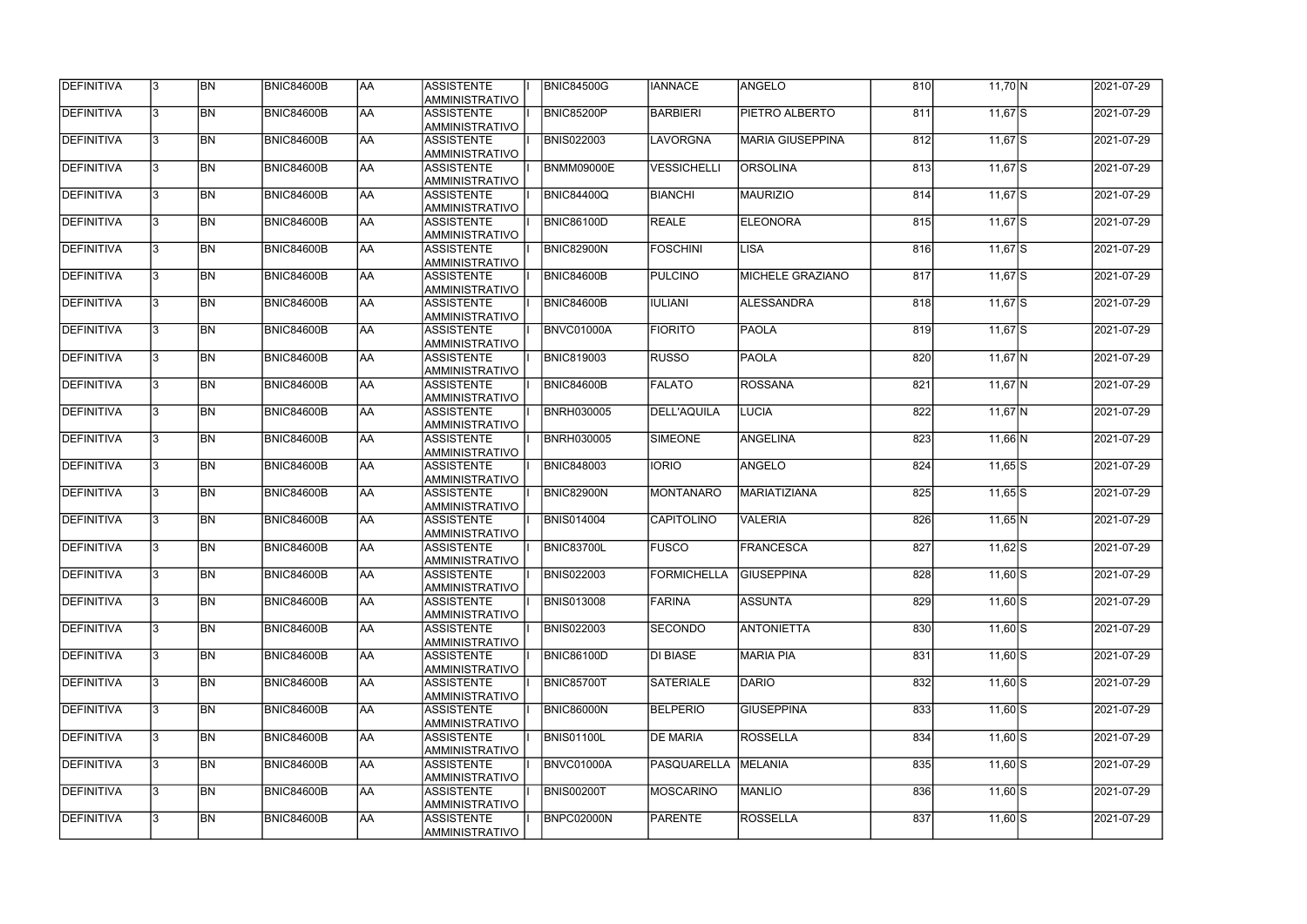| <b>DEFINITIVA</b> | <b>BN</b>      | <b>BNIC84600B</b> | AA              | IASSISTENTE<br>AMMINISTRATIVO       | <b>BNIC819003</b> | <b>PROCACCINI</b>          | <b>MARA</b>           | 838 | $11,60$ S        | 2021-07-29 |
|-------------------|----------------|-------------------|-----------------|-------------------------------------|-------------------|----------------------------|-----------------------|-----|------------------|------------|
| <b>DEFINITIVA</b> | <b>BN</b>      | <b>BNIC84600B</b> | AA              | <b>ASSISTENTE</b><br>AMMINISTRATIVO | <b>BNIS00200T</b> | <b>CASBARRO</b>            | <b>COSTANZA</b>       | 839 | $11,60$ S        | 2021-07-29 |
| <b>DEFINITIVA</b> | <b>BN</b>      | <b>BNIC84600B</b> | AA              | <b>ASSISTENTE</b><br>AMMINISTRATIVO | <b>BNRH030005</b> | <b>BASILE</b>              | <b>ANNALISA</b>       | 840 | 11,60 S          | 2021-07-29 |
| <b>DEFINITIVA</b> | <b>BN</b>      | <b>BNIC84600B</b> | AA              | <b>ASSISTENTE</b><br>AMMINISTRATIVO | <b>BNIC84300X</b> | <b>RUSSO</b>               | <b>COSTANZA</b>       | 841 | 11,60 N          | 2021-07-29 |
| DEFINITIVA        | <b>BN</b>      | <b>BNIC84600B</b> | $\overline{AA}$ | <b>ASSISTENTE</b><br>AMMINISTRATIVO | BNIC81700B        | <b>AUCONE</b>              | <b>MARIASSUNTA</b>    | 842 | 11,60 N          | 2021-07-29 |
| DEFINITIVA        | <b>BN</b>      | <b>BNIC84600B</b> | AA              | <b>ASSISTENTE</b><br>AMMINISTRATIVO | <b>BNIC842004</b> | <b>DI MAIO</b>             | <b>ANNA</b>           | 843 | $11,60$ N        | 2021-07-29 |
| <b>DEFINITIVA</b> | <b>BN</b>      | <b>BNIC84600B</b> | AA              | <b>ASSISTENTE</b><br>AMMINISTRATIVO | <b>BNIS022003</b> | <b>LAVORGNA</b>            | <b>SIMONE</b>         | 844 | $11,60$ N        | 2021-07-29 |
| DEFINITIVA        | <b>BN</b>      | <b>BNIC84600B</b> | AA              | <b>ASSISTENTE</b><br>AMMINISTRATIVO | <b>BNIC82300P</b> | <b>REA</b>                 | <b>MARIKA</b>         | 845 | 11,60 N          | 2021-07-29 |
| <b>DEFINITIVA</b> | <b>BN</b>      | <b>BNIC84600B</b> | AA              | <b>ASSISTENTE</b><br>AMMINISTRATIVO | <b>BNIC86100D</b> | <b>IZZO</b>                | <b>FRANCESCA</b>      | 846 | $11,60 \ N$      | 2021-07-29 |
| DEFINITIVA        | <b>BN</b>      | <b>BNIC84600B</b> | AA              | <b>ASSISTENTE</b><br>AMMINISTRATIVO | <b>BNRH030005</b> | PALMA                      | <b>DONATELLA</b>      | 847 | $11,60 \ N$      | 2021-07-29 |
| <b>DEFINITIVA</b> | <b>BN</b>      | BNIC84600B        | AA              | <b>ASSISTENTE</b><br>AMMINISTRATIVO | <b>BNIC84900V</b> | <b>CIARAMELLA</b>          | <b>MARTINA</b>        | 848 | 11,60 N          | 2021-07-29 |
| DEFINITIVA        | <b>BN</b>      | BNIC84600B        | AA              | <b>ASSISTENTE</b><br>AMMINISTRATIVO | <b>BNIC86000N</b> | <b>SCOCCA</b>              | NAZZARENO GRAZIANO    | 849 | 11,60 N          | 2021-07-29 |
| <b>DEFINITIVA</b> | <b>BN</b>      | BNIC84600B        | AA              | <b>ASSISTENTE</b><br>AMMINISTRATIVO | <b>BNIS01600Q</b> | <b>ESPOSITO</b>            | LETIZIA               | 850 | $11,60 \ N$      | 2021-07-29 |
| DEFINITIVA        | <b>BN</b>      | <b>BNIC84600B</b> | <b>AA</b>       | <b>ASSISTENTE</b><br>AMMINISTRATIVO | <b>BNIS027006</b> | BORRELLI                   | <b>CRISTINA</b>       | 851 | $11,60$ N        | 2021-07-29 |
| DEFINITIVA        | <b>BN</b>      | <b>BNIC84600B</b> | AA              | <b>ASSISTENTE</b><br>AMMINISTRATIVO | <b>BNIC841008</b> | <b>MOCCIA</b>              | COSIMO                | 852 | $11,60 \text{N}$ | 2021-07-29 |
| <b>DEFINITIVA</b> | <b>BN</b>      | <b>BNIC84600B</b> | AA              | <b>ASSISTENTE</b><br>AMMINISTRATIVO | <b>BNIC84600B</b> | <b>FOSCHINI</b>            | <b>SARA</b>           | 853 | $11,60 \ N$      | 2021-07-29 |
| <b>DEFINITIVA</b> | <b>BN</b>      | BNIC84600B        | AA              | <b>ASSISTENTE</b><br>AMMINISTRATIVO | <b>BNIC84300X</b> | <b>RUBANO</b>              | <b>ANTONELLA</b>      | 854 | $11,60 \ N$      | 2021-07-29 |
| <b>DEFINITIVA</b> | <b>BN</b>      | BNIC84600B        | AA              | <b>ASSISTENTE</b><br>AMMINISTRATIVO | <b>BNIC839008</b> | <b>DI BLASIO</b>           | LOREDANA              | 855 | $11,60 \, N$     | 2021-07-29 |
| DEFINITIVA        | BN             | <b>BNIC84600B</b> | AA              | IASSISTENTE<br>AMMINISTRATIVO       | <b>BNIC84600B</b> | DI PAOLA                   | <b>AGNESE</b>         | 856 | 11,60 N          | 2021-07-29 |
| <b>DEFINITIVA</b> | <b>BN</b>      | BNIC84600B        | AA              | ASSISTENTE<br>AMMINISTRATIVO        | <b>BNIS00200T</b> | <b>DE MATTEO</b>           | LUISA                 | 857 | 11,60 N          | 2021-07-29 |
| <b>DEFINITIVA</b> | <b>BN</b>      | <b>BNIC84600B</b> | AA              | ASSISTENTE<br>AMMINISTRATIVO        | <b>BNIC842004</b> | <b>SUPINO</b>              | <b>RITA</b>           | 858 | 11,60 N          | 2021-07-29 |
| DEFINITIVA        | <b>BN</b>      | BNIC84600B        | AA              | ASSISTENTE<br>AMMINISTRATIVO        | <b>BNIC85700T</b> | GILARDI                    | <b>MARIA GRAZIA</b>   | 859 | $11,60$ N        | 2021-07-29 |
| <b>DEFINITIVA</b> | <b>BN</b>      | <b>BNIC84600B</b> | AA              | ASSISTENTE<br>AMMINISTRATIVO        | <b>BNIC83800C</b> | <b>PACE</b>                | <b>MARIAVALENTINA</b> | 860 | $11,60 \ N$      | 2021-07-29 |
| <b>DEFINITIVA</b> | <b>BN</b>      | <b>BNIC84600B</b> | AA              | ASSISTENTE<br>AMMINISTRATIVO        | <b>BNIC819003</b> | <b>BARONE</b>              | <b>ASSUNTA</b>        | 861 | 11,60 N          | 2021-07-29 |
| <b>DEFINITIVA</b> | <b>BN</b>      | <b>BNIC84600B</b> | AA              | <b>ASSISTENTE</b><br>AMMINISTRATIVO | <b>BNIS014004</b> | <b>VETRONE</b>             | <b>DEBORAH</b>        | 862 | 11,60 N          | 2021-07-29 |
| DEFINITIVA        | <b>BN</b>      | <b>BNIC84600B</b> | AA              | <b>ASSISTENTE</b><br>AMMINISTRATIVO | <b>BNIS014004</b> | <b>DELLA CAMERA FRANCA</b> |                       | 863 | 11,60 N          | 2021-07-29 |
| <b>DEFINITIVA</b> | <b>BN</b>      | <b>BNIC84600B</b> | AA              | <b>ASSISTENTE</b><br>AMMINISTRATIVO | <b>BNIS00800R</b> | <b>CENNAMO</b>             | <b>FABIO</b>          | 864 | 11,60 N          | 2021-07-29 |
| <b>DEFINITIVA</b> | BN <sub></sub> | <b>BNIC84600B</b> | AA              | ASSISTENTE<br>AMMINISTRATIVO        | <b>BNIS00200T</b> | <b>BIASCO</b>              | <b>VINCENZA</b>       | 865 | 11,60 N          | 2021-07-29 |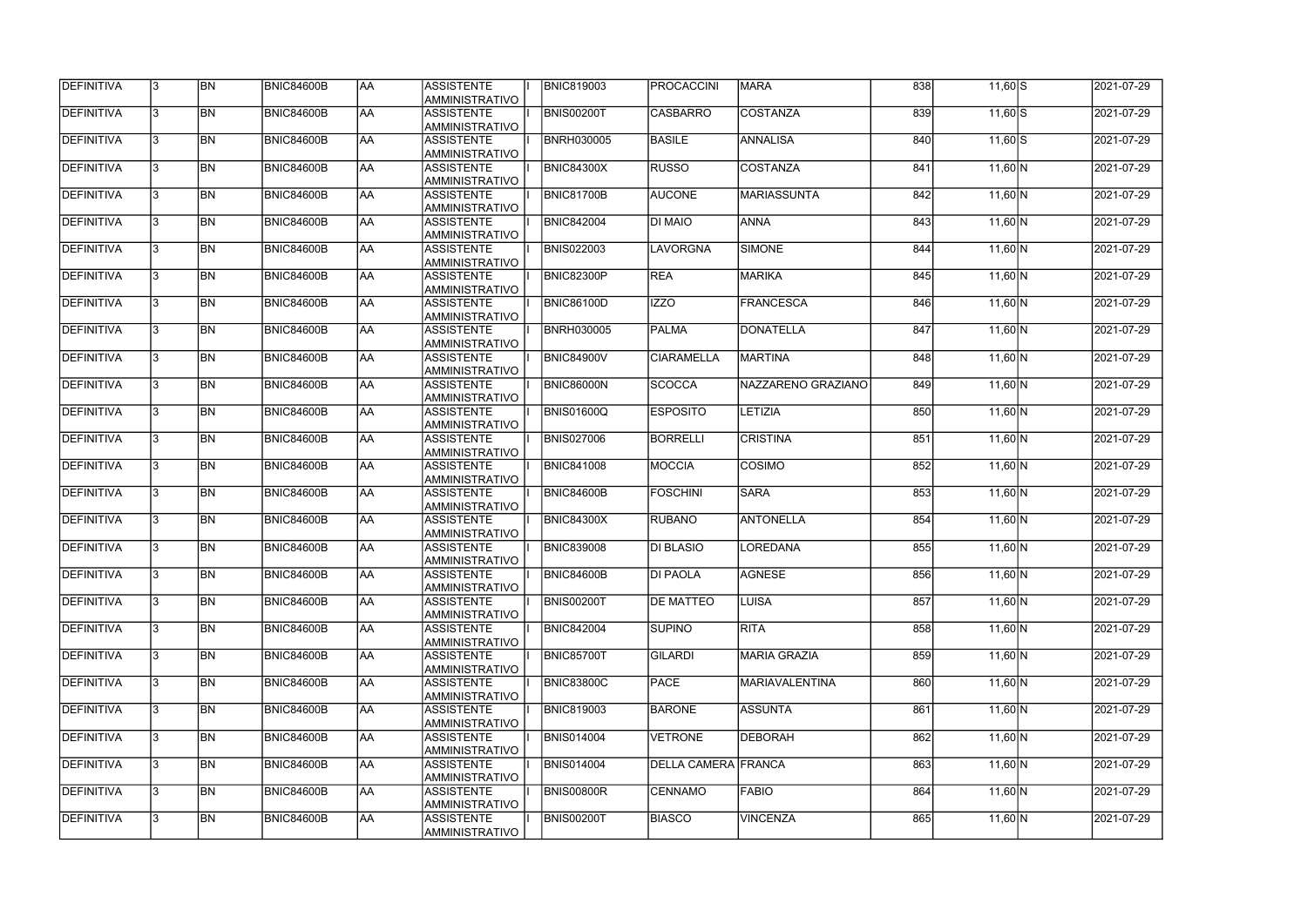| <b>DEFINITIVA</b> | 13. | <b>BN</b> | <b>BNIC84600B</b> | <b>AA</b>  | ASSISTENTE<br>AMMINISTRATIVO               | <b>BNIS00200T</b> | <b>GIORDANO</b>                 | <b>SANDRO</b>       | 866 | $11,60 \ N$  | 2021-07-29 |
|-------------------|-----|-----------|-------------------|------------|--------------------------------------------|-------------------|---------------------------------|---------------------|-----|--------------|------------|
| DEFINITIVA        | l3. | <b>BN</b> | <b>BNIC84600B</b> | laa        | <b>ASSISTENTE</b><br>AMMINISTRATIVO        | <b>BNIS014004</b> | <b>LARDIERI</b>                 | <b>CINZIA</b>       | 867 | $11,60 \ N$  | 2021-07-29 |
| DEFINITIVA        | 13. | <b>BN</b> | <b>BNIC84600B</b> | laa        | <b>ASSISTENTE</b><br>AMMINISTRATIVO        | BNPC02000N        | <b>CASTIELLO</b>                | <b>STEFANIA</b>     | 868 | $11,60$ N    | 2021-07-29 |
| DEFINITIVA        | l3. | <b>BN</b> | <b>BNIC84600B</b> | AA         | <b>ASSISTENTE</b><br>AMMINISTRATIVO        | <b>BNIS01600Q</b> | <b>GIULIANO</b>                 | <b>MARIA TERESA</b> | 869 | $11,58$ N    | 2021-07-29 |
| DEFINITIVA        | l3. | <b>BN</b> | <b>BNIC84600B</b> | <b>AA</b>  | <b>ASSISTENTE</b><br>AMMINISTRATIVO        | BNIC81000L        | <b>FINIZIO</b>                  | <b>EUGENIA</b>      | 870 | $11,57$ N    | 2021-07-29 |
| DEFINITIVA        | l3. | <b>BN</b> | BNIC84600B        | AA         | <b>ASSISTENTE</b><br>AMMINISTRATIVO        | <b>BNIS00200T</b> | <b>FARAONE</b>                  | <b>SIRIA</b>        | 871 | $11,55$ N    | 2021-07-29 |
| <b>DEFINITIVA</b> | 3   | <b>BN</b> | <b>BNIC84600B</b> | laa        | <b>ASSISTENTE</b><br>AMMINISTRATIVO        | <b>BNIC84400Q</b> | <b>SANTINI</b>                  | <b>MIRKO</b>        | 872 | $11,55$ N    | 2021-07-29 |
| DEFINITIVA        |     | <b>BN</b> | <b>BNIC84600B</b> | laa        | <b>ASSISTENTE</b><br><b>AMMINISTRATIVO</b> | <b>BNIC86100D</b> | POLTRONIERI                     | <b>BELINDA</b>      | 873 | $11,55$ N    | 2021-07-29 |
| DEFINITIVA        |     | <b>BN</b> | <b>BNIC84600B</b> | laa        | <b>ASSISTENTE</b><br>AMMINISTRATIVO        | BNVC01000A        | <b>ORLANDO</b>                  | <b>MARIO</b>        | 874 | $11,53$ S    | 2021-07-29 |
| DEFINITIVA        |     | <b>BN</b> | <b>BNIC84600B</b> | laa        | <b>ASSISTENTE</b><br>AMMINISTRATIVO        | <b>BNIS014004</b> | <b>MASTROVITO</b>               | <b>MARIA ROSY</b>   | 875 | $11,50$ S    | 2021-07-29 |
| DEFINITIVA        | l3. | <b>BN</b> | <b>BNIC84600B</b> | AA         | <b>ASSISTENTE</b><br>AMMINISTRATIVO        | <b>BNIC850003</b> | <b>DE SANTIS</b>                | <b>NICOLINA</b>     | 876 | $11,50$ S    | 2021-07-29 |
| DEFINITIVA        | l3. | <b>BN</b> | <b>BNIC84600B</b> | AA         | <b>ASSISTENTE</b><br>AMMINISTRATIVO        | BNIC84600B        | <b>GAROFANO</b>                 | <b>DEBORA</b>       | 877 | $11,50$ S    | 2021-07-29 |
| DEFINITIVA        | 3   | <b>BN</b> | BNIC84600B        | AA         | <b>ASSISTENTE</b><br>AMMINISTRATIVO        | <b>BNIC813004</b> | <b>DE SIMONE</b>                | <b>GIOVANNI</b>     | 878 | $11,50$ S    | 2021-07-29 |
| DEFINITIVA        |     | <b>BN</b> | <b>BNIC84600B</b> | AA         | <b>ASSISTENTE</b><br>AMMINISTRATIVO        | <b>BNIC848003</b> | <b>PIERRO</b>                   | <b>GIUSEPPINA</b>   | 879 | $11,50$ S    | 2021-07-29 |
| DEFINITIVA        | 3   | <b>BN</b> | <b>BNIC84600B</b> | laa        | <b>ASSISTENTE</b><br>AMMINISTRATIVO        | <b>BNIC82900N</b> | <b>RICCIARDI</b>                | <b>MICHELA</b>      | 880 | $11,50$ S    | 2021-07-29 |
| DEFINITIVA        | l3. | <b>BN</b> | <b>BNIC84600B</b> | laa        | <b>ASSISTENTE</b><br>AMMINISTRATIVO        | BNIC84600B        | <b>CENICCOLA</b>                | <b>MARIANNA</b>     | 881 | $11,50$ S    | 2021-07-29 |
| DEFINITIVA        |     | <b>BN</b> | <b>BNIC84600B</b> | laa        | <b>ASSISTENTE</b><br>AMMINISTRATIVO        | <b>BNIC862009</b> | <b>IANNOTTA</b><br><b>FUSCO</b> | <b>MARILENA</b>     | 882 | $11,50$ S    | 2021-07-29 |
| DEFINITIVA        |     | <b>BN</b> | <b>BNIC84600B</b> | AA         | <b>ASSISTENTE</b><br>AMMINISTRATIVO        | <b>BNIC84500G</b> | <b>RUSSO</b>                    | <b>CONCETTA</b>     | 883 | $11,50$ S    | 2021-07-29 |
| <b>DEFINITIVA</b> | 13  | <b>BN</b> | <b>BNIC84600B</b> | <b>JAA</b> | <b>ASSISTENTE</b><br>AMMINISTRATIVO        | <b>BNIC84600B</b> | LABAGNARA                       | <b>ANGELA</b>       | 884 | $11,50$ S    | 2021-07-29 |
| DEFINITIVA        | 13. | <b>BN</b> | <b>BNIC84600B</b> | AA         | <b>ASSISTENTE</b><br>AMMINISTRATIVO        | <b>BNIC813004</b> | <b>FRANGIOSA</b>                | <b>MARGHERITA</b>   | 885 | $11,50$ S    | 2021-07-29 |
| <b>DEFINITIVA</b> | I3. | <b>BN</b> | <b>BNIC84600B</b> | AA         | <b>ASSISTENTE</b><br>AMMINISTRATIVO        | <b>BNIC839008</b> | FALZARANO                       | <b>DANIELE</b>      | 886 | $11,50$ S    | 2021-07-29 |
| DEFINITIVA        | l3. | <b>BN</b> | <b>BNIC84600B</b> | AA         | <b>ASSISTENTE</b><br>AMMINISTRATIVO        | <b>BNIC84900V</b> | <b>MASIELLO</b>                 | <b>ANTONELLA</b>    | 887 | $11,50$ S    | 2021-07-29 |
| DEFINITIVA        | 3   | <b>BN</b> | <b>BNIC84600B</b> | AA         | <b>ASSISTENTE</b><br>AMMINISTRATIVO        | BNIS00800R        | <b>DI MICCO</b>                 | <b>MARIA</b>        | 888 | $11,50$ S    | 2021-07-29 |
| DEFINITIVA        | l3. | <b>BN</b> | <b>BNIC84600B</b> | AA         | <b>ASSISTENTE</b><br>AMMINISTRATIVO        | BNIC82900N        | <b>IACOVELLA</b>                | <b>NICOLA</b>       | 889 | $11,50 \, N$ | 2021-07-29 |
| DEFINITIVA        |     | <b>BN</b> | <b>BNIC84600B</b> | AA         | <b>ASSISTENTE</b><br>AMMINISTRATIVO        | <b>BNIC84300X</b> | <b>CARAPELLA</b>                | <b>SERENA</b>       | 890 | 11,50 N      | 2021-07-29 |
| DEFINITIVA        | I3. | <b>BN</b> | <b>BNIC84600B</b> | AA         | <b>ASSISTENTE</b><br>AMMINISTRATIVO        | <b>BNIS014004</b> | MONE                            | <b>ERICA</b>        | 891 | 11,50 N      | 2021-07-29 |
| DEFINITIVA        | 13. | <b>BN</b> | <b>BNIC84600B</b> | AA         | <b>ASSISTENTE</b><br>AMMINISTRATIVO        | <b>BNIC827002</b> | <b>CARBONE</b>                  | <b>RAFFAELE</b>     | 892 | 11,50 N      | 2021-07-29 |
| DEFINITIVA        |     | <b>BN</b> | <b>BNIC84600B</b> | AA         | <b>ASSISTENTE</b><br>AMMINISTRATIVO        | <b>BNIS00200T</b> | DI MATTEO                       | <b>STEFANO</b>      | 893 | 11,50 N      | 2021-07-29 |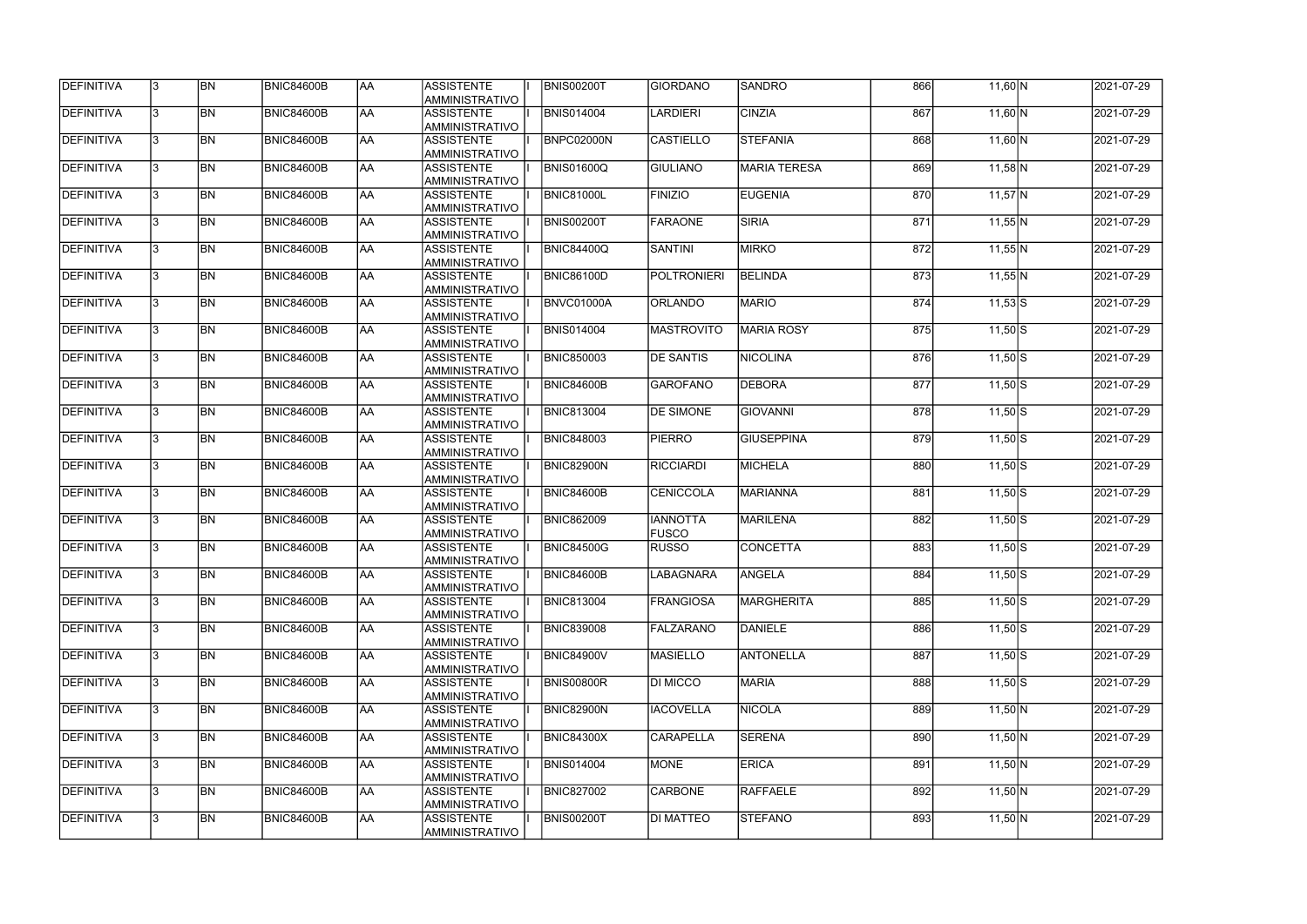| <b>DEFINITIVA</b> | 13.          | <b>BN</b> | <b>BNIC84600B</b> | <b>AA</b>  | <b>ASSISTENTE</b><br>AMMINISTRATIVO        | <b>BNIS01600Q</b> | <b>CIRIOLI</b>     | <b>SISTO</b>            | 894 | $11,50$ N        | 2021-07-29 |
|-------------------|--------------|-----------|-------------------|------------|--------------------------------------------|-------------------|--------------------|-------------------------|-----|------------------|------------|
| DEFINITIVA        | 3            | <b>BN</b> | BNIC84600B        | <b>AA</b>  | <b>ASSISTENTE</b><br>AMMINISTRATIVO        | <b>BNIC85700T</b> | <b>DE PRISCO</b>   | <b>MICHELA</b>          | 895 | $11,50$ N        | 2021-07-29 |
| DEFINITIVA        | 3            | <b>BN</b> | BNIC84600B        | <b>AA</b>  | <b>ASSISTENTE</b><br>AMMINISTRATIVO        | <b>BNIC841008</b> | MOLFESE            | <b>NICOLETTA SARA</b>   | 896 | $11,50$ N        | 2021-07-29 |
| DEFINITIVA        |              | <b>BN</b> | <b>BNIC84600B</b> | <b>AA</b>  | <b>ASSISTENTE</b><br>AMMINISTRATIVO        | <b>BNIC84900V</b> | FORGIONE           | <b>GIOVANNA</b>         | 897 | $11,50$ N        | 2021-07-29 |
| DEFINITIVA        |              | <b>BN</b> | BNIC84600B        | <b>AA</b>  | <b>ASSISTENTE</b><br>AMMINISTRATIVO        | BNPS010006        | STORTI             | <b>ADELINA</b>          | 898 | $11,50$ N        | 2021-07-29 |
| <b>DEFINITIVA</b> |              | <b>BN</b> | BNIC84600B        | AA         | <b>ASSISTENTE</b><br>AMMINISTRATIVO        | <b>BNPC02000N</b> | <b>BUCCIANO</b>    | <b>VITTORIA</b>         | 899 | $11,50$ N        | 2021-07-29 |
| <b>DEFINITIVA</b> |              | <b>BN</b> | BNIC84600B        | <b>AA</b>  | <b>ASSISTENTE</b><br>AMMINISTRATIVO        | <b>BNIC81400X</b> | MANNATO            | <b>GIUSEPPINA</b>       | 900 | $11,50$ N        | 2021-07-29 |
| DEFINITIVA        |              | <b>BN</b> | <b>BNIC84600B</b> | <b>AA</b>  | <b>ASSISTENTE</b><br><b>AMMINISTRATIVO</b> | <b>BNIC84900V</b> | <b>ITRI</b>        | <b>VERONICA</b>         | 901 | $11,50 \, N$     | 2021-07-29 |
| DEFINITIVA        |              | <b>BN</b> | BNIC84600B        | <b>AA</b>  | <b>ASSISTENTE</b><br>AMMINISTRATIVO        | <b>BNIC833009</b> | <b>TOZZI</b>       | <b>ANACLETA</b>         | 902 | $11,50 \, N$     | 2021-07-29 |
| DEFINITIVA        |              | <b>BN</b> | <b>BNIC84600B</b> | <b>AA</b>  | <b>ASSISTENTE</b><br><b>AMMINISTRATIVO</b> | <b>BNIC84300X</b> | <b>ALLOCCA</b>     | <b>MARIA PIA</b>        | 903 | $11,50 \, N$     | 2021-07-29 |
| <b>DEFINITIVA</b> |              | <b>BN</b> | <b>BNIC84600B</b> | <b>AA</b>  | <b>ASSISTENTE</b><br>AMMINISTRATIVO        | <b>BNIC84900V</b> | FORGIONE           | <b>LUCIA</b>            | 904 | $11,50 \text{N}$ | 2021-07-29 |
| DEFINITIVA        |              | <b>BN</b> | <b>BNIC84600B</b> | <b>AA</b>  | <b>ASSISTENTE</b><br>AMMINISTRATIVO        | <b>BNIC84300X</b> | <b>CAPUTO</b>      | <b>MARCO</b>            | 905 | $11,50$ N        | 2021-07-29 |
| DEFINITIVA        |              | <b>BN</b> | BNIC84600B        | <b>AA</b>  | <b>ASSISTENTE</b><br>AMMINISTRATIVO        | <b>BNIC842004</b> | <b>DE FILIPPIS</b> | <b>ALBERTO</b>          | 906 | $11,50$ N        | 2021-07-29 |
| DEFINITIVA        |              | <b>BN</b> | <b>BNIC84600B</b> | AA         | <b>ASSISTENTE</b><br>AMMINISTRATIVO        | <b>BNIC848003</b> | <b>IACURCI</b>     | GILDA                   | 907 | $11,50$ N        | 2021-07-29 |
| DEFINITIVA        |              | <b>BN</b> | <b>BNIC84600B</b> | <b>AA</b>  | <b>ASSISTENTE</b><br>AMMINISTRATIVO        | <b>BNIS022003</b> | <b>LUDOVICO</b>    | ANGELA                  | 908 | $11,50$ N        | 2021-07-29 |
| DEFINITIVA        |              | <b>BN</b> | <b>BNIC84600B</b> | <b>AA</b>  | <b>ASSISTENTE</b><br>AMMINISTRATIVO        | <b>BNIC84500G</b> | <b>LUCIANI</b>     | LUCIA                   | 909 | $11,50 \, N$     | 2021-07-29 |
| DEFINITIVA        |              | <b>BN</b> | BNIC84600B        | <b>AA</b>  | <b>ASSISTENTE</b><br>AMMINISTRATIVO        | <b>BNIS00300N</b> | FERRARO            | <b>MARIA</b>            | 910 | $11,50 \, N$     | 2021-07-29 |
| DEFINITIVA        |              | <b>BN</b> | BNIC84600B        | <b>AA</b>  | <b>ASSISTENTE</b><br>AMMINISTRATIVO        | <b>BNIC842004</b> | <b>INFELICE</b>    | <b>ANNA VELIA</b>       | 911 | $11,50 \, N$     | 2021-07-29 |
| <b>DEFINITIVA</b> | 13           | BN        | BNIC84600B        | <b>JAA</b> | <b>ASSISTENTE</b><br><b>AMMINISTRATIVO</b> | <b>BNIC842004</b> | <b>BOTTONE</b>     | MANUELA                 | 912 | $11,50 \, N$     | 2021-07-29 |
| <b>DEFINITIVA</b> |              | <b>BN</b> | BNIC84600B        | <b>AA</b>  | ASSISTENTE<br>AMMINISTRATIVO               | <b>BNIS00200T</b> | <b>NAVE</b>        | ANGELA                  | 913 | 11,50 N          | 2021-07-29 |
| DEFINITIVA        | $\mathbf{3}$ | <b>BN</b> | <b>BNIC84600B</b> | <b>AA</b>  | <b>ASSISTENTE</b><br>AMMINISTRATIVO        | <b>BNIC84500G</b> | MECCARIELLO        | <b>MARIA ANTONIETTA</b> | 914 | $11,50$ N        | 2021-07-29 |
| <b>DEFINITIVA</b> | 3.           | <b>BN</b> | BNIC84600B        | <b>AA</b>  | <b>ASSISTENTE</b><br>AMMINISTRATIVO        | <b>BNIS027006</b> | <b>CIOFFI</b>      | <b>CONCETTA</b>         | 915 | $11,50$ N        | 2021-07-29 |
| DEFINITIVA        |              | <b>BN</b> | BNIC84600B        | AA         | <b>ASSISTENTE</b><br>AMMINISTRATIVO        | <b>BNIC82500A</b> | FORTE              | <b>MARIA TERESA</b>     | 916 | 11,50 N          | 2021-07-29 |
| DEFINITIVA        |              | <b>BN</b> | BNIC84600B        | <b>AA</b>  | <b>ASSISTENTE</b><br>AMMINISTRATIVO        | <b>BNIC82900N</b> | <b>CONTE</b>       | <b>PATRIZIA</b>         | 917 | $11,50 \, N$     | 2021-07-29 |
| DEFINITIVA        |              | <b>BN</b> | BNIC84600B        | AA         | <b>ASSISTENTE</b><br>AMMINISTRATIVO        | <b>BNIS01600Q</b> | <b>FAMIGLIETTI</b> | <b>ANNA</b>             | 918 | $11,45$ S        | 2021-07-29 |
| DEFINITIVA        |              | <b>BN</b> | BNIC84600B        | <b>AA</b>  | ASSISTENTE<br>AMMINISTRATIVO               | <b>BNIC81700B</b> | MAZZONE            | <b>VINCENZA</b>         | 919 | $11,45$ $S$      | 2021-07-29 |
| DEFINITIVA        |              | <b>BN</b> | BNIC84600B        | <b>AA</b>  | ASSISTENTE<br>AMMINISTRATIVO               | <b>BNIS02300V</b> | <b>CEMBROLA</b>    | <b>FEDERICA</b>         | 920 | 11,45 $N$        | 2021-07-29 |
| DEFINITIVA        |              | BN        | BNIC84600B        | <b>AA</b>  | <b>ASSISTENTE</b><br>AMMINISTRATIVO        | <b>BNIS00300N</b> | NUNZIATA           | <b>LUIGI</b>            | 921 | 11,45 $N$        | 2021-07-29 |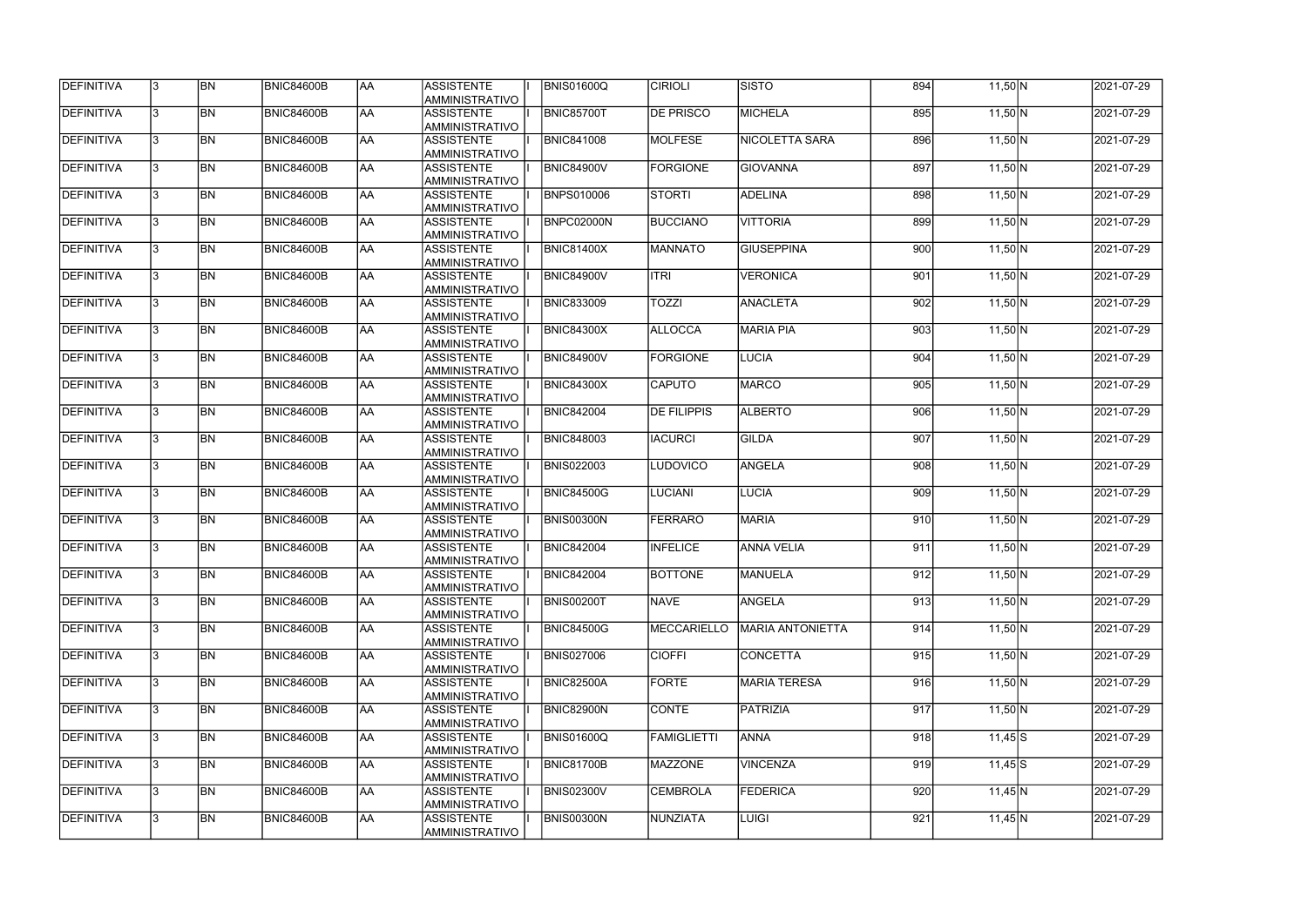| <b>DEFINITIVA</b> | 13.          | <b>BN</b> | <b>BNIC84600B</b> | <b>AA</b>  | ASSISTENTE<br><b>AMMINISTRATIVO</b>        | BNIC83700L        | <b>DI LORENZO</b>           | <b>FILOMENA</b>                       | 922 | $11,45$ N    | 2021-07-29 |
|-------------------|--------------|-----------|-------------------|------------|--------------------------------------------|-------------------|-----------------------------|---------------------------------------|-----|--------------|------------|
| DEFINITIVA        | 3            | <b>BN</b> | <b>BNIC84600B</b> | AA         | ASSISTENTE<br>AMMINISTRATIVO               | <b>BNTF010008</b> | <b>DE NISI</b>              | <b>GIOVANNA</b>                       | 923 | $11,45$ N    | 2021-07-29 |
| DEFINITIVA        | 3            | <b>BN</b> | <b>BNIC84600B</b> | AA         | ASSISTENTE<br>AMMINISTRATIVO               | BNIC83700L        | <b>ESPOSITO</b>             | <b>AMALIA</b>                         | 924 | $11,45$ N    | 2021-07-29 |
| DEFINITIVA        |              | <b>BN</b> | <b>BNIC84600B</b> | <b>AA</b>  | <b>ASSISTENTE</b><br>AMMINISTRATIVO        | <b>BNIS014004</b> | <b>RINALDI</b>              | <b>MARIALUISA</b>                     | 925 | $11,43$ S    | 2021-07-29 |
| DEFINITIVA        |              | <b>BN</b> | <b>BNIC84600B</b> | <b>AA</b>  | <b>ASSISTENTE</b><br>AMMINISTRATIVO        | BNIS01100L        | RUBINACCI                   | <b>GEMMA</b>                          | 926 | $11,43$ $S$  | 2021-07-29 |
| <b>DEFINITIVA</b> |              | <b>BN</b> | BNIC84600B        | AA         | <b>ASSISTENTE</b><br><b>AMMINISTRATIVO</b> | <b>BNIS022003</b> | <b>MOCCIA</b>               | <b>ELVIRA</b>                         | 927 | $11,43$ N    | 2021-07-29 |
| <b>DEFINITIVA</b> |              | <b>BN</b> | BNIC84600B        | AA         | <b>ASSISTENTE</b><br><b>AMMINISTRATIVO</b> | BNIC81400X        | ORSINO                      | <b>SIMONA</b>                         | 928 | $11,40$ S    | 2021-07-29 |
| DEFINITIVA        |              | <b>BN</b> | <b>BNIC84600B</b> | AA         | <b>ASSISTENTE</b><br><b>AMMINISTRATIVO</b> | BNVC01000A        | <b>CERMOLA</b>              | <b>SARA</b>                           | 929 | $11,40$ S    | 2021-07-29 |
| DEFINITIVA        |              | <b>BN</b> | BNIC84600B        | AA         | <b>ASSISTENTE</b><br>AMMINISTRATIVO        | <b>BNIC84300X</b> | <b>GIARDULLI</b>            | <b>VERONICA</b>                       | 930 | $11,40$ S    | 2021-07-29 |
| DEFINITIVA        |              | <b>BN</b> | <b>BNIC84600B</b> | AA         | <b>ASSISTENTE</b><br>AMMINISTRATIVO        | BNIC82900N        | <b>INDO</b>                 | LINA                                  | 931 | $11,40$ S    | 2021-07-29 |
| DEFINITIVA        |              | <b>BN</b> | <b>BNIC84600B</b> | AA         | ASSISTENTE<br>AMMINISTRATIVO               | <b>BNIS022003</b> | PACELLI                     | <b>FEDERICA</b>                       | 932 | $11,40 \, N$ | 2021-07-29 |
| <b>DEFINITIVA</b> |              | <b>BN</b> | <b>BNIC84600B</b> | AA         | <b>ASSISTENTE</b><br>AMMINISTRATIVO        | <b>BNPS010006</b> | <b>AMBROSONE</b>            | <b>ROBERTA</b><br><b>MARIAROSARIA</b> | 933 | $11,40 \, N$ | 2021-07-29 |
| DEFINITIVA        |              | <b>BN</b> | <b>BNIC84600B</b> | AA         | ASSISTENTE<br>AMMINISTRATIVO               | <b>BNIS00200T</b> | <b>MARINO</b>               | <b>ALESSIA</b>                        | 934 | $11,40 \, N$ | 2021-07-29 |
| <b>DEFINITIVA</b> |              | <b>BN</b> | <b>BNIC84600B</b> | AA         | <b>ASSISTENTE</b><br><b>AMMINISTRATIVO</b> | <b>BNIS01100L</b> | <b>GALLINELLA</b>           | <b>GIUDITTA</b>                       | 935 | $11,40$ N    | 2021-07-29 |
| <b>DEFINITIVA</b> |              | <b>BN</b> | <b>BNIC84600B</b> | AA         | ASSISTENTE<br><b>AMMINISTRATIVO</b>        | <b>BNIS00200T</b> | PERUGINI                    | <b>ADRIANA</b>                        | 936 | $11,40$ N    | 2021-07-29 |
| <b>DEFINITIVA</b> |              | <b>BN</b> | <b>BNIC84600B</b> | AA         | <b>ASSISTENTE</b><br><b>AMMINISTRATIVO</b> | <b>BNIC85400A</b> | <b>DELLA MONICA CLAUDIA</b> |                                       | 937 | $11,40$ N    | 2021-07-29 |
| DEFINITIVA        |              | <b>BN</b> | <b>BNIC84600B</b> | AA         | <b>ASSISTENTE</b><br>AMMINISTRATIVO        | <b>BNIS01600Q</b> | <b>CATILLO</b>              | <b>MARTA</b>                          | 938 | $11,40 \, N$ | 2021-07-29 |
| DEFINITIVA        | $\mathbf{R}$ | <b>BN</b> | <b>BNIC84600B</b> | AA         | <b>ASSISTENTE</b><br>AMMINISTRATIVO        | <b>BNIC86100D</b> | LUCIA<br><b>FOSCHINI</b>    | <b>SERENA</b>                         | 939 | $11,40 \, N$ | 2021-07-29 |
| <b>DEFINITIVA</b> | 13           | BN        | <b>BNIC84600B</b> | <b>JAA</b> | <b>ASSISTENTE</b><br><b>AMMINISTRATIVO</b> | <b>BNIC841008</b> | <b>PACELLI</b>              | <b>NICOLA</b>                         | 940 | $11,40 \, N$ | 2021-07-29 |
| DEFINITIVA        | l3.          | <b>BN</b> | <b>BNIC84600B</b> | AA         | ASSISTENTE<br>AMMINISTRATIVO               | <b>BNIC84300X</b> | <b>RUSSO</b>                | <b>GIUSEPPE</b>                       | 941 | $11,40$ N    | 2021-07-29 |
| DEFINITIVA        | $\mathbf{3}$ | <b>BN</b> | <b>BNIC84600B</b> | AA         | ASSISTENTE<br>AMMINISTRATIVO               | BNIC84600B        | LABAGNARA                   | <b>ROSA</b>                           | 942 | $11,40 \, N$ | 2021-07-29 |
| <b>DEFINITIVA</b> | $\mathbf{3}$ | <b>BN</b> | <b>BNIC84600B</b> | AA         | <b>ASSISTENTE</b><br>AMMINISTRATIVO        | BNIC85700T        | <b>IANNUZZO</b>             | <b>ROSA MIRIAM</b>                    | 943 | $11,40$ N    | 2021-07-29 |
| DEFINITIVA        |              | <b>BN</b> | <b>BNIC84600B</b> | AA         | <b>ASSISTENTE</b><br><b>AMMINISTRATIVO</b> | <b>BNIC855006</b> | <b>SALVATORE</b>            | <b>FABRIZIA</b>                       | 944 | $11,40$ N    | 2021-07-29 |
| DEFINITIVA        |              | <b>BN</b> | <b>BNIC84600B</b> | AA         | <b>ASSISTENTE</b><br>AMMINISTRATIVO        | <b>BNIS00200T</b> | PENDOLINO                   | <b>FRANCESCA</b>                      | 945 | $11,40 \, N$ | 2021-07-29 |
| DEFINITIVA        |              | <b>BN</b> | <b>BNIC84600B</b> | AA         | <b>ASSISTENTE</b><br>AMMINISTRATIVO        | BNIC85200P        | MARCELLO                    | <b>GIUSY</b>                          | 946 | $11,35$ S    | 2021-07-29 |
| DEFINITIVA        |              | <b>BN</b> | BNIC84600B        | AA         | ASSISTENTE<br>AMMINISTRATIVO               | <b>BNIC804009</b> | LONGO                       | <b>STEFANIA</b>                       | 947 | $11,33$ S    | 2021-07-29 |
| DEFINITIVA        |              | <b>BN</b> | <b>BNIC84600B</b> | AA         | ASSISTENTE<br>AMMINISTRATIVO               | <b>BNIC86100D</b> | <b>FURNO</b>                | <b>DORIANA</b>                        | 948 | $11,33$ S    | 2021-07-29 |
| DEFINITIVA        |              | BN        | <b>BNIC84600B</b> | AA         | ASSISTENTE<br>AMMINISTRATIVO               | <b>BNPM02000T</b> | <b>FRANCIO'</b>             | <b>CONCETTA</b>                       | 949 | $11,33$ S    | 2021-07-29 |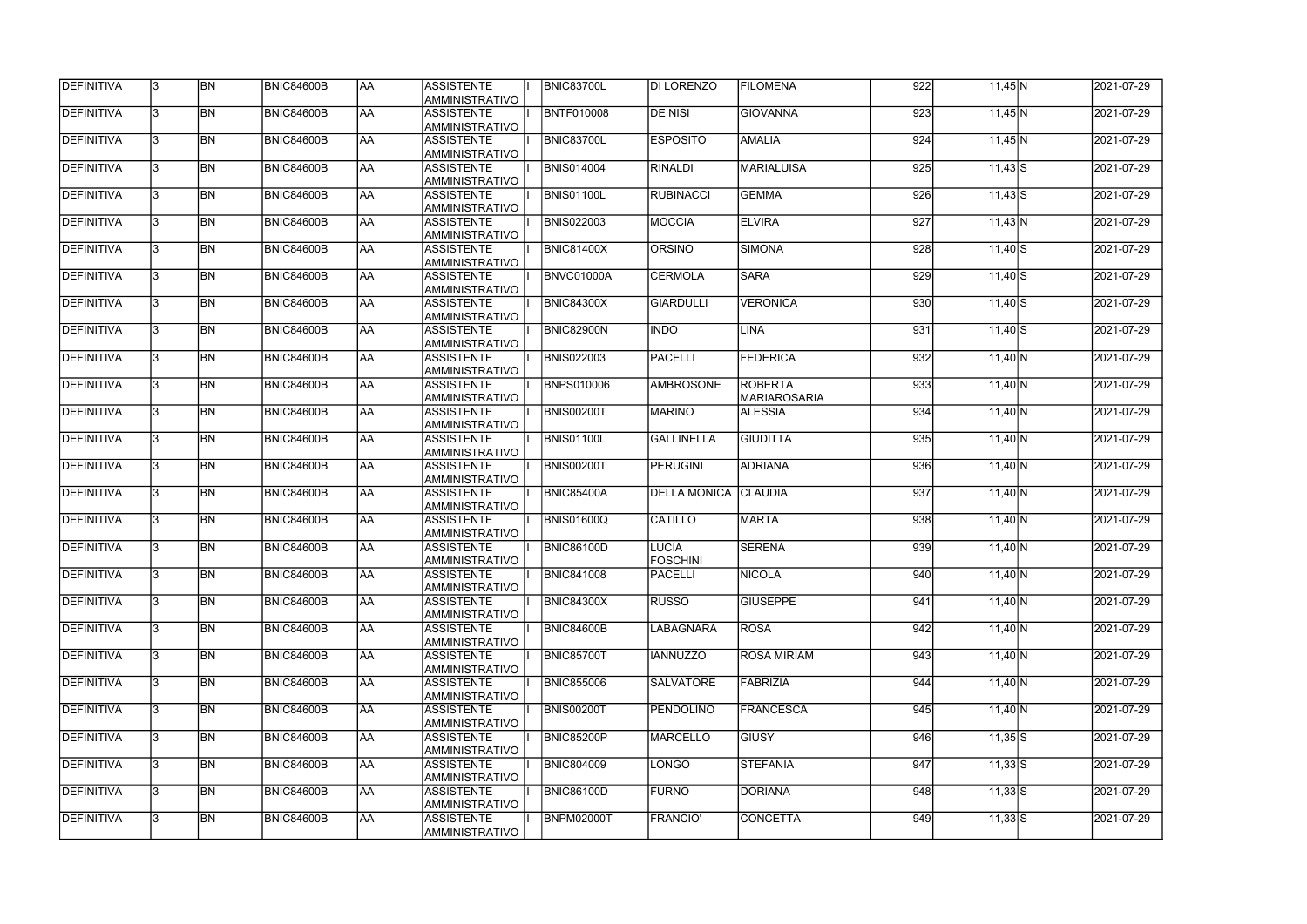| <b>DEFINITIVA</b> | 13.          | <b>BN</b> | <b>BNIC84600B</b> | <b>AA</b>  | ASSISTENTE<br><b>AMMINISTRATIVO</b>        | <b>BNIC819003</b> | <b>TOLOSA</b>     | <b>PASQUALINA</b>      | 950 | $11,33$ N    | 2021-07-29 |
|-------------------|--------------|-----------|-------------------|------------|--------------------------------------------|-------------------|-------------------|------------------------|-----|--------------|------------|
| DEFINITIVA        | 3            | <b>BN</b> | <b>BNIC84600B</b> | AA         | ASSISTENTE<br>AMMINISTRATIVO               | BNIC81000L        | <b>DE MIZIO</b>   | <b>STEFANIA</b>        | 951 | $11,33$ N    | 2021-07-29 |
| DEFINITIVA        | 3            | <b>BN</b> | <b>BNIC84600B</b> | AA         | ASSISTENTE<br>AMMINISTRATIVO               | <b>BNIC804009</b> | <b>DE FELICE</b>  | <b>ALESSANDRA</b>      | 952 | $11,33$ N    | 2021-07-29 |
| DEFINITIVA        |              | <b>BN</b> | <b>BNIC84600B</b> | <b>AA</b>  | <b>ASSISTENTE</b><br>AMMINISTRATIVO        | <b>BNIC804009</b> | <b>PEDICINI</b>   | <b>ROBERTA</b>         | 953 | $11,33$ N    | 2021-07-29 |
| DEFINITIVA        |              | <b>BN</b> | <b>BNIC84600B</b> | <b>AA</b>  | ASSISTENTE<br>AMMINISTRATIVO               | <b>BNPC02000N</b> | <b>MATTEI</b>     | <b>CHIARA</b>          | 954 | $11,33$ N    | 2021-07-29 |
| <b>DEFINITIVA</b> |              | <b>BN</b> | BNIC84600B        | AA         | <b>ASSISTENTE</b><br><b>AMMINISTRATIVO</b> | <b>BNIC81400X</b> | PASCALE           | <b>TIZIANA ROBERTA</b> | 955 | $11,33$ N    | 2021-07-29 |
| <b>DEFINITIVA</b> |              | <b>BN</b> | BNIC84600B        | AA         | <b>ASSISTENTE</b><br><b>AMMINISTRATIVO</b> | <b>BNIC84300X</b> | <b>DE MARCO</b>   | <b>CONCETTA</b>        | 956 | $11,30$ S    | 2021-07-29 |
| DEFINITIVA        |              | <b>BN</b> | <b>BNIC84600B</b> | AA         | <b>ASSISTENTE</b><br><b>AMMINISTRATIVO</b> | <b>BNIC813004</b> | SIMONE            | <b>ANTONELLA</b>       | 957 | $11,30$ S    | 2021-07-29 |
| DEFINITIVA        |              | <b>BN</b> | BNIC84600B        | AA         | <b>ASSISTENTE</b><br>AMMINISTRATIVO        | BNIC84600B        | <b>DI BLASIO</b>  | <b>MARINELLA</b>       | 958 | $11,30$ S    | 2021-07-29 |
| <b>DEFINITIVA</b> |              | <b>BN</b> | <b>BNIC84600B</b> | AA         | <b>ASSISTENTE</b><br>AMMINISTRATIVO        | <b>BNIS022003</b> | PADUANO           | <b>PATRIZIA</b>        | 959 | $11,30$ S    | 2021-07-29 |
| DEFINITIVA        |              | <b>BN</b> | <b>BNIC84600B</b> | AA         | ASSISTENTE<br>AMMINISTRATIVO               | <b>BNIC819003</b> | <b>BAO</b>        | PASQUALINO             | 960 | $11,30 \, N$ | 2021-07-29 |
| <b>DEFINITIVA</b> |              | <b>BN</b> | <b>BNIC84600B</b> | AA         | <b>ASSISTENTE</b><br>AMMINISTRATIVO        | <b>BNIS027006</b> | <b>IZZO</b>       | <b>DEBORA</b>          | 961 | $11,30 \, N$ | 2021-07-29 |
| DEFINITIVA        |              | <b>BN</b> | <b>BNIC84600B</b> | AA         | ASSISTENTE<br>AMMINISTRATIVO               | <b>BNIC84500G</b> | <b>DE LUCA</b>    | <b>ROBERTA</b>         | 962 | $11,30$ N    | 2021-07-29 |
| <b>DEFINITIVA</b> |              | <b>BN</b> | <b>BNIC84600B</b> | AA         | <b>ASSISTENTE</b><br><b>AMMINISTRATIVO</b> | <b>BNIC84900V</b> | <b>SIMEONE</b>    | <b>GIOVANNA</b>        | 963 | $11,30$ N    | 2021-07-29 |
| <b>DEFINITIVA</b> |              | <b>BN</b> | <b>BNIC84600B</b> | AA         | <b>ASSISTENTE</b><br><b>AMMINISTRATIVO</b> | <b>BNIC84300X</b> | MINICOZZI         | <b>ALESSANDRA</b>      | 964 | $11,30$ N    | 2021-07-29 |
| <b>DEFINITIVA</b> |              | <b>BN</b> | <b>BNIC84600B</b> | AA         | <b>ASSISTENTE</b><br><b>AMMINISTRATIVO</b> | <b>BNRH030005</b> | <b>RINALDI</b>    | <b>GIANLUCA</b>        | 965 | $11,30$ N    | 2021-07-29 |
| DEFINITIVA        |              | <b>BN</b> | <b>BNIC84600B</b> | AA         | <b>ASSISTENTE</b><br>AMMINISTRATIVO        | <b>BNIC85700T</b> | <b>FONZO</b>      | LOREDANA               | 966 | $11,30 \, N$ | 2021-07-29 |
| DEFINITIVA        |              | <b>BN</b> | BNIC84600B        | AA         | <b>ASSISTENTE</b><br>AMMINISTRATIVO        | <b>BNIS027006</b> | <b>MINICOZZI</b>  | <b>ROBERTA</b>         | 967 | $11,30 \, N$ | 2021-07-29 |
| <b>DEFINITIVA</b> | 13           | BN        | <b>BNIC84600B</b> | <b>JAA</b> | <b>ASSISTENTE</b><br><b>AMMINISTRATIVO</b> | <b>BNPS010006</b> | TESTA             | <b>ANGELA</b>          | 968 | $11,30 \, N$ | 2021-07-29 |
| DEFINITIVA        | l3.          | <b>BN</b> | <b>BNIC84600B</b> | AA         | ASSISTENTE<br>AMMINISTRATIVO               | <b>BNIS014004</b> | <b>TRANFAGLIA</b> | <b>ANNITA</b>          | 969 | $11,30 \, N$ | 2021-07-29 |
| DEFINITIVA        | 3            | <b>BN</b> | <b>BNIC84600B</b> | AA         | ASSISTENTE<br>AMMINISTRATIVO               | BNIS01100L        | <b>BIANCO</b>     | <b>NICOLA</b>          | 970 | $11,30 \, N$ | 2021-07-29 |
| <b>DEFINITIVA</b> | $\mathbf{3}$ | <b>BN</b> | <b>BNIC84600B</b> | AA         | <b>ASSISTENTE</b><br>AMMINISTRATIVO        | BNPM02000T        | <b>CARDONE</b>    | <b>NICOLETTA</b>       | 971 | $11,30$ N    | 2021-07-29 |
| DEFINITIVA        |              | <b>BN</b> | <b>BNIC84600B</b> | AA         | <b>ASSISTENTE</b><br><b>AMMINISTRATIVO</b> | <b>BNIC86100D</b> | <b>BOCCHINO</b>   | <b>LUCA</b>            | 972 | $11,30$ N    | 2021-07-29 |
| DEFINITIVA        |              | <b>BN</b> | <b>BNIC84600B</b> | AA         | <b>ASSISTENTE</b><br>AMMINISTRATIVO        | <b>BNIC82500A</b> | <b>PARENTE</b>    | <b>ELIDE</b>           | 973 | $11,30 \, N$ | 2021-07-29 |
| DEFINITIVA        |              | <b>BN</b> | <b>BNIC84600B</b> | AA         | <b>ASSISTENTE</b><br>AMMINISTRATIVO        | <b>BNIS013008</b> | PERNA             | <b>MARGHERITA</b>      | 974 | $11,30 \, N$ | 2021-07-29 |
| DEFINITIVA        |              | <b>BN</b> | BNIC84600B        | AA         | ASSISTENTE<br>AMMINISTRATIVO               | <b>BNIC827002</b> | <b>PETRELLESE</b> | PASQUALE               | 975 | $11,30$ N    | 2021-07-29 |
| DEFINITIVA        | 3.           | <b>BN</b> | <b>BNIC84600B</b> | AA         | ASSISTENTE<br>AMMINISTRATIVO               | <b>BNIS014004</b> | <b>SABATINO</b>   | <b>TIZIANA</b>         | 976 | $11,27$ $S$  | 2021-07-29 |
| DEFINITIVA        |              | BN        | <b>BNIC84600B</b> | AA         | ASSISTENTE<br>AMMINISTRATIVO               | <b>BNIS014004</b> | <b>CANTONE</b>    | <b>TIZIANA</b>         | 977 | $11,27$ S    | 2021-07-29 |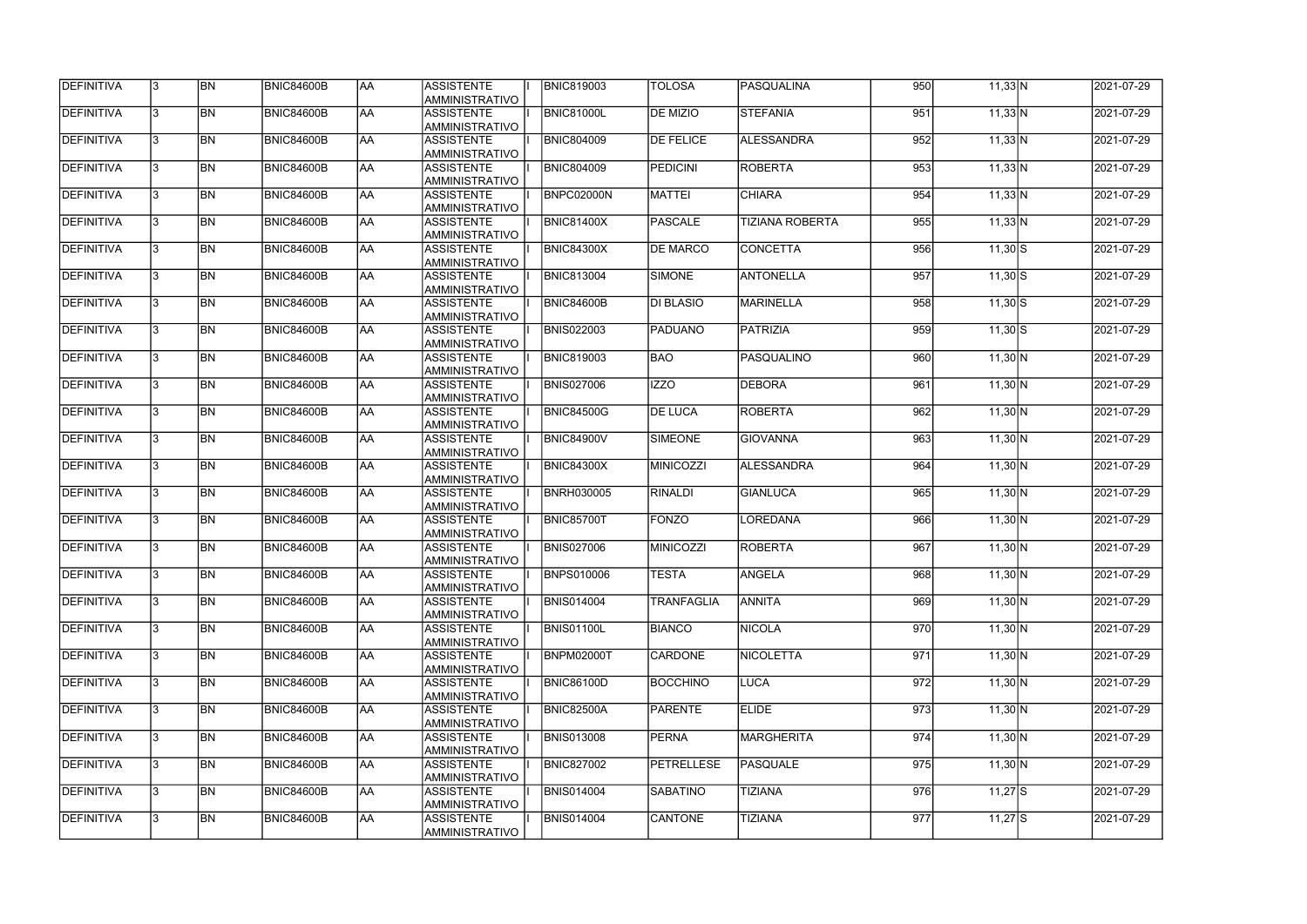| <b>DEFINITIVA</b> | 13. | <b>BN</b> | <b>BNIC84600B</b> | AA        | <b>ASSISTENTE</b><br>AMMINISTRATIVO        | <b>BNIS022003</b> | GAROFANO           | <b>MICHELE</b>        | 978  | $11,27$ N        | 2021-07-29 |
|-------------------|-----|-----------|-------------------|-----------|--------------------------------------------|-------------------|--------------------|-----------------------|------|------------------|------------|
| <b>DEFINITIVA</b> | 13. | <b>BN</b> | BNIC84600B        | laa       | <b>ASSISTENTE</b><br>AMMINISTRATIVO        | <b>BNTF010008</b> | <b>DE PASQUALE</b> | <b>MAURO</b>          | 979  | $11,27$ N        | 2021-07-29 |
| DEFINITIVA        | l3. | <b>BN</b> | <b>BNIC84600B</b> | AA        | <b>ASSISTENTE</b><br>AMMINISTRATIVO        | <b>BNIC86100D</b> | <b>ROLLO</b>       | <b>MAURIZIO</b>       | 980  | $11,25$ S        | 2021-07-29 |
| <b>DEFINITIVA</b> | l3. | <b>BN</b> | BNIC84600B        | <b>AA</b> | <b>ASSISTENTE</b><br>AMMINISTRATIVO        | <b>BNIS013008</b> | <b>DI ROSA</b>     | <b>CLEMENTE</b>       | 981  | $11,25$ S        | 2021-07-29 |
| DEFINITIVA        | l3. | <b>BN</b> | <b>BNIC84600B</b> | laa       | <b>ASSISTENTE</b><br>AMMINISTRATIVO        | <b>BNIS027006</b> | PALOMBINO          | <b>DOMENICO</b>       | 982  | $11,25$ S        | 2021-07-29 |
| DEFINITIVA        | l3  | <b>BN</b> | <b>BNIC84600B</b> | laa       | <b>ASSISTENTE</b><br>AMMINISTRATIVO        | <b>BNIS014004</b> | <b>IOVINO</b>      | <b>ANNA</b>           | 983  | $11,25$ N        | 2021-07-29 |
| DEFINITIVA        |     | <b>BN</b> | <b>BNIC84600B</b> | laa       | <b>ASSISTENTE</b><br><b>AMMINISTRATIVO</b> | BNIC83700L        | <b>CHIANTESE</b>   | <b>SONIA</b>          | 984  | $11,25$ N        | 2021-07-29 |
| DEFINITIVA        |     | <b>BN</b> | <b>BNIC84600B</b> | laa       | <b>ASSISTENTE</b><br>AMMINISTRATIVO        | BNPM02000T        | <b>MASCIA</b>      | <b>VINCENZO</b>       | 985  | $11,22$ S        | 2021-07-29 |
| DEFINITIVA        |     | <b>BN</b> | <b>BNIC84600B</b> | AA        | <b>ASSISTENTE</b><br>AMMINISTRATIVO        | <b>BNIS022003</b> | <b>RICCIOTTI</b>   | <b>VERONICA</b>       | 986  | $11,20$ S        | 2021-07-29 |
| DEFINITIVA        | l3. | <b>BN</b> | <b>BNIC84600B</b> | laa       | <b>ASSISTENTE</b><br>AMMINISTRATIVO        | BNPC02000N        | D'ANDREA           | <b>MARINELLA</b>      | 987  | $11,20$ S        | 2021-07-29 |
| DEFINITIVA        | l3. | <b>BN</b> | <b>BNIC84600B</b> | AA        | <b>ASSISTENTE</b><br>AMMINISTRATIVO        | <b>BNIC84900V</b> | <b>TEDESCO</b>     | <b>MARIA</b>          | 988  | $11,20$ S        | 2021-07-29 |
| DEFINITIVA        | 3   | <b>BN</b> | <b>BNIC84600B</b> | <b>AA</b> | <b>ASSISTENTE</b><br>AMMINISTRATIVO        | <b>BNPS010006</b> | PENNA              | <b>MARIA</b>          | 989  | $11,20$ S        | 2021-07-29 |
| DEFINITIVA        | 3   | <b>BN</b> | <b>BNIC84600B</b> | AA        | <b>ASSISTENTE</b><br>AMMINISTRATIVO        | <b>BNIS013008</b> | <b>STASI</b>       | <b>BARTOLOMEO</b>     | 990  | $11,20$ S        | 2021-07-29 |
| DEFINITIVA        | 3   | <b>BN</b> | <b>BNIC84600B</b> | AA        | <b>ASSISTENTE</b><br>AMMINISTRATIVO        | BNPM02000T        | <b>IULIANO</b>     | LUIGI                 | 991  | $11,20 \text{N}$ | 2021-07-29 |
| DEFINITIVA        |     | <b>BN</b> | <b>BNIC84600B</b> | laa       | <b>ASSISTENTE</b><br><b>AMMINISTRATIVO</b> | BNIC84600B        | DI LONARDO         | <b>MARIA</b>          | 992  | $11,20$ N        | 2021-07-29 |
| DEFINITIVA        | 3   | <b>BN</b> | <b>BNIC84600B</b> | laa       | <b>ASSISTENTE</b><br>AMMINISTRATIVO        | <b>BNIS02300V</b> | <b>SANTILLO</b>    | <b>ROBERTA</b>        | 993  | $11,20$ N        | 2021-07-29 |
| DEFINITIVA        | l3. | <b>BN</b> | <b>BNIC84600B</b> | laa       | <b>ASSISTENTE</b><br>AMMINISTRATIVO        | <b>BNIS00800R</b> | <b>IOLLO</b>       | <b>ANTONIETTA</b>     | 994  | $11,20$ N        | 2021-07-29 |
| DEFINITIVA        | 3   | <b>BN</b> | <b>BNIC84600B</b> | AA        | <b>ASSISTENTE</b><br>AMMINISTRATIVO        | <b>BNIC819003</b> | <b>PIOMBO</b>      | <b>MARIAROSITA</b>    | 995  | $11,20$ N        | 2021-07-29 |
| DEFINITIVA        | 13  | <b>BN</b> | <b>BNIC84600B</b> | <b>AA</b> | <b>ASSISTENTE</b><br>AMMINISTRATIVO        | <b>BNIC84300X</b> | <b>VEGLIANTE</b>   | <b>VALERIA</b>        | 996  | $11,20 \text{N}$ | 2021-07-29 |
| <b>DEFINITIVA</b> | l3. | <b>BN</b> | <b>BNIC84600B</b> | AA        | <b>ASSISTENTE</b><br>AMMINISTRATIVO        | <b>BNPS010006</b> | <b>FIORITO</b>     | <b>MARIAGIOCONDA</b>  | 997  | $11,20$ N        | 2021-07-29 |
| DEFINITIVA        | 13. | <b>BN</b> | <b>BNIC84600B</b> | AA        | <b>ASSISTENTE</b><br>AMMINISTRATIVO        | BNIS01100L        | <b>CENTRELLA</b>   | <b>MARIA PIA</b>      | 998  | $11,20$ N        | 2021-07-29 |
| DEFINITIVA        | 3   | <b>BN</b> | <b>BNIC84600B</b> | laa       | <b>ASSISTENTE</b><br>AMMINISTRATIVO        | <b>BNTF010008</b> | <b>DE RIMINI</b>   | <b>AMALIA</b>         | 999  | 11,20 N          | 2021-07-29 |
| DEFINITIVA        |     | <b>BN</b> | <b>BNIC84600B</b> | AA        | <b>ASSISTENTE</b><br>AMMINISTRATIVO        | <b>BNIS00200T</b> | <b>LOMBARDI</b>    | <b>BARBARA</b>        | 1000 | $11,20 \text{N}$ | 2021-07-29 |
| DEFINITIVA        |     | <b>BN</b> | <b>BNIC84600B</b> | AA        | <b>ASSISTENTE</b><br>AMMINISTRATIVO        | <b>BNIS014004</b> | SORICELLI          | <b>FIORELLA</b>       | 1001 | 11,20 N          | 2021-07-29 |
| DEFINITIVA        | I3. | <b>BN</b> | BNIC84600B        | laa       | <b>ASSISTENTE</b><br>AMMINISTRATIVO        | <b>BNIC86100D</b> | ROMANO             | <b>MARIA FEDERICA</b> | 1002 | 11,20 N          | 2021-07-29 |
| DEFINITIVA        | 13. | <b>BN</b> | <b>BNIC84600B</b> | AA        | <b>ASSISTENTE</b><br>AMMINISTRATIVO        | <b>BNIS014004</b> | <b>MECCA</b>       | <b>ERIKA</b>          | 1003 | 11,20 N          | 2021-07-29 |
| DEFINITIVA        | 13. | <b>BN</b> | <b>BNIC84600B</b> | AA        | <b>ASSISTENTE</b><br>AMMINISTRATIVO        | <b>BNIS022003</b> | DI BIASE           | <b>LUCIA</b>          | 1004 | 11,20 N          | 2021-07-29 |
| DEFINITIVA        |     | <b>BN</b> | <b>BNIC84600B</b> | AA        | <b>ASSISTENTE</b><br>AMMINISTRATIVO        | <b>BNIS022003</b> | <b>BALDINO</b>     | <b>MARCO</b>          | 1005 | $11,20$ N        | 2021-07-29 |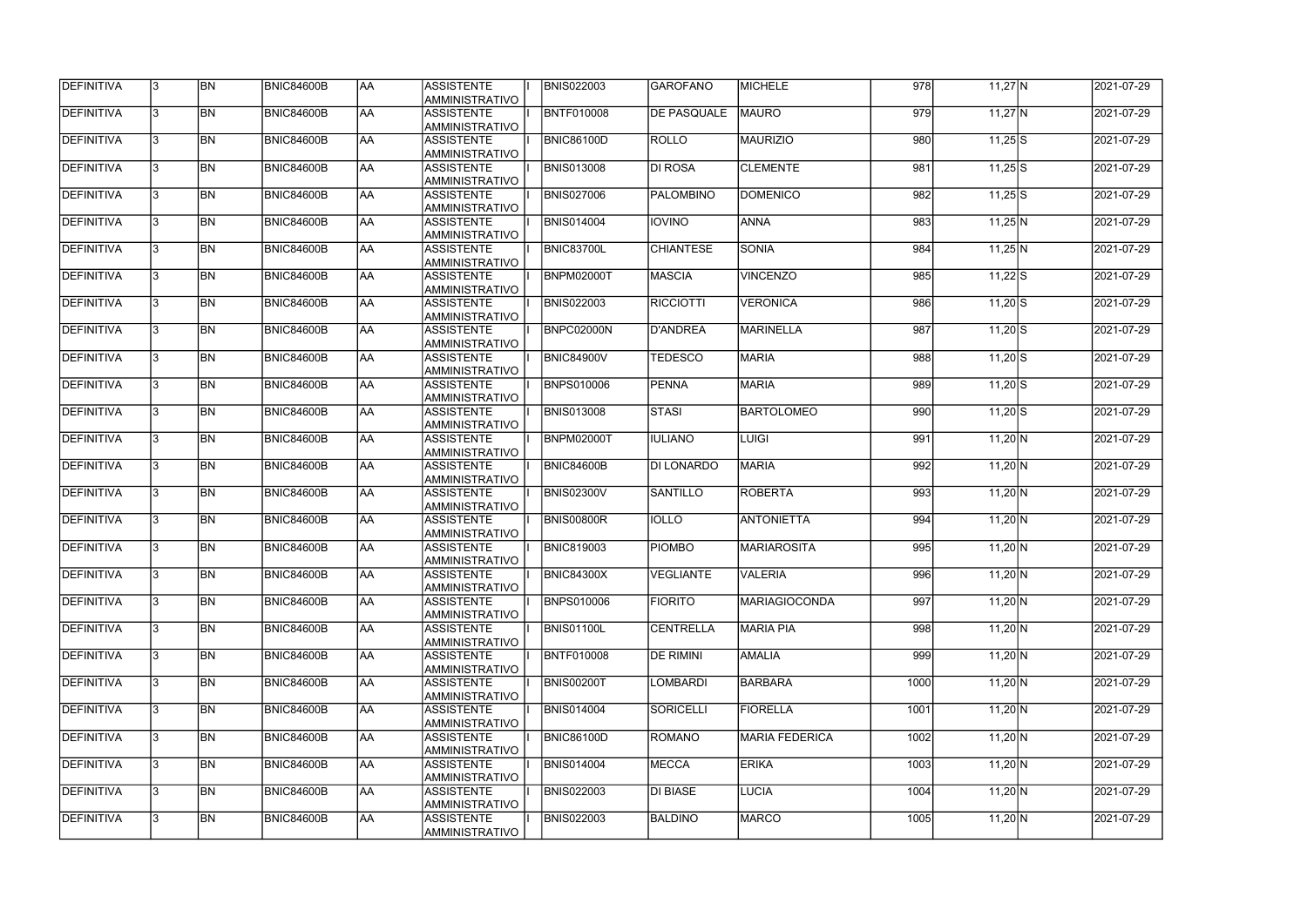| DEFINITIVA        | 13  | <b>BN</b> | <b>BNIC84600B</b> | AA         | <b>ASSISTENTE</b><br>AMMINISTRATIVO        | <b>BNIC850003</b> | <b>MASSARO</b>   | <b>FELICE ANTONIO</b> | 1006 | $11,20$ N    | 2021-07-29 |
|-------------------|-----|-----------|-------------------|------------|--------------------------------------------|-------------------|------------------|-----------------------|------|--------------|------------|
| DEFINITIVA        | 13. | <b>BN</b> | <b>BNIC84600B</b> | laa        | <b>ASSISTENTE</b><br>AMMINISTRATIVO        | <b>BNIC82900N</b> | <b>IGNARRA</b>   | LUIGI                 | 1007 | $11,20$ N    | 2021-07-29 |
| DEFINITIVA        | 13. | <b>BN</b> | <b>BNIC84600B</b> | laa        | <b>ASSISTENTE</b><br>AMMINISTRATIVO        | <b>BNIC82900N</b> | <b>ISONE</b>     | <b>ANNA</b>           | 1008 | $11,20$ N    | 2021-07-29 |
| DEFINITIVA        | l3. | <b>BN</b> | <b>BNIC84600B</b> | laa        | <b>ASSISTENTE</b><br>AMMINISTRATIVO        | <b>BNIC84300X</b> | FAZZONE          | <b>ANNA RITA</b>      | 1009 | $11,18$ S    | 2021-07-29 |
| DEFINITIVA        | 13. | <b>BN</b> | BNIC84600B        | laa        | <b>ASSISTENTE</b><br>AMMINISTRATIVO        | <b>BNIC85700T</b> | <b>CARPENITO</b> | <b>CRISTINA</b>       | 1010 | $11,17$ S    | 2021-07-29 |
| DEFINITIVA        | 3   | <b>BN</b> | <b>BNIC84600B</b> | laa        | <b>ASSISTENTE</b><br>AMMINISTRATIVO        | BNIC85700T        | RANAURO          | <b>ANGELA</b>         | 1011 | $11,17$ S    | 2021-07-29 |
| DEFINITIVA        |     | <b>BN</b> | <b>BNIC84600B</b> | laa        | <b>ASSISTENTE</b><br><b>AMMINISTRATIVO</b> | <b>BNIC86000N</b> | SIMEONI          | <b>TOMMASINA</b>      | 1012 | $11,17$ S    | 2021-07-29 |
| DEFINITIVA        |     | <b>BN</b> | <b>BNIC84600B</b> | laa        | <b>ASSISTENTE</b><br>AMMINISTRATIVO        | <b>BNIS022003</b> | PANZA            | <b>MILENA</b>         | 1013 | $11,17$ S    | 2021-07-29 |
| DEFINITIVA        |     | <b>BN</b> | <b>BNIC84600B</b> | laa        | <b>ASSISTENTE</b><br>AMMINISTRATIVO        | <b>BNIC84900V</b> | <b>FUSCO</b>     | <b>ANGELINA</b>       | 1014 | $11,17$ N    | 2021-07-29 |
| DEFINITIVA        | l3. | <b>BN</b> | <b>BNIC84600B</b> | laa        | <b>ASSISTENTE</b><br>AMMINISTRATIVO        | <b>BNIC84900V</b> | ORSILLO          | LOREDANA              | 1015 | $11,17$ N    | 2021-07-29 |
| DEFINITIVA        | 13. | <b>BN</b> | <b>BNIC84600B</b> | AA         | <b>ASSISTENTE</b><br>AMMINISTRATIVO        | <b>BNPS010006</b> | <b>MATURO</b>    | <b>MARIA CARMINE</b>  | 1016 | $11,17$ N    | 2021-07-29 |
| DEFINITIVA        | 3   | <b>BN</b> | BNIC84600B        | <b>AA</b>  | <b>ASSISTENTE</b><br>AMMINISTRATIVO        | <b>BNIC84300X</b> | COVINO           | <b>ROSA</b>           | 1017 | $11,15$ S    | 2021-07-29 |
| DEFINITIVA        | l3. | <b>BN</b> | <b>BNIC84600B</b> | laa        | <b>ASSISTENTE</b><br>AMMINISTRATIVO        | <b>BNIC86100D</b> | <b>ROTONDI</b>   | <b>ELISABETTA</b>     | 1018 | $11,15$ S    | 2021-07-29 |
| DEFINITIVA        | 3   | <b>BN</b> | <b>BNIC84600B</b> | AA         | <b>ASSISTENTE</b><br>AMMINISTRATIVO        | <b>BNIC83800C</b> | MORZILLO         | <b>GIADA</b>          | 1019 | $11,15$ N    | 2021-07-29 |
| DEFINITIVA        |     | <b>BN</b> | <b>BNIC84600B</b> | AA         | <b>ASSISTENTE</b><br><b>AMMINISTRATIVO</b> | <b>BNIC804009</b> | <b>SOLLA</b>     | <b>ANNA</b>           | 1020 | $11,15$ N    | 2021-07-29 |
| DEFINITIVA        |     | <b>BN</b> | <b>BNIC84600B</b> | AA         | <b>ASSISTENTE</b><br>AMMINISTRATIVO        | <b>BNIS014004</b> | <b>MONGILLO</b>  | <b>ROSANNA</b>        | 1021 | $11,15$ N    | 2021-07-29 |
| DEFINITIVA        | 3   | <b>BN</b> | <b>BNIC84600B</b> | AA         | <b>ASSISTENTE</b><br>AMMINISTRATIVO        | <b>BNTF010008</b> | <b>CORBO</b>     | COSIMO                | 1022 | $11,10$ S    | 2021-07-29 |
| DEFINITIVA        |     | <b>BN</b> | <b>BNIC84600B</b> | AA         | <b>ASSISTENTE</b><br>AMMINISTRATIVO        | <b>BNIC82300P</b> | <b>ANTONINO</b>  | <b>ITALO</b>          | 1023 | $11,10$ S    | 2021-07-29 |
| DEFINITIVA        | 13  | BN        | <b>BNIC84600B</b> | <b>JAA</b> | <b>ASSISTENTE</b><br>AMMINISTRATIVO        | <b>BNIC84300X</b> | <b>CAPUANO</b>   | <b>PIETRO</b>         | 1024 | $11,10$ S    | 2021-07-29 |
| <b>DEFINITIVA</b> | 13. | <b>BN</b> | <b>BNIC84600B</b> | <b>AA</b>  | <b>ASSISTENTE</b><br>AMMINISTRATIVO        | <b>BNPM02000T</b> | MASSA            | <b>CONSIGLIA</b>      | 1025 | $11,10$ S    | 2021-07-29 |
| DEFINITIVA        | l3. | <b>BN</b> | <b>BNIC84600B</b> | <b>AA</b>  | <b>ASSISTENTE</b><br>AMMINISTRATIVO        | <b>BNIS02300V</b> | <b>LEONE</b>     | <b>FIORELLA</b>       | 1026 | $11,10$ S    | 2021-07-29 |
| DEFINITIVA        | l3. | <b>BN</b> | <b>BNIC84600B</b> | AA         | <b>ASSISTENTE</b><br>AMMINISTRATIVO        | <b>BNIS014004</b> | COLANGELO        | <b>SONIA</b>          | 1027 | $11,10$ S    | 2021-07-29 |
| <b>DEFINITIVA</b> | l3. | <b>BN</b> | <b>BNIC84600B</b> | AA         | <b>ASSISTENTE</b><br>AMMINISTRATIVO        | <b>BNIC84300X</b> | <b>FRAGNITO</b>  | <b>ROSALIA</b>        | 1028 | $11,10$ S    | 2021-07-29 |
| DEFINITIVA        |     | <b>BN</b> | <b>BNIC84600B</b> | AA         | <b>ASSISTENTE</b><br>AMMINISTRATIVO        | BNPC02000N        | <b>MASCOLO</b>   | PASQUALE              | 1029 | $11,10$ S    | 2021-07-29 |
| DEFINITIVA        |     | <b>BN</b> | <b>BNIC84600B</b> | AA         | <b>ASSISTENTE</b><br>AMMINISTRATIVO        | <b>BNIS00200T</b> | <b>RUBANO</b>    | <b>ROSA</b>           | 1030 | $11,10$ S    | 2021-07-29 |
| DEFINITIVA        | 13. | <b>BN</b> | BNIC84600B        | AA         | <b>ASSISTENTE</b><br>AMMINISTRATIVO        | BNIC82900N        | DI MEZZA         | <b>CARMEN</b>         | 1031 | $11,10$ S    | 2021-07-29 |
| DEFINITIVA        | 13. | <b>BN</b> | <b>BNIC84600B</b> | laa        | <b>ASSISTENTE</b><br>AMMINISTRATIVO        | <b>BNRH030005</b> | <b>ZIEGLER</b>   | <b>FRANCESCA</b>      | 1032 | $11,10\ N$   | 2021-07-29 |
| DEFINITIVA        |     | <b>BN</b> | <b>BNIC84600B</b> | <b>AA</b>  | <b>ASSISTENTE</b><br>AMMINISTRATIVO        | <b>BNPS010006</b> | <b>MONTANO</b>   | <b>DEBORA</b>         | 1033 | $11,10 \, N$ | 2021-07-29 |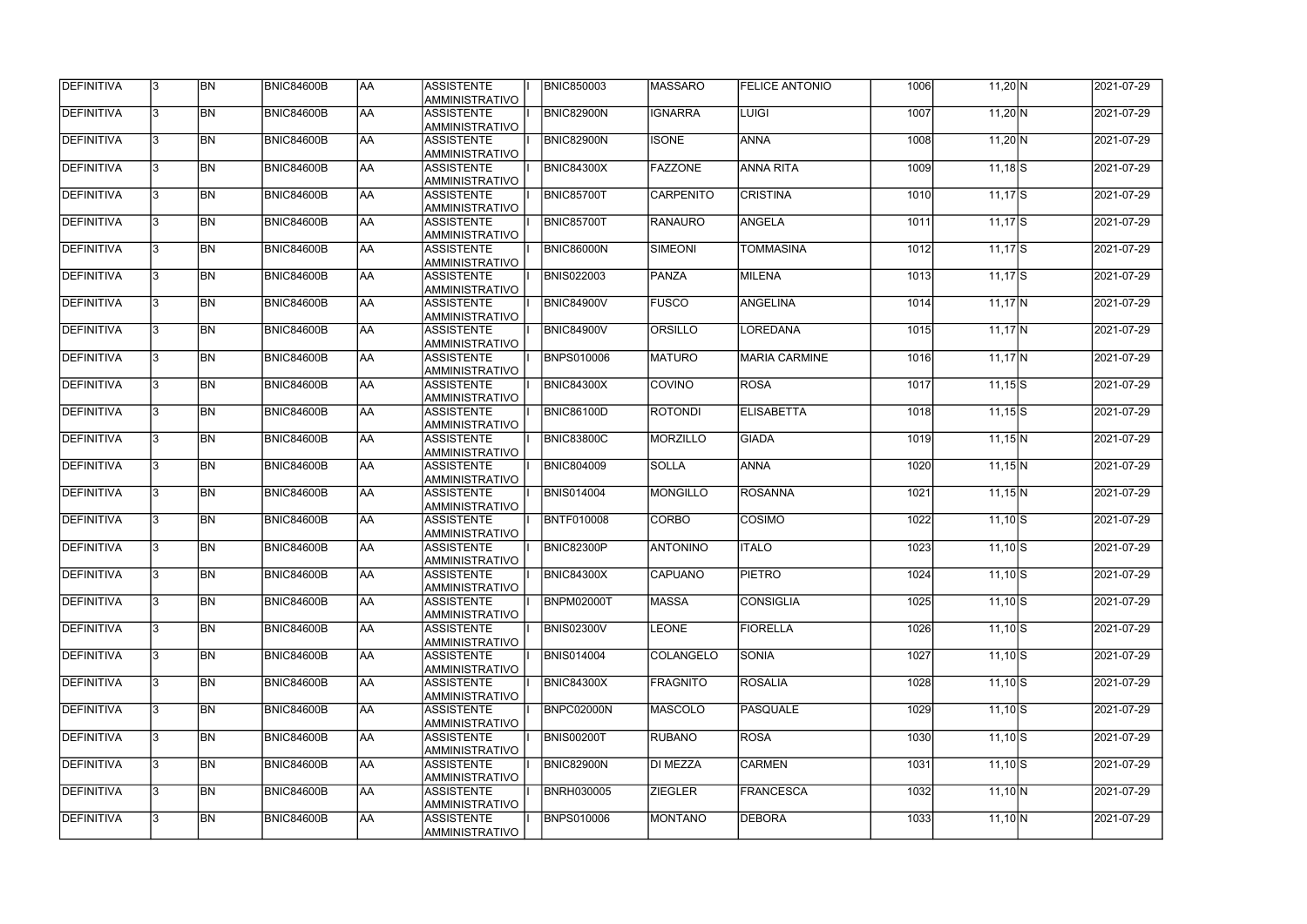| DEFINITIVA        | 13.          | <b>BN</b> | <b>BNIC84600B</b> | <b>AA</b> | <b>ASSISTENTE</b><br>IAMMINISTRATIVO       | <b>BNIS022003</b> | PARENTE           | <b>MAURO</b>            | 1034 | $11,10\ N$      | 2021-07-29 |
|-------------------|--------------|-----------|-------------------|-----------|--------------------------------------------|-------------------|-------------------|-------------------------|------|-----------------|------------|
| <b>DEFINITIVA</b> | l3.          | <b>BN</b> | BNIC84600B        | AA        | <b>ASSISTENTE</b><br>AMMINISTRATIVO        | <b>BNIC827002</b> | GRASSO            | <b>MICHELE</b>          | 1035 | $11,10\ N$      | 2021-07-29 |
| DEFINITIVA        |              | <b>BN</b> | BNIC84600B        | <b>AA</b> | <b>ASSISTENTE</b><br>AMMINISTRATIVO        | <b>BNIS027006</b> | <b>NARDONE</b>    | <b>ANNA</b>             | 1036 | $11,10 \ N$     | 2021-07-29 |
| <b>DEFINITIVA</b> | $\mathbf{3}$ | <b>BN</b> | BNIC84600B        | <b>AA</b> | <b>ASSISTENTE</b><br>AMMINISTRATIVO        | <b>BNIC84300X</b> | <b>CRETA</b>      | <b>ROSY</b>             | 1037 | $11,10$ N       | 2021-07-29 |
| <b>DEFINITIVA</b> |              | <b>BN</b> | BNIC84600B        | AA        | <b>ASSISTENTE</b><br><b>AMMINISTRATIVO</b> | <b>BNIS027006</b> | <b>IANNOTTI</b>   | <b>CATERINA CARMELA</b> | 1038 | $11,10$ N       | 2021-07-29 |
| DEFINITIVA        |              | <b>BN</b> | BNIC84600B        | AA        | <b>ASSISTENTE</b><br><b>AMMINISTRATIVO</b> | <b>BNPM02000T</b> | <b>DI GIOIA</b>   | <b>MARIA</b>            | 1039 | $11,10$ N       | 2021-07-29 |
| DEFINITIVA        |              | <b>BN</b> | <b>BNIC84600B</b> | <b>AA</b> | <b>ASSISTENTE</b><br><b>AMMINISTRATIVO</b> | BNPS010006        | PARCESEPE         | <b>ANDREA</b>           | 1040 | $11,10$ N       | 2021-07-29 |
| DEFINITIVA        |              | <b>BN</b> | BNIC84600B        | <b>AA</b> | <b>ASSISTENTE</b><br>AMMINISTRATIVO        | <b>BNIC81400X</b> | <b>CROCE</b>      | <b>ROBERTA</b>          | 1041 | $11,10$ N       | 2021-07-29 |
| DEFINITIVA        |              | <b>BN</b> | BNIC84600B        | <b>AA</b> | <b>ASSISTENTE</b><br><b>AMMINISTRATIVO</b> | <b>BNIS00800R</b> | <b>IOLLO</b>      | <b>FRANCESCA</b>        | 1042 | $11,10$ N       | 2021-07-29 |
| DEFINITIVA        |              | <b>BN</b> | BNIC84600B        | <b>AA</b> | <b>ASSISTENTE</b><br>AMMINISTRATIVO        | <b>BNIC84300X</b> | SIMONETTI         | <b>SARA</b>             | 1043 | $11,10\ N$      | 2021-07-29 |
| DEFINITIVA        |              | <b>BN</b> | BNIC84600B        | <b>AA</b> | <b>ASSISTENTE</b><br>AMMINISTRATIVO        | <b>BNIC827002</b> | <b>LAMBERTI</b>   | <b>CECILIA</b>          | 1044 | $11,10\ N$      | 2021-07-29 |
| DEFINITIVA        |              | <b>BN</b> | BNIC84600B        | <b>AA</b> | <b>ASSISTENTE</b><br>AMMINISTRATIVO        | BNTF010008        | <b>VISCIONE</b>   | CARLO                   | 1045 | $11,10 \ N$     | 2021-07-29 |
| DEFINITIVA        |              | <b>BN</b> | BNIC84600B        | <b>AA</b> | <b>ASSISTENTE</b><br>AMMINISTRATIVO        | <b>BNIS02300V</b> | <b>LUPOLI</b>     | VALENTINA               | 1046 | $11,10$ N       | 2021-07-29 |
| DEFINITIVA        |              | <b>BN</b> | <b>BNIC84600B</b> | <b>AA</b> | <b>ASSISTENTE</b><br><b>AMMINISTRATIVO</b> | <b>BNIC82900N</b> | <b>FIORE</b>      | ANGELO                  | 1047 | $11,10$ N       | 2021-07-29 |
| DEFINITIVA        |              | <b>BN</b> | BNIC84600B        | <b>AA</b> | <b>ASSISTENTE</b><br><b>AMMINISTRATIVO</b> | <b>BNIC85700T</b> | <b>RUSSO</b>      | <b>IOLANDA</b>          | 1048 | $11,10$ N       | 2021-07-29 |
| DEFINITIVA        |              | <b>BN</b> | BNIC84600B        | laa       | <b>ASSISTENTE</b><br>AMMINISTRATIVO        | <b>BNIS022003</b> | PACELLI           | <b>VINCENZA</b>         | 1049 | $11,10$ N       | 2021-07-29 |
| DEFINITIVA        | $\mathbf{R}$ | <b>BN</b> | BNIC84600B        | laa       | <b>ASSISTENTE</b><br>AMMINISTRATIVO        | <b>BNIC84300X</b> | <b>OCONE</b>      | <b>VALENTINA</b>        | 1050 | $11,10 \vert N$ | 2021-07-29 |
| DEFINITIVA        |              | <b>BN</b> | BNIC84600B        | <b>AA</b> | <b>ASSISTENTE</b><br>AMMINISTRATIVO        | <b>BNIS027006</b> | <b>MASTROVITO</b> | <b>ANTONIO</b>          | 1051 | $11,10$ N       | 2021-07-29 |
| <b>DEFINITIVA</b> | 13.          | <b>BN</b> | <b>BNIC84600B</b> | AA        | <b>ASSISTENTE</b><br>AMMINISTRATIVO        | <b>BNIC85700T</b> | <b>ZAMPETTI</b>   | <b>GIACOMO</b>          | 1052 | $11,10$ N       | 2021-07-29 |
| <b>DEFINITIVA</b> | $\mathbf{3}$ | <b>BN</b> | BNIC84600B        | AA        | ASSISTENTE<br>AMMINISTRATIVO               | <b>BNIC804009</b> | MANCINI           | RAFFAELLA               | 1053 | $11,10 \, N$    | 2021-07-29 |
| <b>DEFINITIVA</b> | 13.          | <b>BN</b> | BNIC84600B        | AA        | <b>ASSISTENTE</b><br>AMMINISTRATIVO        | <b>BNIC83700L</b> | <b>ITOUNAI</b>    | <b>ANTONIETTA</b>       | 1054 | $11,10$ N       | 2021-07-29 |
| DEFINITIVA        |              | <b>BN</b> | BNIC84600B        | <b>AA</b> | <b>ASSISTENTE</b><br>AMMINISTRATIVO        | <b>BNIC842004</b> | <b>RIVIEZZO</b>   | ANNUNZIATA              | 1055 | $11,10 \, N$    | 2021-07-29 |
| DEFINITIVA        |              | <b>BN</b> | BNIC84600B        | <b>AA</b> | <b>ASSISTENTE</b><br>AMMINISTRATIVO        | <b>BNIC804009</b> | <b>CONFORTI</b>   | <b>ANNACLELIA</b>       | 1056 | $11,10$ N       | 2021-07-29 |
| DEFINITIVA        |              | <b>BN</b> | BNIC84600B        | AA        | <b>ASSISTENTE</b><br>AMMINISTRATIVO        | <b>BNIC86000N</b> | MINELLI           | <b>PIERLUIGI</b>        | 1057 | $11,10 \, N$    | 2021-07-29 |
| DEFINITIVA        |              | <b>BN</b> | BNIC84600B        | <b>AA</b> | ASSISTENTE<br>AMMINISTRATIVO               | <b>BNIC81700B</b> | <b>BARRASSO</b>   | <b>GIUSEPPE</b>         | 1058 | $11,10 \, N$    | 2021-07-29 |
| DEFINITIVA        |              | <b>BN</b> | BNIC84600B        | <b>AA</b> | ASSISTENTE<br>AMMINISTRATIVO               | <b>BNIS00200T</b> | IZZO              | <b>VINCENZO</b>         | 1059 | $11,10 \, N$    | 2021-07-29 |
| <b>DEFINITIVA</b> | l3.          | <b>BN</b> | BNIC84600B        | <b>AA</b> | ASSISTENTE<br>AMMINISTRATIVO               | <b>BNIS00200T</b> | <b>RICCARDI</b>   | <b>MARIA</b>            | 1060 | $11,07$ S       | 2021-07-29 |
| <b>DEFINITIVA</b> |              | <b>BN</b> | BNIC84600B        | <b>AA</b> | <b>ASSISTENTE</b><br>AMMINISTRATIVO        | <b>BNIC81700B</b> | COLANGELO         | ANTONIETTA              | 1061 | $11,07$ S       | 2021-07-29 |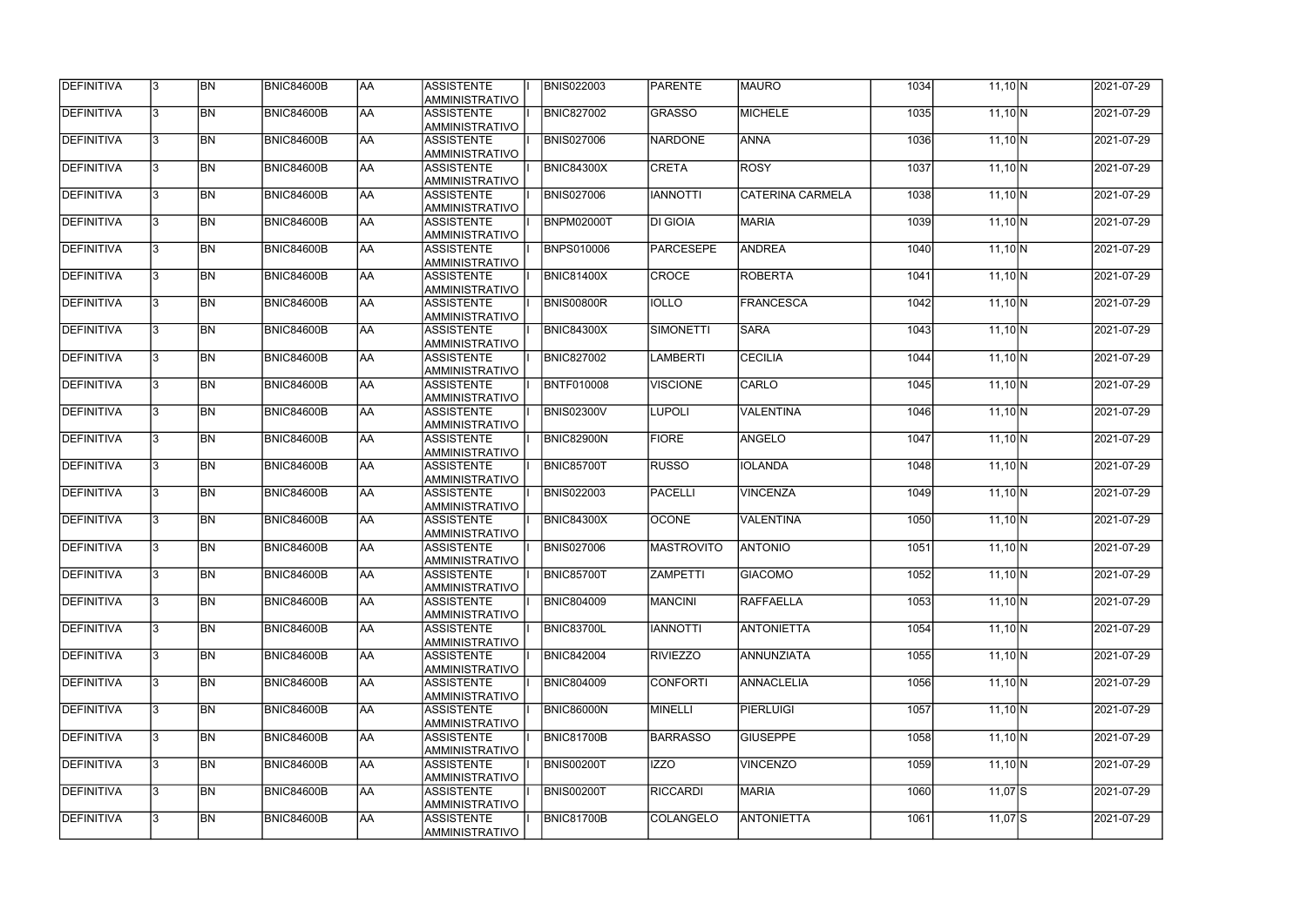| <b>DEFINITIVA</b> | 13.          | <b>BN</b> | <b>BNIC84600B</b> | <b>AA</b>  | <b>ASSISTENTE</b><br><b>AMMINISTRATIVO</b> | <b>BNPM02000T</b> | <b>DE NIGRIS</b>  | <b>GIUSEPPINA</b>   | 1062 | $11,05$ S         |          | 2021-07-29 |
|-------------------|--------------|-----------|-------------------|------------|--------------------------------------------|-------------------|-------------------|---------------------|------|-------------------|----------|------------|
| DEFINITIVA        | 3            | <b>BN</b> | <b>BNIC84600B</b> | AA         | ASSISTENTE<br>AMMINISTRATIVO               | <b>BNIS02600A</b> | <b>GRASSO</b>     | <b>LUCIA</b>        | 1063 | $11,03$ $S$       |          | 2021-07-29 |
| DEFINITIVA        | 3            | <b>BN</b> | BNIC84600B        | AA         | ASSISTENTE<br>AMMINISTRATIVO               | <b>BNIC84600B</b> | <b>DI GIOIA</b>   | <b>ANTONELLA</b>    | 1064 | $11$ S            |          | 2021-07-29 |
| DEFINITIVA        |              | <b>BN</b> | <b>BNIC84600B</b> | <b>AA</b>  | <b>ASSISTENTE</b><br>AMMINISTRATIVO        | <b>BNIC81700B</b> | <b>PERONE</b>     | <b>MARIELLA</b>     | 1065 | $\overline{11}$ S |          | 2021-07-29 |
| DEFINITIVA        |              | <b>BN</b> | <b>BNIC84600B</b> | <b>AA</b>  | ASSISTENTE<br>AMMINISTRATIVO               | BNIC85700T        | <b>DE LORENZO</b> | <b>MARIANNA</b>     | 1066 | $11$ S            |          | 2021-07-29 |
| <b>DEFINITIVA</b> |              | <b>BN</b> | BNIC84600B        | AA         | <b>ASSISTENTE</b><br><b>AMMINISTRATIVO</b> | BNPM02000T        | PINGUE            | KATHRIN MARIA CLARA | 1067 | 11S               |          | 2021-07-29 |
| <b>DEFINITIVA</b> |              | <b>BN</b> | BNIC84600B        | AA         | <b>ASSISTENTE</b><br><b>AMMINISTRATIVO</b> | <b>BNIS00200T</b> | <b>NOBILE</b>     | <b>SEFORA</b>       | 1068 | $11$ S            |          | 2021-07-29 |
| DEFINITIVA        |              | <b>BN</b> | <b>BNIC84600B</b> | AA         | <b>ASSISTENTE</b><br><b>AMMINISTRATIVO</b> | <b>BNIS02300V</b> | <b>ESPOSITO</b>   | <b>ANNA</b>         | 1069 | $11$ S            |          | 2021-07-29 |
| DEFINITIVA        |              | <b>BN</b> | BNIC84600B        | AA         | <b>ASSISTENTE</b><br>AMMINISTRATIVO        | BNPM02000T        | PANELLA           | <b>ENRICA</b>       | 1070 | $11$ S            |          | 2021-07-29 |
| <b>DEFINITIVA</b> |              | <b>BN</b> | <b>BNIC84600B</b> | AA         | <b>ASSISTENTE</b><br>AMMINISTRATIVO        | <b>BNIC84900V</b> | <b>DE MICHELE</b> | <b>PAOLA</b>        | 1071 | $11$ S            |          | 2021-07-29 |
| DEFINITIVA        |              | <b>BN</b> | <b>BNIC84600B</b> | <b>JAA</b> | ASSISTENTE<br>AMMINISTRATIVO               | BNIC85700T        | DI IORIO          | <b>VINCENZO</b>     | 1072 | $11$ S            |          | 2021-07-29 |
| <b>DEFINITIVA</b> |              | <b>BN</b> | <b>BNIC84600B</b> | AA         | <b>ASSISTENTE</b><br>AMMINISTRATIVO        | <b>BNIC86000N</b> | <b>DE LUCA</b>    | <b>SABRINA</b>      | 1073 | $11$ S            |          | 2021-07-29 |
| DEFINITIVA        |              | <b>BN</b> | <b>BNIC84600B</b> | AA         | ASSISTENTE<br>AMMINISTRATIVO               | <b>BNTF010008</b> | DI RIENZO         | <b>ANTONIETTA</b>   | 1074 | $11$ S            |          | 2021-07-29 |
| <b>DEFINITIVA</b> |              | <b>BN</b> | <b>BNIC84600B</b> | AA         | <b>ASSISTENTE</b><br><b>AMMINISTRATIVO</b> | <b>BNIS02300V</b> | <b>BORRELLI</b>   | <b>MARIA TERESA</b> | 1075 | 11 IS             |          | 2021-07-29 |
| <b>DEFINITIVA</b> |              | <b>BN</b> | <b>BNIC84600B</b> | AA         | ASSISTENTE<br><b>AMMINISTRATIVO</b>        | <b>BNIC84600B</b> | DI LORENZO        | <b>MARIA</b>        | 1076 | $11$ S            |          | 2021-07-29 |
| <b>DEFINITIVA</b> |              | <b>BN</b> | <b>BNIC84600B</b> | AA         | <b>ASSISTENTE</b><br><b>AMMINISTRATIVO</b> | <b>BNIC82900N</b> | <b>MATARAZZO</b>  | <b>IOLANDA</b>      | 1077 | 11 IS             |          | 2021-07-29 |
| DEFINITIVA        |              | <b>BN</b> | <b>BNIC84600B</b> | AA         | <b>ASSISTENTE</b><br>AMMINISTRATIVO        | <b>BNIS00300N</b> | <b>TORONE</b>     | <b>ANTONIO</b>      | 1078 | $11$ S            |          | 2021-07-29 |
| DEFINITIVA        |              | <b>BN</b> | BNIC84600B        | AA         | <b>ASSISTENTE</b><br>AMMINISTRATIVO        | <b>BNIC81400X</b> | BACCALA'          | <b>ANGELA MARIA</b> | 1079 |                   | $11$ $N$ | 2021-07-29 |
| <b>DEFINITIVA</b> | 13           | BN        | <b>BNIC84600B</b> | <b>JAA</b> | <b>ASSISTENTE</b><br><b>AMMINISTRATIVO</b> | <b>BNIS02300V</b> | <b>PACELLI</b>    | <b>SIRIA</b>        | 1080 | $11\text{N}$      |          | 2021-07-29 |
| DEFINITIVA        | l3.          | <b>BN</b> | <b>BNIC84600B</b> | AA         | ASSISTENTE<br>AMMINISTRATIVO               | <b>BNIC84300X</b> | <b>NAPPI</b>      | <b>ANNA</b>         | 1081 |                   | $11$ $N$ | 2021-07-29 |
| DEFINITIVA        | $\mathbf{3}$ | BN        | <b>BNIC84600B</b> | AA         | <b>ASSISTENTE</b><br>AMMINISTRATIVO        | <b>BNIC819003</b> | <b>DEL SOLE</b>   | <b>IVANA</b>        | 1082 |                   | $11$ N   | 2021-07-29 |
| <b>DEFINITIVA</b> | $\mathbf{3}$ | <b>BN</b> | <b>BNIC84600B</b> | AA         | <b>ASSISTENTE</b><br>AMMINISTRATIVO        | <b>BNIC81700B</b> | <b>PALUMMO</b>    | <b>MARTINA</b>      | 1083 |                   | $11$ N   | 2021-07-29 |
| DEFINITIVA        |              | <b>BN</b> | <b>BNIC84600B</b> | AA         | <b>ASSISTENTE</b><br><b>AMMINISTRATIVO</b> | <b>BNIS02300V</b> | PACELLI           | <b>ANGELA</b>       | 1084 | $11$ N            |          | 2021-07-29 |
| <b>DEFINITIVA</b> |              | <b>BN</b> | <b>BNIC84600B</b> | AA         | <b>ASSISTENTE</b><br>AMMINISTRATIVO        | BNIC82300P        | <b>BOSSA</b>      | <b>MARIA</b>        | 1085 | $11$ N            |          | 2021-07-29 |
| DEFINITIVA        |              | <b>BN</b> | <b>BNIC84600B</b> | AA         | <b>ASSISTENTE</b><br>AMMINISTRATIVO        | <b>BNIS022003</b> | <b>TEBANO</b>     | <b>PASQUALE</b>     | 1086 | $11$ N            |          | 2021-07-29 |
| DEFINITIVA        |              | <b>BN</b> | BNIC84600B        | AA         | ASSISTENTE<br>AMMINISTRATIVO               | <b>BNIC84400Q</b> | <b>MENNA</b>      | <b>FULMALA</b>      | 1087 |                   | $11$ $N$ | 2021-07-29 |
| DEFINITIVA        | Β.           | <b>BN</b> | <b>BNIC84600B</b> | AA         | ASSISTENTE<br>AMMINISTRATIVO               | BNIC84600B        | <b>PIGNA</b>      | TERESA VALENTINA    | 1088 | $11$ IN           |          | 2021-07-29 |
| DEFINITIVA        |              | BN        | <b>BNIC84600B</b> | AA         | ASSISTENTE<br>AMMINISTRATIVO               | <b>BNIS02300V</b> | <b>RUBANO</b>     | <b>MARIA</b>        | 1089 |                   | $11$ IN  | 2021-07-29 |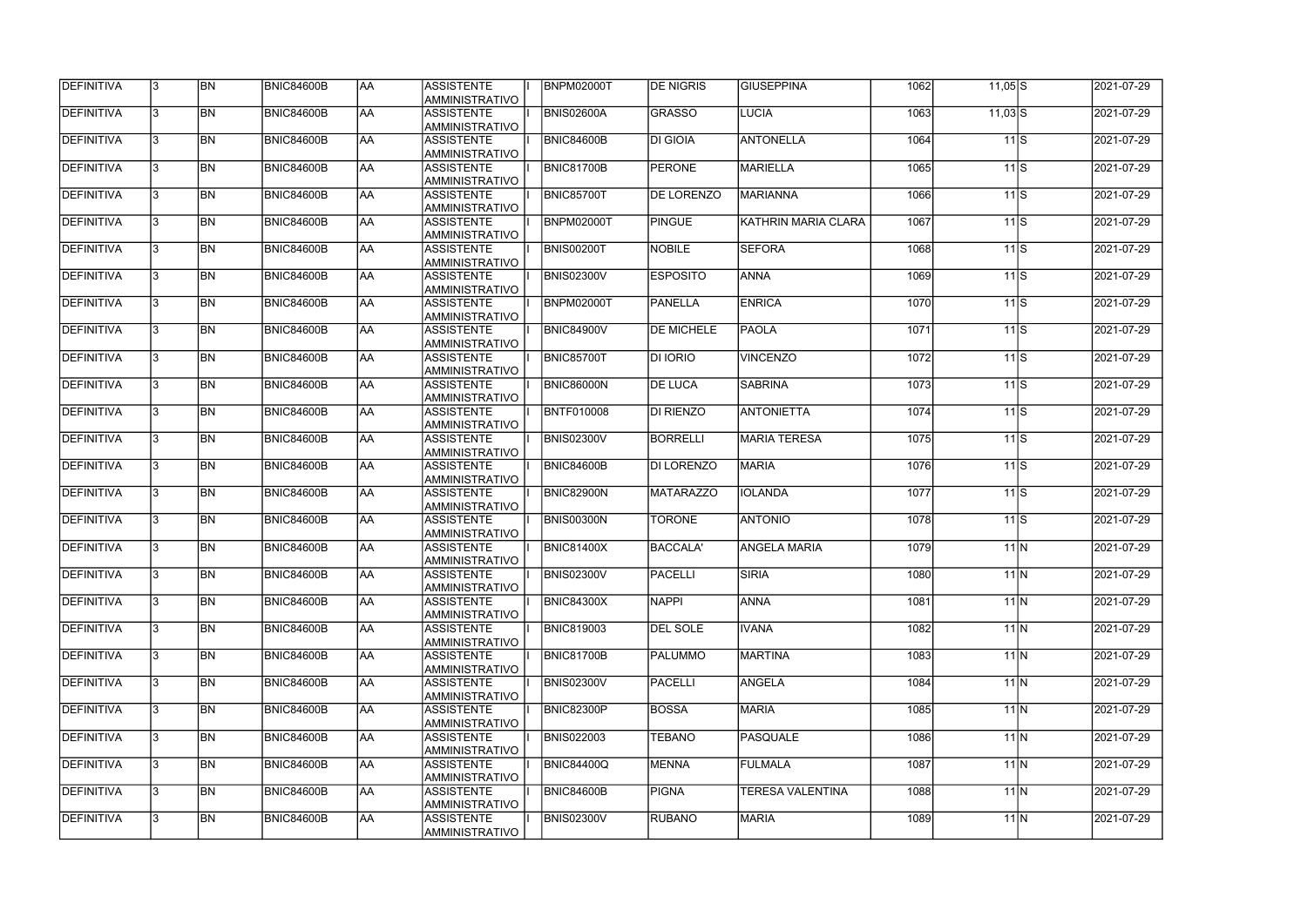| DEFINITIVA        |              | <b>BN</b> | <b>BNIC84600B</b> | <b>AA</b>  | ASSISTENTE<br><b>AMMINISTRATIVO</b>        | <b>BNIS027006</b> | FALZARANO          | <b>ALESSANDRA</b>        | 1090 | $11$ N      | 2021-07-29 |
|-------------------|--------------|-----------|-------------------|------------|--------------------------------------------|-------------------|--------------------|--------------------------|------|-------------|------------|
| DEFINITIVA        | l3.          | <b>BN</b> | <b>BNIC84600B</b> | AA         | <b>ASSISTENTE</b><br>AMMINISTRATIVO        | <b>BNIC841008</b> | <b>CIARLEGLIO</b>  | <b>MARIA GRAZIA</b>      | 1091 | $11$ N      | 2021-07-29 |
| DEFINITIVA        |              | <b>BN</b> | <b>BNIC84600B</b> | AA         | <b>ASSISTENTE</b><br>AMMINISTRATIVO        | BNPC02000N        | <b>DE MEO</b>      | <b>ROSALIA</b>           | 1092 | $11$ N      | 2021-07-29 |
| DEFINITIVA        | 3            | <b>BN</b> | <b>BNIC84600B</b> | AA         | ASSISTENTE<br>AMMINISTRATIVO               | <b>BNIS01600Q</b> | <b>BALDINO</b>     | <b>GINA</b>              | 1093 | $11$ N      | 2021-07-29 |
| DEFINITIVA        |              | <b>BN</b> | BNIC84600B        | AA         | ASSISTENTE<br><b>AMMINISTRATIVO</b>        | <b>BNIS027006</b> | <b>GIACOBELLI</b>  | <b>MARIO</b>             | 1094 | $11$ N      | 2021-07-29 |
| <b>DEFINITIVA</b> |              | <b>BN</b> | BNIC84600B        | AA         | ASSISTENTE<br>AMMINISTRATIVO               | <b>BNIC86100D</b> | <b>LANDINO</b>     | <b>VERONICA</b>          | 1095 | 11N         | 2021-07-29 |
| DEFINITIVA        |              | <b>BN</b> | BNIC84600B        | <b>JAA</b> | <b>ASSISTENTE</b><br>AMMINISTRATIVO        | BNPC02000N        | <b>ZOCCOLILLO</b>  | <b>CRISTINA</b>          | 1096 | $11$ N      | 2021-07-29 |
| <b>DEFINITIVA</b> |              | BN        | BNIC84600B        | AA         | <b>ASSISTENTE</b><br><b>AMMINISTRATIVO</b> | <b>BNIC862009</b> | NAPOLITANO         | <b>MARIARITA</b>         | 1097 | 11N         | 2021-07-29 |
| DEFINITIVA        |              | <b>BN</b> | <b>BNIC84600B</b> | AA         | <b>ASSISTENTE</b><br><b>AMMINISTRATIVO</b> | <b>BNIC839008</b> | <b>CIMMINO</b>     | <b>ADA RITA</b>          | 1098 | $11$ N      | 2021-07-29 |
| DEFINITIVA        |              | <b>BN</b> | <b>BNIC84600B</b> | AA         | <b>ASSISTENTE</b><br>AMMINISTRATIVO        | <b>BNIC804009</b> | <b>GRIFFINI</b>    | <b>FRANCESCO</b>         | 1099 | $11$ $N$    | 2021-07-29 |
| DEFINITIVA        |              | <b>BN</b> | BNIC84600B        | AA         | <b>ASSISTENTE</b><br>AMMINISTRATIVO        | <b>BNIS014004</b> | BERNAZEAUD         | <b>VINCENZO DOMENICO</b> | 1100 | $11$ N      | 2021-07-29 |
| DEFINITIVA        |              | <b>BN</b> | <b>BNIC84600B</b> | AA         | <b>ASSISTENTE</b><br>AMMINISTRATIVO        | <b>BNIC833009</b> | <b>IADICICCO</b>   | <b>GIOVANNA</b>          | 1101 | $11$ N      | 2021-07-29 |
| DEFINITIVA        |              | <b>BN</b> | <b>BNIC84600B</b> | AA         | <b>ASSISTENTE</b><br><b>AMMINISTRATIVO</b> | <b>BNIS00200T</b> | <b>VERRILLO</b>    | <b>MICAELA</b>           | 1102 | $11$ N      | 2021-07-29 |
| DEFINITIVA        |              | <b>BN</b> | <b>BNIC84600B</b> | AA         | ASSISTENTE<br>AMMINISTRATIVO               | <b>BNIC84500G</b> | PIZZI              | CARLO                    | 1103 | 11N         | 2021-07-29 |
| <b>DEFINITIVA</b> |              | <b>BN</b> | <b>BNIC84600B</b> | AA         | <b>ASSISTENTE</b><br><b>AMMINISTRATIVO</b> | BNIC81700B        | <b>MAZZEO</b>      | <b>MARINA</b>            | 1104 | $11$ $N$    | 2021-07-29 |
| <b>DEFINITIVA</b> |              | <b>BN</b> | <b>BNIC84600B</b> | AA         | <b>ASSISTENTE</b><br><b>AMMINISTRATIVO</b> | <b>BNIS00800R</b> | <b>FALCO</b>       | <b>LUCIO</b>             | 1105 | $11$ N      | 2021-07-29 |
| <b>DEFINITIVA</b> |              | BN        | <b>BNIC84600B</b> | AA         | <b>ASSISTENTE</b><br><b>AMMINISTRATIVO</b> | BNVC01000A        | <b>PELUSO</b>      | <b>SABATO</b>            | 1106 | $11$ $N$    | 2021-07-29 |
| DEFINITIVA        |              | <b>BN</b> | BNIC84600B        | AA         | <b>ASSISTENTE</b><br>AMMINISTRATIVO        | BNIC82300P        | <b>GAGLIARDE</b>   | <b>GRAZIANO</b>          | 1107 | $11$ N      | 2021-07-29 |
| DEFINITIVA        | 13           | BN        | <b>BNIC84600B</b> | AA         | ASSISTENTE<br>AMMINISTRATIVO               | <b>BNIS022003</b> | <b>GIORDANO</b>    | <b>PALMA</b>             | 1108 | 11 $ N $    | 2021-07-29 |
| <b>DEFINITIVA</b> |              | <b>BN</b> | BNIC84600B        | AA         | ASSISTENTE<br>AMMINISTRATIVO               | BNIC81400X        | <b>CASTELLI</b>    | <b>MARIANNA</b>          | 1109 | $11$ N      | 2021-07-29 |
| DEFINITIVA        |              | <b>BN</b> | BNIC84600B        | <b>AA</b>  | ASSISTENTE<br>AMMINISTRATIVO               | <b>BNIS014004</b> | <b>TIRELLI</b>     | <b>MASSIMO</b>           | 1110 | $11$ N      | 2021-07-29 |
| <b>DEFINITIVA</b> | $\mathbf{3}$ | <b>BN</b> | <b>BNIC84600B</b> | <b>AA</b>  | <b>ASSISTENTE</b><br>AMMINISTRATIVO        | <b>BNIS022003</b> | GUARINO            | RINALDO                  | 1111 | $11$ N      | 2021-07-29 |
| DEFINITIVA        | 3            | <b>BN</b> | <b>BNIC84600B</b> | AA         | <b>ASSISTENTE</b><br>AMMINISTRATIVO        | <b>BNIC82900N</b> | <b>RAINONE</b>     | <b>MIRELLA</b>           | 1112 | $11$ N      | 2021-07-29 |
| DEFINITIVA        |              | <b>BN</b> | <b>BNIC84600B</b> | AA         | <b>ASSISTENTE</b><br><b>AMMINISTRATIVO</b> | <b>BNIC82900N</b> | <b>GUADAGNO</b>    | <b>MARLENE</b>           | 1113 | $11$ $N$    | 2021-07-29 |
| DEFINITIVA        |              | <b>BN</b> | BNIC84600B        | AA         | <b>ASSISTENTE</b><br><b>AMMINISTRATIVO</b> | <b>BNIC85200P</b> | RAIO               | <b>DOMENICA</b>          | 1114 | $11$ $N$    | 2021-07-29 |
| DEFINITIVA        |              | <b>BN</b> | <b>BNIC84600B</b> | AA         | ASSISTENTE<br>AMMINISTRATIVO               | <b>BNIC841008</b> | <b>RUSSO</b>       | <b>ANTONELLA</b>         | 1115 | $11$ $N$    | 2021-07-29 |
| DEFINITIVA        |              | <b>BN</b> | BNIC84600B        | AA         | ASSISTENTE<br>AMMINISTRATIVO               | BNPC02000N        | <b>VESSICHELLI</b> | <b>ANNAMARIA</b>         | 1116 | $11$ $N$    | 2021-07-29 |
| <b>DEFINITIVA</b> |              | <b>BN</b> | BNIC84600B        | AA         | ASSISTENTE<br>AMMINISTRATIVO               | <b>BNIC82500A</b> | <b>VESSECCHIA</b>  | <b>MARCELLO</b>          | 1117 | $10,98$ $S$ | 2021-07-29 |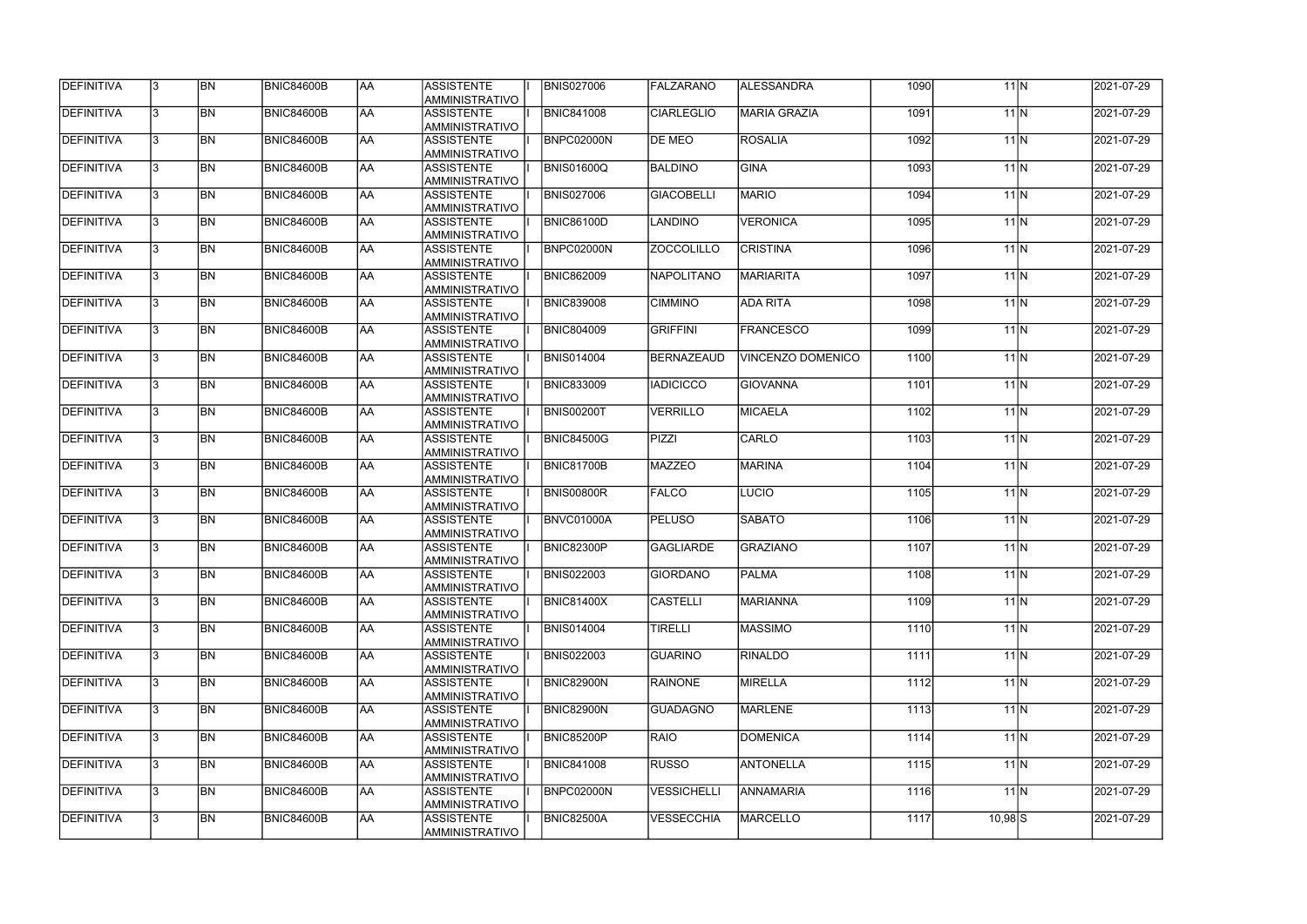| <b>DEFINITIVA</b> | 13. | <b>BN</b> | <b>BNIC84600B</b> | <b>AA</b>  | <b>ASSISTENTE</b><br>AMMINISTRATIVO        | <b>BNIC84600B</b> | <b>GAROFANO</b>    | <b>ANGELA</b>          | 1118 | $10,95$ N    | 2021-07-29 |
|-------------------|-----|-----------|-------------------|------------|--------------------------------------------|-------------------|--------------------|------------------------|------|--------------|------------|
| DEFINITIVA        | l3. | <b>BN</b> | <b>BNIC84600B</b> | laa        | <b>ASSISTENTE</b><br>AMMINISTRATIVO        | <b>BNIC85400A</b> | <b>PARENTE</b>     | <b>CONCETTA</b>        | 1119 | $10,93$ $S$  | 2021-07-29 |
| DEFINITIVA        | 13. | <b>BN</b> | <b>BNIC84600B</b> | laa        | <b>ASSISTENTE</b><br>AMMINISTRATIVO        | BNPC02000N        | <b>SOMMESE</b>     | <b>ANNA</b>            | 1120 | $10,93$ S    | 2021-07-29 |
| DEFINITIVA        | l3. | <b>BN</b> | <b>BNIC84600B</b> | AA         | <b>ASSISTENTE</b><br>AMMINISTRATIVO        | <b>BNIS022003</b> | <b>SEVERINO</b>    | <b>BARBARA</b>         | 1121 | $10,93$ S    | 2021-07-29 |
| DEFINITIVA        | 3   | <b>BN</b> | <b>BNIC84600B</b> | <b>AA</b>  | <b>ASSISTENTE</b><br>AMMINISTRATIVO        | <b>BNIS00300N</b> | <b>CONTE</b>       | <b>MARCO</b>           | 1122 | $10,93$ N    | 2021-07-29 |
| DEFINITIVA        | 3   | <b>BN</b> | BNIC84600B        | laa        | <b>ASSISTENTE</b><br>AMMINISTRATIVO        | BNPC02000N        | PALMA              | <b>COLOMBA</b>         | 1123 | $10,93$ N    | 2021-07-29 |
| <b>DEFINITIVA</b> | 3   | <b>BN</b> | <b>BNIC84600B</b> | laa        | <b>ASSISTENTE</b><br>AMMINISTRATIVO        | BNIC84300X        | <b>CIRILLO</b>     | <b>CARMELA</b>         | 1124 | $10,93$ N    | 2021-07-29 |
| DEFINITIVA        |     | <b>BN</b> | <b>BNIC84600B</b> | laa        | <b>ASSISTENTE</b><br><b>AMMINISTRATIVO</b> | <b>BNTF010008</b> | MELILLO            | ANNUNZIATA             | 1125 | $10,93$ N    | 2021-07-29 |
| DEFINITIVA        |     | <b>BN</b> | <b>BNIC84600B</b> | laa        | <b>ASSISTENTE</b><br>AMMINISTRATIVO        | BNIC84400Q        | <b>CENICCOLA</b>   | ANGELO RAFFAELE        | 1126 | $10,90$ S    | 2021-07-29 |
| DEFINITIVA        |     | <b>BN</b> | <b>BNIC84600B</b> | laa        | <b>ASSISTENTE</b><br>AMMINISTRATIVO        | <b>BNIC848003</b> | BASILICATA         | <b>MICHELE</b>         | 1127 | $10,90$ S    | 2021-07-29 |
| DEFINITIVA        | l3. | <b>BN</b> | <b>BNIC84600B</b> | AA         | <b>ASSISTENTE</b><br>AMMINISTRATIVO        | <b>BNIC84600B</b> | <b>GIORDANO</b>    | <b>MARIA ROSARIA</b>   | 1128 | $10,90$ N    | 2021-07-29 |
| DEFINITIVA        | l3. | <b>BN</b> | <b>BNIC84600B</b> | AA         | <b>ASSISTENTE</b><br>AMMINISTRATIVO        | <b>BNIC841008</b> | <b>GERNETTI</b>    | <b>FRANCESCA MARIA</b> | 1129 | $10,90$ N    | 2021-07-29 |
| DEFINITIVA        | 3   | <b>BN</b> | BNIC84600B        | AA         | <b>ASSISTENTE</b><br>AMMINISTRATIVO        | BNIC85700T        | LOMBARDO           | <b>LUCIA</b>           | 1130 | $10,90$ N    | 2021-07-29 |
| DEFINITIVA        |     | <b>BN</b> | <b>BNIC84600B</b> | AA         | <b>ASSISTENTE</b><br>AMMINISTRATIVO        | <b>BNIC813004</b> | <b>GAGLIARDI</b>   | <b>MICHELA</b>         | 1131 | $10,90$ N    | 2021-07-29 |
| DEFINITIVA        | 3   | <b>BN</b> | <b>BNIC84600B</b> | laa        | <b>ASSISTENTE</b><br>AMMINISTRATIVO        | <b>BNIC84500G</b> | <b>RICCIO</b>      | <b>GIOVANNA</b>        | 1132 | $10,90$ N    | 2021-07-29 |
| DEFINITIVA        | l3. | <b>BN</b> | <b>BNIC84600B</b> | laa        | <b>ASSISTENTE</b><br>AMMINISTRATIVO        | <b>BNRH030005</b> | <b>COLETTA</b>     | <b>NICOLETTA</b>       | 1133 | $10,90$ N    | 2021-07-29 |
| <b>DEFINITIVA</b> |     | <b>BN</b> | <b>BNIC84600B</b> | laa        | <b>ASSISTENTE</b><br>AMMINISTRATIVO        | BNIC84600B        | PUZELLA            | <b>ANTONELLA</b>       | 1134 | $10,90$ N    | 2021-07-29 |
| DEFINITIVA        |     | <b>BN</b> | <b>BNIC84600B</b> | AA         | <b>ASSISTENTE</b><br>AMMINISTRATIVO        | BNIC84600B        | <b>GUARINI</b>     | <b>FIORELLA</b>        | 1135 | $10,90$ N    | 2021-07-29 |
| <b>DEFINITIVA</b> | 13  | <b>BN</b> | <b>BNIC84600B</b> | <b>JAA</b> | <b>ASSISTENTE</b><br>AMMINISTRATIVO        | <b>BNIC82900N</b> | <b>GELORMINO</b>   | <b>NICOLA</b>          | 1136 | $10,90 \, N$ | 2021-07-29 |
| DEFINITIVA        | 13. | <b>BN</b> | <b>BNIC84600B</b> | AA         | <b>ASSISTENTE</b><br>AMMINISTRATIVO        | <b>BNPS010006</b> | <b>PARISI</b>      | BARBARA                | 1137 | $10,90 \, N$ | 2021-07-29 |
| DEFINITIVA        | I3. | <b>BN</b> | <b>BNIC84600B</b> | AA         | <b>ASSISTENTE</b><br>AMMINISTRATIVO        | <b>BNIS022003</b> | <b>FALCONIERI</b>  | <b>MARIO</b>           | 1138 | $10,87$ $S$  | 2021-07-29 |
| DEFINITIVA        | l3. | <b>BN</b> | <b>BNIC84600B</b> | AA         | <b>ASSISTENTE</b><br>AMMINISTRATIVO        | <b>BNIS014004</b> | BUONAIUTO          | <b>SERGIO</b>          | 1139 | $10,87$ N    | 2021-07-29 |
| DEFINITIVA        | 3   | <b>BN</b> | <b>BNIC84600B</b> | AA         | <b>ASSISTENTE</b><br>AMMINISTRATIVO        | <b>BNIC86100D</b> | <b>DE MERCURIO</b> | LUCIA CRISTINA         | 1140 | $10,85$ S    | 2021-07-29 |
| DEFINITIVA        | l3. | <b>BN</b> | <b>BNIC84600B</b> | AA         | <b>ASSISTENTE</b><br>AMMINISTRATIVO        | BNVC01000A        | SERINO             | AUGUSTO                | 1141 | $10,85$ N    | 2021-07-29 |
| DEFINITIVA        |     | <b>BN</b> | <b>BNIC84600B</b> | AA         | <b>ASSISTENTE</b><br>AMMINISTRATIVO        | <b>BNIC833009</b> | <b>MODOLA</b>      | <b>GABRIELLA</b>       | 1142 | $10,85$ N    | 2021-07-29 |
| DEFINITIVA        | I3. | <b>BN</b> | <b>BNIC84600B</b> | laa        | <b>ASSISTENTE</b><br>AMMINISTRATIVO        | <b>BNIC841008</b> | <b>AMATO</b>       | <b>LUCIA</b>           | 1143 | $10,85$ N    | 2021-07-29 |
| DEFINITIVA        | 13. | <b>BN</b> | <b>BNIC84600B</b> | AA         | <b>ASSISTENTE</b><br>AMMINISTRATIVO        | <b>BNIC81000L</b> | <b>SALIERNO</b>    | <b>LUCIA</b>           | 1144 | $10,83$ $S$  | 2021-07-29 |
| DEFINITIVA        |     | <b>BN</b> | <b>BNIC84600B</b> | AA         | <b>ASSISTENTE</b><br>AMMINISTRATIVO        | <b>BNIC82900N</b> | <b>ZITO</b>        | <b>GIROLAMA</b>        | 1145 | $10,83$ $S$  | 2021-07-29 |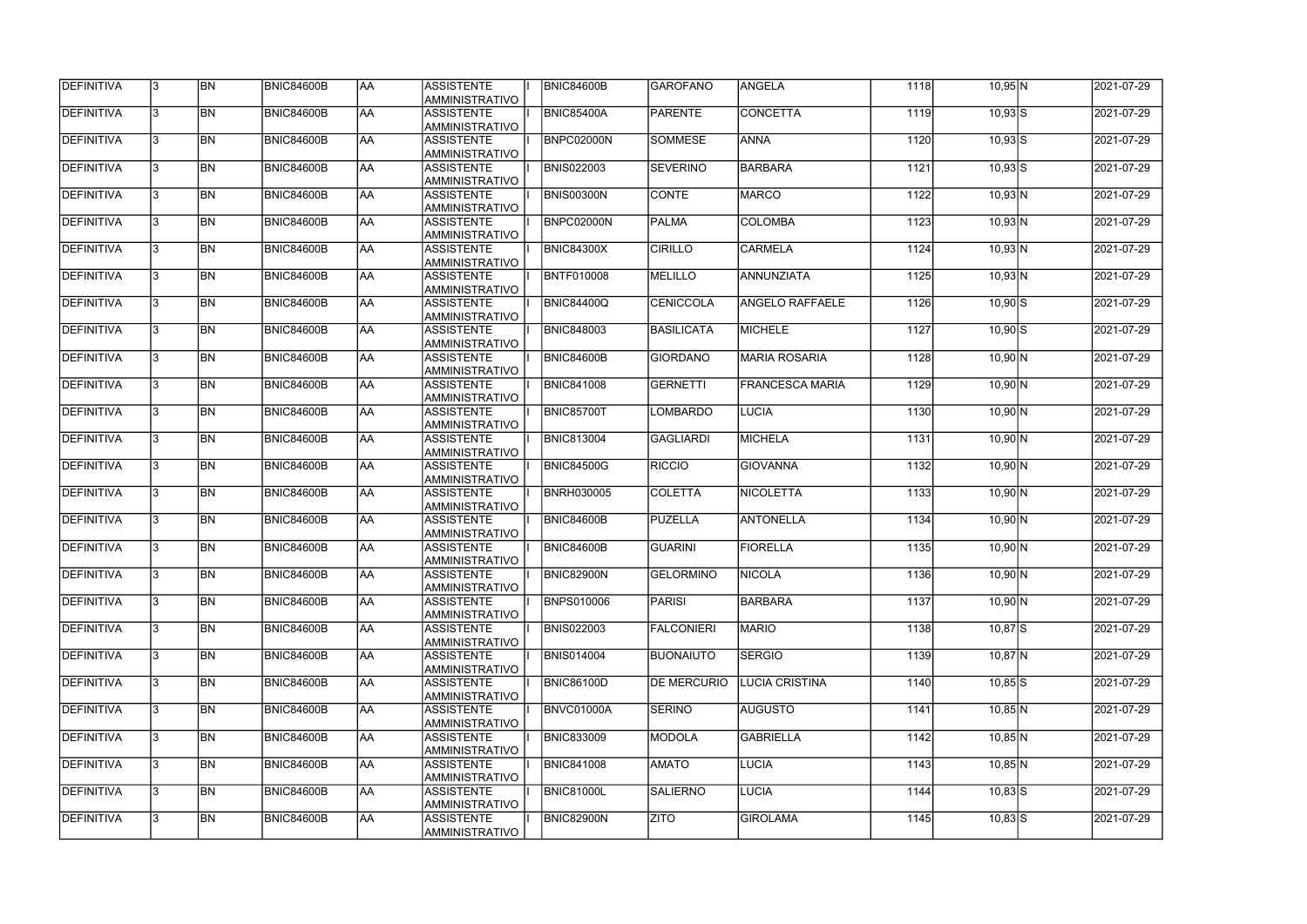| <b>DEFINITIVA</b> |     | <b>BN</b> | <b>BNIC84600B</b> | <b>AA</b> | <b>ASSISTENTE</b><br><b>AMMINISTRATIVO</b> | <b>BNPS010006</b> | <b>ADORISIO</b>   | <b>ANNA VITTORIA</b> | 1146 | $10,83$ S    | 2021-07-29 |
|-------------------|-----|-----------|-------------------|-----------|--------------------------------------------|-------------------|-------------------|----------------------|------|--------------|------------|
| DEFINITIVA        | 13. | <b>BN</b> | <b>BNIC84600B</b> | laa       | <b>ASSISTENTE</b><br>AMMINISTRATIVO        | <b>BNIC81000L</b> | <b>LEPORE</b>     | <b>CARMELA</b>       | 1147 | $10,83$ N    | 2021-07-29 |
| DEFINITIVA        | I3. | <b>BN</b> | BNIC84600B        | laa       | <b>ASSISTENTE</b><br>AMMINISTRATIVO        | BNIC82300P        | <b>ALTIERI</b>    | <b>PIERA</b>         | 1148 | $10,83$ N    | 2021-07-29 |
| DEFINITIVA        | l3. | <b>BN</b> | <b>BNIC84600B</b> | AA        | <b>ASSISTENTE</b><br>AMMINISTRATIVO        | <b>BNIC85400A</b> | <b>MAURIELLO</b>  | <b>ANTONIETTA</b>    | 1149 | $10,82$ N    | 2021-07-29 |
| DEFINITIVA        | l3. | <b>BN</b> | <b>BNIC84600B</b> | AA        | <b>ASSISTENTE</b><br>AMMINISTRATIVO        | BNIC84400Q        | <b>MEOLI</b>      | <b>JESSICA</b>       | 1150 | $10,80$ S    | 2021-07-29 |
| <b>DEFINITIVA</b> | l3  | <b>BN</b> | BNIC84600B        | AA        | <b>ASSISTENTE</b><br>AMMINISTRATIVO        | <b>BNIC841008</b> | <b>VITALE</b>     | ANTONIETTA           | 1151 | $10,80$ S    | 2021-07-29 |
| DEFINITIVA        | 3   | <b>BN</b> | <b>BNIC84600B</b> | laa       | <b>ASSISTENTE</b><br>AMMINISTRATIVO        | <b>BNIC850003</b> | <b>MAIELLO</b>    | <b>FELISIA</b>       | 1152 | $10,80$ S    | 2021-07-29 |
| DEFINITIVA        | l3  | <b>BN</b> | <b>BNIC84600B</b> | laa       | <b>ASSISTENTE</b><br><b>AMMINISTRATIVO</b> | <b>BNIC82900N</b> | <b>MACCHIA</b>    | <b>FRANCESCA</b>     | 1153 | $10,80$ S    | 2021-07-29 |
| DEFINITIVA        |     | <b>BN</b> | <b>BNIC84600B</b> | laa       | <b>ASSISTENTE</b><br>AMMINISTRATIVO        | BNIC85700T        | <b>MATASSINO</b>  | <b>DONATELLO</b>     | 1154 | $10,80$ S    | 2021-07-29 |
| DEFINITIVA        | l3. | <b>BN</b> | <b>BNIC84600B</b> | laa       | <b>ASSISTENTE</b><br>AMMINISTRATIVO        | <b>BNPS010006</b> | <b>CUTILLO</b>    | <b>MARIANGELA</b>    | 1155 | $10,80$ S    | 2021-07-29 |
| DEFINITIVA        | I3. | <b>BN</b> | BNIC84600B        | laa       | <b>ASSISTENTE</b><br>AMMINISTRATIVO        | <b>BNTF010008</b> | <b>GAGLIARDI</b>  | <b>PASQUALINO</b>    | 1156 | $10,80$ S    | 2021-07-29 |
| DEFINITIVA        | l3  | <b>BN</b> | <b>BNIC84600B</b> | AA        | <b>ASSISTENTE</b><br>AMMINISTRATIVO        | <b>BNIS013008</b> | <b>OROPALLO</b>   | <b>MARIAROSARIA</b>  | 1157 | $10,80$ S    | 2021-07-29 |
| DEFINITIVA        | 3   | <b>BN</b> | <b>BNIC84600B</b> | AA        | <b>ASSISTENTE</b><br>AMMINISTRATIVO        | <b>BNIC84500G</b> | <b>SILVESTRE</b>  | <b>CIRO</b>          | 1158 | $10,80$ S    | 2021-07-29 |
| DEFINITIVA        | 3   | <b>BN</b> | <b>BNIC84600B</b> | AA        | <b>ASSISTENTE</b><br>AMMINISTRATIVO        | <b>BNIS00800R</b> | <b>RUSSO</b>      | <b>GIUSEPPE</b>      | 1159 | $10,80$ N    | 2021-07-29 |
| DEFINITIVA        |     | <b>BN</b> | <b>BNIC84600B</b> | laa       | <b>ASSISTENTE</b><br>AMMINISTRATIVO        | <b>BNIS013008</b> | <b>CIERVO</b>     | <b>MIRIANA</b>       | 1160 | $10,80$ N    | 2021-07-29 |
| DEFINITIVA        | 3   | <b>BN</b> | <b>BNIC84600B</b> | laa       | <b>ASSISTENTE</b><br>AMMINISTRATIVO        | <b>BNIC86100D</b> | <b>FERRARO</b>    | <b>ENZO</b>          | 1161 | $10,80$ N    | 2021-07-29 |
| DEFINITIVA        |     | <b>BN</b> | <b>BNIC84600B</b> | AA        | <b>ASSISTENTE</b><br><b>AMMINISTRATIVO</b> | <b>BNIC84300X</b> | <b>RAGAZZO</b>    | <b>GIOVANNA</b>      | 1162 | $10,80$ N    | 2021-07-29 |
| DEFINITIVA        |     | <b>BN</b> | <b>BNIC84600B</b> | AA        | <b>ASSISTENTE</b><br>AMMINISTRATIVO        | BNVC01000A        | <b>PENNA</b>      | <b>SELENE</b>        | 1163 | $10,80$ N    | 2021-07-29 |
| DEFINITIVA        | 13. | BN        | <b>BNIC84600B</b> | AA        | ASSISTENTE<br>AMMINISTRATIVO               | <b>BNIS00200T</b> | GAROFANO          | <b>EVELIN</b>        | 1164 | $10,80 \, N$ | 2021-07-29 |
| <b>DEFINITIVA</b> | 13. | <b>BN</b> | BNIC84600B        | laa       | <b>ASSISTENTE</b><br>AMMINISTRATIVO        | BNIS00300N        | <b>DIGLIO</b>     | <b>ESTER</b>         | 1165 | $10,80$ N    | 2021-07-29 |
| DEFINITIVA        | l3. | <b>BN</b> | <b>BNIC84600B</b> | AA        | <b>ASSISTENTE</b><br>AMMINISTRATIVO        | <b>BNIS022003</b> | <b>GIORDANO</b>   | <b>CONCETTINA</b>    | 1166 | $10,80$ N    | 2021-07-29 |
| DEFINITIVA        | l3. | <b>BN</b> | <b>BNIC84600B</b> | <b>AA</b> | <b>ASSISTENTE</b><br>AMMINISTRATIVO        | BNMM09000E        | INCARNATO         | <b>ANTONIETTA</b>    | 1167 | $10,80$ N    | 2021-07-29 |
| DEFINITIVA        | l3. | <b>BN</b> | <b>BNIC84600B</b> | AA        | <b>ASSISTENTE</b><br>AMMINISTRATIVO        | <b>BNPS010006</b> | <b>PIANO</b>      | <b>VALENTINA</b>     | 1168 | $10,80$ N    | 2021-07-29 |
| DEFINITIVA        |     | <b>BN</b> | <b>BNIC84600B</b> | AA        | <b>ASSISTENTE</b><br>AMMINISTRATIVO        | BNIC83700L        | <b>STROIA</b>     | <b>ROSITA</b>        | 1169 | $10,80$ N    | 2021-07-29 |
| DEFINITIVA        |     | <b>BN</b> | <b>BNIC84600B</b> | AA        | <b>ASSISTENTE</b><br>AMMINISTRATIVO        | <b>BNIC819003</b> | <b>GIORDANO</b>   | <b>CLAUDIA</b>       | 1170 | $10,80$ N    | 2021-07-29 |
| DEFINITIVA        |     | <b>BN</b> | <b>BNIC84600B</b> | AA        | <b>ASSISTENTE</b><br>AMMINISTRATIVO        | <b>BNIC84300X</b> | <b>SCARANO</b>    | <b>SERENA</b>        | 1171 | $10,80 \, N$ | 2021-07-29 |
| DEFINITIVA        | I3. | <b>BN</b> | <b>BNIC84600B</b> | AA        | <b>ASSISTENTE</b><br>AMMINISTRATIVO        | BNIC85200P        | <b>CIOMMIENTO</b> | <b>AMABILE</b>       | 1172 | $10,80$ N    | 2021-07-29 |
| DEFINITIVA        | l3. | <b>BN</b> | <b>BNIC84600B</b> | AA        | <b>ASSISTENTE</b><br>AMMINISTRATIVO        | <b>BNIC84300X</b> | <b>DE VITA</b>    | <b>EMANUELA</b>      | 1173 | $10,80$ N    | 2021-07-29 |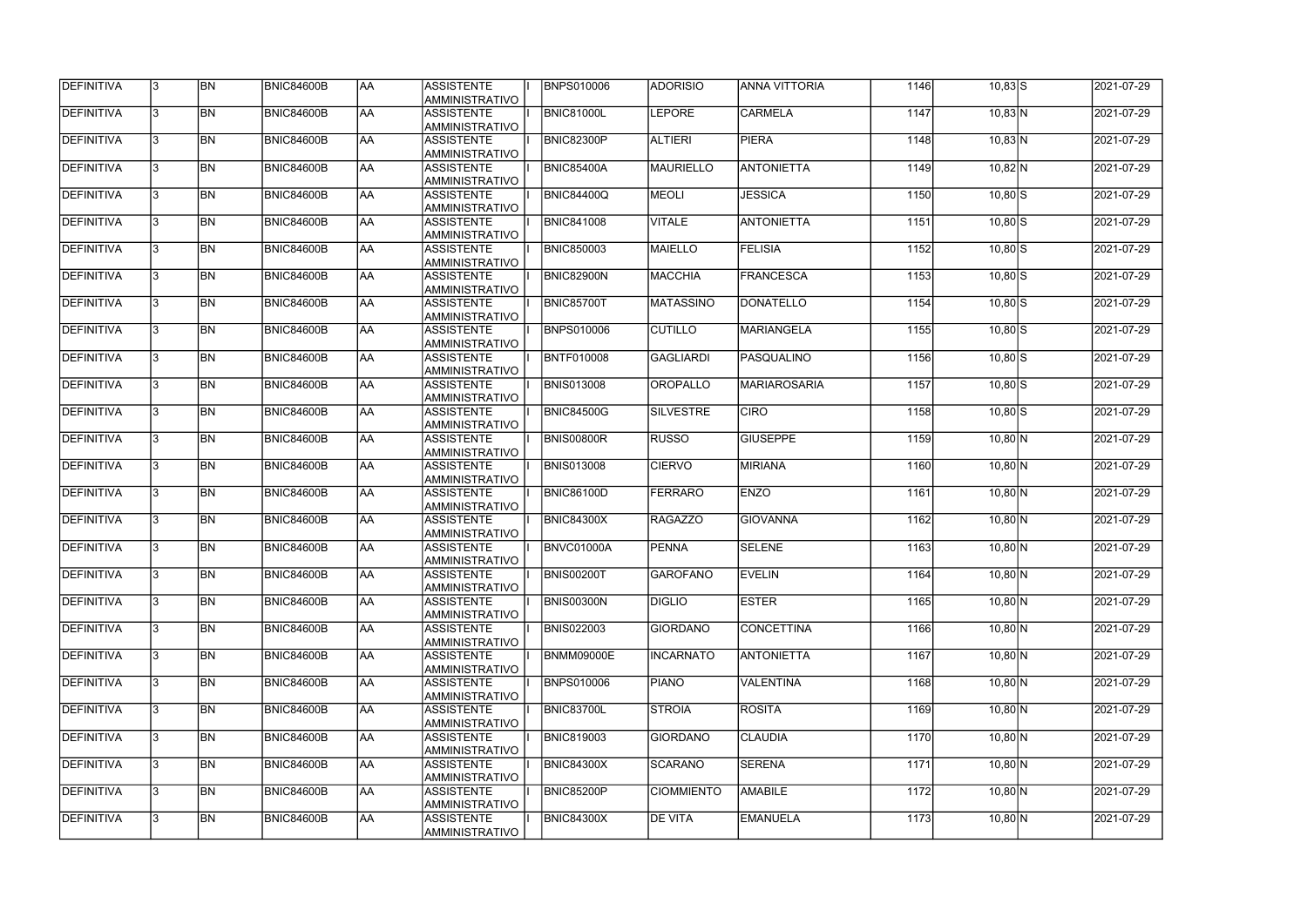| <b>DEFINITIVA</b> | 13. | <b>BN</b> | <b>BNIC84600B</b> | AA        | <b>ASSISTENTE</b><br>AMMINISTRATIVO        | <b>BNTF010008</b> | <b>IATOMASI</b>             | <b>TIZIANA</b>      | 1174 | $10,80$ N    | 2021-07-29 |
|-------------------|-----|-----------|-------------------|-----------|--------------------------------------------|-------------------|-----------------------------|---------------------|------|--------------|------------|
| <b>DEFINITIVA</b> | 13. | <b>BN</b> | <b>BNIC84600B</b> | laa       | <b>ASSISTENTE</b><br>AMMINISTRATIVO        | BNIC82300P        | <b>ROSELLA</b>              | <b>FILOMENA</b>     | 1175 | $10,80$ N    | 2021-07-29 |
| DEFINITIVA        | l3. | <b>BN</b> | <b>BNIC84600B</b> | AA        | <b>ASSISTENTE</b><br>AMMINISTRATIVO        | <b>BNIC84300X</b> | <b>SERAFINO</b>             | <b>ROSANNA</b>      | 1176 | $10,78$ S    | 2021-07-29 |
| <b>DEFINITIVA</b> | l3. | <b>BN</b> | BNIC84600B        | <b>AA</b> | <b>ASSISTENTE</b><br>AMMINISTRATIVO        | <b>BNIS014004</b> | <b>CIFALDI</b>              | ANTONELLA           | 1177 | $10,78$ N    | 2021-07-29 |
| DEFINITIVA        | l3. | <b>BN</b> | <b>BNIC84600B</b> | laa       | <b>ASSISTENTE</b><br>AMMINISTRATIVO        | BNIC84600B        | <b>FOSCHINI</b>             | <b>MARIA TERESA</b> | 1178 | $10,77$ S    | 2021-07-29 |
| DEFINITIVA        | 3   | <b>BN</b> | <b>BNIC84600B</b> | laa       | <b>ASSISTENTE</b><br>AMMINISTRATIVO        | BNPC02000N        | <b>NITTI</b>                | <b>GIUSEPPINA</b>   | 1179 | $10,77$ N    | 2021-07-29 |
| DEFINITIVA        |     | <b>BN</b> | <b>BNIC84600B</b> | laa       | <b>ASSISTENTE</b><br><b>AMMINISTRATIVO</b> | <b>BNPS010006</b> | <b>CATALANO</b>             | <b>FRANCESCA</b>    | 1180 | $10,77$ N    | 2021-07-29 |
| DEFINITIVA        |     | <b>BN</b> | BNIC84600B        | laa       | <b>ASSISTENTE</b><br>AMMINISTRATIVO        | <b>BNIC86100D</b> | <b>IALEGGIO</b>             | <b>ANGELA</b>       | 1181 | $10,77$ N    | 2021-07-29 |
| DEFINITIVA        |     | <b>BN</b> | <b>BNIC84600B</b> | AA        | <b>ASSISTENTE</b><br>AMMINISTRATIVO        | <b>BNIC85700T</b> | <b>DE SIMONE</b>            | <b>BERNARDINA</b>   | 1182 | $10,77$ N    | 2021-07-29 |
| DEFINITIVA        | l3. | <b>BN</b> | <b>BNIC84600B</b> | laa       | <b>ASSISTENTE</b><br>AMMINISTRATIVO        | <b>BNIC812008</b> | PIROZZI                     | <b>VITO</b>         | 1183 | $10,75$ S    | 2021-07-29 |
| DEFINITIVA        | l3  | <b>BN</b> | <b>BNIC84600B</b> | AA        | <b>ASSISTENTE</b><br>AMMINISTRATIVO        | <b>BNIS013008</b> | <b>BARLUCCHI</b>            | <b>ANNALISA</b>     | 1184 | $10,75$ S    | 2021-07-29 |
| <b>DEFINITIVA</b> | 3   | <b>BN</b> | <b>BNIC84600B</b> | <b>AA</b> | <b>ASSISTENTE</b><br>AMMINISTRATIVO        | BNIS00400D        | <b>PAOLOZZA</b>             | <b>ALESSIA</b>      | 1185 | $10,75$ N    | 2021-07-29 |
| DEFINITIVA        | 3   | <b>BN</b> | <b>BNIC84600B</b> | AA        | <b>ASSISTENTE</b><br>AMMINISTRATIVO        | <b>BNIS013008</b> | <b>VISCUSI</b>              | <b>ENZO</b>         | 1186 | $10,75$ N    | 2021-07-29 |
| DEFINITIVA        | 3   | <b>BN</b> | <b>BNIC84600B</b> | laa       | <b>ASSISTENTE</b><br>AMMINISTRATIVO        | <b>BNIS014004</b> | <b>SORRENTINO</b>           | <b>LETIZIA</b>      | 1187 | $10,73$ S    | 2021-07-29 |
| DEFINITIVA        | 3   | <b>BN</b> | <b>BNIC84600B</b> | laa       | <b>ASSISTENTE</b><br><b>AMMINISTRATIVO</b> | <b>BNIC85700T</b> | <b>RICCARDI</b>             | <b>MARIA PIA</b>    | 1188 | $10,73$ N    | 2021-07-29 |
| DEFINITIVA        | 3   | <b>BN</b> | <b>BNIC84600B</b> | laa       | <b>ASSISTENTE</b><br>AMMINISTRATIVO        | <b>BNIS00200T</b> | <b>AUCELLI</b>              | <b>STEFANIA</b>     | 1189 | $10,70$ S    | 2021-07-29 |
| DEFINITIVA        | l3. | <b>BN</b> | <b>BNIC84600B</b> | laa       | <b>ASSISTENTE</b><br>AMMINISTRATIVO        | <b>BNIC804009</b> | <b>GRIFFINI</b>             | <b>ANASTASIA</b>    | 1190 | $10,70$ S    | 2021-07-29 |
| DEFINITIVA        | 3   | <b>BN</b> | <b>BNIC84600B</b> | AA        | <b>ASSISTENTE</b><br>AMMINISTRATIVO        | <b>BNIS01600Q</b> | <b>CONTI</b>                | <b>TIZIANA</b>      | 1191 | $10,70$ S    | 2021-07-29 |
| DEFINITIVA        | 13  | <b>BN</b> | <b>BNIC84600B</b> | <b>AA</b> | <b>ASSISTENTE</b><br>AMMINISTRATIVO        | <b>BNIS02300V</b> | LAVORGNA                    | <b>CHRISTIAN</b>    | 1192 | $10,70$ S    | 2021-07-29 |
| <b>DEFINITIVA</b> | I3. | <b>BN</b> | <b>BNIC84600B</b> | AA        | <b>ASSISTENTE</b><br>AMMINISTRATIVO        | <b>BNIC84900V</b> | <b>ZOTTI</b>                | <b>STEFANIA</b>     | 1193 | $10,70$ S    | 2021-07-29 |
| DEFINITIVA        | 13. | <b>BN</b> | <b>BNIC84600B</b> | AA        | <b>ASSISTENTE</b><br>AMMINISTRATIVO        | <b>BNIS027006</b> | <b>CURCIO</b>               | <b>ENZA</b>         | 1194 | $10,70$ S    | 2021-07-29 |
| DEFINITIVA        | 3   | <b>BN</b> | <b>BNIC84600B</b> | laa       | <b>ASSISTENTE</b><br>AMMINISTRATIVO        | <b>BNIS027006</b> | <b>FALATO</b>               | <b>MICHELA</b>      | 1195 | $10,70$ N    | 2021-07-29 |
| DEFINITIVA        |     | <b>BN</b> | <b>BNIC84600B</b> | AA        | <b>ASSISTENTE</b><br>AMMINISTRATIVO        | <b>BNIC850003</b> | <b>MASTROCINQU CRISTINA</b> |                     | 1196 | $10,70$ N    | 2021-07-29 |
| DEFINITIVA        |     | <b>BN</b> | <b>BNIC84600B</b> | AA        | <b>ASSISTENTE</b><br>AMMINISTRATIVO        | BNIC84600B        | <b>ASSINI</b>               | <b>NADIA</b>        | 1197 | $10,70$ N    | 2021-07-29 |
| DEFINITIVA        | I3. | <b>BN</b> | BNIC84600B        | laa       | <b>ASSISTENTE</b><br>AMMINISTRATIVO        | <b>BNIS014004</b> | <b>MARRO</b>                | <b>FLAVIA</b>       | 1198 | $10,70$ N    | 2021-07-29 |
| DEFINITIVA        | 13. | <b>BN</b> | <b>BNIC84600B</b> | AA        | <b>ASSISTENTE</b><br>AMMINISTRATIVO        | BNPC02000N        | <b>IARROBINO</b>            | <b>IGOR</b>         | 1199 | $10,70$ N    | 2021-07-29 |
| DEFINITIVA        | 13. | <b>BN</b> | <b>BNIC84600B</b> | AA        | <b>ASSISTENTE</b><br>AMMINISTRATIVO        | <b>BNIS02300V</b> | <b>MAIO</b>                 | <b>DANILA</b>       | 1200 | $10,70$ N    | 2021-07-29 |
| DEFINITIVA        |     | <b>BN</b> | <b>BNIC84600B</b> | AA        | <b>ASSISTENTE</b><br>AMMINISTRATIVO        | <b>BNIC81700B</b> | <b>BELMONTE</b>             | <b>ANNINA</b>       | 1201 | $10,70 \, N$ | 2021-07-29 |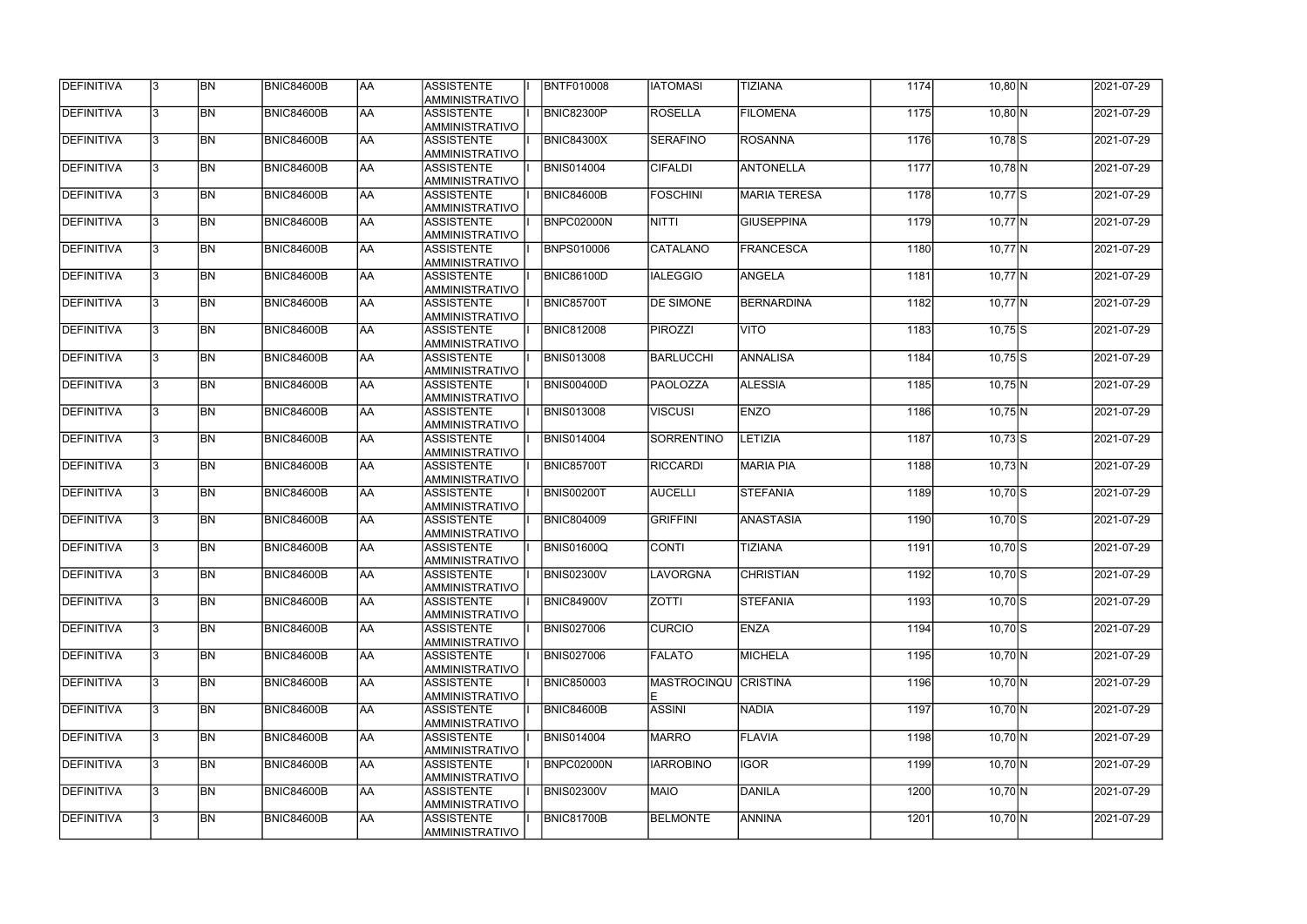| <b>DEFINITIVA</b> | 13. | <b>BN</b> | <b>BNIC84600B</b> | <b>AA</b>  | <b>ASSISTENTE</b><br>AMMINISTRATIVO        | <b>BNPS010006</b> | FEDELE             | <b>GENNARO</b>         | 1202 | $10,70$ N   | 2021-07-29 |
|-------------------|-----|-----------|-------------------|------------|--------------------------------------------|-------------------|--------------------|------------------------|------|-------------|------------|
| DEFINITIVA        | l3. | <b>BN</b> | <b>BNIC84600B</b> | laa        | <b>ASSISTENTE</b><br>AMMINISTRATIVO        | <b>BNIS00300N</b> | <b>CARFORA</b>     | <b>MADDALENA</b>       | 1203 | $10,70$ N   | 2021-07-29 |
| DEFINITIVA        | 13. | <b>BN</b> | <b>BNIC84600B</b> | laa        | <b>ASSISTENTE</b><br>AMMINISTRATIVO        | <b>BNIC842004</b> | <b>DI GIOVANNI</b> | <b>VERONICA NUNZIA</b> | 1204 | $10,70$ N   | 2021-07-29 |
| DEFINITIVA        | l3. | <b>BN</b> | <b>BNIC84600B</b> | AA         | <b>ASSISTENTE</b><br>AMMINISTRATIVO        | <b>BNIC84300X</b> | PORCELLI           | <b>ANTONIO</b>         | 1205 | $10,70$ N   | 2021-07-29 |
| DEFINITIVA        | l3. | <b>BN</b> | <b>BNIC84600B</b> | <b>AA</b>  | <b>ASSISTENTE</b><br>AMMINISTRATIVO        | <b>BNIC84400Q</b> | ORSINO             | <b>GAETANO</b>         | 1206 | $10,67$ S   | 2021-07-29 |
| DEFINITIVA        | l3. | <b>BN</b> | BNIC84600B        | laa        | <b>ASSISTENTE</b><br>AMMINISTRATIVO        | <b>BNIC82900N</b> | <b>SIMONE</b>      | <b>ADELE</b>           | 1207 | $10,67$ S   | 2021-07-29 |
| <b>DEFINITIVA</b> | 3   | <b>BN</b> | <b>BNIC84600B</b> | laa        | <b>ASSISTENTE</b><br>AMMINISTRATIVO        | <b>BNIS00200T</b> | <b>CONTE</b>       | <b>MARIA ELENA</b>     | 1208 | $10,67$ S   | 2021-07-29 |
| DEFINITIVA        |     | <b>BN</b> | <b>BNIC84600B</b> | laa        | <b>ASSISTENTE</b><br><b>AMMINISTRATIVO</b> | <b>BNIC834005</b> | <b>MAIO</b>        | <b>ANNA MARIA</b>      | 1209 | $10,67$ $S$ | 2021-07-29 |
| DEFINITIVA        |     | <b>BN</b> | <b>BNIC84600B</b> | laa        | <b>ASSISTENTE</b><br>AMMINISTRATIVO        | BNPC02000N        | <b>CARBONE</b>     | <b>ANNA</b>            | 1210 | $10,67$ $S$ | 2021-07-29 |
| DEFINITIVA        |     | <b>BN</b> | <b>BNIC84600B</b> | laa        | <b>ASSISTENTE</b><br>AMMINISTRATIVO        | BNVC01000A        | <b>DAMIANI</b>     | <b>FLAVIO</b>          | 1211 | $10,67$ S   | 2021-07-29 |
| DEFINITIVA        | l3. | <b>BN</b> | <b>BNIC84600B</b> | AA         | <b>ASSISTENTE</b><br>AMMINISTRATIVO        | BNIS01600Q        | <b>ALBINI</b>      | <b>MADDALENA</b>       | 1212 | $10,67$ N   | 2021-07-29 |
| DEFINITIVA        | l3. | <b>BN</b> | <b>BNIC84600B</b> | AA         | <b>ASSISTENTE</b><br>AMMINISTRATIVO        | <b>BNIS013008</b> | PASCARELLA         | <b>GIOVANNI</b>        | 1213 | $10,67$ N   | 2021-07-29 |
| DEFINITIVA        | 3   | <b>BN</b> | BNIC84600B        | AA         | <b>ASSISTENTE</b><br>AMMINISTRATIVO        | BNIC82900N        | PICCIRILLO         | <b>ASSUNTA</b>         | 1214 | $10,67$ N   | 2021-07-29 |
| DEFINITIVA        |     | <b>BN</b> | <b>BNIC84600B</b> | AA         | <b>ASSISTENTE</b><br>AMMINISTRATIVO        | <b>BNIS022003</b> | <b>GIORDANO</b>    | VINCENZA ANTONIETTA    | 1215 | $10,67$ N   | 2021-07-29 |
| DEFINITIVA        | 3   | <b>BN</b> | <b>BNIC84600B</b> | laa        | <b>ASSISTENTE</b><br>AMMINISTRATIVO        | <b>BNIC82500A</b> | DI IURA            | <b>LUCIA</b>           | 1216 | $10,67$ N   | 2021-07-29 |
| DEFINITIVA        | l3. | <b>BN</b> | <b>BNIC84600B</b> | laa        | <b>ASSISTENTE</b><br>AMMINISTRATIVO        | BNIC84600B        | <b>DE NICOLA</b>   | <b>RAFFAELA</b>        | 1217 | $10,67$ N   | 2021-07-29 |
| <b>DEFINITIVA</b> |     | <b>BN</b> | <b>BNIC84600B</b> | laa        | <b>ASSISTENTE</b><br>AMMINISTRATIVO        | <b>BNIC82900N</b> | <b>MATARAZZO</b>   | <b>MARIA ROSA</b>      | 1218 | $10,66$ N   | 2021-07-29 |
| DEFINITIVA        | 3   | <b>BN</b> | <b>BNIC84600B</b> | AA         | <b>ASSISTENTE</b><br>AMMINISTRATIVO        | <b>BNIC85200P</b> | <b>MORELLI</b>     | <b>GIACOMO</b>         | 1219 | $10,65$ S   | 2021-07-29 |
| <b>DEFINITIVA</b> | 13  | <b>BN</b> | <b>BNIC84600B</b> | <b>JAA</b> | <b>ASSISTENTE</b><br>AMMINISTRATIVO        | <b>BNIC81400X</b> | <b>LOMBARDI</b>    | <b>CARMINE</b>         | 1220 | $10,65$ N   | 2021-07-29 |
| DEFINITIVA        | 13. | <b>BN</b> | <b>BNIC84600B</b> | AA         | <b>ASSISTENTE</b><br>AMMINISTRATIVO        | <b>BNIS027006</b> | <b>IADAROLA</b>    | <b>ANTONELLA</b>       | 1221 | $10,65$ N   | 2021-07-29 |
| DEFINITIVA        | I3. | <b>BN</b> | <b>BNIC84600B</b> | AA         | <b>ASSISTENTE</b><br>AMMINISTRATIVO        | <b>BNIS022003</b> | <b>GIANO</b>       | <b>CIRO</b>            | 1222 | $10,65$ N   | 2021-07-29 |
| DEFINITIVA        | l3. | <b>BN</b> | <b>BNIC84600B</b> | AA         | <b>ASSISTENTE</b><br>AMMINISTRATIVO        | <b>BNPS010006</b> | <b>GATTO</b>       | <b>VALENTINA</b>       | 1223 | $10,65$ N   | 2021-07-29 |
| DEFINITIVA        | 3   | <b>BN</b> | <b>BNIC84600B</b> | AA         | <b>ASSISTENTE</b><br>AMMINISTRATIVO        | <b>BNIC804009</b> | <b>GRANIERO</b>    | <b>ANGELA LUCIA</b>    | 1224 | $10,65$ N   | 2021-07-29 |
| DEFINITIVA        | l3. | <b>BN</b> | <b>BNIC84600B</b> | AA         | <b>ASSISTENTE</b><br>AMMINISTRATIVO        | <b>BNIC841008</b> | SIMONE             | <b>MICHELA</b>         | 1225 | $10,60$ S   | 2021-07-29 |
| DEFINITIVA        |     | <b>BN</b> | <b>BNIC84600B</b> | AA         | <b>ASSISTENTE</b><br>AMMINISTRATIVO        | <b>BNIC850003</b> | <b>GOGLIA</b>      | <b>GIUSTINA</b>        | 1226 | $10,60$ S   | 2021-07-29 |
| DEFINITIVA        | I3. | <b>BN</b> | <b>BNIC84600B</b> | AA         | <b>ASSISTENTE</b><br>AMMINISTRATIVO        | <b>BNIC86100D</b> | <b>CENICCOLA</b>   | <b>ESTERINA</b>        | 1227 | $10,60$ S   | 2021-07-29 |
| DEFINITIVA        | 13. | <b>BN</b> | <b>BNIC84600B</b> | AA         | <b>ASSISTENTE</b><br>AMMINISTRATIVO        | BNIC82900N        | <b>BUONAIUTO</b>   | <b>CINZIA</b>          | 1228 | $10,60$ S   | 2021-07-29 |
| DEFINITIVA        |     | <b>BN</b> | <b>BNIC84600B</b> | AA         | <b>ASSISTENTE</b><br>AMMINISTRATIVO        | <b>BNRH030005</b> | <b>ORSO</b>        | <b>EMANUELA</b>        | 1229 | $10,60$ S   | 2021-07-29 |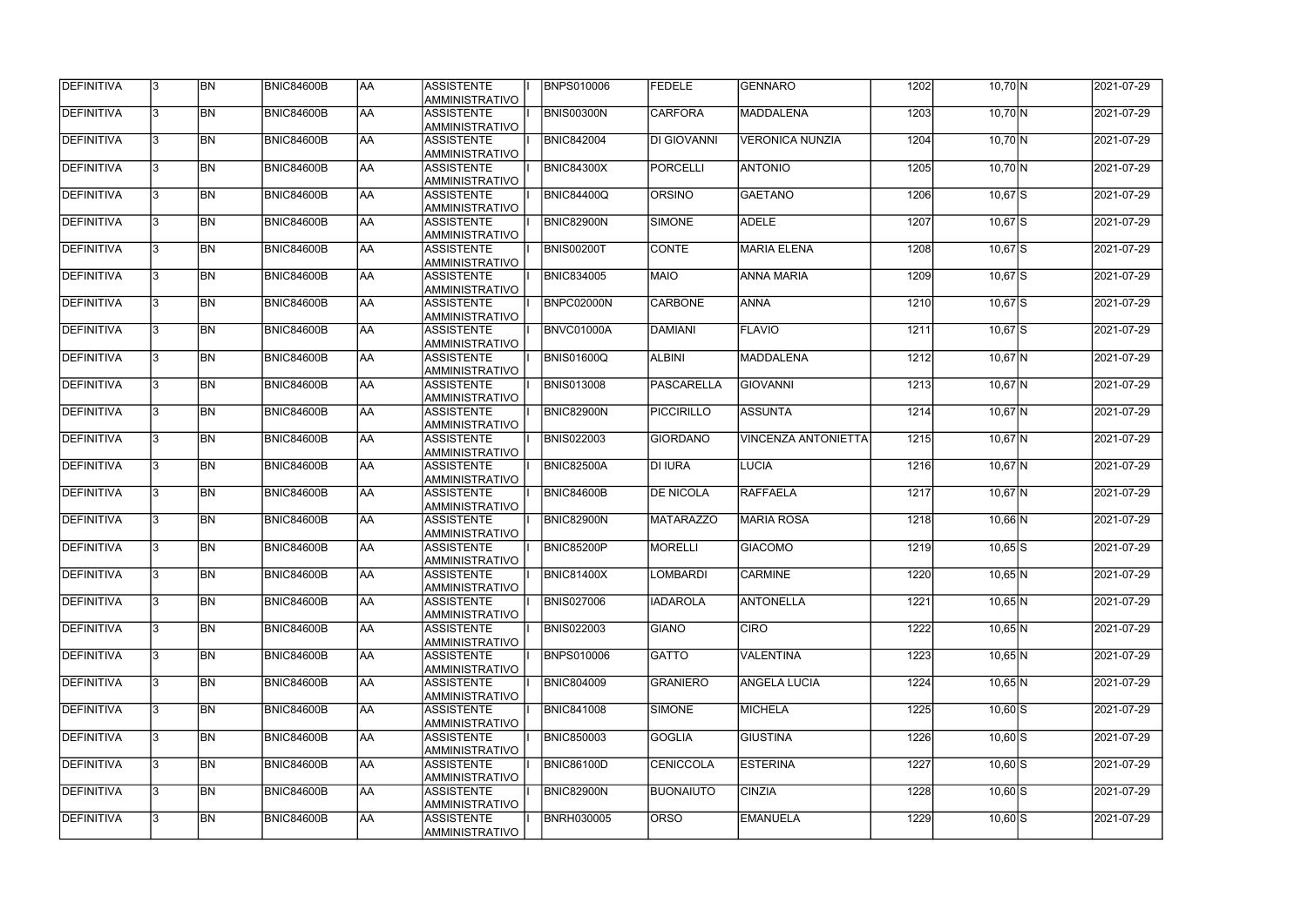| <b>DEFINITIVA</b> |              | <b>BN</b> | <b>BNIC84600B</b> | <b>AA</b> | <b>ASSISTENTE</b><br><b>AMMINISTRATIVO</b> | <b>BNIC85700T</b> | <b>LEONI</b>       | <b>TERESA</b>                        | 1230 | $10,60$ S    | 2021-07-29 |
|-------------------|--------------|-----------|-------------------|-----------|--------------------------------------------|-------------------|--------------------|--------------------------------------|------|--------------|------------|
| DEFINITIVA        |              | <b>BN</b> | BNIC84600B        | AA        | <b>ASSISTENTE</b><br>AMMINISTRATIVO        | <b>BNIC84900V</b> | LOMBARDI           | <b>MAURIZIO</b>                      | 1231 | $10,60$ S    | 2021-07-29 |
| <b>DEFINITIVA</b> |              | <b>BN</b> | BNIC84600B        | <b>AA</b> | <b>ASSISTENTE</b><br>AMMINISTRATIVO        | <b>BNIC82300P</b> | ARIANNA            | <b>ELVIRA</b>                        | 1232 | $10,60$ S    | 2021-07-29 |
| <b>DEFINITIVA</b> |              | <b>BN</b> | BNIC84600B        | <b>AA</b> | <b>ASSISTENTE</b><br>AMMINISTRATIVO        | <b>BNIC86100D</b> | <b>MAIORANO</b>    | <b>MARIAELISA</b>                    | 1233 | $10,60$ S    | 2021-07-29 |
| DEFINITIVA        |              | <b>BN</b> | BNIC84600B        | <b>AA</b> | <b>ASSISTENTE</b><br>AMMINISTRATIVO        | <b>BNIC833009</b> | <b>NAPOLITANO</b>  | LORENZA                              | 1234 | $10,60$ S    | 2021-07-29 |
| <b>DEFINITIVA</b> |              | <b>BN</b> | BNIC84600B        | <b>AA</b> | <b>ASSISTENTE</b><br>AMMINISTRATIVO        | <b>BNIC84600B</b> | PANZA              | <b>ANGELA</b>                        | 1235 | $10,60$ S    | 2021-07-29 |
| <b>DEFINITIVA</b> |              | <b>BN</b> | BNIC84600B        | <b>AA</b> | <b>ASSISTENTE</b><br><b>AMMINISTRATIVO</b> | <b>BNIC84900V</b> | PANNELLA           | <b>GIOVANNA</b>                      | 1236 | $10,60$ S    | 2021-07-29 |
| DEFINITIVA        |              | <b>BN</b> | <b>BNIC84600B</b> | <b>AA</b> | <b>ASSISTENTE</b><br><b>AMMINISTRATIVO</b> | <b>BNIS01600Q</b> | <b>FRAGNITO</b>    | <b>ELISABETTA</b>                    | 1237 | $10,60$ S    | 2021-07-29 |
| DEFINITIVA        |              | <b>BN</b> | BNIC84600B        | <b>AA</b> | <b>ASSISTENTE</b><br><b>AMMINISTRATIVO</b> | <b>BNIS00200T</b> | <b>CANELLI</b>     | <b>TERESA</b>                        | 1238 | $10,60$ S    | 2021-07-29 |
| DEFINITIVA        |              | <b>BN</b> | BNIC84600B        | <b>AA</b> | <b>ASSISTENTE</b><br>AMMINISTRATIVO        | <b>BNIS022003</b> | <b>DEL VECCHIO</b> | <b>IDA</b>                           | 1239 | $10,60$ S    | 2021-07-29 |
| DEFINITIVA        |              | <b>BN</b> | BNIC84600B        | <b>AA</b> | <b>ASSISTENTE</b><br>AMMINISTRATIVO        | <b>BNIS013008</b> | <b>CIERVO</b>      | <b>ROMINA</b>                        | 1240 | $10,60$ S    | 2021-07-29 |
| DEFINITIVA        |              | <b>BN</b> | BNIC84600B        | <b>AA</b> | <b>ASSISTENTE</b><br>AMMINISTRATIVO        | <b>BNIC813004</b> | <b>CIARLO</b>      | <b>CECILIA</b>                       | 1241 | $10,60$ N    | 2021-07-29 |
| DEFINITIVA        |              | <b>BN</b> | BNIC84600B        | <b>AA</b> | <b>ASSISTENTE</b><br>AMMINISTRATIVO        | <b>BNIC84900V</b> | <b>CIOTOLA</b>     | <b>ALESSANDRA</b>                    | 1242 | $10,60$ N    | 2021-07-29 |
| DEFINITIVA        |              | <b>BN</b> | BNIC84600B        | <b>AA</b> | <b>ASSISTENTE</b><br>AMMINISTRATIVO        | <b>BNIS00200T</b> | <b>ITOUNAI</b>     | <b>FRANCESCA</b>                     | 1243 | $10,60$ N    | 2021-07-29 |
| DEFINITIVA        |              | <b>BN</b> | BNIC84600B        | <b>AA</b> | <b>ASSISTENTE</b><br>AMMINISTRATIVO        | <b>BNIS00400D</b> | <b>RITIRATO</b>    | PAOLO                                | 1244 | $10,60$ N    | 2021-07-29 |
| DEFINITIVA        |              | <b>BN</b> | <b>BNIC84600B</b> | <b>AA</b> | <b>ASSISTENTE</b><br>AMMINISTRATIVO        | <b>BNIC84900V</b> | PICCIRILLO         | <b>FEDERICA</b>                      | 1245 | $10,60$ N    | 2021-07-29 |
| DEFINITIVA        |              | <b>BN</b> | BNIC84600B        | <b>AA</b> | <b>ASSISTENTE</b><br><b>AMMINISTRATIVO</b> | <b>BNPC02000N</b> | <b>DEL GROSSO</b>  | <b>ASSUNTA</b>                       | 1246 | $10,60$ N    | 2021-07-29 |
| DEFINITIVA        |              | <b>BN</b> | BNIC84600B        | <b>AA</b> | <b>ASSISTENTE</b><br>AMMINISTRATIVO        | <b>BNIS022003</b> | FALLUTO            | <b>FRANCESCO</b>                     | 1247 | $10,60$ N    | 2021-07-29 |
| DEFINITIVA        | 13.          | IBN.      | BNIC84600B        | IAA       | IASSISTENTE<br><b>AMMINISTRATIVO</b>       | BNIC84900V        | CORBO              | ELISA                                | 1248 | $10,60 \, N$ | 2021-07-29 |
| <b>DEFINITIVA</b> |              | <b>BN</b> | BNIC84600B        | <b>AA</b> | ASSISTENTE<br>AMMINISTRATIVO               | <b>BNIS027006</b> | <b>CORBO</b>       | <b>YLENIA</b>                        | 1249 | $10,60$ N    | 2021-07-29 |
| DEFINITIVA        | l3.          | <b>BN</b> | BNIC84600B        | <b>AA</b> | ASSISTENTE<br>AMMINISTRATIVO               | <b>BNPM02000T</b> | <b>DE VITA</b>     | <b>FEDERICA</b>                      | 1250 | $10,60$ N    | 2021-07-29 |
| DEFINITIVA        | Β.           | <b>BN</b> | BNIC84600B        | AA        | ASSISTENTE<br>AMMINISTRATIVO               | <b>BNIC84300X</b> | <b>IARROBINO</b>   | <b>MARTINA</b>                       | 1251 | $10,60$ N    | 2021-07-29 |
| <b>DEFINITIVA</b> | $\mathbf{3}$ | <b>BN</b> | BNIC84600B        | <b>AA</b> | <b>ASSISTENTE</b><br>AMMINISTRATIVO        | <b>BNIC855006</b> | <b>LUCIANO</b>     | <b>DOMENICA</b>                      | 1252 | $10,60$ N    | 2021-07-29 |
| DEFINITIVA        |              | <b>BN</b> | BNIC84600B        | <b>AA</b> | <b>ASSISTENTE</b><br>AMMINISTRATIVO        | <b>BNIC86000N</b> | PARAGALLO          | <b>GIUSEPPE</b>                      | 1253 | $10,60$ N    | 2021-07-29 |
| DEFINITIVA        |              | <b>BN</b> | BNIC84600B        | <b>AA</b> | <b>ASSISTENTE</b><br>AMMINISTRATIVO        | <b>BNIC841008</b> | ROMANO             | <b>GIOVANNA</b>                      | 1254 | $10,60$ N    | 2021-07-29 |
| DEFINITIVA        |              | <b>BN</b> | BNIC84600B        | <b>AA</b> | <b>ASSISTENTE</b><br>AMMINISTRATIVO        | <b>BNIS00200T</b> | <b>LOMBARDI</b>    | OSVALDO                              | 1255 | $10,60$ N    | 2021-07-29 |
| DEFINITIVA        |              | <b>BN</b> | BNIC84600B        | <b>AA</b> | ASSISTENTE<br>AMMINISTRATIVO               | <b>BNIC842004</b> | <b>TIMPANELLI</b>  | <b>FABIOLA</b>                       | 1256 | $10,60$ N    | 2021-07-29 |
| DEFINITIVA        |              | <b>BN</b> | BNIC84600B        | <b>AA</b> | <b>ASSISTENTE</b><br>AMMINISTRATIVO        | <b>BNIC850003</b> | MELILLO            | <b>MARIA TERESA</b><br><b>CARMEN</b> | 1257 | $10,60$ N    | 2021-07-29 |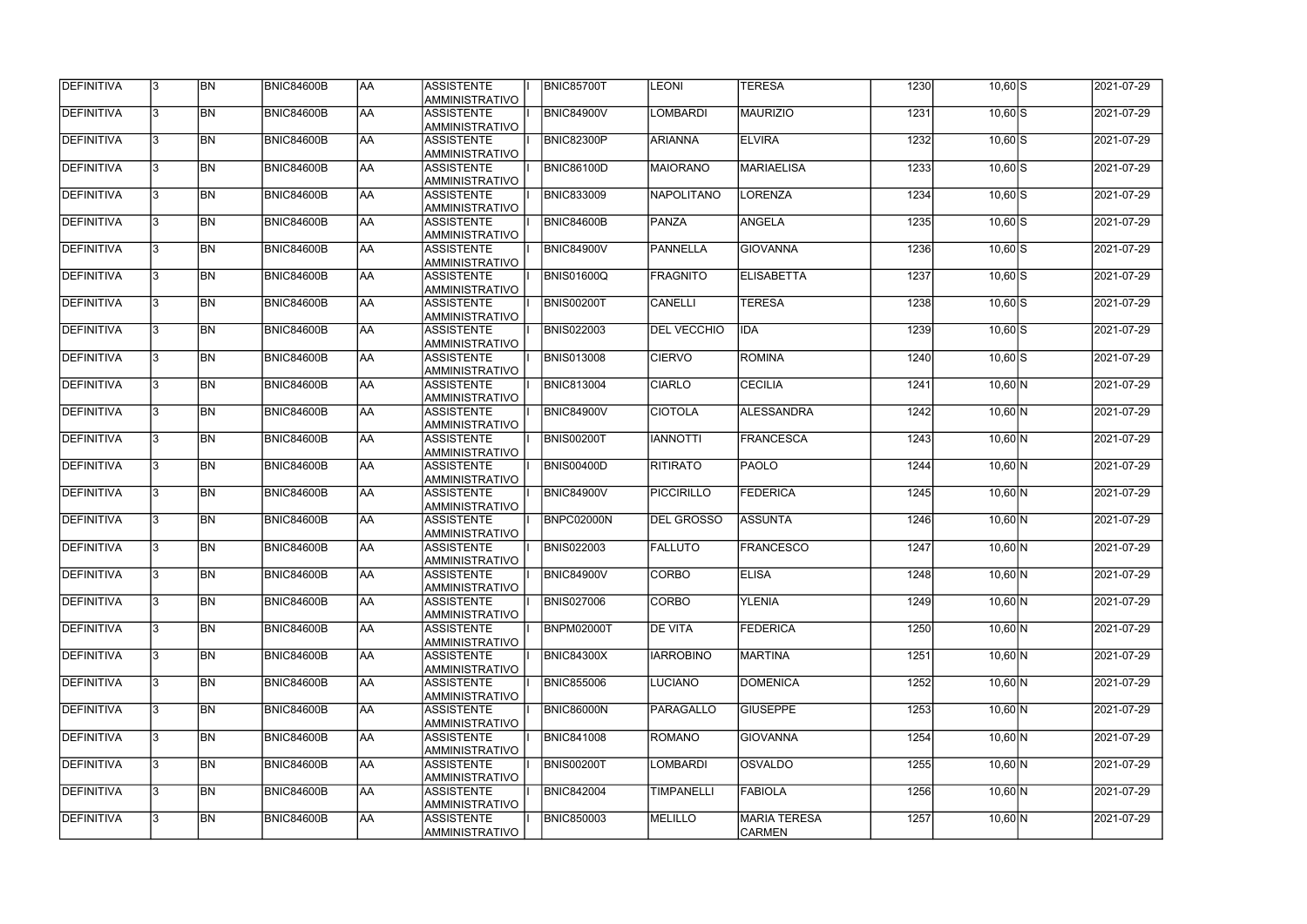| <b>DEFINITIVA</b> | 13. | <b>BN</b> | <b>BNIC84600B</b> | <b>AA</b> | <b>ASSISTENTE</b><br>AMMINISTRATIVO        | <b>BNIC84500G</b> | <b>IOVINO</b>      | LUCA                  | 1258 | $10,60$ N | $\sqrt{2021-07-29}$ |
|-------------------|-----|-----------|-------------------|-----------|--------------------------------------------|-------------------|--------------------|-----------------------|------|-----------|---------------------|
| DEFINITIVA        | 13. | <b>BN</b> | <b>BNIC84600B</b> | laa       | <b>ASSISTENTE</b><br>AMMINISTRATIVO        | <b>BNIC86100D</b> | PANICO             | <b>DAMIANO</b>        | 1259 | $10,60$ N | 2021-07-29          |
| DEFINITIVA        | 13. | <b>BN</b> | <b>BNIC84600B</b> | laa       | <b>ASSISTENTE</b><br>AMMINISTRATIVO        | <b>BNIS01100L</b> | <b>PEDICINI</b>    | <b>ANDREA</b>         | 1260 | $10,60$ N | 2021-07-29          |
| DEFINITIVA        | l3. | <b>BN</b> | <b>BNIC84600B</b> | AA        | <b>ASSISTENTE</b><br>AMMINISTRATIVO        | <b>BNTF010008</b> | <b>CAPOSSELA</b>   | <b>SABINO</b>         | 1261 | $10,60$ N | 2021-07-29          |
| DEFINITIVA        | l3. | <b>BN</b> | <b>BNIC84600B</b> | <b>AA</b> | <b>ASSISTENTE</b><br>AMMINISTRATIVO        | <b>BNIC804009</b> | <b>GIANTOMASI</b>  | <b>DANIELA</b>        | 1262 | $10,60$ N | 2021-07-29          |
| DEFINITIVA        | l3. | <b>BN</b> | BNIC84600B        | laa       | <b>ASSISTENTE</b><br>AMMINISTRATIVO        | <b>BNIC84400Q</b> | <b>DE CENZO</b>    | <b>SILVIA</b>         | 1263 | $10,60$ N | 2021-07-29          |
| <b>DEFINITIVA</b> | 3   | <b>BN</b> | <b>BNIC84600B</b> | laa       | <b>ASSISTENTE</b><br>AMMINISTRATIVO        | <b>BNIC841008</b> | <b>BARONE</b>      | <b>MARIA</b>          | 1264 | $10,60$ N | 2021-07-29          |
| DEFINITIVA        |     | <b>BN</b> | <b>BNIC84600B</b> | laa       | <b>ASSISTENTE</b><br><b>AMMINISTRATIVO</b> | BNIC83700L        | <b>MATARAZZO</b>   | <b>MICHELA</b>        | 1265 | $10,60$ N | 2021-07-29          |
| DEFINITIVA        |     | <b>BN</b> | <b>BNIC84600B</b> | laa       | <b>ASSISTENTE</b><br>AMMINISTRATIVO        | BNIC83700L        | <b>CIMMINO</b>     | <b>MARIA FILOMENA</b> | 1266 | $10,60$ N | 2021-07-29          |
| DEFINITIVA        |     | <b>BN</b> | <b>BNIC84600B</b> | laa       | <b>ASSISTENTE</b><br>AMMINISTRATIVO        | BNIC84600B        | <b>CERRETO</b>     | <b>DENISE</b>         | 1267 | $10,60$ N | 2021-07-29          |
| DEFINITIVA        | l3. | <b>BN</b> | <b>BNIC84600B</b> | AA        | <b>ASSISTENTE</b><br>AMMINISTRATIVO        | BNIS00300N        | <b>MEOLI</b>       | <b>IVAN</b>           | 1268 | $10,60$ N | 2021-07-29          |
| DEFINITIVA        | l3. | <b>BN</b> | <b>BNIC84600B</b> | AA        | <b>ASSISTENTE</b><br>AMMINISTRATIVO        | <b>BNIS014004</b> | <b>TESAURO</b>     | <b>GIOVANNA</b>       | 1269 | $10,60$ N | 2021-07-29          |
| DEFINITIVA        | 3   | <b>BN</b> | BNIC84600B        | laa       | <b>ASSISTENTE</b><br>AMMINISTRATIVO        | <b>BNIC84300X</b> | <b>ORSINO</b>      | <b>MARIA</b>          | 1270 | $10,60$ N | 2021-07-29          |
| DEFINITIVA        |     | <b>BN</b> | <b>BNIC84600B</b> | AA        | <b>ASSISTENTE</b><br>AMMINISTRATIVO        | <b>BNIC84300X</b> | <b>TENNERIELLO</b> | <b>ANNA</b>           | 1271 | $10,60$ N | 2021-07-29          |
| DEFINITIVA        | 3   | <b>BN</b> | <b>BNIC84600B</b> | laa       | <b>ASSISTENTE</b><br>AMMINISTRATIVO        | <b>BNIC804009</b> | <b>DI TOCCO</b>    | PAOLA                 | 1272 | $10,60$ N | 2021-07-29          |
| DEFINITIVA        | l3. | <b>BN</b> | <b>BNIC84600B</b> | laa       | <b>ASSISTENTE</b><br>AMMINISTRATIVO        | <b>BNPM02000T</b> | <b>MANCO</b>       | <b>VITTORIA</b>       | 1273 | $10,58$ N | 2021-07-29          |
| <b>DEFINITIVA</b> |     | <b>BN</b> | <b>BNIC84600B</b> | laa       | <b>ASSISTENTE</b><br>AMMINISTRATIVO        | <b>BNIC82900N</b> | <b>GAROFANO</b>    | <b>MARCO</b>          | 1274 | $10,55$ S | 2021-07-29          |
| DEFINITIVA        |     | <b>BN</b> | <b>BNIC84600B</b> | AA        | <b>ASSISTENTE</b><br>AMMINISTRATIVO        | BNPC02000N        | <b>PILATO</b>      | <b>GIUSEPPE</b>       | 1275 | $10,55$ N | 2021-07-29          |
| <b>DEFINITIVA</b> | 13  | <b>BN</b> | <b>BNIC84600B</b> | AA        | <b>ASSISTENTE</b><br>AMMINISTRATIVO        | <b>BNIC85400A</b> | <b>PARADISO</b>    | <b>LUCIA</b>          | 1276 | $10,55$ N | 2021-07-29          |
| DEFINITIVA        | 13. | <b>BN</b> | <b>BNIC84600B</b> | AA        | <b>ASSISTENTE</b><br>AMMINISTRATIVO        | BNIC83700L        | <b>AURIEMMA</b>    | <b>MARINA</b>         | 1277 | $10,55$ N | 2021-07-29          |
| DEFINITIVA        | I3. | <b>BN</b> | <b>BNIC84600B</b> | AA        | <b>ASSISTENTE</b><br>AMMINISTRATIVO        | <b>BNIS022003</b> | <b>ESPOSITO</b>    | <b>CARMINE</b>        | 1278 | $10,50$ S | 2021-07-29          |
| DEFINITIVA        | l3. | <b>BN</b> | <b>BNIC84600B</b> | AA        | <b>ASSISTENTE</b><br>AMMINISTRATIVO        | <b>BNIC841008</b> | <b>IANNUCCI</b>    | ANTONELLA             | 1279 | $10,50$ S | 2021-07-29          |
| DEFINITIVA        | 3   | <b>BN</b> | <b>BNIC84600B</b> | AA        | <b>ASSISTENTE</b><br>AMMINISTRATIVO        | <b>BNIC862009</b> | PALLADINO          | <b>ASSUNTA</b>        | 1280 | $10,50$ S | 2021-07-29          |
| <b>DEFINITIVA</b> | l3. | <b>BN</b> | <b>BNIC84600B</b> | AA        | <b>ASSISTENTE</b><br>AMMINISTRATIVO        | <b>BNIC84300X</b> | <b>CERULLO</b>     | <b>ENRICO</b>         | 1281 | $10,50$ S | 2021-07-29          |
| DEFINITIVA        |     | <b>BN</b> | <b>BNIC84600B</b> | AA        | <b>ASSISTENTE</b><br>AMMINISTRATIVO        | BNIC82900N        | DI MUZIO           | <b>LUCIA</b>          | 1282 | $10,50$ S | 2021-07-29          |
| DEFINITIVA        | I3. | <b>BN</b> | <b>BNIC84600B</b> | AA        | <b>ASSISTENTE</b><br>AMMINISTRATIVO        | <b>BNIC833009</b> | <b>CRECA</b>       | <b>MILENA</b>         | 1283 | $10,50$ S | 2021-07-29          |
| DEFINITIVA        | 13. | <b>BN</b> | <b>BNIC84600B</b> | AA        | <b>ASSISTENTE</b><br>AMMINISTRATIVO        | BNPC02000N        | <b>LOMBARDI</b>    | <b>ANTONELLA</b>      | 1284 | $10,50$ S | 2021-07-29          |
| DEFINITIVA        |     | <b>BN</b> | <b>BNIC84600B</b> | AA        | <b>ASSISTENTE</b><br>AMMINISTRATIVO        | BNIC84600B        | PENGUE             | LUISA                 | 1285 | $10,50$ S | 2021-07-29          |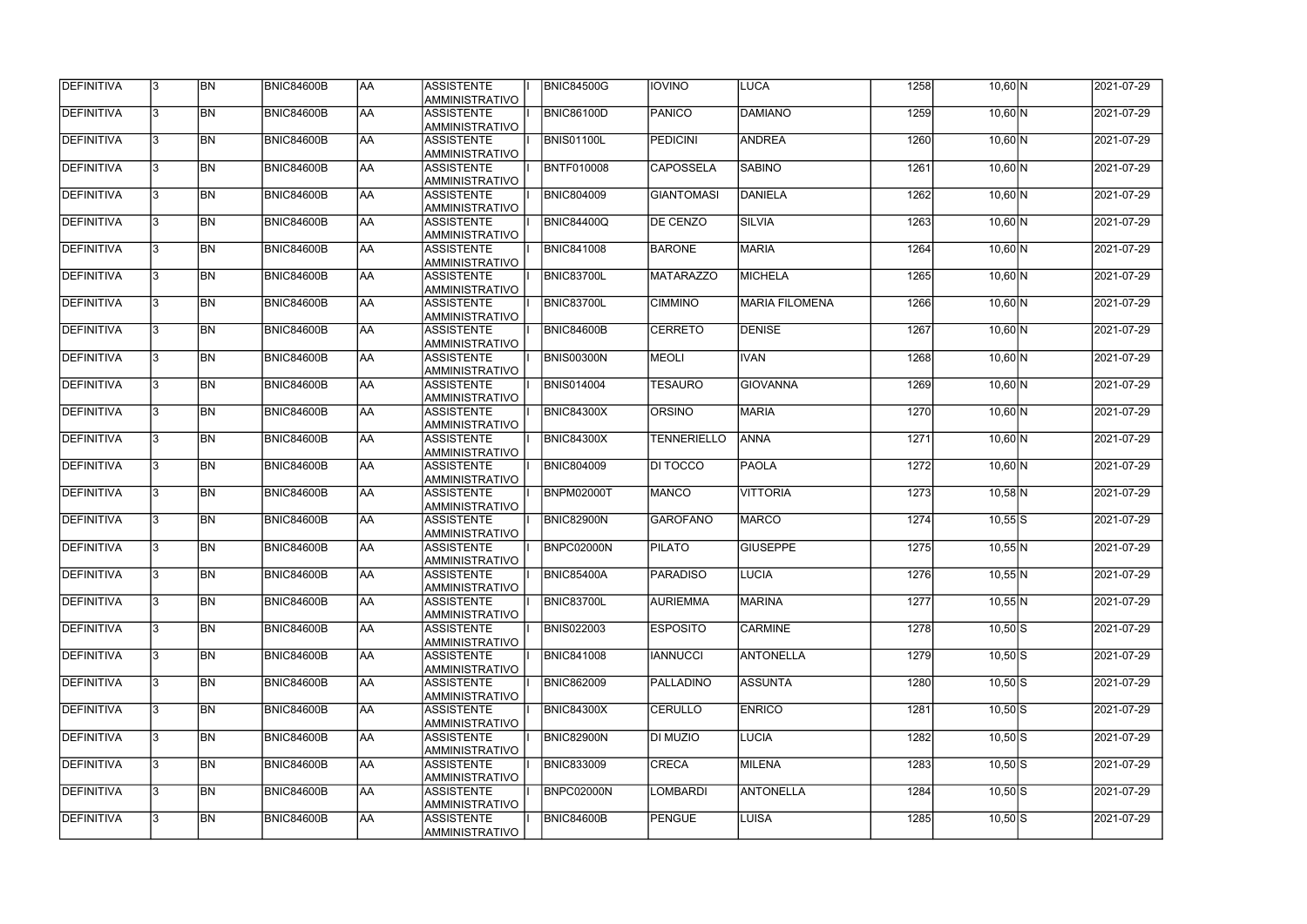| <b>DEFINITIVA</b> | 13. | <b>BN</b>      | <b>BNIC84600B</b> | <b>AA</b> | <b>ASSISTENTE</b><br>AMMINISTRATIVO        | <b>BNIC826006</b> | <b>SENECA</b>     | <b>GIUSEPPINA</b>       | 1286 | $10,50$ S    | 2021-07-29 |
|-------------------|-----|----------------|-------------------|-----------|--------------------------------------------|-------------------|-------------------|-------------------------|------|--------------|------------|
| DEFINITIVA        | 13. | <b>BN</b>      | <b>BNIC84600B</b> | laa       | <b>ASSISTENTE</b><br>AMMINISTRATIVO        | <b>BNIS00400D</b> | <b>GUGLIELMO</b>  | <b>ANTONIETTA</b>       | 1287 | $10,50$ S    | 2021-07-29 |
| DEFINITIVA        | 13. | <b>BN</b>      | <b>BNIC84600B</b> | laa       | <b>ASSISTENTE</b><br>AMMINISTRATIVO        | <b>BNIS00200T</b> | <b>VERRILLO</b>   | <b>MARIA GRAZIA</b>     | 1288 | $10,50$ S    | 2021-07-29 |
| DEFINITIVA        | l3. | <b>BN</b>      | <b>BNIC84600B</b> | AA        | <b>ASSISTENTE</b><br>AMMINISTRATIVO        | <b>BNTF010008</b> | <b>DE LAURI</b>   | <b>FILOMENA</b>         | 1289 | $10,50$ S    | 2021-07-29 |
| DEFINITIVA        | l3. | <b>BN</b>      | <b>BNIC84600B</b> | <b>AA</b> | <b>ASSISTENTE</b><br>AMMINISTRATIVO        | BNIC81000L        | <b>DE BELLIS</b>  | <b>CARMELA</b>          | 1290 | $10,50$ S    | 2021-07-29 |
| DEFINITIVA        | l3. | <b>BN</b>      | BNIC84600B        | laa       | <b>ASSISTENTE</b><br>AMMINISTRATIVO        | <b>BNIS01600Q</b> | <b>RUBORTONE</b>  | <b>GIUSEPPE</b>         | 1291 | $10,50$ S    | 2021-07-29 |
| <b>DEFINITIVA</b> | 3   | <b>BN</b>      | <b>BNIC84600B</b> | laa       | <b>ASSISTENTE</b><br>AMMINISTRATIVO        | <b>BNIS00200T</b> | SILVESTRI         | <b>THOMAS</b>           | 1292 | $10,50$ N    | 2021-07-29 |
| DEFINITIVA        |     | <b>BN</b>      | <b>BNIC84600B</b> | laa       | <b>ASSISTENTE</b><br><b>AMMINISTRATIVO</b> | <b>BNIS01200C</b> | <b>MARINO</b>     | <b>MELANIA</b>          | 1293 | $10,50$ N    | 2021-07-29 |
| DEFINITIVA        |     | <b>BN</b>      | <b>BNIC84600B</b> | laa       | <b>ASSISTENTE</b><br>AMMINISTRATIVO        | <b>BNIS027006</b> | <b>NUZZI</b>      | <b>ROSARIA</b>          | 1294 | $10,50$ N    | 2021-07-29 |
| DEFINITIVA        |     | <b>BN</b>      | <b>BNIC84600B</b> | laa       | <b>ASSISTENTE</b><br>AMMINISTRATIVO        | BNIS01600Q        | <b>DE VITA</b>    | <b>GERARDO</b>          | 1295 | $10,50$ N    | 2021-07-29 |
| DEFINITIVA        | l3. | <b>BN</b>      | <b>BNIC84600B</b> | AA        | <b>ASSISTENTE</b><br>AMMINISTRATIVO        | <b>BNIS027006</b> | PICCIRILLO        | <b>MARTINA</b>          | 1296 | $10,50$ N    | 2021-07-29 |
| DEFINITIVA        | l3. | <b>BN</b>      | <b>BNIC84600B</b> | AA        | <b>ASSISTENTE</b><br>AMMINISTRATIVO        | <b>BNIS00200T</b> | <b>NELLI</b>      | <b>SISTINA</b>          | 1297 | $10,50 \, N$ | 2021-07-29 |
| DEFINITIVA        | 3   | <b>BN</b>      | BNIC84600B        | AA        | <b>ASSISTENTE</b><br>AMMINISTRATIVO        | <b>BNRH030005</b> | <b>VARRICCHIO</b> | <b>ROSINA</b>           | 1298 | $10,50$ N    | 2021-07-29 |
| DEFINITIVA        |     | <b>BN</b>      | <b>BNIC84600B</b> | AA        | <b>ASSISTENTE</b><br>AMMINISTRATIVO        | <b>BNIS014004</b> | GRILLO            | <b>ILDE</b>             | 1299 | $10,50$ N    | 2021-07-29 |
| DEFINITIVA        | 3   | <b>BN</b>      | <b>BNIC84600B</b> | laa       | <b>ASSISTENTE</b><br>AMMINISTRATIVO        | <b>BNRH030005</b> | <b>PASTORE</b>    | <b>MARA</b>             | 1300 | $10,50$ N    | 2021-07-29 |
| DEFINITIVA        | l3. | <b>BN</b>      | <b>BNIC84600B</b> | laa       | <b>ASSISTENTE</b><br>AMMINISTRATIVO        | <b>BNPM02000T</b> | D'ADDONA          | <b>VALENTINA</b>        | 1301 | $10,50$ N    | 2021-07-29 |
| <b>DEFINITIVA</b> |     | <b>BN</b>      | <b>BNIC84600B</b> | laa       | <b>ASSISTENTE</b><br>AMMINISTRATIVO        | <b>BNIS01200C</b> | <b>NISTA</b>      | <b>MARCO</b>            | 1302 | $10,50$ N    | 2021-07-29 |
| DEFINITIVA        | 3   | <b>BN</b>      | <b>BNIC84600B</b> | AA        | <b>ASSISTENTE</b><br>AMMINISTRATIVO        | <b>BNIS01200C</b> | <b>MAIORANO</b>   | <b>KATIA MARIA</b>      | 1303 | $10,50$ N    | 2021-07-29 |
| <b>DEFINITIVA</b> | 13  | <b>BN</b>      | <b>BNIC84600B</b> | AA        | <b>ASSISTENTE</b><br>AMMINISTRATIVO        | <b>BNIC812008</b> | <b>LEO</b>        | <b>RITA</b>             | 1304 | $10,50 \, N$ | 2021-07-29 |
| DEFINITIVA        | 13. | <b>BN</b>      | <b>BNIC84600B</b> | AA        | <b>ASSISTENTE</b><br>AMMINISTRATIVO        | <b>BNIS00200T</b> | <b>MATARAZZO</b>  | <b>ANGELA</b>           | 1305 | $10,50 \, N$ | 2021-07-29 |
| DEFINITIVA        | I3. | <b>BN</b>      | <b>BNIC84600B</b> | AA        | <b>ASSISTENTE</b><br>AMMINISTRATIVO        | BNIS01600Q        | MORTARUOLO        | <b>FABIO</b>            | 1306 | $10,50$ N    | 2021-07-29 |
| DEFINITIVA        | l3. | <b>BN</b>      | <b>BNIC84600B</b> | AA        | <b>ASSISTENTE</b><br>AMMINISTRATIVO        | BNIS01100L        | <b>NAPOLITANO</b> | <b>MARIA GRAZIA</b>     | 1307 | $10,50$ N    | 2021-07-29 |
| DEFINITIVA        | 3   | <b>BN</b>      | <b>BNIC84600B</b> | AA        | <b>ASSISTENTE</b><br>AMMINISTRATIVO        | BNIC84600B        | DI SANTO          | <b>GRAZIELLA</b>        | 1308 | $10,50$ N    | 2021-07-29 |
| <b>DEFINITIVA</b> | l3. | <b>BN</b>      | <b>BNIC84600B</b> | AA        | <b>ASSISTENTE</b><br>AMMINISTRATIVO        | <b>BNIS013008</b> | <b>BUONANNO</b>   | <b>MARIA LIBERA</b>     | 1309 | $10,50$ N    | 2021-07-29 |
| DEFINITIVA        |     | <b>BN</b>      | <b>BNIC84600B</b> | AA        | <b>ASSISTENTE</b><br>AMMINISTRATIVO        | <b>BNIC813004</b> | MANCINI           | <b>MARIANNA</b>         | 1310 | $10,50$ N    | 2021-07-29 |
| DEFINITIVA        | I3. | <b>BN</b>      | <b>BNIC84600B</b> | AA        | <b>ASSISTENTE</b><br>AMMINISTRATIVO        | <b>BNIC826006</b> | PARCESEPE         | <b>FRANCESCA</b>        | 1311 | $10,50$ N    | 2021-07-29 |
| DEFINITIVA        | 13. | <b>BN</b>      | <b>BNIC84600B</b> | AA        | <b>ASSISTENTE</b><br>AMMINISTRATIVO        | <b>BNIC855006</b> | <b>CIVITILLO</b>  | <b>MARIA ANTONIETTA</b> | 1312 | $10,50 \, N$ | 2021-07-29 |
| DEFINITIVA        |     | BN <sub></sub> | <b>BNIC84600B</b> | AA        | <b>ASSISTENTE</b><br>AMMINISTRATIVO        | BNIC84600B        | <b>GRANDE</b>     | <b>ANTONIO</b>          | 1313 | $10,50 \, N$ | 2021-07-29 |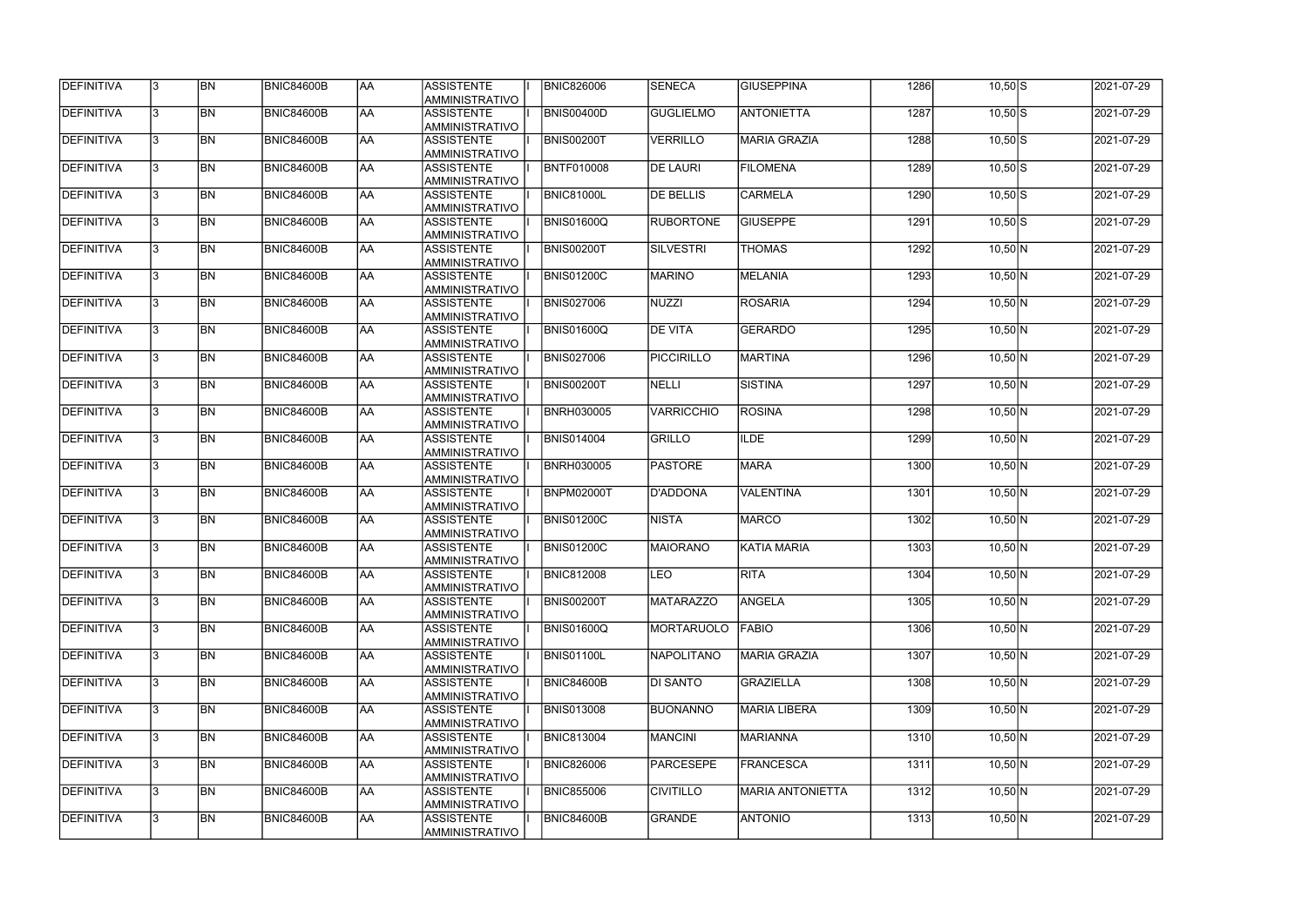| <b>DEFINITIVA</b> | 13.          | <b>BN</b> | <b>BNIC84600B</b> | <b>AA</b> | <b>ASSISTENTE</b><br>AMMINISTRATIVO        | <b>BNIC833009</b> | STEFANELLI        | <b>ANNAMARIA</b>          | 1314 | $10,50$ N   | 2021-07-29           |
|-------------------|--------------|-----------|-------------------|-----------|--------------------------------------------|-------------------|-------------------|---------------------------|------|-------------|----------------------|
| DEFINITIVA        | 3            | <b>BN</b> | BNIC84600B        | <b>AA</b> | <b>ASSISTENTE</b><br>AMMINISTRATIVO        | <b>BNIC85700T</b> | LA FRAZIA         | <b>RAFFAELLA</b>          | 1315 | $10,50$ N   | 2021-07-29           |
| DEFINITIVA        | 3            | <b>BN</b> | BNIC84600B        | <b>AA</b> | <b>ASSISTENTE</b><br>AMMINISTRATIVO        | BNRH030005        | <b>ROSANOVA</b>   | <b>ALESSANDRO</b>         | 1316 | $10,50$ N   | 2021-07-29           |
| DEFINITIVA        |              | <b>BN</b> | <b>BNIC84600B</b> | AA        | <b>ASSISTENTE</b><br>AMMINISTRATIVO        | <b>BNIC82900N</b> | <b>CARIZZI</b>    | <b>CLELIA</b>             | 1317 | $10,50$ N   | 2021-07-29           |
| DEFINITIVA        |              | <b>BN</b> | BNIC84600B        | <b>AA</b> | <b>ASSISTENTE</b><br>AMMINISTRATIVO        | <b>BNPM02000T</b> | <b>MASSARO</b>    | <b>FRANCA</b>             | 1318 | $10,50$ N   | $\sqrt{2021-07}$ -29 |
| <b>DEFINITIVA</b> |              | <b>BN</b> | BNIC84600B        | AA        | <b>ASSISTENTE</b><br>AMMINISTRATIVO        | BNRH030005        | CARUSO            | <b>GERARDINA</b>          | 1319 | $10,50$ N   | 2021-07-29           |
| <b>DEFINITIVA</b> |              | <b>BN</b> | BNIC84600B        | <b>AA</b> | <b>ASSISTENTE</b><br>AMMINISTRATIVO        | BNPS010006        | <b>MINICOZZI</b>  | <b>ARMIDA</b>             | 1320 | $10,47$ S   | 2021-07-29           |
| DEFINITIVA        |              | <b>BN</b> | <b>BNIC84600B</b> | <b>AA</b> | <b>ASSISTENTE</b><br><b>AMMINISTRATIVO</b> | <b>BNIS022003</b> | <b>SELLITTO</b>   | <b>SARA</b>               | 1321 | $10,47$ N   | 2021-07-29           |
| DEFINITIVA        |              | <b>BN</b> | BNIC84600B        | <b>AA</b> | <b>ASSISTENTE</b><br>AMMINISTRATIVO        | <b>BNIS00800R</b> | <b>MORZILLO</b>   | LUISA                     | 1322 | $10,47$ N   | 2021-07-29           |
| DEFINITIVA        |              | <b>BN</b> | <b>BNIC84600B</b> | <b>AA</b> | <b>ASSISTENTE</b><br>AMMINISTRATIVO        | <b>BNIS00800R</b> | DI VITO           | <b>SAVERIO</b>            | 1323 | $10,45$ S   | 2021-07-29           |
| DEFINITIVA        |              | <b>BN</b> | <b>BNIC84600B</b> | <b>AA</b> | <b>ASSISTENTE</b><br>AMMINISTRATIVO        | <b>BNIC85200P</b> | <b>CAPOZZO</b>    | <b>CARMELINA</b>          | 1324 | $10,45$ S   | 2021-07-29           |
| DEFINITIVA        |              | <b>BN</b> | <b>BNIC84600B</b> | <b>AA</b> | <b>ASSISTENTE</b><br>AMMINISTRATIVO        | BNPS010006        | ICONSOLAZIO       | <b>DOMENICO</b>           | 1325 | $10,45$ S   | 2021-07-29           |
| DEFINITIVA        |              | <b>BN</b> | BNIC84600B        | <b>AA</b> | <b>ASSISTENTE</b><br>AMMINISTRATIVO        | <b>BNIC81400X</b> | <b>DI MUZIO</b>   | <b>TANYA</b>              | 1326 | $10,45$ N   | 2021-07-29           |
| DEFINITIVA        |              | <b>BN</b> | <b>BNIC84600B</b> | AA        | <b>ASSISTENTE</b><br>AMMINISTRATIVO        | <b>BNIS02300V</b> | PERUGINI          | <b>DONATELLA</b>          | 1327 | $10,45$ N   | 2021-07-29           |
| DEFINITIVA        |              | <b>BN</b> | <b>BNIC84600B</b> | <b>AA</b> | <b>ASSISTENTE</b><br>AMMINISTRATIVO        | <b>BNPM02000T</b> | <b>PISCOPO</b>    | LIANA                     | 1328 | $10,45$ N   | 2021-07-29           |
| DEFINITIVA        |              | <b>BN</b> | <b>BNIC84600B</b> | <b>AA</b> | <b>ASSISTENTE</b><br>AMMINISTRATIVO        | <b>BNIC81400X</b> | PUCELLA           | <b>SALVATORE</b>          | 1329 | $10,45$ N   | 2021-07-29           |
| DEFINITIVA        |              | <b>BN</b> | BNIC84600B        | <b>AA</b> | <b>ASSISTENTE</b><br>AMMINISTRATIVO        | <b>BNIC84300X</b> | <b>CUTILLO</b>    | ANGELA                    | 1330 | $10,43$ $S$ | 2021-07-29           |
| DEFINITIVA        |              | <b>BN</b> | BNIC84600B        | <b>AA</b> | <b>ASSISTENTE</b><br>AMMINISTRATIVO        | <b>BNIC84500G</b> | <b>ROBERTI</b>    | <b>MARILENA ANTONELLA</b> | 1331 | $10,43$ N   | 2021-07-29           |
| <b>DEFINITIVA</b> | 13           | BN        | <b>BNIC84600B</b> | AA        | <b>ASSISTENTE</b><br>AMMINISTRATIVO        | <b>BNIC84600B</b> | PEZZILLO          | <b>GIOVANNA</b>           | 1332 | $10,43$ N   | 2021-07-29           |
| DEFINITIVA        |              | <b>BN</b> | BNIC84600B        | <b>AA</b> | ASSISTENTE<br>AMMINISTRATIVO               | <b>BNIC83700L</b> | <b>IORIO</b>      | <b>RAFFAELLA</b>          | 1333 | $10,40$ S   | 2021-07-29           |
| DEFINITIVA        | $\mathbf{3}$ | <b>BN</b> | <b>BNIC84600B</b> | <b>AA</b> | ASSISTENTE<br>AMMINISTRATIVO               | <b>BNIC833009</b> | FINELLI           | LUCIANA                   | 1334 | $10,40$ S   | 2021-07-29           |
| <b>DEFINITIVA</b> | 3            | <b>BN</b> | BNIC84600B        | <b>AA</b> | <b>ASSISTENTE</b><br>AMMINISTRATIVO        | <b>BNIC84300X</b> | LAMA              | <b>ANIELLO</b>            | 1335 | $10,40$ S   | 2021-07-29           |
| DEFINITIVA        |              | <b>BN</b> | BNIC84600B        | AA        | <b>ASSISTENTE</b><br>AMMINISTRATIVO        | <b>BNIC85200P</b> | PASCARELLI        | <b>ADELE</b>              | 1336 | $10,40$ S   | 2021-07-29           |
| DEFINITIVA        |              | <b>BN</b> | BNIC84600B        | <b>AA</b> | <b>ASSISTENTE</b><br>AMMINISTRATIVO        | <b>BNIS022003</b> | CENICCOLA         | <b>MARINA</b>             | 1337 | $10,40$ S   | 2021-07-29           |
| DEFINITIVA        |              | <b>BN</b> | BNIC84600B        | AA        | <b>ASSISTENTE</b><br>AMMINISTRATIVO        | <b>BNIS01600Q</b> | <b>PALOMBINO</b>  | <b>DANIELA</b>            | 1338 | $10,40$ S   | 2021-07-29           |
| DEFINITIVA        |              | <b>BN</b> | BNIC84600B        | <b>AA</b> | ASSISTENTE<br>AMMINISTRATIVO               | <b>BNIC841008</b> | <b>PIAZZA</b>     | <b>GIULIA</b>             | 1339 | $10,40$ N   | 2021-07-29           |
| DEFINITIVA        |              | <b>BN</b> | BNIC84600B        | <b>AA</b> | ASSISTENTE<br>AMMINISTRATIVO               | <b>BNIC86100D</b> | <b>DE ANGELIS</b> | <b>DANIELA</b>            | 1340 | $10,40$ N   | 2021-07-29           |
| DEFINITIVA        |              | BN        | BNIC84600B        | AA        | <b>ASSISTENTE</b><br>AMMINISTRATIVO        | <b>BNIS00800R</b> | <b>FANTASIA</b>   | <b>RAFFAELLA</b>          | 1341 | $10,40$ N   | 2021-07-29           |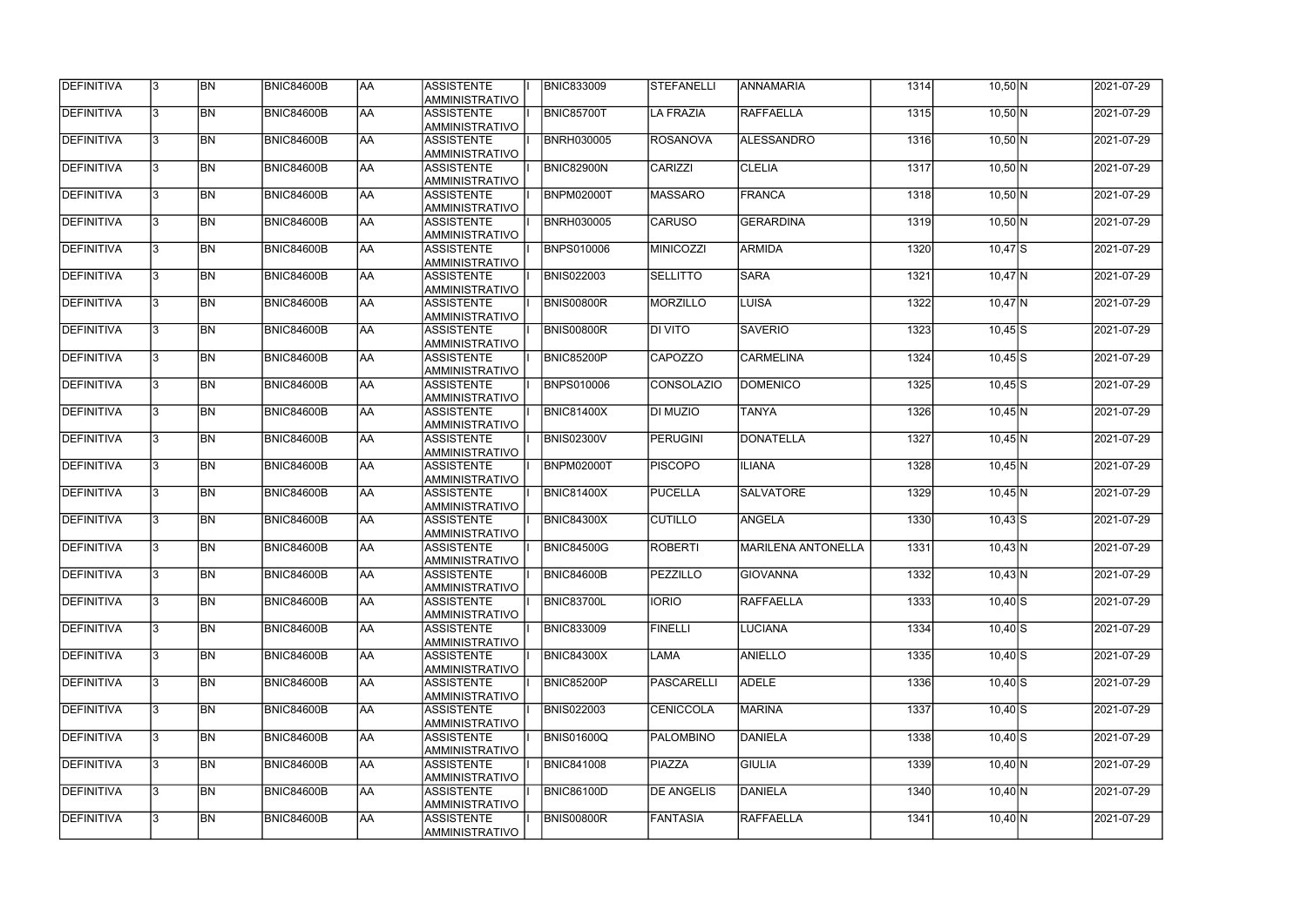| DEFINITIVA        | 13.          | <b>BN</b> | <b>BNIC84600B</b> | laa        | ASSISTENTE<br><b>AMMINISTRATIVO</b>        | <b>BNIS02300V</b> | <b>SECONDO</b>     | DANIELA                   | 1342 | $10,40$ N | 2021-07-29 |
|-------------------|--------------|-----------|-------------------|------------|--------------------------------------------|-------------------|--------------------|---------------------------|------|-----------|------------|
| DEFINITIVA        | 3            | <b>BN</b> | <b>BNIC84600B</b> | <b>AA</b>  | <b>ASSISTENTE</b><br>AMMINISTRATIVO        | <b>BNIC82900N</b> | <b>CIABRELLI</b>   | <b>ANTONIA</b>            | 1343 | $10,40$ N | 2021-07-29 |
| DEFINITIVA        | 3            | <b>BN</b> | <b>BNIC84600B</b> | <b>AA</b>  | <b>ASSISTENTE</b><br>AMMINISTRATIVO        | <b>BNIC83800C</b> | <b>CIOFFI</b>      | ANTONELLA                 | 1344 | $10,40$ N | 2021-07-29 |
| DEFINITIVA        |              | <b>BN</b> | <b>BNIC84600B</b> | AA         | <b>ASSISTENTE</b><br>AMMINISTRATIVO        | <b>BNIS00200T</b> | FARAONE            | FATIMA                    | 1345 | $10,40$ N | 2021-07-29 |
| <b>DEFINITIVA</b> | 3            | <b>BN</b> | BNIC84600B        | <b>AA</b>  | <b>ASSISTENTE</b><br>AMMINISTRATIVO        | <b>BNIC84500G</b> | <b>PASTORE</b>     | <b>MANUELA</b>            | 1346 | $10,40$ N | 2021-07-29 |
| DEFINITIVA        |              | <b>BN</b> | BNIC84600B        | AA         | <b>ASSISTENTE</b><br><b>AMMINISTRATIVO</b> | <b>BNMM09000E</b> | <b>VETRONE</b>     | <b>GRAZIELLA</b>          | 1347 | $10,40$ N | 2021-07-29 |
| DEFINITIVA        |              | <b>BN</b> | <b>BNIC84600B</b> | <b>AA</b>  | <b>ASSISTENTE</b><br><b>AMMINISTRATIVO</b> | <b>BNIC85400A</b> | DI LAURO           | <b>ROSSELLA</b>           | 1348 | $10,40$ N | 2021-07-29 |
| DEFINITIVA        |              | <b>BN</b> | <b>BNIC84600B</b> | AA         | <b>ASSISTENTE</b><br>AMMINISTRATIVO        | <b>BNIC81700B</b> | <b>MASTROVITO</b>  | <b>MARTINA</b>            | 1349 | $10,40$ N | 2021-07-29 |
| DEFINITIVA        |              | <b>BN</b> | <b>BNIC84600B</b> | <b>AA</b>  | <b>ASSISTENTE</b><br>AMMINISTRATIVO        | <b>BNIC813004</b> | <b>RICCI</b>       | <b>MARIA</b>              | 1350 | $10,40$ N | 2021-07-29 |
| DEFINITIVA        |              | <b>BN</b> | <b>BNIC84600B</b> | laa        | <b>ASSISTENTE</b><br>AMMINISTRATIVO        | <b>BNIC826006</b> | <b>PROTA</b>       | <b>MICHELE</b>            | 1351 | $10,40$ N | 2021-07-29 |
| DEFINITIVA        | 3            | <b>BN</b> | <b>BNIC84600B</b> | <b>AA</b>  | <b>ASSISTENTE</b><br>AMMINISTRATIVO        | <b>BNIC82900N</b> | <b>DI MEZZA</b>    | <b>MARIANNA</b>           | 1352 | $10,40$ N | 2021-07-29 |
| DEFINITIVA        |              | <b>BN</b> | BNIC84600B        | AA         | <b>ASSISTENTE</b><br>AMMINISTRATIVO        | <b>BNRH030005</b> | PIRONE             | <b>ANTONIO</b>            | 1353 | $10,40$ N | 2021-07-29 |
| DEFINITIVA        |              | <b>BN</b> | <b>BNIC84600B</b> | AA         | <b>ASSISTENTE</b><br>AMMINISTRATIVO        | <b>BNIC84500G</b> | MOLINARO           | <b>GIOVANNA</b>           | 1354 | $10,40$ N | 2021-07-29 |
| DEFINITIVA        |              | <b>BN</b> | BNIC84600B        | <b>AA</b>  | <b>ASSISTENTE</b><br>AMMINISTRATIVO        | <b>BNIS01600Q</b> | FREDA              | <b>FRANCESCA</b>          | 1355 | $10,40$ N | 2021-07-29 |
| DEFINITIVA        |              | <b>BN</b> | <b>BNIC84600B</b> | <b>AA</b>  | <b>ASSISTENTE</b><br><b>AMMINISTRATIVO</b> | <b>BNPC02000N</b> | <b>FIORE</b>       | <b>MARCO</b>              | 1356 | $10,40$ N | 2021-07-29 |
| DEFINITIVA        |              | <b>BN</b> | BNIC84600B        | <b>AA</b>  | <b>ASSISTENTE</b><br><b>AMMINISTRATIVO</b> | <b>BNIC85700T</b> | <b>CIAMPI</b>      | <b>MARIANNA</b>           | 1357 | $10,40$ N | 2021-07-29 |
| DEFINITIVA        |              | <b>BN</b> | <b>BNIC84600B</b> | AA         | <b>ASSISTENTE</b><br>AMMINISTRATIVO        | <b>BNIS022003</b> | <b>PARENTE</b>     | <b>GIUSEPPE</b>           | 1358 | $10,40$ N | 2021-07-29 |
| DEFINITIVA        |              | <b>BN</b> | <b>BNIC84600B</b> | <b>AA</b>  | <b>ASSISTENTE</b><br>AMMINISTRATIVO        | <b>BNIS014004</b> | <b>CALANDRO</b>    | <b>MARA</b>               | 1359 | $10,40$ N | 2021-07-29 |
| DEFINITIVA        | 13           | BN        | <b>BNIC84600B</b> | <b>JAA</b> | <b>ASSISTENTE</b><br>AMMINISTRATIVO        | <b>BNTF010008</b> | D'AGOSTINO         | PASQUALE                  | 1360 | $10,38$ N | 2021-07-29 |
| <b>DEFINITIVA</b> |              | <b>BN</b> | BNIC84600B        | <b>AA</b>  | ASSISTENTE<br>AMMINISTRATIVO               | <b>BNIS022003</b> | SIMONE             | <b>MARIA TERESA</b>       | 1361 | $10,37$ N | 2021-07-29 |
| <b>DEFINITIVA</b> | $\mathbf{3}$ | <b>BN</b> | BNIC84600B        | AA         | <b>ASSISTENTE</b><br>AMMINISTRATIVO        | <b>BNIC841008</b> | <b>DEL VECCHIO</b> | <b>MARILENA</b>           | 1362 | $10,35$ S | 2021-07-29 |
| <b>DEFINITIVA</b> |              | <b>BN</b> | BNIC84600B        | <b>AA</b>  | <b>ASSISTENTE</b><br>AMMINISTRATIVO        | <b>BNIC84400Q</b> | <b>FASANO</b>      | <b>VALERIA</b>            | 1363 | 10,35 N   | 2021-07-29 |
| <b>DEFINITIVA</b> |              | BN        | BNIC84600B        | <b>AA</b>  | <b>ASSISTENTE</b><br>AMMINISTRATIVO        | BNVC01000A        |                    | SANTABARBAR MARIA ROSARIA | 1364 | $10,33$ S | 2021-07-29 |
| DEFINITIVA        |              | <b>BN</b> | BNIC84600B        | <b>AA</b>  | <b>ASSISTENTE</b><br>AMMINISTRATIVO        | <b>BNIS01600Q</b> | ORLACCHIO          | PASQUALE                  | 1365 | $10,33$ S | 2021-07-29 |
| DEFINITIVA        |              | <b>BN</b> | BNIC84600B        | <b>AA</b>  | ASSISTENTE<br>AMMINISTRATIVO               | <b>BNIC85200P</b> | ROSSANO            | <b>ANTONIETTA</b>         | 1366 | $10,33$ S | 2021-07-29 |
| DEFINITIVA        |              | <b>BN</b> | BNIC84600B        | <b>AA</b>  | ASSISTENTE<br>AMMINISTRATIVO               | BNVC01000A        | <b>BELLONE</b>     | ALESSANDRA                | 1367 | $10,33$ S | 2021-07-29 |
| DEFINITIVA        |              | <b>BN</b> | BNIC84600B        | <b>AA</b>  | ASSISTENTE<br>AMMINISTRATIVO               | <b>BNIC85200P</b> | <b>CERMOLA</b>     | <b>MARIA PETRUCCIA</b>    | 1368 | $10,33$ S | 2021-07-29 |
| <b>DEFINITIVA</b> |              | <b>BN</b> | BNIC84600B        | <b>AA</b>  | <b>ASSISTENTE</b><br>AMMINISTRATIVO        | <b>BNIC84500G</b> | <b>VETRONE</b>     | <b>LUIGI</b>              | 1369 | $10,33$ N | 2021-07-29 |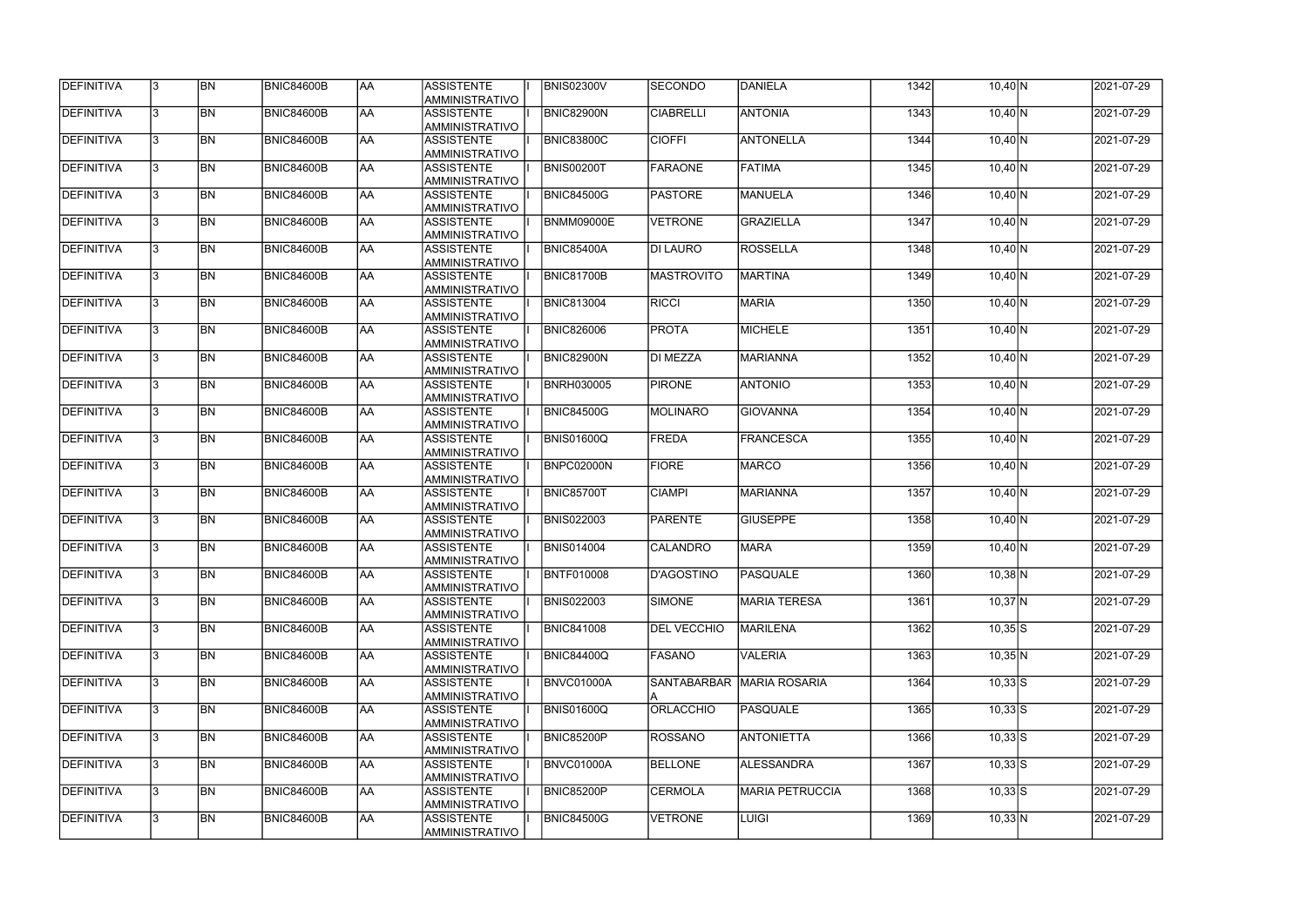| <b>DEFINITIVA</b> | 13. | <b>BN</b> | <b>BNIC84600B</b> | <b>AA</b> | <b>ASSISTENTE</b><br>AMMINISTRATIVO        | <b>BNIC84300X</b> | <b>IANNACE</b>      | <b>MASSIMO</b>          | 1370 | 10,33 N      | 2021-07-29 |
|-------------------|-----|-----------|-------------------|-----------|--------------------------------------------|-------------------|---------------------|-------------------------|------|--------------|------------|
| DEFINITIVA        | 13. | <b>BN</b> | <b>BNIC84600B</b> | laa       | <b>ASSISTENTE</b><br>AMMINISTRATIVO        | <b>BNIC85700T</b> | <b>CANELLI</b>      | <b>MARIALUISA</b>       | 1371 | 10,33 N      | 2021-07-29 |
| DEFINITIVA        | 13. | <b>BN</b> | <b>BNIC84600B</b> | laa       | <b>ASSISTENTE</b><br>AMMINISTRATIVO        | <b>BNPS010006</b> | PALMIERI            | <b>ANTONELLA</b>        | 1372 | $10,33$ N    | 2021-07-29 |
| DEFINITIVA        | l3. | <b>BN</b> | <b>BNIC84600B</b> | AA        | <b>ASSISTENTE</b><br>AMMINISTRATIVO        | BNIC81000L        | <b>CALICCHIO</b>    | <b>OLGA</b>             | 1373 | $10,33$ N    | 2021-07-29 |
| DEFINITIVA        | l3. | <b>BN</b> | <b>BNIC84600B</b> | <b>AA</b> | <b>ASSISTENTE</b><br>AMMINISTRATIVO        | <b>BNIC84300X</b> | <b>DE NAPOLI</b>    | <b>TOMMASO</b>          | 1374 | 10,33 N      | 2021-07-29 |
| DEFINITIVA        | l3. | <b>BN</b> | BNIC84600B        | laa       | <b>ASSISTENTE</b><br>AMMINISTRATIVO        | <b>BNIC85400A</b> | <b>MANGO</b>        | <b>ENRICO</b>           | 1375 | $10,32$ S    | 2021-07-29 |
| <b>DEFINITIVA</b> | 3   | <b>BN</b> | <b>BNIC84600B</b> | laa       | <b>ASSISTENTE</b><br>AMMINISTRATIVO        | BNPC02000N        | NUNZIANTE           | <b>GIUSEPPE</b>         | 1376 | $10,30$ S    | 2021-07-29 |
| DEFINITIVA        |     | <b>BN</b> | <b>BNIC84600B</b> | laa       | <b>ASSISTENTE</b><br><b>AMMINISTRATIVO</b> | <b>BNIC84300X</b> | <b>BIBBO'</b>       | <b>ANTONELLA</b>        | 1377 | $10,30$ S    | 2021-07-29 |
| DEFINITIVA        |     | <b>BN</b> | <b>BNIC84600B</b> | laa       | <b>ASSISTENTE</b><br>AMMINISTRATIVO        | BNIC82900N        | <b>PARENTE</b>      | <b>ANGELA</b>           | 1378 | $10,30$ S    | 2021-07-29 |
| DEFINITIVA        |     | <b>BN</b> | <b>BNIC84600B</b> | laa       | <b>ASSISTENTE</b><br>AMMINISTRATIVO        | <b>BNIC84900V</b> | <b>MOTTOLA</b>      | <b>ANASTASIA</b>        | 1379 | $10,30$ S    | 2021-07-29 |
| DEFINITIVA        | l3. | <b>BN</b> | <b>BNIC84600B</b> | AA        | <b>ASSISTENTE</b><br>AMMINISTRATIVO        | <b>BNIS022003</b> | <b>ZOTTI</b>        | <b>MICHELE</b>          | 1380 | $10,30$ S    | 2021-07-29 |
| DEFINITIVA        | l3. | <b>BN</b> | <b>BNIC84600B</b> | AA        | <b>ASSISTENTE</b><br>AMMINISTRATIVO        | <b>BNIS01600Q</b> | <b>TESTA</b>        | <b>MARIA</b>            | 1381 | $10,30$ N    | 2021-07-29 |
| DEFINITIVA        | 3   | <b>BN</b> | BNIC84600B        | laa       | <b>ASSISTENTE</b><br>AMMINISTRATIVO        | <b>BNTF010008</b> | <b>GIROLAMO</b>     | <b>PELLEGRINO</b>       | 1382 | $10,30$ N    | 2021-07-29 |
| DEFINITIVA        |     | <b>BN</b> | <b>BNIC84600B</b> | AA        | <b>ASSISTENTE</b><br>AMMINISTRATIVO        | <b>BNIS02600A</b> | <b>IULIANO</b>      | LUCIA                   | 1383 | $10,30$ N    | 2021-07-29 |
| DEFINITIVA        | 3   | <b>BN</b> | <b>BNIC84600B</b> | laa       | <b>ASSISTENTE</b><br>AMMINISTRATIVO        | <b>BNPM02000T</b> | <b>GUGLIELMUCCI</b> | <b>LUCIA</b>            | 1384 | 10,30 N      | 2021-07-29 |
| DEFINITIVA        | l3. | <b>BN</b> | <b>BNIC84600B</b> | laa       | <b>ASSISTENTE</b><br>AMMINISTRATIVO        | <b>BNIS014004</b> | DI MATTEO           | <b>GIOVANNA</b>         | 1385 | $10,30$ N    | 2021-07-29 |
| <b>DEFINITIVA</b> |     | <b>BN</b> | <b>BNIC84600B</b> | laa       | <b>ASSISTENTE</b><br>AMMINISTRATIVO        | BNPM02000T        | <b>DI PALMA</b>     | <b>MARIA</b>            | 1386 | $10,30$ N    | 2021-07-29 |
| DEFINITIVA        |     | <b>BN</b> | <b>BNIC84600B</b> | AA        | <b>ASSISTENTE</b><br>AMMINISTRATIVO        | <b>BNIC81400X</b> | <b>ORSINO</b>       | <b>CHIARA</b>           | 1387 | 10,30 N      | 2021-07-29 |
| <b>DEFINITIVA</b> | 13  | <b>BN</b> | <b>BNIC84600B</b> | AA        | <b>ASSISTENTE</b><br>AMMINISTRATIVO        | <b>BNIC81700B</b> | <b>ZULLO</b>        | <b>MARIANTONIETTA</b>   | 1388 | $10,30 \, N$ | 2021-07-29 |
| DEFINITIVA        | 13. | <b>BN</b> | <b>BNIC84600B</b> | AA        | <b>ASSISTENTE</b><br>AMMINISTRATIVO        | <b>BNIS00200T</b> | <b>AMATO</b>        | <b>GIOVANNI</b>         | 1389 | $10,30$ N    | 2021-07-29 |
| DEFINITIVA        | I3. | <b>BN</b> | <b>BNIC84600B</b> | AA        | <b>ASSISTENTE</b><br>AMMINISTRATIVO        | <b>BNPM02000T</b> | FERRARA             | <b>FEDERICA</b>         | 1390 | $10,30$ N    | 2021-07-29 |
| DEFINITIVA        | l3. | <b>BN</b> | <b>BNIC84600B</b> | AA        | <b>ASSISTENTE</b><br>AMMINISTRATIVO        | BNIC83700L        | <b>PUZIO</b>        | <b>MARIA PIA</b>        | 1391 | $10,30$ N    | 2021-07-29 |
| DEFINITIVA        | 3   | <b>BN</b> | <b>BNIC84600B</b> | AA        | <b>ASSISTENTE</b><br>AMMINISTRATIVO        | <b>BNIC819003</b> | <b>INZEO</b>        | <b>MARIA TERESA</b>     | 1392 | $10,30$ N    | 2021-07-29 |
| DEFINITIVA        | l3. | <b>BN</b> | <b>BNIC84600B</b> | AA        | <b>ASSISTENTE</b><br>AMMINISTRATIVO        | BNVC01000A        | <b>DI PIETRO</b>    | <b>FABIO</b>            | 1393 | $10,30$ N    | 2021-07-29 |
| DEFINITIVA        |     | <b>BN</b> | <b>BNIC84600B</b> | AA        | <b>ASSISTENTE</b><br>AMMINISTRATIVO        | <b>BNIS027006</b> | <b>COLANGELO</b>    | <b>MARIKA ANTONELLA</b> | 1394 | $10,30$ N    | 2021-07-29 |
| DEFINITIVA        | I3. | <b>BN</b> | <b>BNIC84600B</b> | laa       | <b>ASSISTENTE</b><br>AMMINISTRATIVO        | <b>BNIC81700B</b> | <b>MAZZARELLI</b>   | <b>MARIA</b>            | 1395 | 10,30 N      | 2021-07-29 |
| DEFINITIVA        | 13. | <b>BN</b> | <b>BNIC84600B</b> | AA        | <b>ASSISTENTE</b><br>AMMINISTRATIVO        | <b>BNIC84300X</b> | <b>RUSSO</b>        | <b>MIRIAM</b>           | 1396 | $10,30$ N    | 2021-07-29 |
| DEFINITIVA        |     | <b>BN</b> | <b>BNIC84600B</b> | AA        | <b>ASSISTENTE</b><br>AMMINISTRATIVO        | <b>BNIC84300X</b> | SCOGNAMIGLIO NUNZIA |                         | 1397 | $10,30 \, N$ | 2021-07-29 |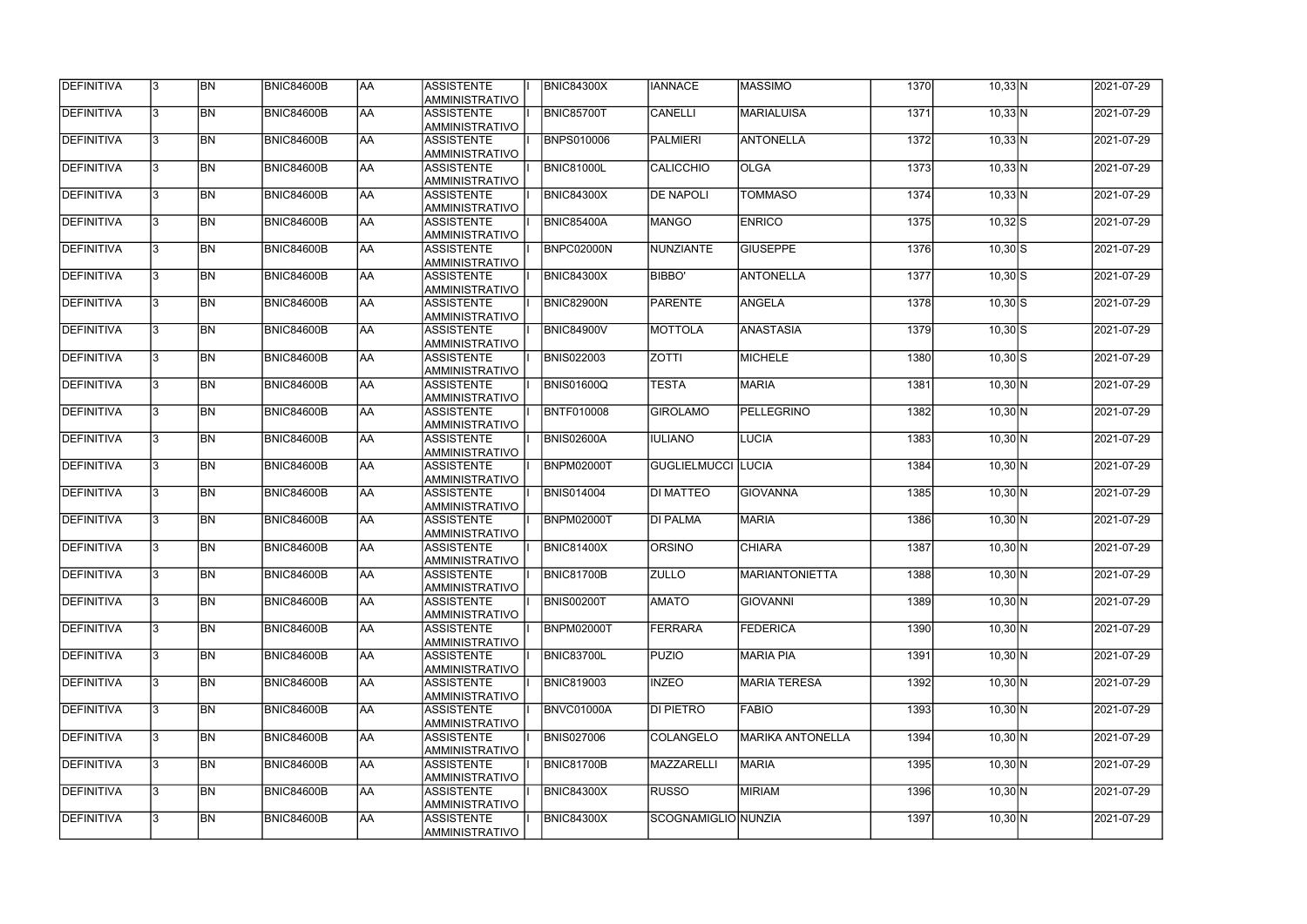| <b>DEFINITIVA</b> | <b>BN</b>      | BNIC84600B        | AA  | ASSISTENTE<br>AMMINISTRATIVO        | <b>BNIC83700L</b> | GALLOZZI              | <b>STELLA</b>           | 1398 | $10,27$ S    | 2021-07-29 |
|-------------------|----------------|-------------------|-----|-------------------------------------|-------------------|-----------------------|-------------------------|------|--------------|------------|
| DEFINITIVA        | <b>BN</b>      | <b>BNIC84600B</b> | AA  | <b>ASSISTENTE</b><br>AMMINISTRATIVO | <b>BNRH030005</b> | SIANI                 | <b>GIUSEPPE</b>         | 1399 | $10,27$ S    | 2021-07-29 |
| <b>DEFINITIVA</b> | <b>BN</b>      | <b>BNIC84600B</b> | AA  | <b>ASSISTENTE</b><br>AMMINISTRATIVO | BNIC82900N        | FONTANAROSA ANNA RITA |                         | 1400 | $10,27$ S    | 2021-07-29 |
| DEFINITIVA        | <b>BN</b>      | BNIC84600B        | AA  | <b>ASSISTENTE</b><br>AMMINISTRATIVO | <b>BNIC82300P</b> | <b>LONGO</b>          | <b>WALTER DONATO</b>    | 1401 | $10,27$ S    | 2021-07-29 |
| DEFINITIVA        | <b>BN</b>      | BNIC84600B        | AA  | ASSISTENTE<br>AMMINISTRATIVO        | <b>BNIC86100D</b> | <b>GARZARELLA</b>     | <b>FRANCESCO</b>        | 1402 | $10,27$ N    | 2021-07-29 |
| <b>DEFINITIVA</b> | <b>BN</b>      | BNIC84600B        | AA  | <b>ASSISTENTE</b><br>AMMINISTRATIVO | <b>BNIC812008</b> | <b>FALCONETTI</b>     | <b>ALBAROSA</b>         | 1403 | $10,27$ N    | 2021-07-29 |
| DEFINITIVA        | <b>BN</b>      | <b>BNIC84600B</b> | AA  | <b>ASSISTENTE</b><br>AMMINISTRATIVO | <b>BNTF010008</b> | <b>NAPPA</b>          | LUIGI                   | 1404 | $10,27$ N    | 2021-07-29 |
| DEFINITIVA        | <b>BN</b>      | <b>BNIC84600B</b> | AA  | <b>ASSISTENTE</b><br>AMMINISTRATIVO | <b>BNIC84900V</b> | PICCIRILLO            | <b>MARIA ANTONIETTA</b> | 1405 | $10,27$ N    | 2021-07-29 |
| <b>DEFINITIVA</b> | <b>BN</b>      | <b>BNIC84600B</b> | AA  | <b>ASSISTENTE</b><br>AMMINISTRATIVO | <b>BNIS014004</b> | <b>CAPITOLINO</b>     | <b>DORIANA</b>          | 1406 | $10,25$ S    | 2021-07-29 |
| DEFINITIVA        | <b>BN</b>      | <b>BNIC84600B</b> | AA  | <b>ASSISTENTE</b><br>AMMINISTRATIVO | <b>BNIS022003</b> | AMATO                 | <b>ALESSIA PIA</b>      | 1407 | $10,25$ N    | 2021-07-29 |
| <b>DEFINITIVA</b> | <b>BN</b>      | BNIC84600B        | AA  | <b>ASSISTENTE</b><br>AMMINISTRATIVO | <b>BNIS01600Q</b> | <b>BELLO</b>          | <b>GIANNI MARIA</b>     | 1408 | $10,25$ N    | 2021-07-29 |
| DEFINITIVA        | <b>BN</b>      | BNIC84600B        | AA  | <b>ASSISTENTE</b><br>AMMINISTRATIVO | <b>BNIS01100L</b> | GUBITOSI              | <b>CARMELA ASSUNTA</b>  | 1409 | $10,25$ N    | 2021-07-29 |
| <b>DEFINITIVA</b> | <b>BN</b>      | BNIC84600B        | AA  | ASSISTENTE<br>AMMINISTRATIVO        | <b>BNIC85700T</b> | <b>BEVILACQUA</b>     | RUGGERO                 | 1410 | $10,23$ N    | 2021-07-29 |
| DEFINITIVA        | <b>BN</b>      | <b>BNIC84600B</b> | AA  | <b>ASSISTENTE</b><br>AMMINISTRATIVO | <b>BNTF010008</b> | <b>CAPOZZI</b>        | <b>ENRICO</b>           | 1411 | $10,22$ N    | 2021-07-29 |
| <b>DEFINITIVA</b> | <b>BN</b>      | BNIC84600B        | AA  | <b>ASSISTENTE</b><br>AMMINISTRATIVO | <b>BNIC839008</b> | <b>BURO</b>           | <b>ANNAGLORIA</b>       | 1412 | $10,20$ S    | 2021-07-29 |
| <b>DEFINITIVA</b> | <b>BN</b>      | <b>BNIC84600B</b> | AA  | <b>ASSISTENTE</b><br>AMMINISTRATIVO | <b>BNIC82900N</b> | <b>IANNELLI</b>       | <b>GIOVANNA</b>         | 1413 | $10,20$ S    | 2021-07-29 |
| <b>DEFINITIVA</b> | <b>BN</b>      | <b>BNIC84600B</b> | AA  | <b>ASSISTENTE</b><br>AMMINISTRATIVO | <b>BNIS02600A</b> | IMAURIELLO            | <b>FABIO</b>            | 1414 | $10,20$ S    | 2021-07-29 |
| DEFINITIVA        | <b>BN</b>      | BNIC84600B        | AA  | <b>ASSISTENTE</b><br>AMMINISTRATIVO | <b>BNIS027006</b> | <b>FABRIS</b>         | <b>VALERIANO</b>        | 1415 | $10,20$ S    | 2021-07-29 |
| DEFINITIVA        | <b>BN</b>      | <b>BNIC84600B</b> | lAA | ASSISTENTE <br> AMMINISTRATIVO      | <b>BNIS01600Q</b> | <b>GRASSO</b>         | LOREDANA                | 1416 | $10,20$ S    | 2021-07-29 |
| <b>DEFINITIVA</b> | BN <sub></sub> | <b>BNIC84600B</b> | AA  | ASSISTENTE<br>AMMINISTRATIVO        | <b>BNIS00800R</b> | <b>GRIFFORE</b>       | <b>ROSSELLA</b>         | 1417 | $10,20$ S    | 2021-07-29 |
| DEFINITIVA        | <b>BN</b>      | <b>BNIC84600B</b> | AA  | ASSISTENTE<br>AMMINISTRATIVO        | <b>BNIC819003</b> | <b>PARCESEPE</b>      | LUISA                   | 1418 | $10,20$ S    | 2021-07-29 |
| DEFINITIVA        | <b>BN</b>      | <b>BNIC84600B</b> | AA  | ASSISTENTE<br>AMMINISTRATIVO        | <b>BNRH030005</b> | CHIARIELLO            | <b>CRISTOFARO</b>       | 1419 | $10,20$ S    | 2021-07-29 |
| <b>DEFINITIVA</b> | <b>BN</b>      | <b>BNIC84600B</b> | AA  | <b>ASSISTENTE</b><br>AMMINISTRATIVO | BNIC83700L        | <b>IANNOTTI</b>       | <b>CONCETTA</b>         | 1420 | $10,20$ S    | 2021-07-29 |
| <b>DEFINITIVA</b> | <b>BN</b>      | <b>BNIC84600B</b> | AA  | <b>ASSISTENTE</b><br>AMMINISTRATIVO | <b>BNIC819003</b> | <b>ROMANO</b>         | <b>ARMANDO</b>          | 1421 | $10,20$ S    | 2021-07-29 |
| DEFINITIVA        | <b>BN</b>      | <b>BNIC84600B</b> | AA  | <b>ASSISTENTE</b><br>AMMINISTRATIVO | <b>BNIS022003</b> | <b>ALBANESE</b>       | <b>NICOLA</b>           | 1422 | $10,20$ N    | 2021-07-29 |
| DEFINITIVA        | <b>BN</b>      | <b>BNIC84600B</b> | AA  | <b>ASSISTENTE</b><br>AMMINISTRATIVO | BNMM09000E        | BORRELLI              | <b>CARMINE</b>          | 1423 | $10,20$ N    | 2021-07-29 |
| <b>DEFINITIVA</b> | <b>BN</b>      | <b>BNIC84600B</b> | AA  | ASSISTENTE<br>AMMINISTRATIVO        | <b>BNIS022003</b> | <b>FAPPIANO</b>       | <b>GIORGIO</b>          | 1424 | $10,20 \, N$ | 2021-07-29 |
| <b>DEFINITIVA</b> | <b>BN</b>      | <b>BNIC84600B</b> | AA  | ASSISTENTE<br>AMMINISTRATIVO        | <b>BNPM02000T</b> | <b>ANNESE</b>         | <b>FABIOLA</b>          | 1425 | $10,20 \, N$ | 2021-07-29 |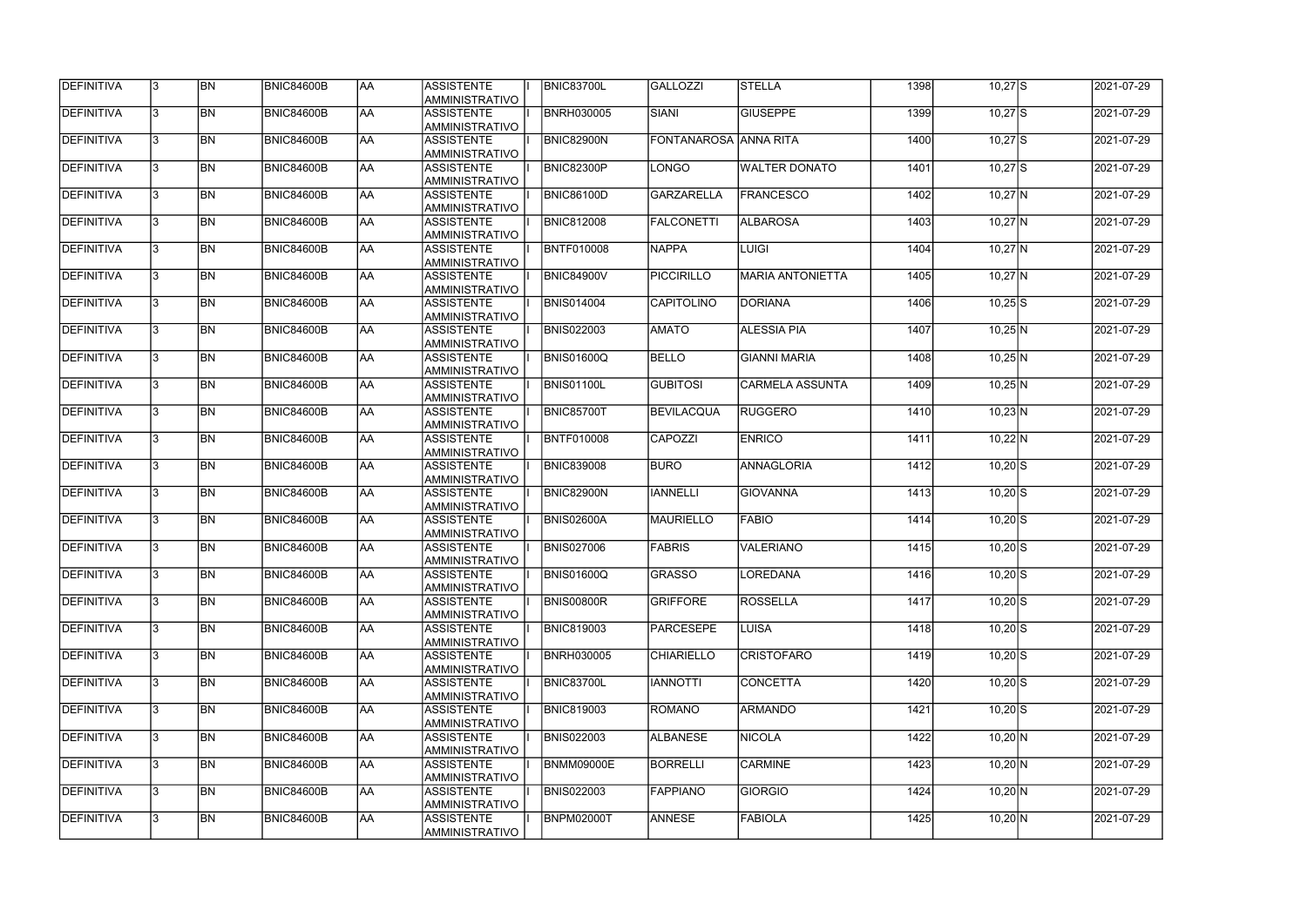| <b>DEFINITIVA</b> | 13. | <b>BN</b> | <b>BNIC84600B</b> | <b>AA</b>  | <b>ASSISTENTE</b><br>AMMINISTRATIVO        | <b>BNIS027006</b> | FORGIONE         | <b>ALESSANDRO</b>       | 1426 | $10,20$ N    | 2021-07-29 |
|-------------------|-----|-----------|-------------------|------------|--------------------------------------------|-------------------|------------------|-------------------------|------|--------------|------------|
| DEFINITIVA        | 13. | <b>BN</b> | <b>BNIC84600B</b> | laa        | <b>ASSISTENTE</b><br>AMMINISTRATIVO        | <b>BNIC819003</b> | <b>SANTUCCI</b>  | <b>YLENIA</b>           | 1427 | $10,20$ N    | 2021-07-29 |
| DEFINITIVA        | 13. | <b>BN</b> | <b>BNIC84600B</b> | laa        | <b>ASSISTENTE</b><br>AMMINISTRATIVO        | <b>BNIS027006</b> | <b>AFFUSTO</b>   | <b>MARTINA</b>          | 1428 | $10,20$ N    | 2021-07-29 |
| DEFINITIVA        | l3. | <b>BN</b> | <b>BNIC84600B</b> | AA         | <b>ASSISTENTE</b><br>AMMINISTRATIVO        | <b>BNRH030005</b> | RUGGIERO         | <b>ANTONELLA</b>        | 1429 | $10,20$ N    | 2021-07-29 |
| DEFINITIVA        | l3. | <b>BN</b> | <b>BNIC84600B</b> | <b>AA</b>  | <b>ASSISTENTE</b><br>AMMINISTRATIVO        | <b>BNIS022003</b> | DURANTE          | <b>LUCIA</b>            | 1430 | $10,20$ N    | 2021-07-29 |
| DEFINITIVA        | l3. | <b>BN</b> | BNIC84600B        | laa        | <b>ASSISTENTE</b><br>AMMINISTRATIVO        | <b>BNIC841008</b> | <b>FOSCHINI</b>  | <b>BIBIANA</b>          | 1431 | $10,20$ N    | 2021-07-29 |
| <b>DEFINITIVA</b> | 3   | <b>BN</b> | <b>BNIC84600B</b> | laa        | <b>ASSISTENTE</b><br>AMMINISTRATIVO        | <b>BNIS00800R</b> | <b>D'APICE</b>   | <b>FEDERICA</b>         | 1432 | $10,20$ N    | 2021-07-29 |
| DEFINITIVA        |     | <b>BN</b> | <b>BNIC84600B</b> | laa        | <b>ASSISTENTE</b><br><b>AMMINISTRATIVO</b> | <b>BNIS01600Q</b> | RICCI            | <b>ANTONIO FABRIZIO</b> | 1433 | $10,20$ N    | 2021-07-29 |
| DEFINITIVA        |     | <b>BN</b> | <b>BNIC84600B</b> | laa        | <b>ASSISTENTE</b><br>AMMINISTRATIVO        | <b>BNIS014004</b> | ABBRUZZESE       | <b>ROBERTA</b>          | 1434 | $10,20$ N    | 2021-07-29 |
| DEFINITIVA        |     | <b>BN</b> | <b>BNIC84600B</b> | laa        | <b>ASSISTENTE</b><br>AMMINISTRATIVO        | BNIS02600A        | <b>IACHETTA</b>  | <b>GABRIELE</b>         | 1435 | $10,20$ N    | 2021-07-29 |
| DEFINITIVA        | l3. | <b>BN</b> | <b>BNIC84600B</b> | AA         | <b>ASSISTENTE</b><br>AMMINISTRATIVO        | <b>BNIS014004</b> | <b>FERRI</b>     | <b>NICOLETTA</b>        | 1436 | $10,20$ N    | 2021-07-29 |
| DEFINITIVA        | l3. | <b>BN</b> | <b>BNIC84600B</b> | AA         | <b>ASSISTENTE</b><br>AMMINISTRATIVO        | BNIC84600B        | <b>PIGNA</b>     | <b>BENITO</b>           | 1437 | $10,20$ N    | 2021-07-29 |
| DEFINITIVA        | 3   | <b>BN</b> | BNIC84600B        | AA         | <b>ASSISTENTE</b><br>AMMINISTRATIVO        | BNIS00800R        | <b>PACE</b>      | LETIZIA                 | 1438 | $10,20$ N    | 2021-07-29 |
| DEFINITIVA        |     | <b>BN</b> | <b>BNIC84600B</b> | AA         | <b>ASSISTENTE</b><br>AMMINISTRATIVO        | <b>BNIC82300P</b> | <b>TRETOLA</b>   | <b>FRANCESCA</b>        | 1439 | $10,20$ N    | 2021-07-29 |
| DEFINITIVA        | 3   | <b>BN</b> | <b>BNIC84600B</b> | laa        | <b>ASSISTENTE</b><br>AMMINISTRATIVO        | <b>BNIS014004</b> | <b>MORETTI</b>   | <b>DARIO</b>            | 1440 | $10,20$ N    | 2021-07-29 |
| DEFINITIVA        | l3. | <b>BN</b> | <b>BNIC84600B</b> | laa        | <b>ASSISTENTE</b><br>AMMINISTRATIVO        | <b>BNIS00300N</b> | <b>GIGLIO</b>    | <b>MARIA</b>            | 1441 | $10,20$ N    | 2021-07-29 |
| <b>DEFINITIVA</b> |     | <b>BN</b> | <b>BNIC84600B</b> | laa        | <b>ASSISTENTE</b><br>AMMINISTRATIVO        | <b>BNIS02300V</b> | DI COSMO         | <b>DIANA</b>            | 1442 | $10,20 \, N$ | 2021-07-29 |
| DEFINITIVA        | 3   | <b>BN</b> | <b>BNIC84600B</b> | AA         | <b>ASSISTENTE</b><br>AMMINISTRATIVO        | <b>BNIC84500G</b> | <b>RICCIARDI</b> | <b>ANDREA</b>           | 1443 | $10,20$ N    | 2021-07-29 |
| <b>DEFINITIVA</b> | 13  | <b>BN</b> | <b>BNIC84600B</b> | <b>JAA</b> | <b>ASSISTENTE</b><br>AMMINISTRATIVO        | <b>BNIS014004</b> | <b>PORRECA</b>   | <b>SONIA</b>            | 1444 | $10,20$ N    | 2021-07-29 |
| DEFINITIVA        | 13. | <b>BN</b> | <b>BNIC84600B</b> | AA         | <b>ASSISTENTE</b><br>AMMINISTRATIVO        | <b>BNTF010008</b> | <b>LICCARDO</b>  | <b>TIZIANA</b>          | 1445 | $10,20 \, N$ | 2021-07-29 |
| DEFINITIVA        | I3. | <b>BN</b> | <b>BNIC84600B</b> | AA         | <b>ASSISTENTE</b><br>AMMINISTRATIVO        | <b>BNIC84300X</b> | <b>RAZZANO</b>   | <b>LUCIANO</b>          | 1446 | $10,20$ N    | 2021-07-29 |
| DEFINITIVA        | l3. | <b>BN</b> | <b>BNIC84600B</b> | AA         | <b>ASSISTENTE</b><br>AMMINISTRATIVO        | <b>BNIC82900N</b> | <b>LEONE</b>     | ANNA SANDRA             | 1447 | $10,20$ N    | 2021-07-29 |
| DEFINITIVA        | 3   | <b>BN</b> | <b>BNIC84600B</b> | AA         | <b>ASSISTENTE</b><br>AMMINISTRATIVO        | BNIC84600B        | <b>IZZO</b>      | <b>FILOMENA</b>         | 1448 | $10,20$ N    | 2021-07-29 |
| DEFINITIVA        | l3. | <b>BN</b> | <b>BNIC84600B</b> | AA         | <b>ASSISTENTE</b><br>AMMINISTRATIVO        | <b>BNRH030005</b> | <b>FOLLO</b>     | <b>GIUSEPPINA</b>       | 1449 | $10,17$ S    | 2021-07-29 |
| DEFINITIVA        |     | <b>BN</b> | <b>BNIC84600B</b> | AA         | <b>ASSISTENTE</b><br>AMMINISTRATIVO        | <b>BNIC84400Q</b> | <b>FOLLO</b>     | <b>MARIAROSARIA</b>     | 1450 | $10,17$ $S$  | 2021-07-29 |
| DEFINITIVA        | I3. | <b>BN</b> | <b>BNIC84600B</b> | AA         | <b>ASSISTENTE</b><br>AMMINISTRATIVO        | <b>BNIC84500G</b> | <b>RAZZANO</b>   | <b>ROSELLA</b>          | 1451 | $10,17$ $S$  | 2021-07-29 |
| DEFINITIVA        | 13. | <b>BN</b> | <b>BNIC84600B</b> | AA         | <b>ASSISTENTE</b><br>AMMINISTRATIVO        | BNIS00800R        | <b>PAOLA</b>     | <b>GRAZIELLA</b>        | 1452 | $10,17$ N    | 2021-07-29 |
| DEFINITIVA        |     | <b>BN</b> | <b>BNIC84600B</b> | AA         | <b>ASSISTENTE</b><br>AMMINISTRATIVO        | <b>BNPM02000T</b> | <b>MIRESSI</b>   | <b>CHIARA</b>           | 1453 | $10,17$ N    | 2021-07-29 |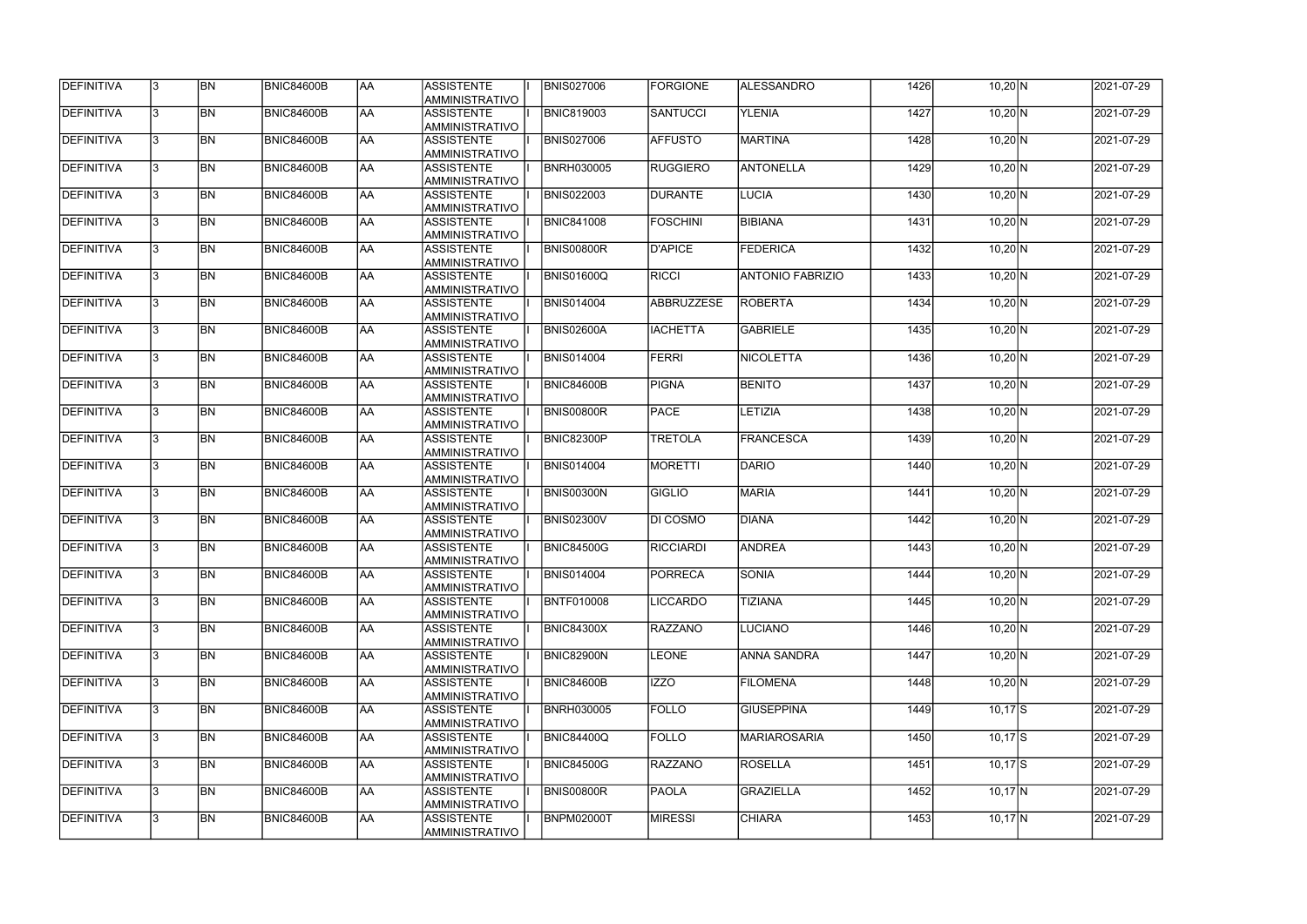| DEFINITIVA        | 13. | <b>BN</b> | <b>BNIC84600B</b> | AA         | <b>ASSISTENTE</b><br>AMMINISTRATIVO        | <b>BNIC86000N</b> | <b>ZOLLO</b>     | <b>PAOLA</b>                         | 1454 | $10,17$ N    | 2021-07-29 |
|-------------------|-----|-----------|-------------------|------------|--------------------------------------------|-------------------|------------------|--------------------------------------|------|--------------|------------|
| DEFINITIVA        | 13. | <b>BN</b> | <b>BNIC84600B</b> | laa        | <b>ASSISTENTE</b><br>AMMINISTRATIVO        | <b>BNIC81000L</b> | <b>CALICCHIO</b> | <b>TERESA</b>                        | 1455 | $10,17$ N    | 2021-07-29 |
| DEFINITIVA        | 13. | <b>BN</b> | <b>BNIC84600B</b> | laa        | <b>ASSISTENTE</b><br>AMMINISTRATIVO        | <b>BNIS027006</b> | <b>CORBO</b>     | <b>ELVIRA</b>                        | 1456 | $10,15$ S    | 2021-07-29 |
| DEFINITIVA        | l3. | <b>BN</b> | <b>BNIC84600B</b> | laa        | <b>ASSISTENTE</b><br>AMMINISTRATIVO        | <b>BNIC826006</b> | SORIANO          | <b>PINA</b>                          | 1457 | $10,15$ $S$  | 2021-07-29 |
| DEFINITIVA        | 13. | <b>BN</b> | <b>BNIC84600B</b> | laa        | <b>ASSISTENTE</b><br>AMMINISTRATIVO        | <b>BNIS02300V</b> | <b>IULIANI</b>   | <b>ANTONELLA PIA</b>                 | 1458 | $10,15$ N    | 2021-07-29 |
| DEFINITIVA        | 3   | <b>BN</b> | <b>BNIC84600B</b> | laa        | <b>ASSISTENTE</b><br>AMMINISTRATIVO        | <b>BNIS01600Q</b> | <b>CAVUOTO</b>   | <b>ARMANDO</b>                       | 1459 | $10,15$ N    | 2021-07-29 |
| DEFINITIVA        |     | <b>BN</b> | <b>BNIC84600B</b> | laa        | <b>ASSISTENTE</b><br><b>AMMINISTRATIVO</b> | <b>BNIC84300X</b> | <b>FLORIO</b>    | <b>NICOLETTA</b>                     | 1460 | $10,10$ S    | 2021-07-29 |
| DEFINITIVA        |     | <b>BN</b> | <b>BNIC84600B</b> | laa        | <b>ASSISTENTE</b><br>AMMINISTRATIVO        | BNIS01600Q        | <b>RUSSO</b>     | <b>CARMINE</b>                       | 1461 | $10,10$ $S$  | 2021-07-29 |
| DEFINITIVA        |     | <b>BN</b> | <b>BNIC84600B</b> | laa        | <b>ASSISTENTE</b><br>AMMINISTRATIVO        | <b>BNIC86100D</b> | <b>MENNITTO</b>  | <b>DONATELLA</b>                     | 1462 | $10,10$ S    | 2021-07-29 |
| DEFINITIVA        | l3. | <b>BN</b> | <b>BNIC84600B</b> | laa        | <b>ASSISTENTE</b><br>AMMINISTRATIVO        | <b>BNIC86000N</b> | <b>SARNO</b>     | <b>OTTAVIA</b>                       | 1463 | $10,10$ S    | 2021-07-29 |
| DEFINITIVA        | 13. | <b>BN</b> | <b>BNIC84600B</b> | AA         | <b>ASSISTENTE</b><br>AMMINISTRATIVO        | <b>BNIS00200T</b> | <b>DI DARIO</b>  | <b>ANGELA</b>                        | 1464 | $10,10$ S    | 2021-07-29 |
| DEFINITIVA        | 3   | <b>BN</b> | <b>BNIC84600B</b> | <b>AA</b>  | <b>ASSISTENTE</b><br>AMMINISTRATIVO        | BNIC84900V        | GIORGIO          | <b>ANGELA</b>                        | 1465 | $10,10$ $S$  | 2021-07-29 |
| DEFINITIVA        | l3. | <b>BN</b> | <b>BNIC84600B</b> | AA         | <b>ASSISTENTE</b><br>AMMINISTRATIVO        | <b>BNIC84900V</b> | ROMANO           | <b>ANTONIO</b>                       | 1466 | $10,10$ $S$  | 2021-07-29 |
| DEFINITIVA        | 3   | <b>BN</b> | <b>BNIC84600B</b> | AA         | <b>ASSISTENTE</b><br>AMMINISTRATIVO        | <b>BNIC84300X</b> | D'AGOSTINO       | <b>ALBERTO</b>                       | 1467 | $10,10$ S    | 2021-07-29 |
| DEFINITIVA        | 3   | <b>BN</b> | <b>BNIC84600B</b> | AA         | <b>ASSISTENTE</b><br><b>AMMINISTRATIVO</b> | <b>BNIC86000N</b> | <b>FREZZA</b>    | <b>MARIA</b>                         | 1468 | $10,10$ S    | 2021-07-29 |
| DEFINITIVA        |     | <b>BN</b> | <b>BNIC84600B</b> | AA         | <b>ASSISTENTE</b><br><b>AMMINISTRATIVO</b> | <b>BNIC82900N</b> | <b>MASSARO</b>   | <b>ANNAMARIA</b>                     | 1469 | 10,10 N      | 2021-07-29 |
| DEFINITIVA        | 3   | <b>BN</b> | <b>BNIC84600B</b> | AA         | <b>ASSISTENTE</b><br>AMMINISTRATIVO        | <b>BNIC84900V</b> | <b>SANTILLO</b>  | <b>FEDERICA</b>                      | 1470 | $10,10$ N    | 2021-07-29 |
| DEFINITIVA        |     | <b>BN</b> | <b>BNIC84600B</b> | AA         | <b>ASSISTENTE</b><br>AMMINISTRATIVO        | <b>BNIC81700B</b> | <b>MIRRA</b>     | <b>CARMINE</b>                       | 1471 | $10,10$ N    | 2021-07-29 |
| DEFINITIVA        | 13  | BN        | <b>BNIC84600B</b> | <b>JAA</b> | <b>ASSISTENTE</b><br>AMMINISTRATIVO        | <b>BNPM02000T</b> | <b>SCOCCA</b>    | <b>ALESSIO</b><br><b>ERMENEGILDO</b> | 1472 | 10,10 N      | 2021-07-29 |
| <b>DEFINITIVA</b> | l3. | <b>BN</b> | <b>BNIC84600B</b> | <b>AA</b>  | <b>ASSISTENTE</b><br>AMMINISTRATIVO        | <b>BNIS00200T</b> | MALGIERI         | <b>ELVIRA</b>                        | 1473 | $10,10$ N    | 2021-07-29 |
| DEFINITIVA        | l3. | <b>BN</b> | <b>BNIC84600B</b> | <b>AA</b>  | <b>ASSISTENTE</b><br>AMMINISTRATIVO        | <b>BNIS014004</b> | BASILONE         | <b>NICOLE</b>                        | 1474 | $10,10$ N    | 2021-07-29 |
| DEFINITIVA        | l3. | <b>BN</b> | <b>BNIC84600B</b> | AA         | <b>ASSISTENTE</b><br>AMMINISTRATIVO        | <b>BNIS01200C</b> | <b>MARINI</b>    | <b>DONATELLA</b>                     | 1475 | $10,10$ N    | 2021-07-29 |
| <b>DEFINITIVA</b> | l3. | <b>BN</b> | <b>BNIC84600B</b> | AA         | <b>ASSISTENTE</b><br>AMMINISTRATIVO        | <b>BNPM02000T</b> | <b>PAPA</b>      | <b>VIVIANA</b>                       | 1476 | $10,10$ N    | 2021-07-29 |
| DEFINITIVA        |     | <b>BN</b> | <b>BNIC84600B</b> | AA         | <b>ASSISTENTE</b><br>AMMINISTRATIVO        | BNIC84600B        | <b>PIGNA</b>     | <b>RENATO</b>                        | 1477 | $10,10$ N    | 2021-07-29 |
| DEFINITIVA        |     | <b>BN</b> | <b>BNIC84600B</b> | <b>AA</b>  | <b>ASSISTENTE</b><br>AMMINISTRATIVO        | BNIC86000N        | PIZZA            | <b>ANNA CHIARA</b>                   | 1478 | $10,10 \, N$ | 2021-07-29 |
| DEFINITIVA        | I3. | <b>BN</b> | <b>BNIC84600B</b> | AA         | <b>ASSISTENTE</b><br>AMMINISTRATIVO        | <b>BNIS01600Q</b> | <b>GRILLO</b>    | <b>FORTUNATO</b>                     | 1479 | $10,10$ N    | 2021-07-29 |
| DEFINITIVA        | 13. | <b>BN</b> | <b>BNIC84600B</b> | laa        | <b>ASSISTENTE</b><br>AMMINISTRATIVO        | <b>BNIS01600Q</b> | <b>BORZILLO</b>  | <b>OTTAVIO</b>                       | 1480 | $10,10$ N    | 2021-07-29 |
| DEFINITIVA        |     | <b>BN</b> | <b>BNIC84600B</b> | <b>AA</b>  | <b>ASSISTENTE</b><br>AMMINISTRATIVO        | <b>BNIS02600A</b> | <b>FUCCILLO</b>  | <b>MARESINA</b>                      | 1481 | $10,10 \, N$ | 2021-07-29 |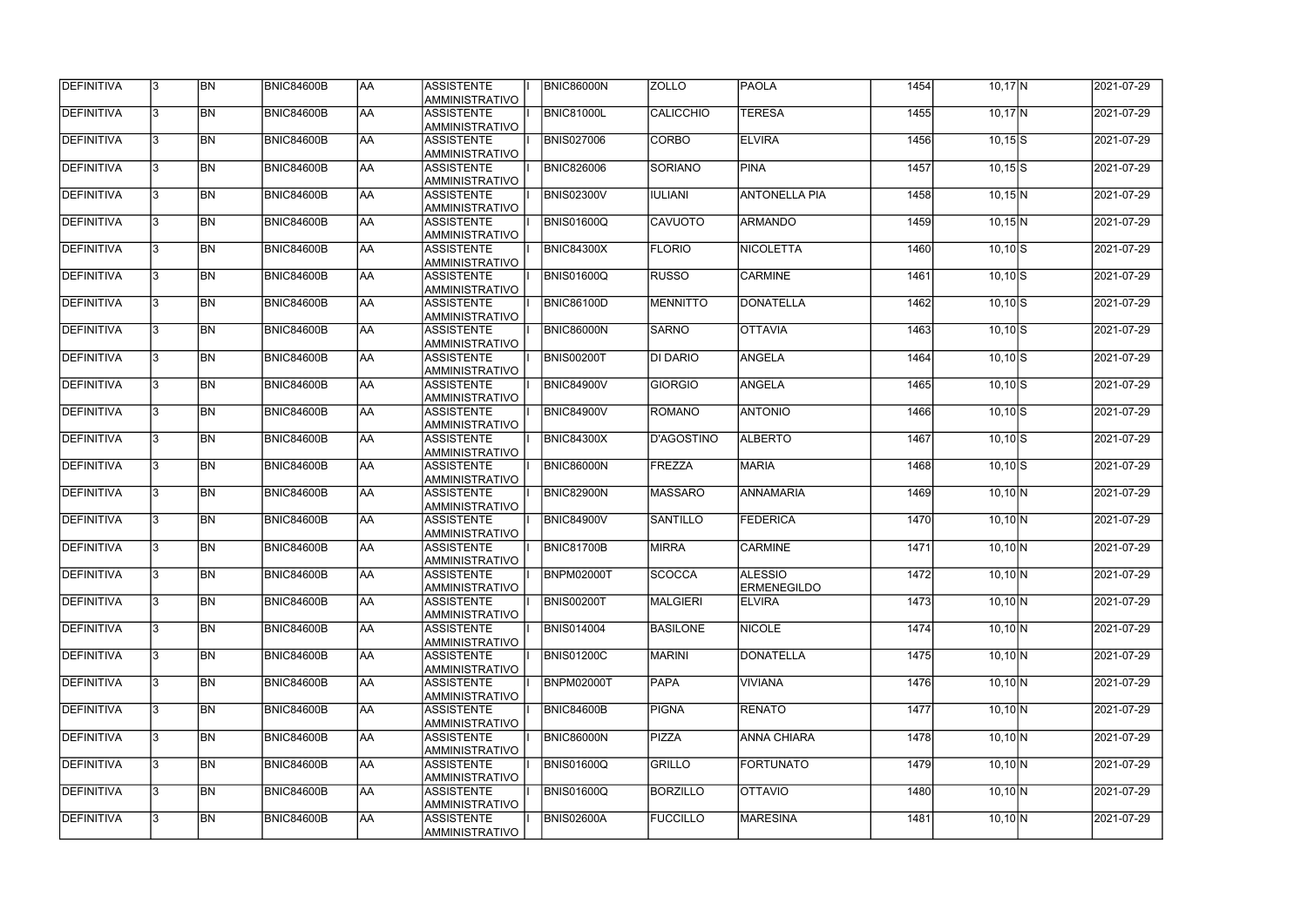| <b>DEFINITIVA</b> | 13. | <b>BN</b> | <b>BNIC84600B</b> | AA        | <b>ASSISTENTE</b><br>AMMINISTRATIVO        | <b>BNIC84300X</b> | <b>SILVESTRE</b>            | <b>PASQUALE</b>     | 1482 | $10,10$ N                     | 2021-07-29 |
|-------------------|-----|-----------|-------------------|-----------|--------------------------------------------|-------------------|-----------------------------|---------------------|------|-------------------------------|------------|
| <b>DEFINITIVA</b> | 13. | <b>BN</b> | <b>BNIC84600B</b> | laa       | <b>ASSISTENTE</b><br>AMMINISTRATIVO        | BNMM09000E        | DI MELLA                    | <b>ELIO</b>         | 1483 | $10,10$ N                     | 2021-07-29 |
| DEFINITIVA        | l3. | <b>BN</b> | <b>BNIC84600B</b> | AA        | <b>ASSISTENTE</b><br>AMMINISTRATIVO        | <b>BNIC862009</b> | <b>SPRONELLI</b>            | <b>MARIA GRAZIA</b> | 1484 | $10,10$ N                     | 2021-07-29 |
| <b>DEFINITIVA</b> | l3. | <b>BN</b> | BNIC84600B        | <b>AA</b> | <b>ASSISTENTE</b><br>AMMINISTRATIVO        | <b>BNIC85200P</b> | <b>ORSINI</b>               | <b>GIOVANNA</b>     | 1485 | $10,10$ N                     | 2021-07-29 |
| DEFINITIVA        | l3. | <b>BN</b> | <b>BNIC84600B</b> | laa       | <b>ASSISTENTE</b><br>AMMINISTRATIVO        | <b>BNIS00200T</b> | <b>MACCHI</b>               | <b>ANTONIO</b>      | 1486 | $10,10$ N                     | 2021-07-29 |
| DEFINITIVA        | l3  | <b>BN</b> | <b>BNIC84600B</b> | laa       | <b>ASSISTENTE</b><br>AMMINISTRATIVO        | <b>BNIS00800R</b> | <b>CIPOLLETTA</b>           | <b>GIUSEPPE</b>     | 1487 | $10,10$ N                     | 2021-07-29 |
| DEFINITIVA        |     | <b>BN</b> | <b>BNIC84600B</b> | laa       | <b>ASSISTENTE</b><br><b>AMMINISTRATIVO</b> | BNPC02000N        | <b>DE FILIPPO</b>           | <b>GIANLUCA</b>     | 1488 | $10,10$ N                     | 2021-07-29 |
| DEFINITIVA        |     | <b>BN</b> | BNIC84600B        | laa       | <b>ASSISTENTE</b><br>AMMINISTRATIVO        | BNIC86000N        | <b>MANSO</b>                | <b>ROBERTA</b>      | 1489 | $10,10$ N                     | 2021-07-29 |
| DEFINITIVA        |     | <b>BN</b> | <b>BNIC84600B</b> | AA        | <b>ASSISTENTE</b><br>AMMINISTRATIVO        | <b>BNIC85200P</b> | <b>GRASSO</b>               | <b>ELEONORA</b>     | 1490 | $10,10$ N                     | 2021-07-29 |
| DEFINITIVA        | l3. | <b>BN</b> | <b>BNIC84600B</b> | laa       | <b>ASSISTENTE</b><br>AMMINISTRATIVO        | BNIC86000N        | DI DIO                      | <b>MONICA</b>       | 1491 | $10,10$ N                     | 2021-07-29 |
| DEFINITIVA        | l3. | <b>BN</b> | <b>BNIC84600B</b> | AA        | <b>ASSISTENTE</b><br>AMMINISTRATIVO        | BNIC85700T        | <b>TOMACIELLO</b>           | <b>MAURO</b>        | 1492 | $10,10$ N                     | 2021-07-29 |
| DEFINITIVA        | 3   | <b>BN</b> | <b>BNIC84600B</b> | <b>AA</b> | <b>ASSISTENTE</b><br>AMMINISTRATIVO        | BNIC85200P        | <b>COPPOLA</b>              | <b>VINCENZO</b>     | 1493 | $10,10$ N                     | 2021-07-29 |
| DEFINITIVA        | 3   | <b>BN</b> | <b>BNIC84600B</b> | AA        | <b>ASSISTENTE</b><br>AMMINISTRATIVO        | <b>BNIC84600B</b> | <b>SEBASTIANELLI STELLA</b> |                     | 1494 | $10,10$ N                     | 2021-07-29 |
| DEFINITIVA        | 3   | <b>BN</b> | <b>BNIC84600B</b> | laa       | <b>ASSISTENTE</b><br>AMMINISTRATIVO        | <b>BNIC84300X</b> | GALLO                       | PASQUALE            | 1495 | $10,05$ S                     | 2021-07-29 |
| DEFINITIVA        | 3   | <b>BN</b> | <b>BNIC84600B</b> | laa       | <b>ASSISTENTE</b><br><b>AMMINISTRATIVO</b> | <b>BNIC85200P</b> | FALACE                      | <b>ALFONSO</b>      | 1496 | $10,05$ S                     | 2021-07-29 |
| DEFINITIVA        | 3   | <b>BN</b> | <b>BNIC84600B</b> | laa       | <b>ASSISTENTE</b><br>AMMINISTRATIVO        | <b>BNIC81700B</b> | <b>GENITO</b>               | <b>SABRINA</b>      | 1497 | $10,05$ N                     | 2021-07-29 |
| DEFINITIVA        | l3. | <b>BN</b> | <b>BNIC84600B</b> | laa       | <b>ASSISTENTE</b><br>AMMINISTRATIVO        | BNIC84600B        | <b>GAROFANO</b>             | <b>DARIO</b>        | 1498 | $10,03$ N                     | 2021-07-29 |
| DEFINITIVA        | 3   | <b>BN</b> | <b>BNIC84600B</b> | AA        | <b>ASSISTENTE</b><br>AMMINISTRATIVO        | <b>BNIS022003</b> | <b>MASTROBUONI</b>          | <b>FILOMENO</b>     | 1499 | $10,03$ N                     | 2021-07-29 |
| DEFINITIVA        | 13  | <b>BN</b> | <b>BNIC84600B</b> | <b>AA</b> | <b>ASSISTENTE</b><br>AMMINISTRATIVO        | <b>BNIC86100D</b> | <b>SAVASTANO</b>            | PASQUALE            | 1500 | $10,02$ S                     | 2021-07-29 |
| <b>DEFINITIVA</b> | l3. | <b>BN</b> | <b>BNIC84600B</b> | AA        | <b>ASSISTENTE</b><br>AMMINISTRATIVO        | BNIC82900N        | <b>ORLANDO</b>              | <b>MADDALENA</b>    | 1501 | $10,01$ N                     | 2021-07-29 |
| DEFINITIVA        | 13. | <b>BN</b> | <b>BNIC84600B</b> | AA        | <b>ASSISTENTE</b><br>AMMINISTRATIVO        | <b>BNIS00200T</b> | <b>DELLA RATTA</b>          | <b>PAOLA</b>        | 1502 | $10\overline{\smash{\big }S}$ | 2021-07-29 |
| DEFINITIVA        | 3   | <b>BN</b> | <b>BNIC84600B</b> | laa       | <b>ASSISTENTE</b><br>AMMINISTRATIVO        | <b>BNIC84300X</b> | <b>SCUTARO</b>              | <b>MORENA</b>       | 1503 | $10\overline{\smash{\big }S}$ | 2021-07-29 |
| DEFINITIVA        |     | <b>BN</b> | <b>BNIC84600B</b> | AA        | <b>ASSISTENTE</b><br>AMMINISTRATIVO        | <b>BNTF010008</b> | <b>CIOTTI</b>               | <b>ANGELA</b>       | 1504 | $10\overline{\text{S}}$       | 2021-07-29 |
| DEFINITIVA        |     | <b>BN</b> | <b>BNIC84600B</b> | AA        | <b>ASSISTENTE</b><br>AMMINISTRATIVO        | <b>BNIC813004</b> | LAVORGNA                    | <b>ROSANNA</b>      | 1505 | 10 <sub>l</sub>               | 2021-07-29 |
| DEFINITIVA        | l3. | <b>BN</b> | BNIC84600B        | laa       | <b>ASSISTENTE</b><br>AMMINISTRATIVO        | <b>BNIC839008</b> | <b>CICCONE</b>              | <b>AGATA MARIA</b>  | 1506 | 10 <sub>l</sub>               | 2021-07-29 |
| DEFINITIVA        | I3. | <b>BN</b> | <b>BNIC84600B</b> | laa       | <b>ASSISTENTE</b><br>AMMINISTRATIVO        | <b>BNIS022003</b> | <b>PARENTE</b>              | <b>ANTONELLA</b>    | 1507 | 10 <sub>l</sub>               | 2021-07-29 |
| <b>DEFINITIVA</b> | 13. | <b>BN</b> | <b>BNIC84600B</b> | AA        | <b>ASSISTENTE</b><br>AMMINISTRATIVO        | <b>BNIC834005</b> | <b>COLUMBRO</b>             | <b>VALENTINA</b>    | 1508 | 10 <sub>l</sub>               | 2021-07-29 |
| DEFINITIVA        |     | <b>BN</b> | <b>BNIC84600B</b> | AA        | <b>ASSISTENTE</b><br>AMMINISTRATIVO        | <b>BNIC81700B</b> | <b>SANTORELLI</b>           | <b>MARIALUISA</b>   | 1509 | $10\text{S}$                  | 2021-07-29 |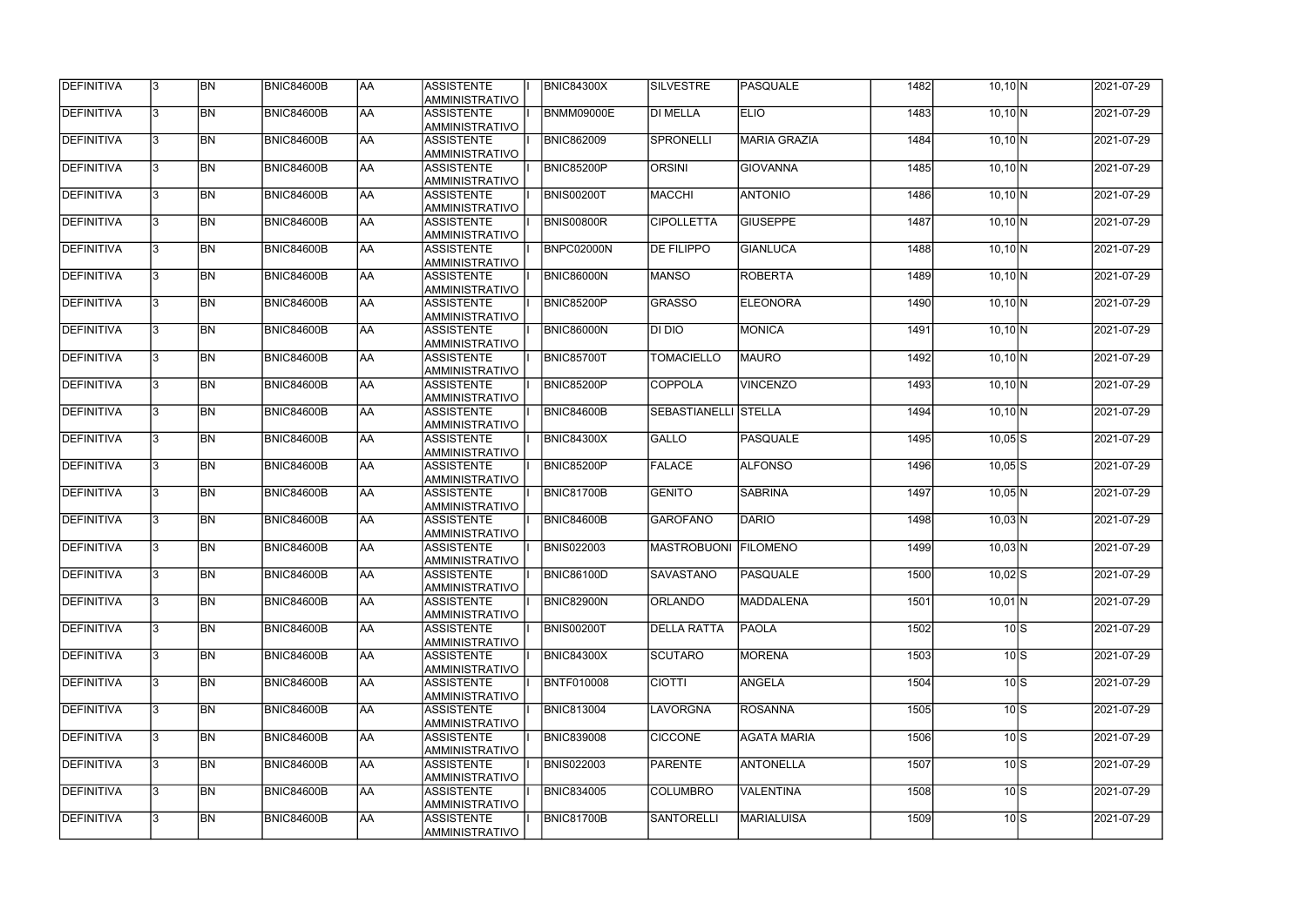| <b>DEFINITIVA</b> |     | <b>BN</b> | <b>BNIC84600B</b> | AA        | ASSISTENTE<br>AMMINISTRATIVO        | <b>BNIS00800R</b> | CUOZZO             | <b>DOMENICA</b>         | 1510 | 10 <sub>l</sub>           | 2021-07-29 |
|-------------------|-----|-----------|-------------------|-----------|-------------------------------------|-------------------|--------------------|-------------------------|------|---------------------------|------------|
| DEFINITIVA        | 13. | <b>BN</b> | <b>BNIC84600B</b> | AA        | <b>ASSISTENTE</b><br>AMMINISTRATIVO | <b>BNIS022003</b> | <b>FESTA</b>       | LUCIANA                 | 1511 | $10\text{S}$              | 2021-07-29 |
| DEFINITIVA        | I3. | <b>BN</b> | <b>BNIC84600B</b> | AA        | <b>ASSISTENTE</b><br>AMMINISTRATIVO | BNVC01000A        | CAVAIUOLO          | <b>DOMENICO</b>         | 1512 | $10\text{S}$              | 2021-07-29 |
| DEFINITIVA        | l3. | <b>BN</b> | <b>BNIC84600B</b> | AA        | <b>ASSISTENTE</b><br>AMMINISTRATIVO | <b>BNIC826006</b> | <b>GAGLIARDE</b>   | <b>MARCO</b>            | 1513 | $10\text{S}$              | 2021-07-29 |
| DEFINITIVA        | l3. | <b>BN</b> | <b>BNIC84600B</b> | <b>AA</b> | <b>ASSISTENTE</b><br>AMMINISTRATIVO | <b>BNIS013008</b> | <b>CIAMPI</b>      | <b>RAIMONDO</b>         | 1514 | $10\overline{\text{S}}$   | 2021-07-29 |
| DEFINITIVA        | l3  | <b>BN</b> | <b>BNIC84600B</b> | <b>AA</b> | <b>ASSISTENTE</b><br>AMMINISTRATIVO | <b>BNIC84900V</b> | <b>CARAPELLA</b>   | <b>FILOMENA</b>         | 1515 | $10\overline{\text{S}}$   | 2021-07-29 |
| DEFINITIVA        |     | <b>BN</b> | <b>BNIC84600B</b> | laa       | <b>ASSISTENTE</b><br>AMMINISTRATIVO | <b>BNIS00800R</b> | PERANIO            | <b>GIUSEPPE MASSIMO</b> | 1516 | $10\text{S}$              | 2021-07-29 |
| DEFINITIVA        | l3  | <b>BN</b> | <b>BNIC84600B</b> | AA        | <b>ASSISTENTE</b><br>AMMINISTRATIVO | <b>BNIC81700B</b> | <b>IERVOLINO</b>   | <b>FILOMENA</b>         | 1517 | $10\text{S}$              | 2021-07-29 |
| DEFINITIVA        |     | <b>BN</b> | <b>BNIC84600B</b> | AA        | <b>ASSISTENTE</b><br>AMMINISTRATIVO | <b>BNIC850003</b> | POSSEMATO          | <b>FERDINANDO</b>       | 1518 | $10\text{S}$              | 2021-07-29 |
| DEFINITIVA        |     | <b>BN</b> | <b>BNIC84600B</b> | laa       | <b>ASSISTENTE</b><br>AMMINISTRATIVO | <b>BNIC804009</b> | <b>PERUGINI</b>    | <b>RICCARDO</b>         | 1519 | $10\text{S}$              | 2021-07-29 |
| DEFINITIVA        | 3   | <b>BN</b> | <b>BNIC84600B</b> | AA        | <b>ASSISTENTE</b><br>AMMINISTRATIVO | <b>BNIS014004</b> | DI GIOIA           | <b>CARMELINA</b>        | 1520 | $10\text{S}$              | 2021-07-29 |
| DEFINITIVA        | l3  | <b>BN</b> | <b>BNIC84600B</b> | AA        | <b>ASSISTENTE</b><br>AMMINISTRATIVO | <b>BNIC841008</b> | PARENTE            | <b>SALVATORE</b>        | 1521 | $10\text{S}$              | 2021-07-29 |
| DEFINITIVA        | l3. | <b>BN</b> | <b>BNIC84600B</b> | AA        | <b>ASSISTENTE</b><br>AMMINISTRATIVO | <b>BNIC84600B</b> | <b>FORMAGGIO</b>   | <b>ILARIA</b>           | 1522 | 10 <sub>N</sub>           | 2021-07-29 |
| DEFINITIVA        | 3   | <b>BN</b> | <b>BNIC84600B</b> | AA        | <b>ASSISTENTE</b><br>AMMINISTRATIVO | <b>BNIC84300X</b> | <b>IULIANO</b>     | <b>TERESA</b>           | 1523 | 10 <sub>N</sub>           | 2021-07-29 |
| DEFINITIVA        |     | <b>BN</b> | <b>BNIC84600B</b> | AA        | <b>ASSISTENTE</b><br>AMMINISTRATIVO | <b>BNIS00200T</b> | <b>RICCIO</b>      | <b>LUIGI</b>            | 1524 | 10 <sub>N</sub>           | 2021-07-29 |
| DEFINITIVA        | 3   | <b>BN</b> | <b>BNIC84600B</b> | AA        | <b>ASSISTENTE</b><br>AMMINISTRATIVO | <b>BNIC86100D</b> | <b>CERULO</b>      | <b>FRANCESCA</b>        | 1525 | $10\vert N$               | 2021-07-29 |
| DEFINITIVA        |     | <b>BN</b> | <b>BNIC84600B</b> | AA        | <b>ASSISTENTE</b><br>AMMINISTRATIVO | <b>BNIC84900V</b> | <b>COLANGELO</b>   | <b>TOMMASO</b>          | 1526 | $10\text{N}$              | 2021-07-29 |
| DEFINITIVA        |     | <b>BN</b> | <b>BNIC84600B</b> | AA        | <b>ASSISTENTE</b><br>AMMINISTRATIVO | <b>BNIC848003</b> | <b>ZAMPELLI</b>    | <b>MARIATERESA</b>      | 1527 | $10\text{N}$              | 2021-07-29 |
| DEFINITIVA        | 13. | BN        | <b>BNIC84600B</b> | IAA       | ASSISTENTE<br>AMMINISTRATIVO        | <b>BNTF010008</b> | <b>IANNELLA</b>    | <b>GIANLUIGI</b>        | 1528 | 10 N                      | 2021-07-29 |
| <b>DEFINITIVA</b> | 13. | <b>BN</b> | BNIC84600B        | AA        | <b>ASSISTENTE</b><br>AMMINISTRATIVO | <b>BNRH030005</b> | D'AMBROSIO         | <b>STELLA</b>           | 1529 | $10\text{N}$              | 2021-07-29 |
| DEFINITIVA        | I3. | <b>BN</b> | <b>BNIC84600B</b> | AA        | <b>ASSISTENTE</b><br>AMMINISTRATIVO | <b>BNIS022003</b> | <b>MATTEI</b>      | <b>MARIA</b>            | 1530 | $10\vert N$               | 2021-07-29 |
| DEFINITIVA        | l3. | <b>BN</b> | <b>BNIC84600B</b> | <b>AA</b> | <b>ASSISTENTE</b><br>AMMINISTRATIVO | <b>BNIS00200T</b> | DI SANTO           | <b>BENITO</b>           | 1531 | $10\overline{\mathrm{N}}$ | 2021-07-29 |
| DEFINITIVA        | l3. | <b>BN</b> | <b>BNIC84600B</b> | <b>AA</b> | <b>ASSISTENTE</b><br>AMMINISTRATIVO | <b>BNIS00200T</b> | <b>RAGOZZINO</b>   | <b>EVA</b>              | 1532 | $10\overline{\mathrm{N}}$ | 2021-07-29 |
| DEFINITIVA        |     | <b>BN</b> | <b>BNIC84600B</b> | AA        | <b>ASSISTENTE</b><br>AMMINISTRATIVO | <b>BNIC86100D</b> | GUGLIELMUCCI  ANNA |                         | 1533 | $10\vert N$               | 2021-07-29 |
| DEFINITIVA        |     | <b>BN</b> | <b>BNIC84600B</b> | AA        | <b>ASSISTENTE</b><br>AMMINISTRATIVO | <b>BNIS027006</b> | AMATO              | <b>MELISSA</b>          | 1534 | $10\text{N}$              | 2021-07-29 |
| DEFINITIVA        |     | <b>BN</b> | <b>BNIC84600B</b> | AA        | <b>ASSISTENTE</b><br>AMMINISTRATIVO | <b>BNPS010006</b> | COLANGELO          | <b>VINCENZO</b>         | 1535 | $10\text{N}$              | 2021-07-29 |
| DEFINITIVA        |     | <b>BN</b> | <b>BNIC84600B</b> | AA        | <b>ASSISTENTE</b><br>AMMINISTRATIVO | <b>BNRH030005</b> | DI FEDE            | <b>VINCENZO</b>         | 1536 | $10\text{N}$              | 2021-07-29 |
| DEFINITIVA        |     | <b>BN</b> | <b>BNIC84600B</b> | AA        | <b>ASSISTENTE</b><br>AMMINISTRATIVO | <b>BNIC85200P</b> | <b>GUARNIERI</b>   | <b>CONCETTA</b>         | 1537 | $10\text{N}$              | 2021-07-29 |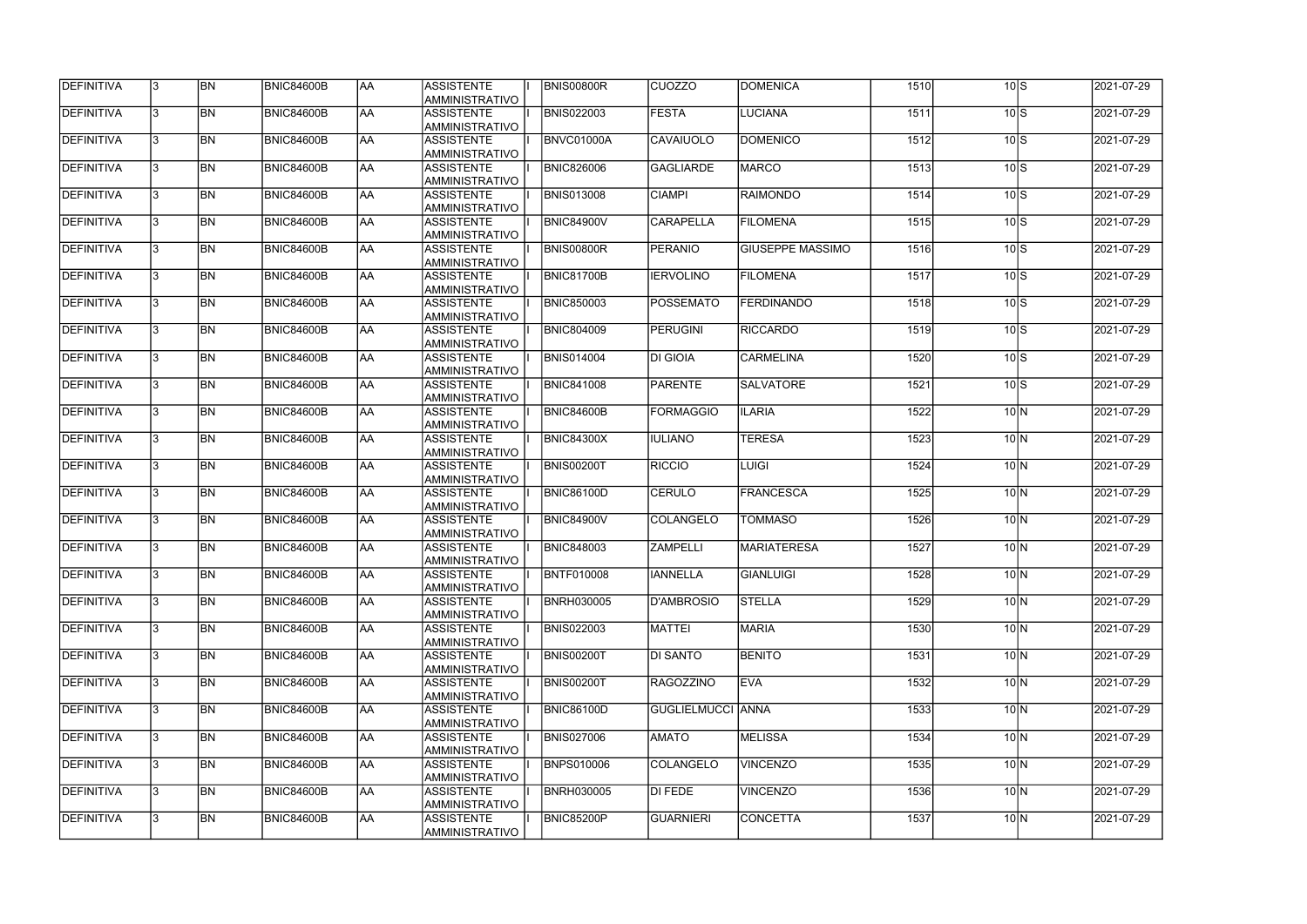| <b>DEFINITIVA</b> | 13. | <b>BN</b> | <b>BNIC84600B</b> | <b>AA</b> | ASSISTENTE<br>AMMINISTRATIVO        | <b>BNIC848003</b> | <b>SALVATORE</b>   | <b>FEDERICO</b>       | 1538 | 10 <sub>N</sub>           | 2021-07-29 |
|-------------------|-----|-----------|-------------------|-----------|-------------------------------------|-------------------|--------------------|-----------------------|------|---------------------------|------------|
| DEFINITIVA        | l3. | <b>BN</b> | <b>BNIC84600B</b> | AA        | <b>ASSISTENTE</b><br>AMMINISTRATIVO | <b>BNIC819003</b> | PASCALE            | <b>GIOVANNA</b>       | 1539 | $10\text{N}$              | 2021-07-29 |
| DEFINITIVA        | 13. | <b>BN</b> | <b>BNIC84600B</b> | AA        | <b>ASSISTENTE</b><br>AMMINISTRATIVO | <b>BNIS00200T</b> | <b>DE ROSA</b>     | <b>GIOVANNI</b>       | 1540 | $10\text{N}$              | 2021-07-29 |
| DEFINITIVA        | l3. | <b>BN</b> | <b>BNIC84600B</b> | AA        | <b>ASSISTENTE</b><br>AMMINISTRATIVO | <b>BNIS022003</b> | MAZZARELLI         | ANTONELLA             | 1541 | $10\overline{\mathrm{N}}$ | 2021-07-29 |
| DEFINITIVA        | l3. | <b>BN</b> | <b>BNIC84600B</b> | <b>AA</b> | <b>ASSISTENTE</b><br>AMMINISTRATIVO | <b>BNIS00200T</b> | <b>COLETTA</b>     | CONCETTA CLAUDIA      | 1542 | 10 <sub>N</sub>           | 2021-07-29 |
| DEFINITIVA        | l3. | <b>BN</b> | <b>BNIC84600B</b> | <b>AA</b> | <b>ASSISTENTE</b><br>AMMINISTRATIVO | <b>BNIC842004</b> | <b>ESPOSITO</b>    | <b>ROSARIA</b>        | 1543 | $10\overline{\mathrm{N}}$ | 2021-07-29 |
| <b>DEFINITIVA</b> | 3   | <b>BN</b> | BNIC84600B        | laa       | <b>ASSISTENTE</b><br>AMMINISTRATIVO | <b>BNIS00200T</b> | <b>FICHESSA</b>    | <b>CARLOTTA</b>       | 1544 | 10 <sub>N</sub>           | 2021-07-29 |
| DEFINITIVA        |     | <b>BN</b> | <b>BNIC84600B</b> | AA        | <b>ASSISTENTE</b><br>AMMINISTRATIVO | <b>BNIC85200P</b> | <b>CELELLA</b>     | <b>DANIELA</b>        | 1545 | $10\text{N}$              | 2021-07-29 |
| DEFINITIVA        |     | <b>BN</b> | <b>BNIC84600B</b> | AA        | <b>ASSISTENTE</b><br>AMMINISTRATIVO | BNPM02000T        | <b>IADICICCO</b>   | <b>ANTONIO</b>        | 1546 | $10\text{N}$              | 2021-07-29 |
| DEFINITIVA        |     | <b>BN</b> | <b>BNIC84600B</b> | laa       | <b>ASSISTENTE</b><br>AMMINISTRATIVO | <b>BNIC84400Q</b> | PORCARO            | <b>MARIA VIRGINIA</b> | 1547 | $10\text{N}$              | 2021-07-29 |
| DEFINITIVA        | l3. | <b>BN</b> | <b>BNIC84600B</b> | laa       | <b>ASSISTENTE</b><br>AMMINISTRATIVO | <b>BNIS02300V</b> | <b>ESPOSITO</b>    | <b>CLAUDIA</b>        | 1548 | $10\text{N}$              | 2021-07-29 |
| DEFINITIVA        | l3. | <b>BN</b> | <b>BNIC84600B</b> | AA        | <b>ASSISTENTE</b><br>AMMINISTRATIVO | <b>BNIC86100D</b> | D'ALESSIO          | DALILA                | 1549 | $10\text{N}$              | 2021-07-29 |
| DEFINITIVA        | 3   | <b>BN</b> | BNIC84600B        | AA        | <b>ASSISTENTE</b><br>AMMINISTRATIVO | <b>BNTF010008</b> | <b>AVELLA</b>      | <b>SIMONA</b>         | 1550 | 10 <sub>N</sub>           | 2021-07-29 |
| DEFINITIVA        |     | <b>BN</b> | <b>BNIC84600B</b> | AA        | <b>ASSISTENTE</b><br>AMMINISTRATIVO | <b>BNIS013008</b> | <b>MANCINO</b>     | NICOLETTA             | 1551 | 10 <sub>N</sub>           | 2021-07-29 |
| DEFINITIVA        | 3   | <b>BN</b> | <b>BNIC84600B</b> | AA        | <b>ASSISTENTE</b><br>AMMINISTRATIVO | <b>BNIC84300X</b> | <b>RICCARDI</b>    | <b>ILENIA</b>         | 1552 | 10 <sub>N</sub>           | 2021-07-29 |
| DEFINITIVA        | l3. | <b>BN</b> | <b>BNIC84600B</b> | AA        | <b>ASSISTENTE</b><br>AMMINISTRATIVO | <b>BNPC02000N</b> | DAMIANI            | <b>ALFONSO</b>        | 1553 | $10\text{N}$              | 2021-07-29 |
| <b>DEFINITIVA</b> |     | <b>BN</b> | <b>BNIC84600B</b> | AA        | <b>ASSISTENTE</b><br>AMMINISTRATIVO | <b>BNIC85700T</b> | <b>LEONE</b>       | SIMONE CRESCENZO      | 1554 | $10\text{N}$              | 2021-07-29 |
| DEFINITIVA        |     | <b>BN</b> | <b>BNIC84600B</b> | AA        | <b>ASSISTENTE</b><br>AMMINISTRATIVO | <b>BNIS00200T</b> | <b>SANTORO</b>     | <b>ENRICO</b>         | 1555 | $10\vert N$               | 2021-07-29 |
| <b>DEFINITIVA</b> | 13  | <b>BN</b> | <b>BNIC84600B</b> | AA        | ASSISTENTE <br> AMMINISTRATIVO      | <b>BNIS013008</b> | <b>PERNA</b>       | <b>DAVID</b>          | 1556 | $10\vert N$               | 2021-07-29 |
| DEFINITIVA        | 13. | <b>BN</b> | <b>BNIC84600B</b> | AA        | ASSISTENTE<br>AMMINISTRATIVO        | <b>BNIC84300X</b> | <b>POLITO</b>      | <b>MARIA IZABEL</b>   | 1557 | $10\vert N$               | 2021-07-29 |
| DEFINITIVA        | l3. | <b>BN</b> | <b>BNIC84600B</b> | AA        | ASSISTENTE<br>AMMINISTRATIVO        | <b>BNPS010006</b> | CURATOLO           | <b>UMBERTO</b>        | 1558 | $10\overline{N}$          | 2021-07-29 |
| DEFINITIVA        | l3. | <b>BN</b> | <b>BNIC84600B</b> | <b>AA</b> | <b>ASSISTENTE</b><br>AMMINISTRATIVO | <b>BNIC842004</b> | PALMIERO           | <b>CARMELA</b>        | 1559 | $10\overline{\mathrm{N}}$ | 2021-07-29 |
| DEFINITIVA        | 3   | <b>BN</b> | <b>BNIC84600B</b> | AA        | <b>ASSISTENTE</b><br>AMMINISTRATIVO | <b>BNIC804009</b> | <b>GUERRERA</b>    | <b>MAUROANDREA</b>    | 1560 | $10\text{N}$              | 2021-07-29 |
| DEFINITIVA        | l3. | <b>BN</b> | <b>BNIC84600B</b> | AA        | <b>ASSISTENTE</b><br>AMMINISTRATIVO | <b>BNIC84600B</b> | GAROFANO           | <b>SARA</b>           | 1561 | $10\text{N}$              | 2021-07-29 |
| DEFINITIVA        |     | <b>BN</b> | <b>BNIC84600B</b> | AA        | <b>ASSISTENTE</b><br>AMMINISTRATIVO | <b>BNIS01600Q</b> | <b>DI PAOLA</b>    | <b>VALENTINA</b>      | 1562 | $10\text{N}$              | 2021-07-29 |
| DEFINITIVA        | I3. | <b>BN</b> | <b>BNIC84600B</b> | AA        | <b>ASSISTENTE</b><br>AMMINISTRATIVO | <b>BNIS02600A</b> | <b>CIAMBRIELLO</b> | <b>ROSSELLA</b>       | 1563 | $10\text{N}$              | 2021-07-29 |
| DEFINITIVA        | 13. | <b>BN</b> | <b>BNIC84600B</b> | AA        | <b>ASSISTENTE</b><br>AMMINISTRATIVO | BNVC01000A        | <b>LATESSA</b>     | <b>GIUSY</b>          | 1564 | $10\text{N}$              | 2021-07-29 |
| DEFINITIVA        |     | <b>BN</b> | <b>BNIC84600B</b> | AA        | <b>ASSISTENTE</b><br>AMMINISTRATIVO | <b>BNPM02000T</b> | <b>LOMBARDI</b>    | <b>ANGELA</b>         | 1565 | $10\text{N}$              | 2021-07-29 |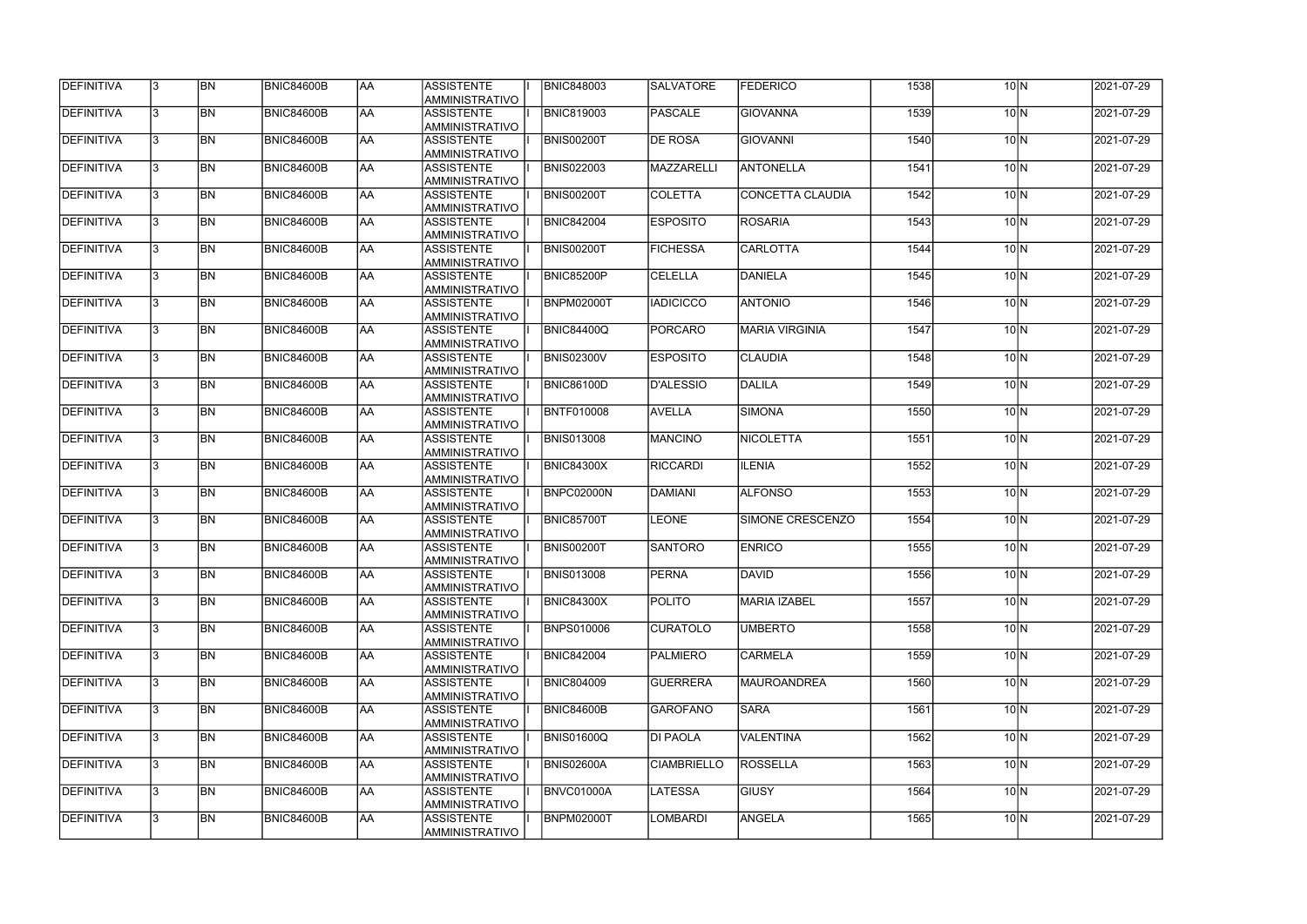| DEFINITIVA        |              | <b>BN</b> | <b>BNIC84600B</b> | <b>AA</b>  | ASSISTENTE<br><b>AMMINISTRATIVO</b>        | <b>BNIS027006</b> | EVANGELISTA                  | <b>NOEMI</b>          | 1566 | 10 <sub>N</sub>           | 2021-07-29          |
|-------------------|--------------|-----------|-------------------|------------|--------------------------------------------|-------------------|------------------------------|-----------------------|------|---------------------------|---------------------|
| DEFINITIVA        | l3.          | <b>BN</b> | <b>BNIC84600B</b> | AA         | <b>ASSISTENTE</b><br>AMMINISTRATIVO        | <b>BNIS02300V</b> | PERRECA                      | <b>ILARIA</b>         | 1567 | $10\overline{\rm N}$      | 2021-07-29          |
| DEFINITIVA        |              | <b>BN</b> | <b>BNIC84600B</b> | AA         | <b>ASSISTENTE</b><br>AMMINISTRATIVO        | BNPM02000T        | <b>CERULO</b>                | <b>MARZIO</b>         | 1568 | $10\text{N}$              | 2021-07-29          |
| DEFINITIVA        | 3            | <b>BN</b> | <b>BNIC84600B</b> | AA         | ASSISTENTE<br>AMMINISTRATIVO               | <b>BNIS022003</b> | <b>DI COSTANTINO FABIOLA</b> |                       | 1569 | $10\text{N}$              | 2021-07-29          |
| DEFINITIVA        |              | <b>BN</b> | BNIC84600B        | AA         | ASSISTENTE<br><b>AMMINISTRATIVO</b>        | <b>BNRH030005</b> | <b>IADANZA</b>               | <b>CRISTINA PAOLA</b> | 1570 | 10 <sub>N</sub>           | 2021-07-29          |
| <b>DEFINITIVA</b> |              | <b>BN</b> | BNIC84600B        | AA         | ASSISTENTE<br><b>AMMINISTRATIVO</b>        | <b>BNIS00200T</b> | <b>CAPORASO</b>              | <b>SAVINA</b>         | 1571 | 10 <sub>N</sub>           | 2021-07-29          |
| DEFINITIVA        |              | <b>BN</b> | BNIC84600B        | <b>JAA</b> | <b>ASSISTENTE</b><br>AMMINISTRATIVO        | <b>BNIC84300X</b> | PALMIERI                     | <b>ELISA</b>          | 1572 | $10\overline{\mathrm{N}}$ | 2021-07-29          |
| <b>DEFINITIVA</b> |              | BN        | BNIC84600B        | AA         | <b>ASSISTENTE</b><br><b>AMMINISTRATIVO</b> | BNVC01000A        | <b>CAVUOTO</b>               | <b>VITTORIA</b>       | 1573 | 10 <sub>N</sub>           | 2021-07-29          |
| DEFINITIVA        |              | <b>BN</b> | <b>BNIC84600B</b> | AA         | <b>ASSISTENTE</b><br><b>AMMINISTRATIVO</b> | <b>BNIC833009</b> | <b>RUSSO</b>                 | <b>MARIALAURA</b>     | 1574 | 10 <sub>N</sub>           | 2021-07-29          |
| DEFINITIVA        |              | <b>BN</b> | <b>BNIC84600B</b> | <b>JAA</b> | <b>ASSISTENTE</b><br>AMMINISTRATIVO        | <b>BNIS00200T</b> | <b>CARBONE</b>               | LUISA                 | 1575 | $10\vert N$               | 2021-07-29          |
| DEFINITIVA        |              | <b>BN</b> | BNIC84600B        | AA         | <b>ASSISTENTE</b><br>AMMINISTRATIVO        | <b>BNIS027006</b> | <b>FESTA</b>                 | <b>RITA</b>           | 1576 | $10\overline{\mathrm{N}}$ | 2021-07-29          |
| DEFINITIVA        |              | <b>BN</b> | <b>BNIC84600B</b> | AA         | <b>ASSISTENTE</b><br>AMMINISTRATIVO        | <b>BNIS013008</b> | <b>DE ROSA</b>               | <b>SARA</b>           | 1577 | $10\text{N}$              | 2021-07-29          |
| DEFINITIVA        |              | <b>BN</b> | <b>BNIC84600B</b> | AA         | <b>ASSISTENTE</b><br><b>AMMINISTRATIVO</b> | <b>BNIS00200T</b> | PACELLI                      | <b>ANTONIO</b>        | 1578 | $10\vert N$               | 2021-07-29          |
| DEFINITIVA        |              | <b>BN</b> | <b>BNIC84600B</b> | AA         | ASSISTENTE<br>AMMINISTRATIVO               | BNIC83700L        | PARLAGRECO                   | <b>GIANCARLO</b>      | 1579 | 10 <sub>N</sub>           | 2021-07-29          |
| <b>DEFINITIVA</b> |              | <b>BN</b> | <b>BNIC84600B</b> | AA         | <b>ASSISTENTE</b><br><b>AMMINISTRATIVO</b> | <b>BNIC84300X</b> | <b>POLITO</b>                | <b>SIMONA</b>         | 1580 | 10 <sub>N</sub>           | 2021-07-29          |
| <b>DEFINITIVA</b> |              | <b>BN</b> | <b>BNIC84600B</b> | <b>JAA</b> | <b>ASSISTENTE</b><br><b>AMMINISTRATIVO</b> | <b>BNTF010008</b> | <b>TESTA</b>                 | <b>ALESSANDRO</b>     | 1581 | $10\text{N}$              | 2021-07-29          |
| <b>DEFINITIVA</b> |              | BN        | <b>BNIC84600B</b> | AA         | <b>ASSISTENTE</b><br><b>AMMINISTRATIVO</b> | <b>BNIS014004</b> | <b>DI MARIA</b>              | <b>ANTONELLA</b>      | 1582 | $10\overline{\rm N}$      | 2021-07-29          |
| DEFINITIVA        |              | <b>BN</b> | BNIC84600B        | AA         | <b>ASSISTENTE</b><br>AMMINISTRATIVO        | <b>BNIC82900N</b> | <b>TRUOCCHIO</b>             | PASQUALINA            | 1583 | $10\overline{\rm N}$      | 2021-07-29          |
| DEFINITIVA        |              | BN        | <b>BNIC84600B</b> | AA         | ASSISTENTE<br>AMMINISTRATIVO               | BNVC01000A        | CAGGESE                      | TERESA                | 1584 | 10 N                      | 2021-07-29          |
| <b>DEFINITIVA</b> |              | <b>BN</b> | BNIC84600B        | AA         | ASSISTENTE<br>AMMINISTRATIVO               | BNIC84600B        | <b>BASILE</b>                | <b>ELVIRA</b>         | 1585 | $10\text{N}$              | 2021-07-29          |
| DEFINITIVA        |              | <b>BN</b> | BNIC84600B        | <b>AA</b>  | ASSISTENTE<br>AMMINISTRATIVO               | <b>BNIC819003</b> | <b>PONTE</b>                 | <b>ANNA</b>           | 1586 | $10\text{N}$              | 2021-07-29          |
| <b>DEFINITIVA</b> | $\mathbf{3}$ | <b>BN</b> | <b>BNIC84600B</b> | <b>AA</b>  | <b>ASSISTENTE</b><br>AMMINISTRATIVO        | BNIC83700L        | <b>BALZANO</b>               | <b>CRISTIAN</b>       | 1587 | $10\overline{\mathrm{N}}$ | $\sqrt{2021-07-29}$ |
| DEFINITIVA        | 3            | <b>BN</b> | <b>BNIC84600B</b> | AA         | <b>ASSISTENTE</b><br>AMMINISTRATIVO        | <b>BNIC819003</b> | D'ADDONA                     | <b>TONINO</b>         | 1588 | $10\overline{\mathrm{N}}$ | 2021-07-29          |
| DEFINITIVA        |              | <b>BN</b> | <b>BNIC84600B</b> | AA         | <b>ASSISTENTE</b><br><b>AMMINISTRATIVO</b> | <b>BNTF010008</b> | <b>MASTRONUNZI</b>           | <b>MICHELE</b>        | 1589 | $10\text{N}$              | 2021-07-29          |
| DEFINITIVA        |              | <b>BN</b> | BNIC84600B        | AA         | <b>ASSISTENTE</b><br><b>AMMINISTRATIVO</b> | <b>BNIC84500G</b> | PANNELLA                     | <b>ROBERTA</b>        | 1590 | $10\text{N}$              | 2021-07-29          |
| DEFINITIVA        |              | <b>BN</b> | <b>BNIC84600B</b> | AA         | ASSISTENTE<br>AMMINISTRATIVO               | BNIC81700B        | <b>CAROFANO</b>              | <b>SAMANTHA</b>       | 1591 | $10\text{N}$              | 2021-07-29          |
| DEFINITIVA        |              | <b>BN</b> | BNIC84600B        | AA         | ASSISTENTE<br>AMMINISTRATIVO               | BNIC85200P        | <b>CELELLA</b>               | <b>MARIA GRAZIA</b>   | 1592 | $10\text{N}$              | 2021-07-29          |
| DEFINITIVA        |              | <b>BN</b> | BNIC84600B        | AA         | ASSISTENTE<br>AMMINISTRATIVO               | <b>BNIC84300X</b> | <b>ZERELLA</b>               | LAURA                 | 1593 | $10\text{N}$              | 2021-07-29          |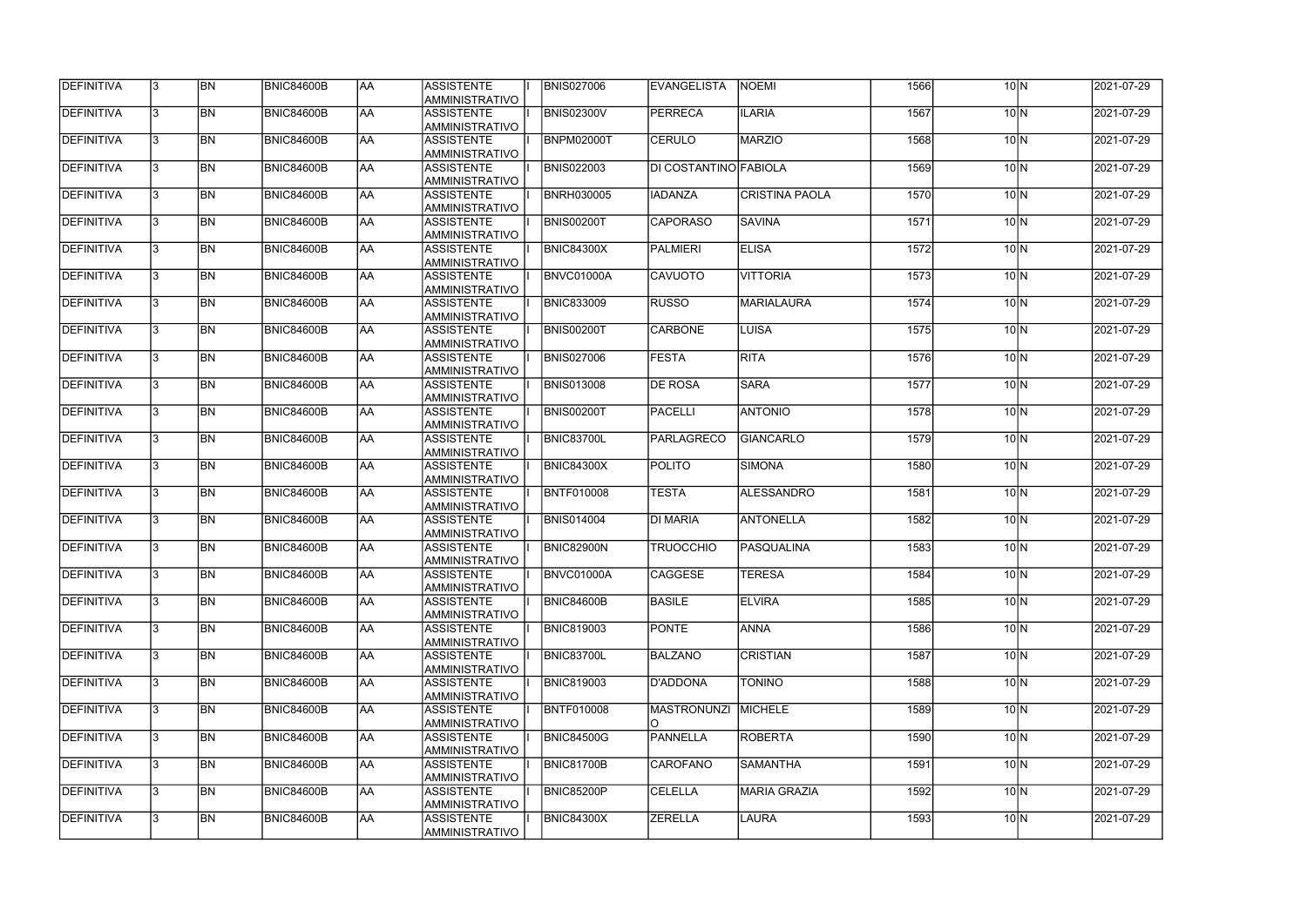| DEFINITIVA         |              | <b>BN</b> | <b>BNIC84600B</b> | <b>AA</b>  | ASSISTENTE<br><b>AMMINISTRATIVO</b>        | <b>BNIC82900N</b> | <b>DI GIACOMO</b>  | <b>GIOVANNINA</b>     | 1594 |            | 10 <sub>N</sub>           | 2021-07-29          |
|--------------------|--------------|-----------|-------------------|------------|--------------------------------------------|-------------------|--------------------|-----------------------|------|------------|---------------------------|---------------------|
| <b>DEFINITIVA</b>  | l3.          | <b>BN</b> | <b>BNIC84600B</b> | AA         | <b>ASSISTENTE</b><br>AMMINISTRATIVO        | <b>BNIC85700T</b> | SERINO             | <b>LUCIA</b>          | 1595 |            | $10\text{N}$              | 2021-07-29          |
| DEFINITIVA         |              | <b>BN</b> | <b>BNIC84600B</b> | AA         | <b>ASSISTENTE</b><br>AMMINISTRATIVO        | <b>BNIS014004</b> | <b>FRATTOLILLO</b> | <b>DANIELA</b>        | 1596 |            | $10\text{N}$              | 2021-07-29          |
| DEFINITIVA         | 3            | <b>BN</b> | <b>BNIC84600B</b> | AA         | ASSISTENTE<br>AMMINISTRATIVO               | <b>BNIS00200T</b> | <b>LUONGO</b>      | <b>MARINIVE</b>       | 1597 |            | $10\overline{\rm N}$      | 2021-07-29          |
| DEFINITIVA         |              | <b>BN</b> | <b>BNIC84600B</b> | AA         | ASSISTENTE<br><b>AMMINISTRATIVO</b>        | <b>BNIC84400Q</b> | <b>LIGUORI</b>     | <b>LUCA</b>           | 1598 |            | 10 <sub>N</sub>           | 2021-07-29          |
| <b>DEFINITIVA</b>  |              | <b>BN</b> | BNIC84600B        | AA         | ASSISTENTE<br><b>AMMINISTRATIVO</b>        | BNVC01000A        | <b>IEBBA</b>       | <b>STEFANIA</b>       | 1599 |            | 10 <sub>N</sub>           | 2021-07-29          |
| DEFINITIVA         |              | <b>BN</b> | BNIC84600B        | <b>JAA</b> | <b>ASSISTENTE</b><br>AMMINISTRATIVO        | <b>BNIS01600Q</b> | <b>CUSANO</b>      | <b>GIUSEPPINA</b>     | 1600 |            | 10 <sub>N</sub>           | 2021-07-29          |
| <b>DEFINITIVA</b>  |              | BN        | BNIC84600B        | AA         | <b>ASSISTENTE</b><br><b>AMMINISTRATIVO</b> | <b>BNIC841008</b> | <b>MANNINI</b>     | <b>FRANCESCO</b>      | 1601 |            | 10 <sub>N</sub>           | 2021-07-29          |
| DEFINITIVA         |              | <b>BN</b> | <b>BNIC84600B</b> | AA         | <b>ASSISTENTE</b><br><b>AMMINISTRATIVO</b> | <b>BNIS00200T</b> | <b>DI MATTEO</b>   | <b>SABRINA</b>        | 1602 |            | 10 <sub>N</sub>           | 2021-07-29          |
| DEFINITIVA         |              | <b>BN</b> | <b>BNIC84600B</b> | AA         | <b>ASSISTENTE</b><br>AMMINISTRATIVO        | <b>BNIC86000N</b> | <b>FORGIONE</b>    | <b>NADIA</b>          | 1603 |            | 10 <sub>N</sub>           | 2021-07-29          |
| DEFINITIVA         |              | <b>BN</b> | BNIC84600B        | AA         | <b>ASSISTENTE</b><br>AMMINISTRATIVO        | <b>BNIC841008</b> | <b>FERRAIUOLO</b>  | <b>MARIA GRAZIA</b>   | 1604 |            | $10\overline{\mathrm{N}}$ | 2021-07-29          |
| DEFINITIVA         |              | <b>BN</b> | <b>BNIC84600B</b> | AA         | <b>ASSISTENTE</b><br>AMMINISTRATIVO        | <b>BNRH030005</b> | <b>ARCIUOLO</b>    | <b>ANTONIETTA</b>     | 1605 |            | $10\overline{\text{N}}$   | 2021-07-29          |
| DEFINITIVA         |              | <b>BN</b> | <b>BNIC84600B</b> | AA         | <b>ASSISTENTE</b><br><b>AMMINISTRATIVO</b> | <b>BNIS02300V</b> | RAVIELE            | <b>MARILENA</b>       | 1606 |            | 10 <sub>N</sub>           | 2021-07-29          |
| DEFINITIVA         |              | <b>BN</b> | <b>BNIC84600B</b> | AA         | ASSISTENTE<br>AMMINISTRATIVO               | <b>BNIS00800R</b> | <b>ESPOSITO</b>    | <b>DEBORAH</b>        | 1607 |            | 10 <sub>N</sub>           | 2021-07-29          |
| <b>DEFINITIVA</b>  |              | <b>BN</b> | <b>BNIC84600B</b> | AA         | <b>ASSISTENTE</b><br><b>AMMINISTRATIVO</b> | <b>BNIC84500G</b> | LUONGO             | <b>RITA</b>           | 1608 |            | 10 <sub>N</sub>           | 2021-07-29          |
| <b>DEFINITIVA</b>  |              | <b>BN</b> | <b>BNIC84600B</b> | AA         | <b>ASSISTENTE</b><br><b>AMMINISTRATIVO</b> | <b>BNIS027006</b> | <b>MICCIO</b>      | ANNUNZIATA            | 1609 |            | $10\text{N}$              | 2021-07-29          |
| <b>DEFINITIVA</b>  |              | BN        | <b>BNIC84600B</b> | AA         | <b>ASSISTENTE</b><br><b>AMMINISTRATIVO</b> | <b>BNIC84900V</b> | <b>CARDILLO</b>    | <b>MARIA GIOVANNA</b> | 1610 |            | $10\text{N}$              | 2021-07-29          |
| DEFINITIVA         |              | <b>BN</b> | BNIC84600B        | AA         | <b>ASSISTENTE</b><br>AMMINISTRATIVO        | <b>BNPS010006</b> | <b>CIOTTE</b>      | <b>CRISTINA</b>       | 1611 |            | $10\text{N}$              | 2021-07-29          |
| <b>IDEFINITIVA</b> |              | BN        | <b>BNIC84600B</b> | AA         | ASSISTENTE<br>AMMINISTRATIVO               | <b>BNTF010008</b> | <b>CIANCARELLI</b> | <b>ANDREINA</b>       | 1612 |            | 10 N                      | 2021-07-29          |
| <b>DEFINITIVA</b>  | l3.          | <b>BN</b> | BNIC84600B        | AA         | ASSISTENTE<br>AMMINISTRATIVO               | <b>BNIS00200T</b> | <b>CUSANO</b>      | <b>MICHELINA</b>      | 1613 |            | $10\text{N}$              | 2021-07-29          |
| DEFINITIVA         |              | <b>BN</b> | BNIC84600B        | <b>AA</b>  | ASSISTENTE<br>AMMINISTRATIVO               | BNIC82900N        | <b>IULIANI</b>     | <b>PAOLO</b>          | 1614 |            | $10\text{N}$              | 2021-07-29          |
| <b>DEFINITIVA</b>  | $\mathbf{3}$ | <b>BN</b> | <b>BNIC84600B</b> | <b>AA</b>  | <b>ASSISTENTE</b><br>AMMINISTRATIVO        | <b>BNIC827002</b> | <b>DE RISO</b>     | <b>ANTONIO</b>        | 1615 |            | $10\overline{\mathrm{N}}$ | $\sqrt{2021-07-29}$ |
| DEFINITIVA         | 3            | <b>BN</b> | <b>BNIC84600B</b> | AA         | <b>ASSISTENTE</b><br>AMMINISTRATIVO        | BNIC85700T        | <b>FASANO</b>      | <b>STEFANIA</b>       | 1616 | $9,95$ S   |                           | 2021-07-29          |
| DEFINITIVA         |              | <b>BN</b> | <b>BNIC84600B</b> | AA         | <b>ASSISTENTE</b><br><b>AMMINISTRATIVO</b> | BNPC02000N        | <b>CORETTI</b>     | <b>LUIGIA</b>         | 1617 | $9,95$ S   |                           | 2021-07-29          |
| DEFINITIVA         |              | <b>BN</b> | BNIC84600B        | AA         | <b>ASSISTENTE</b><br><b>AMMINISTRATIVO</b> | <b>BNIC82900N</b> | DI FILIPPO         | <b>ARIANNA</b>        | 1618 | $9,95$ N   |                           | 2021-07-29          |
| DEFINITIVA         |              | <b>BN</b> | <b>BNIC84600B</b> | AA         | ASSISTENTE<br>AMMINISTRATIVO               | <b>BNIC819003</b> | DI BRINO           | <b>GILDA</b>          | 1619 | $9,93$ $S$ |                           | 2021-07-29          |
| DEFINITIVA         |              | <b>BN</b> | BNIC84600B        | AA         | ASSISTENTE<br>AMMINISTRATIVO               | <b>BNPM02000T</b> | <b>INGLESE</b>     | <b>ANDREA</b>         | 1620 | $9,93$ S   |                           | 2021-07-29          |
| DEFINITIVA         |              | <b>BN</b> | BNIC84600B        | AA         | ASSISTENTE<br>AMMINISTRATIVO               | <b>BNIC839008</b> | <b>SUPPA</b>       | <b>ELENA</b>          | 1621 | $9,93$ $S$ |                           | 2021-07-29          |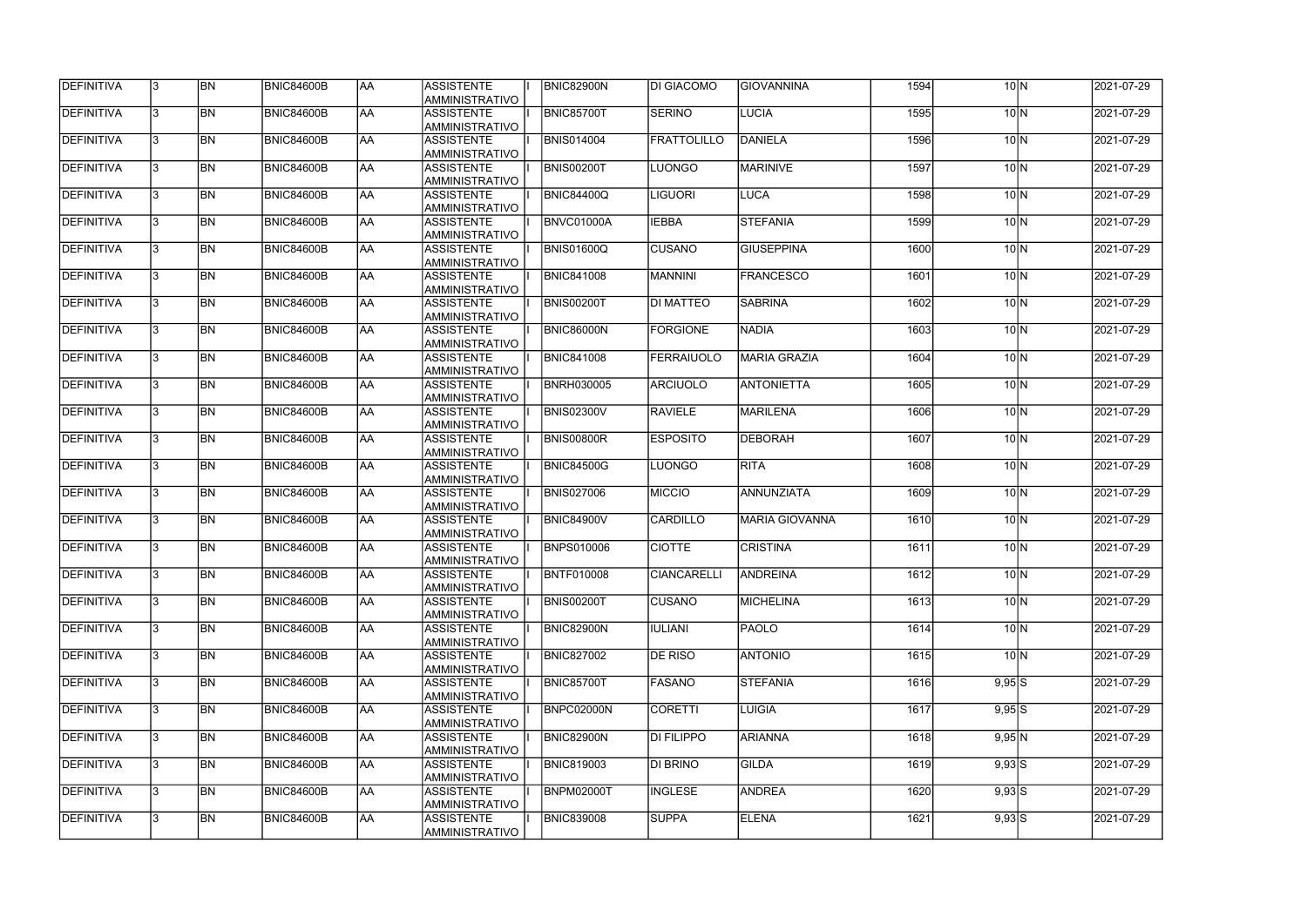| <b>DEFINITIVA</b> | 13. | <b>BN</b> | <b>BNIC84600B</b> | <b>AA</b> | ASSISTENTE<br>AMMINISTRATIVO         | <b>BNIC842004</b> | LE SERRE                    | <b>ROBERTO</b>        | 1622 | $9,93$ S    | 2021-07-29 |
|-------------------|-----|-----------|-------------------|-----------|--------------------------------------|-------------------|-----------------------------|-----------------------|------|-------------|------------|
| DEFINITIVA        | 13. | <b>BN</b> | <b>BNIC84600B</b> | AA        | <b>ASSISTENTE</b><br>AMMINISTRATIVO  | <b>BNIC84400Q</b> | <b>VOLPE</b>                | <b>FILOMENA</b>       | 1623 | $9,93$ S    | 2021-07-29 |
| DEFINITIVA        | 13. | <b>BN</b> | <b>BNIC84600B</b> | AA        | <b>ASSISTENTE</b><br>AMMINISTRATIVO  | <b>BNIC85700T</b> | IPASQUARIELLO ICHIARA       |                       | 1624 | $9,93$ S    | 2021-07-29 |
| DEFINITIVA        | l3. | <b>BN</b> | <b>BNIC84600B</b> | AA        | <b>ASSISTENTE</b><br>AMMINISTRATIVO  | <b>BNIC82900N</b> | <b>MORMILE</b>              | <b>ANGELO</b>         | 1625 | $9,93$ S    | 2021-07-29 |
| DEFINITIVA        | l3. | <b>BN</b> | <b>BNIC84600B</b> | <b>AA</b> | <b>ASSISTENTE</b><br>AMMINISTRATIVO  | BNPC02000N        | D'ORO                       | <b>ROSARIA</b>        | 1626 | 9,93 N      | 2021-07-29 |
| DEFINITIVA        | l3. | <b>BN</b> | <b>BNIC84600B</b> | <b>AA</b> | <b>ASSISTENTE</b><br>AMMINISTRATIVO  | <b>BNIS02300V</b> | <b>MASSARO</b>              | <b>KATIA</b>          | 1627 | 9,93 N      | 2021-07-29 |
| <b>DEFINITIVA</b> | 3   | <b>BN</b> | BNIC84600B        | laa       | <b>ASSISTENTE</b><br>AMMINISTRATIVO  | <b>BNIC81000L</b> | <b>IALEGGIO</b>             | <b>LIANA</b>          | 1628 | 9,93 N      | 2021-07-29 |
| DEFINITIVA        |     | <b>BN</b> | <b>BNIC84600B</b> | AA        | <b>ASSISTENTE</b><br>AMMINISTRATIVO  | <b>BNIC84300X</b> | <b>LOMBARDI</b>             | <b>LUCIANO</b>        | 1629 | 9,93 N      | 2021-07-29 |
| DEFINITIVA        |     | <b>BN</b> | <b>BNIC84600B</b> | AA        | <b>ASSISTENTE</b><br>AMMINISTRATIVO  | BNIC81700B        | <b>SCARAMUZZO</b>           | <b>RITA</b>           | 1630 | $9,90$ S    | 2021-07-29 |
| DEFINITIVA        |     | <b>BN</b> | <b>BNIC84600B</b> | laa       | <b>ASSISTENTE</b><br>AMMINISTRATIVO  | <b>BNIC839008</b> | <b>CRISCI</b>               | <b>GABRIELLA</b>      | 1631 | $9,90$ S    | 2021-07-29 |
| DEFINITIVA        | l3. | <b>BN</b> | <b>BNIC84600B</b> | laa       | <b>ASSISTENTE</b><br>Iamministrativo | <b>BNIC85400A</b> | <b>DE BLASIO</b>            | <b>MARIKA</b>         | 1632 | $9,90$ S    | 2021-07-29 |
| DEFINITIVA        | l3. | <b>BN</b> | <b>BNIC84600B</b> | AA        | <b>ASSISTENTE</b><br>AMMINISTRATIVO  | <b>BNIC81400X</b> | <b>VITELLI</b>              | <b>MARIA CONCETTA</b> | 1633 | $9,90$ S    | 2021-07-29 |
| DEFINITIVA        | 3   | <b>BN</b> | BNIC84600B        | AA        | <b>ASSISTENTE</b><br>AMMINISTRATIVO  | <b>BNIS027006</b> | DIANA                       | <b>GIOVANNA</b>       | 1634 | $9,90$ S    | 2021-07-29 |
| DEFINITIVA        |     | <b>BN</b> | <b>BNIC84600B</b> | laa       | <b>ASSISTENTE</b><br>AMMINISTRATIVO  | BNVC01000A        | <b>MAZZONE</b>              | ANNARITA              | 1635 | $9,90$ S    | 2021-07-29 |
| DEFINITIVA        | l3  | <b>BN</b> | <b>BNIC84600B</b> | AA        | <b>ASSISTENTE</b><br>AMMINISTRATIVO  | <b>BNIC85700T</b> | <b>FUCCI</b>                | <b>FEDERICA</b>       | 1636 | $9,90$ S    | 2021-07-29 |
| DEFINITIVA        | l3. | <b>BN</b> | <b>BNIC84600B</b> | AA        | <b>ASSISTENTE</b><br>AMMINISTRATIVO  | <b>BNIC85200P</b> | <b>DEL VECCHIO</b>          | <b>TERESA</b>         | 1637 | $9,90$ $S$  | 2021-07-29 |
| <b>DEFINITIVA</b> |     | <b>BN</b> | <b>BNIC84600B</b> | AA        | <b>ASSISTENTE</b><br>AMMINISTRATIVO  | <b>BNIC804009</b> | <b>DI PAOLA</b>             | <b>SERAFINO</b>       | 1638 | $9,90$ S    | 2021-07-29 |
| DEFINITIVA        |     | <b>BN</b> | <b>BNIC84600B</b> | AA        | <b>ASSISTENTE</b><br>AMMINISTRATIVO  | <b>BNIC84600B</b> | PEZZILLO                    | <b>PAOLA</b>          | 1639 | $9,90$ $S$  | 2021-07-29 |
| <b>DEFINITIVA</b> | 13  | <b>BN</b> | <b>BNIC84600B</b> | AA        | ASSISTENTE <br>IAMMINISTRATIVO       | <b>BNIC84300X</b> | <b>BOVE</b>                 | <b>PASQUALE</b>       | 1640 | $9,90$ S    | 2021-07-29 |
| DEFINITIVA        | 13. | <b>BN</b> | <b>BNIC84600B</b> | AA        | ASSISTENTE<br>AMMINISTRATIVO         | <b>BNIC84300X</b> | D'ANDREA                    | ANGELA                | 1641 | 9,90 N      | 2021-07-29 |
| DEFINITIVA        | l3. | <b>BN</b> | <b>BNIC84600B</b> | AA        | ASSISTENTE<br>AMMINISTRATIVO         | <b>BNIC848003</b> | <b>DE MICHELE</b>           | <b>MARIA CHIARA</b>   | 1642 | 9,90 N      | 2021-07-29 |
| DEFINITIVA        | l3. | <b>BN</b> | <b>BNIC84600B</b> | <b>AA</b> | <b>ASSISTENTE</b><br>AMMINISTRATIVO  | BNPC02000N        | MELETOPOULO CRISTINA<br>IS. |                       | 1643 | 9,90 N      | 2021-07-29 |
| DEFINITIVA        | 3   | <b>BN</b> | <b>BNIC84600B</b> | AA        | <b>ASSISTENTE</b><br>AMMINISTRATIVO  | <b>BNIC834005</b> | <b>BOTTE</b>                | <b>ANGELA</b>         | 1644 | 9,90 N      | 2021-07-29 |
| DEFINITIVA        |     | <b>BN</b> | <b>BNIC84600B</b> | AA        | ASSISTENTE<br>AMMINISTRATIVO         | <b>BNPS010006</b> | <b>D'ALOIA</b>              | <b>FERDINANDO</b>     | 1645 | 9,90 N      | 2021-07-29 |
| DEFINITIVA        |     | BN        | <b>BNIC84600B</b> | AA        | <b>ASSISTENTE</b><br>AMMINISTRATIVO  | <b>BNPM02000T</b> | <b>MAIO</b>                 | <b>FRANCESCA</b>      | 1646 | $9,90 \, N$ | 2021-07-29 |
| DEFINITIVA        | l3. | <b>BN</b> | BNIC84600B        | AA        | <b>ASSISTENTE</b><br>AMMINISTRATIVO  | <b>BNIC84900V</b> | <b>ZOTTI</b>                | <b>CARLO</b>          | 1647 | $9,90 \, N$ | 2021-07-29 |
| DEFINITIVA        | 13. | <b>BN</b> | <b>BNIC84600B</b> | AA        | <b>ASSISTENTE</b><br>AMMINISTRATIVO  | <b>BNIC84300X</b> | <b>RUGGIERO</b>             | <b>ROBERTO</b>        | 1648 | 9,90 N      | 2021-07-29 |
| DEFINITIVA        |     | <b>BN</b> | <b>BNIC84600B</b> | AA        | ASSISTENTE<br>AMMINISTRATIVO         | <b>BNIC82900N</b> | PICCIRILLO                  | <b>LISA</b>           | 1649 | 9,90 N      | 2021-07-29 |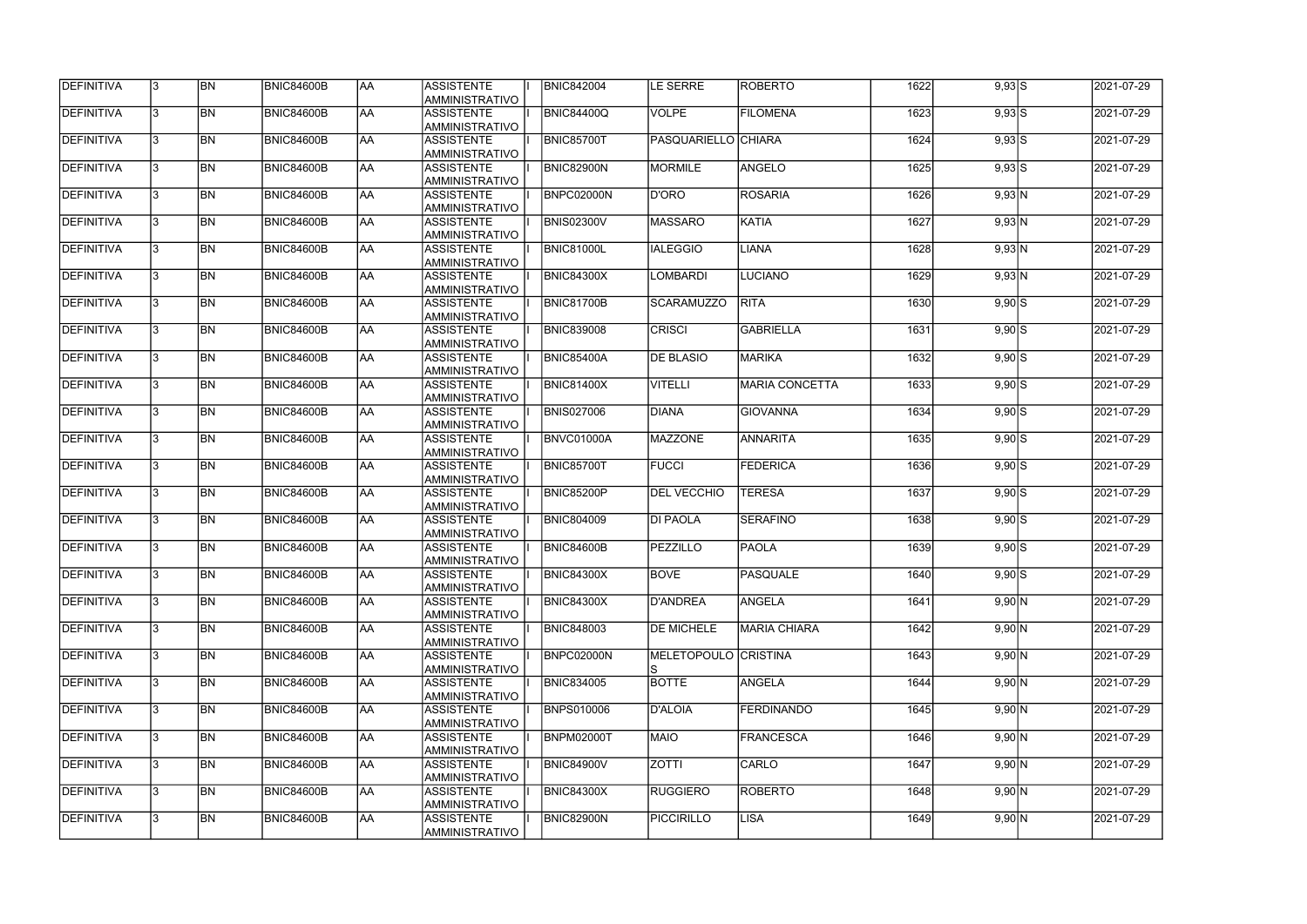| DEFINITIVA        | 13.          | <b>BN</b> | <b>BNIC84600B</b> | <b>JAA</b> | ASSISTENTE<br><b>AMMINISTRATIVO</b>        | <b>BNIC82900N</b> | D'ANTONIO           | <b>RITA</b>          | 1650 | $9,90$ N    | 2021-07-29           |
|-------------------|--------------|-----------|-------------------|------------|--------------------------------------------|-------------------|---------------------|----------------------|------|-------------|----------------------|
| DEFINITIVA        | 3            | <b>BN</b> | <b>BNIC84600B</b> | AA         | ASSISTENTE<br>AMMINISTRATIVO               | <b>BNIS013008</b> | PASCARELLA          | <b>ANTONIETTA</b>    | 1651 | 9,90 N      | 2021-07-29           |
| DEFINITIVA        | l3.          | <b>BN</b> | <b>BNIC84600B</b> | AA         | <b>ASSISTENTE</b><br>AMMINISTRATIVO        | BNIC84600B        | <b>COLETTA</b>      | <b>MARIA CLAUDIA</b> | 1652 | 9,90 N      | 2021-07-29           |
| DEFINITIVA        |              | <b>BN</b> | <b>BNIC84600B</b> | AA         | ASSISTENTE<br><b>AMMINISTRATIVO</b>        | <b>BNIC86000N</b> | <b>MARIA</b>        | <b>ELENA</b>         | 1653 | 9,90 N      | 2021-07-29           |
| DEFINITIVA        | 3            | <b>BN</b> | BNIC84600B        | <b>JAA</b> | ASSISTENTE<br><b>AMMINISTRATIVO</b>        | <b>BNIC84300X</b> | <b>MENICHETTI</b>   | <b>FEDERICO</b>      | 1654 | $9,90$ N    | 2021-07-29           |
| DEFINITIVA        |              | <b>BN</b> | BNIC84600B        | AA         | <b>ASSISTENTE</b><br><b>AMMINISTRATIVO</b> | <b>BNIC84500G</b> | <b>FERRAIOLI</b>    | <b>CLAUDIO</b>       | 1655 | 9,90 N      | 2021-07-29           |
| DEFINITIVA        |              | <b>BN</b> | <b>BNIC84600B</b> | <b>JAA</b> | <b>ASSISTENTE</b><br><b>AMMINISTRATIVO</b> | <b>BNIC84300X</b> | <b>CALIFANO</b>     | CARLO                | 1656 | 9,90 N      | 2021-07-29           |
| DEFINITIVA        |              | <b>BN</b> | <b>BNIC84600B</b> | AA         | <b>ASSISTENTE</b><br><b>AMMINISTRATIVO</b> | <b>BNIC84300X</b> | <b>ZAPPULO</b>      | LETIZIA              | 1657 | 9,90 N      | 2021-07-29           |
| DEFINITIVA        |              | <b>BN</b> | <b>BNIC84600B</b> | <b>JAA</b> | <b>ASSISTENTE</b><br>AMMINISTRATIVO        | <b>BNIC81400X</b> | <b>IAMARTINO</b>    | <b>CHIARA</b>        | 1658 | $9,90 \, N$ | 2021-07-29           |
| <b>DEFINITIVA</b> |              | <b>BN</b> | <b>BNIC84600B</b> | <b>JAA</b> | <b>ASSISTENTE</b><br>AMMINISTRATIVO        | <b>BNIS00200T</b> | <b>RUSSO</b>        | <b>VINCENZO</b>      | 1659 | 9,90 N      | 2021-07-29           |
| DEFINITIVA        | 3            | <b>BN</b> | <b>BNIC84600B</b> | AA         | <b>ASSISTENTE</b><br>AMMINISTRATIVO        | <b>BNIS00200T</b> | <b>MORELLI</b>      | <b>SAVERIO</b>       | 1660 | 9,90 N      | 2021-07-29           |
| DEFINITIVA        |              | <b>BN</b> | <b>BNIC84600B</b> | <b>AA</b>  | <b>ASSISTENTE</b><br><b>AMMINISTRATIVO</b> | <b>BNPM02000T</b> | <b>VENEZIANO</b>    | <b>GIUSEPPINA</b>    | 1661 | 9,90 N      | 2021-07-29           |
| DEFINITIVA        | 3            | <b>BN</b> | <b>BNIC84600B</b> | AA         | ASSISTENTE<br>AMMINISTRATIVO               | <b>BNIC84300X</b> | <b>IORIO</b>        | <b>LUIGI</b>         | 1662 | 9,90 N      | 2021-07-29           |
| <b>DEFINITIVA</b> |              | <b>BN</b> | <b>BNIC84600B</b> | AA         | <b>ASSISTENTE</b><br><b>AMMINISTRATIVO</b> | <b>BNIS022003</b> | <b>FRASCADORE</b>   | <b>ANGELO</b>        | 1663 | 9,90 N      | 2021-07-29           |
| DEFINITIVA        |              | <b>BN</b> | <b>BNIC84600B</b> | AA         | <b>ASSISTENTE</b><br><b>AMMINISTRATIVO</b> | <b>BNIC86000N</b> | <b>VIGLIONE</b>     | <b>ROBERTO</b>       | 1664 | 9,90 N      | 2021-07-29           |
| DEFINITIVA        |              | <b>BN</b> | <b>BNIC84600B</b> | AA         | <b>ASSISTENTE</b><br><b>AMMINISTRATIVO</b> | <b>BNTF010008</b> | <b>DEL PRETE</b>    | PASQUALINA           | 1665 | 9,90 N      | 2021-07-29           |
| DEFINITIVA        |              | <b>BN</b> | <b>BNIC84600B</b> | AA         | <b>ASSISTENTE</b><br>AMMINISTRATIVO        | <b>BNIC82900N</b> | MAURIELLO           | <b>MICHELINA</b>     | 1666 | 9,90 N      | 2021-07-29           |
| DEFINITIVA        |              | <b>BN</b> | <b>BNIC84600B</b> | AA         | <b>ASSISTENTE</b><br>AMMINISTRATIVO        | <b>BNIS01100L</b> | <b>GALLERANO</b>    | <b>GIOVANNI</b>      | 1667 | $9,88$ S    | 2021-07-29           |
| DEFINITIVA        | 13           | BN        | <b>BNIC84600B</b> | <b>JAA</b> | <b>ASSISTENTE</b><br>AMMINISTRATIVO        | <b>BNRH030005</b> | <b>MATTEI</b>       | <b>ANDREA</b>        | 1668 | $9,87$ $S$  | 2021-07-29           |
| <b>DEFINITIVA</b> | $\mathbf{3}$ | <b>BN</b> | BNIC84600B        | <b>AA</b>  | <b>ASSISTENTE</b><br>AMMINISTRATIVO        | <b>BNIC827002</b> | <b>CASTALDO</b>     | <b>RAFFAELE</b>      | 1669 | $9,87$ N    | 2021-07-29           |
| <b>DEFINITIVA</b> | $\mathbf{3}$ | <b>BN</b> | <b>BNIC84600B</b> | <b>AA</b>  | <b>ASSISTENTE</b><br>AMMINISTRATIVO        | <b>BNIC84600B</b> | <b>DI CROSTA</b>    | <b>ANNA</b>          | 1670 | $9,87$ N    | $\sqrt{2021-07}$ -29 |
| <b>DEFINITIVA</b> |              | <b>BN</b> | <b>BNIC84600B</b> | AA         | ASSISTENTE<br><b>AMMINISTRATIVO</b>        | <b>BNIC839008</b> | <b>MASSARO</b>      | <b>DANIELA</b>       | 1671 | $9,86$ S    | 2021-07-29           |
| <b>DEFINITIVA</b> |              | BN        | <b>BNIC84600B</b> | AA         | ASSISTENTE<br>AMMINISTRATIVO               | BNIC85700T        | FAIJA               | <b>VINCENZO</b>      | 1672 | $9,85$ S    | 2021-07-29           |
| DEFINITIVA        |              | <b>BN</b> | <b>BNIC84600B</b> | AA         | <b>ASSISTENTE</b><br>AMMINISTRATIVO        | <b>BNIC819003</b> | <b>FORTUNATO</b>    | <b>ANGELA</b>        | 1673 | $9,85$ N    | 2021-07-29           |
| DEFINITIVA        |              | <b>BN</b> | BNIC84600B        | AA         | ASSISTENTE<br>AMMINISTRATIVO               | <b>BNIC819003</b> | <b>DELLI VENERI</b> | <b>ALESSANDRO</b>    | 1674 | $9,83$ $S$  | 2021-07-29           |
| DEFINITIVA        |              | <b>BN</b> | BNIC84600B        | AA         | ASSISTENTE<br>AMMINISTRATIVO               | <b>BNIC841008</b> | <b>AULINO</b>       | <b>ARTURO</b>        | 1675 | 9,83 N      | 2021-07-29           |
| DEFINITIVA        |              | <b>BN</b> | <b>BNIC84600B</b> | AA         | ASSISTENTE<br>AMMINISTRATIVO               | <b>BNPS010006</b> | <b>FRANCESCA</b>    | <b>GIOVANNA</b>      | 1676 | $9,83$ N    | 2021-07-29           |
| <b>DEFINITIVA</b> |              | <b>BN</b> | <b>BNIC84600B</b> | <b>AA</b>  | <b>ASSISTENTE</b><br>AMMINISTRATIVO        | BNIC84300X        | <b>GIUGLIANO</b>    | <b>LUCIA</b>         | 1677 | 9,83 N      | 2021-07-29           |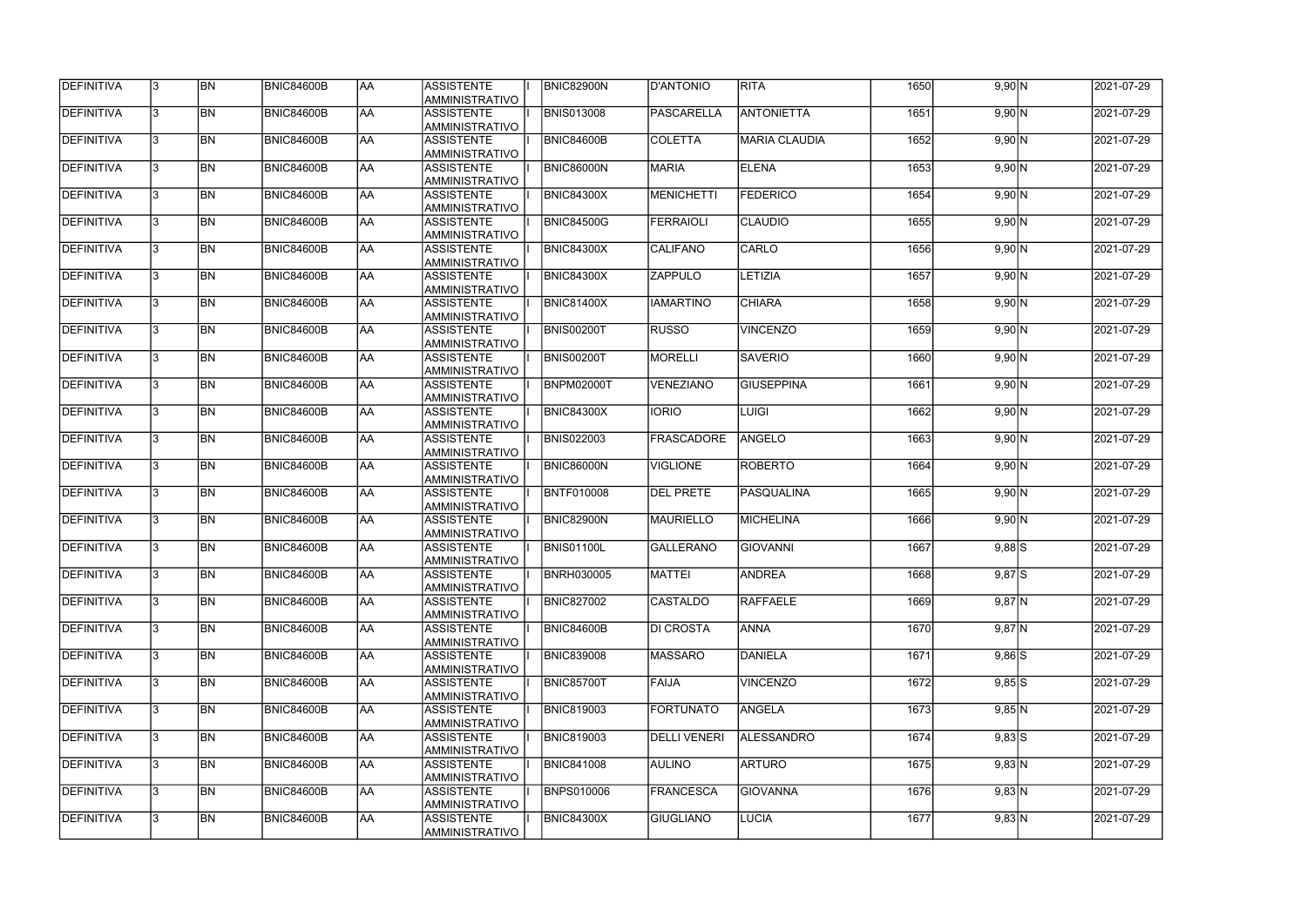| DEFINITIVA        | 13.          | <b>BN</b> | <b>BNIC84600B</b> | AA        | <b>ASSISTENTE</b><br>AMMINISTRATIVO        | <b>BNIC804009</b> | <b>SOLLA</b>      | <b>LOREDANA</b>        | 1678 | 9,83 N     | 2021-07-29 |
|-------------------|--------------|-----------|-------------------|-----------|--------------------------------------------|-------------------|-------------------|------------------------|------|------------|------------|
| <b>DEFINITIVA</b> | l3.          | <b>BN</b> | BNIC84600B        | AA        | <b>ASSISTENTE</b><br>AMMINISTRATIVO        | <b>BNPM02000T</b> | <b>D'ARGENIO</b>  | <b>CONCETTA</b>        | 1679 | $9,83$ N   | 2021-07-29 |
| DEFINITIVA        |              | <b>BN</b> | <b>BNIC84600B</b> | <b>AA</b> | <b>ASSISTENTE</b><br>AMMINISTRATIVO        | <b>BNIC81000L</b> | <b>FRASCIELLO</b> | <b>LUCIA</b>           | 1680 | $9,83$ N   | 2021-07-29 |
| <b>DEFINITIVA</b> | $\mathbf{3}$ | <b>BN</b> | BNIC84600B        | <b>AA</b> | <b>ASSISTENTE</b><br>AMMINISTRATIVO        | <b>BNIC855006</b> | <b>LUCIANO</b>    | <b>TIZIANA</b>         | 1681 | $9,80$ S   | 2021-07-29 |
| <b>DEFINITIVA</b> |              | <b>BN</b> | BNIC84600B        | <b>AA</b> | <b>ASSISTENTE</b><br>AMMINISTRATIVO        | <b>BNIC84300X</b> | SACCOMANNO        | <b>CLEMENTINA</b>      | 1682 | $9,80$ S   | 2021-07-29 |
| DEFINITIVA        |              | <b>BN</b> | BNIC84600B        | laa       | <b>ASSISTENTE</b><br><b>AMMINISTRATIVO</b> | BNTF010008        | CAVUOTO           | <b>TIZIANA</b>         | 1683 | $9,80$ S   | 2021-07-29 |
| DEFINITIVA        |              | <b>BN</b> | <b>BNIC84600B</b> | <b>AA</b> | <b>ASSISTENTE</b><br><b>AMMINISTRATIVO</b> | <b>BNIC86100D</b> | BARBIERI          | <b>SARA</b>            | 1684 | $9,80$ S   | 2021-07-29 |
| DEFINITIVA        |              | <b>BN</b> | BNIC84600B        | <b>AA</b> | <b>ASSISTENTE</b><br>AMMINISTRATIVO        | <b>BNIC84300X</b> | <b>FRAGNITO</b>   | <b>ALESSIA</b>         | 1685 | $9,80$ S   | 2021-07-29 |
| DEFINITIVA        |              | <b>BN</b> | <b>BNIC84600B</b> | <b>AA</b> | <b>ASSISTENTE</b><br>AMMINISTRATIVO        | <b>BNIC826006</b> | D'AGOSTINO        | <b>ROSY</b>            | 1686 | $9,80$ $S$ | 2021-07-29 |
| DEFINITIVA        |              | <b>BN</b> | BNIC84600B        | <b>AA</b> | <b>ASSISTENTE</b><br>AMMINISTRATIVO        | <b>BNIS022003</b> | CEFARELLI         | <b>CARLA</b>           | 1687 | $9,80$ S   | 2021-07-29 |
| DEFINITIVA        |              | <b>BN</b> | <b>BNIC84600B</b> | <b>AA</b> | <b>ASSISTENTE</b><br>AMMINISTRATIVO        | <b>BNIC84400Q</b> | SILVESTRI         | <b>FILIPPO</b>         | 1688 | $9,80$ S   | 2021-07-29 |
| DEFINITIVA        |              | <b>BN</b> | BNIC84600B        | <b>AA</b> | <b>ASSISTENTE</b><br>AMMINISTRATIVO        | <b>BNIS00200T</b> | <b>GISONDI</b>    | PASQUALINO             | 1689 | $9,80$ S   | 2021-07-29 |
| DEFINITIVA        |              | <b>BN</b> | <b>BNIC84600B</b> | <b>AA</b> | <b>ASSISTENTE</b><br>AMMINISTRATIVO        | BNTF010008        | CIOTTA            | NICOLA PAOLO           | 1690 | $9,80$ N   | 2021-07-29 |
| DEFINITIVA        |              | <b>BN</b> | <b>BNIC84600B</b> | <b>AA</b> | <b>ASSISTENTE</b><br><b>AMMINISTRATIVO</b> | <b>BNIC82900N</b> | <b>LIMATA</b>     | <b>GIUSY</b>           | 1691 | 9,80 N     | 2021-07-29 |
| DEFINITIVA        |              | <b>BN</b> | <b>BNIC84600B</b> | <b>AA</b> | <b>ASSISTENTE</b><br><b>AMMINISTRATIVO</b> | <b>BNIC841008</b> | AVVENTURATO       | <b>SOFIA</b>           | 1692 | 9,80 N     | 2021-07-29 |
| DEFINITIVA        |              | <b>BN</b> | <b>BNIC84600B</b> | laa       | <b>ASSISTENTE</b><br>AMMINISTRATIVO        | <b>BNIC850003</b> | <b>CAPORASO</b>   | <b>COSIMO</b>          | 1693 | $9,80\,N$  | 2021-07-29 |
| DEFINITIVA        | $\mathbf{R}$ | <b>BN</b> | BNIC84600B        | laa       | <b>ASSISTENTE</b><br>AMMINISTRATIVO        | <b>BNIC84400Q</b> | MECCARIELLO       | <b>FILOMENA</b>        | 1694 | $9,80$ N   | 2021-07-29 |
| DEFINITIVA        |              | <b>BN</b> | BNIC84600B        | <b>AA</b> | <b>ASSISTENTE</b><br>AMMINISTRATIVO        | <b>BNIC85200P</b> | PARILLO           | <b>MARINO GIUSEPPE</b> | 1695 | $9,80$ N   | 2021-07-29 |
| DEFINITIVA        | 13.          | <b>BN</b> | <b>BNIC84600B</b> | AA        | <b>ASSISTENTE</b><br>AMMINISTRATIVO        | <b>BNTF010008</b> | <b>GIACCO</b>     | <b>GIUSEPPE</b>        | 1696 | 9,80 N     | 2021-07-29 |
| <b>DEFINITIVA</b> | $\mathbf{3}$ | <b>BN</b> | BNIC84600B        | <b>AA</b> | <b>ASSISTENTE</b><br>AMMINISTRATIVO        | <b>BNPM02000T</b> | <b>FOLLO</b>      | <b>YLENIA</b>          | 1697 | 9,80 N     | 2021-07-29 |
| <b>DEFINITIVA</b> | 13.          | <b>BN</b> | BNIC84600B        | AA        | <b>ASSISTENTE</b><br>AMMINISTRATIVO        | <b>BNIC848003</b> | <b>BELPERIO</b>   | <b>MARINA</b>          | 1698 | $9,80$ N   | 2021-07-29 |
| DEFINITIVA        |              | <b>BN</b> | BNIC84600B        | <b>AA</b> | <b>ASSISTENTE</b><br>AMMINISTRATIVO        | <b>BNIS022003</b> | D'ANDREA          | <b>DANIELE</b>         | 1699 | $9,80$ N   | 2021-07-29 |
| DEFINITIVA        |              | <b>BN</b> | BNIC84600B        | <b>AA</b> | <b>ASSISTENTE</b><br>AMMINISTRATIVO        | <b>BNIS02600A</b> | ROMANO            | <b>RAFFAELE</b>        | 1700 | $9,80$ N   | 2021-07-29 |
| DEFINITIVA        |              | <b>BN</b> | BNIC84600B        | AA        | <b>ASSISTENTE</b><br>AMMINISTRATIVO        | <b>BNIS02300V</b> | <b>VILLACCI</b>   | <b>LENIA</b>           | 1701 | $9,80$ N   | 2021-07-29 |
| DEFINITIVA        |              | <b>BN</b> | BNIC84600B        | <b>AA</b> | ASSISTENTE<br>AMMINISTRATIVO               | <b>BNIC81700B</b> | <b>DE DUONNI</b>  | <b>FRANCESCO</b>       | 1702 | $9,80$ N   | 2021-07-29 |
| DEFINITIVA        |              | <b>BN</b> | BNIC84600B        | <b>AA</b> | ASSISTENTE<br>AMMINISTRATIVO               | <b>BNIS02300V</b> | PERUGINI          | <b>MARIA</b>           | 1703 | 9,80 N     | 2021-07-29 |
| <b>DEFINITIVA</b> | l3.          | <b>BN</b> | BNIC84600B        | <b>AA</b> | ASSISTENTE<br>AMMINISTRATIVO               | <b>BNIS00200T</b> | <b>BARBATO</b>    | <b>MARIA ADELE</b>     | 1704 | 9,80 N     | 2021-07-29 |
| <b>DEFINITIVA</b> |              | <b>BN</b> | BNIC84600B        | <b>AA</b> | <b>ASSISTENTE</b><br>AMMINISTRATIVO        | <b>BNIC84600B</b> | SANZARI           | <b>VALENTINA</b>       | 1705 | 9,80 N     | 2021-07-29 |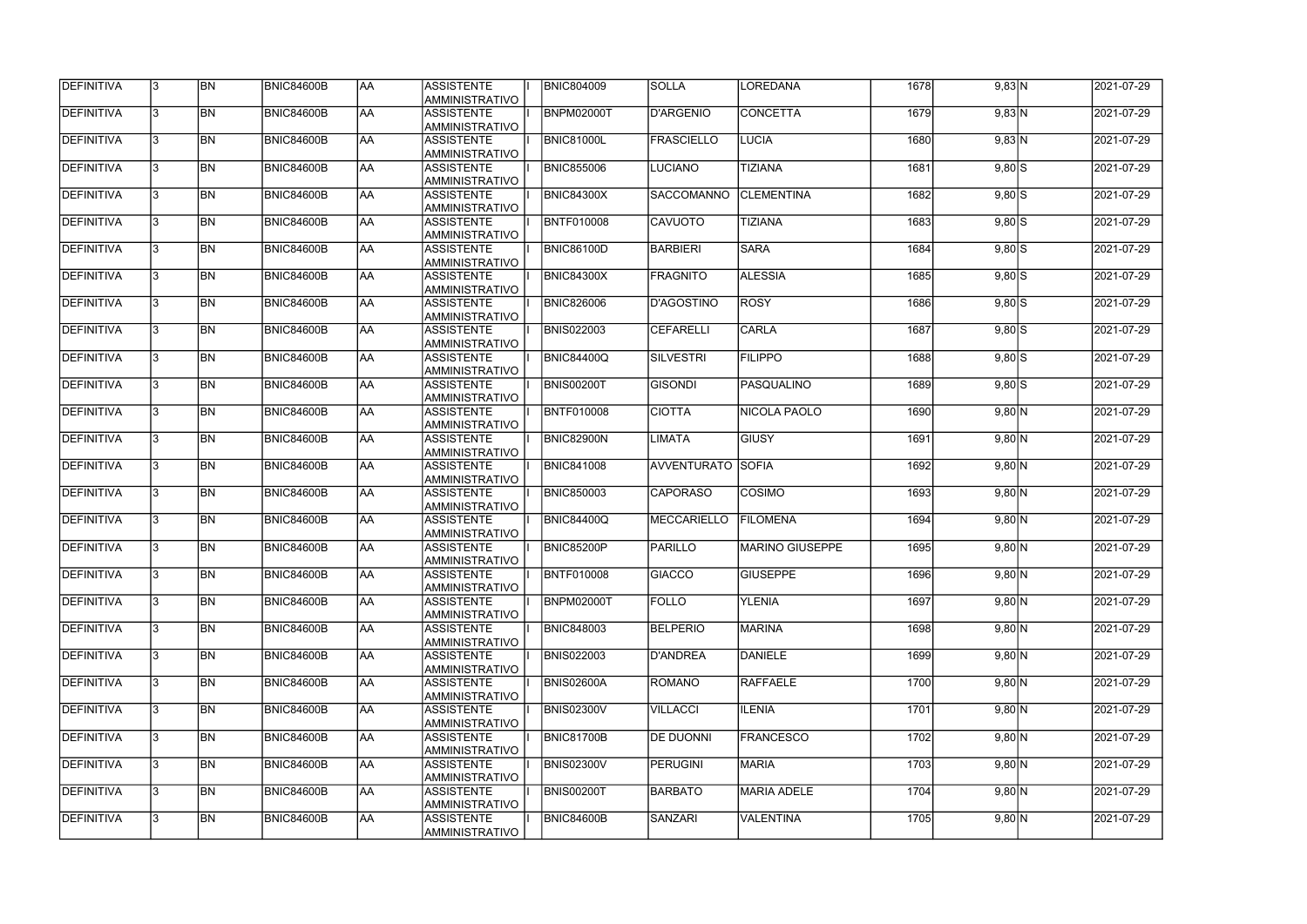| DEFINITIVA        | 13.          | <b>BN</b>       | <b>BNIC84600B</b> | <b>JAA</b> | <b>ASSISTENTE</b>                                     | <b>BNIC84300X</b> | MELUZIO                 | <b>ILARIO ORLANDO</b>   | 1706 | $9,80$ N | 2021-07-29 |
|-------------------|--------------|-----------------|-------------------|------------|-------------------------------------------------------|-------------------|-------------------------|-------------------------|------|----------|------------|
| <b>DEFINITIVA</b> | l3.          | <b>BN</b>       | BNIC84600B        | <b>JAA</b> | AMMINISTRATIVO<br><b>ASSISTENTE</b><br>AMMINISTRATIVO | <b>BNIC848003</b> | <b>DE SCISCIO</b>       | <b>GIUSEPPE</b>         | 1707 | 9,80 N   | 2021-07-29 |
| DEFINITIVA        |              | <b>BN</b>       | <b>BNIC84600B</b> | AA         | <b>ASSISTENTE</b><br>AMMINISTRATIVO                   | <b>BNPC02000N</b> | <b>BALDINI</b>          | <b>DONATELLA</b>        | 1708 | 9,80 N   | 2021-07-29 |
| <b>DEFINITIVA</b> | $\mathbf{3}$ | <b>BN</b>       | BNIC84600B        | <b>AA</b>  | ASSISTENTE<br>AMMINISTRATIVO                          | <b>BNIS027006</b> | <b>CALABRESE</b>        | <b>ANTONELLA</b>        | 1709 | $9,80$ N | 2021-07-29 |
| <b>DEFINITIVA</b> |              | <b>BN</b>       | BNIC84600B        | AA         | ASSISTENTE<br><b>AMMINISTRATIVO</b>                   | <b>BNIC84900V</b> | <b>SESSA</b>            | <b>SOFIA</b>            | 1710 | 9,80 N   | 2021-07-29 |
| DEFINITIVA        |              | <b>BN</b>       | BNIC84600B        | <b>JAA</b> | <b>ASSISTENTE</b><br>AMMINISTRATIVO                   | <b>BNIC84900V</b> | <b>GENTILE</b>          | <b>GRAZIANO</b>         | 1711 | 9,80 N   | 2021-07-29 |
| DEFINITIVA        |              | <b>BN</b>       | <b>BNIC84600B</b> | AA         | <b>ASSISTENTE</b><br><b>AMMINISTRATIVO</b>            | <b>BNIC842004</b> | MIGLIORE                | <b>GIUSEPPE</b>         | 1712 | 9,80 N   | 2021-07-29 |
| DEFINITIVA        |              | <b>BN</b>       | BNIC84600B        | AA         | <b>ASSISTENTE</b><br>AMMINISTRATIVO                   | <b>BNIS01600Q</b> | <b>CITARELLA</b>        | <b>VALERIO</b>          | 1713 | $9,80$ N | 2021-07-29 |
| <b>DEFINITIVA</b> |              | <b>BN</b>       | <b>BNIC84600B</b> | AA         | <b>ASSISTENTE</b><br>AMMINISTRATIVO                   | <b>BNTF010008</b> | <b>FALCUCCI</b>         | <b>VITTORIO</b>         | 1714 | 9,80 N   | 2021-07-29 |
| DEFINITIVA        |              | <b>BN</b>       | BNIC84600B        | <b>JAA</b> | ASSISTENTE<br>AMMINISTRATIVO                          | BNIC83700L        | <b>DELLO</b><br>STRITTO | PASQUALE                | 1715 | 9,80 N   | 2021-07-29 |
| DEFINITIVA        |              | <b>BN</b>       | <b>BNIC84600B</b> | AA         | ASSISTENTE<br>AMMINISTRATIVO                          | <b>BNIS022003</b> | <b>ORSINO</b>           | <b>RAFFAELLA LINA</b>   | 1716 | 9,80 N   | 2021-07-29 |
| DEFINITIVA        |              | <b>BN</b>       | BNIC84600B        | <b>AA</b>  | ASSISTENTE<br>AMMINISTRATIVO                          | <b>BNIC848003</b> | <b>GIANGREGORI</b>      | <b>FABIO</b>            | 1717 | 9,80 N   | 2021-07-29 |
| <b>DEFINITIVA</b> |              | <b>BN</b>       | <b>BNIC84600B</b> | AA         | ASSISTENTE<br>AMMINISTRATIVO                          | <b>BNIC84500G</b> | MANCINELLI              | <b>ANTONIO</b>          | 1718 | 9,80 N   | 2021-07-29 |
| <b>DEFINITIVA</b> |              | <b>BN</b>       | <b>BNIC84600B</b> | <b>JAA</b> | <b>ASSISTENTE</b><br><b>AMMINISTRATIVO</b>            | <b>BNIC84500G</b> | <b>COLANGELO</b>        | <b>ROSA</b>             | 1719 | 9,80 N   | 2021-07-29 |
| <b>DEFINITIVA</b> |              | <b>BN</b>       | <b>BNIC84600B</b> | AA         | <b>ASSISTENTE</b><br><b>AMMINISTRATIVO</b>            | <b>BNIS00200T</b> | <b>VITELLI</b>          | <b>GIOVANNI</b>         | 1720 | $9,78$ S | 2021-07-29 |
| DEFINITIVA        |              | <b>BN</b>       | <b>BNIC84600B</b> | AA         | <b>ASSISTENTE</b><br>AMMINISTRATIVO                   | <b>BNIC855006</b> | <b>CIULLO</b>           | <b>ANTONIA</b>          | 1721 | $9,77$ S | 2021-07-29 |
| DEFINITIVA        | 3            | <b>BN</b>       | BNIC84600B        | AA         | <b>ASSISTENTE</b><br>AMMINISTRATIVO                   | BNIC85200P        | PACELLI                 | <b>ANNA MARIA LUCIA</b> | 1722 | $9,77$ S | 2021-07-29 |
| DEFINITIVA        |              | <b>BN</b>       | <b>BNIC84600B</b> | AA         | <b>ASSISTENTE</b><br>AMMINISTRATIVO                   | BNIS00800R        | <b>QUATRANO</b>         | <b>VINCENZO</b>         | 1723 | $9,77$ N | 2021-07-29 |
| DEFINITIVA        | 13.          | <b>BN</b>       | <b>BNIC84600B</b> | <b>JAA</b> | <b>ASSISTENTE</b><br>AMMINISTRATIVO                   | <b>BNIS00200T</b> | VACCARELLA              | <b>DARIO</b>            | 1724 | $9,77$ N | 2021-07-29 |
| <b>DEFINITIVA</b> | $\mathbf{3}$ | $\overline{BN}$ | <b>BNIC84600B</b> | AA         | ASSISTENTE<br>AMMINISTRATIVO                          | <b>BNIC84400Q</b> | PICCIRILLO              | <b>GERARDO</b>          | 1725 | $9,77$ N | 2021-07-29 |
| <b>DEFINITIVA</b> | 13.          | <b>BN</b>       | <b>BNIC84600B</b> | AA         | <b>ASSISTENTE</b><br>AMMINISTRATIVO                   | BNPC02000N        | <b>TARIELLO</b>         | <b>MICHELINA</b>        | 1726 | $9,75$ S | 2021-07-29 |
| DEFINITIVA        |              | <b>BN</b>       | <b>BNIC84600B</b> | AA         | ASSISTENTE<br>AMMINISTRATIVO                          | <b>BNIS013008</b> | <b>DELLA PACE</b>       | <b>ADELE</b>            | 1727 | $9,75$ S | 2021-07-29 |
| DEFINITIVA        |              | <b>BN</b>       | <b>BNIC84600B</b> | AA         | ASSISTENTE<br><b>AMMINISTRATIVO</b>                   | <b>BNIC84300X</b> | <b>DI PAOLA</b>         | <b>ENZA</b>             | 1728 | 9,75 N   | 2021-07-29 |
| DEFINITIVA        |              | <b>BN</b>       | <b>BNIC84600B</b> | AA         | ASSISTENTE<br>AMMINISTRATIVO                          | <b>BNIC841008</b> | <b>NORELLI</b>          | LUIGIA                  | 1729 | $9,75$ N | 2021-07-29 |
| DEFINITIVA        |              | <b>BN</b>       | <b>BNIC84600B</b> | AA         | ASSISTENTE<br>AMMINISTRATIVO                          | BNPM02000T        | <b>LOMBARDI</b>         | <b>GIULIA</b>           | 1730 | $9,73$ S | 2021-07-29 |
| DEFINITIVA        |              | <b>BN</b>       | BNIC84600B        | AA         | ASSISTENTE<br>AMMINISTRATIVO                          | <b>BNIC84900V</b> | ANGELONE                | <b>GIOVANNA</b>         | 1731 | $9,73$ S | 2021-07-29 |
| <b>DEFINITIVA</b> | l3.          | <b>BN</b>       | BNIC84600B        | AA         | ASSISTENTE<br>AMMINISTRATIVO                          | <b>BNIC850003</b> | <b>CUTILLO</b>          | <b>LUIGI</b>            | 1732 | $9,73$ S | 2021-07-29 |
| <b>DEFINITIVA</b> |              | <b>BN</b>       | <b>BNIC84600B</b> | <b>AA</b>  | <b>ASSISTENTE</b><br>AMMINISTRATIVO                   | <b>BNIC84500G</b> | <b>CAMPANELLA</b>       | <b>ALESSANDRO</b>       | 1733 | $9,70$ S | 2021-07-29 |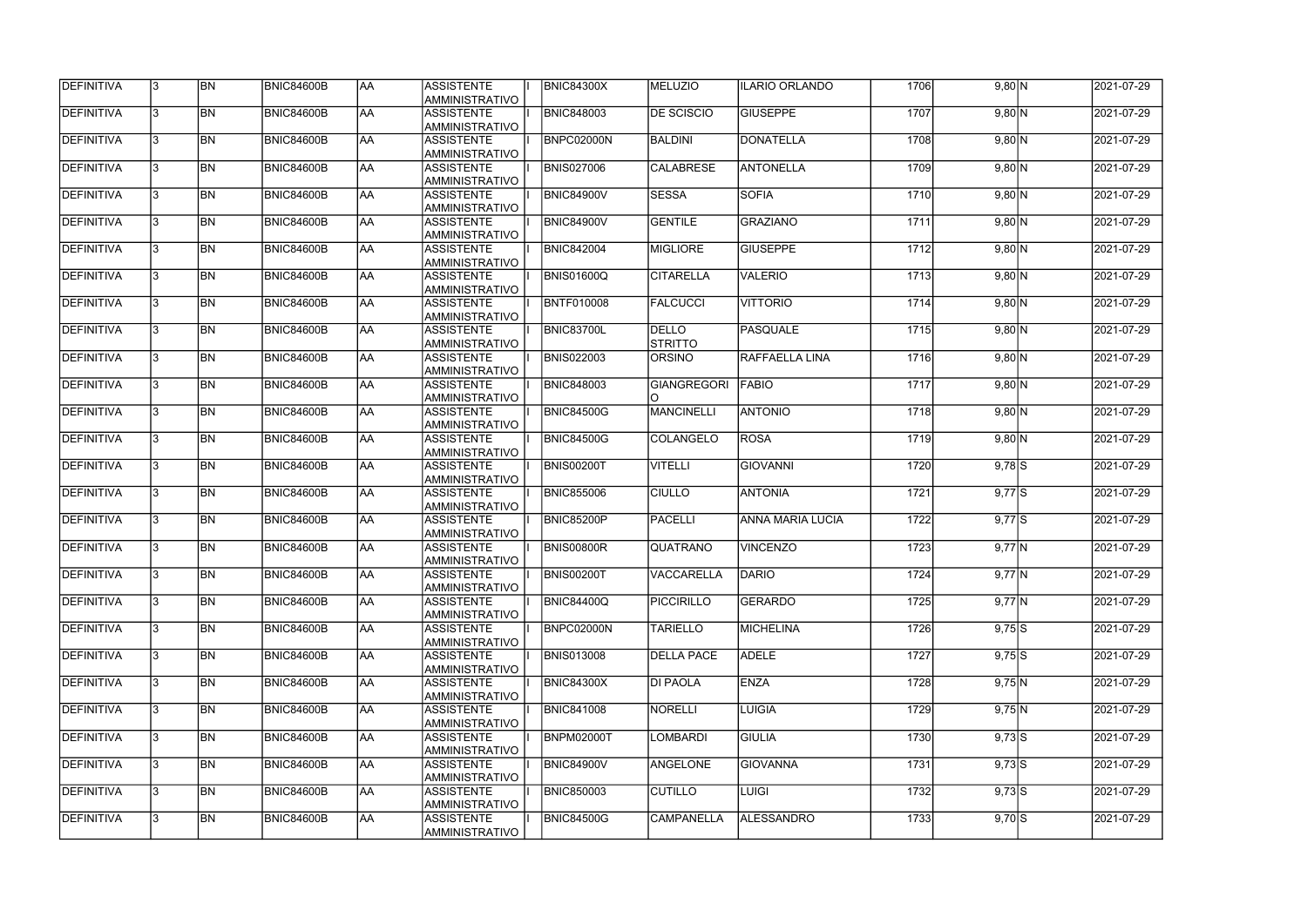| <b>DEFINITIVA</b> | 13. | <b>BN</b> | <b>BNIC84600B</b> | AA        | <b>ASSISTENTE</b><br>AMMINISTRATIVO        | <b>BNIC82900N</b> | <b>VISCUSI</b>    | <b>ROSARIO</b>         | 1734 | $9,70$ S    | 2021-07-29 |
|-------------------|-----|-----------|-------------------|-----------|--------------------------------------------|-------------------|-------------------|------------------------|------|-------------|------------|
| <b>DEFINITIVA</b> | 13. | <b>BN</b> | <b>BNIC84600B</b> | laa       | <b>ASSISTENTE</b><br>AMMINISTRATIVO        | <b>BNIC842004</b> | FALCO             | <b>LUIGI</b>           | 1735 | $9,70$ S    | 2021-07-29 |
| DEFINITIVA        | l3. | <b>BN</b> | <b>BNIC84600B</b> | AA        | <b>ASSISTENTE</b><br>AMMINISTRATIVO        | <b>BNPM02000T</b> | <b>ZACCARINO</b>  | <b>CARMELINA</b>       | 1736 | $9,70$ S    | 2021-07-29 |
| <b>DEFINITIVA</b> | l3. | <b>BN</b> | BNIC84600B        | <b>AA</b> | <b>ASSISTENTE</b><br>AMMINISTRATIVO        | <b>BNIS00200T</b> | <b>RAIETA</b>     | <b>SALVATORE MARIO</b> | 1737 | $9,70$ S    | 2021-07-29 |
| DEFINITIVA        | l3. | <b>BN</b> | <b>BNIC84600B</b> | laa       | <b>ASSISTENTE</b><br>AMMINISTRATIVO        | <b>BNIC84500G</b> | PIGNONE           | <b>AGATA</b>           | 1738 | $9,70$ S    | 2021-07-29 |
| DEFINITIVA        | 3   | <b>BN</b> | <b>BNIC84600B</b> | laa       | <b>ASSISTENTE</b><br>AMMINISTRATIVO        | <b>BNIC841008</b> | <b>AMATO</b>      | <b>MARIA GRAZIA</b>    | 1739 | $9,70$ S    | 2021-07-29 |
| DEFINITIVA        |     | <b>BN</b> | <b>BNIC84600B</b> | laa       | <b>ASSISTENTE</b><br><b>AMMINISTRATIVO</b> | <b>BNIS02300V</b> | <b>IZZO</b>       | <b>AURELIA</b>         | 1740 | 9,70 N      | 2021-07-29 |
| DEFINITIVA        |     | <b>BN</b> | BNIC84600B        | laa       | <b>ASSISTENTE</b><br>AMMINISTRATIVO        | <b>BNIC862009</b> | <b>GRASSO</b>     | <b>MARIALUISA</b>      | 1741 | 9,70 N      | 2021-07-29 |
| DEFINITIVA        |     | <b>BN</b> | <b>BNIC84600B</b> | AA        | <b>ASSISTENTE</b><br>AMMINISTRATIVO        | <b>BNIS02300V</b> | PACELLI           | <b>CORINNA</b>         | 1742 | 9,70 N      | 2021-07-29 |
| DEFINITIVA        | l3. | <b>BN</b> | <b>BNIC84600B</b> | laa       | <b>ASSISTENTE</b><br>AMMINISTRATIVO        | BNIC82900N        | <b>FERRUCCI</b>   | <b>ANTONELLA</b>       | 1743 | 9,70 N      | 2021-07-29 |
| DEFINITIVA        | l3  | <b>BN</b> | <b>BNIC84600B</b> | AA        | <b>ASSISTENTE</b><br>AMMINISTRATIVO        | <b>BNTF010008</b> | <b>IAMMARINO</b>  | <b>ROCCO</b>           | 1744 | 9,70 N      | 2021-07-29 |
| <b>DEFINITIVA</b> | 3   | <b>BN</b> | BNIC84600B        | <b>AA</b> | <b>ASSISTENTE</b><br>AMMINISTRATIVO        | <b>BNIC842004</b> | <b>LUCIANO</b>    | <b>MARIA INES</b>      | 1745 | $9,70$ N    | 2021-07-29 |
| DEFINITIVA        | 3   | <b>BN</b> | <b>BNIC84600B</b> | laa       | <b>ASSISTENTE</b><br>AMMINISTRATIVO        | <b>BNIS022003</b> | <b>SECONDO</b>    | <b>DOMENICO</b>        | 1746 | 9,70 N      | 2021-07-29 |
| DEFINITIVA        | 3   | <b>BN</b> | <b>BNIC84600B</b> | laa       | <b>ASSISTENTE</b><br>AMMINISTRATIVO        | BNPM02000T        | <b>MACOLINO</b>   | <b>SIMONA</b>          | 1747 | 9,70 N      | 2021-07-29 |
| DEFINITIVA        |     | <b>BN</b> | <b>BNIC84600B</b> | laa       | <b>ASSISTENTE</b><br><b>AMMINISTRATIVO</b> | <b>BNIS00200T</b> | <b>CECERE</b>     | <b>ANTONELLA</b>       | 1748 | 9,70 N      | 2021-07-29 |
| DEFINITIVA        | 3   | <b>BN</b> | <b>BNIC84600B</b> | laa       | <b>ASSISTENTE</b><br>AMMINISTRATIVO        | <b>BNIC86100D</b> | <b>MOBILIA</b>    | <b>ANTONIETTA</b>      | 1749 | 9,70 N      | 2021-07-29 |
| DEFINITIVA        | l3. | <b>BN</b> | <b>BNIC84600B</b> | laa       | <b>ASSISTENTE</b><br>AMMINISTRATIVO        | <b>BNIS00200T</b> | <b>BIONDI</b>     | <b>CARLA</b>           | 1750 | 9,70 N      | 2021-07-29 |
| DEFINITIVA        | 3   | <b>BN</b> | <b>BNIC84600B</b> | AA        | <b>ASSISTENTE</b><br>AMMINISTRATIVO        | <b>BNIC86100D</b> | <b>INFORTUGNO</b> | LAURA                  | 1751 | 9,70 N      | 2021-07-29 |
| DEFINITIVA        | 13  | <b>BN</b> | <b>BNIC84600B</b> | <b>AA</b> | <b>ASSISTENTE</b><br>AMMINISTRATIVO        | <b>BNIC84300X</b> | <b>RAGOZZINO</b>  | <b>CARMEN</b>          | 1752 | 9,70 N      | 2021-07-29 |
| <b>DEFINITIVA</b> | l3. | <b>BN</b> | <b>BNIC84600B</b> | AA        | <b>ASSISTENTE</b><br>AMMINISTRATIVO        | <b>BNIC84400Q</b> | <b>BOREA</b>      | <b>FRANCESCA</b>       | 1753 | $9,70$ N    | 2021-07-29 |
| DEFINITIVA        | 13. | <b>BN</b> | <b>BNIC84600B</b> | AA        | <b>ASSISTENTE</b><br>AMMINISTRATIVO        | <b>BNIS014004</b> | PILLA             | <b>MICHELE</b>         | 1754 | $9,70$ N    | 2021-07-29 |
| DEFINITIVA        | 3   | <b>BN</b> | <b>BNIC84600B</b> | laa       | <b>ASSISTENTE</b><br>AMMINISTRATIVO        | <b>BNIS013008</b> | <b>MONACO</b>     | <b>ANTONIO</b>         | 1755 | $9,70 \, N$ | 2021-07-29 |
| DEFINITIVA        |     | <b>BN</b> | <b>BNIC84600B</b> | AA        | <b>ASSISTENTE</b><br>AMMINISTRATIVO        | <b>BNIC82900N</b> | <b>MATERAZZO</b>  | <b>VALENTINA</b>       | 1756 | $9,70 \, N$ | 2021-07-29 |
| DEFINITIVA        |     | <b>BN</b> | <b>BNIC84600B</b> | AA        | <b>ASSISTENTE</b><br>AMMINISTRATIVO        | BNIC82900N        | <b>ABRAMONTE</b>  | <b>BARBARA</b>         | 1757 | $9,70$ N    | 2021-07-29 |
| DEFINITIVA        | I3. | <b>BN</b> | BNIC84600B        | laa       | <b>ASSISTENTE</b><br>AMMINISTRATIVO        | <b>BNRH030005</b> | <b>FORESTA</b>    | <b>ANGELA</b>          | 1758 | $9,70$ N    | 2021-07-29 |
| DEFINITIVA        | 13. | <b>BN</b> | <b>BNIC84600B</b> | AA        | <b>ASSISTENTE</b><br>AMMINISTRATIVO        | <b>BNIC84300X</b> | <b>ERRICO</b>     | LUANA NUNZIA           | 1759 | $9,70$ N    | 2021-07-29 |
| DEFINITIVA        | 13. | <b>BN</b> | <b>BNIC84600B</b> | AA        | <b>ASSISTENTE</b><br>AMMINISTRATIVO        | <b>BNIC827002</b> | <b>BUSCIE'</b>    | <b>FABRIZIA</b>        | 1760 | $9,70$ N    | 2021-07-29 |
| DEFINITIVA        |     | <b>BN</b> | <b>BNIC84600B</b> | AA        | <b>ASSISTENTE</b><br>AMMINISTRATIVO        | <b>BNIS01600Q</b> | <b>GAUDIO</b>     | <b>GIUSEPPINA</b>      | 1761 | $9,70$ N    | 2021-07-29 |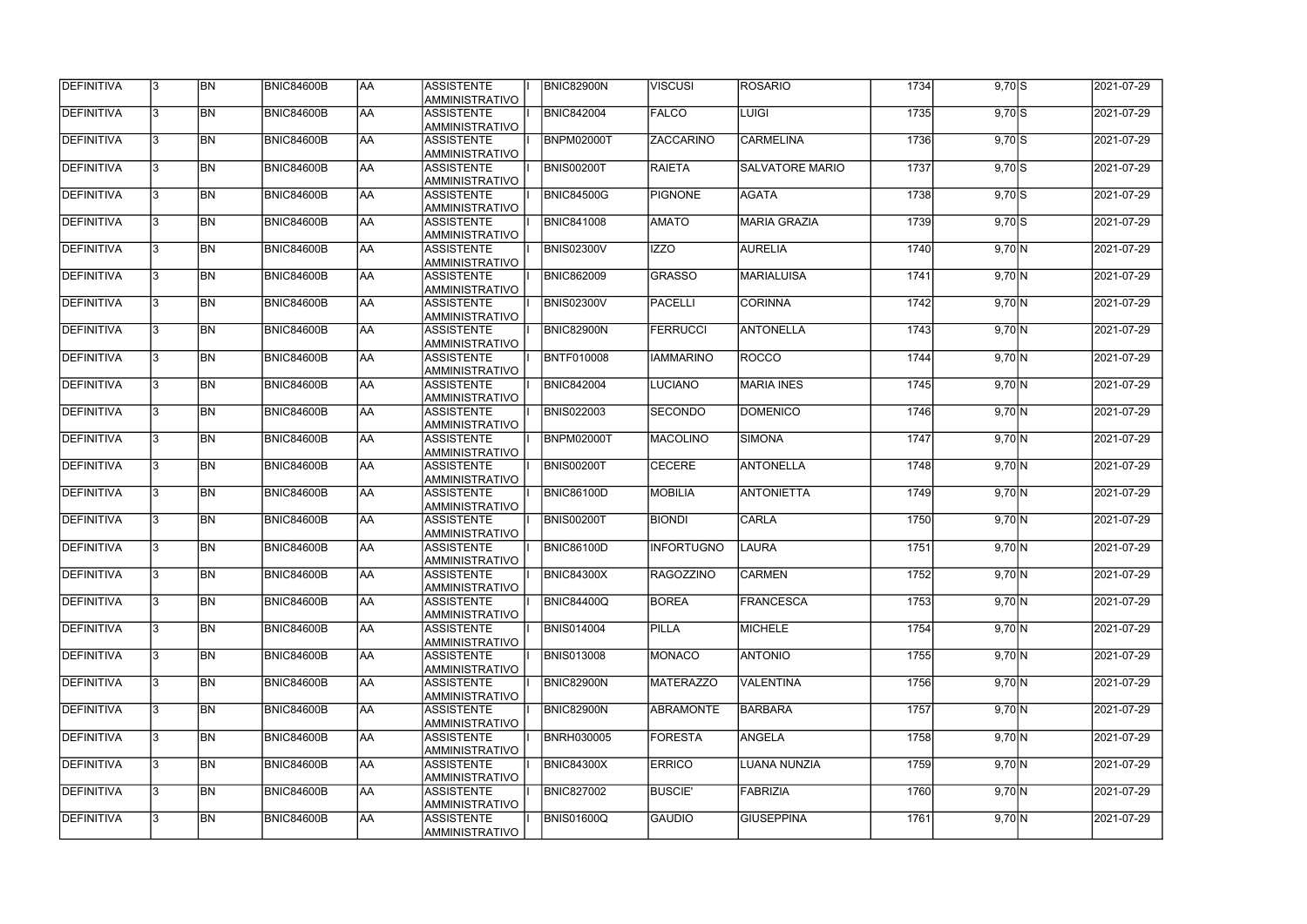| <b>DEFINITIVA</b> | 13. | <b>BN</b>      | <b>BNIC84600B</b> | laa        | ASSISTENTE<br>AMMINISTRATIVO        | <b>BNIC81400X</b> | <b>BELLO</b>                | ANNA LUISA           | 1762 | 9,70 N              | 2021-07-29 |
|-------------------|-----|----------------|-------------------|------------|-------------------------------------|-------------------|-----------------------------|----------------------|------|---------------------|------------|
| DEFINITIVA        | 13. | <b>BN</b>      | <b>BNIC84600B</b> | AA         | <b>ASSISTENTE</b><br>AMMINISTRATIVO | <b>BNPS010006</b> | BARBIERI                    | <b>RAMONA</b>        | 1763 | 9,70 N              | 2021-07-29 |
| DEFINITIVA        | l3. | <b>BN</b>      | <b>BNIC84600B</b> | AA         | <b>ASSISTENTE</b><br>AMMINISTRATIVO | <b>BNIC84300X</b> | D'ANDREA                    | <b>ANNA</b>          | 1764 | 9,70 N              | 2021-07-29 |
| DEFINITIVA        | l3. | <b>BN</b>      | <b>BNIC84600B</b> | <b>AA</b>  | <b>ASSISTENTE</b><br>AMMINISTRATIVO | <b>BNIC84900V</b> | <b>DE MARCO</b>             | <b>DONATO</b>        | 1765 | 9,70 N              | 2021-07-29 |
| DEFINITIVA        | l3. | <b>BN</b>      | <b>BNIC84600B</b> | <b>AA</b>  | <b>ASSISTENTE</b><br>AMMINISTRATIVO | <b>BNIS022003</b> | <b>FESTA</b>                | <b>GIOVANNI</b>      | 1766 | $9,68$ S            | 2021-07-29 |
| DEFINITIVA        | 3   | <b>BN</b>      | <b>BNIC84600B</b> | AA         | <b>ASSISTENTE</b><br>AMMINISTRATIVO | <b>BNIC813004</b> | <b>FALATO</b>               | <b>MARIA GRAZIA</b>  | 1767 | $9,67$ S            | 2021-07-29 |
| DEFINITIVA        |     | <b>BN</b>      | <b>BNIC84600B</b> | AA         | <b>ASSISTENTE</b><br>AMMINISTRATIVO | <b>BNIC834005</b> | <b>FUSCO</b>                | <b>ANTONIO</b>       | 1768 | $9,67$ $S$          | 2021-07-29 |
| DEFINITIVA        |     | <b>BN</b>      | <b>BNIC84600B</b> | AA         | <b>ASSISTENTE</b><br>AMMINISTRATIVO | <b>BNIS00400D</b> | AUTORE                      | <b>TERESA</b>        | 1769 | $9,67$ $S$          | 2021-07-29 |
| DEFINITIVA        |     | <b>BN</b>      | <b>BNIC84600B</b> | laa        | <b>ASSISTENTE</b><br>AMMINISTRATIVO | <b>BNIC84400Q</b> | LOMBARDO                    | MAURIZIO             | 1770 | $9,67$ S            | 2021-07-29 |
| DEFINITIVA        |     | <b>BN</b>      | <b>BNIC84600B</b> | laa        | <b>ASSISTENTE</b><br>AMMINISTRATIVO | <b>BNMM09000E</b> | <b>FACCHINO</b>             | <b>ANTONELLA</b>     | 1771 | $9,67$ S            | 2021-07-29 |
| DEFINITIVA        | l3. | <b>BN</b>      | <b>BNIC84600B</b> | AA         | <b>ASSISTENTE</b><br>AMMINISTRATIVO | BNIC85700T        | <b>CARPENTIERI</b>          | LOREDANA             | 1772 | $9,67$ N            | 2021-07-29 |
| DEFINITIVA        | 3   | <b>BN</b>      | <b>BNIC84600B</b> | AA         | <b>ASSISTENTE</b><br>AMMINISTRATIVO | <b>BNIC84500G</b> | <b>ORLANDO</b>              | <b>MARIA PIA</b>     | 1773 | $9,67$ N            | 2021-07-29 |
| DEFINITIVA        | l3. | <b>BN</b>      | <b>BNIC84600B</b> | AA         | <b>ASSISTENTE</b><br>AMMINISTRATIVO | <b>BNIS02300V</b> | <b>MATTEI</b>               | ANGELA               | 1774 | $9,67$ N            | 2021-07-29 |
| DEFINITIVA        | 3   | <b>BN</b>      | <b>BNIC84600B</b> | AA         | <b>ASSISTENTE</b><br>AMMINISTRATIVO | BNPC02000N        | CASTALDO                    | <b>MAURIZIO</b>      | 1775 | $9,67$ N            | 2021-07-29 |
| DEFINITIVA        |     | <b>BN</b>      | <b>BNIC84600B</b> | AA         | <b>ASSISTENTE</b><br>AMMINISTRATIVO | <b>BNIC84300X</b> | COSENTINO                   | <b>FABIANA</b>       | 1776 | $9,67$ N            | 2021-07-29 |
| DEFINITIVA        |     | <b>BN</b>      | <b>BNIC84600B</b> | AA         | <b>ASSISTENTE</b><br>AMMINISTRATIVO | <b>BNIC82900N</b> | PLANTULLI<br><b>TONTOLI</b> | PATRIZIA             | 1777 | $9,67$ N            | 2021-07-29 |
| DEFINITIVA        | 3   | <b>BN</b>      | <b>BNIC84600B</b> | AA         | <b>ASSISTENTE</b><br>AMMINISTRATIVO | <b>BNPM02000T</b> | LONGO                       | <b>ANNA</b>          | 1778 | $9,67$ N            | 2021-07-29 |
| DEFINITIVA        |     | <b>BN</b>      | <b>BNIC84600B</b> | AA         | <b>ASSISTENTE</b><br>AMMINISTRATIVO | <b>BNIS022003</b> | <b>RINALDI</b>              | <b>GIUSEPPE</b>      | 1779 | $9,67$ N            | 2021-07-29 |
| DEFINITIVA        | 13  | BN             | <b>BNIC84600B</b> | <b>JAA</b> | ASSISTENTE<br>AMMINISTRATIVO        | <b>BNIC84400Q</b> | <b>MARTONE</b>              | <b>PIETRO</b>        | 1780 | $9,65$ S            | 2021-07-29 |
| <b>DEFINITIVA</b> | 13. | <b>BN</b>      | <b>BNIC84600B</b> | AA         | <b>ASSISTENTE</b><br>AMMINISTRATIVO | <b>BNIC82900N</b> | SIMONE                      | <b>ERNESTO</b>       | 1781 | $9,65$ <sub>N</sub> | 2021-07-29 |
| DEFINITIVA        | l3. | <b>BN</b>      | <b>BNIC84600B</b> | <b>AA</b>  | <b>ASSISTENTE</b><br>AMMINISTRATIVO | BNPC02000N        | <b>ROSSI</b>                | <b>MARIA ROSARIA</b> | 1782 | $9,65$ N            | 2021-07-29 |
| DEFINITIVA        | 3   | <b>BN</b>      | <b>BNIC84600B</b> | <b>AA</b>  | <b>ASSISTENTE</b><br>AMMINISTRATIVO | <b>BNIS013008</b> | <b>FUSCO</b>                | <b>RENZA</b>         | 1783 | 9,65 N              | 2021-07-29 |
| DEFINITIVA        | l3. | <b>BN</b>      | <b>BNIC84600B</b> | <b>AA</b>  | <b>ASSISTENTE</b><br>AMMINISTRATIVO | <b>BNIC850003</b> | <b>CIOTTA</b>               | <b>LUANA</b>         | 1784 | $9,60$ S            | 2021-07-29 |
| DEFINITIVA        |     | <b>BN</b>      | <b>BNIC84600B</b> | AA         | <b>ASSISTENTE</b><br>AMMINISTRATIVO | <b>BNIS01600Q</b> | GIUGLIANO                   | <b>PIETRO</b>        | 1785 | $9,60$ S            | 2021-07-29 |
| DEFINITIVA        |     | <b>BN</b>      | <b>BNIC84600B</b> | <b>AA</b>  | <b>ASSISTENTE</b><br>AMMINISTRATIVO | <b>BNIC842004</b> | <b>BERNARDO</b>             | <b>ALEXANDRA</b>     | 1786 | $9,60$ S            | 2021-07-29 |
| DEFINITIVA        | I3. | BN <sub></sub> | <b>BNIC84600B</b> | AA         | <b>ASSISTENTE</b><br>AMMINISTRATIVO | <b>BNIC85200P</b> | <b>RUSIELLO</b>             | RITA                 | 1787 | $9,60$ S            | 2021-07-29 |
| DEFINITIVA        | 13. | <b>BN</b>      | <b>BNIC84600B</b> | AA         | <b>ASSISTENTE</b><br>AMMINISTRATIVO | <b>BNIS01600Q</b> | <b>DI CECILIA</b>           | <b>MARIA</b>         | 1788 | $9,60$ S            | 2021-07-29 |
| DEFINITIVA        |     | <b>BN</b>      | <b>BNIC84600B</b> | AA         | <b>ASSISTENTE</b><br>AMMINISTRATIVO | <b>BNIC86000N</b> | <b>PORRECA</b>              | <b>GENOVEFFA</b>     | 1789 | $9,60$ S            | 2021-07-29 |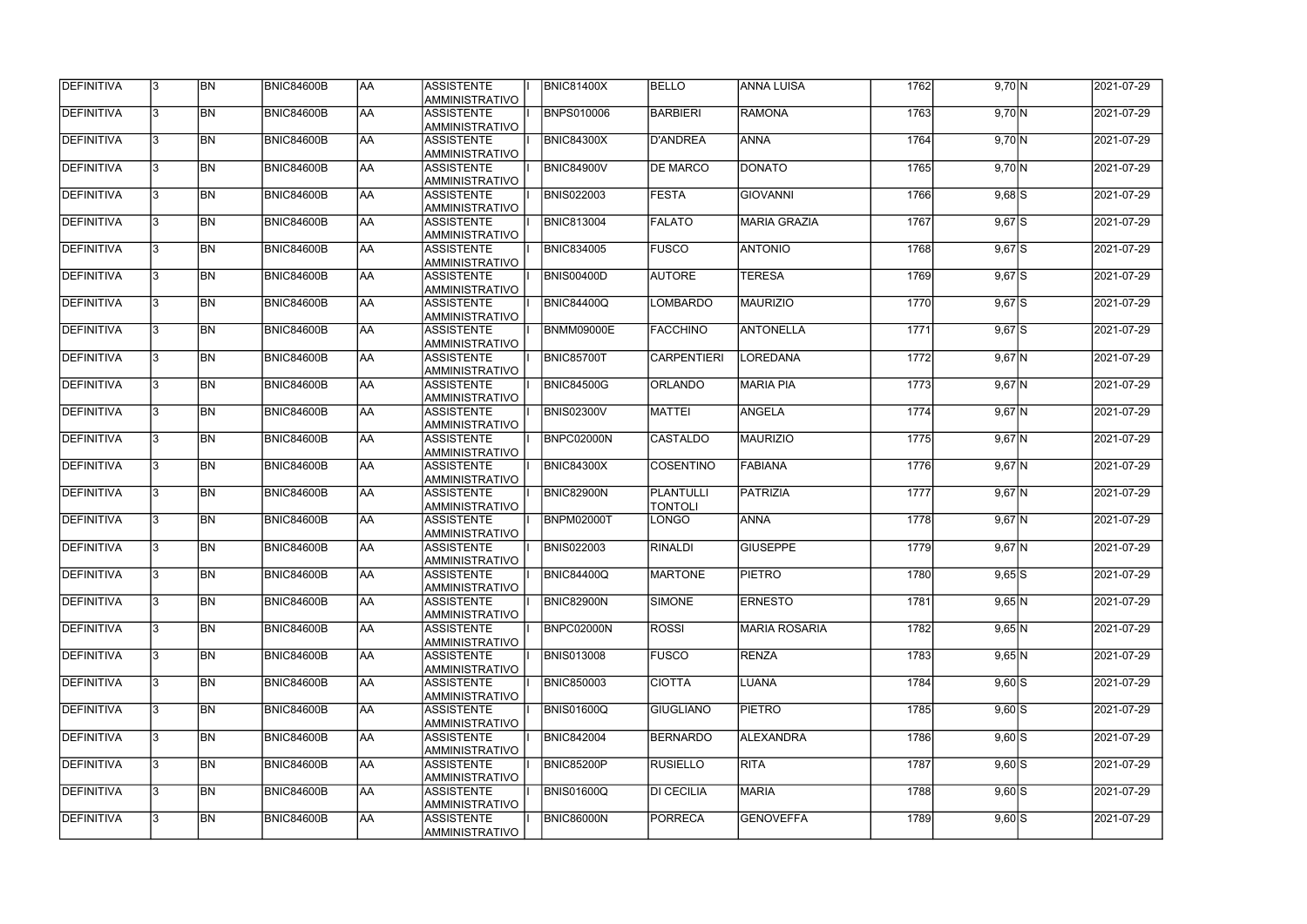| <b>DEFINITIVA</b> | 13.          | <b>BN</b> | <b>BNIC84600B</b> | <b>AA</b>  | ASSISTENTE<br><b>AMMINISTRATIVO</b>        | <b>BNIC86100D</b> | <b>CAPORASO</b>     | <b>MARIANNA</b>          | 1790 | $9,60$ S | 2021-07-29 |
|-------------------|--------------|-----------|-------------------|------------|--------------------------------------------|-------------------|---------------------|--------------------------|------|----------|------------|
| DEFINITIVA        | 3            | <b>BN</b> | <b>BNIC84600B</b> | AA         | <b>ASSISTENTE</b><br>AMMINISTRATIVO        | <b>BNIC84600B</b> | <b>LIBARDI</b>      | <b>ANNAROSA</b>          | 1791 | $9,60$ S | 2021-07-29 |
| <b>DEFINITIVA</b> | 3            | <b>BN</b> | <b>BNIC84600B</b> | AA         | ASSISTENTE<br>AMMINISTRATIVO               | <b>BNIS00200T</b> | <b>SANTILLO</b>     | <b>LAURA</b>             | 1792 | $9,60$ S | 2021-07-29 |
| DEFINITIVA        |              | <b>BN</b> | <b>BNIC84600B</b> | <b>AA</b>  | <b>ASSISTENTE</b><br>AMMINISTRATIVO        | <b>BNIS022003</b> | <b>VELARDO</b>      | <b>MARIA CRISTINA</b>    | 1793 | $9,60$ S | 2021-07-29 |
| DEFINITIVA        |              | <b>BN</b> | <b>BNIC84600B</b> | <b>AA</b>  | ASSISTENTE<br>AMMINISTRATIVO               | BNPM02000T        | <b>CONTE</b>        | <b>ROSSANA</b>           | 1794 | $9,60$ S | 2021-07-29 |
| <b>DEFINITIVA</b> |              | <b>BN</b> | BNIC84600B        | AA         | <b>ASSISTENTE</b><br><b>AMMINISTRATIVO</b> | <b>BNIC86100D</b> | <b>CECERE</b>       | ALESSANDRA               | 1795 | $9,60$ S | 2021-07-29 |
| <b>DEFINITIVA</b> |              | <b>BN</b> | BNIC84600B        | AA         | <b>ASSISTENTE</b><br><b>AMMINISTRATIVO</b> | BNIC85700T        | <b>SOTO NUNEZ</b>   | <b>MARIA AUXILIADORA</b> | 1796 | $9,60$ S | 2021-07-29 |
| DEFINITIVA        |              | <b>BN</b> | <b>BNIC84600B</b> | AA         | <b>ASSISTENTE</b><br><b>AMMINISTRATIVO</b> | <b>BNPS010006</b> | <b>INTORCIA</b>     | <b>NICOLINA</b>          | 1797 | $9,60$ S | 2021-07-29 |
| DEFINITIVA        |              | <b>BN</b> | BNIC84600B        | AA         | <b>ASSISTENTE</b><br>AMMINISTRATIVO        | BNIC82300P        | SIMEONE             | <b>ANTONIO GIUSEPPE</b>  | 1798 | $9,60$ S | 2021-07-29 |
| DEFINITIVA        |              | <b>BN</b> | <b>BNIC84600B</b> | AA         | <b>ASSISTENTE</b><br>AMMINISTRATIVO        | <b>BNRH030005</b> | <b>IULIANO</b>      | <b>VINCENZO</b>          | 1799 | $9,60$ S | 2021-07-29 |
| DEFINITIVA        |              | <b>BN</b> | <b>BNIC84600B</b> | <b>JAA</b> | ASSISTENTE<br>AMMINISTRATIVO               | <b>BNIS013008</b> | <b>RISPOLI</b>      | <b>GABRIELE</b>          | 1800 | $9,60$ S | 2021-07-29 |
| <b>DEFINITIVA</b> |              | <b>BN</b> | <b>BNIC84600B</b> | AA         | <b>ASSISTENTE</b><br>AMMINISTRATIVO        | <b>BNRH030005</b> | RAPUANO             | <b>ANTONIA</b>           | 1801 | 9,60 N   | 2021-07-29 |
| DEFINITIVA        |              | <b>BN</b> | <b>BNIC84600B</b> | AA         | ASSISTENTE<br>AMMINISTRATIVO               | <b>BNIC82900N</b> | CARLO               | <b>MARIAMICHELA</b>      | 1802 | 9,60 N   | 2021-07-29 |
| <b>DEFINITIVA</b> |              | <b>BN</b> | <b>BNIC84600B</b> | <b>JAA</b> | ASSISTENTE<br><b>AMMINISTRATIVO</b>        | <b>BNIC86100D</b> | <b>AVILIO MIELE</b> | <b>CLAUDIO</b>           | 1803 | 9,60 N   | 2021-07-29 |
| <b>DEFINITIVA</b> |              | <b>BN</b> | <b>BNIC84600B</b> | AA         | <b>ASSISTENTE</b><br><b>AMMINISTRATIVO</b> | <b>BNIC84300X</b> | <b>TUCCI</b>        | <b>FRANCESCO</b>         | 1804 | 9,60 N   | 2021-07-29 |
| <b>DEFINITIVA</b> |              | <b>BN</b> | <b>BNIC84600B</b> | AA         | <b>ASSISTENTE</b><br><b>AMMINISTRATIVO</b> | <b>BNRH030005</b> | ANNUNZIATA          | <b>SARA</b>              | 1805 | 9,60 N   | 2021-07-29 |
| DEFINITIVA        |              | <b>BN</b> | <b>BNIC84600B</b> | AA         | <b>ASSISTENTE</b><br>AMMINISTRATIVO        | <b>BNIS014004</b> | D'ORO               | <b>ALESSIA</b>           | 1806 | 9,60 N   | 2021-07-29 |
| DEFINITIVA        | $\mathbf{R}$ | <b>BN</b> | <b>BNIC84600B</b> | AA         | <b>ASSISTENTE</b><br>AMMINISTRATIVO        | BNIS00800R        | <b>SACCONE</b>      | <b>LIBERO</b>            | 1807 | 9,60 N   | 2021-07-29 |
| <b>DEFINITIVA</b> | 13           | BN        | <b>BNIC84600B</b> | <b>JAA</b> | <b>ASSISTENTE</b><br><b>AMMINISTRATIVO</b> | <b>BNIC855006</b> | <b>VILLACCI</b>     | JESSICA                  | 1808 | 9,60 N   | 2021-07-29 |
| DEFINITIVA        | l3.          | <b>BN</b> | <b>BNIC84600B</b> | AA         | ASSISTENTE<br>AMMINISTRATIVO               | BNIC84600B        | DI MURAGLIA         | <b>NOEMI</b>             | 1809 | 9,60 N   | 2021-07-29 |
| DEFINITIVA        | 3            | <b>BN</b> | <b>BNIC84600B</b> | AA         | ASSISTENTE<br>AMMINISTRATIVO               | <b>BNIC804009</b> | <b>ZEOLLA</b>       | <b>CHRISTIAN</b>         | 1810 | $9,60$ N | 2021-07-29 |
| <b>DEFINITIVA</b> | $\mathbf{3}$ | <b>BN</b> | <b>BNIC84600B</b> | AA         | <b>ASSISTENTE</b><br>AMMINISTRATIVO        | <b>BNIS014004</b> | <b>IANNUZZI</b>     | <b>MARIAGEMMA</b>        | 1811 | $9,60$ N | 2021-07-29 |
| DEFINITIVA        |              | <b>BN</b> | <b>BNIC84600B</b> | AA         | <b>ASSISTENTE</b><br><b>AMMINISTRATIVO</b> | <b>BNIC826006</b> | <b>DE SIMIO</b>     | <b>FERNANDA</b>          | 1812 | $9,60$ N | 2021-07-29 |
| DEFINITIVA        |              | <b>BN</b> | <b>BNIC84600B</b> | AA         | <b>ASSISTENTE</b><br><b>AMMINISTRATIVO</b> | <b>BNIC82300P</b> | <b>ROSA</b>         | <b>GIUSEPPE</b>          | 1813 | $9,60$ N | 2021-07-29 |
| DEFINITIVA        |              | <b>BN</b> | <b>BNIC84600B</b> | AA         | <b>ASSISTENTE</b><br>AMMINISTRATIVO        | <b>BNIC84400Q</b> | <b>CHIUSOLO</b>     | <b>SILVIO</b>            | 1814 | $9,60$ N | 2021-07-29 |
| DEFINITIVA        |              | <b>BN</b> | BNIC84600B        | AA         | ASSISTENTE<br>AMMINISTRATIVO               | BNIC84600B        | <b>GAROFANO</b>     | <b>SONIA</b>             | 1815 | $9,60$ N | 2021-07-29 |
| DEFINITIVA        | 3.           | <b>BN</b> | <b>BNIC84600B</b> | AA         | ASSISTENTE<br>AMMINISTRATIVO               | <b>BNPM02000T</b> | <b>MASTROVITO</b>   | <b>ELENA</b>             | 1816 | $9,60$ N | 2021-07-29 |
| DEFINITIVA        |              | BN        | <b>BNIC84600B</b> | AA         | ASSISTENTE<br>AMMINISTRATIVO               | <b>BNTF010008</b> | <b>ZANONE</b>       | <b>SERENA</b>            | 1817 | 9,60 N   | 2021-07-29 |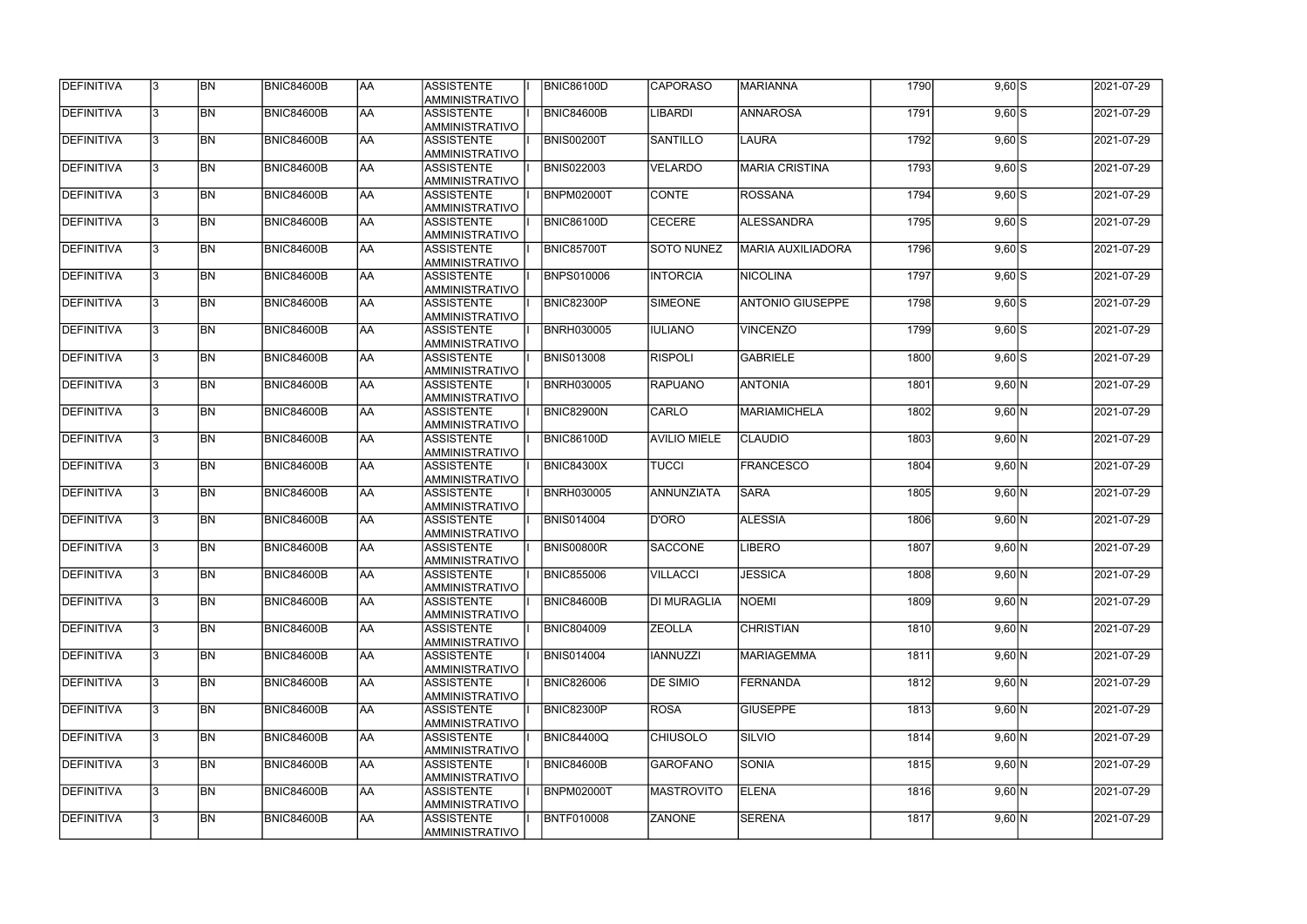| <b>DEFINITIVA</b> | 13. | <b>BN</b> | <b>BNIC84600B</b> | laa        | <b>ASSISTENTE</b><br>AMMINISTRATIVO        | <b>BNIS01600Q</b> | <b>PAONE</b>      | <b>ROSA ANNA</b>       | 1818 | 9,60 N      | $\sqrt{2021-07-29}$ |
|-------------------|-----|-----------|-------------------|------------|--------------------------------------------|-------------------|-------------------|------------------------|------|-------------|---------------------|
| DEFINITIVA        | 13. | <b>BN</b> | <b>BNIC84600B</b> | laa        | <b>ASSISTENTE</b><br>AMMINISTRATIVO        | <b>BNIC84400Q</b> | PAGLIUCA          | <b>DANIELA</b>         | 1819 | 9,60 N      | 2021-07-29          |
| DEFINITIVA        | 13. | <b>BN</b> | <b>BNIC84600B</b> | laa        | <b>ASSISTENTE</b><br>AMMINISTRATIVO        | <b>BNIC84600B</b> | <b>SANZARI</b>    | <b>SERENA</b>          | 1820 | 9,60 N      | 2021-07-29          |
| DEFINITIVA        | l3. | <b>BN</b> | <b>BNIC84600B</b> | AA         | <b>ASSISTENTE</b><br>AMMINISTRATIVO        | <b>BNPS010006</b> | <b>GOGLIA</b>     | <b>GABRIELLA</b>       | 1821 | 9,60 N      | 2021-07-29          |
| DEFINITIVA        | l3. | <b>BN</b> | <b>BNIC84600B</b> | <b>AA</b>  | <b>ASSISTENTE</b><br>AMMINISTRATIVO        | <b>BNIC839008</b> | <b>GUARINO</b>    | <b>CAROLINA</b>        | 1822 | $9,60\,N$   | 2021-07-29          |
| DEFINITIVA        | l3. | <b>BN</b> | BNIC84600B        | laa        | <b>ASSISTENTE</b><br>AMMINISTRATIVO        | <b>BNIC842004</b> | <b>CRISCUOLO</b>  | <b>PASQUALINA</b>      | 1823 | $9,60$ N    | 2021-07-29          |
| <b>DEFINITIVA</b> | 3   | <b>BN</b> | BNIC84600B        | laa        | <b>ASSISTENTE</b><br>AMMINISTRATIVO        | BNIC85700T        | <b>BARBATO</b>    | <b>IDA</b>             | 1824 | 9,60 N      | 2021-07-29          |
| DEFINITIVA        |     | <b>BN</b> | <b>BNIC84600B</b> | laa        | <b>ASSISTENTE</b><br><b>AMMINISTRATIVO</b> | <b>BNIC84300X</b> | <b>CIARAULO</b>   | <b>ELENA</b>           | 1825 | 9,60 N      | 2021-07-29          |
| DEFINITIVA        |     | <b>BN</b> | <b>BNIC84600B</b> | laa        | <b>ASSISTENTE</b><br>AMMINISTRATIVO        | BNIC84900V        | <b>DE IESO</b>    | <b>DANIELE</b>         | 1826 | 9,60 N      | 2021-07-29          |
| DEFINITIVA        |     | <b>BN</b> | <b>BNIC84600B</b> | laa        | <b>ASSISTENTE</b><br>AMMINISTRATIVO        | <b>BNIC84400Q</b> | <b>MIGNONE</b>    | <b>MARIALUISA</b>      | 1827 | 9,60 N      | 2021-07-29          |
| DEFINITIVA        | l3. | <b>BN</b> | <b>BNIC84600B</b> | AA         | <b>ASSISTENTE</b><br>AMMINISTRATIVO        | BNIC83700L        | <b>MASSARO</b>    | <b>GIULIANA CINZIA</b> | 1828 | 9,60 N      | 2021-07-29          |
| DEFINITIVA        | l3. | <b>BN</b> | <b>BNIC84600B</b> | AA         | <b>ASSISTENTE</b><br>AMMINISTRATIVO        | <b>BNIS022003</b> | <b>TOSTO</b>      | <b>MICHELINA</b>       | 1829 | 9,60 N      | 2021-07-29          |
| DEFINITIVA        | 3   | <b>BN</b> | BNIC84600B        | laa        | <b>ASSISTENTE</b><br>AMMINISTRATIVO        | <b>BNIS014004</b> | <b>DE ROSA</b>    | <b>LUIGI</b>           | 1830 | 9,60 N      | 2021-07-29          |
| DEFINITIVA        |     | <b>BN</b> | <b>BNIC84600B</b> | AA         | <b>ASSISTENTE</b><br>AMMINISTRATIVO        | <b>BNIC842004</b> | <b>GRAZIOSO</b>   | <b>RAFFAELE</b>        | 1831 | 9,60 N      | 2021-07-29          |
| DEFINITIVA        | 3   | <b>BN</b> | <b>BNIC84600B</b> | laa        | <b>ASSISTENTE</b><br>AMMINISTRATIVO        | <b>BNIS00800R</b> | <b>MORGILLO</b>   | <b>DANIELA</b>         | 1832 | 9,60 N      | 2021-07-29          |
| DEFINITIVA        | l3. | <b>BN</b> | <b>BNIC84600B</b> | laa        | <b>ASSISTENTE</b><br>AMMINISTRATIVO        | <b>BNIS014004</b> | PILLA             | <b>CARMEN</b>          | 1833 | 9,60 N      | 2021-07-29          |
| DEFINITIVA        |     | <b>BN</b> | <b>BNIC84600B</b> | laa        | <b>ASSISTENTE</b><br>AMMINISTRATIVO        | BNIC85200P        | <b>BROCCOLI</b>   | <b>MICHELE</b>         | 1834 | $9,60 \, N$ | 2021-07-29          |
| DEFINITIVA        |     | <b>BN</b> | <b>BNIC84600B</b> | AA         | <b>ASSISTENTE</b><br>AMMINISTRATIVO        | <b>BNPS010006</b> | <b>SORRENTINO</b> | <b>FRANCESCA</b>       | 1835 | 9,60 N      | 2021-07-29          |
| <b>DEFINITIVA</b> | 13  | <b>BN</b> | <b>BNIC84600B</b> | <b>JAA</b> | <b>ASSISTENTE</b><br>AMMINISTRATIVO        | <b>BNIC86100D</b> | <b>MIGLIORE</b>   | <b>EMILIA</b>          | 1836 | $9,60 \, N$ | 2021-07-29          |
| DEFINITIVA        | 13. | <b>BN</b> | <b>BNIC84600B</b> | AA         | <b>ASSISTENTE</b><br>AMMINISTRATIVO        | <b>BNIC841008</b> | <b>CACCAVALE</b>  | <b>ANTONIO</b>         | 1837 | $9,60$ N    | 2021-07-29          |
| DEFINITIVA        | I3. | <b>BN</b> | <b>BNIC84600B</b> | AA         | <b>ASSISTENTE</b><br>AMMINISTRATIVO        | <b>BNIC842004</b> | <b>CEFALO</b>     | <b>MARCO</b>           | 1838 | $9,60\,N$   | 2021-07-29          |
| DEFINITIVA        | l3. | <b>BN</b> | <b>BNIC84600B</b> | AA         | <b>ASSISTENTE</b><br>AMMINISTRATIVO        | <b>BNIC842004</b> | <b>TESSITORE</b>  | <b>GAETANO</b>         | 1839 | $9,60$ N    | 2021-07-29          |
| DEFINITIVA        | 3   | <b>BN</b> | <b>BNIC84600B</b> | AA         | <b>ASSISTENTE</b><br>AMMINISTRATIVO        | <b>BNIC804009</b> | ROMANO            | <b>MARIA PIA</b>       | 1840 | $9,60$ N    | 2021-07-29          |
| DEFINITIVA        | l3. | <b>BN</b> | <b>BNIC84600B</b> | AA         | <b>ASSISTENTE</b><br>AMMINISTRATIVO        | <b>BNIC826006</b> | <b>COSTANZO</b>   | <b>CATERINA</b>        | 1841 | 9,60 N      | 2021-07-29          |
| DEFINITIVA        |     | <b>BN</b> | <b>BNIC84600B</b> | AA         | <b>ASSISTENTE</b><br>AMMINISTRATIVO        | <b>BNIC85200P</b> | <b>MONDRONE</b>   | <b>TERESA</b>          | 1842 | $9,60$ N    | 2021-07-29          |
| DEFINITIVA        | I3. | <b>BN</b> | BNIC84600B        | laa        | <b>ASSISTENTE</b><br>AMMINISTRATIVO        | <b>BNIC84400Q</b> | <b>CRISCUOLO</b>  | <b>DAVIDE</b>          | 1843 | $9,55$ S    | 2021-07-29          |
| DEFINITIVA        | 13. | <b>BN</b> | <b>BNIC84600B</b> | AA         | <b>ASSISTENTE</b><br>AMMINISTRATIVO        | <b>BNIC84400Q</b> | <b>ANZOVINO</b>   | <b>FABRIZIO</b>        | 1844 | $9,55$ S    | 2021-07-29          |
| DEFINITIVA        |     | <b>BN</b> | <b>BNIC84600B</b> | AA         | <b>ASSISTENTE</b><br>AMMINISTRATIVO        | <b>BNIC82900N</b> | <b>MORGILLO</b>   | <b>MARIA</b>           | 1845 | $9,55$ N    | 2021-07-29          |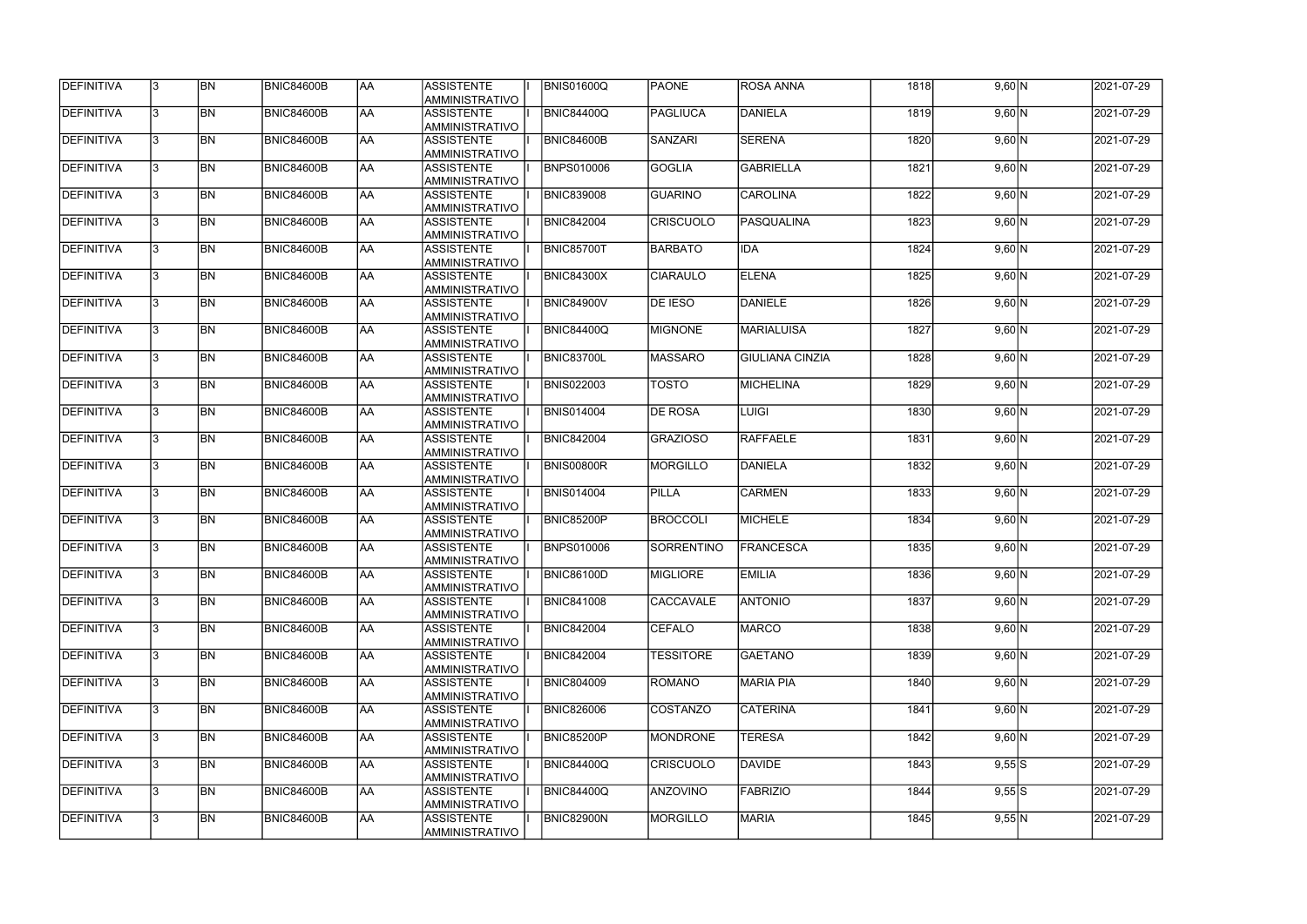| DEFINITIVA        | 13.          | <b>BN</b> | <b>BNIC84600B</b> | <b>JAA</b> | ASSISTENTE<br><b>AMMINISTRATIVO</b>        | <b>BNIC84500G</b> | <b>RENZULLI</b>   | <b>ANNAMARIA</b>     | 1846 | $9,55$ N   | 2021-07-29 |
|-------------------|--------------|-----------|-------------------|------------|--------------------------------------------|-------------------|-------------------|----------------------|------|------------|------------|
| DEFINITIVA        | 3            | <b>BN</b> | <b>BNIC84600B</b> | AA         | ASSISTENTE<br>AMMINISTRATIVO               | <b>BNTF010008</b> | <b>RICCI</b>      | <b>LUCIA</b>         | 1847 | $9,55$ N   | 2021-07-29 |
| DEFINITIVA        | l3.          | <b>BN</b> | <b>BNIC84600B</b> | AA         | ASSISTENTE<br>AMMINISTRATIVO               | <b>BNIS013008</b> | <b>REBOLLO</b>    | <b>ALESSANDRO</b>    | 1848 | $9,53$ S   | 2021-07-29 |
| DEFINITIVA        |              | <b>BN</b> | <b>BNIC84600B</b> | AA         | ASSISTENTE<br><b>AMMINISTRATIVO</b>        | <b>BNIS02300V</b> | PASCARELLA        | <b>FABIOLA</b>       | 1849 | $9,53$ S   | 2021-07-29 |
| <b>DEFINITIVA</b> | 3            | <b>BN</b> | BNIC84600B        | <b>JAA</b> | ASSISTENTE<br><b>AMMINISTRATIVO</b>        | BNPM02000T        | <b>MERCURIO</b>   | <b>LILIANA</b>       | 1850 | $9,50$ S   | 2021-07-29 |
| DEFINITIVA        |              | <b>BN</b> | BNIC84600B        | AA         | <b>ASSISTENTE</b><br><b>AMMINISTRATIVO</b> | <b>BNIS027006</b> | <b>CIOTTA</b>     | <b>RAFFAELLA</b>     | 1851 | $9,50$ S   | 2021-07-29 |
| DEFINITIVA        |              | <b>BN</b> | <b>BNIC84600B</b> | <b>JAA</b> | <b>ASSISTENTE</b><br><b>AMMINISTRATIVO</b> | BNPM02000T        | <b>CAPORASO</b>   | <b>FILOMENA</b>      | 1852 | $9,50$ S   | 2021-07-29 |
| DEFINITIVA        |              | <b>BN</b> | <b>BNIC84600B</b> | AA         | <b>ASSISTENTE</b><br><b>AMMINISTRATIVO</b> | <b>BNIC84600B</b> | <b>CORIGLIANO</b> | <b>NICOLA</b>        | 1853 | $9,50$ S   | 2021-07-29 |
| DEFINITIVA        |              | <b>BN</b> | <b>BNIC84600B</b> | AA         | <b>ASSISTENTE</b><br>AMMINISTRATIVO        | BNIC84600B        | PANZA             | <b>VALENTINA</b>     | 1854 | $9,50$ $S$ | 2021-07-29 |
| <b>DEFINITIVA</b> |              | <b>BN</b> | <b>BNIC84600B</b> | <b>JAA</b> | <b>ASSISTENTE</b><br>AMMINISTRATIVO        | BNVC01000A        | <b>ROSSI</b>      | <b>CHIARA AGNESE</b> | 1855 | $9,50$ S   | 2021-07-29 |
| DEFINITIVA        | 3            | <b>BN</b> | <b>BNIC84600B</b> | AA         | <b>ASSISTENTE</b><br>AMMINISTRATIVO        | <b>BNRH030005</b> | <b>GAUDIO</b>     | <b>MARIA ELISA</b>   | 1856 | $9,50$ S   | 2021-07-29 |
| DEFINITIVA        |              | <b>BN</b> | <b>BNIC84600B</b> | <b>AA</b>  | <b>ASSISTENTE</b><br><b>AMMINISTRATIVO</b> | <b>BNIC833009</b> | MASTROVITO        | <b>PATRIZIA</b>      | 1857 | $9,50$ S   | 2021-07-29 |
| DEFINITIVA        | 3            | <b>BN</b> | <b>BNIC84600B</b> | AA         | <b>ASSISTENTE</b><br>AMMINISTRATIVO        | BNIC82300P        | <b>DE PALMA</b>   | <b>ELENA</b>         | 1858 | $9,50$ S   | 2021-07-29 |
| <b>DEFINITIVA</b> |              | <b>BN</b> | <b>BNIC84600B</b> | AA         | <b>ASSISTENTE</b><br><b>AMMINISTRATIVO</b> | <b>BNIC850003</b> | <b>GOGLIA</b>     | <b>MARGHERITA</b>    | 1859 | $9,50$ S   | 2021-07-29 |
| DEFINITIVA        |              | <b>BN</b> | <b>BNIC84600B</b> | AA         | <b>ASSISTENTE</b><br><b>AMMINISTRATIVO</b> | <b>BNIC842004</b> | <b>DI BELLO</b>   | <b>CARMELA</b>       | 1860 | $9,50$ S   | 2021-07-29 |
| DEFINITIVA        |              | <b>BN</b> | BNIC84600B        | AA         | <b>ASSISTENTE</b><br><b>AMMINISTRATIVO</b> | <b>BNIC862009</b> | <b>DI DONATO</b>  | <b>ALESSIA</b>       | 1861 | $9,50$ S   | 2021-07-29 |
| DEFINITIVA        |              | <b>BN</b> | <b>BNIC84600B</b> | AA         | <b>ASSISTENTE</b><br>AMMINISTRATIVO        | <b>BNIC842004</b> | FALZARANO         | <b>VINCENZA</b>      | 1862 | $9,50$ S   | 2021-07-29 |
| DEFINITIVA        |              | <b>BN</b> | <b>BNIC84600B</b> | AA         | <b>ASSISTENTE</b><br>AMMINISTRATIVO        | <b>BNRH030005</b> | <b>MARINO</b>     | <b>SALVATORE</b>     | 1863 | $9,50$ S   | 2021-07-29 |
| DEFINITIVA        | 13           | BN        | <b>BNIC84600B</b> | <b>JAA</b> | <b>ASSISTENTE</b><br>AMMINISTRATIVO        | <b>BNIS02300V</b> | RAPA              | <b>ARIANNA</b>       | 1864 | $9,50$ S   | 2021-07-29 |
| <b>DEFINITIVA</b> | 3            | <b>BN</b> | BNIC84600B        | <b>AA</b>  | <b>ASSISTENTE</b><br>AMMINISTRATIVO        | <b>BNIC84600B</b> | <b>SANZARI</b>    | IDA                  | 1865 | $9,50$ S   | 2021-07-29 |
| <b>DEFINITIVA</b> | $\mathbf{3}$ | <b>BN</b> | <b>BNIC84600B</b> | <b>AA</b>  | <b>ASSISTENTE</b><br>AMMINISTRATIVO        | <b>BNIC83800C</b> | MECCARIELLO       | <b>ANGELO</b>        | 1866 | $9,50$ S   | 2021-07-29 |
| <b>DEFINITIVA</b> |              | <b>BN</b> | <b>BNIC84600B</b> | AA         | ASSISTENTE<br><b>AMMINISTRATIVO</b>        | <b>BNTF010008</b> | <b>LIBERTI</b>    | <b>GERARDO</b>       | 1867 | $9,50$ S   | 2021-07-29 |
| <b>DEFINITIVA</b> |              | BN        | <b>BNIC84600B</b> | AA         | ASSISTENTE<br>AMMINISTRATIVO               | <b>BNIS027006</b> | <b>NARDONE</b>    | <b>DORA</b>          | 1868 | $9,50$ S   | 2021-07-29 |
| DEFINITIVA        |              | <b>BN</b> | <b>BNIC84600B</b> | AA         | <b>ASSISTENTE</b><br>AMMINISTRATIVO        | BNIC82900N        | <b>MASSARO</b>    | PASQUALINA           | 1869 | 9,50 N     | 2021-07-29 |
| DEFINITIVA        |              | <b>BN</b> | BNIC84600B        | AA         | ASSISTENTE<br>AMMINISTRATIVO               | <b>BNIC839008</b> | <b>ATTICCIATI</b> | <b>GUIDO</b>         | 1870 | 9,50 N     | 2021-07-29 |
| DEFINITIVA        |              | <b>BN</b> | BNIC84600B        | AA         | ASSISTENTE<br>AMMINISTRATIVO               | <b>BNIS022003</b> | <b>MATARAZZO</b>  | <b>GIOVANNI</b>      | 1871 | 9,50 N     | 2021-07-29 |
| DEFINITIVA        |              | <b>BN</b> | <b>BNIC84600B</b> | AA         | ASSISTENTE<br>AMMINISTRATIVO               | <b>BNIC86100D</b> | NAPOLITANO        | <b>FLAVIA</b>        | 1872 | 9,50 N     | 2021-07-29 |
| <b>DEFINITIVA</b> |              | <b>BN</b> | BNIC84600B        | <b>AA</b>  | <b>ASSISTENTE</b><br>AMMINISTRATIVO        | <b>BNIS01200C</b> | PETRIELLA         | <b>CARMINE</b>       | 1873 | 9,50 N     | 2021-07-29 |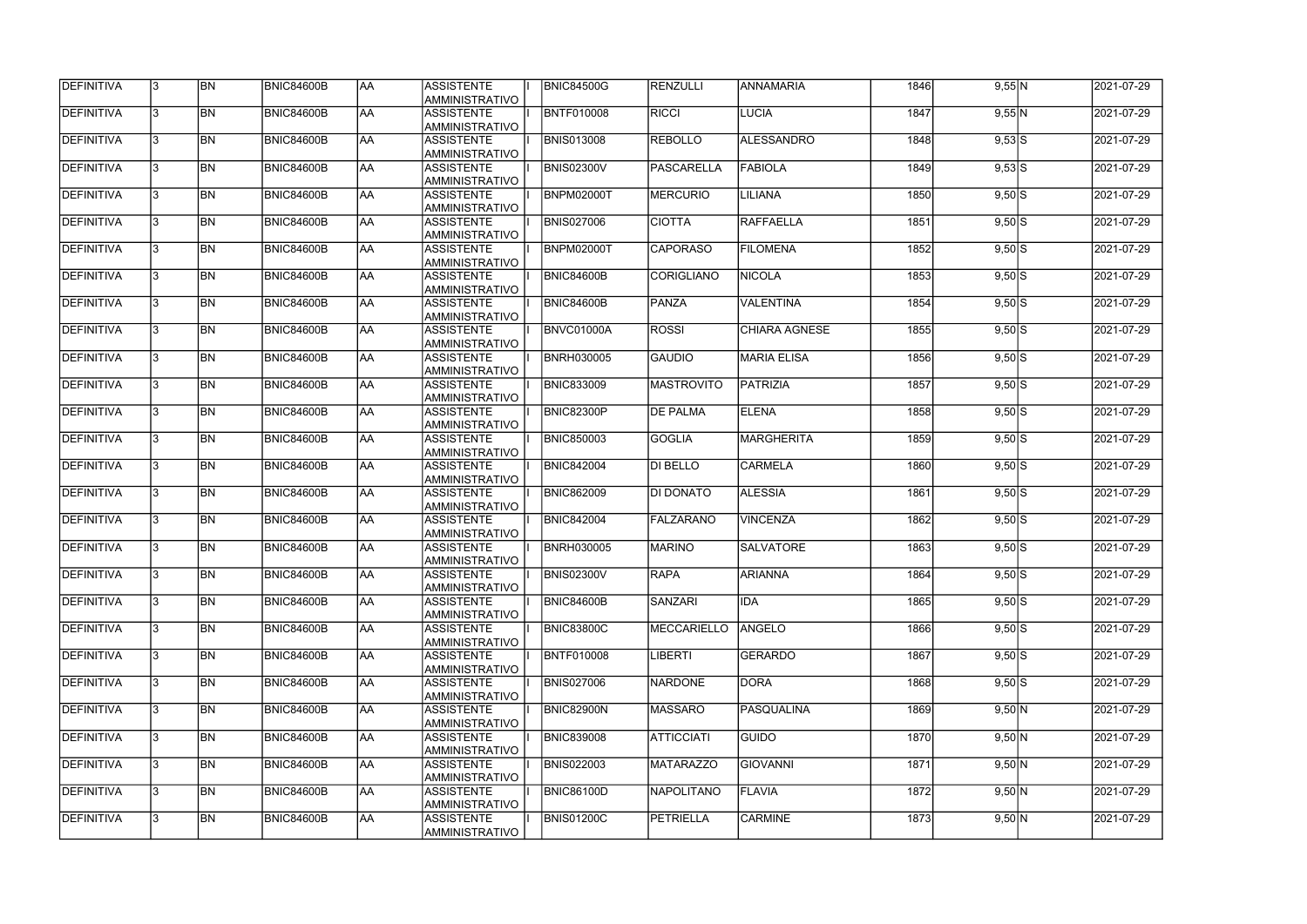| DEFINITIVA        | 13.          | <b>BN</b> | <b>BNIC84600B</b> | <b>JAA</b> | ASSISTENTE<br><b>AMMINISTRATIVO</b>        | BNIC85200P        | <b>VISCOSI</b>    | <b>NOEMI</b>                           | 1874 | 9,50 N   | 2021-07-29 |
|-------------------|--------------|-----------|-------------------|------------|--------------------------------------------|-------------------|-------------------|----------------------------------------|------|----------|------------|
| DEFINITIVA        | 3            | <b>BN</b> | <b>BNIC84600B</b> | AA         | ASSISTENTE<br>AMMINISTRATIVO               | <b>BNIC84300X</b> | <b>RAVONE</b>     | <b>ELENA MARIA</b><br><b>MADDALENA</b> | 1875 | 9,50 N   | 2021-07-29 |
| DEFINITIVA        | l3.          | <b>BN</b> | <b>BNIC84600B</b> | AA         | <b>ASSISTENTE</b><br>AMMINISTRATIVO        | <b>BNIC855006</b> | SCHETTINI         | <b>ANNA</b>                            | 1876 | 9,50 N   | 2021-07-29 |
| DEFINITIVA        |              | <b>BN</b> | <b>BNIC84600B</b> | AA         | ASSISTENTE<br><b>AMMINISTRATIVO</b>        | <b>BNIC81400X</b> | FORGIONE          | <b>COSIMO</b>                          | 1877 | 9,50 N   | 2021-07-29 |
| DEFINITIVA        | 3            | <b>BN</b> | BNIC84600B        | <b>JAA</b> | ASSISTENTE<br><b>AMMINISTRATIVO</b>        | <b>BNRH030005</b> | <b>CHIUMIENTO</b> | NAZZARENO PIO                          | 1878 | $9,50$ N | 2021-07-29 |
| DEFINITIVA        |              | <b>BN</b> | BNIC84600B        | AA         | <b>ASSISTENTE</b><br><b>AMMINISTRATIVO</b> | <b>BNIS022003</b> | DI SORBO          | LUISA                                  | 1879 | 9,50 N   | 2021-07-29 |
| DEFINITIVA        |              | <b>BN</b> | <b>BNIC84600B</b> | <b>JAA</b> | <b>ASSISTENTE</b><br><b>AMMINISTRATIVO</b> | <b>BNIS02300V</b> | MADDALENA         | <b>EVA</b>                             | 1880 | 9,50 N   | 2021-07-29 |
| DEFINITIVA        |              | <b>BN</b> | <b>BNIC84600B</b> | AA         | <b>ASSISTENTE</b><br><b>AMMINISTRATIVO</b> | <b>BNIC81400X</b> | <b>TORRILLO</b>   | <b>MARINA</b>                          | 1881 | $9,50$ N | 2021-07-29 |
| DEFINITIVA        |              | <b>BN</b> | <b>BNIC84600B</b> | <b>JAA</b> | <b>ASSISTENTE</b><br>AMMINISTRATIVO        | <b>BNIC84300X</b> | BARTOLOMEO        | <b>LAURA</b>                           | 1882 | 9,50 N   | 2021-07-29 |
| <b>DEFINITIVA</b> |              | <b>BN</b> | <b>BNIC84600B</b> | <b>JAA</b> | <b>ASSISTENTE</b><br>AMMINISTRATIVO        | <b>BNIC85400A</b> | <b>BIANCO</b>     | <b>RITA</b>                            | 1883 | 9,50 N   | 2021-07-29 |
| DEFINITIVA        | 3            | <b>BN</b> | <b>BNIC84600B</b> | AA         | <b>ASSISTENTE</b><br>AMMINISTRATIVO        | <b>BNIS027006</b> | PACELLI           | <b>DORIANA</b>                         | 1884 | 9,50 N   | 2021-07-29 |
| DEFINITIVA        |              | <b>BN</b> | <b>BNIC84600B</b> | <b>AA</b>  | <b>ASSISTENTE</b><br><b>AMMINISTRATIVO</b> | <b>BNIC804009</b> | <b>TAMMARO</b>    | <b>GIUSEPPINA</b>                      | 1885 | 9,50 N   | 2021-07-29 |
| DEFINITIVA        | 3            | <b>BN</b> | <b>BNIC84600B</b> | AA         | ASSISTENTE<br>AMMINISTRATIVO               | <b>BNIC826006</b> | <b>MIRAGLIA</b>   | <b>FEDERICA</b>                        | 1886 | 9,50 N   | 2021-07-29 |
| <b>DEFINITIVA</b> |              | <b>BN</b> | <b>BNIC84600B</b> | AA         | <b>ASSISTENTE</b><br><b>AMMINISTRATIVO</b> | <b>BNIS01600Q</b> | <b>PATRONE</b>    | <b>ORESTE</b>                          | 1887 | 9,50 N   | 2021-07-29 |
| DEFINITIVA        |              | <b>BN</b> | <b>BNIC84600B</b> | AA         | <b>ASSISTENTE</b><br><b>AMMINISTRATIVO</b> | <b>BNIC84900V</b> | <b>DE MARCO</b>   | <b>NICOLA</b>                          | 1888 | 9,50 N   | 2021-07-29 |
| DEFINITIVA        |              | <b>BN</b> | <b>BNIC84600B</b> | AA         | <b>ASSISTENTE</b><br><b>AMMINISTRATIVO</b> | <b>BNIC842004</b> | FRANZA            | <b>ERMANNO</b>                         | 1889 | 9,50 N   | 2021-07-29 |
| DEFINITIVA        |              | <b>BN</b> | <b>BNIC84600B</b> | AA         | <b>ASSISTENTE</b><br>AMMINISTRATIVO        | <b>BNIC819003</b> | PERSICHELLI       | <b>LAURA</b>                           | 1890 | 9,50 N   | 2021-07-29 |
| DEFINITIVA        |              | <b>BN</b> | <b>BNIC84600B</b> | AA         | <b>ASSISTENTE</b><br>AMMINISTRATIVO        | BNIC82300P        | <b>DE BLASIO</b>  | <b>CINZIA</b>                          | 1891 | 9,50 N   | 2021-07-29 |
| DEFINITIVA        | 13           | BN        | <b>BNIC84600B</b> | <b>JAA</b> | <b>ASSISTENTE</b><br>AMMINISTRATIVO        | <b>BNRH030005</b> | <b>BOSCO</b>      | <b>MORENA</b>                          | 1892 | 9,50 N   | 2021-07-29 |
| <b>DEFINITIVA</b> | 3            | <b>BN</b> | BNIC84600B        | <b>AA</b>  | <b>ASSISTENTE</b><br>AMMINISTRATIVO        | <b>BNRH030005</b> | <b>COLETTA</b>    | <b>ANTONIO</b>                         | 1893 | 9,50 N   | 2021-07-29 |
| <b>DEFINITIVA</b> | $\mathbf{3}$ | <b>BN</b> | <b>BNIC84600B</b> | <b>AA</b>  | <b>ASSISTENTE</b><br><b>AMMINISTRATIVO</b> | BNIC82900N        | <b>MADONNA</b>    | <b>MARCO</b>                           | 1894 | 9,50 N   | 2021-07-29 |
| <b>DEFINITIVA</b> |              | <b>BN</b> | <b>BNIC84600B</b> | AA         | ASSISTENTE<br>AMMINISTRATIVO               | <b>BNIS027006</b> | <b>RAPUANO</b>    | <b>ROCCO</b>                           | 1895 | 9,50 N   | 2021-07-29 |
| <b>DEFINITIVA</b> |              | BN        | <b>BNIC84600B</b> | AA         | ASSISTENTE<br>AMMINISTRATIVO               | <b>BNIC85200P</b> | <b>INSOGNA</b>    | <b>MICHELA</b>                         | 1896 | 9,50 N   | 2021-07-29 |
| DEFINITIVA        |              | <b>BN</b> | <b>BNIC84600B</b> | AA         | <b>ASSISTENTE</b><br>AMMINISTRATIVO        | <b>BNIC84300X</b> | ANNUNZIATA        | <b>LAURA</b>                           | 1897 | 9,50 N   | 2021-07-29 |
| DEFINITIVA        |              | <b>BN</b> | BNIC84600B        | AA         | ASSISTENTE<br>AMMINISTRATIVO               | <b>BNIS00200T</b> | <b>GALIETTA</b>   | <b>GIOVANNI</b>                        | 1898 | 9,50 N   | 2021-07-29 |
| DEFINITIVA        |              | <b>BN</b> | BNIC84600B        | AA         | ASSISTENTE<br>AMMINISTRATIVO               | <b>BNIC812008</b> | <b>SCETTA</b>     | <b>GIUSEPPINA</b>                      | 1899 | 9,50 N   | 2021-07-29 |
| DEFINITIVA        |              | <b>BN</b> | <b>BNIC84600B</b> | AA         | ASSISTENTE<br>AMMINISTRATIVO               | BNIC84600B        | <b>GAROFANO</b>   | <b>MARIA ROSA</b>                      | 1900 | 9,50 N   | 2021-07-29 |
| DEFINITIVA        |              | <b>BN</b> | BNIC84600B        | <b>AA</b>  | <b>ASSISTENTE</b><br>AMMINISTRATIVO        | <b>BNIS022003</b> | FRAENZA           | LOREDANA                               | 1901 | 9,50 N   | 2021-07-29 |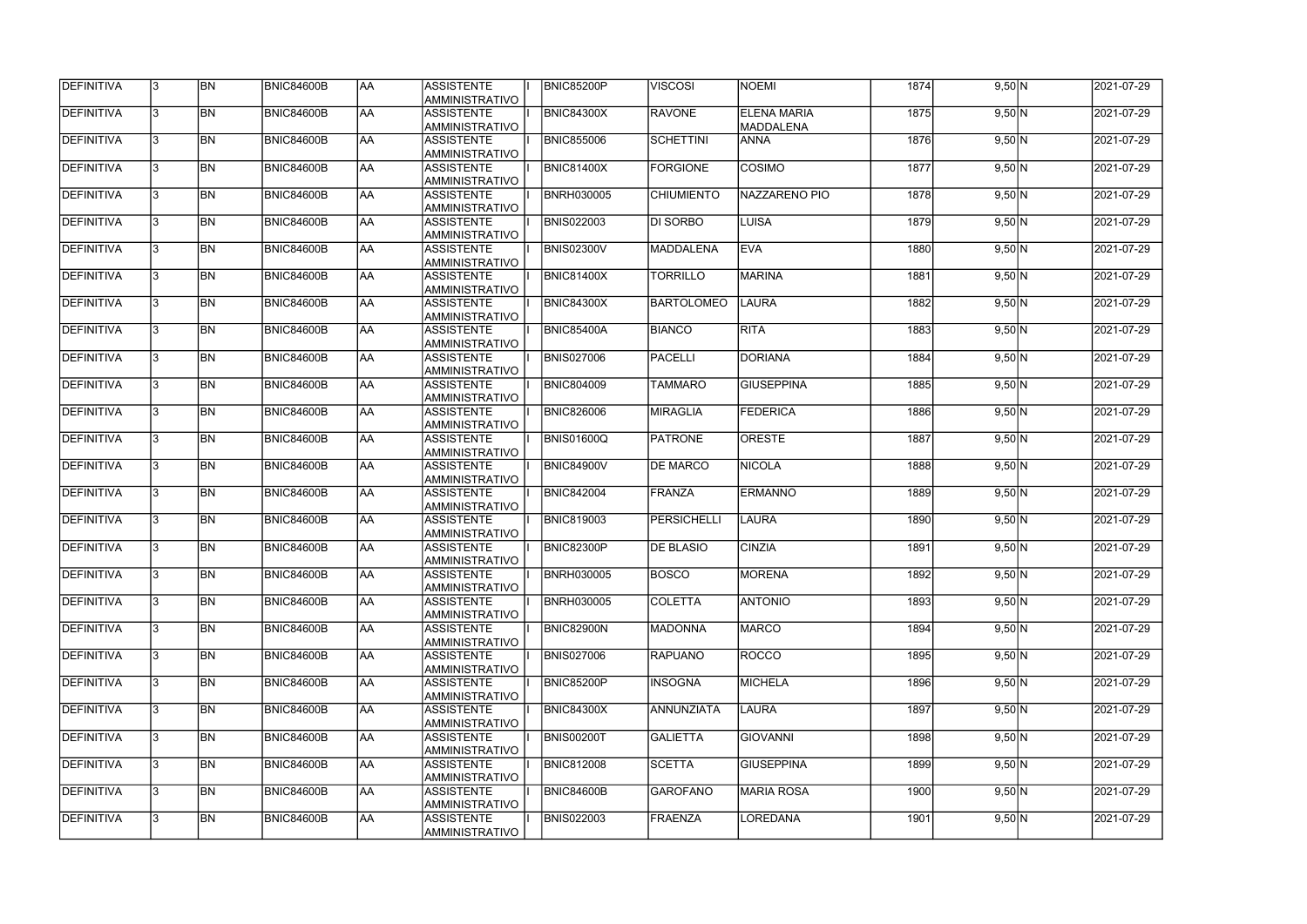| DEFINITIVA        | 13. | <b>BN</b> | <b>BNIC84600B</b> | AA        | <b>ASSISTENTE</b><br>AMMINISTRATIVO        | <b>BNIC834005</b> | <b>ANGIOLELLI</b>            | <b>TIZIANA</b>       | 1902 | 9,50 N     | 2021-07-29 |
|-------------------|-----|-----------|-------------------|-----------|--------------------------------------------|-------------------|------------------------------|----------------------|------|------------|------------|
| <b>DEFINITIVA</b> | 13. | <b>BN</b> | <b>BNIC84600B</b> | laa       | <b>ASSISTENTE</b><br>AMMINISTRATIVO        | <b>BNIS02300V</b> | <b>ORSINI</b>                | <b>PASQUALE</b>      | 1903 | 9,50 N     | 2021-07-29 |
| DEFINITIVA        | l3. | <b>BN</b> | <b>BNIC84600B</b> | AA        | <b>ASSISTENTE</b><br>AMMINISTRATIVO        | <b>BNIC819003</b> | <b>ANSALDI</b>               | <b>GUIDO</b>         | 1904 | 9,50 N     | 2021-07-29 |
| <b>DEFINITIVA</b> | l3. | <b>BN</b> | BNIC84600B        | <b>AA</b> | <b>ASSISTENTE</b><br>AMMINISTRATIVO        | <b>BNIC819003</b> | STOCCHETTI                   | <b>ASSUNTA</b>       | 1905 | $9,50$ N   | 2021-07-29 |
| DEFINITIVA        | l3. | <b>BN</b> | <b>BNIC84600B</b> | laa       | <b>ASSISTENTE</b><br>AMMINISTRATIVO        | BNIC84600B        | <b>DI SANTO</b>              | <b>MARISA</b>        | 1906 | 9,50 N     | 2021-07-29 |
| DEFINITIVA        | 3   | <b>BN</b> | <b>BNIC84600B</b> | laa       | <b>ASSISTENTE</b><br>AMMINISTRATIVO        | <b>BNTF010008</b> | <b>CIOFFI</b>                | <b>GIUSEPPE</b>      | 1907 | 9,50 N     | 2021-07-29 |
| DEFINITIVA        |     | <b>BN</b> | <b>BNIC84600B</b> | laa       | <b>ASSISTENTE</b><br><b>AMMINISTRATIVO</b> | <b>BNIC834005</b> | <b>COLANGELO</b>             | <b>ASSUNTA</b>       | 1908 | $9,47$ S   | 2021-07-29 |
| DEFINITIVA        |     | <b>BN</b> | BNIC84600B        | laa       | <b>ASSISTENTE</b><br>AMMINISTRATIVO        | <b>BNIC812008</b> | <b>RUSSO</b>                 | <b>VINCENZO</b>      | 1909 | $9,45$ N   | 2021-07-29 |
| DEFINITIVA        |     | <b>BN</b> | <b>BNIC84600B</b> | AA        | <b>ASSISTENTE</b><br>AMMINISTRATIVO        | <b>BNIC839008</b> | <b>MASSARO</b>               | <b>ROSSELLA</b>      | 1910 | 9,45 N     | 2021-07-29 |
| DEFINITIVA        | l3. | <b>BN</b> | <b>BNIC84600B</b> | laa       | <b>ASSISTENTE</b><br>AMMINISTRATIVO        | <b>BNIC86100D</b> | <b>GAGLIARDI</b>             | <b>VALERIA</b>       | 1911 | $9,45$ N   | 2021-07-29 |
| DEFINITIVA        | l3. | <b>BN</b> | <b>BNIC84600B</b> | AA        | <b>ASSISTENTE</b><br>AMMINISTRATIVO        | <b>BNIC85400A</b> | <b>ABBONDANDOL FRANCESCO</b> |                      | 1912 | $9,43$ S   | 2021-07-29 |
| <b>DEFINITIVA</b> | 3   | <b>BN</b> | BNIC84600B        | <b>AA</b> | <b>ASSISTENTE</b><br>AMMINISTRATIVO        | <b>BNIC833009</b> | <b>FISCARELLI</b>            | <b>CARMELINA</b>     | 1913 | $9,43$ S   | 2021-07-29 |
| DEFINITIVA        | 3   | <b>BN</b> | <b>BNIC84600B</b> | laa       | <b>ASSISTENTE</b><br>AMMINISTRATIVO        | <b>BNIC84400Q</b> | <b>DE VITA</b>               | <b>MADDALENA</b>     | 1914 | $9,43$ S   | 2021-07-29 |
| DEFINITIVA        | 3   | <b>BN</b> | <b>BNIC84600B</b> | laa       | <b>ASSISTENTE</b><br>AMMINISTRATIVO        | <b>BNIC82900N</b> | <b>COLELLA</b>               | <b>STEFANIA</b>      | 1915 | $9,43$ S   | 2021-07-29 |
| DEFINITIVA        |     | <b>BN</b> | <b>BNIC84600B</b> | laa       | <b>ASSISTENTE</b><br><b>AMMINISTRATIVO</b> | <b>BNIC84400Q</b> | PARENTE                      | <b>ANNA PATRIZIA</b> | 1916 | $9,43$ S   | 2021-07-29 |
| DEFINITIVA        | 3   | <b>BN</b> | <b>BNIC84600B</b> | laa       | <b>ASSISTENTE</b><br>AMMINISTRATIVO        | <b>BNIC848003</b> | <b>ZERILLO</b>               | <b>CATIA</b>         | 1917 | 9,43 N     | 2021-07-29 |
| DEFINITIVA        | l3. | <b>BN</b> | <b>BNIC84600B</b> | laa       | <b>ASSISTENTE</b><br>AMMINISTRATIVO        | <b>BNIS01600Q</b> | <b>FERRIGNO</b>              | <b>ANSELMO</b>       | 1918 | 9,43 N     | 2021-07-29 |
| DEFINITIVA        | 3   | <b>BN</b> | <b>BNIC84600B</b> | AA        | <b>ASSISTENTE</b><br>AMMINISTRATIVO        | <b>BNIC86000N</b> | VALCARCELL                   | <b>SARA</b>          | 1919 | 9,43 N     | 2021-07-29 |
| DEFINITIVA        | 13  | <b>BN</b> | <b>BNIC84600B</b> | <b>AA</b> | <b>ASSISTENTE</b><br>AMMINISTRATIVO        | <b>BNIC84300X</b> | <b>GAETA</b>                 | <b>IMMACOLATA</b>    | 1920 | 9,43 N     | 2021-07-29 |
| <b>DEFINITIVA</b> | I3. | <b>BN</b> | <b>BNIC84600B</b> | AA        | <b>ASSISTENTE</b><br>AMMINISTRATIVO        | <b>BNIC84400Q</b> | <b>IULIANI</b>               | <b>MARIA CHIARA</b>  | 1921 | $9,40$ $S$ | 2021-07-29 |
| DEFINITIVA        | 13. | <b>BN</b> | <b>BNIC84600B</b> | AA        | <b>ASSISTENTE</b><br>AMMINISTRATIVO        | BNTF010008        | D'AMBRA                      | <b>DANIELE</b>       | 1922 | $9,40$ S   | 2021-07-29 |
| DEFINITIVA        | 3   | <b>BN</b> | <b>BNIC84600B</b> | laa       | <b>ASSISTENTE</b><br>AMMINISTRATIVO        | <b>BNIC86000N</b> | <b>VASSALLO</b>              | <b>NUNZIA</b>        | 1923 | $9,40$ S   | 2021-07-29 |
| DEFINITIVA        |     | <b>BN</b> | BNIC84600B        | AA        | <b>ASSISTENTE</b><br>AMMINISTRATIVO        | <b>BNIC848003</b> | PALAZZI                      | <b>ROCCO</b>         | 1924 | $9,40$ S   | 2021-07-29 |
| DEFINITIVA        |     | <b>BN</b> | <b>BNIC84600B</b> | AA        | <b>ASSISTENTE</b><br>AMMINISTRATIVO        | <b>BNIC84400Q</b> | MADDALUNI                    | <b>SABRINA</b>       | 1925 | $9,40$ S   | 2021-07-29 |
| DEFINITIVA        | I3. | <b>BN</b> | BNIC84600B        | laa       | <b>ASSISTENTE</b><br>AMMINISTRATIVO        | <b>BNIS022003</b> | <b>GISMONDI</b>              | <b>GRAZIA</b>        | 1926 | $9,40$ S   | 2021-07-29 |
| DEFINITIVA        | 13. | <b>BN</b> | <b>BNIC84600B</b> | AA        | <b>ASSISTENTE</b><br>AMMINISTRATIVO        | <b>BNIC84300X</b> | <b>CARAPELLA</b>             | <b>ANTONELLA</b>     | 1927 | $9,40$ S   | 2021-07-29 |
| DEFINITIVA        | 13. | <b>BN</b> | <b>BNIC84600B</b> | AA        | <b>ASSISTENTE</b><br>AMMINISTRATIVO        | <b>BNIC826006</b> | <b>RICCI</b>                 | <b>ADRIANA</b>       | 1928 | $9,40$ $S$ | 2021-07-29 |
| DEFINITIVA        |     | <b>BN</b> | <b>BNIC84600B</b> | AA        | <b>ASSISTENTE</b><br>AMMINISTRATIVO        | <b>BNIC84500G</b> | <b>TORTORA</b>               | <b>DANIELA</b>       | 1929 | 9,40 N     | 2021-07-29 |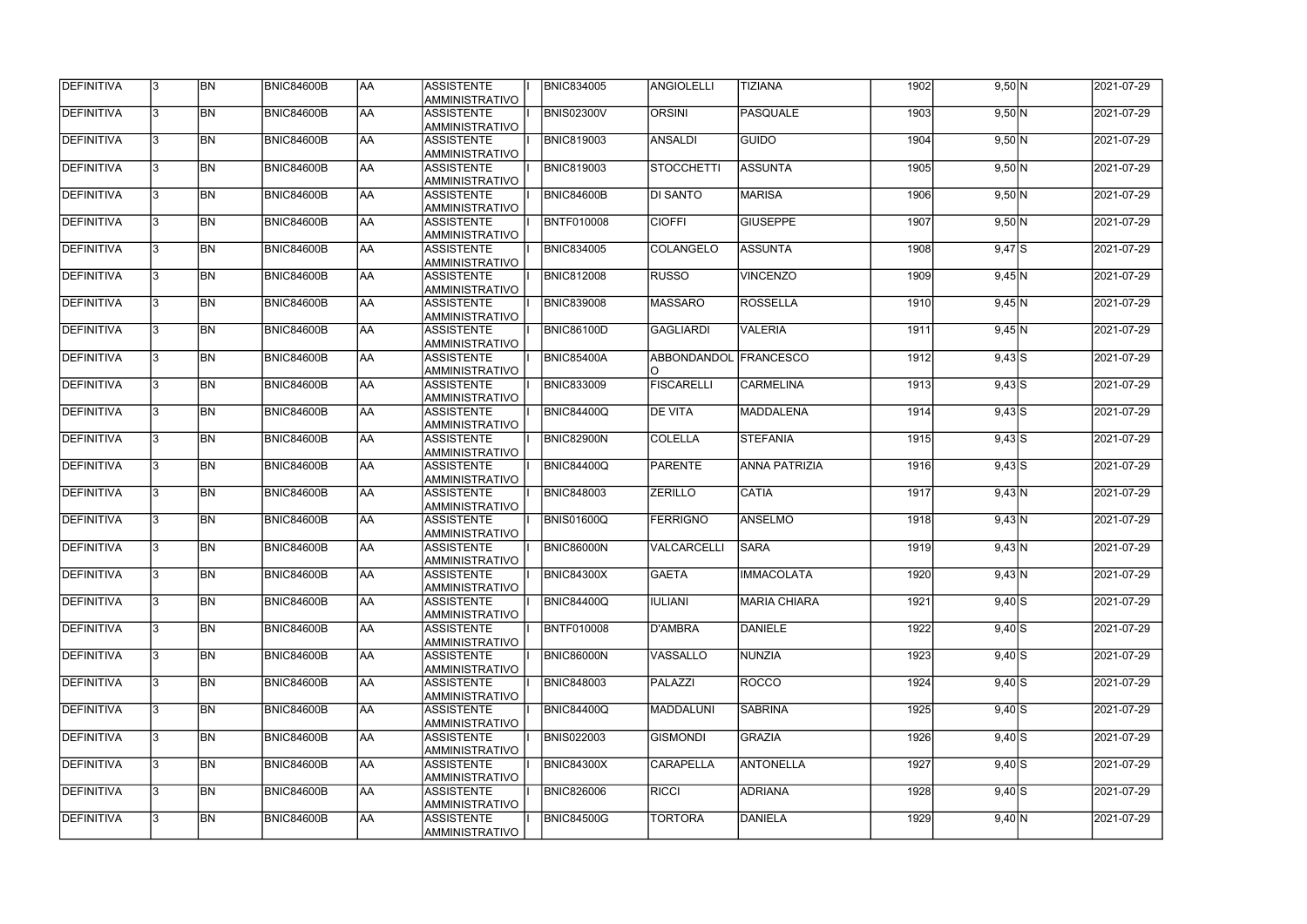| <b>DEFINITIVA</b> | 13. | <b>BN</b> | <b>BNIC84600B</b> | AA         | <b>ASSISTENTE</b><br>AMMINISTRATIVO        | <b>BNIS00200T</b> | <b>NOTARO</b>       | <b>MICHELE</b>       | 1930 | $9,40 \vert N$ | 2021-07-29 |
|-------------------|-----|-----------|-------------------|------------|--------------------------------------------|-------------------|---------------------|----------------------|------|----------------|------------|
| DEFINITIVA        | 13. | <b>BN</b> | <b>BNIC84600B</b> | laa        | <b>ASSISTENTE</b><br>AMMINISTRATIVO        | <b>BNIC81000L</b> | <b>CALICCHIO</b>    | <b>LAURA</b>         | 1931 | $9,40 \vert N$ | 2021-07-29 |
| DEFINITIVA        | 13. | <b>BN</b> | <b>BNIC84600B</b> | laa        | <b>ASSISTENTE</b><br>AMMINISTRATIVO        | <b>BNTF010008</b> | <b>PALMA</b>        | LUCA                 | 1932 | $9,40$ N       | 2021-07-29 |
| DEFINITIVA        | l3. | <b>BN</b> | <b>BNIC84600B</b> | laa        | <b>ASSISTENTE</b><br>AMMINISTRATIVO        | <b>BNIS00200T</b> | <b>ZARONE</b>       | <b>ALBERTO</b>       | 1933 | 9,40 N         | 2021-07-29 |
| DEFINITIVA        | 13. | <b>BN</b> | <b>BNIC84600B</b> | laa        | <b>ASSISTENTE</b><br>AMMINISTRATIVO        | <b>BNIC85200P</b> | <b>MONGILLO</b>     | <b>MARIA</b>         | 1934 | $9,40 \vert N$ | 2021-07-29 |
| DEFINITIVA        | 3   | <b>BN</b> | <b>BNIC84600B</b> | laa        | <b>ASSISTENTE</b><br>AMMINISTRATIVO        | <b>BNIS01600Q</b> | <b>PELUSO</b>       | <b>FRANCESCO</b>     | 1935 | $9,40 \vert N$ | 2021-07-29 |
| DEFINITIVA        |     | <b>BN</b> | <b>BNIC84600B</b> | laa        | <b>ASSISTENTE</b><br><b>AMMINISTRATIVO</b> | BNPM02000T        | <b>CAPUOZZO</b>     | <b>MARIO</b>         | 1936 | $9,40 \vert N$ | 2021-07-29 |
| DEFINITIVA        |     | <b>BN</b> | <b>BNIC84600B</b> | laa        | <b>ASSISTENTE</b><br>AMMINISTRATIVO        | <b>BNIC841008</b> | <b>DE RISOLA</b>    | <b>ROBERTO</b>       | 1937 | $9,40 \vert N$ | 2021-07-29 |
| DEFINITIVA        |     | <b>BN</b> | <b>BNIC84600B</b> | laa        | <b>ASSISTENTE</b><br>AMMINISTRATIVO        | <b>BNIS00200T</b> | <b>DEL VECCHIO</b>  | <b>ROBERTO</b>       | 1938 | $9,40 \vert N$ | 2021-07-29 |
| DEFINITIVA        | l3. | <b>BN</b> | <b>BNIC84600B</b> | laa        | <b>ASSISTENTE</b><br>AMMINISTRATIVO        | BNIC83700L        | ROMANO              | LUIGI                | 1939 | $9,40 \vert N$ | 2021-07-29 |
| DEFINITIVA        | 13. | <b>BN</b> | <b>BNIC84600B</b> | laa        | <b>ASSISTENTE</b><br>AMMINISTRATIVO        | <b>BNIC841008</b> | <b>IAVECCHIA</b>    | <b>ASSUNTA</b>       | 1940 | 9,40 N         | 2021-07-29 |
| DEFINITIVA        | 3   | <b>BN</b> | <b>BNIC84600B</b> | <b>AA</b>  | <b>ASSISTENTE</b><br>AMMINISTRATIVO        | BNIC84600B        | FASULO              | <b>MARIA</b>         | 1941 | 9,40 N         | 2021-07-29 |
| DEFINITIVA        | l3. | <b>BN</b> | <b>BNIC84600B</b> | laa        | <b>ASSISTENTE</b><br>AMMINISTRATIVO        | <b>BNIC86100D</b> | <b>DI MARIA</b>     | <b>ANNARITA</b>      | 1942 | $9,40$ N       | 2021-07-29 |
| DEFINITIVA        | 3   | <b>BN</b> | <b>BNIC84600B</b> | AA         | <b>ASSISTENTE</b><br>AMMINISTRATIVO        | BNIC84600B        | <b>GAROFANO</b>     | <b>FILIPPO MARIA</b> | 1943 | $9,40$ N       | 2021-07-29 |
| DEFINITIVA        |     | <b>BN</b> | <b>BNIC84600B</b> | AA         | <b>ASSISTENTE</b><br><b>AMMINISTRATIVO</b> | <b>BNIC85400A</b> | <b>RAUCCI</b>       | <b>ANTONIO</b>       | 1944 | 9,40 N         | 2021-07-29 |
| DEFINITIVA        |     | <b>BN</b> | <b>BNIC84600B</b> | AA         | <b>ASSISTENTE</b><br>AMMINISTRATIVO        | <b>BNIS022003</b> | <b>DE VINCENTIS</b> | <b>VALENTINA</b>     | 1945 | 9,40 N         | 2021-07-29 |
| DEFINITIVA        | 3   | <b>BN</b> | <b>BNIC84600B</b> | laa        | <b>ASSISTENTE</b><br>AMMINISTRATIVO        | <b>BNPS010006</b> | <b>BARBATO</b>      | <b>GESSICA</b>       | 1946 | $9,40 \vert N$ | 2021-07-29 |
| DEFINITIVA        |     | <b>BN</b> | <b>BNIC84600B</b> | AA         | <b>ASSISTENTE</b><br>AMMINISTRATIVO        | <b>BNIS02300V</b> | <b>MASSARO</b>      | <b>ANTONELLA</b>     | 1947 | $9,40 \vert N$ | 2021-07-29 |
| DEFINITIVA        | 13  | BN        | <b>BNIC84600B</b> | <b>JAA</b> | <b>ASSISTENTE</b><br>AMMINISTRATIVO        | <b>BNIC82900N</b> | <b>FASULO</b>       | <b>GIOVANNA</b>      | 1948 | $9,40 \vert N$ | 2021-07-29 |
| <b>DEFINITIVA</b> | 13. | <b>BN</b> | <b>BNIC84600B</b> | <b>AA</b>  | <b>ASSISTENTE</b><br>AMMINISTRATIVO        | BNIC86000N        | PETRUZZIELLO        | <b>CARMINE</b>       | 1949 | 9,40 N         | 2021-07-29 |
| DEFINITIVA        | l3. | <b>BN</b> | <b>BNIC84600B</b> | <b>AA</b>  | <b>ASSISTENTE</b><br>AMMINISTRATIVO        | <b>BNIS00200T</b> | FRANCESE            | <b>SILVIA</b>        | 1950 | $9,40$ N       | 2021-07-29 |
| DEFINITIVA        | l3. | <b>BN</b> | <b>BNIC84600B</b> | AA         | <b>ASSISTENTE</b><br>AMMINISTRATIVO        | BNIC85700T        | <b>CERRATO</b>      | <b>MARILENA</b>      | 1951 | 9,40 N         | 2021-07-29 |
| DEFINITIVA        | l3. | <b>BN</b> | <b>BNIC84600B</b> | AA         | <b>ASSISTENTE</b><br>AMMINISTRATIVO        | <b>BNIS014004</b> | SORDA               | <b>GIANLUCA</b>      | 1952 | $9,40$ N       | 2021-07-29 |
| DEFINITIVA        |     | <b>BN</b> | <b>BNIC84600B</b> | AA         | <b>ASSISTENTE</b><br>AMMINISTRATIVO        | <b>BNIC84300X</b> | <b>RUBBO</b>        | <b>ENZO</b>          | 1953 | 9,40 N         | 2021-07-29 |
| DEFINITIVA        |     | <b>BN</b> | <b>BNIC84600B</b> | AA         | <b>ASSISTENTE</b><br>AMMINISTRATIVO        | BNIC82900N        | <b>IORILLO</b>      | <b>CRISTINA</b>      | 1954 | $9,40 \vert N$ | 2021-07-29 |
| DEFINITIVA        | I3. | <b>BN</b> | <b>BNIC84600B</b> | AA         | <b>ASSISTENTE</b><br>AMMINISTRATIVO        | <b>BNTF010008</b> | <b>CIOTTA</b>       | <b>PINA</b>          | 1955 | 9,40 N         | 2021-07-29 |
| DEFINITIVA        | 13. | <b>BN</b> | <b>BNIC84600B</b> | laa        | <b>ASSISTENTE</b><br>AMMINISTRATIVO        | <b>BNIS01600Q</b> | <b>FURNO</b>        | <b>SILVANA</b>       | 1956 | $9,38$ N       | 2021-07-29 |
| DEFINITIVA        |     | <b>BN</b> | <b>BNIC84600B</b> | AA         | <b>ASSISTENTE</b><br>AMMINISTRATIVO        | <b>BNIC850003</b> | <b>BOCCHINI</b>     | <b>ROSANNA</b>       | 1957 | $9,37$ $S$     | 2021-07-29 |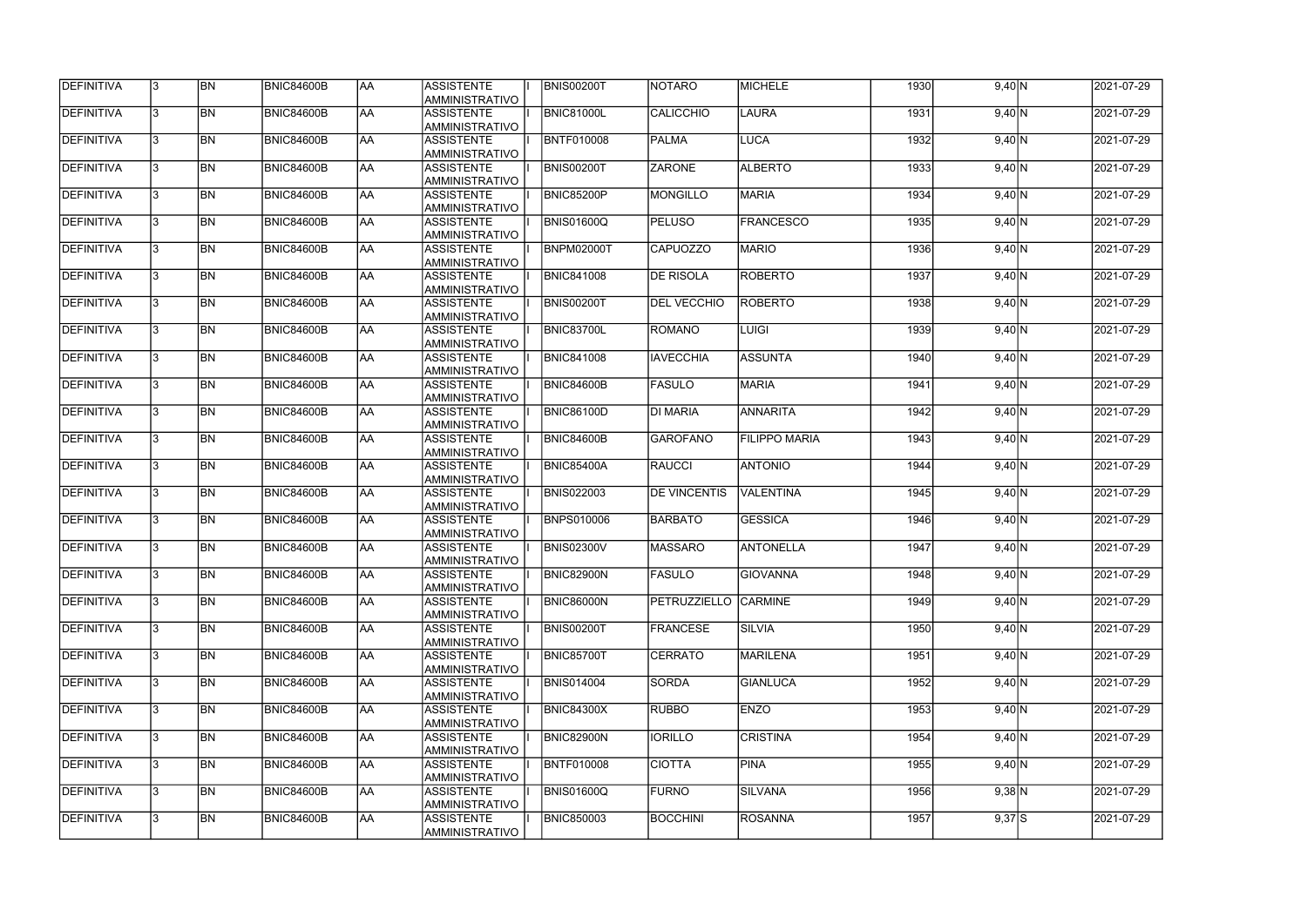| DEFINITIVA        | 13. | <b>BN</b> | <b>BNIC84600B</b> | AA         | <b>ASSISTENTE</b><br>AMMINISTRATIVO        | <b>BNIC86100D</b> | PERRETTA                             | <b>MARIA</b>            | 1958 | $9,37$ N   | 2021-07-29 |
|-------------------|-----|-----------|-------------------|------------|--------------------------------------------|-------------------|--------------------------------------|-------------------------|------|------------|------------|
| DEFINITIVA        | 13. | <b>BN</b> | <b>BNIC84600B</b> | laa        | <b>ASSISTENTE</b><br>AMMINISTRATIVO        | <b>BNIC85700T</b> | <b>SALERNO</b>                       | <b>CAROLINE</b>         | 1959 | $9,35$ S   | 2021-07-29 |
| DEFINITIVA        | 13. | <b>BN</b> | <b>BNIC84600B</b> | laa        | <b>ASSISTENTE</b><br>AMMINISTRATIVO        | <b>BNIC819003</b> | <b>CAVIASCA</b>                      | <b>KATYA</b>            | 1960 | $9,33$ $S$ | 2021-07-29 |
| DEFINITIVA        | l3. | <b>BN</b> | <b>BNIC84600B</b> | laa        | <b>ASSISTENTE</b><br>AMMINISTRATIVO        | <b>BNIS013008</b> | <b>MAZZARIELLO</b>                   | <b>ANTONIETTA</b>       | 1961 | $9,33$ S   | 2021-07-29 |
| DEFINITIVA        | 13. | <b>BN</b> | <b>BNIC84600B</b> | laa        | <b>ASSISTENTE</b><br>AMMINISTRATIVO        | BNIC82900N        | POSSEMATO                            | <b>MARIA GIUSEPPINA</b> | 1962 | $9,33$ S   | 2021-07-29 |
| DEFINITIVA        | 3   | <b>BN</b> | <b>BNIC84600B</b> | laa        | <b>ASSISTENTE</b><br>AMMINISTRATIVO        | <b>BNIC84500G</b> | <b>TRANFAGLIA</b>                    | <b>ANNAMARIA</b>        | 1963 | $9,33$ S   | 2021-07-29 |
| DEFINITIVA        |     | <b>BN</b> | <b>BNIC84600B</b> | laa        | <b>ASSISTENTE</b><br><b>AMMINISTRATIVO</b> | <b>BNIS02300V</b> | STANZIONE                            | <b>ANTONIO</b>          | 1964 | $9,33$ S   | 2021-07-29 |
| DEFINITIVA        |     | <b>BN</b> | <b>BNIC84600B</b> | laa        | <b>ASSISTENTE</b><br>AMMINISTRATIVO        | BNIC84600B        | CATILLO                              | <b>FILOMENA</b>         | 1965 | $9,33$ S   | 2021-07-29 |
| DEFINITIVA        |     | <b>BN</b> | <b>BNIC84600B</b> | laa        | <b>ASSISTENTE</b><br>AMMINISTRATIVO        | <b>BNIC84500G</b> | ALLEGRETTI                           | <b>ARMANDO</b>          | 1966 | 9,33 N     | 2021-07-29 |
| DEFINITIVA        | l3. | <b>BN</b> | <b>BNIC84600B</b> | laa        | <b>ASSISTENTE</b><br>AMMINISTRATIVO        | BNVC01000A        | <b>AGOSTINELLI</b><br><b>MIRANDA</b> | <b>ALESSANDRO</b>       | 1967 | 9,33 N     | 2021-07-29 |
| DEFINITIVA        | l3. | <b>BN</b> | <b>BNIC84600B</b> | laa        | <b>ASSISTENTE</b><br>AMMINISTRATIVO        | <b>BNIS022003</b> | LABAGNARA                            | <b>GIOVANNA</b>         | 1968 | $9,33$ N   | 2021-07-29 |
| DEFINITIVA        | 3   | <b>BN</b> | BNIC84600B        | <b>AA</b>  | <b>ASSISTENTE</b><br>AMMINISTRATIVO        | BNIC84400Q        | <b>COPPOLARO</b>                     | <b>ANNARITA</b>         | 1969 | 9,33 N     | 2021-07-29 |
| DEFINITIVA        | l3. | <b>BN</b> | <b>BNIC84600B</b> | laa        | <b>ASSISTENTE</b><br>AMMINISTRATIVO        | BNPM02000T        | <b>AUFIERO</b>                       | PASQUALE MARCELLO       | 1970 | $9,33$ N   | 2021-07-29 |
| DEFINITIVA        | 3   | <b>BN</b> | <b>BNIC84600B</b> | AA         | <b>ASSISTENTE</b><br>AMMINISTRATIVO        | <b>BNIC813004</b> | <b>COPPOLA</b>                       | <b>ROSINA</b>           | 1971 | 9,33 N     | 2021-07-29 |
| DEFINITIVA        |     | <b>BN</b> | <b>BNIC84600B</b> | AA         | <b>ASSISTENTE</b><br><b>AMMINISTRATIVO</b> | <b>BNIC82500A</b> | SORICELLI                            | <b>GIOVANNA</b>         | 1972 | 9,33 N     | 2021-07-29 |
| DEFINITIVA        |     | <b>BN</b> | <b>BNIC84600B</b> | AA         | <b>ASSISTENTE</b><br>AMMINISTRATIVO        | <b>BNIC819003</b> | <b>DE ROSA</b>                       | <b>ANNA</b>             | 1973 | 9,33 N     | 2021-07-29 |
| DEFINITIVA        | 3   | <b>BN</b> | <b>BNIC84600B</b> | laa        | <b>ASSISTENTE</b><br>AMMINISTRATIVO        | BNIC81400X        | PUGLIA                               | <b>EMMA</b>             | 1974 | 9,33 N     | 2021-07-29 |
| DEFINITIVA        |     | <b>BN</b> | <b>BNIC84600B</b> | AA         | <b>ASSISTENTE</b><br>AMMINISTRATIVO        | <b>BNIC86100D</b> | <b>ZITO</b>                          | <b>ROSALIA</b>          | 1975 | 9,33 N     | 2021-07-29 |
| DEFINITIVA        | 13  | BN        | <b>BNIC84600B</b> | <b>JAA</b> | <b>ASSISTENTE</b><br><b>AMMINISTRATIVO</b> | <b>BNIS01600Q</b> | <b>RINALDI</b>                       | <b>TERESA</b>           | 1976 | 9,33 N     | 2021-07-29 |
| <b>DEFINITIVA</b> | I3. | <b>BN</b> | <b>BNIC84600B</b> | <b>AA</b>  | <b>ASSISTENTE</b><br>AMMINISTRATIVO        | <b>BNIC84500G</b> | <b>TAMBASCIA</b>                     | <b>MICHELE</b>          | 1977 | 9,33 N     | 2021-07-29 |
| DEFINITIVA        | l3. | <b>BN</b> | <b>BNIC84600B</b> | <b>AA</b>  | <b>ASSISTENTE</b><br>AMMINISTRATIVO        | BNIC85700T        | <b>PRINCIPE</b>                      | <b>ROSANNA</b>          | 1978 | $9,32$ N   | 2021-07-29 |
| DEFINITIVA        | 3   | <b>BN</b> | <b>BNIC84600B</b> | AA         | <b>ASSISTENTE</b><br>AMMINISTRATIVO        | <b>BNIC86100D</b> | <b>ANDREOZZI</b>                     | <b>SEFORA</b>           | 1979 | $9,30$ S   | 2021-07-29 |
| DEFINITIVA        | 3   | <b>BN</b> | <b>BNIC84600B</b> | AA         | <b>ASSISTENTE</b><br>AMMINISTRATIVO        | <b>BNIC819003</b> | VASCELLO                             | <b>MILENA</b>           | 1980 | $9,30$ S   | 2021-07-29 |
| DEFINITIVA        |     | <b>BN</b> | <b>BNIC84600B</b> | AA         | <b>ASSISTENTE</b><br>AMMINISTRATIVO        | BNIC83700L        | <b>VALENTINO</b>                     | <b>FRANCESCO</b>        | 1981 | $9,30$ S   | 2021-07-29 |
| DEFINITIVA        |     | <b>BN</b> | <b>BNIC84600B</b> | AA         | <b>ASSISTENTE</b><br>AMMINISTRATIVO        | <b>BNIS02300V</b> | MAZZONE                              | <b>CARMINE</b>          | 1982 | $9,30$ S   | 2021-07-29 |
| DEFINITIVA        | I3. | <b>BN</b> | BNIC84600B        | AA         | <b>ASSISTENTE</b><br>AMMINISTRATIVO        | BNIC84600B        | MEI                                  | <b>MARIA</b>            | 1983 | $9,30$ S   | 2021-07-29 |
| DEFINITIVA        | 13. | <b>BN</b> | <b>BNIC84600B</b> | laa        | <b>ASSISTENTE</b><br>AMMINISTRATIVO        | BNIC84600B        | <b>GUIDI</b>                         | <b>MARCELLA</b>         | 1984 | 9,30 N     | 2021-07-29 |
| DEFINITIVA        |     | <b>BN</b> | <b>BNIC84600B</b> | <b>AA</b>  | <b>ASSISTENTE</b><br>AMMINISTRATIVO        | <b>BNRH030005</b> | <b>CIOFFI</b>                        | <b>EMANUELE</b>         | 1985 | 9,30 N     | 2021-07-29 |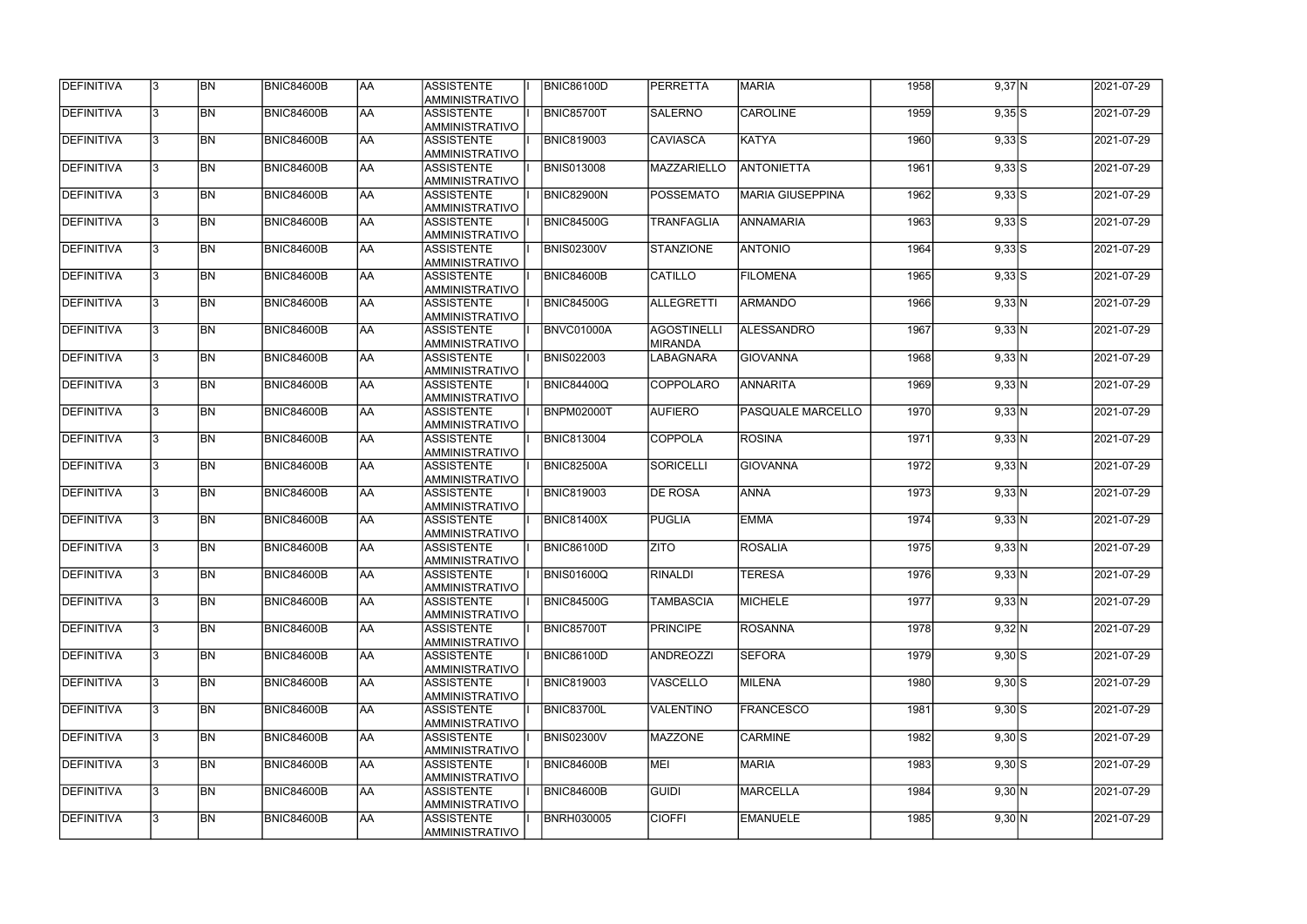| DEFINITIVA        | 13. | <b>BN</b>      | <b>BNIC84600B</b> | AA         | ASSISTENTE<br>AMMINISTRATIVO        | <b>BNIS01600Q</b> | <b>PONTE</b>       | <b>GIOVANNI</b>   | 1986 | 9,30 N   | 2021-07-29 |
|-------------------|-----|----------------|-------------------|------------|-------------------------------------|-------------------|--------------------|-------------------|------|----------|------------|
| DEFINITIVA        | 13. | <b>BN</b>      | <b>BNIC84600B</b> | AA         | <b>ASSISTENTE</b><br>AMMINISTRATIVO | <b>BNIC86100D</b> | <b>RUSSO</b>       | <b>MARIA</b>      | 1987 | 9,30 N   | 2021-07-29 |
| DEFINITIVA        | 13. | <b>BN</b>      | <b>BNIC84600B</b> | AA         | <b>ASSISTENTE</b><br>AMMINISTRATIVO | <b>BNIS00800R</b> | <b>DE MASI</b>     | <b>ANTONIA</b>    | 1988 | 9,30 N   | 2021-07-29 |
| DEFINITIVA        | l3. | <b>BN</b>      | <b>BNIC84600B</b> | <b>AA</b>  | <b>ASSISTENTE</b><br>AMMINISTRATIVO | <b>BNIC81400X</b> | <b>ORSINO</b>      | ROBERTO PIO       | 1989 | 9,30 N   | 2021-07-29 |
| DEFINITIVA        | l3. | <b>BN</b>      | <b>BNIC84600B</b> | <b>AA</b>  | <b>ASSISTENTE</b><br>AMMINISTRATIVO | <b>BNIS027006</b> | <b>DI LIBERO</b>   | <b>CARMELA</b>    | 1990 | 9,30 N   | 2021-07-29 |
| DEFINITIVA        | 3   | <b>BN</b>      | <b>BNIC84600B</b> | AA         | <b>ASSISTENTE</b><br>AMMINISTRATIVO | <b>BNIC85200P</b> | FORMATI            | <b>SOFIA</b>      | 1991 | 9,30 N   | 2021-07-29 |
| DEFINITIVA        |     | <b>BN</b>      | <b>BNIC84600B</b> | AA         | <b>ASSISTENTE</b><br>AMMINISTRATIVO | <b>BNIC85200P</b> | <b>IANNOTTI</b>    | <b>LUIGI</b>      | 1992 | 9,30 N   | 2021-07-29 |
| DEFINITIVA        |     | <b>BN</b>      | <b>BNIC84600B</b> | AA         | <b>ASSISTENTE</b><br>AMMINISTRATIVO | <b>BNIC81700B</b> | <b>MAZZEO</b>      | <b>ILENIA</b>     | 1993 | 9,30 N   | 2021-07-29 |
| DEFINITIVA        |     | <b>BN</b>      | <b>BNIC84600B</b> | laa        | <b>ASSISTENTE</b><br>AMMINISTRATIVO | <b>BNIS01200C</b> | PILLA              | <b>ROSY</b>       | 1994 | 9,30 N   | 2021-07-29 |
| DEFINITIVA        | l3. | <b>BN</b>      | <b>BNIC84600B</b> | laa        | <b>ASSISTENTE</b><br>AMMINISTRATIVO | <b>BNIC84400Q</b> | BAGNOLI            | <b>JESSICA</b>    | 1995 | 9,30 N   | 2021-07-29 |
| DEFINITIVA        | l3. | <b>BN</b>      | <b>BNIC84600B</b> | AA         | <b>ASSISTENTE</b><br>AMMINISTRATIVO | <b>BNIS00200T</b> | <b>ALDI</b>        | <b>JONATHAN</b>   | 1996 | 9,30 N   | 2021-07-29 |
| DEFINITIVA        | 3   | <b>BN</b>      | BNIC84600B        | AA         | <b>ASSISTENTE</b><br>AMMINISTRATIVO | BNPM02000T        | PACELLI            | <b>BARBARA</b>    | 1997 | 9,30 N   | 2021-07-29 |
| DEFINITIVA        | l3. | <b>BN</b>      | <b>BNIC84600B</b> | AA         | <b>ASSISTENTE</b><br>AMMINISTRATIVO | <b>BNIC813004</b> | PASCALE            | <b>ERIKA</b>      | 1998 | 9,30 N   | 2021-07-29 |
| DEFINITIVA        | 3   | <b>BN</b>      | <b>BNIC84600B</b> | AA         | <b>ASSISTENTE</b><br>AMMINISTRATIVO | <b>BNIC84500G</b> | <b>DI IORIO</b>    | <b>CARMEN</b>     | 1999 | 9,30 N   | 2021-07-29 |
| DEFINITIVA        |     | <b>BN</b>      | <b>BNIC84600B</b> | AA         | <b>ASSISTENTE</b><br>AMMINISTRATIVO | <b>BNIS00200T</b> | DI BIASE           | <b>STEFANIA</b>   | 2000 | 9,30 N   | 2021-07-29 |
| DEFINITIVA        |     | <b>BN</b>      | <b>BNIC84600B</b> | AA         | <b>ASSISTENTE</b><br>AMMINISTRATIVO | <b>BNIS014004</b> | <b>FRANZESE</b>    | <b>NICODEMO</b>   | 2001 | 9,30 N   | 2021-07-29 |
| DEFINITIVA        | 3   | <b>BN</b>      | <b>BNIC84600B</b> | AA         | <b>ASSISTENTE</b><br>AMMINISTRATIVO | <b>BNPM02000T</b> | <b>MAZZEO</b>      | <b>MARIA</b>      | 2002 | 9,30 N   | 2021-07-29 |
| DEFINITIVA        |     | <b>BN</b>      | BNIC84600B        | AA         | <b>ASSISTENTE</b><br>AMMINISTRATIVO | <b>BNIC81700B</b> | <b>MONTENIGRO</b>  | <b>FILOMENA</b>   | 2003 | 9,30 N   | 2021-07-29 |
| DEFINITIVA        | 13  | BN             | <b>BNIC84600B</b> | <b>JAA</b> | <b>ASSISTENTE</b><br>AMMINISTRATIVO | <b>BNIS02300V</b> | <b>AUDINO</b>      | <b>FILOMENA</b>   | 2004 | 9,30 N   | 2021-07-29 |
| <b>DEFINITIVA</b> | 13. | <b>BN</b>      | <b>BNIC84600B</b> | AA         | <b>ASSISTENTE</b><br>AMMINISTRATIVO | <b>BNIC84300X</b> | <b>ACANFORA</b>    | <b>GENNARO</b>    | 2005 | 9,30 N   | 2021-07-29 |
| DEFINITIVA        | l3. | <b>BN</b>      | <b>BNIC84600B</b> | <b>AA</b>  | <b>ASSISTENTE</b><br>AMMINISTRATIVO | <b>BNTF010008</b> | <b>LA VERDE</b>    | <b>CARMINE</b>    | 2006 | 9,30 N   | 2021-07-29 |
| DEFINITIVA        | l3. | <b>BN</b>      | <b>BNIC84600B</b> | <b>AA</b>  | <b>ASSISTENTE</b><br>AMMINISTRATIVO | <b>BNPS010006</b> | <b>MEOLI</b>       | <b>CARMINA</b>    | 2007 | 9,30 N   | 2021-07-29 |
| DEFINITIVA        | l3. | <b>BN</b>      | <b>BNIC84600B</b> | <b>AA</b>  | <b>ASSISTENTE</b><br>AMMINISTRATIVO | <b>BNIC85700T</b> | <b>CARFORA</b>     | <b>ANTONIETTA</b> | 2008 | $9,27$ S | 2021-07-29 |
| DEFINITIVA        |     | <b>BN</b>      | <b>BNIC84600B</b> | AA         | <b>ASSISTENTE</b><br>AMMINISTRATIVO | <b>BNPM02000T</b> | <b>BASSI</b>       | <b>ANNA MARIA</b> | 2009 | $9,27$ S | 2021-07-29 |
| DEFINITIVA        |     | <b>BN</b>      | <b>BNIC84600B</b> | <b>AA</b>  | <b>ASSISTENTE</b><br>AMMINISTRATIVO | <b>BNIC83700L</b> | ROMANELLI          | <b>ROSALBA</b>    | 2010 | $9,27$ S | 2021-07-29 |
| DEFINITIVA        | I3. | BN <sub></sub> | <b>BNIC84600B</b> | AA         | <b>ASSISTENTE</b><br>AMMINISTRATIVO | <b>BNIC86000N</b> | <b>COLETTA</b>     | <b>GIANLUIGI</b>  | 2011 | $9,27$ S | 2021-07-29 |
| DEFINITIVA        | 13. | <b>BN</b>      | <b>BNIC84600B</b> | AA         | <b>ASSISTENTE</b><br>AMMINISTRATIVO | <b>BNIC85200P</b> | <b>IATOMASI</b>    | <b>ALFONSINA</b>  | 2012 | $9,27$ S | 2021-07-29 |
| DEFINITIVA        |     | <b>BN</b>      | <b>BNIC84600B</b> | AA         | <b>ASSISTENTE</b><br>AMMINISTRATIVO | BNPC02000N        | DELLO IACOVO ROMEO |                   | 2013 | $9,27$ S | 2021-07-29 |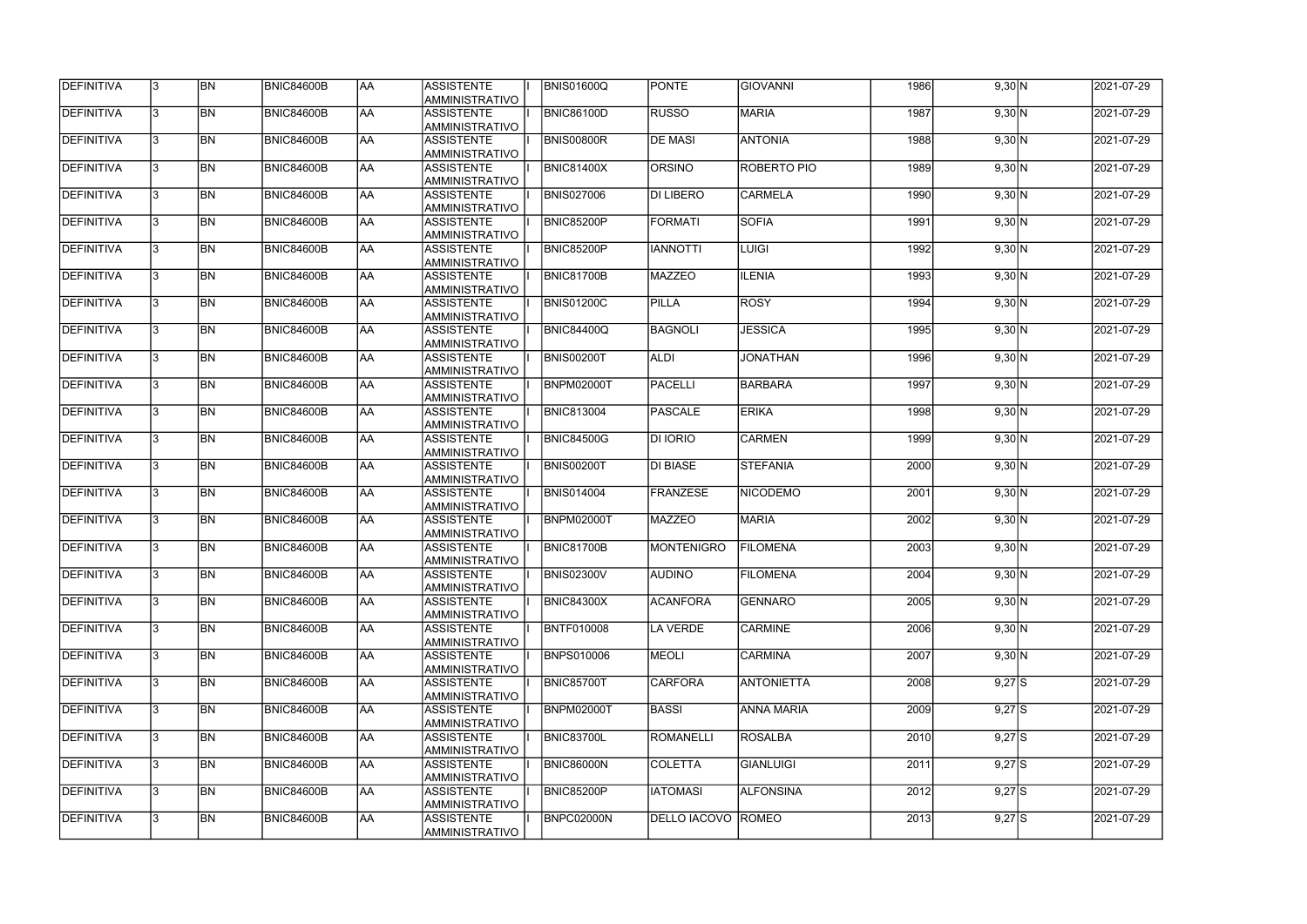| DEFINITIVA        |              | BN        | <b>BNIC84600B</b> | laa       | <b>ASSISTENTE</b><br><b>AMMINISTRATIVO</b> | <b>BNIC841008</b> | <b>CIARLO</b>     | <b>MARIA ROSARIA</b>    | 2014 | $9,27$ N | 2021-07-29 |
|-------------------|--------------|-----------|-------------------|-----------|--------------------------------------------|-------------------|-------------------|-------------------------|------|----------|------------|
| DEFINITIVA        | $\mathbf{3}$ | <b>BN</b> | BNIC84600B        | <b>AA</b> | <b>ASSISTENTE</b><br>AMMINISTRATIVO        | <b>BNIC82900N</b> | <b>FLORIO</b>     | <b>ROSSELLA</b>         | 2015 | $9,27$ N | 2021-07-29 |
| DEFINITIVA        | 3            | <b>BN</b> | <b>BNIC84600B</b> | laa       | <b>ASSISTENTE</b><br>AMMINISTRATIVO        | <b>BNIC82900N</b> |                   | COFRANCESCO VANGELINA   | 2016 | $9,27$ N | 2021-07-29 |
| DEFINITIVA        | l3.          | <b>BN</b> | <b>BNIC84600B</b> | laa       | <b>ASSISTENTE</b><br>AMMINISTRATIVO        | <b>BNIS014004</b> | CALICCHIO         | <b>STEFANO</b>          | 2017 | $9,25$ S | 2021-07-29 |
| DEFINITIVA        | l3.          | <b>BN</b> | <b>BNIC84600B</b> | <b>AA</b> | <b>ASSISTENTE</b><br>AMMINISTRATIVO        | <b>BNIC85200P</b> | <b>INSOGNA</b>    | MICHELA                 | 2018 | 9,25 N   | 2021-07-29 |
| DEFINITIVA        | l3.          | <b>BN</b> | BNIC84600B        | <b>AA</b> | <b>ASSISTENTE</b><br>AMMINISTRATIVO        | <b>BNIC83700L</b> | <b>DI PIRO</b>    | PAOLO                   | 2019 | 9,25 N   | 2021-07-29 |
| <b>DEFINITIVA</b> | l3.          | BN        | BNIC84600B        | <b>AA</b> | <b>ASSISTENTE</b><br>AMMINISTRATIVO        | <b>BNIS01100L</b> | POLCINO           | ANNAMARIA               | 2020 | 9,25 N   | 2021-07-29 |
| DEFINITIVA        | l3.          | <b>BN</b> | BNIC84600B        | laa       | <b>ASSISTENTE</b><br><b>AMMINISTRATIVO</b> | <b>BNIC84900V</b> | PETRACCARO        | <b>ROSSELLA</b>         | 2021 | 9,25 N   | 2021-07-29 |
| DEFINITIVA        |              | BN        | BNIC84600B        | laa       | <b>ASSISTENTE</b><br><b>AMMINISTRATIVO</b> | <b>BNIS01600Q</b> | FLORIO            | MARCO BARTOLOMEO        | 2022 | $9,22$ S | 2021-07-29 |
| DEFINITIVA        |              | BN        | BNIC84600B        | AA        | <b>ASSISTENTE</b><br>AMMINISTRATIVO        | BNIC82900N        | VENDITTI          | GRAZIA                  | 2023 | 9,22 N   | 2021-07-29 |
| DEFINITIVA        |              | <b>BN</b> | <b>BNIC84600B</b> | laa       | <b>ASSISTENTE</b><br>AMMINISTRATIVO        | <b>BNIS022003</b> | MAZZACANE         | PASQUALINA GRAZIA       | 2024 | 9,22 N   | 2021-07-29 |
| DEFINITIVA        | l3.          | <b>BN</b> | <b>BNIC84600B</b> | laa       | <b>ASSISTENTE</b><br>AMMINISTRATIVO        | <b>BNIC81000L</b> | <b>FLORIMO</b>    | MAURIZIO                | 2025 | $9,20$ S | 2021-07-29 |
| DEFINITIVA        | l3.          | <b>BN</b> | <b>BNIC84600B</b> | <b>AA</b> | <b>ASSISTENTE</b><br>AMMINISTRATIVO        | <b>BNIS01600Q</b> | <b>CIOTTA</b>     | ANGELA                  | 2026 | $9,20$ S | 2021-07-29 |
| DEFINITIVA        | l3.          | <b>BN</b> | <b>BNIC84600B</b> | <b>AA</b> | <b>ASSISTENTE</b><br>AMMINISTRATIVO        | BNIC86000N        | <b>BORRELLI</b>   | SILVIO                  | 2027 | $9,20$ S | 2021-07-29 |
| DEFINITIVA        | ା୧           | <b>BN</b> | <b>BNIC84600B</b> | laa       | <b>ASSISTENTE</b><br>AMMINISTRATIVO        | <b>BNIC82300P</b> | <b>DE PALMA</b>   | DONATELLA               | 2028 | $9,20$ S | 2021-07-29 |
| DEFINITIVA        |              | <b>BN</b> | <b>BNIC84600B</b> | laa       | <b>ASSISTENTE</b><br>AMMINISTRATIVO        | <b>BNRH030005</b> | FONZO             | <b>CARMINE</b>          | 2029 | $9,20$ S | 2021-07-29 |
| DEFINITIVA        | l3.          | <b>BN</b> | <b>BNIC84600B</b> | laa       | <b>ASSISTENTE</b><br>AMMINISTRATIVO        | <b>BNIC84300X</b> | <b>DI PRIZITO</b> | <b>GIOVANNA</b>         | 2030 | $9,20$ S | 2021-07-29 |
| DEFINITIVA        |              | <b>BN</b> | <b>BNIC84600B</b> | <b>AA</b> | <b>ASSISTENTE</b><br><b>AMMINISTRATIVO</b> | <b>BNIC82300P</b> | <b>AUCONE</b>     | <b>CLELIA</b>           | 2031 | $9,20$ S | 2021-07-29 |
| <b>DEFINITIVA</b> | 13.          | <b>BN</b> | BNIC84600B        | IAA.      | <b>ASSISTENTE</b><br>AMMINISTRATIVO        | BNIC84400Q        | <b>PASCALE</b>    | <b>FILOMENA</b>         | 2032 | $9,20$ S | 2021-07-29 |
| DEFINITIVA        | l3.          | <b>BN</b> | <b>BNIC84600B</b> | laa       | <b>ASSISTENTE</b><br>AMMINISTRATIVO        | <b>BNIS01100L</b> | <b>CARDONE</b>    | <b>SABINA</b>           | 2033 | $9,20$ S | 2021-07-29 |
| DEFINITIVA        | I3.          | <b>BN</b> | <b>BNIC84600B</b> | laa       | ASSISTENTE<br>AMMINISTRATIVO               | <b>BNIC841008</b> | <b>VIGGIANO</b>   | <b>VINCENZA</b>         | 2034 | $9,20$ S | 2021-07-29 |
| DEFINITIVA        | l3.          | <b>BN</b> | <b>BNIC84600B</b> | laa       | <b>ASSISTENTE</b><br>AMMINISTRATIVO        | <b>BNIC84600B</b> | <b>RUBBO</b>      | <b>ROSSELLA</b>         | 2035 | $9,20$ S | 2021-07-29 |
| DEFINITIVA        | l3.          | <b>BN</b> | <b>BNIC84600B</b> | laa       | <b>ASSISTENTE</b><br>AMMINISTRATIVO        | <b>BNIC83700L</b> | <b>SAIANO</b>     | <b>ANTONIO</b>          | 2036 | $9,20$ S | 2021-07-29 |
| DEFINITIVA        | l٩.          | <b>BN</b> | <b>BNIC84600B</b> | laa       | <b>ASSISTENTE</b><br><b>AMMINISTRATIVO</b> | <b>BNIC819003</b> | <b>CONTE</b>      | <b>AGNESE</b>           | 2037 | $9,20$ S | 2021-07-29 |
| DEFINITIVA        | 3.           | <b>BN</b> | <b>BNIC84600B</b> | laa       | <b>ASSISTENTE</b><br>AMMINISTRATIVO        | <b>BNIC804009</b> | LONGO             | <b>NICHOLAS</b>         | 2038 | 9,20 N   | 2021-07-29 |
| DEFINITIVA        |              | <b>BN</b> | BNIC84600B        | <b>AA</b> | <b>ASSISTENTE</b><br>AMMINISTRATIVO        | <b>BNTF010008</b> | <b>RICCIARDI</b>  | <b>GIUSEPPE ANTONIO</b> | 2039 | 9,20 N   | 2021-07-29 |
| DEFINITIVA        |              | <b>BN</b> | BNIC84600B        | laa       | <b>ASSISTENTE</b><br>AMMINISTRATIVO        | <b>BNIC84900V</b> | <b>PROCACCINI</b> | <b>ANNA</b>             | 2040 | 9,20 N   | 2021-07-29 |
| DEFINITIVA        |              | BN        | BNIC84600B        | AA        | <b>ASSISTENTE</b><br>AMMINISTRATIVO        | <b>BNPS010006</b> | DI IORIO          | <b>NOEMI</b>            | 2041 | 9,20 N   | 2021-07-29 |

| $9,27$ N            |              | 2021-07-29       |
|---------------------|--------------|------------------|
| $9,27$ N            |              | 2021-07-29       |
| $9,27$ N            |              | 2021-07-29       |
| $9,25$ S            |              | 2021-07-29       |
| $9,25$ N            |              | 2021-07-29       |
| $9,25$ N            |              | 2021-07-29       |
| 9,25 N              |              | 2021-07-29       |
| $9,25$ <sub>N</sub> |              | 2021-07-29       |
| $9,22$ S            |              | 2021-07-29       |
| $9,22$ N            |              | 2021-07-29       |
| $9,22$ N            |              | 2021-07-29       |
| $9,20$ S            |              | 2021-07-29       |
| $9,20$ S            |              | 2021-07-29       |
| $9,20$ S            |              | 2021-07-29       |
| $9,20$ S            |              | 2021-07-29       |
| $9,20$ $S$          |              | $2021 - 07 - 29$ |
| $9,20$ S            |              | 2021-07-29       |
| $9,20$ $S$          |              | 2021-07-29       |
| 9,20 S              |              | 2021-07-29       |
| $9,20$ $S$          |              | 2021-07-29       |
| $9,20$ $S$          |              | 2021-07-29       |
| 9,20                | ls           | 2021-07-29       |
| 9,20                | ls           | 2021-07-29       |
| 9,20                | $\mathsf{S}$ | 2021-07-29       |
| 9,20                | N            | 2021-07-29       |
| 9,20                | N            | 2021-07-29       |
| 9,20                | N            | 2021-07-29       |
| 9,20                | N            | 2021-07-29       |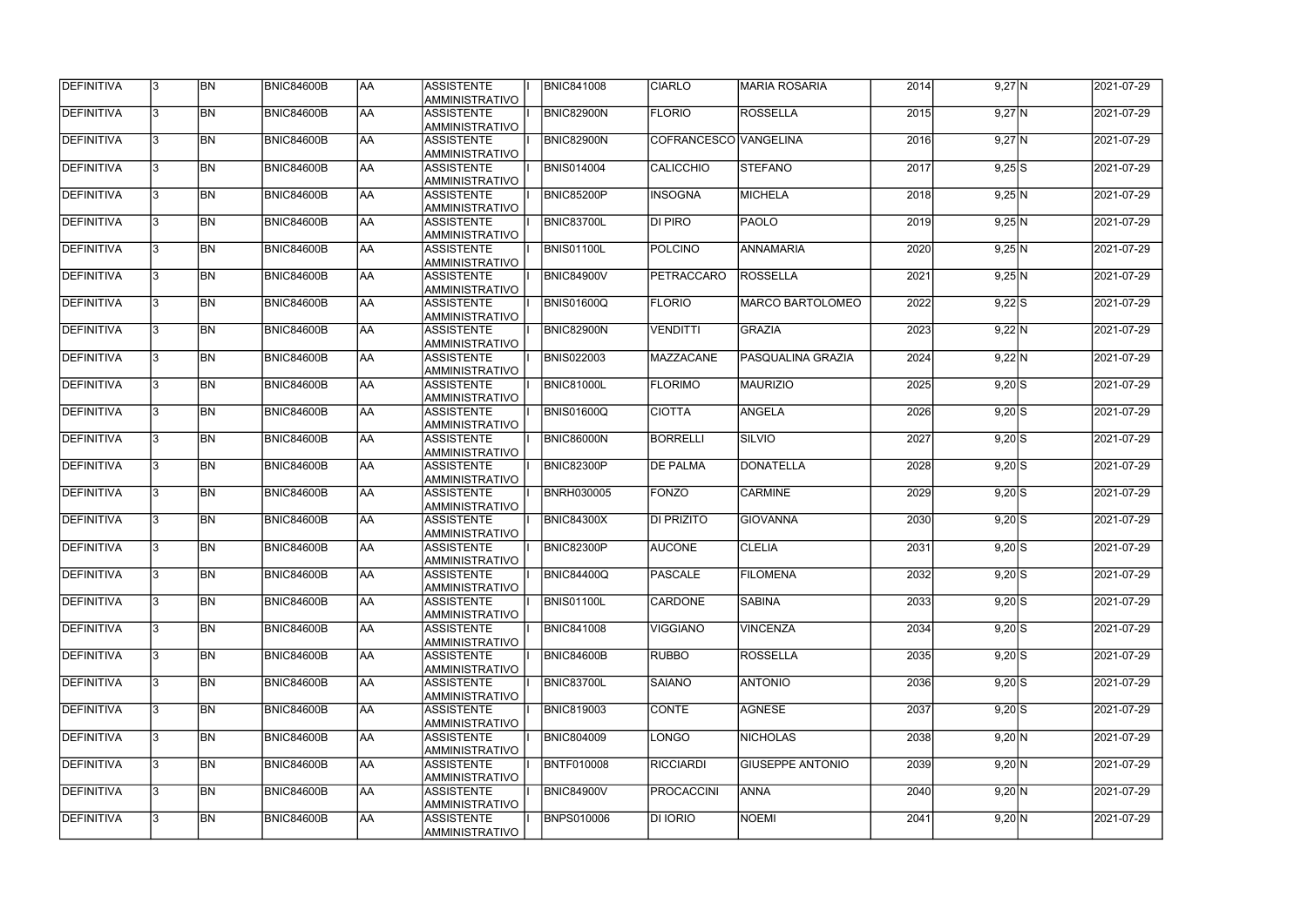| DEFINITIVA        | 13. | <b>BN</b> | <b>BNIC84600B</b> | laa        | ASSISTENTE<br>AMMINISTRATIVO        | <b>BNIC81700B</b> | ICORETTI            | <b>COSIMO</b>     | 2042 | 9,20 N      | 2021-07-29 |
|-------------------|-----|-----------|-------------------|------------|-------------------------------------|-------------------|---------------------|-------------------|------|-------------|------------|
| DEFINITIVA        | 13. | <b>BN</b> | <b>BNIC84600B</b> | AA         | <b>ASSISTENTE</b><br>AMMINISTRATIVO | <b>BNTF010008</b> | <b>IZZO</b>         | <b>PELLEGRINO</b> | 2043 | 9,20 N      | 2021-07-29 |
| DEFINITIVA        | l3. | <b>BN</b> | <b>BNIC84600B</b> | AA         | <b>ASSISTENTE</b><br>AMMINISTRATIVO | <b>BNIC81000L</b> | <b>GAGLIARDI</b>    | <b>ROSSANA</b>    | 2044 | 9,20 N      | 2021-07-29 |
| DEFINITIVA        | l3. | <b>BN</b> | <b>BNIC84600B</b> | AA         | <b>ASSISTENTE</b><br>AMMINISTRATIVO | <b>BNIS01600Q</b> | PALLADINO           | PAOLO             | 2045 | 9,20 N      | 2021-07-29 |
| DEFINITIVA        | l3. | <b>BN</b> | <b>BNIC84600B</b> | <b>AA</b>  | <b>ASSISTENTE</b><br>AMMINISTRATIVO | <b>BNIC83700L</b> | <b>IADEVAIA</b>     | <b>MARICA</b>     | 2046 | 9,20 N      | 2021-07-29 |
| DEFINITIVA        | 3   | <b>BN</b> | <b>BNIC84600B</b> | AA         | <b>ASSISTENTE</b><br>AMMINISTRATIVO | <b>BNIC862009</b> | <b>LANGELLA</b>     | <b>MARIANNA</b>   | 2047 | 9,20 N      | 2021-07-29 |
| DEFINITIVA        |     | <b>BN</b> | <b>BNIC84600B</b> | AA         | <b>ASSISTENTE</b><br>AMMINISTRATIVO | <b>BNIC85700T</b> | RUSSO               | ANDREA            | 2048 | 9,20 N      | 2021-07-29 |
| DEFINITIVA        |     | <b>BN</b> | <b>BNIC84600B</b> | AA         | <b>ASSISTENTE</b><br>AMMINISTRATIVO | <b>BNIC826006</b> | RUGGIERO            | <b>ALESSIA</b>    | 2049 | 9,20 N      | 2021-07-29 |
| DEFINITIVA        |     | <b>BN</b> | <b>BNIC84600B</b> | laa        | <b>ASSISTENTE</b><br>AMMINISTRATIVO | <b>BNIC86100D</b> | SANTOSUOSSO  ILARIA |                   | 2050 | 9,20 N      | 2021-07-29 |
| DEFINITIVA        | l3. | <b>BN</b> | <b>BNIC84600B</b> | laa        | <b>ASSISTENTE</b><br>AMMINISTRATIVO | <b>BNIS01600Q</b> | PAGNOZZI            | <b>DARIO</b>      | 2051 | 9,20 N      | 2021-07-29 |
| DEFINITIVA        | l3. | <b>BN</b> | <b>BNIC84600B</b> | AA         | <b>ASSISTENTE</b><br>AMMINISTRATIVO | <b>BNIC813004</b> | <b>MARZAIOLI</b>    | <b>DOMENICO</b>   | 2052 | 9,20 N      | 2021-07-29 |
| DEFINITIVA        | 3   | <b>BN</b> | BNIC84600B        | <b>AA</b>  | <b>ASSISTENTE</b><br>AMMINISTRATIVO | <b>BNPS010006</b> | FERRARA             | <b>ERICA</b>      | 2053 | 9,20 N      | 2021-07-29 |
| DEFINITIVA        | l3. | <b>BN</b> | <b>BNIC84600B</b> | AA         | <b>ASSISTENTE</b><br>AMMINISTRATIVO | <b>BNIS00200T</b> | <b>BARONE</b>       | <b>MICHELA</b>    | 2054 | 9,20 N      | 2021-07-29 |
| DEFINITIVA        | 3   | <b>BN</b> | <b>BNIC84600B</b> | AA         | <b>ASSISTENTE</b><br>AMMINISTRATIVO | <b>BNIS01600Q</b> | LOMBARDI            | <b>SABRINA</b>    | 2055 | 9,20 N      | 2021-07-29 |
| DEFINITIVA        |     | <b>BN</b> | <b>BNIC84600B</b> | AA         | <b>ASSISTENTE</b><br>AMMINISTRATIVO | <b>BNIC81700B</b> | <b>FAMIGLIETTI</b>  | <b>GIOVANNI</b>   | 2056 | 9,20 N      | 2021-07-29 |
| DEFINITIVA        |     | <b>BN</b> | <b>BNIC84600B</b> | AA         | <b>ASSISTENTE</b><br>AMMINISTRATIVO | <b>BNIS02600A</b> | <b>LANZOTTI</b>     | <b>GIUSEPPINA</b> | 2057 | $9,20 \, N$ | 2021-07-29 |
| DEFINITIVA        | 3   | <b>BN</b> | <b>BNIC84600B</b> | AA         | <b>ASSISTENTE</b><br>AMMINISTRATIVO | <b>BNIS01600Q</b> | <b>RICCIO</b>       | <b>VALENTINA</b>  | 2058 | 9,20 N      | 2021-07-29 |
| DEFINITIVA        |     | <b>BN</b> | BNIC84600B        | AA         | <b>ASSISTENTE</b><br>AMMINISTRATIVO | <b>BNTF010008</b> | <b>CAPOZZI</b>      | <b>FABIO</b>      | 2059 | 9,20 N      | 2021-07-29 |
| DEFINITIVA        | 13  | BN        | <b>BNIC84600B</b> | <b>JAA</b> | <b>ASSISTENTE</b><br>AMMINISTRATIVO | BNIC86000N        | BARRICELLI          | <b>FABIOLA</b>    | 2060 | 9,20 N      | 2021-07-29 |
| <b>DEFINITIVA</b> | 13. | <b>BN</b> | <b>BNIC84600B</b> | AA         | <b>ASSISTENTE</b><br>AMMINISTRATIVO | <b>BNIC85200P</b> | <b>ONOFRIO</b>      | <b>SANTINA</b>    | 2061 | 9,20 N      | 2021-07-29 |
| DEFINITIVA        | l3. | <b>BN</b> | <b>BNIC84600B</b> | <b>AA</b>  | <b>ASSISTENTE</b><br>AMMINISTRATIVO | <b>BNIC82900N</b> | PINELLI             | <b>DANIELE</b>    | 2062 | 9,20 N      | 2021-07-29 |
| DEFINITIVA        | 3   | <b>BN</b> | <b>BNIC84600B</b> | <b>AA</b>  | <b>ASSISTENTE</b><br>AMMINISTRATIVO | <b>BNPM02000T</b> | <b>CALANDRELLA</b>  | <b>GIANNA</b>     | 2063 | 9,20 N      | 2021-07-29 |
| <b>DEFINITIVA</b> | l3. | <b>BN</b> | <b>BNIC84600B</b> | <b>AA</b>  | <b>ASSISTENTE</b><br>AMMINISTRATIVO | <b>BNIC85200P</b> | <b>PICCOLO</b>      | <b>LUIGIA</b>     | 2064 | 9,20 N      | 2021-07-29 |
| DEFINITIVA        |     | <b>BN</b> | <b>BNIC84600B</b> | AA         | <b>ASSISTENTE</b><br>AMMINISTRATIVO | <b>BNIC819003</b> | DI BELLO            | <b>RAFFAELLA</b>  | 2065 | 9,20 N      | 2021-07-29 |
| DEFINITIVA        |     | <b>BN</b> | <b>BNIC84600B</b> | <b>AA</b>  | <b>ASSISTENTE</b><br>AMMINISTRATIVO | <b>BNIC84300X</b> | <b>PAOLILLO</b>     | <b>ILARIA</b>     | 2066 | 9,20 N      | 2021-07-29 |
| DEFINITIVA        | I3. | <b>BN</b> | <b>BNIC84600B</b> | AA         | <b>ASSISTENTE</b><br>AMMINISTRATIVO | <b>BNIS00200T</b> | <b>GALIETTA</b>     | <b>FRANCESCO</b>  | 2067 | 9,20 N      | 2021-07-29 |
| DEFINITIVA        | 13. | <b>BN</b> | <b>BNIC84600B</b> | AA         | <b>ASSISTENTE</b><br>AMMINISTRATIVO | BNVC01000A        | <b>PELUSO</b>       | <b>FABIANA</b>    | 2068 | 9,20 N      | 2021-07-29 |
| DEFINITIVA        |     | <b>BN</b> | <b>BNIC84600B</b> | AA         | <b>ASSISTENTE</b><br>AMMINISTRATIVO | <b>BNIC85700T</b> | ARGENIO             | <b>VINCENZO</b>   | 2069 | 9,20 N      | 2021-07-29 |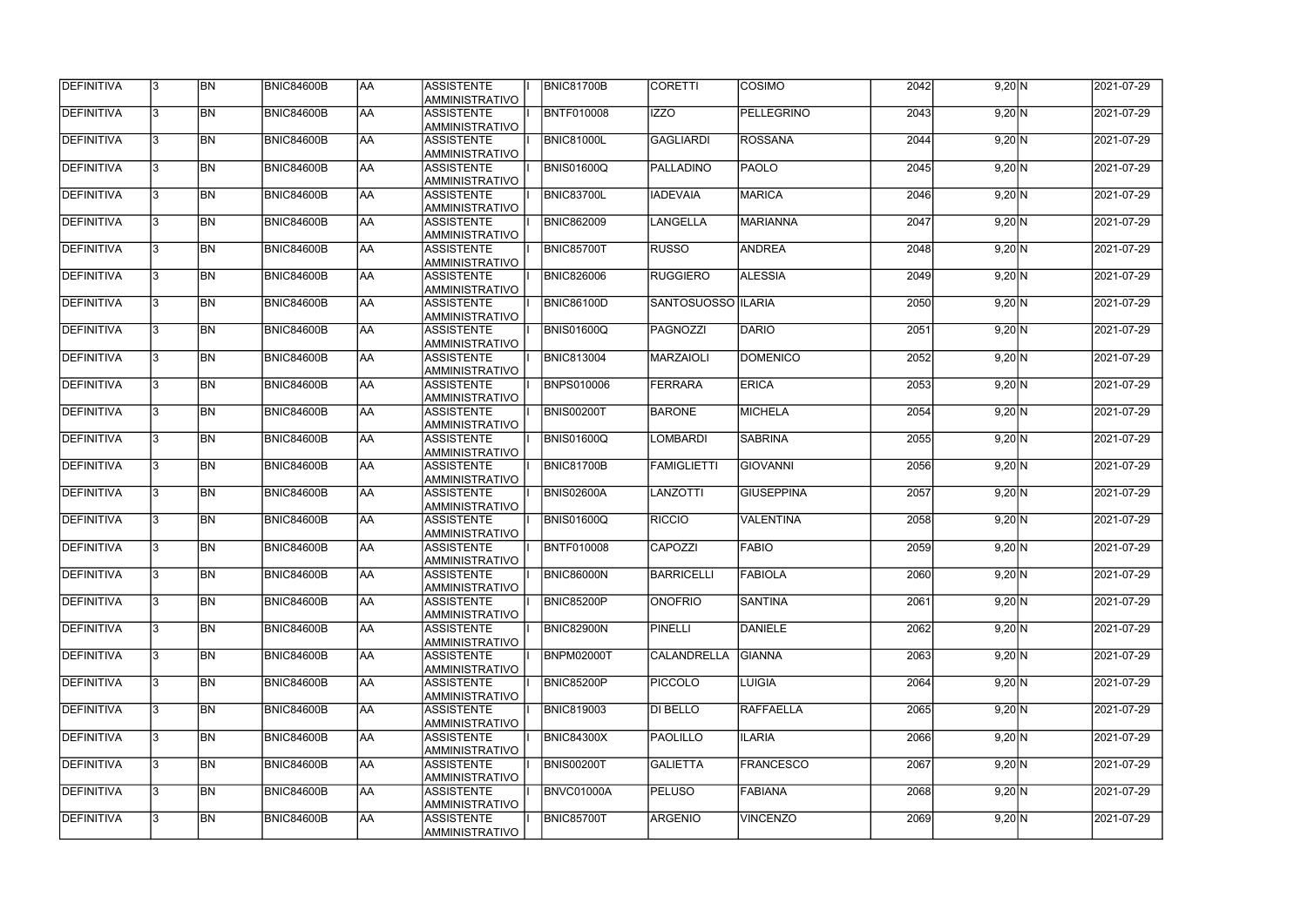| DEFINITIVA        | 13. | <b>BN</b> | <b>BNIC84600B</b> | AA         | <b>ASSISTENTE</b><br>AMMINISTRATIVO | <b>BNPM02000T</b> | <b>ERRICO</b>    | PATRIZIA              | 2070 | 9,20 N     | 2021-07-29 |
|-------------------|-----|-----------|-------------------|------------|-------------------------------------|-------------------|------------------|-----------------------|------|------------|------------|
| <b>DEFINITIVA</b> | 13. | <b>BN</b> | <b>BNIC84600B</b> | laa        | <b>ASSISTENTE</b><br>AMMINISTRATIVO | <b>BNIS01600Q</b> | <b>BASSI</b>     | <b>ELISABETTA</b>     | 2071 | $9,17$ S   | 2021-07-29 |
| DEFINITIVA        | l3. | <b>BN</b> | <b>BNIC84600B</b> | AA         | <b>ASSISTENTE</b><br>AMMINISTRATIVO | <b>BNPS010006</b> | <b>DE SIMONE</b> | <b>ANTONIO</b>        | 2072 | $9,17$ S   | 2021-07-29 |
| <b>DEFINITIVA</b> | l3. | <b>BN</b> | BNIC84600B        | <b>AA</b>  | <b>ASSISTENTE</b><br>AMMINISTRATIVO | <b>BNIS022003</b> | <b>PELOSI</b>    | <b>LUCIA</b>          | 2073 | $9,17$ N   | 2021-07-29 |
| DEFINITIVA        | l3. | <b>BN</b> | <b>BNIC84600B</b> | AA         | <b>ASSISTENTE</b><br>AMMINISTRATIVO | <b>BNIC85700T</b> | <b>EGIDIO</b>    | <b>ANTONIO</b>        | 2074 | $9,17$ N   | 2021-07-29 |
| DEFINITIVA        | l3  | <b>BN</b> | <b>BNIC84600B</b> | laa        | <b>ASSISTENTE</b><br>AMMINISTRATIVO | <b>BNIC84300X</b> | MARRO            | NICOLINA              | 2075 | $9,17$ N   | 2021-07-29 |
| DEFINITIVA        |     | <b>BN</b> | <b>BNIC84600B</b> | AA         | <b>ASSISTENTE</b><br>AMMINISTRATIVO | <b>BNIS027006</b> | FASOLI           | <b>FABIANO</b>        | 2076 | $9,17$ N   | 2021-07-29 |
| DEFINITIVA        |     | <b>BN</b> | <b>BNIC84600B</b> | laa        | <b>ASSISTENTE</b><br>AMMINISTRATIVO | <b>BNIC85200P</b> | DE NISIO         | <b>ANGELA</b>         | 2077 | $9,17$ N   | 2021-07-29 |
| DEFINITIVA        |     | <b>BN</b> | <b>BNIC84600B</b> | laa        | <b>ASSISTENTE</b><br>AMMINISTRATIVO | <b>BNIS01600Q</b> | D'ALLESTRO       | <b>MARION</b>         | 2078 | $9,17$ N   | 2021-07-29 |
| DEFINITIVA        | l3. | <b>BN</b> | <b>BNIC84600B</b> | laa        | <b>ASSISTENTE</b><br>AMMINISTRATIVO | <b>BNIC841008</b> | <b>RICCARDI</b>  | <b>ANTONELLA</b>      | 2079 | $9,17$ N   | 2021-07-29 |
| DEFINITIVA        | l3. | <b>BN</b> | <b>BNIC84600B</b> | AA         | <b>ASSISTENTE</b><br>AMMINISTRATIVO | <b>BNIS00800R</b> | <b>SUPPA</b>     | <b>ANTONIO</b>        | 2080 | $9,17$ N   | 2021-07-29 |
| <b>DEFINITIVA</b> | l3. | <b>BN</b> | <b>BNIC84600B</b> | <b>AA</b>  | ASSISTENTE<br>AMMINISTRATIVO        | <b>BNIS022003</b> | <b>FEDERICO</b>  | ANTONELLA             | 2081 | $9,17$ N   | 2021-07-29 |
| DEFINITIVA        | l3  | <b>BN</b> | <b>BNIC84600B</b> | AA         | <b>ASSISTENTE</b><br>AMMINISTRATIVO | <b>BNRH030005</b> | <b>BARRA</b>     | <b>CAMILLA</b>        | 2082 | $9,17$ N   | 2021-07-29 |
| DEFINITIVA        | 3   | <b>BN</b> | <b>BNIC84600B</b> | AA         | <b>ASSISTENTE</b><br>AMMINISTRATIVO | <b>BNIC850003</b> | <b>CERULO</b>    | <b>GIOVANNA</b>       | 2083 | $9,17$ N   | 2021-07-29 |
| DEFINITIVA        |     | <b>BN</b> | <b>BNIC84600B</b> | AA         | <b>ASSISTENTE</b><br>AMMINISTRATIVO | <b>BNIC833009</b> | <b>GIGANTE</b>   | <b>ELSA ANGIOLINA</b> | 2084 | $9,17$ N   | 2021-07-29 |
| DEFINITIVA        | 3   | <b>BN</b> | <b>BNIC84600B</b> | AA         | <b>ASSISTENTE</b><br>AMMINISTRATIVO | <b>BNIS022003</b> | <b>FAZZONE</b>   | <b>GREGORIO</b>       | 2085 | 9,15 N     | 2021-07-29 |
| DEFINITIVA        | l3. | <b>BN</b> | <b>BNIC84600B</b> | laa        | <b>ASSISTENTE</b><br>AMMINISTRATIVO | <b>BNIC827002</b> | PISCITELLI       | <b>GIOVANNA</b>       | 2086 | 9,15 N     | 2021-07-29 |
| DEFINITIVA        |     | <b>BN</b> | BNIC84600B        | AA         | <b>ASSISTENTE</b><br>AMMINISTRATIVO | <b>BNIC84500G</b> | RUSSO            | <b>CARMINE</b>        | 2087 | 9,15 N     | 2021-07-29 |
| <b>DEFINITIVA</b> | 13. | <b>BN</b> | <b>BNIC84600B</b> | <b>JAA</b> | <b>ASSISTENTE</b><br>AMMINISTRATIVO | BNIC82900N        | <b>DI MAURO</b>  | PIERLUIGI             | 2088 | 9,13 N     | 2021-07-29 |
| <b>DEFINITIVA</b> | l3. | <b>BN</b> | <b>BNIC84600B</b> | AA         | ASSISTENTE<br>AMMINISTRATIVO        | <b>BNIC862009</b> | <b>CORSALE</b>   | <b>DOMENICO</b>       | 2089 | $9,11$ $S$ | 2021-07-29 |
| DEFINITIVA        | 13. | <b>BN</b> | <b>BNIC84600B</b> | AA         | ASSISTENTE<br>AMMINISTRATIVO        | <b>BNIC839008</b> | <b>ASCIERTO</b>  | <b>ANNA MARIA</b>     | 2090 | $9,10$ S   | 2021-07-29 |
| DEFINITIVA        | 3   | <b>BN</b> | <b>BNIC84600B</b> | AA         | <b>ASSISTENTE</b><br>AMMINISTRATIVO | <b>BNIC85400A</b> | <b>NAPPI</b>     | <b>STEFANIA</b>       | 2091 | $9,10$ S   | 2021-07-29 |
| DEFINITIVA        |     | <b>BN</b> | <b>BNIC84600B</b> | AA         | <b>ASSISTENTE</b><br>AMMINISTRATIVO | <b>BNIS022003</b> | AMATO            | <b>MIRELLA</b>        | 2092 | $9,10$ S   | 2021-07-29 |
| DEFINITIVA        |     | <b>BN</b> | <b>BNIC84600B</b> | AA         | <b>ASSISTENTE</b><br>AMMINISTRATIVO | <b>BNIC819003</b> | COLESANTI        | <b>ANNALISA</b>       | 2093 | $9,10$ S   | 2021-07-29 |
| DEFINITIVA        | I3. | <b>BN</b> | BNIC84600B        | AA         | <b>ASSISTENTE</b><br>AMMINISTRATIVO | <b>BNIC826006</b> | <b>TOZZI</b>     | <b>MARICA</b>         | 2094 | $9,10$ S   | 2021-07-29 |
| DEFINITIVA        | 13. | <b>BN</b> | <b>BNIC84600B</b> | AA         | <b>ASSISTENTE</b><br>AMMINISTRATIVO | <b>BNIS02600A</b> | BARRICELLI       | <b>MICHELA</b>        | 2095 | $9,10$ S   | 2021-07-29 |
| DEFINITIVA        | 13. | <b>BN</b> | <b>BNIC84600B</b> | AA         | <b>ASSISTENTE</b><br>AMMINISTRATIVO | <b>BNIC86100D</b> | PENNINO          | <b>ANTONELLA</b>      | 2096 | $9,10$ S   | 2021-07-29 |
| DEFINITIVA        |     | <b>BN</b> | <b>BNIC84600B</b> | AA         | <b>ASSISTENTE</b><br>AMMINISTRATIVO | <b>BNIC84300X</b> | <b>CRISCI</b>    | <b>TERESA</b>         | 2097 | $9,10$ $S$ | 2021-07-29 |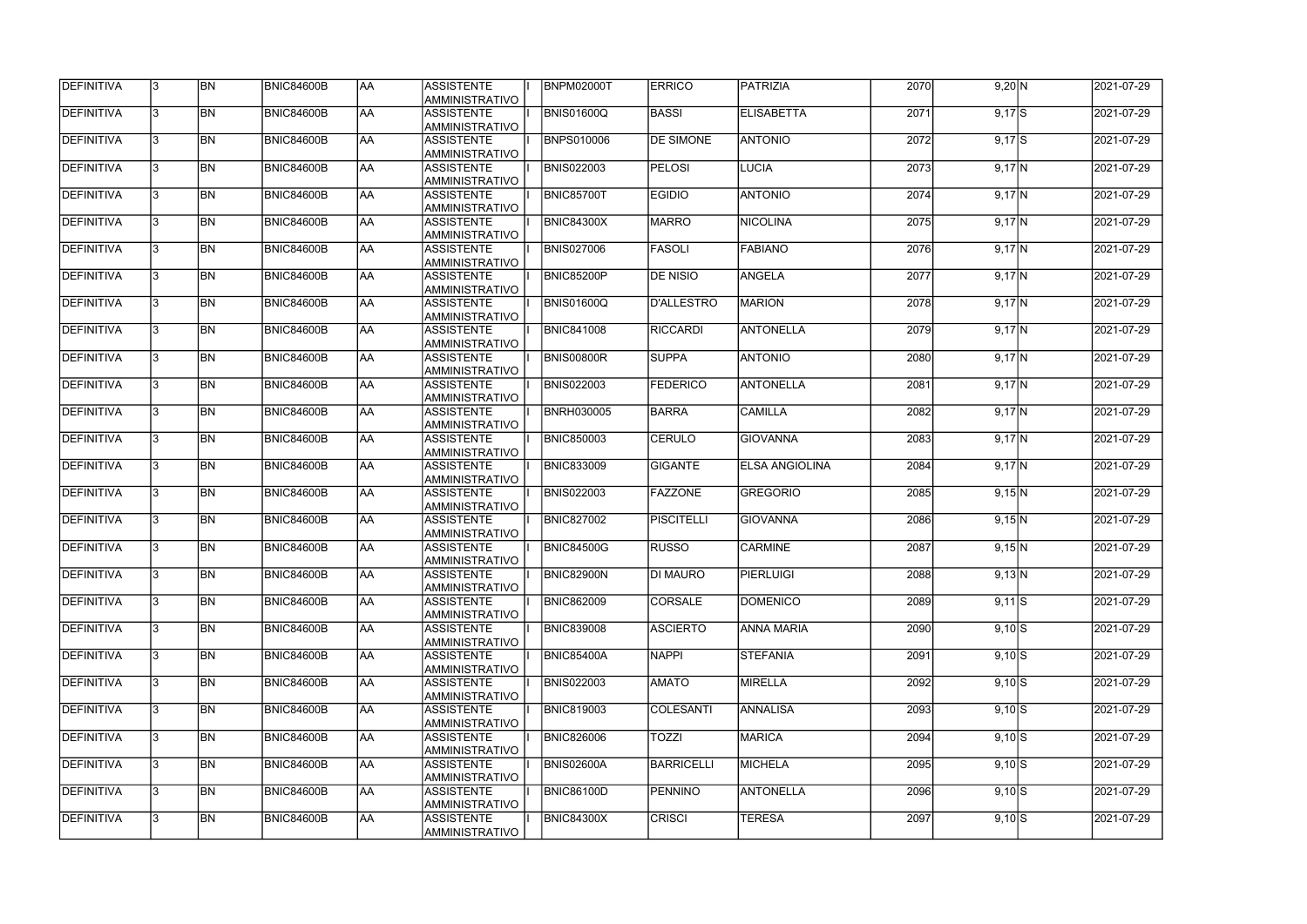| DEFINITIVA        | 13. | <b>BN</b> | <b>BNIC84600B</b> | AA         | <b>ASSISTENTE</b><br>AMMINISTRATIVO | <b>BNIC855006</b> | <b>ZUCARO</b>      | <b>AUGUSTA</b>        | 2098 | $9,10$ $S$  | 2021-07-29 |
|-------------------|-----|-----------|-------------------|------------|-------------------------------------|-------------------|--------------------|-----------------------|------|-------------|------------|
| <b>DEFINITIVA</b> | 13. | <b>BN</b> | BNIC84600B        | laa        | <b>ASSISTENTE</b><br>AMMINISTRATIVO | BNIC85200P        | PASCALE            | <b>MARIA ALBERTA</b>  | 2099 | $9,10$ S    | 2021-07-29 |
| DEFINITIVA        | l3. | <b>BN</b> | <b>BNIC84600B</b> | AA         | <b>ASSISTENTE</b><br>AMMINISTRATIVO | <b>BNTF010008</b> | <b>TARANTINO</b>   | <b>UMBERTO</b>        | 2100 | $9,10$ $S$  | 2021-07-29 |
| <b>DEFINITIVA</b> | l3. | <b>BN</b> | BNIC84600B        | <b>AA</b>  | <b>ASSISTENTE</b><br>AMMINISTRATIVO | <b>BNIS014004</b> | BOTTICELLA         | <b>OLGA</b>           | 2101 | $9,10$ $S$  | 2021-07-29 |
| DEFINITIVA        | l3  | <b>BN</b> | <b>BNIC84600B</b> | AA         | <b>ASSISTENTE</b><br>AMMINISTRATIVO | <b>BNPS010006</b> | <b>IEVOLELLA</b>   | <b>CARMEN</b>         | 2102 | $9,10$ $S$  | 2021-07-29 |
| DEFINITIVA        | l3  | <b>BN</b> | <b>BNIC84600B</b> | laa        | <b>ASSISTENTE</b><br>AMMINISTRATIVO | <b>BNPM02000T</b> | LA<br>PECCERELLA   | <b>MARINA</b>         | 2103 | $9,10$ S    | 2021-07-29 |
| DEFINITIVA        |     | <b>BN</b> | <b>BNIC84600B</b> | AA         | <b>ASSISTENTE</b><br>AMMINISTRATIVO | <b>BNIC82500A</b> | D'ABRUZZO          | <b>GIOVANNI</b>       | 2104 | $9,10$ S    | 2021-07-29 |
| DEFINITIVA        |     | <b>BN</b> | <b>BNIC84600B</b> | laa        | <b>ASSISTENTE</b><br>AMMINISTRATIVO | <b>BNIC819003</b> | PASCALE            | <b>ALDO</b>           | 2105 | $9,10 \, N$ | 2021-07-29 |
| DEFINITIVA        |     | <b>BN</b> | <b>BNIC84600B</b> | laa        | <b>ASSISTENTE</b><br>AMMINISTRATIVO | BNIC83700L        | <b>ACETO</b>       | ANTONELLA             | 2106 | 9,10 N      | 2021-07-29 |
| DEFINITIVA        | l3. | <b>BN</b> | BNIC84600B        | laa        | <b>ASSISTENTE</b><br>AMMINISTRATIVO | <b>BNIS014004</b> | <b>SAURO</b>       | <b>LINA</b>           | 2107 | $9,10 \, N$ | 2021-07-29 |
| DEFINITIVA        | l3. | <b>BN</b> | <b>BNIC84600B</b> | AA         | <b>ASSISTENTE</b><br>AMMINISTRATIVO | <b>BNIC84300X</b> | ICUSANO            | <b>CLAUDIA</b>        | 2108 | 9,10 N      | 2021-07-29 |
| <b>DEFINITIVA</b> | 3   | <b>BN</b> | <b>BNIC84600B</b> | <b>AA</b>  | ASSISTENTE<br>AMMINISTRATIVO        | <b>BNIS022003</b> | <b>LAVORGNA</b>    | <b>ANGELO</b>         | 2109 | 9,10 N      | 2021-07-29 |
| DEFINITIVA        | 3   | <b>BN</b> | <b>BNIC84600B</b> | AA         | <b>ASSISTENTE</b><br>AMMINISTRATIVO | <b>BNIC850003</b> | <b>FORGIONE</b>    | <b>ERMINIO</b>        | 2110 | 9,10 N      | 2021-07-29 |
| DEFINITIVA        | 3   | <b>BN</b> | <b>BNIC84600B</b> | AA         | <b>ASSISTENTE</b><br>AMMINISTRATIVO | BNVC01000A        | <b>PENNA</b>       | <b>ANNALISA</b>       | 2111 | 9,10 N      | 2021-07-29 |
| DEFINITIVA        |     | <b>BN</b> | <b>BNIC84600B</b> | AA         | <b>ASSISTENTE</b><br>AMMINISTRATIVO | <b>BNIS02600A</b> | <b>GAETA</b>       | <b>NITO</b>           | 2112 | 9,10 N      | 2021-07-29 |
| DEFINITIVA        |     | <b>BN</b> | <b>BNIC84600B</b> | AA         | <b>ASSISTENTE</b><br>AMMINISTRATIVO | <b>BNIC84900V</b> | <b>DE MARCO</b>    | <b>NICOLINA</b>       | 2113 | 9,10 N      | 2021-07-29 |
| DEFINITIVA        | 13. | <b>BN</b> | <b>BNIC84600B</b> | laa        | <b>ASSISTENTE</b><br>AMMINISTRATIVO | <b>BNIC812008</b> | <b>ZOLLO</b>       | <b>FEDERICA</b>       | 2114 | 9,10 N      | 2021-07-29 |
| DEFINITIVA        |     | <b>BN</b> | <b>BNIC84600B</b> | AA         | <b>ASSISTENTE</b><br>AMMINISTRATIVO | <b>BNIS022003</b> | <b>SANZARI</b>     | <b>VINCENZO</b>       | 2115 | 9,10 N      | 2021-07-29 |
| DEFINITIVA        | 13. | <b>BN</b> | <b>BNIC84600B</b> | <b>JAA</b> | <b>ASSISTENTE</b><br>AMMINISTRATIVO | <b>BNRH030005</b> | <b>ABIUSO</b>      | <b>MARIANTONIETTA</b> | 2116 | 9,10 N      | 2021-07-29 |
| <b>DEFINITIVA</b> | l3. | <b>BN</b> | <b>BNIC84600B</b> | AA         | ASSISTENTE<br>AMMINISTRATIVO        | <b>BNIC84300X</b> | SGRO'              | <b>EMILIA</b>         | 2117 | 9,10 N      | 2021-07-29 |
| DEFINITIVA        | 13. | <b>BN</b> | <b>BNIC84600B</b> | AA         | ASSISTENTE<br>AMMINISTRATIVO        | <b>BNIS013008</b> | <b>DELLA RATTA</b> | <b>EMILIANA</b>       | 2118 | $9,10 \, N$ | 2021-07-29 |
| DEFINITIVA        | 3   | <b>BN</b> | <b>BNIC84600B</b> | AA         | <b>ASSISTENTE</b><br>AMMINISTRATIVO | <b>BNIC84400Q</b> | <b>MAFFEI</b>      | <b>SARA</b>           | 2119 | 9,10 N      | 2021-07-29 |
| DEFINITIVA        |     | <b>BN</b> | <b>BNIC84600B</b> | AA         | <b>ASSISTENTE</b><br>AMMINISTRATIVO | <b>BNIC85700T</b> | <b>BORGHI</b>      | <b>DESIREE ERNIDE</b> | 2120 | $9,10 \, N$ | 2021-07-29 |
| DEFINITIVA        |     | <b>BN</b> | <b>BNIC84600B</b> | AA         | <b>ASSISTENTE</b><br>AMMINISTRATIVO | <b>BNIC827002</b> | <b>DESIDERIO</b>   | <b>SARA</b>           | 2121 | $9,10 \, N$ | 2021-07-29 |
| DEFINITIVA        | I3. | <b>BN</b> | BNIC84600B        | AA         | <b>ASSISTENTE</b><br>AMMINISTRATIVO | <b>BNIS01600Q</b> | <b>BRUNO</b>       | <b>STEFANO MARIA</b>  | 2122 | $9,10 \, N$ | 2021-07-29 |
| DEFINITIVA        | 13. | <b>BN</b> | <b>BNIC84600B</b> | AA         | <b>ASSISTENTE</b><br>AMMINISTRATIVO | <b>BNPM02000T</b> | <b>FULGIERI</b>    | <b>ANNA</b>           | 2123 | 9,10 N      | 2021-07-29 |
| DEFINITIVA        | 13. | <b>BN</b> | <b>BNIC84600B</b> | AA         | <b>ASSISTENTE</b><br>AMMINISTRATIVO | <b>BNIS022003</b> | BARILE             | <b>MARIATERESA</b>    | 2124 | 9,10 N      | 2021-07-29 |
| DEFINITIVA        |     | <b>BN</b> | <b>BNIC84600B</b> | AA         | <b>ASSISTENTE</b><br>AMMINISTRATIVO | <b>BNIC83700L</b> | <b>MARTONE</b>     | <b>ELISABETTA</b>     | 2125 | 9,10 N      | 2021-07-29 |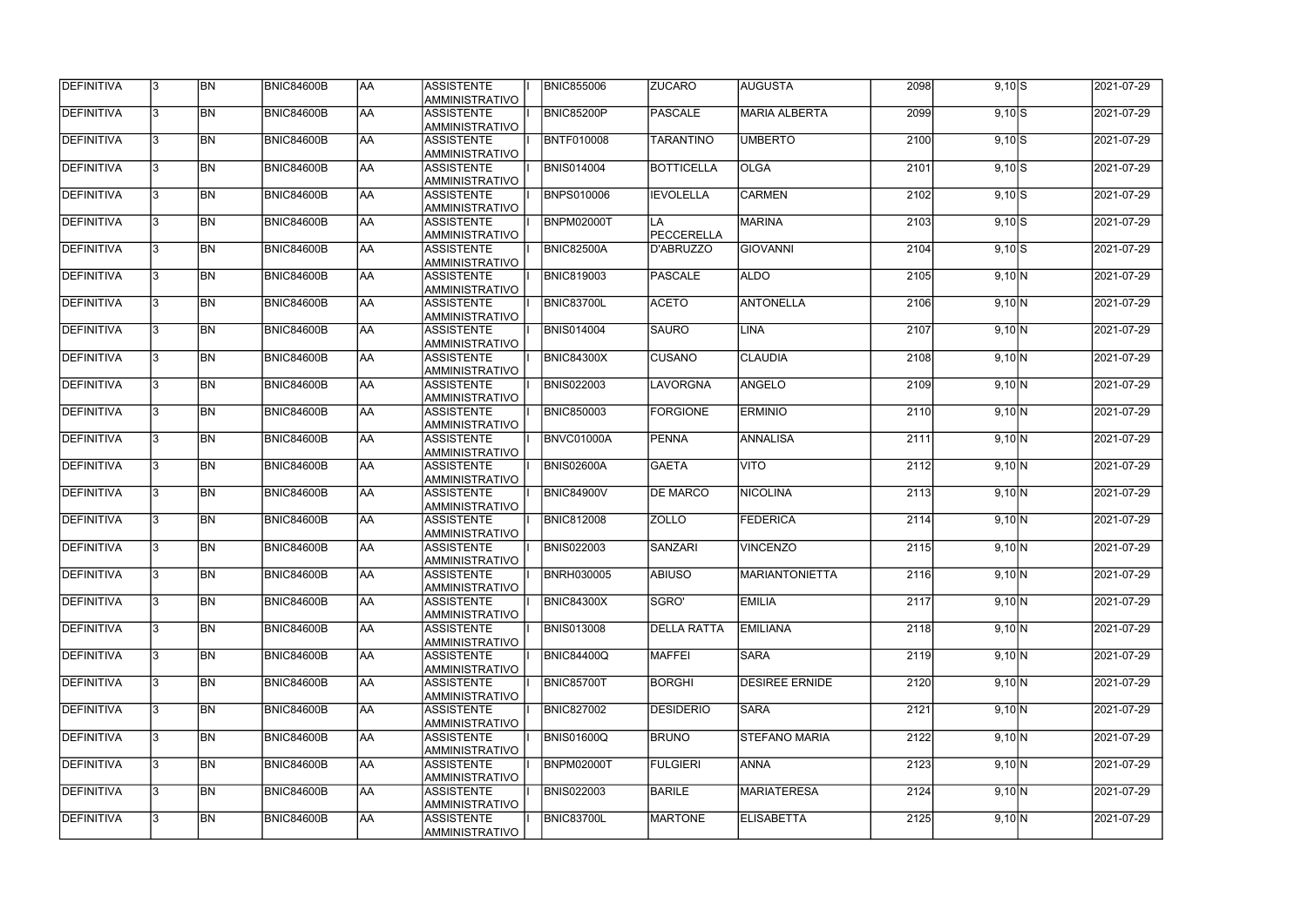| <b>DEFINITIVA</b> | 13. | <b>BN</b> | <b>BNIC84600B</b> | AA        | <b>ASSISTENTE</b><br>AMMINISTRATIVO        | <b>BNIC804009</b> | <b>IADAROLA</b>               | <b>GIUSEPPE</b>        | 2126 | 9,10 N     |     | 2021-07-29 |
|-------------------|-----|-----------|-------------------|-----------|--------------------------------------------|-------------------|-------------------------------|------------------------|------|------------|-----|------------|
| <b>DEFINITIVA</b> | 13. | <b>BN</b> | BNIC84600B        | laa       | <b>ASSISTENTE</b><br>AMMINISTRATIVO        | BNIS00300N        | <b>SUBONA</b>                 | PASQUALE               | 2127 | $9,10 \ N$ |     | 2021-07-29 |
| DEFINITIVA        | l3. | <b>BN</b> | <b>BNIC84600B</b> | AA        | <b>ASSISTENTE</b><br>AMMINISTRATIVO        | <b>BNIC82900N</b> | <b>BARONE</b>                 | <b>NICOLETTA</b>       | 2128 | 9,10 N     |     | 2021-07-29 |
| <b>DEFINITIVA</b> | l3. | <b>BN</b> | BNIC84600B        | <b>AA</b> | <b>ASSISTENTE</b><br>AMMINISTRATIVO        | <b>BNIS013008</b> | MARTINO                       | <b>CARMINE</b>         | 2129 | 9,10 N     |     | 2021-07-29 |
| DEFINITIVA        | l3. | <b>BN</b> | <b>BNIC84600B</b> | laa       | <b>ASSISTENTE</b><br>AMMINISTRATIVO        | <b>BNIC86100D</b> | <b>DI PAOLO</b>               | <b>EUGENIO</b>         | 2130 | $9,07$ S   |     | 2021-07-29 |
| DEFINITIVA        | 3   | <b>BN</b> | <b>BNIC84600B</b> | laa       | <b>ASSISTENTE</b><br>AMMINISTRATIVO        | <b>BNIS00200T</b> | FONZO                         | <b>DANIELE</b>         | 2131 | $9,05$ S   |     | 2021-07-29 |
| DEFINITIVA        |     | <b>BN</b> | <b>BNIC84600B</b> | laa       | <b>ASSISTENTE</b><br><b>AMMINISTRATIVO</b> | BNIC83700L        | <b>CARUSO</b>                 | <b>SARA</b>            | 2132 | $9,05$ S   |     | 2021-07-29 |
| DEFINITIVA        |     | <b>BN</b> | BNIC84600B        | laa       | <b>ASSISTENTE</b><br>AMMINISTRATIVO        | BNIC82900N        | <b>ONORATO</b>                | <b>MARIA RAFFAELA</b>  | 2133 | $9,03$ $S$ |     | 2021-07-29 |
| DEFINITIVA        |     | <b>BN</b> | <b>BNIC84600B</b> | AA        | <b>ASSISTENTE</b><br>AMMINISTRATIVO        | <b>BNIS022003</b> | MORELLI                       | <b>MICHELA</b>         | 2134 | $9,03$ $S$ |     | 2021-07-29 |
| DEFINITIVA        | l3. | <b>BN</b> | <b>BNIC84600B</b> | laa       | <b>ASSISTENTE</b><br>AMMINISTRATIVO        | BNIC85700T        | <b>NISCO</b>                  | <b>TOMMASINA</b>       | 2135 | $9,03$ S   |     | 2021-07-29 |
| DEFINITIVA        | l3. | <b>BN</b> | <b>BNIC84600B</b> | AA        | <b>ASSISTENTE</b><br>AMMINISTRATIVO        | BNIC83700L        | <b>FUSCO</b>                  | <b>RITA ALFONSINA</b>  | 2136 | $9,03$ $S$ |     | 2021-07-29 |
| DEFINITIVA        | 3   | <b>BN</b> | BNIC84600B        | <b>AA</b> | <b>ASSISTENTE</b><br>AMMINISTRATIVO        | <b>BNIS01600Q</b> | <b>SEBASTIANELLI VITTORIO</b> |                        | 2137 | $9,02$ S   |     | 2021-07-29 |
| DEFINITIVA        | 3   | <b>BN</b> | <b>BNIC84600B</b> | laa       | <b>ASSISTENTE</b><br>AMMINISTRATIVO        | <b>BNTF010008</b> | FAIELLA                       | <b>GIUSEPPE</b>        | 2138 |            | 9S  | 2021-07-29 |
| DEFINITIVA        |     | <b>BN</b> | <b>BNIC84600B</b> | laa       | <b>ASSISTENTE</b><br>AMMINISTRATIVO        | <b>BNIS022003</b> | <b>IACOBELLI</b>              | LOREDANA               | 2139 |            | 9S  | 2021-07-29 |
| DEFINITIVA        |     | <b>BN</b> | <b>BNIC84600B</b> | laa       | <b>ASSISTENTE</b><br><b>AMMINISTRATIVO</b> | <b>BNIC804009</b> | <b>GUERRERA</b>               | CORRADO                | 2140 |            | 9ls | 2021-07-29 |
| DEFINITIVA        |     | <b>BN</b> | <b>BNIC84600B</b> | laa       | <b>ASSISTENTE</b><br>AMMINISTRATIVO        | <b>BNIC841008</b> | <b>IORILLO</b>                | <b>MARIACRISTINA</b>   | 2141 |            | 9S  | 2021-07-29 |
| DEFINITIVA        | l3. | <b>BN</b> | <b>BNIC84600B</b> | laa       | <b>ASSISTENTE</b><br>AMMINISTRATIVO        | <b>BNIS027006</b> | <b>GAROFANO</b>               | <b>LUCIA</b>           | 2142 |            | 9S  | 2021-07-29 |
| DEFINITIVA        | 3   | <b>BN</b> | <b>BNIC84600B</b> | AA        | <b>ASSISTENTE</b><br>AMMINISTRATIVO        | <b>BNIC84300X</b> | <b>CARBONE</b>                | <b>MARIA MADDALENA</b> | 2143 |            | 9S  | 2021-07-29 |
| DEFINITIVA        | 13  | <b>BN</b> | <b>BNIC84600B</b> | <b>AA</b> | <b>ASSISTENTE</b><br>AMMINISTRATIVO        | <b>BNIC85700T</b> | <b>FACCHINO</b>               | NICOLA                 | 2144 |            | 9S  | 2021-07-29 |
| <b>DEFINITIVA</b> | l3. | <b>BN</b> | <b>BNIC84600B</b> | AA        | <b>ASSISTENTE</b><br>AMMINISTRATIVO        | <b>BNIC81400X</b> | <b>ORSINO</b>                 | <b>MARIANNA</b>        | 2145 |            | 9S  | 2021-07-29 |
| DEFINITIVA        | 13. | <b>BN</b> | <b>BNIC84600B</b> | laa       | <b>ASSISTENTE</b><br>AMMINISTRATIVO        | <b>BNIC83800C</b> | FALZARANO                     | LUIGINA                | 2146 |            | 9S  | 2021-07-29 |
| DEFINITIVA        | 3   | <b>BN</b> | <b>BNIC84600B</b> | laa       | <b>ASSISTENTE</b><br>AMMINISTRATIVO        | <b>BNIC84900V</b> | <b>RAPUANO</b>                | <b>TERESA</b>          | 2147 |            | 9S  | 2021-07-29 |
| DEFINITIVA        |     | <b>BN</b> | BNIC84600B        | AA        | <b>ASSISTENTE</b><br>AMMINISTRATIVO        | BNIS00800R        | <b>DELLA ROCCA</b>            | <b>FRANCESCA</b>       | 2148 |            | 9S  | 2021-07-29 |
| DEFINITIVA        |     | <b>BN</b> | <b>BNIC84600B</b> | AA        | <b>ASSISTENTE</b><br>AMMINISTRATIVO        | <b>BNIC839008</b> | <b>GIANNETTI</b>              | <b>STEFANO</b>         | 2149 |            | 9S  | 2021-07-29 |
| DEFINITIVA        | I3. | <b>BN</b> | BNIC84600B        | laa       | <b>ASSISTENTE</b><br>AMMINISTRATIVO        | <b>BNIS013008</b> | D'AGOSTINO                    | <b>ANNA</b>            | 2150 |            | 9S  | 2021-07-29 |
| DEFINITIVA        | 13. | <b>BN</b> | <b>BNIC84600B</b> | laa       | <b>ASSISTENTE</b><br>AMMINISTRATIVO        | <b>BNIC84300X</b> | BATTAGLINO                    | <b>MICHELINA</b>       | 2151 |            | 9S  | 2021-07-29 |
| DEFINITIVA        | 13. | <b>BN</b> | <b>BNIC84600B</b> | AA        | <b>ASSISTENTE</b><br>AMMINISTRATIVO        | <b>BNIC84300X</b> | <b>CASILLO</b>                | <b>CARMEN</b>          | 2152 |            | 9S  | 2021-07-29 |
| DEFINITIVA        |     | <b>BN</b> | <b>BNIC84600B</b> | AA        | <b>ASSISTENTE</b><br>AMMINISTRATIVO        | <b>BNIS02600A</b> | <b>MARGIOTTA</b>              | <b>MARIASSUNTA</b>     | 2153 |            | 9S  | 2021-07-29 |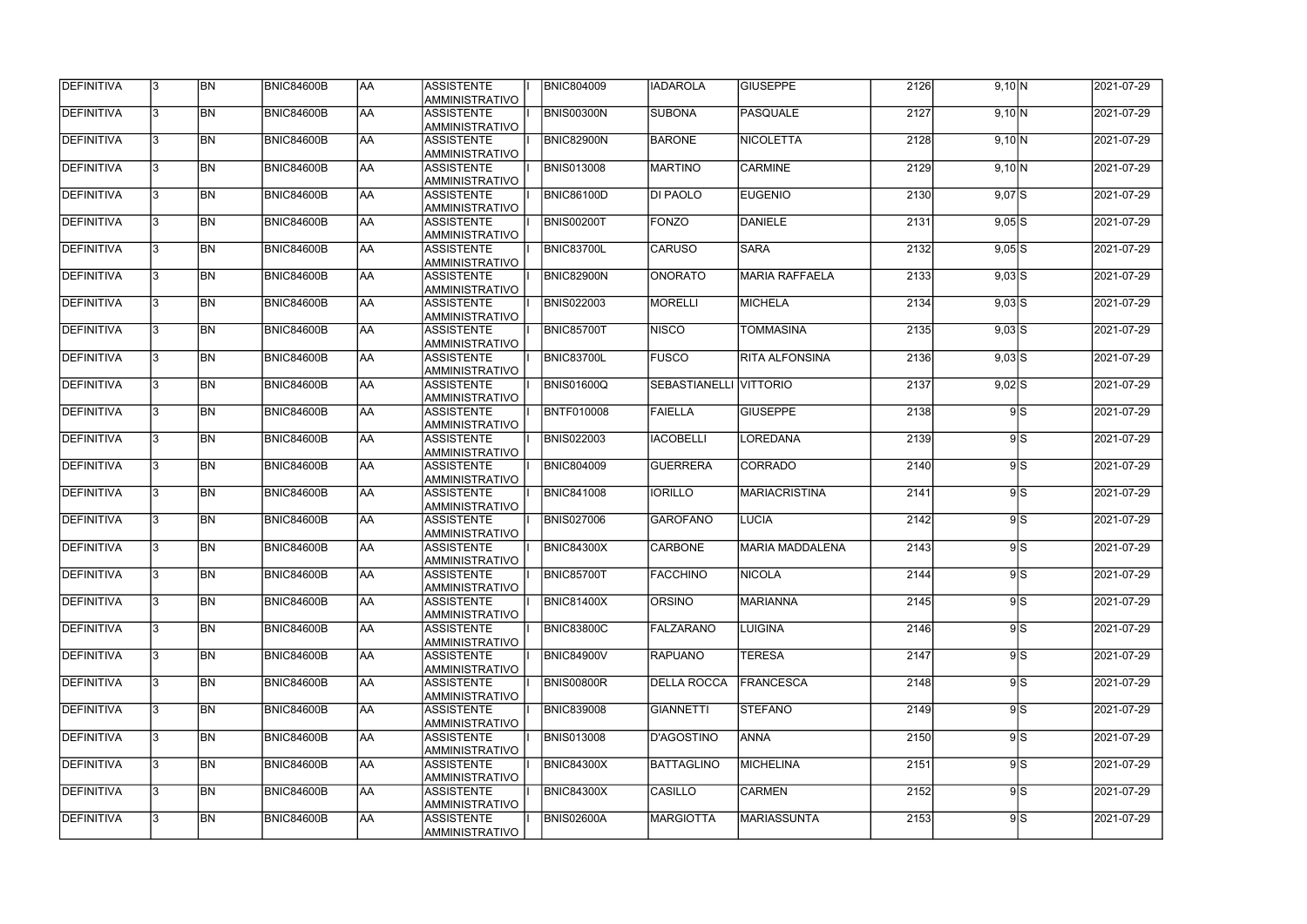| <b>DEFINITIVA</b> | 13. | <b>BN</b> | <b>BNIC84600B</b> | <b>AA</b> | ASSISTENTE<br>AMMINISTRATIVO        | <b>BNIS00200T</b> | <b>AMATO</b>              | <b>GIOIA</b>          | 2154 | 9S               | 2021-07-29 |
|-------------------|-----|-----------|-------------------|-----------|-------------------------------------|-------------------|---------------------------|-----------------------|------|------------------|------------|
| DEFINITIVA        | l3. | <b>BN</b> | <b>BNIC84600B</b> | AA        | <b>ASSISTENTE</b><br>AMMINISTRATIVO | <b>BNIC82500A</b> | <b>IANNELLI</b>           | <b>DEBORA</b>         | 2155 | 9S               | 2021-07-29 |
| DEFINITIVA        | 13. | <b>BN</b> | <b>BNIC84600B</b> | AA        | <b>ASSISTENTE</b><br>AMMINISTRATIVO | BNIC83700L        | <b>DE ROSA</b>            | <b>ROSINA</b>         | 2156 | 9S               | 2021-07-29 |
| DEFINITIVA        | l3. | <b>BN</b> | <b>BNIC84600B</b> | AA        | <b>ASSISTENTE</b><br>AMMINISTRATIVO | <b>BNIC819003</b> | <b>SENZAMICI</b>          | <b>GIUSEPPINA</b>     | 2157 | 9lS              | 2021-07-29 |
| DEFINITIVA        | l3. | <b>BN</b> | <b>BNIC84600B</b> | <b>AA</b> | <b>ASSISTENTE</b><br>AMMINISTRATIVO | <b>BNIS022003</b> | CARLO                     | <b>SARA VALENTINA</b> | 2158 | 9N               | 2021-07-29 |
| DEFINITIVA        | l3. | <b>BN</b> | <b>BNIC84600B</b> | <b>AA</b> | <b>ASSISTENTE</b><br>AMMINISTRATIVO | <b>BNIC82300P</b> | <b>TROIANIELLO</b>        | <b>RAFFAELE</b>       | 2159 | 9N               | 2021-07-29 |
| <b>DEFINITIVA</b> | 3   | <b>BN</b> | <b>BNIC84600B</b> | laa       | <b>ASSISTENTE</b><br>AMMINISTRATIVO | BNIC86000N        | AMBROSINO<br><b>SARNO</b> | <b>GIUSY</b>          | 2160 | 9N               | 2021-07-29 |
| DEFINITIVA        |     | <b>BN</b> | <b>BNIC84600B</b> | AA        | <b>ASSISTENTE</b><br>AMMINISTRATIVO | <b>BNIC84400Q</b> | <b>GIUGLIANO</b>          | <b>ROSANNA</b>        | 2161 | 9 N              | 2021-07-29 |
| DEFINITIVA        |     | <b>BN</b> | <b>BNIC84600B</b> | AA        | <b>ASSISTENTE</b><br>AMMINISTRATIVO | <b>BNIS00200T</b> | PACELLI                   | <b>SAMUELE</b>        | 2162 | 9N               | 2021-07-29 |
| DEFINITIVA        |     | <b>BN</b> | <b>BNIC84600B</b> | laa       | <b>ASSISTENTE</b><br>AMMINISTRATIVO | <b>BNIC804009</b> | <b>CASTALDI</b>           | <b>FRANCESCA</b>      | 2163 | 9N               | 2021-07-29 |
| DEFINITIVA        | l3. | <b>BN</b> | <b>BNIC84600B</b> | laa       | <b>ASSISTENTE</b><br>AMMINISTRATIVO | <b>BNIS01600Q</b> | PANELLA                   | <b>FRANCESCO</b>      | 2164 | 9N               | 2021-07-29 |
| DEFINITIVA        | l3. | <b>BN</b> | <b>BNIC84600B</b> | AA        | <b>ASSISTENTE</b><br>AMMINISTRATIVO | <b>BNTF010008</b> | <b>INGLESE</b>            | <b>ANTONIO</b>        | 2165 | 9 N              | 2021-07-29 |
| DEFINITIVA        | 3   | <b>BN</b> | BNIC84600B        | AA        | <b>ASSISTENTE</b><br>AMMINISTRATIVO | <b>BNIS00800R</b> | D'AGOSTINO                | PASQUALE              | 2166 | 9 N              | 2021-07-29 |
| DEFINITIVA        |     | <b>BN</b> | <b>BNIC84600B</b> | laa       | <b>ASSISTENTE</b><br>AMMINISTRATIVO | <b>BNIC84300X</b> | <b>DEL VAGLIO</b>         | <b>DANIELA</b>        | 2167 | $9\vert N \vert$ | 2021-07-29 |
| DEFINITIVA        | 3   | <b>BN</b> | <b>BNIC84600B</b> | AA        | <b>ASSISTENTE</b><br>AMMINISTRATIVO | <b>BNIS01600Q</b> | <b>IANNOTTA</b>           | <b>TOMMASO</b>        | 2168 | $9\vert N \vert$ | 2021-07-29 |
| DEFINITIVA        | l3. | <b>BN</b> | <b>BNIC84600B</b> | AA        | <b>ASSISTENTE</b><br>AMMINISTRATIVO | <b>BNPM02000T</b> | <b>IMASITTO</b>           | ALESSANDRO            | 2169 | 9 N              | 2021-07-29 |
| DEFINITIVA        |     | <b>BN</b> | <b>BNIC84600B</b> | AA        | <b>ASSISTENTE</b><br>AMMINISTRATIVO | <b>BNIS02300V</b> | <b>MATURO</b>             | <b>ADELE</b>          | 2170 | 9 N              | 2021-07-29 |
| DEFINITIVA        |     | <b>BN</b> | <b>BNIC84600B</b> | AA        | <b>ASSISTENTE</b><br>AMMINISTRATIVO | <b>BNPM02000T</b> | PROCACCI                  | <b>FRANCESCO</b>      | 2171 | 9 N              | 2021-07-29 |
| <b>DEFINITIVA</b> | 13  | <b>BN</b> | <b>BNIC84600B</b> | AA        | ASSISTENTE <br> AMMINISTRATIVO      | <b>BNRH030005</b> | <b>FISCANTE</b>           | <b>DANILO</b>         | 2172 | $9\vert N$       | 2021-07-29 |
| DEFINITIVA        | 13. | <b>BN</b> | <b>BNIC84600B</b> | AA        | ASSISTENTE<br>AMMINISTRATIVO        | <b>BNIC813004</b> | AQUINO                    | <b>MIRIANA</b>        | 2173 | 9N               | 2021-07-29 |
| DEFINITIVA        | l3. | <b>BN</b> | <b>BNIC84600B</b> | AA        | ASSISTENTE<br>AMMINISTRATIVO        | <b>BNIS00200T</b> | ICOSTANTINI               | <b>CATERINA</b>       | 2174 | 9N               | 2021-07-29 |
| DEFINITIVA        | l3. | <b>BN</b> | <b>BNIC84600B</b> | <b>AA</b> | <b>ASSISTENTE</b><br>AMMINISTRATIVO | <b>BNIC834005</b> | <b>IZZO</b>               | <b>MARIA</b>          | 2175 | 9N               | 2021-07-29 |
| DEFINITIVA        | 3   | <b>BN</b> | <b>BNIC84600B</b> | AA        | <b>ASSISTENTE</b><br>AMMINISTRATIVO | <b>BNIC84600B</b> | PARENTE                   | <b>ILARIA</b>         | 2176 | 9N               | 2021-07-29 |
| DEFINITIVA        | l3. | <b>BN</b> | <b>BNIC84600B</b> | AA        | <b>ASSISTENTE</b><br>AMMINISTRATIVO | <b>BNPM02000T</b> | <b>TOMASSI</b>            | <b>MARGHERITA</b>     | 2177 | 9 N              | 2021-07-29 |
| DEFINITIVA        |     | BN        | <b>BNIC84600B</b> | AA        | <b>ASSISTENTE</b><br>AMMINISTRATIVO | <b>BNIC848003</b> | <b>PARADISO</b>           | <b>EMILIANA</b>       | 2178 | 9 N              | 2021-07-29 |
| DEFINITIVA        | l3. | <b>BN</b> | BNIC84600B        | AA        | <b>ASSISTENTE</b><br>AMMINISTRATIVO | <b>BNIC84400Q</b> | CONTE                     | <b>ORIANA</b>         | 2179 | 9N               | 2021-07-29 |
| DEFINITIVA        | 13. | <b>BN</b> | <b>BNIC84600B</b> | AA        | <b>ASSISTENTE</b><br>AMMINISTRATIVO | <b>BNIS022003</b> | <b>PASCALE</b>            | <b>ARMANDO</b>        | 2180 | 9N               | 2021-07-29 |
| DEFINITIVA        |     | <b>BN</b> | <b>BNIC84600B</b> | AA        | <b>ASSISTENTE</b><br>AMMINISTRATIVO | <b>BNIS014004</b> | VERDINO                   | <b>FRANCESCO</b>      | 2181 | 9N               | 2021-07-29 |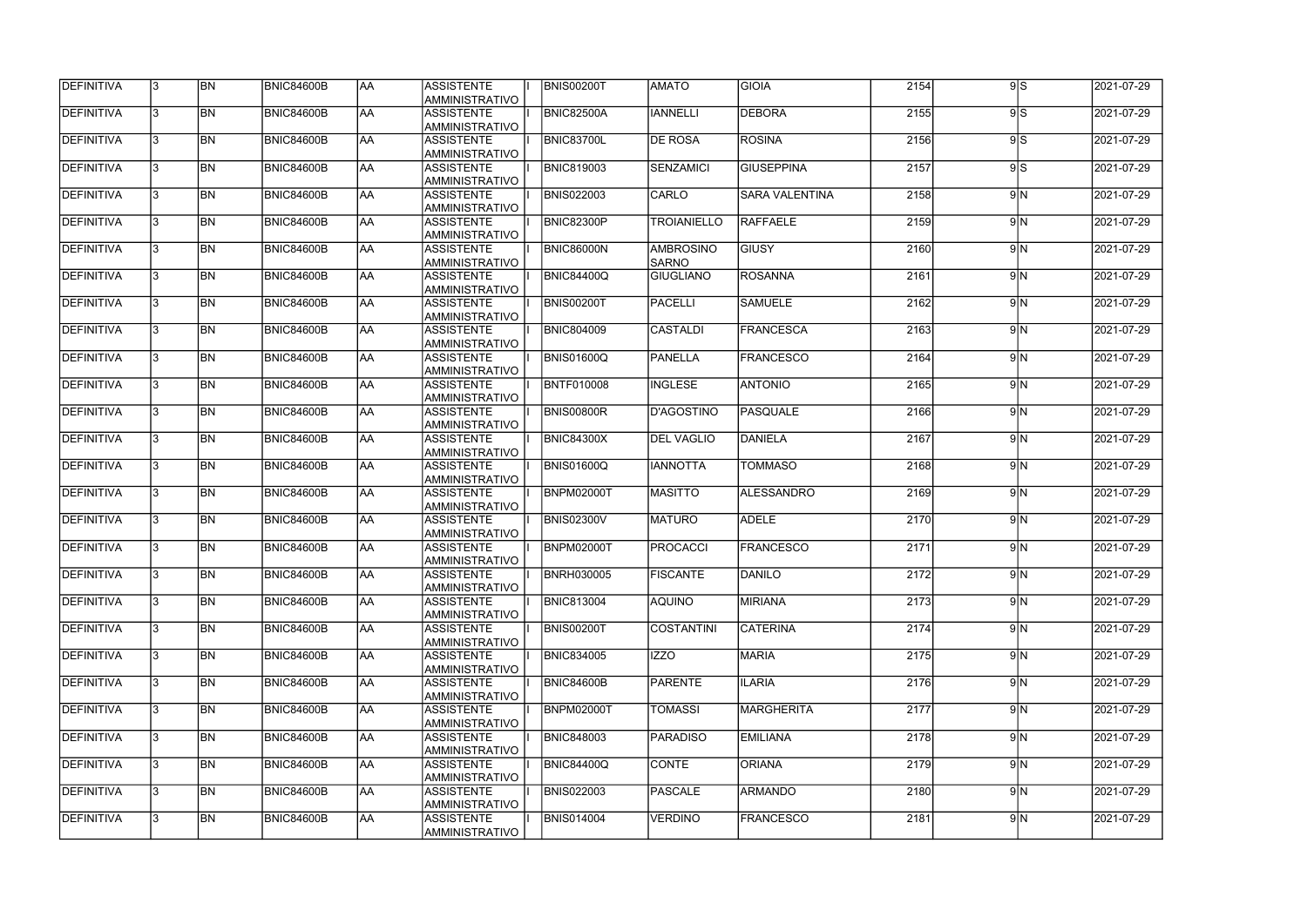| <b>DEFINITIVA</b> | 13.          | <b>BN</b> | <b>BNIC84600B</b> | <b>AA</b>  | ASSISTENTE<br><b>AMMINISTRATIVO</b>        | <b>BNIC862009</b> | <b>IODICE</b>      | <b>GABRIELE</b>                      | 2182 | 9N         | 2021-07-29 |
|-------------------|--------------|-----------|-------------------|------------|--------------------------------------------|-------------------|--------------------|--------------------------------------|------|------------|------------|
| <b>DEFINITIVA</b> | 3            | <b>BN</b> | <b>BNIC84600B</b> | AA         | ASSISTENTE<br>AMMINISTRATIVO               | <b>BNIC841008</b> | <b>MONGILLO</b>    | <b>ANGELA</b>                        | 2183 | 9N         | 2021-07-29 |
| DEFINITIVA        | 3            | <b>BN</b> | <b>BNIC84600B</b> | AA         | ASSISTENTE<br>AMMINISTRATIVO               | <b>BNIC842004</b> | <b>ONORATO</b>     | <b>GIOACCHINO</b><br><b>EMANUELE</b> | 2184 | 9N         | 2021-07-29 |
| DEFINITIVA        |              | <b>BN</b> | <b>BNIC84600B</b> | <b>AA</b>  | <b>ASSISTENTE</b><br>AMMINISTRATIVO        | <b>BNIC84600B</b> | <b>DI CERBO</b>    | <b>STEFANIA</b>                      | 2185 | 9N         | 2021-07-29 |
| DEFINITIVA        |              | <b>BN</b> | <b>BNIC84600B</b> | <b>AA</b>  | ASSISTENTE<br>AMMINISTRATIVO               | <b>BNMM09000E</b> | <b>TUBEROSA</b>    | <b>BARBARA</b>                       | 2186 | 9N         | 2021-07-29 |
| <b>DEFINITIVA</b> |              | <b>BN</b> | BNIC84600B        | AA         | <b>ASSISTENTE</b><br><b>AMMINISTRATIVO</b> | <b>BNIS022003</b> | PARENTE            | <b>MARIELLA</b>                      | 2187 | 9N         | 2021-07-29 |
| <b>DEFINITIVA</b> |              | <b>BN</b> | BNIC84600B        | AA         | <b>ASSISTENTE</b><br><b>AMMINISTRATIVO</b> | BNIC82900N        | <b>SANTAGATA</b>   | <b>ROMINA</b>                        | 2188 | 9N         | 2021-07-29 |
| DEFINITIVA        |              | <b>BN</b> | <b>BNIC84600B</b> | AA         | <b>ASSISTENTE</b><br><b>AMMINISTRATIVO</b> | BNIC84600B        | <b>MAZZONE</b>     | <b>MARIANGELA</b>                    | 2189 | 9N         | 2021-07-29 |
| DEFINITIVA        |              | <b>BN</b> | BNIC84600B        | AA         | <b>ASSISTENTE</b><br>AMMINISTRATIVO        | BNPM02000T        | <b>GOLINELLI</b>   | <b>ANTONELLA</b>                     | 2190 | 9N         | 2021-07-29 |
| <b>DEFINITIVA</b> |              | <b>BN</b> | <b>BNIC84600B</b> | AA         | <b>ASSISTENTE</b><br>AMMINISTRATIVO        | <b>BNIS01600Q</b> | RAGUCCI            | LUCA                                 | 2191 | 9N         | 2021-07-29 |
| DEFINITIVA        |              | <b>BN</b> | <b>BNIC84600B</b> | <b>JAA</b> | ASSISTENTE<br>AMMINISTRATIVO               | <b>BNIS00200T</b> | <b>MASSARO</b>     | <b>ANTONIO</b>                       | 2192 | 9N         | 2021-07-29 |
| <b>DEFINITIVA</b> |              | <b>BN</b> | <b>BNIC84600B</b> | AA         | <b>ASSISTENTE</b><br>AMMINISTRATIVO        | <b>BNIS014004</b> | <b>VASTOLA</b>     | <b>FRANCESCO</b>                     | 2193 | $9\vert N$ | 2021-07-29 |
| DEFINITIVA        |              | <b>BN</b> | <b>BNIC84600B</b> | AA         | ASSISTENTE<br>AMMINISTRATIVO               | <b>BNIC82500A</b> | PRECE              | <b>FIORENZA</b>                      | 2194 | 9 N        | 2021-07-29 |
| <b>DEFINITIVA</b> |              | <b>BN</b> | <b>BNIC84600B</b> | AA         | ASSISTENTE<br><b>AMMINISTRATIVO</b>        | <b>BNIS02300V</b> | <b>CRISPINO</b>    | <b>GIOVANNA</b>                      | 2195 | 9N         | 2021-07-29 |
| <b>DEFINITIVA</b> |              | <b>BN</b> | <b>BNIC84600B</b> | AA         | ASSISTENTE<br><b>AMMINISTRATIVO</b>        | <b>BNIC819003</b> | SOPRANO            | <b>TIZIANA</b>                       | 2196 | 9N         | 2021-07-29 |
| <b>DEFINITIVA</b> |              | <b>BN</b> | <b>BNIC84600B</b> | AA         | <b>ASSISTENTE</b><br><b>AMMINISTRATIVO</b> | <b>BNIS013008</b> | <b>RUSSO</b>       | <b>NADIA</b>                         | 2197 | 9 N        | 2021-07-29 |
| DEFINITIVA        |              | <b>BN</b> | <b>BNIC84600B</b> | AA         | <b>ASSISTENTE</b><br>AMMINISTRATIVO        | <b>BNTF010008</b> | <b>MANGANIELLO</b> | <b>GERARDO</b>                       | 2198 | 9 N        | 2021-07-29 |
| DEFINITIVA        |              | <b>BN</b> | BNIC84600B        | AA         | <b>ASSISTENTE</b><br>AMMINISTRATIVO        | <b>BNIC81400X</b> | <b>SIMEONE</b>     | <b>ALESSANDRA</b>                    | 2199 | 9N         | 2021-07-29 |
| <b>DEFINITIVA</b> | 13           | BN        | <b>BNIC84600B</b> | <b>JAA</b> | <b>ASSISTENTE</b><br>AMMINISTRATIVO        | <b>BNIC81700B</b> | <b>TRANFAGLIA</b>  | TIZIANA                              | 2200 | 9 N        | 2021-07-29 |
| DEFINITIVA        |              | <b>BN</b> | <b>BNIC84600B</b> | AA         | <b>ASSISTENTE</b><br>AMMINISTRATIVO        | <b>BNIC84900V</b> | <b>PEDICINI</b>    | <b>ANTONIO</b>                       | 2201 | 9N         | 2021-07-29 |
| DEFINITIVA        | $\mathbf{3}$ | <b>BN</b> | <b>BNIC84600B</b> | AA         | ASSISTENTE<br>AMMINISTRATIVO               | <b>BNIC850003</b> | <b>ROMEO</b>       | <b>PASQUALE</b>                      | 2202 | 9N         | 2021-07-29 |
| <b>DEFINITIVA</b> | 3.           | <b>BN</b> | <b>BNIC84600B</b> | AA         | <b>ASSISTENTE</b><br>AMMINISTRATIVO        | <b>BNIC84500G</b> | <b>TROIANO</b>     | <b>ANNA</b>                          | 2203 | 9N         | 2021-07-29 |
| DEFINITIVA        |              | <b>BN</b> | <b>BNIC84600B</b> | AA         | <b>ASSISTENTE</b><br><b>AMMINISTRATIVO</b> | <b>BNIC839008</b> | <b>RAZZANO</b>     | <b>IMMACOLATA</b>                    | 2204 | 9N         | 2021-07-29 |
| DEFINITIVA        |              | <b>BN</b> | <b>BNIC84600B</b> | AA         | <b>ASSISTENTE</b><br>AMMINISTRATIVO        | <b>BNIS00200T</b> | <b>FRANCO</b>      | <b>MASSIMO</b>                       | 2205 | 9 N        | 2021-07-29 |
| DEFINITIVA        |              | <b>BN</b> | <b>BNIC84600B</b> | AA         | <b>ASSISTENTE</b><br>AMMINISTRATIVO        | BNPC02000N        |                    | VARRICCHIONE MARIAGIUSEPPINA         | 2206 | 9N         | 2021-07-29 |
| DEFINITIVA        |              | <b>BN</b> | BNIC84600B        | AA         | ASSISTENTE<br>AMMINISTRATIVO               | <b>BNIC84900V</b> | <b>CAPOBIANCO</b>  | <b>ORNELLA</b>                       | 2207 | 9N         | 2021-07-29 |
| DEFINITIVA        |              | <b>BN</b> | <b>BNIC84600B</b> | AA         | ASSISTENTE<br>AMMINISTRATIVO               | <b>BNIC834005</b> | <b>BASILE</b>      | <b>ADOLFO</b>                        | 2208 | 9N         | 2021-07-29 |
| DEFINITIVA        |              | BN        | <b>BNIC84600B</b> | AA         | ASSISTENTE<br>AMMINISTRATIVO               | <b>BNIC834005</b> | <b>GOGLIA</b>      | <b>FILOMENA</b>                      | 2209 | 9N         | 2021-07-29 |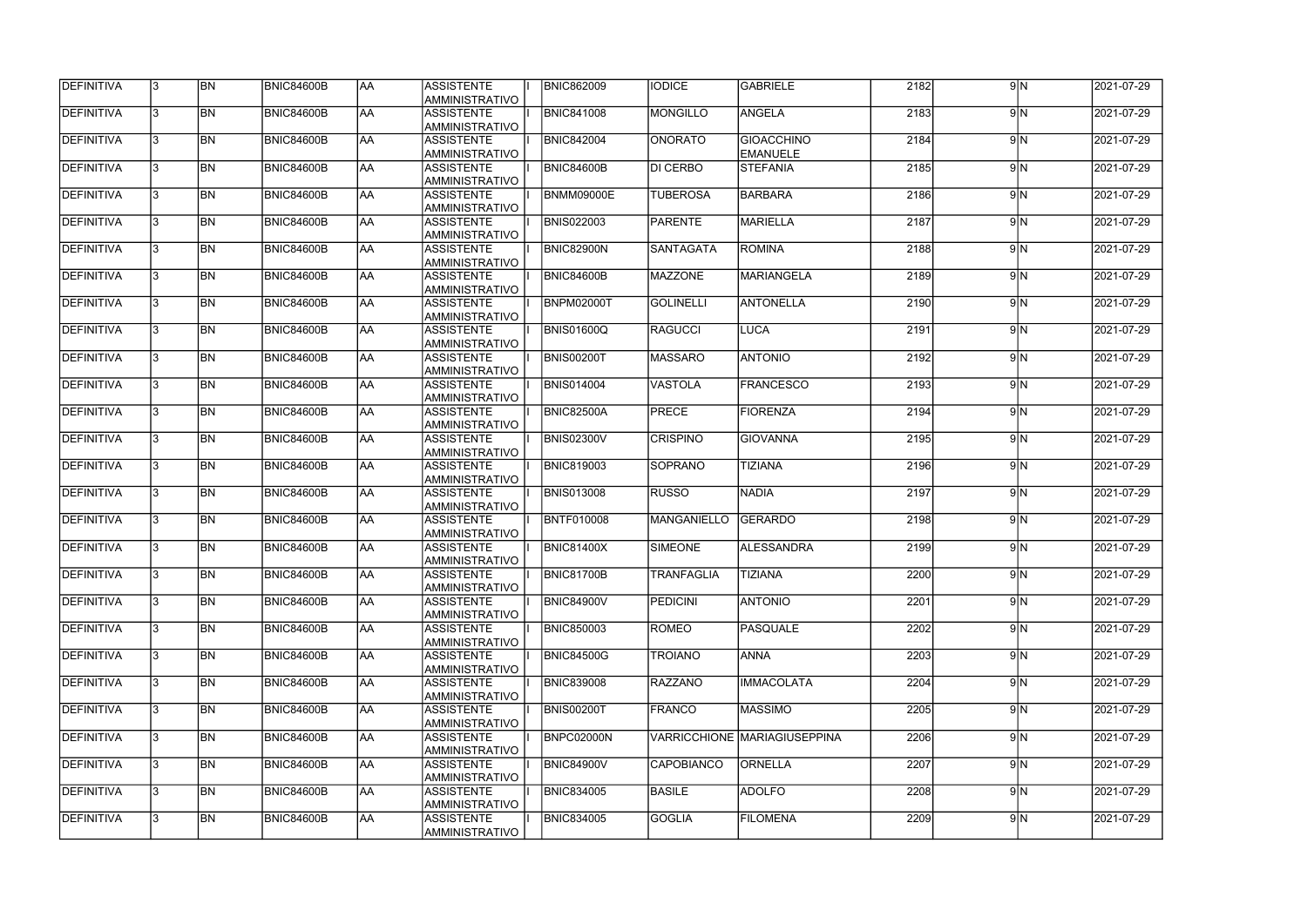| <b>DEFINITIVA</b> | 13. | <b>BN</b> | <b>BNIC84600B</b> | <b>AA</b> | ASSISTENTE<br>AMMINISTRATIVO         | <b>BNIS02300V</b> | <b>IATOMASI</b>    | <b>RITA MARIA</b><br><b>ANTONIETTA</b> | 2210 |             | 9N | 2021-07-29 |
|-------------------|-----|-----------|-------------------|-----------|--------------------------------------|-------------------|--------------------|----------------------------------------|------|-------------|----|------------|
| DEFINITIVA        | 13. | <b>BN</b> | <b>BNIC84600B</b> | AA        | <b>ASSISTENTE</b><br>AMMINISTRATIVO  | <b>BNIC85200P</b> | DI MEZZA           | <b>GABRIELLA</b>                       | 2211 |             | 9N | 2021-07-29 |
| DEFINITIVA        | 13. | <b>BN</b> | <b>BNIC84600B</b> | AA        | <b>ASSISTENTE</b><br>AMMINISTRATIVO  | <b>BNIS00200T</b> | <b>DELLA PORTA</b> | <b>GIOVANNA</b>                        | 2212 |             | 9N | 2021-07-29 |
| DEFINITIVA        | l3. | <b>BN</b> | <b>BNIC84600B</b> | AA        | <b>ASSISTENTE</b><br>AMMINISTRATIVO  | <b>BNIS01600Q</b> | MARTINIELLO        | <b>GENOVEFFA</b>                       | 2213 |             | 9N | 2021-07-29 |
| DEFINITIVA        | l3. | <b>BN</b> | <b>BNIC84600B</b> | <b>AA</b> | <b>ASSISTENTE</b><br>AMMINISTRATIVO  | <b>BNIC804009</b> | SOLLA              | <b>PINA</b>                            | 2214 | $8,98$ N    |    | 2021-07-29 |
| DEFINITIVA        | l3. | <b>BN</b> | <b>BNIC84600B</b> | <b>AA</b> | <b>ASSISTENTE</b><br>AMMINISTRATIVO  | <b>BNIC81400X</b> | <b>FESTA</b>       | <b>ANTONELLO</b>                       | 2215 | $8,95$ S    |    | 2021-07-29 |
| <b>DEFINITIVA</b> | 3   | <b>BN</b> | <b>BNIC84600B</b> | laa       | <b>ASSISTENTE</b><br>AMMINISTRATIVO  | BNIC86000N        | <b>PERSICO</b>     | <b>GIANLUCA</b>                        | 2216 | 8,95 N      |    | 2021-07-29 |
| DEFINITIVA        |     | <b>BN</b> | <b>BNIC84600B</b> | AA        | <b>ASSISTENTE</b><br>AMMINISTRATIVO  | <b>BNIS02300V</b> | <b>FISCANTE</b>    | <b>MICHELA</b>                         | 2217 | $8,93$ S    |    | 2021-07-29 |
| DEFINITIVA        |     | <b>BN</b> | <b>BNIC84600B</b> | AA        | <b>ASSISTENTE</b><br>AMMINISTRATIVO  | <b>BNIS014004</b> | <b>CUTILLO</b>     | <b>MARIA</b>                           | 2218 | $8,93$ S    |    | 2021-07-29 |
| DEFINITIVA        |     | <b>BN</b> | <b>BNIC84600B</b> | laa       | <b>ASSISTENTE</b><br>AMMINISTRATIVO  | <b>BNIS027006</b> | DI COSTANZO        | <b>NICOLA</b>                          | 2219 | $8,93$ S    |    | 2021-07-29 |
| DEFINITIVA        | l3. | <b>BN</b> | <b>BNIC84600B</b> | laa       | <b>ASSISTENTE</b><br>Iamministrativo | <b>BNIS022003</b> | <b>GRILLO</b>      | <b>MICHELE</b>                         | 2220 | $8,93$ S    |    | 2021-07-29 |
| DEFINITIVA        | l3. | <b>BN</b> | <b>BNIC84600B</b> | AA        | <b>ASSISTENTE</b><br>AMMINISTRATIVO  | <b>BNIC84400Q</b> | <b>SABATINO</b>    | <b>FLORA</b>                           | 2221 | $8,93$ S    |    | 2021-07-29 |
| DEFINITIVA        | 3   | <b>BN</b> | BNIC84600B        | AA        | <b>ASSISTENTE</b><br>AMMINISTRATIVO  | <b>BNIC85700T</b> | <b>FAMIGLIETTI</b> | <b>ANTONIETTA</b>                      | 2222 | $8,93$ S    |    | 2021-07-29 |
| DEFINITIVA        |     | <b>BN</b> | <b>BNIC84600B</b> | laa       | <b>ASSISTENTE</b><br>AMMINISTRATIVO  | <b>BNIC842004</b> | <b>SPIEZIA</b>     | RAFFAELLA                              | 2223 | 8,93 N      |    | 2021-07-29 |
| DEFINITIVA        | 3   | <b>BN</b> | <b>BNIC84600B</b> | AA        | <b>ASSISTENTE</b><br>AMMINISTRATIVO  | <b>BNIC819003</b> | <b>VALLETTA</b>    | <b>ROMEO</b>                           | 2224 | 8,93 N      |    | 2021-07-29 |
| DEFINITIVA        | l3. | <b>BN</b> | <b>BNIC84600B</b> | AA        | <b>ASSISTENTE</b><br>AMMINISTRATIVO  | <b>BNIC84300X</b> | <b>CIAMBRELLA</b>  | ANNUNZIATA                             | 2225 | 8,93 N      |    | 2021-07-29 |
| <b>DEFINITIVA</b> |     | <b>BN</b> | <b>BNIC84600B</b> | AA        | <b>ASSISTENTE</b><br>AMMINISTRATIVO  | <b>BNIC84300X</b> | <b>CONTE</b>       | <b>CHIARA</b>                          | 2226 | 8,93 N      |    | 2021-07-29 |
| DEFINITIVA        |     | <b>BN</b> | <b>BNIC84600B</b> | AA        | <b>ASSISTENTE</b><br>AMMINISTRATIVO  | <b>BNIC84600B</b> | <b>PASCALE</b>     | <b>SONIA</b>                           | 2227 | 8,93 N      |    | 2021-07-29 |
| <b>DEFINITIVA</b> | 13  | <b>BN</b> | <b>BNIC84600B</b> | AA        | ASSISTENTE <br>IAMMINISTRATIVO       | <b>BNIC84300X</b> | <b>CONATO</b>      | <b>VALENTINA</b>                       | 2228 | $8,90$ S    |    | 2021-07-29 |
| DEFINITIVA        | 13. | <b>BN</b> | <b>BNIC84600B</b> | AA        | ASSISTENTE<br>AMMINISTRATIVO         | <b>BNIC84600B</b> | <b>SOLLA</b>       | <b>FABRIZIO</b>                        | 2229 | $8,90$ S    |    | 2021-07-29 |
| DEFINITIVA        | l3. | <b>BN</b> | <b>BNIC84600B</b> | AA        | ASSISTENTE<br>AMMINISTRATIVO         | <b>BNPM02000T</b> | <b>ZOTTI</b>       | <b>ANTONELLA</b>                       | 2230 | $8,90$ S    |    | 2021-07-29 |
| DEFINITIVA        | l3. | <b>BN</b> | <b>BNIC84600B</b> | <b>AA</b> | <b>ASSISTENTE</b><br>AMMINISTRATIVO  | <b>BNIS01200C</b> | <b>ALLOCCA</b>     | <b>VINCENZO</b>                        | 2231 | $8,90$ S    |    | 2021-07-29 |
| DEFINITIVA        | 3   | <b>BN</b> | <b>BNIC84600B</b> | AA        | <b>ASSISTENTE</b><br>AMMINISTRATIVO  | BNIC83700L        | D'AGOSTINO         | FLAVIA                                 | 2232 | 8,90 N      |    | 2021-07-29 |
| DEFINITIVA        | l3. | <b>BN</b> | <b>BNIC84600B</b> | AA        | ASSISTENTE<br>AMMINISTRATIVO         | <b>BNIS02300V</b> | <b>PUCA</b>        | <b>VALENTINA</b>                       | 2233 | $8,90 \, N$ |    | 2021-07-29 |
| DEFINITIVA        |     | <b>BN</b> | <b>BNIC84600B</b> | AA        | <b>ASSISTENTE</b><br>AMMINISTRATIVO  | <b>BNIC81400X</b> | VALENTE            | <b>DANIELA</b>                         | 2234 | $8,90 \, N$ |    | 2021-07-29 |
| DEFINITIVA        | I3. | <b>BN</b> | BNIC84600B        | AA        | <b>ASSISTENTE</b><br>AMMINISTRATIVO  | <b>BNIS014004</b> | <b>POLVERE</b>     | <b>CARMEN</b>                          | 2235 | $8,90 \, N$ |    | 2021-07-29 |
| DEFINITIVA        | 13. | <b>BN</b> | <b>BNIC84600B</b> | AA        | <b>ASSISTENTE</b><br>AMMINISTRATIVO  | <b>BNIC82900N</b> | <b>CIABRELLI</b>   | RAFFAELE                               | 2236 | 8,90 N      |    | 2021-07-29 |
| DEFINITIVA        |     | <b>BN</b> | <b>BNIC84600B</b> | AA        | ASSISTENTE<br>AMMINISTRATIVO         | <b>BNIC85700T</b> | <b>IANNICELLI</b>  | <b>GIUSY</b>                           | 2237 | $8,90 \, N$ |    | 2021-07-29 |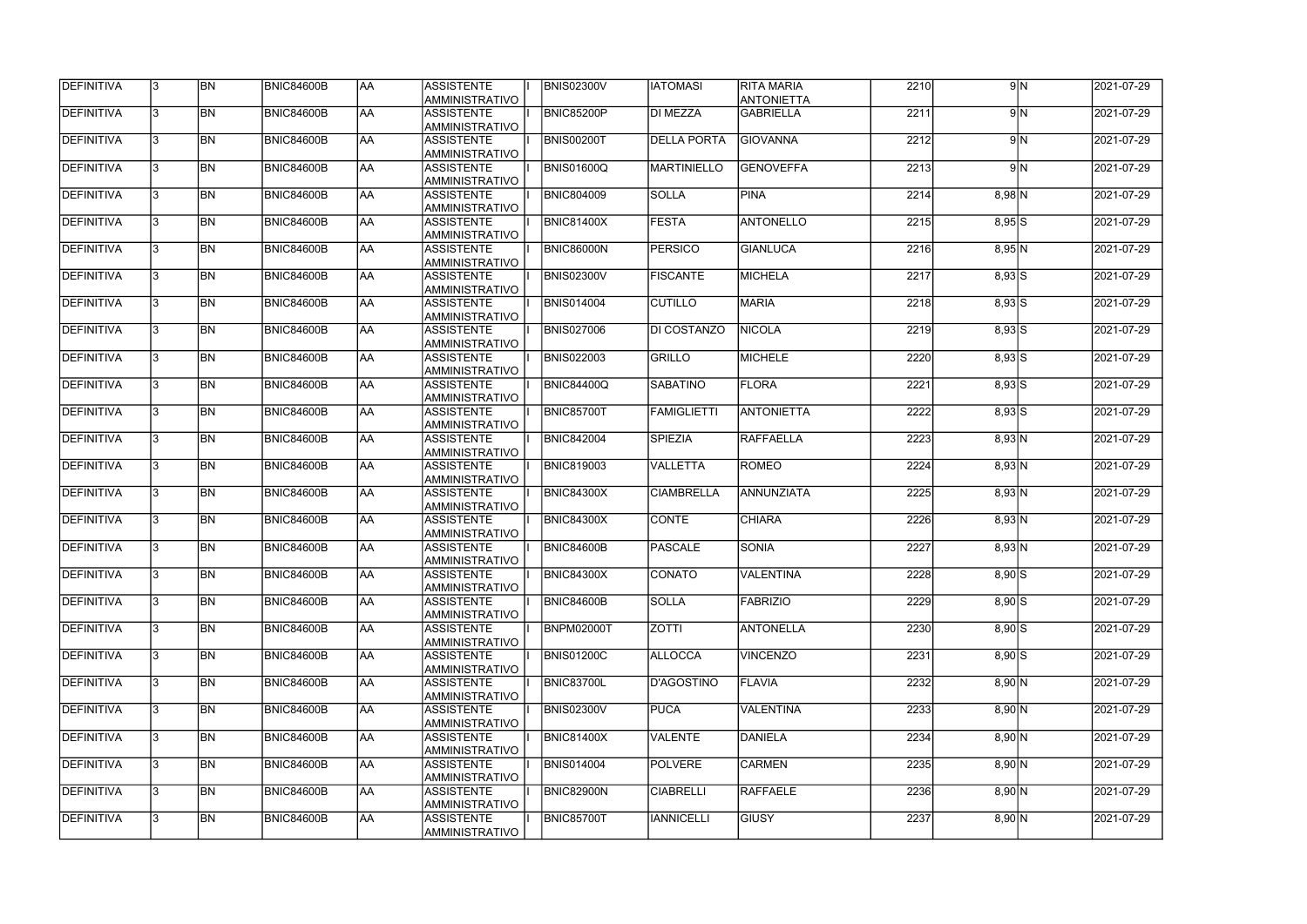| DEFINITIVA        | 13. | <b>BN</b> | <b>BNIC84600B</b> | AA        | <b>ASSISTENTE</b><br>AMMINISTRATIVO        | <b>BNIS00300N</b> | <b>CARCAPEDE</b>    | LARIA ORSOLA       | 2238 | 8,90 N    | 2021-07-29 |
|-------------------|-----|-----------|-------------------|-----------|--------------------------------------------|-------------------|---------------------|--------------------|------|-----------|------------|
| <b>DEFINITIVA</b> | 13. | <b>BN</b> | <b>BNIC84600B</b> | laa       | <b>ASSISTENTE</b><br>AMMINISTRATIVO        | <b>BNIC834005</b> | <b>ZOTTI</b>        | <b>ANNA</b>        | 2239 | $8,90\ N$ | 2021-07-29 |
| DEFINITIVA        | l3. | <b>BN</b> | <b>BNIC84600B</b> | AA        | <b>ASSISTENTE</b><br>AMMINISTRATIVO        | <b>BNIC84600B</b> | <b>SANZARI</b>      | <b>ALFREDO</b>     | 2240 | 8,90 N    | 2021-07-29 |
| <b>DEFINITIVA</b> | l3. | <b>BN</b> | BNIC84600B        | <b>AA</b> | <b>ASSISTENTE</b><br>AMMINISTRATIVO        | <b>BNIS00200T</b> | <b>FLORE</b>        | <b>GIUSEPPE</b>    | 2241 | 8,90 N    | 2021-07-29 |
| DEFINITIVA        | l3. | <b>BN</b> | <b>BNIC84600B</b> | laa       | <b>ASSISTENTE</b><br>AMMINISTRATIVO        | BNIC84400Q        | <b>MARCIANO</b>     | <b>ROSARIA</b>     | 2242 | $8,90$ N  | 2021-07-29 |
| DEFINITIVA        | 3   | <b>BN</b> | <b>BNIC84600B</b> | laa       | <b>ASSISTENTE</b><br>AMMINISTRATIVO        | <b>BNIC862009</b> | <b>MELISI</b>       | <b>ANNAMARIA</b>   | 2243 | $8,90\,N$ | 2021-07-29 |
| DEFINITIVA        |     | <b>BN</b> | <b>BNIC84600B</b> | laa       | <b>ASSISTENTE</b><br><b>AMMINISTRATIVO</b> | <b>BNIS01600Q</b> | <b>COPPOLA</b>      | <b>OTTAVIO</b>     | 2244 | $8,90\,N$ | 2021-07-29 |
| DEFINITIVA        |     | <b>BN</b> | BNIC84600B        | laa       | <b>ASSISTENTE</b><br>AMMINISTRATIVO        | BNIC82300P        | ROSELLA             | <b>NICOLA</b>      | 2245 | $8,90\,N$ | 2021-07-29 |
| DEFINITIVA        |     | <b>BN</b> | <b>BNIC84600B</b> | AA        | <b>ASSISTENTE</b><br>AMMINISTRATIVO        | <b>BNIC813004</b> | RAO                 | <b>RAFFAELE</b>    | 2246 | $8,87$ S  | 2021-07-29 |
| DEFINITIVA        | l3. | <b>BN</b> | <b>BNIC84600B</b> | laa       | <b>ASSISTENTE</b><br>AMMINISTRATIVO        | BNIC83700L        | <b>NASTA</b>        | <b>FELICE</b>      | 2247 | $8,87$ N  | 2021-07-29 |
| DEFINITIVA        | l3. | <b>BN</b> | <b>BNIC84600B</b> | AA        | <b>ASSISTENTE</b><br>AMMINISTRATIVO        | BNIS00800R        | ROTONDI             | <b>ROBERTO</b>     | 2248 | $8,85$ S  | 2021-07-29 |
| DEFINITIVA        | 3   | <b>BN</b> | <b>BNIC84600B</b> | <b>AA</b> | <b>ASSISTENTE</b><br>AMMINISTRATIVO        | <b>BNIC84300X</b> | D'ALTERIO           | <b>FRANCESCO</b>   | 2249 | $8,85$ S  | 2021-07-29 |
| DEFINITIVA        | 3   | <b>BN</b> | <b>BNIC84600B</b> | laa       | <b>ASSISTENTE</b><br>AMMINISTRATIVO        | <b>BNIC850003</b> | RANDELLI            | <b>MADDALENA</b>   | 2250 | $8,85$ N  | 2021-07-29 |
| DEFINITIVA        | 3   | <b>BN</b> | <b>BNIC84600B</b> | laa       | <b>ASSISTENTE</b><br>AMMINISTRATIVO        | <b>BNIC826006</b> | <b>TROTTA</b>       | LUIGI              | 2251 | $8,85$ N  | 2021-07-29 |
| DEFINITIVA        |     | <b>BN</b> | <b>BNIC84600B</b> | laa       | <b>ASSISTENTE</b><br><b>AMMINISTRATIVO</b> | <b>BNIC833009</b> | <b>SAURO</b>        | <b>FRANCESCO</b>   | 2252 | $8,85$ N  | 2021-07-29 |
| DEFINITIVA        | 3   | <b>BN</b> | <b>BNIC84600B</b> | laa       | <b>ASSISTENTE</b><br>AMMINISTRATIVO        | <b>BNIC84500G</b> | <b>VECCHIOLLA</b>   | <b>GIOVANNI</b>    | 2253 | $8,83$ S  | 2021-07-29 |
| DEFINITIVA        | l3. | <b>BN</b> | <b>BNIC84600B</b> | laa       | <b>ASSISTENTE</b><br>AMMINISTRATIVO        | <b>BNIC842004</b> | <b>DI RAFFAELE</b>  | <b>CONCETTA</b>    | 2254 | $8,83$ S  | 2021-07-29 |
| DEFINITIVA        | 3   | <b>BN</b> | <b>BNIC84600B</b> | laa       | <b>ASSISTENTE</b><br>AMMINISTRATIVO        | <b>BNIS00200T</b> | <b>MERCALDI</b>     | <b>DOMENICO</b>    | 2255 | $8,83$ S  | 2021-07-29 |
| DEFINITIVA        | 13  | <b>BN</b> | <b>BNIC84600B</b> | <b>AA</b> | <b>ASSISTENTE</b><br>AMMINISTRATIVO        | <b>BNIC84300X</b> | <b>VIGLIOTTI</b>    | <b>GASPARE</b>     | 2256 | $8,83$ S  | 2021-07-29 |
| <b>DEFINITIVA</b> | l3. | <b>BN</b> | <b>BNIC84600B</b> | AA        | <b>ASSISTENTE</b><br>AMMINISTRATIVO        | <b>BNIS013008</b> | <b>VERTUCCI</b>     | <b>ELISA</b>       | 2257 | $8,83$ S  | 2021-07-29 |
| DEFINITIVA        | 13. | <b>BN</b> | <b>BNIC84600B</b> | AA        | <b>ASSISTENTE</b><br>AMMINISTRATIVO        | <b>BNIC850003</b> | <b>CAPORASO</b>     | <b>NICOLINA</b>    | 2258 | 8,83 N    | 2021-07-29 |
| DEFINITIVA        | 3   | <b>BN</b> | <b>BNIC84600B</b> | laa       | <b>ASSISTENTE</b><br>AMMINISTRATIVO        | <b>BNIC850003</b> | <b>GRAVANO</b>      | <b>MARIA LUCIA</b> | 2259 | 8,83 N    | 2021-07-29 |
| DEFINITIVA        |     | <b>BN</b> | BNIC84600B        | AA        | <b>ASSISTENTE</b><br>AMMINISTRATIVO        | <b>BNIS014004</b> | <b>VETRONE</b>      | <b>FRANCA</b>      | 2260 | 8,83 N    | 2021-07-29 |
| DEFINITIVA        |     | <b>BN</b> | <b>BNIC84600B</b> | AA        | <b>ASSISTENTE</b><br>AMMINISTRATIVO        | <b>BNIC86100D</b> | PANELLA             | <b>MONICA</b>      | 2261 | 8,83 N    | 2021-07-29 |
| DEFINITIVA        | I3. | <b>BN</b> | BNIC84600B        | laa       | <b>ASSISTENTE</b><br>AMMINISTRATIVO        | BNIS00800R        | <b>SGLAVO</b>       | <b>DOMENICO</b>    | 2262 | 8,83 N    | 2021-07-29 |
| DEFINITIVA        | I3. | <b>BN</b> | <b>BNIC84600B</b> | AA        | <b>ASSISTENTE</b><br>AMMINISTRATIVO        | <b>BNIS022003</b> | <b>SAGNELLA</b>     | <b>EMANUELA</b>    | 2263 | 8,83 N    | 2021-07-29 |
| DEFINITIVA        | 13. | <b>BN</b> | <b>BNIC84600B</b> | AA        | <b>ASSISTENTE</b><br>AMMINISTRATIVO        | <b>BNIC82900N</b> | <b>SCAPPATICCIO</b> | <b>ANTONELLA</b>   | 2264 | 8,83 N    | 2021-07-29 |
| DEFINITIVA        |     | <b>BN</b> | <b>BNIC84600B</b> | AA        | <b>ASSISTENTE</b><br>AMMINISTRATIVO        | BNIC86000N        | PONTECORVO          | <b>ELENA</b>       | 2265 | 8,83 N    | 2021-07-29 |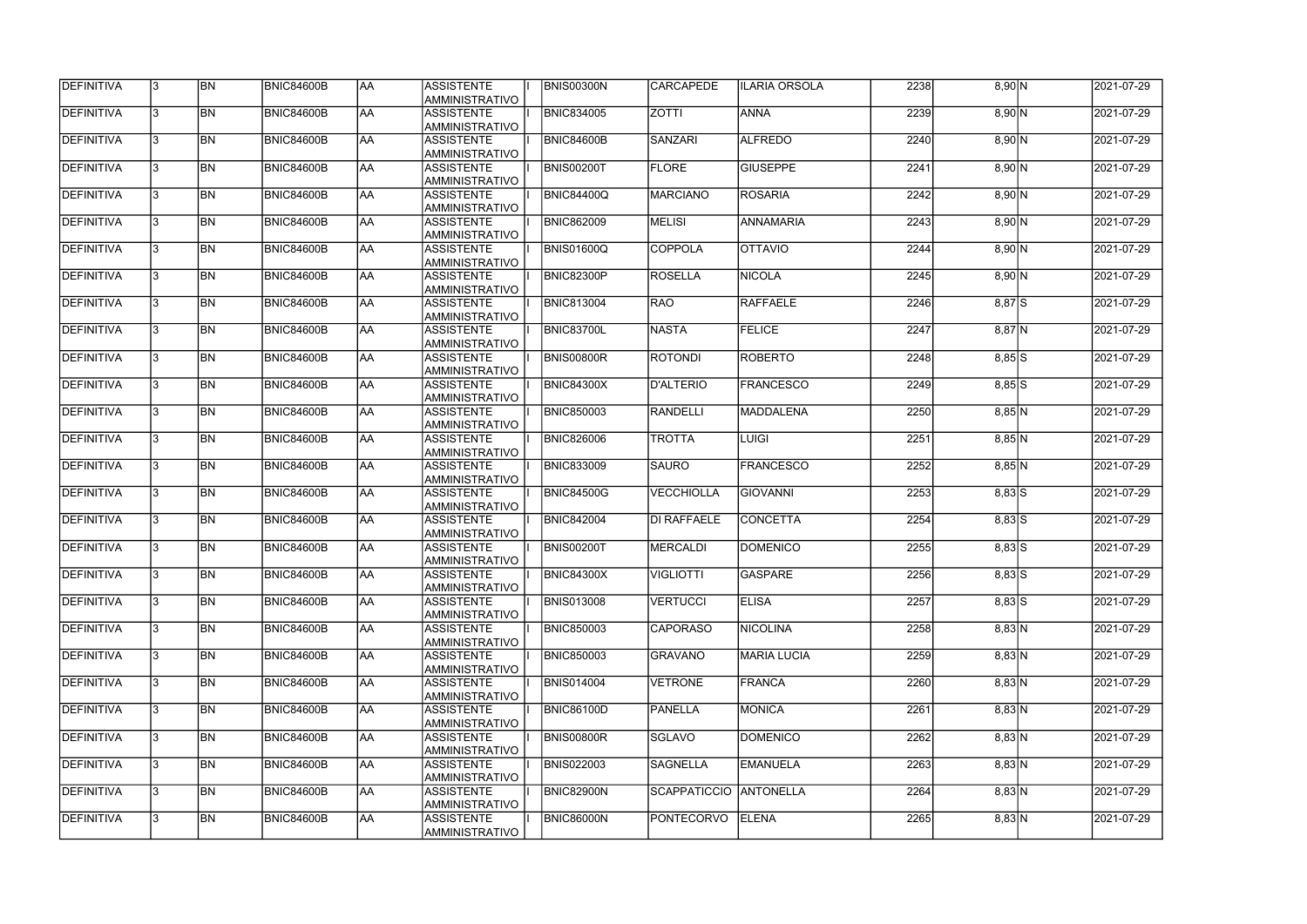| <b>DEFINITIVA</b> | 13. | <b>BN</b> | <b>BNIC84600B</b> | AA        | <b>ASSISTENTE</b><br>AMMINISTRATIVO        | <b>BNIC804009</b> | <b>TOLVE</b>            | <b>ANNA</b>               | 2266 | 8,83 N    | 2021-07-29 |
|-------------------|-----|-----------|-------------------|-----------|--------------------------------------------|-------------------|-------------------------|---------------------------|------|-----------|------------|
| <b>DEFINITIVA</b> | 13. | <b>BN</b> | BNIC84600B        | laa       | <b>ASSISTENTE</b><br>AMMINISTRATIVO        | BNIC82900N        | <b>TAMMARO</b>          | <b>ENRICHETTA LUIGINA</b> | 2267 | 8,83 N    | 2021-07-29 |
| DEFINITIVA        | l3. | <b>BN</b> | <b>BNIC84600B</b> | AA        | <b>ASSISTENTE</b><br>AMMINISTRATIVO        | <b>BNIC84300X</b> | <b>BIASIUCCI</b>        | ANTONIETTA MARIA          | 2268 | 8,83 N    | 2021-07-29 |
| <b>DEFINITIVA</b> | l3. | <b>BN</b> | BNIC84600B        | <b>AA</b> | <b>ASSISTENTE</b><br>AMMINISTRATIVO        | <b>BNIS022003</b> | <b>DELLA PORTA</b>      | <b>CARMELA</b>            | 2269 | $8,82$ S  | 2021-07-29 |
| DEFINITIVA        | l3. | <b>BN</b> | <b>BNIC84600B</b> | laa       | <b>ASSISTENTE</b><br>AMMINISTRATIVO        | <b>BNIS01600Q</b> | <b>CALABRESE</b>        | <b>CRISTINA</b>           | 2270 | $8,80$ S  | 2021-07-29 |
| DEFINITIVA        | 3   | <b>BN</b> | <b>BNIC84600B</b> | laa       | <b>ASSISTENTE</b><br>AMMINISTRATIVO        | <b>BNMM09000E</b> | <b>VIGLIOTTI</b>        | <b>SANDRA</b>             | 2271 | $8,80$ S  | 2021-07-29 |
| DEFINITIVA        |     | <b>BN</b> | <b>BNIC84600B</b> | laa       | <b>ASSISTENTE</b><br><b>AMMINISTRATIVO</b> | <b>BNIS00800R</b> | MALTESE                 | <b>ANTONIA</b>            | 2272 | $8,80$ S  | 2021-07-29 |
| DEFINITIVA        |     | <b>BN</b> | BNIC84600B        | laa       | <b>ASSISTENTE</b><br>AMMINISTRATIVO        | BNIC84600B        | <b>DI BIASE</b>         | <b>DOMENICO</b>           | 2273 | $8,80$ S  | 2021-07-29 |
| DEFINITIVA        |     | <b>BN</b> | <b>BNIC84600B</b> | AA        | <b>ASSISTENTE</b><br>AMMINISTRATIVO        | <b>BNIC841008</b> | <b>CANDIELLO</b>        | <b>ROBERTA</b>            | 2274 | $8,80$ S  | 2021-07-29 |
| DEFINITIVA        | l3. | <b>BN</b> | <b>BNIC84600B</b> | laa       | <b>ASSISTENTE</b><br>AMMINISTRATIVO        | BNIC81700B        | <b>LA PIETRA</b>        | <b>MARIANNA</b>           | 2275 | $8,80$ S  | 2021-07-29 |
| DEFINITIVA        | l3  | <b>BN</b> | <b>BNIC84600B</b> | AA        | <b>ASSISTENTE</b><br>AMMINISTRATIVO        | BNIS01600Q        | <b>RAO</b>              | <b>CINZIA</b>             | 2276 | $8,80$ S  | 2021-07-29 |
| <b>DEFINITIVA</b> | 3   | <b>BN</b> | <b>BNIC84600B</b> | <b>AA</b> | <b>ASSISTENTE</b><br>AMMINISTRATIVO        | BNIC85700T        | <b>LUONGO</b>           | <b>ANNAMARIA</b>          | 2277 | $8,80$ S  | 2021-07-29 |
| DEFINITIVA        | 3   | <b>BN</b> | <b>BNIC84600B</b> | laa       | <b>ASSISTENTE</b><br>AMMINISTRATIVO        | <b>BNIC82900N</b> | ANGRISANO               | <b>MARIALUISA</b>         | 2278 | $8,80$ S  | 2021-07-29 |
| DEFINITIVA        | 3   | <b>BN</b> | <b>BNIC84600B</b> | laa       | <b>ASSISTENTE</b><br>AMMINISTRATIVO        | <b>BNIS027006</b> | <b>ORLANDO</b>          | <b>MARIANGELA</b>         | 2279 | $8,80$ S  | 2021-07-29 |
| DEFINITIVA        |     | <b>BN</b> | <b>BNIC84600B</b> | laa       | <b>ASSISTENTE</b><br><b>AMMINISTRATIVO</b> | <b>BNIS014004</b> | <b>COLANTUONI</b>       | <b>GIUSEPPE</b>           | 2280 | $8,80$ S  | 2021-07-29 |
| DEFINITIVA        | 3   | <b>BN</b> | <b>BNIC84600B</b> | laa       | <b>ASSISTENTE</b><br>AMMINISTRATIVO        | <b>BNIS00200T</b> | <b>RICCIARDI</b>        | <b>GIULIANA</b>           | 2281 | $8,80$ S  | 2021-07-29 |
| DEFINITIVA        | l3. | <b>BN</b> | <b>BNIC84600B</b> | laa       | <b>ASSISTENTE</b><br>AMMINISTRATIVO        | BNIC84600B        | <b>BOVE</b>             | <b>CINZIA</b>             | 2282 | 8,80 N    | 2021-07-29 |
| DEFINITIVA        | 3   | <b>BN</b> | <b>BNIC84600B</b> | AA        | <b>ASSISTENTE</b><br>AMMINISTRATIVO        | <b>BNIC813004</b> | <b>IULIANI</b>          | <b>CLAUDIA</b>            | 2283 | 8,80 N    | 2021-07-29 |
| DEFINITIVA        | 13  | <b>BN</b> | <b>BNIC84600B</b> | <b>AA</b> | <b>ASSISTENTE</b><br>AMMINISTRATIVO        | <b>BNIC833009</b> | <b>CRICCA</b>           | <b>MARIA LUCIA</b>        | 2284 | 8,80 N    | 2021-07-29 |
| <b>DEFINITIVA</b> | l3. | <b>BN</b> | <b>BNIC84600B</b> | AA        | <b>ASSISTENTE</b><br>AMMINISTRATIVO        | <b>BNIC841008</b> | <b>LA FAZIA</b>         | <b>GIUSEPPE DANIELE</b>   | 2285 | 8,80 N    | 2021-07-29 |
| DEFINITIVA        | 13. | <b>BN</b> | <b>BNIC84600B</b> | AA        | <b>ASSISTENTE</b><br>AMMINISTRATIVO        | <b>BNIC84500G</b> | <b>DE LUISI</b>         | <b>ORAZIO</b>             | 2286 | 8,80 N    | 2021-07-29 |
| DEFINITIVA        | 3   | <b>BN</b> | <b>BNIC84600B</b> | laa       | <b>ASSISTENTE</b><br>AMMINISTRATIVO        | <b>BNRH030005</b> | <b>CORETTI</b>          | <b>ANGELA</b>             | 2287 | $8,80$ N  | 2021-07-29 |
| DEFINITIVA        |     | <b>BN</b> | BNIC84600B        | AA        | <b>ASSISTENTE</b><br>AMMINISTRATIVO        | <b>BNIS02600A</b> | <b>BARTOLO</b><br>GALLO | <b>LUIGI</b>              | 2288 | 8,80 N    | 2021-07-29 |
| DEFINITIVA        |     | <b>BN</b> | <b>BNIC84600B</b> | AA        | <b>ASSISTENTE</b><br>AMMINISTRATIVO        | BNIC82900N        | <b>FORGIONE</b>         | <b>MARIA CRISTINA</b>     | 2289 | 8,80 N    | 2021-07-29 |
| DEFINITIVA        | I3. | <b>BN</b> | BNIC84600B        | laa       | <b>ASSISTENTE</b><br>AMMINISTRATIVO        | <b>BNIS01600Q</b> | <b>FELEPPA</b>          | <b>QUIRINO</b>            | 2290 | 8,80 N    | 2021-07-29 |
| DEFINITIVA        | I3. | <b>BN</b> | <b>BNIC84600B</b> | AA        | <b>ASSISTENTE</b><br>AMMINISTRATIVO        | <b>BNIS02300V</b> | <b>BORRELLI</b>         | <b>GIUSEPPINA</b>         | 2291 | 8,80 N    | 2021-07-29 |
| DEFINITIVA        | 13. | <b>BN</b> | <b>BNIC84600B</b> | AA        | <b>ASSISTENTE</b><br>AMMINISTRATIVO        | <b>BNIS00400D</b> | <b>MOCCIA</b>           | <b>VALENTINA</b>          | 2292 | $8,80\ N$ | 2021-07-29 |
| DEFINITIVA        |     | <b>BN</b> | <b>BNIC84600B</b> | AA        | <b>ASSISTENTE</b><br>AMMINISTRATIVO        | <b>BNIC84500G</b> | BATTAGLINO              | <b>GIOVANNI</b>           | 2293 | 8,80 N    | 2021-07-29 |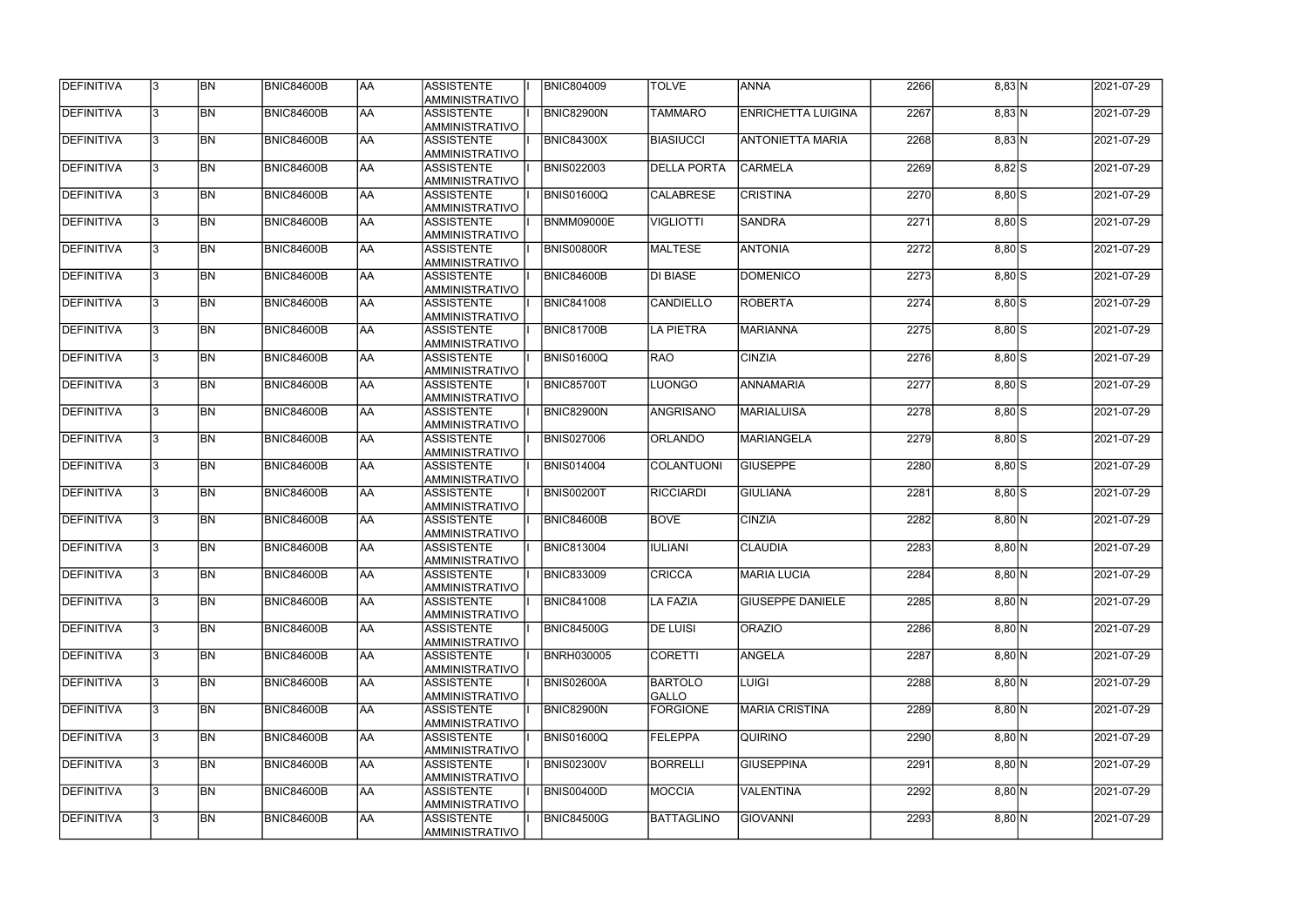| DEFINITIVA        | 13. | <b>BN</b> | <b>BNIC84600B</b> | AA        | <b>ASSISTENTE</b><br>AMMINISTRATIVO        | <b>BNRH030005</b> | <b>RAUCCI</b>      | <b>FRANCESCO</b>      | 2294 | 8,80 N    | 2021-07-29 |
|-------------------|-----|-----------|-------------------|-----------|--------------------------------------------|-------------------|--------------------|-----------------------|------|-----------|------------|
| <b>DEFINITIVA</b> | 13. | <b>BN</b> | <b>BNIC84600B</b> | laa       | <b>ASSISTENTE</b><br>AMMINISTRATIVO        | <b>BNIS014004</b> | <b>LAUDATO</b>     | <b>LISA</b>           | 2295 | 8,80 N    | 2021-07-29 |
| DEFINITIVA        | l3. | <b>BN</b> | <b>BNIC84600B</b> | AA        | <b>ASSISTENTE</b><br>AMMINISTRATIVO        | <b>BNIC84300X</b> | <b>APREA</b>       | <b>SARA</b>           | 2296 | $8,80$ N  | 2021-07-29 |
| <b>DEFINITIVA</b> | l3. | <b>BN</b> | BNIC84600B        | <b>AA</b> | <b>ASSISTENTE</b><br>AMMINISTRATIVO        | <b>BNIC85400A</b> | <b>DE RISI</b>     | <b>GIUSEPPE</b>       | 2297 | 8,80 N    | 2021-07-29 |
| DEFINITIVA        | l3. | <b>BN</b> | <b>BNIC84600B</b> | laa       | <b>ASSISTENTE</b><br>AMMINISTRATIVO        | BNIC84300X        | <b>DE LUCIA</b>    | ANTONIETTA            | 2298 | $8,80$ N  | 2021-07-29 |
| DEFINITIVA        | 3   | <b>BN</b> | <b>BNIC84600B</b> | laa       | <b>ASSISTENTE</b><br>AMMINISTRATIVO        | <b>BNIC81400X</b> | <b>PETRILLO</b>    | <b>ARIANNA</b>        | 2299 | $8,80\,N$ | 2021-07-29 |
| DEFINITIVA        |     | <b>BN</b> | <b>BNIC84600B</b> | laa       | <b>ASSISTENTE</b><br><b>AMMINISTRATIVO</b> | <b>BNRH030005</b> | DI CRISCIO         | <b>DALILA</b>         | 2300 | 8,80 N    | 2021-07-29 |
| DEFINITIVA        |     | <b>BN</b> | BNIC84600B        | laa       | <b>ASSISTENTE</b><br>AMMINISTRATIVO        | <b>BNPS010006</b> | <b>DURANTE</b>     | <b>ANGELO</b>         | 2301 | $8,80\,N$ | 2021-07-29 |
| DEFINITIVA        |     | <b>BN</b> | <b>BNIC84600B</b> | AA        | <b>ASSISTENTE</b><br>AMMINISTRATIVO        | BNIC82900N        | PINGUE             | <b>MARICA</b>         | 2302 | 8,80 N    | 2021-07-29 |
| DEFINITIVA        | l3. | <b>BN</b> | <b>BNIC84600B</b> | laa       | <b>ASSISTENTE</b><br>AMMINISTRATIVO        | <b>BNIS027006</b> | <b>CASSELLA</b>    | PASQUALINA EMILIA     | 2303 | $8,80\,N$ | 2021-07-29 |
| DEFINITIVA        | l3  | <b>BN</b> | <b>BNIC84600B</b> | AA        | <b>ASSISTENTE</b><br>AMMINISTRATIVO        | <b>BNIS00200T</b> | PACILIO            | <b>DANIELE SABATO</b> | 2304 | 8,80 N    | 2021-07-29 |
| DEFINITIVA        | 3   | <b>BN</b> | <b>BNIC84600B</b> | <b>AA</b> | <b>ASSISTENTE</b><br>AMMINISTRATIVO        | <b>BNPS010006</b> | <b>DE FILIPPO</b>  | <b>ANNIBALE</b>       | 2305 | 8,80 N    | 2021-07-29 |
| DEFINITIVA        | 3   | <b>BN</b> | <b>BNIC84600B</b> | laa       | <b>ASSISTENTE</b><br>AMMINISTRATIVO        | <b>BNTF010008</b> | <b>CERULLO</b>     | <b>ANTONIO</b>        | 2306 | 8,80 N    | 2021-07-29 |
| DEFINITIVA        | 3   | <b>BN</b> | <b>BNIC84600B</b> | laa       | <b>ASSISTENTE</b><br>AMMINISTRATIVO        | <b>BNIS02600A</b> | <b>CAROFANO</b>    | <b>MARIA</b>          | 2307 | $8,80\,N$ | 2021-07-29 |
| DEFINITIVA        |     | <b>BN</b> | <b>BNIC84600B</b> | laa       | <b>ASSISTENTE</b><br><b>AMMINISTRATIVO</b> | <b>BNIC82900N</b> | <b>CIERVO</b>      | <b>MARIANGELA</b>     | 2308 | $8,80\,N$ | 2021-07-29 |
| DEFINITIVA        | 3   | <b>BN</b> | <b>BNIC84600B</b> | laa       | <b>ASSISTENTE</b><br>AMMINISTRATIVO        | <b>BNIC84500G</b> | <b>CALANDRO</b>    | <b>MELANIA</b>        | 2309 | $8,80\,N$ | 2021-07-29 |
| DEFINITIVA        | l3. | <b>BN</b> | <b>BNIC84600B</b> | laa       | <b>ASSISTENTE</b><br>AMMINISTRATIVO        | <b>BNIC84300X</b> | <b>PEPE</b>        | <b>MICHELA</b>        | 2310 | 8,80 N    | 2021-07-29 |
| DEFINITIVA        | 3   | <b>BN</b> | <b>BNIC84600B</b> | AA        | <b>ASSISTENTE</b><br>AMMINISTRATIVO        | <b>BNIC833009</b> | <b>MIDEO</b>       | <b>MONICA</b>         | 2311 | 8,80 N    | 2021-07-29 |
| DEFINITIVA        | 13  | <b>BN</b> | <b>BNIC84600B</b> | <b>AA</b> | <b>ASSISTENTE</b><br>AMMINISTRATIVO        | <b>BNIC826006</b> | <b>RICCI</b>       | <b>GRAZIELLA</b>      | 2312 | 8,80 N    | 2021-07-29 |
| <b>DEFINITIVA</b> | l3. | <b>BN</b> | <b>BNIC84600B</b> | AA        | <b>ASSISTENTE</b><br>AMMINISTRATIVO        | BNIC82900N        | <b>CAPUANO</b>     | <b>SALVATORE</b>      | 2313 | 8,80 N    | 2021-07-29 |
| DEFINITIVA        | 13. | <b>BN</b> | <b>BNIC84600B</b> | AA        | <b>ASSISTENTE</b><br>AMMINISTRATIVO        | <b>BNIS00200T</b> | <b>DE CICCO</b>    | <b>MARGHERITA</b>     | 2314 | $8,77$ S  | 2021-07-29 |
| DEFINITIVA        | 3   | <b>BN</b> | <b>BNIC84600B</b> | laa       | <b>ASSISTENTE</b><br>AMMINISTRATIVO        | <b>BNTF010008</b> | <b>DE LUCIA</b>    | <b>ANTONIO</b>        | 2315 | $8,77$ S  | 2021-07-29 |
| DEFINITIVA        |     | <b>BN</b> | BNIC84600B        | AA        | <b>ASSISTENTE</b><br>AMMINISTRATIVO        | <b>BNIC842004</b> | <b>RUOTOLO</b>     | <b>MICHELA</b>        | 2316 | $8,77$ S  | 2021-07-29 |
| DEFINITIVA        |     | <b>BN</b> | <b>BNIC84600B</b> | AA        | <b>ASSISTENTE</b><br>AMMINISTRATIVO        | <b>BNIC812008</b> | <b>ROSSI</b>       | <b>MARIO</b>          | 2317 | $8,77$ S  | 2021-07-29 |
| DEFINITIVA        | l3. | <b>BN</b> | BNIC84600B        | laa       | <b>ASSISTENTE</b><br>AMMINISTRATIVO        | <b>BNIC841008</b> | ALBANESE           | <b>ANTONELLA</b>      | 2318 | $8,77$ S  | 2021-07-29 |
| DEFINITIVA        | 13. | <b>BN</b> | <b>BNIC84600B</b> | laa       | <b>ASSISTENTE</b><br>AMMINISTRATIVO        | <b>BNIC827002</b> | <b>MASTROIANNI</b> | <b>FILOMENA</b>       | 2319 | $8,77$ S  | 2021-07-29 |
| DEFINITIVA        | 13. | <b>BN</b> | <b>BNIC84600B</b> | AA        | <b>ASSISTENTE</b><br>AMMINISTRATIVO        | <b>BNIC855006</b> | <b>D'APICE</b>     | <b>DANILA</b>         | 2320 | 8.77 S    | 2021-07-29 |
| DEFINITIVA        |     | <b>BN</b> | <b>BNIC84600B</b> | AA        | <b>ASSISTENTE</b><br>AMMINISTRATIVO        | <b>BNIC833009</b> | <b>ORLANDO</b>     | <b>CELESTINA</b>      | 2321 | $8.77$ N  | 2021-07-29 |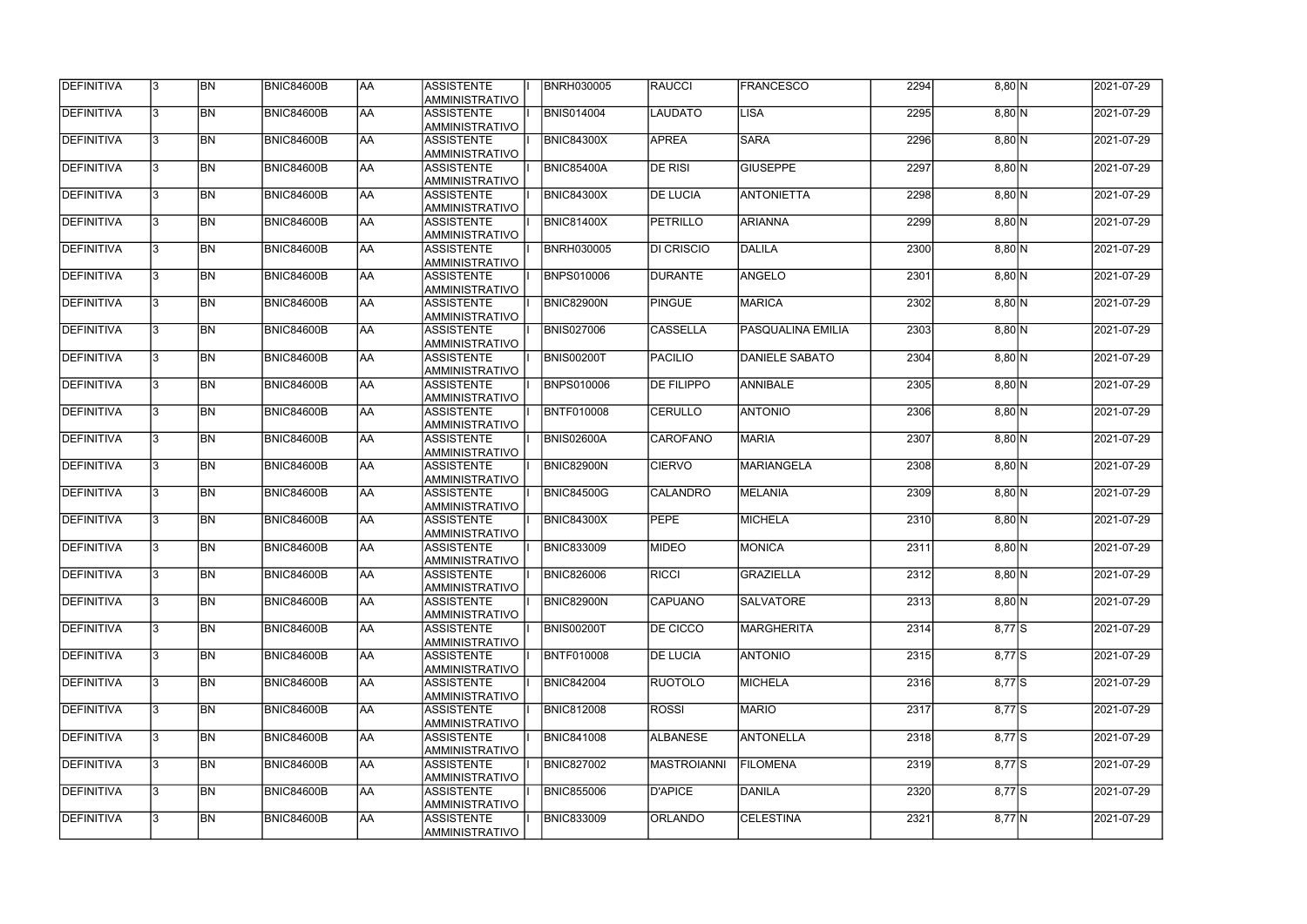| <b>DEFINITIVA</b> | 13.          | <b>BN</b> | <b>BNIC84600B</b> | <b>JAA</b> | <b>ASSISTENTE</b><br>AMMINISTRATIVO        | <b>BNTF010008</b> | MUTARELLI                 | <b>GIOVANNA</b>      | 2322 | $8,77$ N        | 2021-07-29           |
|-------------------|--------------|-----------|-------------------|------------|--------------------------------------------|-------------------|---------------------------|----------------------|------|-----------------|----------------------|
| DEFINITIVA        | l3.          | <b>BN</b> | <b>BNIC84600B</b> | <b>AA</b>  | <b>ASSISTENTE</b><br>AMMINISTRATIVO        | <b>BNIC84500G</b> | CHIUMIENTO                | <b>RAFFAELLA</b>     | 2323 | $8,77$ N        | 2021-07-29           |
| DEFINITIVA        |              | <b>BN</b> | BNIC84600B        | AA         | <b>ASSISTENTE</b><br>AMMINISTRATIVO        | <b>BNIC82300P</b> | <b>DE MARIA</b>           | <b>MARISA SANDRA</b> | 2324 | $8,77$ N        | $\sqrt{2021-07}$ -29 |
| <b>DEFINITIVA</b> |              | <b>BN</b> | BNIC84600B        | laa        | <b>ASSISTENTE</b><br>AMMINISTRATIVO        | <b>BNIC84400Q</b> | SANTARCANGE DANIELE<br>LO |                      | 2325 | $8,75$ N        | 2021-07-29           |
| DEFINITIVA        |              | <b>BN</b> | BNIC84600B        | laa        | <b>ASSISTENTE</b><br>AMMINISTRATIVO        | <b>BNIS01600Q</b> | GOGLIA                    | <b>MARIO</b>         | 2326 | $8,75$ N        | 2021-07-29           |
| <b>DEFINITIVA</b> |              | <b>BN</b> | <b>BNIC84600B</b> | laa        | <b>ASSISTENTE</b><br>AMMINISTRATIVO        | <b>BNIC81000L</b> | <b>RAFFA</b>              | <b>ANGELA</b>        | 2327 | $8,75$ N        | 2021-07-29           |
| DEFINITIVA        |              | <b>BN</b> | <b>BNIC84600B</b> | <b>AA</b>  | <b>ASSISTENTE</b><br>AMMINISTRATIVO        | <b>BNIC84300X</b> | <b>GIALITAKIS</b>         | <b>IOANNIS</b>       | 2328 | $8,75$ N        | 2021-07-29           |
| DEFINITIVA        | 3            | <b>BN</b> | <b>BNIC84600B</b> | laa        | <b>ASSISTENTE</b><br>AMMINISTRATIVO        | <b>BNIC850003</b> | SCARINZI                  | <b>CARMINE</b>       | 2329 | 8,72 N          | 2021-07-29           |
| DEFINITIVA        |              | <b>BN</b> | <b>BNIC84600B</b> | AA         | <b>ASSISTENTE</b><br>AMMINISTRATIVO        | <b>BNIS022003</b> | <b>DELLI FRANCI</b>       | <b>MARIA</b>         | 2330 | $8,70$ S        | 2021-07-29           |
| DEFINITIVA        |              | <b>BN</b> | <b>BNIC84600B</b> | <b>AA</b>  | <b>ASSISTENTE</b><br>AMMINISTRATIVO        | <b>BNIC83700L</b> | <b>MAROTTA</b>            | <b>GIUSEPPINA</b>    | 2331 | $8,70$ S        | 2021-07-29           |
| DEFINITIVA        |              | <b>BN</b> | BNIC84600B        | AA         | <b>ASSISTENTE</b><br>AMMINISTRATIVO        | <b>BNIC84500G</b> | <b>MOLINARO</b>           | <b>ANGELA</b>        | 2332 | $8,70$ S        | 2021-07-29           |
| DEFINITIVA        | $\mathbf{R}$ | <b>BN</b> | <b>BNIC84600B</b> | AA         | <b>ASSISTENTE</b><br>AMMINISTRATIVO        | <b>BNIS027006</b> | <b>TRAVAGLIONE</b>        | ANTONELLA            | 2333 | $8,70$ S        | 2021-07-29           |
| DEFINITIVA        |              | <b>BN</b> | <b>BNIC84600B</b> | laa        | <b>ASSISTENTE</b><br><b>AMMINISTRATIVO</b> | <b>BNIC84500G</b> | <b>LOMBARDI</b>           | <b>ALDA</b>          | 2334 | $8,70$ S        | 2021-07-29           |
| DEFINITIVA        |              | <b>BN</b> | <b>BNIC84600B</b> | <b>AA</b>  | <b>ASSISTENTE</b><br>AMMINISTRATIVO        | <b>BNIS014004</b> | <b>PRINCIPE</b>           | <b>MARIKA</b>        | 2335 | $8,70$ S        | 2021-07-29           |
| DEFINITIVA        |              | <b>BN</b> | BNIC84600B        | <b>AA</b>  | <b>ASSISTENTE</b><br>AMMINISTRATIVO        | <b>BNIC850003</b> | MELILLO                   | <b>RENATO MARIO</b>  | 2336 | $8,70$ S        | 2021-07-29           |
| DEFINITIVA        |              | <b>BN</b> | BNIC84600B        | AA         | <b>ASSISTENTE</b><br>AMMINISTRATIVO        | <b>BNIC81000L</b> | <b>BOTTICELLI</b>         | <b>DOMENICO</b>      | 2337 | $8,70$ S        | 2021-07-29           |
| <b>DEFINITIVA</b> |              | <b>BN</b> | <b>BNIC84600B</b> | <b>AA</b>  | <b>ASSISTENTE</b><br>AMMINISTRATIVO        | <b>BNIC813004</b> | <b>CALABRESE</b>          | <b>ROSSELLA</b>      | 2338 | 8,70 N          | 2021-07-29           |
| <b>DEFINITIVA</b> |              | <b>BN</b> | <b>BNIC84600B</b> | laa        | <b>ASSISTENTE</b><br>AMMINISTRATIVO        | <b>BNIC84300X</b> | DI BENEDETTO ANTONIO      |                      | 2339 | 8,70 N          | 2021-07-29           |
| <b>DEFINITIVA</b> | 13.          | <b>BN</b> | <b>BNIC84600B</b> | <b>JAA</b> | <b>ASSISTENTE</b><br>IAMMINISTRATIVO       | <b>BNIC84300X</b> | <b>BRUNO</b>              | STEFANO AUGUSTO      | 2340 | 8,70 N          | 2021-07-29           |
| <b>DEFINITIVA</b> | 3            | <b>BN</b> | BNIC84600B        | <b>AA</b>  | ASSISTENTE<br>AMMINISTRATIVO               | <b>BNIC84300X</b> | <b>RUFINO</b>             | <b>LUCA</b>          | 2341 | 8,70 N          | 2021-07-29           |
| <b>DEFINITIVA</b> | 3            | <b>BN</b> | BNIC84600B        | AA         | <b>ASSISTENTE</b><br>AMMINISTRATIVO        | <b>BNRH030005</b> | <b>COLETTA</b>            | <b>LORELLA</b>       | 2342 | 8,70 N          | 2021-07-29           |
| DEFINITIVA        |              | <b>BN</b> | BNIC84600B        | <b>AA</b>  | <b>ASSISTENTE</b><br>AMMINISTRATIVO        | <b>BNIC84300X</b> | <b>BONIELLO</b>           | <b>VINCENZO</b>      | 2343 | 8,70 N          | 2021-07-29           |
| DEFINITIVA        |              | <b>BN</b> | BNIC84600B        | <b>AA</b>  | <b>ASSISTENTE</b><br>AMMINISTRATIVO        | <b>BNPC02000N</b> | FARINA                    | <b>ARIANNA</b>       | 2344 | 8,70 N          | 2021-07-29           |
| DEFINITIVA        |              | <b>BN</b> | BNIC84600B        | <b>AA</b>  | ASSISTENTE<br>AMMINISTRATIVO               | <b>BNIC827002</b> | MEOLI                     | <b>BRUNO</b>         | 2345 | $\sqrt{8,70}$ N | 2021-07-29           |
| DEFINITIVA        |              | <b>BN</b> | BNIC84600B        | <b>AA</b>  | ASSISTENTE<br>AMMINISTRATIVO               | <b>BNIS00200T</b> | <b>MARIANI</b>            | <b>ANTONIO</b>       | 2346 | 8,70 N          | 2021-07-29           |
| <b>DEFINITIVA</b> |              | <b>BN</b> | BNIC84600B        | <b>AA</b>  | ASSISTENTE<br>AMMINISTRATIVO               | <b>BNIS027006</b> | VARRICCHIO                | LIDIA                | 2347 | 8,70 N          | 2021-07-29           |
| DEFINITIVA        |              | <b>BN</b> | BNIC84600B        | <b>AA</b>  | ASSISTENTE<br>AMMINISTRATIVO               | <b>BNIC84600B</b> | LABAGNARA                 | <b>ANTONIO</b>       | 2348 | 8,70 N          | 2021-07-29           |
| <b>DEFINITIVA</b> |              | <b>BN</b> | BNIC84600B        | AA         | <b>ASSISTENTE</b><br>AMMINISTRATIVO        | <b>BNIC82300P</b> | POLVERE                   | <b>VITTORIA</b>      | 2349 | 8,70 N          | 2021-07-29           |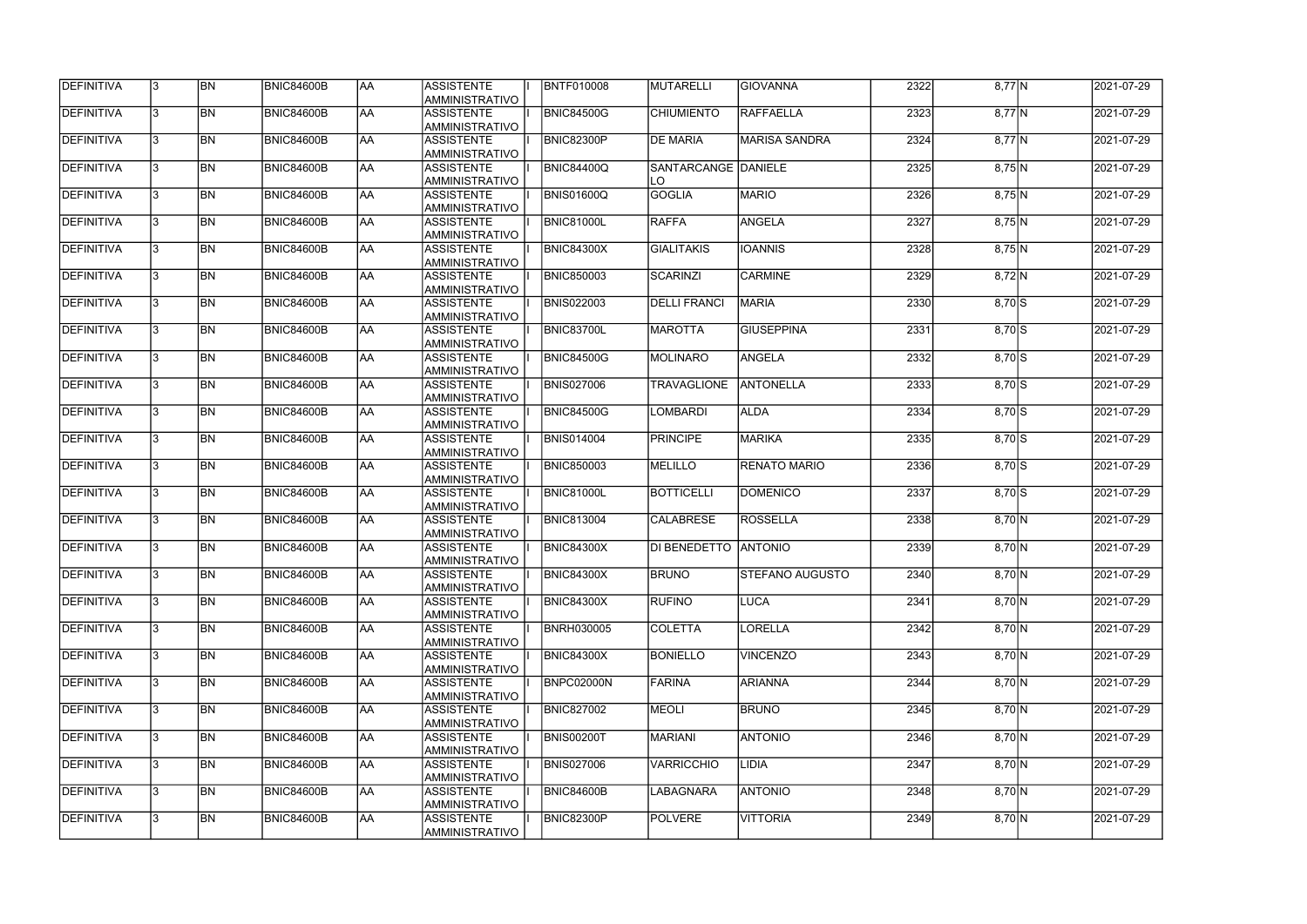| DEFINITIVA        | IЗ | <b>BN</b> | <b>BNIC84600B</b> | <b>AA</b>       | ASSISTENTE<br>AMMINISTRATIVO         | <b>BNIS027006</b> | PARZIALE                             | <b>SABINO</b>          | 2350 | $8,70\ N$ | 2021-07-29 |
|-------------------|----|-----------|-------------------|-----------------|--------------------------------------|-------------------|--------------------------------------|------------------------|------|-----------|------------|
| DEFINITIVA        | З  | <b>BN</b> | <b>BNIC84600B</b> | AA              | <b>ASSISTENTE</b><br>AMMINISTRATIVO  | BNIC82900N        | LABAGNARA                            | <b>ILARIA</b>          | 2351 | $8,70\ N$ | 2021-07-29 |
| DEFINITIVA        |    | <b>BN</b> | <b>BNIC84600B</b> | AA              | <b>ASSISTENTE</b><br>AMMINISTRATIVO  | <b>BNIC833009</b> | <b>TOSTO</b>                         | <b>AGNESE</b>          | 2352 | $8,70$ N  | 2021-07-29 |
| <b>DEFINITIVA</b> |    | <b>BN</b> | BNIC84600B        | AA              | ASSISTENTE<br>AMMINISTRATIVO         | BNIC82900N        | <b>DI CROSTA</b>                     | <b>ERIKA</b>           | 2353 | $8,70$ N  | 2021-07-29 |
| DEFINITIVA        |    | <b>BN</b> | <b>BNIC84600B</b> | AA              | <b>ASSISTENTE</b><br>AMMINISTRATIVO  | <b>BNIC83800C</b> | <b>FIERRO</b>                        | <b>EMANUELA</b>        | 2354 | 8,70 N    | 2021-07-29 |
| <b>DEFINITIVA</b> |    | <b>BN</b> | <b>BNIC84600B</b> | AA              | ASSISTENTE<br>AMMINISTRATIVO         | <b>BNIC812008</b> | PORCIELLO                            | <b>VALENTINA</b>       | 2355 | $8,70$ N  | 2021-07-29 |
| <b>DEFINITIVA</b> |    | <b>BN</b> | <b>BNIC84600B</b> | AA              | <b>ASSISTENTE</b><br>AMMINISTRATIVO  | <b>BNIC812008</b> | <b>CATAUDO</b>                       | <b>FLORINDA</b>        | 2356 | 8,70 N    | 2021-07-29 |
| <b>DEFINITIVA</b> |    | <b>BN</b> | <b>BNIC84600B</b> | AA              | <b>ASSISTENTE</b><br>AMMINISTRATIVO  | BNIC82900N        | <b>IMARCHITTO</b>                    | <b>CLARA VALENTINA</b> | 2357 | 8,70 N    | 2021-07-29 |
| <b>DEFINITIVA</b> |    | <b>BN</b> | <b>BNIC84600B</b> | AA              | <b>ASSISTENTE</b><br>AMMINISTRATIVO  | <b>BNIS00200T</b> | <b>CIERVO</b>                        | LUANA                  | 2358 | $8,70\ N$ | 2021-07-29 |
| <b>DEFINITIVA</b> |    | <b>BN</b> | <b>BNIC84600B</b> | AA              | <b>ASSISTENTE</b><br>Iamministrativo | <b>BNIC82900N</b> | MINIELLO                             | <b>VINCENZA</b>        | 2359 | $8,70\ N$ | 2021-07-29 |
| DEFINITIVA        |    | <b>BN</b> | <b>BNIC84600B</b> | AA              | <b>ASSISTENTE</b><br>AMMINISTRATIVO  | <b>BNIC848003</b> | <b>DI SCISCIO</b><br><b>PARADISO</b> | <b>MARIANNA</b>        | 2360 | 8,70 N    | 2021-07-29 |
| <b>DEFINITIVA</b> |    | <b>BN</b> | BNIC84600B        | AA              | ASSISTENTE<br>AMMINISTRATIVO         | <b>BNIC82900N</b> | <b>FOSCHINI</b>                      | <b>MANUELA</b>         | 2361 | 8,70 N    | 2021-07-29 |
| <b>DEFINITIVA</b> |    | <b>BN</b> | <b>BNIC84600B</b> | AA              | <b>ASSISTENTE</b><br>AMMINISTRATIVO  | <b>BNIC84400Q</b> | <b>PERSICO</b>                       | <b>ANNA RITA</b>       | 2362 | $8,67$ S  | 2021-07-29 |
| DEFINITIVA        |    | <b>BN</b> | BNIC84600B        | AA              | <b>ASSISTENTE</b><br>AMMINISTRATIVO  | <b>BNIC82900N</b> | RUSSOLILLO                           | <b>EDUARDO</b>         | 2363 | $8,67$ S  | 2021-07-29 |
| DEFINITIVA        |    | <b>BN</b> | BNIC84600B        | AA              | <b>ASSISTENTE</b><br>AMMINISTRATIVO  | <b>BNIC819003</b> | <b>CIOCCIA</b>                       | <b>DOMENICO</b>        | 2364 | $8,67$ S  | 2021-07-29 |
| <b>DEFINITIVA</b> |    | <b>BN</b> | BNIC84600B        | AA              | <b>ASSISTENTE</b><br>AMMINISTRATIVO  | <b>BNTF010008</b> | <b>POLCINO</b>                       | <b>GIANLUCA</b>        | 2365 | $8,67$ S  | 2021-07-29 |
| DEFINITIVA        |    | <b>BN</b> | <b>BNIC84600B</b> | AA              | <b>ASSISTENTE</b><br>AMMINISTRATIVO  | <b>BNIS00200T</b> | <b>OFFREDA</b>                       | <b>GIUSEPPE</b>        | 2366 | $8,67$ S  | 2021-07-29 |
| DEFINITIVA        |    | <b>BN</b> | BNIC84600B        | AA              | <b>ASSISTENTE</b><br>AMMINISTRATIVO  | <b>BNIC839008</b> | <b>FUSARO</b>                        | LOREDANA               | 2367 | 8,67 S    | 2021-07-29 |
| <b>DEFINITIVA</b> | 13 | <b>BN</b> | <b>BNIC84600B</b> | laa             | <b>ASSISTENTE</b><br>AMMINISTRATIVO  | <b>BNIC83800C</b> | <b>VISCUSI</b>                       | PATRIZIA               | 2368 | $8,67$ N  | 2021-07-29 |
| <b>DEFINITIVA</b> |    | <b>BN</b> | <b>BNIC84600B</b> | AA              | ASSISTENTE<br>AMMINISTRATIVO         | <b>BNIS027006</b> | BOTTICELLA                           | <b>SANDRA</b>          | 2369 | $8,67$ N  | 2021-07-29 |
| <b>DEFINITIVA</b> |    | <b>BN</b> | <b>BNIC84600B</b> | AA              | ASSISTENTE<br>AMMINISTRATIVO         | <b>BNIS02300V</b> | <b>SALERNO</b>                       | ANGELICA               | 2370 | $8,67$ N  | 2021-07-29 |
| <b>DEFINITIVA</b> |    | <b>BN</b> | <b>BNIC84600B</b> | AA              | <b>ASSISTENTE</b><br>AMMINISTRATIVO  | <b>BNIS02300V</b> | <b>DI GIACOMO</b>                    | <b>MARIA</b>           | 2371 | $8,67$ N  | 2021-07-29 |
| <b>DEFINITIVA</b> |    | <b>BN</b> | <b>BNIC84600B</b> | AA              | <b>ASSISTENTE</b><br>AMMINISTRATIVO  | <b>BNIS022003</b> | LAVORGNA                             | <b>ALFREDO</b>         | 2372 | $8,67$ N  | 2021-07-29 |
| <b>DEFINITIVA</b> |    | <b>BN</b> | <b>BNIC84600B</b> | $\overline{AA}$ | <b>ASSISTENTE</b><br>AMMINISTRATIVO  | <b>BNIC82900N</b> | <b>PACELLI</b>                       | <b>TIZIANA</b>         | 2373 | $8,67$ N  | 2021-07-29 |
| DEFINITIVA        |    | <b>BN</b> | <b>BNIC84600B</b> | AA              | <b>ASSISTENTE</b><br>AMMINISTRATIVO  | <b>BNIC842004</b> | <b>DE ANGELIS</b>                    | <b>ALFONSINA</b>       | 2374 | $8,67$ N  | 2021-07-29 |
| <b>DEFINITIVA</b> |    | <b>BN</b> | <b>BNIC84600B</b> | AA              | <b>ASSISTENTE</b><br>AMMINISTRATIVO  | <b>BNIC85700T</b> | <b>DE LUCIA</b>                      | <b>ANNAMARIA</b>       | 2375 | $8,67$ N  | 2021-07-29 |
| <b>DEFINITIVA</b> |    | <b>BN</b> | <b>BNIC84600B</b> | AA              | ASSISTENTE<br>AMMINISTRATIVO         | <b>BNPS010006</b> | DI NOLA                              | <b>GIULIA</b>          | 2376 | $8,67$ N  | 2021-07-29 |
| <b>DEFINITIVA</b> |    | <b>BN</b> | <b>BNIC84600B</b> | AA              | <b>ASSISTENTE</b><br>AMMINISTRATIVO  | <b>BNIC82900N</b> | RAINONE                              | PASQUALINA             | 2377 | $8,67$ N  | 2021-07-29 |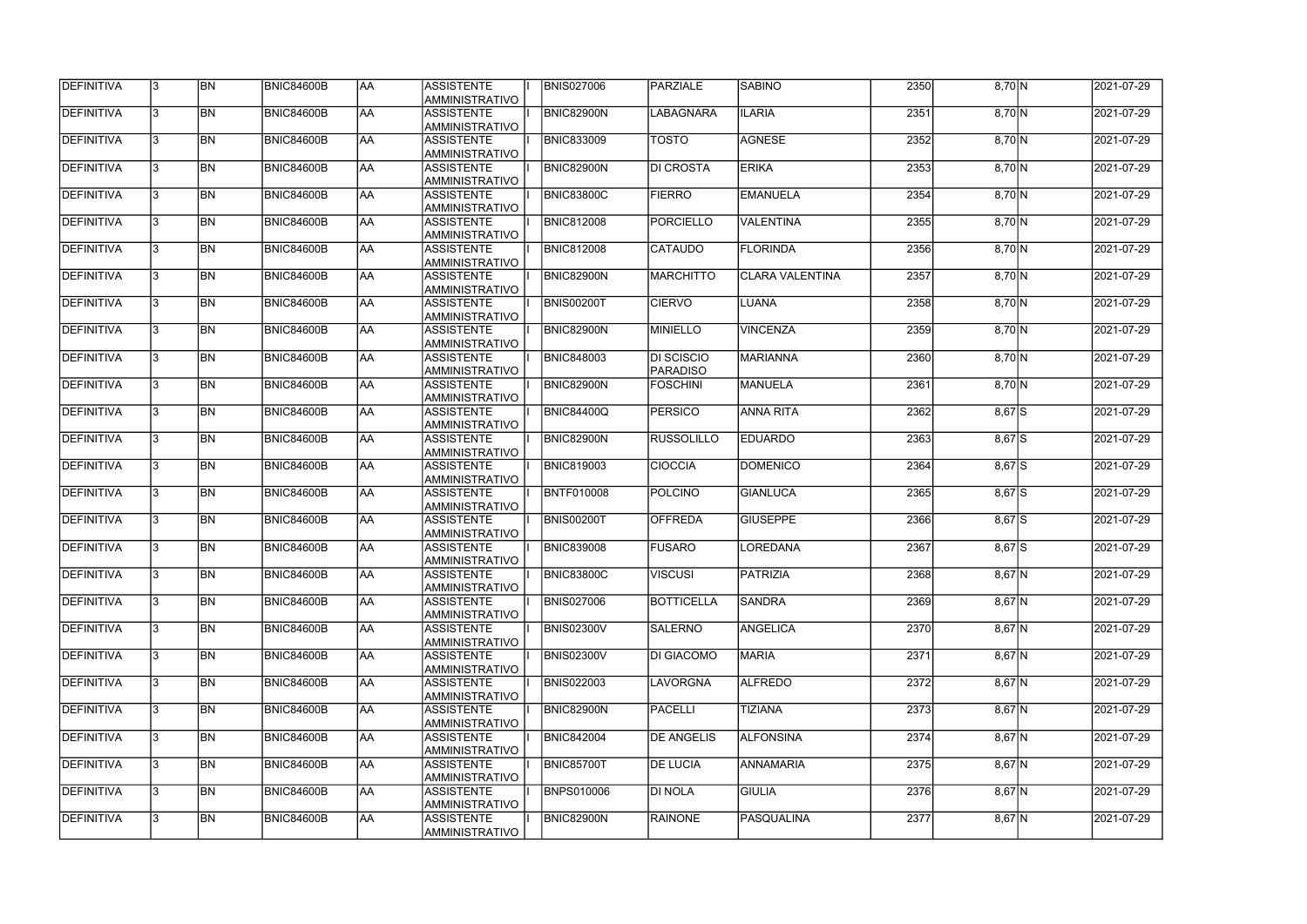| <b>DEFINITIVA</b> | IЗ | <b>BN</b> | <b>BNIC84600B</b> | laa             | ASSISTENTE<br>AMMINISTRATIVO         | <b>BNIC84300X</b> | ISANTANGELO                  | LUIGIA                  | 2378 | $8,67$ N      | 2021-07-29 |
|-------------------|----|-----------|-------------------|-----------------|--------------------------------------|-------------------|------------------------------|-------------------------|------|---------------|------------|
| DEFINITIVA        | З  | <b>BN</b> | <b>BNIC84600B</b> | AA              | <b>ASSISTENTE</b><br>AMMINISTRATIVO  | BNPC02000N        | <b>IANNAZZONE</b>            | <b>GIORGINA</b>         | 2379 | $8,67$ N      | 2021-07-29 |
| DEFINITIVA        |    | <b>BN</b> | BNIC84600B        | AA              | <b>ASSISTENTE</b><br>AMMINISTRATIVO  | <b>BNIC833009</b> | PETTI                        | <b>GIOVANNI</b>         | 2380 | $8,67$ N      | 2021-07-29 |
| <b>DEFINITIVA</b> |    | <b>BN</b> | BNIC84600B        | AA              | ASSISTENTE<br>AMMINISTRATIVO         | <b>BNIS022003</b> | <b>MARTONE</b>               | <b>ANNA MARIA</b>       | 2381 | $8,67$ N      | 2021-07-29 |
| DEFINITIVA        |    | <b>BN</b> | <b>BNIC84600B</b> | AA              | <b>ASSISTENTE</b><br>AMMINISTRATIVO  | BNVC01000A        | <b>DI SISTO</b>              | <b>VALENTINA</b>        | 2382 | $8,65$ N      | 2021-07-29 |
| <b>DEFINITIVA</b> |    | <b>BN</b> | BNIC84600B        | AA              | ASSISTENTE<br>AMMINISTRATIVO         | <b>BNIC84900V</b> | <b>FUSCO</b>                 | <b>MARIA GRAZIA</b>     | 2383 | $8,65$ N      | 2021-07-29 |
| <b>DEFINITIVA</b> |    | <b>BN</b> | <b>BNIC84600B</b> | AA              | <b>ASSISTENTE</b><br>AMMINISTRATIVO  | <b>BNIS027006</b> | <b>IASIELLO</b>              | <b>MARIA ANTONIETTA</b> | 2384 | 8,63 N        | 2021-07-29 |
| <b>DEFINITIVA</b> |    | <b>BN</b> | <b>BNIC84600B</b> | AA              | <b>ASSISTENTE</b><br>AMMINISTRATIVO  | <b>BNIC812008</b> | <b>IACICCO</b>               | <b>ROCCO</b>            | 2385 | $8,60$ S      | 2021-07-29 |
| <b>DEFINITIVA</b> |    | <b>BN</b> | <b>BNIC84600B</b> | AA              | <b>ASSISTENTE</b><br>AMMINISTRATIVO  | <b>BNIC841008</b> | <b>GERNETTI</b>              | <b>GIANCARLO</b>        | 2386 | $8,60$ S      | 2021-07-29 |
| <b>DEFINITIVA</b> |    | <b>BN</b> | <b>BNIC84600B</b> | AA              | <b>ASSISTENTE</b><br>Iamministrativo | <b>BNIC833009</b> | PETRIELLA                    | <b>MARIA</b>            | 2387 | $8,60$ S      | 2021-07-29 |
| DEFINITIVA        |    | <b>BN</b> | BNIC84600B        | AA              | <b>ASSISTENTE</b><br>AMMINISTRATIVO  | <b>BNIC84400Q</b> | PICCIRILLO                   | <b>STEFANO</b>          | 2388 | $8,60$ S      | 2021-07-29 |
| <b>DEFINITIVA</b> |    | <b>BN</b> | BNIC84600B        | AA              | ASSISTENTE<br>AMMINISTRATIVO         | <b>BNIC833009</b> | JULLI                        | <b>ROBERTO PAT</b>      | 2389 | $8,60$ S      | 2021-07-29 |
| <b>DEFINITIVA</b> |    | <b>BN</b> | <b>BNIC84600B</b> | AA              | <b>ASSISTENTE</b><br>AMMINISTRATIVO  | <b>BNIS00800R</b> | <b>DIODATO</b>               | <b>MICHELE</b>          | 2390 | $8,60$ S      | 2021-07-29 |
| DEFINITIVA        |    | <b>BN</b> | BNIC84600B        | AA              | <b>ASSISTENTE</b><br>AMMINISTRATIVO  | <b>BNIS022003</b> | <b>VELOTTA</b>               | <b>CARMEN</b>           | 2391 | $8,60$ S      | 2021-07-29 |
| <b>DEFINITIVA</b> |    | <b>BN</b> | BNIC84600B        | AA              | <b>ASSISTENTE</b><br>AMMINISTRATIVO  | <b>BNIS01600Q</b> | GIAMUNDO                     | <b>ROSA</b>             | 2392 | $8,60$ S      | 2021-07-29 |
| <b>DEFINITIVA</b> |    | <b>BN</b> | BNIC84600B        | AA              | <b>ASSISTENTE</b><br>AMMINISTRATIVO  | <b>BNIC83800C</b> | <b>MECCARIELLO</b>           | LUCIANO                 | 2393 | $8,60$ S      | 2021-07-29 |
| DEFINITIVA        |    | <b>BN</b> | <b>BNIC84600B</b> | AA              | <b>ASSISTENTE</b><br>AMMINISTRATIVO  | <b>BNIC82500A</b> | <b>ZACCARI</b>               | <b>MARCELLA</b>         | 2394 | $8,60$ S      | 2021-07-29 |
| DEFINITIVA        |    | <b>BN</b> | BNIC84600B        | AA              | <b>ASSISTENTE</b><br>AMMINISTRATIVO  | <b>BNIC85400A</b> | <b>NAPPI</b>                 | <b>IMMA</b>             | 2395 | $8,60$ S      | 2021-07-29 |
| <b>DEFINITIVA</b> | 13 | <b>BN</b> | <b>BNIC84600B</b> | laa             | <b>ASSISTENTE</b><br>AMMINISTRATIVO  | BNMM09000E        | <b>FUSCO</b>                 | <b>ILENIA</b>           | 2396 | 8,60 N        | 2021-07-29 |
| <b>DEFINITIVA</b> |    | <b>BN</b> | <b>BNIC84600B</b> | AA              | <b>ASSISTENTE</b><br>AMMINISTRATIVO  | <b>BNTF010008</b> | <b>DE NISCO</b>              | <b>FRANCESCO</b>        | 2397 | 8,60 N        | 2021-07-29 |
| <b>DEFINITIVA</b> |    | <b>BN</b> | <b>BNIC84600B</b> | AA              | ASSISTENTE<br>AMMINISTRATIVO         | <b>BNMM09000E</b> | <b>MARTIGNETTI</b>           | DOMENICO                | 2398 | $8,60\,N$     | 2021-07-29 |
| <b>DEFINITIVA</b> |    | <b>BN</b> | <b>BNIC84600B</b> | AA              | <b>ASSISTENTE</b><br>AMMINISTRATIVO  | <b>BNIS01600Q</b> | <b>SANTAMARIA</b>            | <b>GIOVANNA</b>         | 2399 | 8,60 N        | 2021-07-29 |
| <b>DEFINITIVA</b> |    | <b>BN</b> | <b>BNIC84600B</b> | AA              | <b>ASSISTENTE</b><br>AMMINISTRATIVO  | <b>BNIS00200T</b> | GERANIO                      | <b>ALFREDO</b>          | 2400 | 8,60 N        | 2021-07-29 |
| <b>DEFINITIVA</b> |    | <b>BN</b> | <b>BNIC84600B</b> | $\overline{AA}$ | <b>ASSISTENTE</b><br>AMMINISTRATIVO  | <b>BNIS00800R</b> | <b>NAPOLITANO</b>            | <b>ANTONIO</b>          | 2401 | 8,60 N        | 2021-07-29 |
| DEFINITIVA        |    | <b>BN</b> | <b>BNIC84600B</b> | AA              | <b>ASSISTENTE</b><br>AMMINISTRATIVO  | <b>BNIS022003</b> | <b>SEBASTIANELLI MICHELE</b> |                         | 2402 | 8,60 N        | 2021-07-29 |
| <b>DEFINITIVA</b> |    | <b>BN</b> | <b>BNIC84600B</b> | AA              | <b>ASSISTENTE</b><br>AMMINISTRATIVO  | <b>BNIS02300V</b> | <b>MARENNA</b>               | <b>ROSSELLA</b>         | 2403 | 8,60 N        | 2021-07-29 |
| <b>DEFINITIVA</b> |    | <b>BN</b> | <b>BNIC84600B</b> | AA              | ASSISTENTE<br>AMMINISTRATIVO         | <b>BNIC848003</b> | <b>BELPERIO</b>              | <b>ANTONELLA</b>        | 2404 | $8,60\vert N$ | 2021-07-29 |
| <b>DEFINITIVA</b> |    | <b>BN</b> | <b>BNIC84600B</b> | AA              | <b>ASSISTENTE</b><br>AMMINISTRATIVO  | <b>BNIC85200P</b> | D'ONOFRIO                    | <b>ANNARITA</b>         | 2405 | 8,60 N        | 2021-07-29 |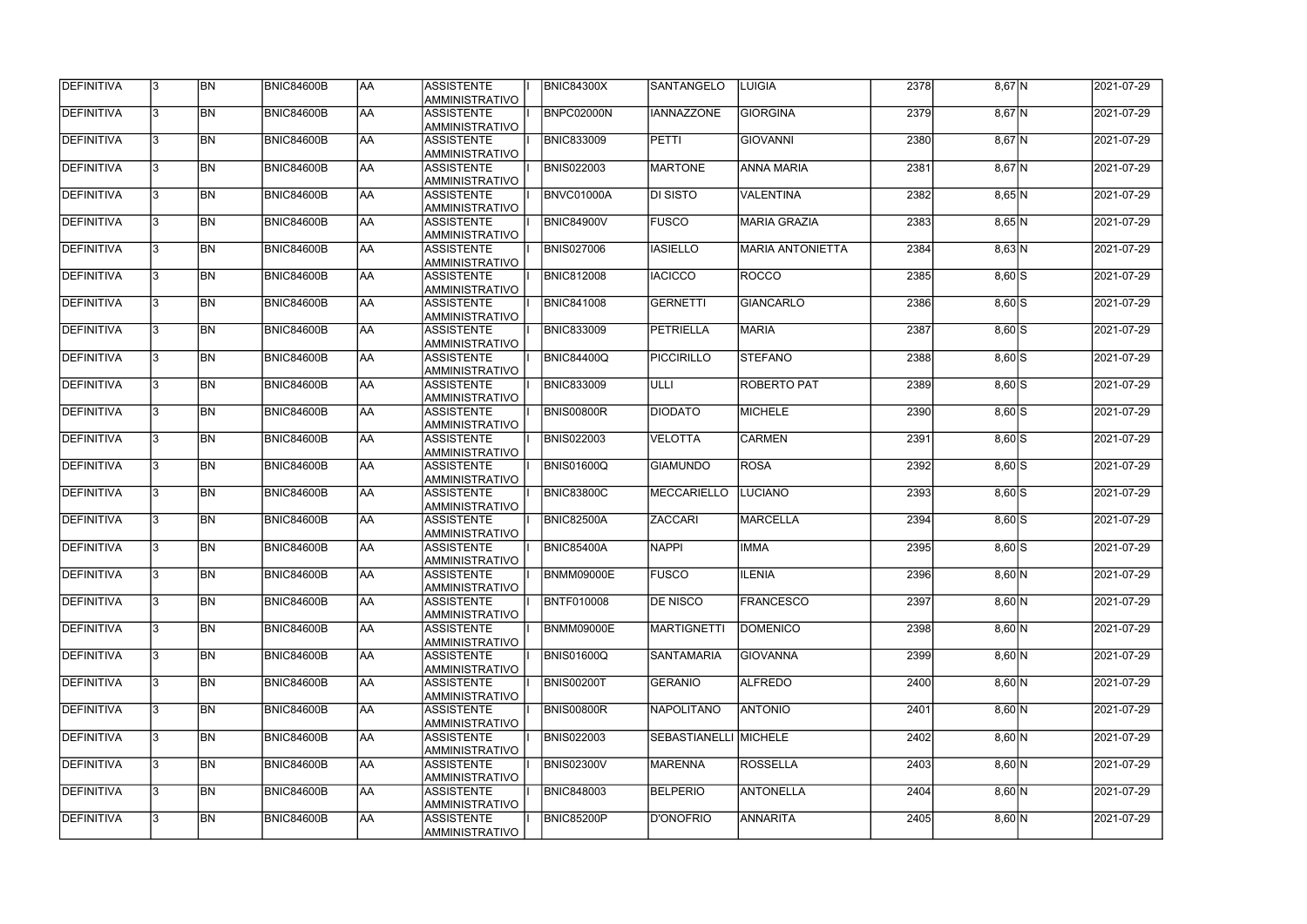| DEFINITIVA        | 13. | <b>BN</b> | <b>BNIC84600B</b> | AA        | <b>ASSISTENTE</b><br>AMMINISTRATIVO        | <b>BNIC81700B</b> | MARRONE              | LUIGI            | 2406 | 8,60 N    | 2021-07-29 |
|-------------------|-----|-----------|-------------------|-----------|--------------------------------------------|-------------------|----------------------|------------------|------|-----------|------------|
| <b>DEFINITIVA</b> | 13. | <b>BN</b> | <b>BNIC84600B</b> | laa       | <b>ASSISTENTE</b><br>AMMINISTRATIVO        | <b>BNIS014004</b> | <b>CONFORTI</b>      | <b>CLELIA</b>    | 2407 | 8,60 N    | 2021-07-29 |
| DEFINITIVA        | l3. | <b>BN</b> | <b>BNIC84600B</b> | AA        | <b>ASSISTENTE</b><br>AMMINISTRATIVO        | <b>BNIC84300X</b> | <b>MAROTTA</b>       | <b>PASQUALE</b>  | 2408 | $8,60\,N$ | 2021-07-29 |
| <b>DEFINITIVA</b> | l3. | <b>BN</b> | BNIC84600B        | <b>AA</b> | <b>ASSISTENTE</b><br>AMMINISTRATIVO        | BNIC84600B        | FILIPPELLI           | <b>SELENE</b>    | 2409 | 8,60 N    | 2021-07-29 |
| DEFINITIVA        | l3. | <b>BN</b> | <b>BNIC84600B</b> | laa       | <b>ASSISTENTE</b><br>AMMINISTRATIVO        | BNIC84300X        | <b>CAPORASO</b>      | <b>ANNA</b>      | 2410 | $8,60$ N  | 2021-07-29 |
| DEFINITIVA        | l3  | <b>BN</b> | <b>BNIC84600B</b> | laa       | <b>ASSISTENTE</b><br>AMMINISTRATIVO        | <b>BNTF010008</b> | UCCI                 | <b>FRANCESCO</b> | 2411 | $8,60\,N$ | 2021-07-29 |
| DEFINITIVA        |     | <b>BN</b> | <b>BNIC84600B</b> | laa       | <b>ASSISTENTE</b><br><b>AMMINISTRATIVO</b> | <b>BNIS00200T</b> | <b>CUSANO</b>        | <b>MARIO</b>     | 2412 | $8,60\,N$ | 2021-07-29 |
| DEFINITIVA        |     | <b>BN</b> | BNIC84600B        | laa       | <b>ASSISTENTE</b><br>AMMINISTRATIVO        | <b>BNIS027006</b> | <b>SAVOIA</b>        | <b>ROSA</b>      | 2413 | $8,60\,N$ | 2021-07-29 |
| DEFINITIVA        | l3. | <b>BN</b> | <b>BNIC84600B</b> | AA        | <b>ASSISTENTE</b><br>AMMINISTRATIVO        | <b>BNIC85200P</b> | <b>NAPPI</b>         | <b>MICHELA</b>   | 2414 | 8,60 N    | 2021-07-29 |
| DEFINITIVA        | l3. | <b>BN</b> | <b>BNIC84600B</b> | laa       | <b>ASSISTENTE</b><br>AMMINISTRATIVO        | <b>BNIC842004</b> | <b>RIVETTI</b>       | <b>DAVIDE</b>    | 2415 | $8,60\,N$ | 2021-07-29 |
| DEFINITIVA        | l3  | <b>BN</b> | <b>BNIC84600B</b> | AA        | <b>ASSISTENTE</b><br>AMMINISTRATIVO        | <b>BNPS010006</b> | <b>ISCARO</b>        | <b>VALERIA</b>   | 2416 | 8,60 N    | 2021-07-29 |
| <b>DEFINITIVA</b> | 3   | <b>BN</b> | <b>BNIC84600B</b> | <b>AA</b> | <b>ASSISTENTE</b><br>AMMINISTRATIVO        | <b>BNIC86000N</b> | MAZZONE              | <b>ASSUNTA</b>   | 2417 | 8,60 N    | 2021-07-29 |
| DEFINITIVA        | l3. | <b>BN</b> | <b>BNIC84600B</b> | laa       | <b>ASSISTENTE</b><br>AMMINISTRATIVO        | <b>BNIC85700T</b> | <b>NARDONE</b>       | <b>EMILIA</b>    | 2418 | 8,60 N    | 2021-07-29 |
| DEFINITIVA        | 3   | <b>BN</b> | <b>BNIC84600B</b> | laa       | <b>ASSISTENTE</b><br>AMMINISTRATIVO        | BNIC85700T        | SORRENTINO           | <b>VALENTINA</b> | 2419 | $8,60\,N$ | 2021-07-29 |
| DEFINITIVA        |     | <b>BN</b> | <b>BNIC84600B</b> | laa       | <b>ASSISTENTE</b><br><b>AMMINISTRATIVO</b> | <b>BNIC86100D</b> | <b>VIGLIOTTI</b>     | <b>MICHELA</b>   | 2420 | $8,60\,N$ | 2021-07-29 |
| DEFINITIVA        | 3   | <b>BN</b> | <b>BNIC84600B</b> | laa       | <b>ASSISTENTE</b><br>AMMINISTRATIVO        | <b>BNIS027006</b> | <b>FIORE</b>         | <b>GIOVANNI</b>  | 2421 | $8,60\,N$ | 2021-07-29 |
| DEFINITIVA        | l3. | <b>BN</b> | <b>BNIC84600B</b> | laa       | <b>ASSISTENTE</b><br>AMMINISTRATIVO        | <b>BNIC84500G</b> | <b>COPERSITO</b>     | LUCIA            | 2422 | 8,60 N    | 2021-07-29 |
| DEFINITIVA        | 3   | <b>BN</b> | <b>BNIC84600B</b> | AA        | <b>ASSISTENTE</b><br>AMMINISTRATIVO        | <b>BNIS022003</b> | <b>CIANCIO</b>       | LARIA            | 2423 | 8,60 N    | 2021-07-29 |
| DEFINITIVA        | 13  | <b>BN</b> | <b>BNIC84600B</b> | <b>AA</b> | <b>ASSISTENTE</b><br>AMMINISTRATIVO        | <b>BNTF010008</b> | <b>CARDILLO</b>      | MARICA           | 2424 | 8,60 N    | 2021-07-29 |
| <b>DEFINITIVA</b> | I3. | <b>BN</b> | <b>BNIC84600B</b> | AA        | <b>ASSISTENTE</b><br>AMMINISTRATIVO        | <b>BNIS027006</b> | <b>DE MICHELE</b>    | <b>ANTONIO</b>   | 2425 | 8,60 N    | 2021-07-29 |
| DEFINITIVA        | 13. | <b>BN</b> | <b>BNIC84600B</b> | AA        | <b>ASSISTENTE</b><br>AMMINISTRATIVO        | BNIC84400Q        | <b>VETRONE</b>       | <b>ERMINIA</b>   | 2426 | 8,60 N    | 2021-07-29 |
| DEFINITIVA        | 3   | <b>BN</b> | <b>BNIC84600B</b> | laa       | <b>ASSISTENTE</b><br>AMMINISTRATIVO        | <b>BNIS027006</b> | <b>TAMBURRINO</b>    | <b>IOLANDA</b>   | 2427 | 8,60 N    | 2021-07-29 |
| DEFINITIVA        |     | <b>BN</b> | <b>BNIC84600B</b> | AA        | <b>ASSISTENTE</b><br>AMMINISTRATIVO        | <b>BNIS00200T</b> | <b>VENDITTI</b>      | <b>MARIO</b>     | 2428 | 8,60 N    | 2021-07-29 |
| DEFINITIVA        |     | <b>BN</b> | <b>BNIC84600B</b> | AA        | <b>ASSISTENTE</b><br>AMMINISTRATIVO        | <b>BNIS014004</b> | <b>SAUDELLA</b>      | <b>ANNALISA</b>  | 2429 | 8,60 N    | 2021-07-29 |
| DEFINITIVA        | I3. | <b>BN</b> | BNIC84600B        | laa       | <b>ASSISTENTE</b><br>AMMINISTRATIVO        | <b>BNIC86100D</b> | BENNANI              | <b>MARIA</b>     | 2430 | 8,60 N    | 2021-07-29 |
| DEFINITIVA        | 13. | <b>BN</b> | <b>BNIC84600B</b> | AA        | <b>ASSISTENTE</b><br>AMMINISTRATIVO        | <b>BNIC84900V</b> | <b>GENITO</b>        | <b>GRAZIANA</b>  | 2431 | 8,60 N    | 2021-07-29 |
| DEFINITIVA        | 13. | <b>BN</b> | <b>BNIC84600B</b> | AA        | <b>ASSISTENTE</b><br>AMMINISTRATIVO        | <b>BNIC855006</b> | DELLO IACOVO ALFONSO |                  | 2432 | $8,60\,N$ | 2021-07-29 |
| DEFINITIVA        |     | <b>BN</b> | <b>BNIC84600B</b> | AA        | <b>ASSISTENTE</b><br>AMMINISTRATIVO        | <b>BNIC855006</b> | VITAGLIANO           | <b>MARCO</b>     | 2433 | 8,60 N    | 2021-07-29 |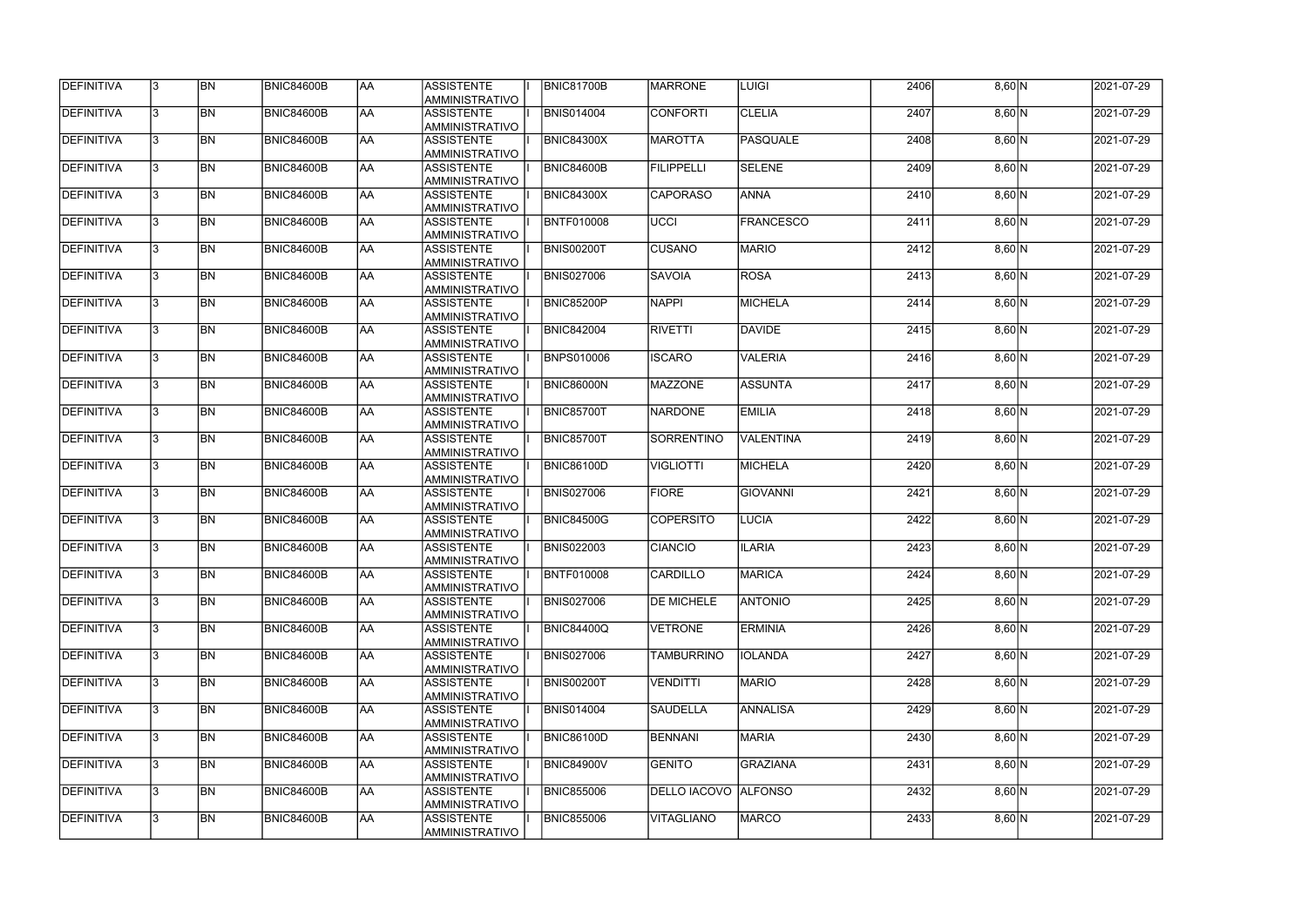| DEFINITIVA        | 13. | <b>BN</b> | <b>BNIC84600B</b> | AA        | <b>ASSISTENTE</b><br>AMMINISTRATIVO        | <b>BNIC85700T</b> | MOLINARO           | LOREDANA                 | 2434 | 8,60 N    | 2021-07-29 |
|-------------------|-----|-----------|-------------------|-----------|--------------------------------------------|-------------------|--------------------|--------------------------|------|-----------|------------|
| <b>DEFINITIVA</b> | 13. | <b>BN</b> | <b>BNIC84600B</b> | laa       | <b>ASSISTENTE</b><br>AMMINISTRATIVO        | <b>BNIS022003</b> | BASCIANI           | <b>MONICA</b>            | 2435 | $8,60\,N$ | 2021-07-29 |
| DEFINITIVA        | l3. | <b>BN</b> | <b>BNIC84600B</b> | AA        | <b>ASSISTENTE</b><br>AMMINISTRATIVO        | <b>BNIS022003</b> | <b>DE BIASE</b>    | <b>CARMELA</b>           | 2436 | $8,60\,N$ | 2021-07-29 |
| <b>DEFINITIVA</b> | l3. | <b>BN</b> | BNIC84600B        | <b>AA</b> | <b>ASSISTENTE</b><br>AMMINISTRATIVO        | <b>BNIC812008</b> | <b>LAMPARELLI</b>  | <b>ORNELLA</b>           | 2437 | $8,60$ N  | 2021-07-29 |
| DEFINITIVA        | l3. | <b>BN</b> | <b>BNIC84600B</b> | laa       | <b>ASSISTENTE</b><br>AMMINISTRATIVO        | BNIC85200P        | <b>DE MATTEO</b>   | <b>ADRIANO</b>           | 2438 | $8,60$ N  | 2021-07-29 |
| DEFINITIVA        | l3  | <b>BN</b> | <b>BNIC84600B</b> | laa       | <b>ASSISTENTE</b><br>AMMINISTRATIVO        | <b>BNIS013008</b> | <b>MONTEFORTE</b>  | <b>FRANCESCO</b>         | 2439 | 8,60 N    | 2021-07-29 |
| DEFINITIVA        |     | <b>BN</b> | <b>BNIC84600B</b> | laa       | <b>ASSISTENTE</b><br><b>AMMINISTRATIVO</b> | <b>BNTF010008</b> | <b>AVELLA</b>      | <b>ANTONIO</b>           | 2440 | $8,60\,N$ | 2021-07-29 |
| DEFINITIVA        |     | <b>BN</b> | <b>BNIC84600B</b> | laa       | <b>ASSISTENTE</b><br>AMMINISTRATIVO        | BNIC82900N        | <b>TEBANO</b>      | <b>ALBERTO PRINCIPE</b>  | 2441 | $8,58$ N  | 2021-07-29 |
| DEFINITIVA        |     | <b>BN</b> | <b>BNIC84600B</b> | AA        | <b>ASSISTENTE</b><br>AMMINISTRATIVO        | <b>BNIC819003</b> | <b>DI MARIA</b>    | <b>GIOVANNA CRISTINA</b> | 2442 | $8,55$ S  | 2021-07-29 |
| DEFINITIVA        | l3. | <b>BN</b> | <b>BNIC84600B</b> | laa       | <b>ASSISTENTE</b><br>AMMINISTRATIVO        | BNIC83700L        | <b>ZULLO</b>       | <b>MARIELLA</b>          | 2443 | $8,55$ S  | 2021-07-29 |
| DEFINITIVA        | l3. | <b>BN</b> | <b>BNIC84600B</b> | AA        | <b>ASSISTENTE</b><br>AMMINISTRATIVO        | <b>BNIC81400X</b> | <b>DE IESO</b>     | <b>NADIA</b>             | 2444 | $8,55$ S  | 2021-07-29 |
| DEFINITIVA        | 3   | <b>BN</b> | <b>BNIC84600B</b> | <b>AA</b> | <b>ASSISTENTE</b><br>AMMINISTRATIVO        | BNIS01600Q        | <b>MINICOZZI</b>   | <b>ROBERTO</b>           | 2445 | $8,55$ S  | 2021-07-29 |
| DEFINITIVA        | l3. | <b>BN</b> | <b>BNIC84600B</b> | laa       | <b>ASSISTENTE</b><br>AMMINISTRATIVO        | <b>BNIS014004</b> | <b>PEDICINI</b>    | <b>FRANCESCO</b>         | 2446 | $8,55$ N  | 2021-07-29 |
| DEFINITIVA        | 3   | <b>BN</b> | <b>BNIC84600B</b> | laa       | <b>ASSISTENTE</b><br>AMMINISTRATIVO        | <b>BNIC84300X</b> | <b>ALBANO</b>      | <b>ALFONSO</b>           | 2447 | $8,50$ S  | 2021-07-29 |
| DEFINITIVA        | 3   | <b>BN</b> | <b>BNIC84600B</b> | laa       | <b>ASSISTENTE</b><br><b>AMMINISTRATIVO</b> | <b>BNIS02300V</b> | <b>FRANGIOSA</b>   | <b>ADOLFO</b>            | 2448 | $8,50$ S  | 2021-07-29 |
| DEFINITIVA        | 3   | <b>BN</b> | <b>BNIC84600B</b> | laa       | <b>ASSISTENTE</b><br>AMMINISTRATIVO        | <b>BNIS02300V</b> | <b>ANTONUCCI</b>   | <b>RENATO</b>            | 2449 | $8,50$ S  | 2021-07-29 |
| DEFINITIVA        | l3. | <b>BN</b> | <b>BNIC84600B</b> | laa       | <b>ASSISTENTE</b><br>AMMINISTRATIVO        | <b>BNIC82500A</b> | <b>KIMSEVIC</b>    | <b>ALIONA</b>            | 2450 | $8,50$ S  | 2021-07-29 |
| DEFINITIVA        | 3   | <b>BN</b> | <b>BNIC84600B</b> | AA        | <b>ASSISTENTE</b><br>AMMINISTRATIVO        | <b>BNIC85200P</b> | <b>GAVAGNI</b>     | <b>STEFANO</b>           | 2451 | $8,50$ S  | 2021-07-29 |
| DEFINITIVA        | 13  | <b>BN</b> | <b>BNIC84600B</b> | <b>AA</b> | <b>ASSISTENTE</b><br>AMMINISTRATIVO        | <b>BNIS00800R</b> | <b>RANIERO</b>     | <b>CATERINA</b>          | 2452 | $8,50$ S  | 2021-07-29 |
| <b>DEFINITIVA</b> | l3. | <b>BN</b> | <b>BNIC84600B</b> | AA        | <b>ASSISTENTE</b><br>AMMINISTRATIVO        | <b>BNRH030005</b> | <b>ERRICO</b>      | <b>ANTONIO</b>           | 2453 | $8,50$ S  | 2021-07-29 |
| DEFINITIVA        | 13. | <b>BN</b> | <b>BNIC84600B</b> | AA        | <b>ASSISTENTE</b><br>AMMINISTRATIVO        | <b>BNIC85400A</b> | <b>CARFORA</b>     | ANGELA                   | 2454 | $8,50$ S  | 2021-07-29 |
| DEFINITIVA        | 3   | <b>BN</b> | <b>BNIC84600B</b> | laa       | <b>ASSISTENTE</b><br>AMMINISTRATIVO        | <b>BNIC81700B</b> | <b>DE CAPUA</b>    | <b>MARIA TIZIANA</b>     | 2455 | $8,50$ S  | 2021-07-29 |
| DEFINITIVA        |     | <b>BN</b> | <b>BNIC84600B</b> | AA        | <b>ASSISTENTE</b><br>AMMINISTRATIVO        | BNIC85200P        | <b>ONOFRIO</b>     | RITA                     | 2456 | $8,50$ S  | 2021-07-29 |
| DEFINITIVA        |     | <b>BN</b> | <b>BNIC84600B</b> | AA        | <b>ASSISTENTE</b><br>AMMINISTRATIVO        | <b>BNIC85200P</b> | <b>VERDERICO</b>   | ANNUNZIATA               | 2457 | $8,50$ S  | 2021-07-29 |
| DEFINITIVA        | I3. | <b>BN</b> | BNIC84600B        | laa       | <b>ASSISTENTE</b><br>AMMINISTRATIVO        | <b>BNIC86100D</b> | BONACCI            | <b>ANGELA CARMELA</b>    | 2458 | $8,50$ S  | 2021-07-29 |
| DEFINITIVA        | 13. | <b>BN</b> | <b>BNIC84600B</b> | AA        | <b>ASSISTENTE</b><br>AMMINISTRATIVO        | <b>BNIS01100L</b> | <b>DE PASQUALE</b> | <b>ENRICA</b>            | 2459 | $8,50$ S  | 2021-07-29 |
| DEFINITIVA        | 13. | <b>BN</b> | <b>BNIC84600B</b> | AA        | <b>ASSISTENTE</b><br>AMMINISTRATIVO        | <b>BNIC81400X</b> | <b>PERFETTO</b>    | <b>ERNESTO</b>           | 2460 | $8,50$ S  | 2021-07-29 |
| DEFINITIVA        |     | <b>BN</b> | <b>BNIC84600B</b> | AA        | <b>ASSISTENTE</b><br>AMMINISTRATIVO        | <b>BNIS00400D</b> | <b>REINO</b>       | <b>CONCETTINA</b>        | 2461 | $8,50$ S  | 2021-07-29 |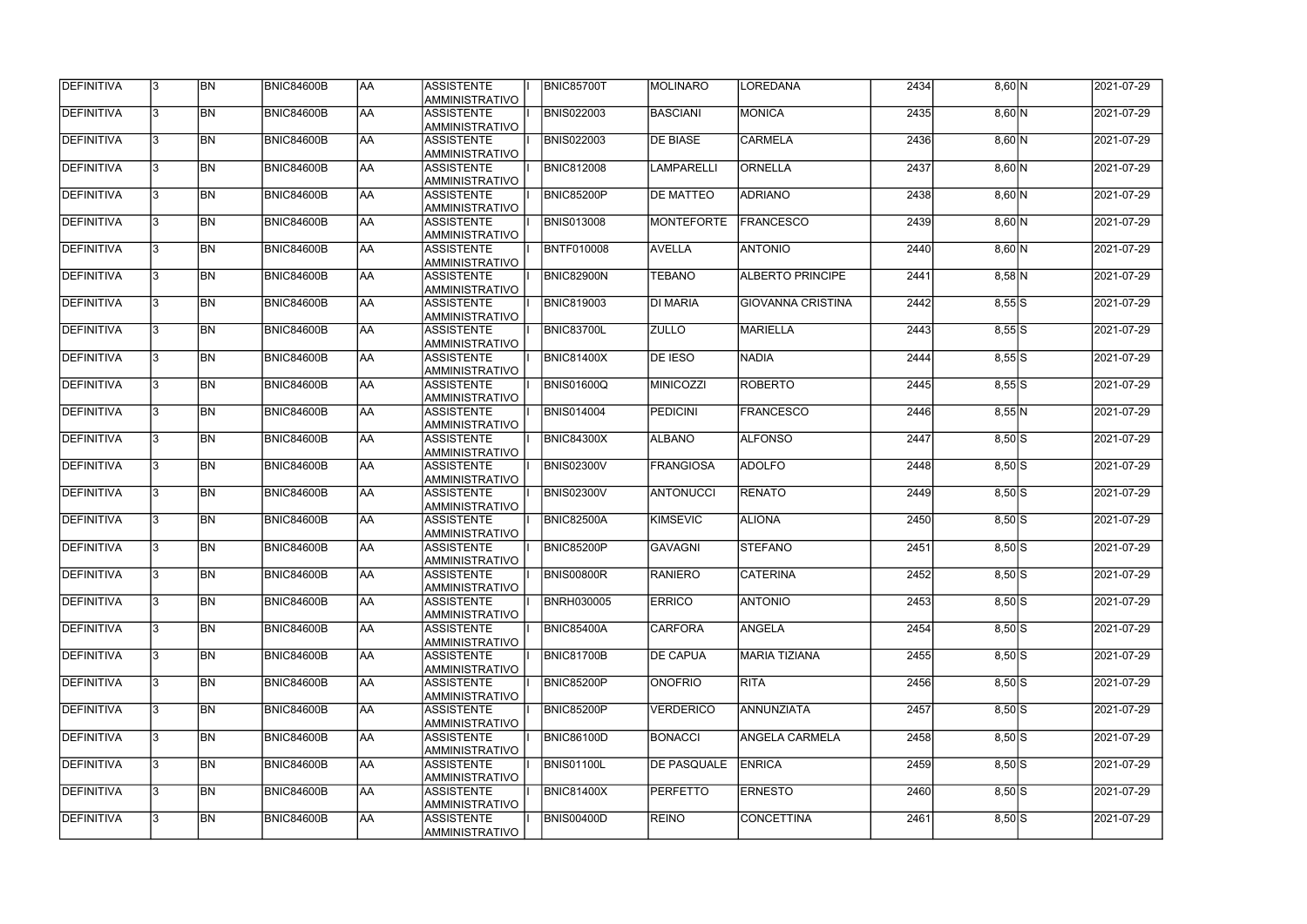| DEFINITIVA        |   | <b>BN</b>      | <b>BNIC84600B</b> | AA              | ASSISTENTE<br>AMMINISTRATIVO         | <b>BNIC84400Q</b> | <b>FIERRO</b>      | <b>SIMONA</b>          | 2462 | $8,50$ S | 2021-07-29 |
|-------------------|---|----------------|-------------------|-----------------|--------------------------------------|-------------------|--------------------|------------------------|------|----------|------------|
| <b>DEFINITIVA</b> | 3 | <b>BN</b>      | <b>BNIC84600B</b> | AA              | <b>ASSISTENTE</b><br>AMMINISTRATIVO  | <b>BNIS02600A</b> | <b>DEL BASSO</b>   | <b>GIUDITTA</b>        | 2463 | 8,50 N   | 2021-07-29 |
| DEFINITIVA        |   | <b>BN</b>      | <b>BNIC84600B</b> | AA              | <b>ASSISTENTE</b><br>AMMINISTRATIVO  | <b>BNIS027006</b> | <b>BOVE</b>        | <b>IDA</b>             | 2464 | $8,50$ N | 2021-07-29 |
| DEFINITIVA        |   | <b>BN</b>      | BNIC84600B        | AA              | <b>ASSISTENTE</b><br>AMMINISTRATIVO  | <b>BNIC841008</b> | <b>FIONDELLA</b>   | <b>GINA</b>            | 2465 | 8,50 N   | 2021-07-29 |
| <b>DEFINITIVA</b> |   | <b>BN</b>      | BNIC84600B        | AA              | <b>ASSISTENTE</b><br>AMMINISTRATIVO  | <b>BNIS014004</b> | <b>PANCIONE</b>    | <b>GIANNI</b>          | 2466 | 8,50 N   | 2021-07-29 |
| DEFINITIVA        |   | <b>BN</b>      | <b>BNIC84600B</b> | AA              | ASSISTENTE<br>AMMINISTRATIVO         | <b>BNIS02300V</b> | <b>CALABRESE</b>   | <b>TERESA</b>          | 2467 | 8,50 N   | 2021-07-29 |
| DEFINITIVA        |   | <b>BN</b>      | <b>BNIC84600B</b> | AA              | <b>ASSISTENTE</b><br>AMMINISTRATIVO  | <b>BNIS01600Q</b> | <b>CASCARINO</b>   | <b>ANDREA</b>          | 2468 | 8,50 N   | 2021-07-29 |
| <b>DEFINITIVA</b> |   | <b>BN</b>      | <b>BNIC84600B</b> | AA              | <b>ASSISTENTE</b><br>AMMINISTRATIVO  | <b>BNIC855006</b> | <b>SCHETTINI</b>   | <b>ALESSIA</b>         | 2469 | 8,50 N   | 2021-07-29 |
| DEFINITIVA        |   | <b>BN</b>      | <b>BNIC84600B</b> | AA              | <b>ASSISTENTE</b><br>AMMINISTRATIVO  | <b>BNIC82900N</b> | <b>STAZIO</b>      | <b>PAOLO</b>           | 2470 | 8,50 N   | 2021-07-29 |
| DEFINITIVA        |   | <b>BN</b>      | <b>BNIC84600B</b> | AA              | <b>ASSISTENTE</b><br>AMMINISTRATIVO  | <b>BNIS022003</b> | <b>LURINI</b>      | <b>VALENTINA ESTER</b> | 2471 | 8,50 N   | 2021-07-29 |
| <b>DEFINITIVA</b> |   | <b>BN</b>      | <b>BNIC84600B</b> | AA              | <b>ASSISTENTE</b><br>AMMINISTRATIVO  | <b>BNIS02300V</b> | IMATURO            | <b>ANTONIO</b>         | 2472 | 8,50 N   | 2021-07-29 |
| <b>DEFINITIVA</b> |   | <b>BN</b>      | BNIC84600B        | AA              | <b>ASSISTENTE</b><br>AMMINISTRATIVO  | <b>BNIC826006</b> | <b>ZUPPA</b>       | <b>LUCIA</b>           | 2473 | 8,50 N   | 2021-07-29 |
| DEFINITIVA        |   | <b>BN</b>      | <b>BNIC84600B</b> | $\overline{AA}$ | <b>ASSISTENTE</b><br>AMMINISTRATIVO  | <b>BNIC819003</b> | <b>SANTUCCI</b>    | <b>MARICA</b>          | 2474 | 8,50 N   | 2021-07-29 |
| <b>DEFINITIVA</b> |   | <b>BN</b>      | <b>BNIC84600B</b> | AA              | <b>ASSISTENTE</b><br>AMMINISTRATIVO  | <b>BNIC81400X</b> | <b>BIONDI</b>      | <b>GIUSEPPE</b>        | 2475 | 8,50 N   | 2021-07-29 |
| <b>DEFINITIVA</b> |   | <b>BN</b>      | <b>BNIC84600B</b> | AA              | <b>ASSISTENTE</b><br>AMMINISTRATIVO  | <b>BNIS022003</b> | <b>CLARIZIO</b>    | <b>MARIO</b>           | 2476 | 8,50 N   | 2021-07-29 |
| <b>DEFINITIVA</b> |   | <b>BN</b>      | <b>BNIC84600B</b> | AA              | <b>ASSISTENTE</b><br>AMMINISTRATIVO  | <b>BNIC813004</b> | <b>ROMANO</b>      | <b>MARY</b>            | 2477 | 8,50 N   | 2021-07-29 |
| <b>DEFINITIVA</b> |   | <b>BN</b>      | <b>BNIC84600B</b> | AA              | <b>ASSISTENTE</b><br>AMMINISTRATIVO  | <b>BNIC84900V</b> | MAESE              | <b>VALENTINA</b>       | 2478 | 8,50 N   | 2021-07-29 |
| DEFINITIVA        |   | <b>BN</b>      | BNIC84600B        | AA              | <b>ASSISTENTE</b><br>AMMINISTRATIVO  | <b>BNIC81700B</b> | <b>TUFO</b>        | <b>MARIO</b>           | 2479 | 8,50 N   | 2021-07-29 |
| <b>DEFINITIVA</b> |   | <b>BN</b>      | <b>BNIC84600B</b> | AA              | <b>ASSISTENTE</b><br>IAMMINISTRATIVO | <b>BNIC82300P</b> | <b>SALOMONE</b>    | <b>FEDERICA</b>        | 2480 | 8,50 N   | 2021-07-29 |
| <b>DEFINITIVA</b> |   | <b>BN</b>      | BNIC84600B        | AA              | <b>ASSISTENTE</b><br>AMMINISTRATIVO  | <b>BNIC833009</b> | MADDALENA          | <b>MARA</b>            | 2481 | 8,50 N   | 2021-07-29 |
| DEFINITIVA        |   | <b>BN</b>      | <b>BNIC84600B</b> | AA              | ASSISTENTE<br>AMMINISTRATIVO         | <b>BNIC84600B</b> | GILARDI            | <b>MARCO</b>           | 2482 | 8,50 N   | 2021-07-29 |
| <b>DEFINITIVA</b> |   | <b>BN</b>      | <b>BNIC84600B</b> | AA              | ASSISTENTE<br>AMMINISTRATIVO         | <b>BNPS010006</b> | <b>MASCIA</b>      | <b>MARCO</b>           | 2483 | 8,50 N   | 2021-07-29 |
| <b>DEFINITIVA</b> |   | <b>BN</b>      | <b>BNIC84600B</b> | AA              | ASSISTENTE<br>AMMINISTRATIVO         | <b>BNIC84600B</b> | <b>BARBATO</b>     | <b>MIRIAM</b>          | 2484 | 8,50 N   | 2021-07-29 |
| <b>DEFINITIVA</b> |   | <b>BN</b>      | <b>BNIC84600B</b> | AA              | <b>ASSISTENTE</b><br>AMMINISTRATIVO  | <b>BNIC82900N</b> | <b>DEL VECCHIO</b> | <b>ANTONIO</b>         | 2485 | 8,50 N   | 2021-07-29 |
| DEFINITIVA        |   | <b>BN</b>      | <b>BNIC84600B</b> | AA              | <b>ASSISTENTE</b><br>AMMINISTRATIVO  | <b>BNIS022003</b> | <b>DEL VECCHIO</b> | <b>CRISTINA</b>        | 2486 | 8,50 N   | 2021-07-29 |
| DEFINITIVA        |   | BN <sub></sub> | <b>BNIC84600B</b> | AA              | <b>ASSISTENTE</b><br>AMMINISTRATIVO  | <b>BNIC848003</b> | <b>MANDES</b>      | <b>STEFANO</b>         | 2487 | 8,50 N   | 2021-07-29 |
| <b>DEFINITIVA</b> |   | <b>BN</b>      | <b>BNIC84600B</b> | AA              | <b>ASSISTENTE</b><br>AMMINISTRATIVO  | <b>BNIC84300X</b> | <b>FINOIA</b>      | <b>VALENTINA</b>       | 2488 | 8,50 N   | 2021-07-29 |
| <b>DEFINITIVA</b> |   | BN <sub></sub> | <b>BNIC84600B</b> | AA              | ASSISTENTE<br>AMMINISTRATIVO         | <b>BNTF010008</b> | MAZZARELLI         | <b>FRANCO</b>          | 2489 | 8,50 N   | 2021-07-29 |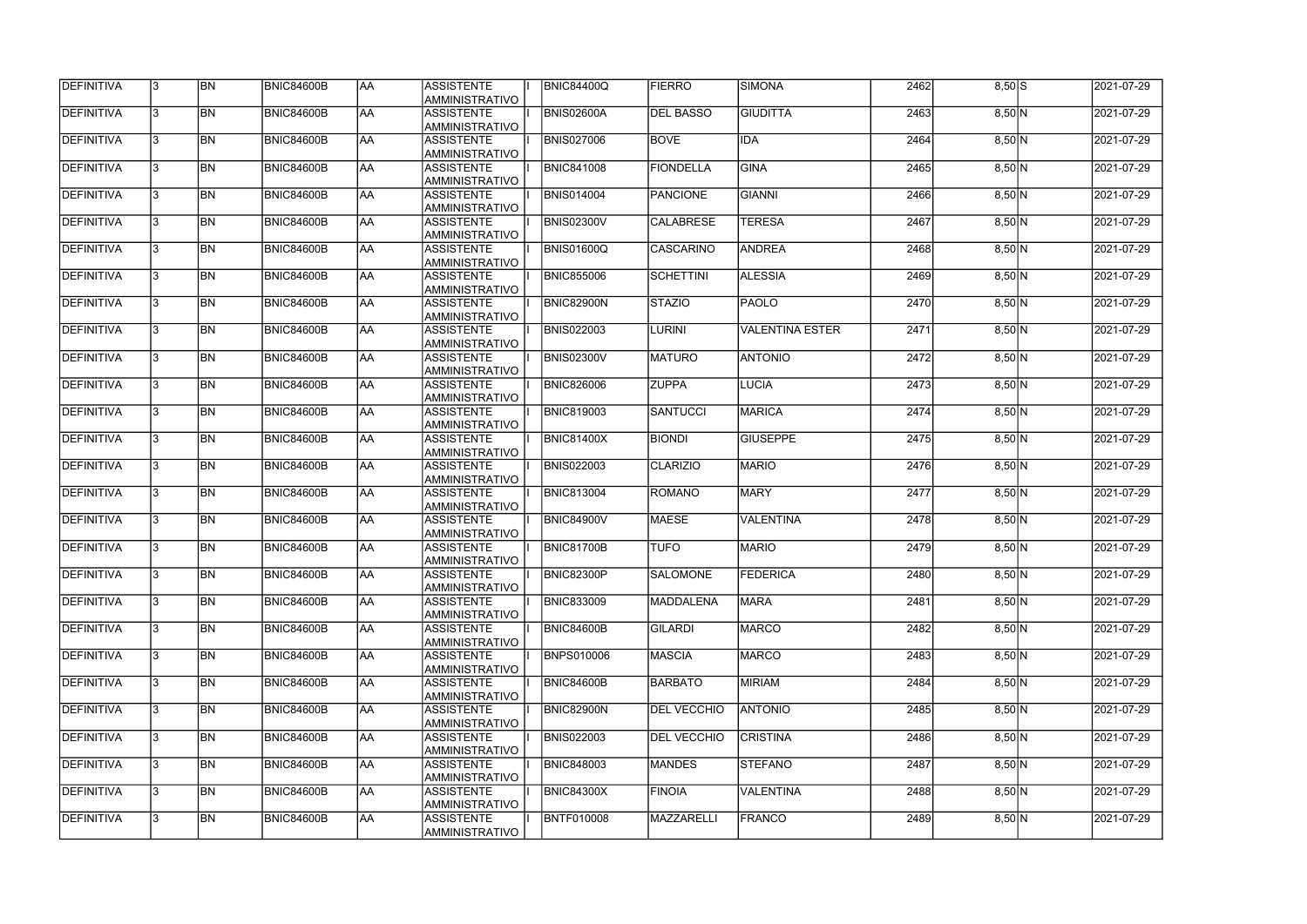| DEFINITIVA        | 13.          | <b>BN</b> | <b>BNIC84600B</b> | AA        | <b>ASSISTENTE</b><br>AMMINISTRATIVO        | <b>BNIC842004</b> | DAMIANI            | <b>LUISA</b>      | 2490 | 8,50 N    | 2021-07-29 |
|-------------------|--------------|-----------|-------------------|-----------|--------------------------------------------|-------------------|--------------------|-------------------|------|-----------|------------|
| <b>DEFINITIVA</b> | l3.          | <b>BN</b> | BNIC84600B        | AA        | <b>ASSISTENTE</b><br>AMMINISTRATIVO        | <b>BNIC819003</b> | <b>CAPORASO</b>    | <b>ADELE</b>      | 2491 | 8,50 N    | 2021-07-29 |
| DEFINITIVA        |              | <b>BN</b> | <b>BNIC84600B</b> | <b>AA</b> | <b>ASSISTENTE</b><br>AMMINISTRATIVO        | <b>BNIC833009</b> | PETRIELLA          | <b>ORESTE</b>     | 2492 | 8,50 N    | 2021-07-29 |
| <b>DEFINITIVA</b> | $\mathbf{3}$ | <b>BN</b> | BNIC84600B        | <b>AA</b> | <b>ASSISTENTE</b><br>AMMINISTRATIVO        | <b>BNIC84500G</b> | <b>FALATO</b>      | ROSA MARIA SERENA | 2493 | 8,50 N    | 2021-07-29 |
| <b>DEFINITIVA</b> |              | <b>BN</b> | BNIC84600B        | <b>AA</b> | <b>ASSISTENTE</b><br>AMMINISTRATIVO        | <b>BNIC848003</b> | <b>CAPORASO</b>    | <b>CLAUDIA</b>    | 2494 | 8,50 N    | 2021-07-29 |
| DEFINITIVA        |              | <b>BN</b> | BNIC84600B        | laa       | <b>ASSISTENTE</b><br><b>AMMINISTRATIVO</b> | <b>BNIS01600Q</b> | PAGNOZZI           | <b>REMIGIO</b>    | 2495 | 8,50 N    | 2021-07-29 |
| DEFINITIVA        |              | <b>BN</b> | <b>BNIC84600B</b> | <b>AA</b> | <b>ASSISTENTE</b><br><b>AMMINISTRATIVO</b> | <b>BNIC833009</b> | <b>TOSELLI</b>     | <b>AGNESE</b>     | 2496 | 8,50 N    | 2021-07-29 |
| DEFINITIVA        |              | <b>BN</b> | BNIC84600B        | AA        | <b>ASSISTENTE</b><br>AMMINISTRATIVO        | <b>BNIC86000N</b> | <b>CORONA</b>      | <b>GIULIANA</b>   | 2497 | 8,50 N    | 2021-07-29 |
| DEFINITIVA        |              | <b>BN</b> | <b>BNIC84600B</b> | <b>AA</b> | <b>ASSISTENTE</b><br>AMMINISTRATIVO        | <b>BNIS01600Q</b> | <b>DE GENNARO</b>  | <b>TIZIANA</b>    | 2498 | 8,50 N    | 2021-07-29 |
| DEFINITIVA        |              | <b>BN</b> | BNIC84600B        | <b>AA</b> | <b>ASSISTENTE</b><br>AMMINISTRATIVO        | <b>BNIC841008</b> | GRIMALDI           | <b>ELEONORA</b>   | 2499 | 8,50 N    | 2021-07-29 |
| DEFINITIVA        |              | <b>BN</b> | <b>BNIC84600B</b> | <b>AA</b> | <b>ASSISTENTE</b><br>AMMINISTRATIVO        | <b>BNIC84300X</b> | <b>RUSSO</b>       | <b>GIUSEPPE</b>   | 2500 | 8,50 N    | 2021-07-29 |
| DEFINITIVA        |              | <b>BN</b> | BNIC84600B        | <b>AA</b> | <b>ASSISTENTE</b><br>AMMINISTRATIVO        | <b>BNIS02300V</b> | <b>PACELLI</b>     | <b>GILDA</b>      | 2501 | 8,50 N    | 2021-07-29 |
| DEFINITIVA        |              | <b>BN</b> | <b>BNIC84600B</b> | <b>AA</b> | <b>ASSISTENTE</b><br>AMMINISTRATIVO        | <b>BNIS02300V</b> | LAEZZA             | <b>FILIPPO</b>    | 2502 | 8,50 N    | 2021-07-29 |
| DEFINITIVA        |              | <b>BN</b> | <b>BNIC84600B</b> | <b>AA</b> | <b>ASSISTENTE</b><br><b>AMMINISTRATIVO</b> | <b>BNIS00800R</b> | <b>RIVETTI</b>     | <b>CATERINA</b>   | 2503 | 8,50 N    | 2021-07-29 |
| DEFINITIVA        |              | <b>BN</b> | <b>BNIC84600B</b> | <b>AA</b> | <b>ASSISTENTE</b><br><b>AMMINISTRATIVO</b> | <b>BNIC86000N</b> | <b>RUBBO</b>       | <b>MARIALAURA</b> | 2504 | 8,50 N    | 2021-07-29 |
| DEFINITIVA        |              | <b>BN</b> | <b>BNIC84600B</b> | laa       | <b>ASSISTENTE</b><br>AMMINISTRATIVO        | <b>BNIC84300X</b> | <b>TESSITORE</b>   | <b>MALVA</b>      | 2505 | $8,50\,N$ | 2021-07-29 |
| DEFINITIVA        | 3            | <b>BN</b> | BNIC84600B        | laa       | <b>ASSISTENTE</b><br>AMMINISTRATIVO        | <b>BNIC827002</b> | BUONANNO           | <b>CLEMENTINA</b> | 2506 | 8,50 N    | 2021-07-29 |
| DEFINITIVA        |              | <b>BN</b> | <b>BNIC84600B</b> | <b>AA</b> | <b>ASSISTENTE</b><br>AMMINISTRATIVO        | <b>BNIS014004</b> | PELLINO            | <b>GERARDINA</b>  | 2507 | 8,50 N    | 2021-07-29 |
| DEFINITIVA        | 13.          | <b>BN</b> | <b>BNIC84600B</b> | AA        | <b>ASSISTENTE</b><br>AMMINISTRATIVO        | <b>BNIC85200P</b> | <b>MATURO</b>      | <b>GIOVANNA</b>   | 2508 | 8,50 N    | 2021-07-29 |
| <b>DEFINITIVA</b> | $\mathbf{3}$ | <b>BN</b> | BNIC84600B        | <b>AA</b> | ASSISTENTE<br>AMMINISTRATIVO               | <b>BNIC813004</b> | <b>RICCIOTTI</b>   | <b>CARLA</b>      | 2509 | 8,50 N    | 2021-07-29 |
| <b>DEFINITIVA</b> | 13.          | <b>BN</b> | BNIC84600B        | AA        | <b>ASSISTENTE</b><br>AMMINISTRATIVO        | <b>BNIC84600B</b> | <b>TRIBISONNA</b>  | <b>SILVIO</b>     | 2510 | 8,50 N    | 2021-07-29 |
| DEFINITIVA        |              | <b>BN</b> | BNIC84600B        | <b>AA</b> | <b>ASSISTENTE</b><br>AMMINISTRATIVO        | <b>BNIC81700B</b> | <b>DE PASQUALE</b> | <b>ANGELINA</b>   | 2511 | 8,50 N    | 2021-07-29 |
| DEFINITIVA        |              | <b>BN</b> | BNIC84600B        | <b>AA</b> | <b>ASSISTENTE</b><br>AMMINISTRATIVO        | <b>BNRH030005</b> | PARZIALE           | <b>TERESA</b>     | 2512 | 8,50 N    | 2021-07-29 |
| DEFINITIVA        |              | <b>BN</b> | BNIC84600B        | <b>AA</b> | <b>ASSISTENTE</b><br>AMMINISTRATIVO        | <b>BNIC86000N</b> | <b>VICARIO</b>     | <b>ASSUNTA</b>    | 2513 | $8,47$ S  | 2021-07-29 |
| DEFINITIVA        |              | <b>BN</b> | BNIC84600B        | <b>AA</b> | ASSISTENTE<br>AMMINISTRATIVO               | <b>BNIC841008</b> | PETRILLO           | ANTONIETTA        | 2514 | $8,47$ S  | 2021-07-29 |
| DEFINITIVA        |              | <b>BN</b> | BNIC84600B        | <b>AA</b> | ASSISTENTE<br>AMMINISTRATIVO               | <b>BNIS022003</b> | DI BIASE           | CARLO             | 2515 | $8,47$ S  | 2021-07-29 |
| <b>DEFINITIVA</b> | l3.          | <b>BN</b> | BNIC84600B        | <b>AA</b> | ASSISTENTE<br>AMMINISTRATIVO               | <b>BNIC84300X</b> | <b>RICCIO</b>      | <b>MICHELE</b>    | 2516 | $8,45$ S  | 2021-07-29 |
| <b>DEFINITIVA</b> |              | <b>BN</b> | BNIC84600B        | <b>AA</b> | <b>ASSISTENTE</b><br>AMMINISTRATIVO        | <b>BNIS02300V</b> | FAVA               | <b>MARIO</b>      | 2517 | 8,45 N    | 2021-07-29 |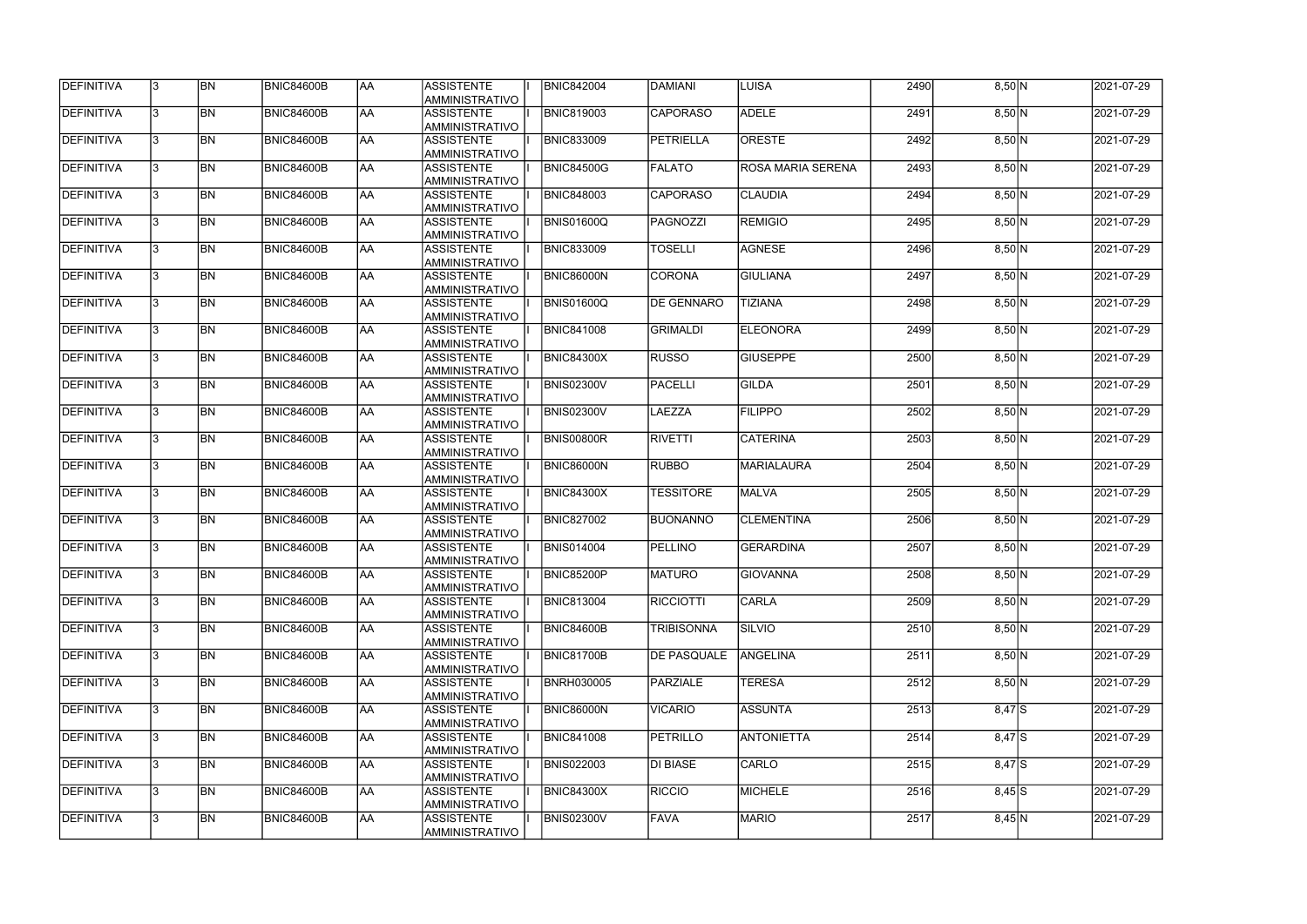| DEFINITIVA        | 13.          | <b>BN</b> | <b>BNIC84600B</b> | AA        | <b>ASSISTENTE</b><br>AMMINISTRATIVO        | <b>BNIC84400Q</b> | <b>BOTTE</b>                   | <b>MIRELLA</b>        | 2518 | $8,43$ $S$ | 2021-07-29 |
|-------------------|--------------|-----------|-------------------|-----------|--------------------------------------------|-------------------|--------------------------------|-----------------------|------|------------|------------|
| <b>DEFINITIVA</b> | l3.          | <b>BN</b> | BNIC84600B        | AA        | <b>ASSISTENTE</b><br>AMMINISTRATIVO        | <b>BNPS010006</b> | CALANDRELLI                    | <b>PIERLUIGI</b>      | 2519 | $8,43$ S   | 2021-07-29 |
| DEFINITIVA        |              | <b>BN</b> | BNIC84600B        | <b>AA</b> | <b>ASSISTENTE</b><br>AMMINISTRATIVO        | <b>BNIC804009</b> | <b>MOBILIA</b>                 | <b>MARIA VITTORIA</b> | 2520 | 8,43 N     | 2021-07-29 |
| <b>DEFINITIVA</b> | $\mathbf{3}$ | <b>BN</b> | BNIC84600B        | <b>AA</b> | <b>ASSISTENTE</b><br>AMMINISTRATIVO        | <b>BNIS027006</b> | MASTROGIACO ADRIANA PIA<br> MO |                       | 2521 | $8,41$ N   | 2021-07-29 |
| <b>DEFINITIVA</b> |              | <b>BN</b> | BNIC84600B        | <b>AA</b> | <b>ASSISTENTE</b><br>AMMINISTRATIVO        | <b>BNIS022003</b> | GISMONDI                       | <b>LINA</b>           | 2522 | $8,40$ S   | 2021-07-29 |
| DEFINITIVA        |              | <b>BN</b> | BNIC84600B        | laa       | <b>ASSISTENTE</b><br><b>AMMINISTRATIVO</b> | <b>BNIC841008</b> | MATARAZZO                      | ANTONELLA             | 2523 | $8,40$ S   | 2021-07-29 |
| DEFINITIVA        |              | <b>BN</b> | <b>BNIC84600B</b> | <b>AA</b> | <b>ASSISTENTE</b><br><b>AMMINISTRATIVO</b> | <b>BNIC84300X</b> | <b>DI PALMA</b>                | <b>ELENA</b>          | 2524 | $8,40$ S   | 2021-07-29 |
| DEFINITIVA        |              | <b>BN</b> | BNIC84600B        | <b>AA</b> | <b>ASSISTENTE</b><br>AMMINISTRATIVO        | <b>BNIC82900N</b> | MAZZARELLI                     | <b>GIOVANNI</b>       | 2525 | $8,40$ S   | 2021-07-29 |
| DEFINITIVA        |              | <b>BN</b> | BNIC84600B        | <b>AA</b> | <b>ASSISTENTE</b><br><b>AMMINISTRATIVO</b> | <b>BNIS02300V</b> | <b>CUSANO</b>                  | <b>MARIA</b>          | 2526 | $8,40$ S   | 2021-07-29 |
| DEFINITIVA        |              | <b>BN</b> | BNIC84600B        | <b>AA</b> | <b>ASSISTENTE</b><br>AMMINISTRATIVO        | <b>BNIS027006</b> | <b>MAUTONE</b>                 | <b>GERARDO</b>        | 2527 | $8,40$ S   | 2021-07-29 |
| DEFINITIVA        |              | <b>BN</b> | BNIC84600B        | <b>AA</b> | <b>ASSISTENTE</b><br>AMMINISTRATIVO        | BNTF010008        | <b>PASTORE</b>                 | COSIMO                | 2528 | $8,40$ S   | 2021-07-29 |
| DEFINITIVA        |              | <b>BN</b> | BNIC84600B        | <b>AA</b> | <b>ASSISTENTE</b><br>AMMINISTRATIVO        | <b>BNIC84900V</b> | <b>COLETTA</b>                 | <b>FRANCESCA</b>      | 2529 | $8,40$ $S$ | 2021-07-29 |
| DEFINITIVA        |              | <b>BN</b> | BNIC84600B        | <b>AA</b> | <b>ASSISTENTE</b><br>AMMINISTRATIVO        | <b>BNIC81700B</b> | <b>RUSSO</b>                   | <b>ANNA</b>           | 2530 | $8,40$ S   | 2021-07-29 |
| DEFINITIVA        |              | <b>BN</b> | <b>BNIC84600B</b> | <b>AA</b> | <b>ASSISTENTE</b><br><b>AMMINISTRATIVO</b> | <b>BNIC842004</b> | <b>SERVODIO</b>                | PASQUALINA            | 2531 | $8,40$ S   | 2021-07-29 |
| DEFINITIVA        |              | <b>BN</b> | BNIC84600B        | <b>AA</b> | <b>ASSISTENTE</b><br><b>AMMINISTRATIVO</b> | <b>BNIS014004</b> | SANTINI                        | <b>VINCENZO</b>       | 2532 | $8,40$ $S$ | 2021-07-29 |
| DEFINITIVA        |              | <b>BN</b> | <b>BNIC84600B</b> | laa       | <b>ASSISTENTE</b><br>AMMINISTRATIVO        | <b>BNIC81700B</b> | <b>IMASTROVITO</b>             | <b>FELICE</b>         | 2533 | $8,40$ S   | 2021-07-29 |
| DEFINITIVA        | $\mathbf{R}$ | <b>BN</b> | BNIC84600B        | laa       | <b>ASSISTENTE</b><br>AMMINISTRATIVO        | <b>BNIS00800R</b> | AMETRANO                       | <b>TOMMASO</b>        | 2534 | $8,40$ S   | 2021-07-29 |
| DEFINITIVA        |              | <b>BN</b> | BNIC84600B        | <b>AA</b> | <b>ASSISTENTE</b><br>AMMINISTRATIVO        | <b>BNIC82900N</b> | <b>CORNELIO</b>                | PAOLO                 | 2535 | $8,40$ $S$ | 2021-07-29 |
| DEFINITIVA        | 13.          | <b>BN</b> | <b>BNIC84600B</b> | AA        | <b>ASSISTENTE</b><br>AMMINISTRATIVO        | <b>BNIC84300X</b> | <b>DE MARCO</b>                | <b>GIOVANNI</b>       | 2536 | $8,40$ S   | 2021-07-29 |
| <b>DEFINITIVA</b> | $\mathbf{3}$ | <b>BN</b> | BNIC84600B        | <b>AA</b> | ASSISTENTE<br>AMMINISTRATIVO               | <b>BNIC812008</b> | <b>SEVERINO</b>                | <b>GIOVANNI</b>       | 2537 | $8,40$ S   | 2021-07-29 |
| <b>DEFINITIVA</b> | 13.          | <b>BN</b> | BNIC84600B        | AA        | <b>ASSISTENTE</b><br>AMMINISTRATIVO        | <b>BNIC82300P</b> | <b>OLIVIERO</b>                | <b>VALENTINO</b>      | 2538 | 8,40 N     | 2021-07-29 |
| DEFINITIVA        |              | <b>BN</b> | BNIC84600B        | <b>AA</b> | <b>ASSISTENTE</b><br>AMMINISTRATIVO        | <b>BNIC84400Q</b> | CONTESTABILE ALBERTO           |                       | 2539 | 8,40 N     | 2021-07-29 |
| DEFINITIVA        |              | <b>BN</b> | BNIC84600B        | <b>AA</b> | ASSISTENTE<br>AMMINISTRATIVO               | BNIC84900V        | <b>GUGLIOTTI</b>               | ANGELA                | 2540 | 8,40 N     | 2021-07-29 |
| DEFINITIVA        |              | <b>BN</b> | BNIC84600B        | <b>AA</b> | <b>ASSISTENTE</b><br>AMMINISTRATIVO        | <b>BNIC82900N</b> | <b>COLETTA</b>                 | <b>MARIA</b>          | 2541 | 8,40 N     | 2021-07-29 |
| DEFINITIVA        |              | <b>BN</b> | BNIC84600B        | <b>AA</b> | ASSISTENTE<br>AMMINISTRATIVO               | <b>BNPS010006</b> | GRASSO                         | <b>LIBERO</b>         | 2542 | 8,40 N     | 2021-07-29 |
| DEFINITIVA        |              | <b>BN</b> | BNIC84600B        | <b>AA</b> | ASSISTENTE<br>AMMINISTRATIVO               | <b>BNIC826006</b> | <b>IARUSSO</b>                 | <b>LAURENZIA</b>      | 2543 | 8,40 N     | 2021-07-29 |
| <b>DEFINITIVA</b> | l3.          | <b>BN</b> | BNIC84600B        | <b>AA</b> | ASSISTENTE<br>AMMINISTRATIVO               | <b>BNIC84300X</b> | <b>IERVOLINO</b>               | <b>IMMACOLATA</b>     | 2544 | 8,40 N     | 2021-07-29 |
| <b>DEFINITIVA</b> |              | <b>BN</b> | BNIC84600B        | <b>AA</b> | <b>ASSISTENTE</b><br>AMMINISTRATIVO        | <b>BNIC82900N</b> | <b>ZAMBELLA</b>                | <b>GINO</b>           | 2545 | 8,40 N     | 2021-07-29 |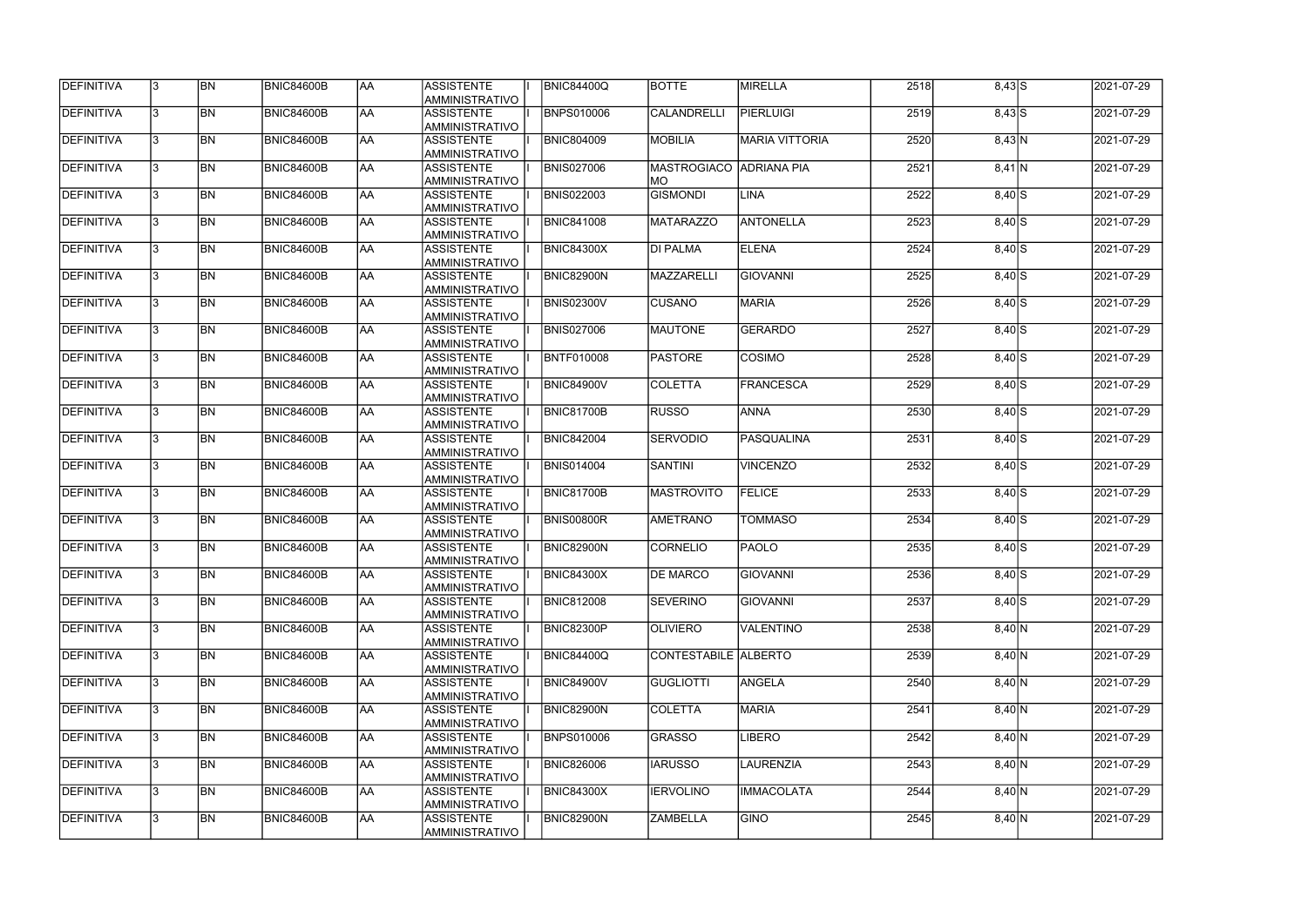| DEFINITIVA        | 13. | <b>BN</b> | <b>BNIC84600B</b> | laa        | <b>ASSISTENTE</b>                   | <b>BNIS01100L</b> | <b>IBARBATO</b>    | <b>EMILIO</b>     | 2546 | 8,40 N   | 2021-07-29 |
|-------------------|-----|-----------|-------------------|------------|-------------------------------------|-------------------|--------------------|-------------------|------|----------|------------|
|                   |     |           |                   |            | AMMINISTRATIVO                      |                   |                    |                   |      |          |            |
| DEFINITIVA        | 13. | <b>BN</b> | <b>BNIC84600B</b> | laa        | <b>ASSISTENTE</b><br>AMMINISTRATIVO | <b>BNIS013008</b> | <b>PASSANTE</b>    | <b>RAFFAELLA</b>  | 2547 | 8,40 N   | 2021-07-29 |
| DEFINITIVA        | l3. | <b>BN</b> | <b>BNIC84600B</b> | AA         | <b>ASSISTENTE</b><br>AMMINISTRATIVO | <b>BNIC86100D</b> | <b>PAPPALARDO</b>  | <b>ILIANA</b>     | 2548 | 8,40 N   | 2021-07-29 |
| DEFINITIVA        | l3. | <b>BN</b> | <b>BNIC84600B</b> | laa        | <b>ASSISTENTE</b><br>AMMINISTRATIVO | <b>BNIS00200T</b> | <b>PISCITELLI</b>  | <b>ANGELA</b>     | 2549 | 8,40 N   | 2021-07-29 |
| DEFINITIVA        | I3. | <b>BN</b> | <b>BNIC84600B</b> | laa        | <b>ASSISTENTE</b><br>AMMINISTRATIVO | <b>BNIS00200T</b> | <b>ELIA</b>        | <b>FEDERICA</b>   | 2550 | 8,40 N   | 2021-07-29 |
| DEFINITIVA        | l3. | <b>BN</b> | <b>BNIC84600B</b> | laa        | <b>ASSISTENTE</b><br>AMMINISTRATIVO | <b>BNIS013008</b> | <b>MANCINO</b>     | <b>ELENA</b>      | 2551 | 8,40 N   | 2021-07-29 |
| DEFINITIVA        |     | <b>BN</b> | <b>BNIC84600B</b> | laa        | <b>ASSISTENTE</b><br>AMMINISTRATIVO | BNPC02000N        | <b>BELPERIO</b>    | <b>VALENTINA</b>  | 2552 | 8,40 N   | 2021-07-29 |
| DEFINITIVA        | l3. | <b>BN</b> | <b>BNIC84600B</b> | laa        | <b>ASSISTENTE</b><br>AMMINISTRATIVO | <b>BNIS022003</b> | <b>AUTORINO</b>    | <b>NICOLA</b>     | 2553 | 8,40 N   | 2021-07-29 |
| DEFINITIVA        | l3. | <b>BN</b> | <b>BNIC84600B</b> | laa        | <b>ASSISTENTE</b><br>AMMINISTRATIVO | BNIS00200T        | <b>COVELLI</b>     | <b>DIEGO</b>      | 2554 | 8,40 N   | 2021-07-29 |
| <b>DEFINITIVA</b> | l3. | <b>BN</b> | <b>BNIC84600B</b> | AA         | <b>ASSISTENTE</b><br>AMMINISTRATIVO | <b>BNIC848003</b> | BALDASSARRE        | <b>OLGA</b>       | 2555 | 8,40 N   | 2021-07-29 |
| DEFINITIVA        | l3. | <b>BN</b> | BNIC84600B        | AA         | <b>ASSISTENTE</b><br>AMMINISTRATIVO | <b>BNIC819003</b> | PAULUCCI           | LUCIANO           | 2556 | 8,40 N   | 2021-07-29 |
| DEFINITIVA        | l3  | <b>BN</b> | <b>BNIC84600B</b> | <b>AA</b>  | <b>ASSISTENTE</b><br>AMMINISTRATIVO | <b>BNIS022003</b> | <b>SANZARI</b>     | <b>ANTONIA</b>    | 2557 | 8,40 N   | 2021-07-29 |
| DEFINITIVA        |     | <b>BN</b> | <b>BNIC84600B</b> | laa        | <b>ASSISTENTE</b><br>AMMINISTRATIVO | <b>BNIS00200T</b> | <b>DI BLASIO</b>   | <b>VINCENZO</b>   | 2558 | 8,40 N   | 2021-07-29 |
| DEFINITIVA        | l3. | <b>BN</b> | <b>BNIC84600B</b> | laa        | <b>ASSISTENTE</b><br>AMMINISTRATIVO | <b>BNIS00300N</b> | D'AFFLITTO         | <b>ESTER</b>      | 2559 | 8,40 N   | 2021-07-29 |
| DEFINITIVA        |     | <b>BN</b> | <b>BNIC84600B</b> | laa        | <b>ASSISTENTE</b><br>AMMINISTRATIVO | <b>BNIC84900V</b> | <b>VALLEFUOCO</b>  | <b>ALESSIO</b>    | 2560 | 8,40 N   | 2021-07-29 |
| DEFINITIVA        | l3. | <b>BN</b> | <b>BNIC84600B</b> | laa        | <b>ASSISTENTE</b><br>AMMINISTRATIVO | <b>BNIC841008</b> | <b>RUBANO</b>      | <b>ANTONELLA</b>  | 2561 | 8,40 N   | 2021-07-29 |
| DEFINITIVA        | l3. | <b>BN</b> | <b>BNIC84600B</b> | laa        | <b>ASSISTENTE</b><br>AMMINISTRATIVO | <b>BNIC81000L</b> | <b>MEOLA</b>       | <b>PAOLO</b>      | 2562 | 8,40 N   | 2021-07-29 |
| <b>DEFINITIVA</b> | l3. | <b>BN</b> | <b>BNIC84600B</b> | laa        | <b>ASSISTENTE</b><br>AMMINISTRATIVO | <b>BNIC84900V</b> | <b>RAIOLA</b>      | <b>GIUSEPPINA</b> | 2563 | $8,37$ N | 2021-07-29 |
| DEFINITIVA        | 13  | <b>BN</b> | <b>BNIC84600B</b> | <b>JAA</b> | <b>ASSISTENTE</b><br>AMMINISTRATIVO | <b>BNIC833009</b> | <b>GOLIA</b>       | <b>VINCENZO</b>   | 2564 | $8,37$ N | 2021-07-29 |
| <b>DEFINITIVA</b> | l3. | <b>BN</b> | <b>BNIC84600B</b> | <b>AA</b>  | <b>ASSISTENTE</b><br>AMMINISTRATIVO | <b>BNIS01600Q</b> | <b>VIGLIONE</b>    | <b>ANTONIO</b>    | 2565 | 8,35 N   | 2021-07-29 |
| DEFINITIVA        | l3. | <b>BN</b> | <b>BNIC84600B</b> | AA         | <b>ASSISTENTE</b><br>AMMINISTRATIVO | <b>BNIC84900V</b> | <b>RUSCITO</b>     | <b>GAYA</b>       | 2566 | 8,35 N   | 2021-07-29 |
| DEFINITIVA        | 3   | <b>BN</b> | <b>BNIC84600B</b> | laa        | <b>ASSISTENTE</b><br>AMMINISTRATIVO | <b>BNIS022003</b> | <b>FRASCADORE</b>  | <b>GIOVANNA</b>   | 2567 | 8,35 N   | 2021-07-29 |
| DEFINITIVA        |     | <b>BN</b> | <b>BNIC84600B</b> | AA         | <b>ASSISTENTE</b><br>AMMINISTRATIVO | <b>BNIS02300V</b> | <b>IZZO</b>        | <b>ANDREA</b>     | 2568 | 8,35 N   | 2021-07-29 |
| DEFINITIVA        |     | <b>BN</b> | <b>BNIC84600B</b> | laa        | <b>ASSISTENTE</b><br>AMMINISTRATIVO | <b>BNIC850003</b> | <b>VISCUSI</b>     | <b>PASQUALINO</b> | 2569 | 8,35 N   | 2021-07-29 |
| DEFINITIVA        | I3. | <b>BN</b> | <b>BNIC84600B</b> | AA         | <b>ASSISTENTE</b><br>AMMINISTRATIVO | <b>BNIC84300X</b> | <b>CARDARELLI</b>  | <b>ANTONIA</b>    | 2570 | $8,33$ S | 2021-07-29 |
| DEFINITIVA        | 13. | <b>BN</b> | <b>BNIC84600B</b> | laa        | <b>ASSISTENTE</b><br>AMMINISTRATIVO | BNIC85700T        | <b>DELLO RUSSO</b> | <b>NADIA</b>      | 2571 | $8,33$ S | 2021-07-29 |
| DEFINITIVA        | l3. | <b>BN</b> | <b>BNIC84600B</b> | AA         | <b>ASSISTENTE</b><br>AMMINISTRATIVO | BNIC83700L        | <b>DE GREGORIO</b> | <b>ANTONELLA</b>  | 2572 | $8,33$ S | 2021-07-29 |
| DEFINITIVA        |     | <b>BN</b> | <b>BNIC84600B</b> | AA         | <b>ASSISTENTE</b><br>AMMINISTRATIVO | <b>BNIC85200P</b> | SPARACO            | ALESSANDRO        | 2573 | $8,33$ S | 2021-07-29 |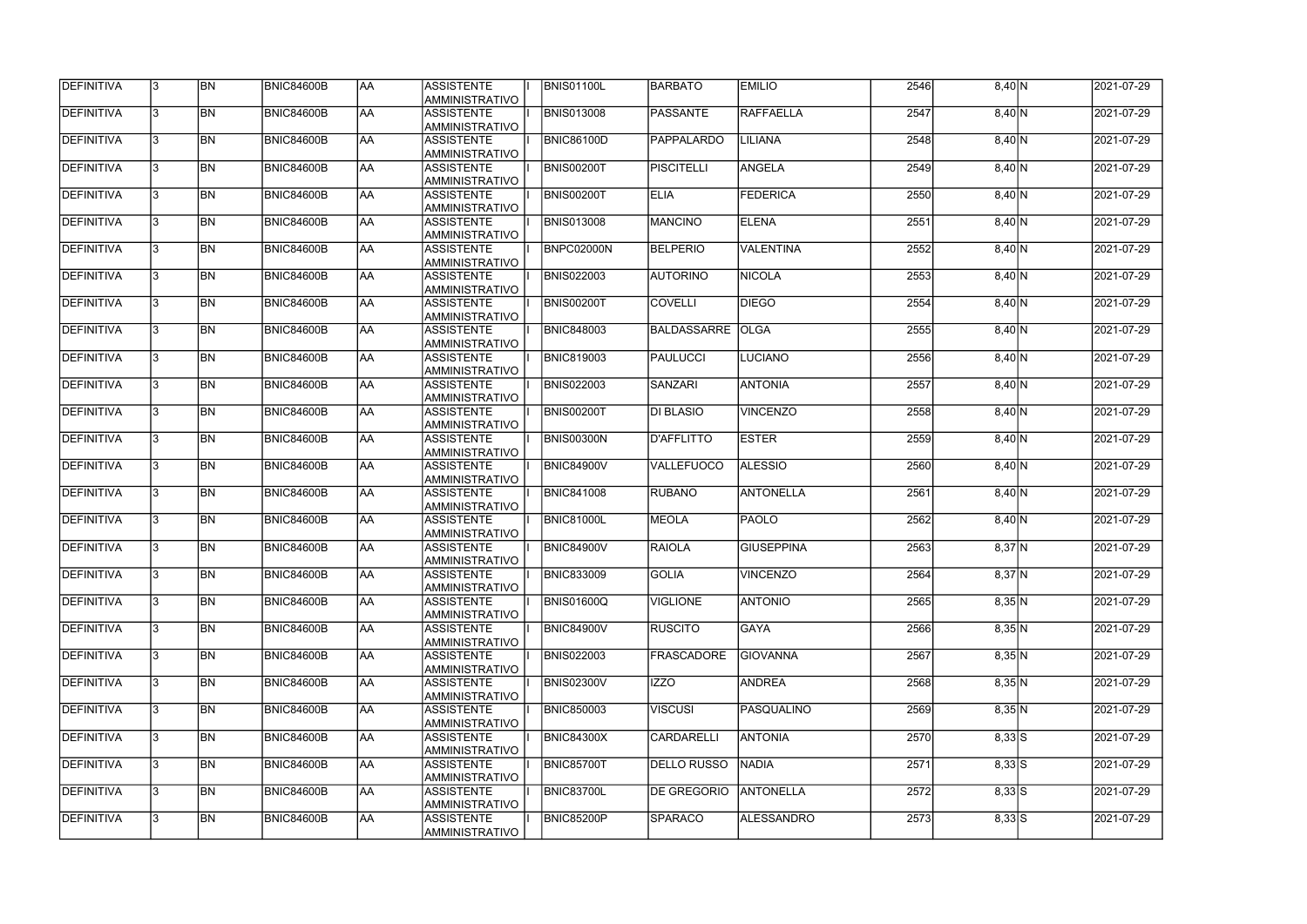| DEFINITIVA        | 13.          | <b>BN</b> | <b>BNIC84600B</b> | <b>JAA</b> | ASSISTENTE<br><b>AMMINISTRATIVO</b>        | <b>BNIC82900N</b> | <b>AVITAIA</b>     | <b>IDA</b>           | 2574 | $8,33$ S | 2021-07-29           |
|-------------------|--------------|-----------|-------------------|------------|--------------------------------------------|-------------------|--------------------|----------------------|------|----------|----------------------|
| DEFINITIVA        | 3            | <b>BN</b> | <b>BNIC84600B</b> | AA         | ASSISTENTE<br>AMMINISTRATIVO               | <b>BNIS00200T</b> | NORELLI            | <b>GIUSEPPINA</b>    | 2575 | $8,33$ S | 2021-07-29           |
| DEFINITIVA        | l3.          | <b>BN</b> | <b>BNIC84600B</b> | AA         | <b>ASSISTENTE</b><br>AMMINISTRATIVO        | <b>BNIS013008</b> | <b>CINELLI</b>     | <b>PATRIZIA</b>      | 2576 | $8,33$ S | 2021-07-29           |
| DEFINITIVA        |              | <b>BN</b> | <b>BNIC84600B</b> | AA         | ASSISTENTE<br><b>AMMINISTRATIVO</b>        | <b>BNIS00800R</b> | <b>TIRINO</b>      | PASQUALINA           | 2577 | $8,33$ S | 2021-07-29           |
| <b>DEFINITIVA</b> | l3.          | <b>BN</b> | BNIC84600B        | <b>JAA</b> | ASSISTENTE<br><b>AMMINISTRATIVO</b>        | <b>BNIS01100L</b> | <b>FIORILLO</b>    | <b>FIORINA</b>       | 2578 | $8,33$ S | 2021-07-29           |
| DEFINITIVA        |              | <b>BN</b> | BNIC84600B        | AA         | <b>ASSISTENTE</b><br><b>AMMINISTRATIVO</b> | BNIC85700T        | <b>GIANGREGORI</b> | <b>FELICINA</b>      | 2579 | $8,33$ S | 2021-07-29           |
| DEFINITIVA        |              | <b>BN</b> | <b>BNIC84600B</b> | <b>AA</b>  | <b>ASSISTENTE</b><br><b>AMMINISTRATIVO</b> | BNIC82300P        | <b>DI NAPOLI</b>   | <b>RAFFAELLA</b>     | 2580 | $8,33$ S | 2021-07-29           |
| DEFINITIVA        |              | <b>BN</b> | <b>BNIC84600B</b> | AA         | <b>ASSISTENTE</b><br>AMMINISTRATIVO        | <b>BNIC841008</b> | <b>RAGOZZINO</b>   | <b>FRIDA</b>         | 2581 | $8,33$ S | 2021-07-29           |
| DEFINITIVA        |              | <b>BN</b> | <b>BNIC84600B</b> | AA         | <b>ASSISTENTE</b><br>AMMINISTRATIVO        | <b>BNIC819003</b> | MANNELLO           | <b>ANNAMICHELINA</b> | 2582 | $8,33$ S | 2021-07-29           |
| <b>DEFINITIVA</b> |              | <b>BN</b> | <b>BNIC84600B</b> | <b>JAA</b> | <b>ASSISTENTE</b><br>AMMINISTRATIVO        | <b>BNIC813004</b> | <b>MAIORANO</b>    | <b>CHIARINA</b>      | 2583 | $8,33$ S | 2021-07-29           |
| DEFINITIVA        | 3            | <b>BN</b> | <b>BNIC84600B</b> | AA         | <b>ASSISTENTE</b><br>AMMINISTRATIVO        | <b>BNIC84300X</b> | LA MONTAGNA        | <b>VINCENZO</b>      | 2584 | 8,33 N   | 2021-07-29           |
| DEFINITIVA        |              | <b>BN</b> | <b>BNIC84600B</b> | <b>AA</b>  | <b>ASSISTENTE</b><br><b>AMMINISTRATIVO</b> | <b>BNIC85400A</b> | MAURIELLO          | PASQUALINA           | 2585 | 8,33 N   | 2021-07-29           |
| DEFINITIVA        | 3            | <b>BN</b> | <b>BNIC84600B</b> | AA         | <b>ASSISTENTE</b><br>AMMINISTRATIVO        | <b>BNIC84300X</b> | <b>TOSCANO</b>     | <b>ANTONELLA</b>     | 2586 | 8,33 N   | 2021-07-29           |
| <b>DEFINITIVA</b> |              | <b>BN</b> | <b>BNIC84600B</b> | AA         | <b>ASSISTENTE</b><br><b>AMMINISTRATIVO</b> | <b>BNIC84300X</b> | <b>GAUDIELLO</b>   | <b>VALERIA</b>       | 2587 | 8,33 N   | 2021-07-29           |
| DEFINITIVA        |              | <b>BN</b> | <b>BNIC84600B</b> | AA         | <b>ASSISTENTE</b><br><b>AMMINISTRATIVO</b> | <b>BNIC85200P</b> | <b>ROSSETTI</b>    | <b>CARMELA</b>       | 2588 | 8,33 N   | 2021-07-29           |
| DEFINITIVA        |              | <b>BN</b> | BNIC84600B        | AA         | <b>ASSISTENTE</b><br><b>AMMINISTRATIVO</b> | <b>BNRH030005</b> | VALCESCHINI        | <b>LIDIA</b>         | 2589 | 8,33 N   | 2021-07-29           |
| DEFINITIVA        |              | <b>BN</b> | <b>BNIC84600B</b> | AA         | <b>ASSISTENTE</b><br>AMMINISTRATIVO        | <b>BNPM02000T</b> | <b>SATERIALE</b>   | <b>GIUSEPPE</b>      | 2590 | 8,33 N   | 2021-07-29           |
| DEFINITIVA        |              | <b>BN</b> | BNIC84600B        | AA         | <b>ASSISTENTE</b><br>AMMINISTRATIVO        | <b>BNIC819003</b> | <b>RAUSI</b>       | <b>GIUSEPPINA</b>    | 2591 | 8,33 N   | 2021-07-29           |
| DEFINITIVA        | 13           | BN        | <b>BNIC84600B</b> | <b>JAA</b> | <b>ASSISTENTE</b><br>AMMINISTRATIVO        | <b>BNIC841008</b> | <b>MANCINO</b>     | <b>ROSSELLA</b>      | 2592 | 8,33 N   | 2021-07-29           |
| <b>DEFINITIVA</b> | 3            | <b>BN</b> | BNIC84600B        | <b>AA</b>  | <b>ASSISTENTE</b><br>AMMINISTRATIVO        | <b>BNIS027006</b> | POSSEMATO          | <b>ORSOLA</b>        | 2593 | 8,33 N   | 2021-07-29           |
| <b>DEFINITIVA</b> | $\mathbf{3}$ | <b>BN</b> | <b>BNIC84600B</b> | <b>AA</b>  | <b>ASSISTENTE</b><br>AMMINISTRATIVO        | BNIC85700T        | <b>LEONE</b>       | <b>MORENA</b>        | 2594 | 8,33 N   | $\sqrt{2021-07}$ -29 |
| <b>DEFINITIVA</b> |              | <b>BN</b> | <b>BNIC84600B</b> | AA         | ASSISTENTE<br><b>AMMINISTRATIVO</b>        | <b>BNIS00200T</b> | <b>FEDERICO</b>    | <b>BIAGIO</b>        | 2595 | 8,33 N   | 2021-07-29           |
| <b>DEFINITIVA</b> |              | BN        | <b>BNIC84600B</b> | AA         | ASSISTENTE<br><b>AMMINISTRATIVO</b>        | <b>BNIC84300X</b> | LANNI              | <b>ELISABETTA</b>    | 2596 | 8,33 N   | 2021-07-29           |
| DEFINITIVA        |              | <b>BN</b> | <b>BNIC84600B</b> | AA         | <b>ASSISTENTE</b><br><b>AMMINISTRATIVO</b> | <b>BNIC804009</b> | <b>CIARLO</b>      | <b>ROSANNA</b>       | 2597 | 8,33 N   | 2021-07-29           |
| DEFINITIVA        |              | <b>BN</b> | BNIC84600B        | AA         | ASSISTENTE<br>AMMINISTRATIVO               | <b>BNIC841008</b> | <b>CINQUEFIORI</b> | <b>ANNARITA</b>      | 2598 | 8,33 N   | 2021-07-29           |
| DEFINITIVA        |              | <b>BN</b> | BNIC84600B        | AA         | ASSISTENTE<br>AMMINISTRATIVO               | <b>BNIC84300X</b> | <b>CAPPUCCIO</b>   | LINA                 | 2599 | 8,33 N   | 2021-07-29           |
| DEFINITIVA        |              | <b>BN</b> | <b>BNIC84600B</b> | AA         | ASSISTENTE<br>AMMINISTRATIVO               | <b>BNIC841008</b> | PACELLI            | <b>ROSA</b>          | 2600 | 8,33 N   | 2021-07-29           |
| DEFINITIVA        |              | <b>BN</b> | BNIC84600B        | <b>AA</b>  | <b>ASSISTENTE</b><br>AMMINISTRATIVO        | BNIC82900N        | <b>IACOBUCCI</b>   | <b>GIUSEPPINA</b>    | 2601 | 8,33 N   | 2021-07-29           |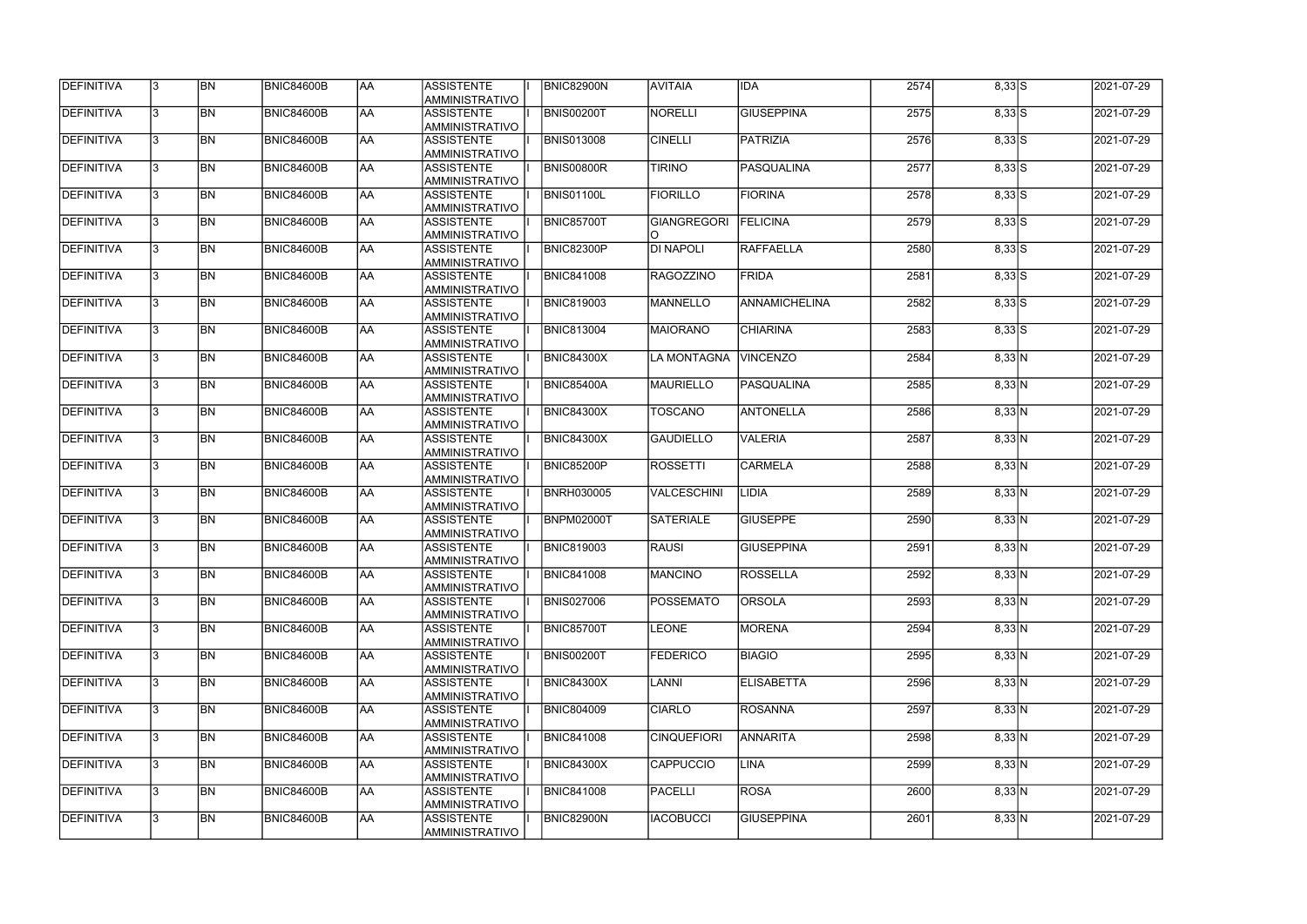| DEFINITIVA        | l3  | <b>BN</b> | <b>BNIC84600B</b> | AA        | ASSISTENTE<br>AMMINISTRATIVO        | <b>BNIS022003</b> | <b>IANNOTTI</b>                  | <b>SILVANA</b>                  | 2602 | 8,33 N   | 2021-07-29 |
|-------------------|-----|-----------|-------------------|-----------|-------------------------------------|-------------------|----------------------------------|---------------------------------|------|----------|------------|
| <b>DEFINITIVA</b> | З   | <b>BN</b> | <b>BNIC84600B</b> | AA        | <b>ASSISTENTE</b><br>AMMINISTRATIVO | <b>BNIC84300X</b> | <b>BAO</b>                       | <b>MARIA</b>                    | 2603 | 8,33 N   | 2021-07-29 |
| DEFINITIVA        |     | <b>BN</b> | <b>BNIC84600B</b> | AA        | <b>ASSISTENTE</b><br>AMMINISTRATIVO | <b>BNIC826006</b> |                                  | COCCHIARELLA MADELEINE DANIELLE | 2604 | $8,33$ N | 2021-07-29 |
| DEFINITIVA        |     | <b>BN</b> | <b>BNIC84600B</b> | AA        | <b>ASSISTENTE</b><br>AMMINISTRATIVO | <b>BNIC85200P</b> | <b>GISONDI</b>                   | <b>VINCENZO</b>                 | 2605 | 8,33 N   | 2021-07-29 |
| DEFINITIVA        |     | <b>BN</b> | <b>BNIC84600B</b> | AA        | <b>ASSISTENTE</b><br>AMMINISTRATIVO | <b>BNIC850003</b> | <b>ALVINO</b>                    | <b>STEFANIA</b>                 | 2606 | 8,33 N   | 2021-07-29 |
| DEFINITIVA        |     | <b>BN</b> | <b>BNIC84600B</b> | AA        | <b>ASSISTENTE</b><br>AMMINISTRATIVO | <b>BNIC84300X</b> | DI DIO                           | <b>GRAZIA</b>                   | 2607 | 8,33 N   | 2021-07-29 |
| <b>DEFINITIVA</b> |     | <b>BN</b> | <b>BNIC84600B</b> | AA        | <b>ASSISTENTE</b><br>AMMINISTRATIVO | <b>BNIS01600Q</b> | <b>VARRICCHIO</b>                | <b>ELISA</b>                    | 2608 | 8,33 N   | 2021-07-29 |
| DEFINITIVA        |     | <b>BN</b> | <b>BNIC84600B</b> | AA        | <b>ASSISTENTE</b><br>AMMINISTRATIVO | <b>BNIC85700T</b> | ICOLLINA                         | <b>GIUSEPPE</b>                 | 2609 | 8,33 N   | 2021-07-29 |
| <b>DEFINITIVA</b> |     | <b>BN</b> | <b>BNIC84600B</b> | AA        | <b>ASSISTENTE</b><br>AMMINISTRATIVO | <b>BNIS022003</b> | <b>MARTONE</b>                   | <b>ENZA</b>                     | 2610 | $8,30$ S | 2021-07-29 |
| DEFINITIVA        |     | <b>BN</b> | <b>BNIC84600B</b> | AA        | <b>ASSISTENTE</b><br>AMMINISTRATIVO | <b>BNIC81400X</b> | <b>CIVITILLO</b>                 | <b>MARIA GRAZIA</b>             | 2611 | $8,30$ S | 2021-07-29 |
| <b>DEFINITIVA</b> |     | <b>BN</b> | <b>BNIC84600B</b> | AA        | <b>ASSISTENTE</b><br>AMMINISTRATIVO | <b>BNPS010006</b> | PISANTI                          | PASQUALINA                      | 2612 | $8,30$ S | 2021-07-29 |
| <b>DEFINITIVA</b> |     | <b>BN</b> | <b>BNIC84600B</b> | <b>AA</b> | <b>ASSISTENTE</b><br>AMMINISTRATIVO | <b>BNIC85700T</b> | <b>VENEZIANO</b>                 | <b>MARIA ROSARIA</b>            | 2613 | $8,30$ S | 2021-07-29 |
| DEFINITIVA        |     | <b>BN</b> | <b>BNIC84600B</b> | AA        | <b>ASSISTENTE</b><br>AMMINISTRATIVO | <b>BNIC85700T</b> | <b>IZZO</b>                      | <b>DANILO</b>                   | 2614 | $8,30$ S | 2021-07-29 |
| <b>DEFINITIVA</b> |     | <b>BN</b> | <b>BNIC84600B</b> | AA        | <b>ASSISTENTE</b><br>AMMINISTRATIVO | <b>BNPM02000T</b> | LANGONE                          | <b>SARA</b>                     | 2615 | $8,30$ S | 2021-07-29 |
| <b>DEFINITIVA</b> |     | <b>BN</b> | BNIC84600B        | AA        | <b>ASSISTENTE</b><br>AMMINISTRATIVO | <b>BNIC84300X</b> | <b>IMMOBILE</b><br><b>MOLARO</b> | <b>GAETANA</b>                  | 2616 | $8,30$ S | 2021-07-29 |
| DEFINITIVA        |     | <b>BN</b> | <b>BNIC84600B</b> | <b>AA</b> | <b>ASSISTENTE</b><br>AMMINISTRATIVO | <b>BNIC86100D</b> | <b>ZAGARESE</b>                  | <b>ILARIA</b>                   | 2617 | $8,30$ S | 2021-07-29 |
| DEFINITIVA        |     | <b>BN</b> | <b>BNIC84600B</b> | AA        | <b>ASSISTENTE</b><br>AMMINISTRATIVO | <b>BNIC85200P</b> | PETRILLO                         | <b>OLEG</b>                     | 2618 | $8,30$ S | 2021-07-29 |
| DEFINITIVA        |     | <b>BN</b> | <b>BNIC84600B</b> | AA        | <b>ASSISTENTE</b><br>AMMINISTRATIVO | <b>BNIS00800R</b> | <b>MASSARO</b>                   | <b>LIBERATA</b>                 | 2619 | $8,30$ S | 2021-07-29 |
| DEFINITIVA        | 13. | <b>BN</b> | <b>BNIC84600B</b> | IAA.      | <b>ASSISTENTE</b><br>AMMINISTRATIVO | <b>BNIC84600B</b> | <b>FOSCHINI</b>                  | <b>ELDA</b>                     | 2620 | $8,30$ N | 2021-07-29 |
| <b>DEFINITIVA</b> |     | <b>BN</b> | <b>BNIC84600B</b> | AA        | ASSISTENTE<br>AMMINISTRATIVO        | <b>BNIC84600B</b> | MAIORANI                         | <b>GIOVANNA</b>                 | 2621 | 8,30 N   | 2021-07-29 |
| <b>DEFINITIVA</b> |     | <b>BN</b> | <b>BNIC84600B</b> | AA        | ASSISTENTE<br>AMMINISTRATIVO        | <b>BNIC81400X</b> | <b>ORSINO</b>                    | <b>CARLA</b>                    | 2622 | 8,30 N   | 2021-07-29 |
| <b>DEFINITIVA</b> |     | <b>BN</b> | <b>BNIC84600B</b> | AA        | ASSISTENTE<br>AMMINISTRATIVO        | <b>BNIC848003</b> | <b>BELPERIO</b>                  | <b>GIORGIA</b>                  | 2623 | 8,30 N   | 2021-07-29 |
| <b>DEFINITIVA</b> |     | <b>BN</b> | <b>BNIC84600B</b> | AA        | <b>ASSISTENTE</b><br>AMMINISTRATIVO | <b>BNIS014004</b> | <b>BONIELLO</b>                  | <b>NICOLA</b>                   | 2624 | 8,30 N   | 2021-07-29 |
| DEFINITIVA        |     | <b>BN</b> | <b>BNIC84600B</b> | AA        | <b>ASSISTENTE</b><br>AMMINISTRATIVO | <b>BNIS02300V</b> | <b>TOMASO</b>                    | <b>MICHELE</b>                  | 2625 | 8,30 N   | 2021-07-29 |
| <b>DEFINITIVA</b> |     | <b>BN</b> | <b>BNIC84600B</b> | AA        | <b>ASSISTENTE</b><br>AMMINISTRATIVO | <b>BNTF010008</b> | <b>MAZZONE</b>                   | <b>ANGELA</b>                   | 2626 | 8,30 N   | 2021-07-29 |
| <b>DEFINITIVA</b> |     | <b>BN</b> | <b>BNIC84600B</b> | AA        | ASSISTENTE<br>AMMINISTRATIVO        | <b>BNIC85400A</b> | <b>RICCIO</b>                    | <b>FEDERICA GIOVANNA</b>        | 2627 | 8,30 N   | 2021-07-29 |
| <b>DEFINITIVA</b> |     | <b>BN</b> | <b>BNIC84600B</b> | AA        | <b>ASSISTENTE</b><br>AMMINISTRATIVO | <b>BNIC84600B</b> | DI LIBERO                        | <b>LUCIA</b>                    | 2628 | 8,30 N   | 2021-07-29 |
| <b>DEFINITIVA</b> |     | <b>BN</b> | <b>BNIC84600B</b> | AA        | ASSISTENTE<br>AMMINISTRATIVO        | <b>BNRH030005</b> | <b>COLANGELO</b>                 | <b>ROSY</b>                     | 2629 | 8,30 N   | 2021-07-29 |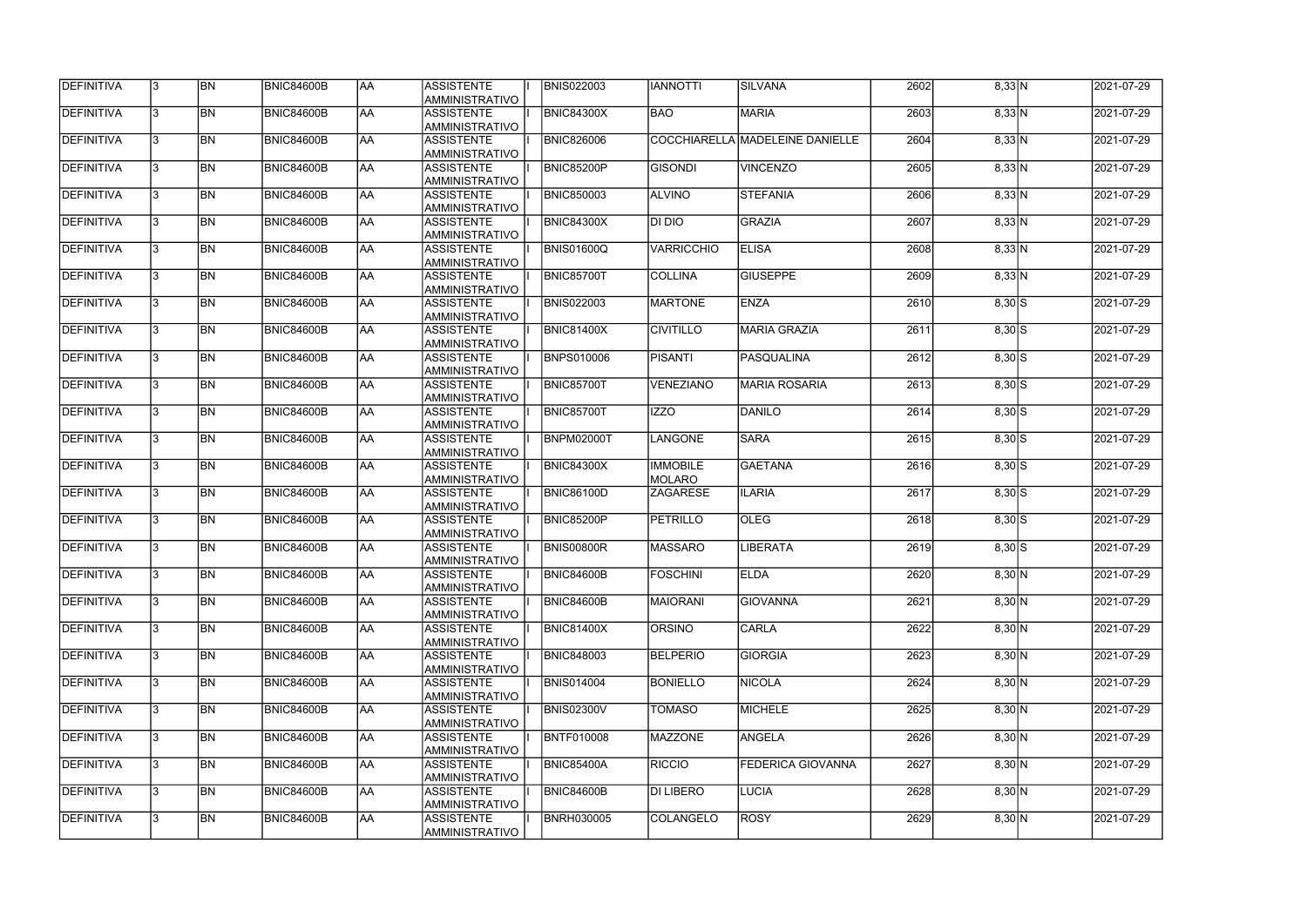| DEFINITIVA        | 13. | <b>BN</b> | <b>BNIC84600B</b> | AA        | <b>ASSISTENTE</b><br>AMMINISTRATIVO        | <b>BNIC855006</b> | <b>IULIUCCI</b>    | <b>ELENA</b>                | 2630 | 8,30 N     | 2021-07-29 |
|-------------------|-----|-----------|-------------------|-----------|--------------------------------------------|-------------------|--------------------|-----------------------------|------|------------|------------|
| <b>DEFINITIVA</b> | 13. | <b>BN</b> | <b>BNIC84600B</b> | laa       | <b>ASSISTENTE</b><br>AMMINISTRATIVO        | <b>BNIS013008</b> | <b>PRINCIPIO</b>   | <b>GIOVANNA</b>             | 2631 | 8,30 N     | 2021-07-29 |
| DEFINITIVA        | l3. | <b>BN</b> | <b>BNIC84600B</b> | AA        | <b>ASSISTENTE</b><br>AMMINISTRATIVO        | <b>BNPM02000T</b> | <b>DEL VECCHIO</b> | <b>ISABELLA</b>             | 2632 | 8,30 N     | 2021-07-29 |
| <b>DEFINITIVA</b> | l3. | <b>BN</b> | BNIC84600B        | <b>AA</b> | <b>ASSISTENTE</b><br>AMMINISTRATIVO        | <b>BNIC84300X</b> | <b>ROSAPANE</b>    | <b>MARCO</b>                | 2633 | 8,30 N     | 2021-07-29 |
| DEFINITIVA        | l3. | <b>BN</b> | <b>BNIC84600B</b> | laa       | <b>ASSISTENTE</b><br>AMMINISTRATIVO        | BNIC81400X        | <b>MARINO</b>      | <b>SIMONA</b>               | 2634 | 8,30 N     | 2021-07-29 |
| DEFINITIVA        | 3   | <b>BN</b> | <b>BNIC84600B</b> | laa       | <b>ASSISTENTE</b><br>AMMINISTRATIVO        | <b>BNIS00200T</b> | <b>BARBATO</b>     | <b>JESSICA MICHELA</b>      | 2635 | 8,30 N     | 2021-07-29 |
| DEFINITIVA        |     | <b>BN</b> | <b>BNIC84600B</b> | laa       | <b>ASSISTENTE</b><br><b>AMMINISTRATIVO</b> | <b>BNTF010008</b> | MAZZARELLI         | <b>NICOLA</b>               | 2636 | 8,30 N     | 2021-07-29 |
| DEFINITIVA        |     | <b>BN</b> | BNIC84600B        | laa       | <b>ASSISTENTE</b><br>AMMINISTRATIVO        | <b>BNIC84900V</b> | <b>COLANGELO</b>   | <b>DANIELA</b>              | 2637 | 8,30 N     | 2021-07-29 |
| DEFINITIVA        |     | <b>BN</b> | <b>BNIC84600B</b> | AA        | <b>ASSISTENTE</b><br>AMMINISTRATIVO        | <b>BNRH030005</b> | PIACQUADIO         | <b>ANGELA</b>               | 2638 | 8,30 N     | 2021-07-29 |
| DEFINITIVA        | l3. | <b>BN</b> | <b>BNIC84600B</b> | laa       | <b>ASSISTENTE</b><br>AMMINISTRATIVO        | <b>BNIC834005</b> | <b>FIORENTINO</b>  | CARLO                       | 2639 | 8,30 N     | 2021-07-29 |
| DEFINITIVA        | l3. | <b>BN</b> | <b>BNIC84600B</b> | AA        | <b>ASSISTENTE</b><br>AMMINISTRATIVO        | <b>BNIC84400Q</b> | <b>BEFI</b>        | <b>MAURIZIO</b>             | 2640 | 8,30 N     | 2021-07-29 |
| <b>DEFINITIVA</b> | 3   | <b>BN</b> | BNIC84600B        | <b>AA</b> | <b>ASSISTENTE</b><br>AMMINISTRATIVO        | <b>BNIS02300V</b> | <b>SANTAGATA</b>   | <b>BRUNELLA</b>             | 2641 | 8,30 N     | 2021-07-29 |
| DEFINITIVA        | 3   | <b>BN</b> | <b>BNIC84600B</b> | laa       | <b>ASSISTENTE</b><br>AMMINISTRATIVO        | <b>BNIC85700T</b> | <b>RUSSO</b>       | <b>SILVIA</b>               | 2642 | 8,30 N     | 2021-07-29 |
| DEFINITIVA        | 3   | <b>BN</b> | <b>BNIC84600B</b> | laa       | <b>ASSISTENTE</b><br>AMMINISTRATIVO        | BNIC83700L        | <b>MAROTTA</b>     | <b>SABRINA</b>              | 2643 | 8,30 N     | 2021-07-29 |
| DEFINITIVA        |     | <b>BN</b> | <b>BNIC84600B</b> | laa       | <b>ASSISTENTE</b><br><b>AMMINISTRATIVO</b> | <b>BNRH030005</b> | <b>MACOLINO</b>    | <b>RAFFAELE</b>             | 2644 | 8,30 N     | 2021-07-29 |
| DEFINITIVA        | 3   | <b>BN</b> | <b>BNIC84600B</b> | laa       | <b>ASSISTENTE</b><br>AMMINISTRATIVO        | <b>BNIS022003</b> | <b>LAVORGNA</b>    | <b>FEDERICA</b>             | 2645 | 8,30 N     | 2021-07-29 |
| DEFINITIVA        | l3. | <b>BN</b> | <b>BNIC84600B</b> | laa       | <b>ASSISTENTE</b><br>AMMINISTRATIVO        | <b>BNIC81000L</b> |                    | KWIATKOWSKA   AGATA PAULINA | 2646 | 8,30 N     | 2021-07-29 |
| DEFINITIVA        | 3   | <b>BN</b> | <b>BNIC84600B</b> | AA        | <b>ASSISTENTE</b><br>AMMINISTRATIVO        | <b>BNIC84300X</b> | <b>MAZZAMAURO</b>  | <b>MARILINA</b>             | 2647 | 8,30 N     | 2021-07-29 |
| DEFINITIVA        | 13  | <b>BN</b> | <b>BNIC84600B</b> | <b>AA</b> | <b>ASSISTENTE</b><br>AMMINISTRATIVO        | <b>BNIC82500A</b> | <b>MARTINO</b>     | <b>STEFANIA</b>             | 2648 | 8,30 N     | 2021-07-29 |
| <b>DEFINITIVA</b> | l3. | <b>BN</b> | <b>BNIC84600B</b> | AA        | <b>ASSISTENTE</b><br><b>AMMINISTRATIVO</b> | BNIC84900V        | <b>FERRARO</b>     | <b>MARIA ROSARIA</b>        | 2649 | 8,30 N     | 2021-07-29 |
| DEFINITIVA        | 13. | <b>BN</b> | <b>BNIC84600B</b> | AA        | <b>ASSISTENTE</b><br>AMMINISTRATIVO        | <b>BNIC848003</b> | <b>CARETTI</b>     | SARA IMMACOLATA             | 2650 | 8,30 N     | 2021-07-29 |
| DEFINITIVA        | 3   | <b>BN</b> | <b>BNIC84600B</b> | laa       | <b>ASSISTENTE</b><br>AMMINISTRATIVO        | <b>BNIC82500A</b> | <b>IADANZA</b>     | <b>LUCIA</b>                | 2651 | 8,30 N     | 2021-07-29 |
| DEFINITIVA        |     | <b>BN</b> | BNIC84600B        | AA        | <b>ASSISTENTE</b><br>AMMINISTRATIVO        | <b>BNIC833009</b> | PETRIELLA          | <b>PIETRO</b>               | 2652 | 8,30 N     | 2021-07-29 |
| DEFINITIVA        |     | <b>BN</b> | <b>BNIC84600B</b> | AA        | <b>ASSISTENTE</b><br>AMMINISTRATIVO        | <b>BNIC85400A</b> | ABATE              | <b>ANNALISA</b>             | 2653 | 8,30 N     | 2021-07-29 |
| DEFINITIVA        | I3. | <b>BN</b> | BNIC84600B        | laa       | <b>ASSISTENTE</b><br>AMMINISTRATIVO        | <b>BNIC84300X</b> | <b>ABISSINIA</b>   | <b>DIANA</b>                | 2654 | 8,30 N     | 2021-07-29 |
| DEFINITIVA        | 13. | <b>BN</b> | <b>BNIC84600B</b> | laa       | <b>ASSISTENTE</b><br>AMMINISTRATIVO        | <b>BNIC842004</b> | <b>ESPOSITO</b>    | <b>NICOLETTA</b>            | 2655 | $8,27$ S   | 2021-07-29 |
| DEFINITIVA        | 13. | <b>BN</b> | <b>BNIC84600B</b> | AA        | <b>ASSISTENTE</b><br>AMMINISTRATIVO        | <b>BNIS027006</b> | <b>BELMONTE</b>    | <b>CLAUDIA</b>              | 2656 | $8,27$ S   | 2021-07-29 |
| DEFINITIVA        |     | <b>BN</b> | <b>BNIC84600B</b> | AA        | <b>ASSISTENTE</b><br>AMMINISTRATIVO        | <b>BNIC841008</b> | <b>FRANCESCA</b>   | <b>ANNAMARIA</b>            | 2657 | $8,27$ $S$ | 2021-07-29 |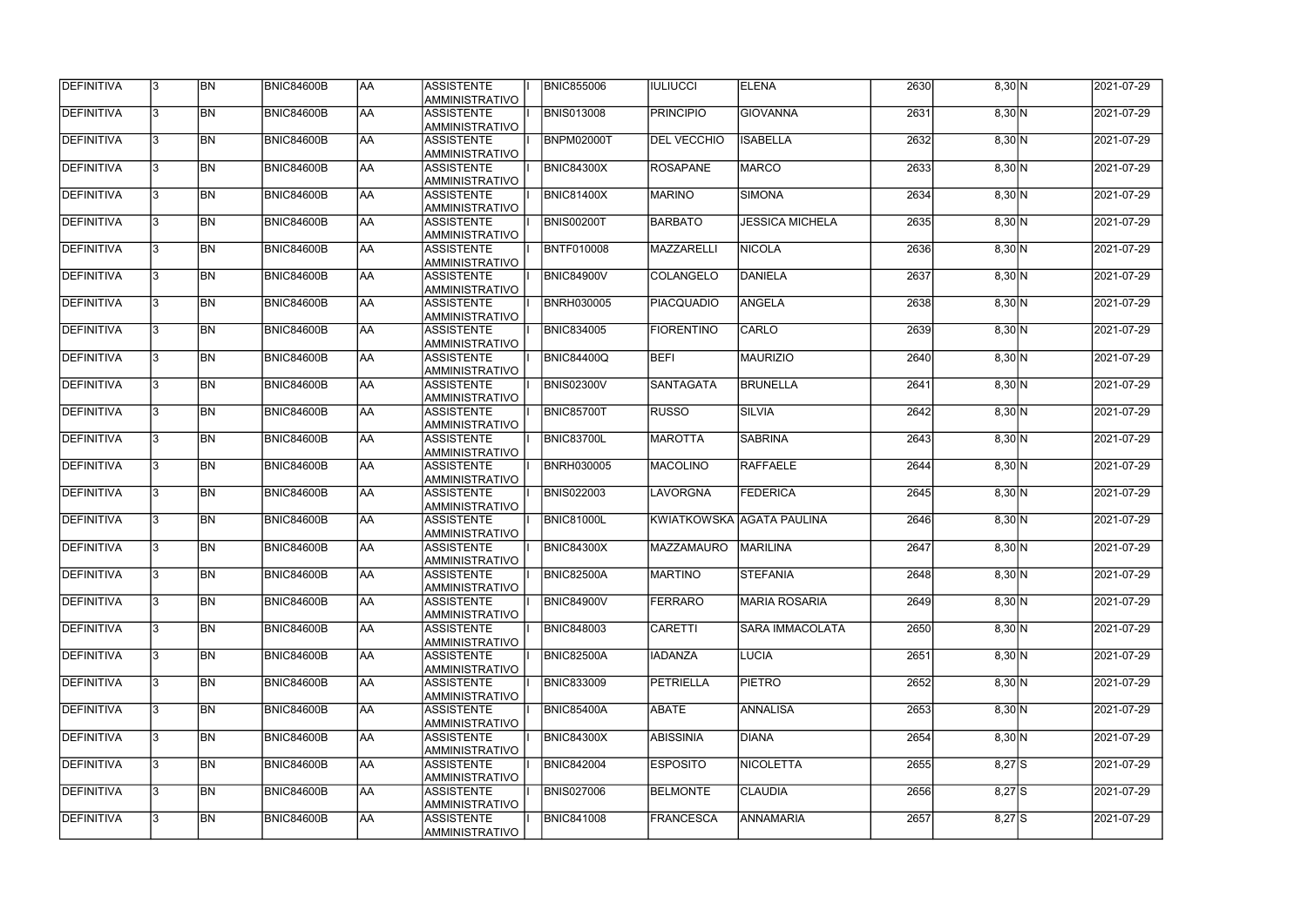| DEFINITIVA        | 13. | <b>BN</b> | <b>BNIC84600B</b> | AA         | <b>ASSISTENTE</b><br>AMMINISTRATIVO        | BNIC84600B        | <b>LABAGNARA</b>                    | LEDA                   | 2658 | $8,27$ S | 2021-07-29 |
|-------------------|-----|-----------|-------------------|------------|--------------------------------------------|-------------------|-------------------------------------|------------------------|------|----------|------------|
| DEFINITIVA        | 13. | <b>BN</b> | <b>BNIC84600B</b> | laa        | <b>ASSISTENTE</b><br>AMMINISTRATIVO        | <b>BNRH030005</b> | <b>BIFARO</b>                       | <b>DANIELA</b>         | 2659 | $8,27$ S | 2021-07-29 |
| DEFINITIVA        | 13. | <b>BN</b> | <b>BNIC84600B</b> | laa        | <b>ASSISTENTE</b><br>AMMINISTRATIVO        | BNIC84600B        | <b>CROCCO</b>                       | ANTONIO                | 2660 | $8,27$ S | 2021-07-29 |
| DEFINITIVA        | l3. | <b>BN</b> | <b>BNIC84600B</b> | laa        | <b>ASSISTENTE</b><br>AMMINISTRATIVO        | <b>BNIC84300X</b> | <b>DE GREGORIO</b>                  | <b>GIUSEPPINA</b>      | 2661 | $8,27$ N | 2021-07-29 |
| DEFINITIVA        | 13. | <b>BN</b> | <b>BNIC84600B</b> | laa        | <b>ASSISTENTE</b><br>AMMINISTRATIVO        | BNIC84300X        | PICCIRILLO                          | <b>GIOVANNA</b>        | 2662 | $8,27$ N | 2021-07-29 |
| DEFINITIVA        | 3   | <b>BN</b> | <b>BNIC84600B</b> | laa        | <b>ASSISTENTE</b><br>AMMINISTRATIVO        | <b>BNIC804009</b> | PARRELLA                            | <b>NADIA</b>           | 2663 | $8,27$ N | 2021-07-29 |
| DEFINITIVA        |     | <b>BN</b> | <b>BNIC84600B</b> | laa        | <b>ASSISTENTE</b><br><b>AMMINISTRATIVO</b> | <b>BNIC85700T</b> | <b>GIUSTI</b>                       | <b>GIUSEPPINA</b>      | 2664 | $8,27$ N | 2021-07-29 |
| DEFINITIVA        |     | <b>BN</b> | <b>BNIC84600B</b> | laa        | <b>ASSISTENTE</b><br>AMMINISTRATIVO        | <b>BNIS013008</b> | BUONANNO                            | <b>FRANCESCO</b>       | 2665 | $8,27$ N | 2021-07-29 |
| DEFINITIVA        |     | <b>BN</b> | <b>BNIC84600B</b> | laa        | <b>ASSISTENTE</b><br>AMMINISTRATIVO        | <b>BNIS022003</b> | <b>IANNELLI</b>                     | <b>NUNZIA VERONICA</b> | 2666 | $8,26$ S | 2021-07-29 |
| DEFINITIVA        | l3. | <b>BN</b> | <b>BNIC84600B</b> | laa        | <b>ASSISTENTE</b><br>AMMINISTRATIVO        | <b>BNIC82900N</b> | ARZILLO                             | <b>GIOVANNI</b>        | 2667 | 8,25 N   | 2021-07-29 |
| DEFINITIVA        | 13. | <b>BN</b> | <b>BNIC84600B</b> | laa        | <b>ASSISTENTE</b><br>AMMINISTRATIVO        | BNIC83700L        | lde.<br>FRANCESCO                   | PAOLA                  | 2668 | 8,25 N   | 2021-07-29 |
| DEFINITIVA        | 3   | <b>BN</b> | BNIC84600B        | <b>AA</b>  | <b>ASSISTENTE</b><br>AMMINISTRATIVO        | <b>BNIC84300X</b> | <b>CINQUEGRANA</b>                  | <b>ANTONIO</b>         | 2669 | 8,25 N   | 2021-07-29 |
| DEFINITIVA        | l3. | <b>BN</b> | <b>BNIC84600B</b> | laa        | <b>ASSISTENTE</b><br>AMMINISTRATIVO        | <b>BNIC85400A</b> | DELLO IACOVO                        | ANGELO                 | 2670 | 8,25 N   | 2021-07-29 |
| DEFINITIVA        | 3   | <b>BN</b> | <b>BNIC84600B</b> | AA         | <b>ASSISTENTE</b><br>AMMINISTRATIVO        | <b>BNIS01600Q</b> | POLVERE                             | <b>MARIACARMELA</b>    | 2671 | 8,25 N   | 2021-07-29 |
| DEFINITIVA        | 3   | <b>BN</b> | <b>BNIC84600B</b> | AA         | <b>ASSISTENTE</b><br>AMMINISTRATIVO        | <b>BNIS02300V</b> | <b>LANDOLFI</b>                     | <b>TERESA</b>          | 2672 | $8,20$ S | 2021-07-29 |
| DEFINITIVA        |     | <b>BN</b> | <b>BNIC84600B</b> | laa        | <b>ASSISTENTE</b><br>AMMINISTRATIVO        | <b>BNIC85700T</b> | <b>DELLO</b><br><b>STRETTO</b>      | <b>ANTONIA</b>         | 2673 | $8,20$ S | 2021-07-29 |
| DEFINITIVA        | 3   | <b>BN</b> | <b>BNIC84600B</b> | laa        | <b>ASSISTENTE</b><br>AMMINISTRATIVO        | <b>BNIC84300X</b> | <b>RAPUANO</b>                      | <b>MARIO</b>           | 2674 | $8,20$ S | 2021-07-29 |
| DEFINITIVA        |     | <b>BN</b> | <b>BNIC84600B</b> | AA         | <b>ASSISTENTE</b><br>AMMINISTRATIVO        | <b>BNIS01600Q</b> | ORZELLECA                           | <b>GIOVANNI</b>        | 2675 | $8,20$ S | 2021-07-29 |
| DEFINITIVA        | 13  | BN        | <b>BNIC84600B</b> | <b>JAA</b> | <b>ASSISTENTE</b><br>AMMINISTRATIVO        | <b>BNIC84600B</b> | <b>ARMELLINO</b>                    | <b>VINCENZO</b>        | 2676 | $8,20$ S | 2021-07-29 |
| <b>DEFINITIVA</b> | l3. | <b>BN</b> | <b>BNIC84600B</b> | <b>AA</b>  | <b>ASSISTENTE</b><br>AMMINISTRATIVO        | <b>BNIS013008</b> | <b>DEL BASSO</b>                    | <b>ALFONSINA</b>       | 2677 | $8,20$ S | 2021-07-29 |
| DEFINITIVA        | l3. | <b>BN</b> | <b>BNIC84600B</b> | <b>AA</b>  | <b>ASSISTENTE</b><br>AMMINISTRATIVO        | <b>BNIS00200T</b> | <b>MAIO</b>                         | <b>VALENTINA</b>       | 2678 | $8,20$ S | 2021-07-29 |
| DEFINITIVA        | l3. | <b>BN</b> | <b>BNIC84600B</b> | AA         | <b>ASSISTENTE</b><br>AMMINISTRATIVO        | BNIC85200P        | <b>MAROTTA</b>                      | <b>GIUSEPPINA</b>      | 2679 | $8,20$ S | 2021-07-29 |
| DEFINITIVA        | l3. | <b>BN</b> | <b>BNIC84600B</b> | <b>AA</b>  | <b>ASSISTENTE</b><br>AMMINISTRATIVO        | <b>BNIC85200P</b> | <b>MUSCO</b>                        | <b>MARIANNA</b>        | 2680 | $8,20$ S | 2021-07-29 |
| DEFINITIVA        |     | <b>BN</b> | <b>BNIC84600B</b> | AA         | <b>ASSISTENTE</b><br>AMMINISTRATIVO        | <b>BNIC841008</b> | MAZZARELLA                          | <b>ELISA</b>           | 2681 | $8,20$ S | 2021-07-29 |
| DEFINITIVA        |     | <b>BN</b> | <b>BNIC84600B</b> | <b>AA</b>  | <b>ASSISTENTE</b><br>AMMINISTRATIVO        | <b>BNIC812008</b> | <b>DE NISI</b>                      | <b>GIOVANNI</b>        | 2682 | $8,20$ S | 2021-07-29 |
| DEFINITIVA        | I3. | <b>BN</b> | <b>BNIC84600B</b> | AA         | <b>ASSISTENTE</b><br>AMMINISTRATIVO        | BNIC84600B        | <b>FEDERICO</b>                     | <b>ANDREA</b>          | 2683 | $8,20$ S | 2021-07-29 |
| DEFINITIVA        | 13. | <b>BN</b> | <b>BNIC84600B</b> | laa        | <b>ASSISTENTE</b><br>AMMINISTRATIVO        | <b>BNIC84300X</b> | <b>DI PAOLA</b><br><b>BENEVENTO</b> | ANDREA                 | 2684 | 8,20 N   | 2021-07-29 |
| DEFINITIVA        |     | <b>BN</b> | <b>BNIC84600B</b> | AA         | <b>ASSISTENTE</b><br>AMMINISTRATIVO        | <b>BNPM02000T</b> | <b>GRYVNIAK</b>                     | <b>ANTON</b>           | 2685 | 8,20 N   | 2021-07-29 |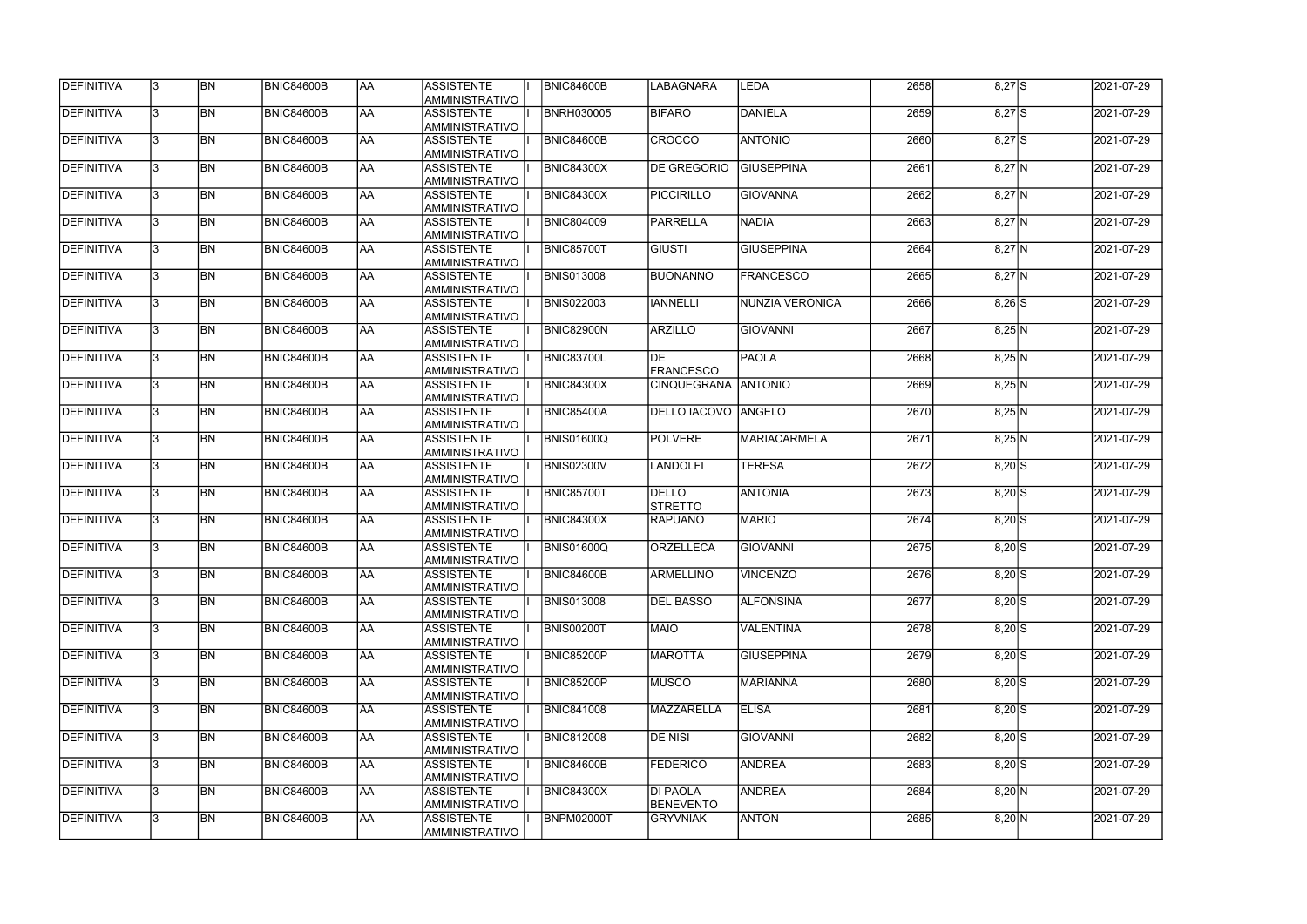| DEFINITIVA        | 13. | <b>BN</b> | <b>BNIC84600B</b> | AA        | <b>ASSISTENTE</b><br>AMMINISTRATIVO        | <b>BNIC86000N</b> | <b>RUGGIERO</b>     | <b>BARBARA</b>          | 2686 | 8,20 N      | 2021-07-29 |
|-------------------|-----|-----------|-------------------|-----------|--------------------------------------------|-------------------|---------------------|-------------------------|------|-------------|------------|
| <b>DEFINITIVA</b> | 13. | <b>BN</b> | <b>BNIC84600B</b> | laa       | <b>ASSISTENTE</b><br>AMMINISTRATIVO        | BNPM02000T        | <b>DE IANNI</b>     | <b>MIRIANA</b>          | 2687 | 8,20 N      | 2021-07-29 |
| DEFINITIVA        | l3. | <b>BN</b> | <b>BNIC84600B</b> | AA        | <b>ASSISTENTE</b><br>AMMINISTRATIVO        | <b>BNIS022003</b> | <b>BORZARO</b>      | <b>UMBERTO</b>          | 2688 | 8,20 N      | 2021-07-29 |
| <b>DEFINITIVA</b> | l3. | <b>BN</b> | BNIC84600B        | <b>AA</b> | <b>ASSISTENTE</b><br>AMMINISTRATIVO        | BNIC82900N        | PALMIERI            | <b>ANGELA</b>           | 2689 | 8,20 N      | 2021-07-29 |
| DEFINITIVA        | l3. | <b>BN</b> | <b>BNIC84600B</b> | laa       | <b>ASSISTENTE</b><br>AMMINISTRATIVO        | <b>BNIC850003</b> | <b>CUSANO</b>       | <b>CHIARA</b>           | 2690 | 8,20 N      | 2021-07-29 |
| DEFINITIVA        | l3  | <b>BN</b> | <b>BNIC84600B</b> | laa       | <b>ASSISTENTE</b><br>AMMINISTRATIVO        | <b>BNIC842004</b> | <b>STAVOLA</b>      | EMANUELE                | 2691 | 8,20 N      | 2021-07-29 |
| DEFINITIVA        |     | <b>BN</b> | <b>BNIC84600B</b> | laa       | <b>ASSISTENTE</b><br><b>AMMINISTRATIVO</b> | <b>BNIC842004</b> | MARCANTONIO ROBERTA |                         | 2692 | 8,20 N      | 2021-07-29 |
| DEFINITIVA        |     | <b>BN</b> | BNIC84600B        | laa       | <b>ASSISTENTE</b><br>AMMINISTRATIVO        | <b>BNIS01600Q</b> | <b>BENEVENTO</b>    | <b>GIOVANNI</b>         | 2693 | 8,20 N      | 2021-07-29 |
| DEFINITIVA        |     | <b>BN</b> | <b>BNIC84600B</b> | AA        | <b>ASSISTENTE</b><br>AMMINISTRATIVO        | <b>BNIC834005</b> | SURRENTI            | <b>MARIO</b>            | 2694 | 8,20 N      | 2021-07-29 |
| DEFINITIVA        | l3. | <b>BN</b> | <b>BNIC84600B</b> | laa       | <b>ASSISTENTE</b><br>AMMINISTRATIVO        | <b>BNIC84300X</b> | <b>DURANTE</b>      | <b>WALTER</b>           | 2695 | 8,20 N      | 2021-07-29 |
| DEFINITIVA        | l3. | <b>BN</b> | <b>BNIC84600B</b> | AA        | <b>ASSISTENTE</b><br>AMMINISTRATIVO        | BNIS00800R        | PIETRELLI           | <b>VANNA</b>            | 2696 | 8,20 N      | 2021-07-29 |
| <b>DEFINITIVA</b> | 3   | <b>BN</b> | <b>BNIC84600B</b> | <b>AA</b> | <b>ASSISTENTE</b><br>AMMINISTRATIVO        | <b>BNIC84500G</b> | <b>GIGLIO</b>       | <b>PASQUALE DANIELE</b> | 2697 | 8,20 N      | 2021-07-29 |
| DEFINITIVA        | 3   | <b>BN</b> | <b>BNIC84600B</b> | laa       | <b>ASSISTENTE</b><br>AMMINISTRATIVO        | <b>BNIS013008</b> | <b>DE ROSA</b>      | <b>VALENTINA</b>        | 2698 | 8,20 N      | 2021-07-29 |
| DEFINITIVA        | 3   | <b>BN</b> | <b>BNIC84600B</b> | laa       | <b>ASSISTENTE</b><br>AMMINISTRATIVO        | <b>BNIS00200T</b> | BARRETTA            | <b>MARCO</b>            | 2699 | 8,20 N      | 2021-07-29 |
| DEFINITIVA        |     | <b>BN</b> | <b>BNIC84600B</b> | laa       | <b>ASSISTENTE</b><br><b>AMMINISTRATIVO</b> | <b>BNIC84300X</b> | <b>RENNELLA</b>     | <b>DELIA</b>            | 2700 | 8,20 N      | 2021-07-29 |
| DEFINITIVA        | 3   | <b>BN</b> | <b>BNIC84600B</b> | laa       | <b>ASSISTENTE</b><br>AMMINISTRATIVO        | <b>BNIC84300X</b> | <b>TEDINO</b>       | <b>COSIMO</b>           | 2701 | 8,20 N      | 2021-07-29 |
| DEFINITIVA        | l3. | <b>BN</b> | <b>BNIC84600B</b> | laa       | <b>ASSISTENTE</b><br>AMMINISTRATIVO        | <b>BNIC833009</b> | <b>BARONE</b>       | <b>GIUSEPPE</b>         | 2702 | 8,20 N      | 2021-07-29 |
| DEFINITIVA        | 3   | <b>BN</b> | <b>BNIC84600B</b> | AA        | <b>ASSISTENTE</b><br>AMMINISTRATIVO        | <b>BNIC834005</b> | <b>COPPOLARO</b>    | <b>DESOLINA</b>         | 2703 | 8,20 N      | 2021-07-29 |
| DEFINITIVA        | 13  | <b>BN</b> | <b>BNIC84600B</b> | <b>AA</b> | <b>ASSISTENTE</b><br>AMMINISTRATIVO        | <b>BNIC86000N</b> | <b>GUERRA</b>       | <b>INNA</b>             | 2704 | 8,20 N      | 2021-07-29 |
| <b>DEFINITIVA</b> | l3. | <b>BN</b> | <b>BNIC84600B</b> | AA        | <b>ASSISTENTE</b><br><b>AMMINISTRATIVO</b> | <b>BNIC86000N</b> | <b>CHIUSOLO</b>     | <b>LUCIA</b>            | 2705 | 8,20 N      | 2021-07-29 |
| DEFINITIVA        | 13. | <b>BN</b> | <b>BNIC84600B</b> | AA        | <b>ASSISTENTE</b><br>AMMINISTRATIVO        | <b>BNPM02000T</b> | MILITE              | <b>MARIANNA</b>         | 2706 | 8,20 N      | 2021-07-29 |
| DEFINITIVA        | 3   | <b>BN</b> | <b>BNIC84600B</b> | laa       | <b>ASSISTENTE</b><br>AMMINISTRATIVO        | <b>BNIS022003</b> | ROMANO              | <b>ROSA</b>             | 2707 | $8,20 \, N$ | 2021-07-29 |
| DEFINITIVA        |     | <b>BN</b> | BNIC84600B        | AA        | <b>ASSISTENTE</b><br>AMMINISTRATIVO        | <b>BNIS027006</b> | <b>CASTALDI</b>     | <b>MARCO</b>            | 2708 | 8,20 N      | 2021-07-29 |
| DEFINITIVA        |     | <b>BN</b> | <b>BNIC84600B</b> | AA        | <b>ASSISTENTE</b><br>AMMINISTRATIVO        | BNIC82900N        | <b>MONTUORO</b>     | <b>NATASHA</b>          | 2709 | $8,20 \, N$ | 2021-07-29 |
| DEFINITIVA        | I3. | <b>BN</b> | BNIC84600B        | laa       | <b>ASSISTENTE</b><br>AMMINISTRATIVO        | <b>BNIS00200T</b> | <b>COTUGNO</b>      | <b>ENZA</b>             | 2710 | 8,20 N      | 2021-07-29 |
| DEFINITIVA        | 13. | <b>BN</b> | <b>BNIC84600B</b> | laa       | <b>ASSISTENTE</b><br>AMMINISTRATIVO        | <b>BNIC850003</b> | <b>SAUCHELLA</b>    | <b>GIUSEPPINA</b>       | 2711 | 8,20 N      | 2021-07-29 |
| DEFINITIVA        | 13. | <b>BN</b> | <b>BNIC84600B</b> | AA        | <b>ASSISTENTE</b><br>AMMINISTRATIVO        | BNIC85700T        | MANGANIELLO         | <b>MARCELLA</b>         | 2712 | 8,20 N      | 2021-07-29 |
| DEFINITIVA        |     | <b>BN</b> | <b>BNIC84600B</b> | AA        | <b>ASSISTENTE</b><br>AMMINISTRATIVO        | BNIS00800R        | ALBARANO            | <b>DARIO</b>            | 2713 | 8,20 N      | 2021-07-29 |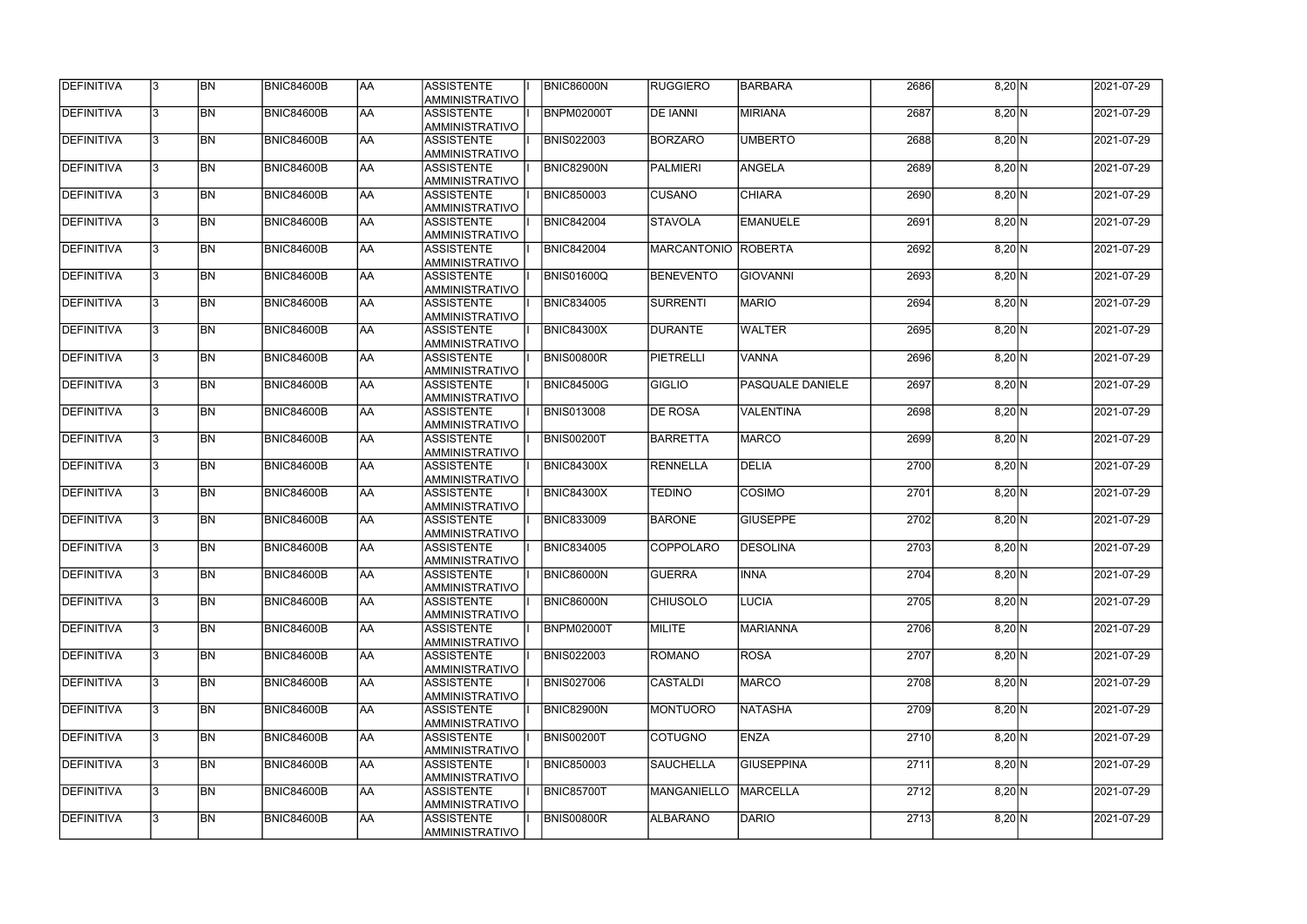| DEFINITIVA        | 13. | <b>BN</b> | <b>BNIC84600B</b> | AA         | ASSISTENTE<br>AMMINISTRATIVO        | <b>BNIC84300X</b> | <b>BOVINO</b>     | <b>VINCENZO</b>          | 2714 | 8,20 N     | 2021-07-29 |
|-------------------|-----|-----------|-------------------|------------|-------------------------------------|-------------------|-------------------|--------------------------|------|------------|------------|
| <b>DEFINITIVA</b> | 13. | <b>BN</b> | BNIC84600B        | laa        | <b>ASSISTENTE</b><br>AMMINISTRATIVO | BNIC81000L        | CAPOZZI           | <b>FIORELLA</b>          | 2715 | 8,20 N     | 2021-07-29 |
| DEFINITIVA        | l3. | <b>BN</b> | <b>BNIC84600B</b> | AA         | <b>ASSISTENTE</b><br>AMMINISTRATIVO | <b>BNIC84600B</b> | VOLPE             | <b>ANTONELLA</b>         | 2716 | $8,17$ S   | 2021-07-29 |
| <b>DEFINITIVA</b> | l3. | <b>BN</b> | BNIC84600B        | <b>AA</b>  | <b>ASSISTENTE</b><br>AMMINISTRATIVO | <b>BNIC84900V</b> | <b>DE PIETTO</b>  | <b>FRANCESCO</b>         | 2717 | $8,17$ S   | 2021-07-29 |
| DEFINITIVA        | l3  | <b>BN</b> | <b>BNIC84600B</b> | AA         | <b>ASSISTENTE</b><br>AMMINISTRATIVO | <b>BNIC834005</b> | <b>CERULO</b>     | ANGELA                   | 2718 | $8,17$ S   | 2021-07-29 |
| DEFINITIVA        | l3  | <b>BN</b> | BNIC84600B        | AA         | <b>ASSISTENTE</b><br>AMMINISTRATIVO | <b>BNIC85200P</b> | <b>TABACCHINO</b> | <b>MADDALENA</b>         | 2719 | $8,17$ S   | 2021-07-29 |
| DEFINITIVA        |     | <b>BN</b> | <b>BNIC84600B</b> | AA         | <b>ASSISTENTE</b><br>AMMINISTRATIVO | <b>BNIC82900N</b> | DI BIASE          | <b>DOMENICO</b>          | 2720 | $8,17$ S   | 2021-07-29 |
| DEFINITIVA        |     | <b>BN</b> | <b>BNIC84600B</b> | laa        | <b>ASSISTENTE</b><br>AMMINISTRATIVO | <b>BNRH030005</b> | <b>LA MANNA</b>   | <b>ENRICO</b>            | 2721 | $8,17$ N   | 2021-07-29 |
| DEFINITIVA        |     | <b>BN</b> | <b>BNIC84600B</b> | laa        | <b>ASSISTENTE</b><br>AMMINISTRATIVO | <b>BNIC850003</b> | <b>CAPORASO</b>   | <b>MARCELLA</b>          | 2722 | $8,17$ N   | 2021-07-29 |
| DEFINITIVA        | l3. | <b>BN</b> | BNIC84600B        | laa        | <b>ASSISTENTE</b><br>AMMINISTRATIVO | <b>BNIC84300X</b> | <b>IZZO</b>       | <b>FENICIA</b>           | 2723 | $8,17$ N   | 2021-07-29 |
| DEFINITIVA        | l3. | <b>BN</b> | <b>BNIC84600B</b> | AA         | <b>ASSISTENTE</b><br>AMMINISTRATIVO | <b>BNIC84400Q</b> | DI DIO            | <b>PAOLA</b>             | 2724 | $8,17$ N   | 2021-07-29 |
| <b>DEFINITIVA</b> | l3. | <b>BN</b> | <b>BNIC84600B</b> | <b>AA</b>  | ASSISTENTE<br>AMMINISTRATIVO        | <b>BNIC84300X</b> | <b>VARRICCHIO</b> | <b>COSIMINO</b>          | 2725 | $8,17$ N   | 2021-07-29 |
| DEFINITIVA        | 3   | <b>BN</b> | <b>BNIC84600B</b> | AA         | <b>ASSISTENTE</b><br>AMMINISTRATIVO | <b>BNIS022003</b> | <b>REVEL</b>      | <b>FILOMENA</b>          | 2726 | $8,17$ N   | 2021-07-29 |
| DEFINITIVA        | 3   | <b>BN</b> | <b>BNIC84600B</b> | AA         | <b>ASSISTENTE</b><br>AMMINISTRATIVO | <b>BNIS013008</b> | FERRAIUOLO        | <b>ANNA</b>              | 2727 | $8,17$ N   | 2021-07-29 |
| DEFINITIVA        |     | <b>BN</b> | <b>BNIC84600B</b> | AA         | <b>ASSISTENTE</b><br>AMMINISTRATIVO | <b>BNIS027006</b> | <b>CAPUTO</b>     | <b>CARMINE</b>           | 2728 | $8,17$ N   | 2021-07-29 |
| DEFINITIVA        |     | <b>BN</b> | <b>BNIC84600B</b> | AA         | <b>ASSISTENTE</b><br>AMMINISTRATIVO | <b>BNRH030005</b> | FRIELLO           | LUIGI                    | 2729 | $8,17$ N   | 2021-07-29 |
| DEFINITIVA        | l3. | <b>BN</b> | <b>BNIC84600B</b> | laa        | <b>ASSISTENTE</b><br>AMMINISTRATIVO | <b>BNIC81000L</b> | <b>CIMMINO</b>    | <b>MARIA</b>             | 2730 | $8,17$ N   | 2021-07-29 |
| DEFINITIVA        |     | <b>BN</b> | BNIC84600B        | AA         | <b>ASSISTENTE</b><br>AMMINISTRATIVO | <b>BNIS014004</b> | <b>CIOFFI</b>     | <b>ANTONELLA</b>         | 2731 | $8,17$ N   | 2021-07-29 |
| DEFINITIVA        | 13  | <b>BN</b> | <b>BNIC84600B</b> | <b>JAA</b> | <b>ASSISTENTE</b><br>AMMINISTRATIVO | <b>BNIC81000L</b> | <b>TORELLA</b>    | <b>VALENTINA</b>         | 2732 | $8,17$ N   | 2021-07-29 |
| <b>DEFINITIVA</b> | l3. | <b>BN</b> | <b>BNIC84600B</b> | AA         | ASSISTENTE<br>AMMINISTRATIVO        | <b>BNIC82300P</b> | <b>IMERCURI</b>   | <b>MICHELE ARCANGELO</b> | 2733 | $8,17$ N   | 2021-07-29 |
| DEFINITIVA        | 13. | <b>BN</b> | <b>BNIC84600B</b> | AA         | ASSISTENTE<br>AMMINISTRATIVO        | <b>BNIC81000L</b> | <b>SALERNO</b>    | <b>EDMONDO</b>           | 2734 | $8,17$ N   | 2021-07-29 |
| DEFINITIVA        | 3   | <b>BN</b> | <b>BNIC84600B</b> | AA         | <b>ASSISTENTE</b><br>AMMINISTRATIVO | <b>BNIC82900N</b> | <b>ALTIERI</b>    | <b>ANTONIO</b>           | 2735 | $8,16$ $S$ | 2021-07-29 |
| DEFINITIVA        |     | <b>BN</b> | <b>BNIC84600B</b> | AA         | ASSISTENTE<br>AMMINISTRATIVO        | <b>BNIS014004</b> | COCCHIARO         | <b>PINO</b>              | 2736 | $8,15$ $S$ | 2021-07-29 |
| DEFINITIVA        |     | <b>BN</b> | <b>BNIC84600B</b> | AA         | <b>ASSISTENTE</b><br>AMMINISTRATIVO | <b>BNIS027006</b> | DI LELLA          | <b>GRAZIA</b>            | 2737 | $8,15$ $S$ | 2021-07-29 |
| DEFINITIVA        | I3. | <b>BN</b> | BNIC84600B        | AA         | <b>ASSISTENTE</b><br>AMMINISTRATIVO | <b>BNIC82900N</b> | <b>FUSCO</b>      | <b>ANTONELLA TERESA</b>  | 2738 | $8,15$ S   | 2021-07-29 |
| DEFINITIVA        | l3. | <b>BN</b> | <b>BNIC84600B</b> | AA         | <b>ASSISTENTE</b><br>AMMINISTRATIVO | <b>BNIC862009</b> | <b>RICCIO</b>     | <b>MARIO</b>             | 2739 | $8,15$ S   | 2021-07-29 |
| DEFINITIVA        | 13. | <b>BN</b> | <b>BNIC84600B</b> | AA         | <b>ASSISTENTE</b><br>AMMINISTRATIVO | <b>BNIC84600B</b> | PENGUE            | <b>TERESA</b>            | 2740 | $8,15$ S   | 2021-07-29 |
| DEFINITIVA        |     | <b>BN</b> | <b>BNIC84600B</b> | AA         | <b>ASSISTENTE</b><br>AMMINISTRATIVO | <b>BNIC84900V</b> | <b>IANNELLA</b>   | <b>DOMENICO</b>          | 2741 | $8,15$ $S$ | 2021-07-29 |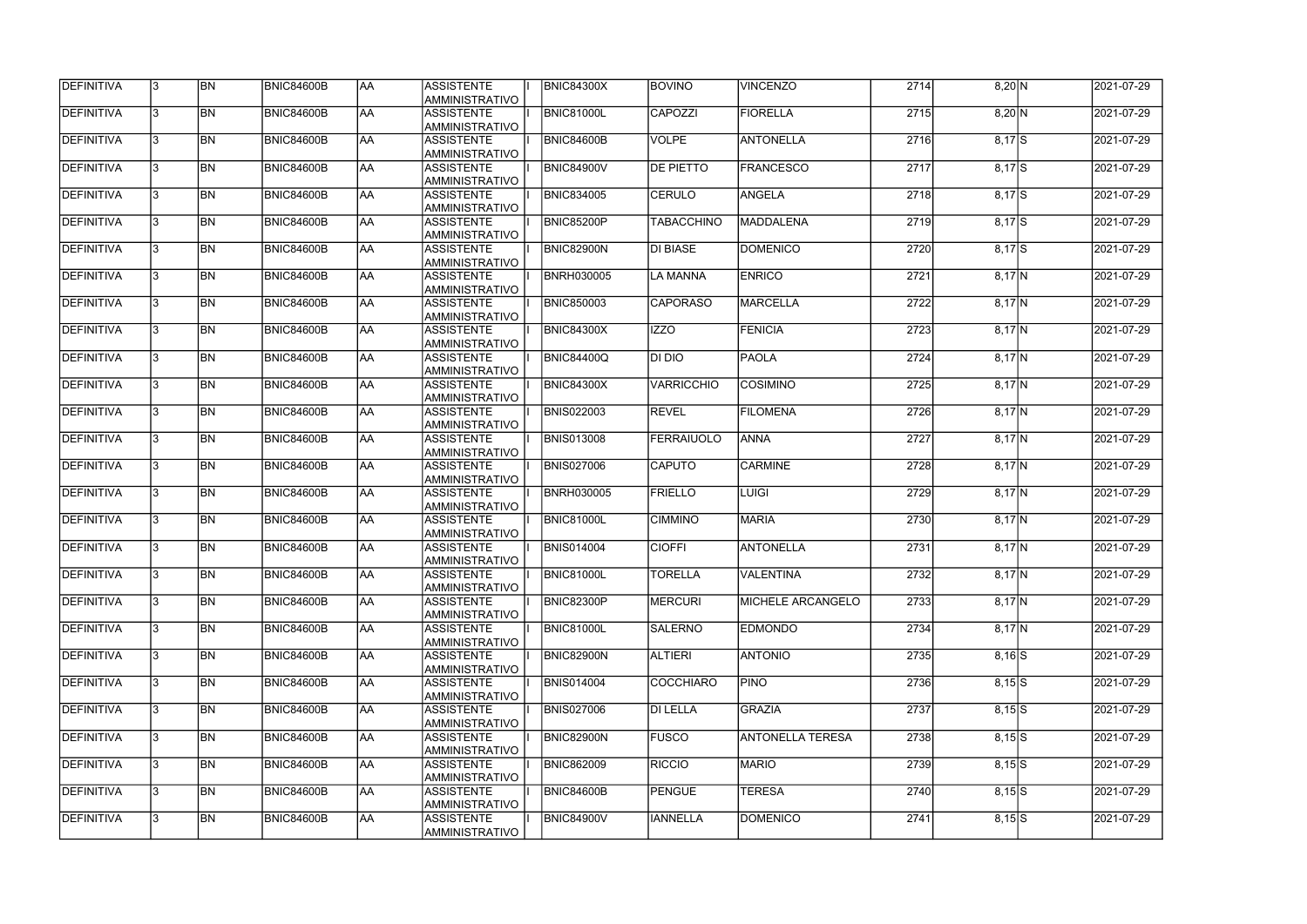| DEFINITIVA        | IЗ | <b>BN</b> | <b>BNIC84600B</b> | <b>AA</b> | ASSISTENTE<br>AMMINISTRATIVO         | <b>BNIC855006</b> | <b>MARUCCI</b>               | <b>MARIO</b>            | 2742 | $8,15$ N | 2021-07-29 |
|-------------------|----|-----------|-------------------|-----------|--------------------------------------|-------------------|------------------------------|-------------------------|------|----------|------------|
| DEFINITIVA        | З  | <b>BN</b> | <b>BNIC84600B</b> | AA        | <b>ASSISTENTE</b><br>AMMINISTRATIVO  | <b>BNRH030005</b> | <b>LEPPA</b>                 | <b>NICOLINA</b>         | 2743 | $8,15$ N | 2021-07-29 |
| DEFINITIVA        |    | <b>BN</b> | <b>BNIC84600B</b> | AA        | <b>ASSISTENTE</b><br>AMMINISTRATIVO  | <b>BNIC84300X</b> | <b>SARNO</b>                 | <b>VALERIO GAETANO</b>  | 2744 | $8,15$ N | 2021-07-29 |
| <b>DEFINITIVA</b> |    | <b>BN</b> | BNIC84600B        | AA        | ASSISTENTE<br>AMMINISTRATIVO         | <b>BNIC83700L</b> | <b>ROSSI</b>                 | <b>ANGELO</b>           | 2745 | $8,15$ N | 2021-07-29 |
| DEFINITIVA        |    | <b>BN</b> | BNIC84600B        | AA        | <b>ASSISTENTE</b><br>AMMINISTRATIVO  | <b>BNIC84900V</b> | <b>RAPUANO</b>               | <b>NICOLINA</b>         | 2746 | $8,15$ N | 2021-07-29 |
| <b>DEFINITIVA</b> |    | <b>BN</b> | BNIC84600B        | AA        | ASSISTENTE<br>AMMINISTRATIVO         | BNIC82900N        | MELOTTA                      | <b>GIUSEPPINA</b>       | 2747 | $8,10$ S | 2021-07-29 |
| <b>DEFINITIVA</b> |    | <b>BN</b> | <b>BNIC84600B</b> | AA        | <b>ASSISTENTE</b><br>AMMINISTRATIVO  | <b>BNIC82300P</b> | <b>DE PALMA</b>              | <b>DONATELLA</b>        | 2748 | $8,10$ S | 2021-07-29 |
| <b>DEFINITIVA</b> |    | <b>BN</b> | <b>BNIC84600B</b> | AA        | <b>ASSISTENTE</b><br>AMMINISTRATIVO  | <b>BNTF010008</b> | BOTTICELLA                   | <b>FIORELLA</b>         | 2749 | $8,10$ S | 2021-07-29 |
| <b>DEFINITIVA</b> |    | <b>BN</b> | <b>BNIC84600B</b> | AA        | <b>ASSISTENTE</b><br>AMMINISTRATIVO  | <b>BNIC85200P</b> | <b>RICCIO</b>                | <b>FELICETTA</b>        | 2750 | $8,10$ S | 2021-07-29 |
| <b>DEFINITIVA</b> |    | <b>BN</b> | <b>BNIC84600B</b> | AA        | <b>ASSISTENTE</b><br>Iamministrativo | <b>BNIC804009</b> | <b>GAROFANO</b>              | <b>CATERINA</b>         | 2751 | $8,10$ S | 2021-07-29 |
| DEFINITIVA        |    | <b>BN</b> | <b>BNIC84600B</b> | AA        | <b>ASSISTENTE</b><br>AMMINISTRATIVO  | <b>BNIC813004</b> | <b>IACOBUCCI</b>             | <b>FILOMENA</b>         | 2752 | $8,10$ S | 2021-07-29 |
| <b>DEFINITIVA</b> |    | <b>BN</b> | BNIC84600B        | AA        | ASSISTENTE<br>AMMINISTRATIVO         | <b>BNIC804009</b> | <b>RUGGIERO</b>              | <b>ROSALINDA</b>        | 2753 | $8,10$ S | 2021-07-29 |
| <b>DEFINITIVA</b> |    | <b>BN</b> | <b>BNIC84600B</b> | AA        | <b>ASSISTENTE</b><br>AMMINISTRATIVO  | <b>BNIC84300X</b> | <b>TORTORA</b>               | <b>FELICE</b>           | 2754 | $8,10$ S | 2021-07-29 |
| DEFINITIVA        |    | <b>BN</b> | <b>BNIC84600B</b> | AA        | <b>ASSISTENTE</b><br>AMMINISTRATIVO  | <b>BNIC82900N</b> | <b>CACCIAPUOTI</b>           | <b>MARIA ANTONIETTA</b> | 2755 | $8,10$ S | 2021-07-29 |
| <b>DEFINITIVA</b> |    | <b>BN</b> | <b>BNIC84600B</b> | AA        | <b>ASSISTENTE</b><br>AMMINISTRATIVO  | <b>BNIS01600Q</b> | <b>PISTACCHIO</b>            | <b>MARIA RAFFAELLA</b>  | 2756 | $8,10$ S | 2021-07-29 |
| <b>DEFINITIVA</b> |    | <b>BN</b> | <b>BNIC84600B</b> | AA        | <b>ASSISTENTE</b><br>AMMINISTRATIVO  | <b>BNPM02000T</b> | <b>VIOLA</b>                 | <b>ANTONIO</b>          | 2757 | $8,10$ S | 2021-07-29 |
| DEFINITIVA        |    | <b>BN</b> | <b>BNIC84600B</b> | AA        | <b>ASSISTENTE</b><br>AMMINISTRATIVO  | <b>BNIC81000L</b> | <b>MESISCA</b>               | <b>GUIDO</b>            | 2758 | $8,10$ S | 2021-07-29 |
| DEFINITIVA        |    | <b>BN</b> | <b>BNIC84600B</b> | AA        | <b>ASSISTENTE</b><br>AMMINISTRATIVO  | <b>BNIC84400Q</b> | AGOZZINO                     | <b>TERESA</b>           | 2759 | $8,10$ S | 2021-07-29 |
| <b>DEFINITIVA</b> | 13 | <b>BN</b> | <b>BNIC84600B</b> | laa       | <b>ASSISTENTE</b><br>AMMINISTRATIVO  | <b>BNIC84600B</b> | <b>MAIORANI</b>              | <b>ALESSIA</b>          | 2760 | 8,10 N   | 2021-07-29 |
| <b>DEFINITIVA</b> |    | <b>BN</b> | <b>BNIC84600B</b> | AA        | ASSISTENTE<br>AMMINISTRATIVO         | <b>BNIS014004</b> | SIMEONE                      | <b>LAURA</b>            | 2761 | 8,10 N   | 2021-07-29 |
| <b>DEFINITIVA</b> |    | <b>BN</b> | <b>BNIC84600B</b> | AA        | ASSISTENTE<br>AMMINISTRATIVO         | <b>BNTF010008</b> | <b>VALERIO</b>               | <b>CLAUDIO</b>          | 2762 | 8,10 N   | 2021-07-29 |
| <b>DEFINITIVA</b> |    | <b>BN</b> | <b>BNIC84600B</b> | AA        | <b>ASSISTENTE</b><br>AMMINISTRATIVO  | <b>BNIC84600B</b> | <b>SEBASTIANELLI MICHELE</b> |                         | 2763 | 8,10 N   | 2021-07-29 |
| <b>DEFINITIVA</b> |    | <b>BN</b> | <b>BNIC84600B</b> | AA        | <b>ASSISTENTE</b><br>AMMINISTRATIVO  | <b>BNIC850003</b> | <b>DE NIGRIS</b>             | <b>MARIA</b>            | 2764 | 8,10 N   | 2021-07-29 |
| <b>DEFINITIVA</b> |    | <b>BN</b> | <b>BNIC84600B</b> | AA        | <b>ASSISTENTE</b><br>AMMINISTRATIVO  | <b>BNIC85200P</b> | DE<br><b>FRANCESCO</b>       | <b>ANTONIO</b>          | 2765 | 8,10 N   | 2021-07-29 |
| DEFINITIVA        |    | <b>BN</b> | <b>BNIC84600B</b> | AA        | <b>ASSISTENTE</b><br>AMMINISTRATIVO  | <b>BNIC819003</b> | <b>MOBILIA</b>               | <b>MELISSA</b>          | 2766 | 8,10 N   | 2021-07-29 |
| <b>DEFINITIVA</b> |    | <b>BN</b> | <b>BNIC84600B</b> | AA        | <b>ASSISTENTE</b><br>AMMINISTRATIVO  | <b>BNIC81700B</b> | <b>ZULLO</b>                 | <b>ERIKA</b>            | 2767 | 8,10 N   | 2021-07-29 |
| <b>DEFINITIVA</b> |    | <b>BN</b> | <b>BNIC84600B</b> | AA        | ASSISTENTE<br>AMMINISTRATIVO         | <b>BNIC84600B</b> | <b>ZITO</b>                  | <b>SELENE</b>           | 2768 | 8,10 N   | 2021-07-29 |
| <b>DEFINITIVA</b> |    | <b>BN</b> | <b>BNIC84600B</b> | AA        | <b>ASSISTENTE</b><br>AMMINISTRATIVO  | <b>BNIC833009</b> | <b>SAURO</b>                 | SIMONE CARMINE          | 2769 | 8,10 N   | 2021-07-29 |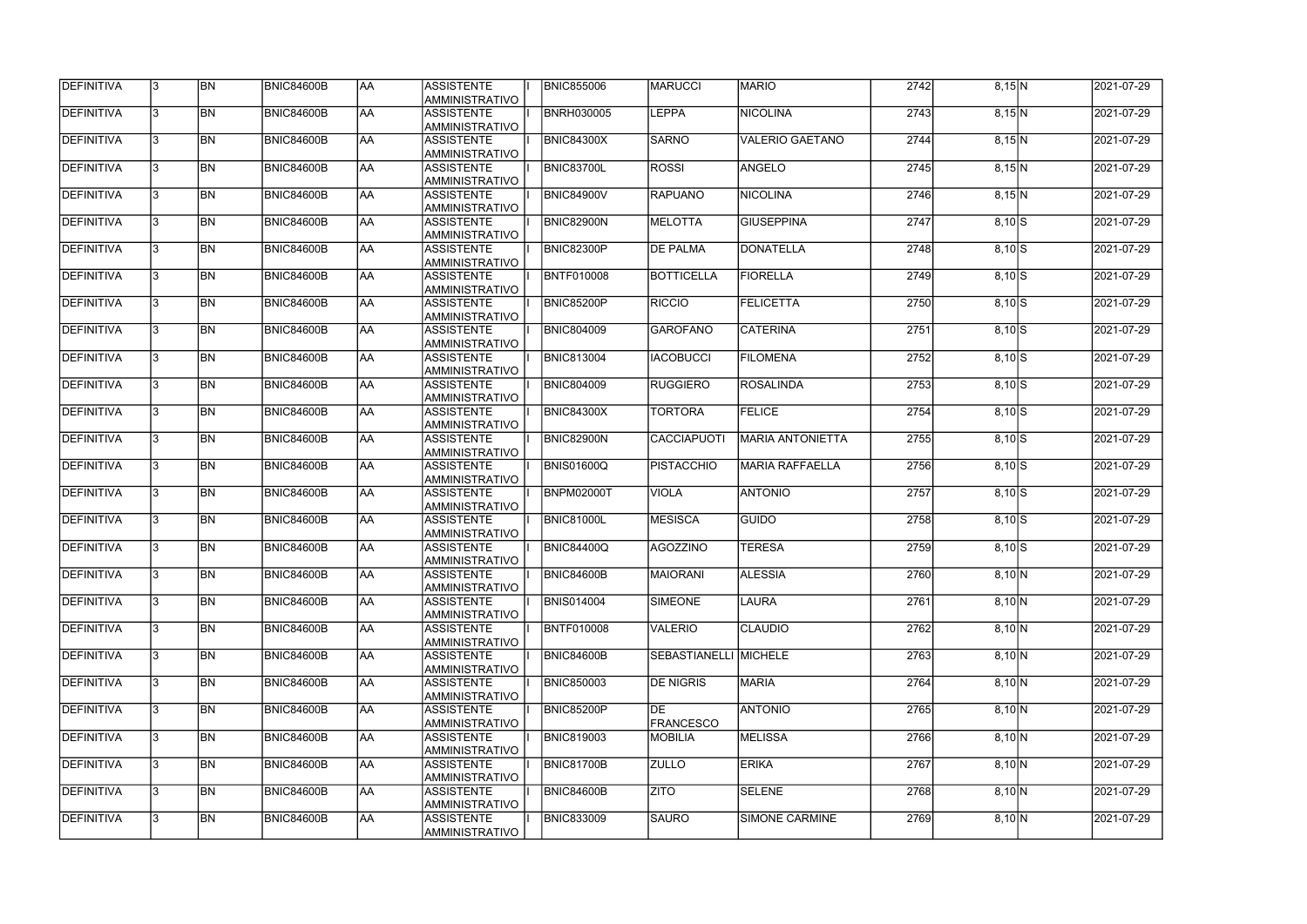| DEFINITIVA        | l3  | BN        | <b>BNIC84600B</b> | laa       | ASSISTENTE<br><b>AMMINISTRATIVO</b>        | BNIC86000N        | CUOMO              | RENATO                | 2770 | 8,10 N | 2021-07-29 |
|-------------------|-----|-----------|-------------------|-----------|--------------------------------------------|-------------------|--------------------|-----------------------|------|--------|------------|
| DEFINITIVA        | 3   | <b>BN</b> | BNIC84600B        | AA        | <b>ASSISTENTE</b><br><b>AMMINISTRATIVO</b> | BNPC02000N        | <b>LOMBARDO</b>    | <b>GABRIELLA</b>      | 2771 | 8,10 N | 2021-07-29 |
| DEFINITIVA        |     | <b>BN</b> | <b>BNIC84600B</b> | AA        | <b>ASSISTENTE</b><br>AMMINISTRATIVO        | <b>BNIS013008</b> | ROMANO             | RAFFAELE              | 2772 | 8,10 N | 2021-07-29 |
| <b>DEFINITIVA</b> |     | <b>BN</b> | BNIC84600B        | AA        | ASSISTENTE<br><b>AMMINISTRATIVO</b>        | BNIC86000N        | <b>GIANGREGORI</b> | CONSUELO              | 2773 | 8,10 N | 2021-07-29 |
| DEFINITIVA        |     | <b>BN</b> | BNIC84600B        | AA        | <b>ASSISTENTE</b><br><b>AMMINISTRATIVO</b> | BNIC82900N        | <b>MIRTO</b>       | <b>FILOMENA</b>       | 2774 | 8,10 N | 2021-07-29 |
| DEFINITIVA        |     | <b>BN</b> | BNIC84600B        | AA        | <b>ASSISTENTE</b><br><b>AMMINISTRATIVO</b> | <b>BNIS014004</b> | <b>GLORIOSO</b>    | ANGELA                | 2775 | 8,10 N | 2021-07-29 |
| DEFINITIVA        |     | <b>BN</b> | <b>BNIC84600B</b> | AA        | <b>ASSISTENTE</b><br><b>AMMINISTRATIVO</b> | <b>BNIS027006</b> | D'AGOSTINO         | <b>IOLANDA ANNA</b>   | 2776 | 8,10 N | 2021-07-29 |
| <b>DEFINITIVA</b> |     | <b>BN</b> | BNIC84600B        | AA        | <b>ASSISTENTE</b><br><b>AMMINISTRATIVO</b> | <b>BNIC833009</b> | <b>GRANIERO</b>    | MICHELE               | 2777 | 8,10 N | 2021-07-29 |
| DEFINITIVA        |     | BN        | BNIC84600B        | AA        | <b>ASSISTENTE</b><br><b>AMMINISTRATIVO</b> | <b>BNPM02000T</b> | <b>GAGLIARDE</b>   | <b>VITTORIA</b>       | 2778 | 8,10 N | 2021-07-29 |
| <b>DEFINITIVA</b> |     | <b>BN</b> | BNIC84600B        | AA        | <b>ASSISTENTE</b><br><b>AMMINISTRATIVO</b> | BNVC01000A        | <b>LUONGO</b>      | ANDREA                | 2779 | 8,10 N | 2021-07-29 |
| DEFINITIVA        |     | <b>BN</b> | BNIC84600B        | AA        | <b>ASSISTENTE</b><br>AMMINISTRATIVO        | <b>BNIC848003</b> | D'ALOIA            | GIOVANNI              | 2780 | 8,10 N | 2021-07-29 |
| <b>DEFINITIVA</b> |     | <b>BN</b> | BNIC84600B        | AA        | ASSISTENTE<br><b>AMMINISTRATIVO</b>        | <b>BNRH030005</b> | MAURIELLO          | <b>ENRICO</b>         | 2781 | 8,10 N | 2021-07-29 |
| DEFINITIVA        |     | <b>BN</b> | <b>BNIC84600B</b> | AA        | <b>ASSISTENTE</b><br><b>AMMINISTRATIVO</b> | <b>BNIS02300V</b> | D'ADDIO            | <b>FABIO RAFFAELE</b> | 2782 | 8,10 N | 2021-07-29 |
| <b>DEFINITIVA</b> |     | <b>BN</b> | <b>BNIC84600B</b> | AA        | <b>ASSISTENTE</b><br><b>AMMINISTRATIVO</b> | <b>BNIS022003</b> | AVITABILE          | <b>ILARIA</b>         | 2783 | 8,10 N | 2021-07-29 |
| <b>DEFINITIVA</b> |     | <b>BN</b> | <b>BNIC84600B</b> | AA        | <b>ASSISTENTE</b><br><b>AMMINISTRATIVO</b> | <b>BNIC83700L</b> | <b>YOUNAN</b>      | MARCELLE              | 2784 | 8,10 N | 2021-07-29 |
| <b>DEFINITIVA</b> |     | <b>BN</b> | BNIC84600B        | AA        | <b>ASSISTENTE</b><br><b>AMMINISTRATIVO</b> | <b>BNIS02300V</b> | <b>PRINCIPIO</b>   | LUISA                 | 2785 | 8,10 N | 2021-07-29 |
| DEFINITIVA        |     | <b>BN</b> | BNIC84600B        | AA        | <b>ASSISTENTE</b><br><b>AMMINISTRATIVO</b> | <b>BNPM02000T</b> | NUNZIATA           | <b>MARIA</b>          | 2786 | 8,10 N | 2021-07-29 |
| DEFINITIVA        |     | <b>BN</b> | <b>BNIC84600B</b> | AA        | <b>ASSISTENTE</b><br><b>AMMINISTRATIVO</b> | BNIC85700T        | <b>PATREVITA</b>   | <b>CLAUDIO</b>        | 2787 | 8,10 N | 2021-07-29 |
| <b>DEFINITIVA</b> | 13. | <b>BN</b> | <b>BNIC84600B</b> | AA        | <b>ASSISTENTE</b><br>AMMINISTRATIVO        | <b>BNIC86100D</b> | GRAZIANO           | <b>LEONARDO</b>       | 2788 | 8,10 N | 2021-07-29 |
| <b>DEFINITIVA</b> |     | BN        | <b>BNIC84600B</b> | AA        | IASSISTENTE<br>AMMINISTRATIVO              | <b>BNIS022003</b> | PETRAZZUOLI        | <b>MARIA</b>          | 2789 | 8,10 N | 2021-07-29 |
| <b>DEFINITIVA</b> |     | <b>BN</b> | <b>BNIC84600B</b> | <b>AA</b> | ASSISTENTE<br><b>AMMINISTRATIVO</b>        | <b>BNIC834005</b> | <b>PAPA</b>        | COSIMO                | 2790 | 8,10 N | 2021-07-29 |
| <b>DEFINITIVA</b> |     | <b>BN</b> | <b>BNIC84600B</b> | AA        | ASSISTENTE<br><b>AMMINISTRATIVO</b>        | <b>BNIS022003</b> | <b>BARBIERI</b>    | <b>FILOMENA</b>       | 2791 | 8,10 N | 2021-07-29 |
| <b>DEFINITIVA</b> |     | <b>BN</b> | BNIC84600B        | AA        | <b>ASSISTENTE</b><br><b>AMMINISTRATIVO</b> | <b>BNIS02300V</b> | <b>FURNO</b>       | <b>SILVIA</b>         | 2792 | 8,10 N | 2021-07-29 |
| <b>DEFINITIVA</b> |     | BN        | BNIC84600B        | AA        | <b>ASSISTENTE</b><br><b>AMMINISTRATIVO</b> | <b>BNIS014004</b> | SORICE             | ALESSANDRA            | 2793 | 8,10 N | 2021-07-29 |
| <b>DEFINITIVA</b> |     | <b>BN</b> | <b>BNIC84600B</b> | AA        | <b>ASSISTENTE</b><br><b>AMMINISTRATIVO</b> | <b>BNIS01600Q</b> | <b>DI SOMMA</b>    | <b>GIUSEPPE</b>       | 2794 | 8,10 N | 2021-07-29 |
| <b>DEFINITIVA</b> |     | BN        | BNIC84600B        | AA        | ASSISTENTE<br>AMMINISTRATIVO               | <b>BNIC84300X</b> | <b>CARAPELLA</b>   | <b>ANTONELLA</b>      | 2795 | 8,10 N | 2021-07-29 |
| <b>DEFINITIVA</b> |     | BN        | <b>BNIC84600B</b> | AA        | ASSISTENTE<br>AMMINISTRATIVO               | <b>BNIS022003</b> | MASTROCOLA         | PATRIZIA              | 2796 | 8,10 N | 2021-07-29 |
| <b>DEFINITIVA</b> |     | BN        | <b>BNIC84600B</b> | AA        | ASSISTENTE<br><b>AMMINISTRATIVO</b>        | <b>BNIS014004</b> | PENGUE             | <b>MARIA</b>          | 2797 | 8,10 N | 2021-07-29 |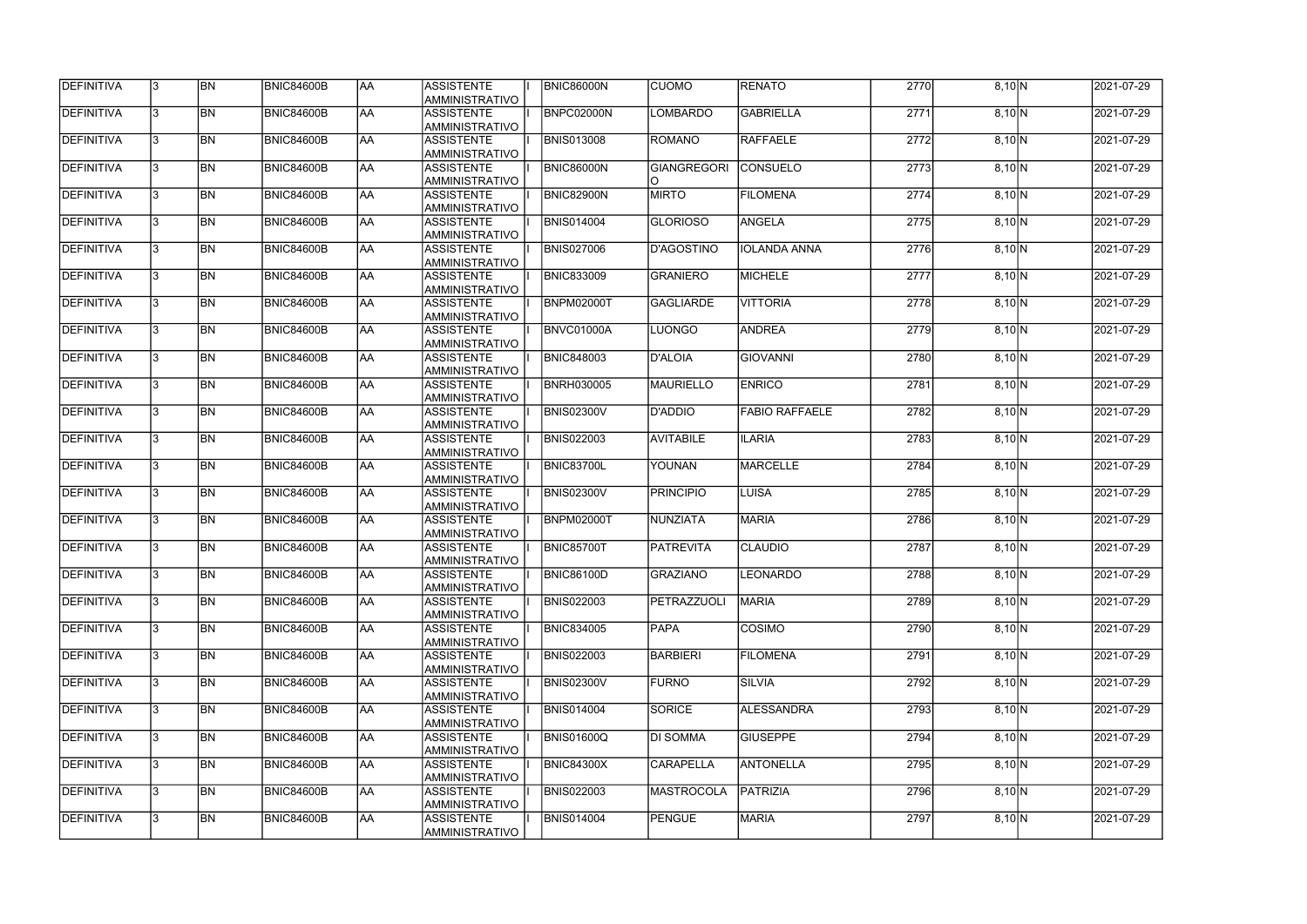| DEFINITIVA        | 13. | <b>BN</b> | <b>BNIC84600B</b> | laa        | <b>ASSISTENTE</b>                   | <b>BNIS013008</b> | IZZO                                  | <b>SILVANO</b>        | 2798 | 8,10 N   |                  | 2021-07-29 |
|-------------------|-----|-----------|-------------------|------------|-------------------------------------|-------------------|---------------------------------------|-----------------------|------|----------|------------------|------------|
|                   |     |           |                   |            | AMMINISTRATIVO                      |                   |                                       |                       |      |          |                  |            |
| DEFINITIVA        | 13. | <b>BN</b> | <b>BNIC84600B</b> | AA         | <b>ASSISTENTE</b><br>AMMINISTRATIVO | <b>BNRH030005</b> | <b>COSTANZA</b>                       | <b>IOLANDA</b>        | 2799 | 8,10 N   |                  | 2021-07-29 |
| DEFINITIVA        | l3. | <b>BN</b> | <b>BNIC84600B</b> | AA         | <b>ASSISTENTE</b><br>AMMINISTRATIVO | BNIC84600B        | <b>RISPOLI</b>                        | <b>ANNUNZIATA</b>     | 2800 | $8,06$ S |                  | 2021-07-29 |
| DEFINITIVA        | l3. | <b>BN</b> | <b>BNIC84600B</b> | laa        | <b>ASSISTENTE</b><br>AMMINISTRATIVO | <b>BNIS01600Q</b> | <b>CRISTIANO</b>                      | LUIGI                 | 2801 | $8,06$ N |                  | 2021-07-29 |
| DEFINITIVA        | 3   | <b>BN</b> | <b>BNIC84600B</b> | laa        | <b>ASSISTENTE</b><br>AMMINISTRATIVO | <b>BNIC82900N</b> | <b>ORSO</b>                           | <b>MATILDE</b>        | 2802 | $8,05$ S |                  | 2021-07-29 |
| <b>DEFINITIVA</b> | l3. | <b>BN</b> | <b>BNIC84600B</b> | laa        | <b>ASSISTENTE</b><br>AMMINISTRATIVO | <b>BNIS027006</b> | <b>LEONE</b>                          | <b>ANTONIO</b>        | 2803 | $8,05$ S |                  | 2021-07-29 |
| DEFINITIVA        |     | <b>BN</b> | <b>BNIC84600B</b> | laa        | <b>ASSISTENTE</b><br>AMMINISTRATIVO | <b>BNIS022003</b> | PENGUE                                | <b>MICHELE</b>        | 2804 | $8,05$ S |                  | 2021-07-29 |
| DEFINITIVA        | l3  | <b>BN</b> | <b>BNIC84600B</b> | laa        | <b>ASSISTENTE</b><br>AMMINISTRATIVO | <b>BNIS014004</b> | MASTROGIACO   PASQUALINO<br><b>MO</b> |                       | 2805 | $8,05$ N |                  | 2021-07-29 |
| DEFINITIVA        | l3. | <b>BN</b> | BNIC84600B        | laa        | <b>ASSISTENTE</b><br>AMMINISTRATIVO | <b>BNTF010008</b> | PARADISO                              | <b>PIERGIORGIO</b>    | 2806 | $8,05$ N |                  | 2021-07-29 |
| DEFINITIVA        | l3. | <b>BN</b> | <b>BNIC84600B</b> | AA         | <b>ASSISTENTE</b><br>AMMINISTRATIVO | BNIC86000N        | MAZZUCCO                              | <b>GIANCARLO</b>      | 2807 | 8,03 N   |                  | 2021-07-29 |
| DEFINITIVA        | l3. | <b>BN</b> | BNIC84600B        | AA         | <b>ASSISTENTE</b><br>AMMINISTRATIVO | BNIS02600A        | <b>MARCUCCIO</b>                      | <b>ROSMERY</b>        | 2808 | $8,01$ N |                  | 2021-07-29 |
| DEFINITIVA        | l3. | <b>BN</b> | <b>BNIC84600B</b> | <b>AA</b>  | <b>ASSISTENTE</b><br>AMMINISTRATIVO | <b>BNIC819003</b> | <b>CIARLO</b>                         | <b>DOMENICO</b>       | 2809 |          | 8S               | 2021-07-29 |
| DEFINITIVA        |     | <b>BN</b> | <b>BNIC84600B</b> | laa        | <b>ASSISTENTE</b><br>AMMINISTRATIVO | <b>BNIC83800C</b> | <b>MECCARIELLO</b>                    | <b>GABRIELE</b>       | 2810 |          | 8S               | 2021-07-29 |
| DEFINITIVA        | l3. | <b>BN</b> | <b>BNIC84600B</b> | laa        | <b>ASSISTENTE</b><br>AMMINISTRATIVO | <b>BNRH030005</b> | <b>VIRGILIO</b>                       | <b>SERGIO</b>         | 2811 |          | 8S               | 2021-07-29 |
| DEFINITIVA        |     | <b>BN</b> | <b>BNIC84600B</b> | laa        | <b>ASSISTENTE</b><br>AMMINISTRATIVO | <b>BNIC86000N</b> | <b>CERBONE</b>                        | <b>ANTONIA</b>        | 2812 |          | 8S               | 2021-07-29 |
| DEFINITIVA        | l3. | <b>BN</b> | <b>BNIC84600B</b> | laa        | <b>ASSISTENTE</b><br>AMMINISTRATIVO | BNIS00300N        | <b>LANNI</b>                          | <b>GIUSEPPINA</b>     | 2813 |          | $\overline{8}$ S | 2021-07-29 |
| DEFINITIVA        | l3. | <b>BN</b> | <b>BNIC84600B</b> | laa        | <b>ASSISTENTE</b><br>AMMINISTRATIVO | <b>BNIC82300P</b> | <b>CARUSO</b>                         | <b>ELISA</b>          | 2814 |          | 8S               | 2021-07-29 |
| <b>DEFINITIVA</b> | l3. | <b>BN</b> | <b>BNIC84600B</b> | laa        | <b>ASSISTENTE</b><br>AMMINISTRATIVO | BNIC81000L        | <b>DEL VECCHIO</b>                    | <b>ALESSANDRA</b>     | 2815 |          | 8 <sub>l</sub> S | 2021-07-29 |
| DEFINITIVA        | 13  | <b>BN</b> | <b>BNIC84600B</b> | <b>JAA</b> | <b>ASSISTENTE</b><br>AMMINISTRATIVO | <b>BNIC84600B</b> | <b>PETRONZIO</b>                      | <b>MARIA CONCETTA</b> | 2816 |          | 8 S              | 2021-07-29 |
| <b>DEFINITIVA</b> | l3. | <b>BN</b> | <b>BNIC84600B</b> | <b>AA</b>  | <b>ASSISTENTE</b><br>AMMINISTRATIVO | <b>BNIC85200P</b> | <b>MASTROIANNI</b>                    | <b>PIETRO</b>         | 2817 |          | 8S               | 2021-07-29 |
| <b>DEFINITIVA</b> | l3. | <b>BN</b> | <b>BNIC84600B</b> | AA         | <b>ASSISTENTE</b><br>AMMINISTRATIVO | <b>BNIC833009</b> | <b>MADDALENA</b>                      | <b>TERESA</b>         | 2818 |          | 8S               | 2021-07-29 |
| DEFINITIVA        |     | <b>BN</b> | <b>BNIC84600B</b> | laa        | <b>ASSISTENTE</b><br>AMMINISTRATIVO | <b>BNIC804009</b> | PENNINO                               | <b>ROSARIA</b>        | 2819 |          | 8S               | 2021-07-29 |
| DEFINITIVA        |     | <b>BN</b> | <b>BNIC84600B</b> | AA         | <b>ASSISTENTE</b><br>AMMINISTRATIVO | <b>BNIS022003</b> | <b>GUARNIERI</b>                      | <b>VERONICA</b>       | 2820 |          | 8S               | 2021-07-29 |
| DEFINITIVA        |     | <b>BN</b> | BNIC84600B        | laa        | <b>ASSISTENTE</b><br>AMMINISTRATIVO | <b>BNIC86100D</b> | LABAGNARA                             | LETIZIA               | 2821 |          | 8S               | 2021-07-29 |
| DEFINITIVA        | l3. | <b>BN</b> | <b>BNIC84600B</b> | AA         | <b>ASSISTENTE</b><br>AMMINISTRATIVO | <b>BNIC83800C</b> | <b>MARRO</b>                          | <b>ANTONIETTA</b>     | 2822 |          | 8SS              | 2021-07-29 |
| DEFINITIVA        | 13. | <b>BN</b> | <b>BNIC84600B</b> | laa        | <b>ASSISTENTE</b><br>AMMINISTRATIVO | BNIS01100L        | <b>MAZZONE</b>                        | <b>GIOVANNA</b>       | 2823 |          | 8S               | 2021-07-29 |
| DEFINITIVA        | l3. | <b>BN</b> | <b>BNIC84600B</b> | AA         | <b>ASSISTENTE</b><br>AMMINISTRATIVO | <b>BNIC850003</b> | <b>DE SANTIS</b>                      | <b>GIUSEPPINA</b>     | 2824 |          | 8S               | 2021-07-29 |
| DEFINITIVA        |     | <b>BN</b> | <b>BNIC84600B</b> | AA         | <b>ASSISTENTE</b><br>AMMINISTRATIVO | <b>BNIC85700T</b> | LO CURZIO                             | LIVIA                 | 2825 |          | 8S               | 2021-07-29 |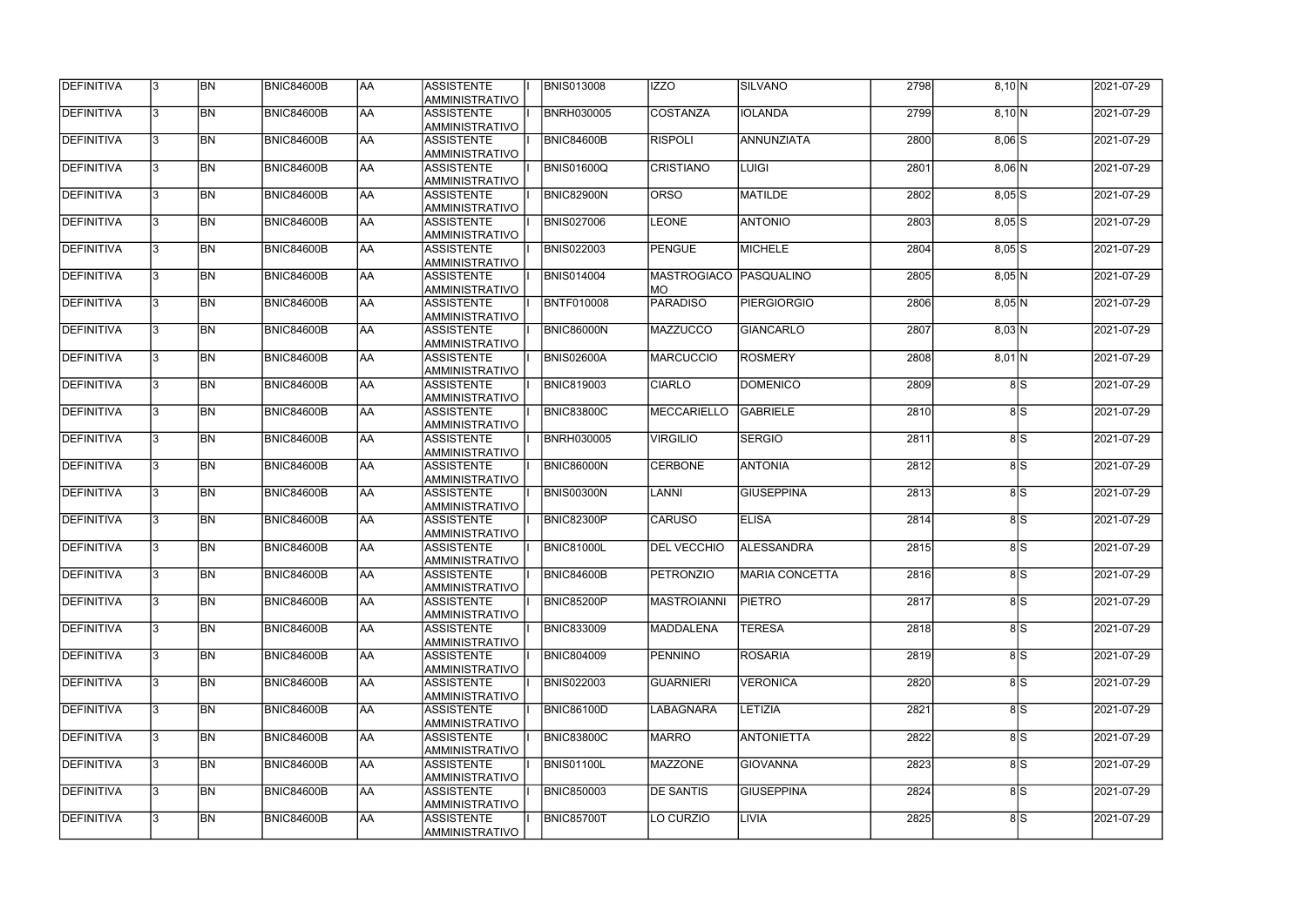| <b>DEFINITIVA</b> | 13. | <b>BN</b> | <b>BNIC84600B</b> | laa       | ASSISTENTE<br>AMMINISTRATIVO        | <b>BNIC86100D</b> | <b>CRISCIONE</b>   | <b>GABRIELE</b>         | 2826 | $\overline{8}$ s | 2021-07-29 |
|-------------------|-----|-----------|-------------------|-----------|-------------------------------------|-------------------|--------------------|-------------------------|------|------------------|------------|
| DEFINITIVA        | 13. | <b>BN</b> | <b>BNIC84600B</b> | AA        | <b>ASSISTENTE</b><br>AMMINISTRATIVO | <b>BNIC82900N</b> | <b>DE CICCO</b>    | <b>ROSAMARIA</b>        | 2827 | 8S               | 2021-07-29 |
| DEFINITIVA        | l3. | <b>BN</b> | <b>BNIC84600B</b> | AA        | <b>ASSISTENTE</b><br>AMMINISTRATIVO | <b>BNIS014004</b> | <b>BOCCHINO</b>    | <b>RAFAEL ANGELO</b>    | 2828 | 8lS              | 2021-07-29 |
| DEFINITIVA        | l3. | <b>BN</b> | <b>BNIC84600B</b> | <b>AA</b> | <b>ASSISTENTE</b><br>AMMINISTRATIVO | <b>BNIS01100L</b> | <b>TARDIO</b>      | <b>FRANCESCO</b>        | 2829 | $\overline{8}$ s | 2021-07-29 |
| DEFINITIVA        | l3. | <b>BN</b> | <b>BNIC84600B</b> | <b>AA</b> | <b>ASSISTENTE</b><br>AMMINISTRATIVO | <b>BNIC842004</b> | <b>MAURIELLO</b>   | PASQUALE                | 2830 | 8S               | 2021-07-29 |
| DEFINITIVA        | 3   | <b>BN</b> | <b>BNIC84600B</b> | AA        | <b>ASSISTENTE</b><br>AMMINISTRATIVO | <b>BNIC84600B</b> | <b>IANNUCCI</b>    | <b>GEMMA</b>            | 2831 | 8ls              | 2021-07-29 |
| DEFINITIVA        |     | <b>BN</b> | <b>BNIC84600B</b> | AA        | <b>ASSISTENTE</b><br>AMMINISTRATIVO | <b>BNIC84400Q</b> | <b>DELLI CARRI</b> | <b>SIMONA</b>           | 2832 | 8S               | 2021-07-29 |
| DEFINITIVA        |     | <b>BN</b> | <b>BNIC84600B</b> | AA        | <b>ASSISTENTE</b><br>AMMINISTRATIVO | <b>BNTF010008</b> | <b>MASSARO</b>     | <b>PASQUALE</b>         | 2833 | 8S               | 2021-07-29 |
| DEFINITIVA        |     | <b>BN</b> | <b>BNIC84600B</b> | laa       | <b>ASSISTENTE</b><br>AMMINISTRATIVO | <b>BNIS014004</b> | <b>CALABRESE</b>   | <b>MARIA CLEMENTINA</b> | 2834 | 8S               | 2021-07-29 |
| DEFINITIVA        |     | <b>BN</b> | <b>BNIC84600B</b> | laa       | <b>ASSISTENTE</b><br>AMMINISTRATIVO | <b>BNRH030005</b> | <b>PANZA</b>       | <b>ANNAMARIA</b>        | 2835 | 8S               | 2021-07-29 |
| DEFINITIVA        | l3. | <b>BN</b> | <b>BNIC84600B</b> | AA        | <b>ASSISTENTE</b><br>AMMINISTRATIVO | <b>BNIC84900V</b> | <b>CARONE</b>      | <b>KATIA</b>            | 2836 | 8S               | 2021-07-29 |
| DEFINITIVA        |     | <b>BN</b> | <b>BNIC84600B</b> | <b>AA</b> | <b>ASSISTENTE</b><br>AMMINISTRATIVO | <b>BNIC82900N</b> | MAIETTI            | <b>MARIAROSARIA</b>     | 2837 | 8S               | 2021-07-29 |
| DEFINITIVA        | 3   | <b>BN</b> | <b>BNIC84600B</b> | AA        | <b>ASSISTENTE</b><br>AMMINISTRATIVO | <b>BNIC85200P</b> | <b>MASSARO</b>     | NICOLINO                | 2838 | 8lS              | 2021-07-29 |
| DEFINITIVA        | 3   | <b>BN</b> | <b>BNIC84600B</b> | AA        | <b>ASSISTENTE</b><br>AMMINISTRATIVO | <b>BNIC82900N</b> | lcuozzo            | <b>SARA</b>             | 2839 | $\overline{8}$ s | 2021-07-29 |
| DEFINITIVA        |     | <b>BN</b> | <b>BNIC84600B</b> | AA        | <b>ASSISTENTE</b><br>AMMINISTRATIVO | <b>BNIC813004</b> | PELOSI             | <b>FILOMENA</b>         | 2840 | 8S               | 2021-07-29 |
| DEFINITIVA        |     | <b>BN</b> | <b>BNIC84600B</b> | AA        | <b>ASSISTENTE</b><br>AMMINISTRATIVO | <b>BNRH030005</b> | <b>DE PALMA</b>    | <b>ANGELA</b>           | 2841 | 8lS              | 2021-07-29 |
| DEFINITIVA        | 3   | <b>BN</b> | <b>BNIC84600B</b> | AA        | <b>ASSISTENTE</b><br>AMMINISTRATIVO | <b>BNIC842004</b> | PORFIDIA           | <b>MARTA</b>            | 2842 | 8lS              | 2021-07-29 |
| DEFINITIVA        |     | <b>BN</b> | BNIC84600B        | AA        | <b>ASSISTENTE</b><br>AMMINISTRATIVO | <b>BNIC82500A</b> | <b>SALAMONE</b>    | <b>NICOLA</b>           | 2843 | 8lS              | 2021-07-29 |
| DEFINITIVA        | 13  | BN        | <b>BNIC84600B</b> | AA        | <b>ASSISTENTE</b><br>AMMINISTRATIVO | <b>BNIC84300X</b> | PATRIZZI           | MICHELE                 | 2844 | 8 S              | 2021-07-29 |
| <b>DEFINITIVA</b> | l3. | <b>BN</b> | <b>BNIC84600B</b> | AA        | <b>ASSISTENTE</b><br>AMMINISTRATIVO | <b>BNIC813004</b> | <b>MARCHIONE</b>   | <b>MASSIMO</b>          | 2845 | 8S               | 2021-07-29 |
| DEFINITIVA        | l3. | <b>BN</b> | <b>BNIC84600B</b> | <b>AA</b> | <b>ASSISTENTE</b><br>AMMINISTRATIVO | <b>BNIS02300V</b> | <b>CUSANI</b>      | <b>FABRIZIO</b>         | 2846 | $\overline{8}$ S | 2021-07-29 |
| DEFINITIVA        |     | <b>BN</b> | <b>BNIC84600B</b> | <b>AA</b> | <b>ASSISTENTE</b><br>AMMINISTRATIVO | <b>BNPM02000T</b> | <b>DEL MONACO</b>  | <b>ORNELLA</b>          | 2847 | 8S               | 2021-07-29 |
| <b>DEFINITIVA</b> | l3. | <b>BN</b> | <b>BNIC84600B</b> | <b>AA</b> | <b>ASSISTENTE</b><br>AMMINISTRATIVO | <b>BNIC85700T</b> | FONZO              | <b>ALESSANDRA</b>       | 2848 | 8S               | 2021-07-29 |
| DEFINITIVA        |     | <b>BN</b> | <b>BNIC84600B</b> | AA        | <b>ASSISTENTE</b><br>AMMINISTRATIVO | <b>BNIC850003</b> | <b>PUZELLA</b>     | <b>VALENTINA</b>        | 2849 | 8S               | 2021-07-29 |
| DEFINITIVA        |     | <b>BN</b> | <b>BNIC84600B</b> | <b>AA</b> | <b>ASSISTENTE</b><br>AMMINISTRATIVO | <b>BNIC83700L</b> | <b>IANNOTTI</b>    | <b>SILVIA</b>           | 2850 | 8ls              | 2021-07-29 |
| DEFINITIVA        | I3. | <b>BN</b> | <b>BNIC84600B</b> | AA        | <b>ASSISTENTE</b><br>AMMINISTRATIVO | <b>BNIC83700L</b> | <b>AUGUSTO</b>     | <b>ROSALIA</b>          | 2851 | 8lS              | 2021-07-29 |
| DEFINITIVA        | 13. | <b>BN</b> | <b>BNIC84600B</b> | AA        | <b>ASSISTENTE</b><br>AMMINISTRATIVO | <b>BNIC82900N</b> | <b>VINCIGUERRA</b> | <b>GIUSEPPINA</b>       | 2852 | 8S               | 2021-07-29 |
| DEFINITIVA        |     | <b>BN</b> | <b>BNIC84600B</b> | AA        | <b>ASSISTENTE</b><br>AMMINISTRATIVO | <b>BNIC841008</b> | <b>CROCETTA</b>    | <b>GASPARE</b>          | 2853 | 8lS              | 2021-07-29 |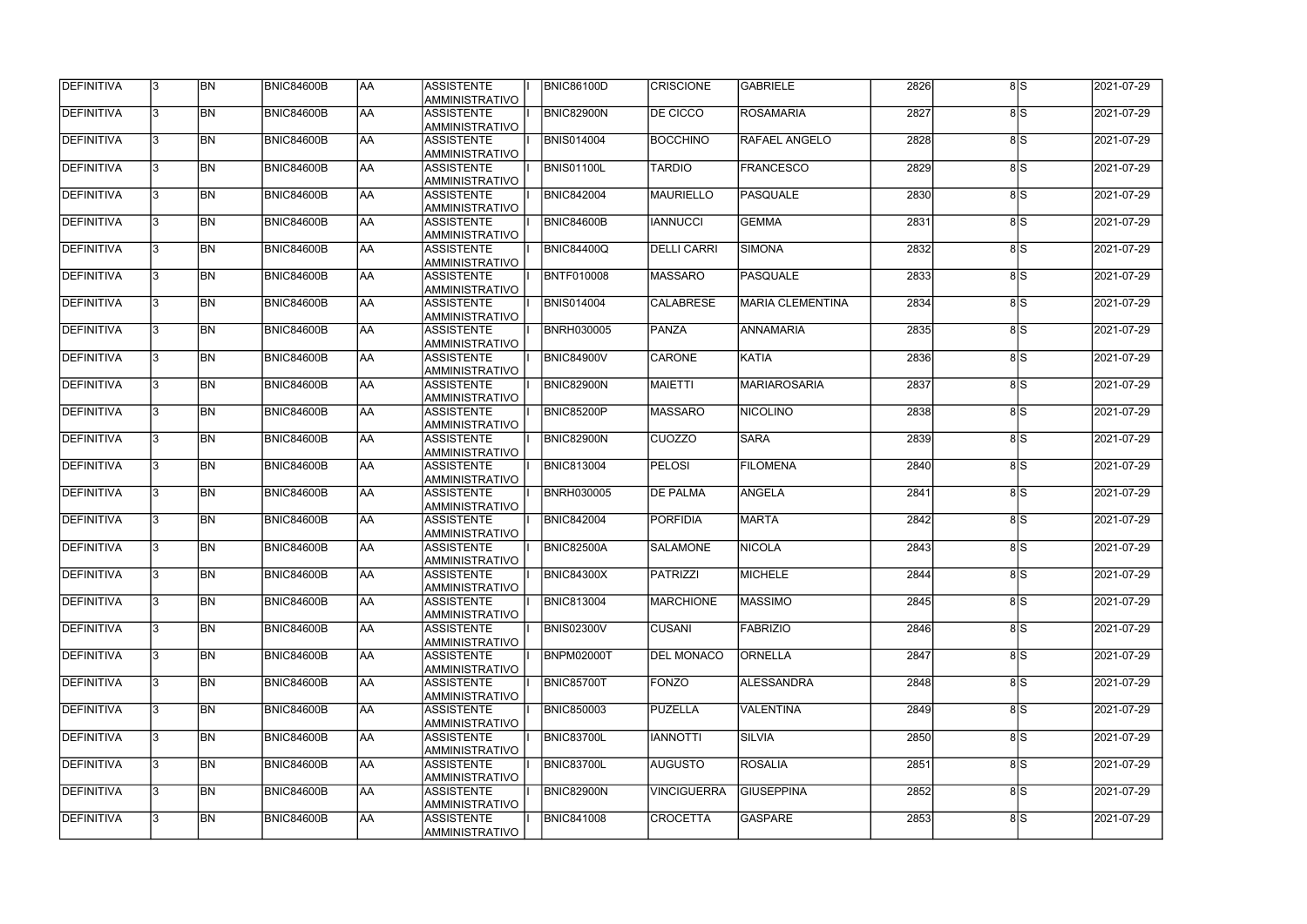| <b>DEFINITIVA</b> | 13. | <b>BN</b> | <b>BNIC84600B</b> | <b>AA</b> | ASSISTENTE<br>AMMINISTRATIVO        | <b>BNIC850003</b> | PUGLIESE                       | <b>FRANCESCO</b>    | 2854 | $\overline{8}$ s | 2021-07-29 |
|-------------------|-----|-----------|-------------------|-----------|-------------------------------------|-------------------|--------------------------------|---------------------|------|------------------|------------|
| DEFINITIVA        | l3. | <b>BN</b> | <b>BNIC84600B</b> | AA        | <b>ASSISTENTE</b><br>AMMINISTRATIVO | <b>BNIC84500G</b> | PARISIO                        | <b>MARIAGRAZIA</b>  | 2855 | 8S               | 2021-07-29 |
| DEFINITIVA        | 13. | <b>BN</b> | <b>BNIC84600B</b> | AA        | <b>ASSISTENTE</b><br>AMMINISTRATIVO | <b>BNIS022003</b> | <b>COMINALE</b>                | <b>STEFANO</b>      | 2856 | 8N               | 2021-07-29 |
| DEFINITIVA        | l3. | <b>BN</b> | <b>BNIC84600B</b> | AA        | <b>ASSISTENTE</b><br>AMMINISTRATIVO | <b>BNPM02000T</b> | PETRONE                        | <b>SIMONE</b>       | 2857 | 8N               | 2021-07-29 |
| DEFINITIVA        | l3. | <b>BN</b> | <b>BNIC84600B</b> | <b>AA</b> | <b>ASSISTENTE</b><br>AMMINISTRATIVO | <b>BNPM02000T</b> | SICILIANO                      | <b>REBECCA</b>      | 2858 | 8N               | 2021-07-29 |
| DEFINITIVA        | l3. | <b>BN</b> | <b>BNIC84600B</b> | <b>AA</b> | <b>ASSISTENTE</b><br>AMMINISTRATIVO | <b>BNTF010008</b> | <b>COLUCCIO</b>                | <b>LUCIANO</b>      | 2859 | 8N               | 2021-07-29 |
| <b>DEFINITIVA</b> | 3   | <b>BN</b> | BNIC84600B        | laa       | <b>ASSISTENTE</b><br>AMMINISTRATIVO | <b>BNIC813004</b> | <b>DEL VECCHIO</b>             | <b>FRANCESCO</b>    | 2860 | 8N               | 2021-07-29 |
| DEFINITIVA        |     | <b>BN</b> | <b>BNIC84600B</b> | AA        | <b>ASSISTENTE</b><br>AMMINISTRATIVO | <b>BNIC85200P</b> | FORMATI                        | <b>ARMANDO</b>      | 2861 | 8lN              | 2021-07-29 |
| DEFINITIVA        |     | <b>BN</b> | <b>BNIC84600B</b> | AA        | <b>ASSISTENTE</b><br>AMMINISTRATIVO | <b>BNIC85400A</b> | <b>DE LUCIA</b>                | <b>ILENIA</b>       | 2862 | 8lN              | 2021-07-29 |
| DEFINITIVA        |     | <b>BN</b> | <b>BNIC84600B</b> | laa       | <b>ASSISTENTE</b><br>AMMINISTRATIVO | <b>BNIS022003</b> | COFRANCESCO GIUSEPPE           |                     | 2863 | 8 N              | 2021-07-29 |
| DEFINITIVA        | l3. | <b>BN</b> | <b>BNIC84600B</b> | laa       | <b>ASSISTENTE</b><br>AMMINISTRATIVO | <b>BNIC85400A</b> | <b>VERNILLO</b>                | <b>MARIA GRAZIA</b> | 2864 | 8 N              | 2021-07-29 |
| DEFINITIVA        | l3. | <b>BN</b> | <b>BNIC84600B</b> | AA        | <b>ASSISTENTE</b><br>AMMINISTRATIVO | <b>BNIS01600Q</b> | DELLO IACOVO ANTONELLO         |                     | 2865 | 8 N              | 2021-07-29 |
| DEFINITIVA        | 3   | <b>BN</b> | BNIC84600B        | AA        | <b>ASSISTENTE</b><br>AMMINISTRATIVO | <b>BNIC83700L</b> | <b>ZULLO</b>                   | IITA                | 2866 | 8lN              | 2021-07-29 |
| DEFINITIVA        |     | <b>BN</b> | <b>BNIC84600B</b> | laa       | <b>ASSISTENTE</b><br>AMMINISTRATIVO | <b>BNIS014004</b> | <b>MAINOLFI</b>                | <b>ELISABETTA</b>   | 2867 | 8 N              | 2021-07-29 |
| DEFINITIVA        | 3   | <b>BN</b> | <b>BNIC84600B</b> | AA        | <b>ASSISTENTE</b><br>AMMINISTRATIVO | <b>BNIS022003</b> | <b>DE FELICE</b>               | <b>PASQUALE</b>     | 2868 | 8lN              | 2021-07-29 |
| DEFINITIVA        | l3. | <b>BN</b> | <b>BNIC84600B</b> | AA        | <b>ASSISTENTE</b><br>AMMINISTRATIVO | <b>BNIC85200P</b> | <b>IDE</b><br><b>FRANCESCO</b> | <b>DANIELE</b>      | 2869 | 8 N              | 2021-07-29 |
| DEFINITIVA        |     | <b>BN</b> | <b>BNIC84600B</b> | AA        | <b>ASSISTENTE</b><br>AMMINISTRATIVO | <b>BNIS02300V</b> | <b>BENEVENTO</b>               | <b>ALESSIA</b>      | 2870 | 8 N              | 2021-07-29 |
| DEFINITIVA        |     | <b>BN</b> | <b>BNIC84600B</b> | AA        | <b>ASSISTENTE</b><br>AMMINISTRATIVO | <b>BNPS010006</b> | <b>NARDONE</b>                 | <b>IVANO</b>        | 2871 | 8lN              | 2021-07-29 |
| <b>DEFINITIVA</b> | 13  | <b>BN</b> | <b>BNIC84600B</b> | AA        | ASSISTENTE <br>IAMMINISTRATIVO      | <b>BNIC84500G</b> | <b>DE BLASIO</b>               | <b>ALESSIO</b>      | 2872 | 8 N              | 2021-07-29 |
| DEFINITIVA        | 13. | <b>BN</b> | <b>BNIC84600B</b> | AA        | ASSISTENTE<br>AMMINISTRATIVO        | <b>BNIC804009</b> | <b>CAIAZZA</b>                 | <b>IRENE PIA</b>    | 2873 | 8 N              | 2021-07-29 |
| DEFINITIVA        | l3. | <b>BN</b> | <b>BNIC84600B</b> | AA        | ASSISTENTE<br>AMMINISTRATIVO        | BNPM02000T        | <b>DE CATERINA</b>             | <b>ANDREA</b>       | 2874 | 8N               | 2021-07-29 |
| DEFINITIVA        | l3. | <b>BN</b> | <b>BNIC84600B</b> | <b>AA</b> | <b>ASSISTENTE</b><br>AMMINISTRATIVO | <b>BNIC850003</b> | CALANDRIELLO ANGELO            |                     | 2875 | 8N               | 2021-07-29 |
| DEFINITIVA        | 3   | <b>BN</b> | <b>BNIC84600B</b> | AA        | <b>ASSISTENTE</b><br>AMMINISTRATIVO | <b>BNIS01600Q</b> | <b>ROMANO</b>                  | <b>STEFANIA</b>     | 2876 | 8N               | 2021-07-29 |
| DEFINITIVA        | l3. | <b>BN</b> | <b>BNIC84600B</b> | AA        | ASSISTENTE<br>AMMINISTRATIVO        | <b>BNIC84600B</b> | SCARAMUZZO                     | <b>NADIA</b>        | 2877 | 8 N              | 2021-07-29 |
| DEFINITIVA        |     | <b>BN</b> | <b>BNIC84600B</b> | AA        | <b>ASSISTENTE</b><br>AMMINISTRATIVO | <b>BNIC862009</b> | LOMBARDI                       | <b>CATERINA</b>     | 2878 | 8N               | 2021-07-29 |
| DEFINITIVA        | I3. | <b>BN</b> | BNIC84600B        | AA        | <b>ASSISTENTE</b><br>AMMINISTRATIVO | <b>BNIC826006</b> | <b>ESPOSITO</b>                | <b>CARMINE</b>      | 2879 | 8 N              | 2021-07-29 |
| DEFINITIVA        | 13. | <b>BN</b> | <b>BNIC84600B</b> | AA        | <b>ASSISTENTE</b><br>AMMINISTRATIVO | <b>BNPS010006</b> | GUGLIELMUCCI  GENNARO          |                     | 2880 | 8 N              | 2021-07-29 |
| DEFINITIVA        |     | <b>BN</b> | <b>BNIC84600B</b> | AA        | ASSISTENTE<br>AMMINISTRATIVO        | <b>BNIS00300N</b> | <b>GRASSO</b>                  | <b>CARMINE</b>      | 2881 | 8 N              | 2021-07-29 |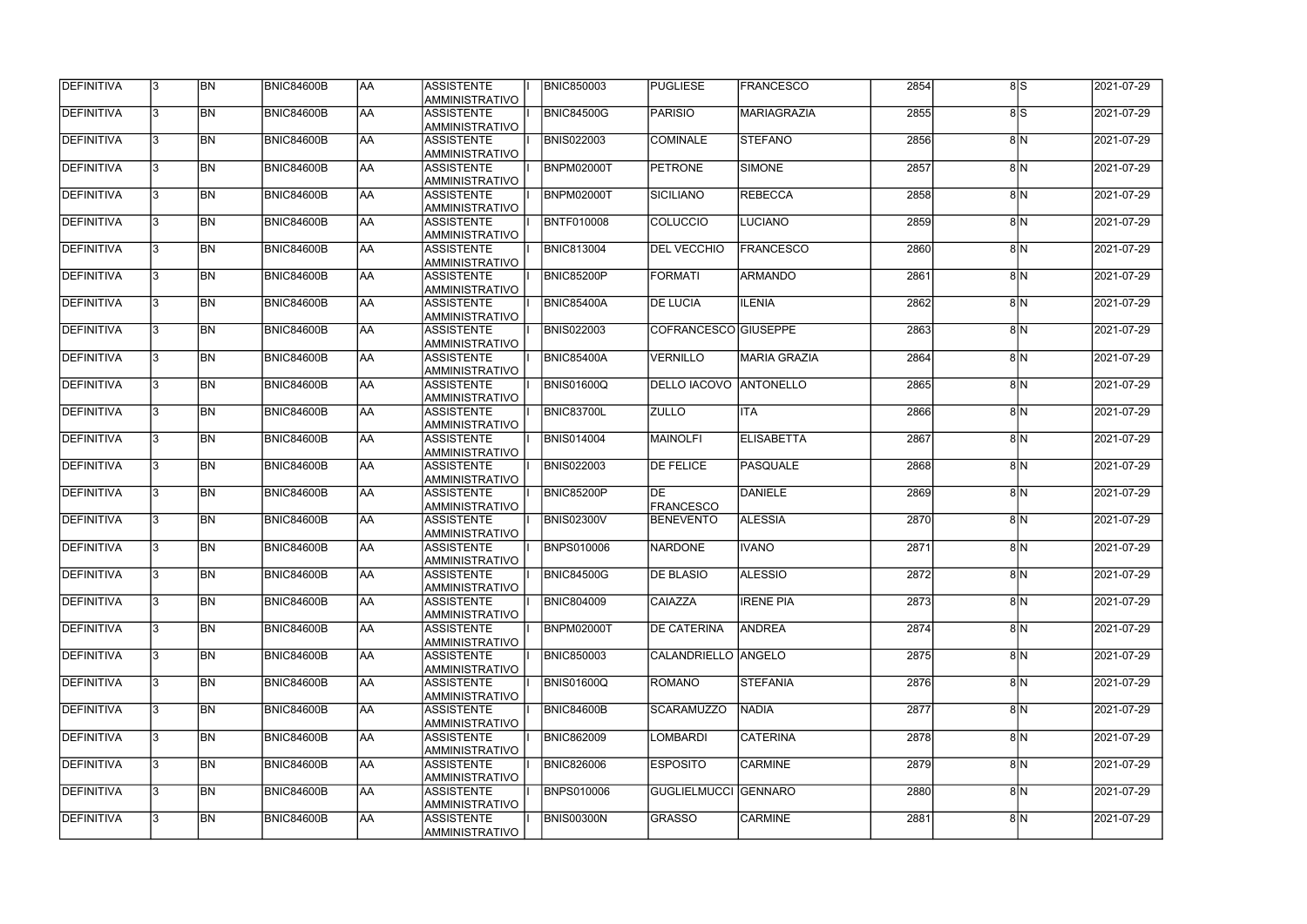| DEFINITIVA        | <b>BN</b> | BNIC84600B        | AA  | ASSISTENTE<br><b>AMMINISTRATIVO</b>        | <b>BNIC84500G</b> | <b>DE MARCO</b>    | <b>LUIGINA</b>       | 2882 | 8N         | 2021-07-29 |
|-------------------|-----------|-------------------|-----|--------------------------------------------|-------------------|--------------------|----------------------|------|------------|------------|
| DEFINITIVA        | <b>BN</b> | <b>BNIC84600B</b> | AA  | <b>ASSISTENTE</b><br>AMMINISTRATIVO        | <b>BNIC85400A</b> | <b>DUCHI</b>       | DANILO               | 2883 | 8 N        | 2021-07-29 |
| <b>DEFINITIVA</b> | <b>BN</b> | BNIC84600B        | AA  | <b>ASSISTENTE</b><br><b>AMMINISTRATIVO</b> | <b>BNRH030005</b> | <b>VERDOLIVA</b>   | <b>ALBINO</b>        | 2884 | 8 N        | 2021-07-29 |
| DEFINITIVA        | <b>BN</b> | BNIC84600B        | AA  | <b>ASSISTENTE</b><br>AMMINISTRATIVO        | <b>BNIC84900V</b> | <b>SCALISE</b>     | ANGELO               | 2885 | 8N         | 2021-07-29 |
| DEFINITIVA        | <b>BN</b> | BNIC84600B        | AA  | ASSISTENTE<br><b>AMMINISTRATIVO</b>        | <b>BNIC83800C</b> | <b>IMARICONTE</b>  | <b>ALDO</b>          | 2886 | 8 N        | 2021-07-29 |
| DEFINITIVA        | <b>BN</b> | BNIC84600B        | AA  | <b>ASSISTENTE</b><br><b>AMMINISTRATIVO</b> | <b>BNIS01600Q</b> | <b>CECERE</b>      | <b>PIERFRANCESCO</b> | 2887 | 8N         | 2021-07-29 |
| <b>DEFINITIVA</b> | <b>BN</b> | BNIC84600B        | AA  | <b>ASSISTENTE</b><br><b>AMMINISTRATIVO</b> | <b>BNIS00800R</b> | POSILLO            | <b>GIUSEPPA</b>      | 2888 | 8N         | 2021-07-29 |
| <b>DEFINITIVA</b> | <b>BN</b> | BNIC84600B        | AA  | <b>ASSISTENTE</b><br><b>AMMINISTRATIVO</b> | <b>BNIC84300X</b> | <b>COSTEA</b>      | <b>ADRIANA</b>       | 2889 | 8 N        | 2021-07-29 |
| <b>DEFINITIVA</b> | <b>BN</b> | BNIC84600B        | AA  | <b>ASSISTENTE</b><br><b>AMMINISTRATIVO</b> | <b>BNIC84900V</b> | <b>MASOTTA</b>     | GABRIELE             | 2890 | 8 N        | 2021-07-29 |
| <b>DEFINITIVA</b> | BN        | BNIC84600B        | laa | <b>ASSISTENTE</b><br><b>AMMINISTRATIVO</b> | <b>BNIC834005</b> | <b>TABASSO</b>     | <b>TIZIANA</b>       | 2891 | 8 N        | 2021-07-29 |
| DEFINITIVA        | <b>BN</b> | BNIC84600B        | AA  | <b>ASSISTENTE</b><br><b>AMMINISTRATIVO</b> | BNIC84600B        | <b>FIORITO</b>     | <b>MARIA</b>         | 2892 | 8 N        | 2021-07-29 |
| DEFINITIVA        | <b>BN</b> | BNIC84600B        | AA  | <b>ASSISTENTE</b><br>AMMINISTRATIVO        | <b>BNIC827002</b> | <b>LAVINO</b>      | <b>GIACOMO</b>       | 2893 | 8 N        | 2021-07-29 |
| <b>DEFINITIVA</b> | <b>BN</b> | BNIC84600B        | AA  | ASSISTENTE<br><b>AMMINISTRATIVO</b>        | <b>BNIC841008</b> | VITELLI            | <b>GILDA</b>         | 2894 | 8 N        | 2021-07-29 |
| DEFINITIVA        | <b>BN</b> | BNIC84600B        | laa | <b>ASSISTENTE</b><br><b>AMMINISTRATIVO</b> | <b>BNRH030005</b> | <b>FRUGGIERO</b>   | FRANCESCO            | 2895 | $8\vert N$ | 2021-07-29 |
| <b>DEFINITIVA</b> | <b>BN</b> | BNIC84600B        | AA  | <b>ASSISTENTE</b><br><b>AMMINISTRATIVO</b> | <b>BNIS01600Q</b> | <b>CAPORASO</b>    | ANTONIO              | 2896 | 8 N        | 2021-07-29 |
| DEFINITIVA        | <b>BN</b> | BNIC84600B        | AA  | <b>ASSISTENTE</b><br><b>AMMINISTRATIVO</b> | <b>BNIC84600B</b> | <b>DEL VECCHIO</b> | ANNIBALE             | 2897 | 8 N        | 2021-07-29 |
| <b>DEFINITIVA</b> | <b>BN</b> | BNIC84600B        | AA  | <b>ASSISTENTE</b><br><b>AMMINISTRATIVO</b> | <b>BNIS01600Q</b> | <b>ORLACCHIO</b>   | ANGELO               | 2898 | 8 N        | 2021-07-29 |
| DEFINITIVA        | BN        | BNIC84600B        | AA  | <b>ASSISTENTE</b><br><b>AMMINISTRATIVO</b> | <b>BNIS022003</b> | <b>BARBIERI</b>    | <b>CIRO</b>          | 2899 | 8lN        | 2021-07-29 |
| DEFINITIVA        | BN        | <b>BNIC84600B</b> | lAA | ASSISTENTE <br><b>AMMINISTRATIVO</b>       | <b>BNIC855006</b> | <b>MASSARO</b>     | <b>ANTONIETTA</b>    | 2900 | 8 N        | 2021-07-29 |
| <b>DEFINITIVA</b> | BN        | <b>BNIC84600B</b> | AA  | ASSISTENTE<br>AMMINISTRATIVO               | <b>BNIC84300X</b> | BOCHICCHIO         | <b>MARIANGELA</b>    | 2901 | 8 N        | 2021-07-29 |
| DEFINITIVA        | BN        | <b>BNIC84600B</b> | AA  | ASSISTENTE<br>AMMINISTRATIVO               | <b>BNIC842004</b> | <b>ROCCIA</b>      | VALENTINA            | 2902 | 8N         | 2021-07-29 |
| DEFINITIVA        | <b>BN</b> | <b>BNIC84600B</b> | AA  | ASSISTENTE<br><b>AMMINISTRATIVO</b>        | <b>BNPM02000T</b> | <b>ZUZOLO</b>      | DONATELLA            | 2903 | 8N         | 2021-07-29 |
| <b>DEFINITIVA</b> | BN        | <b>BNIC84600B</b> | AA  | ASSISTENTE<br><b>AMMINISTRATIVO</b>        | <b>BNIC842004</b> | DADDIO             | <b>ANTONELLA</b>     | 2904 | 8N         | 2021-07-29 |
| <b>DEFINITIVA</b> | <b>BN</b> | <b>BNIC84600B</b> | AA  | <b>ASSISTENTE</b><br><b>AMMINISTRATIVO</b> | <b>BNIC82900N</b> | PARILLO            | MARIANNA             | 2905 | 8 N        | 2021-07-29 |
| <b>DEFINITIVA</b> | BN        | BNIC84600B        | AA  | <b>ASSISTENTE</b><br><b>AMMINISTRATIVO</b> | BNVC01000A        | <b>AUCONE</b>      | DANIELA              | 2906 | 8N         | 2021-07-29 |
| DEFINITIVA        | BN        | BNIC84600B        | AA  | <b>ASSISTENTE</b><br><b>AMMINISTRATIVO</b> | <b>BNIC855006</b> | <b>TARANTINO</b>   | <b>CARMINE</b>       | 2907 | 8 N        | 2021-07-29 |
| <b>DEFINITIVA</b> | <b>BN</b> | <b>BNIC84600B</b> | AA  | <b>ASSISTENTE</b><br> AMMINISTRATIVO       | <b>BNIC84300X</b> | RUZZA              | <b>GIUSEPPE</b>      | 2908 | 8 N        | 2021-07-29 |
| <b>DEFINITIVA</b> | BN        | BNIC84600B        | AA  | ASSISTENTE<br><b>AMMINISTRATIVO</b>        | <b>BNIC81400X</b> | <b>IANNELLI</b>    | <b>VIVIANA</b>       | 2909 | 8 N        | 2021-07-29 |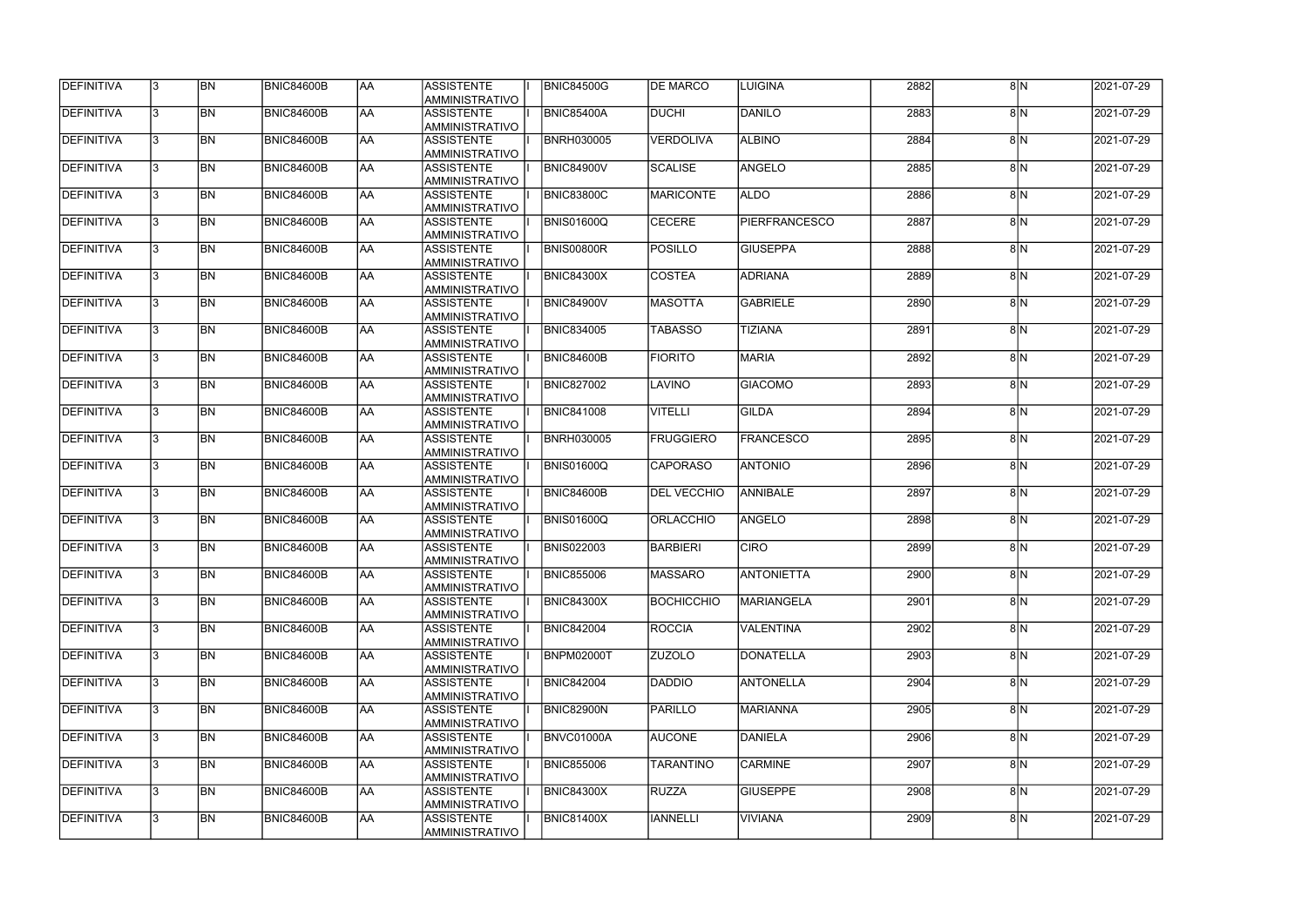| <b>DEFINITIVA</b> | 13. | <b>BN</b> | <b>BNIC84600B</b> | <b>AA</b> | ASSISTENTE<br>AMMINISTRATIVO        | <b>BNIC84300X</b> | SIMEONE                   | <b>CRISTIANA</b>   | 2910 | 8N  | 2021-07-29 |
|-------------------|-----|-----------|-------------------|-----------|-------------------------------------|-------------------|---------------------------|--------------------|------|-----|------------|
| DEFINITIVA        | 13. | <b>BN</b> | <b>BNIC84600B</b> | AA        | <b>ASSISTENTE</b><br>AMMINISTRATIVO | <b>BNIS01600Q</b> | <b>TASCIONE</b>           | <b>LUCIA</b>       | 2911 | 8N  | 2021-07-29 |
| DEFINITIVA        | 13. | <b>BN</b> | <b>BNIC84600B</b> | AA        | <b>ASSISTENTE</b><br>AMMINISTRATIVO | <b>BNIC834005</b> | <b>BOFFA</b>              | <b>EMANUELA</b>    | 2912 | 8 N | 2021-07-29 |
| DEFINITIVA        | l3. | <b>BN</b> | <b>BNIC84600B</b> | AA        | <b>ASSISTENTE</b><br>AMMINISTRATIVO | <b>BNIS01600Q</b> | <b>DE ANGELIS</b>         | <b>ALFONSO</b>     | 2913 | 8N  | 2021-07-29 |
| DEFINITIVA        | l3. | <b>BN</b> | <b>BNIC84600B</b> | <b>AA</b> | <b>ASSISTENTE</b><br>AMMINISTRATIVO | <b>BNIC813004</b> | <b>PELOSI</b>             | <b>LAURA</b>       | 2914 | 8N  | 2021-07-29 |
| DEFINITIVA        | l3. | <b>BN</b> | <b>BNIC84600B</b> | <b>AA</b> | <b>ASSISTENTE</b><br>AMMINISTRATIVO | <b>BNIC85700T</b> | <b>STRUZZIERO</b>         | <b>SERGIOTTO</b>   | 2915 | 8N  | 2021-07-29 |
| <b>DEFINITIVA</b> | 3   | <b>BN</b> | <b>BNIC84600B</b> | AA        | <b>ASSISTENTE</b><br>AMMINISTRATIVO | <b>BNPM02000T</b> | <b>INGLESE</b>            | <b>MARCELLO</b>    | 2916 | 8N  | 2021-07-29 |
| DEFINITIVA        |     | <b>BN</b> | <b>BNIC84600B</b> | AA        | <b>ASSISTENTE</b><br>AMMINISTRATIVO | BNVC01000A        | <b>MAUTONE</b>            | <b>PAOLA</b>       | 2917 | 8 N | 2021-07-29 |
| DEFINITIVA        |     | <b>BN</b> | <b>BNIC84600B</b> | AA        | <b>ASSISTENTE</b><br>AMMINISTRATIVO | <b>BNRH030005</b> | <b>FRANGIONE</b>          | <b>GIANPAOLO</b>   | 2918 | 8lN | 2021-07-29 |
| DEFINITIVA        |     | <b>BN</b> | <b>BNIC84600B</b> | laa       | <b>ASSISTENTE</b><br>AMMINISTRATIVO | <b>BNIC819003</b> | <b>CHIARIZIA</b>          | <b>MARIANNA</b>    | 2919 | 8 N | 2021-07-29 |
| DEFINITIVA        | l3. | <b>BN</b> | <b>BNIC84600B</b> | laa       | <b>ASSISTENTE</b><br>AMMINISTRATIVO | <b>BNIC84300X</b> | PALMIERI<br><b>PAPERA</b> | <b>FILIPPO</b>     | 2920 | 8 N | 2021-07-29 |
| DEFINITIVA        | l3. | <b>BN</b> | <b>BNIC84600B</b> | AA        | <b>ASSISTENTE</b><br>AMMINISTRATIVO | <b>BNIC813004</b> | <b>FRANGIOSA</b>          | PATRIZIA           | 2921 | 8 N | 2021-07-29 |
| DEFINITIVA        | 3   | <b>BN</b> | BNIC84600B        | AA        | <b>ASSISTENTE</b><br>AMMINISTRATIVO | <b>BNIC84300X</b> | GRIMALDI                  | <b>TERESA ANNA</b> | 2922 | 8lN | 2021-07-29 |
| DEFINITIVA        |     | <b>BN</b> | <b>BNIC84600B</b> | AA        | <b>ASSISTENTE</b><br>AMMINISTRATIVO | <b>BNIS013008</b> | <b>VALENTINO</b>          | <b>ORIETTA</b>     | 2923 | 8 N | 2021-07-29 |
| DEFINITIVA        | 3   | <b>BN</b> | <b>BNIC84600B</b> | AA        | <b>ASSISTENTE</b><br>AMMINISTRATIVO | <b>BNIC85700T</b> | ANGELINI                  | <b>MARILENA</b>    | 2924 | 8lN | 2021-07-29 |
| DEFINITIVA        | l3. | <b>BN</b> | <b>BNIC84600B</b> | AA        | <b>ASSISTENTE</b><br>AMMINISTRATIVO | <b>BNIS027006</b> | <b>ABATE</b>              | <b>SILVANA</b>     | 2925 | 8 N | 2021-07-29 |
| <b>DEFINITIVA</b> |     | <b>BN</b> | <b>BNIC84600B</b> | AA        | <b>ASSISTENTE</b><br>AMMINISTRATIVO | <b>BNIC86100D</b> | <b>LEPORE</b>             | <b>MONICA</b>      | 2926 | 8 N | 2021-07-29 |
| DEFINITIVA        |     | <b>BN</b> | <b>BNIC84600B</b> | AA        | <b>ASSISTENTE</b><br>AMMINISTRATIVO | <b>BNPC02000N</b> | <b>SALVATORE</b>          | <b>ANTONELLO</b>   | 2927 | 8 N | 2021-07-29 |
| <b>DEFINITIVA</b> | 13  | <b>BN</b> | <b>BNIC84600B</b> | AA        | ASSISTENTE <br>IAMMINISTRATIVO      | <b>BNIC84600B</b> | <b>BOSCO</b>              | <b>GIOVANNA</b>    | 2928 | 8 N | 2021-07-29 |
| DEFINITIVA        | 13. | <b>BN</b> | <b>BNIC84600B</b> | AA        | ASSISTENTE<br>AMMINISTRATIVO        | <b>BNRH030005</b> | <b>PORTO</b>              | <b>GIOVANNI</b>    | 2929 | 8 N | 2021-07-29 |
| DEFINITIVA        | I3. | <b>BN</b> | <b>BNIC84600B</b> | AA        | ASSISTENTE<br>AMMINISTRATIVO        | <b>BNTF010008</b> | PALLADINO                 | LINA               | 2930 | 8N  | 2021-07-29 |
| DEFINITIVA        | l3. | <b>BN</b> | <b>BNIC84600B</b> | <b>AA</b> | <b>ASSISTENTE</b><br>AMMINISTRATIVO | <b>BNIC813004</b> | <b>FESTA</b>              | <b>ANNUNZIATA</b>  | 2931 | 8N  | 2021-07-29 |
| DEFINITIVA        | 3   | <b>BN</b> | <b>BNIC84600B</b> | AA        | <b>ASSISTENTE</b><br>AMMINISTRATIVO | <b>BNIC84300X</b> | ROMANELLI                 | <b>MARIA</b>       | 2932 | 8N  | 2021-07-29 |
| DEFINITIVA        | l3. | <b>BN</b> | <b>BNIC84600B</b> | AA        | <b>ASSISTENTE</b><br>AMMINISTRATIVO | <b>BNIC84300X</b> | <b>VERDINO</b>            | <b>ANNA MARIA</b>  | 2933 | 8 N | 2021-07-29 |
| DEFINITIVA        |     | <b>BN</b> | <b>BNIC84600B</b> | AA        | <b>ASSISTENTE</b><br>AMMINISTRATIVO | <b>BNIC81400X</b> | SIMEONE                   | <b>MONICA</b>      | 2934 | 8N  | 2021-07-29 |
| DEFINITIVA        | I3. | <b>BN</b> | <b>BNIC84600B</b> | AA        | <b>ASSISTENTE</b><br>AMMINISTRATIVO | <b>BNIS01600Q</b> | <b>ZAMPELLI</b>           | <b>DORA</b>        | 2935 | 8 N | 2021-07-29 |
| DEFINITIVA        | 13. | <b>BN</b> | <b>BNIC84600B</b> | AA        | <b>ASSISTENTE</b><br>AMMINISTRATIVO | <b>BNIC84600B</b> | <b>DI PALMA</b>           | <b>DANIELA</b>     | 2936 | 8 N | 2021-07-29 |
| DEFINITIVA        |     | <b>BN</b> | <b>BNIC84600B</b> | AA        | <b>ASSISTENTE</b><br>AMMINISTRATIVO | <b>BNTF010008</b> | VETERE                    | <b>MILENA</b>      | 2937 | 8 N | 2021-07-29 |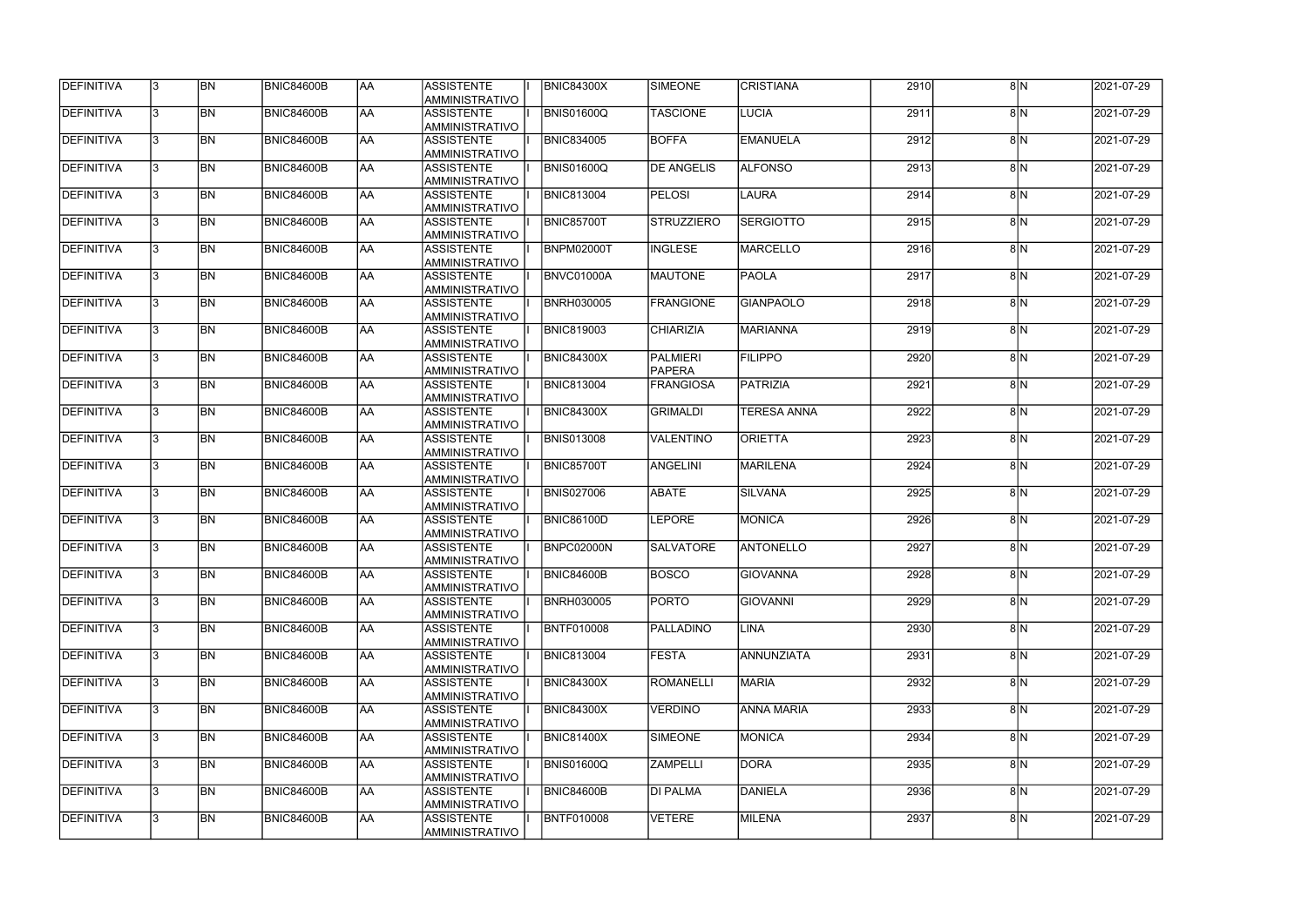| <b>DEFINITIVA</b> |              | <b>BN</b> | <b>BNIC84600B</b> | <b>AA</b>  | <b>ASSISTENTE</b><br><b>AMMINISTRATIVO</b> | <b>BNIS00200T</b> | DI GUGLIELMO        | <b>SILVANA</b>         | 2938 |            | 8N | 2021-07-29 |
|-------------------|--------------|-----------|-------------------|------------|--------------------------------------------|-------------------|---------------------|------------------------|------|------------|----|------------|
| DEFINITIVA        | 3            | <b>BN</b> | <b>BNIC84600B</b> | AA         | <b>ASSISTENTE</b><br>AMMINISTRATIVO        | BNIC82300P        | <b>RUSSO</b>        | <b>GIOVANNI</b>        | 2939 |            | 8N | 2021-07-29 |
| DEFINITIVA        | 3            | <b>BN</b> | <b>BNIC84600B</b> | AA         | ASSISTENTE<br>AMMINISTRATIVO               | <b>BNIC84300X</b> | <b>ZOLLO</b>        | <b>RITA</b>            | 2940 |            | 8N | 2021-07-29 |
| DEFINITIVA        |              | <b>BN</b> | <b>BNIC84600B</b> | <b>AA</b>  | <b>ASSISTENTE</b><br>AMMINISTRATIVO        | <b>BNIS01600Q</b> | RAIMO               | <b>GIOVANNI</b>        | 2941 |            | 8N | 2021-07-29 |
| DEFINITIVA        |              | <b>BN</b> | <b>BNIC84600B</b> | <b>AA</b>  | ASSISTENTE<br>AMMINISTRATIVO               | <b>BNIS00300N</b> | <b>PIZZO</b>        | <b>GIUSEPPE</b>        | 2942 |            | 8N | 2021-07-29 |
| <b>DEFINITIVA</b> |              | <b>BN</b> | BNIC84600B        | AA         | <b>ASSISTENTE</b><br><b>AMMINISTRATIVO</b> | <b>BNTF010008</b> | MOSTACCIUOL         | <b>FRANCESCO</b>       | 2943 |            | 8N | 2021-07-29 |
| <b>DEFINITIVA</b> |              | <b>BN</b> | BNIC84600B        | AA         | <b>ASSISTENTE</b><br><b>AMMINISTRATIVO</b> | <b>BNIC86000N</b> | <b>D'ONOFRIO</b>    | <b>GIANLUCA</b>        | 2944 | 7,98 N     |    | 2021-07-29 |
| DEFINITIVA        |              | <b>BN</b> | <b>BNIC84600B</b> | AA         | <b>ASSISTENTE</b><br><b>AMMINISTRATIVO</b> | <b>BNIC839008</b> | <b>PAPA</b>         | <b>SERAFINO</b>        | 2945 | 7,97 S     |    | 2021-07-29 |
| DEFINITIVA        |              | <b>BN</b> | BNIC84600B        | AA         | <b>ASSISTENTE</b><br>AMMINISTRATIVO        | <b>BNIS02300V</b> | <b>DE SIMONE</b>    | ANGELO SALVATORE       | 2946 | $7,94$ N   |    | 2021-07-29 |
| <b>DEFINITIVA</b> |              | <b>BN</b> | <b>BNIC84600B</b> | AA         | <b>ASSISTENTE</b><br>AMMINISTRATIVO        | <b>BNIC862009</b> | <b>DELLA ROCCA</b>  | <b>GIOVANNA</b>        | 2947 | $7,93$ S   |    | 2021-07-29 |
| DEFINITIVA        |              | <b>BN</b> | <b>BNIC84600B</b> | <b>JAA</b> | <b>ASSISTENTE</b><br>AMMINISTRATIVO        | <b>BNIC839008</b> | <b>VETRANO</b>      | <b>MARIA TERESA</b>    | 2948 | $7,93$ S   |    | 2021-07-29 |
| <b>DEFINITIVA</b> |              | <b>BN</b> | <b>BNIC84600B</b> | AA         | <b>ASSISTENTE</b><br>AMMINISTRATIVO        | <b>BNIC848003</b> | <b>FIGLIOLA</b>     | <b>GIOVANNA</b>        | 2949 | 7,93 S     |    | 2021-07-29 |
| DEFINITIVA        |              | <b>BN</b> | <b>BNIC84600B</b> | AA         | ASSISTENTE<br>AMMINISTRATIVO               | BNIC85700T        | <b>GIANGREGORI</b>  | <b>CARMELINA</b>       | 2950 | $7,93$ S   |    | 2021-07-29 |
| <b>DEFINITIVA</b> |              | <b>BN</b> | <b>BNIC84600B</b> | AA         | <b>ASSISTENTE</b><br><b>AMMINISTRATIVO</b> | <b>BNIC826006</b> | <b>IACOCCA</b>      | <b>SABINO</b>          | 2951 | $7,93$ S   |    | 2021-07-29 |
| <b>DEFINITIVA</b> |              | <b>BN</b> | <b>BNIC84600B</b> | AA         | <b>ASSISTENTE</b><br><b>AMMINISTRATIVO</b> | <b>BNIC86100D</b> | <b>CARLINO</b>      | <b>DOMENICO</b>        | 2952 | $7,93$ S   |    | 2021-07-29 |
| <b>DEFINITIVA</b> |              | <b>BN</b> | <b>BNIC84600B</b> | AA         | <b>ASSISTENTE</b><br><b>AMMINISTRATIVO</b> | <b>BNIC82900N</b> | DI MEZZA            | <b>ANTONELLA</b>       | 2953 | $7,93$ S   |    | 2021-07-29 |
| DEFINITIVA        |              | <b>BN</b> | <b>BNIC84600B</b> | AA         | <b>ASSISTENTE</b><br>AMMINISTRATIVO        | <b>BNTF010008</b> | <b>DELLA PIETRA</b> | <b>MARIA GRAZIA</b>    | 2954 | 7,93 S     |    | 2021-07-29 |
| DEFINITIVA        |              | <b>BN</b> | BNIC84600B        | AA         | <b>ASSISTENTE</b><br>AMMINISTRATIVO        | <b>BNIS027006</b> | <b>TONTARO</b>      | <b>RAFFAELE</b>        | 2955 | 7,93 N     |    | 2021-07-29 |
| <b>DEFINITIVA</b> | 13           | BN        | <b>BNIC84600B</b> | <b>JAA</b> | <b>ASSISTENTE</b><br><b>AMMINISTRATIVO</b> | <b>BNIC84900V</b> | <b>PICA</b>         | <b>ANTONELLA</b>       | 2956 | 7,93 N     |    | 2021-07-29 |
| DEFINITIVA        | l3.          | <b>BN</b> | <b>BNIC84600B</b> | AA         | ASSISTENTE<br>AMMINISTRATIVO               | <b>BNIC84300X</b> | <b>ESPOSITO</b>     | <b>TERESA</b>          | 2957 | 7,93 N     |    | 2021-07-29 |
| DEFINITIVA        | 3            | <b>BN</b> | <b>BNIC84600B</b> | AA         | ASSISTENTE<br>AMMINISTRATIVO               | BNIC84600B        | <b>TANCREDI</b>     | <b>ALESSANDRA</b>      | 2958 | $7,90$ S   |    | 2021-07-29 |
| <b>DEFINITIVA</b> | $\mathbf{3}$ | <b>BN</b> | <b>BNIC84600B</b> | AA         | <b>ASSISTENTE</b><br>AMMINISTRATIVO        | <b>BNIS01600Q</b> | <b>COLANTUONI</b>   | <b>FABIO</b>           | 2959 | $7,90$ S   |    | 2021-07-29 |
| DEFINITIVA        |              | <b>BN</b> | <b>BNIC84600B</b> | AA         | <b>ASSISTENTE</b><br><b>AMMINISTRATIVO</b> | <b>BNIS01600Q</b> | <b>SERAPIDE</b>     | <b>MICHELA</b>         | 2960 | $7,90$ S   |    | 2021-07-29 |
| DEFINITIVA        |              | <b>BN</b> | <b>BNIC84600B</b> | AA         | <b>ASSISTENTE</b><br><b>AMMINISTRATIVO</b> | <b>BNIC81700B</b> | MOLINARO            | <b>IRENE</b>           | 2961 | 7,90 S     |    | 2021-07-29 |
| DEFINITIVA        |              | <b>BN</b> | <b>BNIC84600B</b> | AA         | <b>ASSISTENTE</b><br>AMMINISTRATIVO        | <b>BNIS013008</b> | <b>BISCARDI</b>     | <b>PASQUALINA</b>      | 2962 | $7,90$ S   |    | 2021-07-29 |
| DEFINITIVA        |              | <b>BN</b> | BNIC84600B        | AA         | ASSISTENTE<br>AMMINISTRATIVO               | <b>BNIC84300X</b> | <b>ZOCCOLILLO</b>   | <b>MARILENA GRAZIA</b> | 2963 | 7,90 S     |    | 2021-07-29 |
| DEFINITIVA        | 3.           | <b>BN</b> | <b>BNIC84600B</b> | AA         | ASSISTENTE<br>AMMINISTRATIVO               | <b>BNIS02300V</b> | <b>ARAGOSA</b>      | <b>ELISABETTA</b>      | 2964 | 7,90 S     |    | 2021-07-29 |
| DEFINITIVA        |              | BN        | <b>BNIC84600B</b> | AA         | ASSISTENTE<br>AMMINISTRATIVO               | <b>BNIC841008</b> | <b>SANTILLO</b>     | <b>SALVATORE</b>       | 2965 | $7,90 \ N$ |    | 2021-07-29 |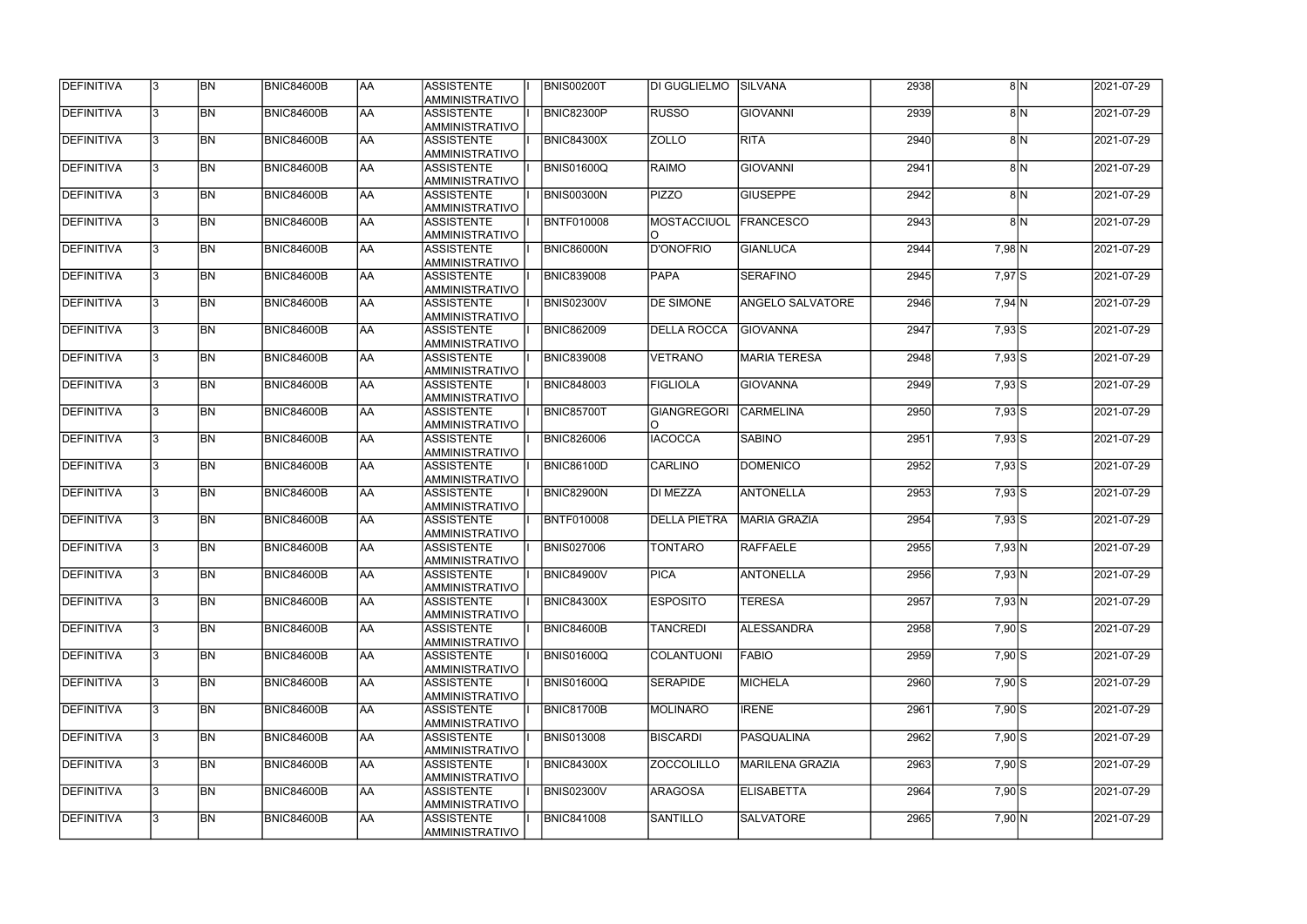| <b>DEFINITIVA</b> | 13. | <b>BN</b>      | <b>BNIC84600B</b> | laa        | ASSISTENTE<br>AMMINISTRATIVO        | <b>BNIS00200T</b> | <b>PASCALE</b>     | <b>FRANCESCA</b>         | 2966 | $7,90 \ N$ | 2021-07-29           |
|-------------------|-----|----------------|-------------------|------------|-------------------------------------|-------------------|--------------------|--------------------------|------|------------|----------------------|
| DEFINITIVA        | 13. | <b>BN</b>      | <b>BNIC84600B</b> | AA         | <b>ASSISTENTE</b><br>AMMINISTRATIVO | <b>BNTF010008</b> | <b>PELLINO</b>     | <b>MARIAGRAZIA</b>       | 2967 | $7,90 \ N$ | 2021-07-29           |
| DEFINITIVA        | l3. | <b>BN</b>      | <b>BNIC84600B</b> | AA         | <b>ASSISTENTE</b><br>AMMINISTRATIVO | <b>BNIS014004</b> | <b>RINALDI</b>     | <b>IGOR</b>              | 2968 | $7,90 \ N$ | 2021-07-29           |
| DEFINITIVA        | l3. | <b>BN</b>      | <b>BNIC84600B</b> | <b>AA</b>  | <b>ASSISTENTE</b><br>AMMINISTRATIVO | <b>BNIC83800C</b> | <b>DEL VECCHIO</b> | <b>ANGELO RAFFAELE</b>   | 2969 | $7,90$ N   | $\sqrt{2021-07}$ -29 |
| DEFINITIVA        | l3. | <b>BN</b>      | <b>BNIC84600B</b> | <b>AA</b>  | <b>ASSISTENTE</b><br>AMMINISTRATIVO | BNIC85200P        | <b>DE MARCO</b>    | <b>MARIANNA</b>          | 2970 | 7,90 N     | 2021-07-29           |
| DEFINITIVA        | 3   | <b>BN</b>      | <b>BNIC84600B</b> | AA         | <b>ASSISTENTE</b><br>AMMINISTRATIVO | <b>BNIS027006</b> | <b>GRASSO</b>      | <b>FILOMENA</b>          | 2971 | $7,90 \ N$ | 2021-07-29           |
| DEFINITIVA        |     | <b>BN</b>      | <b>BNIC84600B</b> | AA         | <b>ASSISTENTE</b><br>AMMINISTRATIVO | <b>BNIC86100D</b> | RINELLI            | <b>MARIA CARMINA</b>     | 2972 | $7,90 \ N$ | 2021-07-29           |
| DEFINITIVA        |     | <b>BN</b>      | <b>BNIC84600B</b> | AA         | <b>ASSISTENTE</b><br>AMMINISTRATIVO | <b>BNIC82900N</b> | <b>DE VITA</b>     | <b>VALENTINA</b>         | 2973 | $7,90 \ N$ | 2021-07-29           |
| DEFINITIVA        |     | <b>BN</b>      | <b>BNIC84600B</b> | laa        | <b>ASSISTENTE</b><br>AMMINISTRATIVO | <b>BNIS00400D</b> | <b>CIOCCA</b>      | ANGELO                   | 2974 | $7,90 \ N$ | 2021-07-29           |
| DEFINITIVA        |     | <b>BN</b>      | <b>BNIC84600B</b> | laa        | <b>ASSISTENTE</b><br>AMMINISTRATIVO | <b>BNIC84500G</b> | <b>MEOLA</b>       | <b>ALBANA</b>            | 2975 | $7,90 \ N$ | 2021-07-29           |
| DEFINITIVA        | l3. | <b>BN</b>      | <b>BNIC84600B</b> | AA         | <b>ASSISTENTE</b><br>AMMINISTRATIVO | <b>BNRH030005</b> | <b>PICONE</b>      | <b>FRANCESCO SAVERIO</b> | 2976 | $7,90 \ N$ | 2021-07-29           |
| DEFINITIVA        | 3   | <b>BN</b>      | BNIC84600B        | <b>AA</b>  | <b>ASSISTENTE</b><br>AMMINISTRATIVO | BNIC82900N        | GALLO              | LUIGI ANTONIO            | 2977 | $7,90$ N   | 2021-07-29           |
| DEFINITIVA        | l3. | <b>BN</b>      | <b>BNIC84600B</b> | AA         | <b>ASSISTENTE</b><br>AMMINISTRATIVO | <b>BNIC84900V</b> | PETRACCARO         | <b>MARIO</b>             | 2978 | $7,90 \ N$ | 2021-07-29           |
| DEFINITIVA        | 3   | <b>BN</b>      | <b>BNIC84600B</b> | AA         | <b>ASSISTENTE</b><br>AMMINISTRATIVO | <b>BNIS00200T</b> | PASCALE            | <b>LUIGI</b>             | 2979 | $7,90 \ N$ | 2021-07-29           |
| DEFINITIVA        |     | <b>BN</b>      | <b>BNIC84600B</b> | AA         | <b>ASSISTENTE</b><br>AMMINISTRATIVO | <b>BNIC812008</b> | <b>IASIELLO</b>    | <b>SONIA</b>             | 2980 | $7,90 \ N$ | 2021-07-29           |
| DEFINITIVA        |     | <b>BN</b>      | <b>BNIC84600B</b> | AA         | <b>ASSISTENTE</b><br>AMMINISTRATIVO | <b>BNIC841008</b> | <b>INSOGNA</b>     | <b>EGIDIO</b>            | 2981 | 7,90 N     | 2021-07-29           |
| DEFINITIVA        | 3   | <b>BN</b>      | <b>BNIC84600B</b> | AA         | <b>ASSISTENTE</b><br>AMMINISTRATIVO | <b>BNIC833009</b> | <b>IAPOZZUTO</b>   | LUCA                     | 2982 | $7,90 \ N$ | 2021-07-29           |
| DEFINITIVA        |     | <b>BN</b>      | <b>BNIC84600B</b> | AA         | <b>ASSISTENTE</b><br>AMMINISTRATIVO | <b>BNIS00200T</b> | <b>ZANFARDINO</b>  | <b>GIUSEPPINA</b>        | 2983 | $7,90 \ N$ | 2021-07-29           |
| DEFINITIVA        | 13  | BN             | <b>BNIC84600B</b> | <b>JAA</b> | <b>ASSISTENTE</b><br>AMMINISTRATIVO | <b>BNIC84600B</b> | ROSSI              | <b>DANIELA ANGELA</b>    | 2984 | $7,90 \ N$ | 2021-07-29           |
| <b>DEFINITIVA</b> | 13. | <b>BN</b>      | <b>BNIC84600B</b> | AA         | <b>ASSISTENTE</b><br>AMMINISTRATIVO | <b>BNIC82900N</b> | RAUCCI             | ANGELO                   | 2985 | $7,85$ S   | 2021-07-29           |
| DEFINITIVA        | l3. | <b>BN</b>      | <b>BNIC84600B</b> | <b>AA</b>  | <b>ASSISTENTE</b><br>AMMINISTRATIVO | <b>BNIC81700B</b> | <b>ZULLO</b>       | <b>VERONICA</b>          | 2986 | 7,85S      | 2021-07-29           |
| DEFINITIVA        | l3. | <b>BN</b>      | <b>BNIC84600B</b> | <b>AA</b>  | <b>ASSISTENTE</b><br>AMMINISTRATIVO | <b>BNIC841008</b> | <b>VACCARELLA</b>  | <b>GIUSEPPE</b>          | 2987 | 7,85 N     | 2021-07-29           |
| DEFINITIVA        | l3. | <b>BN</b>      | <b>BNIC84600B</b> | <b>AA</b>  | <b>ASSISTENTE</b><br>AMMINISTRATIVO | <b>BNIC848003</b> | <b>IACURCI</b>     | <b>MARIO</b>             | 2988 | 7,85 N     | 2021-07-29           |
| DEFINITIVA        |     | <b>BN</b>      | <b>BNIC84600B</b> | AA         | <b>ASSISTENTE</b><br>AMMINISTRATIVO | <b>BNIC84400Q</b> | FALLARINO          | <b>GIOVANNA</b>          | 2989 | 7,85 N     | 2021-07-29           |
| DEFINITIVA        |     | <b>BN</b>      | <b>BNIC84600B</b> | <b>AA</b>  | <b>ASSISTENTE</b><br>AMMINISTRATIVO | <b>BNIC848003</b> | <b>GANGALE</b>     | <b>ANNAMARIA</b>         | 2990 | $7,83$ S   | 2021-07-29           |
| DEFINITIVA        | I3. | BN <sub></sub> | <b>BNIC84600B</b> | AA         | <b>ASSISTENTE</b><br>AMMINISTRATIVO | <b>BNIC84500G</b> | PETRONE            | <b>IOLANDA</b>           | 2991 | $7,83$ S   | 2021-07-29           |
| DEFINITIVA        | 13. | <b>BN</b>      | <b>BNIC84600B</b> | AA         | <b>ASSISTENTE</b><br>AMMINISTRATIVO | <b>BNIC86100D</b> | GAROFANO           | <b>GIOCONDA</b>          | 2992 | $7,83$ S   | 2021-07-29           |
| DEFINITIVA        |     | <b>BN</b>      | <b>BNIC84600B</b> | AA         | <b>ASSISTENTE</b><br>AMMINISTRATIVO | BNPC02000N        | <b>ZOLLO</b>       | <b>ANNAMARIA</b>         | 2993 | $7,83$ S   | 2021-07-29           |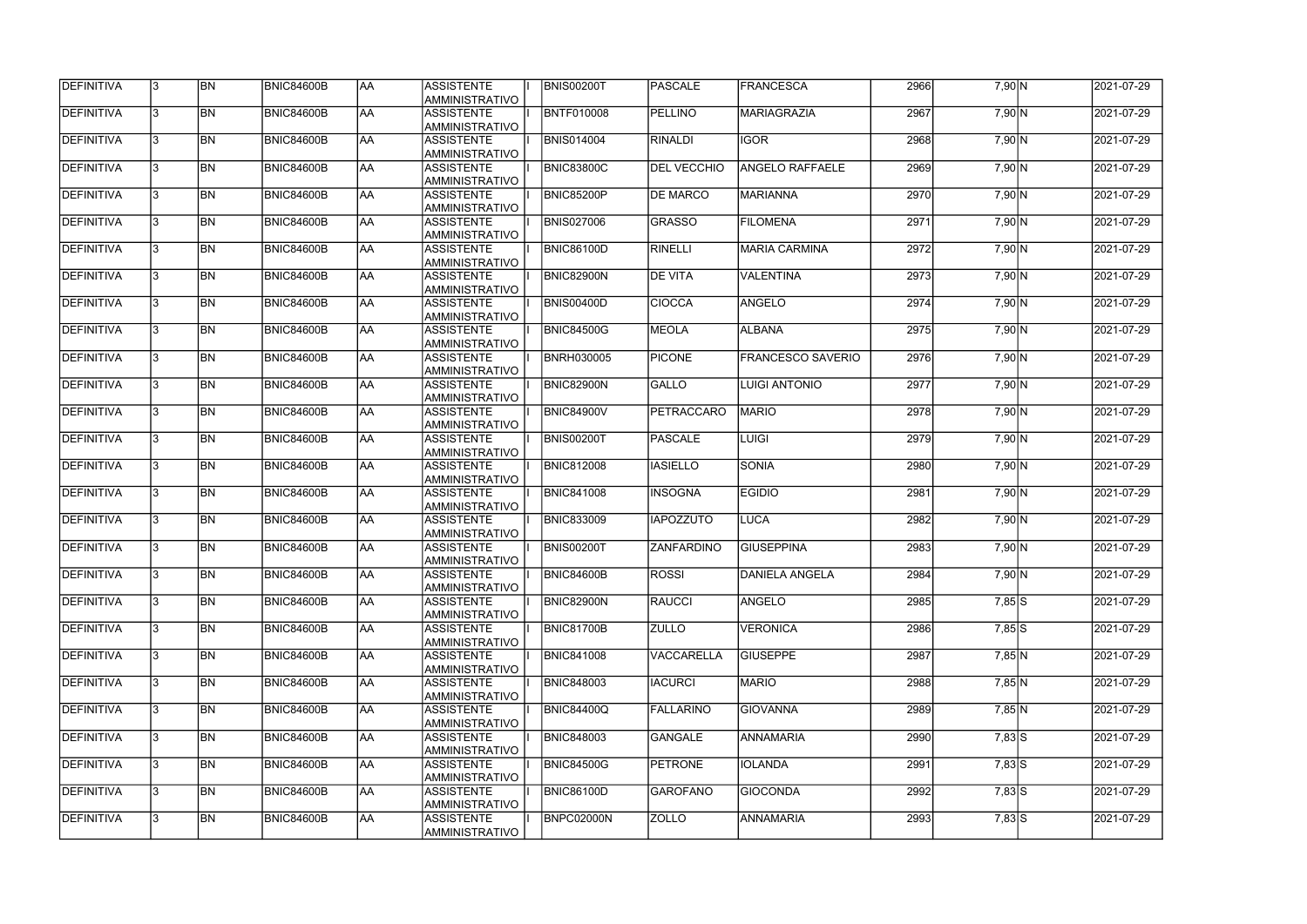| DEFINITIVA        | 13. | <b>BN</b> | <b>BNIC84600B</b> | AA        | <b>ASSISTENTE</b><br>AMMINISTRATIVO        | <b>BNIC833009</b> | <b>CARUSO</b>                | ANGELINA                 | 2994 | $7,83$ S | 2021-07-29 |
|-------------------|-----|-----------|-------------------|-----------|--------------------------------------------|-------------------|------------------------------|--------------------------|------|----------|------------|
| <b>DEFINITIVA</b> | 13. | <b>BN</b> | <b>BNIC84600B</b> | laa       | <b>ASSISTENTE</b><br>AMMINISTRATIVO        | BNPM02000T        | <b>DE SORICELLIS SABRINA</b> |                          | 2995 | $7,83$ S | 2021-07-29 |
| DEFINITIVA        | l3. | <b>BN</b> | <b>BNIC84600B</b> | AA        | <b>ASSISTENTE</b><br>AMMINISTRATIVO        | BNPC02000N        | <b>SIMEONE</b>               | <b>LOREDANA</b>          | 2996 | $7,83$ S | 2021-07-29 |
| <b>DEFINITIVA</b> | l3. | <b>BN</b> | BNIC84600B        | <b>AA</b> | <b>ASSISTENTE</b><br>AMMINISTRATIVO        | BNIC84900V        | FERRARA                      | <b>ANGELO</b>            | 2997 | $7,83$ S | 2021-07-29 |
| DEFINITIVA        | l3. | <b>BN</b> | <b>BNIC84600B</b> | laa       | <b>ASSISTENTE</b><br>AMMINISTRATIVO        | BNIC86000N        | RONCA                        | <b>STEFANIA</b>          | 2998 | $7,83$ S | 2021-07-29 |
| DEFINITIVA        | l3  | <b>BN</b> | <b>BNIC84600B</b> | laa       | <b>ASSISTENTE</b><br>AMMINISTRATIVO        | BNVC01000A        | PEGNO                        | <b>CONCETTA</b>          | 2999 | 7,83 N   | 2021-07-29 |
| DEFINITIVA        |     | <b>BN</b> | <b>BNIC84600B</b> | laa       | <b>ASSISTENTE</b><br><b>AMMINISTRATIVO</b> | <b>BNIC84900V</b> | <b>GALASSO</b>               | <b>SILVIA</b>            | 3000 | 7,83 N   | 2021-07-29 |
| DEFINITIVA        |     | <b>BN</b> | BNIC84600B        | laa       | <b>ASSISTENTE</b><br>AMMINISTRATIVO        | <b>BNIS01600Q</b> | DI RUBBO                     | <b>FILOMENA</b>          | 3001 | 7,83 N   | 2021-07-29 |
| DEFINITIVA        |     | <b>BN</b> | <b>BNIC84600B</b> | AA        | <b>ASSISTENTE</b><br>AMMINISTRATIVO        | <b>BNIC804009</b> | <b>DE BLASIO</b>             | <b>CAMILLA</b>           | 3002 | 7,83 N   | 2021-07-29 |
| DEFINITIVA        | l3. | <b>BN</b> | <b>BNIC84600B</b> | laa       | <b>ASSISTENTE</b><br>AMMINISTRATIVO        | <b>BNIC834005</b> | <b>COPPOLARO</b>             | <b>ORSOLINA</b>          | 3003 | 7,83 N   | 2021-07-29 |
| DEFINITIVA        | l3  | <b>BN</b> | <b>BNIC84600B</b> | AA        | <b>ASSISTENTE</b><br>AMMINISTRATIVO        | <b>BNIS00200T</b> | <b>CIARAMELLA</b>            | <b>MARIA GIUSEPPINA</b>  | 3004 | 7,83 N   | 2021-07-29 |
| <b>DEFINITIVA</b> | 3   | <b>BN</b> | BNIC84600B        | <b>AA</b> | <b>ASSISTENTE</b><br>AMMINISTRATIVO        | BNVC01000A        | <b>RUSSO</b>                 | <b>ANGELINA</b>          | 3005 | 7,83 N   | 2021-07-29 |
| DEFINITIVA        | 3   | <b>BN</b> | <b>BNIC84600B</b> | laa       | <b>ASSISTENTE</b><br>AMMINISTRATIVO        | BNPM02000T        | <b>LUCIANI</b>               | ANNARITA                 | 3006 | 7,83 N   | 2021-07-29 |
| DEFINITIVA        | 3   | <b>BN</b> | <b>BNIC84600B</b> | laa       | <b>ASSISTENTE</b><br>AMMINISTRATIVO        | <b>BNIC813004</b> | <b>BRUNO</b>                 | <b>AURORA</b>            | 3007 | 7,83 N   | 2021-07-29 |
| DEFINITIVA        | 3   | <b>BN</b> | <b>BNIC84600B</b> | laa       | <b>ASSISTENTE</b><br><b>AMMINISTRATIVO</b> | <b>BNTF010008</b> | <b>DI CHIARA</b>             | <b>GIUSEPPE</b>          | 3008 | 7,83 N   | 2021-07-29 |
| DEFINITIVA        | 3   | <b>BN</b> | <b>BNIC84600B</b> | laa       | <b>ASSISTENTE</b><br>AMMINISTRATIVO        | BNPM02000T        | <b>FUSCO</b>                 | <b>ROSSELLA</b>          | 3009 | 7,83 N   | 2021-07-29 |
| DEFINITIVA        | l3. | <b>BN</b> | <b>BNIC84600B</b> | laa       | <b>ASSISTENTE</b><br>AMMINISTRATIVO        | <b>BNIC82900N</b> | D'ORSI                       | <b>ROSA</b>              | 3010 | 7,82 N   | 2021-07-29 |
| DEFINITIVA        | 3   | <b>BN</b> | <b>BNIC84600B</b> | AA        | <b>ASSISTENTE</b><br>AMMINISTRATIVO        | <b>BNIC813004</b> | <b>GIRARDI</b>               | <b>MARTINA</b>           | 3011 | $7,81$ S | 2021-07-29 |
| DEFINITIVA        | 13  | <b>BN</b> | <b>BNIC84600B</b> | <b>AA</b> | <b>ASSISTENTE</b><br>AMMINISTRATIVO        | BNIC82900N        | <b>URBANO</b>                | <b>FILOMENA</b>          | 3012 | $7,80$ S | 2021-07-29 |
| <b>DEFINITIVA</b> | I3. | <b>BN</b> | <b>BNIC84600B</b> | AA        | <b>ASSISTENTE</b><br>AMMINISTRATIVO        | BNIC84600B        | BLANDINO                     | <b>LELLA</b>             | 3013 | $7,80$ S | 2021-07-29 |
| DEFINITIVA        | 13. | <b>BN</b> | <b>BNIC84600B</b> | AA        | <b>ASSISTENTE</b><br>AMMINISTRATIVO        | <b>BNIC842004</b> | <b>BERNARDO</b>              | <b>TERESA</b>            | 3014 | $7,80$ S | 2021-07-29 |
| DEFINITIVA        | 3   | <b>BN</b> | <b>BNIC84600B</b> | laa       | <b>ASSISTENTE</b><br>AMMINISTRATIVO        | <b>BNIC826006</b> | <b>DE LUCA</b>               | <b>RITA</b>              | 3015 | $7,80$ S | 2021-07-29 |
| DEFINITIVA        |     | <b>BN</b> | <b>BNIC84600B</b> | AA        | <b>ASSISTENTE</b><br>AMMINISTRATIVO        | BNPC02000N        | <b>DI DONATO</b>             | <b>CAROLINA STEFANIA</b> | 3016 | $7,80$ S | 2021-07-29 |
| DEFINITIVA        |     | <b>BN</b> | <b>BNIC84600B</b> | AA        | <b>ASSISTENTE</b><br>AMMINISTRATIVO        | BNVC01000A        | <b>EBRICO</b>                | <b>ANGELO</b>            | 3017 | 7,80 S   | 2021-07-29 |
| DEFINITIVA        | I3. | <b>BN</b> | BNIC84600B        | laa       | <b>ASSISTENTE</b><br>AMMINISTRATIVO        | <b>BNIS022003</b> | <b>MATTEI</b>                | <b>FILOMENA</b>          | 3018 | $7,80$ S | 2021-07-29 |
| DEFINITIVA        | 13. | <b>BN</b> | <b>BNIC84600B</b> | AA        | <b>ASSISTENTE</b><br>AMMINISTRATIVO        | <b>BNIC813004</b> | <b>COLETTA</b>               | <b>DARIO</b>             | 3019 | $7,80$ S | 2021-07-29 |
| DEFINITIVA        | 13. | <b>BN</b> | <b>BNIC84600B</b> | AA        | <b>ASSISTENTE</b><br>AMMINISTRATIVO        | <b>BNIS014004</b> | MICILLO                      | <b>GAETANO</b>           | 3020 | $7,80$ S | 2021-07-29 |
| DEFINITIVA        |     | <b>BN</b> | <b>BNIC84600B</b> | AA        | <b>ASSISTENTE</b><br>AMMINISTRATIVO        | <b>BNIS01600Q</b> | <b>LONARDO</b>               | <b>GIUSEPPE</b>          | 3021 | $7,80$ S | 2021-07-29 |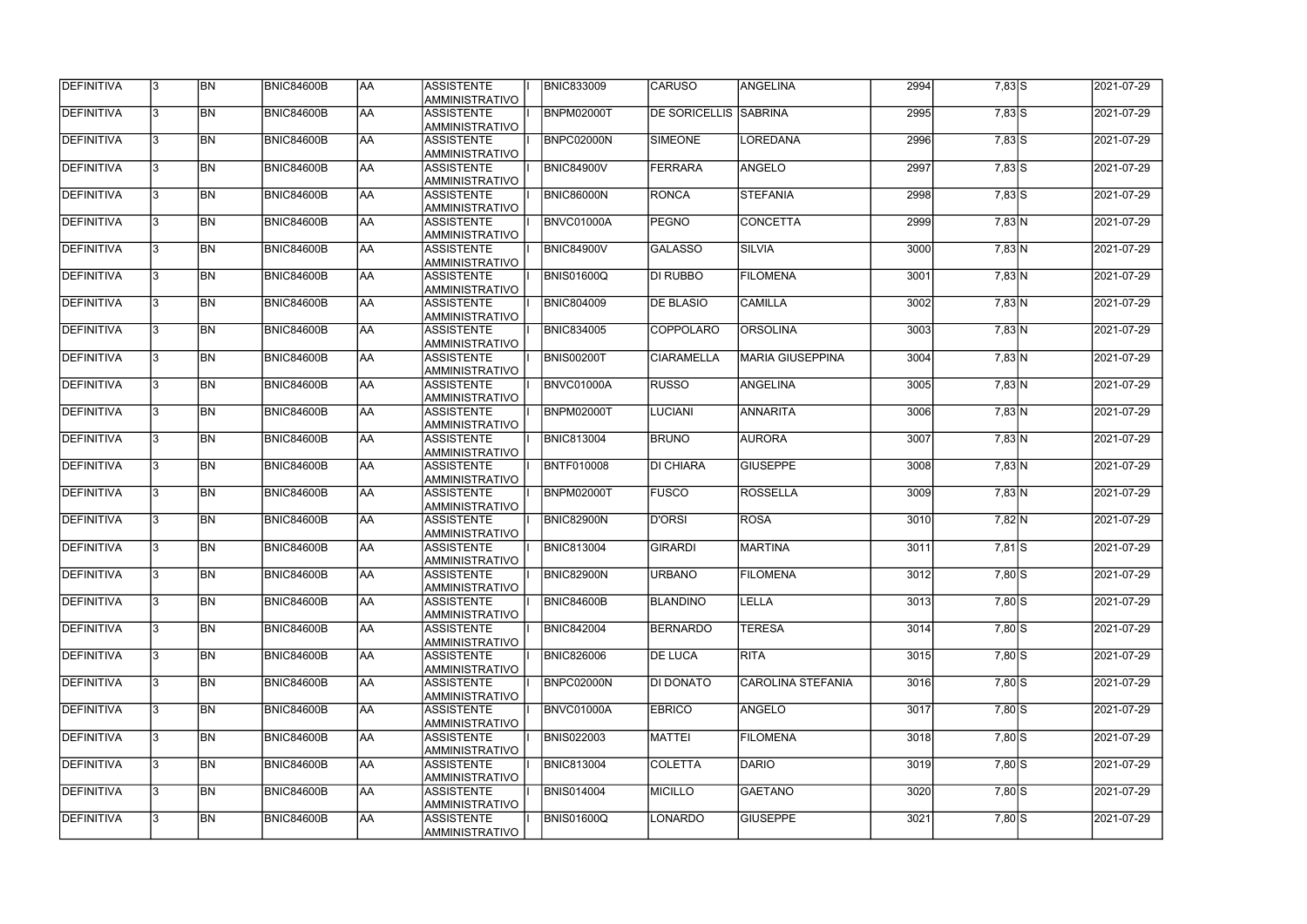| DEFINITIVA        |   | <b>BN</b> | <b>BNIC84600B</b> | AA              | ASSISTENTE<br>AMMINISTRATIVO        | <b>BNIC82900N</b> | <b>QUINTERNO</b>      | Iantonio            | 3022 | $7,80$ S       | 2021-07-29 |
|-------------------|---|-----------|-------------------|-----------------|-------------------------------------|-------------------|-----------------------|---------------------|------|----------------|------------|
| <b>DEFINITIVA</b> | 3 | <b>BN</b> | <b>BNIC84600B</b> | AA              | <b>ASSISTENTE</b><br>AMMINISTRATIVO | <b>BNIS00300N</b> | CAMPOLATTAN SALVATORE |                     | 3023 | $7,80$ S       | 2021-07-29 |
| DEFINITIVA        |   | <b>BN</b> | <b>BNIC84600B</b> | AA              | <b>ASSISTENTE</b><br>AMMINISTRATIVO | <b>BNRH030005</b> | <b>RACIOPPI</b>       | <b>GIULIANO</b>     | 3024 | $7,80$ S       | 2021-07-29 |
| DEFINITIVA        |   | <b>BN</b> | BNIC84600B        | AA              | <b>ASSISTENTE</b><br>AMMINISTRATIVO | BNVC01000A        | DONNARUMMA CLAUDIO    |                     | 3025 | 7,80 N         | 2021-07-29 |
| <b>DEFINITIVA</b> |   | <b>BN</b> | BNIC84600B        | AA              | <b>ASSISTENTE</b><br>AMMINISTRATIVO | <b>BNIS02300V</b> | <b>CIAGLIA</b>        | <b>MARIA GRAZIA</b> | 3026 | 7,80 N         | 2021-07-29 |
| DEFINITIVA        |   | <b>BN</b> | <b>BNIC84600B</b> | AA              | <b>ASSISTENTE</b><br>AMMINISTRATIVO | <b>BNIS01100L</b> | <b>PERFETTO</b>       | <b>ERNESTO</b>      | 3027 | 7,80 N         | 2021-07-29 |
| DEFINITIVA        |   | <b>BN</b> | <b>BNIC84600B</b> | AA              | <b>ASSISTENTE</b><br>AMMINISTRATIVO | <b>BNRH030005</b> | <b>SOLLA</b>          | <b>ANGELA</b>       | 3028 | $7,80 \ N$     | 2021-07-29 |
| <b>DEFINITIVA</b> |   | <b>BN</b> | <b>BNIC84600B</b> | AA              | <b>ASSISTENTE</b><br>AMMINISTRATIVO | <b>BNIC84300X</b> | RANIERI               | <b>ANNAPIA</b>      | 3029 | 7,80 N         | 2021-07-29 |
| DEFINITIVA        |   | <b>BN</b> | <b>BNIC84600B</b> | AA              | <b>ASSISTENTE</b><br>AMMINISTRATIVO | <b>BNIC84600B</b> | <b>MORONE</b>         | <b>LUIGI</b>        | 3030 | 7,80 N         | 2021-07-29 |
| DEFINITIVA        |   | <b>BN</b> | <b>BNIC84600B</b> | AA              | <b>ASSISTENTE</b><br>AMMINISTRATIVO | <b>BNIS02300V</b> | <b>SANZARI</b>        | <b>RAFFAELEPIO</b>  | 3031 | $7,80\ N$      | 2021-07-29 |
| <b>DEFINITIVA</b> |   | <b>BN</b> | BNIC84600B        | AA              | <b>ASSISTENTE</b><br>AMMINISTRATIVO | <b>BNIC84300X</b> | ROMANO                | <b>VIVIAN</b>       | 3032 | 7,80 N         | 2021-07-29 |
| <b>DEFINITIVA</b> |   | <b>BN</b> | BNIC84600B        | AA              | <b>ASSISTENTE</b><br>AMMINISTRATIVO | <b>BNIS00800R</b> | <b>MASSARO</b>        | <b>ALFONSO</b>      | 3033 | 7,80 N         | 2021-07-29 |
| DEFINITIVA        |   | <b>BN</b> | <b>BNIC84600B</b> | $\overline{AA}$ | <b>ASSISTENTE</b><br>AMMINISTRATIVO | <b>BNIC84600B</b> | <b>DEL VECCHIO</b>    | <b>ALFONSO</b>      | 3034 | 7,80 N         | 2021-07-29 |
| <b>DEFINITIVA</b> |   | <b>BN</b> | BNIC84600B        | AA              | <b>ASSISTENTE</b><br>AMMINISTRATIVO | <b>BNIC86100D</b> | <b>MORGANELLA</b>     | <b>MICHELE</b>      | 3035 | $7,80$ N       | 2021-07-29 |
| <b>DEFINITIVA</b> |   | <b>BN</b> | BNIC84600B        | AA              | <b>ASSISTENTE</b><br>AMMINISTRATIVO | <b>BNIS00200T</b> | <b>IZZO</b>           | <b>ANGELO</b>       | 3036 | $7,80 \ N$     | 2021-07-29 |
| <b>DEFINITIVA</b> |   | <b>BN</b> | BNIC84600B        | AA              | <b>ASSISTENTE</b><br>AMMINISTRATIVO | <b>BNIC84600B</b> | PINGUE                | <b>GIUSEPPE</b>     | 3037 | $7,80 \ N$     | 2021-07-29 |
| <b>DEFINITIVA</b> |   | <b>BN</b> | BNIC84600B        | AA              | <b>ASSISTENTE</b><br>AMMINISTRATIVO | <b>BNIS00800R</b> | <b>LUCIANO</b>        | <b>ADRIANA</b>      | 3038 | 7,80 N         | 2021-07-29 |
| DEFINITIVA        |   | <b>BN</b> | BNIC84600B        | AA              | <b>ASSISTENTE</b><br>AMMINISTRATIVO | <b>BNIC84600B</b> | <b>BORRELLI</b>       | <b>TERESA</b>       | 3039 | $7,80 \vert N$ | 2021-07-29 |
| <b>DEFINITIVA</b> |   | <b>BN</b> | <b>BNIC84600B</b> | AA              | ASSISTENTE<br>AMMINISTRATIVO        | BNIC85200P        | <b>BELLUSI</b>        | <b>MICHELA</b>      | 3040 | $7,80 \ N$     | 2021-07-29 |
| <b>DEFINITIVA</b> |   | <b>BN</b> | <b>BNIC84600B</b> | AA              | <b>ASSISTENTE</b><br>AMMINISTRATIVO | <b>BNTF010008</b> | CAGGIANO              | <b>DIEGO</b>        | 3041 | $7,80 \ N$     | 2021-07-29 |
| DEFINITIVA        |   | <b>BN</b> | <b>BNIC84600B</b> | AA              | ASSISTENTE<br>AMMINISTRATIVO        | <b>BNIS013008</b> | PASQUARIELLO  ILENIA  |                     | 3042 | $7,80 \ N$     | 2021-07-29 |
| <b>DEFINITIVA</b> |   | <b>BN</b> | <b>BNIC84600B</b> | AA              | ASSISTENTE<br>AMMINISTRATIVO        | <b>BNIS014004</b> | DI GRAZIA             | <b>SABRINA</b>      | 3043 | 7,80 N         | 2021-07-29 |
| <b>DEFINITIVA</b> |   | <b>BN</b> | <b>BNIC84600B</b> | AA              | ASSISTENTE<br>AMMINISTRATIVO        | <b>BNIC84600B</b> | <b>FALATO</b>         | <b>ANNA MARIA</b>   | 3044 | $7,80 \ N$     | 2021-07-29 |
| <b>DEFINITIVA</b> |   | <b>BN</b> | <b>BNIC84600B</b> | AA              | <b>ASSISTENTE</b><br>AMMINISTRATIVO | <b>BNIC84300X</b> | <b>BOVINO</b>         | LORENA              | 3045 | $7,80 \ N$     | 2021-07-29 |
| DEFINITIVA        |   | <b>BN</b> | <b>BNIC84600B</b> | AA              | <b>ASSISTENTE</b><br>AMMINISTRATIVO | <b>BNIS02300V</b> | <b>REVEGLIA</b>       | <b>MARIA CHIARA</b> | 3046 | $7,80 \ N$     | 2021-07-29 |
| DEFINITIVA        |   | <b>BN</b> | <b>BNIC84600B</b> | AA              | <b>ASSISTENTE</b><br>AMMINISTRATIVO | <b>BNTF010008</b> | RAFFIO                | <b>ANGELO</b>       | 3047 | $7,80 \ N$     | 2021-07-29 |
| <b>DEFINITIVA</b> |   | <b>BN</b> | <b>BNIC84600B</b> | AA              | <b>ASSISTENTE</b><br>AMMINISTRATIVO | <b>BNTF010008</b> | <b>DE LUCA</b>        | <b>DOMENICO</b>     | 3048 | 7,80 N         | 2021-07-29 |
| <b>DEFINITIVA</b> |   | <b>BN</b> | <b>BNIC84600B</b> | AA              | ASSISTENTE<br>AMMINISTRATIVO        | <b>BNIS02300V</b> | <b>CRISTIANO</b>      | LIVIA               | 3049 | 7,80 N         | 2021-07-29 |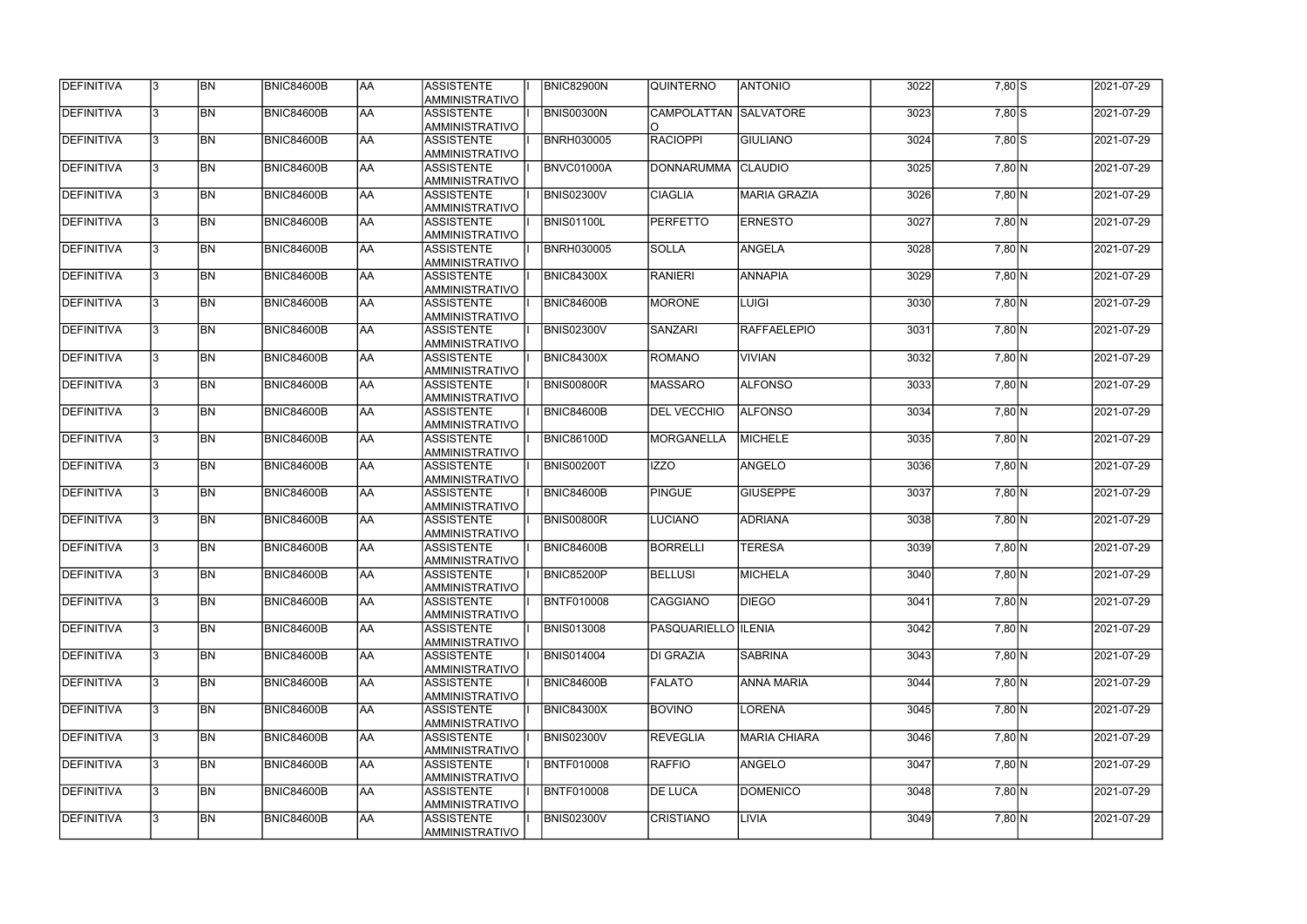| DEFINITIVA        |              | BN        | <b>BNIC84600B</b> | laa       | <b>ASSISTENTE</b><br>AMMINISTRATIVO        | <b>BNTF010008</b> | <b>MAIO</b>                    | <b>ANDREA</b>             | 3050 | 7,80 N   | 2021-07-29 |
|-------------------|--------------|-----------|-------------------|-----------|--------------------------------------------|-------------------|--------------------------------|---------------------------|------|----------|------------|
| DEFINITIVA        | $\mathbf{3}$ | <b>BN</b> | BNIC84600B        | <b>AA</b> | <b>ASSISTENTE</b><br>AMMINISTRATIVO        | <b>BNIC82900N</b> | SAUCHELLA                      | <b>MICHELA</b>            | 3051 | 7,80 N   | 2021-07-29 |
| DEFINITIVA        | $\mathbf{3}$ | <b>BN</b> | <b>BNIC84600B</b> | laa       | <b>ASSISTENTE</b><br>AMMINISTRATIVO        | <b>BNIC85200P</b> | VILLANO                        | <b>GIUSEPPE</b>           | 3052 | 7,80 N   | 2021-07-29 |
| DEFINITIVA        | l3.          | <b>BN</b> | <b>BNIC84600B</b> | laa       | <b>ASSISTENTE</b><br>AMMINISTRATIVO        | <b>BNIS022003</b> | GENTILE                        | <b>MARIA CRISTINA</b>     | 3053 | 7,80 N   | 2021-07-29 |
| DEFINITIVA        | l3.          | <b>BN</b> | <b>BNIC84600B</b> | <b>AA</b> | <b>ASSISTENTE</b><br>AMMINISTRATIVO        | <b>BNIC842004</b> | <b>VERDICCHIO</b>              | MADDALENA                 | 3054 | 7,80 N   | 2021-07-29 |
| DEFINITIVA        | l3.          | <b>BN</b> | BNIC84600B        | <b>AA</b> | <b>ASSISTENTE</b><br>AMMINISTRATIVO        | <b>BNIS00200T</b> | <b>BRUNO</b>                   | <b>ORSOLA</b>             | 3055 | $7,80$ N | 2021-07-29 |
| <b>DEFINITIVA</b> | l3.          | BN        | BNIC84600B        | <b>AA</b> | <b>ASSISTENTE</b><br>AMMINISTRATIVO        | <b>BNPM02000T</b> | <b>CIMINO</b>                  | <b>GIANLUIGI</b>          | 3056 | $7,80$ N | 2021-07-29 |
| DEFINITIVA        | l3.          | <b>BN</b> | BNIC84600B        | laa       | <b>ASSISTENTE</b><br><b>AMMINISTRATIVO</b> | <b>BNIC82900N</b> | PARRICELLI                     | BRUNELLA                  | 3057 | $7,80$ N | 2021-07-29 |
| DEFINITIVA        |              | BN        | <b>BNIC84600B</b> | laa       | <b>ASSISTENTE</b><br><b>AMMINISTRATIVO</b> | <b>BNIS00200T</b> | <b>BARONE</b>                  | ADDOLORATA                | 3058 | 7,80 N   | 2021-07-29 |
| DEFINITIVA        |              | BN        | BNIC84600B        | AA        | <b>ASSISTENTE</b><br>AMMINISTRATIVO        | <b>BNIS01600Q</b> | ROMANO                         | FABIANA                   | 3059 | 7,80 N   | 2021-07-29 |
| DEFINITIVA        |              | <b>BN</b> | <b>BNIC84600B</b> | laa       | <b>ASSISTENTE</b><br>AMMINISTRATIVO        | <b>BNIC83700L</b> | <b>DELLO</b><br><b>STRITTO</b> | GRAZIA                    | 3060 | 7,80 N   | 2021-07-29 |
| DEFINITIVA        | l3.          | <b>BN</b> | <b>BNIC84600B</b> | laa       | <b>ASSISTENTE</b><br><b>AMMINISTRATIVO</b> | <b>BNIC81400X</b> | <b>CASSELLA</b>                | <b>GIOVANNA</b>           | 3061 | 7,80 N   | 2021-07-29 |
| DEFINITIVA        | l3.          | <b>BN</b> | <b>BNIC84600B</b> | <b>AA</b> | <b>ASSISTENTE</b><br>AMMINISTRATIVO        | <b>BNRH030005</b> | <b>FLORIO</b>                  | MICHELE                   | 3062 | 7,80 N   | 2021-07-29 |
| DEFINITIVA        | l3.          | <b>BN</b> | <b>BNIC84600B</b> | <b>AA</b> | <b>ASSISTENTE</b><br>AMMINISTRATIVO        | <b>BNIC81400X</b> | PASCARELLA                     | <b>CLEMENTE</b>           | 3063 | 7,80 N   | 2021-07-29 |
| DEFINITIVA        | 3            | <b>BN</b> | <b>BNIC84600B</b> | laa       | <b>ASSISTENTE</b><br>AMMINISTRATIVO        | <b>BNIC819003</b> | <b>ESPOSITO</b>                | <b>RITA</b>               | 3064 | 7,80 N   | 2021-07-29 |
| DEFINITIVA        | ା୧           | <b>BN</b> | <b>BNIC84600B</b> | <b>AA</b> | <b>ASSISTENTE</b><br>AMMINISTRATIVO        | <b>BNIC826006</b> | PANICO                         | <b>GIUSEPPE</b>           | 3065 | 7,80 N   | 2021-07-29 |
| DEFINITIVA        | l3.          | <b>BN</b> | <b>BNIC84600B</b> | laa       | <b>ASSISTENTE</b><br>AMMINISTRATIVO        | <b>BNIC84400Q</b> | <b>MAZZEO</b>                  | <b>ROBERTO</b>            | 3066 | 7,80 N   | 2021-07-29 |
| DEFINITIVA        |              | <b>BN</b> | <b>BNIC84600B</b> | <b>AA</b> | <b>ASSISTENTE</b><br><b>AMMINISTRATIVO</b> | <b>BNIC86100D</b> | <b>CUSANO</b>                  | <b>BIANCA</b>             | 3067 | 7,80 N   | 2021-07-29 |
| <b>DEFINITIVA</b> | 13.          | <b>BN</b> | BNIC84600B        | IAA.      | <b>ASSISTENTE</b><br>AMMINISTRATIVO        | <b>BNIC813004</b> | <b>GIAMATTEI</b>               | <b>PIETRO</b>             | 3068 | $7,80$ N | 2021-07-29 |
| DEFINITIVA        | l3.          | <b>BN</b> | <b>BNIC84600B</b> | laa       | <b>ASSISTENTE</b><br>AMMINISTRATIVO        | BNIC82900N        | PORCEDDU                       | <b>OLIVIERO ARCANGELO</b> | 3069 | 7,80 N   | 2021-07-29 |
| DEFINITIVA        | I3.          | <b>BN</b> | <b>BNIC84600B</b> | laa       | ASSISTENTE<br>AMMINISTRATIVO               | <b>BNIC819003</b> | MENNILLO                       | ROMINA                    | 3070 | 7,80 N   | 2021-07-29 |
| DEFINITIVA        | l3.          | <b>BN</b> | <b>BNIC84600B</b> | laa       | <b>ASSISTENTE</b><br>AMMINISTRATIVO        | <b>BNIC81400X</b> | <b>MACOLINO</b>                | <b>MARIALUISA</b>         | 3071 | 7,80 N   | 2021-07-29 |
| DEFINITIVA        | l3.          | <b>BN</b> | <b>BNIC84600B</b> | laa       | <b>ASSISTENTE</b><br>AMMINISTRATIVO        | <b>BNIC804009</b> | <b>MANCINI</b>                 | ANNARITA                  | 3072 | 7,80 N   | 2021-07-29 |
| DEFINITIVA        | l٩.          | <b>BN</b> | <b>BNIC84600B</b> | laa       | <b>ASSISTENTE</b><br><b>AMMINISTRATIVO</b> | <b>BNIS013008</b> | <b>CIERVO</b>                  | DANIELE                   | 3073 | 7,80 N   | 2021-07-29 |
| DEFINITIVA        | 3.           | <b>BN</b> | <b>BNIC84600B</b> | laa       | <b>ASSISTENTE</b><br>AMMINISTRATIVO        | <b>BNIS022003</b> | <b>BOTTE</b>                   | <b>MARIANGELA</b>         | 3074 | 7,80 N   | 2021-07-29 |
| DEFINITIVA        |              | <b>BN</b> | BNIC84600B        | <b>AA</b> | <b>ASSISTENTE</b><br>AMMINISTRATIVO        | <b>BNIS00800R</b> | <b>DE LUCIA</b>                | <b>GIOVANNA</b>           | 3075 | 7,80 N   | 2021-07-29 |
| DEFINITIVA        |              | <b>BN</b> | BNIC84600B        | laa       | <b>ASSISTENTE</b><br>AMMINISTRATIVO        | <b>BNIC842004</b> | <b>FALCO</b>                   | <b>ROSINA</b>             | 3076 | 7,80 N   | 2021-07-29 |
| DEFINITIVA        |              | BN        | BNIC84600B        | AA        | <b>ASSISTENTE</b><br>AMMINISTRATIVO        | <b>BNIC834005</b> | <b>SACCOMANNO</b>              | GRAZIELLA                 | 3077 | 7,80 N   | 2021-07-29 |

| 7,80 N              |                         | 2021-07-29       |
|---------------------|-------------------------|------------------|
| 7,80 N              |                         | 2021-07-29       |
| 7,80 N              |                         | 2021-07-29       |
| 7,80 N              |                         | 2021-07-29       |
| $7,80$ N            |                         | 2021-07-29       |
| 7,80 N              |                         | 2021-07-29       |
| 7,80 N              |                         | 2021-07-29       |
| 7,80 N              |                         | 2021-07-29       |
| $7,80$ N            |                         | 2021-07-29       |
| $7,80$ N            |                         | 2021-07-29       |
| $7,80$ N            |                         | 2021-07-29       |
| $7,80$ N            |                         | 2021-07-29       |
| 7,80 N              |                         | 2021-07-29       |
| $7,80 \overline{N}$ |                         | 2021-07-29       |
| $7,80 \overline{N}$ |                         | 2021-07-29       |
| $7,80 \overline{N}$ |                         | $2021 - 07 - 29$ |
| 7,80 N              |                         | 2021-07-29       |
| $\frac{1}{7}$ ,80 N |                         | 2021-07-29       |
| 7,80 N              |                         | 2021-07-29       |
| 7,80 N              |                         | 2021-07-29       |
| 7,80 N              |                         | 2021-07-29       |
| $7,80$ N            |                         | 2021-07-29       |
| $7,80 \overline{N}$ |                         | 2021-07-29       |
| 7,80                | N                       | 2021-07-29       |
| 7,80                | N                       | 2021-07-29       |
| 7,80                | N                       | 2021-07-29       |
| 7,80                | N                       | 2021-07-29       |
| 7,80                | $\overline{\mathsf{N}}$ | 2021-07-29       |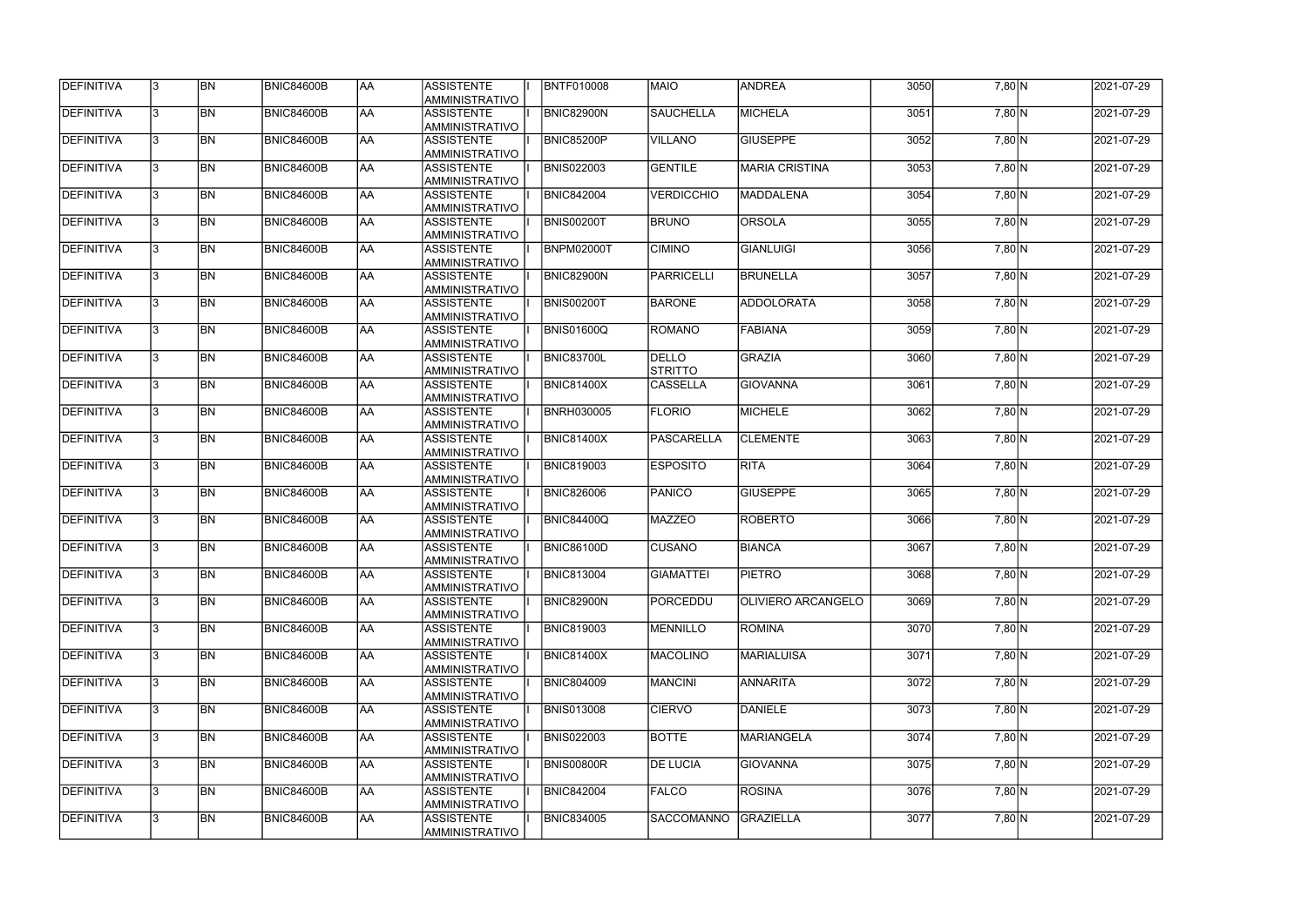| <b>DEFINITIVA</b> | <b>BN</b> | <b>BNIC84600B</b> | AA        | <b>ASSISTENTE</b><br>AMMINISTRATIVO | <b>BNIC85200P</b> | BALZANO                       | <b>LIDIA</b>              | 3078 | 7,80 N   | 2021-07-29 |
|-------------------|-----------|-------------------|-----------|-------------------------------------|-------------------|-------------------------------|---------------------------|------|----------|------------|
| <b>DEFINITIVA</b> | <b>BN</b> | <b>BNIC84600B</b> | <b>AA</b> | <b>ASSISTENTE</b><br>AMMINISTRATIVO | <b>BNIS022003</b> | <b>MASTROIANNI</b>            | MARIA                     | 3079 | $7,77$ S | 2021-07-29 |
| <b>DEFINITIVA</b> | <b>BN</b> | <b>BNIC84600B</b> | laa       | <b>ASSISTENTE</b><br>AMMINISTRATIVO | <b>BNIS00200T</b> | <b>DEL NIGRO</b>              | <b>BIAGIO</b>             | 3080 | $7,77$ N | 2021-07-29 |
| <b>DEFINITIVA</b> | <b>BN</b> | <b>BNIC84600B</b> | laa       | <b>ASSISTENTE</b><br>AMMINISTRATIVO | BNIC85200P        | <b>PASQUARIELLO ANNAMARIA</b> |                           | 3081 | $7,77$ N | 2021-07-29 |
| <b>DEFINITIVA</b> | <b>BN</b> | <b>BNIC84600B</b> | laa       | ASSISTENTE<br>AMMINISTRATIVO        | BNIS01600Q        | BORZILLO                      | ANGELA                    | 3082 | $7,77$ N | 2021-07-29 |
| <b>DEFINITIVA</b> | <b>BN</b> | <b>BNIC84600B</b> | <b>AA</b> | ASSISTENTE<br>AMMINISTRATIVO        | <b>BNIS00300N</b> | RAME                          | <b>ASSUNTO</b>            | 3083 | $7,77$ N | 2021-07-29 |
| <b>DEFINITIVA</b> | <b>BN</b> | BNIC84600B        | laa       | <b>ASSISTENTE</b><br>AMMINISTRATIVO | <b>BNIC862009</b> | MAIETTA                       | <b>FRANCO</b>             | 3084 | $7,75$ S | 2021-07-29 |
| <b>DEFINITIVA</b> | <b>BN</b> | BNIC84600B        | laa       | <b>ASSISTENTE</b><br>AMMINISTRATIVO | BNIC82900N        | <b>CIERVO</b>                 | VINCENZO                  | 3085 | $7,75$ N | 2021-07-29 |
| <b>DEFINITIVA</b> | <b>BN</b> | <b>BNIC84600B</b> | laa       | <b>ASSISTENTE</b><br>AMMINISTRATIVO | <b>BNIC84900V</b> | <b>PRISCO</b>                 | <b>MARILISA</b>           | 3086 | $7,75$ N | 2021-07-29 |
| <b>DEFINITIVA</b> | <b>BN</b> | <b>BNIC84600B</b> | laa       | <b>ASSISTENTE</b><br>AMMINISTRATIVO | <b>BNIS027006</b> | <b>ORLACCHIO</b>              | <b>LINA</b>               | 3087 | $7,74$ N | 2021-07-29 |
| <b>DEFINITIVA</b> | <b>BN</b> | <b>BNIC84600B</b> | laa       | <b>ASSISTENTE</b><br>AMMINISTRATIVO | <b>BNIC812008</b> | <b>DE BLASIO</b>              | <b>DORA</b>               | 3088 | $7,70$ S | 2021-07-29 |
| <b>DEFINITIVA</b> | <b>BN</b> | <b>BNIC84600B</b> | laa       | ASSISTENTE<br>AMMINISTRATIVO        | <b>BNIC848003</b> | D'AGOSTINO                    | PASQUALINO                | 3089 | $7,70$ S | 2021-07-29 |
| <b>DEFINITIVA</b> | <b>BN</b> | <b>BNIC84600B</b> | laa       | ASSISTENTE<br>AMMINISTRATIVO        | <b>BNRH030005</b> | <b>DE LUCA</b>                | SABRINA                   | 3090 | $7,70$ S | 2021-07-29 |
| <b>DEFINITIVA</b> | <b>BN</b> | <b>BNIC84600B</b> | laa       | ASSISTENTE<br>AMMINISTRATIVO        | <b>BNIC839008</b> | ABBATIELLO                    | MICHELA                   | 3091 | $7,70$ S | 2021-07-29 |
| <b>DEFINITIVA</b> | <b>BN</b> | <b>BNIC84600B</b> | laa       | <b>ASSISTENTE</b><br>AMMINISTRATIVO | <b>BNIC81700B</b> | FREDELLA                      | SIMONA                    | 3092 | $7,70$ S | 2021-07-29 |
| <b>DEFINITIVA</b> | <b>BN</b> | <b>BNIC84600B</b> | laa       | <b>ASSISTENTE</b><br>AMMINISTRATIVO | <b>BNIC84900V</b> | PROCACCINI                    | <b>ANGELA SALVATORINA</b> | 3093 | $7,70$ S | 2021-07-29 |
| <b>DEFINITIVA</b> | <b>BN</b> | <b>BNIC84600B</b> | laa       | <b>ASSISTENTE</b><br>AMMINISTRATIVO | <b>BNIC819003</b> | <b>SIMEONE</b>                | <b>NATALIA</b>            | 3094 | $7,70$ S | 2021-07-29 |
| <b>DEFINITIVA</b> | <b>BN</b> | <b>BNIC84600B</b> | laa       | <b>ASSISTENTE</b><br>AMMINISTRATIVO | <b>BNIC813004</b> | <b>GAMBUTI</b>                | <b>IDA</b>                | 3095 | $7,70$ S | 2021-07-29 |
| <b>DEFINITIVA</b> | BN        | BNIC84600B        | IAA.      | <b>ASSISTENTE</b><br>AMMINISTRATIVO | <b>BNIS02300V</b> | <b>PEPE</b>                   | MANUELA                   | 3096 | $7,70$ S | 2021-07-29 |
| <b>DEFINITIVA</b> | <b>BN</b> | <b>BNIC84600B</b> | laa       | ASSISTENTE<br>AMMINISTRATIVO        | <b>BNIC842004</b> | <b>NAPOLITANO</b>             | <b>JESSICA</b>            | 3097 | $7,70$ S | 2021-07-29 |
| DEFINITIVA        | <b>BN</b> | <b>BNIC84600B</b> | laa       | ASSISTENTE<br>AMMINISTRATIVO        | <b>BNIS013008</b> | <b>PERNA</b>                  | <b>REGINA</b>             | 3098 | $7,70$ S | 2021-07-29 |
| <b>DEFINITIVA</b> | <b>BN</b> | <b>BNIC84600B</b> | laa       | <b>ASSISTENTE</b><br>AMMINISTRATIVO | <b>BNIC81400X</b> | <b>CIVITILLO</b>              | <b>CRISTINA</b>           | 3099 | $7,70$ S | 2021-07-29 |
| <b>DEFINITIVA</b> | <b>BN</b> | <b>BNIC84600B</b> | <b>AA</b> | ASSISTENTE<br>AMMINISTRATIVO        | <b>BNIC848003</b> | <b>CAPOZZO</b>                | <b>ERMELINDA</b>          | 3100 | $7,70$ S | 2021-07-29 |
| <b>DEFINITIVA</b> | <b>BN</b> | <b>BNIC84600B</b> | laa       | <b>ASSISTENTE</b><br>AMMINISTRATIVO | <b>BNIC850003</b> | <b>CERULO</b>                 | <b>MAURO</b>              | 3101 | 7,70 N   | 2021-07-29 |
| <b>DEFINITIVA</b> | <b>BN</b> | <b>BNIC84600B</b> | laa       | <b>ASSISTENTE</b><br>AMMINISTRATIVO | <b>BNIS027006</b> | <b>DE LAURO</b>               | KIARALUNA                 | 3102 | $7,70$ N | 2021-07-29 |
| <b>DEFINITIVA</b> | <b>BN</b> | <b>BNIC84600B</b> | laa       | <b>ASSISTENTE</b><br>AMMINISTRATIVO | BNPC02000N        | <b>ANNECCHIARIC GIORGIA</b>   |                           | 3103 | 7,70 N   | 2021-07-29 |
| <b>DEFINITIVA</b> | <b>BN</b> | <b>BNIC84600B</b> | laa       | ASSISTENTE<br>AMMINISTRATIVO        | <b>BNIC850003</b> | <b>VETRONE</b>                | <b>FRANCESCA</b>          | 3104 | 7,70 N   | 2021-07-29 |
| <b>DEFINITIVA</b> | <b>BN</b> | <b>BNIC84600B</b> | AA        | ASSISTENTE<br>AMMINISTRATIVO        | <b>BNIC85400A</b> | VIELE                         | <b>IMMACOLATA</b>         | 3105 | 7,70 N   | 2021-07-29 |

| $7,80$ N          |                | 2021-07-29 |
|-------------------|----------------|------------|
| $7,77$ S          |                | 2021-07-29 |
| $7,77$ N          |                | 2021-07-29 |
| $7,77$ N          |                | 2021-07-29 |
| $7,77$ N          |                | 2021-07-29 |
| $7,77$ N          |                | 2021-07-29 |
| $7,75$ S          |                | 2021-07-29 |
| $7,75$ N          |                | 2021-07-29 |
| $7,75$ N          |                | 2021-07-29 |
| $7,74$ N          |                | 2021-07-29 |
| $7,70$ S          |                | 2021-07-29 |
| $7,70$ S          |                | 2021-07-29 |
| $7,70$ S          |                | 2021-07-29 |
| $7,70$ S          |                | 2021-07-29 |
| $7,70$ S          |                | 2021-07-29 |
| $7,70$ S          |                | 2021-07-29 |
| $7,70$ S          |                | 2021-07-29 |
| $7,70$ S          |                | 2021-07-29 |
| 7,70 S            |                | 2021-07-29 |
| $7,70$ S          |                | 2021-07-29 |
| 7,70              | $\overline{s}$ | 2021-07-29 |
| 7,70              | $\overline{s}$ | 2021-07-29 |
| 7,70              | <sub>S</sub>   | 2021-07-29 |
| 7,70 N            |                | 2021-07-29 |
| 7,70 N            |                | 2021-07-29 |
| $7,70$ N          |                | 2021-07-29 |
| $7,70$ N          |                | 2021-07-29 |
| $\overline{7,70}$ | N              | 2021-07-29 |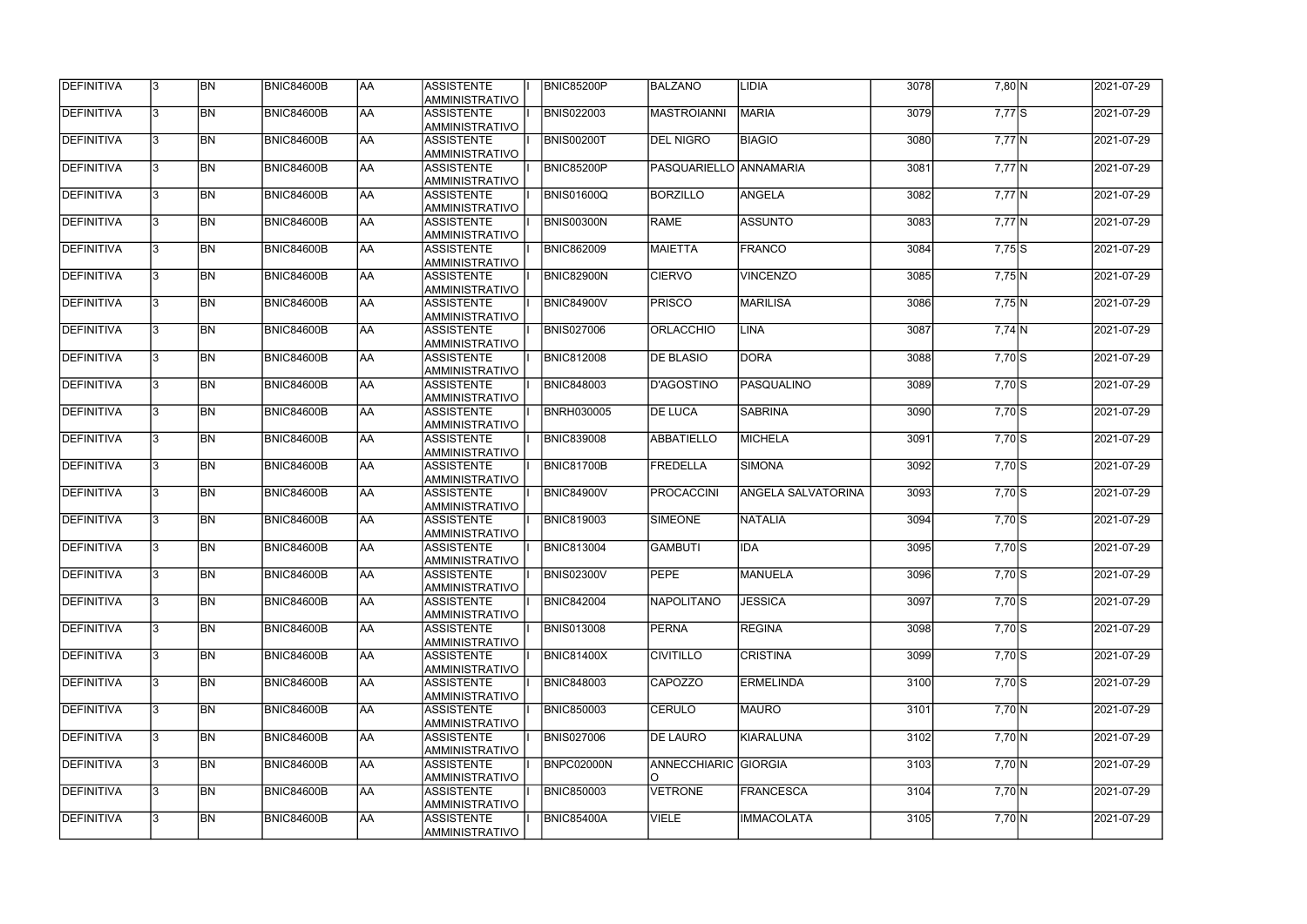| DEFINITIVA        | 13. | <b>BN</b> | <b>BNIC84600B</b> | AA         | ASSISTENTE<br>AMMINISTRATIVO        | <b>BNIC83700L</b> | DE<br><b>CRESCENZO</b> | <b>DANIELE</b>      | 3106 | 7,70 N        | 2021-07-29 |
|-------------------|-----|-----------|-------------------|------------|-------------------------------------|-------------------|------------------------|---------------------|------|---------------|------------|
| <b>DEFINITIVA</b> | 13. | <b>BN</b> | BNIC84600B        | laa        | <b>ASSISTENTE</b><br>AMMINISTRATIVO | <b>BNRH030005</b> | <b>TIPALDI</b>         | <b>MIRIANA</b>      | 3107 | 7,70 N        | 2021-07-29 |
| DEFINITIVA        | l3. | <b>BN</b> | <b>BNIC84600B</b> | AA         | <b>ASSISTENTE</b><br>AMMINISTRATIVO | <b>BNIS013008</b> | DE RISO                | <b>ILENIA</b>       | 3108 | 7,70 N        | 2021-07-29 |
| <b>DEFINITIVA</b> | l3. | <b>BN</b> | BNIC84600B        | <b>AA</b>  | <b>ASSISTENTE</b><br>AMMINISTRATIVO | <b>BNIS014004</b> | SASSONE                | <b>MARTINA</b>      | 3109 | $7,70$ N      | 2021-07-29 |
| DEFINITIVA        | l3. | <b>BN</b> | <b>BNIC84600B</b> | AA         | <b>ASSISTENTE</b><br>AMMINISTRATIVO | <b>BNIC82300P</b> | <b>FAIELLA</b>         | <b>MARTINA</b>      | 3110 | 7,70 N        | 2021-07-29 |
| DEFINITIVA        | l3  | <b>BN</b> | <b>BNIC84600B</b> | laa        | <b>ASSISTENTE</b><br>AMMINISTRATIVO | <b>BNIC84300X</b> | <b>CASABURO</b>        | <b>ROBERTO</b>      | 3111 | $7,70\vert N$ | 2021-07-29 |
| DEFINITIVA        |     | <b>BN</b> | <b>BNIC84600B</b> | AA         | <b>ASSISTENTE</b><br>AMMINISTRATIVO | <b>BNIC85700T</b> | <b>CAPONE</b>          | <b>FRANCESCO</b>    | 3112 | $7,70\vert N$ | 2021-07-29 |
| DEFINITIVA        |     | <b>BN</b> | <b>BNIC84600B</b> | laa        | <b>ASSISTENTE</b><br>AMMINISTRATIVO | <b>BNIS014004</b> | <b>DE LUCA</b>         | <b>GAETANO</b>      | 3113 | $7,70\vert N$ | 2021-07-29 |
| DEFINITIVA        |     | <b>BN</b> | <b>BNIC84600B</b> | laa        | <b>ASSISTENTE</b><br>AMMINISTRATIVO | <b>BNPM02000T</b> | <b>RINALDI</b>         | <b>ARMANDO</b>      | 3114 | 7,70 N        | 2021-07-29 |
| DEFINITIVA        | l3. | <b>BN</b> | BNIC84600B        | laa        | <b>ASSISTENTE</b><br>AMMINISTRATIVO | <b>BNIC85200P</b> | <b>DE LUCA</b>         | <b>CHIARA</b>       | 3115 | $7,70\vert N$ | 2021-07-29 |
| DEFINITIVA        | l3. | <b>BN</b> | <b>BNIC84600B</b> | AA         | <b>ASSISTENTE</b><br>AMMINISTRATIVO | <b>BNIS014004</b> | ROSELLA                | <b>ANNA</b>         | 3116 | $7,70 \ N$    | 2021-07-29 |
| <b>DEFINITIVA</b> | l3. | <b>BN</b> | <b>BNIC84600B</b> | <b>AA</b>  | ASSISTENTE<br>AMMINISTRATIVO        | BNIC82500A        | COLUCCIO               | <b>TIZIANA</b>      | 3117 | $7,70$ N      | 2021-07-29 |
| DEFINITIVA        | 3   | <b>BN</b> | <b>BNIC84600B</b> | AA         | <b>ASSISTENTE</b><br>AMMINISTRATIVO | <b>BNIC82900N</b> | <b>SABATASSO</b>       | <b>MADDALENA</b>    | 3118 | 7,70 N        | 2021-07-29 |
| DEFINITIVA        | 3   | <b>BN</b> | <b>BNIC84600B</b> | AA         | <b>ASSISTENTE</b><br>AMMINISTRATIVO | <b>BNIS014004</b> | <b>CIMINO</b>          | <b>SERENA</b>       | 3119 | 7,70 N        | 2021-07-29 |
| DEFINITIVA        |     | <b>BN</b> | <b>BNIC84600B</b> | AA         | <b>ASSISTENTE</b><br>AMMINISTRATIVO | <b>BNIC81000L</b> | <b>SALOMONE</b>        | <b>GRAZIA</b>       | 3120 | 7,70 N        | 2021-07-29 |
| DEFINITIVA        | 3   | <b>BN</b> | <b>BNIC84600B</b> | AA         | <b>ASSISTENTE</b><br>AMMINISTRATIVO | <b>BNIS01600Q</b> | <b>PALLOTTA</b>        | <b>GIUSEPPE</b>     | 3121 | $7,70 \ N$    | 2021-07-29 |
| DEFINITIVA        | l3. | <b>BN</b> | <b>BNIC84600B</b> | laa        | <b>ASSISTENTE</b><br>AMMINISTRATIVO | <b>BNIC839008</b> | RUSSO                  | <b>GIOVANNA</b>     | 3122 | $7,70\vert N$ | 2021-07-29 |
| DEFINITIVA        |     | <b>BN</b> | BNIC84600B        | AA         | <b>ASSISTENTE</b><br>AMMINISTRATIVO | <b>BNIC85200P</b> | <b>LA PORTA</b>        | <b>VERONICA</b>     | 3123 | $7,70\vert N$ | 2021-07-29 |
| DEFINITIVA        | 13. | <b>BN</b> | <b>BNIC84600B</b> | <b>JAA</b> | <b>ASSISTENTE</b><br>AMMINISTRATIVO | <b>BNIS014004</b> | <b>CALABRESE</b>       | <b>DOMENICO</b>     | 3124 | $7,70\vert N$ | 2021-07-29 |
| <b>DEFINITIVA</b> | l3. | <b>BN</b> | <b>BNIC84600B</b> | AA         | ASSISTENTE<br>AMMINISTRATIVO        | <b>BNIC848003</b> | VESSICHELLI            | RICCARDO            | 3125 | $7,70$ N      | 2021-07-29 |
| DEFINITIVA        | 13. | <b>BN</b> | <b>BNIC84600B</b> | AA         | ASSISTENTE<br>AMMINISTRATIVO        | BNIC83700L        | <b>SANTORO</b>         | <b>STEFANO</b>      | 3126 | 7,70 N        | 2021-07-29 |
| DEFINITIVA        | 3   | <b>BN</b> | <b>BNIC84600B</b> | AA         | ASSISTENTE<br>AMMINISTRATIVO        | <b>BNIC842004</b> | <b>CIOFFI</b>          | <b>CHIARA</b>       | 3127 | $7,70\vert N$ | 2021-07-29 |
| DEFINITIVA        |     | <b>BN</b> | <b>BNIC84600B</b> | AA         | <b>ASSISTENTE</b><br>AMMINISTRATIVO | <b>BNIC834005</b> | PIROZZOLO              | <b>MARIA GRAZIA</b> | 3128 | $7,70\vert N$ | 2021-07-29 |
| DEFINITIVA        |     | <b>BN</b> | <b>BNIC84600B</b> | AA         | <b>ASSISTENTE</b><br>AMMINISTRATIVO | <b>BNIC834005</b> | MILONE                 | <b>MARIA</b>        | 3129 | $7,70\vert N$ | 2021-07-29 |
| DEFINITIVA        | I3. | <b>BN</b> | BNIC84600B        | AA         | <b>ASSISTENTE</b><br>AMMINISTRATIVO | <b>BNIS00200T</b> | <b>CIAGLIA</b>         | <b>MARIAORSOLA</b>  | 3130 | $7,70\vert N$ | 2021-07-29 |
| DEFINITIVA        | I3. | <b>BN</b> | <b>BNIC84600B</b> | AA         | <b>ASSISTENTE</b><br>AMMINISTRATIVO | <b>BNIC850003</b> | <b>CAROTENUTO</b>      | <b>DORA</b>         | 3131 | $7,70\vert N$ | 2021-07-29 |
| DEFINITIVA        | 13. | <b>BN</b> | <b>BNIC84600B</b> | AA         | <b>ASSISTENTE</b><br>AMMINISTRATIVO | <b>BNIC81700B</b> | CARBONE                | <b>GIOVANNI</b>     | 3132 | $7,70\vert N$ | 2021-07-29 |
| DEFINITIVA        |     | <b>BN</b> | <b>BNIC84600B</b> | AA         | <b>ASSISTENTE</b><br>AMMINISTRATIVO | <b>BNIC84300X</b> | PASQUARIELLO PAOLA     |                     | 3133 | $7,70$ N      | 2021-07-29 |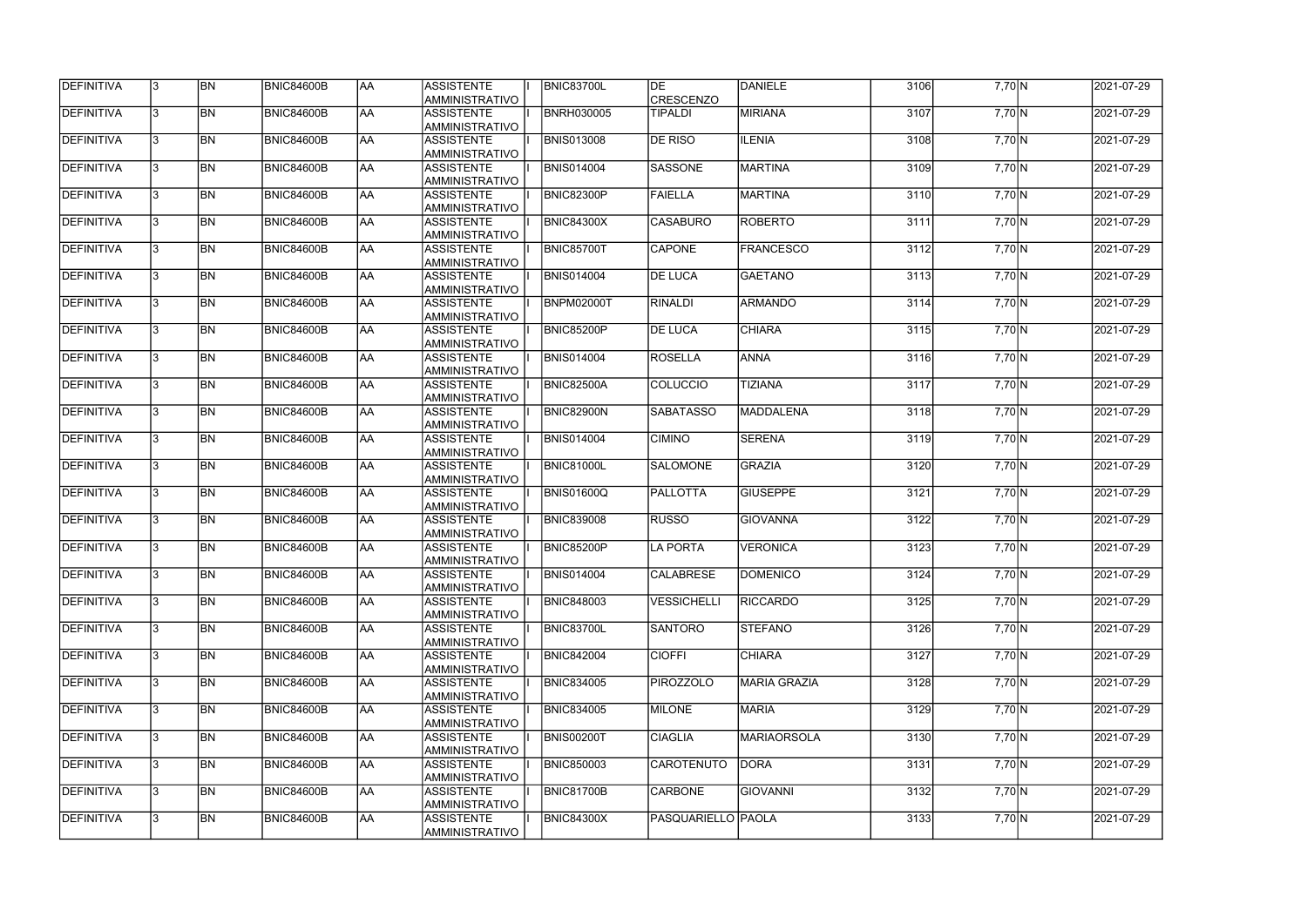| DEFINITIVA        |   | <b>BN</b> | <b>BNIC84600B</b> | laa       | <b>ASSISTENTE</b><br><b>AMMINISTRATIVO</b> | <b>BNIC86000N</b> | <b>PACIFICO</b>     | GRAZIA                    | 3134 | 7,67 S   | 2021-07-29 |
|-------------------|---|-----------|-------------------|-----------|--------------------------------------------|-------------------|---------------------|---------------------------|------|----------|------------|
| <b>DEFINITIVA</b> | 3 | <b>BN</b> | <b>BNIC84600B</b> | AA        | <b>ASSISTENTE</b><br><b>AMMINISTRATIVO</b> | <b>BNIC841008</b> | CINQUEGRANA         | <b>SANDRO</b>             | 3135 | 7,67 S   | 2021-07-29 |
| DEFINITIVA        |   | <b>BN</b> | <b>BNIC84600B</b> | AA        | <b>ASSISTENTE</b><br>AMMINISTRATIVO        | <b>BNIC86000N</b> | <b>TINESSA</b>      | FABRIZIO                  | 3136 | 7,67 S   | 2021-07-29 |
| DEFINITIVA        |   | <b>BN</b> | BNIC84600B        | AA        | <b>ASSISTENTE</b><br><b>AMMINISTRATIVO</b> | <b>BNPS010006</b> | <b>QUADRARO</b>     | <b>VERONICA</b>           | 3137 | $7,67$ S | 2021-07-29 |
| DEFINITIVA        |   | <b>BN</b> | <b>BNIC84600B</b> | <b>AA</b> | ASSISTENTE<br><b>AMMINISTRATIVO</b>        | <b>BNIC81700B</b> | <b>PELUSO</b>       | <b>ANNA</b>               | 3138 | $7,67$ S | 2021-07-29 |
| DEFINITIVA        |   | <b>BN</b> | <b>BNIC84600B</b> | AA        | <b>ASSISTENTE</b><br><b>AMMINISTRATIVO</b> | <b>BNIS00800R</b> | PAPA                | <b>LUIGI</b>              | 3139 | 7,67 S   | 2021-07-29 |
| DEFINITIVA        |   | <b>BN</b> | <b>BNIC84600B</b> | AA        | <b>ASSISTENTE</b><br><b>AMMINISTRATIVO</b> | <b>BNIC84400Q</b> | <b>DE VINCENTIS</b> | <b>ANGELA</b>             | 3140 | 7,67 S   | 2021-07-29 |
| <b>DEFINITIVA</b> |   | <b>BN</b> | BNIC84600B        | AA        | <b>ASSISTENTE</b><br><b>AMMINISTRATIVO</b> | <b>BNIC819003</b> | <b>PARCESEPE</b>    | <b>LAURA</b>              | 3141 | 7,67 S   | 2021-07-29 |
| DEFINITIVA        |   | <b>BN</b> | <b>BNIC84600B</b> | laa       | <b>ASSISTENTE</b><br><b>AMMINISTRATIVO</b> | <b>BNIC850003</b> | <b>PROCACCINI</b>   | MARIA ELISABETTA          | 3142 | 7,67 S   | 2021-07-29 |
| <b>DEFINITIVA</b> |   | <b>BN</b> | <b>BNIC84600B</b> | AA        | <b>ASSISTENTE</b><br>AMMINISTRATIVO        | BNIC81700B        | <b>DI LILLO</b>     | <b>GIOVANNI SALVATORE</b> | 3143 | 7,67 S   | 2021-07-29 |
| DEFINITIVA        |   | <b>BN</b> | <b>BNIC84600B</b> | AA        | <b>ASSISTENTE</b><br>AMMINISTRATIVO        | <b>BNIS02300V</b> | <b>IANNOTTI</b>     | MARILENA                  | 3144 | $7,67$ S | 2021-07-29 |
| <b>DEFINITIVA</b> |   | <b>BN</b> | BNIC84600B        | AA        | <b>ASSISTENTE</b><br><b>AMMINISTRATIVO</b> | <b>BNTF010008</b> | <b>UCCI</b>         | PELLEGRINO                | 3145 | 7,67 S   | 2021-07-29 |
| DEFINITIVA        |   | <b>BN</b> | <b>BNIC84600B</b> | AA        | <b>ASSISTENTE</b><br><b>AMMINISTRATIVO</b> | <b>BNIC81700B</b> | <b>CHECOLA</b>      | <b>MARIAPIA</b>           | 3146 | $7,67$ S | 2021-07-29 |
| DEFINITIVA        |   | <b>BN</b> | <b>BNIC84600B</b> | AA        | <b>ASSISTENTE</b><br><b>AMMINISTRATIVO</b> | <b>BNPS010006</b> | <b>PASTORE</b>      | <b>ADELE</b>              | 3147 | 7,67 S   | 2021-07-29 |
| <b>DEFINITIVA</b> |   | <b>BN</b> | <b>BNIC84600B</b> | AA        | <b>ASSISTENTE</b><br><b>AMMINISTRATIVO</b> | <b>BNIS01600Q</b> | <b>IANNAZZONE</b>   | PAOLO                     | 3148 | 7,67 S   | 2021-07-29 |
| <b>DEFINITIVA</b> |   | <b>BN</b> | BNIC84600B        | AA        | <b>ASSISTENTE</b><br><b>AMMINISTRATIVO</b> | <b>BNIC841008</b> | <b>NATILLO</b>      | <b>MARIO</b>              | 3149 | $7,67$ N | 2021-07-29 |
| <b>DEFINITIVA</b> |   | <b>BN</b> | <b>BNIC84600B</b> | AA        | <b>ASSISTENTE</b><br><b>AMMINISTRATIVO</b> | <b>BNIC84300X</b> | <b>RAZZANO</b>      | <b>MARIA MICHELA</b>      | 3150 | $7,67$ N | 2021-07-29 |
| DEFINITIVA        |   | <b>BN</b> | BNIC84600B        | AA        | <b>ASSISTENTE</b><br><b>AMMINISTRATIVO</b> | <b>BNTF010008</b> | <b>DE IOANNI</b>    | ANGELA                    | 3151 | $7,67$ N | 2021-07-29 |
| DEFINITIVA        |   | BN        | <b>BNIC84600B</b> | AA        | ASSISTENTE<br><b>AMMINISTRATIVO</b>        | <b>BNRH030005</b> | <b>DE SPIRITO</b>   | <b>FELICIA</b>            | 3152 | $7,67$ N | 2021-07-29 |
| <b>DEFINITIVA</b> |   | BN        | <b>BNIC84600B</b> | AA        | <b>ASSISTENTE</b><br>AMMINISTRATIVO        | <b>BNPM02000T</b> | <b>LUME</b>         | <b>GIUSEPPINA</b>         | 3153 | $7,67$ N | 2021-07-29 |
| DEFINITIVA        |   | <b>BN</b> | <b>BNIC84600B</b> | AA        | <b>ASSISTENTE</b><br><b>AMMINISTRATIVO</b> | <b>BNPS010006</b> | LI PIZZI            | <b>MORENO</b>             | 3154 | $7,67$ N | 2021-07-29 |
| <b>DEFINITIVA</b> |   | BN        | <b>BNIC84600B</b> | AA        | ASSISTENTE<br><b>AMMINISTRATIVO</b>        | <b>BNRH030005</b> | DI SANTO            | MARCO                     | 3155 | $7,67$ N | 2021-07-29 |
| <b>DEFINITIVA</b> |   | <b>BN</b> | <b>BNIC84600B</b> | AA        | ASSISTENTE<br><b>AMMINISTRATIVO</b>        | <b>BNIS02300V</b> | NAPOLETANO          | MILENA PASQUALINA         | 3156 | $7,67$ N | 2021-07-29 |
| <b>DEFINITIVA</b> |   | BN        | BNIC84600B        | AA        | <b>ASSISTENTE</b><br><b>AMMINISTRATIVO</b> | <b>BNIC804009</b> | D'ANTONIO           | MARIANNA                  | 3157 | $7,67$ N | 2021-07-29 |
| DEFINITIVA        |   | <b>BN</b> | <b>BNIC84600B</b> | AA        | <b>ASSISTENTE</b><br><b>AMMINISTRATIVO</b> | <b>BNIS013008</b> | <b>DE LUCIA</b>     | <b>SALVATORE</b>          | 3158 | $7,67$ N | 2021-07-29 |
| <b>DEFINITIVA</b> |   | BN        | BNIC84600B        | AA        | <b>ASSISTENTE</b><br><b>AMMINISTRATIVO</b> | <b>BNIC86100D</b> | <b>PAGANO</b>       | <b>IRENE</b>              | 3159 | $7,67$ N | 2021-07-29 |
| <b>DEFINITIVA</b> |   | <b>BN</b> | BNIC84600B        | AA        | ASSISTENTE<br>AMMINISTRATIVO               | <b>BNIC86000N</b> | RICCIOLINO          | RITA                      | 3160 | $7,67$ N | 2021-07-29 |
| <b>DEFINITIVA</b> |   | BN        | <b>BNIC84600B</b> | AA        | <b>ASSISTENTE</b><br><b>AMMINISTRATIVO</b> | <b>BNRH030005</b> | <b>ORLANDO</b>      | <b>ROSALBA</b>            | 3161 | $7,67$ N | 2021-07-29 |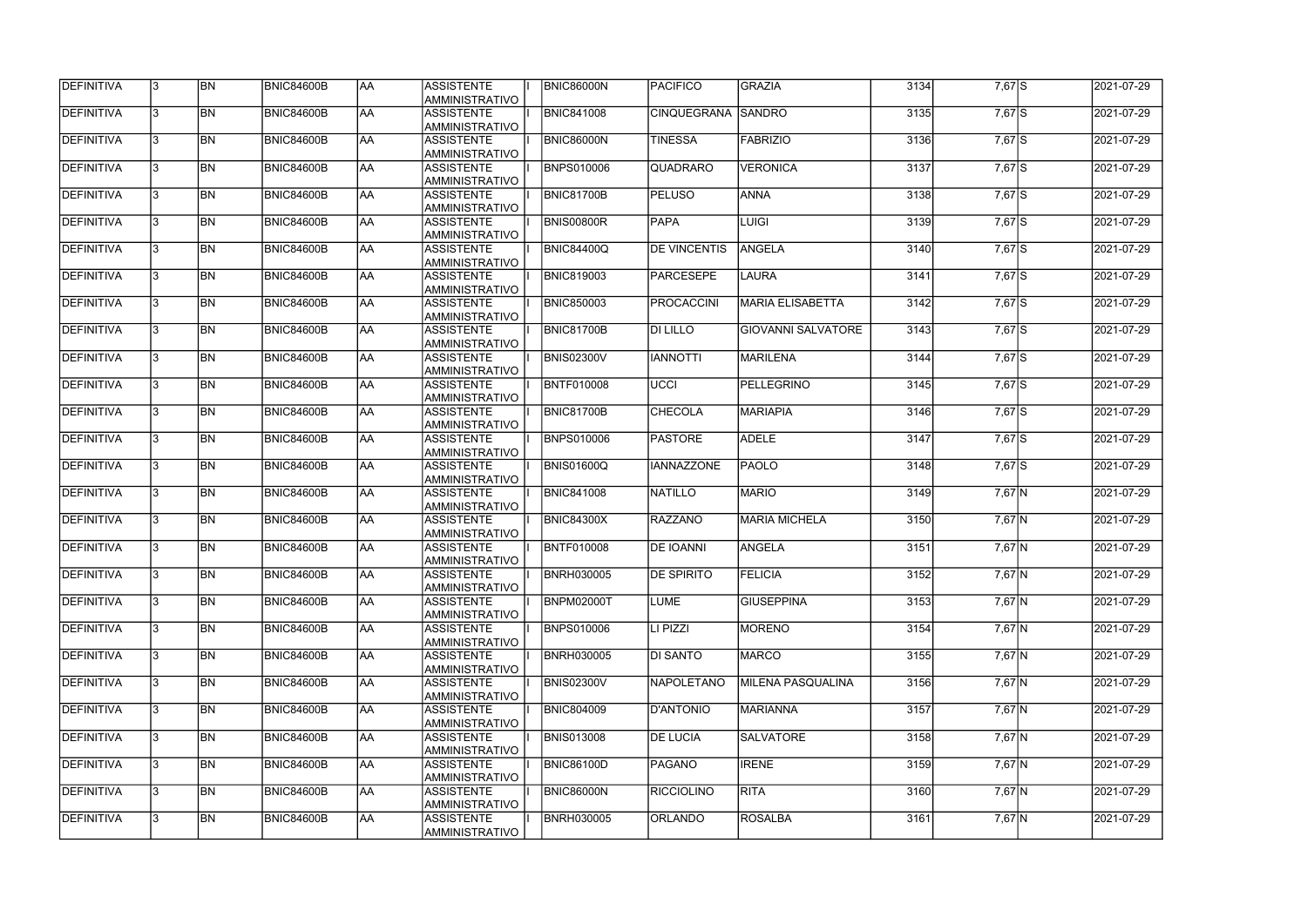| DEFINITIVA        | 13.          | <b>BN</b>       | <b>BNIC84600B</b> | <b>JAA</b> | ASSISTENTE<br>AMMINISTRATIVO               | <b>BNIS027006</b> | <b>CALABRESE</b>  | <b>MARIA TERESA</b> | 3162 | $7,67$ N | 2021-07-29 |
|-------------------|--------------|-----------------|-------------------|------------|--------------------------------------------|-------------------|-------------------|---------------------|------|----------|------------|
| <b>DEFINITIVA</b> | l3.          | <b>BN</b>       | BNIC84600B        | <b>JAA</b> | <b>ASSISTENTE</b><br>AMMINISTRATIVO        | <b>BNIC84500G</b> | <b>ROSSI</b>      | <b>EMMA MARIA</b>   | 3163 | $7,67$ N | 2021-07-29 |
| DEFINITIVA        |              | <b>BN</b>       | <b>BNIC84600B</b> | AA         | <b>ASSISTENTE</b><br>AMMINISTRATIVO        | BNVC01000A        | DI RUBBO          | <b>ANGELINA</b>     | 3164 | $7,67$ N | 2021-07-29 |
| <b>DEFINITIVA</b> | $\mathbf{3}$ | <b>BN</b>       | BNIC84600B        | <b>AA</b>  | ASSISTENTE<br>AMMINISTRATIVO               | <b>BNIC827002</b> | MANFELLOTTI       | <b>MILENA</b>       | 3165 | $7,67$ N | 2021-07-29 |
| <b>DEFINITIVA</b> |              | <b>BN</b>       | BNIC84600B        | AA         | ASSISTENTE<br><b>AMMINISTRATIVO</b>        | <b>BNIS022003</b> | <b>DI SORBO</b>   | <b>GIUSEPPE</b>     | 3166 | $7,67$ N | 2021-07-29 |
| DEFINITIVA        |              | <b>BN</b>       | BNIC84600B        | <b>JAA</b> | <b>ASSISTENTE</b><br>AMMINISTRATIVO        | <b>BNIS014004</b> | <b>VARRICCHIO</b> | <b>MARILENA</b>     | 3167 | $7,67$ N | 2021-07-29 |
| DEFINITIVA        |              | <b>BN</b>       | <b>BNIC84600B</b> | AA         | <b>ASSISTENTE</b><br><b>AMMINISTRATIVO</b> | <b>BNIS022003</b> | PACELLI           | <b>ANTONIO</b>      | 3168 | $7,67$ N | 2021-07-29 |
| DEFINITIVA        |              | <b>BN</b>       | BNIC84600B        | AA         | <b>ASSISTENTE</b><br>AMMINISTRATIVO        | BNIC84600B        | ROATTINO          | <b>SILVIA</b>       | 3169 | $7,67$ N | 2021-07-29 |
| <b>DEFINITIVA</b> |              | <b>BN</b>       | <b>BNIC84600B</b> | <b>JAA</b> | <b>ASSISTENTE</b><br><b>AMMINISTRATIVO</b> | BNPM02000T        | <b>BOTTICELLA</b> | <b>MICHELINA</b>    | 3170 | 7,67 N   | 2021-07-29 |
| DEFINITIVA        |              | <b>BN</b>       | BNIC84600B        | <b>JAA</b> | ASSISTENTE<br>AMMINISTRATIVO               | BNIC84400Q        | PALLADINO         | <b>GIUSEPPINA</b>   | 3171 | $7,67$ N | 2021-07-29 |
| DEFINITIVA        |              | <b>BN</b>       | <b>BNIC84600B</b> | AA         | ASSISTENTE<br>AMMINISTRATIVO               | BNIC85200P        | <b>MONGILLO</b>   | <b>ANTONIETTA</b>   | 3172 | 7,67 N   | 2021-07-29 |
| DEFINITIVA        |              | <b>BN</b>       | BNIC84600B        | <b>AA</b>  | ASSISTENTE<br>AMMINISTRATIVO               | <b>BNIC86100D</b> | <b>GRANATO</b>    | LUISA               | 3173 | $7,65$ N | 2021-07-29 |
| <b>DEFINITIVA</b> |              | <b>BN</b>       | <b>BNIC84600B</b> | AA         | ASSISTENTE<br>AMMINISTRATIVO               | <b>BNIC84600B</b> | <b>FUSCO</b>      | <b>GIUSEPPE</b>     | 3174 | $7,65$ N | 2021-07-29 |
| <b>DEFINITIVA</b> |              | <b>BN</b>       | <b>BNIC84600B</b> | <b>JAA</b> | <b>ASSISTENTE</b><br><b>AMMINISTRATIVO</b> | <b>BNIC862009</b> | <b>NUZZO</b>      | LUIGI               | 3175 | $7,61$ S | 2021-07-29 |
| <b>DEFINITIVA</b> |              | <b>BN</b>       | <b>BNIC84600B</b> | AA         | <b>ASSISTENTE</b><br><b>AMMINISTRATIVO</b> | <b>BNIC82900N</b> | PIZZELLA          | <b>ROSARIA</b>      | 3176 | $7,60$ S | 2021-07-29 |
| DEFINITIVA        |              | <b>BN</b>       | <b>BNIC84600B</b> | <b>JAA</b> | <b>ASSISTENTE</b><br>AMMINISTRATIVO        | <b>BNIS027006</b> | PARRELLA          | <b>LEUCIO</b>       | 3177 | 7,60 S   | 2021-07-29 |
| DEFINITIVA        | 3            | <b>BN</b>       | BNIC84600B        | AA         | <b>ASSISTENTE</b><br>AMMINISTRATIVO        | <b>BNIC81400X</b> | D'ANGELO          | <b>CRISTIAN</b>     | 3178 | $7,60$ S | 2021-07-29 |
| DEFINITIVA        |              | <b>BN</b>       | <b>BNIC84600B</b> | AA         | <b>ASSISTENTE</b><br>AMMINISTRATIVO        | <b>BNIC84400Q</b> | <b>CORVINO</b>    | <b>PAOLO</b>        | 3179 | $7,60$ S | 2021-07-29 |
| DEFINITIVA        | 13.          | <b>BN</b>       | <b>BNIC84600B</b> | <b>JAA</b> | <b>ASSISTENTE</b><br>AMMINISTRATIVO        | <b>BNIC84300X</b> | <b>AFFUSTO</b>    | <b>GIUSEPPE</b>     | 3180 | $7,60$ S | 2021-07-29 |
| <b>DEFINITIVA</b> | l3.          | $\overline{BN}$ | <b>BNIC84600B</b> | AA         | ASSISTENTE<br><b>AMMINISTRATIVO</b>        | <b>BNIC848003</b> | <b>CIARMOLI</b>   | <b>ANNAMARIA</b>    | 3181 | $7,60$ S | 2021-07-29 |
| <b>DEFINITIVA</b> | 13.          | <b>BN</b>       | <b>BNIC84600B</b> | AA         | <b>ASSISTENTE</b><br>AMMINISTRATIVO        | <b>BNIS022003</b> | <b>PARENTE</b>    | ASSUNTA             | 3182 | $7,60$ S | 2021-07-29 |
| DEFINITIVA        |              | <b>BN</b>       | <b>BNIC84600B</b> | AA         | ASSISTENTE<br>AMMINISTRATIVO               | <b>BNIC84300X</b> | <b>DEL PESCE</b>  | <b>GIUSEPPE</b>     | 3183 | 7,60 S   | 2021-07-29 |
| DEFINITIVA        |              | <b>BN</b>       | <b>BNIC84600B</b> | AA         | ASSISTENTE<br><b>AMMINISTRATIVO</b>        | <b>BNIS027006</b> | <b>MINICOZZI</b>  | <b>SAVERIO LUCA</b> | 3184 | 7,60 S   | 2021-07-29 |
| DEFINITIVA        |              | <b>BN</b>       | <b>BNIC84600B</b> | AA         | ASSISTENTE<br>AMMINISTRATIVO               | BNIC86000N        | DI DIO            | <b>MICHELA</b>      | 3185 | 7,60 S   | 2021-07-29 |
| DEFINITIVA        |              | <b>BN</b>       | <b>BNIC84600B</b> | AA         | ASSISTENTE<br>AMMINISTRATIVO               | BNIC85700T        | FONZO             | <b>BIANCAMARIA</b>  | 3186 | 7,60 S   | 2021-07-29 |
| DEFINITIVA        |              | <b>BN</b>       | BNIC84600B        | AA         | ASSISTENTE<br>AMMINISTRATIVO               | <b>BNIC85200P</b> | <b>CELELLA</b>    | <b>MARIA</b>        | 3187 | $7,60$ S | 2021-07-29 |
| <b>DEFINITIVA</b> | 13.          | <b>BN</b>       | <b>BNIC84600B</b> | AA         | ASSISTENTE<br>AMMINISTRATIVO               | <b>BNIC862009</b> | <b>PEPE</b>       | <b>LAURA</b>        | 3188 | 7,60 S   | 2021-07-29 |
| <b>DEFINITIVA</b> |              | <b>BN</b>       | <b>BNIC84600B</b> | <b>AA</b>  | <b>ASSISTENTE</b><br>AMMINISTRATIVO        | <b>BNIC84300X</b> | <b>GIULIANO</b>   | <b>VINCENZO</b>     | 3189 | $7,60$ S | 2021-07-29 |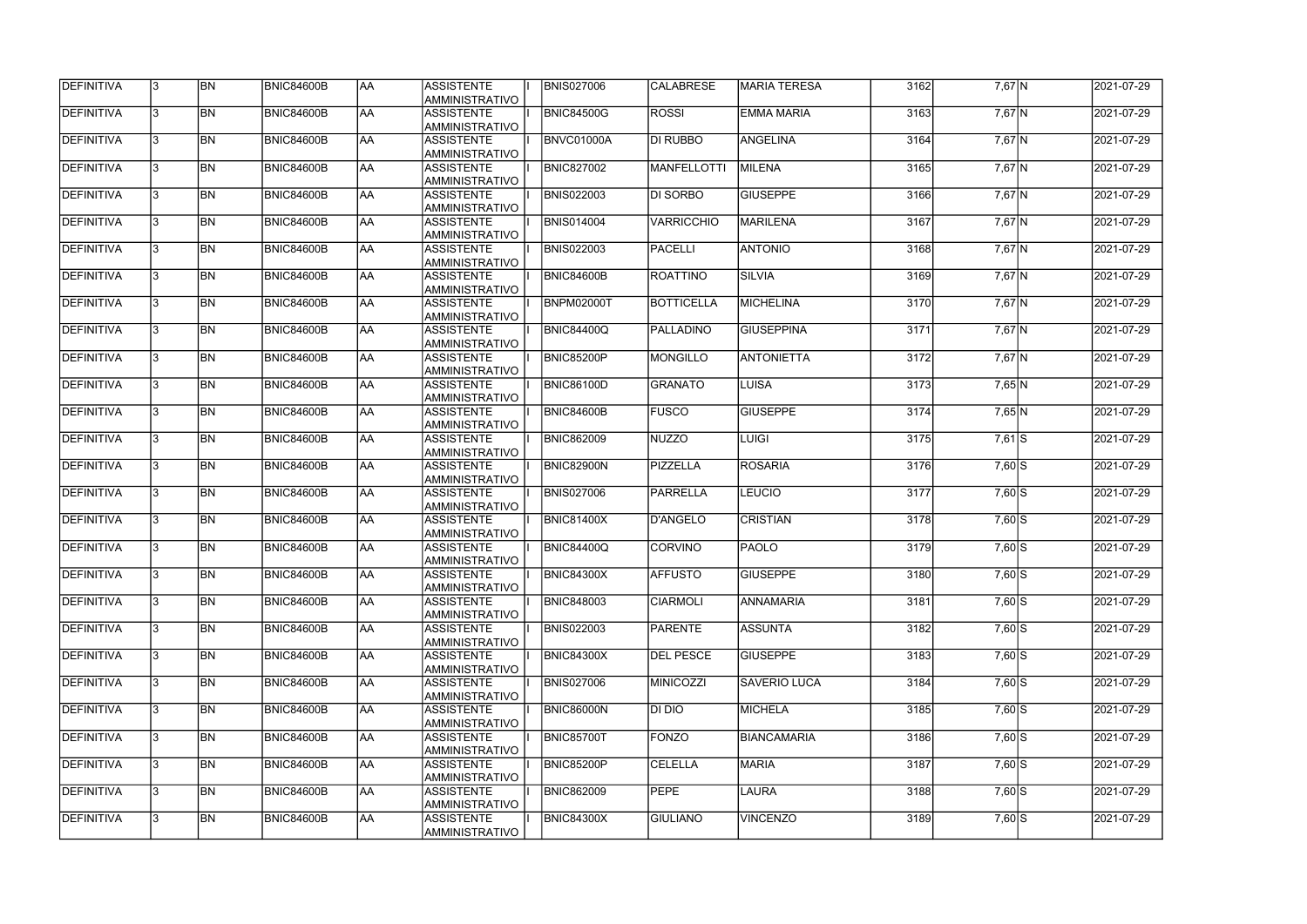| <b>DEFINITIVA</b> | 13. | <b>BN</b> | <b>BNIC84600B</b> | <b>AA</b> | ASSISTENTE<br>AMMINISTRATIVO         | <b>BNIC83800C</b> | <b>IMAURIELLO</b>    | <b>GIUSEPPINA</b> | 3190 | $7,60$ S       | 2021-07-29 |
|-------------------|-----|-----------|-------------------|-----------|--------------------------------------|-------------------|----------------------|-------------------|------|----------------|------------|
| DEFINITIVA        | 13. | <b>BN</b> | <b>BNIC84600B</b> | AA        | <b>ASSISTENTE</b><br>AMMINISTRATIVO  | <b>BNIS027006</b> | <b>DE CICCO</b>      | <b>GIUSEPPE</b>   | 3191 | $7,60$ S       | 2021-07-29 |
| DEFINITIVA        | 13. | <b>BN</b> | <b>BNIC84600B</b> | AA        | <b>ASSISTENTE</b><br>AMMINISTRATIVO  | <b>BNPM02000T</b> | NOCERA               | <b>LUCIANO</b>    | 3192 | $7,60$ S       | 2021-07-29 |
| DEFINITIVA        | l3. | <b>BN</b> | <b>BNIC84600B</b> | AA        | <b>ASSISTENTE</b><br>AMMINISTRATIVO  | <b>BNIC834005</b> | PEDICINI             | <b>GIULIANO</b>   | 3193 | $7,60$ S       | 2021-07-29 |
| DEFINITIVA        | l3. | <b>BN</b> | <b>BNIC84600B</b> | <b>AA</b> | <b>ASSISTENTE</b><br>AMMINISTRATIVO  | <b>BNIC84300X</b> | PANICO               | <b>DOMENICO</b>   | 3194 | $7,60$ S       | 2021-07-29 |
| DEFINITIVA        | l3. | <b>BN</b> | <b>BNIC84600B</b> | <b>AA</b> | <b>ASSISTENTE</b><br>AMMINISTRATIVO  | <b>BNIC84300X</b> | LO CHIATTO           | <b>CARMELINA</b>  | 3195 | $7,60$ S       | 2021-07-29 |
| <b>DEFINITIVA</b> | 3   | <b>BN</b> | <b>BNIC84600B</b> | AA        | <b>ASSISTENTE</b><br>AMMINISTRATIVO  | BNIC82900N        | D'AGOSTINO           | <b>MICHELE</b>    | 3196 | $7,60$ S       | 2021-07-29 |
| DEFINITIVA        |     | <b>BN</b> | <b>BNIC84600B</b> | AA        | <b>ASSISTENTE</b><br>AMMINISTRATIVO  | <b>BNIC850003</b> | <b>ZAMPELLI</b>      | ANGELO            | 3197 | $7,60$ S       | 2021-07-29 |
| DEFINITIVA        |     | <b>BN</b> | <b>BNIC84600B</b> | AA        | <b>ASSISTENTE</b><br>AMMINISTRATIVO  | <b>BNIS014004</b> | <b>TRETOLA</b>       | <b>CLARA</b>      | 3198 | $7,60$ S       | 2021-07-29 |
| DEFINITIVA        |     | <b>BN</b> | <b>BNIC84600B</b> | laa       | <b>ASSISTENTE</b><br>AMMINISTRATIVO  | <b>BNIC85400A</b> | <b>RICCIO</b>        | <b>PIERPAOLO</b>  | 3199 | $7,60$ S       | 2021-07-29 |
| DEFINITIVA        | l3. | <b>BN</b> | <b>BNIC84600B</b> | laa       | <b>ASSISTENTE</b><br>Iamministrativo | <b>BNIS022003</b> | <b>FLORIO</b>        | <b>MICHELE</b>    | 3200 | $7,60$ S       | 2021-07-29 |
| DEFINITIVA        | l3. | <b>BN</b> | <b>BNIC84600B</b> | AA        | <b>ASSISTENTE</b><br>AMMINISTRATIVO  | <b>BNIC819003</b> | <b>CIAMPONE</b>      | LINA              | 3201 | $7,60$ S       | 2021-07-29 |
| DEFINITIVA        | 3   | <b>BN</b> | BNIC84600B        | AA        | <b>ASSISTENTE</b><br>AMMINISTRATIVO  | <b>BNIS01100L</b> | <b>MANDATO</b>       | <b>GIOVANNA</b>   | 3202 | $7,60$ S       | 2021-07-29 |
| DEFINITIVA        |     | <b>BN</b> | <b>BNIC84600B</b> | laa       | <b>ASSISTENTE</b><br>AMMINISTRATIVO  | <b>BNIC85200P</b> | BIANCHI              | ANGELA            | 3203 | $7,60$ S       | 2021-07-29 |
| DEFINITIVA        | l3. | <b>BN</b> | <b>BNIC84600B</b> | AA        | <b>ASSISTENTE</b><br>AMMINISTRATIVO  | <b>BNIC84400Q</b> | <b>NOTO</b>          | <b>LUIGI</b>      | 3204 | $7,60$ S       | 2021-07-29 |
| DEFINITIVA        | l3. | <b>BN</b> | <b>BNIC84600B</b> | AA        | <b>ASSISTENTE</b><br>AMMINISTRATIVO  | <b>BNIC84300X</b> | SCOTTI               | <b>ONOFRIO</b>    | 3205 | $7,60$ S       | 2021-07-29 |
| <b>DEFINITIVA</b> |     | <b>BN</b> | <b>BNIC84600B</b> | AA        | <b>ASSISTENTE</b><br>AMMINISTRATIVO  | <b>BNIC82300P</b> | DELLO IACOVO ALESSIA |                   | 3206 | $7,60$ S       | 2021-07-29 |
| DEFINITIVA        |     | <b>BN</b> | <b>BNIC84600B</b> | AA        | <b>ASSISTENTE</b><br>AMMINISTRATIVO  | <b>BNIC833009</b> | <b>MAIORANO</b>      | <b>VINCENZO</b>   | 3207 | $7,60$ S       | 2021-07-29 |
| <b>DEFINITIVA</b> | 13  | <b>BN</b> | <b>BNIC84600B</b> | AA        | ASSISTENTE <br>IAMMINISTRATIVO       | <b>BNTF010008</b> | <b>DE MEZZA</b>      | <b>COSIMO</b>     | 3208 | $7,60$ S       | 2021-07-29 |
| DEFINITIVA        | 13. | <b>BN</b> | <b>BNIC84600B</b> | AA        | ASSISTENTE<br>AMMINISTRATIVO         | <b>BNIC84600B</b> | SEBASTIANELLI MARIO  |                   | 3209 | 7,60 N         | 2021-07-29 |
| DEFINITIVA        | I3. | <b>BN</b> | <b>BNIC84600B</b> | AA        | ASSISTENTE<br>AMMINISTRATIVO         | <b>BNPS010006</b> | <b>FALATO</b>        | <b>STEFANO</b>    | 3210 | 7,60 N         | 2021-07-29 |
| DEFINITIVA        | l3. | <b>BN</b> | <b>BNIC84600B</b> | <b>AA</b> | <b>ASSISTENTE</b><br>AMMINISTRATIVO  | <b>BNIC86100D</b> | PETRIELLA            | DONATELLA         | 3211 | $7,60 \ N$     | 2021-07-29 |
| DEFINITIVA        | 3   | <b>BN</b> | <b>BNIC84600B</b> | AA        | <b>ASSISTENTE</b><br>AMMINISTRATIVO  | <b>BNIC842004</b> | <b>ESPOSITO</b>      | ANGELO            | 3212 | $7,60\vert N$  | 2021-07-29 |
| DEFINITIVA        | l3. | <b>BN</b> | <b>BNIC84600B</b> | AA        | <b>ASSISTENTE</b><br>AMMINISTRATIVO  | <b>BNPS010006</b> | <b>BOEMIO</b>        | RAFFAELE          | 3213 | $7,60\vert N$  | 2021-07-29 |
| DEFINITIVA        |     | <b>BN</b> | <b>BNIC84600B</b> | AA        | <b>ASSISTENTE</b><br>AMMINISTRATIVO  | <b>BNPM02000T</b> | <b>IADICICCO</b>     | <b>MANUEL</b>     | 3214 | $7,60 \vert N$ | 2021-07-29 |
| DEFINITIVA        | I3. | <b>BN</b> | <b>BNIC84600B</b> | AA        | <b>ASSISTENTE</b><br>AMMINISTRATIVO  | <b>BNIS02600A</b> | <b>ROTONDI</b>       | <b>FILIPPO</b>    | 3215 | $7,60\vert N$  | 2021-07-29 |
| DEFINITIVA        | 13. | <b>BN</b> | <b>BNIC84600B</b> | AA        | <b>ASSISTENTE</b><br>AMMINISTRATIVO  | <b>BNIS01100L</b> | MAIO                 | <b>ANNACHIARA</b> | 3216 | $7,60\vert N$  | 2021-07-29 |
| DEFINITIVA        |     | <b>BN</b> | <b>BNIC84600B</b> | AA        | <b>ASSISTENTE</b><br>AMMINISTRATIVO  | <b>BNIC84600B</b> | <b>MEOLI</b>         | <b>TERESA</b>     | 3217 | $7,60\vert N$  | 2021-07-29 |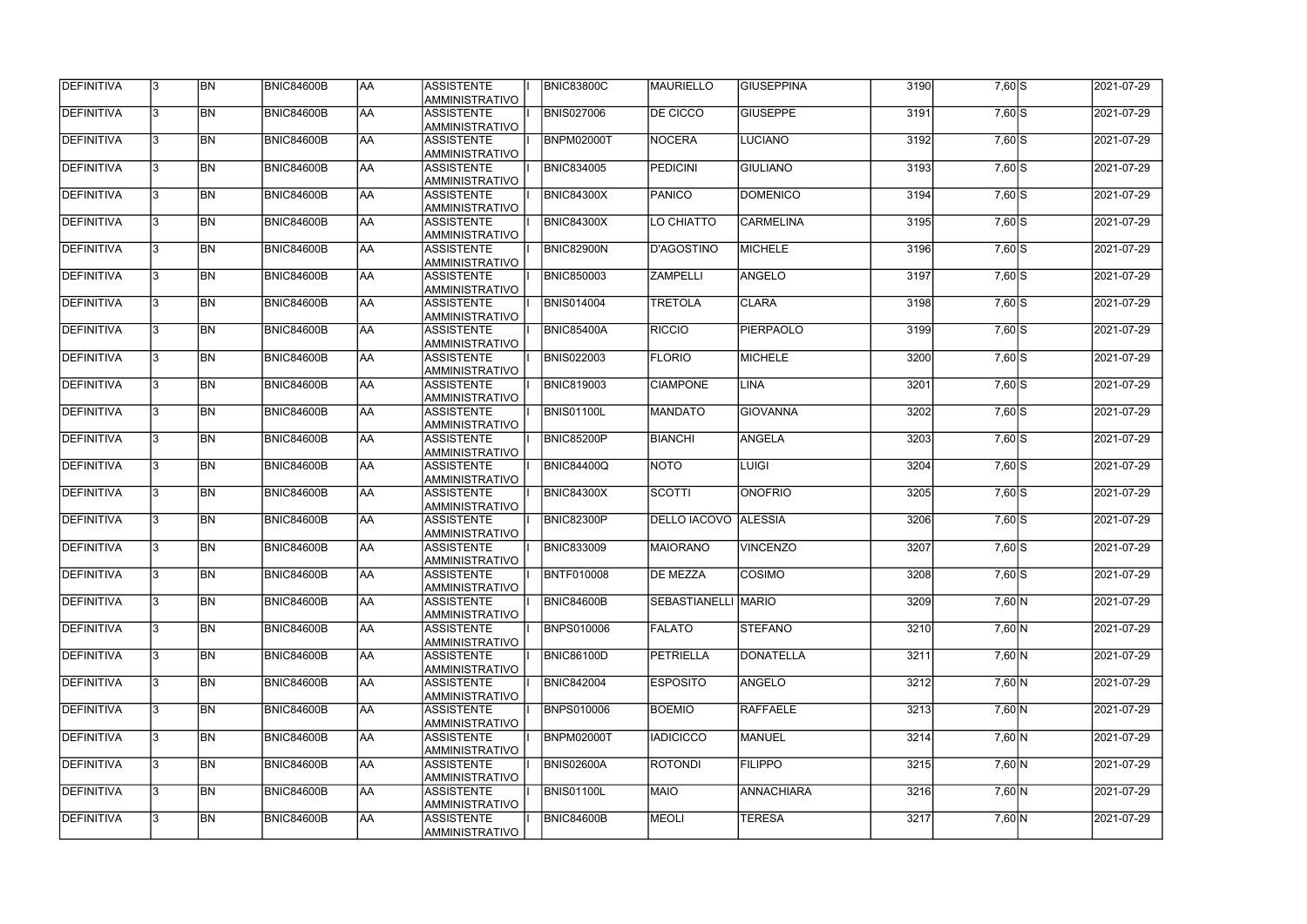| <b>DEFINITIVA</b> | 13. | <b>BN</b> | <b>BNIC84600B</b> | AA        | <b>ASSISTENTE</b><br>AMMINISTRATIVO        | <b>BNIC84600B</b> | <b>DI PAOLA</b><br><b>BENEVENTO</b> | <b>MARIKA</b>         | 3218 | $7,60 \vert N$ | 2021-07-29 |
|-------------------|-----|-----------|-------------------|-----------|--------------------------------------------|-------------------|-------------------------------------|-----------------------|------|----------------|------------|
| <b>DEFINITIVA</b> | 13. | <b>BN</b> | <b>BNIC84600B</b> | laa       | <b>ASSISTENTE</b><br>AMMINISTRATIVO        | <b>BNIS01600Q</b> | <b>MENTULLO</b>                     | <b>MARIA LUIGIA</b>   | 3219 | $7,60 \ N$     | 2021-07-29 |
| DEFINITIVA        | l3. | <b>BN</b> | <b>BNIC84600B</b> | AA        | <b>ASSISTENTE</b><br>AMMINISTRATIVO        | <b>BNIC84300X</b> | <b>NARDONE</b>                      | <b>ANTONIO</b>        | 3220 | $7,60$ N       | 2021-07-29 |
| <b>DEFINITIVA</b> | l3. | <b>BN</b> | BNIC84600B        | <b>AA</b> | <b>ASSISTENTE</b><br>AMMINISTRATIVO        | <b>BNRH030005</b> | <b>PASTORE</b>                      | <b>ALESSANDRA</b>     | 3221 | $7,60$ N       | 2021-07-29 |
| DEFINITIVA        | l3. | <b>BN</b> | <b>BNIC84600B</b> | laa       | <b>ASSISTENTE</b><br>AMMINISTRATIVO        | <b>BNIC813004</b> | <b>PELOSI</b>                       | <b>ROSA</b>           | 3222 | $7,60$ N       | 2021-07-29 |
| DEFINITIVA        | 3   | <b>BN</b> | <b>BNIC84600B</b> | laa       | <b>ASSISTENTE</b><br>AMMINISTRATIVO        | <b>BNIS027006</b> | <b>SANGINARIO</b>                   | <b>FRANCESCO</b>      | 3223 | $7,60 \vert N$ | 2021-07-29 |
| DEFINITIVA        |     | <b>BN</b> | <b>BNIC84600B</b> | laa       | <b>ASSISTENTE</b><br><b>AMMINISTRATIVO</b> | <b>BNIS01200C</b> | <b>BASILE</b>                       | <b>ANGELO</b>         | 3224 | $7,60 \ N$     | 2021-07-29 |
| DEFINITIVA        |     | <b>BN</b> | BNIC84600B        | laa       | <b>ASSISTENTE</b><br>AMMINISTRATIVO        | <b>BNIC804009</b> | <b>IDE</b><br><b>CRESCENZO</b>      | <b>ANTONIO</b>        | 3225 | $7,60 \ N$     | 2021-07-29 |
| DEFINITIVA        |     | <b>BN</b> | <b>BNIC84600B</b> | AA        | <b>ASSISTENTE</b><br>AMMINISTRATIVO        | <b>BNIC862009</b> | <b>FORMATO</b>                      | <b>ROSA</b>           | 3226 | 7,60 N         | 2021-07-29 |
| DEFINITIVA        | l3. | <b>BN</b> | <b>BNIC84600B</b> | laa       | <b>ASSISTENTE</b><br>AMMINISTRATIVO        | BNIS01600Q        | <b>IADAROLA</b>                     | <b>SILVESTRO</b>      | 3227 | 7,60 N         | 2021-07-29 |
| DEFINITIVA        | l3  | <b>BN</b> | <b>BNIC84600B</b> | AA        | <b>ASSISTENTE</b><br>AMMINISTRATIVO        | BNIS01100L        | <b>LOMBARDI</b>                     | <b>JESSICA MARIA</b>  | 3228 | $7,60 \vert N$ | 2021-07-29 |
| DEFINITIVA        | 3   | <b>BN</b> | <b>BNIC84600B</b> | <b>AA</b> | <b>ASSISTENTE</b><br>AMMINISTRATIVO        | <b>BNIS022003</b> | <b>IZZO</b>                         | <b>ERIKA</b>          | 3229 | $7,60 \vert N$ | 2021-07-29 |
| DEFINITIVA        | 3   | <b>BN</b> | <b>BNIC84600B</b> | laa       | <b>ASSISTENTE</b><br>AMMINISTRATIVO        | <b>BNIS022003</b> | <b>FOSCHINI</b>                     | <b>ALESSIA</b>        | 3230 | 7,60 N         | 2021-07-29 |
| DEFINITIVA        | 3   | <b>BN</b> | <b>BNIC84600B</b> | laa       | <b>ASSISTENTE</b><br>AMMINISTRATIVO        | BNPC02000N        | <b>DE PIERRO</b>                    | <b>GIUSEPPINA</b>     | 3231 | 7,60 N         | 2021-07-29 |
| DEFINITIVA        |     | <b>BN</b> | <b>BNIC84600B</b> | laa       | <b>ASSISTENTE</b><br><b>AMMINISTRATIVO</b> | <b>BNIC84300X</b> | <b>LUCIANO</b>                      | <b>ROSANNA</b>        | 3232 | $7,60 \ N$     | 2021-07-29 |
| DEFINITIVA        | 3   | <b>BN</b> | <b>BNIC84600B</b> | laa       | <b>ASSISTENTE</b><br>AMMINISTRATIVO        | <b>BNRH030005</b> | <b>SAURO</b>                        | <b>ILENIA CARMELA</b> | 3233 | $7,60 \ N$     | 2021-07-29 |
| DEFINITIVA        | l3. | <b>BN</b> | <b>BNIC84600B</b> | laa       | <b>ASSISTENTE</b><br>AMMINISTRATIVO        | <b>BNIC82300P</b> | <b>IULIANO</b>                      | <b>ANGELO MARIA</b>   | 3234 | $7,60 \vert N$ | 2021-07-29 |
| DEFINITIVA        | 3   | <b>BN</b> | <b>BNIC84600B</b> | AA        | <b>ASSISTENTE</b><br>AMMINISTRATIVO        | <b>BNIC85400A</b> | <b>DE PAOLA</b>                     | <b>FILOMENA</b>       | 3235 | 7,60 N         | 2021-07-29 |
| DEFINITIVA        | 13  | <b>BN</b> | <b>BNIC84600B</b> | <b>AA</b> | <b>ASSISTENTE</b><br>AMMINISTRATIVO        | <b>BNIC82300P</b> | <b>ZANCHIELLO</b>                   | NAZZARENO             | 3236 | $7,60 \vert N$ | 2021-07-29 |
| <b>DEFINITIVA</b> | l3. | <b>BN</b> | <b>BNIC84600B</b> | AA        | <b>ASSISTENTE</b><br>AMMINISTRATIVO        | BNPC02000N        | <b>CIRIELLO</b>                     | RAFFAELE              | 3237 | $7,60 \ N$     | 2021-07-29 |
| DEFINITIVA        | 13. | <b>BN</b> | <b>BNIC84600B</b> | AA        | <b>ASSISTENTE</b><br>AMMINISTRATIVO        | <b>BNIC834005</b> | <b>PALUMBO</b>                      | RAFFAELE              | 3238 | 7,60 N         | 2021-07-29 |
| DEFINITIVA        | 3   | <b>BN</b> | <b>BNIC84600B</b> | laa       | <b>ASSISTENTE</b><br>AMMINISTRATIVO        | <b>BNIC850003</b> | MASTROCINQU                         | <b>ISABELLA</b>       | 3239 | $7,60 \ N$     | 2021-07-29 |
| DEFINITIVA        |     | <b>BN</b> | <b>BNIC84600B</b> | AA        | <b>ASSISTENTE</b><br>AMMINISTRATIVO        | <b>BNIS02300V</b> | <b>CIARLEGLIO</b>                   | <b>TERESA</b>         | 3240 | $7,60 \ N$     | 2021-07-29 |
| DEFINITIVA        |     | <b>BN</b> | <b>BNIC84600B</b> | AA        | <b>ASSISTENTE</b><br>AMMINISTRATIVO        | BNPC02000N        | <b>OROPALLO</b>                     | <b>DOMENICO</b>       | 3241 | 7,60 N         | 2021-07-29 |
| DEFINITIVA        | I3. | <b>BN</b> | BNIC84600B        | laa       | <b>ASSISTENTE</b><br>AMMINISTRATIVO        | <b>BNIC81700B</b> | SANTUCCI                            | <b>RAFFAELLA</b>      | 3242 | $7,60 \ N$     | 2021-07-29 |
| DEFINITIVA        | I3. | <b>BN</b> | <b>BNIC84600B</b> | AA        | <b>ASSISTENTE</b><br>AMMINISTRATIVO        | BNIS00800R        | <b>NAZZARO</b>                      | <b>VERONICA</b>       | 3243 | 7,60 N         | 2021-07-29 |
| DEFINITIVA        | 13. | <b>BN</b> | <b>BNIC84600B</b> | AA        | <b>ASSISTENTE</b><br>AMMINISTRATIVO        | <b>BNIC84600B</b> | <b>PASTORE</b>                      | <b>ERIKA</b>          | 3244 | 7,60 N         | 2021-07-29 |
| DEFINITIVA        |     | <b>BN</b> | <b>BNIC84600B</b> | AA        | <b>ASSISTENTE</b><br>AMMINISTRATIVO        | <b>BNRH030005</b> | <b>MEGLIO</b>                       | <b>ANGELICA</b>       | 3245 | $7,60$ N       | 2021-07-29 |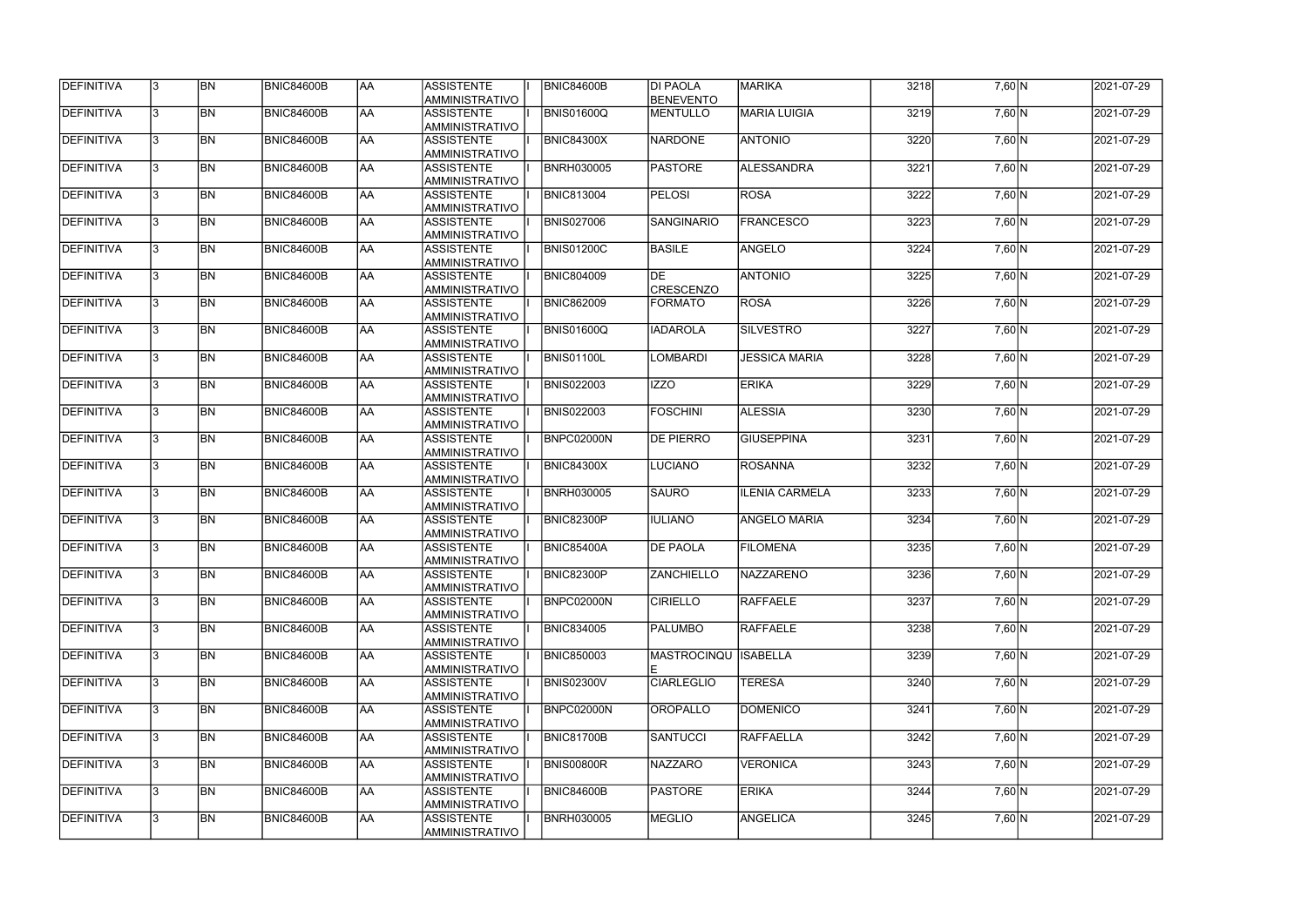| DEFINITIVA        | 13. | <b>BN</b> | <b>BNIC84600B</b> | AA        | <b>ASSISTENTE</b><br>AMMINISTRATIVO        | <b>BNRH030005</b> | <b>BRUNO</b>       | LODOVICA                     | 3246 | $7,60 \vert N$ | 2021-07-29 |
|-------------------|-----|-----------|-------------------|-----------|--------------------------------------------|-------------------|--------------------|------------------------------|------|----------------|------------|
| <b>DEFINITIVA</b> | 13. | <b>BN</b> | <b>BNIC84600B</b> | laa       | <b>ASSISTENTE</b><br>AMMINISTRATIVO        | <b>BNIC850003</b> | <b>RAPUANO</b>     | <b>FABIO</b>                 | 3247 | 7,60 N         | 2021-07-29 |
| DEFINITIVA        | l3. | <b>BN</b> | <b>BNIC84600B</b> | AA        | <b>ASSISTENTE</b><br>AMMINISTRATIVO        | <b>BNIS014004</b> | PARENTE            | LUANA                        | 3248 | $7,60$ N       | 2021-07-29 |
| <b>DEFINITIVA</b> | l3. | <b>BN</b> | BNIC84600B        | <b>AA</b> | <b>ASSISTENTE</b><br>AMMINISTRATIVO        | <b>BNIC84300X</b> | MEGLIO             | <b>ANGELA</b>                | 3249 | $7,60$ N       | 2021-07-29 |
| DEFINITIVA        | l3. | <b>BN</b> | <b>BNIC84600B</b> | laa       | <b>ASSISTENTE</b><br>AMMINISTRATIVO        | <b>BNIS014004</b> | PALUMBO            | <b>SERGIO</b>                | 3250 | $7,60$ N       | 2021-07-29 |
| DEFINITIVA        | l3  | <b>BN</b> | <b>BNIC84600B</b> | laa       | <b>ASSISTENTE</b><br>AMMINISTRATIVO        | <b>BNIS00200T</b> | <b>SANGIOVANNI</b> | <b>MARIA ROSA</b>            | 3251 | $7,60 \vert N$ | 2021-07-29 |
| DEFINITIVA        |     | <b>BN</b> | <b>BNIC84600B</b> | laa       | <b>ASSISTENTE</b><br><b>AMMINISTRATIVO</b> | <b>BNIS022003</b> | COCCA              | <b>MARCO</b>                 | 3252 | $7,60 \ N$     | 2021-07-29 |
| DEFINITIVA        |     | <b>BN</b> | BNIC84600B        | laa       | <b>ASSISTENTE</b><br>AMMINISTRATIVO        | <b>BNIS01600Q</b> | <b>GIULIANO</b>    | <b>MICHELE</b>               | 3253 | $7,60 \ N$     | 2021-07-29 |
| DEFINITIVA        | l3. | <b>BN</b> | <b>BNIC84600B</b> | AA        | <b>ASSISTENTE</b><br>AMMINISTRATIVO        | <b>BNIS022003</b> | <b>TACINELLI</b>   | <b>GIUSEPPINA</b>            | 3254 | 7,60 N         | 2021-07-29 |
| DEFINITIVA        | l3. | <b>BN</b> | <b>BNIC84600B</b> | laa       | <b>ASSISTENTE</b><br>AMMINISTRATIVO        | BNIC84900V        | <b>COCCHIARO</b>   | <b>GIUSEPPE</b>              | 3255 | 7,60 N         | 2021-07-29 |
| DEFINITIVA        | l3. | <b>BN</b> | <b>BNIC84600B</b> | AA        | <b>ASSISTENTE</b><br>AMMINISTRATIVO        | BNIC84600B        | SEBASTIANELLI      | <b>MICHELE</b>               | 3256 | $7,60 \vert N$ | 2021-07-29 |
| DEFINITIVA        | 3   | <b>BN</b> | BNIC84600B        | <b>AA</b> | <b>ASSISTENTE</b><br>AMMINISTRATIVO        | BNIC81000L        | <b>BONITO</b>      | <b>FRANCA</b>                | 3257 | $7,60 \vert N$ | 2021-07-29 |
| DEFINITIVA        | l3. | <b>BN</b> | <b>BNIC84600B</b> | laa       | <b>ASSISTENTE</b><br>AMMINISTRATIVO        | <b>BNIS022003</b> | PETRAZZUOLI        | <b>GIOVANNI</b>              | 3258 | 7,60 N         | 2021-07-29 |
| DEFINITIVA        | 3   | <b>BN</b> | <b>BNIC84600B</b> | laa       | <b>ASSISTENTE</b><br>AMMINISTRATIVO        | <b>BNIC848003</b> | <b>CARUSO</b>      | <b>ANNA MARIA</b>            | 3259 | $7,60 \vert N$ | 2021-07-29 |
| DEFINITIVA        | 3   | <b>BN</b> | <b>BNIC84600B</b> | laa       | <b>ASSISTENTE</b><br><b>AMMINISTRATIVO</b> | <b>BNIC84300X</b> | PADUANO            | ALFREDO                      | 3260 | $7,60 \ N$     | 2021-07-29 |
| DEFINITIVA        | 3   | <b>BN</b> | <b>BNIC84600B</b> | laa       | <b>ASSISTENTE</b><br>AMMINISTRATIVO        | <b>BNIS022003</b> | <b>FRANCO</b>      | <b>GENOVEFFA</b><br>LOREDANA | 3261 | $7,60 \ N$     | 2021-07-29 |
| DEFINITIVA        | l3. | <b>BN</b> | <b>BNIC84600B</b> | laa       | <b>ASSISTENTE</b><br>AMMINISTRATIVO        | <b>BNPS010006</b> | <b>COLORATO</b>    | <b>ANTONIETTA</b>            | 3262 | $7,60 \vert N$ | 2021-07-29 |
| DEFINITIVA        | 3   | <b>BN</b> | <b>BNIC84600B</b> | AA        | <b>ASSISTENTE</b><br>AMMINISTRATIVO        | <b>BNIC833009</b> | <b>CARUSO</b>      | <b>ALBERINDA</b>             | 3263 | $7,60 \ N$     | 2021-07-29 |
| DEFINITIVA        | 13  | <b>BN</b> | <b>BNIC84600B</b> | <b>AA</b> | <b>ASSISTENTE</b><br>AMMINISTRATIVO        | <b>BNIS014004</b> | <b>TOMMASELLI</b>  | <b>MARCELLO</b>              | 3264 | 7,60 N         | 2021-07-29 |
| <b>DEFINITIVA</b> | l3. | <b>BN</b> | <b>BNIC84600B</b> | AA        | <b>ASSISTENTE</b><br>AMMINISTRATIVO        | <b>BNIC84300X</b> | PAOLETTI           | <b>MARIAOLGA</b>             | 3265 | $7,55$ S       | 2021-07-29 |
| DEFINITIVA        | 13. | <b>BN</b> | <b>BNIC84600B</b> | AA        | <b>ASSISTENTE</b><br>AMMINISTRATIVO        | <b>BNIS022003</b> | MUSTO              | <b>SARA ANNUNZIATA</b>       | 3266 | $7,55$ N       | 2021-07-29 |
| DEFINITIVA        | 3   | <b>BN</b> | <b>BNIC84600B</b> | laa       | <b>ASSISTENTE</b><br>AMMINISTRATIVO        | <b>BNPS010006</b> | ABETE              | ROSSELLA MARIA<br>LUISA      | 3267 | $7,55$ N       | 2021-07-29 |
| DEFINITIVA        |     | <b>BN</b> | <b>BNIC84600B</b> | AA        | <b>ASSISTENTE</b><br>AMMINISTRATIVO        | <b>BNIS027006</b> | ROMOLO             | <b>ROSSANO</b>               | 3268 | $7,55$ N       | 2021-07-29 |
| DEFINITIVA        |     | <b>BN</b> | <b>BNIC84600B</b> | AA        | <b>ASSISTENTE</b><br>AMMINISTRATIVO        | <b>BNIC819003</b> | PARLAPIANO         | <b>MASSIMO</b>               | 3269 | $7,53$ S       | 2021-07-29 |
| DEFINITIVA        | I3. | <b>BN</b> | BNIC84600B        | laa       | <b>ASSISTENTE</b><br>AMMINISTRATIVO        | <b>BNIC826006</b> | <b>CAMPAGNUOL</b>  | <b>RAFFAELE</b>              | 3270 | $7,53$ S       | 2021-07-29 |
| DEFINITIVA        | I3. | <b>BN</b> | <b>BNIC84600B</b> | AA        | <b>ASSISTENTE</b><br>AMMINISTRATIVO        | <b>BNIC812008</b> | <b>CASORIA</b>     | <b>LUCIANNA</b>              | 3271 | $7,50$ S       | 2021-07-29 |
| DEFINITIVA        | 13. | <b>BN</b> | <b>BNIC84600B</b> | AA        | <b>ASSISTENTE</b><br>AMMINISTRATIVO        | <b>BNIC84600B</b> | PETRUCCELLI        | <b>TERESA</b>                | 3272 | $7,50$ S       | 2021-07-29 |
| DEFINITIVA        |     | <b>BN</b> | <b>BNIC84600B</b> | AA        | <b>ASSISTENTE</b><br>AMMINISTRATIVO        | <b>BNIC82900N</b> | NOTARGIOVAN<br>NI  | <b>ILENIA</b>                | 3273 | $7,50$ S       | 2021-07-29 |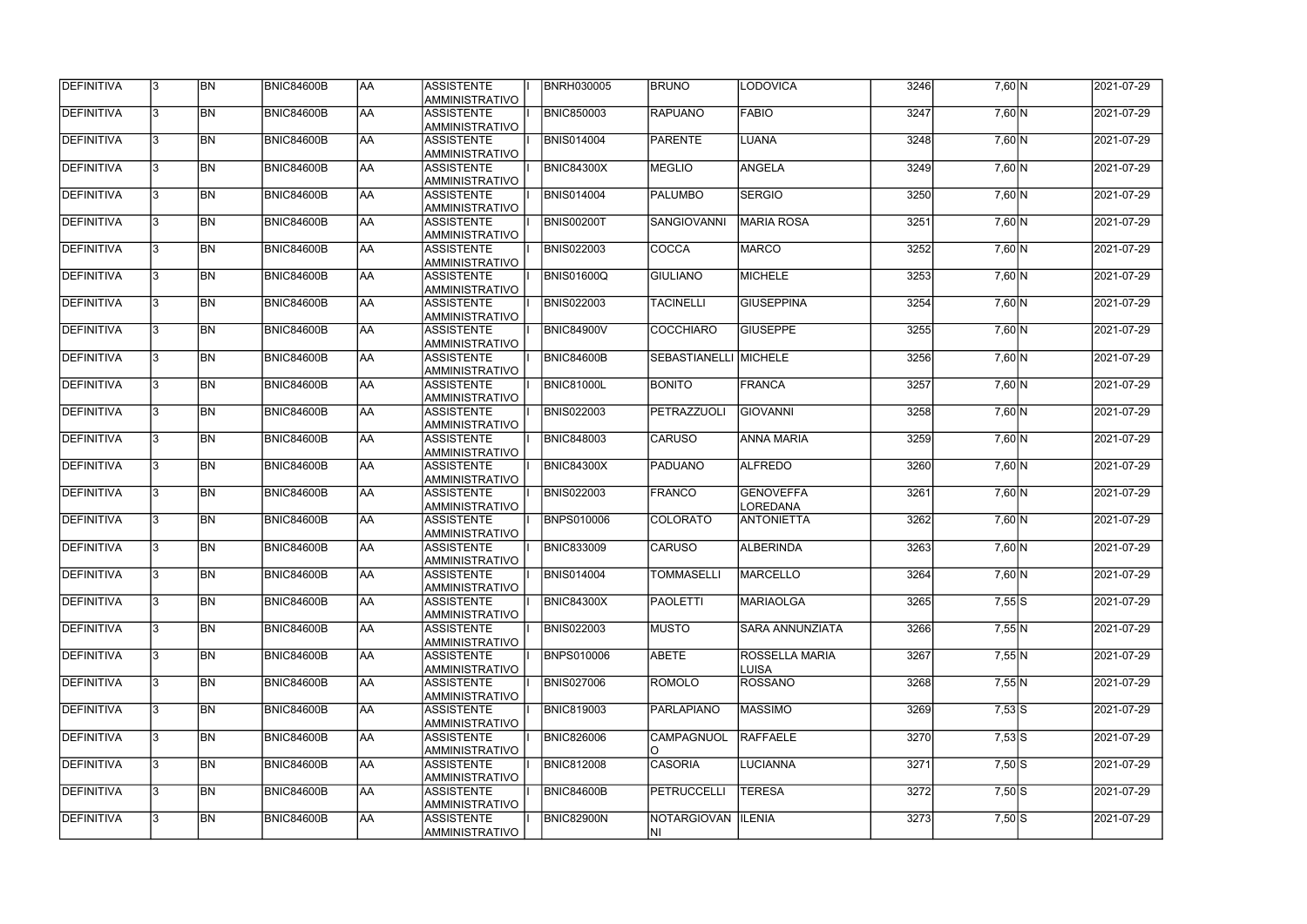| <b>DEFINITIVA</b> | 13. | <b>BN</b> | <b>BNIC84600B</b> | <b>AA</b> | ASSISTENTE<br>AMMINISTRATIVO         | <b>BNPM02000T</b> | <b>IORIO</b>      | LUISA                  | 3274 | $7,50$ S      | 2021-07-29 |
|-------------------|-----|-----------|-------------------|-----------|--------------------------------------|-------------------|-------------------|------------------------|------|---------------|------------|
| DEFINITIVA        | 13. | <b>BN</b> | <b>BNIC84600B</b> | AA        | <b>ASSISTENTE</b><br>AMMINISTRATIVO  | <b>BNIC81700B</b> | <b>FEDELE</b>     | <b>CATERINA</b>        | 3275 | $7,50$ S      | 2021-07-29 |
| DEFINITIVA        | 13. | <b>BN</b> | <b>BNIC84600B</b> | AA        | <b>ASSISTENTE</b><br>AMMINISTRATIVO  | <b>BNIC834005</b> | <b>TABASSO</b>    | <b>ROSSELLA</b>        | 3276 | $7,50$ S      | 2021-07-29 |
| DEFINITIVA        | l3. | <b>BN</b> | <b>BNIC84600B</b> | AA        | <b>ASSISTENTE</b><br>AMMINISTRATIVO  | <b>BNIC839008</b> | <b>BRUNONE</b>    | <b>ANNA</b>            | 3277 | $7,50$ S      | 2021-07-29 |
| DEFINITIVA        | l3. | <b>BN</b> | <b>BNIC84600B</b> | <b>AA</b> | <b>ASSISTENTE</b><br>AMMINISTRATIVO  | <b>BNIC833009</b> | <b>VERZINO</b>    | <b>NICOLA</b>          | 3278 | $7,50$ S      | 2021-07-29 |
| DEFINITIVA        | l3. | <b>BN</b> | <b>BNIC84600B</b> | <b>AA</b> | <b>ASSISTENTE</b><br>AMMINISTRATIVO  | <b>BNIC804009</b> | <b>PINTO</b>      | <b>CARMELA</b>         | 3279 | $7,50$ S      | 2021-07-29 |
| DEFINITIVA        | l3  | <b>BN</b> | <b>BNIC84600B</b> | AA        | <b>ASSISTENTE</b><br>AMMINISTRATIVO  | <b>BNIC81700B</b> | CHECOLA           | <b>ORIETTA</b>         | 3280 | $7,50$ S      | 2021-07-29 |
| DEFINITIVA        |     | <b>BN</b> | <b>BNIC84600B</b> | AA        | <b>ASSISTENTE</b><br>AMMINISTRATIVO  | <b>BNIC850003</b> | PANNILLO          | <b>CARMINE</b>         | 3281 | $7,50$ S      | 2021-07-29 |
| DEFINITIVA        |     | <b>BN</b> | <b>BNIC84600B</b> | AA        | <b>ASSISTENTE</b><br>AMMINISTRATIVO  | <b>BNIC84300X</b> | BORZILLO          | <b>TIZIANA</b>         | 3282 | $7,50$ S      | 2021-07-29 |
| DEFINITIVA        |     | <b>BN</b> | <b>BNIC84600B</b> | laa       | <b>ASSISTENTE</b><br>AMMINISTRATIVO  | <b>BNRH030005</b> | <b>GAROFALO</b>   | <b>NICOLA</b>          | 3283 | $7,50$ S      | 2021-07-29 |
| DEFINITIVA        | l3. | <b>BN</b> | <b>BNIC84600B</b> | laa       | <b>ASSISTENTE</b><br>Iamministrativo | <b>BNIC827002</b> | <b>ALDI</b>       | <b>FILOMENA</b>        | 3284 | $7,50$ S      | 2021-07-29 |
| DEFINITIVA        | l3. | <b>BN</b> | <b>BNIC84600B</b> | AA        | <b>ASSISTENTE</b><br>AMMINISTRATIVO  | <b>BNIS014004</b> | <b>SANZARI</b>    | MALVINA                | 3285 | $7,50$ S      | 2021-07-29 |
| DEFINITIVA        | 3   | <b>BN</b> | BNIC84600B        | AA        | <b>ASSISTENTE</b><br>AMMINISTRATIVO  | <b>BNIC812008</b> | <b>PIROZZI</b>    | <b>IMMACOLATA</b>      | 3286 | $7,50$ S      | 2021-07-29 |
| DEFINITIVA        |     | <b>BN</b> | <b>BNIC84600B</b> | laa       | <b>ASSISTENTE</b><br>AMMINISTRATIVO  | <b>BNTF010008</b> | <b>LUONGO</b>     | <b>DOMENICO</b>        | 3287 | $7,50$ S      | 2021-07-29 |
| DEFINITIVA        | l3. | <b>BN</b> | <b>BNIC84600B</b> | AA        | <b>ASSISTENTE</b><br>AMMINISTRATIVO  | <b>BNIC86000N</b> | <b>IZZO</b>       | <b>VALERIA</b>         | 3288 | $7,50$ S      | 2021-07-29 |
| DEFINITIVA        | l3. | <b>BN</b> | <b>BNIC84600B</b> | AA        | <b>ASSISTENTE</b><br>AMMINISTRATIVO  | <b>BNIC841008</b> | <b>ROMANO</b>     | <b>DOMENICO</b>        | 3289 | $7,50$ S      | 2021-07-29 |
| <b>DEFINITIVA</b> |     | <b>BN</b> | <b>BNIC84600B</b> | AA        | <b>ASSISTENTE</b><br>AMMINISTRATIVO  | <b>BNIS00200T</b> | DI BIASE          | <b>ANTONIO STEFANO</b> | 3290 | $7,50$ S      | 2021-07-29 |
| DEFINITIVA        |     | <b>BN</b> | <b>BNIC84600B</b> | AA        | <b>ASSISTENTE</b><br>AMMINISTRATIVO  | <b>BNIC842004</b> | <b>LA MARCA</b>   | <b>PASQUALE</b>        | 3291 | $7,50$ S      | 2021-07-29 |
| <b>DEFINITIVA</b> | 13  | <b>BN</b> | <b>BNIC84600B</b> | AA        | ASSISTENTE <br>IAMMINISTRATIVO       | <b>BNIC85200P</b> | <b>INGRISELLI</b> | <b>GIANDOMENICO</b>    | 3292 | $7,50$ S      | 2021-07-29 |
| DEFINITIVA        | 13. | <b>BN</b> | <b>BNIC84600B</b> | AA        | ASSISTENTE<br>AMMINISTRATIVO         | <b>BNIC85700T</b> | MEOLA             | <b>PAOLO</b>           | 3293 | $7,50$ S      | 2021-07-29 |
| DEFINITIVA        | l3. | <b>BN</b> | <b>BNIC84600B</b> | AA        | ASSISTENTE<br>AMMINISTRATIVO         | <b>BNIC850003</b> | <b>CALABRESE</b>  | IVA                    | 3294 | $7,50$ S      | 2021-07-29 |
| DEFINITIVA        | 13. | <b>BN</b> | <b>BNIC84600B</b> | <b>AA</b> | <b>ASSISTENTE</b><br>AMMINISTRATIVO  | <b>BNIS022003</b> | <b>ACETO</b>      | <b>SILVANA</b>         | 3295 | $7,50$ S      | 2021-07-29 |
| DEFINITIVA        | 3   | <b>BN</b> | <b>BNIC84600B</b> | AA        | <b>ASSISTENTE</b><br>AMMINISTRATIVO  | BNPC02000N        | <b>TARANTINO</b>  | <b>ANTONIO</b>         | 3296 | $7,50$ S      | 2021-07-29 |
| DEFINITIVA        | l3. | <b>BN</b> | <b>BNIC84600B</b> | AA        | ASSISTENTE<br>AMMINISTRATIVO         | <b>BNIC84600B</b> | <b>TIROLO</b>     | <b>IDA</b>             | 3297 | $7,50$ S      | 2021-07-29 |
| DEFINITIVA        |     | <b>BN</b> | <b>BNIC84600B</b> | AA        | <b>ASSISTENTE</b><br>AMMINISTRATIVO  | <b>BNPM02000T</b> | <b>MINICOZZI</b>  | <b>GIUSEPPE</b>        | 3298 | $7,50$ S      | 2021-07-29 |
| DEFINITIVA        | I3. | <b>BN</b> | <b>BNIC84600B</b> | AA        | <b>ASSISTENTE</b><br>AMMINISTRATIVO  | <b>BNIC85700T</b> | FASANO            | <b>ANTONELLO</b>       | 3299 | $7,50\vert N$ | 2021-07-29 |
| DEFINITIVA        | 13. | <b>BN</b> | <b>BNIC84600B</b> | AA        | <b>ASSISTENTE</b><br>AMMINISTRATIVO  | <b>BNIS022003</b> | <b>GISMONDI</b>   | <b>ANTONELLA</b>       | 3300 | $7,50\vert N$ | 2021-07-29 |
| DEFINITIVA        |     | <b>BN</b> | <b>BNIC84600B</b> | AA        | <b>ASSISTENTE</b><br>AMMINISTRATIVO  | <b>BNIC84600B</b> | <b>IANNOTTI</b>   | <b>MARIATERESA</b>     | 3301 | 7,50 N        | 2021-07-29 |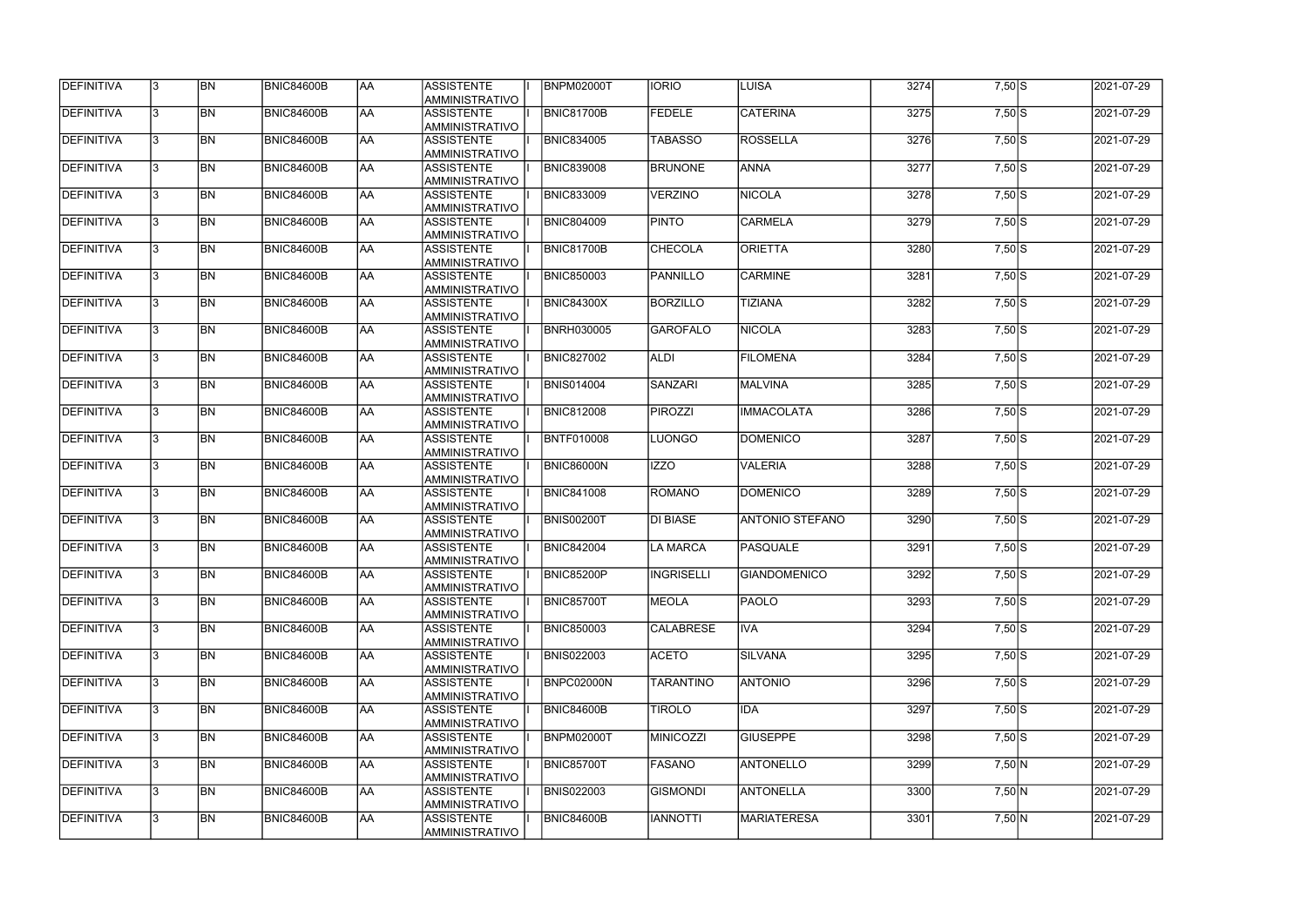| DEFINITIVA<br><b>DEFINITIVA</b><br>DEFINITIVA | 13.<br>13.<br>l3. | <b>BN</b><br><b>BN</b> | <b>BNIC84600B</b><br><b>BNIC84600B</b> | AA<br>laa | <b>ASSISTENTE</b><br>AMMINISTRATIVO        | <b>BNIS022003</b> | <b>CASSELLA</b>                      | <b>SILVIA</b>           | 3302 | 7,50 N        | 2021-07-29 |
|-----------------------------------------------|-------------------|------------------------|----------------------------------------|-----------|--------------------------------------------|-------------------|--------------------------------------|-------------------------|------|---------------|------------|
|                                               |                   |                        |                                        |           |                                            |                   |                                      |                         |      |               |            |
|                                               |                   |                        |                                        |           | <b>ASSISTENTE</b><br>AMMINISTRATIVO        | BNIC82900N        | VACCARELLA                           | <b>GIULIA ANASTASIA</b> | 3303 | 7,50 N        | 2021-07-29 |
|                                               |                   | <b>BN</b>              | <b>BNIC84600B</b>                      | AA        | <b>ASSISTENTE</b><br>AMMINISTRATIVO        | BNIC84600B        | <b>ROSSI</b>                         | <b>LEOPOLDO</b>         | 3304 | 7,50 N        | 2021-07-29 |
| <b>DEFINITIVA</b>                             | l3.               | <b>BN</b>              | BNIC84600B                             | <b>AA</b> | <b>ASSISTENTE</b><br>AMMINISTRATIVO        | <b>BNRH030005</b> | <b>D'ACUNZI</b>                      | <b>FABRIZIO</b>         | 3305 | $7,50$ N      | 2021-07-29 |
| DEFINITIVA                                    | l3.               | <b>BN</b>              | <b>BNIC84600B</b>                      | laa       | <b>ASSISTENTE</b><br>AMMINISTRATIVO        | BNIC82900N        | <b>IACOVELLA</b>                     | <b>PIA</b>              | 3306 | $7,50$ N      | 2021-07-29 |
| DEFINITIVA                                    | 3                 | <b>BN</b>              | <b>BNIC84600B</b>                      | laa       | <b>ASSISTENTE</b><br>AMMINISTRATIVO        | <b>BNIS01200C</b> | COLAPAOLO                            | <b>IDA</b>              | 3307 | 7,50 N        | 2021-07-29 |
| DEFINITIVA                                    |                   | <b>BN</b>              | <b>BNIC84600B</b>                      | laa       | <b>ASSISTENTE</b><br><b>AMMINISTRATIVO</b> | <b>BNIC84300X</b> | <b>DI MARIA</b>                      | <b>DORIANA</b>          | 3308 | 7,50 N        | 2021-07-29 |
| DEFINITIVA                                    |                   | <b>BN</b>              | BNIC84600B                             | laa       | <b>ASSISTENTE</b><br>AMMINISTRATIVO        | BNIC85200P        | POLLETTA                             | <b>DAVIDE</b>           | 3309 | $7,50 \ N$    | 2021-07-29 |
| DEFINITIVA                                    |                   | <b>BN</b>              | <b>BNIC84600B</b>                      | AA        | <b>ASSISTENTE</b><br>AMMINISTRATIVO        | <b>BNIC826006</b> | <b>EMANUELE</b>                      | <b>PELLEGRINO</b>       | 3310 | 7,50 N        | 2021-07-29 |
| DEFINITIVA                                    | l3.               | <b>BN</b>              | <b>BNIC84600B</b>                      | laa       | <b>ASSISTENTE</b><br>AMMINISTRATIVO        | <b>BNPS010006</b> | <b>PISCITELLI</b>                    | <b>ANTONIO</b>          | 3311 | 7,50 N        | 2021-07-29 |
| DEFINITIVA                                    | l3                | <b>BN</b>              | <b>BNIC84600B</b>                      | AA        | <b>ASSISTENTE</b><br>AMMINISTRATIVO        | <b>BNIC84300X</b> | <b>MIGNONE</b>                       | <b>FABRIZIO</b>         | 3312 | 7,50 N        | 2021-07-29 |
| <b>DEFINITIVA</b>                             | 3                 | <b>BN</b>              | <b>BNIC84600B</b>                      | <b>AA</b> | <b>ASSISTENTE</b><br>AMMINISTRATIVO        | BNIC85700T        | <b>ESPOSITO</b>                      | <b>NICOLA</b>           | 3313 | 7,50 N        | 2021-07-29 |
| DEFINITIVA                                    | 3                 | <b>BN</b>              | <b>BNIC84600B</b>                      | laa       | <b>ASSISTENTE</b><br>AMMINISTRATIVO        | <b>BNIS02300V</b> | <b>IADANZA</b>                       | <b>MARIARITA</b>        | 3314 | 7,50 N        | 2021-07-29 |
| DEFINITIVA                                    | 3                 | <b>BN</b>              | <b>BNIC84600B</b>                      | laa       | <b>ASSISTENTE</b><br>AMMINISTRATIVO        | <b>BNTF010008</b> | <b>SALVADORE</b><br><b>CALDERONE</b> | <b>SONIA</b>            | 3315 | 7,50 N        | 2021-07-29 |
| DEFINITIVA                                    |                   | <b>BN</b>              | <b>BNIC84600B</b>                      | laa       | <b>ASSISTENTE</b><br><b>AMMINISTRATIVO</b> | <b>BNIS013008</b> | <b>DI LORENZO</b>                    | <b>LUIGI</b>            | 3316 | $7,50\ N$     | 2021-07-29 |
| DEFINITIVA                                    | 3                 | <b>BN</b>              | <b>BNIC84600B</b>                      | laa       | <b>ASSISTENTE</b><br>AMMINISTRATIVO        | <b>BNIC819003</b> | PARLAPIANO                           | <b>NICOLA</b>           | 3317 | $7,50\ N$     | 2021-07-29 |
| DEFINITIVA                                    | l3.               | <b>BN</b>              | <b>BNIC84600B</b>                      | laa       | <b>ASSISTENTE</b><br>AMMINISTRATIVO        | <b>BNIC850003</b> | <b>VISCUSI</b>                       | <b>ANTONELLA</b>        | 3318 | 7,50 N        | 2021-07-29 |
| DEFINITIVA                                    | 3                 | <b>BN</b>              | <b>BNIC84600B</b>                      | AA        | <b>ASSISTENTE</b><br>AMMINISTRATIVO        | <b>BNIS00200T</b> | <b>RICCIO</b>                        | <b>ELENA</b>            | 3319 | 7,50 N        | 2021-07-29 |
| DEFINITIVA                                    | 13                | <b>BN</b>              | <b>BNIC84600B</b>                      | <b>AA</b> | <b>ASSISTENTE</b><br>AMMINISTRATIVO        | <b>BNIC86100D</b> | <b>BONITO</b>                        | ANGELO                  | 3320 | 7,50 N        | 2021-07-29 |
| <b>DEFINITIVA</b>                             | I3.               | <b>BN</b>              | <b>BNIC84600B</b>                      | AA        | <b>ASSISTENTE</b><br>AMMINISTRATIVO        | <b>BNIC84300X</b> | <b>LAURENZA</b>                      | <b>AMALIA</b>           | 3321 | 7,50 N        | 2021-07-29 |
| DEFINITIVA                                    | 13.               | <b>BN</b>              | <b>BNIC84600B</b>                      | AA        | <b>ASSISTENTE</b><br>AMMINISTRATIVO        | <b>BNIS01600Q</b> | <b>MATARAZZO</b>                     | <b>MARIO</b>            | 3322 | 7,50 N        | 2021-07-29 |
| DEFINITIVA                                    | 3                 | <b>BN</b>              | <b>BNIC84600B</b>                      | laa       | <b>ASSISTENTE</b><br>AMMINISTRATIVO        | <b>BNIS01200C</b> | MASELLI                              | <b>FABRIZIO</b>         | 3323 | $7,50 \ N$    | 2021-07-29 |
| DEFINITIVA                                    |                   | <b>BN</b>              | <b>BNIC84600B</b>                      | AA        | <b>ASSISTENTE</b><br>AMMINISTRATIVO        | BNIS01600Q        | <b>FALATO</b>                        | <b>ELENA</b>            | 3324 | 7,50 N        | 2021-07-29 |
| DEFINITIVA                                    |                   | <b>BN</b>              | <b>BNIC84600B</b>                      | AA        | <b>ASSISTENTE</b><br>AMMINISTRATIVO        | <b>BNIS01100L</b> | <b>CALABRESE</b>                     | <b>ANGELO</b>           | 3325 | $7,50 \, N$   | 2021-07-29 |
| DEFINITIVA                                    | I3.               | <b>BN</b>              | BNIC84600B                             | laa       | <b>ASSISTENTE</b><br>AMMINISTRATIVO        | BNIC82300P        | PANNULLO                             | <b>GIUSEPPINA</b>       | 3326 | 7,50 N        | 2021-07-29 |
| DEFINITIVA                                    | 13.               | <b>BN</b>              | <b>BNIC84600B</b>                      | AA        | <b>ASSISTENTE</b><br>AMMINISTRATIVO        | <b>BNIS014004</b> | <b>MASOTTI</b>                       | <b>MARIANO</b>          | 3327 | 7,50 N        | 2021-07-29 |
| DEFINITIVA                                    | 13.               | <b>BN</b>              | <b>BNIC84600B</b>                      | AA        | <b>ASSISTENTE</b><br>AMMINISTRATIVO        | <b>BNTF010008</b> | RAPUANO                              | <b>COSIMO</b>           | 3328 | 7,50 N        | 2021-07-29 |
| DEFINITIVA                                    |                   | <b>BN</b>              | <b>BNIC84600B</b>                      | AA        | <b>ASSISTENTE</b><br>AMMINISTRATIVO        | <b>BNIC84900V</b> | <b>VETRONE</b>                       | <b>SUSANNA</b>          | 3329 | $7,50\vert N$ | 2021-07-29 |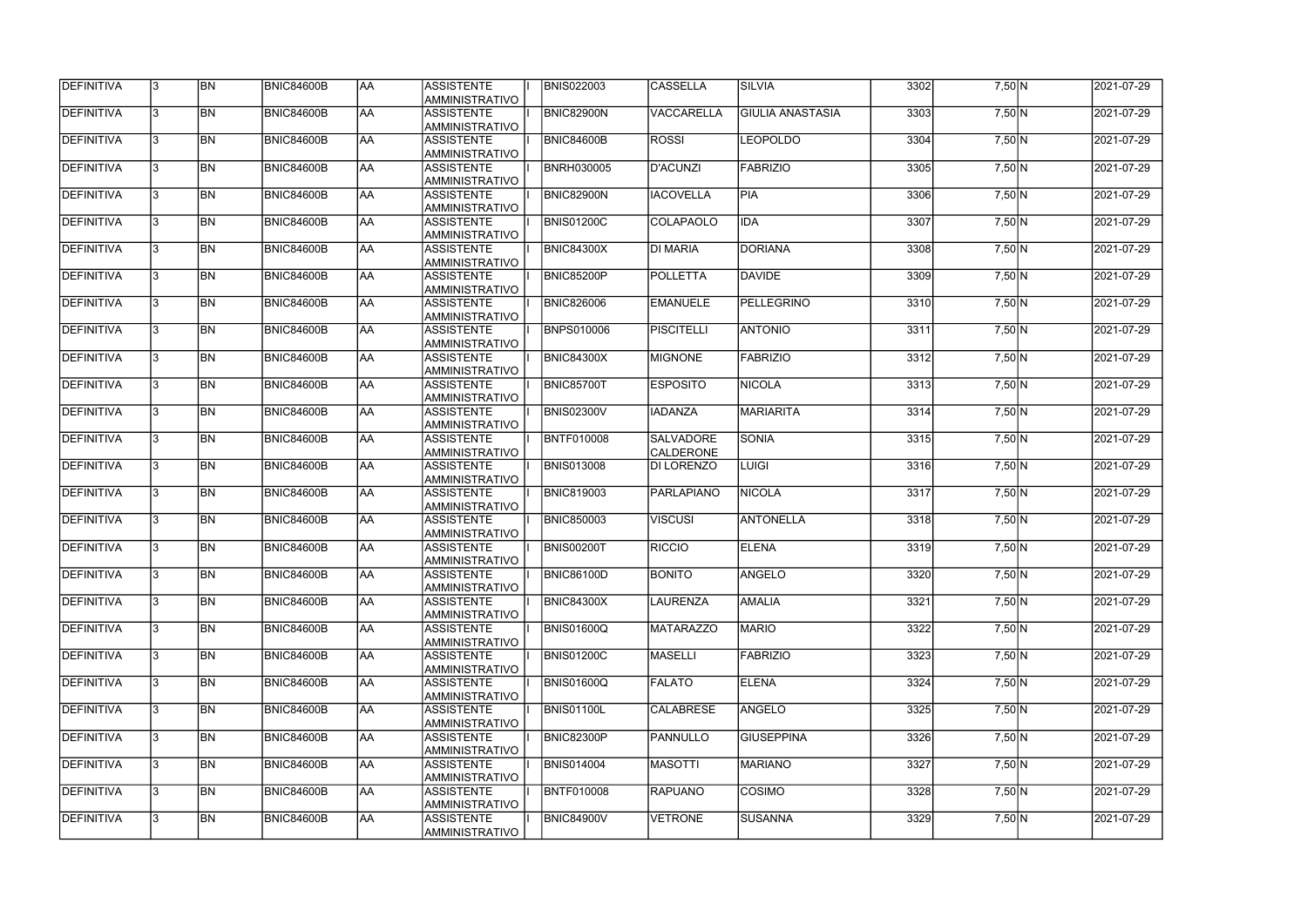| DEFINITIVA        | l3 | BN        | <b>BNIC84600B</b> | laa | ASSISTENTE<br><b>AMMINISTRATIVO</b>        | <b>BNIC84400Q</b> | <b>TESTA</b>            | <b>LUIS MIGUEL</b>         | 3330 | 7,50 N        | 2021-07-29 |
|-------------------|----|-----------|-------------------|-----|--------------------------------------------|-------------------|-------------------------|----------------------------|------|---------------|------------|
| DEFINITIVA        | 3  | <b>BN</b> | BNIC84600B        | AA  | <b>ASSISTENTE</b><br><b>AMMINISTRATIVO</b> | <b>BNIC848003</b> | ICASTIELLO              | <b>LAURA</b>               | 3331 | 7,50 N        | 2021-07-29 |
| DEFINITIVA        |    | <b>BN</b> | <b>BNIC84600B</b> | AA  | <b>ASSISTENTE</b><br>AMMINISTRATIVO        | <b>BNIS027006</b> | <b>IANNIELLO</b>        | <b>UMBERTO</b>             | 3332 | 7,50 N        | 2021-07-29 |
| <b>DEFINITIVA</b> |    | <b>BN</b> | BNIC84600B        | AA  | ASSISTENTE<br><b>AMMINISTRATIVO</b>        | <b>BNIS01600Q</b> | <b>RUSSO</b>            | DANILO                     | 3333 | 7,50 N        | 2021-07-29 |
| DEFINITIVA        |    | <b>BN</b> | BNIC84600B        | AA  | ASSISTENTE<br><b>AMMINISTRATIVO</b>        | <b>BNIS00400D</b> | <b>COCCA</b>            | <b>LUCA</b>                | 3334 | 7,50 N        | 2021-07-29 |
| DEFINITIVA        |    | <b>BN</b> | <b>BNIC84600B</b> | AA  | <b>ASSISTENTE</b><br><b>AMMINISTRATIVO</b> | <b>BNIC84500G</b> | CARDILLO                | <b>MARIMENA</b>            | 3335 | 7,50 N        | 2021-07-29 |
| DEFINITIVA        |    | <b>BN</b> | <b>BNIC84600B</b> | AA  | <b>ASSISTENTE</b><br><b>AMMINISTRATIVO</b> | <b>BNIS027006</b> | <b>ZOLLO</b>            | PASQUALE                   | 3336 | 7,50 N        | 2021-07-29 |
| DEFINITIVA        |    | <b>BN</b> | BNIC84600B        | AA  | <b>ASSISTENTE</b><br><b>AMMINISTRATIVO</b> | <b>BNIC827002</b> | PERONE                  | <b>ALFONSINA</b>           | 3337 | 7,50 N        | 2021-07-29 |
| DEFINITIVA        |    | BN        | BNIC84600B        | AA  | <b>ASSISTENTE</b><br><b>AMMINISTRATIVO</b> | <b>BNIS027006</b> | <b>BARBELLA</b>         | <b>MARIA</b>               | 3338 | 7,50 N        | 2021-07-29 |
| <b>DEFINITIVA</b> |    | <b>BN</b> | BNIC84600B        | AA  | <b>ASSISTENTE</b><br><b>AMMINISTRATIVO</b> | <b>BNIS027006</b> | PENNINO                 | GIANLUCA                   | 3339 | 7,50 N        | 2021-07-29 |
| DEFINITIVA        |    | <b>BN</b> | BNIC84600B        | AA  | <b>ASSISTENTE</b><br>AMMINISTRATIVO        | <b>BNIC86100D</b> | <b>GALLO</b>            | <b>IOLE</b>                | 3340 | 7,50 N        | 2021-07-29 |
| <b>DEFINITIVA</b> |    | <b>BN</b> | BNIC84600B        | AA  | ASSISTENTE<br><b>AMMINISTRATIVO</b>        | <b>BNTF010008</b> | FURNO                   | <b>LAURA</b>               | 3341 | 7,50 N        | 2021-07-29 |
| DEFINITIVA        |    | <b>BN</b> | <b>BNIC84600B</b> | AA  | <b>ASSISTENTE</b><br><b>AMMINISTRATIVO</b> | <b>BNIC84300X</b> | <b>DE LUCA</b>          | MARISA                     | 3342 | 7,50 N        | 2021-07-29 |
| DEFINITIVA        |    | <b>BN</b> | <b>BNIC84600B</b> | AA  | <b>ASSISTENTE</b><br><b>AMMINISTRATIVO</b> | <b>BNPM02000T</b> | <b>MOSTACCIUOL</b><br>O | <b>CARMELINA</b>           | 3343 | 7,50 N        | 2021-07-29 |
| DEFINITIVA        |    | <b>BN</b> | <b>BNIC84600B</b> | AA  | <b>ASSISTENTE</b>                          | <b>BNIS00200T</b> | VITALE                  | ALESSANDRA                 | 3344 | 7,50 N        | 2021-07-29 |
|                   |    |           |                   |     | <b>AMMINISTRATIVO</b>                      |                   |                         | <b>GIUSEPPINA RAFFAELA</b> |      |               |            |
| DEFINITIVA        |    | <b>BN</b> | <b>BNIC84600B</b> | AA  | <b>ASSISTENTE</b><br><b>AMMINISTRATIVO</b> | <b>BNIC84600B</b> | PACELLI                 | ANGELA                     | 3345 | 7,50 N        | 2021-07-29 |
| DEFINITIVA        |    | <b>BN</b> | <b>BNIC84600B</b> | AA  | <b>ASSISTENTE</b><br><b>AMMINISTRATIVO</b> | <b>BNIC85200P</b> | <b>MATURI</b>           | <b>ELENA</b>               | 3346 | 7,50 N        | 2021-07-29 |
| <b>DEFINITIVA</b> |    | <b>BN</b> | <b>BNIC84600B</b> | AA  | <b>ASSISTENTE</b><br>AMMINISTRATIVO        | <b>BNIC81700B</b> | <b>ZULLO</b>            | <b>CONCETTA</b>            | 3347 | 7,50 N        | 2021-07-29 |
| DEFINITIVA        |    | <b>BN</b> | <b>BNIC84600B</b> | AA  | <b>ASSISTENTE</b><br>AMMINISTRATIVO        | <b>BNRH030005</b> | <b>DONADIO</b>          | <b>MADDALENA</b>           | 3348 | $7,50$ N      | 2021-07-29 |
| DEFINITIVA        |    | <b>BN</b> | BNIC84600B        | AA  | ASSISTENTE<br><b>AMMINISTRATIVO</b>        | <b>BNIS01100L</b> | <b>MANGANIELLO</b>      | <b>MARGHERITA</b>          | 3349 | $7,50\vert N$ | 2021-07-29 |
| <b>DEFINITIVA</b> |    | BN        | <b>BNIC84600B</b> | AA  | ASSISTENTE<br><b>AMMINISTRATIVO</b>        | <b>BNIC84600B</b> | <b>CIELO</b>            | <b>ROSALIA</b>             | 3350 | 7,50 N        | 2021-07-29 |
| <b>DEFINITIVA</b> |    | BN        | <b>BNIC84600B</b> | AA  | <b>ASSISTENTE</b><br><b>AMMINISTRATIVO</b> | <b>BNIC827002</b> | FOGLIA                  | <b>FRANCESCO</b>           | 3351 | $7,50\vert N$ | 2021-07-29 |
| <b>DEFINITIVA</b> |    | <b>BN</b> | <b>BNIC84600B</b> | AA  | <b>ASSISTENTE</b><br><b>AMMINISTRATIVO</b> | <b>BNIC841008</b> | <b>VALENTE</b>          | <b>IMMA</b>                | 3352 | $7,50\vert N$ | 2021-07-29 |
| DEFINITIVA        |    | BN        | BNIC84600B        | AA  | <b>ASSISTENTE</b><br><b>AMMINISTRATIVO</b> | <b>BNIC85700T</b> | <b>ZAMPETTI</b>         | ANNALISA                   | 3353 | $7,50 \, N$   | 2021-07-29 |
| DEFINITIVA        |    | BN        | <b>BNIC84600B</b> | AA  | <b>ASSISTENTE</b><br> AMMINISTRATIVO       | <b>BNIC86100D</b> | <b>SANTILLO</b>         | ANGELA                     | 3354 | $7,50\vert N$ | 2021-07-29 |
| DEFINITIVA        |    | BN        | <b>BNIC84600B</b> | AA  | ASSISTENTE<br>AMMINISTRATIVO               | <b>BNIC812008</b> | CATALANO                | <b>GIOVANNA</b>            | 3355 | $7,50\vert N$ | 2021-07-29 |
| <b>DEFINITIVA</b> |    | BN        | BNIC84600B        | AA  | ASSISTENTE<br><b>AMMINISTRATIVO</b>        | <b>BNIC85700T</b> | <b>CLEMENTE</b>         | <b>OSVALDO</b>             | 3356 | $7,50\vert N$ | 2021-07-29 |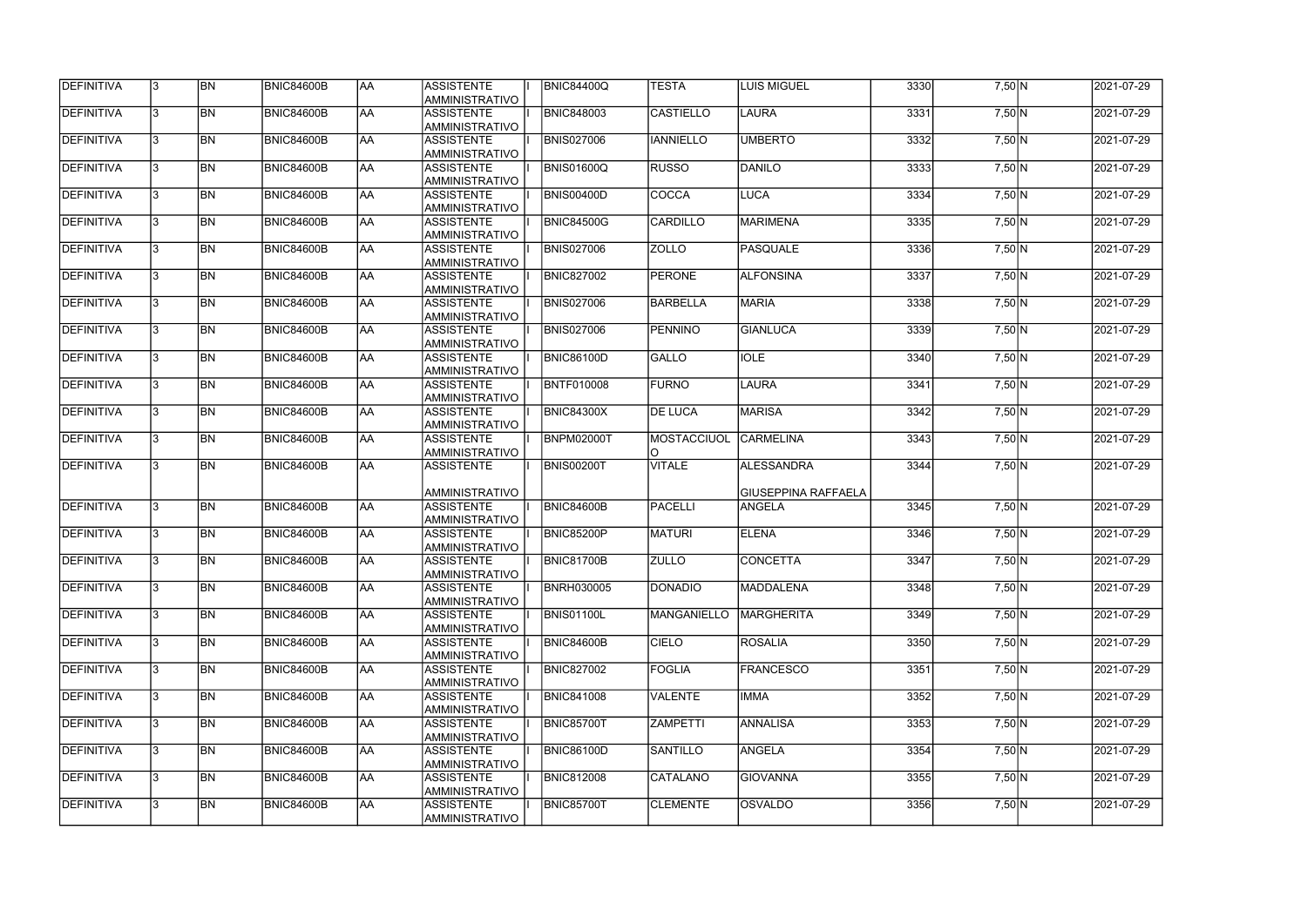| DEFINITIVA        | 13  | <b>BN</b> | <b>BNIC84600B</b> | AA         | <b>ASSISTENTE</b><br>AMMINISTRATIVO        | BNIC83700L        | <b>CERVERA</b>   | <b>MARILENA</b>      | 3357 | 7,50 N        | 2021-07-29 |
|-------------------|-----|-----------|-------------------|------------|--------------------------------------------|-------------------|------------------|----------------------|------|---------------|------------|
| DEFINITIVA        | 13. | <b>BN</b> | <b>BNIC84600B</b> | laa        | <b>ASSISTENTE</b><br>AMMINISTRATIVO        | <b>BNIC81400X</b> | <b>ORSINO</b>    | <b>MARIA ASSUNTA</b> | 3358 | 7,50 N        | 2021-07-29 |
| DEFINITIVA        | 13. | <b>BN</b> | <b>BNIC84600B</b> | laa        | <b>ASSISTENTE</b><br>AMMINISTRATIVO        | BNIC85700T        | <b>GIUSTI</b>    | <b>TERESA</b>        | 3359 | $7,50\ N$     | 2021-07-29 |
| DEFINITIVA        | l3. | <b>BN</b> | <b>BNIC84600B</b> | laa        | <b>ASSISTENTE</b><br>AMMINISTRATIVO        | <b>BNIC84400Q</b> | <b>DE FEO</b>    | <b>PIETRO</b>        | 3360 | $7,50$ N      | 2021-07-29 |
| DEFINITIVA        | 13. | <b>BN</b> | <b>BNIC84600B</b> | laa        | <b>ASSISTENTE</b><br>AMMINISTRATIVO        | BNPC02000N        | MIELE            | <b>NAZZARENO</b>     | 3361 | $7,50$ N      | 2021-07-29 |
| DEFINITIVA        | 3   | <b>BN</b> | <b>BNIC84600B</b> | laa        | <b>ASSISTENTE</b><br>AMMINISTRATIVO        | <b>BNIS00200T</b> | SAGNELLA         | <b>DANIELA</b>       | 3362 | 7,50 N        | 2021-07-29 |
| DEFINITIVA        |     | <b>BN</b> | <b>BNIC84600B</b> | laa        | <b>ASSISTENTE</b><br><b>AMMINISTRATIVO</b> | <b>BNIS01100L</b> | <b>MUSTO</b>     | <b>PAOLA</b>         | 3363 | $7,50 \ N$    | 2021-07-29 |
| DEFINITIVA        |     | <b>BN</b> | <b>BNIC84600B</b> | laa        | <b>ASSISTENTE</b><br>AMMINISTRATIVO        | <b>BNIS014004</b> | <b>LIUCCI</b>    | PETRONILLA           | 3364 | $7,50\ N$     | 2021-07-29 |
| DEFINITIVA        |     | <b>BN</b> | <b>BNIC84600B</b> | laa        | <b>ASSISTENTE</b><br>AMMINISTRATIVO        | <b>BNIC819003</b> | <b>SOLLA</b>     | <b>GIOVANNINA</b>    | 3365 | $7,50 \ N$    | 2021-07-29 |
| DEFINITIVA        | l3. | <b>BN</b> | <b>BNIC84600B</b> | laa        | <b>ASSISTENTE</b><br>AMMINISTRATIVO        | <b>BNIC84300X</b> | <b>OROPALLO</b>  | <b>MARILENA</b>      | 3366 | 7,50 N        | 2021-07-29 |
| DEFINITIVA        | 13. | <b>BN</b> | <b>BNIC84600B</b> | laa        | <b>ASSISTENTE</b><br>AMMINISTRATIVO        | <b>BNIC839008</b> | <b>CUCCARO</b>   | ADELINA              | 3367 | $7,50\vert N$ | 2021-07-29 |
| DEFINITIVA        | 3   | <b>BN</b> | BNIC84600B        | <b>AA</b>  | <b>ASSISTENTE</b><br>AMMINISTRATIVO        | BNIC84500G        | DI CESARE        | <b>TERESA</b>        | 3368 | $7,50$ N      | 2021-07-29 |
| DEFINITIVA        | l3. | <b>BN</b> | <b>BNIC84600B</b> | laa        | <b>ASSISTENTE</b><br>AMMINISTRATIVO        | <b>BNIS00200T</b> | PERUZZI          | <b>ALESSANDRO</b>    | 3369 | $7,45$ S      | 2021-07-29 |
| DEFINITIVA        | 3   | <b>BN</b> | <b>BNIC84600B</b> | AA         | <b>ASSISTENTE</b><br>AMMINISTRATIVO        | <b>BNTF010008</b> | FOLLO            | <b>MAURIZIO</b>      | 3370 | $7,45$ S      | 2021-07-29 |
| DEFINITIVA        |     | <b>BN</b> | <b>BNIC84600B</b> | AA         | <b>ASSISTENTE</b><br><b>AMMINISTRATIVO</b> | <b>BNIC85400A</b> | <b>FINELLI</b>   | <b>MICHELE</b>       | 3371 | $7,43$ S      | 2021-07-29 |
| DEFINITIVA        |     | <b>BN</b> | <b>BNIC84600B</b> | AA         | <b>ASSISTENTE</b><br>AMMINISTRATIVO        | <b>BNIC84900V</b> | <b>BARILE</b>    | <b>ELEONORA</b>      | 3372 | $7,43$ S      | 2021-07-29 |
| DEFINITIVA        | 3   | <b>BN</b> | <b>BNIC84600B</b> | laa        | <b>ASSISTENTE</b><br>AMMINISTRATIVO        | <b>BNIC83800C</b> | AMORIELLO        | <b>CATERINA</b>      | 3373 | 7,43 N        | 2021-07-29 |
| DEFINITIVA        |     | <b>BN</b> | <b>BNIC84600B</b> | AA         | <b>ASSISTENTE</b><br>AMMINISTRATIVO        | <b>BNPS010006</b> | <b>GRASSO</b>    | <b>ANTONIA</b>       | 3374 | $7,40$ S      | 2021-07-29 |
| DEFINITIVA        | 13  | <b>BN</b> | <b>BNIC84600B</b> | <b>JAA</b> | <b>ASSISTENTE</b><br>AMMINISTRATIVO        | <b>BNIC85700T</b> | <b>ZAMPELLI</b>  | <b>GIUSEPPE</b>      | 3375 | $7,40$ S      | 2021-07-29 |
| <b>DEFINITIVA</b> | I3. | <b>BN</b> | <b>BNIC84600B</b> | <b>AA</b>  | <b>ASSISTENTE</b><br>AMMINISTRATIVO        | <b>BNIS022003</b> | <b>PELOSI</b>    | <b>FILOMENO</b>      | 3376 | $7,40$ S      | 2021-07-29 |
| DEFINITIVA        | l3. | <b>BN</b> | <b>BNIC84600B</b> | <b>AA</b>  | <b>ASSISTENTE</b><br>AMMINISTRATIVO        | BNVC01000A        | MELE             | <b>VALENTINA</b>     | 3377 | $7,40$ S      | 2021-07-29 |
| DEFINITIVA        | l3. | <b>BN</b> | <b>BNIC84600B</b> | AA         | <b>ASSISTENTE</b><br>AMMINISTRATIVO        | <b>BNIS00200T</b> | <b>VERRILLO</b>  | <b>STEFANIA</b>      | 3378 | $7,40$ S      | 2021-07-29 |
| <b>DEFINITIVA</b> | l3. | <b>BN</b> | <b>BNIC84600B</b> | AA         | <b>ASSISTENTE</b><br>AMMINISTRATIVO        | <b>BNIC86100D</b> | <b>PETRONE</b>   | EMANUELA             | 3379 | $7,40$ S      | 2021-07-29 |
| DEFINITIVA        |     | <b>BN</b> | <b>BNIC84600B</b> | AA         | <b>ASSISTENTE</b><br>AMMINISTRATIVO        | <b>BNIS022003</b> | <b>MARIA</b>     | <b>CRISTINA</b>      | 3380 | $7,40$ S      | 2021-07-29 |
| DEFINITIVA        |     | <b>BN</b> | <b>BNIC84600B</b> | AA         | <b>ASSISTENTE</b><br>AMMINISTRATIVO        | BNIS00300N        | <b>CAMPANILE</b> | <b>VALENTINA</b>     | 3381 | $7,40$ S      | 2021-07-29 |
| DEFINITIVA        | I3. | <b>BN</b> | BNIC84600B        | AA         | <b>ASSISTENTE</b><br>AMMINISTRATIVO        | <b>BNIC84300X</b> | <b>MADDALENA</b> | <b>ANTONELLA</b>     | 3382 | $7,40$ S      | 2021-07-29 |
| DEFINITIVA        | 13. | <b>BN</b> | <b>BNIC84600B</b> | laa        | <b>ASSISTENTE</b><br>AMMINISTRATIVO        | BNIC82900N        | <b>ANTONUCCI</b> | <b>GERARDO</b>       | 3383 | $7,40$ S      | 2021-07-29 |
| DEFINITIVA        |     | <b>BN</b> | <b>BNIC84600B</b> | AA         | <b>ASSISTENTE</b><br>AMMINISTRATIVO        | <b>BNIS00200T</b> | <b>FUSCHINI</b>  | <b>ANTONIO</b>       | 3384 | $7,40 \ N$    | 2021-07-29 |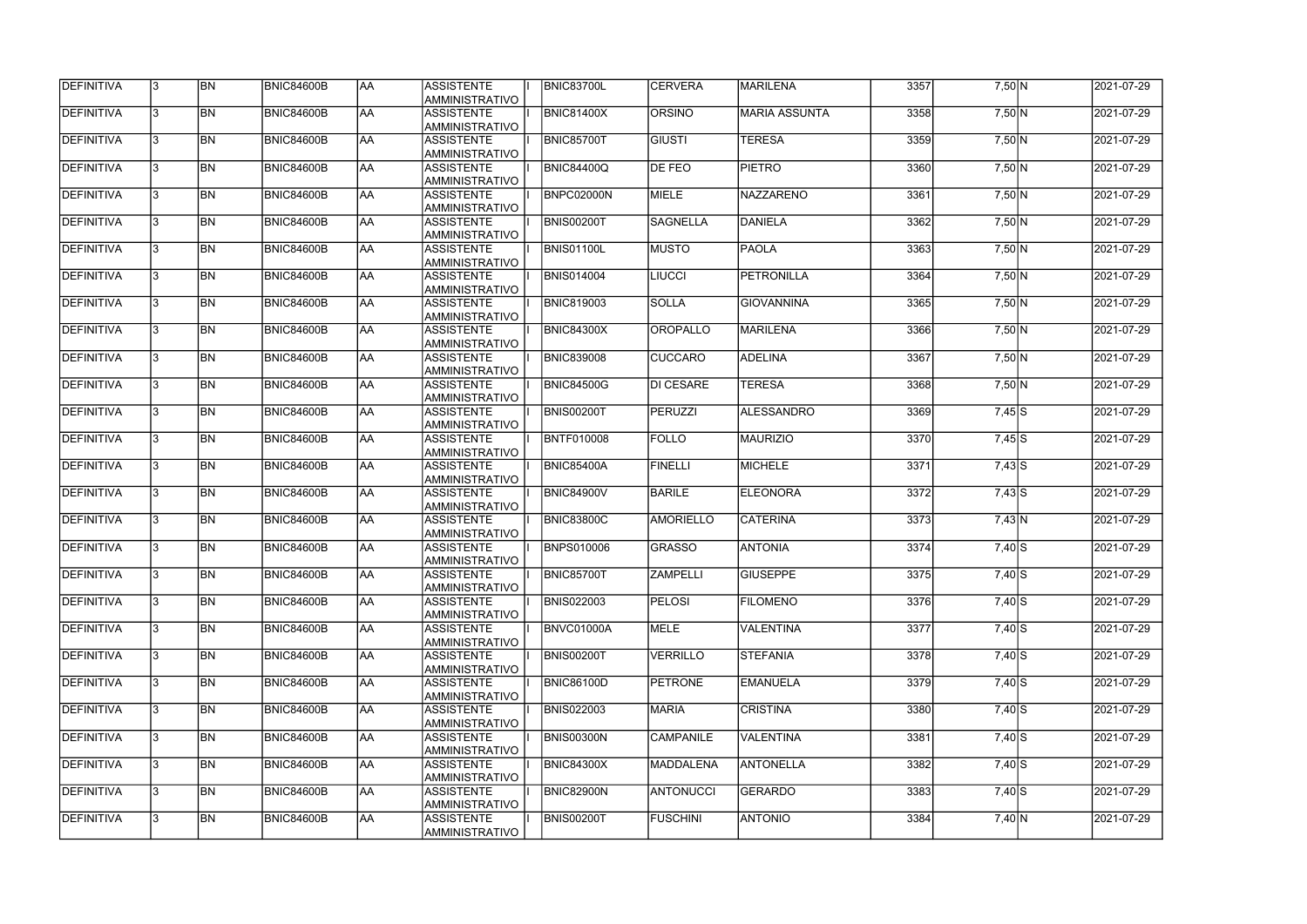| DEFINITIVA        | 13. | <b>BN</b> | <b>BNIC84600B</b> | AA         | ASSISTENTE<br>AMMINISTRATIVO        | <b>BNIC84600B</b> | PASCALE                     | <b>PAOLO</b>          | 3385 | 7,40 N         | 2021-07-29 |
|-------------------|-----|-----------|-------------------|------------|-------------------------------------|-------------------|-----------------------------|-----------------------|------|----------------|------------|
| <b>DEFINITIVA</b> | 13. | <b>BN</b> | <b>BNIC84600B</b> | laa        | <b>ASSISTENTE</b><br>AMMINISTRATIVO | <b>BNIS01200C</b> | PANICHELLA                  | <b>GIANPIERO</b>      | 3386 | 7,40 N         | 2021-07-29 |
| DEFINITIVA        | l3. | <b>BN</b> | <b>BNIC84600B</b> | AA         | <b>ASSISTENTE</b><br>AMMINISTRATIVO | <b>BNPM02000T</b> | <b>GIANNETTA</b>            | <b>MARTINA</b>        | 3387 | 7,40 N         | 2021-07-29 |
| <b>DEFINITIVA</b> | l3. | <b>BN</b> | BNIC84600B        | <b>AA</b>  | <b>ASSISTENTE</b><br>AMMINISTRATIVO | <b>BNIS013008</b> | SAVASTANO                   | <b>SERGIO</b>         | 3388 | 7,40 N         | 2021-07-29 |
| DEFINITIVA        | l3. | <b>BN</b> | <b>BNIC84600B</b> | AA         | <b>ASSISTENTE</b><br>AMMINISTRATIVO | <b>BNIC84300X</b> | <b>VITO</b>                 | <b>GIOVANNI</b>       | 3389 | $7,40 \ N$     | 2021-07-29 |
| DEFINITIVA        | l3  | <b>BN</b> | <b>BNIC84600B</b> | AA         | <b>ASSISTENTE</b><br>AMMINISTRATIVO | <b>BNIS00200T</b> | CAPUANO                     | <b>GIUSEPPE</b>       | 3390 | $7,40 \ N$     | 2021-07-29 |
| DEFINITIVA        |     | <b>BN</b> | <b>BNIC84600B</b> | AA         | <b>ASSISTENTE</b><br>AMMINISTRATIVO | <b>BNIC81400X</b> | <b>CASTELLINO</b>           | <b>MARGHERITA</b>     | 3391 | $7,40 \ N$     | 2021-07-29 |
| DEFINITIVA        |     | <b>BN</b> | <b>BNIC84600B</b> | laa        | <b>ASSISTENTE</b><br>AMMINISTRATIVO | <b>BNIS02300V</b> | <b>ESERCITO</b>             | <b>DIEGO</b>          | 3392 | $7,40 \ N$     | 2021-07-29 |
| DEFINITIVA        |     | <b>BN</b> | <b>BNIC84600B</b> | laa        | <b>ASSISTENTE</b><br>AMMINISTRATIVO | <b>BNIC84600B</b> | D'ANGELO                    | <b>GIANLUIGI</b>      | 3393 | $7,40 \vert N$ | 2021-07-29 |
| DEFINITIVA        | l3. | <b>BN</b> | BNIC84600B        | laa        | <b>ASSISTENTE</b><br>AMMINISTRATIVO | <b>BNIC84600B</b> | <b>FOSCHINI</b>             | <b>ANGELO</b>         | 3394 | $7,40 \ N$     | 2021-07-29 |
| DEFINITIVA        | l3. | <b>BN</b> | <b>BNIC84600B</b> | AA         | <b>ASSISTENTE</b><br>AMMINISTRATIVO | <b>BNIS014004</b> | <b>DE SIMONE</b>            | <b>TERESA</b>         | 3395 | 7,40 N         | 2021-07-29 |
| <b>DEFINITIVA</b> | l3. | <b>BN</b> | <b>BNIC84600B</b> | <b>AA</b>  | <b>ASSISTENTE</b><br>AMMINISTRATIVO | <b>BNIS013008</b> | <b>SAQUELLA</b>             | <b>ANTONIO</b>        | 3396 | $7,40 \ N$     | 2021-07-29 |
| DEFINITIVA        | l3. | <b>BN</b> | <b>BNIC84600B</b> | AA         | <b>ASSISTENTE</b><br>AMMINISTRATIVO | <b>BNIS014004</b> | <b>MAIO</b>                 | <b>RENATO</b>         | 3397 | $7,40$ N       | 2021-07-29 |
| DEFINITIVA        | 3   | <b>BN</b> | <b>BNIC84600B</b> | AA         | <b>ASSISTENTE</b><br>AMMINISTRATIVO | <b>BNIC82300P</b> | <b>ZOTTI</b>                | <b>FRANCESCO PIO</b>  | 3398 | $7,40 \ N$     | 2021-07-29 |
| DEFINITIVA        |     | <b>BN</b> | <b>BNIC84600B</b> | AA         | <b>ASSISTENTE</b><br>AMMINISTRATIVO | <b>BNIS022003</b> | <b>SANZARI</b>              | <b>FILOMENA</b>       | 3399 | $7,40 \ N$     | 2021-07-29 |
| DEFINITIVA        | 3   | <b>BN</b> | <b>BNIC84600B</b> | AA         | <b>ASSISTENTE</b><br>AMMINISTRATIVO | <b>BNIS02300V</b> | <b>DI PALMA</b>             | <b>ENZA</b>           | 3400 | $7,40 \ N$     | 2021-07-29 |
| DEFINITIVA        | l3. | <b>BN</b> | <b>BNIC84600B</b> | AA         | <b>ASSISTENTE</b><br>AMMINISTRATIVO | <b>BNIC84300X</b> | VITELLI                     | <b>DOMENICO</b>       | 3401 | $7,40 \ N$     | 2021-07-29 |
| DEFINITIVA        |     | <b>BN</b> | BNIC84600B        | AA         | <b>ASSISTENTE</b><br>AMMINISTRATIVO | <b>BNIS02300V</b> | <b>FIORITO</b>              | <b>IVANO</b>          | 3402 | $7,40 \ N$     | 2021-07-29 |
| DEFINITIVA        | 13. | <b>BN</b> | <b>BNIC84600B</b> | <b>JAA</b> | <b>ASSISTENTE</b><br>AMMINISTRATIVO | <b>BNIS01600Q</b> | <b>IANNUZZI</b>             | <b>MARIA CRISTINA</b> | 3403 | $7,40 \ N$     | 2021-07-29 |
| <b>DEFINITIVA</b> | I3. | <b>BN</b> | <b>BNIC84600B</b> | AA         | ASSISTENTE<br>AMMINISTRATIVO        | <b>BNIC813004</b> | FAPPIANO                    | <b>IOLANDA</b>        | 3404 | $7,40 \ N$     | 2021-07-29 |
| DEFINITIVA        | 13. | <b>BN</b> | <b>BNIC84600B</b> | AA         | ASSISTENTE<br>AMMINISTRATIVO        | <b>BNIC84300X</b> | <b>FATO IANNUCCI GLORIA</b> |                       | 3405 | $7,40 \ N$     | 2021-07-29 |
| DEFINITIVA        | 3   | <b>BN</b> | <b>BNIC84600B</b> | AA         | <b>ASSISTENTE</b><br>AMMINISTRATIVO | <b>BNIC85200P</b> | GIAMEI                      | <b>ANNAMARIA</b>      | 3406 | $7,40 \ N$     | 2021-07-29 |
| DEFINITIVA        |     | <b>BN</b> | <b>BNIC84600B</b> | AA         | ASSISTENTE<br>AMMINISTRATIVO        | <b>BNIS014004</b> | <b>DE ANGELIS</b>           | <b>ANTONIO</b>        | 3407 | $7,40 \ N$     | 2021-07-29 |
| DEFINITIVA        |     | <b>BN</b> | <b>BNIC84600B</b> | AA         | <b>ASSISTENTE</b><br>AMMINISTRATIVO | <b>BNIC86000N</b> | <b>CHIAVELLI</b>            | <b>GIANLUCA</b>       | 3408 | $7,40 \ N$     | 2021-07-29 |
| DEFINITIVA        | I3. | <b>BN</b> | BNIC84600B        | AA         | <b>ASSISTENTE</b><br>AMMINISTRATIVO | <b>BNIC82900N</b> | <b>INSOGNA</b>              | <b>MARIO</b>          | 3409 | $7,37$ N       | 2021-07-29 |
| DEFINITIVA        | 13. | <b>BN</b> | <b>BNIC84600B</b> | AA         | <b>ASSISTENTE</b><br>AMMINISTRATIVO | <b>BNIC84300X</b> | D'ONOFRIO                   | <b>ANTONIO</b>        | 3410 | $7,35$ S       | 2021-07-29 |
| DEFINITIVA        | 13. | <b>BN</b> | <b>BNIC84600B</b> | AA         | <b>ASSISTENTE</b><br>AMMINISTRATIVO | <b>BNIC839008</b> | DI LORENZO                  | ANTONELLA             | 3411 | $7,35$ S       | 2021-07-29 |
| DEFINITIVA        |     | <b>BN</b> | <b>BNIC84600B</b> | AA         | <b>ASSISTENTE</b><br>AMMINISTRATIVO | BNVC01000A        | <b>PISANTE</b>              | <b>EMILIANA</b>       | 3412 | $7,35$ N       | 2021-07-29 |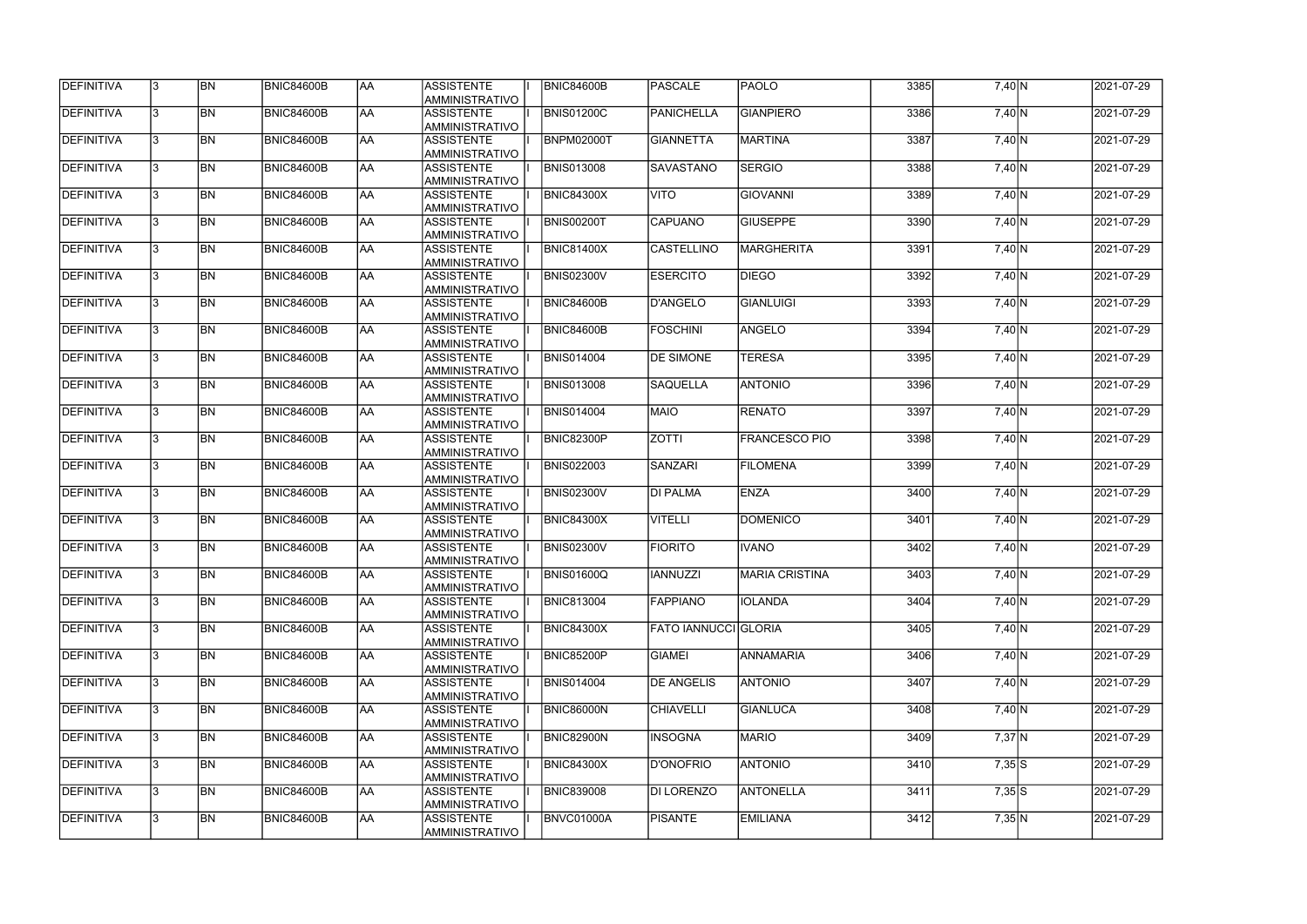| DEFINITIVA        | 13.          | <b>BN</b>       | <b>BNIC84600B</b> | <b>AA</b>  | <b>ASSISTENTE</b><br>AMMINISTRATIVO        | <b>BNIC84300X</b> | <b>CROCE</b>                         | <b>WALTER</b>        | 3413 | 7,35 N   | 2021-07-29 |
|-------------------|--------------|-----------------|-------------------|------------|--------------------------------------------|-------------------|--------------------------------------|----------------------|------|----------|------------|
| <b>DEFINITIVA</b> | l3.          | <b>BN</b>       | BNIC84600B        | <b>JAA</b> | <b>ASSISTENTE</b><br>AMMINISTRATIVO        | <b>BNIS00200T</b> | <b>BARBIERI</b>                      | <b>LUCIANA</b>       | 3414 | $7,33$ S | 2021-07-29 |
| DEFINITIVA        |              | <b>BN</b>       | <b>BNIC84600B</b> | AA         | <b>ASSISTENTE</b><br>AMMINISTRATIVO        | <b>BNIC86100D</b> | <b>DE NISI</b>                       | <b>IDA</b>           | 3415 | $7,33$ S | 2021-07-29 |
| <b>DEFINITIVA</b> | $\mathbf{3}$ | <b>BN</b>       | BNIC84600B        | <b>AA</b>  | ASSISTENTE<br>AMMINISTRATIVO               | BNPC02000N        | <b>CAMPIDOGLIO</b>                   | <b>ANNA BARBARA</b>  | 3416 | $7,33$ S | 2021-07-29 |
| <b>DEFINITIVA</b> |              | <b>BN</b>       | BNIC84600B        | AA         | ASSISTENTE<br><b>AMMINISTRATIVO</b>        | <b>BNIC855006</b> | <b>GRASSO</b>                        | <b>MARIA</b>         | 3417 | $7,33$ S | 2021-07-29 |
| DEFINITIVA        |              | <b>BN</b>       | BNIC84600B        | <b>JAA</b> | <b>ASSISTENTE</b><br>AMMINISTRATIVO        | <b>BNIC850003</b> | MASTROCINQU PATRIZIA<br>E.           |                      | 3418 | $7,33$ S | 2021-07-29 |
| DEFINITIVA        |              | <b>BN</b>       | <b>BNIC84600B</b> | AA         | <b>ASSISTENTE</b><br><b>AMMINISTRATIVO</b> | <b>BNIS00200T</b> | <b>SANNITI</b>                       | <b>ROSA</b>          | 3419 | $7,33$ S | 2021-07-29 |
| DEFINITIVA        |              | <b>BN</b>       | BNIC84600B        | AA         | <b>ASSISTENTE</b><br>AMMINISTRATIVO        | <b>BNIC839008</b> | <b>SUPPA</b>                         | LOREDANA             | 3420 | $7,33$ S | 2021-07-29 |
| <b>DEFINITIVA</b> |              | <b>BN</b>       | <b>BNIC84600B</b> | <b>JAA</b> | <b>ASSISTENTE</b><br>AMMINISTRATIVO        | <b>BNIC82900N</b> | <b>LOMBARDI</b>                      | <b>ALFREDO</b>       | 3421 | $7,33$ S | 2021-07-29 |
| DEFINITIVA        |              | <b>BN</b>       | BNIC84600B        | <b>JAA</b> | ASSISTENTE<br>AMMINISTRATIVO               | <b>BNIS02300V</b> | <b>LAVORGNA</b>                      | <b>LUIGI</b>         | 3422 | $7,33$ S | 2021-07-29 |
| DEFINITIVA        |              | <b>BN</b>       | <b>BNIC84600B</b> | AA         | ASSISTENTE<br>AMMINISTRATIVO               | <b>BNIC819003</b> | <b>FARISELLO</b>                     | <b>FILOMENA</b>      | 3423 | $7,33$ S | 2021-07-29 |
| DEFINITIVA        |              | <b>BN</b>       | BNIC84600B        | <b>AA</b>  | ASSISTENTE<br>AMMINISTRATIVO               | BNIC85700T        | NUZZOLO                              | <b>MARGARETH</b>     | 3424 | $7,33$ S | 2021-07-29 |
| <b>DEFINITIVA</b> |              | <b>BN</b>       | <b>BNIC84600B</b> | AA         | ASSISTENTE<br>AMMINISTRATIVO               | <b>BNIS027006</b> | <b>AGOSTINELLI</b><br><b>MIRANDA</b> | <b>ANGELO</b>        | 3425 | $7,33$ S | 2021-07-29 |
| <b>DEFINITIVA</b> |              | <b>BN</b>       | <b>BNIC84600B</b> | <b>JAA</b> | <b>ASSISTENTE</b><br><b>AMMINISTRATIVO</b> | <b>BNIS027006</b> | PARRELLA                             | <b>VITO</b>          | 3426 | $7,33$ S | 2021-07-29 |
| <b>DEFINITIVA</b> |              | <b>BN</b>       | <b>BNIC84600B</b> | AA         | <b>ASSISTENTE</b><br><b>AMMINISTRATIVO</b> | BNIS01100L        | <b>DE GENNARO</b>                    | <b>ANTONELLA</b>     | 3427 | $7,33$ S | 2021-07-29 |
| DEFINITIVA        |              | <b>BN</b>       | <b>BNIC84600B</b> | <b>JAA</b> | <b>ASSISTENTE</b><br>AMMINISTRATIVO        | <b>BNIS022003</b> | MAZZACANE                            | <b>ANTONIETTA</b>    | 3428 | $7,33$ S | 2021-07-29 |
| DEFINITIVA        | 3            | <b>BN</b>       | BNIC84600B        | AA         | <b>ASSISTENTE</b><br>AMMINISTRATIVO        | <b>BNIS014004</b> | <b>SAUCHELLA</b>                     | <b>GIUSEPPINA</b>    | 3429 | $7,33$ S | 2021-07-29 |
| DEFINITIVA        |              | <b>BN</b>       | <b>BNIC84600B</b> | AA         | <b>ASSISTENTE</b><br>AMMINISTRATIVO        | BNIC82900N        | <b>VITELLI</b>                       | PATRIZIA             | 3430 | $7,33$ S | 2021-07-29 |
| DEFINITIVA        | 13.          | <b>BN</b>       | <b>BNIC84600B</b> | <b>JAA</b> | <b>ASSISTENTE</b><br>AMMINISTRATIVO        | <b>BNIS022003</b> | <b>FEDERICO</b>                      | PATRIZIA             | 3431 | $7,33$ S | 2021-07-29 |
| <b>DEFINITIVA</b> | $\mathbf{3}$ | $\overline{BN}$ | <b>BNIC84600B</b> | AA         | ASSISTENTE<br><b>AMMINISTRATIVO</b>        | <b>BNIC84300X</b> | FERRARA                              | <b>DARIO</b>         | 3432 | $7,33$ N | 2021-07-29 |
| <b>DEFINITIVA</b> | 13.          | <b>BN</b>       | <b>BNIC84600B</b> | AA         | <b>ASSISTENTE</b><br>AMMINISTRATIVO        | BNPC02000N        | <b>SPITALETTA</b>                    | ANTONIO              | 3433 | 7,33 N   | 2021-07-29 |
| DEFINITIVA        |              | <b>BN</b>       | <b>BNIC84600B</b> | AA         | ASSISTENTE<br><b>AMMINISTRATIVO</b>        | <b>BNIC841008</b> | <b>RUBANO</b>                        | <b>MARIA MICHELA</b> | 3434 | 7,33 N   | 2021-07-29 |
| DEFINITIVA        |              | <b>BN</b>       | <b>BNIC84600B</b> | AA         | ASSISTENTE<br><b>AMMINISTRATIVO</b>        | <b>BNIC819003</b> | <b>PERUGINI</b>                      | <b>VITTORIA</b>      | 3435 | 7,33 N   | 2021-07-29 |
| DEFINITIVA        |              | <b>BN</b>       | <b>BNIC84600B</b> | AA         | <b>ASSISTENTE</b><br>AMMINISTRATIVO        | BNPC02000N        | LANDOLFI                             | <b>MIRKO ENRICO</b>  | 3436 | 7,33 N   | 2021-07-29 |
| DEFINITIVA        |              | <b>BN</b>       | <b>BNIC84600B</b> | AA         | ASSISTENTE<br>AMMINISTRATIVO               | <b>BNIC804009</b> | <b>ESPOSITO</b>                      | SABRINA ZEUDI        | 3437 | 7,33 N   | 2021-07-29 |
| DEFINITIVA        |              | <b>BN</b>       | <b>BNIC84600B</b> | AA         | ASSISTENTE<br>AMMINISTRATIVO               | <b>BNIC84400Q</b> | LANDI                                | <b>RAFFAELE</b>      | 3438 | 7,33 N   | 2021-07-29 |
| <b>DEFINITIVA</b> | 13.          | <b>BN</b>       | BNIC84600B        | AA         | ASSISTENTE<br>AMMINISTRATIVO               | <b>BNIS01600Q</b> | <b>CUTILLO</b>                       | <b>MARIA</b>         | 3439 | 7,33 N   | 2021-07-29 |
| <b>DEFINITIVA</b> |              | <b>BN</b>       | <b>BNIC84600B</b> | <b>AA</b>  | <b>ASSISTENTE</b><br>AMMINISTRATIVO        | BNIC82900N        | FALAVIGNA                            | <b>RENATA</b>        | 3440 | $7,33$ N | 2021-07-29 |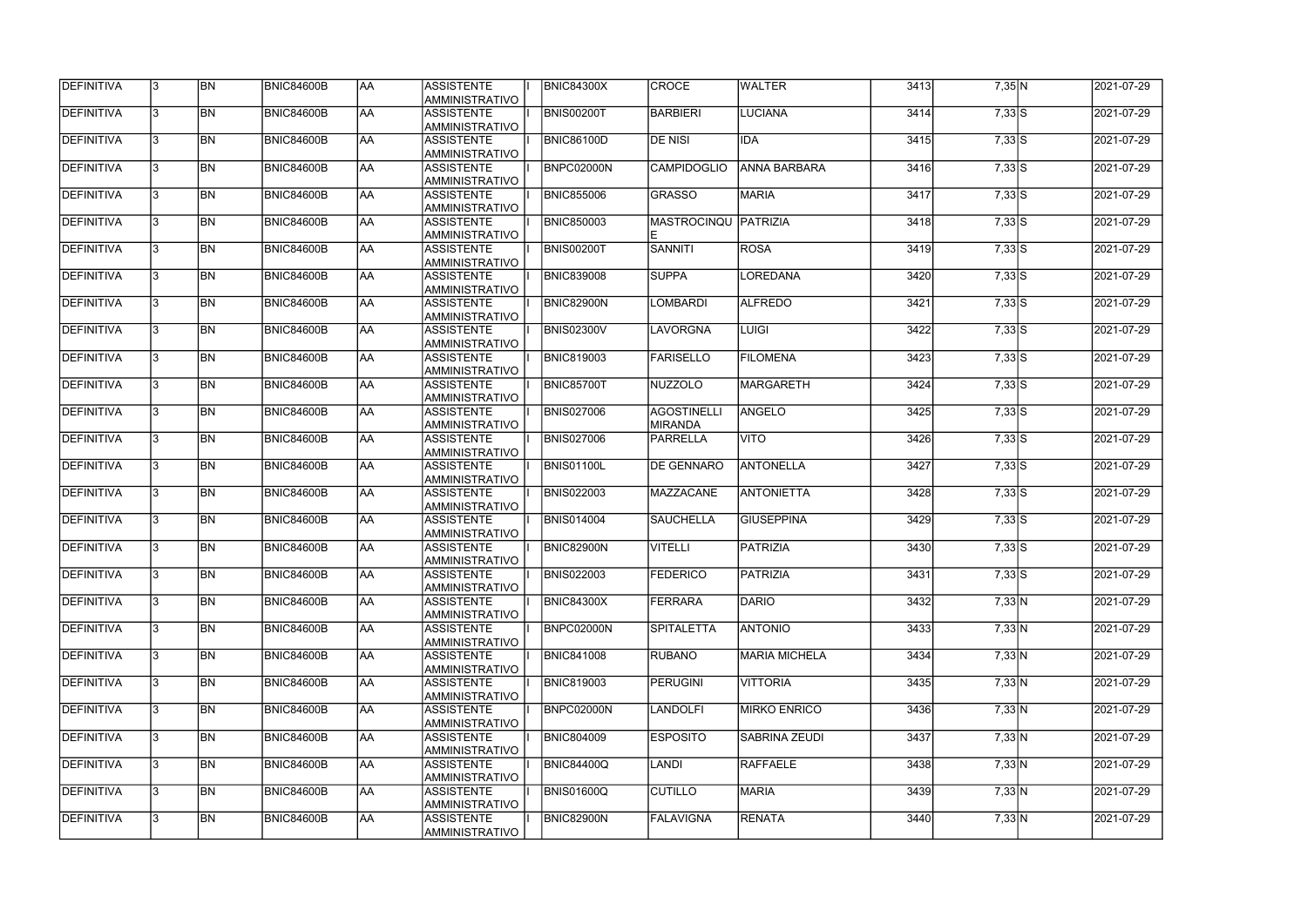| DEFINITIVA        | l3 | <b>BN</b> | <b>BNIC84600B</b> | laa | ASSISTENTE<br><b>AMMINISTRATIVO</b>        | <b>BNIS01600Q</b> | CATALANO                | SONIA                         | 3441 | 7,33 N   | 2021-07-29 |
|-------------------|----|-----------|-------------------|-----|--------------------------------------------|-------------------|-------------------------|-------------------------------|------|----------|------------|
| DEFINITIVA        | 3  | <b>BN</b> | BNIC84600B        | AA  | <b>ASSISTENTE</b><br><b>AMMINISTRATIVO</b> | <b>BNIC84400Q</b> | <b>ESPOSITO</b>         | <b>LUIGI</b>                  | 3442 | 7,33 N   | 2021-07-29 |
| DEFINITIVA        |    | <b>BN</b> | BNIC84600B        | AA  | <b>ASSISTENTE</b><br>AMMINISTRATIVO        | <b>BNIC842004</b> | <b>CIANCIO</b>          | MARIA                         | 3443 | 7,33 N   | 2021-07-29 |
| <b>DEFINITIVA</b> |    | <b>BN</b> | BNIC84600B        | AA  | ASSISTENTE<br><b>AMMINISTRATIVO</b>        | <b>BNIC85400A</b> | MANNA                   | <b>GIUSEPPINA</b>             | 3444 | 7,33 N   | 2021-07-29 |
| DEFINITIVA        |    | <b>BN</b> | BNIC84600B        | AA  | <b>ASSISTENTE</b><br><b>AMMINISTRATIVO</b> | <b>BNTF010008</b> | GIANNUZZI               | DANIELA                       | 3445 | 7,33 N   | 2021-07-29 |
| DEFINITIVA        |    | <b>BN</b> | BNIC84600B        | AA  | <b>ASSISTENTE</b><br><b>AMMINISTRATIVO</b> | <b>BNTF010008</b> | AQUINO                  | <b>ANTONIETTA</b>             | 3446 | 7,33 N   | 2021-07-29 |
| DEFINITIVA        |    | <b>BN</b> | BNIC84600B        | AA  | <b>ASSISTENTE</b><br><b>AMMINISTRATIVO</b> | <b>BNIC84500G</b> | ANZOVINO                | <b>ESTERINA</b>               | 3447 | 7,33 N   | 2021-07-29 |
| <b>DEFINITIVA</b> |    | <b>BN</b> | BNIC84600B        | AA  | <b>ASSISTENTE</b><br><b>AMMINISTRATIVO</b> | <b>BNIC84300X</b> | <b>FUSCO</b>            | <b>NICOLA</b>                 | 3448 | 7,33 N   | 2021-07-29 |
| DEFINITIVA        |    | BN        | BNIC84600B        | AA  | <b>ASSISTENTE</b><br><b>AMMINISTRATIVO</b> | <b>BNIC812008</b> | <b>MUSEO</b>            | ADDOLORATA                    | 3449 | 7,33 N   | 2021-07-29 |
| <b>DEFINITIVA</b> |    | <b>BN</b> | BNIC84600B        | AA  | <b>ASSISTENTE</b><br><b>AMMINISTRATIVO</b> | <b>BNIS02300V</b> | GRIFI                   | RICCARDO                      | 3450 | 7,33 N   | 2021-07-29 |
| DEFINITIVA        |    | <b>BN</b> | BNIC84600B        | AA  | <b>ASSISTENTE</b><br>AMMINISTRATIVO        | <b>BNIC81400X</b> | <b>TOSTO</b>            | <b>MARIA</b>                  | 3451 | 7,33 N   | 2021-07-29 |
| <b>DEFINITIVA</b> |    | <b>BN</b> | BNIC84600B        | AA  | ASSISTENTE<br><b>AMMINISTRATIVO</b>        | <b>BNIC841008</b> | <b>RAINONE</b>          | <b>ELVIRA</b>                 | 3452 | 7,33 N   | 2021-07-29 |
| DEFINITIVA        |    | <b>BN</b> | BNIC84600B        | AA  | <b>ASSISTENTE</b><br><b>AMMINISTRATIVO</b> | <b>BNIS022003</b> | NARDELLI                | <b>ROSA</b>                   | 3453 | 7,33 N   | 2021-07-29 |
| DEFINITIVA        |    | <b>BN</b> | BNIC84600B        | AA  | <b>ASSISTENTE</b><br><b>AMMINISTRATIVO</b> | <b>BNIS02300V</b> | <b>ANGELINI</b>         | <b>ROBERTO</b>                | 3454 | 7,33 N   | 2021-07-29 |
| <b>DEFINITIVA</b> |    | <b>BN</b> | BNIC84600B        | AA  | <b>ASSISTENTE</b><br><b>AMMINISTRATIVO</b> | <b>BNIC84900V</b> | <b>FORMICHELLA</b>      | <b>CARMINE</b>                | 3455 | 7,33 N   | 2021-07-29 |
| <b>DEFINITIVA</b> |    | <b>BN</b> | BNIC84600B        | AA  | <b>ASSISTENTE</b><br><b>AMMINISTRATIVO</b> | <b>BNTF010008</b> | <b>NESPOLI</b>          | DOMENICO                      | 3456 | 7,33 N   | 2021-07-29 |
| DEFINITIVA        |    | BN        | BNIC84600B        | AA  | <b>ASSISTENTE</b><br><b>AMMINISTRATIVO</b> | <b>BNIS022003</b> | <b>CASBARRA</b>         | ROSALIA                       | 3457 | 7,33 N   | 2021-07-29 |
| DEFINITIVA        |    | <b>BN</b> | <b>BNIC84600B</b> | AA  | <b>ASSISTENTE</b><br><b>AMMINISTRATIVO</b> | BNVC01000A        | <b>BORGHETTI</b>        | <b>LUCIO MARIA</b><br>GENNARO | 3458 | 7,33 N   | 2021-07-29 |
| <b>DEFINITIVA</b> | IЗ | <b>BN</b> | <b>BNIC84600B</b> | AA  | <b>ASSISTENTE</b><br><b>AMMINISTRATIVO</b> | <b>BNIC83700L</b> | <b>SANTORO</b>          | <b>FILOMENA</b>               | 3459 | 7,33 N   | 2021-07-29 |
| <b>DEFINITIVA</b> |    | BN        | <b>BNIC84600B</b> | AA  | ASSISTENTE<br><b>AMMINISTRATIVO</b>        | <b>BNIC82500A</b> | <b>MARTUCCIO</b>        | <b>MARIA</b>                  | 3460 | $7,32$ S | 2021-07-29 |
| <b>DEFINITIVA</b> |    | <b>BN</b> | <b>BNIC84600B</b> | AA  | ASSISTENTE<br><b>AMMINISTRATIVO</b>        | <b>BNIC84900V</b> | <b>DE NIGRIS</b>        | ALESSANDRO                    | 3461 | 7,32 N   | 2021-07-29 |
| <b>DEFINITIVA</b> |    | <b>BN</b> | <b>BNIC84600B</b> | AA  | ASSISTENTE<br><b>AMMINISTRATIVO</b>        | <b>BNIC862009</b> | <b>PAPA</b>             | ANIELLO                       | 3462 | $7,30$ S | 2021-07-29 |
| <b>DEFINITIVA</b> |    | <b>BN</b> | BNIC84600B        | AA  | <b>ASSISTENTE</b><br><b>AMMINISTRATIVO</b> | <b>BNIC850003</b> | <b>MASTROCINQU ANNA</b> |                               | 3463 | $7,30$ S | 2021-07-29 |
| DEFINITIVA        |    | BN        | BNIC84600B        | AA  | <b>ASSISTENTE</b><br><b>AMMINISTRATIVO</b> | <b>BNIS00800R</b> | <b>SIMOLO</b>           | <b>ANNA MARIA</b>             | 3464 | $7,30$ S | 2021-07-29 |
| DEFINITIVA        |    | <b>BN</b> | BNIC84600B        | AA  | <b>ASSISTENTE</b><br><b>AMMINISTRATIVO</b> | <b>BNIS027006</b> | REALE                   | RAFFAELLA                     | 3465 | $7,30$ S | 2021-07-29 |
| <b>DEFINITIVA</b> |    | BN        | BNIC84600B        | AA  | ASSISTENTE<br>AMMINISTRATIVO               | <b>BNIS022003</b> | AMATO                   | <b>MICHELE ANTONIO</b>        | 3466 | $7,30$ S | 2021-07-29 |
| <b>DEFINITIVA</b> |    | BN        | <b>BNIC84600B</b> | AA  | ASSISTENTE<br>AMMINISTRATIVO               | <b>BNIC84300X</b> | <b>BIASIUCCI</b>        | <b>GIOVANNI PIETRO</b>        | 3467 | $7,30$ S | 2021-07-29 |
| <b>DEFINITIVA</b> |    | BN        | <b>BNIC84600B</b> | AA  | ASSISTENTE<br><b>AMMINISTRATIVO</b>        | BNIC83700L        | <b>RISPOLI</b>          | <b>LIA</b>                    | 3468 | $7,30$ S | 2021-07-29 |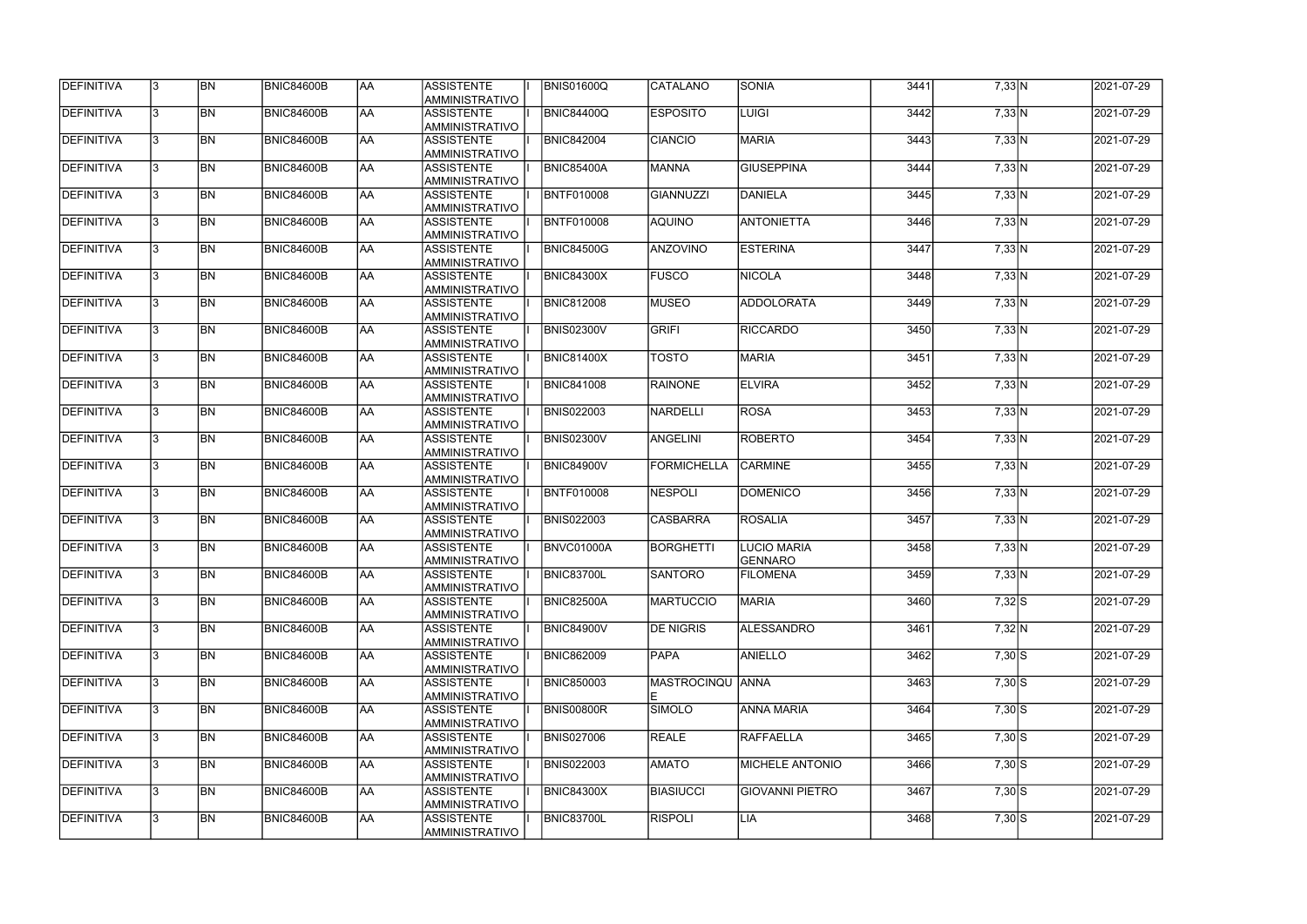| DEFINITIVA        | <b>BN</b> | BNIC84600B        | AA  | ASSISTENTE<br><b>AMMINISTRATIVO</b>        | <b>BNTF010008</b> | VARRICCHIO                | <b>ANNA</b>             | 3469 | $7,30$ S    | 2021-07-29 |
|-------------------|-----------|-------------------|-----|--------------------------------------------|-------------------|---------------------------|-------------------------|------|-------------|------------|
| DEFINITIVA        | <b>BN</b> | <b>BNIC84600B</b> | AA  | <b>ASSISTENTE</b><br>AMMINISTRATIVO        | <b>BNIS00200T</b> | <b>MAFFEI</b>             | <b>GABRIELE</b>         | 3470 | $7,30$ S    | 2021-07-29 |
| <b>DEFINITIVA</b> | <b>BN</b> | <b>BNIC84600B</b> | AA  | <b>ASSISTENTE</b><br><b>AMMINISTRATIVO</b> | <b>BNIC850003</b> | <b>ORLACCHIO</b>          | <b>ANTONIO</b>          | 3471 | $7,30$ S    | 2021-07-29 |
| DEFINITIVA        | <b>BN</b> | <b>BNIC84600B</b> | AA  | <b>ASSISTENTE</b><br>AMMINISTRATIVO        | <b>BNIC81400X</b> | PETRILLO                  | CONCETTA                | 3472 | $7,30$ N    | 2021-07-29 |
| <b>DEFINITIVA</b> | <b>BN</b> | <b>BNIC84600B</b> | AA  | ASSISTENTE<br><b>AMMINISTRATIVO</b>        | <b>BNIS01600Q</b> | <b>DE SIMONE</b>          | ANTONELLO               | 3473 | $7,30$ N    | 2021-07-29 |
| DEFINITIVA        | <b>BN</b> | BNIC84600B        | AA  | <b>ASSISTENTE</b><br><b>AMMINISTRATIVO</b> | <b>BNIS014004</b> | <b>TOMACIELLO</b>         | LUANA                   | 3474 | 7,30 N      | 2021-07-29 |
| <b>DEFINITIVA</b> | <b>BN</b> | BNIC84600B        | AA  | <b>ASSISTENTE</b><br><b>AMMINISTRATIVO</b> | <b>BNIS02300V</b> | <b>MONGILLO</b>           | FABIOLA                 | 3475 | 7,30 N      | 2021-07-29 |
| DEFINITIVA        | <b>BN</b> | <b>BNIC84600B</b> | AA  | <b>ASSISTENTE</b><br><b>AMMINISTRATIVO</b> | <b>BNPM02000T</b> | <b>DELLA VALLE</b>        | ANTONELLA               | 3476 | 7,30 N      | 2021-07-29 |
| <b>DEFINITIVA</b> | <b>BN</b> | BNIC84600B        | AA  | <b>ASSISTENTE</b><br><b>AMMINISTRATIVO</b> | <b>BNIS01600Q</b> | <b>PROCACCINI</b>         | <b>GIUSI</b>            | 3477 | 7,30 N      | 2021-07-29 |
| <b>DEFINITIVA</b> | BN        | BNIC84600B        | laa | <b>ASSISTENTE</b><br><b>AMMINISTRATIVO</b> | BNVC01000A        | <b>GIANGREGORI</b><br>IO. | <b>EMILIO</b>           | 3478 | 7,30 N      | 2021-07-29 |
| DEFINITIVA        | <b>BN</b> | <b>BNIC84600B</b> | AA  | <b>ASSISTENTE</b><br>AMMINISTRATIVO        | <b>BNIS022003</b> | <b>GUARINO</b>            | <b>SANDRO</b>           | 3479 | 7,30 N      | 2021-07-29 |
| DEFINITIVA        | <b>BN</b> | <b>BNIC84600B</b> | AA  | <b>ASSISTENTE</b><br>AMMINISTRATIVO        | <b>BNPS010006</b> | POLVERE                   | <b>MARIA CLEMENTINA</b> | 3480 | 7,30 N      | 2021-07-29 |
| <b>DEFINITIVA</b> | <b>BN</b> | BNIC84600B        | AA  | ASSISTENTE<br><b>AMMINISTRATIVO</b>        | BNIC85200P        | <b>AUDI</b>               | <b>ASSUNTA</b>          | 3481 | 7,30 N      | 2021-07-29 |
| DEFINITIVA        | <b>BN</b> | <b>BNIC84600B</b> | AA  | <b>ASSISTENTE</b><br><b>AMMINISTRATIVO</b> | <b>BNPM02000T</b> | <b>DE LUNA</b>            | ANGELA                  | 3482 | 7,30 N      | 2021-07-29 |
| <b>DEFINITIVA</b> | <b>BN</b> | BNIC84600B        | AA  | <b>ASSISTENTE</b><br><b>AMMINISTRATIVO</b> | <b>BNIC82900N</b> | <b>GIANNINI</b>           | <b>GIUSEPPINA</b>       | 3483 | 7,30 N      | 2021-07-29 |
| DEFINITIVA        | <b>BN</b> | <b>BNIC84600B</b> | AA  | <b>ASSISTENTE</b><br><b>AMMINISTRATIVO</b> | <b>BNIS014004</b> | <b>GILARDI</b>            | <b>EDDA</b>             | 3484 | 7,30 N      | 2021-07-29 |
| <b>DEFINITIVA</b> | <b>BN</b> | BNIC84600B        | AA  | <b>ASSISTENTE</b><br><b>AMMINISTRATIVO</b> | <b>BNIC82900N</b> | <b>CREDENDINO</b>         | <b>CIRO</b>             | 3485 | 7,30 N      | 2021-07-29 |
| DEFINITIVA        | BN        | BNIC84600B        | AA  | <b>ASSISTENTE</b><br><b>AMMINISTRATIVO</b> | <b>BNIC826006</b> | <b>CASAMASSA</b>          | <b>ANTONIETTA</b>       | 3486 | 7,30 N      | 2021-07-29 |
| DEFINITIVA        | BN        | <b>BNIC84600B</b> | lAA | ASSISTENTE <br><b>AMMINISTRATIVO</b>       | <b>BNIS01600Q</b> | <b>IADAROLA</b>           | <b>FABIO</b>            | 3487 | $7,30 \, N$ | 2021-07-29 |
| <b>DEFINITIVA</b> | BN        | <b>BNIC84600B</b> | AA  | ASSISTENTE<br>AMMINISTRATIVO               | <b>BNIS022003</b> | NOCERA                    | ISARA FILOMENA          | 3488 | 7,30 N      | 2021-07-29 |
| DEFINITIVA        | BN        | <b>BNIC84600B</b> | AA  | ASSISTENTE<br>AMMINISTRATIVO               | <b>BNIC82900N</b> | <b>IANNOTTA</b>           | <b>CARMINE</b>          | 3489 | 7,30 N      | 2021-07-29 |
| DEFINITIVA        | <b>BN</b> | <b>BNIC84600B</b> | AA  | <b>ASSISTENTE</b><br><b>AMMINISTRATIVO</b> | <b>BNIC84900V</b> | BALDINI                   | <b>ANTONIO</b>          | 3490 | 7,30 N      | 2021-07-29 |
| <b>DEFINITIVA</b> | BN        | <b>BNIC84600B</b> | AA  | ASSISTENTE<br>AMMINISTRATIVO               | <b>BNIC84400Q</b> | <b>BARBATO</b>            | <b>WALTER</b>           | 3491 | 7,30 N      | 2021-07-29 |
| <b>DEFINITIVA</b> | <b>BN</b> | <b>BNIC84600B</b> | AA  | <b>ASSISTENTE</b><br><b>AMMINISTRATIVO</b> | <b>BNIC862009</b> | <b>IODICE</b>             | <b>GIUSEPPE</b>         | 3492 | 7,30 N      | 2021-07-29 |
| <b>DEFINITIVA</b> | <b>BN</b> | BNIC84600B        | AA  | <b>ASSISTENTE</b><br><b>AMMINISTRATIVO</b> | <b>BNIC804009</b> | ROMANO                    | ANNAMARIA               | 3493 | 7,30 N      | 2021-07-29 |
| DEFINITIVA        | BN        | BNIC84600B        | AA  | <b>ASSISTENTE</b><br><b>AMMINISTRATIVO</b> | <b>BNTF010008</b> | <b>TUFO</b>               | <b>GIUSEPPE</b>         | 3494 | 7,30 N      | 2021-07-29 |
| <b>DEFINITIVA</b> | <b>BN</b> | <b>BNIC84600B</b> | AA  | <b>ASSISTENTE</b><br> AMMINISTRATIVO       | <b>BNIC84600B</b> | <b>FALATO</b>             | <b>LETIZIA</b>          | 3495 | 7,30 N      | 2021-07-29 |
| <b>DEFINITIVA</b> | BN        | BNIC84600B        | AA  | ASSISTENTE<br><b>AMMINISTRATIVO</b>        | <b>BNIC84400Q</b> | <b>UCCI</b>               | <b>CONCETTA</b>         | 3496 | 7,30 N      | 2021-07-29 |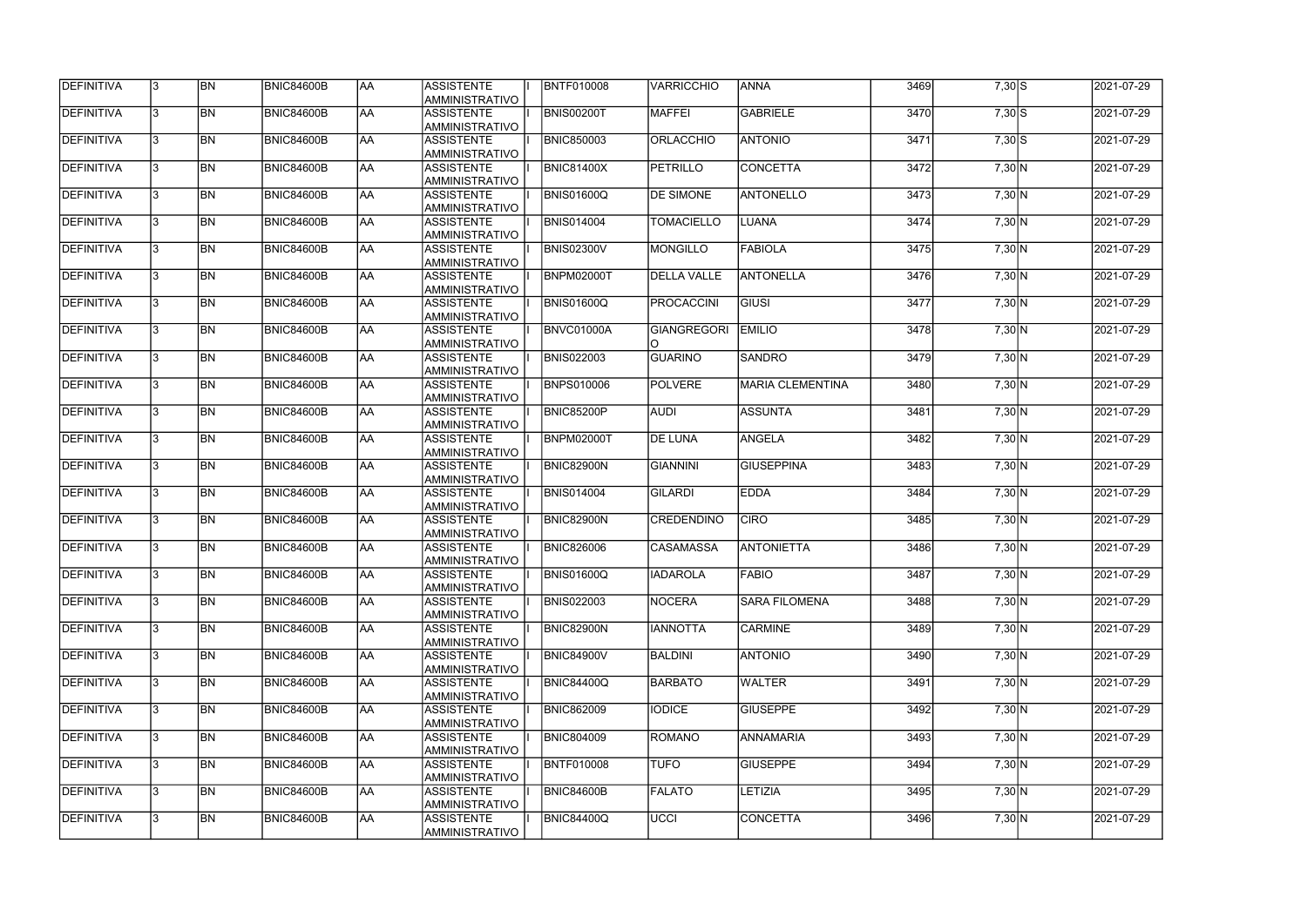| DEFINITIVA        | 13. | <b>BN</b> | <b>BNIC84600B</b> | AA         | <b>ASSISTENTE</b><br>AMMINISTRATIVO | <b>BNIC83700L</b> | <b>ALFIERI</b>          | <b>FELICIA</b>          | 3497 | 7,30 N   | 2021-07-29 |
|-------------------|-----|-----------|-------------------|------------|-------------------------------------|-------------------|-------------------------|-------------------------|------|----------|------------|
| <b>DEFINITIVA</b> | 13. | <b>BN</b> | <b>BNIC84600B</b> | laa        | <b>ASSISTENTE</b><br>AMMINISTRATIVO | <b>BNIS022003</b> | BALDI                   | <b>JOSEFINA MARTINA</b> | 3498 | 7,30 N   | 2021-07-29 |
| DEFINITIVA        | l3. | <b>BN</b> | <b>BNIC84600B</b> | AA         | <b>ASSISTENTE</b><br>AMMINISTRATIVO | <b>BNIC85200P</b> | <b>CAMPOPIANO</b>       | <b>MAFALDA</b>          | 3499 | $7,27$ S | 2021-07-29 |
| <b>DEFINITIVA</b> | l3. | <b>BN</b> | BNIC84600B        | <b>AA</b>  | <b>ASSISTENTE</b><br>AMMINISTRATIVO | <b>BNIC813004</b> | FERRARA                 | <b>AGOSTINO</b>         | 3500 | $7,27$ S | 2021-07-29 |
| DEFINITIVA        | l3. | <b>BN</b> | <b>BNIC84600B</b> | AA         | <b>ASSISTENTE</b><br>AMMINISTRATIVO | <b>BNIC833009</b> | <b>RICCI</b>            | <b>GIANPIERO</b>        | 3501 | $7,27$ S | 2021-07-29 |
| DEFINITIVA        | l3  | <b>BN</b> | <b>BNIC84600B</b> | laa        | <b>ASSISTENTE</b><br>AMMINISTRATIVO | <b>BNIC85400A</b> | <b>GENTILE</b>          | <b>GIUSEPPE</b>         | 3502 | $7,27$ S | 2021-07-29 |
| DEFINITIVA        |     | <b>BN</b> | <b>BNIC84600B</b> | AA         | <b>ASSISTENTE</b><br>AMMINISTRATIVO | <b>BNIC85700T</b> | <b>BOCCHINO</b>         | <b>VINCENZO</b>         | 3503 | 7,27 S   | 2021-07-29 |
| DEFINITIVA        |     | <b>BN</b> | <b>BNIC84600B</b> | laa        | <b>ASSISTENTE</b><br>AMMINISTRATIVO | <b>BNIC813004</b> | <b>CAIOLA</b>           | <b>MICHELE</b>          | 3504 | $7,27$ S | 2021-07-29 |
| DEFINITIVA        |     | <b>BN</b> | <b>BNIC84600B</b> | laa        | <b>ASSISTENTE</b><br>AMMINISTRATIVO | <b>BNIC85400A</b> | <b>PRINCIPE</b>         | <b>ROBERTO</b>          | 3505 | $7,27$ S | 2021-07-29 |
| DEFINITIVA        | l3. | <b>BN</b> | <b>BNIC84600B</b> | laa        | <b>ASSISTENTE</b><br>AMMINISTRATIVO | <b>BNIC85400A</b> | DAMASCO                 | FLORIDA                 | 3506 | $7,27$ N | 2021-07-29 |
| DEFINITIVA        | l3. | <b>BN</b> | <b>BNIC84600B</b> | AA         | <b>ASSISTENTE</b><br>AMMINISTRATIVO | <b>BNIS00200T</b> | DE.<br><b>FRANCESCO</b> | <b>FILOMENA</b>         | 3507 | $7,27$ N | 2021-07-29 |
| <b>DEFINITIVA</b> | l3. | <b>BN</b> | BNIC84600B        | <b>AA</b>  | <b>ASSISTENTE</b><br>AMMINISTRATIVO | <b>BNIS027006</b> | <b>TRUGLIO</b>          | <b>DORIANO</b>          | 3508 | $7,27$ N | 2021-07-29 |
| DEFINITIVA        | 3   | <b>BN</b> | <b>BNIC84600B</b> | AA         | <b>ASSISTENTE</b><br>AMMINISTRATIVO | <b>BNIC84900V</b> | ZOTTI                   | <b>GIOACCHINO</b>       | 3509 | $7,27$ N | 2021-07-29 |
| DEFINITIVA        | 3   | <b>BN</b> | <b>BNIC84600B</b> | AA         | <b>ASSISTENTE</b><br>AMMINISTRATIVO | <b>BNIC804009</b> | <b>RINALDI</b>          | <b>ANTIMO</b>           | 3510 | $7,27$ N | 2021-07-29 |
| DEFINITIVA        |     | <b>BN</b> | <b>BNIC84600B</b> | AA         | <b>ASSISTENTE</b><br>AMMINISTRATIVO | <b>BNIS022003</b> | <b>GIANNOTTA</b>        | <b>TOMMASO</b>          | 3511 | $7,20$ S | 2021-07-29 |
| DEFINITIVA        | 3   | <b>BN</b> | <b>BNIC84600B</b> | AA         | <b>ASSISTENTE</b><br>AMMINISTRATIVO | <b>BNIS013008</b> | <b>ALDI</b>             | <b>DOMENICO</b>         | 3512 | $7,20$ S | 2021-07-29 |
| DEFINITIVA        | l3. | <b>BN</b> | <b>BNIC84600B</b> | laa        | <b>ASSISTENTE</b><br>AMMINISTRATIVO | <b>BNIC839008</b> | <b>BRUNONE</b>          | <b>MICHELE</b>          | 3513 | $7,20$ S | 2021-07-29 |
| DEFINITIVA        |     | <b>BN</b> | BNIC84600B        | AA         | <b>ASSISTENTE</b><br>AMMINISTRATIVO | <b>BNIC84600B</b> | <b>CONTI</b>            | <b>ARMELINA</b>         | 3514 | $7,20$ S | 2021-07-29 |
| <b>DEFINITIVA</b> | 13. | <b>BN</b> | <b>BNIC84600B</b> | <b>JAA</b> | <b>ASSISTENTE</b><br>AMMINISTRATIVO | <b>BNIC848003</b> | <b>TROTTA</b>           | <b>TIZIANA</b>          | 3515 | $7,20$ S | 2021-07-29 |
| <b>DEFINITIVA</b> | l3. | <b>BN</b> | <b>BNIC84600B</b> | AA         | ASSISTENTE<br>AMMINISTRATIVO        | <b>BNIC82500A</b> | <b>GRANDE</b>           | <b>LAURA</b>            | 3516 | $7,20$ S | 2021-07-29 |
| DEFINITIVA        | 13. | <b>BN</b> | <b>BNIC84600B</b> | AA         | ASSISTENTE<br>AMMINISTRATIVO        | <b>BNIS00800R</b> | <b>CIERVO</b>           | <b>MARILENA</b>         | 3517 | $7,20$ S | 2021-07-29 |
| DEFINITIVA        | 3   | <b>BN</b> | <b>BNIC84600B</b> | AA         | ASSISTENTE<br>AMMINISTRATIVO        | <b>BNIC82900N</b> | <b>CHIUMMIELLO</b>      | <b>ANNALISA</b>         | 3518 | $7,20$ S | 2021-07-29 |
| DEFINITIVA        |     | <b>BN</b> | <b>BNIC84600B</b> | AA         | ASSISTENTE<br>AMMINISTRATIVO        | <b>BNIC85700T</b> | LANZARO                 | LUIGI                   | 3519 | 7,20 S   | 2021-07-29 |
| DEFINITIVA        |     | <b>BN</b> | <b>BNIC84600B</b> | AA         | <b>ASSISTENTE</b><br>AMMINISTRATIVO | <b>BNIS02300V</b> | MARINELLI               | <b>ALDO</b>             | 3520 | $7,20$ S | 2021-07-29 |
| DEFINITIVA        | I3. | <b>BN</b> | BNIC84600B        | AA         | <b>ASSISTENTE</b><br>AMMINISTRATIVO | <b>BNIC855006</b> | <b>BOVE</b>             | <b>MAFALDA</b>          | 3521 | $7,20$ S | 2021-07-29 |
| DEFINITIVA        | 13. | <b>BN</b> | <b>BNIC84600B</b> | AA         | <b>ASSISTENTE</b><br>AMMINISTRATIVO | <b>BNIS027006</b> | COPPOLARO               | <b>CARMELA ANNA</b>     | 3522 | $7,20$ S | 2021-07-29 |
| DEFINITIVA        | 13. | <b>BN</b> | <b>BNIC84600B</b> | AA         | <b>ASSISTENTE</b><br>AMMINISTRATIVO | <b>BNIS01100L</b> | <b>CALIFANO</b>         | <b>ROSARIO</b>          | 3523 | $7,20$ S | 2021-07-29 |
| DEFINITIVA        |     | <b>BN</b> | <b>BNIC84600B</b> | AA         | <b>ASSISTENTE</b><br>AMMINISTRATIVO | <b>BNIC842004</b> | <b>BARBATO</b>          | <b>NICOLA</b>           | 3524 | $7,20$ S | 2021-07-29 |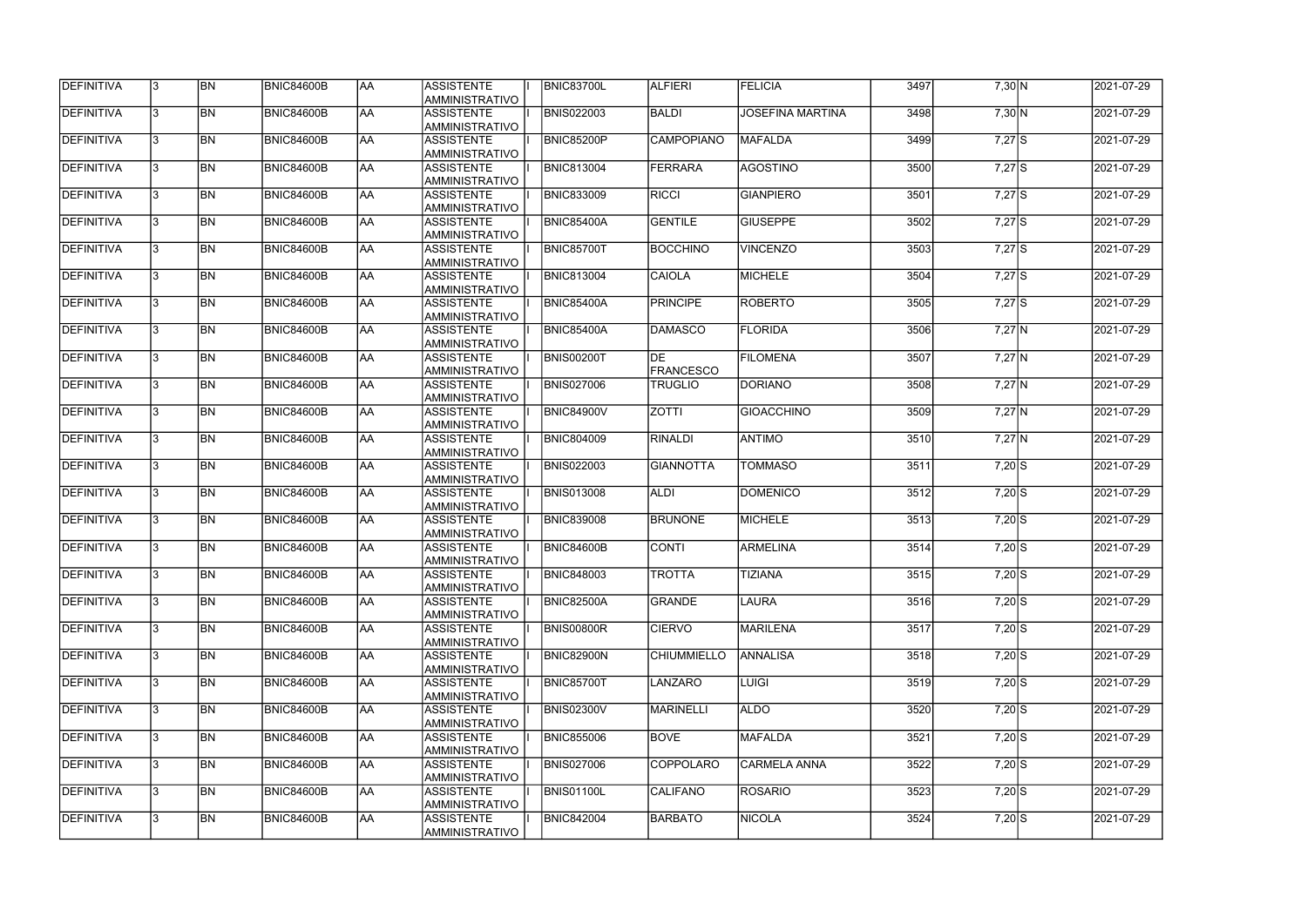| <b>DEFINITIVA</b> | 13. | <b>BN</b>      | <b>BNIC84600B</b> | laa        | ASSISTENTE<br>AMMINISTRATIVO        | <b>BNIC85200P</b> | <b>VISCO</b>       | <b>ANTONIO</b>    | 3525 | $7,20$ S    | 2021-07-29 |
|-------------------|-----|----------------|-------------------|------------|-------------------------------------|-------------------|--------------------|-------------------|------|-------------|------------|
| DEFINITIVA        | 13. | <b>BN</b>      | <b>BNIC84600B</b> | AA         | <b>ASSISTENTE</b><br>AMMINISTRATIVO | <b>BNIC86100D</b> | PLENZICH           | <b>GIOVANNA</b>   | 3526 | $7,20$ S    | 2021-07-29 |
| DEFINITIVA        | l3. | <b>BN</b>      | <b>BNIC84600B</b> | AA         | <b>ASSISTENTE</b><br>AMMINISTRATIVO | <b>BNRH030005</b> | <b>TRETOLA</b>     | <b>VINCENZO</b>   | 3527 | $7,20$ S    | 2021-07-29 |
| DEFINITIVA        | l3. | <b>BN</b>      | <b>BNIC84600B</b> | <b>AA</b>  | <b>ASSISTENTE</b><br>AMMINISTRATIVO | <b>BNIS00300N</b> | <b>PORRINO</b>     | <b>GIANNI</b>     | 3528 | $7,20$ S    | 2021-07-29 |
| DEFINITIVA        | l3. | <b>BN</b>      | <b>BNIC84600B</b> | <b>AA</b>  | <b>ASSISTENTE</b><br>AMMINISTRATIVO | <b>BNIS00300N</b> | <b>DE MASI</b>     | <b>FRANCESCO</b>  | 3529 | $7,20$ S    | 2021-07-29 |
| DEFINITIVA        | 3   | <b>BN</b>      | <b>BNIC84600B</b> | AA         | <b>ASSISTENTE</b><br>AMMINISTRATIVO | <b>BNIC819003</b> | <b>PONTE</b>       | <b>FRANCESCO</b>  | 3530 | $7,20$ S    | 2021-07-29 |
| DEFINITIVA        |     | <b>BN</b>      | <b>BNIC84600B</b> | AA         | <b>ASSISTENTE</b><br>AMMINISTRATIVO | <b>BNIC84300X</b> | <b>CERBO</b>       | <b>MARIA</b>      | 3531 | $7,20 \ N$  | 2021-07-29 |
| DEFINITIVA        |     | <b>BN</b>      | <b>BNIC84600B</b> | AA         | <b>ASSISTENTE</b><br>AMMINISTRATIVO | <b>BNIC862009</b> | <b>CALIENDO</b>    | <b>DARIO</b>      | 3532 | $7,20 \, N$ | 2021-07-29 |
| DEFINITIVA        |     | <b>BN</b>      | <b>BNIC84600B</b> | laa        | <b>ASSISTENTE</b><br>AMMINISTRATIVO | <b>BNIC84300X</b> | ACANFORA           | <b>VALENTINA</b>  | 3533 | $7,20 \ N$  | 2021-07-29 |
| DEFINITIVA        | l3. | <b>BN</b>      | <b>BNIC84600B</b> | laa        | <b>ASSISTENTE</b><br>AMMINISTRATIVO | <b>BNIC84500G</b> | DI MEO             | LUCIA             | 3534 | $7,20 \ N$  | 2021-07-29 |
| DEFINITIVA        | l3. | <b>BN</b>      | <b>BNIC84600B</b> | AA         | <b>ASSISTENTE</b><br>AMMINISTRATIVO | <b>BNIS022003</b> | COFRANCESCO MATTEO |                   | 3535 | $7,20 \ N$  | 2021-07-29 |
| DEFINITIVA        | 3   | <b>BN</b>      | BNIC84600B        | AA         | <b>ASSISTENTE</b><br>AMMINISTRATIVO | <b>BNIS022003</b> | RIVETTI            | <b>VINCENZO</b>   | 3536 | 7,20 N      | 2021-07-29 |
| DEFINITIVA        | l3. | <b>BN</b>      | <b>BNIC84600B</b> | AA         | <b>ASSISTENTE</b><br>AMMINISTRATIVO | <b>BNIC855006</b> | PAGNOZZI           | <b>SOFIA</b>      | 3537 | $7,20 \ N$  | 2021-07-29 |
| DEFINITIVA        | 3   | <b>BN</b>      | <b>BNIC84600B</b> | AA         | <b>ASSISTENTE</b><br>AMMINISTRATIVO | <b>BNIC84600B</b> | FAPPIANO           | <b>GIANLUCA</b>   | 3538 | $7,20 \ N$  | 2021-07-29 |
| DEFINITIVA        |     | <b>BN</b>      | <b>BNIC84600B</b> | AA         | <b>ASSISTENTE</b><br>AMMINISTRATIVO | <b>BNIC82900N</b> | <b>QUINTERNO</b>   | <b>LAURA</b>      | 3539 | $7,20 \ N$  | 2021-07-29 |
| DEFINITIVA        |     | <b>BN</b>      | <b>BNIC84600B</b> | AA         | <b>ASSISTENTE</b><br>AMMINISTRATIVO | <b>BNPS010006</b> | <b>POLESE</b>      | <b>PAOLA</b>      | 3540 | $7,20 \, N$ | 2021-07-29 |
| DEFINITIVA        | 3   | <b>BN</b>      | <b>BNIC84600B</b> | AA         | <b>ASSISTENTE</b><br>AMMINISTRATIVO | <b>BNIS01600Q</b> | <b>MANCINI</b>     | <b>ALFREDO</b>    | 3541 | $7,20 \, N$ | 2021-07-29 |
| DEFINITIVA        |     | <b>BN</b>      | <b>BNIC84600B</b> | AA         | <b>ASSISTENTE</b><br>AMMINISTRATIVO | <b>BNIC82300P</b> | <b>MARRONE</b>     | <b>GIULIA</b>     | 3542 | $7,20 \ N$  | 2021-07-29 |
| DEFINITIVA        | 13  | BN             | <b>BNIC84600B</b> | <b>JAA</b> | <b>ASSISTENTE</b><br>AMMINISTRATIVO | <b>BNTF010008</b> | <b>BOSCO</b>       | <b>STEFANO</b>    | 3543 | $7,20 \, N$ | 2021-07-29 |
| <b>DEFINITIVA</b> | 13. | <b>BN</b>      | <b>BNIC84600B</b> | AA         | <b>ASSISTENTE</b><br>AMMINISTRATIVO | <b>BNIS01600Q</b> | MARINO             | <b>LUCA</b>       | 3544 | $7,20$ N    | 2021-07-29 |
| DEFINITIVA        | l3. | <b>BN</b>      | <b>BNIC84600B</b> | <b>AA</b>  | <b>ASSISTENTE</b><br>AMMINISTRATIVO | <b>BNIC82900N</b> | <b>VERRILLO</b>    | <b>GIOVANNI</b>   | 3545 | 7,20 N      | 2021-07-29 |
| DEFINITIVA        | l3. | <b>BN</b>      | <b>BNIC84600B</b> | <b>AA</b>  | <b>ASSISTENTE</b><br>AMMINISTRATIVO | <b>BNPS010006</b> | <b>MANCINI</b>     | <b>ALESSIO</b>    | 3546 | $7,20 \ N$  | 2021-07-29 |
| DEFINITIVA        | l3. | <b>BN</b>      | <b>BNIC84600B</b> | <b>AA</b>  | <b>ASSISTENTE</b><br>AMMINISTRATIVO | <b>BNIS00200T</b> | FORZA              | <b>VANESSA</b>    | 3547 | $7,20 \ N$  | 2021-07-29 |
| DEFINITIVA        |     | <b>BN</b>      | <b>BNIC84600B</b> | AA         | <b>ASSISTENTE</b><br>AMMINISTRATIVO | <b>BNIC84300X</b> | <b>MASOTTI</b>     | <b>MIRIANA</b>    | 3548 | $7,20 \ N$  | 2021-07-29 |
| DEFINITIVA        |     | <b>BN</b>      | <b>BNIC84600B</b> | <b>AA</b>  | <b>ASSISTENTE</b><br>AMMINISTRATIVO | <b>BNIC84400Q</b> | <b>CENICCOLA</b>   | <b>MARIA</b>      | 3549 | $7,20 \ N$  | 2021-07-29 |
| DEFINITIVA        | 13. | BN <sub></sub> | <b>BNIC84600B</b> | AA         | <b>ASSISTENTE</b><br>AMMINISTRATIVO | <b>BNIC819003</b> | D'ADDONA           | <b>CLAUDIO</b>    | 3550 | $7,20 \ N$  | 2021-07-29 |
| DEFINITIVA        | 13. | <b>BN</b>      | <b>BNIC84600B</b> | AA         | <b>ASSISTENTE</b><br>AMMINISTRATIVO | <b>BNIC82300P</b> | <b>MINICOZZI</b>   | <b>ALFREDO</b>    | 3551 | $7,20 \, N$ | 2021-07-29 |
| DEFINITIVA        |     | <b>BN</b>      | <b>BNIC84600B</b> | AA         | <b>ASSISTENTE</b><br>AMMINISTRATIVO | <b>BNIS022003</b> | <b>MEGLIO</b>      | <b>GIUSEPPINA</b> | 3552 | $7,20 \, N$ | 2021-07-29 |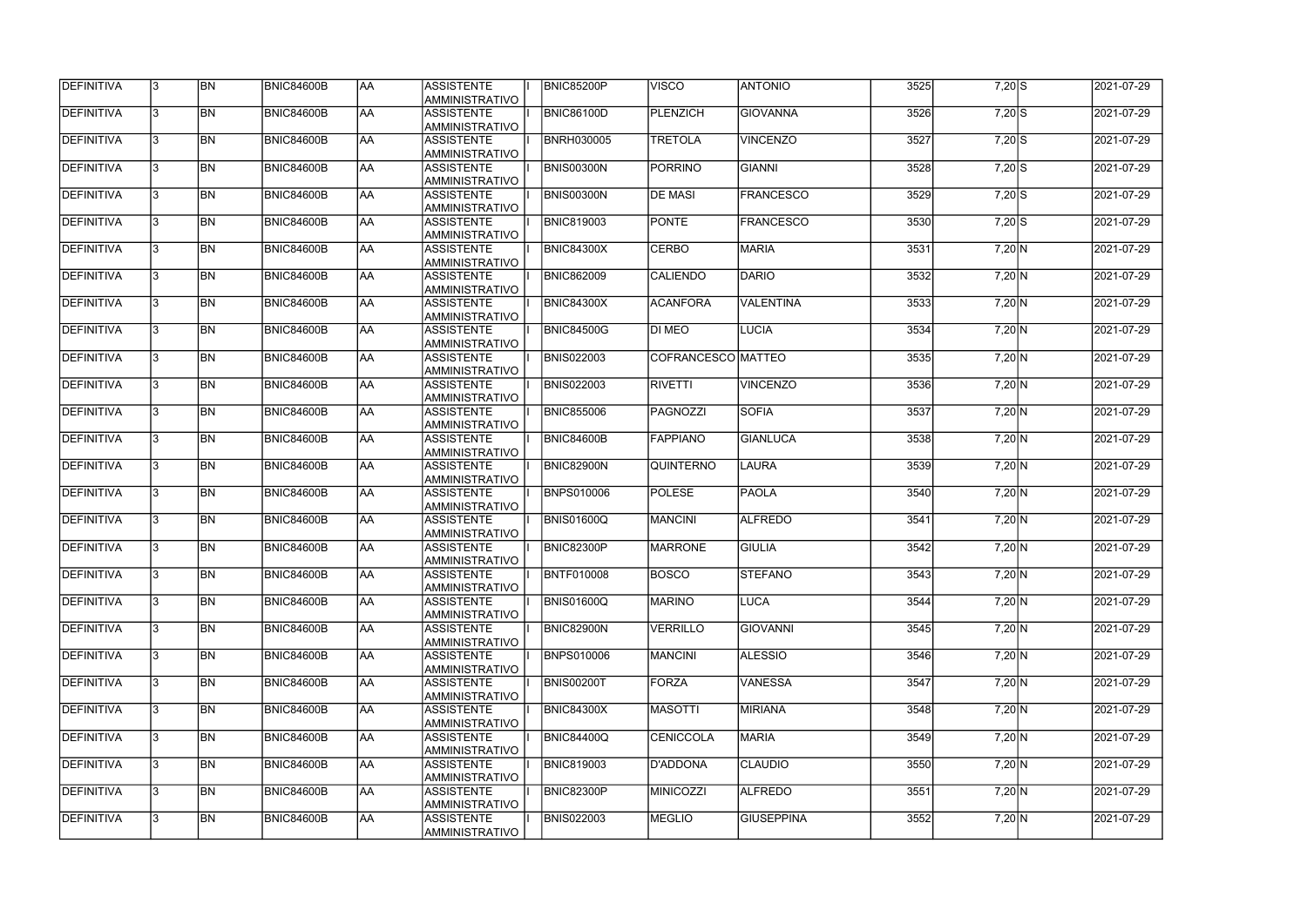| DEFINITIVA        | l3 | <b>BN</b> | <b>BNIC84600B</b> | <b>AA</b> | ASSISTENTE<br>AMMINISTRATIVO         | <b>BNIC841008</b> | LAVORGNA            | <b>MARIA</b>      | 3553 | $7,20 \ N$     | 2021-07-29 |
|-------------------|----|-----------|-------------------|-----------|--------------------------------------|-------------------|---------------------|-------------------|------|----------------|------------|
| DEFINITIVA        | 3  | <b>BN</b> | <b>BNIC84600B</b> | AA        | <b>ASSISTENTE</b><br>AMMINISTRATIVO  | <b>BNIC85200P</b> | FAIELLA             | <b>CLARA</b>      | 3554 | $7,20 \ N$     | 2021-07-29 |
| DEFINITIVA        |    | <b>BN</b> | <b>BNIC84600B</b> | AA        | <b>ASSISTENTE</b><br>AMMINISTRATIVO  | BNVC01000A        | <b>SANZARI</b>      | <b>CLARA</b>      | 3555 | $7,20$ N       | 2021-07-29 |
| <b>DEFINITIVA</b> |    | <b>BN</b> | BNIC84600B        | AA        | ASSISTENTE<br>AMMINISTRATIVO         | <b>BNIC84600B</b> | PENGUE              | <b>MATTEO</b>     | 3556 | $7,20$ N       | 2021-07-29 |
| DEFINITIVA        |    | <b>BN</b> | <b>BNIC84600B</b> | AA        | <b>ASSISTENTE</b><br>AMMINISTRATIVO  | <b>BNIC84600B</b> | FAPPIANO            | <b>PASQUALE</b>   | 3557 | $7,20 \ N$     | 2021-07-29 |
| <b>DEFINITIVA</b> |    | <b>BN</b> | <b>BNIC84600B</b> | AA        | ASSISTENTE<br>AMMINISTRATIVO         | <b>BNIS02300V</b> | <b>IADANZA</b>      | <b>PASQUALINA</b> | 3558 | $7,20$ N       | 2021-07-29 |
| <b>DEFINITIVA</b> |    | <b>BN</b> | <b>BNIC84600B</b> | AA        | <b>ASSISTENTE</b><br>AMMINISTRATIVO  | <b>BNIC84300X</b> | D'AVINO             | <b>GIUSEPPE</b>   | 3559 | $7,20 \ N$     | 2021-07-29 |
| <b>DEFINITIVA</b> |    | <b>BN</b> | <b>BNIC84600B</b> | AA        | <b>ASSISTENTE</b><br>AMMINISTRATIVO  | BNIC82900N        | <b>IANNUCCI</b>     | <b>JAMILA</b>     | 3560 | $7,20 \ N$     | 2021-07-29 |
| DEFINITIVA        |    | <b>BN</b> | <b>BNIC84600B</b> | AA        | <b>ASSISTENTE</b><br>AMMINISTRATIVO  | <b>BNIC81700B</b> | <b>FRUSCIANTE</b>   | <b>GIANLUCA</b>   | 3561 | $7,20 \ N$     | 2021-07-29 |
| <b>DEFINITIVA</b> |    | <b>BN</b> | <b>BNIC84600B</b> | AA        | <b>ASSISTENTE</b><br>Iamministrativo | <b>BNIC82900N</b> | RUSSO               | <b>BIAGIO</b>     | 3562 | $7,20 \ N$     | 2021-07-29 |
| DEFINITIVA        |    | <b>BN</b> | <b>BNIC84600B</b> | AA        | <b>ASSISTENTE</b><br>AMMINISTRATIVO  | <b>BNPM02000T</b> | <b>FRAGNITO</b>     | <b>ROSARIA</b>    | 3563 | $7,20 \ N$     | 2021-07-29 |
| <b>DEFINITIVA</b> |    | <b>BN</b> | BNIC84600B        | AA        | ASSISTENTE<br>AMMINISTRATIVO         | <b>BNIS00200T</b> | <b>SAGNELLA</b>     | <b>ROBERTA</b>    | 3564 | $7,20 \ N$     | 2021-07-29 |
| <b>DEFINITIVA</b> |    | <b>BN</b> | <b>BNIC84600B</b> | AA        | <b>ASSISTENTE</b><br>AMMINISTRATIVO  | <b>BNIC84900V</b> | GUGLIELMUCCI  FABIO |                   | 3565 | $7,20$ N       | 2021-07-29 |
| DEFINITIVA        |    | <b>BN</b> | <b>BNIC84600B</b> | AA        | <b>ASSISTENTE</b><br>AMMINISTRATIVO  | <b>BNIC83700L</b> | <b>FUSCO</b>        | <b>CONCETTA</b>   | 3566 | $7,20$ N       | 2021-07-29 |
| DEFINITIVA        |    | <b>BN</b> | <b>BNIC84600B</b> | AA        | <b>ASSISTENTE</b><br>AMMINISTRATIVO  | <b>BNIS027006</b> | <b>CHECOLA</b>      | <b>DOMENICO</b>   | 3567 | $7,20 \ N$     | 2021-07-29 |
| <b>DEFINITIVA</b> |    | <b>BN</b> | BNIC84600B        | AA        | <b>ASSISTENTE</b><br>AMMINISTRATIVO  | <b>BNRH030005</b> | <b>INFANTINO</b>    | <b>COSIMO</b>     | 3568 | $7,20 \ N$     | 2021-07-29 |
| DEFINITIVA        |    | <b>BN</b> | <b>BNIC84600B</b> | AA        | <b>ASSISTENTE</b><br>AMMINISTRATIVO  | <b>BNIS00200T</b> | <b>RAPUANO</b>      | <b>DINO</b>       | 3569 | $7,20 \ N$     | 2021-07-29 |
| DEFINITIVA        |    | <b>BN</b> | <b>BNIC84600B</b> | AA        | <b>ASSISTENTE</b><br>AMMINISTRATIVO  | <b>BNIC82900N</b> | <b>GAUDIO</b>       | <b>VALERIA</b>    | 3570 | $7,20 \vert N$ | 2021-07-29 |
| <b>DEFINITIVA</b> | 13 | <b>BN</b> | <b>BNIC84600B</b> | laa       | <b>ASSISTENTE</b><br>AMMINISTRATIVO  | <b>BNPS010006</b> | <b>NUNNERI</b>      | <b>IMMACOLATA</b> | 3571 | $7,20 \ N$     | 2021-07-29 |
| <b>DEFINITIVA</b> |    | <b>BN</b> | <b>BNIC84600B</b> | AA        | <b>ASSISTENTE</b><br>AMMINISTRATIVO  | <b>BNIC841008</b> | <b>MONFREDA</b>     | <b>MONICA</b>     | 3572 | $7,20 \ N$     | 2021-07-29 |
| <b>DEFINITIVA</b> |    | <b>BN</b> | <b>BNIC84600B</b> | AA        | ASSISTENTE<br>AMMINISTRATIVO         | BNIC85200P        | <b>NERO</b>         | <b>BARBARA</b>    | 3573 | $7,20$ N       | 2021-07-29 |
| <b>DEFINITIVA</b> |    | <b>BN</b> | <b>BNIC84600B</b> | AA        | <b>ASSISTENTE</b><br>AMMINISTRATIVO  | <b>BNIC82900N</b> | COCCHIARO           | <b>FRANCESCO</b>  | 3574 | $7,20 \ N$     | 2021-07-29 |
| <b>DEFINITIVA</b> |    | <b>BN</b> | <b>BNIC84600B</b> | AA        | <b>ASSISTENTE</b><br>AMMINISTRATIVO  | <b>BNIS01200C</b> | <b>NARCISO</b>      | <b>NICOLINO</b>   | 3575 | $7,20 \ N$     | 2021-07-29 |
| <b>DEFINITIVA</b> |    | <b>BN</b> | <b>BNIC84600B</b> | AA        | <b>ASSISTENTE</b><br>AMMINISTRATIVO  | <b>BNIC850003</b> | <b>MAZZONE</b>      | <b>NICOLA</b>     | 3576 | $7,20 \ N$     | 2021-07-29 |
| DEFINITIVA        |    | <b>BN</b> | <b>BNIC84600B</b> | AA        | <b>ASSISTENTE</b><br>AMMINISTRATIVO  | <b>BNIC84300X</b> | MERCALDO            | <b>GENNARO</b>    | 3577 | $7,20 \, N$    | 2021-07-29 |
| <b>DEFINITIVA</b> |    | <b>BN</b> | <b>BNIC84600B</b> | AA        | <b>ASSISTENTE</b><br>AMMINISTRATIVO  | <b>BNTF010008</b> | <b>BELFIORE</b>     | <b>UGO</b>        | 3578 | $7,20 \ N$     | 2021-07-29 |
| <b>DEFINITIVA</b> |    | <b>BN</b> | <b>BNIC84600B</b> | AA        | ASSISTENTE<br>AMMINISTRATIVO         | <b>BNIS022003</b> | <b>RICCIO</b>       | <b>GIUSEPPINA</b> | 3579 | 7,20 N         | 2021-07-29 |
| <b>DEFINITIVA</b> |    | <b>BN</b> | <b>BNIC84600B</b> | AA        | <b>ASSISTENTE</b><br>AMMINISTRATIVO  | <b>BNIC813004</b> | <b>PIZZOCRI</b>     | <b>ROSANGELA</b>  | 3580 | $7,20 \ N$     | 2021-07-29 |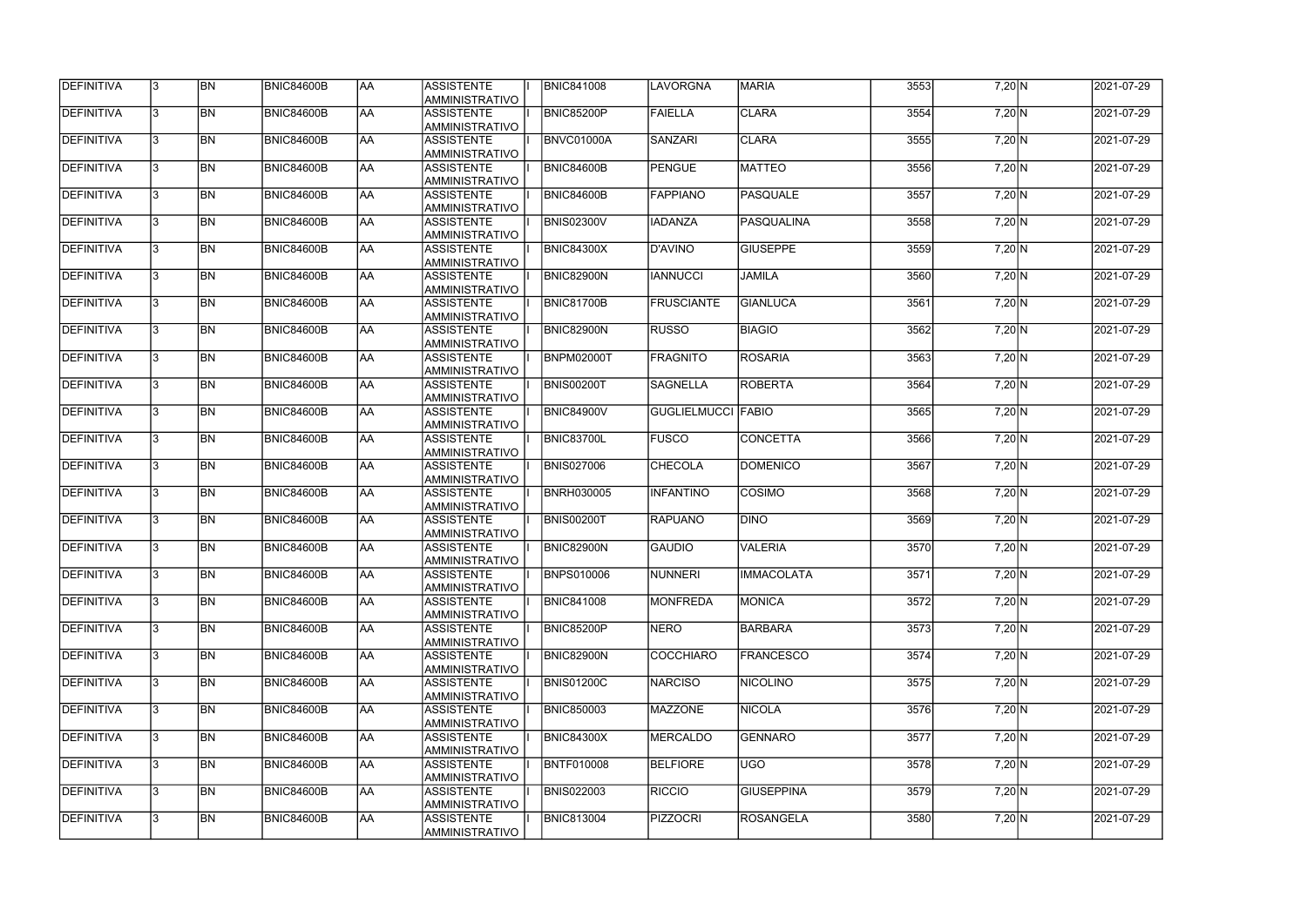| DEFINITIVA        |              | BN        | <b>BNIC84600B</b> | laa       | <b>ASSISTENTE</b><br>AMMINISTRATIVO        | <b>BNIC813004</b> | COFRANCESCO UGO    |                                      | 3581 | 7,20 N     | 2021-07-29 |
|-------------------|--------------|-----------|-------------------|-----------|--------------------------------------------|-------------------|--------------------|--------------------------------------|------|------------|------------|
| DEFINITIVA        | $\mathbf{3}$ | <b>BN</b> | BNIC84600B        | <b>AA</b> | <b>ASSISTENTE</b><br>AMMINISTRATIVO        | <b>BNIC84300X</b> | <b>MALAFRONTE</b>  | RAFFAELE                             | 3582 | $7,17$ S   | 2021-07-29 |
| DEFINITIVA        | 3            | <b>BN</b> | <b>BNIC84600B</b> | laa       | <b>ASSISTENTE</b><br>AMMINISTRATIVO        | <b>BNIS02300V</b> | <b>ROMANO</b>      | <b>GIUSEPPINA</b>                    | 3583 | $7,17$ S   | 2021-07-29 |
| DEFINITIVA        | l3.          | <b>BN</b> | <b>BNIC84600B</b> | laa       | <b>ASSISTENTE</b><br>AMMINISTRATIVO        | <b>BNTF010008</b> |                    | <b>PASQUARIELLO SALVATORE JUNIOR</b> | 3584 | $7,17$ S   | 2021-07-29 |
| DEFINITIVA        | l3           | <b>BN</b> | <b>BNIC84600B</b> | laa       | <b>ASSISTENTE</b><br>AMMINISTRATIVO        | <b>BNIC850003</b> | <b>TEDESCO</b>     | <b>FILOMENA</b>                      | 3585 | $7,17$ S   | 2021-07-29 |
| DEFINITIVA        | l3.          | <b>BN</b> | BNIC84600B        | <b>AA</b> | <b>ASSISTENTE</b><br>AMMINISTRATIVO        | <b>BNIC83700L</b> | <b>AUDI</b>        | <b>MARIA</b>                         | 3586 | $7,17$ S   | 2021-07-29 |
| <b>DEFINITIVA</b> | l3.          | BN        | BNIC84600B        | <b>AA</b> | <b>ASSISTENTE</b><br>AMMINISTRATIVO        | <b>BNIS022003</b> | <b>IULIANI</b>     | <b>ISABELLE ANTONIETTA</b>           | 3587 | $7,17$ S   | 2021-07-29 |
| DEFINITIVA        | l3.          | <b>BN</b> | BNIC84600B        | laa       | <b>ASSISTENTE</b><br><b>AMMINISTRATIVO</b> | BNIC83700L        | <b>MARCUCCIO</b>   | <b>RITA</b>                          | 3588 | $7,17$ S   | 2021-07-29 |
| DEFINITIVA        |              | BN        | BNIC84600B        | laa       | <b>ASSISTENTE</b><br><b>AMMINISTRATIVO</b> | <b>BNIC833009</b> | GIGANTE            | <b>MARIA VITANGELA</b>               | 3589 | $7,17$ S   | 2021-07-29 |
| DEFINITIVA        |              | BN        | BNIC84600B        | AA        | <b>ASSISTENTE</b><br>AMMINISTRATIVO        | <b>BNIS01600Q</b> | <b>BIONDI</b>      | <b>ROSALIA</b>                       | 3590 | $7,17$ S   | 2021-07-29 |
| DEFINITIVA        |              | <b>BN</b> | <b>BNIC84600B</b> | laa       | <b>ASSISTENTE</b><br>AMMINISTRATIVO        | <b>BNIC848003</b> | PETRILLO           | <b>ANTONIO</b>                       | 3591 | $7,17$ N   | 2021-07-29 |
| DEFINITIVA        | l3.          | <b>BN</b> | <b>BNIC84600B</b> | laa       | <b>ASSISTENTE</b><br>AMMINISTRATIVO        | <b>BNIC84300X</b> | <b>RICCIARDI</b>   | <b>ELEONORA</b>                      | 3592 | $7,17$ N   | 2021-07-29 |
| DEFINITIVA        | l3.          | <b>BN</b> | <b>BNIC84600B</b> | laa       | <b>ASSISTENTE</b><br>AMMINISTRATIVO        | <b>BNIC84400Q</b> | <b>LAEZZA</b>      | <b>GIANFRANCO</b>                    | 3593 | $7,17$ N   | 2021-07-29 |
| DEFINITIVA        | l3.          | <b>BN</b> | <b>BNIC84600B</b> | <b>AA</b> | <b>ASSISTENTE</b><br>AMMINISTRATIVO        | <b>BNIC84300X</b> | <b>SALIERNO</b>    | <b>ANNA RITA</b>                     | 3594 | $7,17$ N   | 2021-07-29 |
| DEFINITIVA        | ା୧           | <b>BN</b> | <b>BNIC84600B</b> | laa       | <b>ASSISTENTE</b><br>AMMINISTRATIVO        | <b>BNIC826006</b> | VARRICCHIO         | <b>TIZIANA</b>                       | 3595 | $7,17$ N   | 2021-07-29 |
| DEFINITIVA        |              | <b>BN</b> | <b>BNIC84600B</b> | laa       | <b>ASSISTENTE</b><br>AMMINISTRATIVO        | <b>BNIC84300X</b> | <b>DE NICOLA</b>   | <b>OLGA</b>                          | 3596 | $7,17$ N   | 2021-07-29 |
| DEFINITIVA        | R            | <b>BN</b> | <b>BNIC84600B</b> | laa       | <b>ASSISTENTE</b><br>AMMINISTRATIVO        | <b>BNIS02300V</b> | <b>DI MEO</b>      | <b>MARIO</b>                         | 3597 | $7,17$ N   | 2021-07-29 |
| DEFINITIVA        |              | <b>BN</b> | <b>BNIC84600B</b> | <b>AA</b> | <b>ASSISTENTE</b><br>AMMINISTRATIVO        | <b>BNIS01100L</b> | <b>GIGANTE</b>     | <b>FABIO</b>                         | 3598 | $7,17$ N   | 2021-07-29 |
| <b>DEFINITIVA</b> | 13.          | <b>BN</b> | BNIC84600B        | IAA.      | <b>ASSISTENTE</b><br>AMMINISTRATIVO        | <b>BNRH030005</b> | <b>DI SANTO</b>    | <b>ANNALISA</b>                      | 3599 | $7,17$ N   | 2021-07-29 |
| DEFINITIVA        | l3.          | <b>BN</b> | <b>BNIC84600B</b> | laa       | <b>ASSISTENTE</b><br>AMMINISTRATIVO        | <b>BNPS010006</b> | <b>BOVINO</b>      | <b>GIOVANNA</b>                      | 3600 | $7,17$ N   | 2021-07-29 |
| <b>DEFINITIVA</b> | I3.          | <b>BN</b> | <b>BNIC84600B</b> | laa       | ASSISTENTE<br>AMMINISTRATIVO               | <b>BNIC81400X</b> | <b>ROMANELLI</b>   | <b>ANTONIETTA</b>                    | 3601 | $7,17$ N   | 2021-07-29 |
| DEFINITIVA        | l3.          | <b>BN</b> | <b>BNIC84600B</b> | laa       | <b>ASSISTENTE</b><br>AMMINISTRATIVO        | <b>BNIC804009</b> | <b>DE BLASIS</b>   | <b>ORNELLA</b>                       | 3602 | $7,17$ N   | 2021-07-29 |
| DEFINITIVA        | l3.          | <b>BN</b> | <b>BNIC84600B</b> | laa       | <b>ASSISTENTE</b><br>AMMINISTRATIVO        | <b>BNIC804009</b> | <b>NAVE</b>        | <b>ANTONIETTA</b>                    | 3603 | $7,17$ N   | 2021-07-29 |
| DEFINITIVA        | l٩.          | <b>BN</b> | <b>BNIC84600B</b> | laa       | <b>ASSISTENTE</b><br><b>AMMINISTRATIVO</b> | <b>BNIC84600B</b> | PIAZZA             | MARIA GRAZIA                         | 3604 | $7,17$ N   | 2021-07-29 |
| DEFINITIVA        | 3.           | <b>BN</b> | <b>BNIC84600B</b> | laa       | <b>ASSISTENTE</b><br>AMMINISTRATIVO        | <b>BNIC86100D</b> | NUZZO              | <b>LUIGI</b>                         | 3605 | $7,17$ N   | 2021-07-29 |
| DEFINITIVA        |              | <b>BN</b> | BNIC84600B        | <b>AA</b> | <b>ASSISTENTE</b><br>AMMINISTRATIVO        | <b>BNIC84300X</b> | <b>CACCIAPUOTI</b> | <b>DOMENICO</b>                      | 3606 | $7,15$ S   | 2021-07-29 |
| DEFINITIVA        |              | <b>BN</b> | BNIC84600B        | laa       | <b>ASSISTENTE</b><br>AMMINISTRATIVO        | <b>BNIS01100L</b> | <b>MUSCO</b>       | <b>GIULIO</b>                        | 3607 | $7,15$ $S$ | 2021-07-29 |
| DEFINITIVA        |              | BN        | BNIC84600B        | AA        | <b>ASSISTENTE</b><br>AMMINISTRATIVO        | <b>BNIC81700B</b> | <b>TERELLA</b>     | VITTORIO                             | 3608 | 7,15 N     | 2021-07-29 |

| $\overline{7,20}$ N |    | 2021-07-29 |
|---------------------|----|------------|
|                     |    |            |
| $7,17$ S            |    | 2021-07-29 |
| $\overline{7,17}$ S |    | 2021-07-29 |
| $7,17$ S            |    | 2021-07-29 |
| $7,17$ S            |    | 2021-07-29 |
| $7,17$ S            |    | 2021-07-29 |
| 7,17S               |    | 2021-07-29 |
| $7,17$ S            |    | 2021-07-29 |
| $7,17$ S            |    | 2021-07-29 |
| $7,17$ S            |    | 2021-07-29 |
| $7,17$ <sub>N</sub> |    | 2021-07-29 |
| $7,17$ N            |    | 2021-07-29 |
| $7,17$ N            |    | 2021-07-29 |
| $7,17$ N            |    | 2021-07-29 |
| $7,17$ N            |    | 2021-07-29 |
| $7,17$ N            |    | 2021-07-29 |
| $7,17$ N            |    | 2021-07-29 |
| $7,17$ N            |    | 2021-07-29 |
| 7,17 N              |    | 2021-07-29 |
| $7,17$ N            |    | 2021-07-29 |
| $7,17$ N            |    | 2021-07-29 |
| $7,17$ N            |    | 2021-07-29 |
| $7,17$ <sub>N</sub> |    | 2021-07-29 |
| 7,17                | N  | 2021-07-29 |
| $7,17$ N            |    | 2021-07-29 |
| 7,15                | ls | 2021-07-29 |
| 7,15                | ls | 2021-07-29 |
| 7,15                | N  | 2021-07-29 |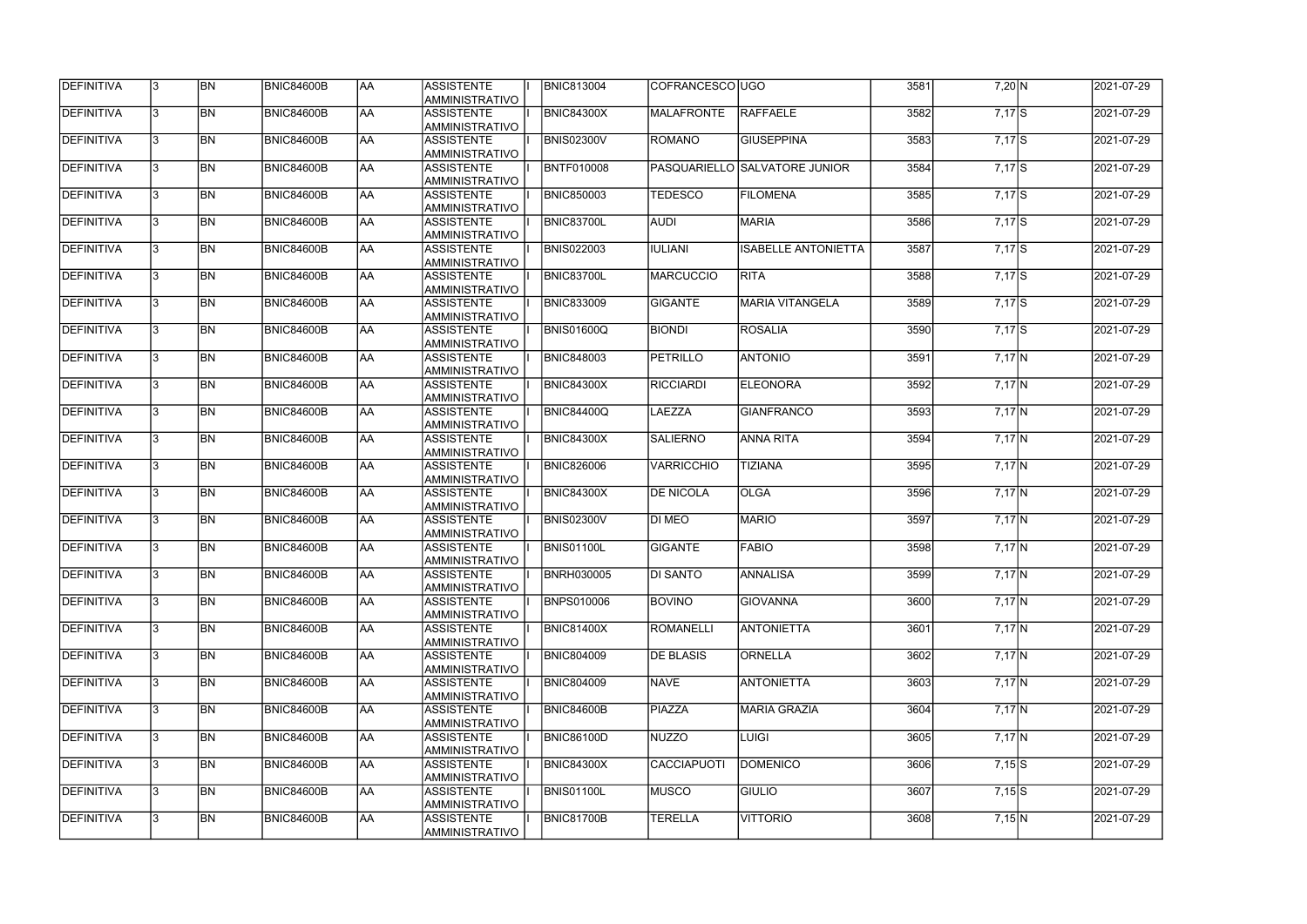| DEFINITIVA        | 13. | <b>BN</b>      | <b>BNIC84600B</b> | laa        | ASSISTENTE<br>AMMINISTRATIVO        | <b>BNIC842004</b> | <b>IZZO</b>       | <b>ANNA</b>           | 3609 | 7,15 N         | 2021-07-29 |
|-------------------|-----|----------------|-------------------|------------|-------------------------------------|-------------------|-------------------|-----------------------|------|----------------|------------|
| DEFINITIVA        | 13. | <b>BN</b>      | <b>BNIC84600B</b> | AA         | <b>ASSISTENTE</b><br>AMMINISTRATIVO | BNIC84600B        | PLENZICK          | <b>ANNA GILDA</b>     | 3610 | $7,10$ S       | 2021-07-29 |
| DEFINITIVA        | 13. | <b>BN</b>      | <b>BNIC84600B</b> | AA         | <b>ASSISTENTE</b><br>AMMINISTRATIVO | <b>BNIS02600A</b> | <b>TONTOLI</b>    | <b>GIUSEPPE</b>       | 3611 | $7,10$ S       | 2021-07-29 |
| DEFINITIVA        | l3. | <b>BN</b>      | <b>BNIC84600B</b> | <b>AA</b>  | <b>ASSISTENTE</b><br>AMMINISTRATIVO | <b>BNIC850003</b> | <b>LICCARDO</b>   | <b>ROSINA</b>         | 3612 | $7,10$ $S$     | 2021-07-29 |
| DEFINITIVA        | l3. | <b>BN</b>      | <b>BNIC84600B</b> | <b>AA</b>  | <b>ASSISTENTE</b><br>AMMINISTRATIVO | <b>BNIS00200T</b> | <b>MELILLO</b>    | <b>OMAR</b>           | 3613 | $7,10$ S       | 2021-07-29 |
| DEFINITIVA        | 3   | <b>BN</b>      | <b>BNIC84600B</b> | AA         | <b>ASSISTENTE</b><br>AMMINISTRATIVO | <b>BNIC819003</b> | <b>DI FIORE</b>   | <b>LORENZO</b>        | 3614 | $7,10$ S       | 2021-07-29 |
| DEFINITIVA        |     | <b>BN</b>      | <b>BNIC84600B</b> | AA         | <b>ASSISTENTE</b><br>AMMINISTRATIVO | <b>BNIC804009</b> | <b>IADANZA</b>    | ANTONELLA             | 3615 | $7,10$ S       | 2021-07-29 |
| DEFINITIVA        |     | <b>BN</b>      | <b>BNIC84600B</b> | AA         | <b>ASSISTENTE</b><br>AMMINISTRATIVO | <b>BNMM09000E</b> | MIGLIORE          | <b>GAETANINA</b>      | 3616 | $7,10$ S       | 2021-07-29 |
| DEFINITIVA        |     | <b>BN</b>      | <b>BNIC84600B</b> | laa        | <b>ASSISTENTE</b><br>AMMINISTRATIVO | <b>BNIC862009</b> | <b>ESPOSITO</b>   | <b>GIOVANNA</b>       | 3617 | $7,10$ S       | 2021-07-29 |
| DEFINITIVA        | l3. | <b>BN</b>      | <b>BNIC84600B</b> | laa        | <b>ASSISTENTE</b><br>AMMINISTRATIVO | <b>BNIC84600B</b> | <b>BOVE</b>       | <b>FRANCESCA</b>      | 3618 | $7,10 \ N$     | 2021-07-29 |
| DEFINITIVA        | l3. | <b>BN</b>      | <b>BNIC84600B</b> | AA         | <b>ASSISTENTE</b><br>AMMINISTRATIVO | <b>BNTF010008</b> | SALIERNO          | <b>FABRIZIO</b>       | 3619 | $7,10 \ N$     | 2021-07-29 |
| DEFINITIVA        | 3   | <b>BN</b>      | BNIC84600B        | <b>AA</b>  | <b>ASSISTENTE</b><br>AMMINISTRATIVO | <b>BNIS013008</b> | BUONANNO          | <b>ALESSIO</b>        | 3620 | $7,10 \ N$     | 2021-07-29 |
| DEFINITIVA        | l3. | <b>BN</b>      | <b>BNIC84600B</b> | AA         | <b>ASSISTENTE</b><br>AMMINISTRATIVO | <b>BNIC841008</b> | <b>SAQUELLA</b>   | <b>SIMONA</b>         | 3621 | 7,10 N         | 2021-07-29 |
| DEFINITIVA        | 3   | <b>BN</b>      | <b>BNIC84600B</b> | AA         | <b>ASSISTENTE</b><br>AMMINISTRATIVO | <b>BNIS00200T</b> | <b>MONGILLO</b>   | <b>GUIDO</b>          | 3622 | $7,10 \ N$     | 2021-07-29 |
| DEFINITIVA        |     | <b>BN</b>      | <b>BNIC84600B</b> | AA         | <b>ASSISTENTE</b><br>AMMINISTRATIVO | <b>BNIC81000L</b> | <b>COLETTI</b>    | <b>MARIA PIA</b>      | 3623 | $7,10 \ N$     | 2021-07-29 |
| DEFINITIVA        |     | <b>BN</b>      | <b>BNIC84600B</b> | AA         | <b>ASSISTENTE</b><br>AMMINISTRATIVO | <b>BNIS014004</b> | <b>CAGGIANO</b>   | <b>MARIA CONCETTA</b> | 3624 | $7,10 \vert N$ | 2021-07-29 |
| DEFINITIVA        | 3   | <b>BN</b>      | <b>BNIC84600B</b> | AA         | <b>ASSISTENTE</b><br>AMMINISTRATIVO | <b>BNIS013008</b> | <b>PISCITELLI</b> | <b>DAVIDE</b>         | 3625 | $7,10 \ N$     | 2021-07-29 |
| DEFINITIVA        |     | <b>BN</b>      | <b>BNIC84600B</b> | AA         | <b>ASSISTENTE</b><br>AMMINISTRATIVO | <b>BNIS022003</b> | <b>CASSELLA</b>   | ANGELO CARLO          | 3626 | 7,10 N         | 2021-07-29 |
| DEFINITIVA        | 13  | BN             | <b>BNIC84600B</b> | <b>JAA</b> | <b>ASSISTENTE</b><br>AMMINISTRATIVO | <b>BNRH030005</b> | <b>FERRIERI</b>   | <b>MASSIMO</b>        | 3627 | $7,10 \vert N$ | 2021-07-29 |
| <b>DEFINITIVA</b> | 13. | <b>BN</b>      | <b>BNIC84600B</b> | AA         | <b>ASSISTENTE</b><br>AMMINISTRATIVO | <b>BNIS00200T</b> | <b>COLELLA</b>    | PASQUALE              | 3628 | $7,10$ N       | 2021-07-29 |
| DEFINITIVA        | l3. | <b>BN</b>      | <b>BNIC84600B</b> | <b>AA</b>  | <b>ASSISTENTE</b><br>AMMINISTRATIVO | <b>BNIS00300N</b> | <b>NAPOLITANO</b> | <b>EROS</b>           | 3629 | $7,10$ N       | 2021-07-29 |
| DEFINITIVA        | l3. | <b>BN</b>      | <b>BNIC84600B</b> | <b>AA</b>  | <b>ASSISTENTE</b><br>AMMINISTRATIVO | <b>BNIS027006</b> | <b>MAURO</b>      | <b>ANGELA</b>         | 3630 | $7,10 \ N$     | 2021-07-29 |
| DEFINITIVA        | l3. | <b>BN</b>      | <b>BNIC84600B</b> | <b>AA</b>  | <b>ASSISTENTE</b><br>AMMINISTRATIVO | <b>BNIS01200C</b> | <b>LAUDO</b>      | <b>LILIANA</b>        | 3631 | $7,10 \ N$     | 2021-07-29 |
| DEFINITIVA        |     | <b>BN</b>      | <b>BNIC84600B</b> | AA         | <b>ASSISTENTE</b><br>AMMINISTRATIVO | <b>BNIC85400A</b> | <b>BARBATO</b>    | <b>GIOVANNI</b>       | 3632 | $7,10 \ N$     | 2021-07-29 |
| DEFINITIVA        |     | <b>BN</b>      | <b>BNIC84600B</b> | <b>AA</b>  | <b>ASSISTENTE</b><br>AMMINISTRATIVO | <b>BNIC84300X</b> | VOTTO             | <b>BRIGIDA</b>        | 3633 | $7,10 \ N$     | 2021-07-29 |
| DEFINITIVA        | 13. | BN <sub></sub> | <b>BNIC84600B</b> | AA         | <b>ASSISTENTE</b><br>AMMINISTRATIVO | <b>BNIS00200T</b> | ANTROPOLI         | <b>SIMONA</b>         | 3634 | $7,10 \ N$     | 2021-07-29 |
| DEFINITIVA        | 13. | <b>BN</b>      | <b>BNIC84600B</b> | AA         | <b>ASSISTENTE</b><br>AMMINISTRATIVO | <b>BNIC85200P</b> | <b>ESPOSITO</b>   | <b>DAVIDE</b>         | 3635 | $7,10 \ N$     | 2021-07-29 |
| DEFINITIVA        |     | <b>BN</b>      | <b>BNIC84600B</b> | AA         | <b>ASSISTENTE</b><br>AMMINISTRATIVO | <b>BNIC84300X</b> | MARRA             | <b>IVANA</b>          | 3636 | $7,10 \ N$     | 2021-07-29 |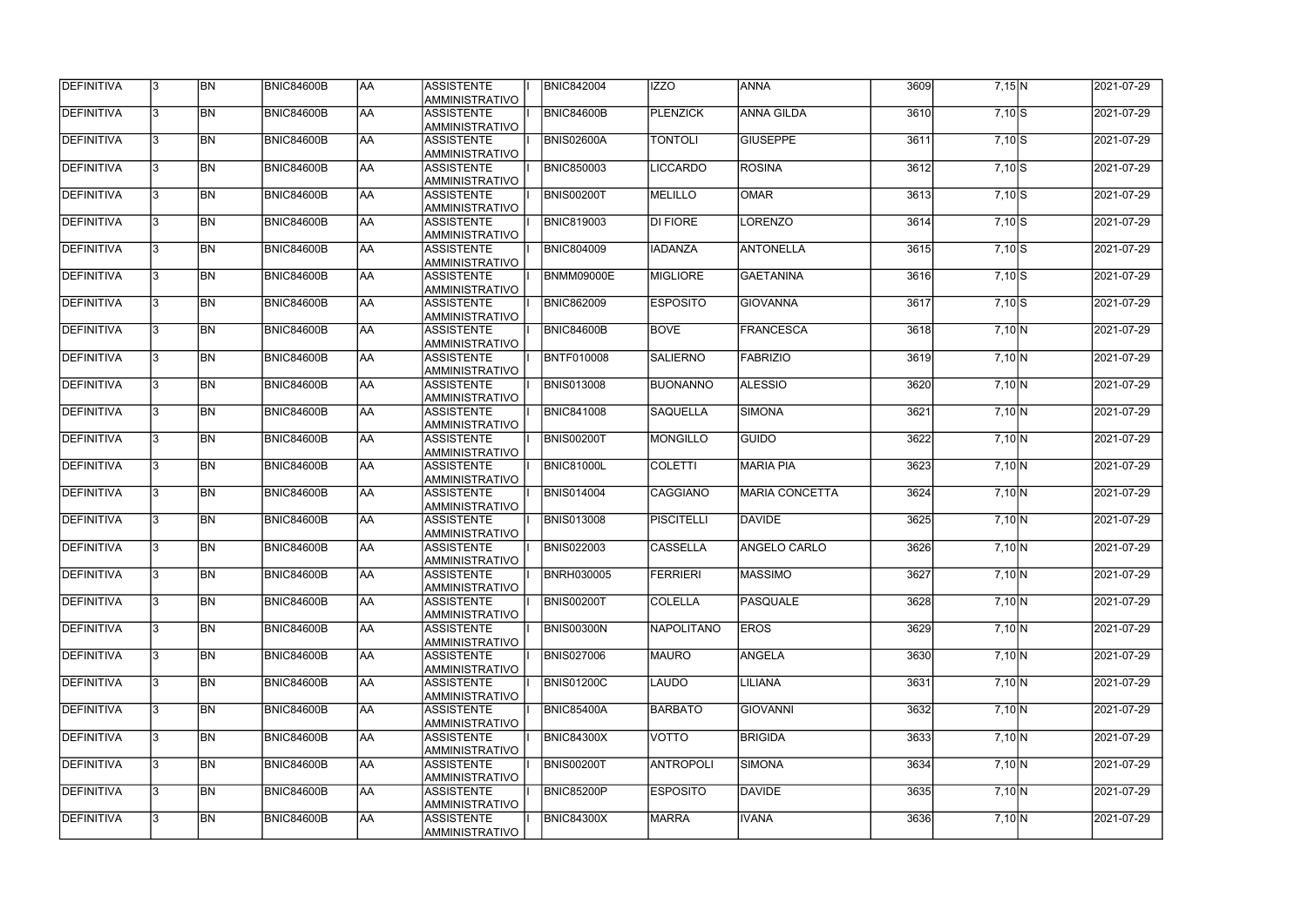| DEFINITIVA         | 13.          | <b>BN</b> | <b>BNIC84600B</b> | AA        | <b>ASSISTENTE</b><br>AMMINISTRATIVO        | <b>BNIC81400X</b> | <b>FLORIO</b>     | <b>ELENA</b>         | 3637 | $7,10 \ N$ |                  | 2021-07-29 |
|--------------------|--------------|-----------|-------------------|-----------|--------------------------------------------|-------------------|-------------------|----------------------|------|------------|------------------|------------|
| <b>DEFINITIVA</b>  | l3.          | <b>BN</b> | BNIC84600B        | AA        | <b>ASSISTENTE</b><br>AMMINISTRATIVO        | <b>BNIC85700T</b> | AVALLONE          | <b>GIORGIO</b>       | 3638 | $7,05$ S   |                  | 2021-07-29 |
| DEFINITIVA         |              | <b>BN</b> | <b>BNIC84600B</b> | <b>AA</b> | <b>ASSISTENTE</b><br>AMMINISTRATIVO        | <b>BNIC82300P</b> | <b>MARRONE</b>    | <b>ERRICO</b>        | 3639 | $7,05$ S   |                  | 2021-07-29 |
| <b>DEFINITIVA</b>  | $\mathbf{3}$ | <b>BN</b> | BNIC84600B        | <b>AA</b> | <b>ASSISTENTE</b><br>AMMINISTRATIVO        | <b>BNIS02300V</b> | <b>SACCO</b>      | <b>LIVIA</b>         | 3640 | $7,05$ N   |                  | 2021-07-29 |
| <b>DEFINITIVA</b>  |              | <b>BN</b> | BNIC84600B        | AA        | <b>ASSISTENTE</b><br>AMMINISTRATIVO        | <b>BNIC84300X</b> | <b>DI RUBBO</b>   | <b>ELIA</b>          | 3641 | 7,05 N     |                  | 2021-07-29 |
| DEFINITIVA         |              | <b>BN</b> | BNIC84600B        | laa       | <b>ASSISTENTE</b><br><b>AMMINISTRATIVO</b> | <b>BNIS027006</b> | GAMBUTI           | <b>RINA</b>          | 3642 | $7,01$ S   |                  | 2021-07-29 |
| DEFINITIVA         |              | <b>BN</b> | <b>BNIC84600B</b> | <b>AA</b> | <b>ASSISTENTE</b><br><b>AMMINISTRATIVO</b> | <b>BNIC826006</b> | <b>DERNA</b>      | <b>CORRADO</b>       | 3643 |            | 7s               | 2021-07-29 |
| DEFINITIVA         |              | <b>BN</b> | BNIC84600B        | <b>AA</b> | <b>ASSISTENTE</b><br>AMMINISTRATIVO        | <b>BNIC82900N</b> | <b>MAZZARELLA</b> | SORAYA               | 3644 |            | $7$ S            | 2021-07-29 |
| DEFINITIVA         |              | <b>BN</b> | <b>BNIC84600B</b> | <b>AA</b> | <b>ASSISTENTE</b><br>AMMINISTRATIVO        | <b>BNIC855006</b> | <b>VOTINO</b>     | <b>DOMENICA</b>      | 3645 |            | 7S               | 2021-07-29 |
| DEFINITIVA         |              | <b>BN</b> | BNIC84600B        | <b>AA</b> | <b>ASSISTENTE</b><br>AMMINISTRATIVO        | <b>BNIC84500G</b> | <b>TUCCI</b>      | <b>SAMANTHA</b>      | 3646 |            | $\overline{7}$ s | 2021-07-29 |
| DEFINITIVA         |              | <b>BN</b> | <b>BNIC84600B</b> | <b>AA</b> | <b>ASSISTENTE</b><br>AMMINISTRATIVO        | <b>BNIS00200T</b> | <b>SALVATORE</b>  | <b>CARMELA</b>       | 3647 |            | $7$ S            | 2021-07-29 |
| <b>IDEFINITIVA</b> |              | <b>BN</b> | BNIC84600B        | <b>AA</b> | <b>ASSISTENTE</b><br>AMMINISTRATIVO        | <b>BNIC826006</b> | <b>CARLETTA</b>   | <b>PINA</b>          | 3648 |            | $\overline{7}$ s | 2021-07-29 |
| DEFINITIVA         |              | <b>BN</b> | <b>BNIC84600B</b> | <b>AA</b> | <b>ASSISTENTE</b><br>AMMINISTRATIVO        | <b>BNIS00200T</b> | GIRARDI           | <b>FRANCESCA</b>     | 3649 |            | 7ls              | 2021-07-29 |
| DEFINITIVA         |              | <b>BN</b> | <b>BNIC84600B</b> | <b>AA</b> | <b>ASSISTENTE</b><br><b>AMMINISTRATIVO</b> | <b>BNIS01600Q</b> | <b>PROCACCINI</b> | <b>MARIA ASSUNTA</b> | 3650 |            | 7ls              | 2021-07-29 |
| DEFINITIVA         |              | <b>BN</b> | <b>BNIC84600B</b> | <b>AA</b> | <b>ASSISTENTE</b><br><b>AMMINISTRATIVO</b> | <b>BNMM09000E</b> | PELOSI            | <b>MARIELLA</b>      | 3651 |            | 7ls              | 2021-07-29 |
| DEFINITIVA         |              | <b>BN</b> | BNIC84600B        | laa       | <b>ASSISTENTE</b><br>AMMINISTRATIVO        | <b>BNIC84500G</b> | <b>DEL GROSSO</b> | <b>CLAUDIA</b>       | 3652 |            | 7s               | 2021-07-29 |
| DEFINITIVA         | $\mathbf{R}$ | <b>BN</b> | BNIC84600B        | laa       | <b>ASSISTENTE</b><br>AMMINISTRATIVO        | <b>BNIC804009</b> | <b>CAPPELLA</b>   | <b>ANNA</b>          | 3653 |            | 7lS              | 2021-07-29 |
| DEFINITIVA         |              | <b>BN</b> | <b>BNIC84600B</b> | <b>AA</b> | <b>ASSISTENTE</b><br>AMMINISTRATIVO        | <b>BNIS02300V</b> | LOMBARDI          | <b>MARIANNA</b>      | 3654 |            | 7S               | 2021-07-29 |
| <b>DEFINITIVA</b>  | 13.          | <b>BN</b> | <b>BNIC84600B</b> | AA        | <b>ASSISTENTE</b><br>AMMINISTRATIVO        | <b>BNIS00200T</b> | GIORDANO          | KATIA                | 3655 |            | 7 S              | 2021-07-29 |
| <b>DEFINITIVA</b>  |              | <b>BN</b> | BNIC84600B        | AA        | <b>ASSISTENTE</b><br>AMMINISTRATIVO        | <b>BNIC839008</b> | COSTANTINO        | <b>CONCETTINA</b>    | 3656 |            | 7s               | 2021-07-29 |
| <b>DEFINITIVA</b>  | l3.          | <b>BN</b> | BNIC84600B        | AA        | <b>ASSISTENTE</b><br>AMMINISTRATIVO        | <b>BNIS027006</b> | FERRAIUOLO        | PASQUALINA           | 3657 |            | 7s               | 2021-07-29 |
| DEFINITIVA         |              | <b>BN</b> | BNIC84600B        | <b>AA</b> | <b>ASSISTENTE</b><br>AMMINISTRATIVO        | <b>BNIC86100D</b> | STRUFFOLINO       | <b>MICHELE</b>       | 3658 |            | $\overline{7}$ S | 2021-07-29 |
| DEFINITIVA         |              | <b>BN</b> | BNIC84600B        | <b>AA</b> | <b>ASSISTENTE</b><br>AMMINISTRATIVO        | <b>BNIC84400Q</b> | MIGLIORE          | <b>SALVATORE</b>     | 3659 |            | $\overline{7}$ s | 2021-07-29 |
| DEFINITIVA         |              | <b>BN</b> | BNIC84600B        | AA        | <b>ASSISTENTE</b><br>AMMINISTRATIVO        | <b>BNIC85700T</b> | <b>CIBELLI</b>    | <b>TOMMASO</b>       | 3660 |            | 7S               | 2021-07-29 |
| DEFINITIVA         |              | <b>BN</b> | BNIC84600B        | <b>AA</b> | ASSISTENTE<br>AMMINISTRATIVO               | <b>BNIC86000N</b> | DI FEDE           | <b>ROSA</b>          | 3661 |            | 7s               | 2021-07-29 |
| DEFINITIVA         |              | <b>BN</b> | BNIC84600B        | <b>AA</b> | ASSISTENTE<br>AMMINISTRATIVO               | <b>BNIC82300P</b> | <b>CRAFA</b>      | <b>FILOMENA</b>      | 3662 |            | 7S               | 2021-07-29 |
| <b>DEFINITIVA</b>  |              | <b>BN</b> | BNIC84600B        | <b>AA</b> | ASSISTENTE<br>AMMINISTRATIVO               | <b>BNIC83700L</b> | CARACCIOLO        | <b>IRENE</b>         | 3663 |            | 7ls              | 2021-07-29 |
| <b>DEFINITIVA</b>  |              | <b>BN</b> | BNIC84600B        | <b>AA</b> | <b>ASSISTENTE</b><br>AMMINISTRATIVO        | <b>BNIS014004</b> | GAGLIARDE         | <b>DONATO</b>        | 3664 |            | 7ls              | 2021-07-29 |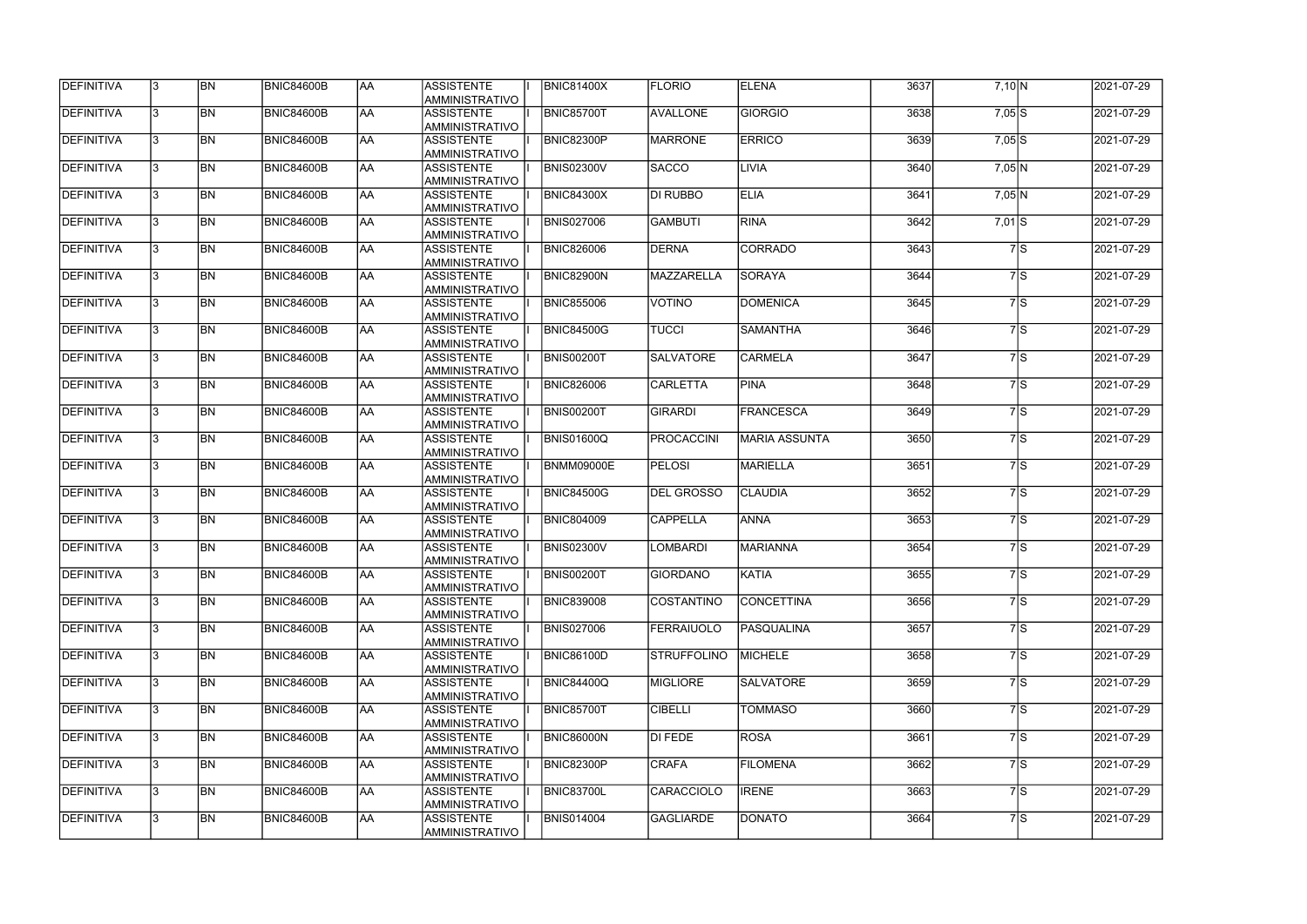| <b>DEFINITIVA</b> |     | <b>BN</b> | <b>BNIC84600B</b> | laa | <b>ASSISTENTE</b><br><b>AMMINISTRATIVO</b> | <b>BNPS010006</b> | <b>PIRAMIDE</b>                   | <b>IMMACOLATA</b>     | 3665 | $\overline{7}$ s | 2021-07-29 |
|-------------------|-----|-----------|-------------------|-----|--------------------------------------------|-------------------|-----------------------------------|-----------------------|------|------------------|------------|
| <b>DEFINITIVA</b> |     | <b>BN</b> | BNIC84600B        | AA  | <b>ASSISTENTE</b><br><b>AMMINISTRATIVO</b> | BNIC86000N        | <b>DEL GROSSO</b>                 | <b>ANNAIDA</b>        | 3666 | $\overline{7}$ s | 2021-07-29 |
| DEFINITIVA        |     | <b>BN</b> | <b>BNIC84600B</b> | AA  | <b>ASSISTENTE</b><br>AMMINISTRATIVO        | <b>BNIC84500G</b> | <b>IMBELLI</b>                    | <b>LUCIA</b>          | 3667 | 7lS              | 2021-07-29 |
| <b>DEFINITIVA</b> |     | <b>BN</b> | BNIC84600B        | AA  | ASSISTENTE<br><b>AMMINISTRATIVO</b>        | <b>BNIS00200T</b> | <b>LAVORGNA</b>                   | <b>SARA</b>           | 3668 | $\overline{7}$ s | 2021-07-29 |
| <b>DEFINITIVA</b> |     | <b>BN</b> | BNIC84600B        | AA  | <b>ASSISTENTE</b><br><b>AMMINISTRATIVO</b> | <b>BNIC85700T</b> | CORRADO                           | <b>ROSANNA</b>        | 3669 | 7lS              | 2021-07-29 |
| DEFINITIVA        |     | <b>BN</b> | <b>BNIC84600B</b> | AA  | <b>ASSISTENTE</b><br><b>AMMINISTRATIVO</b> | <b>BNMM09000E</b> | PALLADINO                         | <b>ANTONIO</b>        | 3670 | 7s               | 2021-07-29 |
| <b>DEFINITIVA</b> |     | <b>BN</b> | <b>BNIC84600B</b> | AA  | <b>ASSISTENTE</b><br><b>AMMINISTRATIVO</b> | <b>BNIC842004</b> | <b>CARUSO</b>                     | <b>ANTONIO</b>        | 3671 | 7s               | 2021-07-29 |
| <b>DEFINITIVA</b> |     | <b>BN</b> | BNIC84600B        | AA  | <b>ASSISTENTE</b><br><b>AMMINISTRATIVO</b> | <b>BNIC833009</b> | <b>SCROCCA</b>                    | <b>CARMELA LIBERA</b> | 3672 | 7lS              | 2021-07-29 |
| DEFINITIVA        |     | BN        | BNIC84600B        | AA  | <b>ASSISTENTE</b><br><b>AMMINISTRATIVO</b> | <b>BNIS02300V</b> | <b>ROMANO</b>                     | <b>EVA</b>            | 3673 | 7lS              | 2021-07-29 |
| <b>DEFINITIVA</b> |     | <b>BN</b> | BNIC84600B        | AA  | <b>ASSISTENTE</b><br><b>AMMINISTRATIVO</b> | <b>BNIS00200T</b> | <b>TAMMARO</b>                    | <b>IDA</b>            | 3674 | $7$ S            | 2021-07-29 |
| DEFINITIVA        |     | <b>BN</b> | BNIC84600B        | AA  | <b>ASSISTENTE</b><br>AMMINISTRATIVO        | <b>BNIC82300P</b> | <b>ORLANDO</b>                    | <b>FRANCESCA</b>      | 3675 | 7lS              | 2021-07-29 |
| <b>DEFINITIVA</b> |     | <b>BN</b> | BNIC84600B        | AA  | ASSISTENTE<br><b>AMMINISTRATIVO</b>        | BNIC82900N        | DI GIOIA                          | <b>ANGELA</b>         | 3676 | 7ls              | 2021-07-29 |
| DEFINITIVA        |     | <b>BN</b> | <b>BNIC84600B</b> | AA  | <b>ASSISTENTE</b><br><b>AMMINISTRATIVO</b> | <b>BNIC850003</b> | <b>DE MARCO</b>                   | <b>ANTONIO</b>        | 3677 | 7lS              | 2021-07-29 |
| DEFINITIVA        |     | <b>BN</b> | <b>BNIC84600B</b> | AA  | <b>ASSISTENTE</b><br><b>AMMINISTRATIVO</b> | <b>BNIS01600Q</b> | <b>CAIAZZA</b>                    | <b>ANTONIO</b>        | 3678 | 7ls              | 2021-07-29 |
| <b>DEFINITIVA</b> |     | <b>BN</b> | <b>BNIC84600B</b> | AA  | <b>ASSISTENTE</b><br><b>AMMINISTRATIVO</b> | <b>BNIC841008</b> | <b>CAPPUCCIO</b>                  | <b>ROBERTO</b>        | 3679 | 7lS              | 2021-07-29 |
| <b>DEFINITIVA</b> |     | <b>BN</b> | BNIC84600B        | AA  | <b>ASSISTENTE</b><br><b>AMMINISTRATIVO</b> | <b>BNIC841008</b> | <b>IMUTO</b>                      | <b>ANTONIETTA</b>     | 3680 | 7lS              | 2021-07-29 |
| DEFINITIVA        |     | <b>BN</b> | BNIC84600B        | AA  | <b>ASSISTENTE</b><br><b>AMMINISTRATIVO</b> | <b>BNIC826006</b> | <b>RICCHETTI</b>                  | <b>ANTONIETTA</b>     | 3681 | 7M               | 2021-07-29 |
| DEFINITIVA        |     | <b>BN</b> | <b>BNIC84600B</b> | AA  | <b>ASSISTENTE</b><br><b>AMMINISTRATIVO</b> | <b>BNIS027006</b> | <b>SORDINA</b><br><b>FAPPIANO</b> | MIRIAM                | 3682 | 7M               | 2021-07-29 |
| <b>DEFINITIVA</b> | 13. | <b>BN</b> | <b>BNIC84600B</b> | AA  | <b>ASSISTENTE</b><br>AMMINISTRATIVO        | <b>BNIS027006</b> | <b>ZULLO</b>                      | <b>ELPIDIO</b>        | 3683 | 7N               | 2021-07-29 |
| <b>DEFINITIVA</b> |     | <b>BN</b> | <b>BNIC84600B</b> | AA  | ASSISTENTE<br>AMMINISTRATIVO               | <b>BNIC84900V</b> | <b>IANNELLA</b>                   | <b>AGOSTINO</b>       | 3684 | 7N               | 2021-07-29 |
| <b>DEFINITIVA</b> |     | <b>BN</b> | <b>BNIC84600B</b> | AA  | ASSISTENTE<br><b>AMMINISTRATIVO</b>        | <b>BNIC86000N</b> | <b>MASELLA</b>                    | <b>CATERINA</b>       | 3685 | 7N               | 2021-07-29 |
| <b>DEFINITIVA</b> |     | <b>BN</b> | <b>BNIC84600B</b> | AA  | ASSISTENTE<br><b>AMMINISTRATIVO</b>        | <b>BNIC84300X</b> | <b>IODICE</b>                     | <b>FRANCESCO</b>      | 3686 | 7N               | 2021-07-29 |
| <b>DEFINITIVA</b> |     | <b>BN</b> | BNIC84600B        | AA  | <b>ASSISTENTE</b><br><b>AMMINISTRATIVO</b> | <b>BNIC84600B</b> | <b>ROSSI</b>                      | <b>BENEDETTA</b>      | 3687 | 7M               | 2021-07-29 |
| <b>DEFINITIVA</b> |     | <b>BN</b> | BNIC84600B        | AA  | <b>ASSISTENTE</b><br><b>AMMINISTRATIVO</b> | <b>BNIC84400Q</b> | NIZZA                             | AURORA                | 3688 | 7M               | 2021-07-29 |
| DEFINITIVA        |     | <b>BN</b> | BNIC84600B        | AA  | <b>ASSISTENTE</b><br><b>AMMINISTRATIVO</b> | <b>BNIS01600Q</b> | MORELLI                           | <b>GIULIO</b>         | 3689 | 7 <sub>N</sub>   | 2021-07-29 |
| <b>DEFINITIVA</b> |     | BN        | <b>BNIC84600B</b> | AA  | ASSISTENTE<br>AMMINISTRATIVO               | <b>BNIC85700T</b> | MONTEFORTE                        | <b>SOFIA</b>          | 3690 | 7M               | 2021-07-29 |
| <b>DEFINITIVA</b> |     | BN        | <b>BNIC84600B</b> | AA  | ASSISTENTE<br>AMMINISTRATIVO               | <b>BNIS014004</b> | <b>PERCHIAZZI</b>                 | FEDERICA              | 3691 | 7M               | 2021-07-29 |
| <b>DEFINITIVA</b> |     | <b>BN</b> | <b>BNIC84600B</b> | AA  | ASSISTENTE<br>AMMINISTRATIVO               | <b>BNTF010008</b> | <b>CAPASSO</b>                    | <b>ANTONIO</b>        | 3692 | 7 N              | 2021-07-29 |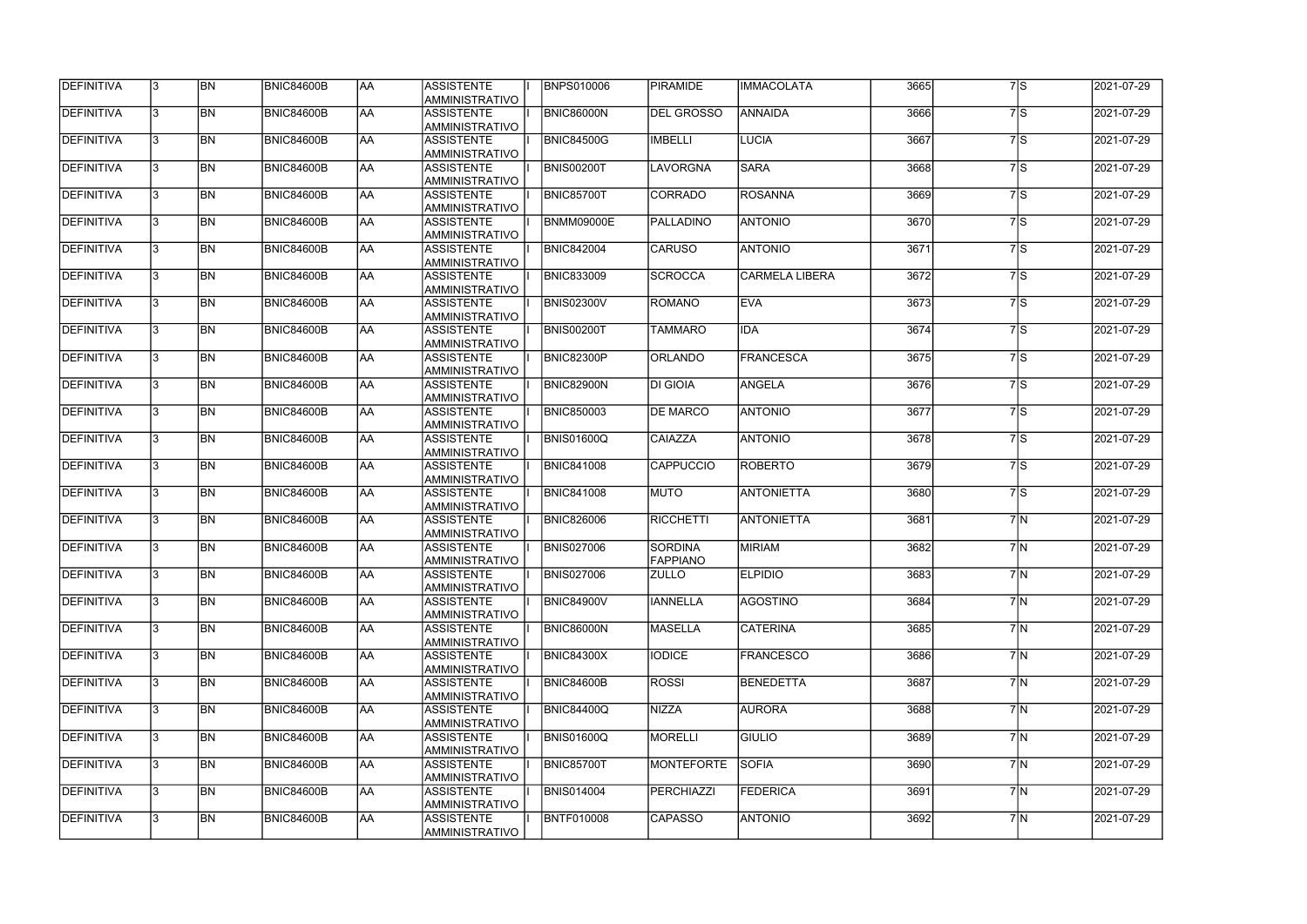| DEFINITIVA        | 13. | <b>BN</b>      | <b>BNIC84600B</b> | laa        | ASSISTENTE<br>AMMINISTRATIVO        | <b>BNIC84600B</b> | <b>DI NALLO</b>     | <b>GIOVANNI</b>      | 3693 | 7N  | 2021-07-29 |
|-------------------|-----|----------------|-------------------|------------|-------------------------------------|-------------------|---------------------|----------------------|------|-----|------------|
| DEFINITIVA        | 13. | <b>BN</b>      | <b>BNIC84600B</b> | AA         | <b>ASSISTENTE</b><br>AMMINISTRATIVO | <b>BNIC85200P</b> | <b>GUIDA</b>        | <b>FRANCESCO</b>     | 3694 | 7M  | 2021-07-29 |
| DEFINITIVA        | l3. | <b>BN</b>      | <b>BNIC84600B</b> | AA         | <b>ASSISTENTE</b><br>AMMINISTRATIVO | <b>BNRH030005</b> | <b>DE BIASE</b>     | PASQUALE ANTONY      | 3695 | 7M  | 2021-07-29 |
| DEFINITIVA        | l3. | <b>BN</b>      | <b>BNIC84600B</b> | <b>AA</b>  | <b>ASSISTENTE</b><br>AMMINISTRATIVO | <b>BNIC84400Q</b> | D'ANDREA            | <b>MARIANNA</b>      | 3696 | 7N  | 2021-07-29 |
| DEFINITIVA        | l3. | <b>BN</b>      | <b>BNIC84600B</b> | <b>AA</b>  | <b>ASSISTENTE</b><br>AMMINISTRATIVO | <b>BNIS01600Q</b> | <b>SACCO</b>        | <b>MARIKA</b>        | 3697 | 7N  | 2021-07-29 |
| DEFINITIVA        | 3   | <b>BN</b>      | <b>BNIC84600B</b> | AA         | <b>ASSISTENTE</b><br>AMMINISTRATIVO | <b>BNIC85700T</b> | DI DIO              | <b>MARIO VALERIO</b> | 3698 | 7N  | 2021-07-29 |
| DEFINITIVA        |     | <b>BN</b>      | <b>BNIC84600B</b> | AA         | <b>ASSISTENTE</b><br>AMMINISTRATIVO | <b>BNIS022003</b> | <b>LAVORGNA</b>     | <b>SALVATORE</b>     | 3699 | 7M  | 2021-07-29 |
| DEFINITIVA        |     | <b>BN</b>      | <b>BNIC84600B</b> | AA         | <b>ASSISTENTE</b><br>AMMINISTRATIVO | <b>BNIC84400Q</b> | <b>NICOLAI</b>      | <b>MARA</b>          | 3700 | 7M  | 2021-07-29 |
| DEFINITIVA        |     | <b>BN</b>      | <b>BNIC84600B</b> | laa        | <b>ASSISTENTE</b><br>AMMINISTRATIVO | <b>BNIC813004</b> | <b>PARENTE</b>      | LUISA                | 3701 | 7M  | 2021-07-29 |
| DEFINITIVA        |     | <b>BN</b>      | <b>BNIC84600B</b> | laa        | <b>ASSISTENTE</b><br>AMMINISTRATIVO | <b>BNIS01200C</b> | <b>BARONE</b>       | <b>MICHELE</b>       | 3702 | 7M  | 2021-07-29 |
| DEFINITIVA        | l3. | <b>BN</b>      | <b>BNIC84600B</b> | AA         | <b>ASSISTENTE</b><br>AMMINISTRATIVO | <b>BNIC804009</b> | ICASTALDI           | ANNETTE              | 3703 | 7M  | 2021-07-29 |
| DEFINITIVA        |     | <b>BN</b>      | <b>BNIC84600B</b> | AA         | <b>ASSISTENTE</b><br>AMMINISTRATIVO | <b>BNIC85200P</b> | <b>MAURIELLO</b>    | <b>MARIA</b>         | 3704 | 7 N | 2021-07-29 |
| DEFINITIVA        | 3   | <b>BN</b>      | <b>BNIC84600B</b> | AA         | <b>ASSISTENTE</b><br>AMMINISTRATIVO | <b>BNTF010008</b> | <b>PACELLI</b>      | <b>GIOVANNI</b>      | 3705 | 7N  | 2021-07-29 |
| DEFINITIVA        | 3   | <b>BN</b>      | <b>BNIC84600B</b> | AA         | <b>ASSISTENTE</b><br>AMMINISTRATIVO | <b>BNIC86000N</b> | <b>VICERE'</b>      | VALENTINA            | 3706 | 7N  | 2021-07-29 |
| DEFINITIVA        |     | <b>BN</b>      | <b>BNIC84600B</b> | AA         | <b>ASSISTENTE</b><br>AMMINISTRATIVO | <b>BNIC813004</b> | <b>RUBANO</b>       | <b>ROBERTA</b>       | 3707 | 7M  | 2021-07-29 |
| DEFINITIVA        |     | <b>BN</b>      | <b>BNIC84600B</b> | AA         | <b>ASSISTENTE</b><br>AMMINISTRATIVO | <b>BNIC813004</b> | <b>MANCINI</b>      | <b>TERESA</b>        | 3708 | 7M  | 2021-07-29 |
| DEFINITIVA        |     | <b>BN</b>      | <b>BNIC84600B</b> | AA         | <b>ASSISTENTE</b><br>AMMINISTRATIVO | <b>BNIC84400Q</b> | <b>NIZZA</b>        | <b>SABRINA</b>       | 3709 | 7M  | 2021-07-29 |
| DEFINITIVA        |     | <b>BN</b>      | <b>BNIC84600B</b> | AA         | <b>ASSISTENTE</b><br>AMMINISTRATIVO | <b>BNIS022003</b> | PENGUE              | <b>GILDA</b>         | 3710 | 7M  | 2021-07-29 |
| DEFINITIVA        | 13  | BN             | <b>BNIC84600B</b> | <b>JAA</b> | <b>ASSISTENTE</b><br>AMMINISTRATIVO | <b>BNIC82500A</b> | <b>GALLO</b>        | <b>FIORELLA</b>      | 3711 | 7 N | 2021-07-29 |
| <b>DEFINITIVA</b> | 13. | <b>BN</b>      | <b>BNIC84600B</b> | AA         | <b>ASSISTENTE</b><br>AMMINISTRATIVO | <b>BNIS014004</b> | BALENA              | <b>ALFONSINA</b>     | 3712 | 7N  | 2021-07-29 |
| DEFINITIVA        | l3. | <b>BN</b>      | <b>BNIC84600B</b> | <b>AA</b>  | <b>ASSISTENTE</b><br>AMMINISTRATIVO | <b>BNIC850003</b> | PEZZILLO            | <b>ANNA</b>          | 3713 | 7N  | 2021-07-29 |
| DEFINITIVA        | 3   | <b>BN</b>      | <b>BNIC84600B</b> | <b>AA</b>  | <b>ASSISTENTE</b><br>AMMINISTRATIVO | <b>BNIC85700T</b> | <b>FRUSCIANTE</b>   | <b>VALENTINA</b>     | 3714 | 7N  | 2021-07-29 |
| <b>DEFINITIVA</b> | l3. | <b>BN</b>      | <b>BNIC84600B</b> | <b>AA</b>  | <b>ASSISTENTE</b><br>AMMINISTRATIVO | <b>BNIC84300X</b> | SANTANIELLO         | <b>ALBERTO</b>       | 3715 | 7N  | 2021-07-29 |
| DEFINITIVA        |     | <b>BN</b>      | <b>BNIC84600B</b> | AA         | <b>ASSISTENTE</b><br>AMMINISTRATIVO | <b>BNIC84300X</b> | SORRENTINO          | <b>ANIELLO</b>       | 3716 | 7M  | 2021-07-29 |
| DEFINITIVA        |     | <b>BN</b>      | <b>BNIC84600B</b> | <b>AA</b>  | <b>ASSISTENTE</b><br>AMMINISTRATIVO | <b>BNIC84600B</b> | SEBASTIANELLI GILDA |                      | 3717 | 7M  | 2021-07-29 |
| DEFINITIVA        | I3. | BN <sub></sub> | <b>BNIC84600B</b> | AA         | <b>ASSISTENTE</b><br>AMMINISTRATIVO | <b>BNIS022003</b> | <b>RICCIARDI</b>    | <b>ROBERTO</b>       | 3718 | 7M  | 2021-07-29 |
| DEFINITIVA        | 13. | <b>BN</b>      | <b>BNIC84600B</b> | AA         | <b>ASSISTENTE</b><br>AMMINISTRATIVO | <b>BNRH030005</b> | <b>PROCACCINI</b>   | FEDERICA             | 3719 | 7M  | 2021-07-29 |
| DEFINITIVA        |     | <b>BN</b>      | <b>BNIC84600B</b> | AA         | <b>ASSISTENTE</b><br>AMMINISTRATIVO | <b>BNIC841008</b> | <b>GENTILE</b>      | <b>IDA</b>           | 3720 | 7M  | 2021-07-29 |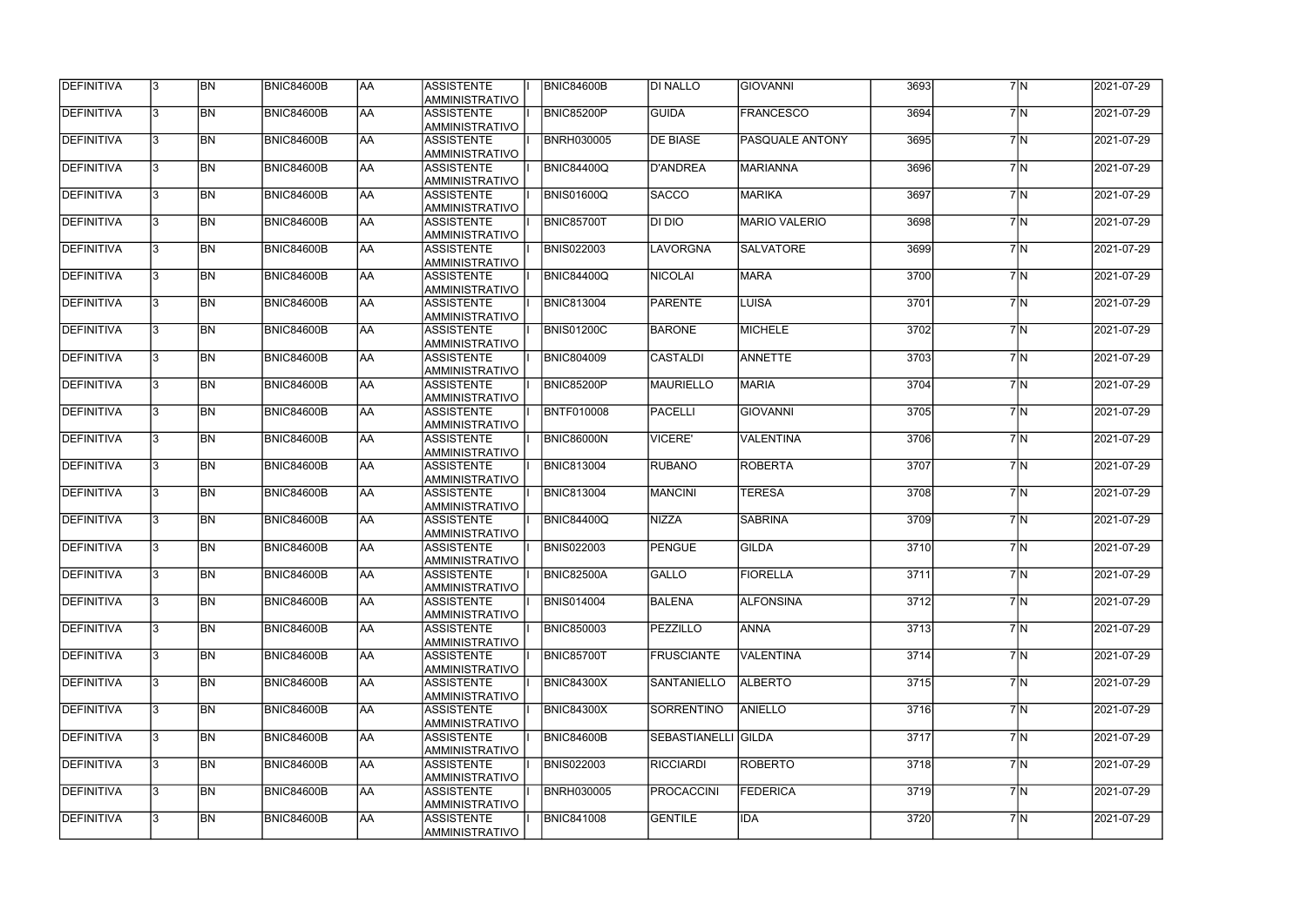| DEFINITIVA        | <b>BN</b> | BNIC84600B        | AA  | ASSISTENTE<br><b>AMMINISTRATIVO</b>        | <b>BNPM02000T</b> | ROMANO                   | <b>EDUARDO</b>        | 3721 | 7N  | 2021-07-29 |
|-------------------|-----------|-------------------|-----|--------------------------------------------|-------------------|--------------------------|-----------------------|------|-----|------------|
| DEFINITIVA        | <b>BN</b> | <b>BNIC84600B</b> | AA  | <b>ASSISTENTE</b><br>AMMINISTRATIVO        | BNIC86000N        | <b>IZZO</b>              | MARIA FRANCESCA       | 3722 | 7M  | 2021-07-29 |
| <b>DEFINITIVA</b> | <b>BN</b> | <b>BNIC84600B</b> | AA  | <b>ASSISTENTE</b><br><b>AMMINISTRATIVO</b> | <b>BNIC84900V</b> | <b>GUGLIELMUCCI ENZO</b> |                       | 3723 | 7M  | 2021-07-29 |
| DEFINITIVA        | <b>BN</b> | <b>BNIC84600B</b> | AA  | <b>ASSISTENTE</b><br>AMMINISTRATIVO        | <b>BNIS022003</b> | <b>BARONE</b>            | GIOVANNA              | 3724 | 7N  | 2021-07-29 |
| <b>DEFINITIVA</b> | <b>BN</b> | BNIC84600B        | AA  | ASSISTENTE<br><b>AMMINISTRATIVO</b>        | <b>BNPS010006</b> | <b>ADORISIO</b>          | FRANCESCO             | 3725 | 7N  | 2021-07-29 |
| DEFINITIVA        | <b>BN</b> | BNIC84600B        | AA  | <b>ASSISTENTE</b><br><b>AMMINISTRATIVO</b> | <b>BNIC82900N</b> | <b>GUADAGNI</b>          | <b>MONICA</b>         | 3726 | 7N  | 2021-07-29 |
| <b>DEFINITIVA</b> | <b>BN</b> | BNIC84600B        | AA  | <b>ASSISTENTE</b><br><b>AMMINISTRATIVO</b> | <b>BNRH030005</b> | VERNILLO                 | <b>SAMANTHA</b>       | 3727 | 7M  | 2021-07-29 |
| <b>DEFINITIVA</b> | <b>BN</b> | BNIC84600B        | AA  | <b>ASSISTENTE</b><br><b>AMMINISTRATIVO</b> | <b>BNIC84300X</b> | <b>COLLARILE</b>         | <b>MARIO</b>          | 3728 | 7M  | 2021-07-29 |
| <b>DEFINITIVA</b> | <b>BN</b> | BNIC84600B        | AA  | <b>ASSISTENTE</b><br><b>AMMINISTRATIVO</b> | BNIC85200P        | <b>GUARNIERI</b>         | <b>MAURO MARCELLO</b> | 3729 | 7M  | 2021-07-29 |
| <b>DEFINITIVA</b> | <b>BN</b> | BNIC84600B        | laa | <b>ASSISTENTE</b><br><b>AMMINISTRATIVO</b> | <b>BNTF010008</b> | <b>VITILLO</b>           | <b>MARIA</b>          | 3730 | 7M  | 2021-07-29 |
| <b>DEFINITIVA</b> | <b>BN</b> | BNIC84600B        | AA  | <b>ASSISTENTE</b><br>AMMINISTRATIVO        | <b>BNIC84500G</b> | <b>PERONE</b>            | RINO                  | 3731 | 7M  | 2021-07-29 |
| DEFINITIVA        | <b>BN</b> | BNIC84600B        | AA  | <b>ASSISTENTE</b><br>AMMINISTRATIVO        | <b>BNIS022003</b> | <b>PESCATORE</b>         | <b>VINCENZO</b>       | 3732 | 7 N | 2021-07-29 |
| <b>DEFINITIVA</b> | <b>BN</b> | BNIC84600B        | AA  | ASSISTENTE<br><b>AMMINISTRATIVO</b>        | <b>BNIC84500G</b> | DI STASO                 | <b>SONIA</b>          | 3733 | 7M  | 2021-07-29 |
| DEFINITIVA        | <b>BN</b> | BNIC84600B        | AA  | <b>ASSISTENTE</b><br>AMMINISTRATIVO        | <b>BNIC84900V</b> | <b>CORBO</b>             | <b>BRUNO</b>          | 3734 | 7M  | 2021-07-29 |
| <b>DEFINITIVA</b> | <b>BN</b> | BNIC84600B        | AA  | <b>ASSISTENTE</b><br><b>AMMINISTRATIVO</b> | BNIC86000N        | <b>FRANGIOSA</b>         | <b>MICHELE</b>        | 3735 | 7M  | 2021-07-29 |
| <b>DEFINITIVA</b> | <b>BN</b> | BNIC84600B        | AA  | <b>ASSISTENTE</b><br><b>AMMINISTRATIVO</b> | <b>BNIC85400A</b> | <b>MAGNOTTA</b>          | <b>VINCENZO</b>       | 3736 | 7M  | 2021-07-29 |
| <b>DEFINITIVA</b> | <b>BN</b> | BNIC84600B        | AA  | <b>ASSISTENTE</b><br><b>AMMINISTRATIVO</b> | <b>BNIC833009</b> | <b>FUSCO</b>             | NUNZIA TIZIANA        | 3737 | 7M  | 2021-07-29 |
| DEFINITIVA        | BN        | BNIC84600B        | AA  | <b>ASSISTENTE</b><br><b>AMMINISTRATIVO</b> | <b>BNIC84300X</b> | <b>COPPOLA</b>           | <b>EMMANUELA</b>      | 3738 | 7M  | 2021-07-29 |
| DEFINITIVA        | BN        | <b>BNIC84600B</b> | lAA | ASSISTENTE <br><b>AMMINISTRATIVO</b>       | <b>BNIS01600Q</b> | LOIA                     | COSIMO                | 3739 | 7 N | 2021-07-29 |
| DEFINITIVA        | BN        | <b>BNIC84600B</b> | AA  | ASSISTENTE<br>AMMINISTRATIVO               | <b>BNIS027006</b> | <b>TRAVAGLIONE</b>       | ANNARITA              | 3740 | 7M  | 2021-07-29 |
| <b>DEFINITIVA</b> | BN        | <b>BNIC84600B</b> | AA  | IASSISTENTE<br>AMMINISTRATIVO              | <b>BNIC84900V</b> | D'OCCHIO                 | <b>TIZIANA</b>        | 3741 | 7N  | 2021-07-29 |
| DEFINITIVA        | <b>BN</b> | <b>BNIC84600B</b> | AA  | <b>ASSISTENTE</b><br><b>AMMINISTRATIVO</b> | <b>BNIS00300N</b> | <b>AMOROSO</b>           | <b>CLEMENTINA</b>     | 3742 | 7N  | 2021-07-29 |
| <b>DEFINITIVA</b> | BN        | <b>BNIC84600B</b> | AA  | <b>ASSISTENTE</b><br><b>AMMINISTRATIVO</b> | <b>BNPM02000T</b> | <b>CINELLI</b>           | <b>LUCIA</b>          | 3743 | 7N  | 2021-07-29 |
| <b>DEFINITIVA</b> | <b>BN</b> | <b>BNIC84600B</b> | AA  | <b>ASSISTENTE</b><br><b>AMMINISTRATIVO</b> | <b>BNIS00200T</b> | <b>COPPOLA</b>           | <b>MARIA</b>          | 3744 | 7M  | 2021-07-29 |
| <b>DEFINITIVA</b> | BN        | BNIC84600B        | AA  | <b>ASSISTENTE</b><br><b>AMMINISTRATIVO</b> | <b>BNPS010006</b> | <b>FRANCO</b>            | <b>ANTONELLA</b>      | 3745 | 7M  | 2021-07-29 |
| DEFINITIVA        | BN        | <b>BNIC84600B</b> | AA  | <b>ASSISTENTE</b><br><b>AMMINISTRATIVO</b> | <b>BNIC826006</b> | RAINONE                  | <b>LUIGI</b>          | 3746 | 7M  | 2021-07-29 |
| DEFINITIVA        | <b>BN</b> | <b>BNIC84600B</b> | AA  | <b>ASSISTENTE</b><br>AMMINISTRATIVO        | <b>BNIC813004</b> | <b>LAVORGNA</b>          | <b>SONIA</b>          | 3747 | 7M  | 2021-07-29 |
| <b>DEFINITIVA</b> | BN        | BNIC84600B        | AA  | ASSISTENTE<br>AMMINISTRATIVO               | <b>BNIS013008</b> | NOTARGIOVAN MARCO<br>NI  |                       | 3748 | 7M  | 2021-07-29 |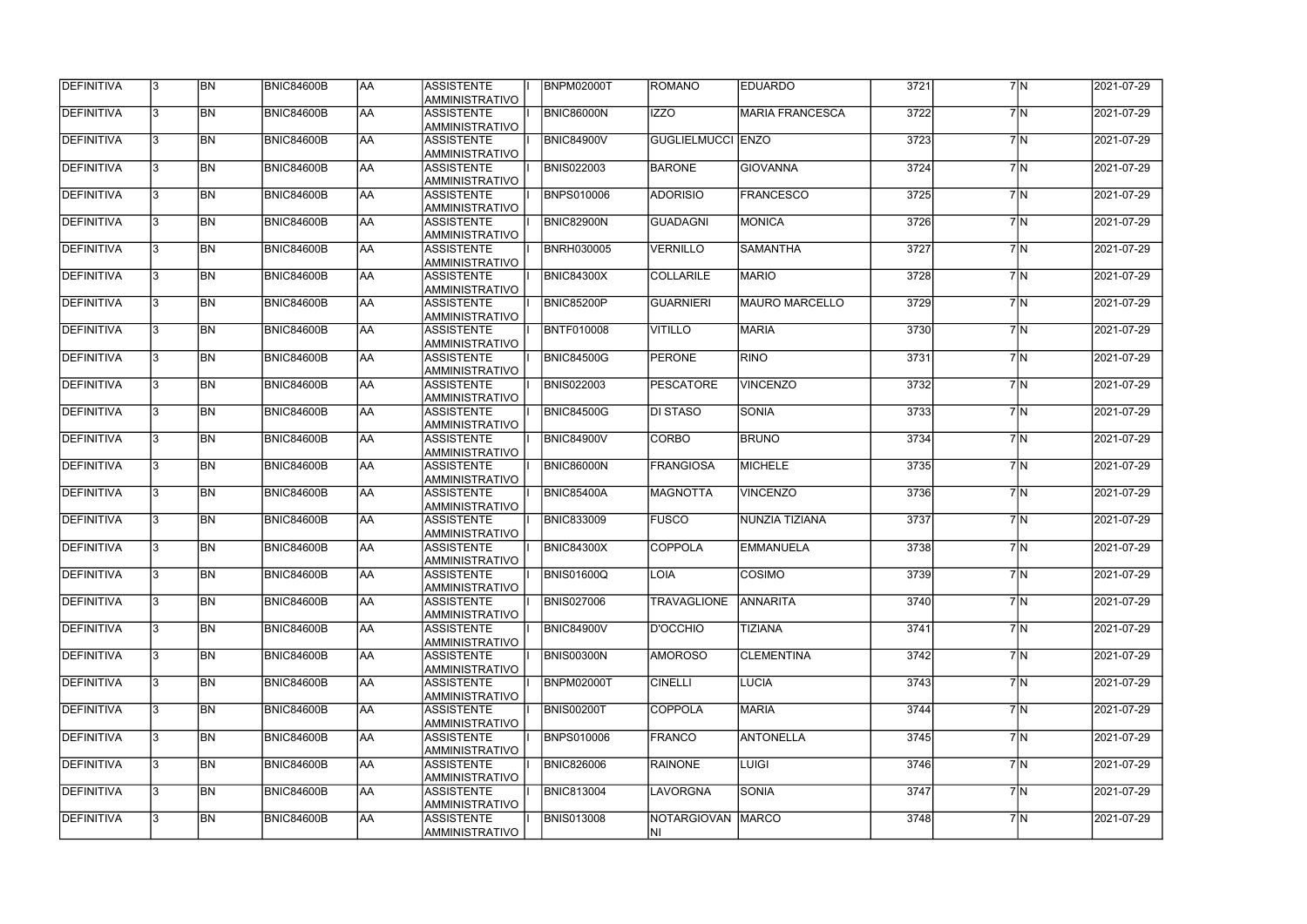| <b>DEFINITIVA</b> | 13.          | <b>BN</b> | <b>BNIC84600B</b> | <b>AA</b>  | <b>ASSISTENTE</b><br><b>AMMINISTRATIVO</b> | <b>BNIC84900V</b> | <b>FIGLIOLA</b>   | <b>GIUSEPPE</b>                                  | 3749 | 7N             | 2021-07-29 |
|-------------------|--------------|-----------|-------------------|------------|--------------------------------------------|-------------------|-------------------|--------------------------------------------------|------|----------------|------------|
| DEFINITIVA        | 3            | <b>BN</b> | <b>BNIC84600B</b> | AA         | ASSISTENTE<br>AMMINISTRATIVO               | <b>BNIS027006</b> | <b>DI PALMA</b>   | <b>MAURIZIO</b>                                  | 3750 | 7M             | 2021-07-29 |
| DEFINITIVA        | 3            | <b>BN</b> | <b>BNIC84600B</b> | AA         | ASSISTENTE<br>AMMINISTRATIVO               | <b>BNIC84300X</b> | <b>CELELLA</b>    | <b>MICHELA</b>                                   | 3751 | 7M             | 2021-07-29 |
| DEFINITIVA        |              | <b>BN</b> | <b>BNIC84600B</b> | <b>AA</b>  | <b>ASSISTENTE</b><br>AMMINISTRATIVO        | <b>BNIC84300X</b> | <b>LEO</b>        | <b>ANTONELLA</b>                                 | 3752 | 7N             | 2021-07-29 |
| DEFINITIVA        |              | <b>BN</b> | <b>BNIC84600B</b> | <b>AA</b>  | ASSISTENTE<br>AMMINISTRATIVO               | <b>BNIC82900N</b> | PETRAZZUOLI       | RAFFAELA                                         | 3753 | 7N             | 2021-07-29 |
| <b>DEFINITIVA</b> |              | <b>BN</b> | BNIC84600B        | AA         | <b>ASSISTENTE</b><br><b>AMMINISTRATIVO</b> | <b>BNRH030005</b> | DONADIO           | <b>ANNARITA</b>                                  | 3754 | 7N             | 2021-07-29 |
| <b>DEFINITIVA</b> |              | <b>BN</b> | BNIC84600B        | AA         | <b>ASSISTENTE</b><br><b>AMMINISTRATIVO</b> | <b>BNIS00300N</b> | <b>DE MIZIO</b>   | <b>MAFALDA ANNA</b>                              | 3755 | 7N             | 2021-07-29 |
| DEFINITIVA        |              | <b>BN</b> | <b>BNIC84600B</b> | AA         | <b>ASSISTENTE</b><br><b>AMMINISTRATIVO</b> | <b>BNIC86100D</b> | PACELLI           | <b>CARLA</b>                                     | 3756 | 7M             | 2021-07-29 |
| DEFINITIVA        |              | <b>BN</b> | BNIC84600B        | AA         | <b>ASSISTENTE</b><br>AMMINISTRATIVO        | BNVC01000A        | <b>MARTINO</b>    | <b>FRANCESCO</b>                                 | 3757 | 7N             | 2021-07-29 |
| <b>DEFINITIVA</b> |              | <b>BN</b> | <b>BNIC84600B</b> | AA         | <b>ASSISTENTE</b><br>AMMINISTRATIVO        | <b>BNIC813004</b> | MEGLIO            | <b>NINO</b>                                      | 3758 | 7M             | 2021-07-29 |
| <b>DEFINITIVA</b> |              | <b>BN</b> | <b>BNIC84600B</b> | AA         | <b>ASSISTENTE</b><br>AMMINISTRATIVO        | <b>BNIC84300X</b> | <b>BORRELLI</b>   | <b>BIAGIA</b>                                    | 3759 | 7 N            | 2021-07-29 |
| <b>DEFINITIVA</b> |              | <b>BN</b> | <b>BNIC84600B</b> | AA         | <b>ASSISTENTE</b><br>AMMINISTRATIVO        | <b>BNIS022003</b> | <b>MATTEI</b>     | <b>ANGELA</b>                                    | 3760 | 7M             | 2021-07-29 |
| DEFINITIVA        |              | <b>BN</b> | <b>BNIC84600B</b> | AA         | ASSISTENTE<br>AMMINISTRATIVO               | BNIC85700T        | AVELLA            | <b>LINA</b>                                      | 3761 | 7N             | 2021-07-29 |
| <b>DEFINITIVA</b> |              | <b>BN</b> | <b>BNIC84600B</b> | AA         | ASSISTENTE<br><b>AMMINISTRATIVO</b>        | <b>BNIS027006</b> | <b>DI PAOLA</b>   | <b>IVANA</b>                                     | 3762 | 7M             | 2021-07-29 |
| <b>DEFINITIVA</b> |              | <b>BN</b> | <b>BNIC84600B</b> | AA         | ASSISTENTE<br><b>AMMINISTRATIVO</b>        | <b>BNIC813004</b> | <b>FESTA</b>      | <b>STEFANIA</b>                                  | 3763 | 7M             | 2021-07-29 |
| <b>DEFINITIVA</b> |              | <b>BN</b> | <b>BNIC84600B</b> | AA         | <b>ASSISTENTE</b><br><b>AMMINISTRATIVO</b> | <b>BNIS014004</b> | <b>LUCIANI</b>    | <b>TULLIO</b>                                    | 3764 | 7M             | 2021-07-29 |
| DEFINITIVA        |              | <b>BN</b> | <b>BNIC84600B</b> | AA         | <b>ASSISTENTE</b><br>AMMINISTRATIVO        | BNIC82300P        | <b>IADANZA</b>    | <b>ROSE MARIE</b>                                | 3765 | 7M             | 2021-07-29 |
| DEFINITIVA        |              | <b>BN</b> | BNIC84600B        | AA         | <b>ASSISTENTE</b><br>AMMINISTRATIVO        | <b>BNRH030005</b> | <b>RAFFIO</b>     | <b>ANNA RITA</b>                                 | 3766 | 7M             | 2021-07-29 |
| DEFINITIVA        | 13           | BN        | <b>BNIC84600B</b> | <b>JAA</b> | <b>ASSISTENTE</b><br>AMMINISTRATIVO        | <b>BNIS022003</b> | <b>INGRISELLI</b> | <b>RAFFAELLA</b>                                 | 3767 | 7 N            | 2021-07-29 |
| <b>DEFINITIVA</b> |              | <b>BN</b> | <b>BNIC84600B</b> | AA         | <b>ASSISTENTE</b><br>AMMINISTRATIVO        | BNIC82300P        | <b>GENTILCORE</b> | <b>LUCIA NICOLINA</b>                            | 3768 | 7M             | 2021-07-29 |
| DEFINITIVA        | $\mathbf{3}$ | <b>BN</b> | <b>BNIC84600B</b> | AA         | ASSISTENTE<br>AMMINISTRATIVO               | <b>BNIC834005</b> | <b>CARUSO</b>     | <b>COSIMINA</b>                                  | 3769 | 7N             | 2021-07-29 |
| <b>DEFINITIVA</b> | 3.           | <b>BN</b> | <b>BNIC84600B</b> | AA         | <b>ASSISTENTE</b><br>AMMINISTRATIVO        | <b>BNIS022003</b> | <b>BUONO</b>      | <b>GENNARO</b>                                   | 3770 | 7N             | 2021-07-29 |
| DEFINITIVA        |              | <b>BN</b> | <b>BNIC84600B</b> | AA         | <b>ASSISTENTE</b><br><b>AMMINISTRATIVO</b> | <b>BNIC850003</b> | <b>IADONISI</b>   | <b>MARIA ROSA</b>                                | 3771 | 7N             | 2021-07-29 |
| <b>DEFINITIVA</b> |              | <b>BN</b> | <b>BNIC84600B</b> | AA         | <b>ASSISTENTE</b><br><b>AMMINISTRATIVO</b> | <b>BNIS00200T</b> | <b>CUSANO</b>     | <b>LUIGI</b>                                     | 3772 | 7M             | 2021-07-29 |
| DEFINITIVA        |              | <b>BN</b> | <b>BNIC84600B</b> | AA         | <b>ASSISTENTE</b><br>AMMINISTRATIVO        | <b>BNIS027006</b> | MAIORANI          | <b>EMILIA</b>                                    | 3773 | 7N             | 2021-07-29 |
| DEFINITIVA        |              | <b>BN</b> | BNIC84600B        | AA         | ASSISTENTE<br>AMMINISTRATIVO               | <b>BNIC855006</b> | <b>SGUEGLIA</b>   | <b>UGO</b>                                       | 3774 | 7M             | 2021-07-29 |
| DEFINITIVA        |              | <b>BN</b> | <b>BNIC84600B</b> | AA         | ASSISTENTE<br>AMMINISTRATIVO               | <b>BNIC804009</b> | <b>GUARRIELLO</b> | <b>MARIA GIOVANNA</b><br><b>CONSUELO BARBARA</b> | 3775 | 7 <sub>N</sub> | 2021-07-29 |
| DEFINITIVA        |              | BN        | <b>BNIC84600B</b> | AA         | ASSISTENTE<br>AMMINISTRATIVO               | <b>BNIS014004</b> | <b>FERRARA</b>    | <b>SILVANA</b>                                   | 3776 | 7M             | 2021-07-29 |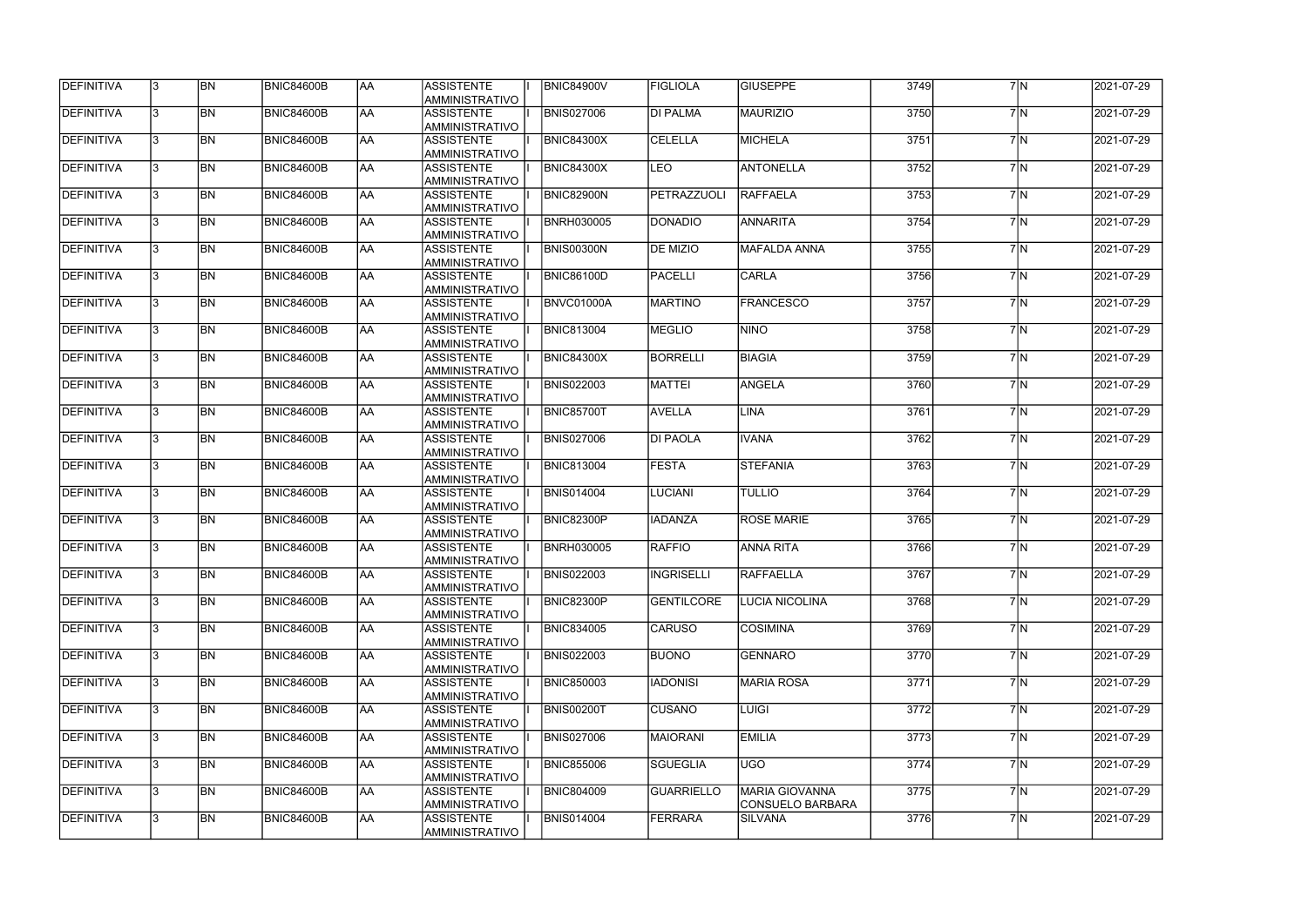| <b>DEFINITIVA</b> | 13. | <b>BN</b> | <b>BNIC84600B</b> | <b>AA</b> | ASSISTENTE<br>AMMINISTRATIVO         | <b>BNPS010006</b> | <b>CIULLO</b>      | <b>ANNA</b>          | 3777 |          | 7N | 2021-07-29 |
|-------------------|-----|-----------|-------------------|-----------|--------------------------------------|-------------------|--------------------|----------------------|------|----------|----|------------|
| DEFINITIVA        | l3. | <b>BN</b> | <b>BNIC84600B</b> | AA        | <b>ASSISTENTE</b><br>AMMINISTRATIVO  | <b>BNIC84400Q</b> | <b>DE MITA</b>     | <b>LAURA</b>         | 3778 |          | 7M | 2021-07-29 |
| DEFINITIVA        | 13. | <b>BN</b> | <b>BNIC84600B</b> | AA        | <b>ASSISTENTE</b><br>AMMINISTRATIVO  | <b>BNIC84500G</b> | <b>NORELLI</b>     | <b>GIUSEPPINA</b>    | 3779 |          | 7M | 2021-07-29 |
| DEFINITIVA        | l3. | <b>BN</b> | <b>BNIC84600B</b> | AA        | <b>ASSISTENTE</b><br>AMMINISTRATIVO  | <b>BNIC85200P</b> | CONTESTABILE PAOLA |                      | 3780 |          | 7N | 2021-07-29 |
| DEFINITIVA        | l3. | <b>BN</b> | <b>BNIC84600B</b> | <b>AA</b> | <b>ASSISTENTE</b><br>AMMINISTRATIVO  | <b>BNIC84900V</b> | MARRO              | <b>SILVANA</b>       | 3781 |          | 7N | 2021-07-29 |
| DEFINITIVA        | l3. | <b>BN</b> | <b>BNIC84600B</b> | <b>AA</b> | <b>ASSISTENTE</b><br>AMMINISTRATIVO  | <b>BNIC81400X</b> | <b>DI BIASE</b>    | ALESSANDRO           | 3782 |          | 7N | 2021-07-29 |
| <b>DEFINITIVA</b> | 3   | <b>BN</b> | BNIC84600B        | laa       | <b>ASSISTENTE</b><br>AMMINISTRATIVO  | <b>BNIC84600B</b> | FORGIONE           | <b>CLAUDIO</b>       | 3783 |          | 7M | 2021-07-29 |
| DEFINITIVA        |     | <b>BN</b> | <b>BNIC84600B</b> | AA        | <b>ASSISTENTE</b><br>AMMINISTRATIVO  | <b>BNIC86100D</b> | <b>REVEGLIA</b>    | <b>ANTONIETTA</b>    | 3784 |          | 7M | 2021-07-29 |
| DEFINITIVA        |     | <b>BN</b> | <b>BNIC84600B</b> | AA        | <b>ASSISTENTE</b><br>AMMINISTRATIVO  | <b>BNIC81000L</b> | <b>GIARDIELLO</b>  | ROSA                 | 3785 |          | 7M | 2021-07-29 |
| DEFINITIVA        |     | <b>BN</b> | <b>BNIC84600B</b> | laa       | <b>ASSISTENTE</b><br>AMMINISTRATIVO  | <b>BNIC834005</b> | <b>MAURIELLO</b>   | <b>ANNA</b>          | 3786 | $6,95$ S |    | 2021-07-29 |
| DEFINITIVA        | l3. | <b>BN</b> | <b>BNIC84600B</b> | laa       | <b>ASSISTENTE</b><br>Iamministrativo | <b>BNIC84400Q</b> | <b>SFERRUZZI</b>   | ATTILIA              | 3787 | $6,93$ S |    | 2021-07-29 |
| DEFINITIVA        | l3. | <b>BN</b> | <b>BNIC84600B</b> | AA        | <b>ASSISTENTE</b><br>AMMINISTRATIVO  | <b>BNIC84300X</b> | <b>CARDONE</b>     | <b>GIUSEPPE</b>      | 3788 | $6,93$ S |    | 2021-07-29 |
| DEFINITIVA        | 3   | <b>BN</b> | BNIC84600B        | AA        | <b>ASSISTENTE</b><br>AMMINISTRATIVO  | <b>BNIS027006</b> | <b>FORGIONE</b>    | <b>GIUSEPPE</b>      | 3789 | $6,93$ S |    | 2021-07-29 |
| DEFINITIVA        |     | <b>BN</b> | <b>BNIC84600B</b> | AA        | <b>ASSISTENTE</b><br>AMMINISTRATIVO  | <b>BNIC82900N</b> | <b>DE NICOLA</b>   | <b>MILENA</b>        | 3790 | $6,93$ S |    | 2021-07-29 |
| DEFINITIVA        | 3   | <b>BN</b> | <b>BNIC84600B</b> | AA        | <b>ASSISTENTE</b><br>AMMINISTRATIVO  | <b>BNIC841008</b> | <b>TAMMARO</b>     | <b>ANNA MARIA</b>    | 3791 | 6,93 N   |    | 2021-07-29 |
| DEFINITIVA        | l3. | <b>BN</b> | <b>BNIC84600B</b> | AA        | <b>ASSISTENTE</b><br>AMMINISTRATIVO  | <b>BNIS022003</b> | <b>PAGLIARO</b>    | <b>VITTORIO</b>      | 3792 | 6,93 N   |    | 2021-07-29 |
| DEFINITIVA        |     | <b>BN</b> | <b>BNIC84600B</b> | AA        | <b>ASSISTENTE</b><br>AMMINISTRATIVO  | <b>BNIC86100D</b> | ROSSI              | PARIDE               | 3793 | 6,92 N   |    | 2021-07-29 |
| DEFINITIVA        |     | <b>BN</b> | <b>BNIC84600B</b> | AA        | <b>ASSISTENTE</b><br>AMMINISTRATIVO  | <b>BNIC812008</b> | <b>DE BLASIO</b>   | NICOLINA             | 3794 | $6,90$ S |    | 2021-07-29 |
| <b>DEFINITIVA</b> | 13  | <b>BN</b> | <b>BNIC84600B</b> | AA        | ASSISTENTE <br>IAMMINISTRATIVO       | <b>BNIS01100L</b> | <b>MAZZONE</b>     | <b>PELLEGRINO</b>    | 3795 | $6,90$ S |    | 2021-07-29 |
| DEFINITIVA        | 13. | <b>BN</b> | <b>BNIC84600B</b> | AA        | ASSISTENTE<br>AMMINISTRATIVO         | <b>BNIC819003</b> | <b>SOPRANO</b>     | <b>MANUELA</b>       | 3796 | 6,90 N   |    | 2021-07-29 |
| DEFINITIVA        | l3. | <b>BN</b> | <b>BNIC84600B</b> | AA        | ASSISTENTE<br>AMMINISTRATIVO         | <b>BNIS00200T</b> | <b>MAISTO</b>      | <b>MARIA ROSARIA</b> | 3797 | 6,90 N   |    | 2021-07-29 |
| DEFINITIVA        | l3. | <b>BN</b> | <b>BNIC84600B</b> | AA        | <b>ASSISTENTE</b><br>AMMINISTRATIVO  | <b>BNIS00200T</b> | <b>MERCURIO</b>    | <b>LETIZIA</b>       | 3798 | 6,90 N   |    | 2021-07-29 |
| DEFINITIVA        | 3   | <b>BN</b> | <b>BNIC84600B</b> | AA        | <b>ASSISTENTE</b><br>AMMINISTRATIVO  | <b>BNIS02300V</b> | <b>DEL VECCHIO</b> | <b>GIANLUIGI</b>     | 3799 | 6,90 N   |    | 2021-07-29 |
| DEFINITIVA        | l3. | <b>BN</b> | <b>BNIC84600B</b> | AA        | ASSISTENTE<br>AMMINISTRATIVO         | <b>BNIC84600B</b> | <b>FOSCHINI</b>    | <b>VITTORIO</b>      | 3800 | 6,90 N   |    | 2021-07-29 |
| DEFINITIVA        |     | BN        | <b>BNIC84600B</b> | AA        | <b>ASSISTENTE</b><br>AMMINISTRATIVO  | <b>BNIC82300P</b> | RUSSO              | <b>FRANCESCO</b>     | 3801 | 6,90 N   |    | 2021-07-29 |
| DEFINITIVA        | I3. | <b>BN</b> | <b>BNIC84600B</b> | AA        | <b>ASSISTENTE</b><br>AMMINISTRATIVO  | <b>BNIS02300V</b> | <b>TOMASO</b>      | <b>DANIELE</b>       | 3802 | 6,90 N   |    | 2021-07-29 |
| DEFINITIVA        | 13. | <b>BN</b> | <b>BNIC84600B</b> | AA        | <b>ASSISTENTE</b><br>AMMINISTRATIVO  | <b>BNTF010008</b> | POSSEMATO          | <b>CARMELA</b>       | 3803 | 6,90 N   |    | 2021-07-29 |
| DEFINITIVA        |     | <b>BN</b> | <b>BNIC84600B</b> | AA        | ASSISTENTE<br>AMMINISTRATIVO         | <b>BNIS02300V</b> | GIARDIELLO         | LIBERATO             | 3804 | 6,90 N   |    | 2021-07-29 |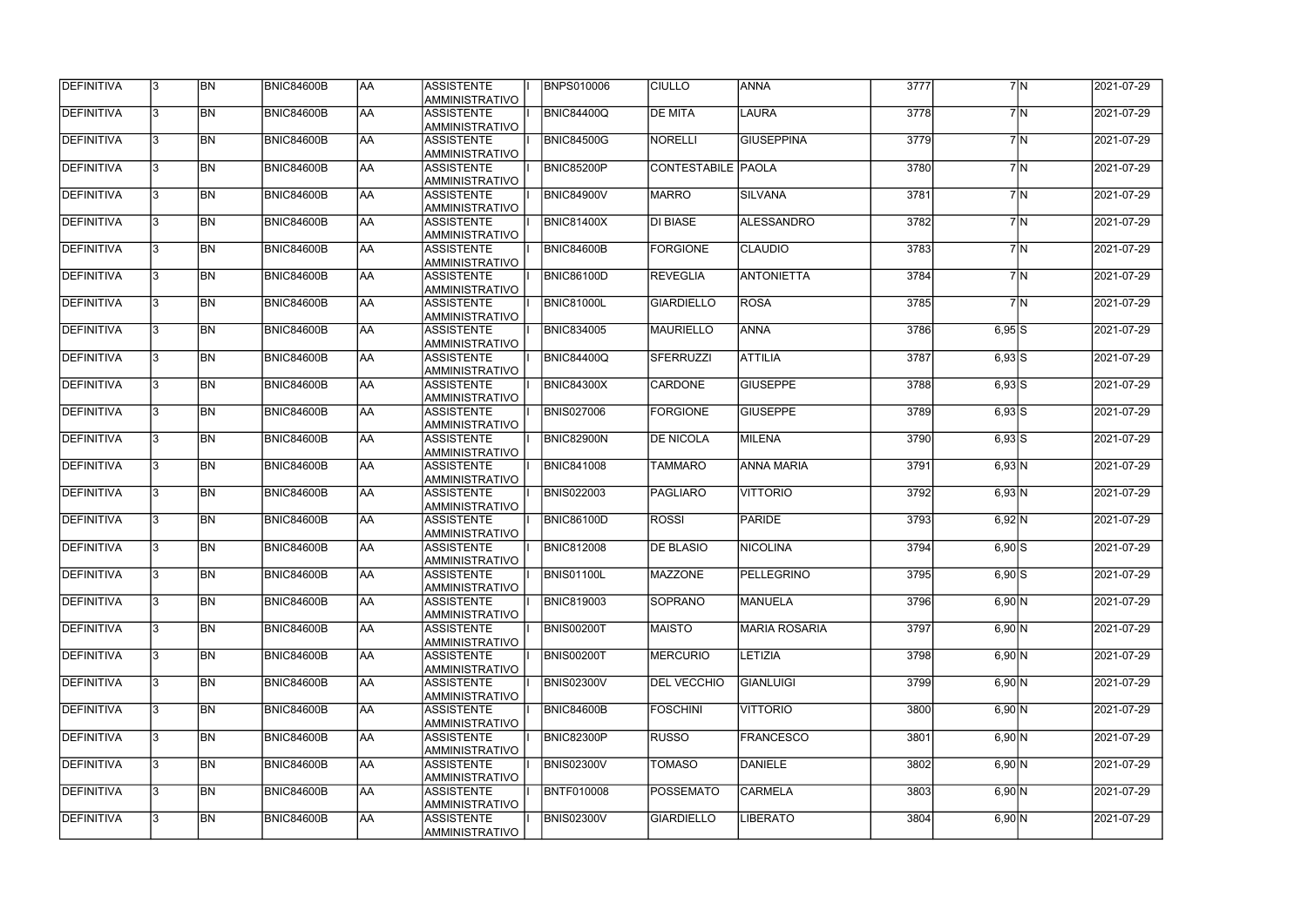| DEFINITIVA        | 13. | <b>BN</b> | <b>BNIC84600B</b> | AA        | <b>ASSISTENTE</b><br>AMMINISTRATIVO        | <b>BNIC82900N</b> | <b>MATTEI</b>    | <b>MICHELA</b>     | 3805 | 6,90 N   | 2021-07-29 |
|-------------------|-----|-----------|-------------------|-----------|--------------------------------------------|-------------------|------------------|--------------------|------|----------|------------|
| <b>DEFINITIVA</b> | 13. | <b>BN</b> | <b>BNIC84600B</b> | laa       | <b>ASSISTENTE</b><br>AMMINISTRATIVO        | <b>BNIC86000N</b> | <b>SCUDIERI</b>  | <b>GIOCONDA</b>    | 3806 | 6,90 N   | 2021-07-29 |
| DEFINITIVA        | l3. | <b>BN</b> | <b>BNIC84600B</b> | AA        | <b>ASSISTENTE</b><br>AMMINISTRATIVO        | <b>BNIC82900N</b> | <b>CUSANO</b>    | <b>VALERIA</b>     | 3807 | 6,90 N   | 2021-07-29 |
| <b>DEFINITIVA</b> | l3. | <b>BN</b> | BNIC84600B        | <b>AA</b> | <b>ASSISTENTE</b><br>AMMINISTRATIVO        | <b>BNIC84300X</b> | RAZZANO          | <b>VINCENZO</b>    | 3808 | $6,90$ N | 2021-07-29 |
| DEFINITIVA        | l3. | <b>BN</b> | <b>BNIC84600B</b> | laa       | <b>ASSISTENTE</b><br>AMMINISTRATIVO        | <b>BNIS027006</b> | <b>DE FRANCO</b> | <b>FELICE</b>      | 3809 | $6,90$ N | 2021-07-29 |
| DEFINITIVA        | l3  | <b>BN</b> | <b>BNIC84600B</b> | laa       | <b>ASSISTENTE</b><br>AMMINISTRATIVO        | BNIC84300X        | <b>PARADISO</b>  | <b>ERNESTO</b>     | 3810 | $6,87$ S | 2021-07-29 |
| DEFINITIVA        |     | <b>BN</b> | <b>BNIC84600B</b> | laa       | <b>ASSISTENTE</b><br><b>AMMINISTRATIVO</b> | <b>BNIS027006</b> | <b>CUSANO</b>    | RAFFAELE           | 3811 | $6,85$ N | 2021-07-29 |
| DEFINITIVA        |     | <b>BN</b> | BNIC84600B        | laa       | <b>ASSISTENTE</b><br>AMMINISTRATIVO        | <b>BNIS014004</b> | <b>CASERTA</b>   | <b>ANTONIO</b>     | 3812 | $6,83$ S | 2021-07-29 |
| DEFINITIVA        | l3. | <b>BN</b> | <b>BNIC84600B</b> | AA        | <b>ASSISTENTE</b><br>AMMINISTRATIVO        | <b>BNIC86100D</b> | <b>FASANO</b>    | <b>RAFFAELA</b>    | 3813 | $6,83$ S | 2021-07-29 |
| DEFINITIVA        | l3. | <b>BN</b> | <b>BNIC84600B</b> | laa       | <b>ASSISTENTE</b><br>AMMINISTRATIVO        | BNIC83700L        | <b>BURRO</b>     | <b>ROSALBA</b>     | 3814 | $6,83$ S | 2021-07-29 |
| DEFINITIVA        | l3. | <b>BN</b> | <b>BNIC84600B</b> | AA        | <b>ASSISTENTE</b><br>AMMINISTRATIVO        | <b>BNIC842004</b> | <b>ESPOSITO</b>  | <b>ANNAMARIA</b>   | 3815 | $6,83$ S | 2021-07-29 |
| <b>DEFINITIVA</b> | 3   | <b>BN</b> | <b>BNIC84600B</b> | <b>AA</b> | <b>ASSISTENTE</b><br>AMMINISTRATIVO        | <b>BNIC842004</b> | <b>DELL'OSTE</b> | <b>LUIGI</b>       | 3816 | $6,83$ S | 2021-07-29 |
| DEFINITIVA        | 3   | <b>BN</b> | <b>BNIC84600B</b> | laa       | <b>ASSISTENTE</b><br>AMMINISTRATIVO        | <b>BNIC84300X</b> | <b>ORLACCHIO</b> | <b>MARIA</b>       | 3817 | $6,83$ S | 2021-07-29 |
| DEFINITIVA        | 3   | <b>BN</b> | <b>BNIC84600B</b> | laa       | <b>ASSISTENTE</b><br>AMMINISTRATIVO        | <b>BNIC84600B</b> | <b>LOMBARDI</b>  | <b>IDA</b>         | 3818 | 6,83 N   | 2021-07-29 |
| DEFINITIVA        |     | <b>BN</b> | <b>BNIC84600B</b> | laa       | <b>ASSISTENTE</b><br><b>AMMINISTRATIVO</b> | <b>BNIS01600Q</b> | <b>MORRA</b>     | <b>ROSARIO</b>     | 3819 | 6,83 N   | 2021-07-29 |
| DEFINITIVA        | 3   | <b>BN</b> | <b>BNIC84600B</b> | laa       | <b>ASSISTENTE</b><br>AMMINISTRATIVO        | <b>BNIC81400X</b> | <b>DEVECCHI</b>  | <b>ACHILLE</b>     | 3820 | 6,83 N   | 2021-07-29 |
| DEFINITIVA        | l3. | <b>BN</b> | <b>BNIC84600B</b> | laa       | <b>ASSISTENTE</b><br>AMMINISTRATIVO        | <b>BNIC804009</b> | <b>LEONE</b>     | <b>BARBARA</b>     | 3821 | 6,83 N   | 2021-07-29 |
| DEFINITIVA        | l3. | <b>BN</b> | <b>BNIC84600B</b> | AA        | <b>ASSISTENTE</b><br>AMMINISTRATIVO        | <b>BNPS010006</b> | <b>ISCARO</b>    | <b>CARMELINA</b>   | 3822 | 6,83 N   | 2021-07-29 |
| DEFINITIVA        | 13  | <b>BN</b> | <b>BNIC84600B</b> | <b>AA</b> | <b>ASSISTENTE</b><br>AMMINISTRATIVO        | BNPC02000N        | <b>RAINONE</b>   | MARIA LUISA        | 3823 | 6,83 N   | 2021-07-29 |
| <b>DEFINITIVA</b> | l3. | <b>BN</b> | <b>BNIC84600B</b> | AA        | <b>ASSISTENTE</b><br>AMMINISTRATIVO        | <b>BNIS027006</b> | <b>CIRIELLO</b>  | RITA               | 3824 | 6,83 N   | 2021-07-29 |
| DEFINITIVA        | 13. | <b>BN</b> | <b>BNIC84600B</b> | AA        | <b>ASSISTENTE</b><br>AMMINISTRATIVO        | <b>BNIC81000L</b> | <b>ISCARO</b>    | <b>GIOVANNA</b>    | 3825 | $6,80$ S | 2021-07-29 |
| DEFINITIVA        | 3   | <b>BN</b> | <b>BNIC84600B</b> | laa       | <b>ASSISTENTE</b><br>AMMINISTRATIVO        | <b>BNIC84500G</b> | PARAGONA         | <b>CLELIA</b>      | 3826 | $6,80$ S | 2021-07-29 |
| DEFINITIVA        |     | <b>BN</b> | <b>BNIC84600B</b> | AA        | <b>ASSISTENTE</b><br>AMMINISTRATIVO        | <b>BNRH030005</b> | <b>SAVOIA</b>    | <b>ANNALISA</b>    | 3827 | $6,80$ S | 2021-07-29 |
| DEFINITIVA        |     | <b>BN</b> | <b>BNIC84600B</b> | AA        | <b>ASSISTENTE</b><br>AMMINISTRATIVO        | BNIC81000L        | PIETROVITO       | <b>MARIAGRAZIA</b> | 3828 | $6,80$ S | 2021-07-29 |
| DEFINITIVA        | I3. | <b>BN</b> | BNIC84600B        | laa       | <b>ASSISTENTE</b><br>AMMINISTRATIVO        | <b>BNIC84300X</b> | <b>RONGA</b>     | <b>SALVATORE</b>   | 3829 | $6,80$ S | 2021-07-29 |
| DEFINITIVA        | 13. | <b>BN</b> | <b>BNIC84600B</b> | AA        | <b>ASSISTENTE</b><br>AMMINISTRATIVO        | <b>BNIC813004</b> | <b>MASELLA</b>   | <b>MARISA</b>      | 3830 | $6,80$ S | 2021-07-29 |
| DEFINITIVA        | 13. | <b>BN</b> | <b>BNIC84600B</b> | AA        | <b>ASSISTENTE</b><br>AMMINISTRATIVO        | <b>BNIC86100D</b> | PALLADINO        | <b>VITTORIO</b>    | 3831 | $6,80$ S | 2021-07-29 |
| DEFINITIVA        |     | <b>BN</b> | <b>BNIC84600B</b> | AA        | <b>ASSISTENTE</b><br>AMMINISTRATIVO        | <b>BNIS014004</b> | PEGNO            | <b>FRANCESCO</b>   | 3832 | $6,80$ S | 2021-07-29 |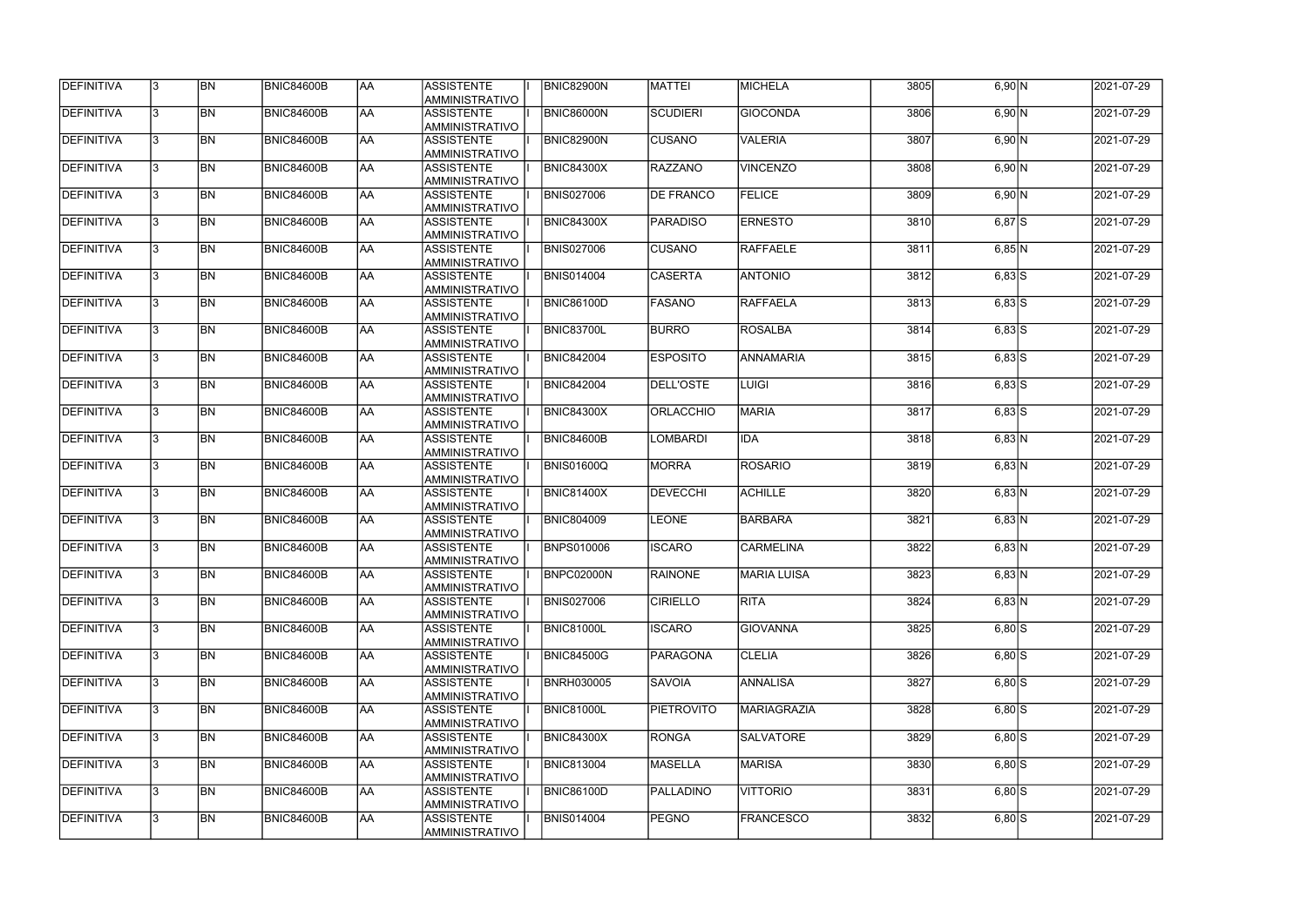| DEFINITIVA        |   | <b>BN</b> | <b>BNIC84600B</b> | AA        | ASSISTENTE<br>AMMINISTRATIVO         | <b>BNIC848003</b> | FARINA            | <b>MIRELLA</b>       | 3833 | $6,80$ S  | 2021-07-29 |
|-------------------|---|-----------|-------------------|-----------|--------------------------------------|-------------------|-------------------|----------------------|------|-----------|------------|
| <b>DEFINITIVA</b> | 3 | <b>BN</b> | <b>BNIC84600B</b> | AA        | <b>ASSISTENTE</b><br>AMMINISTRATIVO  | <b>BNIC83700L</b> | <b>INSOGNA</b>    | <b>GINO</b>          | 3834 | $6,80$ S  | 2021-07-29 |
| DEFINITIVA        |   | <b>BN</b> | <b>BNIC84600B</b> | AA        | <b>ASSISTENTE</b><br>AMMINISTRATIVO  | BNPC02000N        | <b>ROSSI</b>      | <b>NICOLINA</b>      | 3835 | $6,80$ N  | 2021-07-29 |
| DEFINITIVA        |   | <b>BN</b> | BNIC84600B        | AA        | <b>ASSISTENTE</b><br>AMMINISTRATIVO  | <b>BNIC84600B</b> | FERRARA           | <b>FELISIA</b>       | 3836 | 6,80 N    | 2021-07-29 |
| <b>DEFINITIVA</b> |   | <b>BN</b> | BNIC84600B        | AA        | <b>ASSISTENTE</b><br>AMMINISTRATIVO  | <b>BNIS022003</b> | <b>MELOTTA</b>    | <b>CESARE</b>        | 3837 | 6,80 N    | 2021-07-29 |
| DEFINITIVA        |   | <b>BN</b> | <b>BNIC84600B</b> | AA        | <b>ASSISTENTE</b><br>AMMINISTRATIVO  | <b>BNIC850003</b> | <b>SCARAMOZZA</b> | <b>MENNATO</b>       | 3838 | 6,80 N    | 2021-07-29 |
| DEFINITIVA        |   | <b>BN</b> | <b>BNIC84600B</b> | AA        | <b>ASSISTENTE</b><br>AMMINISTRATIVO  | <b>BNIC833009</b> | <b>DE MARIA</b>   | <b>ANTONELLA</b>     | 3839 | 6,80 N    | 2021-07-29 |
| <b>DEFINITIVA</b> |   | <b>BN</b> | <b>BNIC84600B</b> | AA        | <b>ASSISTENTE</b><br>AMMINISTRATIVO  | <b>BNIS00300N</b> | <b>VITAGLIANO</b> | <b>MARIANGELA</b>    | 3840 | 6,80 N    | 2021-07-29 |
| DEFINITIVA        |   | <b>BN</b> | <b>BNIC84600B</b> | AA        | <b>ASSISTENTE</b><br>AMMINISTRATIVO  | <b>BNIS00200T</b> | <b>RICCI</b>      | <b>DONATO</b>        | 3841 | 6,80 N    | 2021-07-29 |
| DEFINITIVA        |   | <b>BN</b> | <b>BNIC84600B</b> | AA        | <b>ASSISTENTE</b><br>AMMINISTRATIVO  | <b>BNIC819003</b> | <b>GAROFANO</b>   | <b>GIOVANNI</b>      | 3842 | $6,80\,N$ | 2021-07-29 |
| DEFINITIVA        |   | <b>BN</b> | BNIC84600B        | AA        | <b>ASSISTENTE</b><br>AMMINISTRATIVO  | <b>BNRH030005</b> | <b>DE SOCIO</b>   | <b>GRAZIANA</b>      | 3843 | 6,80 N    | 2021-07-29 |
| <b>DEFINITIVA</b> |   | <b>BN</b> | BNIC84600B        | AA        | <b>ASSISTENTE</b><br>AMMINISTRATIVO  | <b>BNIC81400X</b> | CROCCO            | <b>MARIAGIOVANNA</b> | 3844 | 6,80 N    | 2021-07-29 |
| DEFINITIVA        |   | <b>BN</b> | <b>BNIC84600B</b> | <b>AA</b> | <b>ASSISTENTE</b><br>AMMINISTRATIVO  | <b>BNIC82300P</b> | <b>CARBONE</b>    | <b>DIEGO</b>         | 3845 | 6,80 N    | 2021-07-29 |
| <b>DEFINITIVA</b> |   | <b>BN</b> | BNIC84600B        | AA        | <b>ASSISTENTE</b><br>AMMINISTRATIVO  | <b>BNIC826006</b> | <b>DEL GROSSO</b> | <b>PASQUALE</b>      | 3846 | $6,80\,N$ | 2021-07-29 |
| <b>DEFINITIVA</b> |   | <b>BN</b> | BNIC84600B        | AA        | <b>ASSISTENTE</b><br>AMMINISTRATIVO  | <b>BNIS022003</b> | <b>CIVITILLO</b>  | <b>CATERINA</b>      | 3847 | $6,80$ N  | 2021-07-29 |
| <b>DEFINITIVA</b> |   | <b>BN</b> | BNIC84600B        | AA        | <b>ASSISTENTE</b><br>AMMINISTRATIVO  | <b>BNIS01600Q</b> | <b>MOLINARO</b>   | <b>PATRIZIA</b>      | 3848 | 6,80 N    | 2021-07-29 |
| <b>DEFINITIVA</b> |   | <b>BN</b> | BNIC84600B        | <b>AA</b> | <b>ASSISTENTE</b><br>AMMINISTRATIVO  | <b>BNIC82900N</b> | <b>INSOGNA</b>    | <b>FABIO</b>         | 3849 | 6,80 N    | 2021-07-29 |
| DEFINITIVA        |   | <b>BN</b> | BNIC84600B        | AA        | <b>ASSISTENTE</b><br>AMMINISTRATIVO  | <b>BNTF010008</b> | MASTRONUNZI<br>O  | <b>DANIELA</b>       | 3850 | 6,80 N    | 2021-07-29 |
| <b>DEFINITIVA</b> |   | <b>BN</b> | <b>BNIC84600B</b> | AA        | <b>ASSISTENTE</b><br> AMMINISTRATIVO | <b>BNPS010006</b> | NASTA             | ANIELLO              | 3851 | 6,80 N    | 2021-07-29 |
| <b>DEFINITIVA</b> |   | <b>BN</b> | BNIC84600B        | AA        | <b>ASSISTENTE</b><br>AMMINISTRATIVO  | <b>BNIC84600B</b> | MACOLINO          | <b>GUERRINO</b>      | 3852 | 6,80 N    | 2021-07-29 |
| DEFINITIVA        |   | <b>BN</b> | <b>BNIC84600B</b> | AA        | ASSISTENTE<br>AMMINISTRATIVO         | <b>BNIC819003</b> | <b>DI BRINO</b>   | ANGELA               | 3853 | 6,80 N    | 2021-07-29 |
| <b>DEFINITIVA</b> |   | <b>BN</b> | <b>BNIC84600B</b> | AA        | <b>ASSISTENTE</b><br>AMMINISTRATIVO  | BNIC85700T        | <b>FUSCO</b>      | <b>RAFFAELLA</b>     | 3854 | 6,80 N    | 2021-07-29 |
| <b>DEFINITIVA</b> |   | <b>BN</b> | <b>BNIC84600B</b> | AA        | ASSISTENTE<br>AMMINISTRATIVO         | <b>BNIC862009</b> | <b>DAMIANI</b>    | <b>DOMENICO</b>      | 3855 | 6,80 N    | 2021-07-29 |
| <b>DEFINITIVA</b> |   | <b>BN</b> | <b>BNIC84600B</b> | AA        | <b>ASSISTENTE</b><br>AMMINISTRATIVO  | <b>BNIC826006</b> | <b>GENTILCORE</b> | <b>BIAGIO COSIMO</b> | 3856 | 6,80 N    | 2021-07-29 |
| DEFINITIVA        |   | <b>BN</b> | <b>BNIC84600B</b> | AA        | <b>ASSISTENTE</b><br>AMMINISTRATIVO  | <b>BNIC819003</b> | <b>DE MICHELE</b> | <b>MARIA</b>         | 3857 | 6,80 N    | 2021-07-29 |
| DEFINITIVA        |   | <b>BN</b> | <b>BNIC84600B</b> | AA        | <b>ASSISTENTE</b><br>AMMINISTRATIVO  | <b>BNIC862009</b> | <b>SALDAMARCO</b> | <b>GIOVANNA</b>      | 3858 | 6,80 N    | 2021-07-29 |
| <b>DEFINITIVA</b> |   | <b>BN</b> | <b>BNIC84600B</b> | AA        | <b>ASSISTENTE</b><br>AMMINISTRATIVO  | <b>BNIC804009</b> | <b>COPPOLA</b>    | <b>ANNA MARIA</b>    | 3859 | $6,80$ N  | 2021-07-29 |
| <b>DEFINITIVA</b> |   | <b>BN</b> | <b>BNIC84600B</b> | AA        | <b>ASSISTENTE</b><br>AMMINISTRATIVO  | <b>BNIC84300X</b> | SORRENTINO        | <b>MADDALENA</b>     | 3860 | $6,80$ N  | 2021-07-29 |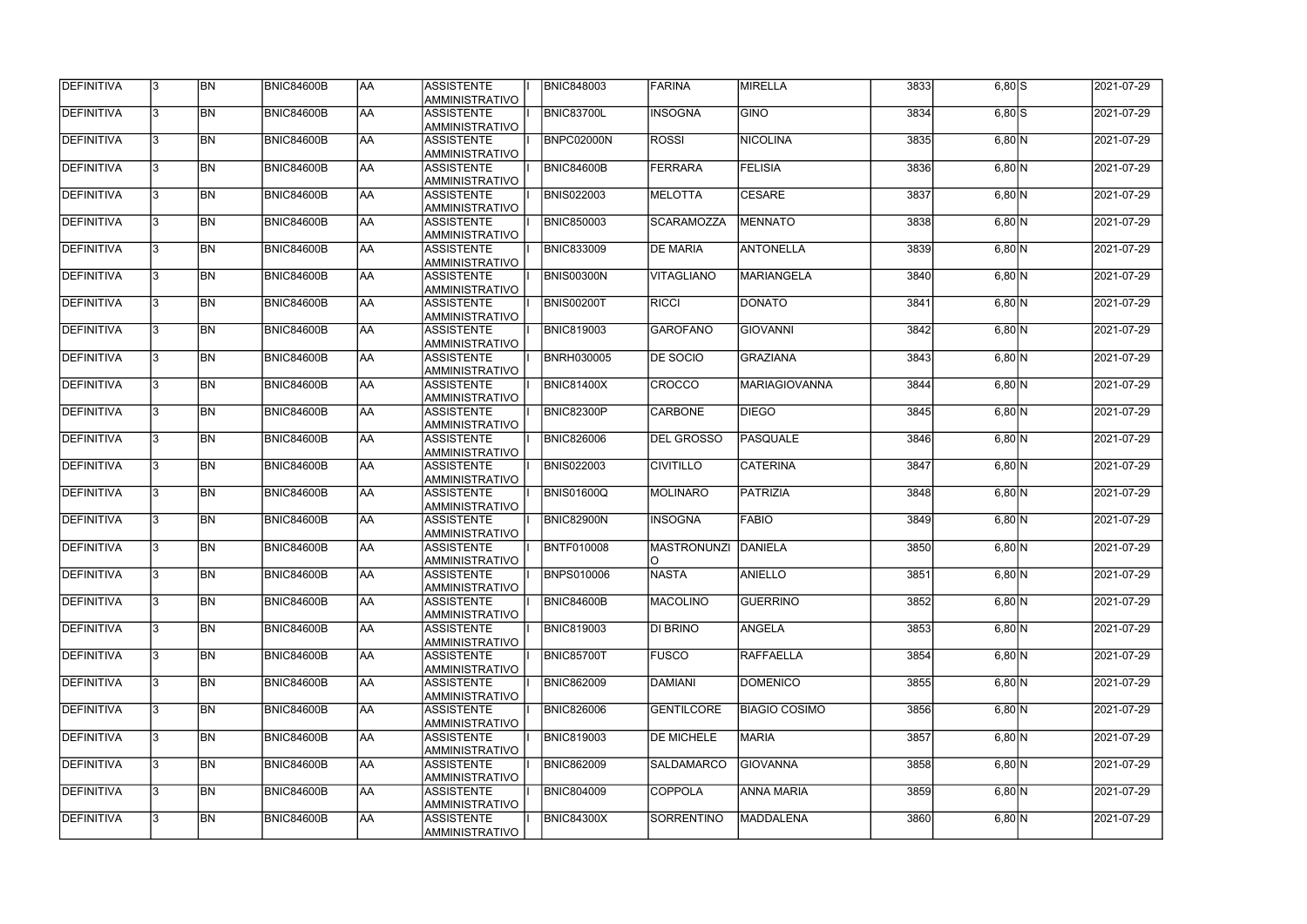| DEFINITIVA        | 13. | <b>BN</b> | <b>BNIC84600B</b> | AA        | <b>ASSISTENTE</b><br>AMMINISTRATIVO        | BNIC83700L        | <b>PAGLIARO</b>                 | <b>ANTONIO LUCIANO</b> | 3861 | $6,77$ S | 2021-07-29 |
|-------------------|-----|-----------|-------------------|-----------|--------------------------------------------|-------------------|---------------------------------|------------------------|------|----------|------------|
| <b>DEFINITIVA</b> | 13. | <b>BN</b> | <b>BNIC84600B</b> | laa       | <b>ASSISTENTE</b><br>AMMINISTRATIVO        | BNIC81000L        | <b>IDE</b><br><b>CRISTOFARO</b> | <b>GERARDINA</b>       | 3862 | $6,77$ S | 2021-07-29 |
| DEFINITIVA        | l3. | <b>BN</b> | <b>BNIC84600B</b> | AA        | <b>ASSISTENTE</b><br>AMMINISTRATIVO        | <b>BNIC812008</b> | PERONE                          | <b>CARMINE</b>         | 3863 | $6,77$ S | 2021-07-29 |
| <b>DEFINITIVA</b> | l3. | <b>BN</b> | BNIC84600B        | <b>AA</b> | <b>ASSISTENTE</b><br>AMMINISTRATIVO        | BNIC82900N        | <b>CIELO</b>                    | <b>CLAUDIA</b>         | 3864 | $6,77$ N | 2021-07-29 |
| DEFINITIVA        | l3. | <b>BN</b> | <b>BNIC84600B</b> | laa       | <b>ASSISTENTE</b><br>AMMINISTRATIVO        | <b>BNIC804009</b> | <b>BARILE</b>                   | ANTONELLA              | 3865 | $6,77$ N | 2021-07-29 |
| DEFINITIVA        | 3   | <b>BN</b> | <b>BNIC84600B</b> | laa       | <b>ASSISTENTE</b><br>AMMINISTRATIVO        | BNIC85400A        | <b>LOMBARDO</b>                 | <b>MAURIZIO</b>        | 3866 | $6,77$ N | 2021-07-29 |
| DEFINITIVA        |     | <b>BN</b> | <b>BNIC84600B</b> | laa       | <b>ASSISTENTE</b><br><b>AMMINISTRATIVO</b> | <b>BNIC834005</b> | <b>OCONE</b>                    | FRANCA                 | 3867 | $6,77$ N | 2021-07-29 |
| DEFINITIVA        |     | <b>BN</b> | BNIC84600B        | laa       | <b>ASSISTENTE</b><br>AMMINISTRATIVO        | <b>BNIS02300V</b> | NARDELLI                        | <b>PATRIZIA</b>        | 3868 | $6,77$ N | 2021-07-29 |
| DEFINITIVA        |     | <b>BN</b> | <b>BNIC84600B</b> | AA        | <b>ASSISTENTE</b><br>AMMINISTRATIVO        | BNIS00300N        | <b>IENCO</b>                    | <b>SALVATORE</b>       | 3869 | $6,77$ N | 2021-07-29 |
| DEFINITIVA        | l3. | <b>BN</b> | <b>BNIC84600B</b> | laa       | <b>ASSISTENTE</b><br>AMMINISTRATIVO        | <b>BNRH030005</b> | <b>GIARDIELLO</b>               | <b>ERICA</b>           | 3870 | $6,75$ S | 2021-07-29 |
| DEFINITIVA        | l3. | <b>BN</b> | <b>BNIC84600B</b> | AA        | <b>ASSISTENTE</b><br>AMMINISTRATIVO        | <b>BNIC84300X</b> | <b>SPERA</b>                    | <b>STEFANO</b>         | 3871 | $6,75$ N | 2021-07-29 |
| <b>DEFINITIVA</b> | 3   | <b>BN</b> | BNIC84600B        | <b>AA</b> | <b>ASSISTENTE</b><br>AMMINISTRATIVO        | BNIC84600B        | <b>MATURO</b>                   | <b>ANNA</b>            | 3872 | $6,70$ S | 2021-07-29 |
| DEFINITIVA        | 3   | <b>BN</b> | <b>BNIC84600B</b> | laa       | <b>ASSISTENTE</b><br>AMMINISTRATIVO        | <b>BNRH030005</b> | <b>PISANI</b>                   | <b>CRISTINA</b>        | 3873 | $6,70$ S | 2021-07-29 |
| DEFINITIVA        | 3   | <b>BN</b> | <b>BNIC84600B</b> | laa       | <b>ASSISTENTE</b><br>AMMINISTRATIVO        | <b>BNIC84900V</b> | ROMANO                          | <b>PAOLA</b>           | 3874 | $6,70$ S | 2021-07-29 |
| DEFINITIVA        |     | <b>BN</b> | <b>BNIC84600B</b> | laa       | <b>ASSISTENTE</b><br><b>AMMINISTRATIVO</b> | <b>BNIC826006</b> | MENECHELLA                      | <b>ANNALISA</b>        | 3875 | $6,70$ S | 2021-07-29 |
| DEFINITIVA        | 3   | <b>BN</b> | <b>BNIC84600B</b> | laa       | <b>ASSISTENTE</b><br>AMMINISTRATIVO        | <b>BNIC84300X</b> | <b>CUTOLO</b>                   | <b>MICHELE</b>         | 3876 | $6,70$ S | 2021-07-29 |
| DEFINITIVA        | l3. | <b>BN</b> | <b>BNIC84600B</b> | laa       | <b>ASSISTENTE</b><br>AMMINISTRATIVO        | <b>BNIC84300X</b> | <b>FORMISANO</b>                | <b>GIUSEPPE</b>        | 3877 | $6,70$ S | 2021-07-29 |
| DEFINITIVA        | 3   | <b>BN</b> | <b>BNIC84600B</b> | AA        | <b>ASSISTENTE</b><br>AMMINISTRATIVO        | <b>BNIC841008</b> | <b>BOZZUTO</b>                  | PASQUALINA             | 3878 | $6,70$ S | 2021-07-29 |
| DEFINITIVA        | 13  | <b>BN</b> | <b>BNIC84600B</b> | <b>AA</b> | <b>ASSISTENTE</b><br>AMMINISTRATIVO        | <b>BNIC834005</b> | <b>CERULO</b>                   | MARIA CARMELA          | 3879 | $6,70$ S | 2021-07-29 |
| <b>DEFINITIVA</b> | l3. | <b>BN</b> | <b>BNIC84600B</b> | AA        | <b>ASSISTENTE</b><br>AMMINISTRATIVO        | BNIC82300P        | FAUGNO                          | <b>MARIANTONELLA</b>   | 3880 | $6,70$ S | 2021-07-29 |
| DEFINITIVA        | 13. | <b>BN</b> | <b>BNIC84600B</b> | AA        | <b>ASSISTENTE</b><br>AMMINISTRATIVO        | <b>BNIC81700B</b> | <b>ZULLO</b>                    | <b>MARGHERITA</b>      | 3881 | $6,70$ S | 2021-07-29 |
| DEFINITIVA        | 3   | <b>BN</b> | <b>BNIC84600B</b> | laa       | <b>ASSISTENTE</b><br>AMMINISTRATIVO        | <b>BNIC850003</b> | <b>MARTONE</b>                  | <b>RAFFAELE</b>        | 3882 | 6,70 N   | 2021-07-29 |
| DEFINITIVA        |     | <b>BN</b> | BNIC84600B        | AA        | <b>ASSISTENTE</b><br>AMMINISTRATIVO        | <b>BNIS00200T</b> | PACELLI                         | <b>ALESSIO</b>         | 3883 | 6,70 N   | 2021-07-29 |
| DEFINITIVA        |     | <b>BN</b> | <b>BNIC84600B</b> | AA        | <b>ASSISTENTE</b><br>AMMINISTRATIVO        | <b>BNIC813004</b> | <b>LUNARDO</b>                  | <b>NOEMI</b>           | 3884 | 6,70 N   | 2021-07-29 |
| DEFINITIVA        | l3. | <b>BN</b> | BNIC84600B        | laa       | <b>ASSISTENTE</b><br>AMMINISTRATIVO        | BNIC82900N        | GUARINO                         | <b>UGO</b>             | 3885 | 6,70 N   | 2021-07-29 |
| DEFINITIVA        | 13. | <b>BN</b> | <b>BNIC84600B</b> | laa       | <b>ASSISTENTE</b><br>AMMINISTRATIVO        | <b>BNTF010008</b> | <b>PASTORE</b>                  | <b>MARCO</b>           | 3886 | 6,70 N   | 2021-07-29 |
| DEFINITIVA        | 13. | <b>BN</b> | <b>BNIC84600B</b> | AA        | <b>ASSISTENTE</b><br>AMMINISTRATIVO        | <b>BNIC85200P</b> | <b>INSOGNA</b>                  | <b>ENNIO FRANCESCO</b> | 3887 | 6,70 N   | 2021-07-29 |
| DEFINITIVA        |     | <b>BN</b> | <b>BNIC84600B</b> | AA        | <b>ASSISTENTE</b><br>AMMINISTRATIVO        | <b>BNIS00200T</b> | <b>DI MASSA</b>                 | <b>MICHELA</b>         | 3888 | 6,70 N   | 2021-07-29 |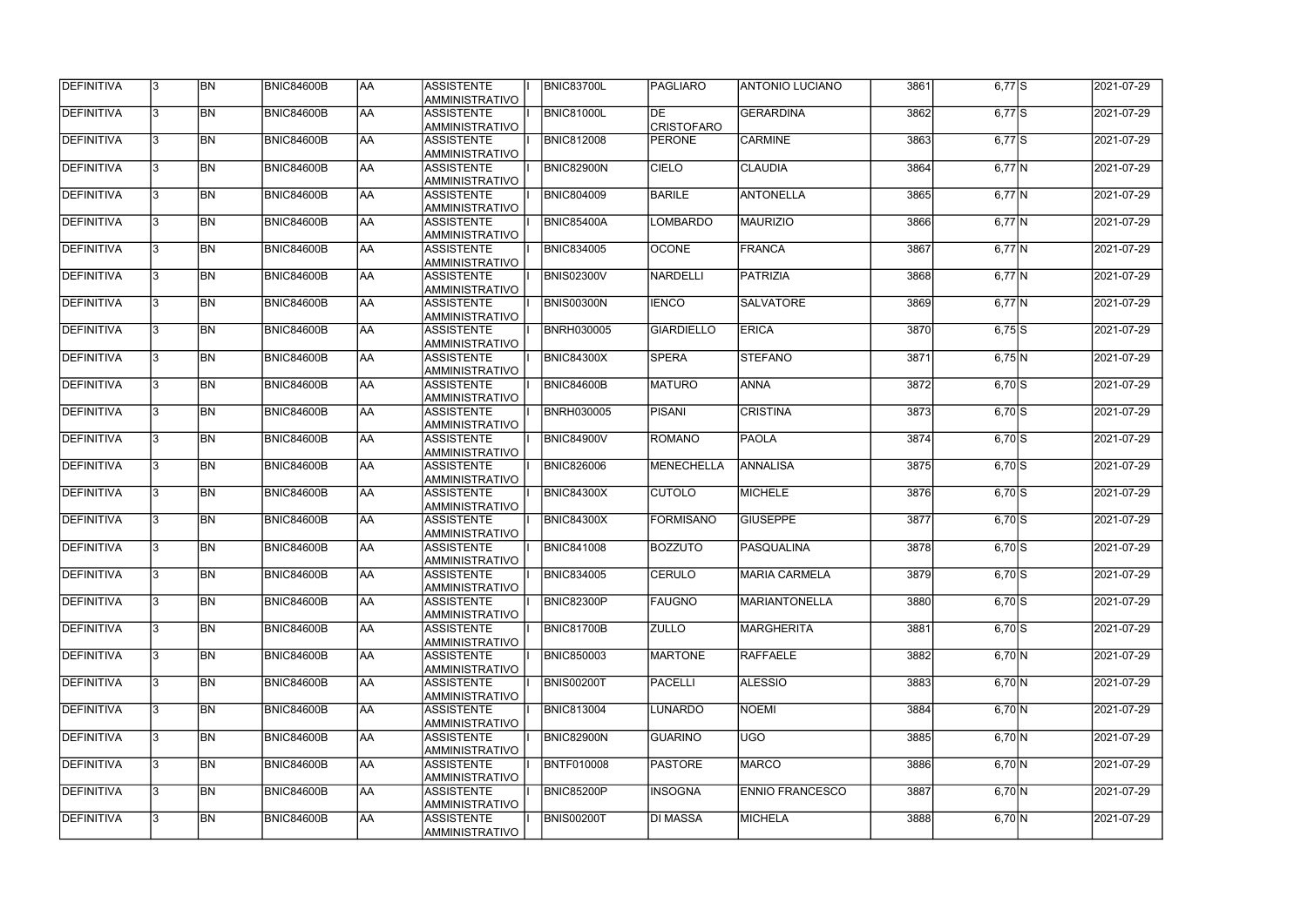| DEFINITIVA        |              | BN        | <b>BNIC84600B</b> | laa       | <b>ASSISTENTE</b><br><b>AMMINISTRATIVO</b> | <b>BNIC81700B</b> | <b>ZULLO</b>       | <b>MARTINA</b>            | 3889 | 6,70 N              | 2021-07-29 |
|-------------------|--------------|-----------|-------------------|-----------|--------------------------------------------|-------------------|--------------------|---------------------------|------|---------------------|------------|
| DEFINITIVA        | $\mathbf{3}$ | <b>BN</b> | BNIC84600B        | <b>AA</b> | <b>ASSISTENTE</b><br>AMMINISTRATIVO        | <b>BNIC819003</b> | LOMBARDI           | <b>ANTONIO</b>            | 3890 | 6,70 N              | 2021-07-29 |
| DEFINITIVA        | 3            | <b>BN</b> | <b>BNIC84600B</b> | laa       | <b>ASSISTENTE</b><br>AMMINISTRATIVO        | BNIC85200P        | <b>MASTROIANNI</b> | <b>MARIA LUISA</b>        | 3891 | 6,70 N              | 2021-07-29 |
| DEFINITIVA        | l3.          | <b>BN</b> | <b>BNIC84600B</b> | laa       | <b>ASSISTENTE</b><br>AMMINISTRATIVO        | <b>BNIS02300V</b> | <b>CIARLEGLIO</b>  | <b>ENRICO</b>             | 3892 | $6,70$ N            | 2021-07-29 |
| DEFINITIVA        | l3           | <b>BN</b> | BNIC84600B        | <b>AA</b> | <b>ASSISTENTE</b><br>AMMINISTRATIVO        | BNIC82900N        | <b>LANDINO</b>     | <b>STEFANIA</b>           | 3893 | 6,70 N              | 2021-07-29 |
| DEFINITIVA        | l3.          | <b>BN</b> | BNIC84600B        | <b>AA</b> | <b>ASSISTENTE</b><br>AMMINISTRATIVO        | <b>BNIC84600B</b> | <b>DI BRIGIDA</b>  | <b>FILOMENA</b>           | 3894 | 6,70 N              | 2021-07-29 |
| <b>DEFINITIVA</b> | l3.          | BN        | BNIC84600B        | <b>AA</b> | <b>ASSISTENTE</b><br>AMMINISTRATIVO        | <b>BNIC86000N</b> | <b>ZOLLO</b>       | <b>CHRISTIAN</b>          | 3895 | $6,70$ N            | 2021-07-29 |
| DEFINITIVA        | l3.          | <b>BN</b> | BNIC84600B        | laa       | <b>ASSISTENTE</b><br><b>AMMINISTRATIVO</b> | <b>BNIC842004</b> | <b>CALABRESE</b>   | <b>GRAZIANO</b>           | 3896 | $6,70$ N            | 2021-07-29 |
| DEFINITIVA        |              | BN        | <b>BNIC84600B</b> | laa       | <b>ASSISTENTE</b><br><b>AMMINISTRATIVO</b> | <b>BNIC84300X</b> | <b>MATURO</b>      | <b>MARIA APOLLONIA</b>    | 3897 | $6,70$ N            | 2021-07-29 |
| DEFINITIVA        |              | BN        | BNIC84600B        | AA        | <b>ASSISTENTE</b><br>AMMINISTRATIVO        | <b>BNIC84300X</b> | <b>ZOINO</b>       | <b>EMANUELA</b>           | 3898 | 6,70 N              | 2021-07-29 |
| DEFINITIVA        |              | <b>BN</b> | <b>BNIC84600B</b> | laa       | <b>ASSISTENTE</b><br>AMMINISTRATIVO        | BNPC02000N        | <b>DI SANTO</b>    | <b>MARIA ROSARIA</b>      | 3899 | 6,70 N              | 2021-07-29 |
| DEFINITIVA        | l3.          | <b>BN</b> | <b>BNIC84600B</b> | laa       | <b>ASSISTENTE</b><br>AMMINISTRATIVO        | <b>BNIC82300P</b> | <b>VETRONE</b>     | <b>VERONICA FRANCESCA</b> | 3900 | 6,70 N              | 2021-07-29 |
| DEFINITIVA        | l3.          | <b>BN</b> | <b>BNIC84600B</b> | <b>AA</b> | <b>ASSISTENTE</b><br>AMMINISTRATIVO        | <b>BNIS027006</b> | <b>FANTASIA</b>    | <b>PIETRO</b>             | 3901 | 6,70 N              | 2021-07-29 |
| DEFINITIVA        | l3.          | <b>BN</b> | <b>BNIC84600B</b> | <b>AA</b> | <b>ASSISTENTE</b><br>AMMINISTRATIVO        | <b>BNIC855006</b> | <b>DE LUCIA</b>    | <b>LUCA</b>               | 3902 | 6,70 N              | 2021-07-29 |
| DEFINITIVA        | 3            | <b>BN</b> | <b>BNIC84600B</b> | laa       | <b>ASSISTENTE</b><br>AMMINISTRATIVO        | <b>BNIC848003</b> | <b>IORINO</b>      | <b>FRANCESCA</b>          | 3903 | 6,70 N              | 2021-07-29 |
| DEFINITIVA        | ା୧           | <b>BN</b> | <b>BNIC84600B</b> | laa       | <b>ASSISTENTE</b><br>AMMINISTRATIVO        | <b>BNIC84900V</b> | <b>ZOTTI</b>       | <b>AUTINO</b>             | 3904 | 6,70 N              | 2021-07-29 |
| DEFINITIVA        | l3.          | <b>BN</b> | <b>BNIC84600B</b> | laa       | <b>ASSISTENTE</b><br>AMMINISTRATIVO        | <b>BNIC84300X</b> | <b>DE LUCIA</b>    | <b>MARIA</b>              | 3905 | 6,70 N              | 2021-07-29 |
| DEFINITIVA        |              | <b>BN</b> | <b>BNIC84600B</b> | <b>AA</b> | <b>ASSISTENTE</b><br><b>AMMINISTRATIVO</b> | <b>BNIC86100D</b> | <b>PINO</b>        | <b>ELISA</b>              | 3906 | $6,67$ $S$          | 2021-07-29 |
| <b>DEFINITIVA</b> | 13.          | <b>BN</b> | BNIC84600B        | IAA.      | <b>ASSISTENTE</b><br>AMMINISTRATIVO        | <b>BNIC804009</b> | <b>FUSCHETTO</b>   | <b>EMILIO</b>             | 3907 | $\overline{6,67}$ S | 2021-07-29 |
| DEFINITIVA        | I3.          | <b>BN</b> | <b>BNIC84600B</b> | laa       | <b>ASSISTENTE</b><br>AMMINISTRATIVO        | <b>BNIC84400Q</b> | <b>RESCIGNO</b>    | <b>FELICE</b>             | 3908 | $6,67$ S            | 2021-07-29 |
| <b>DEFINITIVA</b> | I3.          | <b>BN</b> | <b>BNIC84600B</b> | laa       | ASSISTENTE<br>AMMINISTRATIVO               | <b>BNIC86100D</b> | <b>ANDREOCCI</b>   | MARIA IMMACOLATA          | 3909 | $6,67$ $S$          | 2021-07-29 |
| DEFINITIVA        | l3.          | <b>BN</b> | <b>BNIC84600B</b> | laa       | <b>ASSISTENTE</b><br>AMMINISTRATIVO        | BNIC85700T        | <b>ALDI</b>        | <b>MAURO</b>              | 3910 | $6,67$ $S$          | 2021-07-29 |
| DEFINITIVA        | l3.          | <b>BN</b> | <b>BNIC84600B</b> | laa       | <b>ASSISTENTE</b><br>AMMINISTRATIVO        | <b>BNIC842004</b> | <b>ESPOSITO</b>    | <b>ANTONIO</b>            | 3911 | $6,67$ $S$          | 2021-07-29 |
| DEFINITIVA        | l٩.          | <b>BN</b> | <b>BNIC84600B</b> | laa       | <b>ASSISTENTE</b><br><b>AMMINISTRATIVO</b> | <b>BNIC84600B</b> | <b>SERINO</b>      | <b>FAUSTA</b>             | 3912 | $6,67$ S            | 2021-07-29 |
| DEFINITIVA        | 3.           | <b>BN</b> | <b>BNIC84600B</b> | laa       | <b>ASSISTENTE</b><br>AMMINISTRATIVO        | <b>BNIC84900V</b> | <b>IADAROLA</b>    | <b>VITO</b>               | 3913 | $6,67$ $S$          | 2021-07-29 |
| DEFINITIVA        |              | <b>BN</b> | BNIC84600B        | <b>AA</b> | <b>ASSISTENTE</b><br>AMMINISTRATIVO        | <b>BNIC813004</b> | LOFFREDA           | ALESSANDRO                | 3914 | $6,67$ $S$          | 2021-07-29 |
| DEFINITIVA        |              | <b>BN</b> | BNIC84600B        | laa       | <b>ASSISTENTE</b><br>AMMINISTRATIVO        | <b>BNIC84300X</b> | <b>TRIGGIANO</b>   | <b>VINCENZO</b>           | 3915 | $6,67$ $S$          | 2021-07-29 |
| DEFINITIVA        |              | BN        | BNIC84600B        | AA        | <b>ASSISTENTE</b><br>AMMINISTRATIVO        | <b>BNIC83800C</b> | <b>CIERVO</b>      | <b>GIUSEPPINA</b>         | 3916 | $6,67$ N            | 2021-07-29 |

| $6,70$ N               |    | 2021-07-29       |
|------------------------|----|------------------|
| 6,70 N                 |    | 2021-07-29       |
| $6,70$ N               |    | 2021-07-29       |
| 6,70 N                 |    | 2021-07-29       |
| $6,70$ N               |    | 2021-07-29       |
| $6,70\overline{\rm N}$ |    | 2021-07-29       |
| 6,70 N                 |    | 2021-07-29       |
| $6,70$ N               |    | 2021-07-29       |
| $6,70$ N               |    | 2021-07-29       |
| $6,70$ N               |    | 2021-07-29       |
| $6,70$ <sub>N</sub>    |    | 2021-07-29       |
| $6,70$ N               |    | 2021-07-29       |
| $6,70$ <sub>N</sub>    |    | 2021-07-29       |
| $6,70$ <sub>N</sub>    |    | 2021-07-29       |
| $6,70 \overline{N}$    |    | 2021-07-29       |
| $6,70 \overline{N}$    |    | 2021-07-29       |
| $6,70$ N               |    | 2021-07-29       |
| $6,67$ S               |    | 2021-07-29       |
| $6,67$ S               |    | 2021-07-29       |
| $6,67$ $S$             |    | 2021-07-29       |
| $6,67$ S               |    | 2021-07-29       |
| $6,67$ S               |    | 2021-07-29       |
| 6,67                   | ls | $2021 - 07 - 29$ |
| 6,67                   | lS | 2021-07-29       |
| 6,67                   | ls | 2021-07-29       |
| 6,67                   | ls | 2021-07-29       |
| 6,67                   | ls | 2021-07-29       |
| 6,67                   | N  | 2021-07-29       |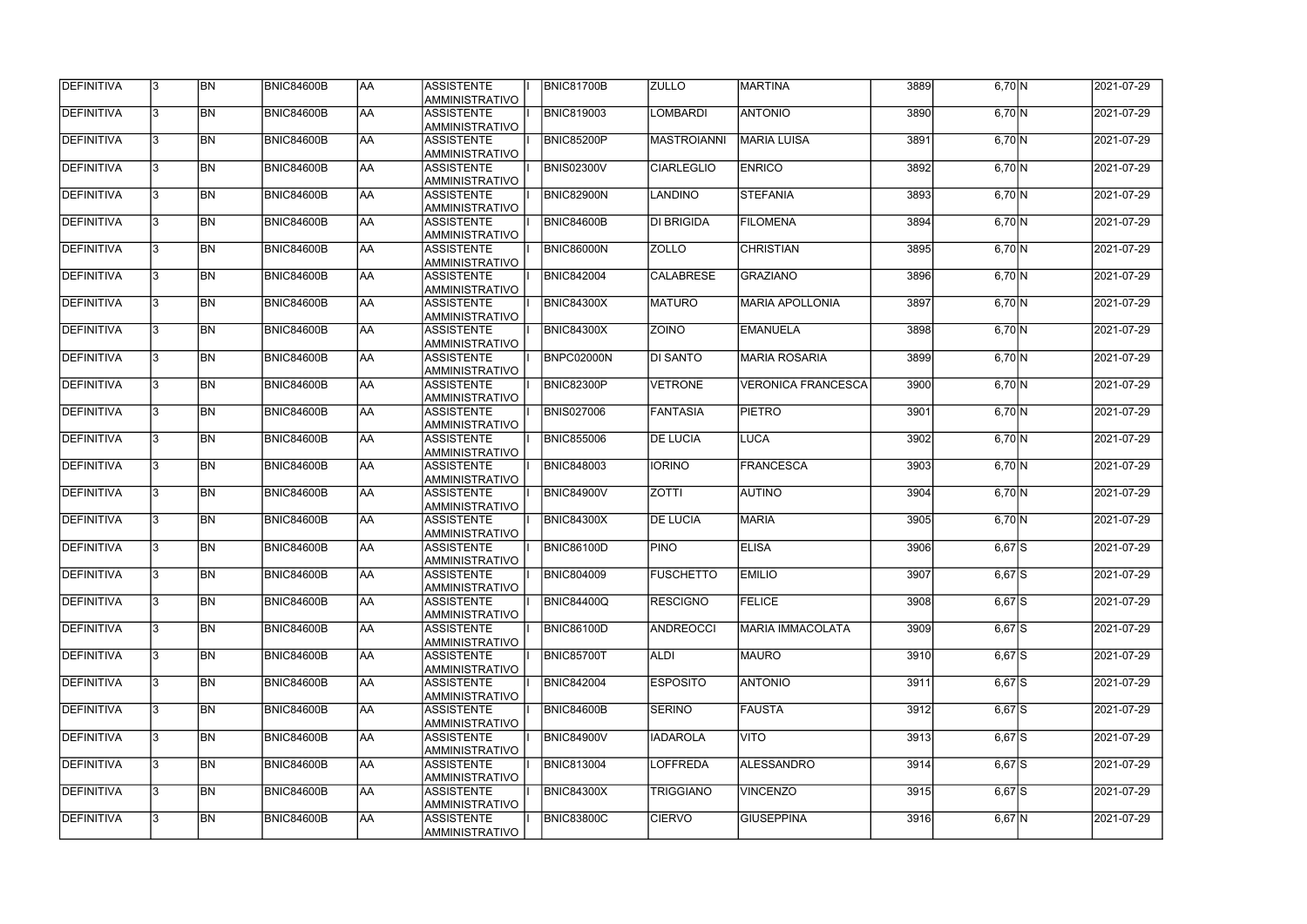| DEFINITIVA        | 13.          | <b>BN</b>       | <b>BNIC84600B</b> | <b>JAA</b> | ASSISTENTE<br>AMMINISTRATIVO               | <b>BNIC84500G</b> | <b>SUPPA</b>       | <b>TILDA SONIA</b>   | 3917 | $6,67$ N | 2021-07-29 |
|-------------------|--------------|-----------------|-------------------|------------|--------------------------------------------|-------------------|--------------------|----------------------|------|----------|------------|
| <b>DEFINITIVA</b> | l3.          | <b>BN</b>       | BNIC84600B        | <b>JAA</b> | <b>ASSISTENTE</b><br>AMMINISTRATIVO        | BNIC85400A        | <b>VASSALLO</b>    | <b>ANTONIO</b>       | 3918 | $6,67$ N | 2021-07-29 |
| DEFINITIVA        |              | <b>BN</b>       | <b>BNIC84600B</b> | AA         | <b>ASSISTENTE</b><br>AMMINISTRATIVO        | <b>BNIC819003</b> | <b>GOLINO</b>      | <b>SILVIA</b>        | 3919 | $6,67$ N | 2021-07-29 |
| <b>DEFINITIVA</b> | $\mathbf{3}$ | <b>BN</b>       | BNIC84600B        | <b>AA</b>  | ASSISTENTE<br>AMMINISTRATIVO               | <b>BNIC826006</b> | <b>CARUSO</b>      | <b>BEATRICE</b>      | 3920 | $6,67$ N | 2021-07-29 |
| <b>DEFINITIVA</b> |              | <b>BN</b>       | BNIC84600B        | AA         | ASSISTENTE<br>AMMINISTRATIVO               | BNVC01000A        | <b>COTUGNO</b>     | <b>MARIAPIA</b>      | 3921 | $6,67$ N | 2021-07-29 |
| DEFINITIVA        |              | <b>BN</b>       | BNIC84600B        | <b>JAA</b> | <b>ASSISTENTE</b><br>AMMINISTRATIVO        | <b>BNIC85700T</b> | <b>FRUSCIANTE</b>  | <b>ANGELA</b>        | 3922 | $6,67$ N | 2021-07-29 |
| DEFINITIVA        |              | <b>BN</b>       | <b>BNIC84600B</b> | AA         | <b>ASSISTENTE</b><br><b>AMMINISTRATIVO</b> | <b>BNIC84300X</b> | VOZZA              | <b>ROSANGELA</b>     | 3923 | $6,67$ N | 2021-07-29 |
| DEFINITIVA        |              | <b>BN</b>       | BNIC84600B        | AA         | <b>ASSISTENTE</b><br>AMMINISTRATIVO        | <b>BNIS027006</b> | <b>BORRELLI</b>    | <b>COSIMO</b>        | 3924 | $6,67$ N | 2021-07-29 |
| <b>DEFINITIVA</b> |              | <b>BN</b>       | <b>BNIC84600B</b> | <b>JAA</b> | <b>ASSISTENTE</b><br>AMMINISTRATIVO        | <b>BNIC842004</b> | <b>BOCCHINO</b>    | <b>COSIMO</b>        | 3925 | $6,67$ N | 2021-07-29 |
| DEFINITIVA        |              | <b>BN</b>       | BNIC84600B        | <b>JAA</b> | <b>ASSISTENTE</b><br>AMMINISTRATIVO        | BNIC82900N        | D'AGOSTINO         | <b>ANTONELLA</b>     | 3926 | $6,67$ N | 2021-07-29 |
| DEFINITIVA        |              | <b>BN</b>       | <b>BNIC84600B</b> | AA         | ASSISTENTE<br>AMMINISTRATIVO               | <b>BNIC84600B</b> | <b>MATURO</b>      | <b>VINCENZO</b>      | 3927 | $6,67$ N | 2021-07-29 |
| DEFINITIVA        |              | <b>BN</b>       | BNIC84600B        | <b>AA</b>  | ASSISTENTE<br>AMMINISTRATIVO               | <b>BNIC84300X</b> | <b>CLEMENTE</b>    | <b>MICHELE</b>       | 3928 | $6,67$ N | 2021-07-29 |
| <b>DEFINITIVA</b> |              | <b>BN</b>       | <b>BNIC84600B</b> | AA         | ASSISTENTE<br>AMMINISTRATIVO               | <b>BNIC86100D</b> | <b>GAROFALO</b>    | <b>CIRO</b>          | 3929 | $6,67$ N | 2021-07-29 |
| <b>DEFINITIVA</b> |              | <b>BN</b>       | <b>BNIC84600B</b> | <b>JAA</b> | <b>ASSISTENTE</b><br><b>AMMINISTRATIVO</b> | <b>BNIC826006</b> | <b>FRAGNITO</b>    | <b>ANNA</b>          | 3930 | $6,67$ N | 2021-07-29 |
| <b>DEFINITIVA</b> |              | <b>BN</b>       | <b>BNIC84600B</b> | AA         | <b>ASSISTENTE</b><br><b>AMMINISTRATIVO</b> | BNVC01000A        | <b>ZANOLINI</b>    | <b>FABIO</b>         | 3931 | $6,67$ N | 2021-07-29 |
| DEFINITIVA        |              | <b>BN</b>       | <b>BNIC84600B</b> | <b>JAA</b> | <b>ASSISTENTE</b><br>AMMINISTRATIVO        | <b>BNIC850003</b> | <b>CARDILLO</b>    | <b>MARINA</b>        | 3932 | $6,67$ N | 2021-07-29 |
| DEFINITIVA        | 3            | <b>BN</b>       | BNIC84600B        | AA         | <b>ASSISTENTE</b><br>AMMINISTRATIVO        | <b>BNIC839008</b> | <b>COMPARE</b>     | <b>ANNA</b>          | 3933 | $6,67$ N | 2021-07-29 |
| DEFINITIVA        |              | <b>BN</b>       | <b>BNIC84600B</b> | AA         | <b>ASSISTENTE</b><br>AMMINISTRATIVO        | <b>BNIC84500G</b> | <b>DE SILVO</b>    | <b>VINCENZO</b>      | 3934 | $6,67$ N | 2021-07-29 |
| DEFINITIVA        | 13.          | <b>BN</b>       | <b>BNIC84600B</b> | <b>JAA</b> | <b>ASSISTENTE</b><br>AMMINISTRATIVO        | <b>BNIC84400Q</b> | <b>TARANTINO</b>   | <b>ILENIA</b>        | 3935 | $6,67$ N | 2021-07-29 |
| <b>DEFINITIVA</b> | $\mathbf{3}$ | $\overline{BN}$ | <b>BNIC84600B</b> | AA         | ASSISTENTE<br><b>AMMINISTRATIVO</b>        | BNIC84900V        | ANGELONE           | <b>ANNA</b>          | 3936 | $6,67$ N | 2021-07-29 |
| <b>DEFINITIVA</b> | 13.          | <b>BN</b>       | <b>BNIC84600B</b> | AA         | <b>ASSISTENTE</b><br>AMMINISTRATIVO        | <b>BNIC85200P</b> | <b>DELLA ROCCA</b> | <b>NADIA</b>         | 3937 | $6,67$ N | 2021-07-29 |
| DEFINITIVA        |              | <b>BN</b>       | <b>BNIC84600B</b> | AA         | ASSISTENTE<br>AMMINISTRATIVO               | <b>BNIC819003</b> | DI BRINO           | <b>ANTONELLA</b>     | 3938 | $6,67$ N | 2021-07-29 |
| DEFINITIVA        |              | <b>BN</b>       | <b>BNIC84600B</b> | AA         | ASSISTENTE<br><b>AMMINISTRATIVO</b>        | <b>BNIC84600B</b> | <b>LOMBARDI</b>    | <b>ELIANA</b>        | 3939 | $6,67$ N | 2021-07-29 |
| DEFINITIVA        |              | <b>BN</b>       | <b>BNIC84600B</b> | AA         | <b>ASSISTENTE</b><br>AMMINISTRATIVO        | BNIS00800R        | <b>LENGUA</b>      | <b>ROSA</b>          | 3940 | $6,67$ N | 2021-07-29 |
| DEFINITIVA        |              | <b>BN</b>       | <b>BNIC84600B</b> | AA         | ASSISTENTE<br>AMMINISTRATIVO               | <b>BNIS01600Q</b> | <b>MINICOZZI</b>   | DANIELLO MAURIZIO    | 3941 | $6,67$ N | 2021-07-29 |
| DEFINITIVA        |              | <b>BN</b>       | BNIC84600B        | AA         | ASSISTENTE<br>AMMINISTRATIVO               | <b>BNIC842004</b> | D'AMICO            | <b>TOMMASO LUIGI</b> | 3942 | $6,67$ N | 2021-07-29 |
| <b>DEFINITIVA</b> | l3.          | <b>BN</b>       | BNIC84600B        | AA         | ASSISTENTE<br>AMMINISTRATIVO               | <b>BNIC82500A</b> | SFERRUZZI          | <b>DOMENICA</b>      | 3943 | $6,67$ N | 2021-07-29 |
| <b>DEFINITIVA</b> |              | <b>BN</b>       | BNIC84600B        | <b>AA</b>  | <b>ASSISTENTE</b><br>AMMINISTRATIVO        | <b>BNPC02000N</b> | <b>ZANCHIELLO</b>  | <b>IVAN</b>          | 3944 | $6,65$ S | 2021-07-29 |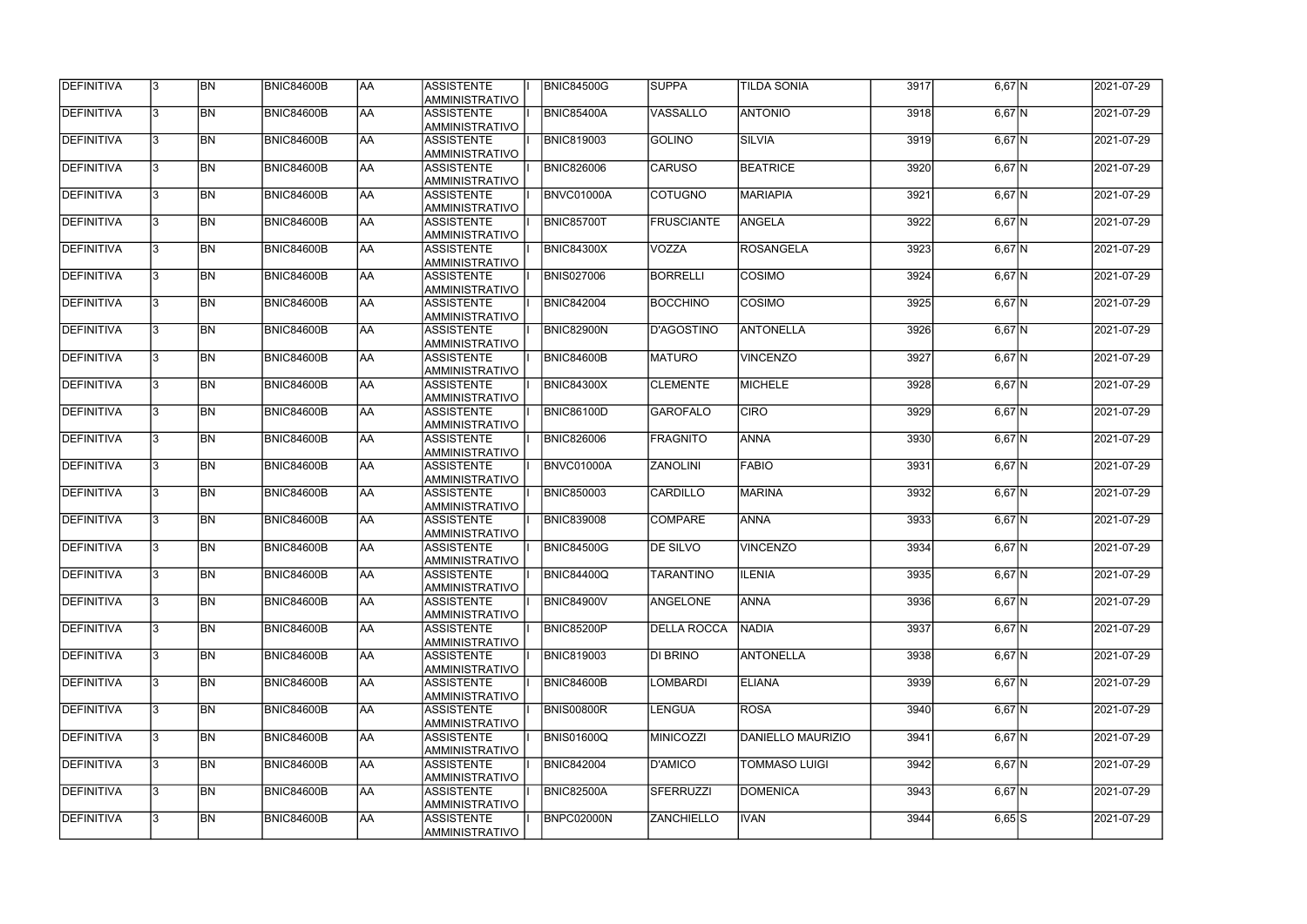| <b>DEFINITIVA</b> | 13. | <b>BN</b> | <b>BNIC84600B</b> | AA         | <b>ASSISTENTE</b><br>AMMINISTRATIVO        | <b>BNIC84300X</b> | <b>CIVITILLO</b>   | <b>TOMMASO</b>            | 3945 | 6,65 N   | 2021-07-29 |
|-------------------|-----|-----------|-------------------|------------|--------------------------------------------|-------------------|--------------------|---------------------------|------|----------|------------|
| DEFINITIVA        | 13. | <b>BN</b> | <b>BNIC84600B</b> | laa        | <b>ASSISTENTE</b><br>AMMINISTRATIVO        | <b>BNIC84500G</b> | <b>GUIDA</b>       | <b>CLEMENTINA</b>         | 3946 | $6,65$ N | 2021-07-29 |
| DEFINITIVA        | 13. | <b>BN</b> | <b>BNIC84600B</b> | laa        | <b>ASSISTENTE</b><br>AMMINISTRATIVO        | <b>BNIC839008</b> | <b>VISCUSI</b>     | <b>GIUSEPPINA</b>         | 3947 | $6,65$ N | 2021-07-29 |
| DEFINITIVA        | l3. | <b>BN</b> | <b>BNIC84600B</b> | laa        | <b>ASSISTENTE</b><br>AMMINISTRATIVO        | <b>BNIC83800C</b> | PALMA              | <b>ANTONIO</b>            | 3948 | $6,62$ N | 2021-07-29 |
| DEFINITIVA        | 13. | <b>BN</b> | <b>BNIC84600B</b> | laa        | <b>ASSISTENTE</b><br>AMMINISTRATIVO        | <b>BNRH030005</b> | MAIELLO            | <b>MICHELE</b>            | 3949 | $6,60$ S | 2021-07-29 |
| DEFINITIVA        | 3   | <b>BN</b> | <b>BNIC84600B</b> | laa        | <b>ASSISTENTE</b><br>AMMINISTRATIVO        | <b>BNIC813004</b> | <b>TRIBUNO</b>     | <b>CARMINE</b>            | 3950 | $6,60$ S | 2021-07-29 |
| DEFINITIVA        |     | <b>BN</b> | <b>BNIC84600B</b> | laa        | <b>ASSISTENTE</b><br><b>AMMINISTRATIVO</b> | <b>BNIC819003</b> | <b>ZACCARI</b>     | <b>DONATO</b>             | 3951 | $6,60$ S | 2021-07-29 |
| DEFINITIVA        |     | <b>BN</b> | <b>BNIC84600B</b> | laa        | <b>ASSISTENTE</b><br>AMMINISTRATIVO        | <b>BNIC834005</b> | <b>MATARAZZO</b>   | <b>ENRICO</b>             | 3952 | $6,60$ S | 2021-07-29 |
| DEFINITIVA        |     | <b>BN</b> | <b>BNIC84600B</b> | laa        | <b>ASSISTENTE</b><br>AMMINISTRATIVO        | <b>BNIC804009</b> | MANCINI            | <b>ANGELANTONIO</b>       | 3953 | $6,60$ S | 2021-07-29 |
| DEFINITIVA        | l3. | <b>BN</b> | <b>BNIC84600B</b> | laa        | <b>ASSISTENTE</b><br>AMMINISTRATIVO        | <b>BNIC83800C</b> | <b>CIARAMELLA</b>  | <b>NICOLA</b>             | 3954 | $6,60$ S | 2021-07-29 |
| DEFINITIVA        | 13. | <b>BN</b> | <b>BNIC84600B</b> | laa        | <b>ASSISTENTE</b><br>AMMINISTRATIVO        | BNIS02600A        | <b>RUGGIERO</b>    | BARBARA                   | 3955 | $6,60$ S | 2021-07-29 |
| DEFINITIVA        | 3   | <b>BN</b> | <b>BNIC84600B</b> | <b>AA</b>  | <b>ASSISTENTE</b><br>AMMINISTRATIVO        | <b>BNIC827002</b> | <b>FIERO</b>       | <b>ALFONSO</b>            | 3956 | $6,60$ S | 2021-07-29 |
| DEFINITIVA        | l3. | <b>BN</b> | <b>BNIC84600B</b> | laa        | <b>ASSISTENTE</b><br>AMMINISTRATIVO        | <b>BNRH030005</b> | <b>ALTIERI</b>     | <b>PAOLO</b>              | 3957 | $6,60$ S | 2021-07-29 |
| DEFINITIVA        | 3   | <b>BN</b> | <b>BNIC84600B</b> | AA         | <b>ASSISTENTE</b><br>AMMINISTRATIVO        | <b>BNIS01600Q</b> | LO.                | SARRAPOCHIEL MARIAROSARIA | 3958 | $6,60$ S | 2021-07-29 |
| DEFINITIVA        |     | <b>BN</b> | <b>BNIC84600B</b> | AA         | <b>ASSISTENTE</b><br><b>AMMINISTRATIVO</b> | <b>BNIC85400A</b> | <b>PIRAMIDE</b>    | <b>ROBERTO</b>            | 3959 | $6,60$ S | 2021-07-29 |
| DEFINITIVA        |     | <b>BN</b> | <b>BNIC84600B</b> | AA         | <b>ASSISTENTE</b><br><b>AMMINISTRATIVO</b> | <b>BNIC850003</b> | <b>BOFFA</b>       | <b>ANGELO</b>             | 3960 | $6,60$ S | 2021-07-29 |
| DEFINITIVA        | 3   | <b>BN</b> | <b>BNIC84600B</b> | laa        | <b>ASSISTENTE</b><br>AMMINISTRATIVO        | <b>BNIC850003</b> | <b>GLORIOSO</b>    | <b>GIANNI</b>             | 3961 | $6,60$ S | 2021-07-29 |
| DEFINITIVA        |     | <b>BN</b> | <b>BNIC84600B</b> | AA         | <b>ASSISTENTE</b><br>AMMINISTRATIVO        | <b>BNIS01200C</b> | <b>CIANI</b>       | <b>GABRIELE</b>           | 3962 | $6,60$ S | 2021-07-29 |
| DEFINITIVA        | 13  | BN        | <b>BNIC84600B</b> | <b>JAA</b> | <b>ASSISTENTE</b><br>AMMINISTRATIVO        | <b>BNIS022003</b> | <b>GUARINO</b>     | <b>SIMONA</b>             | 3963 | $6,60$ S | 2021-07-29 |
| <b>DEFINITIVA</b> | 13. | <b>BN</b> | <b>BNIC84600B</b> | <b>AA</b>  | <b>ASSISTENTE</b><br>AMMINISTRATIVO        | <b>BNRH030005</b> | <b>BATTAGLIA</b>   | <b>GRAZIA</b>             | 3964 | $6,60$ S | 2021-07-29 |
| DEFINITIVA        | l3. | <b>BN</b> | <b>BNIC84600B</b> | <b>AA</b>  | <b>ASSISTENTE</b><br>AMMINISTRATIVO        | <b>BNIC834005</b> | <b>BORSELLECA</b>  | <b>MARIO</b>              | 3965 | $6,60$ S | 2021-07-29 |
| DEFINITIVA        | l3. | <b>BN</b> | <b>BNIC84600B</b> | AA         | <b>ASSISTENTE</b><br>AMMINISTRATIVO        | <b>BNIC81700B</b> | <b>VISCUSI</b>     | <b>VINCENZO</b>           | 3966 | $6,60$ S | 2021-07-29 |
| <b>DEFINITIVA</b> | l3. | <b>BN</b> | <b>BNIC84600B</b> | AA         | <b>ASSISTENTE</b><br>AMMINISTRATIVO        | <b>BNIS027006</b> | <b>CARPENTIERI</b> | <b>FRANCESCO</b>          | 3967 | $6,60$ S | 2021-07-29 |
| DEFINITIVA        |     | <b>BN</b> | <b>BNIC84600B</b> | AA         | <b>ASSISTENTE</b><br>AMMINISTRATIVO        | <b>BNIC84300X</b> | <b>CORNACCHIA</b>  | <b>VITO</b>               | 3968 | $6,60$ S | 2021-07-29 |
| DEFINITIVA        |     | <b>BN</b> | <b>BNIC84600B</b> | AA         | <b>ASSISTENTE</b><br>AMMINISTRATIVO        | BNIS00300N        | LOMBARDI           | <b>MASSIMILIANO</b>       | 3969 | $6,60$ S | 2021-07-29 |
| DEFINITIVA        | 13. | <b>BN</b> | BNIC84600B        | AA         | <b>ASSISTENTE</b><br>AMMINISTRATIVO        | <b>BNIC827002</b> | <b>ABBATIELLO</b>  | <b>SALVATORE</b>          | 3970 | $6,60$ S | 2021-07-29 |
| DEFINITIVA        | 13. | <b>BN</b> | <b>BNIC84600B</b> | laa        | <b>ASSISTENTE</b><br>AMMINISTRATIVO        | <b>BNIS022003</b> | <b>BARONE</b>      | <b>ANNA</b>               | 3971 | 6,60 N   | 2021-07-29 |
| DEFINITIVA        |     | <b>BN</b> | <b>BNIC84600B</b> | AA         | <b>ASSISTENTE</b><br>AMMINISTRATIVO        | <b>BNIC82300P</b> | MAURIELLO          | LUIGI                     | 3972 | 6,60 N   | 2021-07-29 |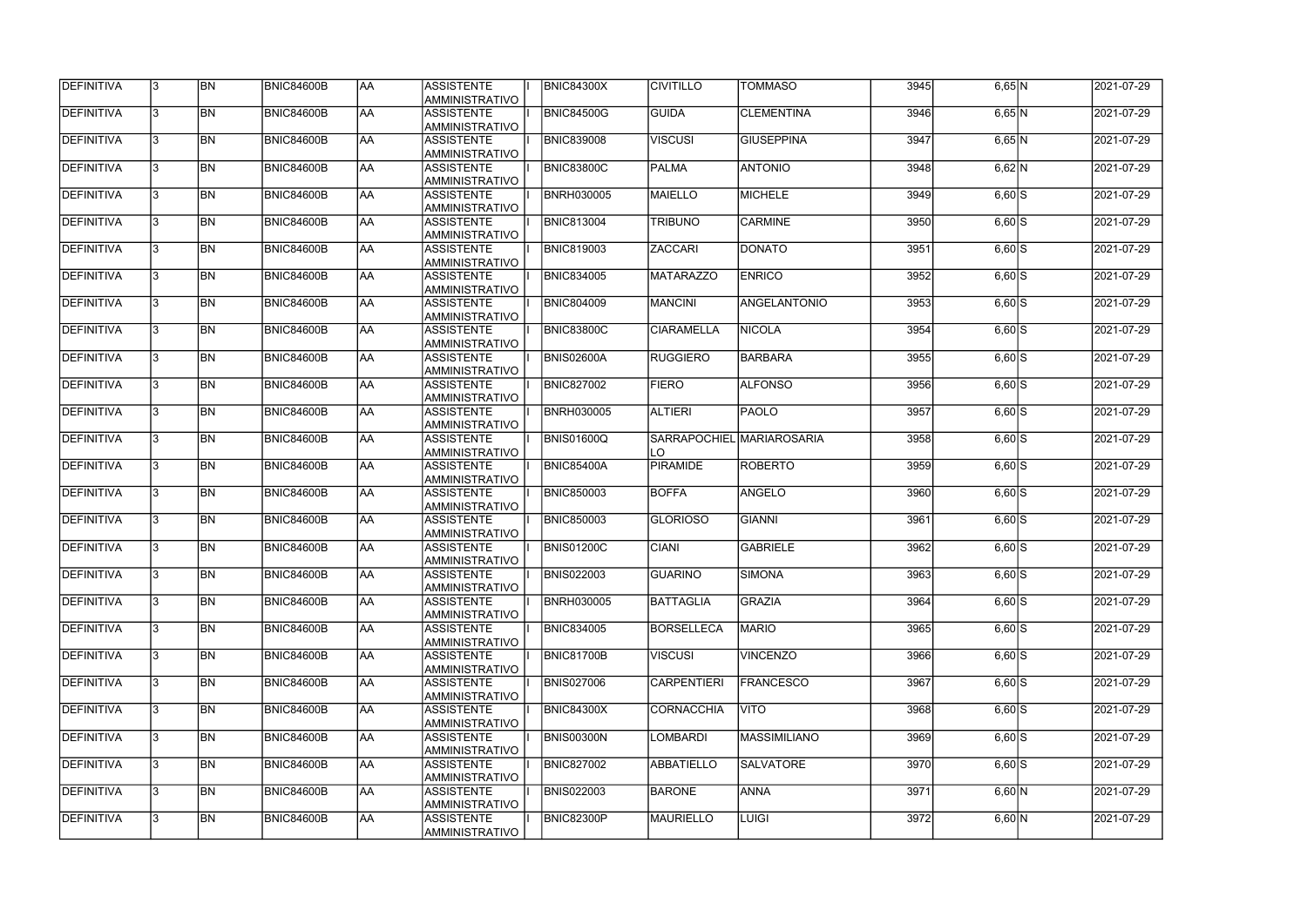| DEFINITIVA        | 13.          | <b>BN</b> | <b>BNIC84600B</b> | AA        | <b>ASSISTENTE</b><br>AMMINISTRATIVO        | <b>BNIC850003</b> | MASTROCINQU   MARCO         |                         | 3973 | 6,60 N   | 2021-07-29 |
|-------------------|--------------|-----------|-------------------|-----------|--------------------------------------------|-------------------|-----------------------------|-------------------------|------|----------|------------|
| <b>DEFINITIVA</b> | l3.          | <b>BN</b> | BNIC84600B        | AA        | <b>ASSISTENTE</b><br>AMMINISTRATIVO        | <b>BNIC82900N</b> | <b>DI MEZZA</b>             | <b>FEDERICO FILIPPO</b> | 3974 | 6,60 N   | 2021-07-29 |
| DEFINITIVA        |              | <b>BN</b> | BNIC84600B        | <b>AA</b> | <b>ASSISTENTE</b><br>AMMINISTRATIVO        | <b>BNIS014004</b> | <b>FUSCO</b>                | <b>MANUEL</b>           | 3975 | $6,60$ N | 2021-07-29 |
| <b>DEFINITIVA</b> | $\mathbf{3}$ | <b>BN</b> | BNIC84600B        | <b>AA</b> | <b>ASSISTENTE</b><br>AMMINISTRATIVO        | <b>BNIC84600B</b> | <b>RUSSO</b>                | <b>GIOVANNI</b>         | 3976 | 6,60 N   | 2021-07-29 |
| <b>DEFINITIVA</b> |              | <b>BN</b> | BNIC84600B        | laa       | <b>ASSISTENTE</b><br><b>AMMINISTRATIVO</b> | <b>BNIC813004</b> | MAZZACANE                   | ANDREA                  | 3977 | 6,60 N   | 2021-07-29 |
| DEFINITIVA        |              | <b>BN</b> | BNIC84600B        | laa       | <b>ASSISTENTE</b><br><b>AMMINISTRATIVO</b> | <b>BNIS00400D</b> | AGOSTINELLI                 | <b>VALERIO</b>          | 3978 | 6,60 N   | 2021-07-29 |
| DEFINITIVA        |              | <b>BN</b> | <b>BNIC84600B</b> | <b>AA</b> | <b>ASSISTENTE</b><br><b>AMMINISTRATIVO</b> | <b>BNIC84300X</b> | <b>NADDEO</b>               | GIUSY                   | 3979 | 6,60 N   | 2021-07-29 |
| DEFINITIVA        |              | <b>BN</b> | BNIC84600B        | AA        | <b>ASSISTENTE</b><br>AMMINISTRATIVO        | <b>BNIS02600A</b> | PAGNOZZI                    | <b>AGOSTINO</b>         | 3980 | 6,60 N   | 2021-07-29 |
| DEFINITIVA        |              | <b>BN</b> | BNIC84600B        | AA        | <b>ASSISTENTE</b><br><b>AMMINISTRATIVO</b> | <b>BNIC84900V</b> | <b>GUIDI</b>                | <b>JESSICA</b>          | 3981 | 6,60 N   | 2021-07-29 |
| DEFINITIVA        |              | <b>BN</b> | BNIC84600B        | AA        | <b>ASSISTENTE</b><br>AMMINISTRATIVO        | <b>BNIS013008</b> | <b>ANTROPOLI</b>            | <b>GIUSEPPE</b>         | 3982 | 6,60 N   | 2021-07-29 |
| DEFINITIVA        |              | <b>BN</b> | <b>BNIC84600B</b> | <b>AA</b> | <b>ASSISTENTE</b><br>AMMINISTRATIVO        | <b>BNIS00800R</b> | FERRARO                     | <b>MICHELE</b>          | 3983 | 6,60 N   | 2021-07-29 |
| DEFINITIVA        |              | <b>BN</b> | BNIC84600B        | <b>AA</b> | <b>ASSISTENTE</b><br>AMMINISTRATIVO        | <b>BNIC842004</b> | <b>SELLITTO</b>             | <b>ANNA MARIA</b>       | 3984 | 6,60 N   | 2021-07-29 |
| DEFINITIVA        |              | <b>BN</b> | <b>BNIC84600B</b> | laa       | <b>ASSISTENTE</b><br>AMMINISTRATIVO        | <b>BNIC83700L</b> | CANELLI                     | <b>GIUSEPPE</b>         | 3985 | 6,60 N   | 2021-07-29 |
| DEFINITIVA        |              | <b>BN</b> | <b>BNIC84600B</b> | <b>AA</b> | <b>ASSISTENTE</b><br><b>AMMINISTRATIVO</b> | <b>BNIS014004</b> | <b>CERULO</b>               | <b>MARIAROSARIA</b>     | 3986 | 6,60 N   | 2021-07-29 |
| DEFINITIVA        |              | <b>BN</b> | <b>BNIC84600B</b> | <b>AA</b> | <b>ASSISTENTE</b><br><b>AMMINISTRATIVO</b> | <b>BNIC827002</b> | <b>PERFETTO</b>             | <b>CARMELA</b>          | 3987 | 6,60 N   | 2021-07-29 |
| DEFINITIVA        |              | <b>BN</b> | BNIC84600B        | laa       | <b>ASSISTENTE</b><br>AMMINISTRATIVO        | <b>BNIS01200C</b> | <b>IMASTRANTONE MICHELE</b> |                         | 3988 | 6,60 N   | 2021-07-29 |
| DEFINITIVA        | 3            | <b>BN</b> | BNIC84600B        | laa       | <b>ASSISTENTE</b><br>AMMINISTRATIVO        | <b>BNIS013008</b> | <b>SUPPA</b>                | <b>VINCENZO</b>         | 3989 | 6,60 N   | 2021-07-29 |
| DEFINITIVA        |              | <b>BN</b> | <b>BNIC84600B</b> | <b>AA</b> | <b>ASSISTENTE</b><br>AMMINISTRATIVO        | <b>BNIC84300X</b> | <b>DE LUCA</b>              | <b>ANTONIO</b>          | 3990 | 6,60 N   | 2021-07-29 |
| DEFINITIVA        | 13.          | <b>BN</b> | <b>BNIC84600B</b> | AA        | <b>ASSISTENTE</b><br>AMMINISTRATIVO        | <b>BNIS022003</b> | CARANGELO                   | <b>MIRKO</b>            | 3991 | 6,60 N   | 2021-07-29 |
| <b>DEFINITIVA</b> | $\mathbf{3}$ | <b>BN</b> | BNIC84600B        | <b>AA</b> | ASSISTENTE<br>AMMINISTRATIVO               | <b>BNIC84500G</b> | <b>SALVATORE</b>            | <b>CARMELINA</b>        | 3992 | 6,60 N   | 2021-07-29 |
| <b>DEFINITIVA</b> | 13.          | <b>BN</b> | BNIC84600B        | AA        | <b>ASSISTENTE</b><br>AMMINISTRATIVO        | <b>BNIS00800R</b> | AVERSANO                    | <b>ANTONIO</b>          | 3993 | 6,60 N   | 2021-07-29 |
| DEFINITIVA        |              | <b>BN</b> | BNIC84600B        | <b>AA</b> | <b>ASSISTENTE</b><br>AMMINISTRATIVO        | <b>BNIC804009</b> | <b>QUICI</b>                | <b>ANGELICA</b>         | 3994 | 6,60 N   | 2021-07-29 |
| DEFINITIVA        |              | <b>BN</b> | BNIC84600B        | <b>AA</b> | <b>ASSISTENTE</b><br>AMMINISTRATIVO        | <b>BNIC812008</b> | <b>SCARPA</b>               | <b>VALENTINO</b>        | 3995 | 6,60 N   | 2021-07-29 |
| DEFINITIVA        |              | <b>BN</b> | BNIC84600B        | <b>AA</b> | <b>ASSISTENTE</b><br>AMMINISTRATIVO        | <b>BNIS01600Q</b> | <b>IUCCI</b>                | <b>CARMELINA</b>        | 3996 | 6,60 N   | 2021-07-29 |
| DEFINITIVA        |              | <b>BN</b> | BNIC84600B        | <b>AA</b> | ASSISTENTE<br>AMMINISTRATIVO               | <b>BNPS010006</b> | BENEDUCI                    | <b>ROSSELLA</b>         | 3997 | 6,60 N   | 2021-07-29 |
| DEFINITIVA        |              | <b>BN</b> | BNIC84600B        | <b>AA</b> | ASSISTENTE<br>AMMINISTRATIVO               | <b>BNPM02000T</b> | D'ORTA                      | <b>GIANLUCA</b>         | 3998 | 6,60 N   | 2021-07-29 |
| <b>DEFINITIVA</b> | l3.          | <b>BN</b> | BNIC84600B        | <b>AA</b> | ASSISTENTE<br>AMMINISTRATIVO               | <b>BNIC841008</b> | <b>DI PAOLA</b>             | PASQUALE                | 3999 | 6,60 N   | 2021-07-29 |
| <b>DEFINITIVA</b> |              | <b>BN</b> | BNIC84600B        | <b>AA</b> | <b>ASSISTENTE</b><br>AMMINISTRATIVO        | <b>BNIS01200C</b> | <b>DI MELLA</b>             | <b>GABRIELLA</b>        | 4000 | 6,60 N   | 2021-07-29 |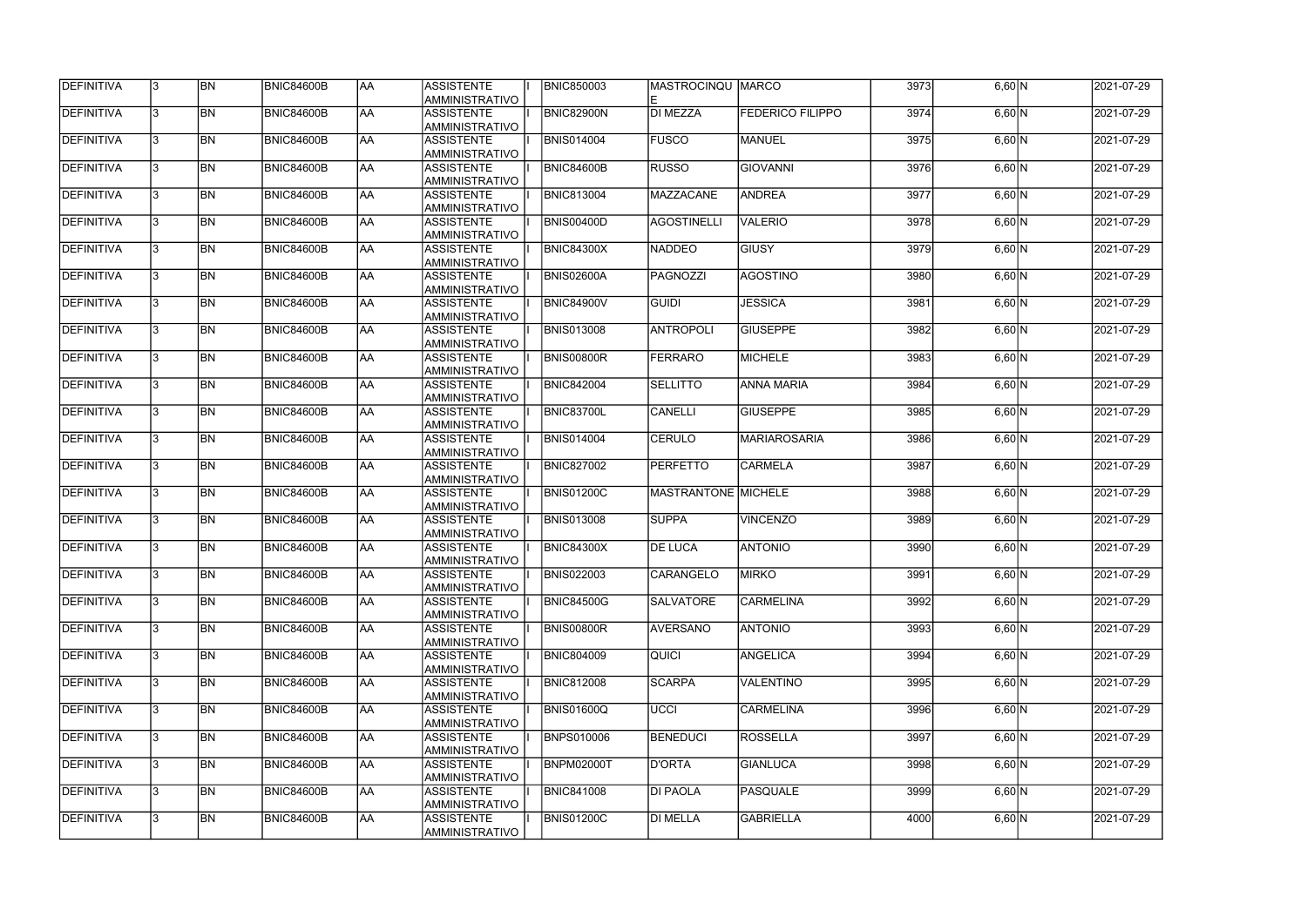| DEFINITIVA        |   | <b>BN</b> | <b>BNIC84600B</b> | AA              | ASSISTENTE<br>AMMINISTRATIVO         | BNIC82900N        | <b>ALTERA</b>      | <b>ALFREDO</b>        | 4001 | 6,60 N   | 2021-07-29 |
|-------------------|---|-----------|-------------------|-----------------|--------------------------------------|-------------------|--------------------|-----------------------|------|----------|------------|
| <b>DEFINITIVA</b> | 3 | <b>BN</b> | <b>BNIC84600B</b> | AA              | <b>ASSISTENTE</b><br>AMMINISTRATIVO  | <b>BNIS00200T</b> | DI PETRILLO        | <b>ANGELO</b>         | 4002 | 6,60 N   | 2021-07-29 |
| DEFINITIVA        |   | <b>BN</b> | <b>BNIC84600B</b> | AA              | <b>ASSISTENTE</b><br>AMMINISTRATIVO  | <b>BNIC862009</b> | <b>DEL VECCHIO</b> | <b>DANIELE</b>        | 4003 | 6,60 N   | 2021-07-29 |
| DEFINITIVA        |   | <b>BN</b> | BNIC84600B        | AA              | <b>ASSISTENTE</b><br>AMMINISTRATIVO  | <b>BNIC84500G</b> | ROMANO             | <b>GERARDA</b>        | 4004 | 6,60 N   | 2021-07-29 |
| <b>DEFINITIVA</b> |   | <b>BN</b> | BNIC84600B        | AA              | <b>ASSISTENTE</b><br>AMMINISTRATIVO  | <b>BNIS014004</b> | <b>SORDA</b>       | <b>FABIO</b>          | 4005 | $6,60$ N | 2021-07-29 |
| DEFINITIVA        |   | <b>BN</b> | <b>BNIC84600B</b> | AA              | <b>ASSISTENTE</b><br>AMMINISTRATIVO  | <b>BNPS010006</b> | <b>BARONE</b>      | <b>GIANLUCA</b>       | 4006 | $6,60$ N | 2021-07-29 |
| DEFINITIVA        |   | <b>BN</b> | <b>BNIC84600B</b> | AA              | <b>ASSISTENTE</b><br>AMMINISTRATIVO  | <b>BNMM09000E</b> | MAIELLO            | <b>UMBERTO</b>        | 4007 | 6,60 N   | 2021-07-29 |
| <b>DEFINITIVA</b> |   | <b>BN</b> | <b>BNIC84600B</b> | AA              | <b>ASSISTENTE</b><br>AMMINISTRATIVO  | <b>BNIC82300P</b> | <b>DE VITA</b>     | <b>MARIO</b>          | 4008 | 6,60 N   | 2021-07-29 |
| DEFINITIVA        |   | <b>BN</b> | <b>BNIC84600B</b> | AA              | <b>ASSISTENTE</b><br>AMMINISTRATIVO  | <b>BNIC81700B</b> | SORICELLI          | <b>VALERIO</b>        | 4009 | 6,60 N   | 2021-07-29 |
| DEFINITIVA        |   | <b>BN</b> | <b>BNIC84600B</b> | AA              | <b>ASSISTENTE</b><br>AMMINISTRATIVO  | <b>BNIC86100D</b> | <b>SANTILLI</b>    | <b>MARCO</b>          | 4010 | 6,60 N   | 2021-07-29 |
| DEFINITIVA        |   | <b>BN</b> | <b>BNIC84600B</b> | AA              | <b>ASSISTENTE</b><br>AMMINISTRATIVO  | <b>BNIC84600B</b> | <b>CENICCOLA</b>   | SILVIO                | 4011 | 6,60 N   | 2021-07-29 |
| <b>DEFINITIVA</b> |   | <b>BN</b> | BNIC84600B        | AA              | <b>ASSISTENTE</b><br>AMMINISTRATIVO  | <b>BNIS01600Q</b> | PIROZZI            | <b>CRESCENZO</b>      | 4012 | 6,60 N   | 2021-07-29 |
| DEFINITIVA        |   | <b>BN</b> | <b>BNIC84600B</b> | $\overline{AA}$ | <b>ASSISTENTE</b><br>AMMINISTRATIVO  | <b>BNIC84600B</b> | <b>SANZARI</b>     | ANGELO                | 4013 | 6,60 N   | 2021-07-29 |
| <b>DEFINITIVA</b> |   | <b>BN</b> | <b>BNIC84600B</b> | AA              | <b>ASSISTENTE</b><br>AMMINISTRATIVO  | <b>BNIC84900V</b> | <b>GOGLIA</b>      | <b>ANTONIO</b>        | 4014 | 6,60 N   | 2021-07-29 |
| <b>DEFINITIVA</b> |   | <b>BN</b> | <b>BNIC84600B</b> | AA              | <b>ASSISTENTE</b><br>AMMINISTRATIVO  | <b>BNRH030005</b> | <b>ORLACCHIO</b>   | <b>PIETRO</b>         | 4015 | 6,60 N   | 2021-07-29 |
| <b>DEFINITIVA</b> |   | <b>BN</b> | <b>BNIC84600B</b> | AA              | <b>ASSISTENTE</b><br>AMMINISTRATIVO  | <b>BNIC834005</b> | <b>CIOTTA</b>      | LUIGI ANTONIO         | 4016 | 6,60 N   | 2021-07-29 |
| <b>DEFINITIVA</b> |   | <b>BN</b> | BNIC84600B        | <b>AA</b>       | <b>ASSISTENTE</b><br>AMMINISTRATIVO  | <b>BNIC85700T</b> | <b>VARRICCHIO</b>  | <b>PATRIZIA</b>       | 4017 | 6,60 N   | 2021-07-29 |
| DEFINITIVA        |   | <b>BN</b> | BNIC84600B        | AA              | <b>ASSISTENTE</b><br>AMMINISTRATIVO  | <b>BNIS022003</b> | <b>VOTTO</b>       | <b>MADDALENA</b>      | 4018 | $6,57$ N | 2021-07-29 |
| <b>DEFINITIVA</b> |   | <b>BN</b> | <b>BNIC84600B</b> | AA              | <b>ASSISTENTE</b><br>IAMMINISTRATIVO | <b>BNIC83700L</b> | <b>MONGILLO</b>    | <b>MIRELLA</b>        | 4019 | $6,55$ S | 2021-07-29 |
| <b>DEFINITIVA</b> |   | <b>BN</b> | <b>BNIC84600B</b> | AA              | <b>ASSISTENTE</b><br>AMMINISTRATIVO  | <b>BNIC84500G</b> | MERCURIO           | <b>LUCIO</b>          | 4020 | $6,55$ N | 2021-07-29 |
| DEFINITIVA        |   | <b>BN</b> | <b>BNIC84600B</b> | AA              | ASSISTENTE<br>AMMINISTRATIVO         | <b>BNIC842004</b> | <b>CARBONE</b>     | <b>VINCENZO</b>       | 4021 | $6,55$ N | 2021-07-29 |
| <b>DEFINITIVA</b> |   | <b>BN</b> | <b>BNIC84600B</b> | AA              | ASSISTENTE<br>AMMINISTRATIVO         | <b>BNIC85400A</b> | <b>PERONE</b>      | <b>VALENTINO</b>      | 4022 | $6,55$ N | 2021-07-29 |
| <b>DEFINITIVA</b> |   | <b>BN</b> | <b>BNIC84600B</b> | AA              | ASSISTENTE<br>AMMINISTRATIVO         | <b>BNIC850003</b> | RENZI              | <b>GIOVANNI</b>       | 4023 | $6,50$ S | 2021-07-29 |
| <b>DEFINITIVA</b> |   | <b>BN</b> | <b>BNIC84600B</b> | AA              | <b>ASSISTENTE</b><br>AMMINISTRATIVO  | <b>BNIC82300P</b> | SOLOBELLO          | <b>ARMANDO</b>        | 4024 | $6,50$ S | 2021-07-29 |
| DEFINITIVA        |   | <b>BN</b> | <b>BNIC84600B</b> | AA              | <b>ASSISTENTE</b><br>AMMINISTRATIVO  | <b>BNIC84900V</b> | <b>FRANGIOSA</b>   | <b>CINZIA</b>         | 4025 | $6,50$ S | 2021-07-29 |
| DEFINITIVA        |   | <b>BN</b> | <b>BNIC84600B</b> | AA              | <b>ASSISTENTE</b><br>AMMINISTRATIVO  | <b>BNIC84300X</b> | <b>CICCARELLI</b>  | <b>MARIA</b>          | 4026 | $6,50$ S | 2021-07-29 |
| <b>DEFINITIVA</b> |   | <b>BN</b> | <b>BNIC84600B</b> | AA              | <b>ASSISTENTE</b><br>AMMINISTRATIVO  | <b>BNIC84400Q</b> | <b>CIARLEGLIO</b>  | <b>IRENE</b>          | 4027 | $6,50$ S | 2021-07-29 |
| <b>DEFINITIVA</b> |   | <b>BN</b> | <b>BNIC84600B</b> | AA              | ASSISTENTE<br>AMMINISTRATIVO         | <b>BNIC842004</b> | PACE               | <b>MARIA CRISTINA</b> | 4028 | $6,50$ S | 2021-07-29 |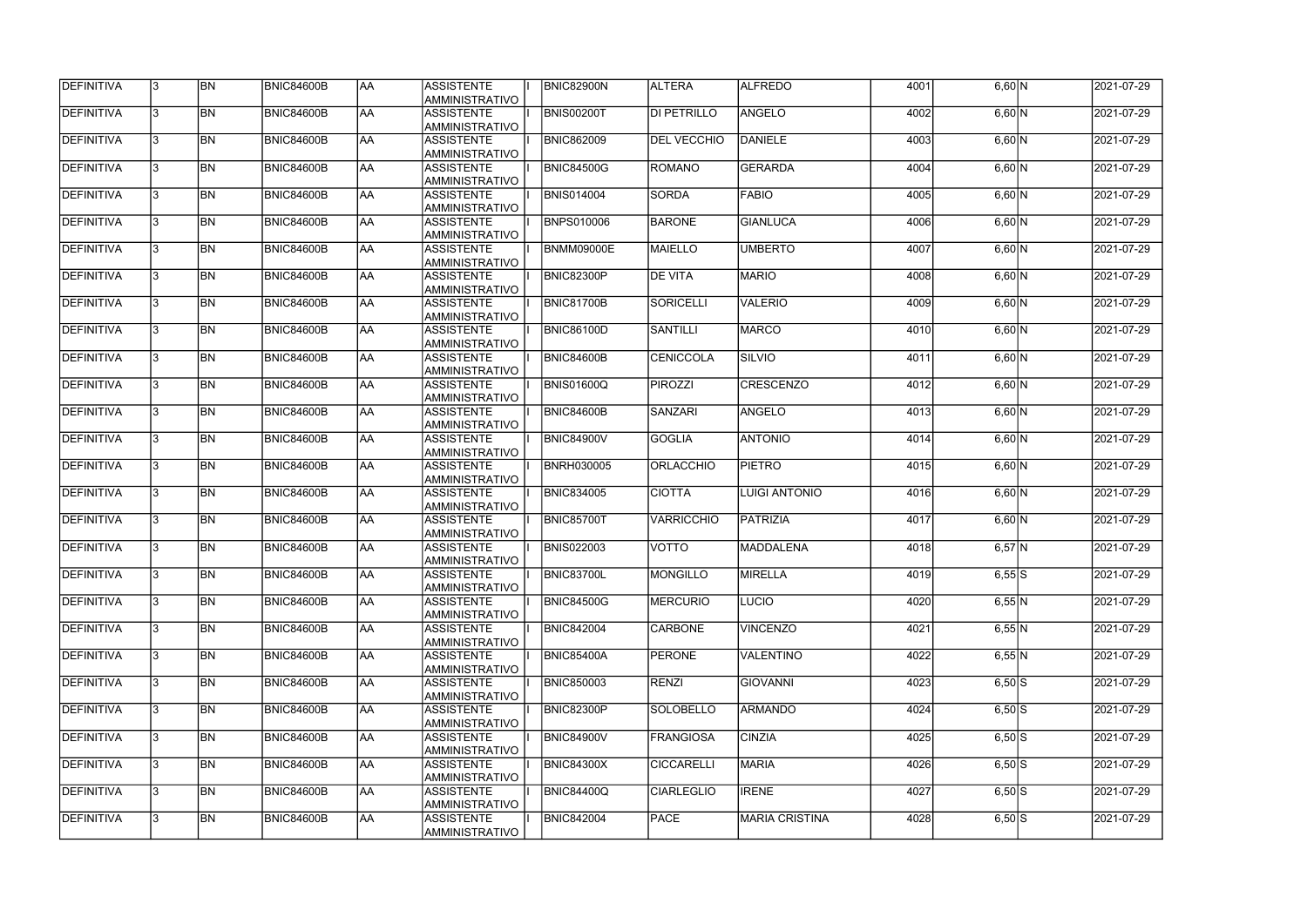| DEFINITIVA        | 13. | <b>BN</b> | BNIC84600B        | <b>AA</b> | <b>ASSISTENTE</b><br>AMMINISTRATIVO        | <b>BNIS022003</b> | <b>SANTACROCE</b>              | <b>MARIA</b>         | 4029 | $6,50$ S | 2021-07-29 |
|-------------------|-----|-----------|-------------------|-----------|--------------------------------------------|-------------------|--------------------------------|----------------------|------|----------|------------|
| DEFINITIVA        | 13. | <b>BN</b> | <b>BNIC84600B</b> | laa       | <b>ASSISTENTE</b><br>AMMINISTRATIVO        | <b>BNIC84300X</b> | <b>AVINO</b>                   | <b>CHRISTIAN</b>     | 4030 | $6,50$ S | 2021-07-29 |
| DEFINITIVA        | 13. | <b>BN</b> | <b>BNIC84600B</b> | laa       | <b>ASSISTENTE</b><br>AMMINISTRATIVO        | <b>BNRH030005</b> | <b>IACICCO</b>                 | <b>DANIELA</b>       | 4031 | $6,50$ S | 2021-07-29 |
| DEFINITIVA        | l3. | <b>BN</b> | <b>BNIC84600B</b> | AA        | <b>ASSISTENTE</b><br>AMMINISTRATIVO        | <b>BNRH030005</b> | <b>DI NARDO</b>                | <b>MARIA</b>         | 4032 | $6,50$ S | 2021-07-29 |
| DEFINITIVA        | l3. | <b>BN</b> | BNIC84600B        | <b>AA</b> | <b>ASSISTENTE</b><br>AMMINISTRATIVO        | <b>BNPS010006</b> | <b>COZZOLINO</b>               | <b>NINO</b>          | 4033 | $6,50$ S | 2021-07-29 |
| DEFINITIVA        | l3. | <b>BN</b> | BNIC84600B        | laa       | <b>ASSISTENTE</b><br>AMMINISTRATIVO        | BNIC82300P        | <b>DE IESO</b>                 | <b>DONATELLA</b>     | 4034 | $6,50$ S | 2021-07-29 |
| <b>DEFINITIVA</b> | 3   | <b>BN</b> | <b>BNIC84600B</b> | laa       | <b>ASSISTENTE</b><br>AMMINISTRATIVO        | BNIC82300P        | <b>ZACCARO</b>                 | <b>PELLEGRINO</b>    | 4035 | $6,50$ S | 2021-07-29 |
| DEFINITIVA        |     | <b>BN</b> | <b>BNIC84600B</b> | laa       | <b>ASSISTENTE</b><br><b>AMMINISTRATIVO</b> | BNIS00800R        | <b>FALCO</b>                   | <b>FRANCESCA</b>     | 4036 | $6,50$ S | 2021-07-29 |
| DEFINITIVA        |     | <b>BN</b> | <b>BNIC84600B</b> | laa       | <b>ASSISTENTE</b><br>AMMINISTRATIVO        | BNIC83800C        | <b>MARINO</b>                  | <b>COSIMA</b>        | 4037 | $6,50$ S | 2021-07-29 |
| DEFINITIVA        | l3. | <b>BN</b> | <b>BNIC84600B</b> | laa       | <b>ASSISTENTE</b><br>AMMINISTRATIVO        | BNIS00300N        | PARADISI                       | <b>NICOLA</b>        | 4038 | $6,50$ S | 2021-07-29 |
| DEFINITIVA        | l3. | <b>BN</b> | <b>BNIC84600B</b> | AA        | <b>ASSISTENTE</b><br>AMMINISTRATIVO        | <b>BNIC85200P</b> | <b>DE FILIPPO</b>              | <b>ERMINIA</b>       | 4039 | $6,50$ S | 2021-07-29 |
| DEFINITIVA        | l3. | <b>BN</b> | <b>BNIC84600B</b> | AA        | <b>ASSISTENTE</b><br>AMMINISTRATIVO        | BNIC81000L        | D'AGOSTINO                     | <b>MARCO</b>         | 4040 | $6,50$ S | 2021-07-29 |
| DEFINITIVA        | 3   | <b>BN</b> | BNIC84600B        | laa       | <b>ASSISTENTE</b><br>AMMINISTRATIVO        | <b>BNIC82900N</b> | ANGRISANO                      | <b>SARA</b>          | 4041 | $6,50$ S | 2021-07-29 |
| DEFINITIVA        | 3   | <b>BN</b> | <b>BNIC84600B</b> | AA        | <b>ASSISTENTE</b><br>AMMINISTRATIVO        | <b>BNIC855006</b> | <b>MAZZONE</b>                 | <b>MARA</b>          | 4042 | $6,50$ S | 2021-07-29 |
| DEFINITIVA        | 3   | <b>BN</b> | <b>BNIC84600B</b> | laa       | <b>ASSISTENTE</b><br>AMMINISTRATIVO        | <b>BNIS014004</b> | <b>DEL GROSSO</b>              | <b>VINCENZO</b>      | 4043 | $6,50$ S | 2021-07-29 |
| DEFINITIVA        | l3. | <b>BN</b> | <b>BNIC84600B</b> | laa       | <b>ASSISTENTE</b><br>AMMINISTRATIVO        | <b>BNIS00200T</b> | <b>RICCIARDI</b>               | <b>FRANCESCO</b>     | 4044 | $6,50$ S | 2021-07-29 |
| DEFINITIVA        |     | <b>BN</b> | <b>BNIC84600B</b> | laa       | <b>ASSISTENTE</b><br>AMMINISTRATIVO        | <b>BNIC82900N</b> | <b>SIMONE</b>                  | <b>MARCO</b>         | 4045 | $6,50$ S | 2021-07-29 |
| DEFINITIVA        | l3. | <b>BN</b> | <b>BNIC84600B</b> | AA        | <b>ASSISTENTE</b><br>AMMINISTRATIVO        | <b>BNIC841008</b> | ROMANO                         | <b>ENRICA</b>        | 4046 | $6,50$ S | 2021-07-29 |
| <b>DEFINITIVA</b> | 13  | <b>BN</b> | <b>BNIC84600B</b> | AA        | <b>ASSISTENTE</b><br>AMMINISTRATIVO        | BNVC01000A        | <b>IZZO</b>                    | <b>VINCENZA</b>      | 4047 | $6,50$ S | 2021-07-29 |
| DEFINITIVA        | 13. | <b>BN</b> | <b>BNIC84600B</b> | AA        | <b>ASSISTENTE</b><br>AMMINISTRATIVO        | <b>BNIS022003</b> | <b>IDE</b><br>FRANCESCO        | IMAURO ERRICO        | 4048 | $6,50$ S | 2021-07-29 |
| DEFINITIVA        | I3. | <b>BN</b> | <b>BNIC84600B</b> | AA        | <b>ASSISTENTE</b><br>AMMINISTRATIVO        | <b>BNIC848003</b> | <b>VITALE</b>                  | <b>MAURO</b>         | 4049 | $6,50$ S | 2021-07-29 |
| DEFINITIVA        | l3. | <b>BN</b> | <b>BNIC84600B</b> | AA        | <b>ASSISTENTE</b><br>AMMINISTRATIVO        | <b>BNIS01600Q</b> | <b>RICCIUTO</b>                | <b>ANGELO NICOLA</b> | 4050 | $6,50$ S | 2021-07-29 |
| DEFINITIVA        | 3   | <b>BN</b> | <b>BNIC84600B</b> | laa       | <b>ASSISTENTE</b><br>AMMINISTRATIVO        | <b>BNIC84300X</b> | <b>BOTTIGLIERI</b>             | <b>MARCO</b>         | 4051 | $6,50$ S | 2021-07-29 |
| DEFINITIVA        | l3. | <b>BN</b> | <b>BNIC84600B</b> | AA        | <b>ASSISTENTE</b><br>AMMINISTRATIVO        | BNIC85200P        | DI MEO                         | <b>NICOLA</b>        | 4052 | 6,50 N   | 2021-07-29 |
| DEFINITIVA        |     | <b>BN</b> | <b>BNIC84600B</b> | AA        | <b>ASSISTENTE</b><br>AMMINISTRATIVO        | <b>BNRH030005</b> | <b>BARBATO</b><br><b>BUONO</b> | <b>EMMANUELE</b>     | 4053 | 6,50 N   | 2021-07-29 |
| DEFINITIVA        | I3. | <b>BN</b> | BNIC84600B        | laa       | <b>ASSISTENTE</b><br>AMMINISTRATIVO        | <b>BNIC84900V</b> | <b>VIGGIANO</b>                | <b>ANTONIO</b>       | 4054 | 6,50 N   | 2021-07-29 |
| DEFINITIVA        | 13. | <b>BN</b> | <b>BNIC84600B</b> | AA        | <b>ASSISTENTE</b><br>AMMINISTRATIVO        | <b>BNTF010008</b> | <b>ROSSETTI</b>                | <b>DANIELE</b>       | 4055 | 6,50 N   | 2021-07-29 |
| DEFINITIVA        |     | <b>BN</b> | <b>BNIC84600B</b> | AA        | <b>ASSISTENTE</b><br>AMMINISTRATIVO        | <b>BNIS00200T</b> | <b>FORGIONE</b>                | <b>ALESSANDRO</b>    | 4056 | 6,50 N   | 2021-07-29 |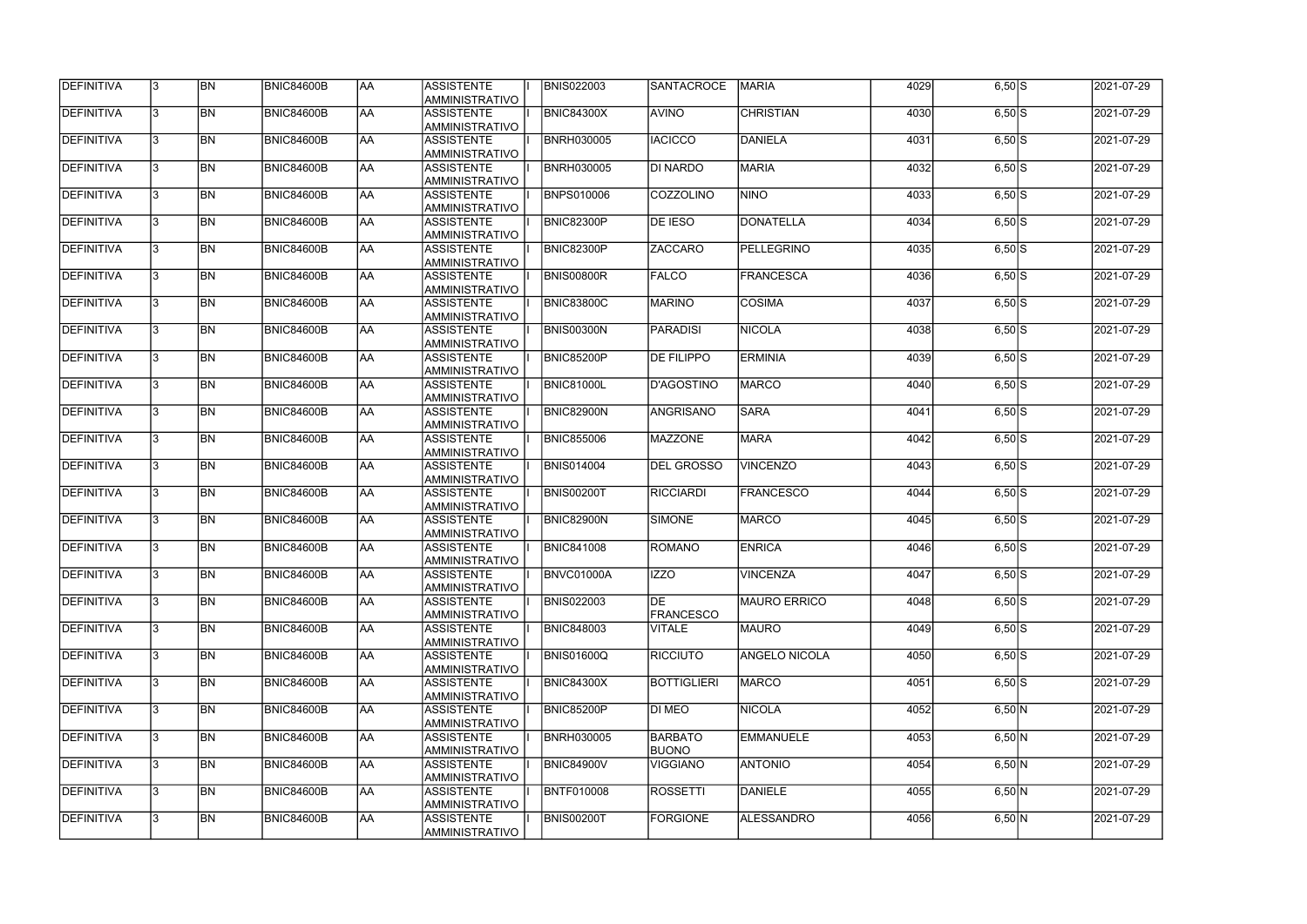| <b>DEFINITIVA</b> | IЗ | <b>BN</b> | <b>BNIC84600B</b> | <b>AA</b> | ASSISTENTE<br>AMMINISTRATIVO         | <b>BNIC85700T</b> | CASSULLO                                      | <b>ELISA</b>      | 4057 | 6,50 N | 2021-07-29 |
|-------------------|----|-----------|-------------------|-----------|--------------------------------------|-------------------|-----------------------------------------------|-------------------|------|--------|------------|
| <b>DEFINITIVA</b> | З  | <b>BN</b> | <b>BNIC84600B</b> | AA        | <b>ASSISTENTE</b><br>AMMINISTRATIVO  | <b>BNIS022003</b> | <b>LAVORGNA</b>                               | <b>ANTONIETTA</b> | 4058 | 6,50 N | 2021-07-29 |
| DEFINITIVA        |    | <b>BN</b> | <b>BNIC84600B</b> | AA        | <b>ASSISTENTE</b><br>AMMINISTRATIVO  | <b>BNIC834005</b> | <b>LANNI</b>                                  | <b>NICOLA</b>     | 4059 | 6,50 N | 2021-07-29 |
| <b>DEFINITIVA</b> |    | lbn       | BNIC84600B        | AA        | ASSISTENTE<br>AMMINISTRATIVO         | <b>BNIS027006</b> | <b>GRANDE</b>                                 | <b>GIACOMO</b>    | 4060 | 6,50 N | 2021-07-29 |
| DEFINITIVA        |    | <b>BN</b> | <b>BNIC84600B</b> | AA        | <b>ASSISTENTE</b><br>AMMINISTRATIVO  | <b>BNIC84600B</b> | <b>DI LIBERO</b>                              | LUCIO ANTONIO     | 4061 | 6,50 N | 2021-07-29 |
| <b>DEFINITIVA</b> |    | <b>BN</b> | <b>BNIC84600B</b> | AA        | ASSISTENTE<br>AMMINISTRATIVO         | <b>BNRH030005</b> | MARCIANO                                      | <b>MIMMO</b>      | 4062 | 6,50 N | 2021-07-29 |
| DEFINITIVA        |    | <b>BN</b> | <b>BNIC84600B</b> | AA        | <b>ASSISTENTE</b><br>AMMINISTRATIVO  | <b>BNPS010006</b> | <b>IESCE</b>                                  | <b>DAVIDE</b>     | 4063 | 6,50 N | 2021-07-29 |
| <b>DEFINITIVA</b> |    | <b>BN</b> | <b>BNIC84600B</b> | AA        | <b>ASSISTENTE</b><br>AMMINISTRATIVO  | BNIC82900N        | COFRANCESCO ROSARIA                           |                   | 4064 | 6,50 N | 2021-07-29 |
| DEFINITIVA        |    | <b>BN</b> | <b>BNIC84600B</b> | AA        | <b>ASSISTENTE</b><br>AMMINISTRATIVO  | <b>BNIS00200T</b> | <b>LANT</b>                                   | <b>MICHAEL</b>    | 4065 | 6,50 N | 2021-07-29 |
| DEFINITIVA        |    | <b>BN</b> | <b>BNIC84600B</b> | AA        | <b>ASSISTENTE</b><br>Iamministrativo | <b>BNIS027006</b> | <b>SANTILLO</b>                               | <b>LUIGI</b>      | 4066 | 6,50 N | 2021-07-29 |
| DEFINITIVA        |    | <b>BN</b> | BNIC84600B        | AA        | <b>ASSISTENTE</b><br>AMMINISTRATIVO  | <b>BNIC850003</b> | <b>GIARDIELLO</b>                             | <b>ANTONIO</b>    | 4067 | 6,50 N | 2021-07-29 |
| <b>DEFINITIVA</b> |    | <b>BN</b> | BNIC84600B        | AA        | ASSISTENTE<br>AMMINISTRATIVO         | <b>BNIS00200T</b> | <b>DEL NIGRO</b>                              | <b>JESSICA</b>    | 4068 | 6,50 N | 2021-07-29 |
| <b>DEFINITIVA</b> |    | <b>BN</b> | <b>BNIC84600B</b> | AA        | <b>ASSISTENTE</b><br>AMMINISTRATIVO  | <b>BNTF010008</b> | <b>UCCI</b>                                   | <b>OSVALDO</b>    | 4069 | 6,50 N | 2021-07-29 |
| DEFINITIVA        |    | <b>BN</b> | <b>BNIC84600B</b> | AA        | <b>ASSISTENTE</b><br>AMMINISTRATIVO  | <b>BNTF010008</b> | <b>GRASSO</b>                                 | LUIGI             | 4070 | 6,50 N | 2021-07-29 |
| DEFINITIVA        |    | <b>BN</b> | <b>BNIC84600B</b> | AA        | <b>ASSISTENTE</b><br>AMMINISTRATIVO  | <b>BNIS00800R</b> | <b>DEL PRETE</b><br><b>CIRILLO</b><br>CAROZZA | <b>MODESTINO</b>  | 4071 | 6,50 N | 2021-07-29 |
| DEFINITIVA        |    | <b>BN</b> | <b>BNIC84600B</b> | AA        | <b>ASSISTENTE</b><br>AMMINISTRATIVO  | <b>BNIS027006</b> | <b>DE</b><br><b>CRISTOFARO</b>                | <b>JESSICA</b>    | 4072 | 6,50 N | 2021-07-29 |
| DEFINITIVA        |    | <b>BN</b> | <b>BNIC84600B</b> | AA        | <b>ASSISTENTE</b><br>AMMINISTRATIVO  | <b>BNIC84400Q</b> | <b>GIANNINI</b>                               | <b>ANTONIO</b>    | 4073 | 6,50 N | 2021-07-29 |
| <b>DEFINITIVA</b> |    | <b>BN</b> | <b>BNIC84600B</b> | AA        | <b>ASSISTENTE</b><br>AMMINISTRATIVO  | <b>BNIC84400Q</b> | <b>CELLA</b>                                  | <b>GABRIELLA</b>  | 4074 | 6,50 N | 2021-07-29 |
| DEFINITIVA        |    | <b>BN</b> | <b>BNIC84600B</b> | AA        | <b>ASSISTENTE</b><br> AMMINISTRATIVO | <b>BNIC81700B</b> | <b>PANZA</b>                                  | <b>UMBERTO</b>    | 4075 | 6,50 N | 2021-07-29 |
| DEFINITIVA        |    | <b>BN</b> | BNIC84600B        | AA        | ASSISTENTE<br>AMMINISTRATIVO         | <b>BNIC842004</b> | <b>RUGGIERO</b>                               | ANGELA            | 4076 | 6,50 N | 2021-07-29 |
| <b>DEFINITIVA</b> |    | <b>BN</b> | <b>BNIC84600B</b> | AA        | <b>ASSISTENTE</b><br>AMMINISTRATIVO  | <b>BNIC839008</b> | <b>RUSSO</b>                                  | <b>DOMENICO</b>   | 4077 | 6,50 N | 2021-07-29 |
| <b>DEFINITIVA</b> |    | <b>BN</b> | <b>BNIC84600B</b> | AA        | ASSISTENTE<br>AMMINISTRATIVO         | <b>BNIC81700B</b> | <b>PETROCCIA</b>                              | <b>STEFANO</b>    | 4078 | 6,50 N | 2021-07-29 |
| <b>DEFINITIVA</b> |    | <b>BN</b> | BNIC84600B        | AA        | <b>ASSISTENTE</b><br>AMMINISTRATIVO  | <b>BNIC82900N</b> | <b>SABATINO</b>                               | <b>SALVATORE</b>  | 4079 | 6,50 N | 2021-07-29 |
| DEFINITIVA        |    | <b>BN</b> | <b>BNIC84600B</b> | AA        | <b>ASSISTENTE</b><br>AMMINISTRATIVO  | <b>BNIC84400Q</b> | <b>MONGILLO</b>                               | <b>FRANCESCO</b>  | 4080 | 6,50 N | 2021-07-29 |
| DEFINITIVA        |    | <b>BN</b> | <b>BNIC84600B</b> | AA        | <b>ASSISTENTE</b><br>AMMINISTRATIVO  | <b>BNIC850003</b> | <b>FERRETTI</b>                               | <b>ALESSANDRO</b> | 4081 | 6,50 N | 2021-07-29 |
| <b>DEFINITIVA</b> |    | <b>BN</b> | <b>BNIC84600B</b> | AA        | ASSISTENTE<br>AMMINISTRATIVO         | <b>BNIC82300P</b> | <b>GAGLIARDE</b>                              | <b>RAFFAELLA</b>  | 4082 | 6,50 N | 2021-07-29 |
| <b>DEFINITIVA</b> |    | <b>BN</b> | <b>BNIC84600B</b> | AA        | <b>ASSISTENTE</b><br>AMMINISTRATIVO  | <b>BNIS01600Q</b> | <b>FISCARIELLO</b>                            | <b>FRANCESCO</b>  | 4083 | 6,50 N | 2021-07-29 |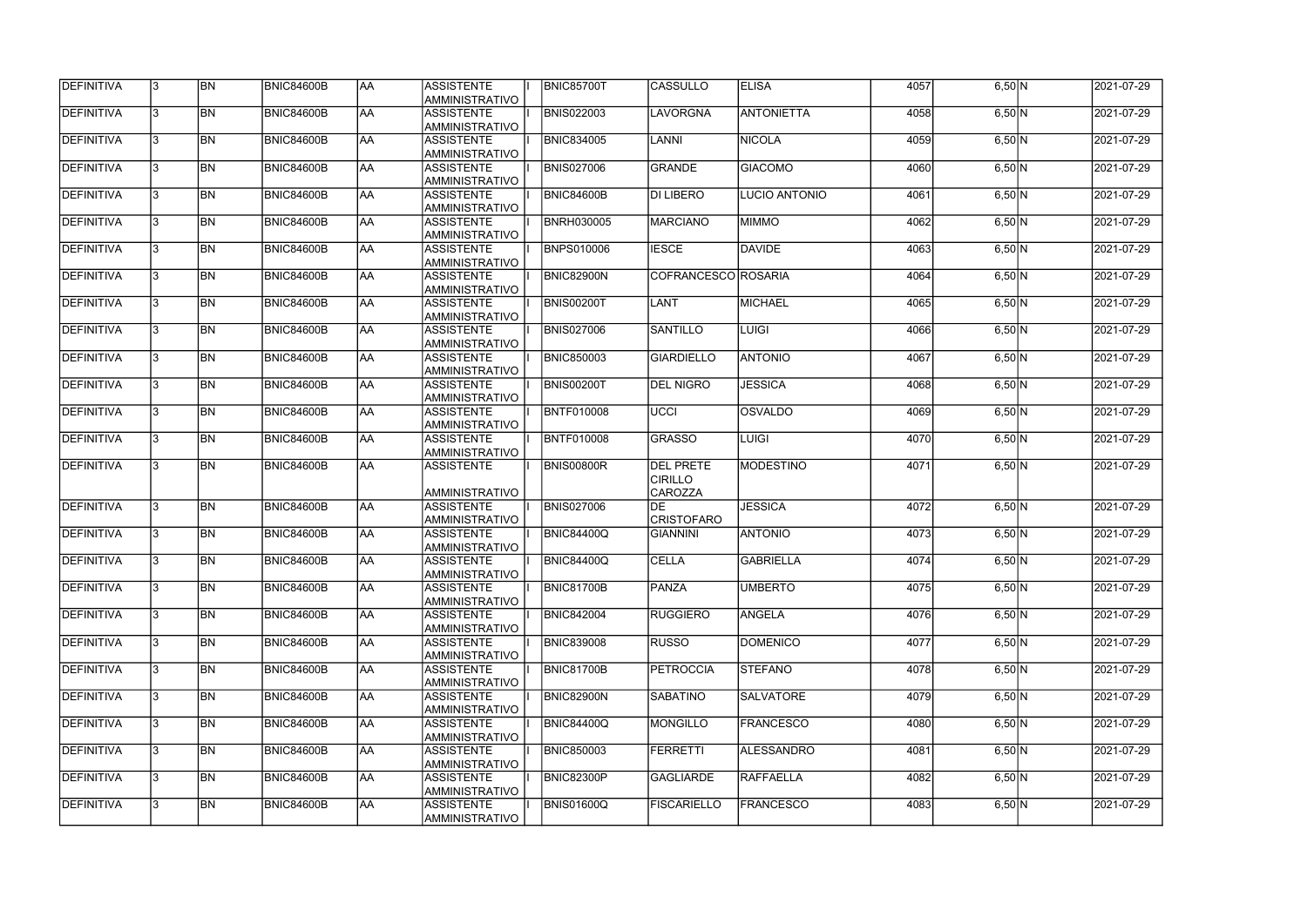| <b>DEFINITIVA</b> | 13. | <b>BN</b> | <b>BNIC84600B</b> | AA        | <b>ASSISTENTE</b><br>AMMINISTRATIVO        | <b>BNIC82500A</b> | <b>BONTEMPO</b>   | <b>ROBERTO</b>    | 4084 | 6,50 N   | 2021-07-29 |
|-------------------|-----|-----------|-------------------|-----------|--------------------------------------------|-------------------|-------------------|-------------------|------|----------|------------|
| <b>DEFINITIVA</b> | 13. | <b>BN</b> | <b>BNIC84600B</b> | laa       | <b>ASSISTENTE</b><br>AMMINISTRATIVO        | <b>BNIC86100D</b> | PEDATA            | <b>FRANCESCO</b>  | 4085 | 6,50 N   | 2021-07-29 |
| DEFINITIVA        | l3. | <b>BN</b> | <b>BNIC84600B</b> | AA        | <b>ASSISTENTE</b><br>AMMINISTRATIVO        | <b>BNIC848003</b> | <b>IACURCI</b>    | <b>ADOLFO</b>     | 4086 | 6,50 N   | 2021-07-29 |
| <b>DEFINITIVA</b> | l3. | <b>BN</b> | BNIC84600B        | <b>AA</b> | <b>ASSISTENTE</b><br>AMMINISTRATIVO        | <b>BNIC81400X</b> | <b>IANNICOLA</b>  | <b>GABRIELE</b>   | 4087 | $6,50$ N | 2021-07-29 |
| DEFINITIVA        | l3. | <b>BN</b> | <b>BNIC84600B</b> | laa       | <b>ASSISTENTE</b><br>AMMINISTRATIVO        | BNIC81400X        | <b>LA PORTA</b>   | <b>GIOVANNA</b>   | 4088 | 6,50 N   | 2021-07-29 |
| DEFINITIVA        | l3  | <b>BN</b> | <b>BNIC84600B</b> | laa       | <b>ASSISTENTE</b><br>AMMINISTRATIVO        | <b>BNIC812008</b> | <b>ALVINO</b>     | <b>ANTONIO</b>    | 4089 | 6,50 N   | 2021-07-29 |
| DEFINITIVA        |     | <b>BN</b> | <b>BNIC84600B</b> | laa       | <b>ASSISTENTE</b><br><b>AMMINISTRATIVO</b> | <b>BNIS014004</b> | SORDA             | <b>ANTONELLO</b>  | 4090 | 6,50 N   | 2021-07-29 |
| DEFINITIVA        |     | <b>BN</b> | <b>BNIC84600B</b> | laa       | <b>ASSISTENTE</b><br>AMMINISTRATIVO        | BNIC84600B        | <b>CAMARDELLA</b> | <b>MADDALENA</b>  | 4091 | 6,50 N   | 2021-07-29 |
| DEFINITIVA        | l3. | <b>BN</b> | <b>BNIC84600B</b> | AA        | <b>ASSISTENTE</b><br>AMMINISTRATIVO        | <b>BNIC813004</b> | <b>DE LUCA</b>    | <b>ROSARIA</b>    | 4092 | 6,50 N   | 2021-07-29 |
| DEFINITIVA        | l3. | <b>BN</b> | <b>BNIC84600B</b> | laa       | <b>ASSISTENTE</b><br>AMMINISTRATIVO        | <b>BNIC850003</b> | <b>DI MAIO</b>    | <b>CARMINE</b>    | 4093 | 6,50 N   | 2021-07-29 |
| DEFINITIVA        | l3. | <b>BN</b> | <b>BNIC84600B</b> | AA        | <b>ASSISTENTE</b><br>AMMINISTRATIVO        | <b>BNIC813004</b> | PASCARELLA        | <b>ANGELA</b>     | 4094 | 6,50 N   | 2021-07-29 |
| DEFINITIVA        | 3   | <b>BN</b> | <b>BNIC84600B</b> | <b>AA</b> | <b>ASSISTENTE</b><br>AMMINISTRATIVO        | <b>BNIS027006</b> | <b>CAROFIGLIO</b> | <b>MICHELE</b>    | 4095 | 6,50 N   | 2021-07-29 |
| DEFINITIVA        | l3. | <b>BN</b> | <b>BNIC84600B</b> | laa       | <b>ASSISTENTE</b><br>AMMINISTRATIVO        | <b>BNIS013008</b> | <b>BERNARDO</b>   | CARLO             | 4096 | 6,50 N   | 2021-07-29 |
| DEFINITIVA        | 3   | <b>BN</b> | <b>BNIC84600B</b> | laa       | <b>ASSISTENTE</b><br>AMMINISTRATIVO        | <b>BNIC86100D</b> | <b>MAROTTA</b>    | <b>IMMACOLATA</b> | 4097 | 6,50 N   | 2021-07-29 |
| DEFINITIVA        | 3   | <b>BN</b> | <b>BNIC84600B</b> | laa       | <b>ASSISTENTE</b><br><b>AMMINISTRATIVO</b> | <b>BNRH030005</b> | UCCI              | <b>VINCENZO</b>   | 4098 | 6,50 N   | 2021-07-29 |
| DEFINITIVA        | 3   | <b>BN</b> | <b>BNIC84600B</b> | laa       | <b>ASSISTENTE</b><br>AMMINISTRATIVO        | <b>BNTF010008</b> | <b>PASCARELLA</b> | <b>PASQUALE</b>   | 4099 | 6,50 N   | 2021-07-29 |
| DEFINITIVA        | l3. | <b>BN</b> | <b>BNIC84600B</b> | laa       | <b>ASSISTENTE</b><br>AMMINISTRATIVO        | <b>BNIC848003</b> | <b>GALLARELLO</b> | <b>MICHELE</b>    | 4100 | 6,50 N   | 2021-07-29 |
| DEFINITIVA        | l3. | <b>BN</b> | <b>BNIC84600B</b> | AA        | <b>ASSISTENTE</b><br>AMMINISTRATIVO        | <b>BNIC84300X</b> | <b>GUGLIOTTI</b>  | <b>LUCIO</b>      | 4101 | 6,50 N   | 2021-07-29 |
| DEFINITIVA        | 13  | <b>BN</b> | <b>BNIC84600B</b> | <b>AA</b> | <b>ASSISTENTE</b><br>AMMINISTRATIVO        | <b>BNPS010006</b> | <b>MERCURIO</b>   | NORINA            | 4102 | 6,50 N   | 2021-07-29 |
| <b>DEFINITIVA</b> | l3. | <b>BN</b> | <b>BNIC84600B</b> | AA        | <b>ASSISTENTE</b><br>AMMINISTRATIVO        | BNPM02000T        | <b>VARRICCHIO</b> | <b>MAURO</b>      | 4103 | 6,50 N   | 2021-07-29 |
| DEFINITIVA        | 13. | <b>BN</b> | <b>BNIC84600B</b> | AA        | <b>ASSISTENTE</b><br>AMMINISTRATIVO        | <b>BNIC84300X</b> | PAGANO            | <b>SALVATORE</b>  | 4104 | 6,50 N   | 2021-07-29 |
| DEFINITIVA        | 3   | <b>BN</b> | <b>BNIC84600B</b> | laa       | <b>ASSISTENTE</b><br>AMMINISTRATIVO        | BNIC82900N        | <b>ALTIERI</b>    | <b>STEFANIA</b>   | 4105 | 6,50 N   | 2021-07-29 |
| DEFINITIVA        |     | <b>BN</b> | BNIC84600B        | AA        | <b>ASSISTENTE</b><br>AMMINISTRATIVO        | <b>BNIC86100D</b> | <b>CORLEONE</b>   | <b>UMBERTO</b>    | 4106 | 6,50 N   | 2021-07-29 |
| DEFINITIVA        |     | <b>BN</b> | <b>BNIC84600B</b> | AA        | <b>ASSISTENTE</b><br>AMMINISTRATIVO        | <b>BNIC81700B</b> | <b>GELTRUDE</b>   | <b>CONCETTA</b>   | 4107 | 6,50 N   | 2021-07-29 |
| DEFINITIVA        | I3. | <b>BN</b> | BNIC84600B        | laa       | <b>ASSISTENTE</b><br>AMMINISTRATIVO        | BNIC82300P        | <b>LUBRANO</b>    | <b>ROSA</b>       | 4108 | 6,50 N   | 2021-07-29 |
| DEFINITIVA        | 13. | <b>BN</b> | <b>BNIC84600B</b> | AA        | <b>ASSISTENTE</b><br>AMMINISTRATIVO        | <b>BNIC827002</b> | <b>IANNOTTA</b>   | <b>ANTONIO</b>    | 4109 | $6,45$ N | 2021-07-29 |
| DEFINITIVA        | 13. | <b>BN</b> | <b>BNIC84600B</b> | AA        | <b>ASSISTENTE</b><br>AMMINISTRATIVO        | <b>BNIC84900V</b> | BALDINI           | <b>ORSOLA</b>     | 4110 | $6,40$ S | 2021-07-29 |
| DEFINITIVA        |     | <b>BN</b> | <b>BNIC84600B</b> | AA        | <b>ASSISTENTE</b><br>AMMINISTRATIVO        | <b>BNIC82900N</b> | ROMANELLI         | <b>ANTONELLA</b>  | 4111 | $6,40$ S | 2021-07-29 |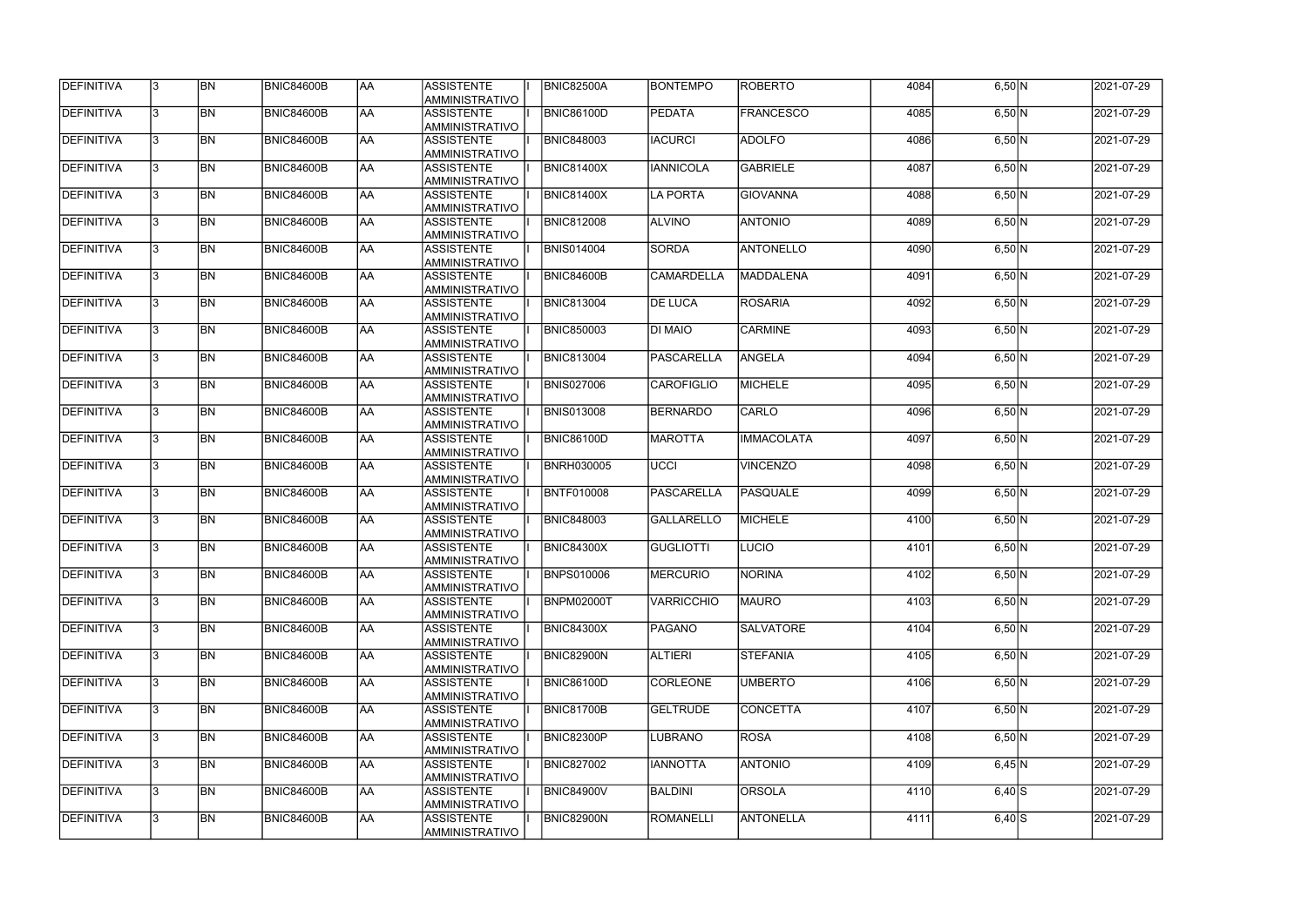| <b>DEFINITIVA</b> | 13. | <b>BN</b> | <b>BNIC84600B</b> | AA         | <b>ASSISTENTE</b><br>AMMINISTRATIVO        | <b>BNIC81400X</b> | <b>CONTE</b>      | TESOLINA BIONDINA       | 4112 | $6,40$ $S$         | 2021-07-29 |
|-------------------|-----|-----------|-------------------|------------|--------------------------------------------|-------------------|-------------------|-------------------------|------|--------------------|------------|
| DEFINITIVA        | 13. | <b>BN</b> | <b>BNIC84600B</b> | laa        | <b>ASSISTENTE</b><br>AMMINISTRATIVO        | <b>BNIC85200P</b> | PENGUE            | <b>CATERINA</b>         | 4113 | $6,40$ S           | 2021-07-29 |
| DEFINITIVA        | 13. | <b>BN</b> | <b>BNIC84600B</b> | laa        | <b>ASSISTENTE</b><br>AMMINISTRATIVO        | <b>BNIC819003</b> | <b>CANNAVINO</b>  | <b>MILENA</b>           | 4114 | $6,40$ S           | 2021-07-29 |
| DEFINITIVA        | l3. | <b>BN</b> | <b>BNIC84600B</b> | laa        | <b>ASSISTENTE</b><br>AMMINISTRATIVO        | <b>BNIS022003</b> | <b>PUCA</b>       | <b>MONICA</b>           | 4115 | $6,40$ $S$         | 2021-07-29 |
| DEFINITIVA        | 13. | <b>BN</b> | <b>BNIC84600B</b> | laa        | <b>ASSISTENTE</b><br>AMMINISTRATIVO        | <b>BNIC84500G</b> | PEGNO             | <b>STEFANIA</b>         | 4116 | $6,40$ S           | 2021-07-29 |
| DEFINITIVA        | 3   | <b>BN</b> | <b>BNIC84600B</b> | laa        | <b>ASSISTENTE</b><br>AMMINISTRATIVO        | BNIC85200P        | <b>SAGGESE</b>    | <b>CATERINA</b>         | 4117 | $6,40\overline{S}$ | 2021-07-29 |
| DEFINITIVA        |     | <b>BN</b> | <b>BNIC84600B</b> | laa        | <b>ASSISTENTE</b><br><b>AMMINISTRATIVO</b> | <b>BNPM02000T</b> | <b>GRIMALDI</b>   | <b>FRANCESCA</b>        | 4118 | $6,40$ S           | 2021-07-29 |
| DEFINITIVA        |     | <b>BN</b> | <b>BNIC84600B</b> | laa        | <b>ASSISTENTE</b><br>AMMINISTRATIVO        | <b>BNIC84300X</b> | FRANCESCHINI      | <b>LORENZO</b>          | 4119 | 6,40 N             | 2021-07-29 |
| DEFINITIVA        |     | <b>BN</b> | <b>BNIC84600B</b> | laa        | <b>ASSISTENTE</b><br>AMMINISTRATIVO        | <b>BNIS013008</b> | <b>CENCIOTTI</b>  | <b>ANGELO</b>           | 4120 | 6,40 N             | 2021-07-29 |
| DEFINITIVA        | l3. | <b>BN</b> | <b>BNIC84600B</b> | laa        | <b>ASSISTENTE</b><br>AMMINISTRATIVO        | <b>BNIC81400X</b> | <b>SALOMONE</b>   | <b>MARIA CELESTE</b>    | 4121 | 6,40 N             | 2021-07-29 |
| DEFINITIVA        | 13. | <b>BN</b> | <b>BNIC84600B</b> | laa        | <b>ASSISTENTE</b><br>AMMINISTRATIVO        | BNIC81700B        | PALUMBO           | <b>MARIO</b>            | 4122 | 6,40 N             | 2021-07-29 |
| DEFINITIVA        | 3   | <b>BN</b> | <b>BNIC84600B</b> | <b>AA</b>  | <b>ASSISTENTE</b><br>AMMINISTRATIVO        | <b>BNIS01600Q</b> | <b>DE MARIA</b>   | <b>GIUSEPPINA</b>       | 4123 | 6,40 N             | 2021-07-29 |
| DEFINITIVA        | l3. | <b>BN</b> | <b>BNIC84600B</b> | laa        | <b>ASSISTENTE</b><br>AMMINISTRATIVO        | <b>BNIS014004</b> | <b>CIPRIANO</b>   | <b>MICHELA</b>          | 4124 | 6,40 N             | 2021-07-29 |
| DEFINITIVA        | 3   | <b>BN</b> | <b>BNIC84600B</b> | AA         | <b>ASSISTENTE</b><br>AMMINISTRATIVO        | BNIC82900N        | <b>MARCHITTO</b>  | <b>IBERO</b>            | 4125 | 6,40 N             | 2021-07-29 |
| DEFINITIVA        |     | <b>BN</b> | <b>BNIC84600B</b> | AA         | <b>ASSISTENTE</b><br><b>AMMINISTRATIVO</b> | <b>BNIC81000L</b> | <b>BONITO</b>     | LUANA                   | 4126 | 6,40 N             | 2021-07-29 |
| DEFINITIVA        |     | <b>BN</b> | <b>BNIC84600B</b> | AA         | <b>ASSISTENTE</b><br>AMMINISTRATIVO        | <b>BNIC82900N</b> | <b>ZAMPELLI</b>   | <b>CARMEN</b>           | 4127 | 6,40 N             | 2021-07-29 |
| DEFINITIVA        | 3   | <b>BN</b> | <b>BNIC84600B</b> | laa        | <b>ASSISTENTE</b><br>AMMINISTRATIVO        | BNIC82900N        | <b>SANZARI</b>    | LUANA                   | 4128 | 6,40 N             | 2021-07-29 |
| DEFINITIVA        |     | <b>BN</b> | <b>BNIC84600B</b> | AA         | <b>ASSISTENTE</b><br>AMMINISTRATIVO        | <b>BNIC84400Q</b> | <b>DE FLORIO</b>  | LARIA                   | 4129 | 6,40 N             | 2021-07-29 |
| DEFINITIVA        | 13  | BN        | <b>BNIC84600B</b> | <b>JAA</b> | <b>ASSISTENTE</b><br>AMMINISTRATIVO        | <b>BNIC84600B</b> | <b>SALVATORE</b>  | <b>TRESI</b>            | 4130 | 6,40 N             | 2021-07-29 |
| <b>DEFINITIVA</b> | I3. | <b>BN</b> | <b>BNIC84600B</b> | <b>AA</b>  | <b>ASSISTENTE</b><br>AMMINISTRATIVO        | <b>BNIS027006</b> | <b>BOCCHINO</b>   | <b>STEFANO</b>          | 4131 | 6,40 N             | 2021-07-29 |
| DEFINITIVA        | l3. | <b>BN</b> | <b>BNIC84600B</b> | <b>AA</b>  | <b>ASSISTENTE</b><br>AMMINISTRATIVO        | <b>BNIC85200P</b> | <b>PARENTE</b>    | <b>ASSUNTA</b>          | 4132 | 6,40 N             | 2021-07-29 |
| DEFINITIVA        | 3   | <b>BN</b> | <b>BNIC84600B</b> | AA         | <b>ASSISTENTE</b><br>AMMINISTRATIVO        | <b>BNIS014004</b> | <b>NARDONE</b>    | <b>ANTONIO NICOLA</b>   | 4133 | 6,40 N             | 2021-07-29 |
| <b>DEFINITIVA</b> | 3   | <b>BN</b> | <b>BNIC84600B</b> | AA         | <b>ASSISTENTE</b><br>AMMINISTRATIVO        | <b>BNRH030005</b> | <b>D'ANDOLA</b>   | <b>ANNA</b>             | 4134 | 6,40 N             | 2021-07-29 |
| DEFINITIVA        |     | <b>BN</b> | <b>BNIC84600B</b> | AA         | <b>ASSISTENTE</b><br>AMMINISTRATIVO        | <b>BNMM09000E</b> | <b>PISCUOGLIO</b> | <b>CRISTIAN</b>         | 4135 | 6,40 N             | 2021-07-29 |
| DEFINITIVA        |     | <b>BN</b> | <b>BNIC84600B</b> | AA         | <b>ASSISTENTE</b><br>AMMINISTRATIVO        | <b>BNIC862009</b> | <b>RUSSO</b>      | <b>CRISTIAN FLORIAN</b> | 4136 | 6,40 N             | 2021-07-29 |
| DEFINITIVA        | I3. | <b>BN</b> | BNIC84600B        | AA         | <b>ASSISTENTE</b><br>AMMINISTRATIVO        | BNIC83700L        | <b>BRUNO</b>      | <b>FRANCESCO</b>        | 4137 | 6,40 N             | 2021-07-29 |
| DEFINITIVA        | 13. | <b>BN</b> | <b>BNIC84600B</b> | laa        | <b>ASSISTENTE</b><br>AMMINISTRATIVO        | BNIC84600B        | <b>NOCERA</b>     | <b>PIERO</b>            | 4138 | 6,40 N             | 2021-07-29 |
| DEFINITIVA        |     | <b>BN</b> | <b>BNIC84600B</b> | <b>AA</b>  | <b>ASSISTENTE</b><br>AMMINISTRATIVO        | <b>BNPM02000T</b> | RAIMO             | <b>ELUISA</b>           | 4139 | 6,40 N             | 2021-07-29 |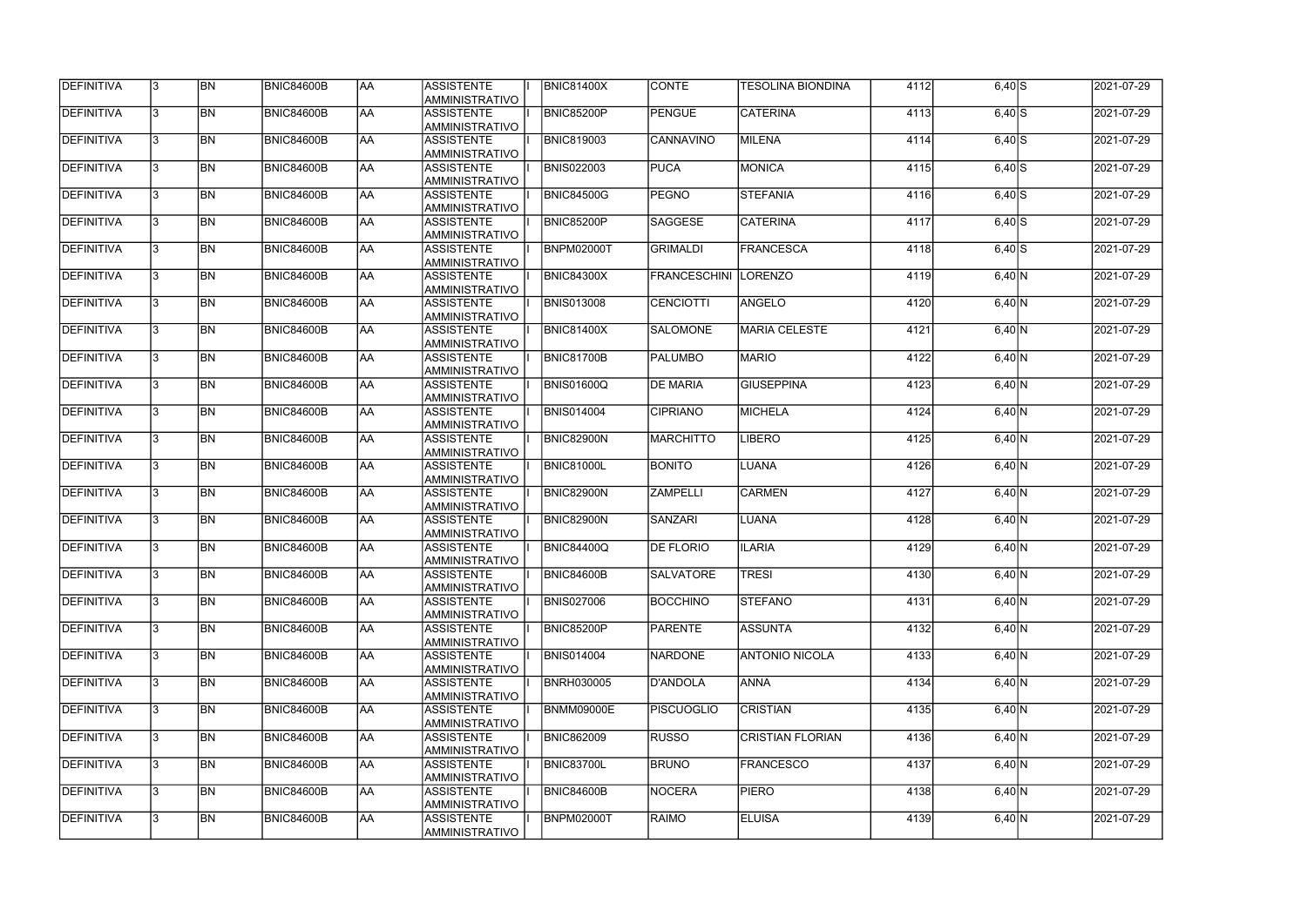| DEFINITIVA         | 13.          | <b>BN</b> | <b>BNIC84600B</b> | AA        | <b>ASSISTENTE</b><br>AMMINISTRATIVO        | <b>BNIS027006</b> | <b>VITELLI</b>     | <b>GIUSEPPE</b>  | 4140 | 6,40 N   | 2021-07-29 |
|--------------------|--------------|-----------|-------------------|-----------|--------------------------------------------|-------------------|--------------------|------------------|------|----------|------------|
| <b>DEFINITIVA</b>  | l3.          | <b>BN</b> | BNIC84600B        | AA        | <b>ASSISTENTE</b><br>AMMINISTRATIVO        | <b>BNIC84300X</b> | FANELLI            | <b>LAURA</b>     | 4141 | 6,40 N   | 2021-07-29 |
| DEFINITIVA         |              | <b>BN</b> | <b>BNIC84600B</b> | <b>AA</b> | <b>ASSISTENTE</b><br>AMMINISTRATIVO        | <b>BNIC85700T</b> | <b>GRASSO</b>      | <b>MANUELA</b>   | 4142 | $6,40$ N | 2021-07-29 |
| <b>DEFINITIVA</b>  | $\mathbf{3}$ | <b>BN</b> | BNIC84600B        | <b>AA</b> | <b>ASSISTENTE</b><br>AMMINISTRATIVO        | <b>BNIC84600B</b> | FASULO             | <b>SARA</b>      | 4143 | 6,40 N   | 2021-07-29 |
| <b>DEFINITIVA</b>  |              | <b>BN</b> | BNIC84600B        | AA        | <b>ASSISTENTE</b><br>AMMINISTRATIVO        | <b>BNIC85200P</b> | GRAZIOSI           | <b>ROSSELLA</b>  | 4144 | 6,40 N   | 2021-07-29 |
| <b>DEFINITIVA</b>  |              | <b>BN</b> | BNIC84600B        | laa       | <b>ASSISTENTE</b><br><b>AMMINISTRATIVO</b> | BNPS010006        | CAROLLA            | <b>NAZZARO</b>   | 4145 | 6,40 N   | 2021-07-29 |
| DEFINITIVA         |              | <b>BN</b> | <b>BNIC84600B</b> | <b>AA</b> | <b>ASSISTENTE</b><br>AMMINISTRATIVO        | <b>BNIC804009</b> | <b>CAMPOPIANO</b>  | <b>SONIA</b>     | 4146 | 6,40 N   | 2021-07-29 |
| DEFINITIVA         |              | <b>BN</b> | BNIC84600B        | <b>AA</b> | <b>ASSISTENTE</b><br>AMMINISTRATIVO        | <b>BNPC02000N</b> | PERUGINI           | <b>ANTONELLA</b> | 4147 | 6,40 N   | 2021-07-29 |
| DEFINITIVA         |              | <b>BN</b> | BNIC84600B        | <b>AA</b> | <b>ASSISTENTE</b><br>AMMINISTRATIVO        | <b>BNIC86000N</b> | PENNUCCI           | <b>ANTONIO</b>   | 4148 | 6,40 N   | 2021-07-29 |
| DEFINITIVA         |              | <b>BN</b> | BNIC84600B        | <b>AA</b> | <b>ASSISTENTE</b><br>AMMINISTRATIVO        | <b>BNIC812008</b> | <b>MINUCCI</b>     | <b>RAFFAELE</b>  | 4149 | 6,40 N   | 2021-07-29 |
| DEFINITIVA         |              | <b>BN</b> | BNIC84600B        | <b>AA</b> | <b>ASSISTENTE</b><br>AMMINISTRATIVO        | <b>BNIS01600Q</b> | <b>BOCCHINO</b>    | <b>FABRIZIO</b>  | 4150 | $6,33$ S | 2021-07-29 |
| <b>IDEFINITIVA</b> |              | <b>BN</b> | BNIC84600B        | <b>AA</b> | <b>ASSISTENTE</b><br>AMMINISTRATIVO        | <b>BNIC82900N</b> | <b>DELLA RATTA</b> | <b>KATIA</b>     | 4151 | $6,33$ S | 2021-07-29 |
| DEFINITIVA         |              | <b>BN</b> | BNIC84600B        | <b>AA</b> | <b>ASSISTENTE</b><br>AMMINISTRATIVO        | <b>BNIS01600Q</b> | <b>MARRONE</b>     | <b>D'ANIELLO</b> | 4152 | $6,33$ S | 2021-07-29 |
| DEFINITIVA         |              | <b>BN</b> | <b>BNIC84600B</b> | <b>AA</b> | <b>ASSISTENTE</b><br><b>AMMINISTRATIVO</b> | <b>BNVC01000A</b> | <b>TESAURO</b>     | MARIA            | 4153 | $6,33$ S | 2021-07-29 |
| DEFINITIVA         |              | <b>BN</b> | BNIC84600B        | <b>AA</b> | <b>ASSISTENTE</b><br>AMMINISTRATIVO        | <b>BNIC85400A</b> | <b>IULIANO</b>     | PAOLA            | 4154 | $6,33$ S | 2021-07-29 |
| DEFINITIVA         |              | <b>BN</b> | <b>BNIC84600B</b> | laa       | <b>ASSISTENTE</b><br>AMMINISTRATIVO        | <b>BNIC839008</b> | <b>CHIRICO</b>     | <b>GIUSEPPA</b>  | 4155 | $6,33$ S | 2021-07-29 |
| DEFINITIVA         | $\mathbf{R}$ | <b>BN</b> | BNIC84600B        | laa       | <b>ASSISTENTE</b><br>AMMINISTRATIVO        | <b>BNIC81700B</b> | MEO                | <b>CARMELINA</b> | 4156 | $6,33$ S | 2021-07-29 |
| DEFINITIVA         |              | <b>BN</b> | BNIC84600B        | <b>AA</b> | <b>ASSISTENTE</b><br>AMMINISTRATIVO        | <b>BNIC84300X</b> | <b>PASTORE</b>     | <b>LUIGI</b>     | 4157 | $6,33$ S | 2021-07-29 |
| DEFINITIVA         | 13.          | <b>BN</b> | <b>BNIC84600B</b> | AA        | <b>ASSISTENTE</b><br>AMMINISTRATIVO        | <b>BNIC84600B</b> | PANZA              | <b>MARIA</b>     | 4158 | $6,33$ S | 2021-07-29 |
| <b>DEFINITIVA</b>  | $\mathbf{3}$ | <b>BN</b> | BNIC84600B        | <b>AA</b> | ASSISTENTE<br>AMMINISTRATIVO               | <b>BNIC84500G</b> | <b>IOVANNA</b>     | <b>ANNA MENA</b> | 4159 | $6,33$ S | 2021-07-29 |
| <b>DEFINITIVA</b>  | 13.          | <b>BN</b> | BNIC84600B        | AA        | <b>ASSISTENTE</b><br>AMMINISTRATIVO        | <b>BNIC84900V</b> | <b>IESCE</b>       | <b>COSIMO</b>    | 4160 | $6,33$ S | 2021-07-29 |
| DEFINITIVA         |              | <b>BN</b> | BNIC84600B        | <b>AA</b> | <b>ASSISTENTE</b><br>AMMINISTRATIVO        | <b>BNPS010006</b> | <b>PELOSO</b>      | <b>ANTONIO</b>   | 4161 | $6,33$ S | 2021-07-29 |
| DEFINITIVA         |              | <b>BN</b> | BNIC84600B        | <b>AA</b> | ASSISTENTE<br>AMMINISTRATIVO               | <b>BNIC85200P</b> | FERRUCCI           | <b>ROSETTA</b>   | 4162 | 6,33 N   | 2021-07-29 |
| DEFINITIVA         |              | <b>BN</b> | BNIC84600B        | <b>AA</b> | <b>ASSISTENTE</b><br>AMMINISTRATIVO        | <b>BNIC84400Q</b> | GRIMALDI           | <b>BARBARA</b>   | 4163 | 6,33 N   | 2021-07-29 |
| DEFINITIVA         |              | <b>BN</b> | BNIC84600B        | <b>AA</b> | ASSISTENTE<br>AMMINISTRATIVO               | <b>BNRH030005</b> | <b>IORIO</b>       | <b>STEFANO</b>   | 4164 | 6,33 N   | 2021-07-29 |
| DEFINITIVA         |              | <b>BN</b> | BNIC84600B        | <b>AA</b> | ASSISTENTE<br>AMMINISTRATIVO               | <b>BNIC834005</b> | ANGIOLELLI         | <b>GIANLUCA</b>  | 4165 | 6,33 N   | 2021-07-29 |
| <b>DEFINITIVA</b>  | l3.          | <b>BN</b> | BNIC84600B        | <b>AA</b> | ASSISTENTE<br>AMMINISTRATIVO               | BNIC82300P        | CAVALLARO          | <b>GIANDIEGO</b> | 4166 | 6,33 N   | 2021-07-29 |
| <b>DEFINITIVA</b>  |              | <b>BN</b> | BNIC84600B        | <b>AA</b> | <b>ASSISTENTE</b><br>AMMINISTRATIVO        | BNTF010008        | <b>MIGNONE</b>     | <b>MAURIZIO</b>  | 4167 | 6,33 N   | 2021-07-29 |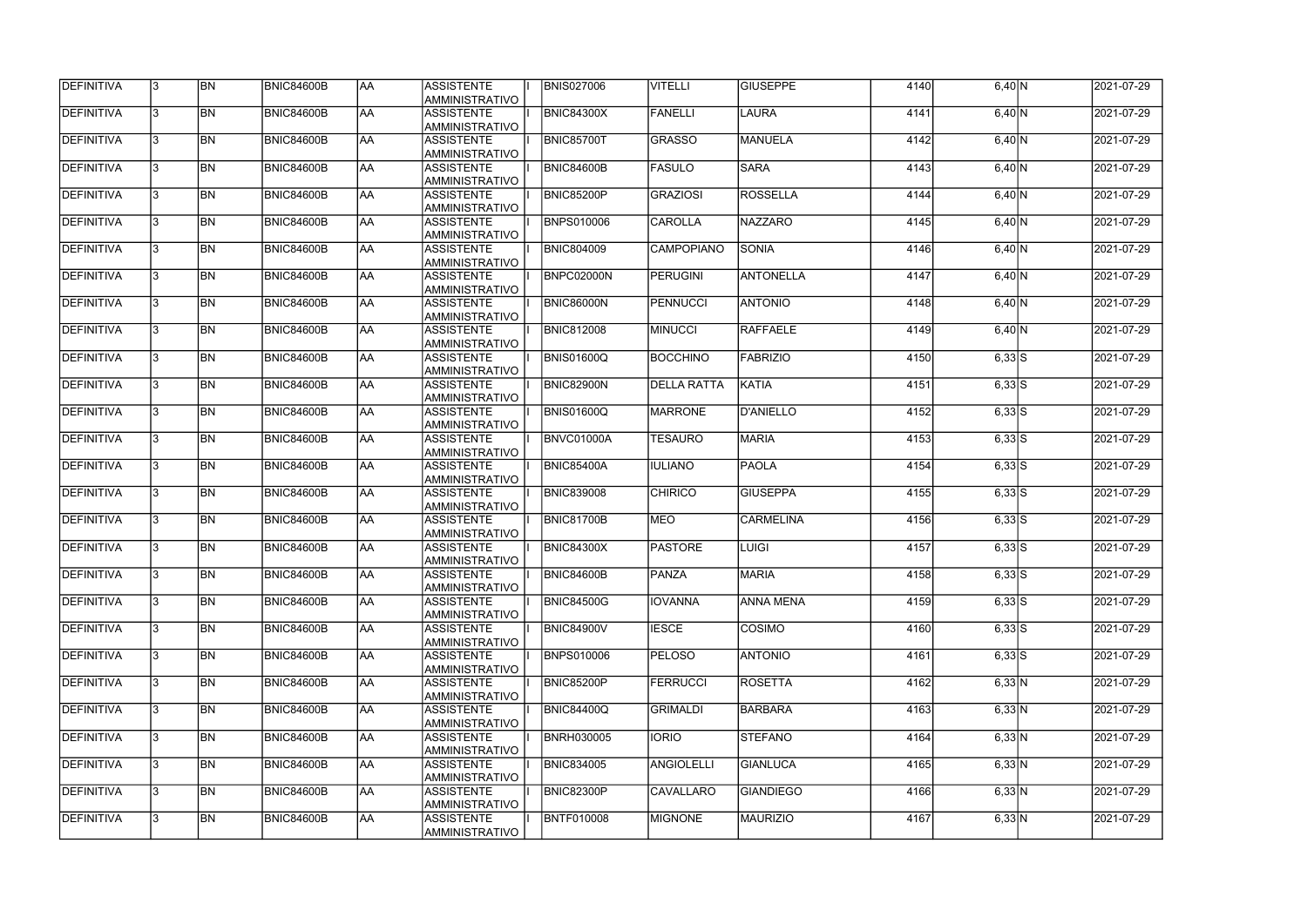| DEFINITIVA         | 13.          | <b>BN</b> | <b>BNIC84600B</b> | AA        | <b>ASSISTENTE</b><br>IAMMINISTRATIVO       | <b>BNIS014004</b> | IZZO                 | <b>FLORIANA</b>   | 4168 | 6,33 N             | 2021-07-29 |
|--------------------|--------------|-----------|-------------------|-----------|--------------------------------------------|-------------------|----------------------|-------------------|------|--------------------|------------|
| <b>DEFINITIVA</b>  | l3.          | <b>BN</b> | BNIC84600B        | AA        | <b>ASSISTENTE</b><br>AMMINISTRATIVO        | <b>BNIC81400X</b> | <b>VELARDO</b>       | <b>ANASTASIA</b>  | 4169 | 6,33 N             | 2021-07-29 |
| DEFINITIVA         |              | <b>BN</b> | BNIC84600B        | <b>AA</b> | <b>ASSISTENTE</b><br>AMMINISTRATIVO        | <b>BNIS022003</b> | <b>AVITABILE</b>     | <b>LUCA</b>       | 4170 | $6,33$ N           | 2021-07-29 |
| <b>DEFINITIVA</b>  | $\mathbf{3}$ | <b>BN</b> | BNIC84600B        | <b>AA</b> | <b>ASSISTENTE</b><br>AMMINISTRATIVO        | <b>BNIC84300X</b> | <b>PASTORE</b>       | <b>GIANLUCA</b>   | 4171 | $6,33$ N           | 2021-07-29 |
| <b>DEFINITIVA</b>  |              | <b>BN</b> | BNIC84600B        | <b>AA</b> | <b>ASSISTENTE</b><br>AMMINISTRATIVO        | <b>BNIS013008</b> | <b>DIODATO</b>       | ANIELLO           | 4172 | 6,33 N             | 2021-07-29 |
| <b>DEFINITIVA</b>  |              | <b>BN</b> | BNIC84600B        | laa       | <b>ASSISTENTE</b><br><b>AMMINISTRATIVO</b> | <b>BNIC84300X</b> | <b>FUCCI</b>         | <b>SEBASTIANO</b> | 4173 | 6,33 N             | 2021-07-29 |
| DEFINITIVA         |              | <b>BN</b> | <b>BNIC84600B</b> | <b>AA</b> | <b>ASSISTENTE</b><br>AMMINISTRATIVO        | <b>BNIS00200T</b> | <b>TOMASO</b>        | <b>MARGHERITA</b> | 4174 | 6,33 N             | 2021-07-29 |
| DEFINITIVA         |              | <b>BN</b> | BNIC84600B        | <b>AA</b> | <b>ASSISTENTE</b><br>AMMINISTRATIVO        | <b>BNIS013008</b> | <b>PICCOLO</b>       | <b>ANNA</b>       | 4175 | 6,33 N             | 2021-07-29 |
| DEFINITIVA         |              | <b>BN</b> | BNIC84600B        | <b>AA</b> | <b>ASSISTENTE</b><br>AMMINISTRATIVO        | <b>BNIC850003</b> | <b>ORLACCHIO</b>     | <b>ANGELO</b>     | 4176 | 6,33 N             | 2021-07-29 |
| DEFINITIVA         |              | <b>BN</b> | BNIC84600B        | <b>AA</b> | <b>ASSISTENTE</b><br>AMMINISTRATIVO        | <b>BNIC86000N</b> | <b>DI VICO</b>       | LUCIANO           | 4177 | 6,33 N             | 2021-07-29 |
| DEFINITIVA         |              | <b>BN</b> | BNIC84600B        | <b>AA</b> | <b>ASSISTENTE</b><br>AMMINISTRATIVO        | <b>BNVC01000A</b> | <b>DE IASIO</b>      | <b>CARMELA</b>    | 4178 | $6,33$ N           | 2021-07-29 |
| <b>IDEFINITIVA</b> |              | <b>BN</b> | BNIC84600B        | <b>AA</b> | <b>ASSISTENTE</b><br>AMMINISTRATIVO        | <b>BNIC83700L</b> | <b>VALENTINO</b>     | <b>ANNA ROSA</b>  | 4179 | 6,33 N             | 2021-07-29 |
| DEFINITIVA         |              | <b>BN</b> | BNIC84600B        | <b>AA</b> | <b>ASSISTENTE</b><br>AMMINISTRATIVO        | <b>BNIC839008</b> | <b>MANGO</b>         | <b>ISABELLA</b>   | 4180 | 6,33 N             | 2021-07-29 |
| DEFINITIVA         |              | <b>BN</b> | <b>BNIC84600B</b> | <b>AA</b> | <b>ASSISTENTE</b><br><b>AMMINISTRATIVO</b> | <b>BNIC86000N</b> | <b>FELEPPA</b>       | <b>CLAUDIA</b>    | 4181 | 6,33 N             | 2021-07-29 |
| DEFINITIVA         |              | <b>BN</b> | BNIC84600B        | <b>AA</b> | <b>ASSISTENTE</b><br>AMMINISTRATIVO        | <b>BNIC842004</b> | FALZARANO            | <b>CARMELA</b>    | 4182 | 6,33 N             | 2021-07-29 |
| DEFINITIVA         |              | <b>BN</b> | <b>BNIC84600B</b> | laa       | <b>ASSISTENTE</b><br>AMMINISTRATIVO        | <b>BNIC82500A</b> | <b>OFFREDA</b>       | PASQUALINO        | 4183 | 6,33 N             | 2021-07-29 |
| DEFINITIVA         | $\mathbf{R}$ | <b>BN</b> | BNIC84600B        | laa       | <b>ASSISTENTE</b><br>AMMINISTRATIVO        | <b>BNIS01600Q</b> | <b>CORBO</b>         | <b>ANTONIO</b>    | 4184 | 6,33 N             | 2021-07-29 |
| DEFINITIVA         |              | <b>BN</b> | BNIC84600B        | <b>AA</b> | <b>ASSISTENTE</b><br>AMMINISTRATIVO        | <b>BNIC850003</b> | <b>ZOTTI</b>         | <b>MARIO</b>      | 4185 | 6,33 N             | 2021-07-29 |
| <b>DEFINITIVA</b>  | 13.          | <b>BN</b> | <b>BNIC84600B</b> | AA        | <b>ASSISTENTE</b><br>AMMINISTRATIVO        | <b>BNIS014004</b> | <b>FUSCO</b>         | <b>LINA</b>       | 4186 | 6,33 N             | 2021-07-29 |
| <b>DEFINITIVA</b>  |              | <b>BN</b> | BNIC84600B        | AA        | <b>ASSISTENTE</b><br>AMMINISTRATIVO        | BNRH030005        | <b>PALLOTTA</b>      | <b>MICHELE</b>    | 4187 | $6,30$ S           | 2021-07-29 |
| <b>DEFINITIVA</b>  | 13.          | <b>BN</b> | BNIC84600B        | AA        | <b>ASSISTENTE</b><br>AMMINISTRATIVO        | <b>BNIS02300V</b> | <b>CONTI</b>         | <b>ROSA</b>       | 4188 | $6,30$ $S$         | 2021-07-29 |
| DEFINITIVA         |              | <b>BN</b> | BNIC84600B        | <b>AA</b> | <b>ASSISTENTE</b><br>AMMINISTRATIVO        | <b>BNPM02000T</b> | <b>GAROFANO</b>      | <b>SANDRA</b>     | 4189 | $6,30$ S           | 2021-07-29 |
| DEFINITIVA         |              | <b>BN</b> | BNIC84600B        | <b>AA</b> | <b>ASSISTENTE</b><br>AMMINISTRATIVO        | <b>BNIC848003</b> | <b>FESTA</b>         | <b>ALESSANDRA</b> | 4190 | $6,30$ S           | 2021-07-29 |
| DEFINITIVA         |              | <b>BN</b> | BNIC84600B        | AA        | <b>ASSISTENTE</b><br>AMMINISTRATIVO        | <b>BNIC81700B</b> | <b>CHIANCONE</b>     | <b>FERNANDO</b>   | 4191 | $6,30\overline{S}$ | 2021-07-29 |
| DEFINITIVA         |              | <b>BN</b> | BNIC84600B        | <b>AA</b> | ASSISTENTE<br>AMMINISTRATIVO               | <b>BNIS01600Q</b> | <b>DI CORATO</b>     | <b>GIOELE</b>     | 4192 | $6,30$ S           | 2021-07-29 |
| DEFINITIVA         |              | <b>BN</b> | BNIC84600B        | <b>AA</b> | ASSISTENTE<br>AMMINISTRATIVO               | <b>BNIC82900N</b> | <b>CIARLEGLIO</b>    | <b>LORENZO</b>    | 4193 | $6,30$ S           | 2021-07-29 |
| <b>DEFINITIVA</b>  |              | <b>BN</b> | BNIC84600B        | <b>AA</b> | ASSISTENTE<br>AMMINISTRATIVO               | <b>BNIC82900N</b> | SANTONASTAS VINCENZO |                   | 4194 | $6,30$ S           | 2021-07-29 |
| <b>DEFINITIVA</b>  |              | <b>BN</b> | BNIC84600B        | <b>AA</b> | <b>ASSISTENTE</b><br>AMMINISTRATIVO        | <b>BNIC85400A</b> | PASSARIELLO          | <b>SALVATORE</b>  | 4195 | 6,30 N             | 2021-07-29 |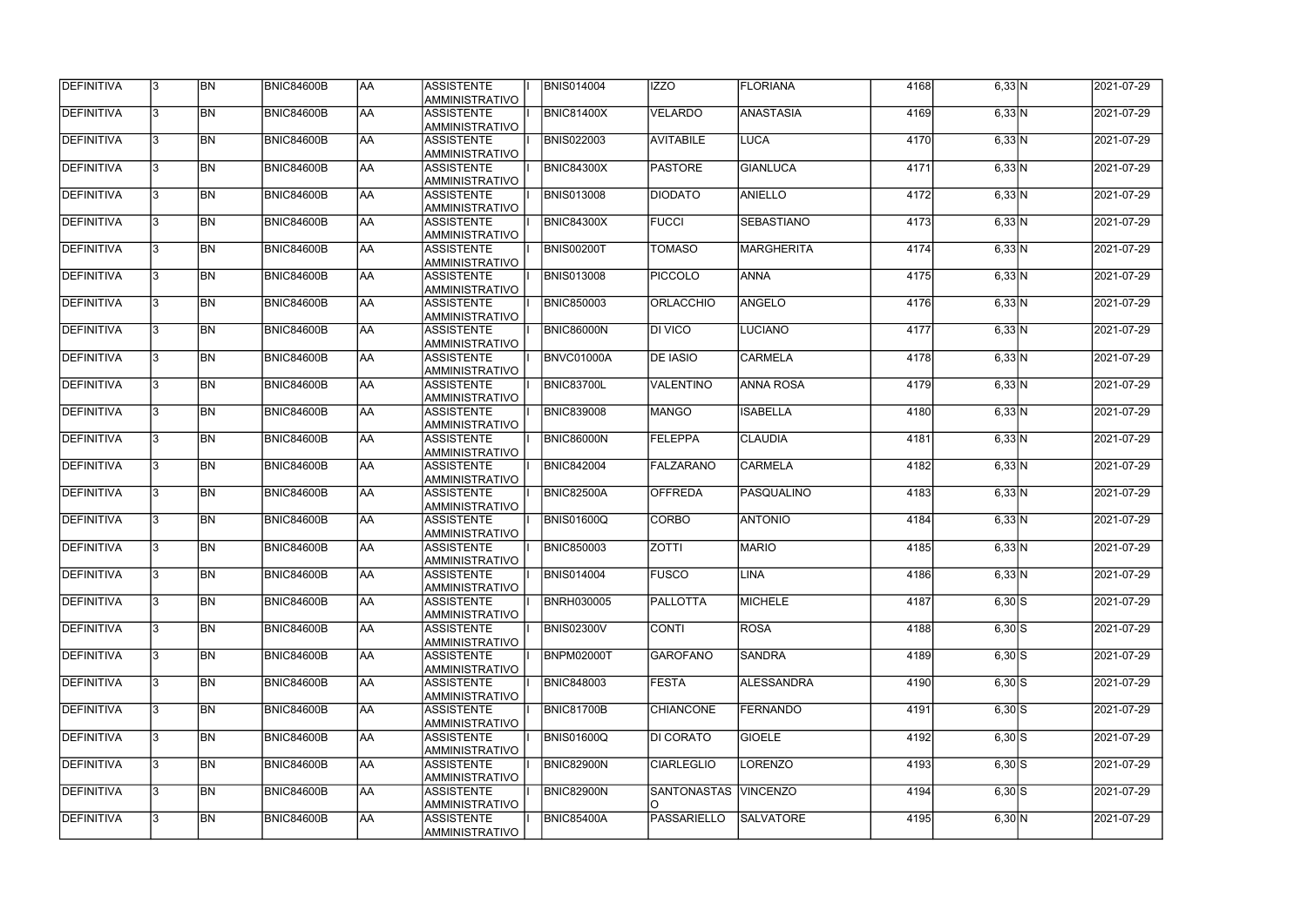| DEFINITIVA        |   | <b>BN</b> | <b>BNIC84600B</b> | AA              | ASSISTENTE<br>AMMINISTRATIVO        | <b>BNIC84600B</b> | <b>NARDONE</b>     | <b>MARIO</b>      | 4196 | 6,30 N   | 2021-07-29 |
|-------------------|---|-----------|-------------------|-----------------|-------------------------------------|-------------------|--------------------|-------------------|------|----------|------------|
| <b>DEFINITIVA</b> | 3 | <b>BN</b> | <b>BNIC84600B</b> | AA              | <b>ASSISTENTE</b><br>AMMINISTRATIVO | BNIC81400X        | <b>LINFANTE</b>    | <b>EMANUELE</b>   | 4197 | 6,30 N   | 2021-07-29 |
| DEFINITIVA        |   | <b>BN</b> | <b>BNIC84600B</b> | AA              | <b>ASSISTENTE</b><br>AMMINISTRATIVO | <b>BNIS02300V</b> | PERRONE            | <b>ANGELO</b>     | 4198 | 6,30 N   | 2021-07-29 |
| DEFINITIVA        |   | <b>BN</b> | BNIC84600B        | AA              | <b>ASSISTENTE</b><br>AMMINISTRATIVO | <b>BNIS027006</b> | <b>FEDERICO</b>    | <b>TATIANA</b>    | 4199 | 6,30 N   | 2021-07-29 |
| <b>DEFINITIVA</b> |   | <b>BN</b> | BNIC84600B        | AA              | <b>ASSISTENTE</b><br>AMMINISTRATIVO | <b>BNIC862009</b> | <b>VISCARIELLO</b> | <b>ANTONIO</b>    | 4200 | 6,30 N   | 2021-07-29 |
| DEFINITIVA        |   | <b>BN</b> | <b>BNIC84600B</b> | AA              | <b>ASSISTENTE</b><br>AMMINISTRATIVO | <b>BNTF010008</b> | <b>FURNO</b>       | <b>PIETRO</b>     | 4201 | 6,30 N   | 2021-07-29 |
| DEFINITIVA        |   | <b>BN</b> | <b>BNIC84600B</b> | AA              | <b>ASSISTENTE</b><br>AMMINISTRATIVO | <b>BNIC84900V</b> | MEOLI              | <b>GIUSEPPINA</b> | 4202 | 6,30 N   | 2021-07-29 |
| <b>DEFINITIVA</b> |   | <b>BN</b> | <b>BNIC84600B</b> | AA              | <b>ASSISTENTE</b><br>AMMINISTRATIVO | <b>BNIC813004</b> | PARENTE            | <b>FILOMENA</b>   | 4203 | 6,30 N   | 2021-07-29 |
| DEFINITIVA        |   | <b>BN</b> | <b>BNIC84600B</b> | AA              | <b>ASSISTENTE</b><br>AMMINISTRATIVO | <b>BNIC85700T</b> | <b>CRISCUOLO</b>   | <b>FIORENZO</b>   | 4204 | 6,30 N   | 2021-07-29 |
| DEFINITIVA        |   | <b>BN</b> | <b>BNIC84600B</b> | AA              | <b>ASSISTENTE</b><br>AMMINISTRATIVO | <b>BNIC84300X</b> | <b>MADDALONI</b>   | <b>ANTONIO</b>    | 4205 | 6,30 N   | 2021-07-29 |
| <b>DEFINITIVA</b> |   | <b>BN</b> | <b>BNIC84600B</b> | AA              | <b>ASSISTENTE</b><br>AMMINISTRATIVO | <b>BNIS02300V</b> | <b>MONTONE</b>     | <b>DANILO</b>     | 4206 | 6,30 N   | 2021-07-29 |
| <b>DEFINITIVA</b> |   | <b>BN</b> | BNIC84600B        | AA              | <b>ASSISTENTE</b><br>AMMINISTRATIVO | <b>BNIS01600Q</b> | <b>CAROLLA</b>     | <b>GIOVANNI</b>   | 4207 | 6,30 N   | 2021-07-29 |
| DEFINITIVA        |   | <b>BN</b> | <b>BNIC84600B</b> | $\overline{AA}$ | <b>ASSISTENTE</b><br>AMMINISTRATIVO | <b>BNTF010008</b> | <b>CIOTTA</b>      | <b>NICOLA</b>     | 4208 | 6,30 N   | 2021-07-29 |
| <b>DEFINITIVA</b> |   | <b>BN</b> | BNIC84600B        | AA              | <b>ASSISTENTE</b><br>AMMINISTRATIVO | <b>BNIS014004</b> | PEZZILLO           | <b>GIANLUCA</b>   | 4209 | 6,30 N   | 2021-07-29 |
| <b>DEFINITIVA</b> |   | <b>BN</b> | <b>BNIC84600B</b> | AA              | <b>ASSISTENTE</b><br>AMMINISTRATIVO | <b>BNIC84600B</b> | <b>FILIPPELLI</b>  | <b>SILVIA</b>     | 4210 | 6,30 N   | 2021-07-29 |
| <b>DEFINITIVA</b> |   | <b>BN</b> | BNIC84600B        | AA              | <b>ASSISTENTE</b><br>AMMINISTRATIVO | <b>BNIC86000N</b> | CORONA             | <b>GIUSEPPE</b>   | 4211 | 6,30 N   | 2021-07-29 |
| <b>DEFINITIVA</b> |   | <b>BN</b> | BNIC84600B        | <b>AA</b>       | <b>ASSISTENTE</b><br>AMMINISTRATIVO | <b>BNIC819003</b> | <b>FIEBIG</b>      | <b>UWE</b>        | 4212 | 6,30 N   | 2021-07-29 |
| DEFINITIVA        |   | <b>BN</b> | BNIC84600B        | AA              | <b>ASSISTENTE</b><br>AMMINISTRATIVO | <b>BNRH030005</b> | PARRELLA           | <b>SALVATORE</b>  | 4213 | 6,30 N   | 2021-07-29 |
| <b>DEFINITIVA</b> |   | <b>BN</b> | <b>BNIC84600B</b> | AA              | ASSISTENTE<br>AMMINISTRATIVO        | <b>BNIC855006</b> | UZZAUTO            | <b>ROSINA</b>     | 4214 | $6,20$ S | 2021-07-29 |
| <b>DEFINITIVA</b> |   | <b>BN</b> | <b>BNIC84600B</b> | AA              | <b>ASSISTENTE</b><br>AMMINISTRATIVO | <b>BNIS022003</b> | <b>LOMBARDI</b>    | <b>PIETRO</b>     | 4215 | $6,20$ S | 2021-07-29 |
| DEFINITIVA        |   | <b>BN</b> | <b>BNIC84600B</b> | AA              | ASSISTENTE<br>AMMINISTRATIVO        | <b>BNIC804009</b> | <b>ZACCARINO</b>   | <b>KATIA</b>      | 4216 | $6,20$ S | 2021-07-29 |
| <b>DEFINITIVA</b> |   | <b>BN</b> | <b>BNIC84600B</b> | AA              | ASSISTENTE<br>AMMINISTRATIVO        | <b>BNIC84600B</b> | <b>FALATO</b>      | <b>ILENIA</b>     | 4217 | $6,20$ S | 2021-07-29 |
| <b>DEFINITIVA</b> |   | <b>BN</b> | <b>BNIC84600B</b> | AA              | ASSISTENTE<br>AMMINISTRATIVO        | <b>BNIC819003</b> | <b>BASILONE</b>    | <b>GIORGIA</b>    | 4218 | $6,20$ S | 2021-07-29 |
| <b>DEFINITIVA</b> |   | <b>BN</b> | <b>BNIC84600B</b> | AA              | <b>ASSISTENTE</b><br>AMMINISTRATIVO | <b>BNIC848003</b> | RAGAZZO            | <b>GIOVANNI</b>   | 4219 | $6,20$ S | 2021-07-29 |
| DEFINITIVA        |   | <b>BN</b> | <b>BNIC84600B</b> | AA              | <b>ASSISTENTE</b><br>AMMINISTRATIVO | <b>BNIC850003</b> | <b>BOTTE</b>       | <b>ANTONELLA</b>  | 4220 | $6,20$ S | 2021-07-29 |
| DEFINITIVA        |   | <b>BN</b> | <b>BNIC84600B</b> | AA              | <b>ASSISTENTE</b><br>AMMINISTRATIVO | <b>BNIS00200T</b> | <b>ROMANO</b>      | <b>MARIA</b>      | 4221 | $6,20$ S | 2021-07-29 |
| <b>DEFINITIVA</b> |   | <b>BN</b> | <b>BNIC84600B</b> | AA              | ASSISTENTE<br>AMMINISTRATIVO        | <b>BNIC819003</b> | <b>ZEOLI</b>       | <b>EMANUELA</b>   | 4222 | $6,20$ S | 2021-07-29 |
| <b>DEFINITIVA</b> |   | <b>BN</b> | <b>BNIC84600B</b> | AA              | <b>ASSISTENTE</b><br>AMMINISTRATIVO | <b>BNIC84900V</b> | <b>VIELE</b>       | <b>DANIELE</b>    | 4223 | $6,20$ S | 2021-07-29 |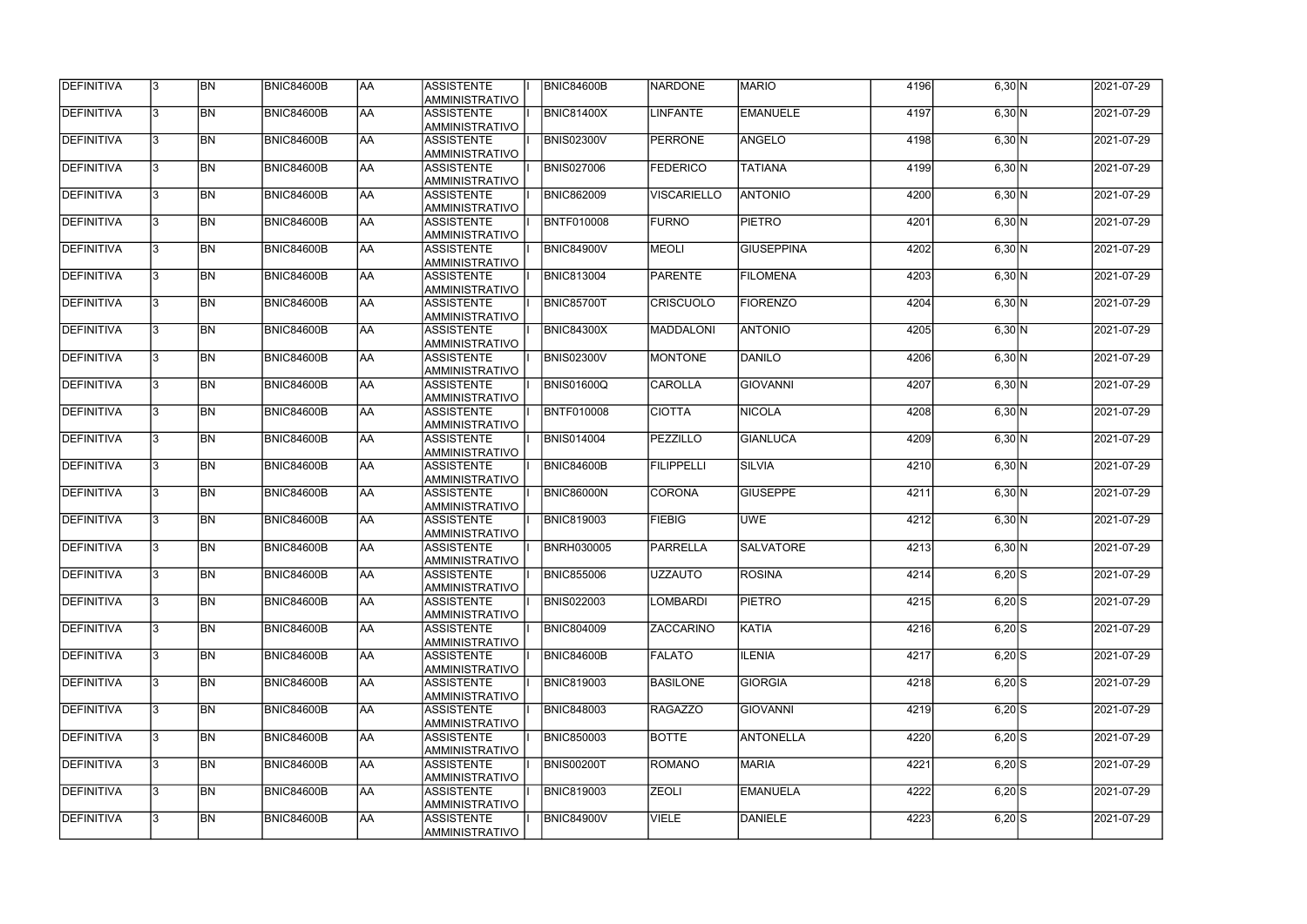| DEFINITIVA        | 13.          | <b>BN</b> | <b>BNIC84600B</b> | <b>AA</b> | <b>ASSISTENTE</b><br>AMMINISTRATIVO        | <b>BNIC84600B</b> | MASTANTUONO MARILISA                 |                   | 4224 | $6,20$ S | 2021-07-29 |
|-------------------|--------------|-----------|-------------------|-----------|--------------------------------------------|-------------------|--------------------------------------|-------------------|------|----------|------------|
| <b>DEFINITIVA</b> | l3.          | <b>BN</b> | <b>BNIC84600B</b> | AA        | <b>ASSISTENTE</b><br>AMMINISTRATIVO        | <b>BNIC84900V</b> | $\overline{DE}$<br><b>CRISTOFARO</b> | <b>FILOMENA</b>   | 4225 | $6,20$ S | 2021-07-29 |
| DEFINITIVA        |              | <b>BN</b> | <b>BNIC84600B</b> | <b>AA</b> | <b>ASSISTENTE</b><br>AMMINISTRATIVO        | <b>BNIS02600A</b> | <b>DE MIZIO</b>                      | <b>VITTORIO</b>   | 4226 | $6,20$ S | 2021-07-29 |
| <b>DEFINITIVA</b> | $\mathbf{3}$ | <b>BN</b> | BNIC84600B        | <b>AA</b> | <b>ASSISTENTE</b><br>AMMINISTRATIVO        | <b>BNIS00200T</b> | MANCINO                              | <b>CONSIGLIA</b>  | 4227 | $6,20$ S | 2021-07-29 |
| <b>DEFINITIVA</b> |              | <b>BN</b> | BNIC84600B        | AA        | <b>ASSISTENTE</b><br><b>AMMINISTRATIVO</b> | <b>BNIC812008</b> | <b>FURNO</b>                         | AGOSTINA          | 4228 | $6,20$ S | 2021-07-29 |
| DEFINITIVA        |              | <b>BN</b> | BNIC84600B        | AA        | <b>ASSISTENTE</b><br><b>AMMINISTRATIVO</b> | <b>BNIC82300P</b> | <b>TORRILLO</b>                      | <b>ROBERTA</b>    | 4229 | 6,20 N   | 2021-07-29 |
| DEFINITIVA        |              | <b>BN</b> | <b>BNIC84600B</b> | <b>AA</b> | <b>ASSISTENTE</b><br><b>AMMINISTRATIVO</b> | <b>BNIS01600Q</b> | <b>DE RISO</b>                       | <b>GENNARO</b>    | 4230 | 6,20 N   | 2021-07-29 |
| DEFINITIVA        |              | <b>BN</b> | BNIC84600B        | AA        | <b>ASSISTENTE</b><br>AMMINISTRATIVO        | <b>BNIS01600Q</b> | <b>GRASSO</b>                        | <b>BRUNO</b>      | 4231 | 6,20 N   | 2021-07-29 |
| DEFINITIVA        |              | <b>BN</b> | <b>BNIC84600B</b> | <b>AA</b> | <b>ASSISTENTE</b><br>AMMINISTRATIVO        | <b>BNIS013008</b> | BERNARDO                             | <b>MARTINA</b>    | 4232 | 6,20 N   | 2021-07-29 |
| DEFINITIVA        |              | <b>BN</b> | BNIC84600B        | <b>AA</b> | <b>ASSISTENTE</b><br>AMMINISTRATIVO        | <b>BNIS01600Q</b> | <b>RADICE</b>                        | <b>GABRIELLA</b>  | 4233 | 6,20 N   | 2021-07-29 |
| DEFINITIVA        |              | <b>BN</b> | <b>BNIC84600B</b> | <b>AA</b> | <b>ASSISTENTE</b><br>AMMINISTRATIVO        | <b>BNIC84500G</b> | <b>RESCIGNO</b>                      | <b>FRANCESCO</b>  | 4234 | 6,20 N   | 2021-07-29 |
| DEFINITIVA        |              | <b>BN</b> | BNIC84600B        | <b>AA</b> | <b>ASSISTENTE</b><br>AMMINISTRATIVO        | <b>BNIS027006</b> | <b>FESTA</b>                         | <b>FABIOLA</b>    | 4235 | 6,20 N   | 2021-07-29 |
| DEFINITIVA        |              | <b>BN</b> | <b>BNIC84600B</b> | <b>AA</b> | <b>ASSISTENTE</b><br>AMMINISTRATIVO        | <b>BNIS013008</b> | <b>CIERVO</b>                        | <b>LUCIA</b>      | 4236 | 6,20 N   | 2021-07-29 |
| <b>DEFINITIVA</b> |              | <b>BN</b> | <b>BNIC84600B</b> | <b>AA</b> | <b>ASSISTENTE</b><br><b>AMMINISTRATIVO</b> | <b>BNIS014004</b> | <b>GOMMA</b>                         | <b>GIUSEPPE</b>   | 4237 | 6,20 N   | 2021-07-29 |
| DEFINITIVA        |              | <b>BN</b> | <b>BNIC84600B</b> | <b>AA</b> | <b>ASSISTENTE</b><br><b>AMMINISTRATIVO</b> | <b>BNIS013008</b> | <b>CIERVO</b>                        | ANGELA            | 4238 | 6,20 N   | 2021-07-29 |
| DEFINITIVA        |              | <b>BN</b> | BNIC84600B        | laa       | <b>ASSISTENTE</b><br>AMMINISTRATIVO        | <b>BNIS00200T</b> | AMABILETTI                           | <b>ALESSANDRA</b> | 4239 | 6,20 N   | 2021-07-29 |
| DEFINITIVA        | 3            | <b>BN</b> | BNIC84600B        | laa       | <b>ASSISTENTE</b><br>AMMINISTRATIVO        | <b>BNIC85400A</b> | <b>ZAPPIELLO</b>                     | <b>ANTONIO</b>    | 4240 | 6,20 N   | 2021-07-29 |
| DEFINITIVA        |              | <b>BN</b> | <b>BNIC84600B</b> | <b>AA</b> | <b>ASSISTENTE</b><br>AMMINISTRATIVO        | <b>BNIC84300X</b> | <b>EVANGELISTA</b>                   | <b>TONY</b>       | 4241 | 6,20 N   | 2021-07-29 |
| DEFINITIVA        | 13.          | <b>BN</b> | <b>BNIC84600B</b> | AA        | <b>ASSISTENTE</b><br>AMMINISTRATIVO        | <b>BNIS00200T</b> | <b>RAPUANO</b>                       | SIMONA            | 4242 | 6,20 N   | 2021-07-29 |
| <b>DEFINITIVA</b> | $\mathbf{3}$ | <b>BN</b> | BNIC84600B        | AA        | <b>ASSISTENTE</b><br>AMMINISTRATIVO        | BNPS010006        | D'ORA                                | <b>EMANUELE</b>   | 4243 | 6,20 N   | 2021-07-29 |
| <b>DEFINITIVA</b> | 13.          | <b>BN</b> | BNIC84600B        | AA        | <b>ASSISTENTE</b><br>AMMINISTRATIVO        | <b>BNIS02300V</b> | PASETTI                              | <b>CLAUDIA</b>    | 4244 | 6,20 N   | 2021-07-29 |
| DEFINITIVA        |              | <b>BN</b> | BNIC84600B        | <b>AA</b> | <b>ASSISTENTE</b><br>AMMINISTRATIVO        | <b>BNIS01600Q</b> | $\overline{\text{ZOT}}$ I            | <b>GIUSEPPE</b>   | 4245 | 6,20 N   | 2021-07-29 |
| DEFINITIVA        |              | <b>BN</b> | BNIC84600B        | <b>AA</b> | <b>ASSISTENTE</b><br>AMMINISTRATIVO        | <b>BNIC84300X</b> | CAPUTO                               | <b>VALENTINA</b>  | 4246 | 6,20 N   | 2021-07-29 |
| DEFINITIVA        |              | <b>BN</b> | BNIC84600B        | AA        | <b>ASSISTENTE</b><br>AMMINISTRATIVO        | <b>BNIC85200P</b> | SCAROLA                              | ANGELO            | 4247 | 6,20 N   | 2021-07-29 |
| DEFINITIVA        |              | <b>BN</b> | BNIC84600B        | <b>AA</b> | ASSISTENTE<br>AMMINISTRATIVO               | <b>BNIC84600B</b> | <b>ASSINI</b>                        | ANGELO            | 4248 | 6,20 N   | 2021-07-29 |
| DEFINITIVA        |              | <b>BN</b> | BNIC84600B        | <b>AA</b> | ASSISTENTE<br>AMMINISTRATIVO               | <b>BNIC82300P</b> | <b>GIOVA</b>                         | AMELIA            | 4249 | 6,20 N   | 2021-07-29 |
| <b>DEFINITIVA</b> | l3.          | <b>BN</b> | BNIC84600B        | <b>AA</b> | ASSISTENTE<br>AMMINISTRATIVO               | <b>BNPM02000T</b> | <b>SIFONE</b>                        | <b>FRANCESCA</b>  | 4250 | 6,20 N   | 2021-07-29 |
| <b>DEFINITIVA</b> |              | <b>BN</b> | BNIC84600B        | <b>AA</b> | <b>ASSISTENTE</b><br>AMMINISTRATIVO        | BNTF010008        | <b>BUONO</b>                         | <b>MARCO</b>      | 4251 | 6,20 N   | 2021-07-29 |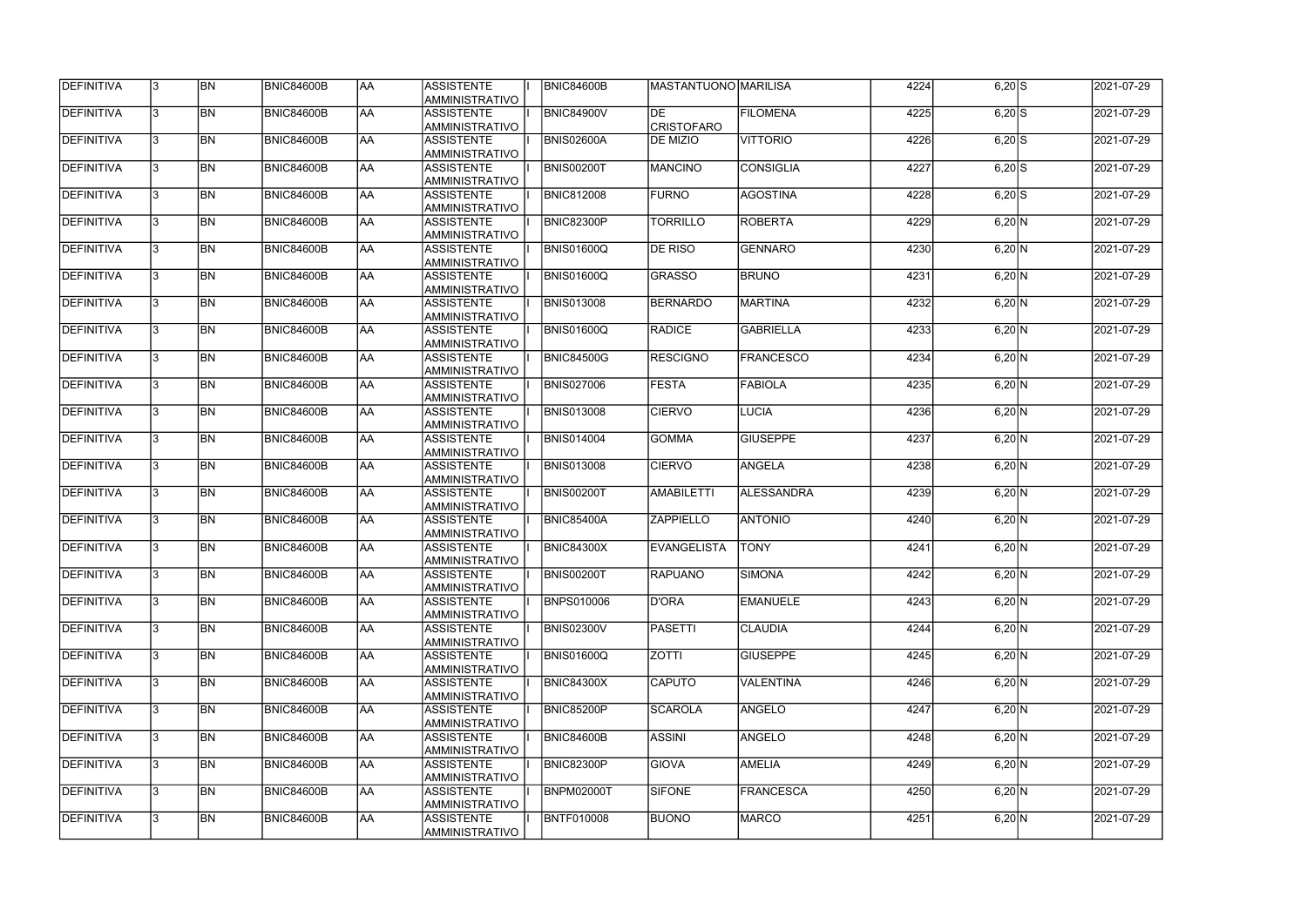| DEFINITIVA        | 13. | <b>BN</b> | <b>BNIC84600B</b> | <b>AA</b>  | ASSISTENTE<br>AMMINISTRATIVO        | <b>BNIC84500G</b> | <b>LIMATA</b>       | <b>ANTONIO</b>       | 4252 | 6,20 N     | 2021-07-29 |
|-------------------|-----|-----------|-------------------|------------|-------------------------------------|-------------------|---------------------|----------------------|------|------------|------------|
| <b>DEFINITIVA</b> | 13. | <b>BN</b> | BNIC84600B        | laa        | <b>ASSISTENTE</b><br>AMMINISTRATIVO | <b>BNIS027006</b> | <b>ZEOLI</b>        | <b>EMANUELE</b>      | 4253 | 6,20 N     | 2021-07-29 |
| DEFINITIVA        | l3. | <b>BN</b> | <b>BNIC84600B</b> | AA         | <b>ASSISTENTE</b><br>AMMINISTRATIVO | <b>BNIC86100D</b> | <b>DE VINCENTIS</b> | LUIGI ANDREA         | 4254 | 6,20 N     | 2021-07-29 |
| <b>DEFINITIVA</b> | l3. | <b>BN</b> | BNIC84600B        | <b>AA</b>  | <b>ASSISTENTE</b><br>AMMINISTRATIVO | <b>BNIC86000N</b> | MAZZONE             | <b>ELENA</b>         | 4255 | 6,20 N     | 2021-07-29 |
| DEFINITIVA        | l3. | <b>BN</b> | <b>BNIC84600B</b> | AA         | <b>ASSISTENTE</b><br>AMMINISTRATIVO | <b>BNIC84600B</b> | <b>CIAUDELLI</b>    | <b>ANTONIO</b>       | 4256 | 6,20 N     | 2021-07-29 |
| DEFINITIVA        | l3  | <b>BN</b> | <b>BNIC84600B</b> | laa        | <b>ASSISTENTE</b><br>AMMINISTRATIVO | <b>BNIC85400A</b> | <b>RUGGIERO</b>     | ANIELLO              | 4257 | 6,20 N     | 2021-07-29 |
| DEFINITIVA        |     | <b>BN</b> | <b>BNIC84600B</b> | AA         | <b>ASSISTENTE</b><br>AMMINISTRATIVO | <b>BNIC819003</b> | <b>PERUGINI</b>     | <b>ALDA</b>          | 4258 | 6,20 N     | 2021-07-29 |
| DEFINITIVA        |     | <b>BN</b> | <b>BNIC84600B</b> | laa        | <b>ASSISTENTE</b><br>AMMINISTRATIVO | <b>BNIS014004</b> | <b>NAVE</b>         | <b>ASSUNTINA</b>     | 4259 | 6,20 N     | 2021-07-29 |
| DEFINITIVA        |     | <b>BN</b> | <b>BNIC84600B</b> | laa        | <b>ASSISTENTE</b><br>AMMINISTRATIVO | <b>BNIC84600B</b> | DI SANTO            | <b>MARIA</b>         | 4260 | 6,20 N     | 2021-07-29 |
| DEFINITIVA        | l3. | <b>BN</b> | BNIC84600B        | laa        | <b>ASSISTENTE</b><br>AMMINISTRATIVO | <b>BNIC84600B</b> | FURNO               | <b>NICOLA</b>        | 4261 | 6,20 N     | 2021-07-29 |
| DEFINITIVA        | l3. | <b>BN</b> | <b>BNIC84600B</b> | AA         | <b>ASSISTENTE</b><br>AMMINISTRATIVO | <b>BNIC81700B</b> | <b>VELLA</b>        | PIERNICOLA           | 4262 | 6,20 N     | 2021-07-29 |
| <b>DEFINITIVA</b> | 3   | <b>BN</b> | <b>BNIC84600B</b> | <b>AA</b>  | <b>ASSISTENTE</b><br>AMMINISTRATIVO | BNIC82900N        | <b>IANNACE</b>      | <b>BETULIA</b>       | 4263 | 6,20 N     | 2021-07-29 |
| DEFINITIVA        | 3   | <b>BN</b> | <b>BNIC84600B</b> | AA         | <b>ASSISTENTE</b><br>AMMINISTRATIVO | <b>BNIC819003</b> | DI MELLA            | <b>IVAN</b>          | 4264 | 6,20 N     | 2021-07-29 |
| DEFINITIVA        | 3   | <b>BN</b> | <b>BNIC84600B</b> | AA         | <b>ASSISTENTE</b><br>AMMINISTRATIVO | <b>BNIC82900N</b> | <b>DE TORO</b>      | <b>MICHELE</b>       | 4265 | 6,20 N     | 2021-07-29 |
| DEFINITIVA        |     | <b>BN</b> | <b>BNIC84600B</b> | AA         | <b>ASSISTENTE</b><br>AMMINISTRATIVO | <b>BNIC85200P</b> | <b>CAMPOPIANO</b>   | <b>LUIGI</b>         | 4266 | 6,20 N     | 2021-07-29 |
| DEFINITIVA        |     | <b>BN</b> | <b>BNIC84600B</b> | AA         | <b>ASSISTENTE</b><br>AMMINISTRATIVO | <b>BNIS014004</b> | <b>MEOLI</b>        | <b>CARLOTTA</b>      | 4267 | 6,20 N     | 2021-07-29 |
| DEFINITIVA        | l3. | <b>BN</b> | <b>BNIC84600B</b> | laa        | <b>ASSISTENTE</b><br>AMMINISTRATIVO | <b>BNIC84900V</b> | CORBO               | <b>MARIA ASSUNTA</b> | 4268 | 6,20 N     | 2021-07-29 |
| DEFINITIVA        | l3. | <b>BN</b> | BNIC84600B        | AA         | <b>ASSISTENTE</b><br>AMMINISTRATIVO | <b>BNIC81700B</b> | <b>BELLONIO</b>     | LOREDANA             | 4269 | 6,20 N     | 2021-07-29 |
| DEFINITIVA        | 13. | <b>BN</b> | <b>BNIC84600B</b> | <b>JAA</b> | <b>ASSISTENTE</b><br>AMMINISTRATIVO | <b>BNIC85200P</b> | <b>COPPOLA</b>      | <b>ADELINA</b>       | 4270 | $6,17$ S   | 2021-07-29 |
| <b>DEFINITIVA</b> | l3. | <b>BN</b> | <b>BNIC84600B</b> | AA         | ASSISTENTE<br>AMMINISTRATIVO        | <b>BNIC84600B</b> | <b>GAROFALO</b>     | TITTI                | 4271 | $6,17$ S   | 2021-07-29 |
| DEFINITIVA        | 13. | <b>BN</b> | <b>BNIC84600B</b> | AA         | ASSISTENTE<br>AMMINISTRATIVO        | <b>BNIC833009</b> | <b>VENDITTI</b>     | <b>ANTONIETTA</b>    | 4272 | $6,17$ S   | 2021-07-29 |
| DEFINITIVA        | 3   | <b>BN</b> | <b>BNIC84600B</b> | AA         | <b>ASSISTENTE</b><br>AMMINISTRATIVO | <b>BNIS00200T</b> | <b>FESTA</b>        | <b>DANIELA</b>       | 4273 | $6,17$ $S$ | 2021-07-29 |
| DEFINITIVA        |     | <b>BN</b> | <b>BNIC84600B</b> | AA         | ASSISTENTE<br>AMMINISTRATIVO        | <b>BNIC84600B</b> | <b>GAMBUTI</b>      | LEANZIO              | 4274 | $6,17$ $S$ | 2021-07-29 |
| DEFINITIVA        |     | <b>BN</b> | <b>BNIC84600B</b> | AA         | <b>ASSISTENTE</b><br>AMMINISTRATIVO | BNPC02000N        | <b>DE FILIPPO</b>   | <b>GIANLUCA</b>      | 4275 | $6,17$ $S$ | 2021-07-29 |
| DEFINITIVA        | I3. | <b>BN</b> | BNIC84600B        | AA         | <b>ASSISTENTE</b><br>AMMINISTRATIVO | <b>BNIC848003</b> | <b>TREBBI</b>       | <b>ANTONIO</b>       | 4276 | $6,17$ $S$ | 2021-07-29 |
| DEFINITIVA        | I3. | <b>BN</b> | <b>BNIC84600B</b> | AA         | <b>ASSISTENTE</b><br>AMMINISTRATIVO | <b>BNIS014004</b> | <b>DE FIORE</b>     | <b>MARIALISA</b>     | 4277 | $6,17$ $S$ | 2021-07-29 |
| DEFINITIVA        | 13. | <b>BN</b> | <b>BNIC84600B</b> | AA         | <b>ASSISTENTE</b><br>AMMINISTRATIVO | <b>BNIS013008</b> | MADDALONI           | <b>CARMELA</b>       | 4278 | $6,17$ N   | 2021-07-29 |
| DEFINITIVA        |     | <b>BN</b> | <b>BNIC84600B</b> | AA         | <b>ASSISTENTE</b><br>AMMINISTRATIVO | <b>BNIC84400Q</b> | MERCURIO            | <b>CARMELA</b>       | 4279 | $6,17$ N   | 2021-07-29 |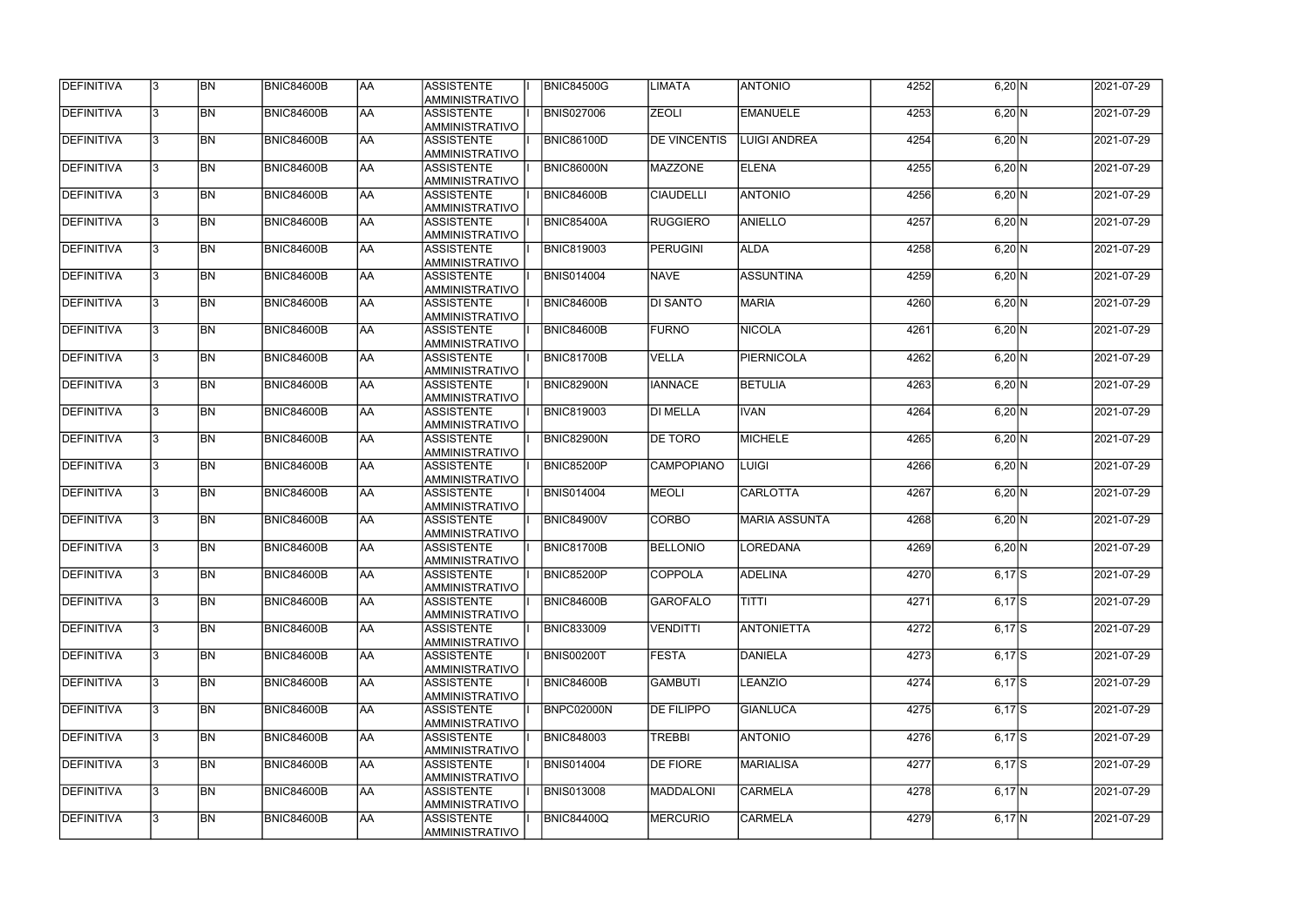| DEFINITIVA        | 13.          | <b>BN</b>       | <b>BNIC84600B</b> | <b>JAA</b> | <b>ASSISTENTE</b>                          | <b>BNIC85200P</b> | <b>MATURI</b>               | <b>TERESA</b>           | 4280 | $6,17$ N   | 2021-07-29 |
|-------------------|--------------|-----------------|-------------------|------------|--------------------------------------------|-------------------|-----------------------------|-------------------------|------|------------|------------|
|                   |              |                 |                   |            | AMMINISTRATIVO                             |                   |                             |                         |      |            |            |
| <b>DEFINITIVA</b> | l3.          | <b>BN</b>       | BNIC84600B        | <b>JAA</b> | <b>ASSISTENTE</b><br>AMMINISTRATIVO        | BNIC84900V        | FRANZESE                    | <b>GIUSEPPINA</b>       | 4281 | $6.17$ N   | 2021-07-29 |
| DEFINITIVA        |              | <b>BN</b>       | <b>BNIC84600B</b> | AA         | <b>ASSISTENTE</b><br>AMMINISTRATIVO        | <b>BNIC84600B</b> | <b>CENICCOLA</b>            | <b>MARIA</b>            | 4282 | $6,17$ N   | 2021-07-29 |
| <b>DEFINITIVA</b> | $\mathbf{3}$ | <b>BN</b>       | BNIC84600B        | <b>AA</b>  | ASSISTENTE<br>AMMINISTRATIVO               | BNIC85200P        | NUZZO                       | <b>VINCENZA</b>         | 4283 | $6,17$ N   | 2021-07-29 |
| <b>DEFINITIVA</b> |              | <b>BN</b>       | BNIC84600B        | AA         | ASSISTENTE<br>AMMINISTRATIVO               | <b>BNIC84900V</b> | <b>PICA</b>                 | <b>GIUSEPPE</b>         | 4284 | $6,17$ N   | 2021-07-29 |
| DEFINITIVA        |              | <b>BN</b>       | BNIC84600B        | <b>JAA</b> | <b>ASSISTENTE</b><br>AMMINISTRATIVO        | BNIC84900V        | <b>MASELLA</b>              | <b>FILOMENA</b>         | 4285 | $6,17$ N   | 2021-07-29 |
| DEFINITIVA        |              | <b>BN</b>       | <b>BNIC84600B</b> | AA         | <b>ASSISTENTE</b><br><b>AMMINISTRATIVO</b> | <b>BNIC834005</b> | <b>IANNUZZI</b>             | <b>ROBERTO</b>          | 4286 | $6,17$ N   | 2021-07-29 |
| DEFINITIVA        |              | <b>BN</b>       | BNIC84600B        | AA         | <b>ASSISTENTE</b><br>AMMINISTRATIVO        | <b>BNIC84300X</b> | <b>ZICARO</b>               | <b>SALVATORE</b>        | 4287 | $6,17$ N   | 2021-07-29 |
| <b>DEFINITIVA</b> |              | <b>BN</b>       | <b>BNIC84600B</b> | <b>JAA</b> | <b>ASSISTENTE</b><br><b>AMMINISTRATIVO</b> | BNVC01000A        | <b>COLANGELO</b>            | <b>IDA</b>              | 4288 | $6,17$ N   | 2021-07-29 |
| DEFINITIVA        |              | <b>BN</b>       | BNIC84600B        | <b>JAA</b> | <b>ASSISTENTE</b><br>AMMINISTRATIVO        | <b>BNIC813004</b> | SARRAPOCHIEL VINCENZO<br>LO |                         | 4289 | $6.17$ N   | 2021-07-29 |
| DEFINITIVA        |              | <b>BN</b>       | <b>BNIC84600B</b> | AA         | ASSISTENTE<br>AMMINISTRATIVO               | <b>BNIC84500G</b> | <b>CAPOZZI</b>              | <b>GENNARINA</b>        | 4290 | $6,17$ N   | 2021-07-29 |
| DEFINITIVA        |              | <b>BN</b>       | BNIC84600B        | <b>AA</b>  | ASSISTENTE<br>AMMINISTRATIVO               | <b>BNIC84600B</b> | <b>MANCINI</b>              | <b>ANTONELLA</b>        | 4291 | $6,17$ N   | 2021-07-29 |
| <b>DEFINITIVA</b> |              | <b>BN</b>       | <b>BNIC84600B</b> | AA         | ASSISTENTE<br>AMMINISTRATIVO               | <b>BNIC84500G</b> | <b>MIGLIACCIO</b>           | ATTILIO                 | 4292 | $6,17$ N   | 2021-07-29 |
| <b>DEFINITIVA</b> |              | <b>BN</b>       | <b>BNIC84600B</b> | <b>JAA</b> | <b>ASSISTENTE</b><br><b>AMMINISTRATIVO</b> | <b>BNIC82900N</b> | <b>VILLANO</b>              | <b>GIOVANNI ANTONIO</b> | 4293 | $6,17$ N   | 2021-07-29 |
| <b>DEFINITIVA</b> |              | <b>BN</b>       | <b>BNIC84600B</b> | AA         | <b>ASSISTENTE</b><br><b>AMMINISTRATIVO</b> | <b>BNIC84300X</b> | <b>DE LUCA</b>              | <b>ANIELLO</b>          | 4294 | $6,17$ N   | 2021-07-29 |
| DEFINITIVA        |              | <b>BN</b>       | <b>BNIC84600B</b> | <b>JAA</b> | <b>ASSISTENTE</b><br>AMMINISTRATIVO        | <b>BNIS022003</b> | RONCA                       | PIETRO PAOLO            | 4295 | $6,17$ N   | 2021-07-29 |
| DEFINITIVA        | 3            | <b>BN</b>       | BNIC84600B        | <b>JAA</b> | <b>ASSISTENTE</b><br>AMMINISTRATIVO        | <b>BNIC842004</b> | <b>DI SILVESTRO</b>         | <b>ANDREA</b>           | 4296 | 6,15 N     | 2021-07-29 |
| DEFINITIVA        |              | <b>BN</b>       | <b>BNIC84600B</b> | AA         | <b>ASSISTENTE</b><br>AMMINISTRATIVO        | <b>BNIS022003</b> | <b>GRANITTO</b>             | VINCENZA ANTONELLA      | 4297 | $6,10$ $S$ | 2021-07-29 |
| DEFINITIVA        | 13.          | <b>BN</b>       | <b>BNIC84600B</b> | <b>JAA</b> | <b>ASSISTENTE</b><br>AMMINISTRATIVO        | <b>BNIC81000L</b> | CASAZZA                     | <b>VERONICA</b>         | 4298 | $6,10$ $S$ | 2021-07-29 |
| <b>DEFINITIVA</b> | l3.          | $\overline{BN}$ | <b>BNIC84600B</b> | AA         | ASSISTENTE<br><b>AMMINISTRATIVO</b>        | <b>BNPC02000N</b> | <b>FORGIONE</b>             | <b>GRAZIANO</b>         | 4299 | $6,10$ $S$ | 2021-07-29 |
| <b>DEFINITIVA</b> | 13.          | <b>BN</b>       | <b>BNIC84600B</b> | AA         | <b>ASSISTENTE</b><br>AMMINISTRATIVO        | <b>BNIS01600Q</b> | GIARDIELLO                  | <b>GABRIELLA</b>        | 4300 | $6,10$ S   | 2021-07-29 |
| DEFINITIVA        |              | <b>BN</b>       | <b>BNIC84600B</b> | AA         | ASSISTENTE<br>AMMINISTRATIVO               | <b>BNIC86000N</b> | PANZA                       | <b>SIMONE</b>           | 4301 | 6,10 N     | 2021-07-29 |
| DEFINITIVA        |              | <b>BN</b>       | <b>BNIC84600B</b> | AA         | ASSISTENTE<br><b>AMMINISTRATIVO</b>        | <b>BNTF010008</b> | D'ORO                       | <b>MARCO</b>            | 4302 | 6,10 N     | 2021-07-29 |
| DEFINITIVA        |              | <b>BN</b>       | <b>BNIC84600B</b> | AA         | ASSISTENTE<br>AMMINISTRATIVO               | <b>BNIS014004</b> | <b>CERBO</b>                | <b>GUIDO</b>            | 4303 | 6,10 N     | 2021-07-29 |
| DEFINITIVA        |              | <b>BN</b>       | <b>BNIC84600B</b> | AA         | ASSISTENTE<br>AMMINISTRATIVO               | <b>BNIS01600Q</b> | <b>RINALDI</b>              | <b>MORENO</b>           | 4304 | 6,10 N     | 2021-07-29 |
| DEFINITIVA        |              | <b>BN</b>       | BNIC84600B        | AA         | ASSISTENTE<br>AMMINISTRATIVO               | <b>BNIC813004</b> | MEGLIO                      | <b>GIUSEPPE</b>         | 4305 | 6,10 N     | 2021-07-29 |
| <b>DEFINITIVA</b> | 13.          | <b>BN</b>       | BNIC84600B        | AA         | ASSISTENTE<br>AMMINISTRATIVO               | <b>BNIC86000N</b> | <b>VOLI</b>                 | <b>JESSICA</b>          | 4306 | 6,10 N     | 2021-07-29 |
| <b>DEFINITIVA</b> |              | <b>BN</b>       | <b>BNIC84600B</b> | <b>AA</b>  | <b>ASSISTENTE</b><br>AMMINISTRATIVO        | <b>BNIS027006</b> | <b>TOMASO</b>               | <b>FABIO</b>            | 4307 | 6,10 N     | 2021-07-29 |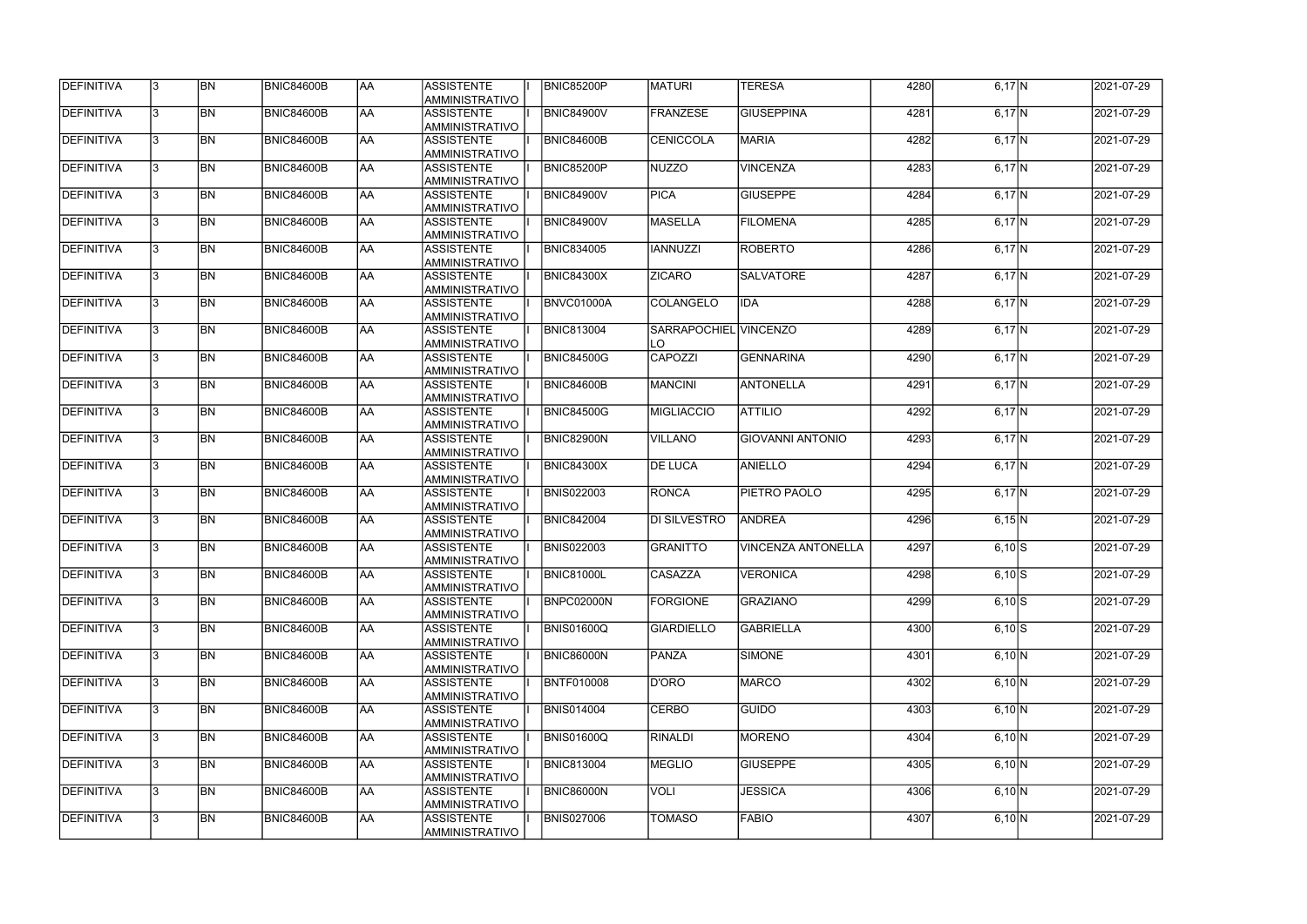| DEFINITIVA        | 13. | <b>BN</b> | <b>BNIC84600B</b> | laa        | <b>ASSISTENTE</b><br>AMMINISTRATIVO | <b>BNIC84300X</b> | PETRILLO                 | <b>PAOLO</b>           | 4308 | 6,10 N                |     | 2021-07-29 |
|-------------------|-----|-----------|-------------------|------------|-------------------------------------|-------------------|--------------------------|------------------------|------|-----------------------|-----|------------|
| DEFINITIVA        | 13. | <b>BN</b> | <b>BNIC84600B</b> | AA         | <b>ASSISTENTE</b><br>AMMINISTRATIVO | <b>BNIC855006</b> | MILANACCIO               | <b>FRANCESCO MARIA</b> | 4309 | 6,10 N                |     | 2021-07-29 |
| DEFINITIVA        | l3. | <b>BN</b> | <b>BNIC84600B</b> | AA         | <b>ASSISTENTE</b><br>AMMINISTRATIVO | <b>BNIS01200C</b> | <b>PASQUALE</b>          | <b>GIAN MARIO</b>      | 4310 | 6,10 N                |     | 2021-07-29 |
| DEFINITIVA        | l3. | <b>BN</b> | <b>BNIC84600B</b> | laa        | <b>ASSISTENTE</b><br>AMMINISTRATIVO | BNPC02000N        | MINOCCHIA                | <b>VITTORIO</b>        | 4311 | 6,10 N                |     | 2021-07-29 |
| DEFINITIVA        | 3   | <b>BN</b> | <b>BNIC84600B</b> | laa        | <b>ASSISTENTE</b><br>AMMINISTRATIVO | <b>BNIS01600Q</b> | RANDELLI                 | <b>SALVATORE</b>       | 4312 | 6,10 N                |     | 2021-07-29 |
| <b>DEFINITIVA</b> | l3. | <b>BN</b> | <b>BNIC84600B</b> | laa        | <b>ASSISTENTE</b><br>AMMINISTRATIVO | <b>BNIC86100D</b> | <b>FUCCI</b>             | <b>LUCIA</b>           | 4313 | 6,10 N                |     | 2021-07-29 |
| DEFINITIVA        |     | <b>BN</b> | <b>BNIC84600B</b> | laa        | <b>ASSISTENTE</b><br>AMMINISTRATIVO | <b>BNIC85200P</b> | PICCIRILLO               | <b>DANIELA</b>         | 4314 | 6,10 N                |     | 2021-07-29 |
| DEFINITIVA        | l3. | <b>BN</b> | <b>BNIC84600B</b> | laa        | <b>ASSISTENTE</b><br>AMMINISTRATIVO | <b>BNIC84900V</b> | PALMIERI                 | <b>LUCA</b>            | 4315 | 6,10 N                |     | 2021-07-29 |
| DEFINITIVA        | l3. | <b>BN</b> | <b>BNIC84600B</b> | laa        | <b>ASSISTENTE</b><br>AMMINISTRATIVO | <b>BNIC848003</b> | MINELLI                  | <b>FILIPPO</b>         | 4316 | 6,10 N                |     | 2021-07-29 |
| DEFINITIVA        | l3. | <b>BN</b> | <b>BNIC84600B</b> | AA         | <b>ASSISTENTE</b><br>AMMINISTRATIVO | BNIC82900N        | <b>DE GISI</b>           | <b>ANNA</b>            | 4317 | 6,10 N                |     | 2021-07-29 |
| DEFINITIVA        | l3. | <b>BN</b> | <b>BNIC84600B</b> | AA         | <b>ASSISTENTE</b><br>AMMINISTRATIVO | <b>BNIS014004</b> | PIACQUADIO               | <b>CIRO</b>            | 4318 | 6,10 N                |     | 2021-07-29 |
| DEFINITIVA        | l3  | <b>BN</b> | <b>BNIC84600B</b> | <b>AA</b>  | <b>ASSISTENTE</b><br>AMMINISTRATIVO | BNIC82500A        | ANNUNZIATA               | <b>LUCIANO</b>         | 4319 | 6,10 N                |     | 2021-07-29 |
| DEFINITIVA        |     | <b>BN</b> | <b>BNIC84600B</b> | laa        | <b>ASSISTENTE</b><br>AMMINISTRATIVO | <b>BNIS027006</b> | <b>GAROFANO</b>          | <b>EMILIO</b>          | 4320 | 6,10 N                |     | 2021-07-29 |
| DEFINITIVA        | l3. | <b>BN</b> | <b>BNIC84600B</b> | laa        | <b>ASSISTENTE</b><br>AMMINISTRATIVO | <b>BNIS014004</b> | PORCARO                  | <b>MELANIA</b>         | 4321 | 6,10 N                |     | 2021-07-29 |
| DEFINITIVA        |     | <b>BN</b> | <b>BNIC84600B</b> | laa        | <b>ASSISTENTE</b><br>AMMINISTRATIVO | <b>BNIS027006</b> | <b>NARDONE</b>           | <b>FIORENZO</b>        | 4322 | 6,10 N                |     | 2021-07-29 |
| DEFINITIVA        | l3. | <b>BN</b> | <b>BNIC84600B</b> | laa        | <b>ASSISTENTE</b><br>AMMINISTRATIVO | <b>BNIS00800R</b> | <b>CARFORA</b>           | <b>SALVATORE</b>       | 4323 | $\overline{6}$ , 10 N |     | 2021-07-29 |
| DEFINITIVA        | l3. | <b>BN</b> | <b>BNIC84600B</b> | laa        | <b>ASSISTENTE</b><br>AMMINISTRATIVO | <b>BNIS027006</b> | <b>MANCINI</b>           | <b>VALERIO</b>         | 4324 | $6,05$ N              |     | 2021-07-29 |
| <b>DEFINITIVA</b> | l3. | <b>BN</b> | <b>BNIC84600B</b> | laa        | <b>ASSISTENTE</b><br>AMMINISTRATIVO | <b>BNIC848003</b> | <b>GRIECO</b>            | <b>FELICE</b>          | 4325 | $6,01$ N              |     | 2021-07-29 |
| DEFINITIVA        | 13  | <b>BN</b> | <b>BNIC84600B</b> | <b>JAA</b> | <b>ASSISTENTE</b><br>AMMINISTRATIVO | <b>BNIC841008</b> | <b>COLELLA</b>           | <b>RICCARDO</b>        | 4326 |                       | 6S  | 2021-07-29 |
| <b>DEFINITIVA</b> | l3. | <b>BN</b> | <b>BNIC84600B</b> | <b>AA</b>  | <b>ASSISTENTE</b><br>AMMINISTRATIVO | BNIC82900N        | <b>DI FONZA</b>          | <b>FRANCESCO</b>       | 4327 |                       | 6S  | 2021-07-29 |
| <b>DEFINITIVA</b> | l3. | <b>BN</b> | <b>BNIC84600B</b> | AA         | <b>ASSISTENTE</b><br>AMMINISTRATIVO | <b>BNIC81000L</b> | <b>DENTE</b>             | <b>VINCENZO</b>        | 4328 |                       | 6S  | 2021-07-29 |
| DEFINITIVA        | 3   | <b>BN</b> | <b>BNIC84600B</b> | laa        | <b>ASSISTENTE</b><br>AMMINISTRATIVO | <b>BNIS02300V</b> | <b>CORRARO</b>           | <b>ROMINA</b>          | 4329 |                       | 6S  | 2021-07-29 |
| DEFINITIVA        |     | <b>BN</b> | <b>BNIC84600B</b> | AA         | <b>ASSISTENTE</b><br>AMMINISTRATIVO | <b>BNIS014004</b> | <b>DE BLASIO</b>         | <b>ANDREA</b>          | 4330 |                       | 6S  | 2021-07-29 |
| DEFINITIVA        |     | <b>BN</b> | BNIC84600B        | laa        | <b>ASSISTENTE</b><br>AMMINISTRATIVO | <b>BNIC86000N</b> | <b>SANGIORGIO</b>        | <b>FABIANA</b>         | 4331 |                       | 6S  | 2021-07-29 |
| DEFINITIVA        | l3. | <b>BN</b> | <b>BNIC84600B</b> | AA         | <b>ASSISTENTE</b><br>AMMINISTRATIVO | <b>BNIC804009</b> | <b>ZAWADA</b>            | <b>IZABELA IWONA</b>   | 4332 |                       | 6S  | 2021-07-29 |
| <b>DEFINITIVA</b> | 13. | <b>BN</b> | <b>BNIC84600B</b> | laa        | <b>ASSISTENTE</b><br>AMMINISTRATIVO | <b>BNIS027006</b> | <b>FISCANTE</b>          | <b>GIUSEPPINA</b>      | 4333 |                       | 6lS | 2021-07-29 |
| DEFINITIVA        | l3. | <b>BN</b> | <b>BNIC84600B</b> | AA         | <b>ASSISTENTE</b><br>AMMINISTRATIVO | <b>BNIC84900V</b> | <b>PICA</b>              | <b>ANGELO</b>          | 4334 |                       | 6lS | 2021-07-29 |
| DEFINITIVA        |     | <b>BN</b> | <b>BNIC84600B</b> | AA         | <b>ASSISTENTE</b><br>AMMINISTRATIVO | <b>BNIS00200T</b> | lde.<br><b>FRANCESCO</b> | <b>PELLEGRINO</b>      | 4335 |                       | 6S  | 2021-07-29 |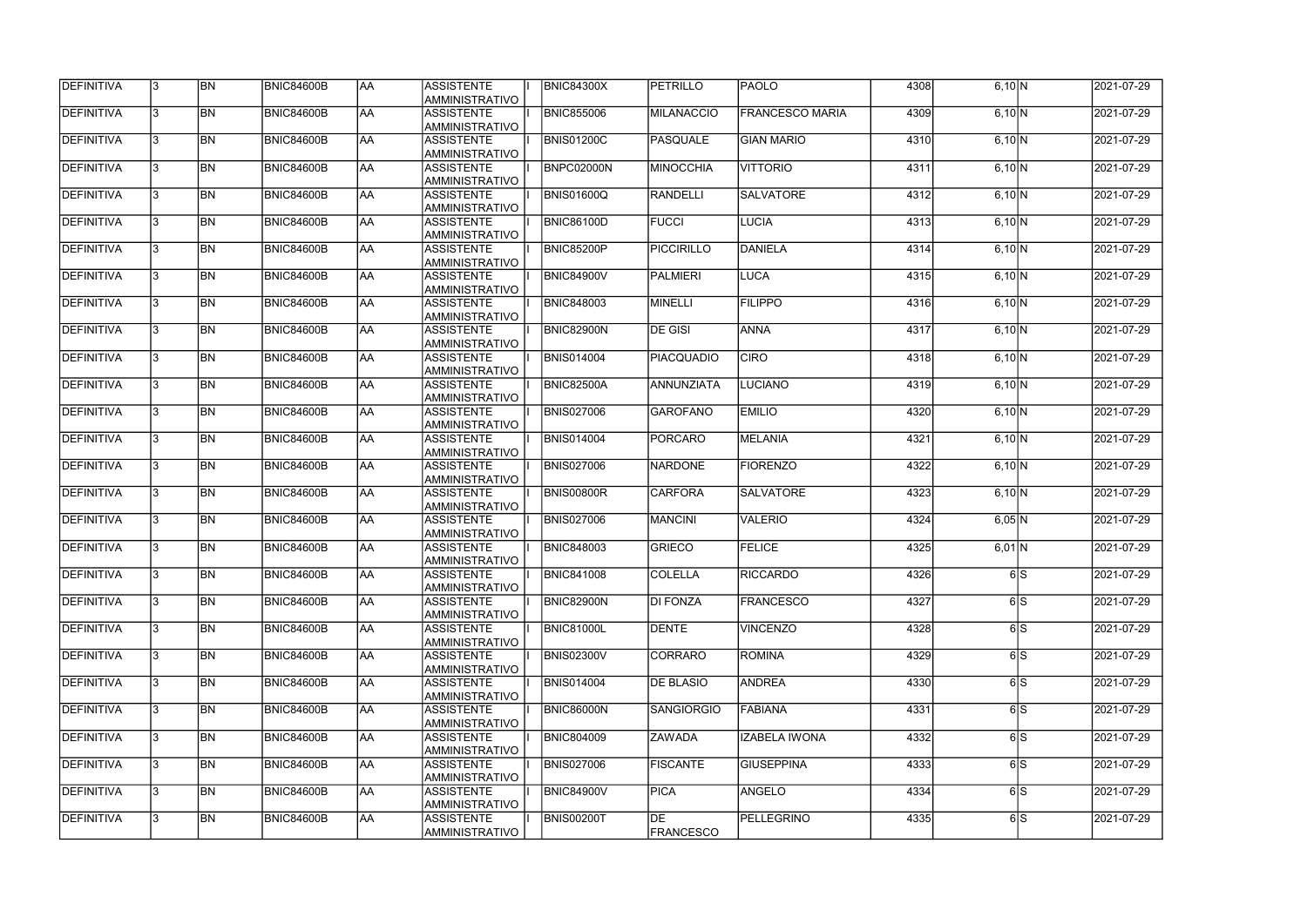| DEFINITIVA        | 13. | <b>BN</b> | <b>BNIC84600B</b> | laa       | ASSISTENTE<br>AMMINISTRATIVO        | <b>BNIC84300X</b> | PETRONZI          | <b>VITTORIO</b>       | 4336 | $\overline{6}$ s | 2021-07-29 |
|-------------------|-----|-----------|-------------------|-----------|-------------------------------------|-------------------|-------------------|-----------------------|------|------------------|------------|
| DEFINITIVA        | 13. | <b>BN</b> | <b>BNIC84600B</b> | AA        | <b>ASSISTENTE</b><br>AMMINISTRATIVO | <b>BNIC841008</b> | <b>VILLANACCI</b> | <b>KATIUSCIA</b>      | 4337 | 6S               | 2021-07-29 |
| DEFINITIVA        | l3. | <b>BN</b> | <b>BNIC84600B</b> | AA        | <b>ASSISTENTE</b><br>AMMINISTRATIVO | <b>BNIC84400Q</b> | <b>FESTA</b>      | <b>VALENTINA</b>      | 4338 | 6lS              | 2021-07-29 |
| DEFINITIVA        | l3. | <b>BN</b> | <b>BNIC84600B</b> | <b>AA</b> | <b>ASSISTENTE</b><br>AMMINISTRATIVO | <b>BNIS02300V</b> | <b>LAVORGNA</b>   | <b>ANGELA</b>         | 4339 | 6S               | 2021-07-29 |
| DEFINITIVA        | l3. | <b>BN</b> | BNIC84600B        | <b>AA</b> | <b>ASSISTENTE</b><br>AMMINISTRATIVO | <b>BNIS01600Q</b> | <b>ESPOSITO</b>   | PASQUALINA            | 4340 | 6S               | 2021-07-29 |
| DEFINITIVA        | 3   | <b>BN</b> | <b>BNIC84600B</b> | AA        | <b>ASSISTENTE</b><br>AMMINISTRATIVO | <b>BNIC84500G</b> | ORLACCHIO         | <b>FRANCESCO</b>      | 4341 | 6S               | 2021-07-29 |
| DEFINITIVA        |     | <b>BN</b> | <b>BNIC84600B</b> | AA        | <b>ASSISTENTE</b><br>AMMINISTRATIVO | <b>BNIS00400D</b> | <b>BIGOTTO</b>    | <b>GIULIA</b>         | 4342 | 6lS              | 2021-07-29 |
| DEFINITIVA        |     | <b>BN</b> | <b>BNIC84600B</b> | AA        | <b>ASSISTENTE</b><br>AMMINISTRATIVO | <b>BNIC81700B</b> | <b>ORLACCHIO</b>  | <b>ANTONIA</b>        | 4343 | 6S               | 2021-07-29 |
| DEFINITIVA        |     | <b>BN</b> | <b>BNIC84600B</b> | laa       | <b>ASSISTENTE</b><br>AMMINISTRATIVO | BNPC02000N        | PENGUE            | <b>MICHELE</b>        | 4344 | 6S               | 2021-07-29 |
| DEFINITIVA        |     | <b>BN</b> | <b>BNIC84600B</b> | laa       | <b>ASSISTENTE</b><br>AMMINISTRATIVO | <b>BNIC813004</b> | CATALANO          | <b>MARIAGRAZIA</b>    | 4345 | 6S               | 2021-07-29 |
| DEFINITIVA        | l3. | <b>BN</b> | <b>BNIC84600B</b> | AA        | <b>ASSISTENTE</b><br>AMMINISTRATIVO | <b>BNIC813004</b> | <b>IULIANI</b>    | DANIELE               | 4346 | 6S               | 2021-07-29 |
| DEFINITIVA        |     | <b>BN</b> | <b>BNIC84600B</b> | <b>AA</b> | <b>ASSISTENTE</b><br>AMMINISTRATIVO | <b>BNIC85200P</b> | FRANCO            | <b>SANDRO</b>         | 4347 | 6 <sub>IS</sub>  | 2021-07-29 |
| DEFINITIVA        | 3   | <b>BN</b> | <b>BNIC84600B</b> | AA        | <b>ASSISTENTE</b><br>AMMINISTRATIVO | <b>BNIC812008</b> | MOSTACCIUOL       | <b>ERMELINDA</b>      | 4348 | 6S               | 2021-07-29 |
| DEFINITIVA        | 3   | <b>BN</b> | <b>BNIC84600B</b> | AA        | <b>ASSISTENTE</b><br>AMMINISTRATIVO | <b>BNIC83800C</b> | <b>MAIORANO</b>   | <b>MARCELLO</b>       | 4349 | 6lS              | 2021-07-29 |
| DEFINITIVA        |     | <b>BN</b> | <b>BNIC84600B</b> | AA        | <b>ASSISTENTE</b><br>AMMINISTRATIVO | <b>BNIC82300P</b> | <b>MAZZONE</b>    | <b>ROSINA</b>         | 4350 | 6S               | 2021-07-29 |
| DEFINITIVA        |     | <b>BN</b> | <b>BNIC84600B</b> | AA        | <b>ASSISTENTE</b><br>AMMINISTRATIVO | <b>BNIC84400Q</b> | DAVINO            | <b>GENNARO</b>        | 4351 | 6IS              | 2021-07-29 |
| DEFINITIVA        |     | <b>BN</b> | <b>BNIC84600B</b> | AA        | <b>ASSISTENTE</b><br>AMMINISTRATIVO | <b>BNRH030005</b> | <b>NARDELLI</b>   | <b>NUNZIO</b>         | 4352 | 6lS              | 2021-07-29 |
| DEFINITIVA        |     | <b>BN</b> | <b>BNIC84600B</b> | AA        | <b>ASSISTENTE</b><br>AMMINISTRATIVO | <b>BNIS027006</b> | <b>PISANO</b>     | <b>SONIA</b>          | 4353 | 6lS              | 2021-07-29 |
| DEFINITIVA        | 13  | BN        | <b>BNIC84600B</b> | AA        | <b>ASSISTENTE</b><br>AMMINISTRATIVO | <b>BNIC819003</b> | <b>TOMAIELLO</b>  | <b>MARIA FATIMA</b>   | 4354 | 6S               | 2021-07-29 |
| <b>DEFINITIVA</b> | l3. | <b>BN</b> | <b>BNIC84600B</b> | AA        | <b>ASSISTENTE</b><br>AMMINISTRATIVO | <b>BNIC84600B</b> | MASTANTUONO ALIDA |                       | 4355 | 6lS              | 2021-07-29 |
| DEFINITIVA        | l3. | <b>BN</b> | <b>BNIC84600B</b> | <b>AA</b> | ASSISTENTE<br>AMMINISTRATIVO        | <b>BNIC850003</b> | GOGLIA            | <b>LUCIANA</b>        | 4356 | 6S               | 2021-07-29 |
| DEFINITIVA        |     | <b>BN</b> | <b>BNIC84600B</b> | <b>AA</b> | <b>ASSISTENTE</b><br>AMMINISTRATIVO | BNIC85700T        | LOMAGLIO          | <b>TOMMASINA</b>      | 4357 | 6S               | 2021-07-29 |
| <b>DEFINITIVA</b> | l3. | <b>BN</b> | <b>BNIC84600B</b> | <b>AA</b> | ASSISTENTE<br>AMMINISTRATIVO        | <b>BNIC834005</b> | SCARINZI          | <b>ROSSELLA</b>       | 4358 | 6S               | 2021-07-29 |
| DEFINITIVA        |     | <b>BN</b> | <b>BNIC84600B</b> | AA        | <b>ASSISTENTE</b><br>AMMINISTRATIVO | <b>BNIC841008</b> | PETRILLO          | PASQUALINA            | 4359 | 6lS              | 2021-07-29 |
| DEFINITIVA        |     | <b>BN</b> | <b>BNIC84600B</b> | <b>AA</b> | <b>ASSISTENTE</b><br>AMMINISTRATIVO | <b>BNMM09000E</b> | VELARDI           | <b>ROSARIA</b>        | 4360 | 6lS              | 2021-07-29 |
| DEFINITIVA        | I3. | <b>BN</b> | <b>BNIC84600B</b> | AA        | <b>ASSISTENTE</b><br>AMMINISTRATIVO | <b>BNIC804009</b> | <b>PROCINO</b>    | LINA                  | 4361 | 6lS              | 2021-07-29 |
| DEFINITIVA        | 13. | <b>BN</b> | <b>BNIC84600B</b> | AA        | <b>ASSISTENTE</b><br>AMMINISTRATIVO | <b>BNIS01600Q</b> | D'ALOIA           | NICOLINA REPARATA     | 4362 | 6S               | 2021-07-29 |
| DEFINITIVA        |     | <b>BN</b> | <b>BNIC84600B</b> | AA        | <b>ASSISTENTE</b><br>AMMINISTRATIVO | <b>BNIC85700T</b> | <b>LIVIERO</b>    | <b>MARIA GIOCONDA</b> | 4363 | 6lS              | 2021-07-29 |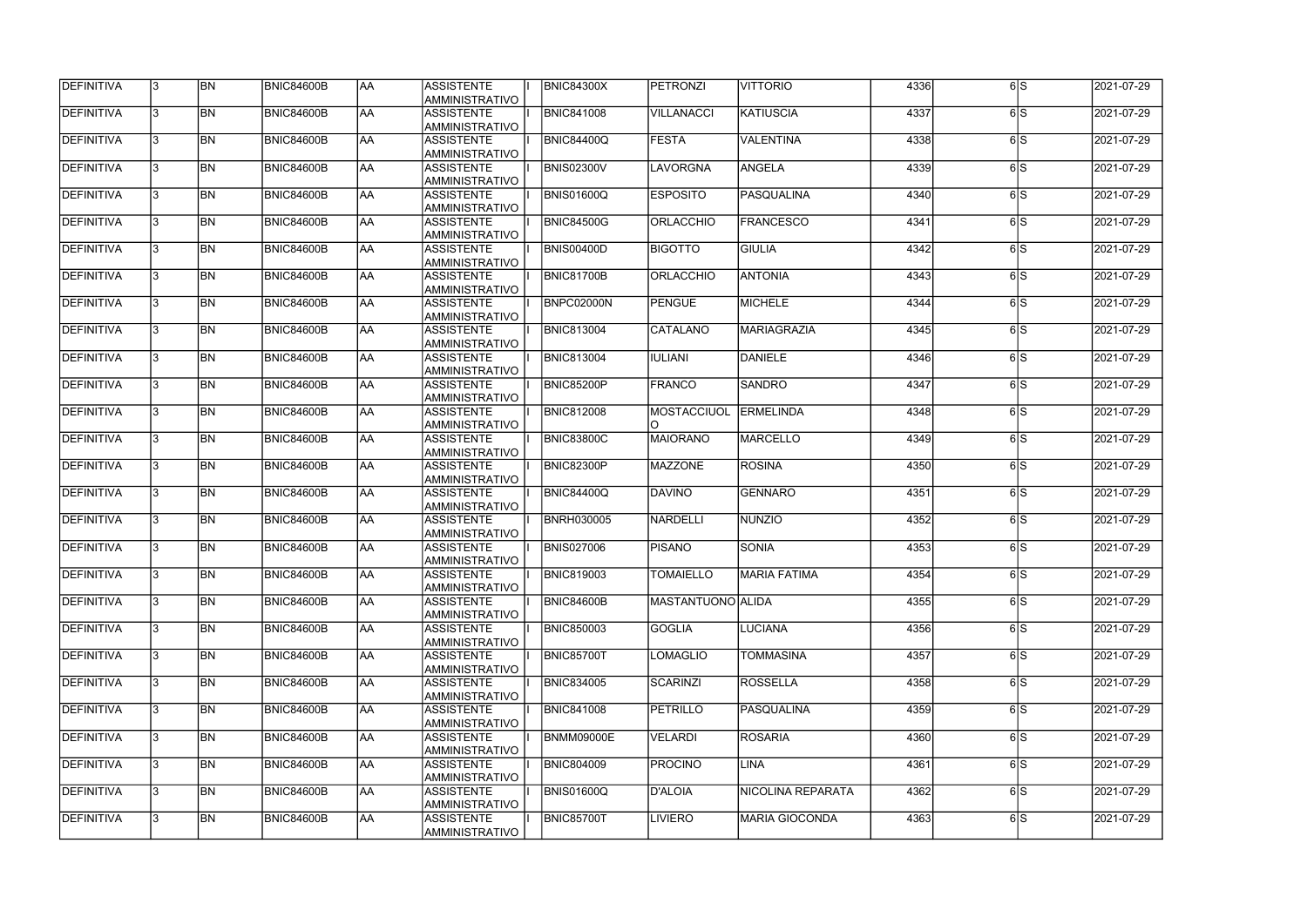| DEFINITIVA        | 13. | <b>BN</b> | <b>BNIC84600B</b> | laa       | ASSISTENTE<br>AMMINISTRATIVO        | <b>BNPM02000T</b> | <b>FRANGIOSA</b>       | <b>FILOMENA</b>          | 4364 | $\overline{6}$   | 2021-07-29 |
|-------------------|-----|-----------|-------------------|-----------|-------------------------------------|-------------------|------------------------|--------------------------|------|------------------|------------|
| DEFINITIVA        | 13. | <b>BN</b> | <b>BNIC84600B</b> | AA        | <b>ASSISTENTE</b><br>AMMINISTRATIVO | <b>BNTF010008</b> | <b>CAMPAGNANO</b>      | <b>GUGLIELMOMICHELE</b>  | 4365 | 6S               | 2021-07-29 |
| DEFINITIVA        | l3. | <b>BN</b> | <b>BNIC84600B</b> | AA        | <b>ASSISTENTE</b><br>AMMINISTRATIVO | <b>BNIC85400A</b> | <b>STANZIONE</b>       | <b>GIUSEPPE</b>          | 4366 | 6lS              | 2021-07-29 |
| DEFINITIVA        | l3. | <b>BN</b> | <b>BNIC84600B</b> | <b>AA</b> | <b>ASSISTENTE</b><br>AMMINISTRATIVO | <b>BNIC855006</b> | PARENTE                | <b>ANTONIO</b>           | 4367 | $\overline{6}$ s | 2021-07-29 |
| DEFINITIVA        | l3. | <b>BN</b> | <b>BNIC84600B</b> | <b>AA</b> | <b>ASSISTENTE</b><br>AMMINISTRATIVO | <b>BNIC842004</b> | LA MONTAGNA ALESSANDRO |                          | 4368 | 6S               | 2021-07-29 |
| DEFINITIVA        | 3   | <b>BN</b> | <b>BNIC84600B</b> | AA        | <b>ASSISTENTE</b><br>AMMINISTRATIVO | <b>BNIC862009</b> | RUGGIERO               | <b>CARMINE</b>           | 4369 | 6S               | 2021-07-29 |
| DEFINITIVA        |     | <b>BN</b> | <b>BNIC84600B</b> | AA        | <b>ASSISTENTE</b><br>AMMINISTRATIVO | <b>BNIC81700B</b> | AMBROSINO              | <b>SABATINA</b>          | 4370 | 6lS              | 2021-07-29 |
| DEFINITIVA        |     | <b>BN</b> | <b>BNIC84600B</b> | AA        | <b>ASSISTENTE</b><br>AMMINISTRATIVO | <b>BNIS022003</b> | <b>GALASSO</b>         | <b>GERARDO</b>           | 4371 | 6S               | 2021-07-29 |
| DEFINITIVA        |     | <b>BN</b> | <b>BNIC84600B</b> | laa       | <b>ASSISTENTE</b><br>AMMINISTRATIVO | <b>BNIS022003</b> | ROMANO                 | <b>FEDERICA</b>          | 4372 | 6S               | 2021-07-29 |
| DEFINITIVA        |     | <b>BN</b> | <b>BNIC84600B</b> | laa       | <b>ASSISTENTE</b><br>AMMINISTRATIVO | <b>BNIC84400Q</b> | <b>MAFFEI</b>          | <b>MARIO</b>             | 4373 | 6S               | 2021-07-29 |
| DEFINITIVA        | l3. | <b>BN</b> | <b>BNIC84600B</b> | AA        | <b>ASSISTENTE</b><br>AMMINISTRATIVO | <b>BNIS00200T</b> | <b>DE LISO</b>         | <b>ANTONIETTA</b>        | 4374 | 6S               | 2021-07-29 |
| DEFINITIVA        |     | <b>BN</b> | <b>BNIC84600B</b> | <b>AA</b> | <b>ASSISTENTE</b><br>AMMINISTRATIVO | BNIC84400Q        | <b>SAVOIA</b>          | <b>DANILO</b>            | 4375 | 6 <sub>IS</sub>  | 2021-07-29 |
| DEFINITIVA        | 3   | <b>BN</b> | <b>BNIC84600B</b> | AA        | <b>ASSISTENTE</b><br>AMMINISTRATIVO | <b>BNRH030005</b> | <b>MIRANDA</b>         | <b>GIUSEPPE</b>          | 4376 | 6S               | 2021-07-29 |
| DEFINITIVA        | 3   | <b>BN</b> | <b>BNIC84600B</b> | AA        | <b>ASSISTENTE</b><br>AMMINISTRATIVO | <b>BNIC84300X</b> | COLANGELO              | <b>ROBERTA ANTONELLA</b> | 4377 | 6lS              | 2021-07-29 |
| DEFINITIVA        |     | <b>BN</b> | <b>BNIC84600B</b> | AA        | <b>ASSISTENTE</b><br>AMMINISTRATIVO | <b>BNIC86100D</b> | <b>BARBATO</b>         | <b>ANTONIO</b>           | 4378 | 6S               | 2021-07-29 |
| DEFINITIVA        |     | <b>BN</b> | <b>BNIC84600B</b> | AA        | <b>ASSISTENTE</b><br>AMMINISTRATIVO | <b>BNIC841008</b> | FERRARA                | <b>ALBERTO</b>           | 4379 | 6lS              | 2021-07-29 |
| DEFINITIVA        |     | <b>BN</b> | <b>BNIC84600B</b> | AA        | <b>ASSISTENTE</b><br>AMMINISTRATIVO | <b>BNIC84300X</b> | <b>NEGRO</b>           | <b>MARIANNA</b>          | 4380 | 6lS              | 2021-07-29 |
| DEFINITIVA        |     | <b>BN</b> | <b>BNIC84600B</b> | AA        | <b>ASSISTENTE</b><br>AMMINISTRATIVO | <b>BNRH030005</b> | <b>CATALLO</b>         | <b>ELENA</b>             | 4381 | 6lS              | 2021-07-29 |
| DEFINITIVA        | 13  | BN        | <b>BNIC84600B</b> | AA        | <b>ASSISTENTE</b><br>AMMINISTRATIVO | <b>BNIC84300X</b> | <b>COLANGELO</b>       | MARIA IMMACOLATA         | 4382 | 6S               | 2021-07-29 |
| <b>DEFINITIVA</b> | l3. | <b>BN</b> | BNIC84600B        | AA        | <b>ASSISTENTE</b><br>AMMINISTRATIVO | <b>BNIC86100D</b> | <b>DE BLASIO</b>       | <b>VALERIA</b>           | 4383 | 6S               | 2021-07-29 |
| DEFINITIVA        | l3. | <b>BN</b> | <b>BNIC84600B</b> | <b>AA</b> | ASSISTENTE<br>AMMINISTRATIVO        | <b>BNIC84300X</b> | <b>TUCCI</b>           | <b>MARIALUISA</b>        | 4384 | $\overline{6}$ S | 2021-07-29 |
| DEFINITIVA        |     | <b>BN</b> | <b>BNIC84600B</b> | <b>AA</b> | <b>ASSISTENTE</b><br>AMMINISTRATIVO | <b>BNIC84300X</b> | <b>TRAMONTA</b>        | <b>ANTONIO</b>           | 4385 | 6S               | 2021-07-29 |
| <b>DEFINITIVA</b> | l3. | <b>BN</b> | <b>BNIC84600B</b> | <b>AA</b> | ASSISTENTE<br>AMMINISTRATIVO        | <b>BNIC841008</b> | <b>SANTAGATA</b>       | <b>CATERINA</b>          | 4386 | 6S               | 2021-07-29 |
| DEFINITIVA        |     | <b>BN</b> | <b>BNIC84600B</b> | AA        | <b>ASSISTENTE</b><br>AMMINISTRATIVO | <b>BNTF010008</b> | <b>RIBELLI</b>         | <b>NICOLA</b>            | 4387 | 6lS              | 2021-07-29 |
| DEFINITIVA        |     | <b>BN</b> | <b>BNIC84600B</b> | <b>AA</b> | <b>ASSISTENTE</b><br>AMMINISTRATIVO | <b>BNIC84600B</b> | <b>TRIBISONNA</b>      | <b>ADELE</b>             | 4388 | 6lS              | 2021-07-29 |
| DEFINITIVA        | I3. | <b>BN</b> | <b>BNIC84600B</b> | AA        | <b>ASSISTENTE</b><br>AMMINISTRATIVO | <b>BNIC84300X</b> | <b>SAVOIA</b>          | <b>GIOVANNA</b>          | 4389 | 6lS              | 2021-07-29 |
| DEFINITIVA        | 13. | <b>BN</b> | <b>BNIC84600B</b> | AA        | <b>ASSISTENTE</b><br>AMMINISTRATIVO | <b>BNIC84600B</b> | <b>MASELLA</b>         | <b>MARIA ANTONIETTA</b>  | 4390 | 6S               | 2021-07-29 |
| DEFINITIVA        |     | <b>BN</b> | <b>BNIC84600B</b> | AA        | <b>ASSISTENTE</b><br>AMMINISTRATIVO | <b>BNPM02000T</b> | <b>TERLIZZO</b>        | ADDOLORATA               | 4391 | 6lS              | 2021-07-29 |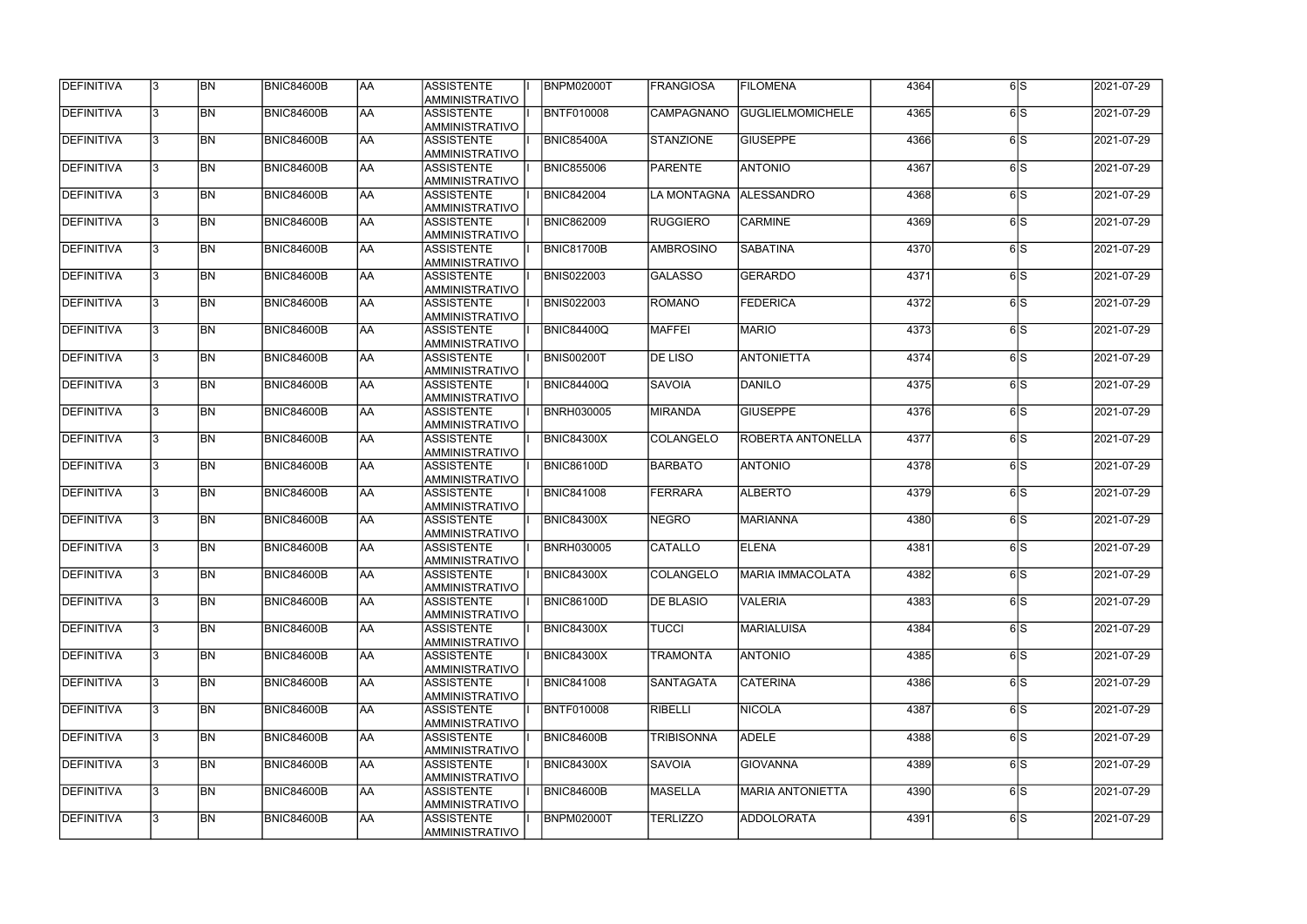| DEFINITIVA        | 13.          | <b>BN</b>       | <b>BNIC84600B</b> | <b>AA</b>  | ASSISTENTE<br>AMMINISTRATIVO               | <b>BNIC841008</b> | <b>DE ROSA</b>                   | <b>MAURIZIO</b>     | 4392 | 6S  | 2021-07-29 |
|-------------------|--------------|-----------------|-------------------|------------|--------------------------------------------|-------------------|----------------------------------|---------------------|------|-----|------------|
| <b>DEFINITIVA</b> | l3.          | <b>BN</b>       | BNIC84600B        | <b>JAA</b> | <b>ASSISTENTE</b><br>AMMINISTRATIVO        | BNIC84900V        | <b>DELLA</b><br><b>CONCORDIA</b> | NICOLA TIZIANO      | 4393 | 6lS | 2021-07-29 |
| DEFINITIVA        |              | <b>BN</b>       | <b>BNIC84600B</b> | AA         | <b>ASSISTENTE</b><br>AMMINISTRATIVO        | <b>BNIC84400Q</b> | <b>SANGIUOLO</b>                 | <b>MARIA</b>        | 4394 | 6lS | 2021-07-29 |
| <b>DEFINITIVA</b> | $\mathbf{3}$ | <b>BN</b>       | BNIC84600B        | <b>AA</b>  | ASSISTENTE<br>AMMINISTRATIVO               | <b>BNIC813004</b> | <b>GUARINO</b>                   | <b>ANDREA</b>       | 4395 | 6S  | 2021-07-29 |
| <b>DEFINITIVA</b> |              | <b>BN</b>       | BNIC84600B        | AA         | ASSISTENTE<br><b>AMMINISTRATIVO</b>        | <b>BNIC84300X</b> | <b>RICCIO</b>                    | <b>DANILO</b>       | 4396 | 6S  | 2021-07-29 |
| DEFINITIVA        |              | <b>BN</b>       | <b>BNIC84600B</b> | <b>JAA</b> | <b>ASSISTENTE</b><br>AMMINISTRATIVO        | BNIC81400X        | <b>DEL VECCHIO</b>               | <b>ELVIRA</b>       | 4397 | 6lS | 2021-07-29 |
| DEFINITIVA        |              | <b>BN</b>       | <b>BNIC84600B</b> | AA         | <b>ASSISTENTE</b><br><b>AMMINISTRATIVO</b> | <b>BNIC81700B</b> | <b>AMBROSINO</b>                 | <b>ADELE</b>        | 4398 | 6lS | 2021-07-29 |
| DEFINITIVA        |              | <b>BN</b>       | BNIC84600B        | AA         | <b>ASSISTENTE</b><br>AMMINISTRATIVO        | BNIC82300P        | <b>PILLA</b>                     | <b>ANTONIO</b>      | 4399 | 6lS | 2021-07-29 |
| <b>DEFINITIVA</b> |              | <b>BN</b>       | <b>BNIC84600B</b> | <b>JAA</b> | <b>ASSISTENTE</b><br>AMMINISTRATIVO        | <b>BNTF010008</b> | <b>MEOLI</b>                     | <b>UMBERTO</b>      | 4400 | 6S  | 2021-07-29 |
| DEFINITIVA        |              | <b>BN</b>       | BNIC84600B        | <b>JAA</b> | <b>ASSISTENTE</b><br>AMMINISTRATIVO        | <b>BNIC83800C</b> | <b>ESPOSITO</b>                  | <b>FILOMENA</b>     | 4401 | 6 S | 2021-07-29 |
| DEFINITIVA        |              | <b>BN</b>       | <b>BNIC84600B</b> | AA         | ASSISTENTE<br>AMMINISTRATIVO               | <b>BNIS02600A</b> | <b>MARCUCCIO</b>                 | <b>ANGELANTONIO</b> | 4402 | 6lS | 2021-07-29 |
| DEFINITIVA        |              | <b>BN</b>       | BNIC84600B        | <b>AA</b>  | <b>ASSISTENTE</b><br>AMMINISTRATIVO        | <b>BNIS022003</b> | BACCALA'                         | <b>GIOVANNI PIO</b> | 4403 | 6lS | 2021-07-29 |
| <b>DEFINITIVA</b> |              | <b>BN</b>       | <b>BNIC84600B</b> | AA         | ASSISTENTE<br>AMMINISTRATIVO               | BNIC82300P        | <b>ZARRELLI</b>                  | <b>GRAZIANO</b>     | 4404 | 6lS | 2021-07-29 |
| <b>DEFINITIVA</b> |              | <b>BN</b>       | <b>BNIC84600B</b> | <b>JAA</b> | <b>ASSISTENTE</b><br><b>AMMINISTRATIVO</b> | <b>BNIC84300X</b> | ROMANO                           | <b>SIMONE</b>       | 4405 | 6lS | 2021-07-29 |
| <b>DEFINITIVA</b> |              | <b>BN</b>       | <b>BNIC84600B</b> | AA         | <b>ASSISTENTE</b><br><b>AMMINISTRATIVO</b> | BNIC84600B        | <b>DI PAOLA</b>                  | <b>DOMENICO</b>     | 4406 | 6lS | 2021-07-29 |
| DEFINITIVA        |              | <b>BN</b>       | <b>BNIC84600B</b> | AA         | <b>ASSISTENTE</b><br>AMMINISTRATIVO        | <b>BNIS022003</b> | <b>RUBANO</b>                    | <b>GIUSEPPE</b>     | 4407 | 6lS | 2021-07-29 |
| DEFINITIVA        | 3            | <b>BN</b>       | BNIC84600B        | AA         | <b>ASSISTENTE</b><br>AMMINISTRATIVO        | <b>BNIC819003</b> | <b>CALANDRELLA</b>               | <b>MARIO</b>        | 4408 | 6lN | 2021-07-29 |
| DEFINITIVA        |              | <b>BN</b>       | <b>BNIC84600B</b> | AA         | <b>ASSISTENTE</b><br>AMMINISTRATIVO        | <b>BNIS022003</b> | <b>VITELLI</b>                   | <b>ANGELO</b>       | 4409 | 6lN | 2021-07-29 |
| <b>DEFINITIVA</b> | 13.          | <b>BN</b>       | <b>BNIC84600B</b> | <b>JAA</b> | <b>ASSISTENTE</b><br>AMMINISTRATIVO        | BNIC83700L        | <b>MENNITO</b>                   | <b>COSTANTINO</b>   | 4410 | 6 N | 2021-07-29 |
| <b>DEFINITIVA</b> | $\mathbf{3}$ | $\overline{BN}$ | <b>BNIC84600B</b> | AA         | ASSISTENTE<br><b>AMMINISTRATIVO</b>        | <b>BNIS01600Q</b> | ROMANELLI                        | <b>FILIPPO</b>      | 4411 | 6N  | 2021-07-29 |
| <b>DEFINITIVA</b> | 13.          | <b>BN</b>       | <b>BNIC84600B</b> | AA         | <b>ASSISTENTE</b><br>AMMINISTRATIVO        | BNIC84400Q        | <b>COCI</b>                      | <b>MARIA NADIA</b>  | 4412 | 6N  | 2021-07-29 |
| DEFINITIVA        |              | <b>BN</b>       | <b>BNIC84600B</b> | AA         | ASSISTENTE<br>AMMINISTRATIVO               | <b>BNIC813004</b> | <b>COSTANTINI</b>                | ALESSANDRO ITALO    | 4413 | 6N  | 2021-07-29 |
| DEFINITIVA        |              | <b>BN</b>       | <b>BNIC84600B</b> | AA         | ASSISTENTE<br><b>AMMINISTRATIVO</b>        | <b>BNIS02300V</b> | <b>ZULLO</b>                     | <b>FLAVIO</b>       | 4414 | 6lN | 2021-07-29 |
| DEFINITIVA        |              | <b>BN</b>       | <b>BNIC84600B</b> | AA         | <b>ASSISTENTE</b><br>AMMINISTRATIVO        | <b>BNIC833009</b> | <b>BRAVI</b>                     | <b>EMANUELE</b>     | 4415 | 6N  | 2021-07-29 |
| DEFINITIVA        |              | <b>BN</b>       | <b>BNIC84600B</b> | AA         | ASSISTENTE<br>AMMINISTRATIVO               | <b>BNIS01600Q</b> | <b>BUONOMO</b>                   | <b>LUIGI</b>        | 4416 | 6N  | 2021-07-29 |
| DEFINITIVA        |              | <b>BN</b>       | <b>BNIC84600B</b> | AA         | ASSISTENTE<br>AMMINISTRATIVO               | <b>BNIS02300V</b> | SIMONE                           | FEDERICA CATERINA   | 4417 | 6N  | 2021-07-29 |
| DEFINITIVA        | l3.          | <b>BN</b>       | BNIC84600B        | AA         | ASSISTENTE<br>AMMINISTRATIVO               | BNIC82900N        | <b>BARBATO</b>                   | <b>UMBERTO</b>      | 4418 | 6lN | 2021-07-29 |
| <b>DEFINITIVA</b> |              | <b>BN</b>       | <b>BNIC84600B</b> | <b>AA</b>  | <b>ASSISTENTE</b><br>AMMINISTRATIVO        | <b>BNIC84500G</b> | <b>FRATTASI</b>                  | <b>ANTONIO</b>      | 4419 | 6lN | 2021-07-29 |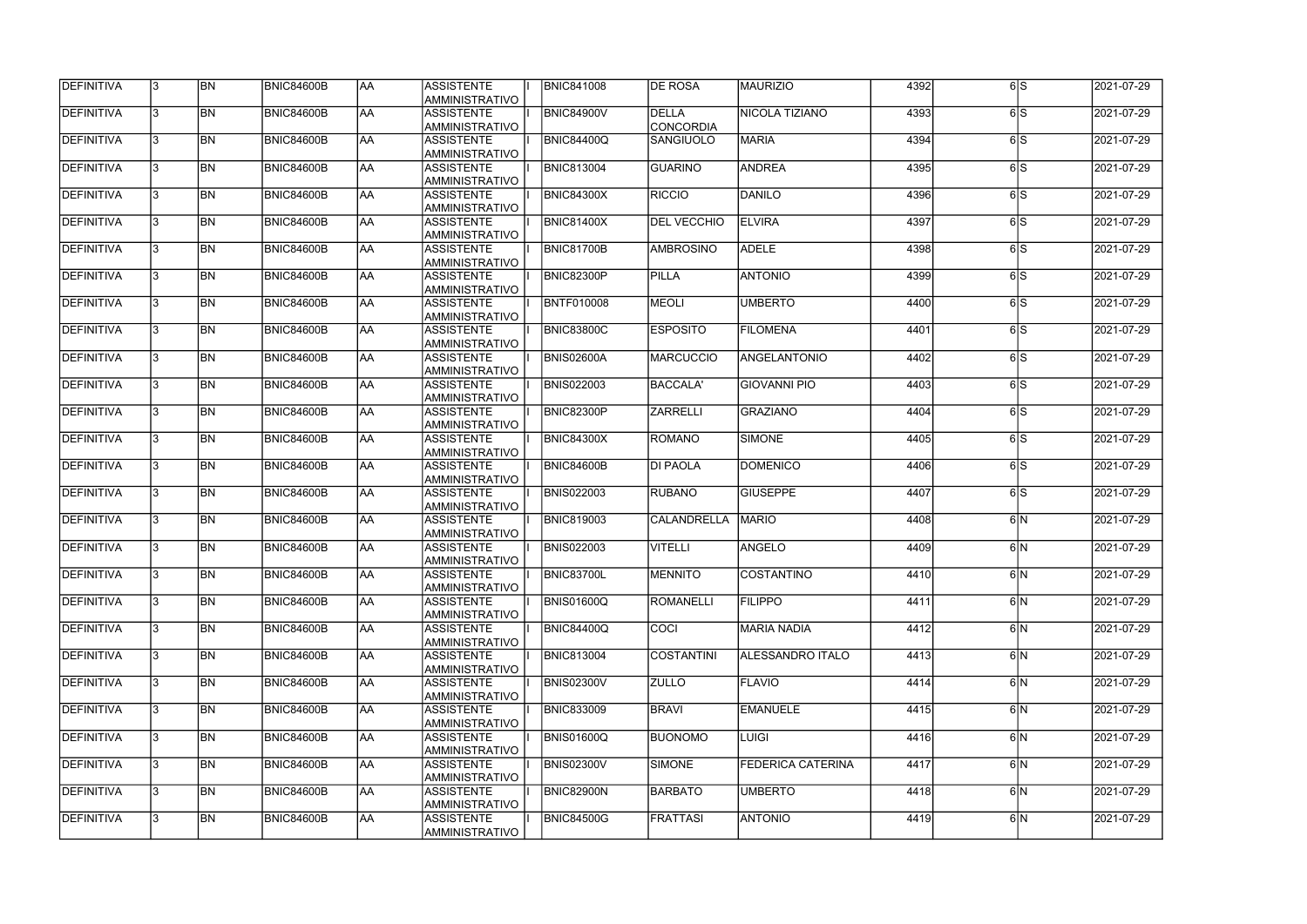| <b>DEFINITIVA</b> | 13. | <b>BN</b> | <b>BNIC84600B</b> | <b>AA</b> | <b>ASSISTENTE</b><br>AMMINISTRATIVO        | <b>BNIS00200T</b> | <b>MATARAZZO</b>    | <b>FRANCESCO</b>  | 4420 | 6N              | 2021-07-29 |
|-------------------|-----|-----------|-------------------|-----------|--------------------------------------------|-------------------|---------------------|-------------------|------|-----------------|------------|
| DEFINITIVA        | l3. | <b>BN</b> | <b>BNIC84600B</b> | laa       | <b>ASSISTENTE</b><br>AMMINISTRATIVO        | <b>BNIC804009</b> | FALLACE             | <b>PAMELA</b>     | 4421 | 6N              | 2021-07-29 |
| DEFINITIVA        | 13. | <b>BN</b> | <b>BNIC84600B</b> | laa       | <b>ASSISTENTE</b><br>AMMINISTRATIVO        | <b>BNIC819003</b> | <b>D'UVA</b>        | MICHELE ANTONIO   | 4422 | 6IN             | 2021-07-29 |
| DEFINITIVA        | l3. | <b>BN</b> | <b>BNIC84600B</b> | AA        | <b>ASSISTENTE</b><br>AMMINISTRATIVO        | BNPC02000N        | <b>MASCIA</b>       | <b>FRANCESCO</b>  | 4423 | 6N              | 2021-07-29 |
| DEFINITIVA        | 3   | <b>BN</b> | <b>BNIC84600B</b> | <b>AA</b> | <b>ASSISTENTE</b><br>AMMINISTRATIVO        | <b>BNRH030005</b> | <b>QUARATA</b>      | <b>RINALDO</b>    | 4424 | 6N              | 2021-07-29 |
| DEFINITIVA        | l3. | <b>BN</b> | BNIC84600B        | laa       | <b>ASSISTENTE</b><br>AMMINISTRATIVO        | BNIC81700B        | BONAVITA            | <b>RAFFAELE</b>   | 4425 | 6N              | 2021-07-29 |
| <b>DEFINITIVA</b> | 3   | <b>BN</b> | <b>BNIC84600B</b> | laa       | <b>ASSISTENTE</b><br>AMMINISTRATIVO        | <b>BNIS027006</b> | <b>IANNIELLO</b>    | <b>DAVIDE</b>     | 4426 | 6N              | 2021-07-29 |
| DEFINITIVA        |     | <b>BN</b> | <b>BNIC84600B</b> | laa       | <b>ASSISTENTE</b><br><b>AMMINISTRATIVO</b> | <b>BNIC833009</b> | <b>CALABRESE</b>    | <b>MARISTELLA</b> | 4427 | 6N              | 2021-07-29 |
| DEFINITIVA        |     | <b>BN</b> | <b>BNIC84600B</b> | laa       | <b>ASSISTENTE</b><br>AMMINISTRATIVO        | <b>BNIC84300X</b> | BATTAGLINO          | <b>VELIA</b>      | 4428 | 6N              | 2021-07-29 |
| DEFINITIVA        |     | <b>BN</b> | <b>BNIC84600B</b> | laa       | <b>ASSISTENTE</b><br>AMMINISTRATIVO        | <b>BNIS022003</b> | MEGLIO              | <b>VITANGELO</b>  | 4429 | 6N              | 2021-07-29 |
| DEFINITIVA        | l3. | <b>BN</b> | <b>BNIC84600B</b> | AA        | <b>ASSISTENTE</b><br>AMMINISTRATIVO        | BNIS01600Q        | <b>MATARAZZO</b>    | ANTONELLA         | 4430 | $6\text{N}$     | 2021-07-29 |
| DEFINITIVA        | l3. | <b>BN</b> | <b>BNIC84600B</b> | AA        | <b>ASSISTENTE</b><br>AMMINISTRATIVO        | <b>BNIS01600Q</b> | PALLADINO           | <b>GIANMARCO</b>  | 4431 | 6N              | 2021-07-29 |
| DEFINITIVA        | 3   | <b>BN</b> | BNIC84600B        | AA        | <b>ASSISTENTE</b><br>AMMINISTRATIVO        | <b>BNRH030005</b> | <b>D'OCCHIO</b>     | <b>GIUSEPPE</b>   | 4432 | 6lN             | 2021-07-29 |
| DEFINITIVA        |     | <b>BN</b> | <b>BNIC84600B</b> | AA        | <b>ASSISTENTE</b><br>AMMINISTRATIVO        | <b>BNIC834005</b> | SPAGNUOLO           | <b>FEDERICA</b>   | 4433 | 6N              | 2021-07-29 |
| DEFINITIVA        | 3   | <b>BN</b> | <b>BNIC84600B</b> | laa       | <b>ASSISTENTE</b><br>AMMINISTRATIVO        | <b>BNIS022003</b> | <b>GUARNIERI</b>    | <b>DANIELE</b>    | 4434 | 6 <sup>IN</sup> | 2021-07-29 |
| DEFINITIVA        | l3. | <b>BN</b> | <b>BNIC84600B</b> | laa       | <b>ASSISTENTE</b><br>AMMINISTRATIVO        | <b>BNIC850003</b> | <b>VETRONE</b>      | <b>LUIGI</b>      | 4435 | 6IN             | 2021-07-29 |
| DEFINITIVA        |     | <b>BN</b> | <b>BNIC84600B</b> | laa       | <b>ASSISTENTE</b><br>AMMINISTRATIVO        | BNIC84600B        | D'AIELLO            | <b>FILOMENA</b>   | 4436 | 6N              | 2021-07-29 |
| DEFINITIVA        |     | <b>BN</b> | <b>BNIC84600B</b> | AA        | <b>ASSISTENTE</b><br>AMMINISTRATIVO        | <b>BNIC834005</b> | LOMBARDI            | <b>ORSOLA</b>     | 4437 | 6IN             | 2021-07-29 |
| <b>DEFINITIVA</b> | 13  | <b>BN</b> | <b>BNIC84600B</b> | AA        | <b>ASSISTENTE</b><br>AMMINISTRATIVO        | <b>BNIC850003</b> | <b>GOGLIA</b>       | <b>SALVATORE</b>  | 4438 | 6 N             | 2021-07-29 |
| DEFINITIVA        | 13. | <b>BN</b> | <b>BNIC84600B</b> | AA        | <b>ASSISTENTE</b><br>AMMINISTRATIVO        | <b>BNIC834005</b> | <b>DELLA PIETRA</b> | <b>NIKOLAS</b>    | 4439 | 6N              | 2021-07-29 |
| DEFINITIVA        | I3. | <b>BN</b> | <b>BNIC84600B</b> | AA        | <b>ASSISTENTE</b><br>AMMINISTRATIVO        | <b>BNIC813004</b> | <b>DI VIRGILIO</b>  | <b>ANDREA</b>     | 4440 | 6N              | 2021-07-29 |
| DEFINITIVA        | l3. | <b>BN</b> | <b>BNIC84600B</b> | laa       | <b>ASSISTENTE</b><br>AMMINISTRATIVO        | <b>BNIS022003</b> | MELLUSI             | <b>ROSARIA</b>    | 4441 | 6N              | 2021-07-29 |
| DEFINITIVA        | 3   | <b>BN</b> | <b>BNIC84600B</b> | laa       | <b>ASSISTENTE</b><br>AMMINISTRATIVO        | BNIC86000N        | <b>BIONDO</b>       | <b>DANIELE</b>    | 4442 | 6N              | 2021-07-29 |
| DEFINITIVA        | l3. | <b>BN</b> | <b>BNIC84600B</b> | AA        | <b>ASSISTENTE</b><br>AMMINISTRATIVO        | <b>BNIC833009</b> | <b>PUGLIESE</b>     | <b>MARIO</b>      | 4443 | 6IN             | 2021-07-29 |
| DEFINITIVA        |     | <b>BN</b> | <b>BNIC84600B</b> | laa       | <b>ASSISTENTE</b><br>AMMINISTRATIVO        | <b>BNPS010006</b> | <b>EL JAMALI</b>    | <b>MARIAM</b>     | 4444 | 6N              | 2021-07-29 |
| DEFINITIVA        | I3. | <b>BN</b> | <b>BNIC84600B</b> | laa       | <b>ASSISTENTE</b><br>AMMINISTRATIVO        | <b>BNIC85200P</b> | <b>MATURO</b>       | <b>TINO</b>       | 4445 | 6N              | 2021-07-29 |
| DEFINITIVA        | 13. | <b>BN</b> | <b>BNIC84600B</b> | laa       | <b>ASSISTENTE</b><br>AMMINISTRATIVO        | <b>BNIS02300V</b> | <b>LANDINO</b>      | <b>ENZA</b>       | 4446 | 6N              | 2021-07-29 |
| DEFINITIVA        |     | <b>BN</b> | <b>BNIC84600B</b> | AA        | <b>ASSISTENTE</b><br>AMMINISTRATIVO        | <b>BNIS01600Q</b> | <b>BOTTICELLA</b>   | <b>MARCO</b>      | 4447 | 6N              | 2021-07-29 |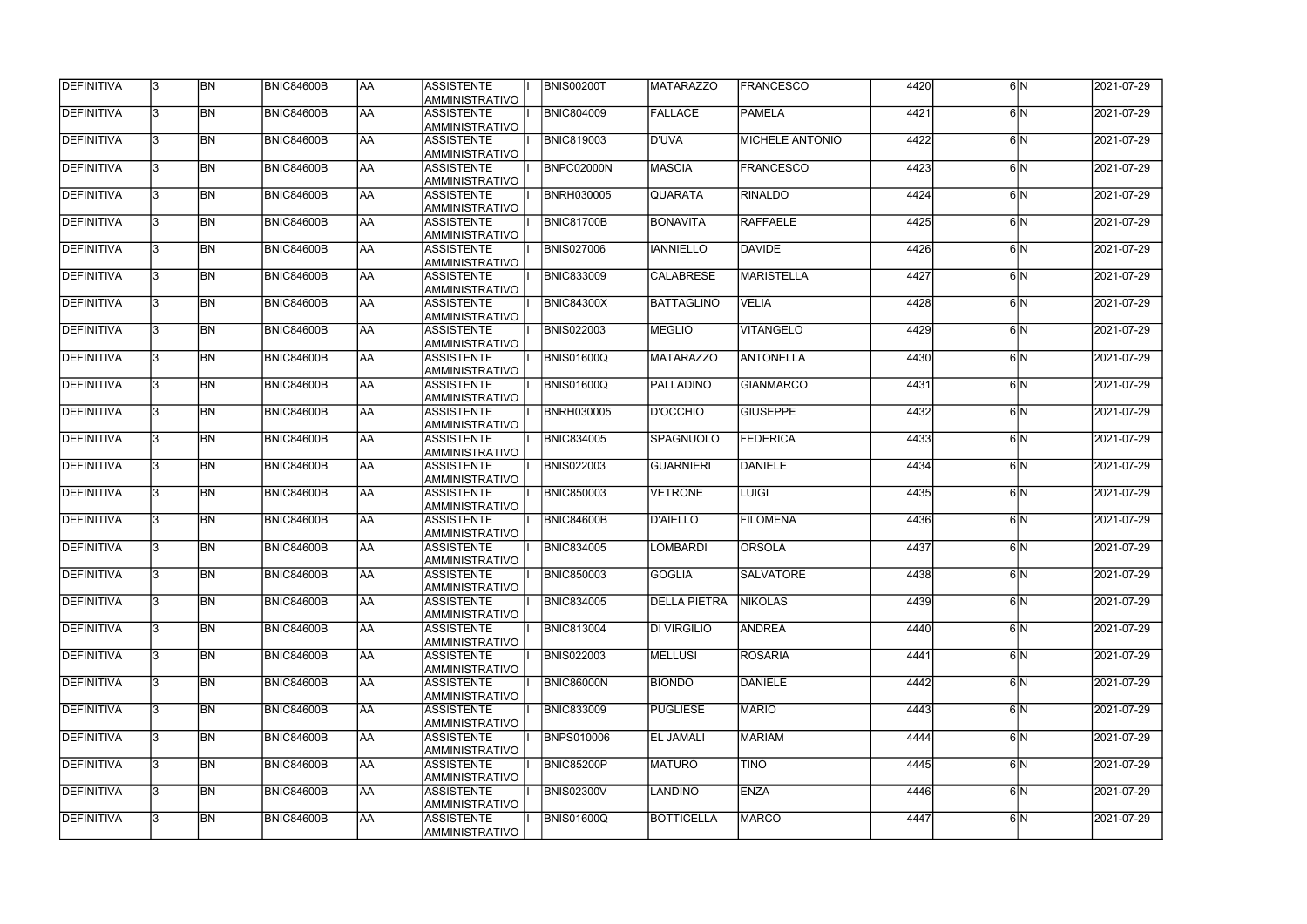| DEFINITIVA        | 13. | <b>BN</b>      | <b>BNIC84600B</b> | <b>AA</b> | ASSISTENTE<br>AMMINISTRATIVO        | <b>BNIC82300P</b> | <b>COGLIANI</b>    | <b>GIOVANNI</b>         | 4448 | 6N  | 2021-07-29 |
|-------------------|-----|----------------|-------------------|-----------|-------------------------------------|-------------------|--------------------|-------------------------|------|-----|------------|
| DEFINITIVA        | 13. | <b>BN</b>      | <b>BNIC84600B</b> | AA        | <b>ASSISTENTE</b><br>AMMINISTRATIVO | <b>BNIC84600B</b> | <b>PASTORE</b>     | <b>MIRKO HERMES</b>     | 4449 | 6N  | 2021-07-29 |
| DEFINITIVA        | 13. | <b>BN</b>      | <b>BNIC84600B</b> | AA        | <b>ASSISTENTE</b><br>AMMINISTRATIVO | <b>BNIC826006</b> | DI STAZIO          | <b>GIANNA</b>           | 4450 | 6lN | 2021-07-29 |
| DEFINITIVA        | l3. | <b>BN</b>      | <b>BNIC84600B</b> | AA        | <b>ASSISTENTE</b><br>AMMINISTRATIVO | <b>BNIC855006</b> | <b>DE MARIA</b>    | <b>CARMINE</b>          | 4451 | 6N  | 2021-07-29 |
| DEFINITIVA        | l3. | <b>BN</b>      | <b>BNIC84600B</b> | <b>AA</b> | <b>ASSISTENTE</b><br>AMMINISTRATIVO | <b>BNIC834005</b> | <b>TESAURO</b>     | ANTONIO                 | 4452 | 6N  | 2021-07-29 |
| DEFINITIVA        | l3. | <b>BN</b>      | <b>BNIC84600B</b> | <b>AA</b> | <b>ASSISTENTE</b><br>AMMINISTRATIVO | <b>BNIC84300X</b> | <b>DE BERNARDO</b> | <b>GAETANO</b>          | 4453 | 6N  | 2021-07-29 |
| <b>DEFINITIVA</b> | 3   | <b>BN</b>      | <b>BNIC84600B</b> | AA        | <b>ASSISTENTE</b><br>AMMINISTRATIVO | <b>BNIS00400D</b> | MONACO             | <b>ILENIA</b>           | 4454 | 6N  | 2021-07-29 |
| DEFINITIVA        |     | <b>BN</b>      | <b>BNIC84600B</b> | AA        | <b>ASSISTENTE</b><br>AMMINISTRATIVO | <b>BNIC819003</b> | <b>ORLANDO</b>     | <b>TEODORO</b>          | 4455 | 6lN | 2021-07-29 |
| DEFINITIVA        |     | <b>BN</b>      | <b>BNIC84600B</b> | AA        | <b>ASSISTENTE</b><br>AMMINISTRATIVO | <b>BNIC842004</b> | <b>DE LUCIA</b>    | ANIELLO                 | 4456 | 6lN | 2021-07-29 |
| DEFINITIVA        |     | <b>BN</b>      | <b>BNIC84600B</b> | laa       | <b>ASSISTENTE</b><br>AMMINISTRATIVO | <b>BNIC84600B</b> | PLENZICH           | <b>PALMINO</b>          | 4457 | 6N  | 2021-07-29 |
| DEFINITIVA        | l3. | <b>BN</b>      | <b>BNIC84600B</b> | laa       | <b>ASSISTENTE</b><br>AMMINISTRATIVO | <b>BNTF010008</b> | <b>ANZOINI</b>     | <b>DAVIDE</b>           | 4458 | 6N  | 2021-07-29 |
| DEFINITIVA        | l3. | <b>BN</b>      | <b>BNIC84600B</b> | AA        | <b>ASSISTENTE</b><br>AMMINISTRATIVO | <b>BNIC86000N</b> | <b>PICONE</b>      | <b>VALENTINA</b>        | 4459 | 6lN | 2021-07-29 |
| DEFINITIVA        | 3   | <b>BN</b>      | BNIC84600B        | AA        | <b>ASSISTENTE</b><br>AMMINISTRATIVO | BNIC84600B        | COCCHIARO          | ANTONIO                 | 4460 | 6lN | 2021-07-29 |
| DEFINITIVA        |     | <b>BN</b>      | <b>BNIC84600B</b> | AA        | <b>ASSISTENTE</b><br>AMMINISTRATIVO | <b>BNIS027006</b> | PINELLI            | LOREDANA                | 4461 | 6N  | 2021-07-29 |
| DEFINITIVA        | 3   | <b>BN</b>      | <b>BNIC84600B</b> | AA        | <b>ASSISTENTE</b><br>AMMINISTRATIVO | <b>BNIS014004</b> | <b>NARDONE</b>     | <b>ENRICO</b>           | 4462 | 6lN | 2021-07-29 |
| DEFINITIVA        | l3. | <b>BN</b>      | <b>BNIC84600B</b> | AA        | <b>ASSISTENTE</b><br>AMMINISTRATIVO | <b>BNIC84300X</b> | <b>DE MARCO</b>    | RAFFAELE                | 4463 | 6lN | 2021-07-29 |
| <b>DEFINITIVA</b> |     | <b>BN</b>      | <b>BNIC84600B</b> | AA        | <b>ASSISTENTE</b><br>AMMINISTRATIVO | <b>BNIC85400A</b> | <b>MARRAZZO</b>    | <b>UMBERTO</b>          | 4464 | 6lN | 2021-07-29 |
| DEFINITIVA        |     | <b>BN</b>      | <b>BNIC84600B</b> | AA        | <b>ASSISTENTE</b><br>AMMINISTRATIVO | <b>BNIC84500G</b> | <b>PASSARIELLO</b> | <b>MIRKO</b>            | 4465 | 6lN | 2021-07-29 |
| <b>DEFINITIVA</b> | 13  | <b>BN</b>      | <b>BNIC84600B</b> | AA        | ASSISTENTE <br>IAMMINISTRATIVO      | <b>BNIC84500G</b> | <b>DEL GROSSO</b>  | <b>ANDREA</b>           | 4466 | 6 N | 2021-07-29 |
| DEFINITIVA        | 13. | <b>BN</b>      | <b>BNIC84600B</b> | AA        | ASSISTENTE<br>AMMINISTRATIVO        | <b>BNIC82300P</b> | <b>MARTINO</b>     | ANGELINA                | 4467 | 6N  | 2021-07-29 |
| DEFINITIVA        | l3. | <b>BN</b>      | <b>BNIC84600B</b> | AA        | ASSISTENTE<br>AMMINISTRATIVO        | <b>BNIS01600Q</b> | MOLINARO           | PATRIZIA                | 4468 | 6N  | 2021-07-29 |
| DEFINITIVA        | l3. | <b>BN</b>      | <b>BNIC84600B</b> | <b>AA</b> | <b>ASSISTENTE</b><br>AMMINISTRATIVO | <b>BNIC84300X</b> | <b>VORALDI</b>     | MICHELE                 | 4469 | 6N  | 2021-07-29 |
| DEFINITIVA        | 3   | <b>BN</b>      | <b>BNIC84600B</b> | AA        | <b>ASSISTENTE</b><br>AMMINISTRATIVO | <b>BNIC82300P</b> | <b>CARDONE</b>     | <b>GIANPIERO</b>        | 4470 | 6N  | 2021-07-29 |
| DEFINITIVA        | l3. | <b>BN</b>      | <b>BNIC84600B</b> | AA        | <b>ASSISTENTE</b><br>AMMINISTRATIVO | <b>BNTF010008</b> | <b>FIORE</b>       | <b>DAVIDE</b>           | 4471 | 6lN | 2021-07-29 |
| DEFINITIVA        |     | <b>BN</b>      | <b>BNIC84600B</b> | AA        | <b>ASSISTENTE</b><br>AMMINISTRATIVO | <b>BNIC86000N</b> | <b>FALATO</b>      | <b>GEMMA ANNA MARIA</b> | 4472 | 6N  | 2021-07-29 |
| DEFINITIVA        | l3. | <b>BN</b>      | <b>BNIC84600B</b> | AA        | <b>ASSISTENTE</b><br>AMMINISTRATIVO | <b>BNIC839008</b> | <b>TORRENTE</b>    | ANNUNZIATA              | 4473 | 6lN | 2021-07-29 |
| DEFINITIVA        | 13. | <b>BN</b>      | <b>BNIC84600B</b> | AA        | <b>ASSISTENTE</b><br>AMMINISTRATIVO | <b>BNRH030005</b> | <b>MONDRONE</b>    | <b>GAETANO</b>          | 4474 | 6lN | 2021-07-29 |
| DEFINITIVA        |     | BN <sub></sub> | <b>BNIC84600B</b> | AA        | <b>ASSISTENTE</b><br>AMMINISTRATIVO | <b>BNIC834005</b> | <b>DE SIMONE</b>   | <b>GIUSEPPE</b>         | 4475 | 6lN | 2021-07-29 |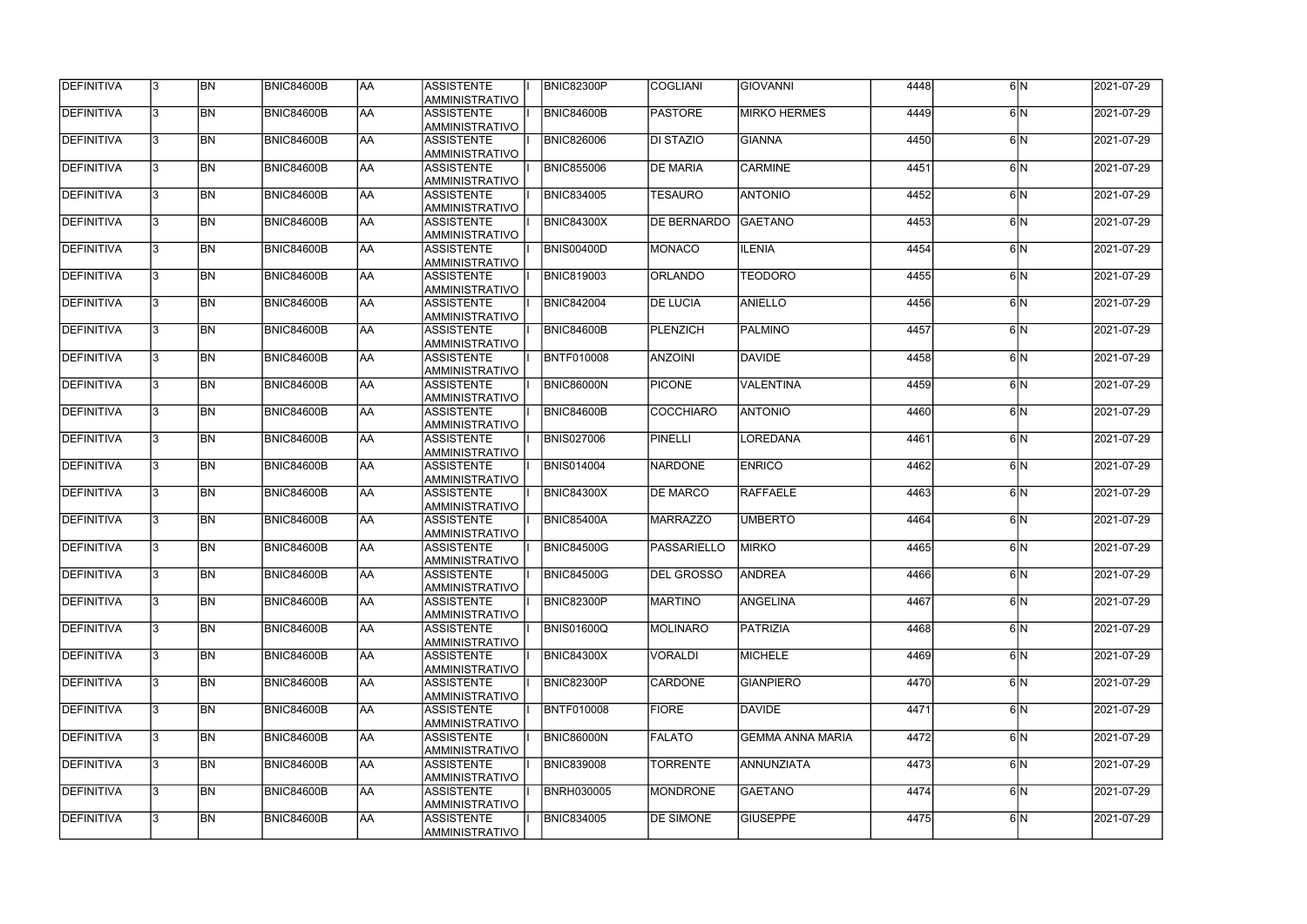| <b>DEFINITIVA</b> | 13. | <b>BN</b> | <b>BNIC84600B</b> | <b>AA</b>  | <b>ASSISTENTE</b><br>AMMINISTRATIVO        | <b>BNIC84400Q</b> | SPACCAFORNO DALILA |                         | 4476 | 6N              | 2021-07-29 |
|-------------------|-----|-----------|-------------------|------------|--------------------------------------------|-------------------|--------------------|-------------------------|------|-----------------|------------|
| DEFINITIVA        | 3   | <b>BN</b> | BNIC84600B        | <b>AA</b>  | <b>ASSISTENTE</b><br>AMMINISTRATIVO        | <b>BNIC804009</b> | <b>GUGLIOTTI</b>   | <b>NICO</b>             | 4477 | 6N              | 2021-07-29 |
| <b>DEFINITIVA</b> | 3   | <b>BN</b> | <b>BNIC84600B</b> | <b>AA</b>  | <b>ASSISTENTE</b><br>AMMINISTRATIVO        | <b>BNIC84300X</b> | <b>ELDORADO</b>    | <b>CARLO</b>            | 4478 | 6N              | 2021-07-29 |
| DEFINITIVA        |     | <b>BN</b> | <b>BNIC84600B</b> | <b>AA</b>  | <b>ASSISTENTE</b><br>AMMINISTRATIVO        | BNRH030005        | <b>CLEMENTE</b>    | <b>ANTONIO</b>          | 4479 | 6N              | 2021-07-29 |
| DEFINITIVA        |     | <b>BN</b> | BNIC84600B        | <b>AA</b>  | <b>ASSISTENTE</b><br>AMMINISTRATIVO        | <b>BNIC826006</b> | PANICHELLA         | LOREDANA                | 4480 | 6N              | 2021-07-29 |
| <b>DEFINITIVA</b> |     | <b>BN</b> | BNIC84600B        | AA         | <b>ASSISTENTE</b><br>AMMINISTRATIVO        | <b>BNIS014004</b> | MARTINELLI         | <b>FRANCESCA</b>        | 4481 | 6N              | 2021-07-29 |
| <b>DEFINITIVA</b> |     | <b>BN</b> | BNIC84600B        | <b>AA</b>  | <b>ASSISTENTE</b><br>AMMINISTRATIVO        | <b>BNIC834005</b> | <b>DE MENNATO</b>  | <b>NICOLINA</b>         | 4482 | 6N              | 2021-07-29 |
| DEFINITIVA        |     | <b>BN</b> | <b>BNIC84600B</b> | <b>AA</b>  | <b>ASSISTENTE</b><br><b>AMMINISTRATIVO</b> | <b>BNIS00200T</b> | <b>MENNONE</b>     | <b>MARIAENRICA</b>      | 4483 | 6N              | 2021-07-29 |
| DEFINITIVA        |     | <b>BN</b> | BNIC84600B        | laa        | <b>ASSISTENTE</b><br>AMMINISTRATIVO        | BNPS010006        | PASCARELLA         | <b>GIUSEPPE</b>         | 4484 | 6N              | 2021-07-29 |
| DEFINITIVA        |     | <b>BN</b> | <b>BNIC84600B</b> | <b>AA</b>  | <b>ASSISTENTE</b><br>AMMINISTRATIVO        | <b>BNIC826006</b> | <b>CUSANO</b>      | <b>GIACOMO</b>          | 4485 | 6N              | 2021-07-29 |
| DEFINITIVA        |     | <b>BN</b> | <b>BNIC84600B</b> | <b>AA</b>  | <b>ASSISTENTE</b><br>AMMINISTRATIVO        | BNRH030005        | <b>COLETTA</b>     | <b>ROSSELLA</b>         | 4486 | 6N              | 2021-07-29 |
| DEFINITIVA        |     | <b>BN</b> | <b>BNIC84600B</b> | <b>AA</b>  | <b>ASSISTENTE</b><br>AMMINISTRATIVO        | <b>BNIS027006</b> | SIMEONE            | <b>STEFANIA</b>         | 4487 | 6N              | 2021-07-29 |
| DEFINITIVA        |     | <b>BN</b> | BNIC84600B        | <b>AA</b>  | <b>ASSISTENTE</b><br>AMMINISTRATIVO        | <b>BNIC82500A</b> | <b>DE CICCO</b>    | STEFANIA                | 4488 | 6lN             | 2021-07-29 |
| <b>DEFINITIVA</b> |     | <b>BN</b> | <b>BNIC84600B</b> | AA         | <b>ASSISTENTE</b><br>AMMINISTRATIVO        | <b>BNIC84900V</b> | <b>CICCHIELLO</b>  | GIOVANNI                | 4489 | 6N              | 2021-07-29 |
| DEFINITIVA        |     | <b>BN</b> | <b>BNIC84600B</b> | <b>AA</b>  | <b>ASSISTENTE</b><br>AMMINISTRATIVO        | <b>BNVC01000A</b> | MARCHETTI          | <b>GIOVANNI</b>         | 4490 | 6 <sup>IN</sup> | 2021-07-29 |
| DEFINITIVA        |     | <b>BN</b> | <b>BNIC84600B</b> | laa        | <b>ASSISTENTE</b><br>AMMINISTRATIVO        | <b>BNIS027006</b> | <b>RENZI</b>       | LOREDANA                | 4491 | 6IN             | 2021-07-29 |
| DEFINITIVA        |     | <b>BN</b> | BNIC84600B        | <b>AA</b>  | <b>ASSISTENTE</b><br>AMMINISTRATIVO        | <b>BNIS014004</b> | <b>PULCINO</b>     | <b>MARIA ANTONIETTA</b> | 4492 | 6IN             | 2021-07-29 |
| DEFINITIVA        |     | <b>BN</b> | BNIC84600B        | <b>AA</b>  | <b>ASSISTENTE</b><br>AMMINISTRATIVO        | <b>BNIC85200P</b> | LA MONTAGNA        | <b>MARIAGRAZIA</b>      | 4493 | 6IN             | 2021-07-29 |
| DEFINITIVA        | 13  | BN        | BNIC84600B        | <b>JAA</b> | <b>ASSISTENTE</b><br>AMMINISTRATIVO        | <b>BNIC819003</b> | <b>LOMBARDI</b>    | <b>PINA</b>             | 4494 | 6 N             | 2021-07-29 |
| DEFINITIVA        |     | <b>BN</b> | BNIC84600B        | <b>AA</b>  | <b>ASSISTENTE</b><br>AMMINISTRATIVO        | <b>BNIC804009</b> | <b>ALBINI</b>      | <b>GIOVANNA</b>         | 4495 | 6N              | 2021-07-29 |
| DEFINITIVA        | 3.  | <b>BN</b> | <b>BNIC84600B</b> | <b>AA</b>  | <b>ASSISTENTE</b><br>AMMINISTRATIVO        | <b>BNIC82500A</b> | <b>MORGILLO</b>    | <b>STEFANIA</b>         | 4496 | 6N              | 2021-07-29 |
| <b>DEFINITIVA</b> | 3.  | <b>BN</b> | BNIC84600B        | <b>AA</b>  | <b>ASSISTENTE</b><br>AMMINISTRATIVO        | <b>BNIC81400X</b> | <b>IAMARTINO</b>   | <b>ROSA</b>             | 4497 | 6N              | 2021-07-29 |
| DEFINITIVA        |     | <b>BN</b> | BNIC84600B        | AA         | <b>ASSISTENTE</b><br>AMMINISTRATIVO        | <b>BNIC848003</b> | <b>MANGANIELLO</b> | <b>CARMEN</b>           | 4498 | 6N              | 2021-07-29 |
| DEFINITIVA        |     | <b>BN</b> | BNIC84600B        | <b>AA</b>  | <b>ASSISTENTE</b><br>AMMINISTRATIVO        | <b>BNIC84600B</b> | <b>PELOSI</b>      | PATRIZIA ADELINA        | 4499 | 6IN             | 2021-07-29 |
| DEFINITIVA        |     | <b>BN</b> | BNIC84600B        | AA         | ASSISTENTE<br>AMMINISTRATIVO               | <b>BNIS022003</b> | PADUANO            | <b>GIUSEPPE</b>         | 4500 | 6N              | 2021-07-29 |
| DEFINITIVA        |     | <b>BN</b> | BNIC84600B        | <b>AA</b>  | ASSISTENTE<br>AMMINISTRATIVO               | <b>BNIC804009</b> | ROSA               | <b>DAVIDE</b>           | 4501 | 6IN             | 2021-07-29 |
| DEFINITIVA        |     | <b>BN</b> | BNIC84600B        | <b>AA</b>  | ASSISTENTE<br>AMMINISTRATIVO               | <b>BNIC826006</b> | <b>IALEGGIO</b>    | <b>GIANMARCO</b>        | 4502 | 6N              | 2021-07-29 |
| DEFINITIVA        |     | BN        | BNIC84600B        | <b>AA</b>  | <b>ASSISTENTE</b><br>AMMINISTRATIVO        | <b>BNIC81700B</b> | MESSERE            | ALESSANDRA              | 4503 | 6N              | 2021-07-29 |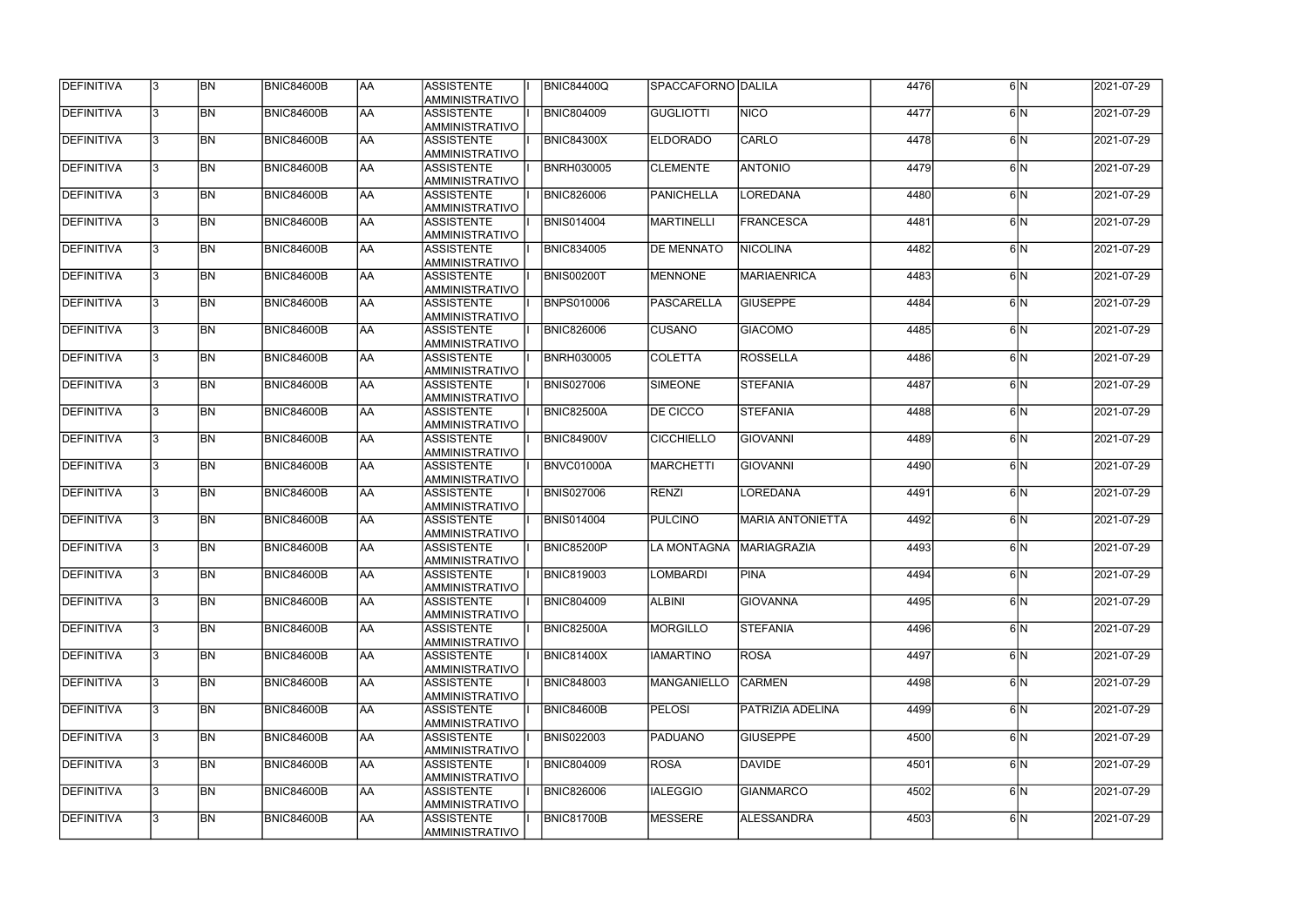| <b>DEFINITIVA</b> | 13. | <b>BN</b>      | <b>BNIC84600B</b> | <b>AA</b> | ASSISTENTE<br>AMMINISTRATIVO         | BNIC84600B        | DI BRIGIDA         | <b>GINA</b>            | 4504 | 6N  | 2021-07-29 |
|-------------------|-----|----------------|-------------------|-----------|--------------------------------------|-------------------|--------------------|------------------------|------|-----|------------|
| DEFINITIVA        | 13. | <b>BN</b>      | <b>BNIC84600B</b> | AA        | <b>ASSISTENTE</b><br>AMMINISTRATIVO  | <b>BNIS022003</b> | <b>DI PALMA</b>    | <b>MINO</b>            | 4505 | 6N  | 2021-07-29 |
| DEFINITIVA        | 13. | <b>BN</b>      | <b>BNIC84600B</b> | AA        | <b>ASSISTENTE</b><br>AMMINISTRATIVO  | <b>BNPS010006</b> | CAPOZZA            | <b>LUCIANO</b>         | 4506 | 6lN | 2021-07-29 |
| DEFINITIVA        | l3. | <b>BN</b>      | <b>BNIC84600B</b> | AA        | <b>ASSISTENTE</b><br>AMMINISTRATIVO  | <b>BNIC841008</b> | MAZZACANE          | <b>ARCANGELO</b>       | 4507 | 6N  | 2021-07-29 |
| DEFINITIVA        | l3. | <b>BN</b>      | <b>BNIC84600B</b> | <b>AA</b> | <b>ASSISTENTE</b><br>AMMINISTRATIVO  | <b>BNIC84300X</b> | GALDI              | ANGELO                 | 4508 | 6N  | 2021-07-29 |
| DEFINITIVA        | l3. | <b>BN</b>      | <b>BNIC84600B</b> | <b>AA</b> | <b>ASSISTENTE</b><br>AMMINISTRATIVO  | <b>BNIC85200P</b> | <b>MICCIO</b>      | <b>TERESA</b>          | 4509 | 6N  | 2021-07-29 |
| <b>DEFINITIVA</b> | 3   | <b>BN</b>      | BNIC84600B        | laa       | <b>ASSISTENTE</b><br>AMMINISTRATIVO  | <b>BNIS01600Q</b> | NOCERA             | <b>COSIMO</b>          | 4510 | 6N  | 2021-07-29 |
| DEFINITIVA        |     | <b>BN</b>      | <b>BNIC84600B</b> | AA        | <b>ASSISTENTE</b><br>AMMINISTRATIVO  | <b>BNRH030005</b> | <b>LEO</b>         | <b>LEOPOLDO</b>        | 4511 | 6lN | 2021-07-29 |
| DEFINITIVA        |     | <b>BN</b>      | <b>BNIC84600B</b> | AA        | <b>ASSISTENTE</b><br>AMMINISTRATIVO  | <b>BNIS01100L</b> | <b>DE SANTO</b>    | <b>ANNA</b>            | 4512 | 6lN | 2021-07-29 |
| DEFINITIVA        |     | <b>BN</b>      | <b>BNIC84600B</b> | laa       | <b>ASSISTENTE</b><br>AMMINISTRATIVO  | <b>BNIC81700B</b> | LA MONTAGNA        | <b>ROSA</b>            | 4513 | 6N  | 2021-07-29 |
| DEFINITIVA        | l3. | <b>BN</b>      | <b>BNIC84600B</b> | laa       | <b>ASSISTENTE</b><br>Iamministrativo | <b>BNIS00800R</b> | <b>CORONA</b>      | <b>CLAUDIO</b>         | 4514 | 6N  | 2021-07-29 |
| DEFINITIVA        | l3. | <b>BN</b>      | <b>BNIC84600B</b> | AA        | <b>ASSISTENTE</b><br>AMMINISTRATIVO  | <b>BNIC84400Q</b> | <b>DE GIROLAMO</b> | <b>GIUSEPPE</b>        | 4515 | 6lN | 2021-07-29 |
| DEFINITIVA        | 3   | <b>BN</b>      | BNIC84600B        | AA        | <b>ASSISTENTE</b><br>AMMINISTRATIVO  | <b>BNIS00200T</b> | <b>CIAGLIA</b>     | <b>GIOVANNI</b>        | 4516 | 6lN | 2021-07-29 |
| DEFINITIVA        |     | <b>BN</b>      | <b>BNIC84600B</b> | laa       | <b>ASSISTENTE</b><br>AMMINISTRATIVO  | <b>BNTF010008</b> | <b>SICILIANO</b>   | <b>ALESSANDRA</b>      | 4517 | 6N  | 2021-07-29 |
| DEFINITIVA        | 3   | <b>BN</b>      | <b>BNIC84600B</b> | AA        | <b>ASSISTENTE</b><br>AMMINISTRATIVO  | <b>BNIS027006</b> | <b>TRETOLA</b>     | <b>FABIO</b>           | 4518 | 6lN | 2021-07-29 |
| DEFINITIVA        | l3. | <b>BN</b>      | <b>BNIC84600B</b> | AA        | <b>ASSISTENTE</b><br>AMMINISTRATIVO  | <b>BNIC833009</b> | <b>FRANZESE</b>    | <b>ANTONIO</b>         | 4519 | 6lN | 2021-07-29 |
| DEFINITIVA        |     | <b>BN</b>      | <b>BNIC84600B</b> | AA        | <b>ASSISTENTE</b><br>AMMINISTRATIVO  | <b>BNIC86000N</b> | <b>MAGON</b>       | <b>ADRIANA EWELINA</b> | 4520 | 6lN | 2021-07-29 |
| DEFINITIVA        |     | <b>BN</b>      | <b>BNIC84600B</b> | AA        | <b>ASSISTENTE</b><br>AMMINISTRATIVO  | <b>BNIS014004</b> | <b>PIACQUADIO</b>  | <b>FIORAVANTE</b>      | 4521 | 6lN | 2021-07-29 |
| <b>DEFINITIVA</b> | 13  | <b>BN</b>      | <b>BNIC84600B</b> | AA        | ASSISTENTE <br>IAMMINISTRATIVO       | <b>BNIC84300X</b> | <b>FOSCHINI</b>    | FILOMENA               | 4522 | 6 N | 2021-07-29 |
| DEFINITIVA        | 13. | <b>BN</b>      | <b>BNIC84600B</b> | AA        | ASSISTENTE<br>AMMINISTRATIVO         | <b>BNIC82900N</b> | VIVENZIO           | <b>MARIA GRAZIA</b>    | 4523 | 6N  | 2021-07-29 |
| DEFINITIVA        | l3. | <b>BN</b>      | <b>BNIC84600B</b> | AA        | ASSISTENTE<br>AMMINISTRATIVO         | <b>BNIC841008</b> | <b>MARRONE</b>     | <b>ASSUNTA</b>         | 4524 | 6N  | 2021-07-29 |
| DEFINITIVA        | l3. | <b>BN</b>      | <b>BNIC84600B</b> | <b>AA</b> | <b>ASSISTENTE</b><br>AMMINISTRATIVO  | <b>BNIS022003</b> | <b>SOLLA</b>       | <b>VITTORIO</b>        | 4525 | 6N  | 2021-07-29 |
| DEFINITIVA        | 3   | <b>BN</b>      | <b>BNIC84600B</b> | AA        | <b>ASSISTENTE</b><br>AMMINISTRATIVO  | <b>BNIC84300X</b> | D'AMELIO           | ALESSANDRA             | 4526 | 6N  | 2021-07-29 |
| DEFINITIVA        | l3. | <b>BN</b>      | <b>BNIC84600B</b> | AA        | <b>ASSISTENTE</b><br>AMMINISTRATIVO  | <b>BNIC84300X</b> | BASILONE           | <b>FRANCESCO</b>       | 4527 | 6lN | 2021-07-29 |
| DEFINITIVA        |     | <b>BN</b>      | <b>BNIC84600B</b> | AA        | <b>ASSISTENTE</b><br>AMMINISTRATIVO  | <b>BNIS02300V</b> | LAVORGNA           | <b>MARIA</b>           | 4528 | 6N  | 2021-07-29 |
| DEFINITIVA        | l3. | <b>BN</b>      | <b>BNIC84600B</b> | AA        | <b>ASSISTENTE</b><br>AMMINISTRATIVO  | <b>BNIS027006</b> | <b>NARDONE</b>     | <b>ANNAMARIA</b>       | 4529 | 6lN | 2021-07-29 |
| DEFINITIVA        | 13. | <b>BN</b>      | <b>BNIC84600B</b> | AA        | <b>ASSISTENTE</b><br>AMMINISTRATIVO  | <b>BNIC85400A</b> | <b>BERNARDO</b>    | <b>ROSA</b>            | 4530 | 6lN | 2021-07-29 |
| DEFINITIVA        |     | BN <sub></sub> | <b>BNIC84600B</b> | AA        | <b>ASSISTENTE</b><br>AMMINISTRATIVO  | <b>BNIS00200T</b> | D'ACCINDIO         | <b>CARMELA</b>         | 4531 | 6lN | 2021-07-29 |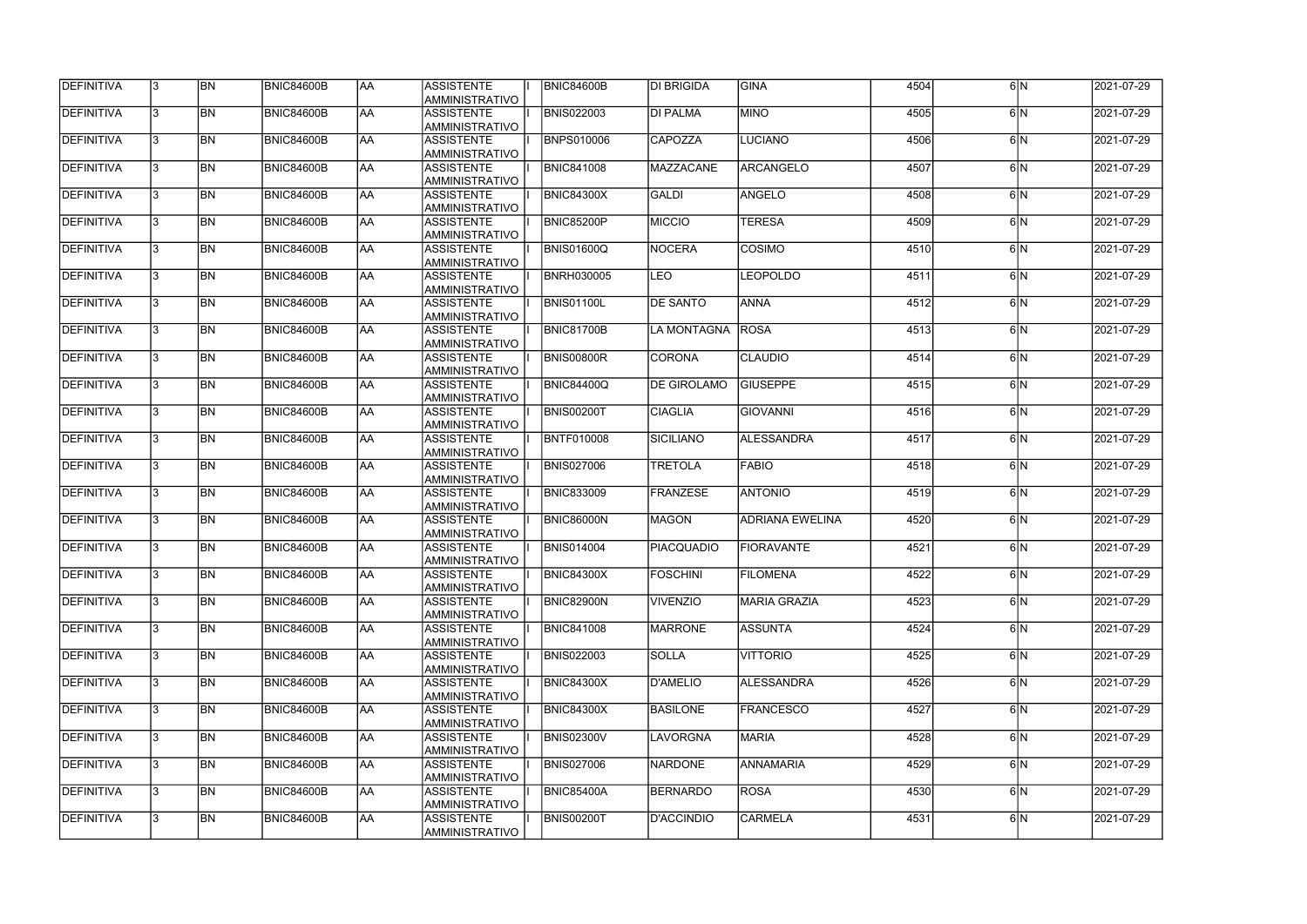| <b>DEFINITIVA</b> | 13. | <b>BN</b> | <b>BNIC84600B</b> | <b>AA</b> | ASSISTENTE<br>AMMINISTRATIVO        | <b>BNTF010008</b> | <b>DE LUCA</b>     | <b>ANTONELLA</b>          | 4532 | 6N  | 2021-07-29 |
|-------------------|-----|-----------|-------------------|-----------|-------------------------------------|-------------------|--------------------|---------------------------|------|-----|------------|
| DEFINITIVA        | l3. | <b>BN</b> | <b>BNIC84600B</b> | AA        | <b>ASSISTENTE</b><br>AMMINISTRATIVO | <b>BNIC84600B</b> | <b>MANCINI</b>     | <b>CLORINDA</b>           | 4533 | 6N  | 2021-07-29 |
| DEFINITIVA        | 13. | <b>BN</b> | <b>BNIC84600B</b> | AA        | <b>ASSISTENTE</b><br>AMMINISTRATIVO | <b>BNIC84900V</b> | <b>IANNUCCI</b>    | <b>SERAFINA</b>           | 4534 | 6lN | 2021-07-29 |
| DEFINITIVA        | l3. | <b>BN</b> | <b>BNIC84600B</b> | AA        | <b>ASSISTENTE</b><br>AMMINISTRATIVO | <b>BNIC84900V</b> | GOGLIA             | <b>LUCIO</b>              | 4535 | 6N  | 2021-07-29 |
| DEFINITIVA        | l3. | <b>BN</b> | <b>BNIC84600B</b> | <b>AA</b> | <b>ASSISTENTE</b><br>AMMINISTRATIVO | <b>BNIC804009</b> | <b>FROCINO</b>     | <b>MARCELLO</b>           | 4536 | 6N  | 2021-07-29 |
| DEFINITIVA        |     | <b>BN</b> | <b>BNIC84600B</b> | <b>AA</b> | <b>ASSISTENTE</b><br>AMMINISTRATIVO | <b>BNIC804009</b> | <b>IADAROLA</b>    | <b>GIANNI</b>             | 4537 | 6N  | 2021-07-29 |
| <b>DEFINITIVA</b> | 3   | <b>BN</b> | <b>BNIC84600B</b> | laa       | <b>ASSISTENTE</b><br>AMMINISTRATIVO | <b>BNIS01600Q</b> | <b>COLUMBRO</b>    | <b>GIUSEPPE</b>           | 4538 | 6N  | 2021-07-29 |
| DEFINITIVA        |     | <b>BN</b> | <b>BNIC84600B</b> | AA        | <b>ASSISTENTE</b><br>AMMINISTRATIVO | <b>BNIS00800R</b> | LORIA              | <b>ANTONELLA</b>          | 4539 | 6lN | 2021-07-29 |
| DEFINITIVA        |     | <b>BN</b> | <b>BNIC84600B</b> | AA        | <b>ASSISTENTE</b><br>AMMINISTRATIVO | <b>BNIC84500G</b> | <b>DE MENNATO</b>  | <b>ROSA</b>               | 4540 | 6lN | 2021-07-29 |
| DEFINITIVA        |     | <b>BN</b> | <b>BNIC84600B</b> | laa       | <b>ASSISTENTE</b><br>AMMINISTRATIVO | <b>BNIC82300P</b> | <b>CAVALLUZZO</b>  | <b>ANNA RITA</b>          | 4541 | 6N  | 2021-07-29 |
| DEFINITIVA        | l3. | <b>BN</b> | <b>BNIC84600B</b> | laa       | <b>ASSISTENTE</b><br>AMMINISTRATIVO | <b>BNIS01600Q</b> | PRINCIGALLO        | <b>DAVIDE</b>             | 4542 | 6N  | 2021-07-29 |
| DEFINITIVA        | l3. | <b>BN</b> | <b>BNIC84600B</b> | AA        | <b>ASSISTENTE</b><br>AMMINISTRATIVO | <b>BNIC833009</b> | <b>TATAVITTO</b>   | <b>CLEMENTINA MICHELA</b> | 4543 | 6lN | 2021-07-29 |
| DEFINITIVA        | 3   | <b>BN</b> | BNIC84600B        | AA        | <b>ASSISTENTE</b><br>AMMINISTRATIVO | <b>BNIS01600Q</b> | DI LELLO           | <b>GIUSTINO</b>           | 4544 | 6lN | 2021-07-29 |
| DEFINITIVA        |     | <b>BN</b> | <b>BNIC84600B</b> | AA        | <b>ASSISTENTE</b><br>AMMINISTRATIVO | <b>BNIC84300X</b> | <b>FUCCI</b>       | <b>MARIA PIA</b>          | 4545 | 6lN | 2021-07-29 |
| DEFINITIVA        | 3   | <b>BN</b> | <b>BNIC84600B</b> | AA        | <b>ASSISTENTE</b><br>AMMINISTRATIVO | <b>BNIS00200T</b> | <b>FORMICHELLA</b> | <b>IBERO PASQUALE</b>     | 4546 | 6lN | 2021-07-29 |
| DEFINITIVA        | l3. | <b>BN</b> | <b>BNIC84600B</b> | AA        | <b>ASSISTENTE</b><br>AMMINISTRATIVO | <b>BNIS02300V</b> | <b>DIGLIO</b>      | <b>MICHELANGELO</b>       | 4547 | 6lN | 2021-07-29 |
| <b>DEFINITIVA</b> |     | <b>BN</b> | <b>BNIC84600B</b> | AA        | <b>ASSISTENTE</b><br>AMMINISTRATIVO | <b>BNIC83800C</b> | <b>MECCARIELLO</b> | <b>VINCENZO</b>           | 4548 | 6lN | 2021-07-29 |
| DEFINITIVA        |     | <b>BN</b> | <b>BNIC84600B</b> | AA        | <b>ASSISTENTE</b><br>AMMINISTRATIVO | <b>BNIC81700B</b> | <b>CENTRELLA</b>   | <b>ELIO</b>               | 4549 | 6lN | 2021-07-29 |
| <b>DEFINITIVA</b> | 13  | <b>BN</b> | <b>BNIC84600B</b> | AA        | ASSISTENTE <br>IAMMINISTRATIVO      | <b>BNRH030005</b> | CARANGELO          | <b>ANNA</b>               | 4550 | 6 N | 2021-07-29 |
| DEFINITIVA        | 13. | <b>BN</b> | <b>BNIC84600B</b> | AA        | ASSISTENTE<br>AMMINISTRATIVO        | <b>BNIC84300X</b> | <b>PANARELLI</b>   | ANIELLO                   | 4551 | 6N  | 2021-07-29 |
| DEFINITIVA        | l3. | <b>BN</b> | <b>BNIC84600B</b> | AA        | ASSISTENTE<br>AMMINISTRATIVO        | BNPC02000N        | <b>MAIO</b>        | <b>TONINA</b>             | 4552 | 6N  | 2021-07-29 |
| DEFINITIVA        | l3. | <b>BN</b> | <b>BNIC84600B</b> | <b>AA</b> | <b>ASSISTENTE</b><br>AMMINISTRATIVO | <b>BNIC833009</b> |                    | COCCHIARELLA DONATA MARIA | 4553 | 6N  | 2021-07-29 |
| DEFINITIVA        | 3   | <b>BN</b> | <b>BNIC84600B</b> | AA        | <b>ASSISTENTE</b><br>AMMINISTRATIVO | <b>BNIC819003</b> | FRANCO             | LUIGIA                    | 4554 | 6N  | 2021-07-29 |
| DEFINITIVA        | l3. | <b>BN</b> | <b>BNIC84600B</b> | AA        | <b>ASSISTENTE</b><br>AMMINISTRATIVO | <b>BNIS013008</b> | <b>ACETO</b>       | <b>MARIA</b>              | 4555 | 6lN | 2021-07-29 |
| DEFINITIVA        |     | <b>BN</b> | <b>BNIC84600B</b> | AA        | <b>ASSISTENTE</b><br>AMMINISTRATIVO | <b>BNIS02300V</b> | <b>SCRIMIERI</b>   | <b>ISIDORO</b>            | 4556 | 6N  | 2021-07-29 |
| DEFINITIVA        | l3. | <b>BN</b> | <b>BNIC84600B</b> | AA        | <b>ASSISTENTE</b><br>AMMINISTRATIVO | <b>BNIC833009</b> | <b>RINALDI</b>     | <b>DONATO</b>             | 4557 | 6lN | 2021-07-29 |
| DEFINITIVA        | 13. | <b>BN</b> | <b>BNIC84600B</b> | AA        | <b>ASSISTENTE</b><br>AMMINISTRATIVO | <b>BNIC833009</b> | PETRIELLA          | <b>IMMACOLATA</b>         | 4558 | 6lN | 2021-07-29 |
| DEFINITIVA        |     | <b>BN</b> | <b>BNIC84600B</b> | AA        | <b>ASSISTENTE</b><br>AMMINISTRATIVO | <b>BNIC82900N</b> | <b>MOCCIA</b>      | <b>MARIA</b>              | 4559 | 6lN | 2021-07-29 |